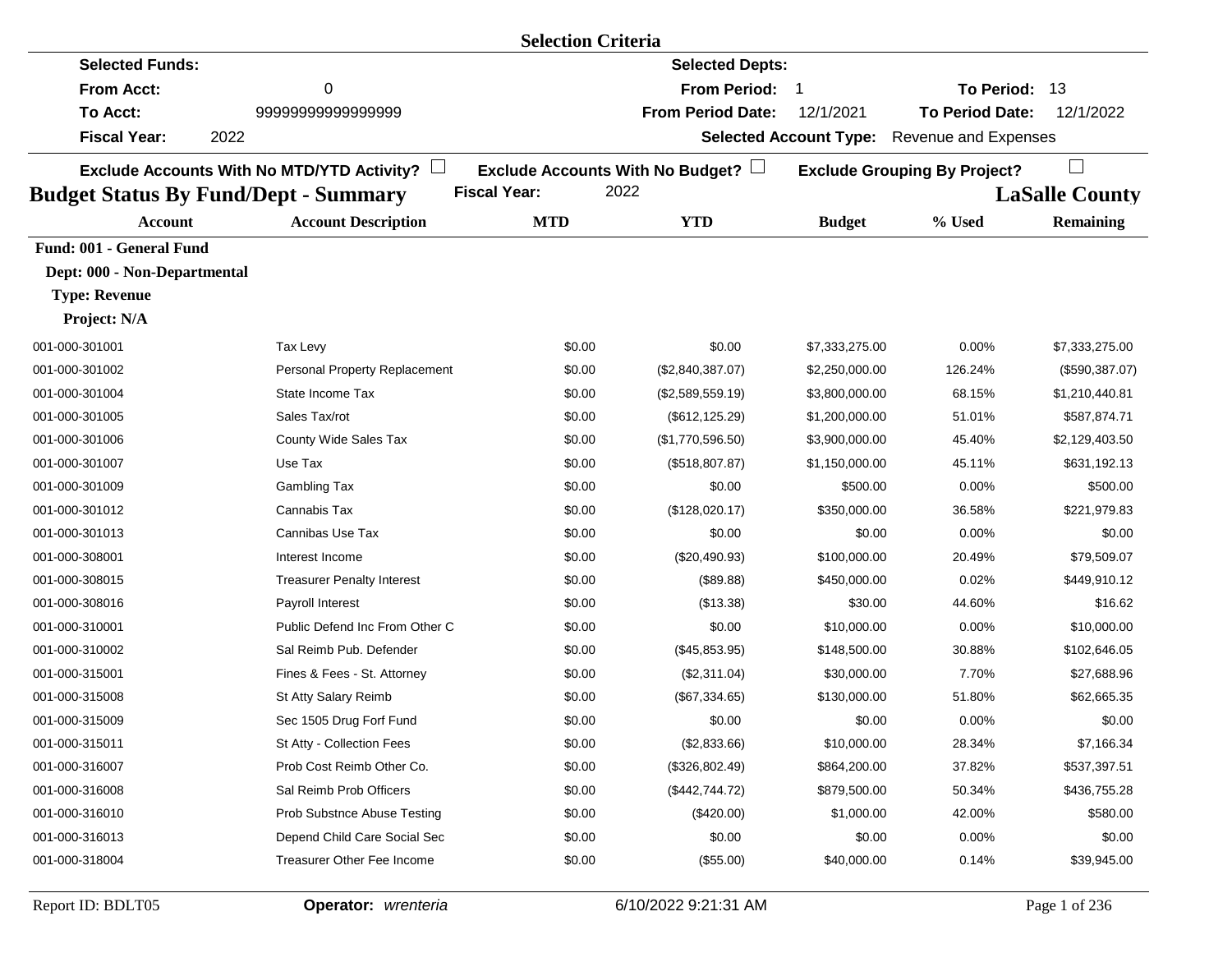| <b>Budget Status By Fund/Dept - Summary</b> |                                       | <b>Fiscal Year:</b> | 2022                 |               | <b>LaSalle County</b> |                  |
|---------------------------------------------|---------------------------------------|---------------------|----------------------|---------------|-----------------------|------------------|
| <b>Account</b>                              | <b>Account Description</b>            | <b>MTD</b>          | <b>YTD</b>           | <b>Budget</b> | % Used                | <b>Remaining</b> |
| Fund: 001 - General Fund                    |                                       |                     |                      |               |                       |                  |
| Dept: 000 - Non-Departmental                |                                       |                     |                      |               |                       |                  |
| <b>Type: Revenue</b>                        |                                       |                     |                      |               |                       |                  |
| Project: N/A                                |                                       |                     |                      |               |                       |                  |
| 001-000-320001                              | Co Clerk-marriage Licenses            | \$0.00              | (\$8,715.00)         | \$20,000.00   | 43.58%                | \$11,285.00      |
| 001-000-320003                              | <b>County Clerk Fees</b>              | \$0.00              | (\$55,131.09)        | \$100,000.00  | 55.13%                | \$44,868.91      |
| 001-000-320004                              | County Clerk Map Fees                 | \$0.00              | (\$162.00)           | \$0.00        | 0.00%                 | (\$162.00)       |
| 001-000-320005                              | County Clerk-civil Union Fees         | \$0.00              | \$0.00               | \$100.00      | 0.00%                 | \$100.00         |
| 001-000-320008                              | <b>County Clerk-redemption Fees</b>   | \$0.00              | (\$22,435.38)        | \$25,000.00   | 89.74%                | \$2,564.62       |
| 001-000-320009                              | St Reimb Election Judges Sal          | \$0.00              | \$0.00               | \$35,000.00   | 0.00%                 | \$35,000.00      |
| 001-000-320010                              | St Reimb Voter Reg Maint              | \$0.00              | \$0.00               | \$35,000.00   | 0.00%                 | \$35,000.00      |
| 001-000-321001                              | <b>Circuit Clerk-filing Fees</b>      | \$0.00              | (\$121,988.67)       | \$200,000.00  | 60.99%                | \$78,011.33      |
| 001-000-321004                              | Cir Clk-court Security Fee            | \$0.00              | (\$1,149.78)         | \$6,000.00    | 19.16%                | \$4,850.22       |
| 001-000-321005                              | Circuit Clerk Int Inc                 | \$0.00              | (\$12,418.18)        | \$120.00      | 10348.48%             | (\$12,298.18)    |
| 001-000-321007                              | Passport Fees                         | \$0.00              | (\$4,970.00)         | \$10,000.00   | 49.70%                | \$5,030.00       |
| 001-000-321008                              | Forfeitures                           | \$0.00              | \$0.00               | \$0.00        | 0.00%                 | \$0.00           |
| 001-000-321011                              | <b>Unclaimed Bail Deposits</b>        | \$0.00              | \$0.00               | \$0.00        | 0.00%                 | \$0.00           |
| 001-000-321012                              | Fines & Forfeitures                   | \$0.00              | (\$45,836.08)        | \$80,000.00   | 57.30%                | \$34,163.92      |
| 001-000-321013                              | Other Misdemnr & Felony Fines         | \$0.00              | (\$24,998.33)        | \$90,000.00   | 27.78%                | \$65,001.67      |
| 001-000-321014                              | Reimb County/appt Counsel             | \$0.00              | (\$35,160.41)        | \$30,000.00   | 117.20%               | (\$5,160.41)     |
| 001-000-321017                              | <b>Circuit Clerk Criminal Assessm</b> | \$0.00              | (\$262,992.00)       | \$535,000.00  | 49.16%                | \$272,008.00     |
| 001-000-321018                              | <b>Circuit Clerk Civil Assessment</b> | \$0.00              | (\$288,366.56)       | \$700,000.00  | 41.20%                | \$411,633.44     |
| 001-000-322001                              | Recorders Office-Recording Fee        | \$0.00              | (\$209,558.00)       | \$410,000.00  | 51.11%                | \$200,442.00     |
| 001-000-322002                              | Rec Off-Rev Stmp-Cty                  | \$0.00              | (\$168,895.50)       | \$275,000.00  | 61.42%                | \$106,104.50     |
| 001-000-322004                              | <b>Rent Housing Support Fees</b>      | \$0.00              | (\$4,131.00)         | \$9,000.00    | 45.90%                | \$4,869.00       |
| 001-000-322006                              | Rec Off - Rev Stamp - State           | \$0.00              | (\$337,791.00)       | \$540,000.00  | 62.55%                | \$202,209.00     |
| 001-000-323001                              | Sheriffs Office-process Fees          | \$0.00              | (\$88,753.11)        | \$120,000.00  | 73.96%                | \$31,246.89      |
| 001-000-323002                              | Sheriffs Office-misc Fees             | \$0.00              | (\$2,511.00)         | \$7,000.00    | 35.87%                | \$4,489.00       |
| 001-000-323003                              | Sheriff Ofc-boarding Prisoners        | \$0.00              | (\$202, 126.00)      | \$15,600.00   | 1295.68%              | (\$186,526.00)   |
| 001-000-323006                              | Sheriff-bond Post Fee                 | \$0.00              | (\$2,215.00)         | \$5,000.00    | 44.30%                | \$2,785.00       |
| 001-000-323007                              | Sheriff Fema Reimb                    | \$0.00              | \$0.00               | \$0.00        | 0.00%                 | \$0.00           |
| 001-000-323008                              | <b>Sheriff Prob Trans Fees</b>        | \$0.00              | (\$125.00)           | \$800.00      | 15.63%                | \$675.00         |
| 001-000-323009                              | Deputy Training School Reimbur        | \$0.00              | \$0.00               | \$0.00        | 0.00%                 | \$0.00           |
| 001-000-323017                              | Sheriff Ins Claims & Car Sales        | \$0.00              | \$0.00               | \$0.00        | 0.00%                 | \$0.00           |
| Report ID: BDLT05                           | Operator: wrenteria                   |                     | 6/10/2022 9:21:31 AM |               |                       | Page 2 of 236    |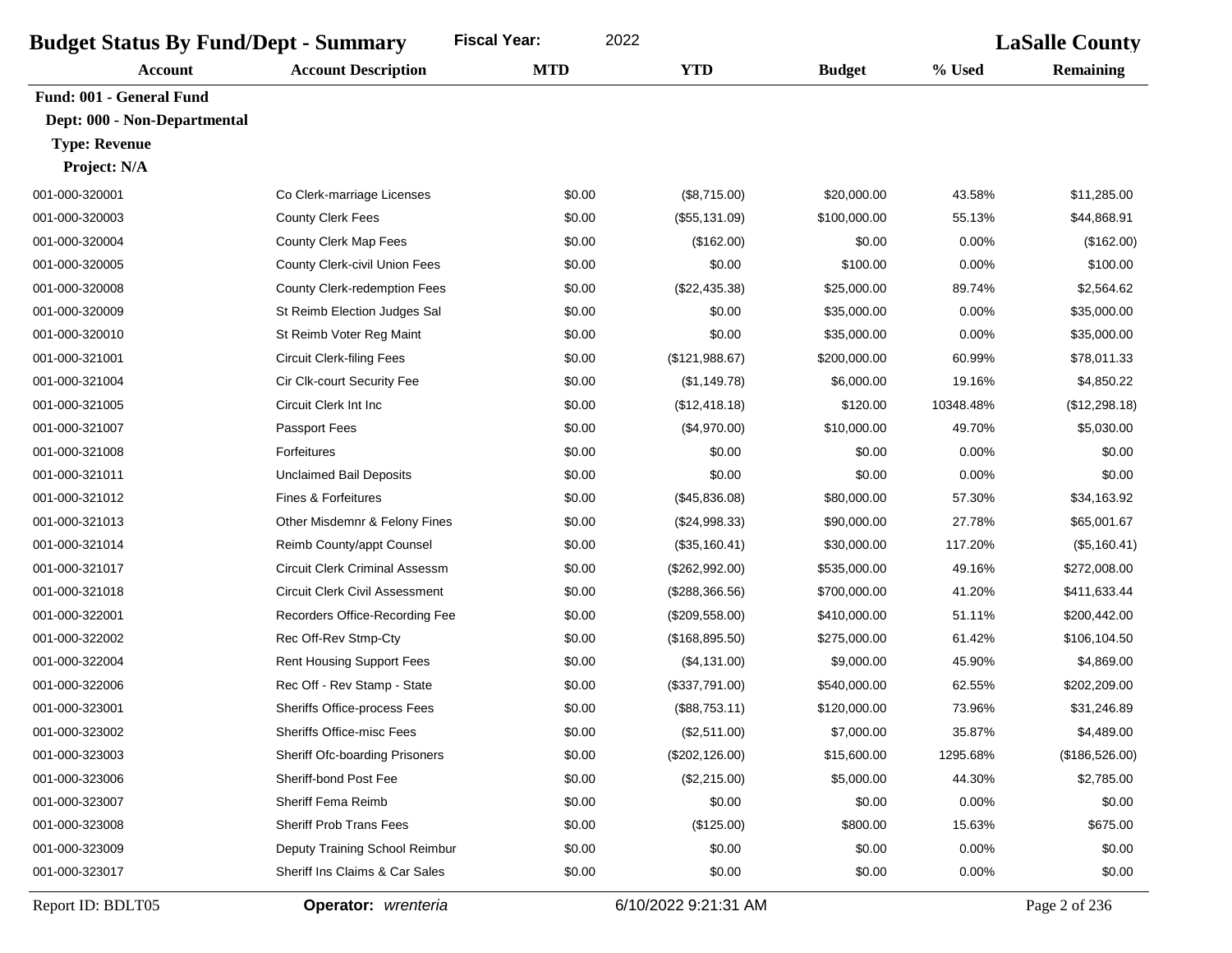| <b>Budget Status By Fund/Dept - Summary</b> |                                     | 2022<br><b>Fiscal Year:</b> |                      |               |         | <b>LaSalle County</b> |
|---------------------------------------------|-------------------------------------|-----------------------------|----------------------|---------------|---------|-----------------------|
| <b>Account</b>                              | <b>Account Description</b>          | <b>MTD</b>                  | <b>YTD</b>           | <b>Budget</b> | % Used  | <b>Remaining</b>      |
| Fund: 001 - General Fund                    |                                     |                             |                      |               |         |                       |
| Dept: 000 - Non-Departmental                |                                     |                             |                      |               |         |                       |
| <b>Type: Revenue</b>                        |                                     |                             |                      |               |         |                       |
| Project: N/A                                |                                     |                             |                      |               |         |                       |
| 001-000-323018                              | Prisoner Transport Reimbursem       | \$0.00                      | (\$1,068.55)         | \$3,000.00    | 35.62%  | \$1,931.45            |
| 001-000-323021                              | Justice Benefits - Revenue          | \$0.00                      | \$0.00               | \$0.00        | 0.00%   | \$0.00                |
| 001-000-323022                              | Salary Reimb E911                   | \$0.00                      | \$0.00               | \$0.00        | 0.00%   | \$0.00                |
| 001-000-323027                              | Merit Comm Application Reimb        | \$0.00                      | \$0.00               | \$0.00        | 0.00%   | \$0.00                |
| 001-000-325035                              | Work Comp Reimb                     | \$0.00                      | \$0.00               | \$0.00        | 0.00%   | \$0.00                |
| 001-000-326001                              | Central Service-other Gov'ts        | \$0.00                      | (\$1,480.68)         | \$2,500.00    | 59.23%  | \$1,019.32            |
| 001-000-326002                              | <b>Central Service-other Depts</b>  | \$0.00                      | (\$4, 127.42)        | \$16,000.00   | 25.80%  | \$11,872.58           |
| 001-000-327001                              | Sal Reimb-bailiff's                 | \$0.00                      | (\$100.00)           | \$0.00        | 0.00%   | (\$100.00)            |
| 001-000-327002                              | Chief Judge-reimb Other Co          | \$0.00                      | (\$30,240.90)        | \$50,000.00   | 60.48%  | \$19,759.10           |
| 001-000-327041                              | Dispatcher Reimbursement JET        | \$0.00                      | \$0.00               | \$24,200.00   | 0.00%   | \$24,200.00           |
| 001-000-329001                              | Sal Reimb-supv Of Assessment        | \$0.00                      | (\$20,235.00)        | \$48,564.00   | 41.67%  | \$28,329.00           |
| 001-000-329002                              | Assessor's Misc Fees                | \$0.00                      | (\$610.50)           | \$1,000.00    | 61.05%  | \$389.50              |
| 001-000-329003                              | Assessor's Map Sales                | \$0.00                      | \$0.00               | \$0.00        | 0.00%   | \$0.00                |
| 001-000-329004                              | Dial-in-service/supt Of Assmt       | \$0.00                      | (\$2,700.00)         | \$3,600.00    | 75.00%  | \$900.00              |
| 001-000-329005                              | Township Assessment Fee             | \$0.00                      | (\$4,564.67)         | \$0.00        | 0.00%   | (\$4,564.67)          |
| 001-000-330001                              | Hmep Grant                          | \$0.00                      | (\$794.70)           | \$824.00      | 96.44%  | \$29.30               |
| 001-000-330002                              | <b>Homeland Security Grant</b>      | \$0.00                      | \$0.00               | \$0.00        | 0.00%   | \$0.00                |
| 001-000-330006                              | Mobile Comm Unit                    | \$0.00                      | \$0.00               | \$0.00        | 0.00%   | \$0.00                |
| 001-000-330008                              | <b>Community Resilency Grant</b>    | \$0.00                      | \$0.00               | \$0.00        | 0.00%   | \$0.00                |
| 001-000-330009                              | LEPC                                | \$0.00                      | \$0.00               | \$0.00        | 0.00%   | \$0.00                |
| 001-000-331005                              | Variance Fee                        | \$0.00                      | (\$100.00)           | \$500.00      | 20.00%  | \$400.00              |
| 001-000-331006                              | <b>Zoning Fees</b>                  | \$0.00                      | (\$24,687.27)        | \$72,000.00   | 34.29%  | \$47,312.73           |
| 001-000-332001                              | Park Fees                           | \$0.00                      | \$0.00               | \$0.00        | 0.00%   | \$0.00                |
| 001-000-335001                              | Rental Income-co Health Dept        | \$0.00                      | \$0.00               | \$40,200.00   | 0.00%   | \$40,200.00           |
| 001-000-335002                              | <b>Reimbursement For Telephones</b> | \$0.00                      | \$0.00               | \$2,500.00    | 0.00%   | \$2,500.00            |
| 001-000-335003                              | Misc Income-desig. Gifts            | \$0.00                      | \$0.00               | \$0.00        | 0.00%   | \$0.00                |
| 001-000-335008                              | Lease/rental Income                 | \$0.00                      | (\$29,823.25)        | \$25,000.00   | 119.29% | (\$4,823.25)          |
| 001-000-335009                              | Farm Income                         | \$0.00                      | (\$11,623.82)        | \$15,000.00   | 77.49%  | \$3,376.18            |
| 001-000-335010                              | Lease Rental (courthouse)           | \$0.00                      | \$0.00               | \$0.00        | 0.00%   | \$0.00                |
| 001-000-335011                              | <b>Liquor Licenses</b>              | \$0.00                      | (\$725.00)           | \$25,000.00   | 2.90%   | \$24,275.00           |
| Report ID: BDLT05                           | Operator: wrenteria                 |                             | 6/10/2022 9:21:31 AM |               |         | Page 3 of 236         |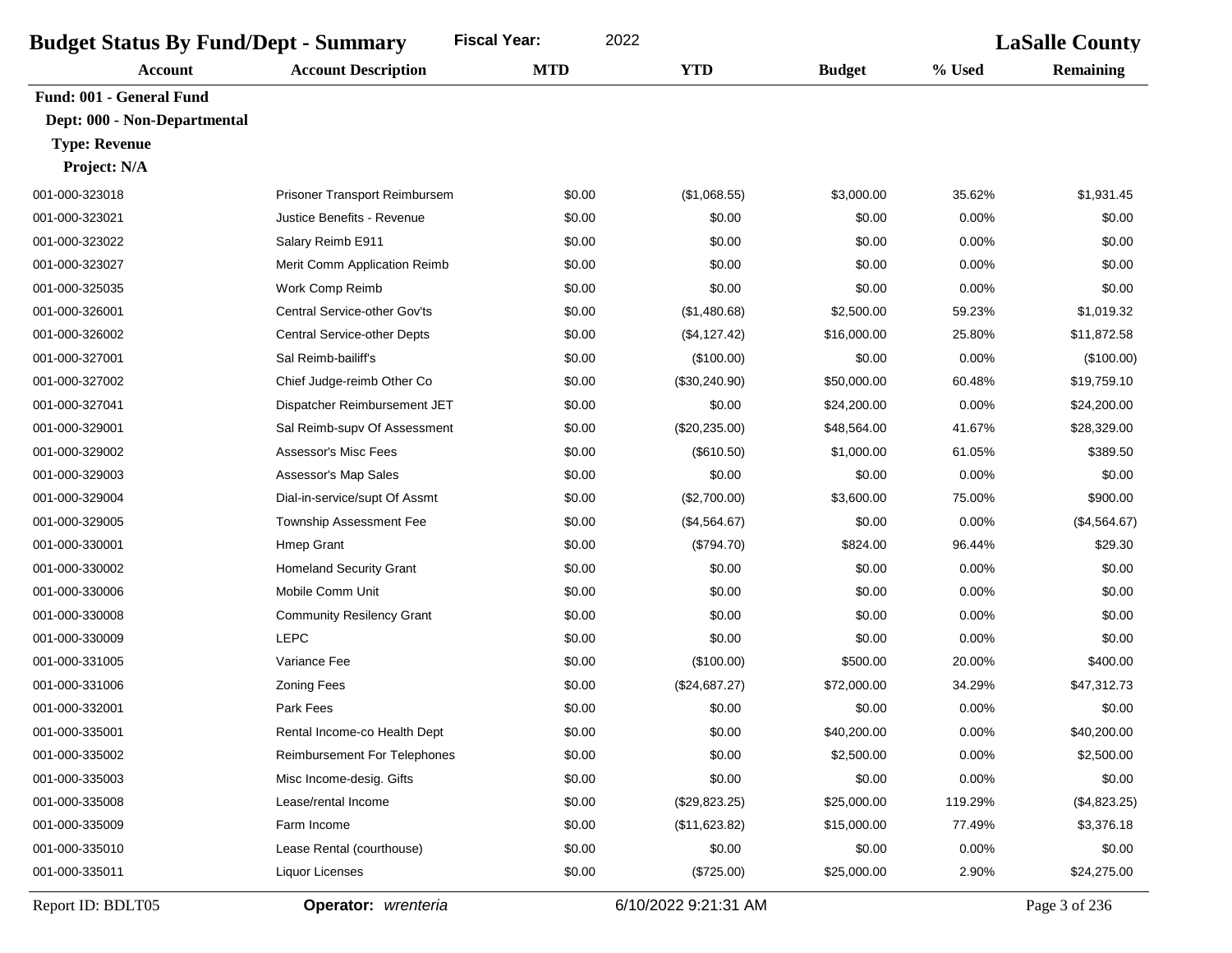| <b>Budget Status By Fund/Dept - Summary</b>   |                                                    | <b>Fiscal Year:</b> | 2022              |                 |        | <b>LaSalle County</b> |
|-----------------------------------------------|----------------------------------------------------|---------------------|-------------------|-----------------|--------|-----------------------|
| <b>Account</b>                                | <b>Account Description</b>                         | <b>MTD</b>          | <b>YTD</b>        | <b>Budget</b>   | % Used | <b>Remaining</b>      |
| Fund: 001 - General Fund                      |                                                    |                     |                   |                 |        |                       |
| Dept: 000 - Non-Departmental                  |                                                    |                     |                   |                 |        |                       |
| <b>Type: Revenue</b>                          |                                                    |                     |                   |                 |        |                       |
| Project: N/A                                  |                                                    |                     |                   |                 |        |                       |
| 001-000-335012                                | <b>Amusement License</b>                           | \$0.00              | (\$6,136.00)      | \$15,000.00     | 40.91% | \$8,864.00            |
| 001-000-335013                                | Video Gaming                                       | \$0.00              | (\$109,738.93)    | \$175,000.00    | 62.71% | \$65,261.07           |
| 001-000-335014                                | Income from Tifs - Surplus                         | \$0.00              | \$0.00            | \$0.00          | 0.00%  | \$0.00                |
| 001-000-335015                                | <b>DNR-Flood Control Revenue</b>                   | \$0.00              | \$0.00            | \$0.00          | 0.00%  | \$0.00                |
| 001-000-350001                                | Miscellaneous Income                               | \$0.00              | (\$10,888.59)     | \$15,000.00     | 72.59% | \$4,111.41            |
| 001-000-350002                                | County Svc Chgs                                    | \$0.00              | \$0.00            | \$30.00         | 0.00%  | \$30.00               |
| <b>Total for Project: N/A</b>                 |                                                    | \$0.00              | (\$11,528,520.16) | \$26,430,543.00 | 43.62% | \$14,902,022.84       |
| Project: 181 - Trsf to/from 002 Det Home      |                                                    |                     |                   |                 |        |                       |
| 001-000-390000-181                            | Trsf from 002 Detention Home                       | \$0.00              | \$0.00            | \$1,920.00      | 0.00%  | \$1,920.00            |
|                                               | Total for Project: 181 - Trsf to/from 002 Det Home | \$0.00              | \$0.00            | \$1,920.00      | 0.00%  | \$1,920.00            |
| Project: 182 - Trsf to/from 003 Cty Jail Med  |                                                    |                     |                   |                 |        |                       |
| 001-000-390000-182                            | Trsf from 003 Cty Jail Medical                     | \$0.00              | \$0.00            | \$12,000.00     | 0.00%  | \$12,000.00           |
|                                               | Total for Project: 182 - Trsf to/from 003 Cty Jail | \$0.00              | \$0.00            | \$12,000.00     | 0.00%  | \$12,000.00           |
| Project: 183 - Trsf to/from 004 IMRF          |                                                    |                     |                   |                 |        |                       |
| 001-000-390000-183                            | Trsf from 004 IMRF                                 | \$0.00              | \$0.00            | \$0.00          | 0.00%  | \$0.00                |
|                                               | Total for Project: 183 - Trsf to/from 004 IMRF     | \$0.00              | \$0.00            | \$0.00          | 0.00%  | \$0.00                |
| Project: 184 - Trsf to/from 005 Cty Highway   |                                                    |                     |                   |                 |        |                       |
| 001-000-390000-184                            | Trsf from 005 Highway                              | \$0.00              | \$0.00            | \$12,000.00     | 0.00%  | \$12,000.00           |
|                                               | Total for Project: 184 - Trsf to/from 005 Cty High | \$0.00              | \$0.00            | \$12,000.00     | 0.00%  | \$12,000.00           |
| Project: 185 - Trsf to/from 006 Spec Tax Mtch |                                                    |                     |                   |                 |        |                       |
| 001-000-390000-185                            | Trsf from 006 Spec Tax Match                       | \$0.00              | \$0.00            | \$0.00          | 0.00%  | \$0.00                |
|                                               | Total for Project: 185 - Trsf to/from 006 Spec Tax | \$0.00              | \$0.00            | \$0.00          | 0.00%  | \$0.00                |
| Project: 186 - Trsf to/from 007 Bridges       |                                                    |                     |                   |                 |        |                       |
| 001-000-390000-186                            | Trsf from 007 Bridges                              | \$0.00              | \$0.00            | \$0.00          | 0.00%  | \$0.00                |
|                                               | Total for Project: 186 - Trsf to/from 007 Bridges  | \$0.00              | \$0.00            | \$0.00          | 0.00%  | \$0.00                |
| Project: 187 - Trsf to/from 008 Tourism       |                                                    |                     |                   |                 |        |                       |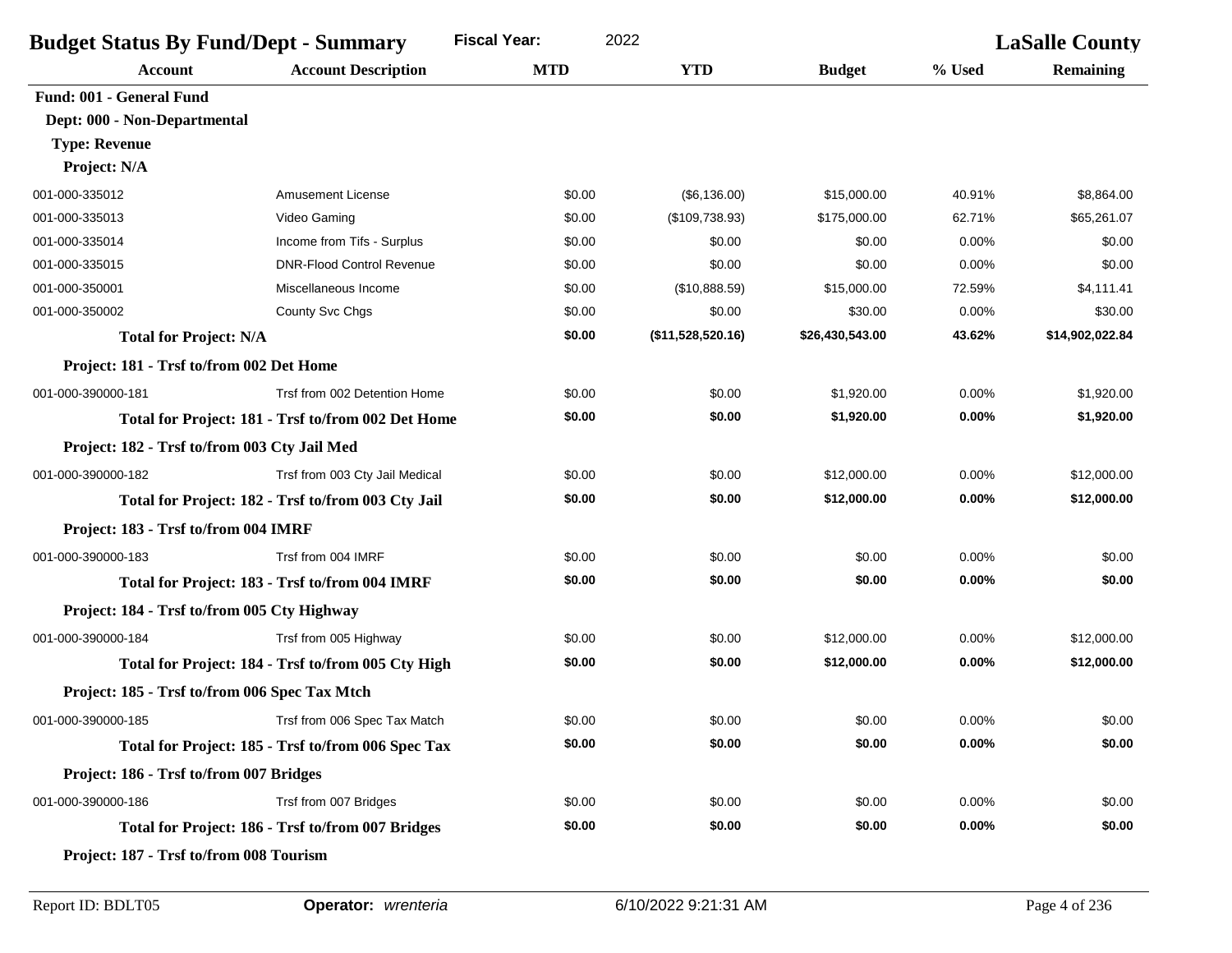| <b>Budget Status By Fund/Dept - Summary</b>  |                                                     | <b>Fiscal Year:</b><br>2022 |            |                |          | <b>LaSalle County</b> |
|----------------------------------------------|-----------------------------------------------------|-----------------------------|------------|----------------|----------|-----------------------|
| Account                                      | <b>Account Description</b>                          | <b>MTD</b>                  | <b>YTD</b> | <b>Budget</b>  | % Used   | <b>Remaining</b>      |
| Fund: 001 - General Fund                     |                                                     |                             |            |                |          |                       |
| Dept: 000 - Non-Departmental                 |                                                     |                             |            |                |          |                       |
| <b>Type: Revenue</b>                         |                                                     |                             |            |                |          |                       |
| Project: 187 - Trsf to/from 008 Tourism      |                                                     |                             |            |                |          |                       |
| 001-000-390000-187                           | Trsf from 008 Tourism                               | \$0.00                      | \$0.00     | \$35,000.00    | 0.00%    | \$35,000.00           |
|                                              | Total for Project: 187 - Trsf to/from 008 Tourism   | \$0.00                      | \$0.00     | \$35,000.00    | 0.00%    | \$35,000.00           |
| Project: 188 - Trsf to/from 009 Soc Security |                                                     |                             |            |                |          |                       |
| 001-000-390000-188                           | Trsf from 009 Social Security                       | \$0.00                      | \$0.00     | \$0.00         | 0.00%    | \$0.00                |
|                                              | Total for Project: 188 - Trsf to/from 009 Soc Secur | \$0.00                      | \$0.00     | \$0.00         | 0.00%    | \$0.00                |
| Project: 189 - Trsf to/from 010 Ment Health  |                                                     |                             |            |                |          |                       |
| 001-000-390000-189                           | Trsf from 010 Mental Health                         | \$0.00                      | \$0.00     | \$1,400.00     | 0.00%    | \$1,400.00            |
|                                              | Total for Project: 189 - Trsf to/from 010 Ment Hea  | \$0.00                      | \$0.00     | \$1,400.00     | $0.00\%$ | \$1,400.00            |
| Project: 191 - Trsf to/from 012 Cir Clrk Doc |                                                     |                             |            |                |          |                       |
| 001-000-390000-191                           | Trsf from 012 Cir Clrk Doc Sto                      | \$0.00                      | \$0.00     | \$0.00         | 0.00%    | \$0.00                |
|                                              | Total for Project: 191 - Trsf to/from 012 Cir Clrk  | \$0.00                      | \$0.00     | \$0.00         | 0.00%    | \$0.00                |
| Project: 192 - Trsf to/from 013 Nursing Home |                                                     |                             |            |                |          |                       |
| 001-000-390000-192                           | Trsf from 013 Nursing Home                          | \$0.00                      | \$0.00     | \$42,000.00    | 0.00%    | \$42,000.00           |
|                                              | Total for Project: 192 - Trsf to/from 013 Nursing   | \$0.00                      | \$0.00     | \$42,000.00    | 0.00%    | \$42,000.00           |
| Project: 193 - Trsf to/from 014 Law Library  |                                                     |                             |            |                |          |                       |
| 001-000-390000-193                           | Trsf from 014 Law Library                           | \$0.00                      | \$0.00     | \$0.00         | 0.00%    | \$0.00                |
|                                              | Total for Project: 193 - Trsf to/from 014 Law Libr  | \$0.00                      | \$0.00     | \$0.00         | 0.00%    | \$0.00                |
| Project: 194 - Trsf to/from 016 Ins Fund     |                                                     |                             |            |                |          |                       |
| 001-000-390000-194                           | Trsf from 016 Insurance Fund                        | \$0.00                      | \$0.00     | \$1,865,696.00 | 0.00%    | \$1,865,696.00        |
|                                              | Total for Project: 194 - Trsf to/from 016 Ins Fund  | \$0.00                      | \$0.00     | \$1,865,696.00 | 0.00%    | \$1,865,696.00        |
| Project: 195 - Trsf to/from 017 MFT          |                                                     |                             |            |                |          |                       |
| 001-000-390000-195                           | Trsf from 017 Motor Fuel Tax                        | \$0.00                      | \$0.00     | \$0.00         | 0.00%    | \$0.00                |
|                                              | Total for Project: 195 - Trsf to/from 017 MFT       | \$0.00                      | \$0.00     | \$0.00         | 0.00%    | \$0.00                |
| Project: 196 - Trsf to/from 020 VAC          |                                                     |                             |            |                |          |                       |
| 001-000-390000-196                           | Trsf from 020 Vet Asst Comm                         | \$0.00                      | \$0.00     | \$2,000.00     | 0.00%    | \$2,000.00            |
|                                              |                                                     |                             |            |                |          |                       |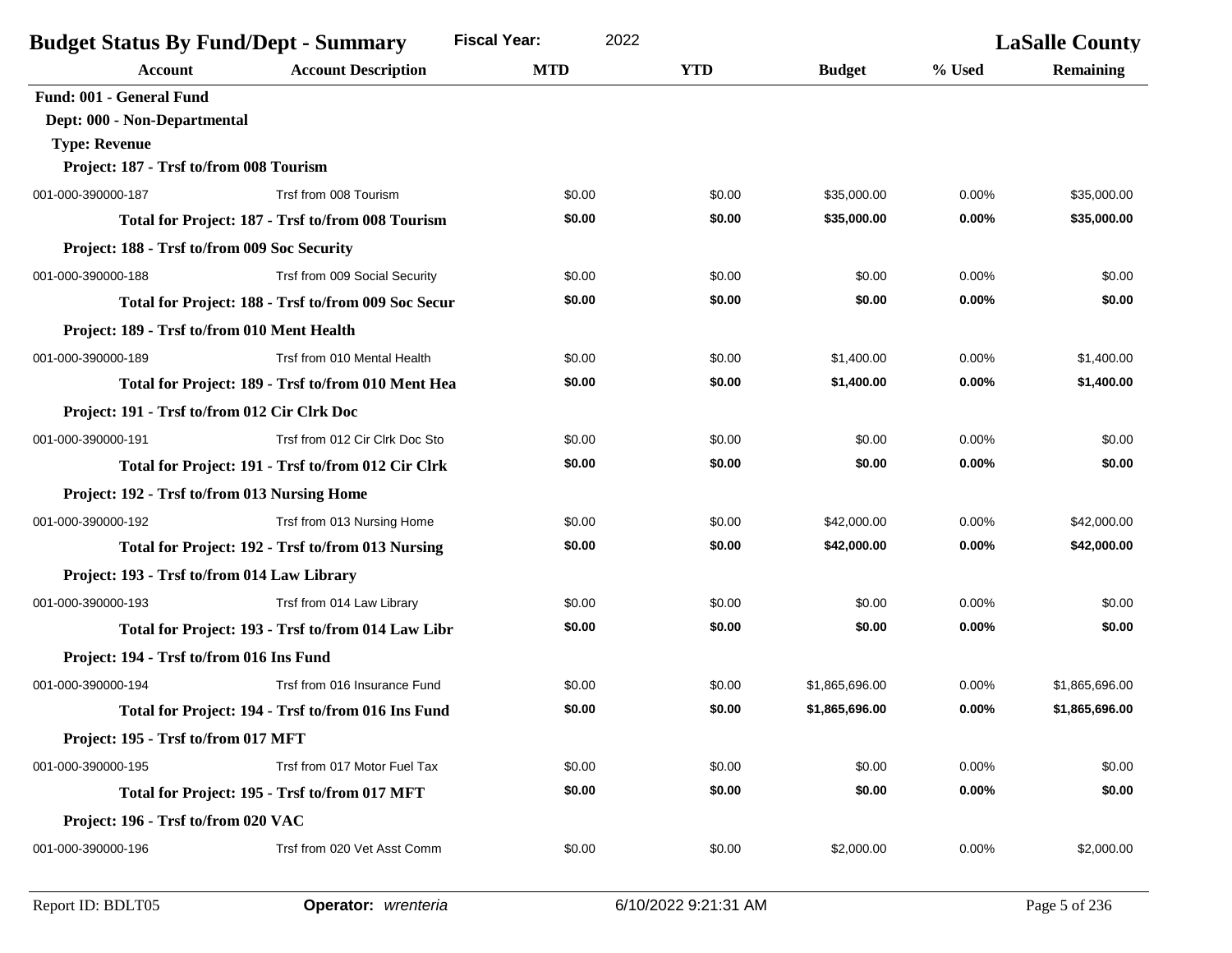| <b>Budget Status By Fund/Dept - Summary</b>   |                                                      | <b>Fiscal Year:</b><br>2022 |            |               |        | <b>LaSalle County</b> |
|-----------------------------------------------|------------------------------------------------------|-----------------------------|------------|---------------|--------|-----------------------|
| Account                                       | <b>Account Description</b>                           | <b>MTD</b>                  | <b>YTD</b> | <b>Budget</b> | % Used | Remaining             |
| Fund: 001 - General Fund                      |                                                      |                             |            |               |        |                       |
| Dept: 000 - Non-Departmental                  |                                                      |                             |            |               |        |                       |
| <b>Type: Revenue</b>                          |                                                      |                             |            |               |        |                       |
| Project: 196 - Trsf to/from 020 VAC           |                                                      |                             |            |               |        |                       |
|                                               | Total for Project: 196 - Trsf to/from 020 VAC        | \$0.00                      | \$0.00     | \$2,000.00    | 0.00%  | \$2,000.00            |
| Project: 197 - Trsf to/from 021 Cir Clrk Rec  |                                                      |                             |            |               |        |                       |
| 001-000-390000-197                            | Trsf from 021 Cir Clrk Record                        | \$0.00                      | \$0.00     | \$0.00        | 0.00%  | \$0.00                |
|                                               | Total for Project: 197 - Trsf to/from 021 Cir Clrk   | \$0.00                      | \$0.00     | \$0.00        | 0.00%  | \$0.00                |
| Project: 198 - Trsf to/from 022 Rec Equip Fun |                                                      |                             |            |               |        |                       |
| 001-000-390000-198                            | Trsf from 022 Rec Equip Fund                         | \$0.00                      | \$0.00     | \$0.00        | 0.00%  | \$0.00                |
|                                               | Total for Project: 198 - Trsf to/from 022 Rec Equi   | \$0.00                      | \$0.00     | \$0.00        | 0.00%  | \$0.00                |
| Project: 199 - Trsf to/from 023 County Health |                                                      |                             |            |               |        |                       |
| 001-000-390000-199                            | Trsf from 023 County Health                          | \$0.00                      | \$0.00     | \$161,039.00  | 0.00%  | \$161.039.00          |
|                                               | Total for Project: 199 - Trsf to/from 023 County H   | \$0.00                      | \$0.00     | \$161,039.00  | 0.00%  | \$161,039.00          |
| Project: 201 - Trsf to/from 025 State Att Drg |                                                      |                             |            |               |        |                       |
| 001-000-390000-201                            | Trsf from 025 St Atty Drug                           | \$0.00                      | \$0.00     | \$0.00        | 0.00%  | \$0.00                |
|                                               | Total for Project: 201 - Trsf to/from 025 State Att  | \$0.00                      | \$0.00     | \$0.00        | 0.00%  | \$0.00                |
| Project: 202 - Trsf to/from 026 Probation     |                                                      |                             |            |               |        |                       |
| 001-000-390000-202                            | Trsf from 026 Probation                              | \$0.00                      | \$0.00     | \$0.00        | 0.00%  | \$0.00                |
|                                               | Total for Project: 202 - Trsf to/from 026 Probation  | \$0.00                      | \$0.00     | \$0.00        | 0.00%  | \$0.00                |
| Project: 203 - Trsf to/from 027 Cty Clrk Rec  |                                                      |                             |            |               |        |                       |
| 001-000-390000-203                            | Trsf from 027 Cty Clrk Recs                          | \$0.00                      | \$0.00     | \$0.00        | 0.00%  | \$0.00                |
|                                               | Total for Project: 203 - Trsf to/from 027 Cty Clrk   | \$0.00                      | \$0.00     | \$0.00        | 0.00%  | \$0.00                |
| Project: 204 - Trsf to/from 028 Cap Improv    |                                                      |                             |            |               |        |                       |
| 001-000-390000-204                            | Trsf from 028 Cap Improv                             | \$0.00                      | \$0.00     | \$0.00        | 0.00%  | \$0.00                |
|                                               | Total for Project: 204 - Trsf to/from 028 Cap Impr   | \$0.00                      | \$0.00     | \$0.00        | 0.00%  | \$0.00                |
| Project: 205 - Trsf to/from 029 Sheriff Drug  |                                                      |                             |            |               |        |                       |
| 001-000-390000-205                            | Trsf from 029 Sheriff Drug Enf                       | \$0.00                      | \$0.00     | \$0.00        | 0.00%  | \$0.00                |
|                                               | Total for Project: 205 - Trsf to/from 029 Sheriff Dr | \$0.00                      | \$0.00     | \$0.00        | 0.00%  | \$0.00                |
|                                               |                                                      |                             |            |               |        |                       |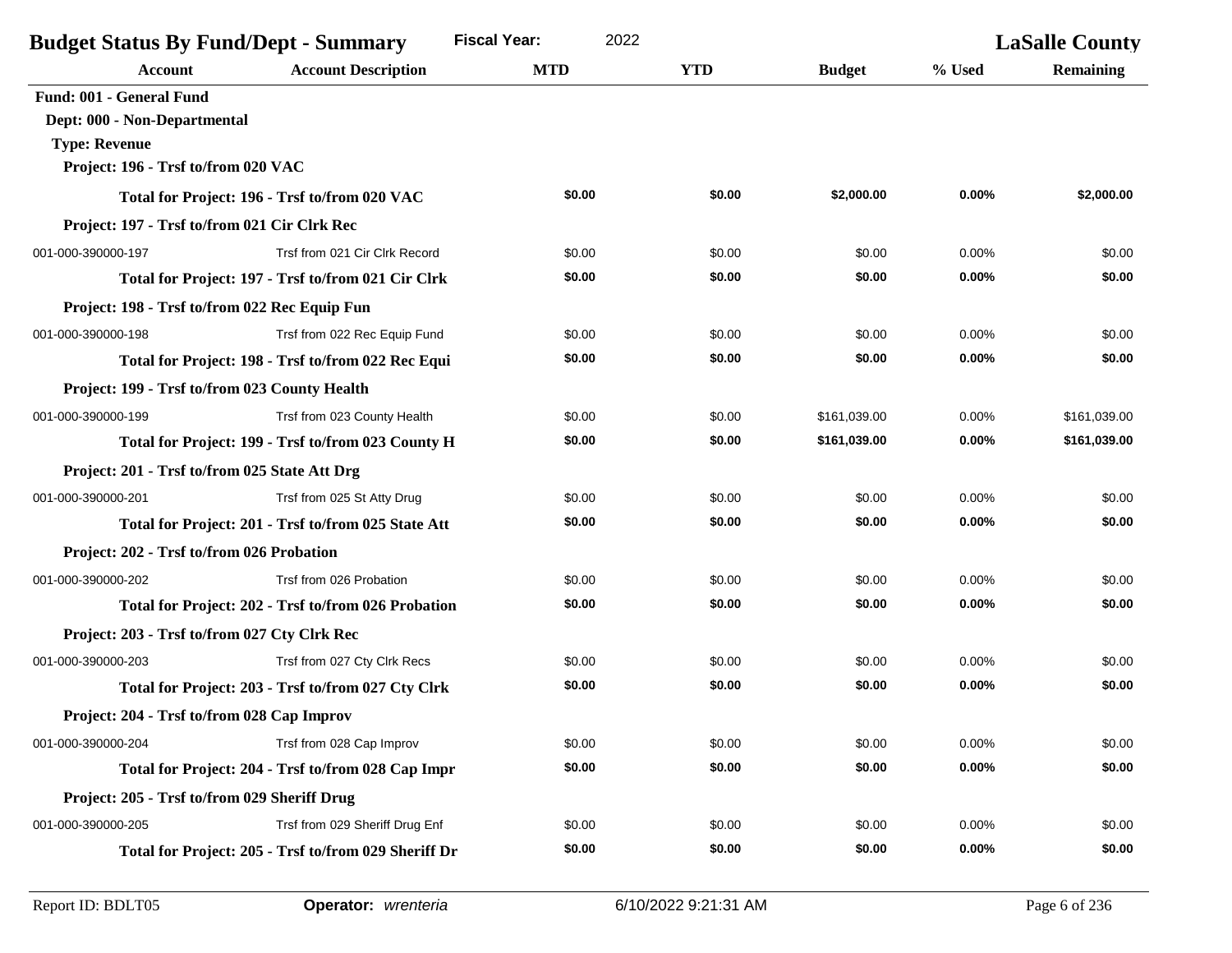| <b>Budget Status By Fund/Dept - Summary</b>   |                                                      | <b>Fiscal Year:</b><br>2022 |            |                |          | <b>LaSalle County</b> |
|-----------------------------------------------|------------------------------------------------------|-----------------------------|------------|----------------|----------|-----------------------|
| Account                                       | <b>Account Description</b>                           | <b>MTD</b>                  | <b>YTD</b> | <b>Budget</b>  | % Used   | <b>Remaining</b>      |
| Fund: 001 - General Fund                      |                                                      |                             |            |                |          |                       |
| Dept: 000 - Non-Departmental                  |                                                      |                             |            |                |          |                       |
| <b>Type: Revenue</b>                          |                                                      |                             |            |                |          |                       |
| Project: 206 - Trsf to/from 030 Tax Auto Fund |                                                      |                             |            |                |          |                       |
| 001-000-390000-206                            | Trsf from 030 Tax Auto Fund                          | \$0.00                      | \$0.00     | \$0.00         | 0.00%    | \$0.00                |
|                                               | Total for Project: 206 - Trsf to/from 030 Tax Auto   | \$0.00                      | \$0.00     | \$0.00         | 0.00%    | \$0.00                |
| Project: 207 - Trsf to/from 031 Env Svcs      |                                                      |                             |            |                |          |                       |
| 001-000-390000-207                            | Trsf from 031 Env Services                           | \$0.00                      | \$0.00     | \$750,000.00   | 0.00%    | \$750,000.00          |
|                                               | Total for Project: 207 - Trsf to/from 031 Env Svcs   | \$0.00                      | \$0.00     | \$750,000.00   | 0.00%    | \$750,000.00          |
| Project: 208 - Trsf to/from 032 Victim Witnes |                                                      |                             |            |                |          |                       |
| 001-000-390000-208                            | Trsf from 032 Vict Witness                           | \$0.00                      | \$0.00     | \$0.00         | 0.00%    | \$0.00                |
|                                               | Total for Project: 208 - Trsf to/from 032 Victim Wi  | \$0.00                      | \$0.00     | \$0.00         | $0.00\%$ | \$0.00                |
| Project: 209 - Trsf to/from 033 Public Safety |                                                      |                             |            |                |          |                       |
| 001-000-390000-209                            | Trsf from 033 Public Safety                          | \$0.00                      | \$0.00     | \$3,000,000.00 | 0.00%    | \$3,000,000.00        |
|                                               | Total for Project: 209 - Trsf to/from 033 Public Saf | \$0.00                      | \$0.00     | \$3,000,000.00 | 0.00%    | \$3,000,000.00        |
| Project: 210 - Trsf to/from 034 DUI           |                                                      |                             |            |                |          |                       |
| 001-000-390000-210                            | Trsf from 034 DUI                                    | \$0.00                      | \$0.00     | \$0.00         | 0.00%    | \$0.00                |
|                                               | Total for Project: 210 - Trsf to/from 034 DUI        | \$0.00                      | \$0.00     | \$0.00         | 0.00%    | \$0.00                |
| Project: 211 - Trsf to/from 035 GIS           |                                                      |                             |            |                |          |                       |
| 001-000-390000-211                            | Trsf from 035 GIS                                    | \$0.00                      | \$0.00     | \$3,600.00     | 0.00%    | \$3,600.00            |
|                                               | Total for Project: 211 - Trsf to/from 035 GIS        | \$0.00                      | \$0.00     | \$3,600.00     | 0.00%    | \$3,600.00            |
| Project: 212 - Trsf to/from 037 Animal Diseas |                                                      |                             |            |                |          |                       |
| 001-000-390000-212                            | <b>Trsf from Animal Disease</b>                      | \$0.00                      | \$0.00     | \$0.00         | 0.00%    | \$0.00                |
|                                               | Total for Project: 212 - Trsf to/from 037 Animal Di  | \$0.00                      | \$0.00     | \$0.00         | 0.00%    | \$0.00                |
| Project: 213 - Trsf to/from 040 Cty Clrk Auto |                                                      |                             |            |                |          |                       |
| 001-000-390000-213                            | Trsf from 040 Cty Clrk Auto                          | \$0.00                      | \$0.00     | \$0.00         | 0.00%    | \$0.00                |
|                                               | Total for Project: 213 - Trsf to/from 040 Cty Clrk   | \$0.00                      | \$0.00     | \$0.00         | 0.00%    | \$0.00                |
| Project: 214 - Trsf to/from 042 Death Cert    |                                                      |                             |            |                |          |                       |
| 001-000-390000-214                            | Trsf from 042 Death Cert                             | \$0.00                      | \$0.00     | \$0.00         | 0.00%    | \$0.00                |
|                                               |                                                      |                             |            |                |          |                       |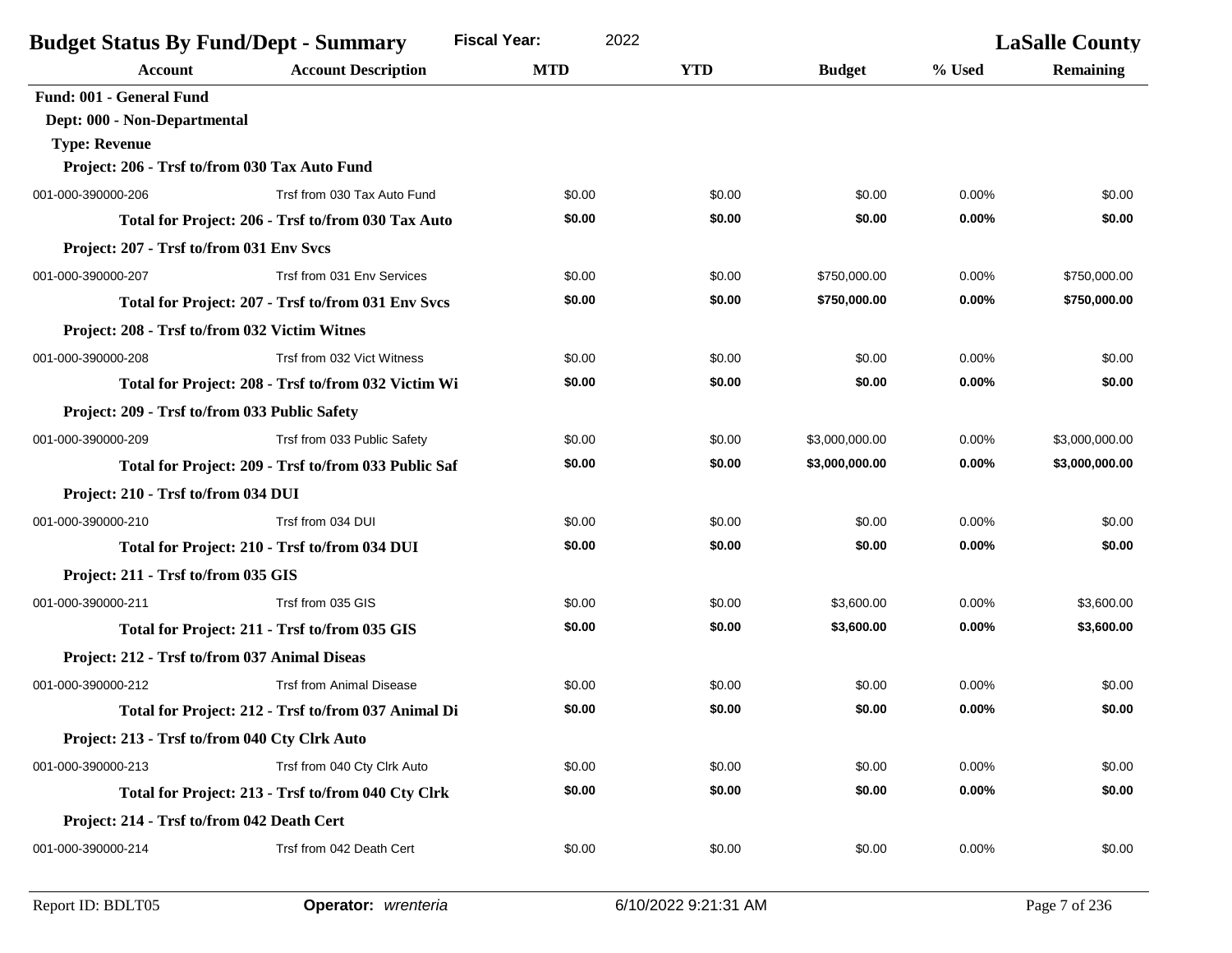| <b>Account Description</b><br><b>MTD</b><br><b>YTD</b><br>% Used<br><b>Remaining</b><br>Account<br><b>Budget</b><br>Fund: 001 - General Fund<br>Dept: 000 - Non-Departmental<br><b>Type: Revenue</b><br>Project: 214 - Trsf to/from 042 Death Cert<br>\$0.00<br>\$0.00<br>\$0.00<br>0.00%<br>Total for Project: 214 - Trsf to/from 042 Death Ce<br>Project: 215 - Trsf to/from 047 Cir Clrk Auto<br>001-000-390000-215<br>Trsf from 047 Cir Clrk Admin<br>\$0.00<br>\$0.00<br>\$0.00<br>0.00%<br>\$0.00<br>\$0.00<br>0.00%<br>\$0.00<br>Total for Project: 215 - Trsf to/from 047 Cir Clrk<br>Project: 216 - Trsf to/from 048 Sheriff Veh<br>001-000-390000-216<br>Trsf from 048 Sheriff Vehicle<br>\$0.00<br>\$0.00<br>\$0.00<br>0.00%<br>\$0.00<br>\$0.00<br>\$0.00<br>0.00%<br>Total for Project: 216 - Trsf to/from 048 Sheriff Ve<br>Project: 217 - Trsf to/from 049 Crt Svcs Gran<br>001-000-390000-217<br>Trsf from 049 Crt Svcs Grant<br>\$0.00<br>\$0.00<br>\$0.00<br>0.00%<br>\$0.00<br>0.00%<br>\$0.00<br>\$0.00<br>Total for Project: 217 - Trsf to/from 049 Crt Svcs<br>Project: 218 - Trsf to/from 051 Coroner Fees<br>001-000-390000-218<br>Trsf from 051 Coroner Fees<br>\$0.00<br>\$0.00<br>\$0.00<br>0.00%<br>\$0.00<br>\$0.00<br>0.00%<br>\$0.00<br>Total for Project: 218 - Trsf to/from 051 Coroner<br>Project: 219 - Trsf to/from 052 Cir Clrk Elec | \$0.00<br>\$0.00<br>\$0.00 |
|---------------------------------------------------------------------------------------------------------------------------------------------------------------------------------------------------------------------------------------------------------------------------------------------------------------------------------------------------------------------------------------------------------------------------------------------------------------------------------------------------------------------------------------------------------------------------------------------------------------------------------------------------------------------------------------------------------------------------------------------------------------------------------------------------------------------------------------------------------------------------------------------------------------------------------------------------------------------------------------------------------------------------------------------------------------------------------------------------------------------------------------------------------------------------------------------------------------------------------------------------------------------------------------------------------------------------------------------------------------------------|----------------------------|
|                                                                                                                                                                                                                                                                                                                                                                                                                                                                                                                                                                                                                                                                                                                                                                                                                                                                                                                                                                                                                                                                                                                                                                                                                                                                                                                                                                           |                            |
|                                                                                                                                                                                                                                                                                                                                                                                                                                                                                                                                                                                                                                                                                                                                                                                                                                                                                                                                                                                                                                                                                                                                                                                                                                                                                                                                                                           |                            |
|                                                                                                                                                                                                                                                                                                                                                                                                                                                                                                                                                                                                                                                                                                                                                                                                                                                                                                                                                                                                                                                                                                                                                                                                                                                                                                                                                                           |                            |
|                                                                                                                                                                                                                                                                                                                                                                                                                                                                                                                                                                                                                                                                                                                                                                                                                                                                                                                                                                                                                                                                                                                                                                                                                                                                                                                                                                           |                            |
|                                                                                                                                                                                                                                                                                                                                                                                                                                                                                                                                                                                                                                                                                                                                                                                                                                                                                                                                                                                                                                                                                                                                                                                                                                                                                                                                                                           |                            |
|                                                                                                                                                                                                                                                                                                                                                                                                                                                                                                                                                                                                                                                                                                                                                                                                                                                                                                                                                                                                                                                                                                                                                                                                                                                                                                                                                                           |                            |
|                                                                                                                                                                                                                                                                                                                                                                                                                                                                                                                                                                                                                                                                                                                                                                                                                                                                                                                                                                                                                                                                                                                                                                                                                                                                                                                                                                           |                            |
|                                                                                                                                                                                                                                                                                                                                                                                                                                                                                                                                                                                                                                                                                                                                                                                                                                                                                                                                                                                                                                                                                                                                                                                                                                                                                                                                                                           |                            |
|                                                                                                                                                                                                                                                                                                                                                                                                                                                                                                                                                                                                                                                                                                                                                                                                                                                                                                                                                                                                                                                                                                                                                                                                                                                                                                                                                                           |                            |
|                                                                                                                                                                                                                                                                                                                                                                                                                                                                                                                                                                                                                                                                                                                                                                                                                                                                                                                                                                                                                                                                                                                                                                                                                                                                                                                                                                           |                            |
|                                                                                                                                                                                                                                                                                                                                                                                                                                                                                                                                                                                                                                                                                                                                                                                                                                                                                                                                                                                                                                                                                                                                                                                                                                                                                                                                                                           | \$0.00                     |
|                                                                                                                                                                                                                                                                                                                                                                                                                                                                                                                                                                                                                                                                                                                                                                                                                                                                                                                                                                                                                                                                                                                                                                                                                                                                                                                                                                           | \$0.00                     |
|                                                                                                                                                                                                                                                                                                                                                                                                                                                                                                                                                                                                                                                                                                                                                                                                                                                                                                                                                                                                                                                                                                                                                                                                                                                                                                                                                                           |                            |
|                                                                                                                                                                                                                                                                                                                                                                                                                                                                                                                                                                                                                                                                                                                                                                                                                                                                                                                                                                                                                                                                                                                                                                                                                                                                                                                                                                           | \$0.00                     |
|                                                                                                                                                                                                                                                                                                                                                                                                                                                                                                                                                                                                                                                                                                                                                                                                                                                                                                                                                                                                                                                                                                                                                                                                                                                                                                                                                                           | \$0.00                     |
|                                                                                                                                                                                                                                                                                                                                                                                                                                                                                                                                                                                                                                                                                                                                                                                                                                                                                                                                                                                                                                                                                                                                                                                                                                                                                                                                                                           |                            |
|                                                                                                                                                                                                                                                                                                                                                                                                                                                                                                                                                                                                                                                                                                                                                                                                                                                                                                                                                                                                                                                                                                                                                                                                                                                                                                                                                                           | \$0.00                     |
|                                                                                                                                                                                                                                                                                                                                                                                                                                                                                                                                                                                                                                                                                                                                                                                                                                                                                                                                                                                                                                                                                                                                                                                                                                                                                                                                                                           | \$0.00                     |
|                                                                                                                                                                                                                                                                                                                                                                                                                                                                                                                                                                                                                                                                                                                                                                                                                                                                                                                                                                                                                                                                                                                                                                                                                                                                                                                                                                           |                            |
| 001-000-390000-219<br>Trsf from 052 Cir Clrk Elec<br>\$0.00<br>\$0.00<br>\$0.00<br>0.00%                                                                                                                                                                                                                                                                                                                                                                                                                                                                                                                                                                                                                                                                                                                                                                                                                                                                                                                                                                                                                                                                                                                                                                                                                                                                                  | \$0.00                     |
| \$0.00<br>\$0.00<br>0.00%<br>\$0.00<br>Total for Project: 219 - Trsf to/from 052 Cir Clrk                                                                                                                                                                                                                                                                                                                                                                                                                                                                                                                                                                                                                                                                                                                                                                                                                                                                                                                                                                                                                                                                                                                                                                                                                                                                                 | \$0.00                     |
| Project: 220 - Trsf to/from 053 Sheriff Elec                                                                                                                                                                                                                                                                                                                                                                                                                                                                                                                                                                                                                                                                                                                                                                                                                                                                                                                                                                                                                                                                                                                                                                                                                                                                                                                              |                            |
| 001-000-390000-220<br>Trsf from 052 Sherrif Elec Cit<br>\$0.00<br>\$0.00<br>\$0.00<br>0.00%                                                                                                                                                                                                                                                                                                                                                                                                                                                                                                                                                                                                                                                                                                                                                                                                                                                                                                                                                                                                                                                                                                                                                                                                                                                                               | \$0.00                     |
| \$0.00<br>\$0.00<br>\$0.00<br>$0.00\%$<br>Total for Project: 220 - Trsf to/from 053 Sheriff El                                                                                                                                                                                                                                                                                                                                                                                                                                                                                                                                                                                                                                                                                                                                                                                                                                                                                                                                                                                                                                                                                                                                                                                                                                                                            | \$0.00                     |
| Project: 221 - Trsf to/from 054 St Atty Rec                                                                                                                                                                                                                                                                                                                                                                                                                                                                                                                                                                                                                                                                                                                                                                                                                                                                                                                                                                                                                                                                                                                                                                                                                                                                                                                               |                            |
| \$0.00<br>\$0.00<br>0.00%<br>001-000-390000-221<br>Trsf from 054 St Atty Records<br>\$0.00                                                                                                                                                                                                                                                                                                                                                                                                                                                                                                                                                                                                                                                                                                                                                                                                                                                                                                                                                                                                                                                                                                                                                                                                                                                                                | \$0.00                     |
| \$0.00<br>\$0.00<br>\$0.00<br>0.00%<br>Total for Project: 221 - Trsf to/from 054 St Atty R                                                                                                                                                                                                                                                                                                                                                                                                                                                                                                                                                                                                                                                                                                                                                                                                                                                                                                                                                                                                                                                                                                                                                                                                                                                                                | \$0.00                     |
| Project: 230 - Trsf to/from 066 Pub Defender                                                                                                                                                                                                                                                                                                                                                                                                                                                                                                                                                                                                                                                                                                                                                                                                                                                                                                                                                                                                                                                                                                                                                                                                                                                                                                                              |                            |
| Trsf from 066 Public Def Recs<br>001-000-390000-230<br>\$0.00<br>\$0.00<br>\$0.00<br>0.00%                                                                                                                                                                                                                                                                                                                                                                                                                                                                                                                                                                                                                                                                                                                                                                                                                                                                                                                                                                                                                                                                                                                                                                                                                                                                                | \$0.00                     |
| \$0.00<br>\$0.00<br>$0.00\%$<br>\$0.00<br>Total for Project: 230 - Trsf to/from 066 Pub Defe                                                                                                                                                                                                                                                                                                                                                                                                                                                                                                                                                                                                                                                                                                                                                                                                                                                                                                                                                                                                                                                                                                                                                                                                                                                                              | \$0.00                     |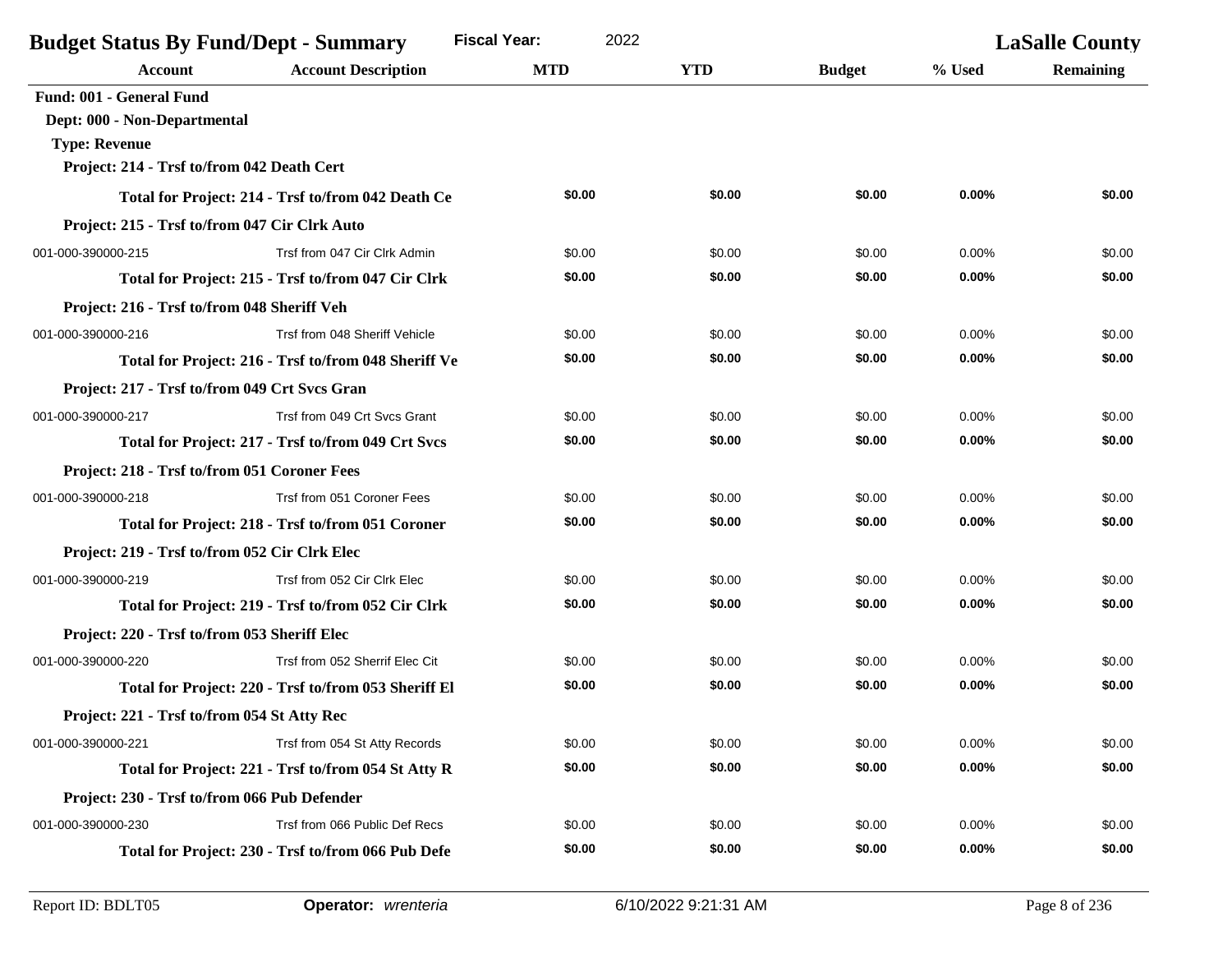| <b>Budget Status By Fund/Dept - Summary</b>       |                                                      | <b>Fiscal Year:</b><br>2022 |              |               |        | <b>LaSalle County</b> |
|---------------------------------------------------|------------------------------------------------------|-----------------------------|--------------|---------------|--------|-----------------------|
| <b>Account</b>                                    | <b>Account Description</b>                           | <b>MTD</b>                  | <b>YTD</b>   | <b>Budget</b> | % Used | <b>Remaining</b>      |
| Fund: 001 - General Fund                          |                                                      |                             |              |               |        |                       |
| Dept: 000 - Non-Departmental                      |                                                      |                             |              |               |        |                       |
| <b>Type: Revenue</b>                              |                                                      |                             |              |               |        |                       |
| Project: 232 - Trsf to/from 046 E911              |                                                      |                             |              |               |        |                       |
| 001-000-390000-232                                | Pmt Received from E911 (IT)                          | \$0.00                      | \$0.00       | \$8,400.00    | 0.00%  | \$8,400.00            |
|                                                   | Total for Project: 232 - Trsf to/from 046 E911       | \$0.00                      | \$0.00       | \$8,400.00    | 0.00%  | \$8,400.00            |
| Project: 233 - Trsf to/from 069 St Atty Admin     |                                                      |                             |              |               |        |                       |
| 001-000-390000-233                                | Transfer from 069 St Atty                            | \$0.00                      | \$0.00       | \$480.00      | 0.00%  | \$480.00              |
|                                                   | Total for Project: 233 - Trsf to/from 069 St Atty A  | \$0.00                      | \$0.00       | \$480.00      | 0.00%  | \$480.00              |
| Project: 240 - Trsf to/from 067 LEPC              |                                                      |                             |              |               |        |                       |
| 001-000-390000-240                                | Trsf from 067 LEPC                                   | \$0.00                      | \$0.00       | \$0.00        | 0.00%  | \$0.00                |
|                                                   | Total for Project: 240 - Trsf to/from 067 LEPC       | \$0.00                      | \$0.00       | \$0.00        | 0.00%  | \$0.00                |
| Project: 241 - Trsf to/from 068 Dsigntd Gifts     |                                                      |                             |              |               |        |                       |
| 001-000-390000-241                                | Trsf from 068 Designated Gifts                       | \$0.00                      | \$0.00       | \$0.00        | 0.00%  | \$0.00                |
|                                                   | Total for Project: 241 - Trsf to/from 068 Dsigntd G  | \$0.00                      | \$0.00       | \$0.00        | 0.00%  | \$0.00                |
| Project: 242 - Trsf to/from 098 Health Ins        |                                                      |                             |              |               |        |                       |
| 001-000-390000-242                                | Trsf from 098 Health Ins                             | \$0.00                      | \$0.00       | \$0.00        | 0.00%  | \$0.00                |
|                                                   | Total for Project: 242 - Trsf to/from 098 Health In  | \$0.00                      | \$0.00       | \$0.00        | 0.00%  | \$0.00                |
| Project: 243 - Trsf to/from 099 Ins Trust         |                                                      |                             |              |               |        |                       |
| 001-000-390000-243                                | Trsf from 099 Insurance Trust                        | \$0.00                      | \$0.00       | \$0.00        | 0.00%  | \$0.00                |
|                                                   | Total for Project: 243 - Trsf to/from 099 Ins Trust  | \$0.00                      | \$0.00       | \$0.00        | 0.00%  | \$0.00                |
| Project: 244 - Trsf to/from 097 Disaster Fund     |                                                      |                             |              |               |        |                       |
| 001-000-390000-244                                | Transfer from 097 Disaster Fd                        | \$0.00                      | \$0.00       | \$0.00        | 0.00%  | \$0.00                |
|                                                   | Total for Project: 244 - Trsf to/from 097 Disaster F | \$0.00                      | \$0.00       | \$0.00        | 0.00%  | \$0.00                |
| Project: 554 - State Grant Funds                  |                                                      |                             |              |               |        |                       |
| 001-000-308001-554                                | Interest Income-State                                | \$0.00                      | \$0.00       | \$0.00        | 0.00%  | \$0.00                |
| 001-000-323019-554                                | Sheriff's Grants - State                             | \$0.00                      | (\$9,709.44) | \$0.00        | 0.00%  | (\$9,709.44)          |
| 001-000-330004-554                                | <b>REP Grant Revenue-State</b>                       | \$0.00                      | \$0.00       | \$35,000.00   | 0.00%  | \$35,000.00           |
| <b>Total for Project: 554 - State Grant Funds</b> |                                                      | \$0.00                      | (\$9,709.44) | \$35,000.00   | 27.74% | \$25,290.56           |
| Project: 555 - Federal Grant Funds                |                                                      |                             |              |               |        |                       |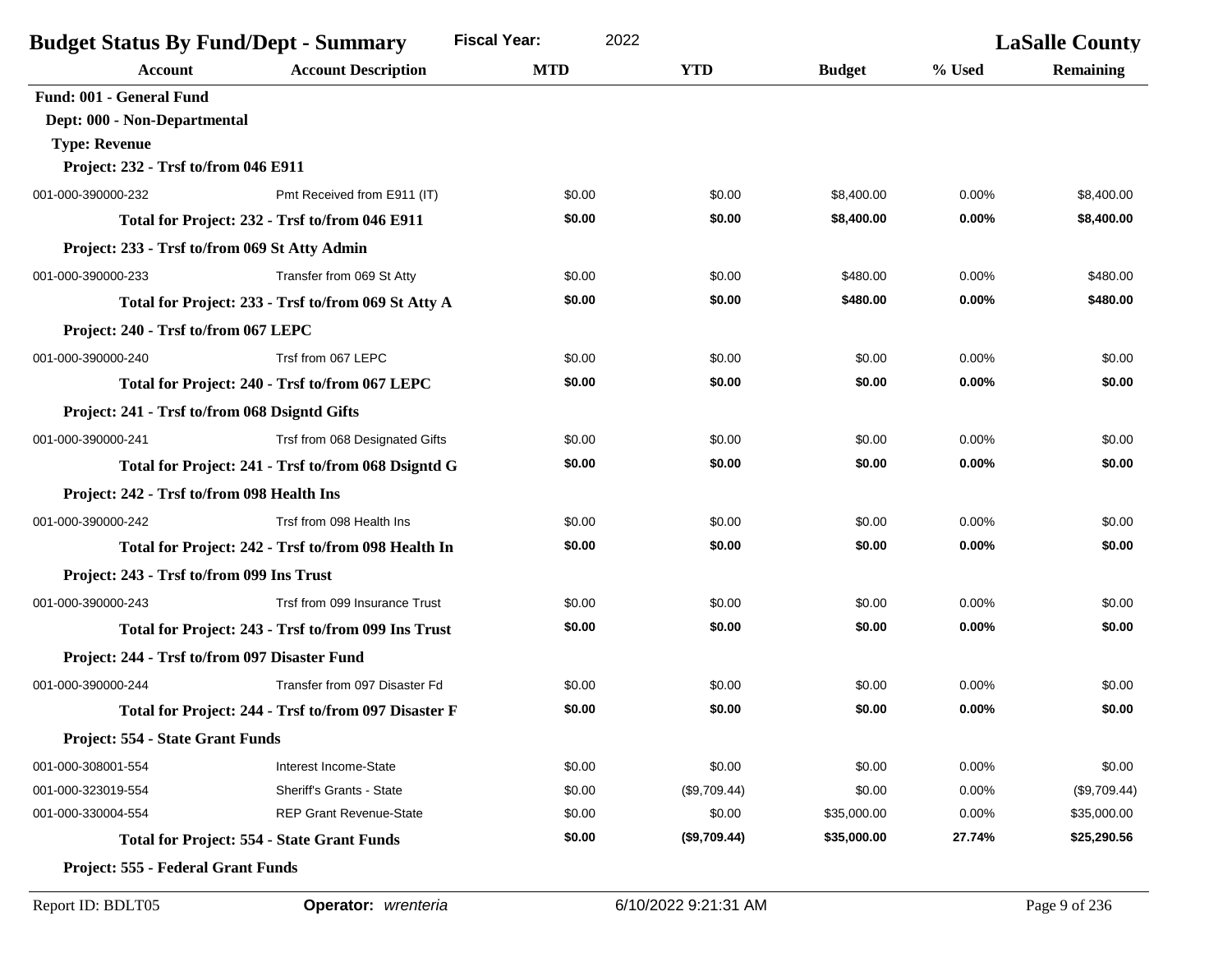| <b>Budget Status By Fund/Dept - Summary</b>    |                                                          | <b>Fiscal Year:</b> | 2022              |                 |          | <b>LaSalle County</b> |
|------------------------------------------------|----------------------------------------------------------|---------------------|-------------------|-----------------|----------|-----------------------|
| <b>Account</b>                                 | <b>Account Description</b>                               | <b>MTD</b>          | <b>YTD</b>        | <b>Budget</b>   | % Used   | <b>Remaining</b>      |
| Fund: 001 - General Fund                       |                                                          |                     |                   |                 |          |                       |
| Dept: 000 - Non-Departmental                   |                                                          |                     |                   |                 |          |                       |
| <b>Type: Revenue</b>                           |                                                          |                     |                   |                 |          |                       |
| Project: 555 - Federal Grant Funds             |                                                          |                     |                   |                 |          |                       |
| 001-000-308001-555                             | Interest Income - Federal                                | \$0.00              | \$0.00            | \$0.00          | 0.00%    | \$0.00                |
| 001-000-330001-555                             | <b>Hmep Grant Federal</b>                                | \$0.00              | \$0.00            | \$4,000.00      | 0.00%    | \$4,000.00            |
| 001-000-330002-555                             | Homeland Security Grant Fed                              | \$0.00              | \$0.00            | \$0.00          | 0.00%    | \$0.00                |
| 001-000-330003-555                             | <b>EMA Grant Revenue-Federal</b>                         | \$0.00              | (\$42,730.77)     | \$50,000.00     | 85.46%   | \$7,269.23            |
| 001-000-350005-555                             | Lost Revenue (ARP) Federal Gr                            | \$0.00              | \$0.00            | \$377,429.00    | $0.00\%$ | \$377,429.00          |
|                                                | <b>Total for Project: 555 - Federal Grant Funds</b>      | \$0.00              | (\$42,730.77)     | \$431,429.00    | 9.90%    | \$388,698.23          |
| <b>Total For Revenue Type</b>                  |                                                          | \$0.00              | (\$11,580,960.37) | \$32,792,507.00 | 35.32%   | \$21,211,546.63       |
| <b>Type: Expenditure</b>                       |                                                          |                     |                   |                 |          |                       |
| Project: N/A                                   |                                                          |                     |                   |                 |          |                       |
| 001-000-327040                                 | Dispatcher Reimbursement JET                             | \$0.00              | \$0.00            | \$0.00          | 0.00%    | \$0.00                |
| 001-000-404001                                 | <b>Professional Services</b>                             | \$0.00              | \$0.00            | \$0.00          | 0.00%    | \$0.00                |
| 001-000-598001                                 | Misc Expense                                             | \$0.00              | \$0.00            | \$0.00          | 0.00%    | \$0.00                |
| 001-000-836097                                 | TRANSFER TO DISASTER FU                                  | \$0.00              | \$0.00            | \$0.00          | 0.00%    | \$0.00                |
| <b>Total for Project: N/A</b>                  |                                                          | \$0.00              | \$0.00            | \$0.00          | 0.00%    | \$0.00                |
| Project: 204 - Trsf to/from 028 Cap Improv     |                                                          |                     |                   |                 |          |                       |
| 001-000-490000-204                             | Trsf to 028 Cap Improv                                   | \$0.00              | \$30,809.52       | \$400,000.00    | 7.70%    | \$369,190.48          |
|                                                | Total for Project: 204 - Trsf to/from 028 Cap Impr       | \$0.00              | \$30,809.52       | \$400,000.00    | 7.70%    | \$369,190.48          |
| Project: 223 - Trsf to/from 057 CASA           |                                                          |                     |                   |                 |          |                       |
| 001-000-490000-223                             | Transfer to 057 CASA                                     | \$0.00              | \$0.00            | \$15,500.00     | 0.00%    | \$15,500.00           |
|                                                | Total for Project: 223 - Trsf to/from 057 CASA           | \$0.00              | \$0.00            | \$15,500.00     | 0.00%    | \$15,500.00           |
| <b>Project: 245 - Trsf to Assigned Reserve</b> |                                                          |                     |                   |                 |          |                       |
| 001-000-490000-245                             | Transfer to 098 Health Ins                               | \$0.00              | \$0.00            | \$157,537.00    | 0.00%    | \$157,537.00          |
|                                                | <b>Total for Project: 245 - Trsf to Assigned Reserve</b> | \$0.00              | \$0.00            | \$157,537.00    | 0.00%    | \$157,537.00          |
| <b>Total For Expenditure Type</b>              |                                                          | \$0.00              | \$30,809.52       | \$573,037.00    | 5.38%    | \$542,227.48          |
|                                                | Revenue Total for Dept: 000 - Non-Departmental           | \$0.00              | (\$11,580,960.37) | \$32,792,507.00 | 35.32%   | \$21,211,546.63       |
|                                                | <b>Expenditure Total for Dept: 000 - Non-Departmen</b>   | \$0.00              | \$30,809.52       | \$573,037.00    | 5.38%    | \$542,227.48          |
| Dept: 003 - Auditor                            |                                                          |                     |                   |                 |          |                       |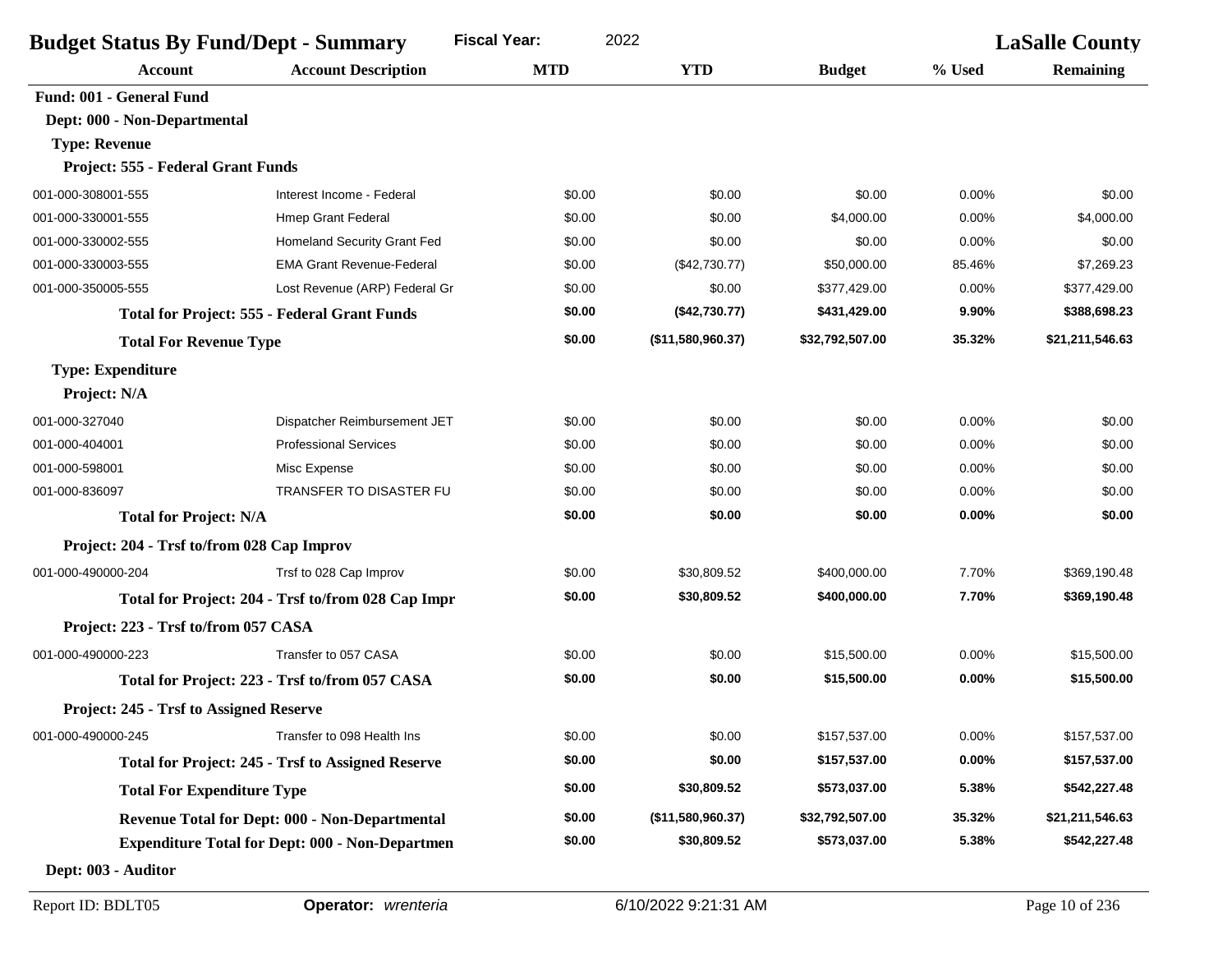| <b>Budget Status By Fund/Dept - Summary</b> |                                                  | <b>Fiscal Year:</b><br>2022 |                      |               |          | <b>LaSalle County</b> |
|---------------------------------------------|--------------------------------------------------|-----------------------------|----------------------|---------------|----------|-----------------------|
| <b>Account</b>                              | <b>Account Description</b>                       | <b>MTD</b>                  | <b>YTD</b>           | <b>Budget</b> | % Used   | <b>Remaining</b>      |
| Fund: 001 - General Fund                    |                                                  |                             |                      |               |          |                       |
| Dept: 003 - Auditor                         |                                                  |                             |                      |               |          |                       |
| <b>Type: Expenditure</b>                    |                                                  |                             |                      |               |          |                       |
| Project: N/A                                |                                                  |                             |                      |               |          |                       |
| 001-003-503001                              | Travel                                           | \$0.00                      | \$176.67             | \$800.00      | 22.08%   | \$623.33              |
| 001-003-510004                              | Telephone                                        | \$0.00                      | \$345.44             | \$1,055.00    | 32.74%   | \$709.56              |
| 001-003-541001                              | Education                                        | \$0.00                      | \$205.00             | \$1,000.00    | 20.50%   | \$795.00              |
| 001-003-541003                              | Publications                                     | \$0.00                      | \$0.00               | \$0.00        | 0.00%    | \$0.00                |
| 001-003-541004                              | Dues & Subscriptions                             | \$0.00                      | \$0.00               | \$650.00      | 0.00%    | \$650.00              |
| 001-003-598001                              | Misc Expense                                     | \$0.00                      | \$0.00               | \$0.00        | 0.00%    | \$0.00                |
| 001-003-601001                              | Office Supplies & Expense                        | \$0.00                      | \$379.83             | \$750.00      | 50.64%   | \$370.17              |
| 001-003-701001                              | Office Equipment Expense                         | \$0.00                      | \$0.00               | \$1,000.00    | 0.00%    | \$1,000.00            |
| 001-003-704001                              | Software Purchase/licenses                       | \$0.00                      | \$0.00               | \$0.00        | 0.00%    | \$0.00                |
| 001-003-900000                              | Payroll                                          | \$0.00                      | \$27,875.64          | \$66,703.00   | 41.79%   | \$38,827.36           |
| 001-003-900100                              | Part Time No Benefits                            | \$0.00                      | \$0.00               | \$0.00        | 0.00%    | \$0.00                |
| 001-003-900101                              | Temp/Seasonal Help                               | \$0.00                      | \$5,040.01           | \$0.00        | 0.00%    | (\$5,040.01)          |
| 001-003-900103                              | <b>Grant Writing/Reporting</b>                   | \$0.00                      | \$0.00               | \$4,000.00    | 0.00%    | \$4,000.00            |
| 001-003-910000                              | Overtime                                         | \$0.00                      | \$6.10               | \$500.00      | 1.22%    | \$493.90              |
| <b>Total for Project: N/A</b>               |                                                  | \$0.00                      | \$34,028.69          | \$76,458.00   | 44.51%   | \$42,429.31           |
| Project: 999 - Elected off/dept head        |                                                  |                             |                      |               |          |                       |
| 001-003-900000-999                          | Payroll Elected off/dept head                    | \$0.00                      | \$33,474.43          | \$67,995.00   | 49.23%   | \$34,520.57           |
|                                             | Total for Project: 999 - Elected off/dept head   | \$0.00                      | \$33,474.43          | \$67,995.00   | 49.23%   | \$34,520.57           |
| <b>Total For Expenditure Type</b>           |                                                  | \$0.00                      | \$67,503.12          | \$144,453.00  | 46.73%   | \$76,949.88           |
|                                             | <b>Revenue Total for Dept: 003 - Auditor</b>     | \$0.00                      | \$0.00               | \$0.00        | $0.00\%$ | \$0.00                |
|                                             | <b>Expenditure Total for Dept: 003 - Auditor</b> | \$0.00                      | \$67,503.12          | \$144,453.00  | 46.73%   | \$76,949.88           |
| Dept: 004 - County Board                    |                                                  |                             |                      |               |          |                       |
| <b>Type: Expenditure</b>                    |                                                  |                             |                      |               |          |                       |
| Project: N/A                                |                                                  |                             |                      |               |          |                       |
| 001-004-503001                              | Travel                                           | \$0.00                      | \$5,553.86           | \$600.00      | 925.64%  | (\$4,953.86)          |
| 001-004-510004                              | Telephone                                        | \$0.00                      | \$175.76             | \$600.00      | 29.29%   | \$424.24              |
| 001-004-541001                              | Education                                        | \$0.00                      | \$0.00               | \$400.00      | 0.00%    | \$400.00              |
| 001-004-541004                              | Dues & Subscriptions                             | \$0.00                      | \$5,400.00           | \$7,700.00    | 70.13%   | \$2,300.00            |
| Report ID: BDLT05                           | Operator: wrenteria                              |                             | 6/10/2022 9:21:31 AM |               |          | Page 11 of 236        |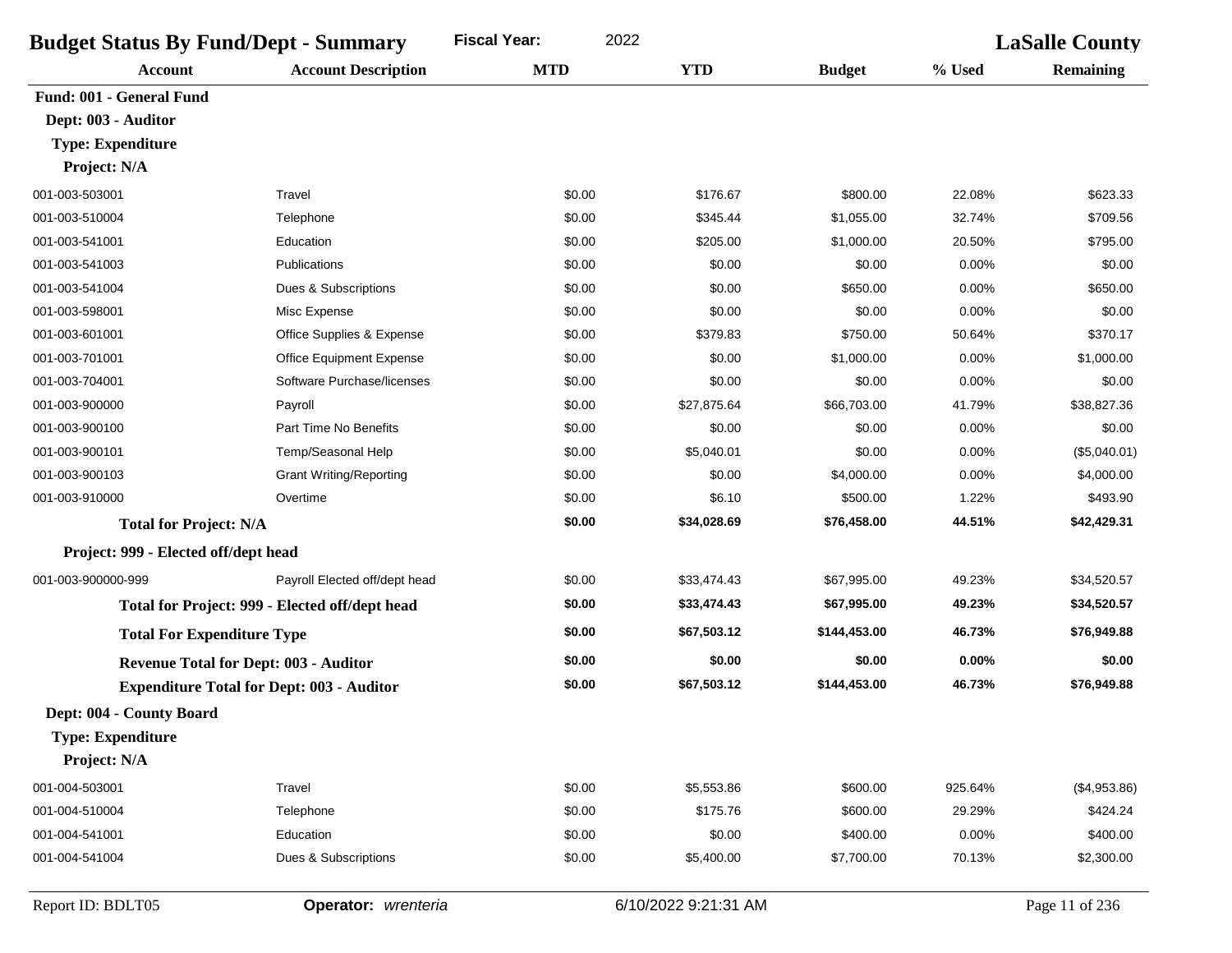| <b>Budget Status By Fund/Dept - Summary</b>    |                               | <b>Fiscal Year:</b><br>2022 |             |               |        | <b>LaSalle County</b> |
|------------------------------------------------|-------------------------------|-----------------------------|-------------|---------------|--------|-----------------------|
| <b>Account</b>                                 | <b>Account Description</b>    | <b>MTD</b>                  | <b>YTD</b>  | <b>Budget</b> | % Used | <b>Remaining</b>      |
| Fund: 001 - General Fund                       |                               |                             |             |               |        |                       |
| Dept: 004 - County Board                       |                               |                             |             |               |        |                       |
| <b>Type: Expenditure</b>                       |                               |                             |             |               |        |                       |
| Project: N/A                                   |                               |                             |             |               |        |                       |
| 001-004-598001                                 | Misc Expense                  | \$0.00                      | \$0.00      | \$0.00        | 0.00%  | \$0.00                |
| 001-004-601001                                 | Office Supplies & Expense     | \$0.00                      | \$41.66     | \$300.00      | 13.89% | \$258.34              |
| 001-004-701001                                 | Office Equipment Expense      | \$0.00                      | \$0.00      | \$0.00        | 0.00%  | \$0.00                |
| 001-004-900000                                 | Payroll                       | \$0.00                      | \$1,989.13  | \$49,784.00   | 4.00%  | \$47,794.87           |
| 001-004-900100                                 | Part Time No Benefits         | \$0.00                      | \$0.00      | \$0.00        | 0.00%  | \$0.00                |
| 001-004-900101                                 | Temp/Seasonal Help            | \$0.00                      | \$0.00      | \$0.00        | 0.00%  | \$0.00                |
| 001-004-900200                                 | Co Board Pay                  | \$0.00                      | \$49,500.00 | \$114,660.00  | 43.17% | \$65,160.00           |
| 001-004-910000                                 | Overtime                      | \$0.00                      | \$0.00      | \$0.00        | 0.00%  | \$0.00                |
| 001-004-910001                                 | Holiday OT                    | \$0.00                      | \$0.00      | \$0.00        | 0.00%  | \$0.00                |
| <b>Total for Project: N/A</b>                  |                               | \$0.00                      | \$62,660.41 | \$174,044.00  | 36.00% | \$111,383.59          |
| Project: 130 - Mileage                         |                               |                             |             |               |        |                       |
| 001-004-503001-130                             | Mileage - Board               | \$0.00                      | \$0.00      | \$19,600.00   | 0.00%  | \$19,600.00           |
| <b>Total for Project: 130 - Mileage</b>        |                               | \$0.00                      | \$0.00      | \$19,600.00   | 0.00%  | \$19,600.00           |
| Project: 131 - Meals                           |                               |                             |             |               |        |                       |
| 001-004-503001-131                             | <b>Meals</b>                  | \$0.00                      | \$0.00      | \$0.00        | 0.00%  | \$0.00                |
| <b>Total for Project: 131 - Meals</b>          |                               | \$0.00                      | \$0.00      | \$0.00        | 0.00%  | \$0.00                |
| Project: 132 - Lodging                         |                               |                             |             |               |        |                       |
| 001-004-503001-132                             | Lodging                       | \$0.00                      | \$0.00      | \$0.00        | 0.00%  | \$0.00                |
| <b>Total for Project: 132 - Lodging</b>        |                               | \$0.00                      | \$0.00      | \$0.00        | 0.00%  | \$0.00                |
| Project: 133 - Airfare                         |                               |                             |             |               |        |                       |
| 001-004-503001-133                             | Airfare                       | \$0.00                      | \$0.00      | \$0.00        | 0.00%  | \$0.00                |
| <b>Total for Project: 133 - Airfare</b>        |                               | \$0.00                      | \$0.00      | \$0.00        | 0.00%  | \$0.00                |
| Project: 134 - Transportation                  |                               |                             |             |               |        |                       |
| 001-004-503001-134                             | Transportaton                 | \$0.00                      | \$0.00      | \$0.00        | 0.00%  | \$0.00                |
| <b>Total for Project: 134 - Transportation</b> |                               | \$0.00                      | \$0.00      | \$0.00        | 0.00%  | \$0.00                |
| Project: 999 - Elected off/dept head           |                               |                             |             |               |        |                       |
| 001-004-900000-999                             | Payroll Elected off/dept head | \$0.00                      | \$33,474.43 | \$67,995.00   | 49.23% | \$34,520.57           |
|                                                |                               |                             |             |               |        |                       |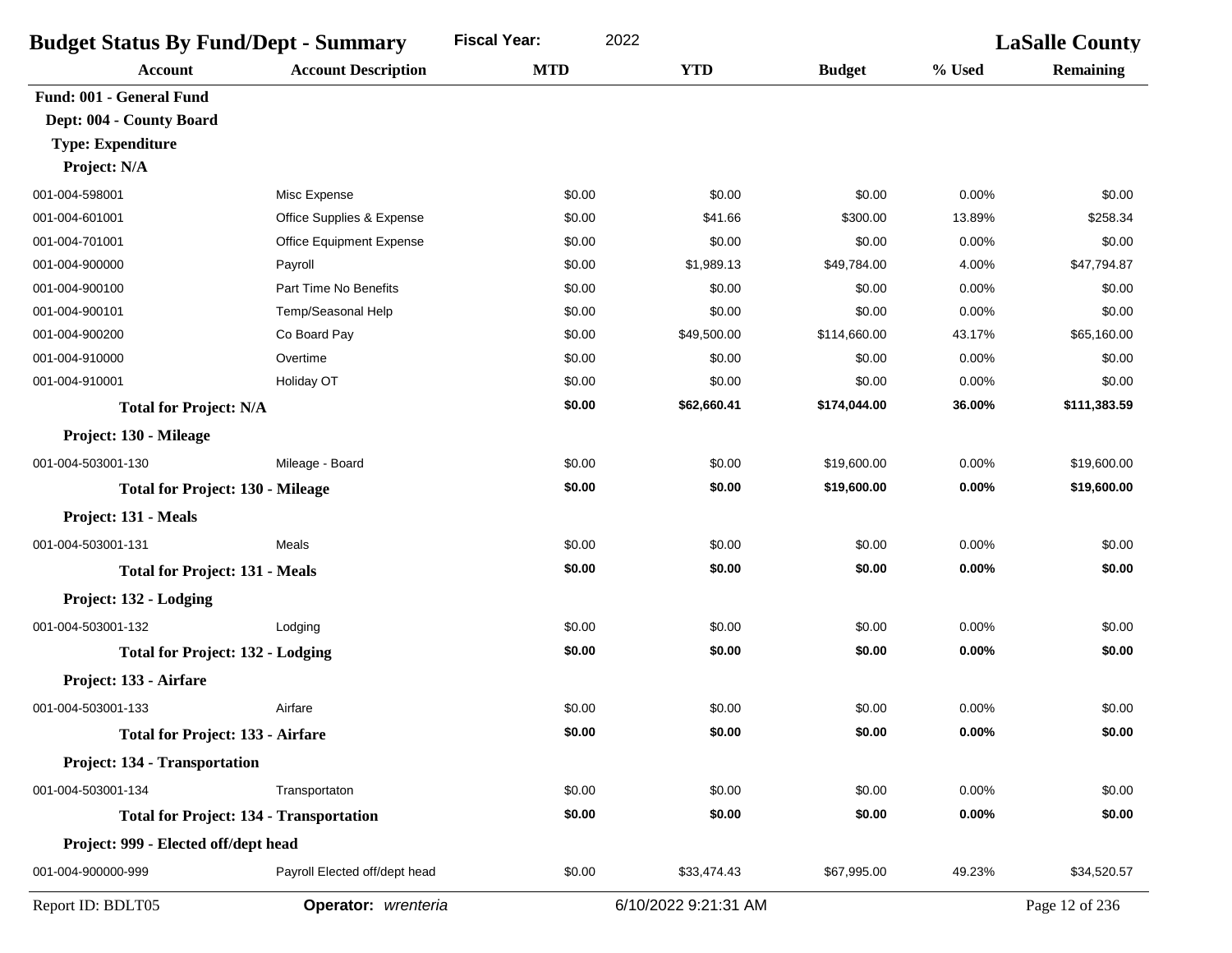| <b>Budget Status By Fund/Dept - Summary</b> |                                                       | <b>Fiscal Year:</b><br>2022 |              |               | <b>LaSalle County</b> |                  |
|---------------------------------------------|-------------------------------------------------------|-----------------------------|--------------|---------------|-----------------------|------------------|
| <b>Account</b>                              | <b>Account Description</b>                            | <b>MTD</b>                  | <b>YTD</b>   | <b>Budget</b> | % Used                | <b>Remaining</b> |
| Fund: 001 - General Fund                    |                                                       |                             |              |               |                       |                  |
| Dept: 004 - County Board                    |                                                       |                             |              |               |                       |                  |
| <b>Type: Expenditure</b>                    |                                                       |                             |              |               |                       |                  |
| Project: 999 - Elected off/dept head        |                                                       |                             |              |               |                       |                  |
|                                             | Total for Project: 999 - Elected off/dept head        | \$0.00                      | \$33,474.43  | \$67,995.00   | 49.23%                | \$34,520.57      |
| <b>Total For Expenditure Type</b>           |                                                       | \$0.00                      | \$96,134.84  | \$261,639.00  | 36.74%                | \$165,504.16     |
|                                             | <b>Revenue Total for Dept: 004 - County Board</b>     | \$0.00                      | \$0.00       | \$0.00        | 0.00%                 | \$0.00           |
|                                             | <b>Expenditure Total for Dept: 004 - County Board</b> | \$0.00                      | \$96,134.84  | \$261,639.00  | 36.74%                | \$165,504.16     |
| <b>Dept: 005 - Information Technology</b>   |                                                       |                             |              |               |                       |                  |
| <b>Type: Expenditure</b>                    |                                                       |                             |              |               |                       |                  |
| Project: N/A                                |                                                       |                             |              |               |                       |                  |
| 001-005-404008                              | Professional/consultant Servic                        | \$0.00                      | \$9,000.00   | \$26,000.00   | 34.62%                | \$17,000.00      |
| 001-005-414001                              | Add'l Hardware/license                                | \$0.00                      | \$7,008.03   | \$69,480.00   | 10.09%                | \$62,471.97      |
| 001-005-502001                              | Maintenance & Repair-Equipme                          | \$0.00                      | \$884.35     | \$1,000.00    | 88.44%                | \$115.65         |
| 001-005-502007                              | Maintenance-contracts                                 | \$0.00                      | \$12,337.02  | \$18,167.00   | 67.91%                | \$5,829.98       |
| 001-005-503001                              | Travel                                                | \$0.00                      | \$142.93     | \$1,000.00    | 14.29%                | \$857.07         |
| 001-005-510004                              | Telephone                                             | \$0.00                      | \$24,292.89  | \$70,000.00   | 34.70%                | \$45,707.11      |
| 001-005-510005                              | Internet                                              | \$0.00                      | \$24,000.00  | \$29,705.00   | 80.79%                | \$5,705.00       |
| 001-005-541001                              | Education                                             | \$0.00                      | \$800.00     | \$4,000.00    | 20.00%                | \$3,200.00       |
| 001-005-541004                              | Dues & Subscriptions                                  | \$0.00                      | \$0.00       | \$500.00      | 0.00%                 | \$500.00         |
| 001-005-598001                              | Misc Expense                                          | \$0.00                      | \$121.24     | \$200.00      | 60.62%                | \$78.76          |
| 001-005-600001                              | Supplies                                              | \$0.00                      | \$0.00       | \$0.00        | 0.00%                 | \$0.00           |
| 001-005-601001                              | Office Supplies & Expense                             | \$0.00                      | \$19.79      | \$600.00      | 3.30%                 | \$580.21         |
| 001-005-701001                              | Office Equipment Expense                              | \$0.00                      | \$0.00       | \$0.00        | 0.00%                 | \$0.00           |
| 001-005-704001                              | Software Purchase/licenses                            | \$0.00                      | \$30,637.88  | \$70,478.00   | 43.47%                | \$39,840.12      |
| 001-005-900000                              | Payroll                                               | \$0.00                      | \$96,985.61  | \$217,598.00  | 44.57%                | \$120,612.39     |
| 001-005-900100                              | Part Time No Benefits                                 | \$0.00                      | \$0.00       | \$0.00        | 0.00%                 | \$0.00           |
| 001-005-900101                              | Temp/Seasonal Help                                    | \$0.00                      | \$0.00       | \$0.00        | 0.00%                 | \$0.00           |
| 001-005-910000                              | Overtime                                              | \$0.00                      | \$0.00       | \$0.00        | 0.00%                 | \$0.00           |
| <b>Total for Project: N/A</b>               |                                                       | \$0.00                      | \$206,229.74 | \$508,728.00  | 40.54%                | \$302,498.26     |
| Project: 122 - Telephone system             |                                                       |                             |              |               |                       |                  |
| 001-005-404001-122                          | Professional Services Telephon                        | \$0.00                      | \$0.00       | \$0.00        | 0.00%                 | \$0.00           |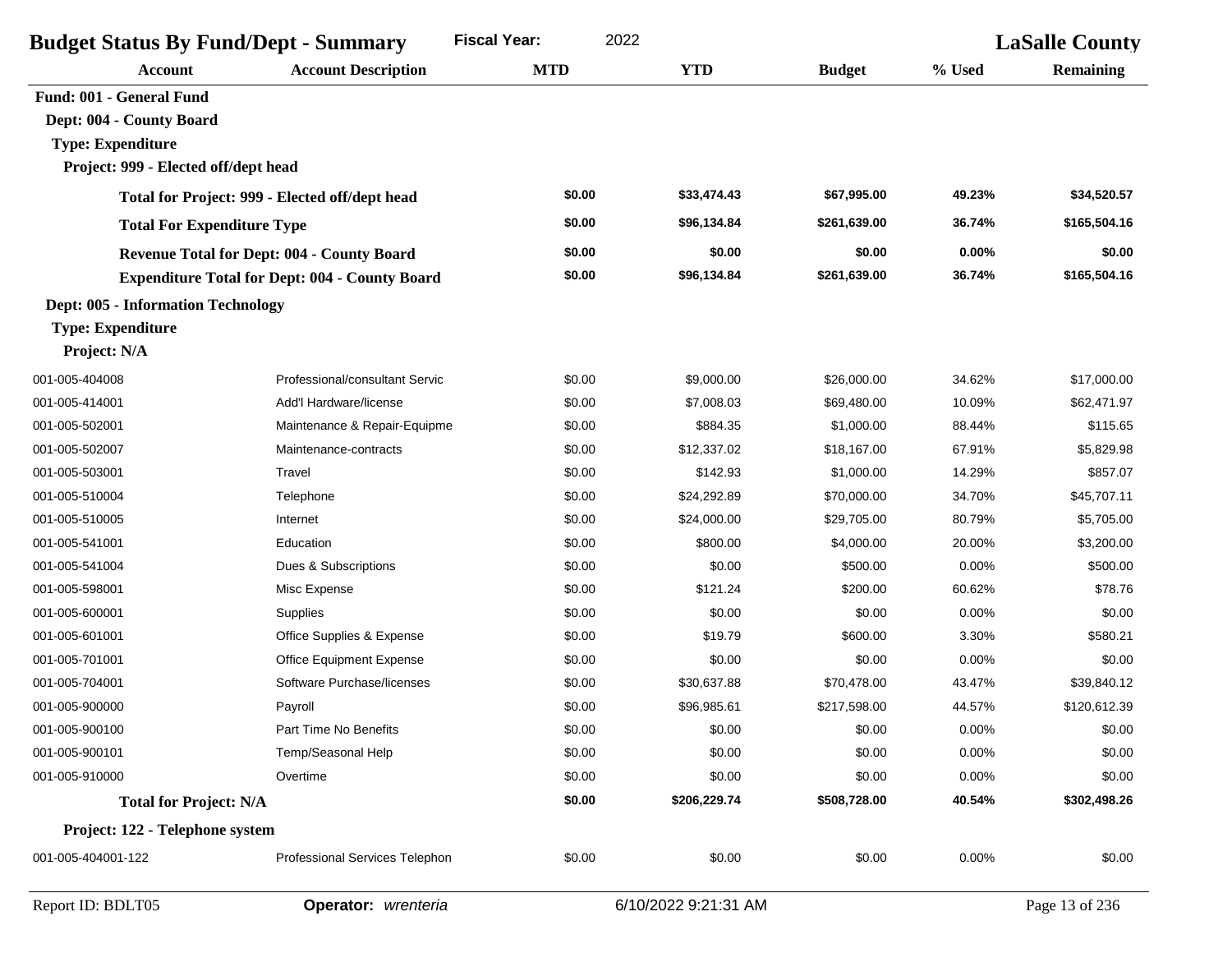| <b>Budget Status By Fund/Dept - Summary</b>                                                       |                                                          | <b>Fiscal Year:</b><br>2022 |                      |               | <b>LaSalle County</b> |                  |
|---------------------------------------------------------------------------------------------------|----------------------------------------------------------|-----------------------------|----------------------|---------------|-----------------------|------------------|
| Account                                                                                           | <b>Account Description</b>                               | <b>MTD</b>                  | <b>YTD</b>           | <b>Budget</b> | % Used                | <b>Remaining</b> |
| Fund: 001 - General Fund<br><b>Dept: 005 - Information Technology</b><br><b>Type: Expenditure</b> |                                                          |                             |                      |               |                       |                  |
| Project: 122 - Telephone system                                                                   |                                                          |                             |                      |               |                       |                  |
| <b>Total for Project: 122 - Telephone system</b>                                                  |                                                          | \$0.00                      | \$0.00               | \$0.00        | 0.00%                 | \$0.00           |
| Project: 130 - Mileage                                                                            |                                                          |                             |                      |               |                       |                  |
| 001-005-503001-130                                                                                | Mileage                                                  | \$0.00                      | \$0.00               | \$0.00        | 0.00%                 | \$0.00           |
| <b>Total for Project: 130 - Mileage</b>                                                           |                                                          | \$0.00                      | \$0.00               | \$0.00        | 0.00%                 | \$0.00           |
| Project: 131 - Meals                                                                              |                                                          |                             |                      |               |                       |                  |
| 001-005-503001-131                                                                                | Meals                                                    | \$0.00                      | \$0.00               | \$0.00        | 0.00%                 | \$0.00           |
| <b>Total for Project: 131 - Meals</b>                                                             |                                                          | \$0.00                      | \$0.00               | \$0.00        | 0.00%                 | \$0.00           |
| Project: 132 - Lodging                                                                            |                                                          |                             |                      |               |                       |                  |
| 001-005-503001-132                                                                                | Lodging                                                  | \$0.00                      | \$0.00               | \$0.00        | 0.00%                 | \$0.00           |
| <b>Total for Project: 132 - Lodging</b>                                                           |                                                          | \$0.00                      | \$0.00               | \$0.00        | 0.00%                 | \$0.00           |
| Project: 133 - Airfare                                                                            |                                                          |                             |                      |               |                       |                  |
| 001-005-503001-133                                                                                | Airfare                                                  | \$0.00                      | \$0.00               | \$0.00        | 0.00%                 | \$0.00           |
| <b>Total for Project: 133 - Airfare</b>                                                           |                                                          | \$0.00                      | \$0.00               | \$0.00        | 0.00%                 | \$0.00           |
| Project: 134 - Transportation                                                                     |                                                          |                             |                      |               |                       |                  |
| 001-005-503001-134                                                                                | Transportation                                           | \$0.00                      | \$0.00               | \$0.00        | 0.00%                 | \$0.00           |
| <b>Total for Project: 134 - Transportation</b>                                                    |                                                          | \$0.00                      | \$0.00               | \$0.00        | 0.00%                 | \$0.00           |
| Project: 999 - Elected off/dept head                                                              |                                                          |                             |                      |               |                       |                  |
| 001-005-900000-999                                                                                | Payroll Elected off/dept head                            | \$0.00                      | \$38,981.50          | \$79,181.00   | 49.23%                | \$40,199.50      |
|                                                                                                   | Total for Project: 999 - Elected off/dept head           | \$0.00                      | \$38,981.50          | \$79,181.00   | 49.23%                | \$40,199.50      |
| <b>Total For Expenditure Type</b>                                                                 |                                                          | \$0.00                      | \$245,211.24         | \$587,909.00  | 41.71%                | \$342,697.76     |
|                                                                                                   | Revenue Total for Dept: 005 - Information Techno         | \$0.00                      | \$0.00               | \$0.00        | 0.00%                 | \$0.00           |
|                                                                                                   | <b>Expenditure Total for Dept: 005 - Information Tec</b> | \$0.00                      | \$245,211.24         | \$587,909.00  | 41.71%                | \$342,697.76     |
| Dept: 007 - Zoning, Planning & Development                                                        |                                                          |                             |                      |               |                       |                  |
| <b>Type: Expenditure</b>                                                                          |                                                          |                             |                      |               |                       |                  |
| Project: N/A                                                                                      |                                                          |                             |                      |               |                       |                  |
| 001-007-404001                                                                                    | <b>Professional Services</b>                             | \$0.00                      | \$0.00               | \$0.00        | 0.00%                 | \$0.00           |
| Report ID: BDLT05                                                                                 | Operator: wrenteria                                      |                             | 6/10/2022 9:21:31 AM |               |                       | Page 14 of 236   |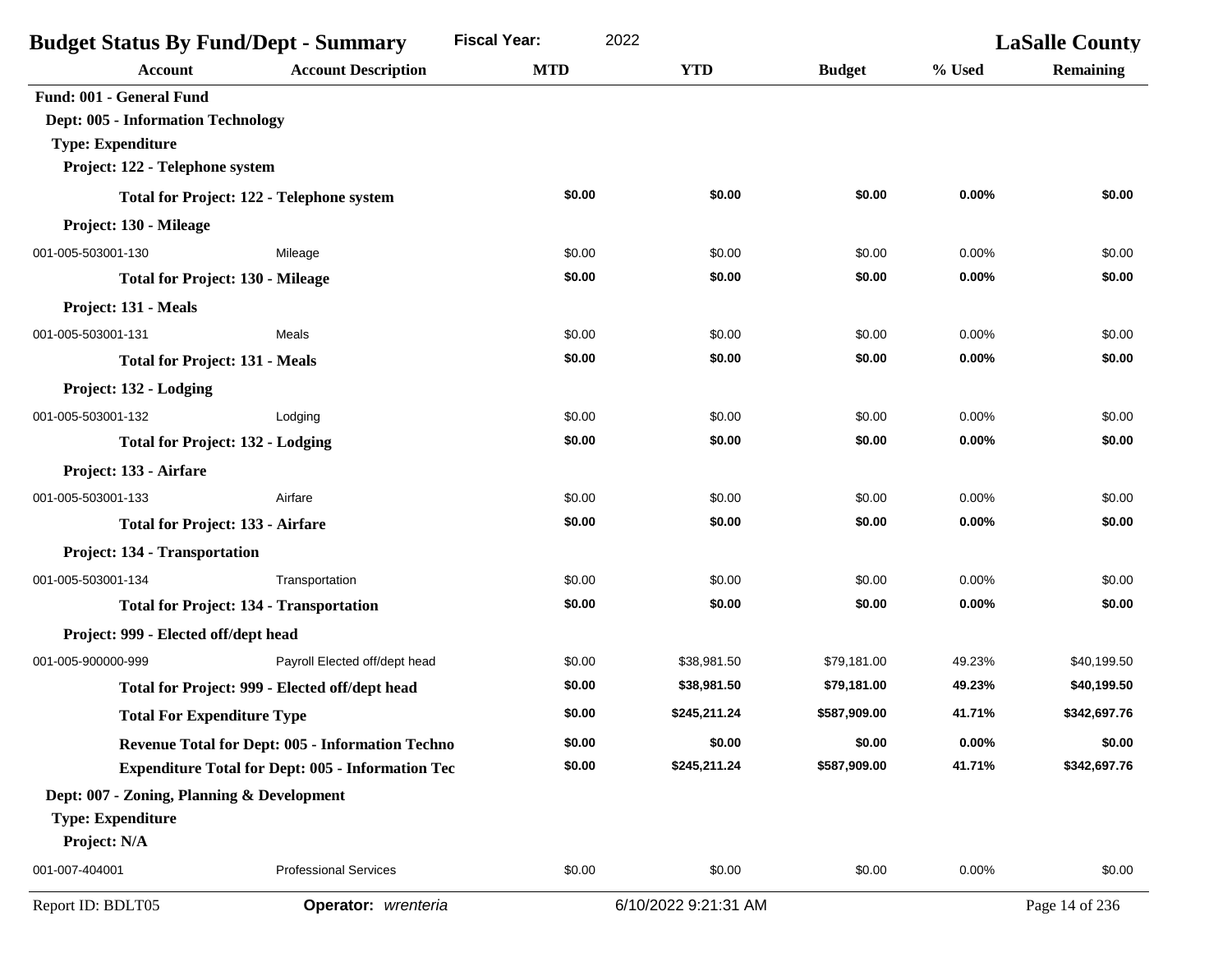| <b>Budget Status By Fund/Dept - Summary</b> |                            | 2022<br><b>Fiscal Year:</b> |            | <b>LaSalle County</b> |          |                  |
|---------------------------------------------|----------------------------|-----------------------------|------------|-----------------------|----------|------------------|
| <b>Account</b>                              | <b>Account Description</b> | <b>MTD</b>                  | <b>YTD</b> | <b>Budget</b>         | % Used   | <b>Remaining</b> |
| Fund: 001 - General Fund                    |                            |                             |            |                       |          |                  |
| Dept: 007 - Zoning, Planning & Development  |                            |                             |            |                       |          |                  |
| <b>Type: Expenditure</b>                    |                            |                             |            |                       |          |                  |
| Project: N/A                                |                            |                             |            |                       |          |                  |
| 001-007-410001                              | Court Reporter             | \$0.00                      | \$0.00     | \$1,000.00            | 0.00%    | \$1,000.00       |
| 001-007-413001                              | Zoning Board Of Appeals    | \$0.00                      | \$2,340.00 | \$4,000.00            | 58.50%   | \$1,660.00       |
| 001-007-431001                              | Misc Committee Per Diem    | \$0.00                      | \$0.00     | \$0.00                | 0.00%    | \$0.00           |
| 001-007-437001                              | Comp Plan Update           | \$0.00                      | \$0.00     | \$0.00                | 0.00%    | \$0.00           |
| 001-007-503001                              | Travel                     | \$0.00                      | \$536.76   | \$1,400.00            | 38.34%   | \$863.24         |
| 001-007-505001                              | Vehicle Expense            | \$0.00                      | \$0.00     | \$0.00                | 0.00%    | \$0.00           |
| 001-007-541001                              | Education                  | \$0.00                      | \$0.00     | \$0.00                | 0.00%    | \$0.00           |
| 001-007-541003                              | Publications               | \$0.00                      | \$3,868.63 | \$8,000.00            | 48.36%   | \$4,131.37       |
| 001-007-541005                              | Library                    | \$0.00                      | \$0.00     | \$0.00                | 0.00%    | \$0.00           |
| 001-007-541006                              | Printing                   | \$0.00                      | \$0.00     | \$200.00              | 0.00%    | \$200.00         |
| 001-007-543001                              | <b>Misc Claims</b>         | \$0.00                      | \$0.00     | \$0.00                | 0.00%    | \$0.00           |
| 001-007-598001                              | Misc Expense               | \$0.00                      | \$0.00     | \$800.00              | 0.00%    | \$800.00         |
| 001-007-601001                              | Office Supplies & Expense  | \$0.00                      | \$0.00     | \$0.00                | 0.00%    | \$0.00           |
| 001-007-701001                              | Office Equipment Expense   | \$0.00                      | \$0.00     | \$0.00                | 0.00%    | \$0.00           |
| 001-007-900000                              | Payroll                    | \$0.00                      | \$0.00     | \$0.00                | 0.00%    | \$0.00           |
| 001-007-900100                              | Part Time No Benefits      | \$0.00                      | \$0.00     | \$0.00                | 0.00%    | \$0.00           |
| 001-007-900101                              | Temp/Seasonal Help         | \$0.00                      | \$0.00     | \$0.00                | 0.00%    | \$0.00           |
| 001-007-910000                              | Overtime                   | \$0.00                      | \$0.00     | \$0.00                | 0.00%    | \$0.00           |
| 001-007-910001                              | Holiday OT                 | \$0.00                      | \$0.00     | \$0.00                | 0.00%    | \$0.00           |
| <b>Total for Project: N/A</b>               |                            | \$0.00                      | \$6,745.39 | \$15,400.00           | 43.80%   | \$8,654.61       |
| Project: 131 - Meals                        |                            |                             |            |                       |          |                  |
| 001-007-503001-131                          | Meals                      | \$0.00                      | \$0.00     | \$0.00                | 0.00%    | \$0.00           |
| <b>Total for Project: 131 - Meals</b>       |                            | \$0.00                      | \$0.00     | \$0.00                | $0.00\%$ | \$0.00           |
| Project: 132 - Lodging                      |                            |                             |            |                       |          |                  |
| 001-007-503001-132                          | Lodging                    | \$0.00                      | \$0.00     | \$0.00                | 0.00%    | \$0.00           |
| <b>Total for Project: 132 - Lodging</b>     |                            | \$0.00                      | \$0.00     | \$0.00                | $0.00\%$ | \$0.00           |
| Project: 133 - Airfare                      |                            |                             |            |                       |          |                  |
| 001-007-503001-133                          | Airfare                    | \$0.00                      | \$0.00     | \$0.00                | 0.00%    | \$0.00           |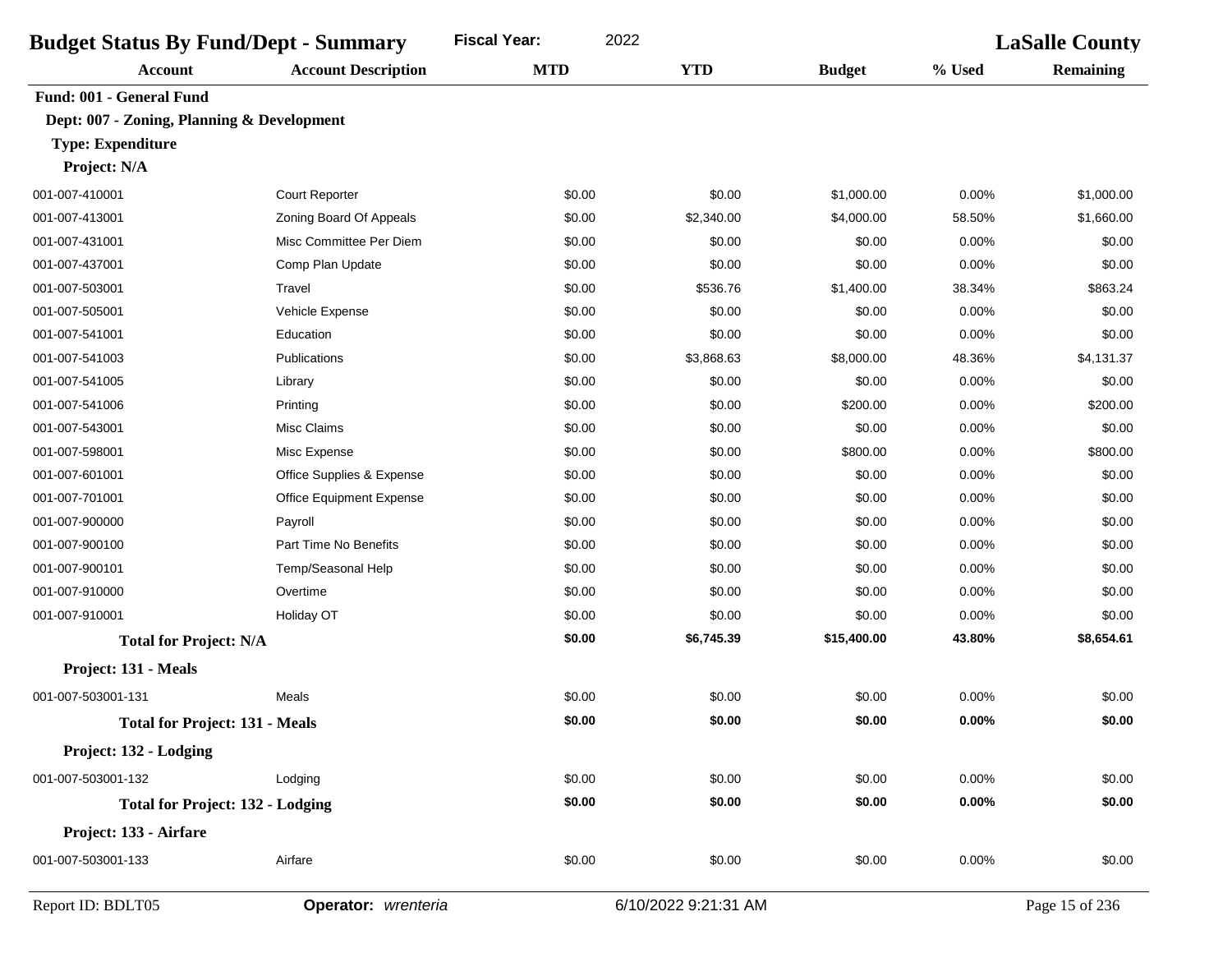| <b>Budget Status By Fund/Dept - Summary</b>              |                                                   | <b>Fiscal Year:</b><br>2022 |              |                | <b>LaSalle County</b> |                  |
|----------------------------------------------------------|---------------------------------------------------|-----------------------------|--------------|----------------|-----------------------|------------------|
| <b>Account</b>                                           | <b>Account Description</b>                        | <b>MTD</b>                  | <b>YTD</b>   | <b>Budget</b>  | % Used                | <b>Remaining</b> |
| Fund: 001 - General Fund                                 |                                                   |                             |              |                |                       |                  |
| Dept: 007 - Zoning, Planning & Development               |                                                   |                             |              |                |                       |                  |
| <b>Type: Expenditure</b>                                 |                                                   |                             |              |                |                       |                  |
| Project: 133 - Airfare                                   |                                                   |                             |              |                |                       |                  |
|                                                          | <b>Total for Project: 133 - Airfare</b>           | \$0.00                      | \$0.00       | \$0.00         | 0.00%                 | \$0.00           |
| Project: 134 - Transportation                            |                                                   |                             |              |                |                       |                  |
| 001-007-503001-134                                       | Transportation                                    | \$0.00                      | \$0.00       | \$0.00         | 0.00%                 | \$0.00           |
|                                                          | <b>Total for Project: 134 - Transportation</b>    | \$0.00                      | \$0.00       | \$0.00         | 0.00%                 | \$0.00           |
| Project: 999 - Elected off/dept head                     |                                                   |                             |              |                |                       |                  |
| 001-007-900000-999                                       | Payroll Elected off/dept head                     | \$0.00                      | \$8,530.50   | \$22,133.00    | 38.54%                | \$13,602.50      |
| Total for Project: 999 - Elected off/dept head           |                                                   | \$0.00                      | \$8,530.50   | \$22,133.00    | 38.54%                | \$13,602.50      |
| <b>Total For Expenditure Type</b>                        |                                                   | \$0.00                      | \$15,275.89  | \$37,533.00    | 40.70%                | \$22,257.11      |
| Revenue Total for Dept: 007 - Zoning, Planning &         |                                                   | \$0.00                      | \$0.00       | \$0.00         | 0.00%                 | \$0.00           |
| <b>Expenditure Total for Dept: 007 - Zoning, Plannin</b> |                                                   | \$0.00                      | \$15,275.89  | \$37,533.00    | 40.70%                | \$22,257.11      |
| Dept: 011 - Juvenile & Adult Probation                   |                                                   |                             |              |                |                       |                  |
| <b>Type: Expenditure</b>                                 |                                                   |                             |              |                |                       |                  |
| Project: N/A                                             |                                                   |                             |              |                |                       |                  |
| 001-011-404001                                           | <b>Professional Services</b>                      | \$0.00                      | \$0.00       | \$0.00         | 0.00%                 | \$0.00           |
| 001-011-550010                                           | Other Cty State Salary Reimb                      | \$0.00                      | \$192,220.89 | \$353,712.00   | 54.34%                | \$161,491.11     |
| 001-011-900000                                           | Payroll                                           | \$0.00                      | \$667,099.16 | \$1,425,342.00 | 46.80%                | \$758,242.84     |
| 001-011-900100                                           | Part Time No Benefits                             | \$0.00                      | \$0.00       | \$0.00         | 0.00%                 | \$0.00           |
| 001-011-900101                                           | Temp/Seasonal Help                                | \$0.00                      | \$0.00       | \$0.00         | 0.00%                 | \$0.00           |
| 001-011-910000                                           | Overtime                                          | \$0.00                      | \$0.00       | \$6,000.00     | 0.00%                 | \$6,000.00       |
| <b>Total for Project: N/A</b>                            |                                                   | \$0.00                      | \$859,320.05 | \$1,785,054.00 | 48.14%                | \$925,733.95     |
| Project: 999 - Elected off/dept head                     |                                                   |                             |              |                |                       |                  |
| 001-011-900000-999                                       | Payroll Elected off/dept head                     | \$0.00                      | \$34,653.82  | \$126,880.00   | 27.31%                | \$92,226.18      |
|                                                          | Total for Project: 999 - Elected off/dept head    | \$0.00                      | \$34,653.82  | \$126,880.00   | 27.31%                | \$92,226.18      |
| <b>Total For Expenditure Type</b>                        |                                                   | \$0.00                      | \$893,973.87 | \$1,911,934.00 | 46.76%                | \$1,017,960.13   |
|                                                          | Revenue Total for Dept: 011 - Juvenile & Adult Pr | \$0.00                      | \$0.00       | \$0.00         | 0.00%                 | \$0.00           |
|                                                          | Expenditure Total for Dept: 011 - Juvenile & Adul | \$0.00                      | \$893,973.87 | \$1,911,934.00 | 46.76%                | \$1,017,960.13   |
| Dept: 013 - Circuit Court & Jury                         |                                                   |                             |              |                |                       |                  |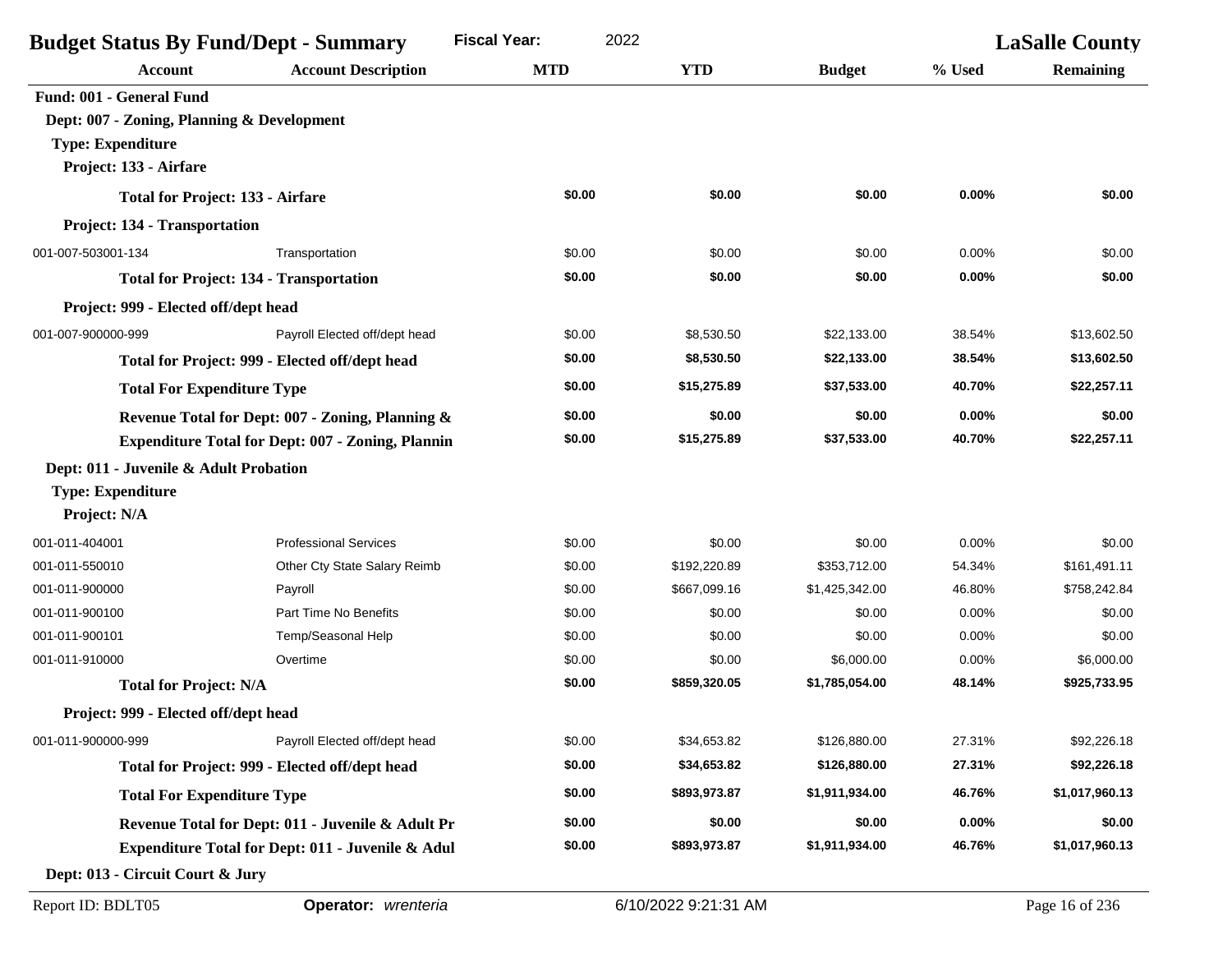| 2022<br><b>Fiscal Year:</b><br><b>Budget Status By Fund/Dept - Summary</b> |                                |            |              |               | <b>LaSalle County</b> |                  |  |
|----------------------------------------------------------------------------|--------------------------------|------------|--------------|---------------|-----------------------|------------------|--|
| <b>Account</b>                                                             | <b>Account Description</b>     | <b>MTD</b> | <b>YTD</b>   | <b>Budget</b> | % Used                | <b>Remaining</b> |  |
| Fund: 001 - General Fund                                                   |                                |            |              |               |                       |                  |  |
| Dept: 013 - Circuit Court & Jury                                           |                                |            |              |               |                       |                  |  |
| <b>Type: Expenditure</b>                                                   |                                |            |              |               |                       |                  |  |
| Project: N/A                                                               |                                |            |              |               |                       |                  |  |
| 001-013-404001                                                             | <b>Professional Services</b>   | \$0.00     | \$0.00       | \$0.00        | 0.00%                 | \$0.00           |  |
| 001-013-404015                                                             | Prof Services-computer Progra  | \$0.00     | \$0.00       | \$0.00        | 0.00%                 | \$0.00           |  |
| 001-013-419001                                                             | Appointed Atty Juvenile Def    | \$0.00     | \$22,800.00  | \$45,600.00   | 50.00%                | \$22,800.00      |  |
| 001-013-457001                                                             | Juries                         | \$0.00     | \$8,036.00   | \$38,000.00   | 21.15%                | \$29,964.00      |  |
| 001-013-457002                                                             | Allotment for Special Projects | \$0.00     | \$0.00       | \$0.00        | 0.00%                 | \$0.00           |  |
| 001-013-502001                                                             | Maintenance & Repair-Equipme   | \$0.00     | \$0.00       | \$0.00        | 0.00%                 | \$0.00           |  |
| 001-013-502006                                                             | Maintenance-Software           | \$0.00     | \$8,351.00   | \$11,681.00   | 71.49%                | \$3,330.00       |  |
| 001-013-503001                                                             | Travel                         | \$0.00     | \$163.07     | \$1,000.00    | 16.31%                | \$836.93         |  |
| 001-013-503003                                                             | Mileage-jury                   | \$0.00     | \$11,995.77  | \$48,000.00   | 24.99%                | \$36,004.23      |  |
| 001-013-528001                                                             | Court Order Child Placement    | \$0.00     | \$98,547.33  | \$235,000.00  | 41.94%                | \$136,452.67     |  |
| 001-013-541001                                                             | Education                      | \$0.00     | \$0.00       | \$750.00      | 0.00%                 | \$750.00         |  |
| 001-013-541002                                                             | Lodging & Meals-Jury           | \$0.00     | \$216.00     | \$2,500.00    | 8.64%                 | \$2,284.00       |  |
| 001-013-541003                                                             | Publications                   | \$0.00     | \$0.00       | \$1,700.00    | 0.00%                 | \$1,700.00       |  |
| 001-013-541004                                                             | Dues & Subscriptions           | \$0.00     | \$0.00       | \$1,800.00    | 0.00%                 | \$1,800.00       |  |
| 001-013-541005                                                             | Library                        | \$0.00     | \$13,602.18  | \$28,000.00   | 48.58%                | \$14,397.82      |  |
| 001-013-541010                                                             | <b>Trial Expense</b>           | \$0.00     | \$51,691.09  | \$55,000.00   | 93.98%                | \$3,308.91       |  |
| 001-013-558001                                                             | Prevention                     | \$0.00     | \$8,000.00   | \$8,000.00    | 100.00%               | \$0.00           |  |
| 001-013-598001                                                             | Misc Expense                   | \$0.00     | \$0.00       | \$0.00        | 0.00%                 | \$0.00           |  |
| 001-013-601001                                                             | Office Supplies & Expense      | \$0.00     | \$5,996.60   | \$12,500.00   | 47.97%                | \$6,503.40       |  |
| 001-013-613005                                                             | Uniforms                       | \$0.00     | \$898.56     | \$1,000.00    | 89.86%                | \$101.44         |  |
| 001-013-701001                                                             | Office Equipment Expense       | \$0.00     | \$0.00       | \$0.00        | 0.00%                 | \$0.00           |  |
| 001-013-900000                                                             | Payroll                        | \$0.00     | \$184,660.98 | \$392,036.00  | 47.10%                | \$207,375.02     |  |
| 001-013-900100                                                             | Part Time No Benefits          | \$0.00     | \$5,710.39   | \$31,790.00   | 17.96%                | \$26,079.61      |  |
| 001-013-900101                                                             | Temp/Seasonal Help             | \$0.00     | \$0.00       | \$0.00        | 0.00%                 | \$0.00           |  |
| 001-013-910000                                                             | Overtime                       | \$0.00     | \$0.00       | \$100.00      | 0.00%                 | \$100.00         |  |
| 001-013-910001                                                             | Holiday OT                     | \$0.00     | \$0.00       | \$0.00        | 0.00%                 | \$0.00           |  |
| <b>Total for Project: N/A</b>                                              |                                | \$0.00     | \$420,668.97 | \$914,457.00  | 46.00%                | \$493,788.03     |  |
| Project: 130 - Mileage                                                     |                                |            |              |               |                       |                  |  |
| 001-013-503001-130                                                         | Mileage                        | \$0.00     | \$0.00       | \$0.00        | 0.00%                 | \$0.00           |  |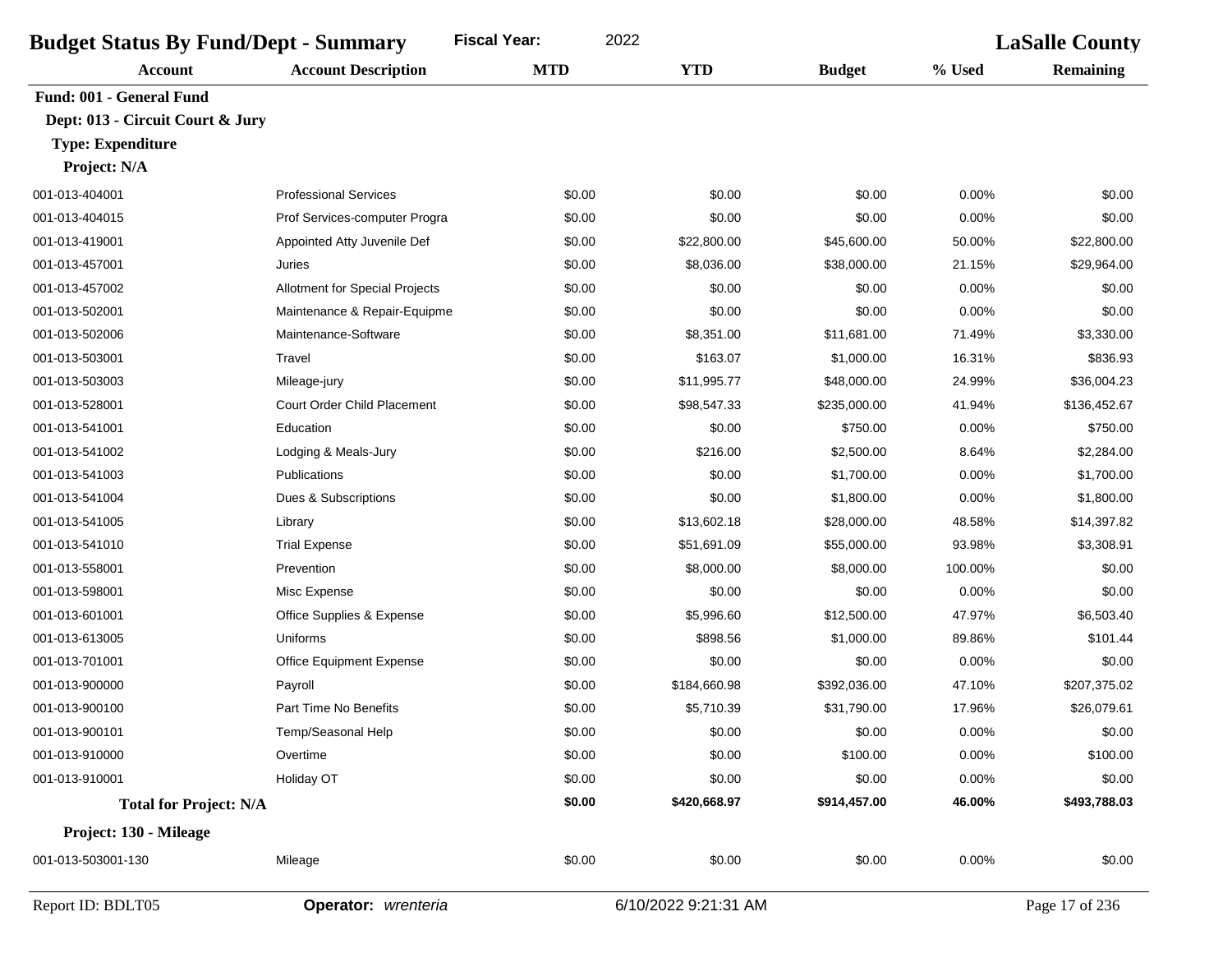| <b>Budget Status By Fund/Dept - Summary</b><br><b>Fiscal Year:</b> |                                                                                                                   |            | 2022                 |               | <b>LaSalle County</b> |                  |
|--------------------------------------------------------------------|-------------------------------------------------------------------------------------------------------------------|------------|----------------------|---------------|-----------------------|------------------|
| <b>Account</b>                                                     | <b>Account Description</b>                                                                                        | <b>MTD</b> | <b>YTD</b>           | <b>Budget</b> | % Used                | <b>Remaining</b> |
| Fund: 001 - General Fund                                           |                                                                                                                   |            |                      |               |                       |                  |
| Dept: 013 - Circuit Court & Jury                                   |                                                                                                                   |            |                      |               |                       |                  |
| <b>Type: Expenditure</b>                                           |                                                                                                                   |            |                      |               |                       |                  |
| Project: 130 - Mileage                                             |                                                                                                                   |            |                      |               |                       |                  |
|                                                                    | <b>Total for Project: 130 - Mileage</b>                                                                           | \$0.00     | \$0.00               | \$0.00        | 0.00%                 | \$0.00           |
| Project: 131 - Meals                                               |                                                                                                                   |            |                      |               |                       |                  |
| 001-013-503001-131                                                 | Meals                                                                                                             | \$0.00     | \$0.00               | \$0.00        | 0.00%                 | \$0.00           |
| <b>Total for Project: 131 - Meals</b>                              |                                                                                                                   | \$0.00     | \$0.00               | \$0.00        | 0.00%                 | \$0.00           |
| Project: 132 - Lodging                                             |                                                                                                                   |            |                      |               |                       |                  |
| 001-013-503001-132                                                 | Lodging                                                                                                           | \$0.00     | \$0.00               | \$0.00        | 0.00%                 | \$0.00           |
|                                                                    | <b>Total for Project: 132 - Lodging</b>                                                                           | \$0.00     | \$0.00               | \$0.00        | 0.00%                 | \$0.00           |
| Project: 133 - Airfare                                             |                                                                                                                   |            |                      |               |                       |                  |
| 001-013-503001-133                                                 | Airfare                                                                                                           | \$0.00     | \$0.00               | \$0.00        | 0.00%                 | \$0.00           |
|                                                                    | <b>Total for Project: 133 - Airfare</b>                                                                           | \$0.00     | \$0.00               | \$0.00        | 0.00%                 | \$0.00           |
| Project: 134 - Transportation                                      |                                                                                                                   |            |                      |               |                       |                  |
| 001-013-503001-134                                                 | Transportation                                                                                                    | \$0.00     | \$0.00               | \$0.00        | 0.00%                 | \$0.00           |
|                                                                    | <b>Total for Project: 134 - Transportation</b>                                                                    | \$0.00     | \$0.00               | \$0.00        | 0.00%                 | \$0.00           |
| <b>Total For Expenditure Type</b>                                  |                                                                                                                   | \$0.00     | \$420,668.97         | \$914,457.00  | 46.00%                | \$493,788.03     |
|                                                                    |                                                                                                                   | \$0.00     | \$0.00               | \$0.00        | 0.00%                 | \$0.00           |
|                                                                    | Revenue Total for Dept: 013 - Circuit Court & Jur<br><b>Expenditure Total for Dept: 013 - Circuit Court &amp;</b> | \$0.00     | \$420,668.97         | \$914,457.00  | 46.00%                | \$493,788.03     |
| Dept: 014 - Public Defender                                        |                                                                                                                   |            |                      |               |                       |                  |
| <b>Type: Expenditure</b>                                           |                                                                                                                   |            |                      |               |                       |                  |
| Project: N/A                                                       |                                                                                                                   |            |                      |               |                       |                  |
| 001-014-409001                                                     | <b>Secretary Expense</b>                                                                                          | \$0.00     | \$0.00               | \$0.00        | 0.00%                 | \$0.00           |
| 001-014-503001                                                     | Travel                                                                                                            | \$0.00     | \$139.14             | \$200.00      | 69.57%                | \$60.86          |
| 001-014-541001                                                     | Education                                                                                                         | \$0.00     | \$0.00               | \$0.00        | 0.00%                 | \$0.00           |
| 001-014-541005                                                     | Library                                                                                                           | \$0.00     | \$1,587.93           | \$7,750.00    | 20.49%                | \$6,162.07       |
| 001-014-541010                                                     | <b>Trial Expense</b>                                                                                              | \$0.00     | \$7,774.50           | \$33,000.00   | 23.56%                | \$25,225.50      |
| 001-014-598001                                                     | Misc Expense                                                                                                      | \$0.00     | \$0.00               | \$0.00        | 0.00%                 | \$0.00           |
| 001-014-601001                                                     | Office Supplies & Expense                                                                                         | \$0.00     | \$1,834.94           | \$3,000.00    | 61.16%                | \$1,165.06       |
| 001-014-701001                                                     | Office Equipment Expense                                                                                          | \$0.00     | \$0.00               | \$0.00        | 0.00%                 | \$0.00           |
| Report ID: BDLT05                                                  | Operator: wrenteria                                                                                               |            | 6/10/2022 9:21:32 AM |               |                       | Page 18 of 236   |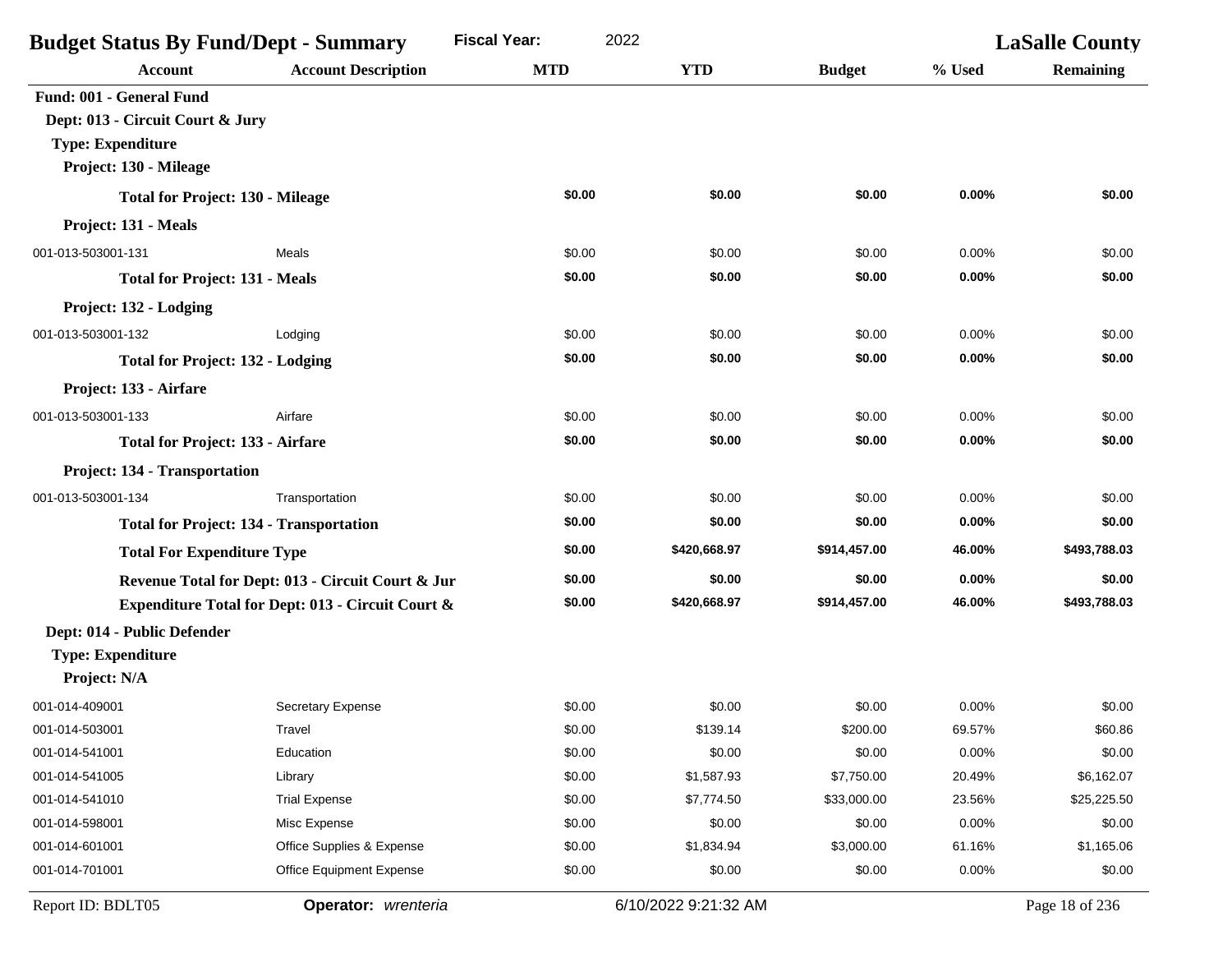| <b>Budget Status By Fund/Dept - Summary</b> |                                                          | <b>Fiscal Year:</b><br>2022 |              |               | <b>LaSalle County</b> |                  |
|---------------------------------------------|----------------------------------------------------------|-----------------------------|--------------|---------------|-----------------------|------------------|
| <b>Account</b>                              | <b>Account Description</b>                               | <b>MTD</b>                  | <b>YTD</b>   | <b>Budget</b> | % Used                | <b>Remaining</b> |
| Fund: 001 - General Fund                    |                                                          |                             |              |               |                       |                  |
| Dept: 014 - Public Defender                 |                                                          |                             |              |               |                       |                  |
| <b>Type: Expenditure</b>                    |                                                          |                             |              |               |                       |                  |
| Project: N/A                                |                                                          |                             |              |               |                       |                  |
| 001-014-900000                              | Payroll                                                  | \$0.00                      | \$147,679.57 | \$353,368.00  | 41.79%                | \$205,688.43     |
| 001-014-900100                              | Part Time No Benefits                                    | \$0.00                      | \$0.00       | \$0.00        | 0.00%                 | \$0.00           |
| 001-014-900101                              | Temp/Seasonal Help                                       | \$0.00                      | \$0.00       | \$0.00        | 0.00%                 | \$0.00           |
| <b>Total for Project: N/A</b>               |                                                          | \$0.00                      | \$159,016.08 | \$397,318.00  | 40.02%                | \$238,301.92     |
| Project: 130 - Mileage                      |                                                          |                             |              |               |                       |                  |
| 001-014-503001-130                          | Mileage                                                  | \$0.00                      | \$0.00       | \$0.00        | 0.00%                 | \$0.00           |
| <b>Total for Project: 130 - Mileage</b>     |                                                          | \$0.00                      | \$0.00       | \$0.00        | 0.00%                 | \$0.00           |
| Project: 131 - Meals                        |                                                          |                             |              |               |                       |                  |
| 001-014-503001-131                          | <b>Meals</b>                                             | \$0.00                      | \$0.00       | \$0.00        | 0.00%                 | \$0.00           |
| <b>Total for Project: 131 - Meals</b>       |                                                          | \$0.00                      | \$0.00       | \$0.00        | 0.00%                 | \$0.00           |
| Project: 132 - Lodging                      |                                                          |                             |              |               |                       |                  |
| 001-014-503001-132                          | Lodging                                                  | \$0.00                      | \$0.00       | \$0.00        | 0.00%                 | \$0.00           |
| <b>Total for Project: 132 - Lodging</b>     |                                                          | \$0.00                      | \$0.00       | \$0.00        | 0.00%                 | \$0.00           |
| Project: 133 - Airfare                      |                                                          |                             |              |               |                       |                  |
| 001-014-503001-133                          | Airfare                                                  | \$0.00                      | \$0.00       | \$0.00        | 0.00%                 | \$0.00           |
| <b>Total for Project: 133 - Airfare</b>     |                                                          | \$0.00                      | \$0.00       | \$0.00        | 0.00%                 | \$0.00           |
| Project: 134 - Transportation               |                                                          |                             |              |               |                       |                  |
| 001-014-503001-134                          | Transportation                                           | \$0.00                      | \$0.00       | \$0.00        | 0.00%                 | \$0.00           |
|                                             | <b>Total for Project: 134 - Transportation</b>           | \$0.00                      | \$0.00       | \$0.00        | 0.00%                 | \$0.00           |
| Project: 999 - Elected off/dept head        |                                                          |                             |              |               |                       |                  |
| 001-014-900000-999                          | Payroll Elected off/dept head                            | \$0.00                      | \$81,275.39  | \$165,091.00  | 49.23%                | \$83,815.61      |
|                                             | Total for Project: 999 - Elected off/dept head           | \$0.00                      | \$81,275.39  | \$165,091.00  | 49.23%                | \$83,815.61      |
| <b>Total For Expenditure Type</b>           |                                                          | \$0.00                      | \$240,291.47 | \$562,409.00  | 42.73%                | \$322,117.53     |
|                                             | Revenue Total for Dept: 014 - Public Defender            | \$0.00                      | \$0.00       | \$0.00        | $0.00\%$              | \$0.00           |
|                                             | <b>Expenditure Total for Dept: 014 - Public Defender</b> | \$0.00                      | \$240,291.47 | \$562,409.00  | 42.73%                | \$322,117.53     |
| Dept: 015 - Board of Review                 |                                                          |                             |              |               |                       |                  |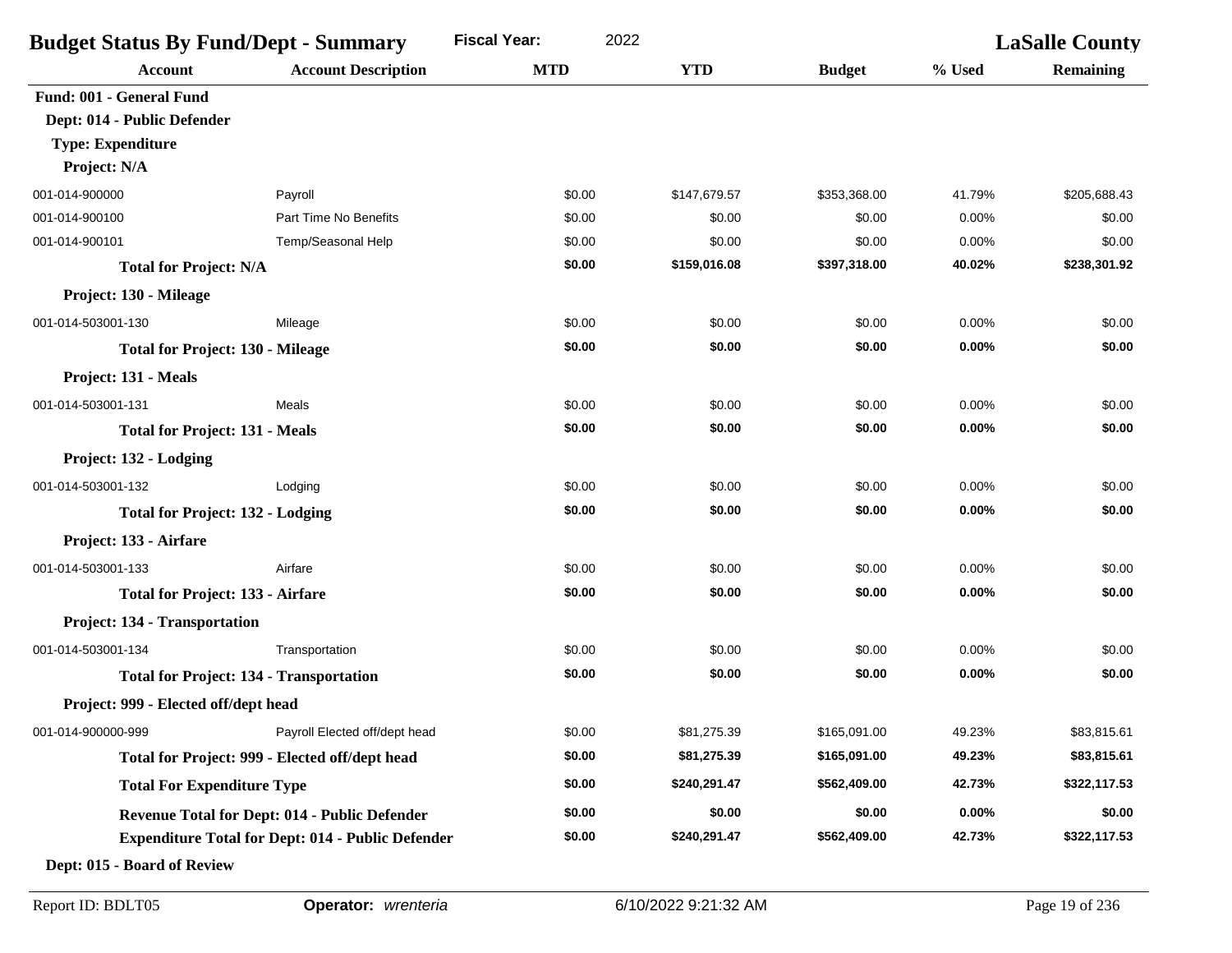| <b>Budget Status By Fund/Dept - Summary</b> |                                                | 2022<br><b>Fiscal Year:</b> |             |               | <b>LaSalle County</b> |                  |
|---------------------------------------------|------------------------------------------------|-----------------------------|-------------|---------------|-----------------------|------------------|
| <b>Account</b>                              | <b>Account Description</b>                     | <b>MTD</b>                  | <b>YTD</b>  | <b>Budget</b> | % Used                | <b>Remaining</b> |
| Fund: 001 - General Fund                    |                                                |                             |             |               |                       |                  |
| Dept: 015 - Board of Review                 |                                                |                             |             |               |                       |                  |
| <b>Type: Expenditure</b>                    |                                                |                             |             |               |                       |                  |
| Project: N/A                                |                                                |                             |             |               |                       |                  |
| 001-015-404005                              | Prof.services-board Of Review                  | \$0.00                      | \$0.00      | \$4,000.00    | 0.00%                 | \$4,000.00       |
| 001-015-503001                              | Travel                                         | \$0.00                      | \$0.00      | \$1,150.00    | 0.00%                 | \$1,150.00       |
| 001-015-541001                              | Education                                      | \$0.00                      | \$610.01    | \$700.00      | 87.14%                | \$89.99          |
| 001-015-541003                              | <b>Publications</b>                            | \$0.00                      | \$0.00      | \$0.00        | 0.00%                 | \$0.00           |
| 001-015-598001                              | Misc Expense                                   | \$0.00                      | \$0.00      | \$0.00        | 0.00%                 | \$0.00           |
| 001-015-601001                              | Office Supplies & Expense                      | \$0.00                      | \$0.00      | \$1,500.00    | 0.00%                 | \$1,500.00       |
| 001-015-701001                              | Office Equipment Expense                       | \$0.00                      | \$0.00      | \$948.00      | 0.00%                 | \$948.00         |
| 001-015-900000                              | Payroll                                        | \$0.00                      | \$17,769.00 | \$38,500.00   | 46.15%                | \$20,731.00      |
| 001-015-900100                              | Part Time No Benefits                          | \$0.00                      | \$0.00      | \$0.00        | 0.00%                 | \$0.00           |
| 001-015-900101                              | Temp/Seasonal Help                             | \$0.00                      | \$0.00      | \$0.00        | 0.00%                 | \$0.00           |
| <b>Total for Project: N/A</b>               |                                                | \$0.00                      | \$18,379.01 | \$46,798.00   | 39.27%                | \$28,418.99      |
| Project: 130 - Mileage                      |                                                |                             |             |               |                       |                  |
| 001-015-503001-130                          | Mileage                                        | \$0.00                      | \$0.00      | \$0.00        | 0.00%                 | \$0.00           |
| <b>Total for Project: 130 - Mileage</b>     |                                                | \$0.00                      | \$0.00      | \$0.00        | 0.00%                 | \$0.00           |
| Project: 131 - Meals                        |                                                |                             |             |               |                       |                  |
| 001-015-503001-131                          | Meals                                          | \$0.00                      | \$0.00      | \$0.00        | 0.00%                 | \$0.00           |
| <b>Total for Project: 131 - Meals</b>       |                                                | \$0.00                      | \$0.00      | \$0.00        | 0.00%                 | \$0.00           |
| Project: 132 - Lodging                      |                                                |                             |             |               |                       |                  |
| 001-015-503001-132                          | Lodging                                        | \$0.00                      | \$0.00      | \$0.00        | 0.00%                 | \$0.00           |
| <b>Total for Project: 132 - Lodging</b>     |                                                | \$0.00                      | \$0.00      | \$0.00        | 0.00%                 | \$0.00           |
| Project: 133 - Airfare                      |                                                |                             |             |               |                       |                  |
| 001-015-503001-133                          | Airfare                                        | \$0.00                      | \$0.00      | \$0.00        | 0.00%                 | \$0.00           |
| <b>Total for Project: 133 - Airfare</b>     |                                                | \$0.00                      | \$0.00      | \$0.00        | 0.00%                 | \$0.00           |
| Project: 134 - Transportation               |                                                |                             |             |               |                       |                  |
| 001-015-503001-134                          | Transportation                                 | \$0.00                      | \$0.00      | \$0.00        | 0.00%                 | \$0.00           |
|                                             | <b>Total for Project: 134 - Transportation</b> | \$0.00                      | \$0.00      | \$0.00        | $0.00\%$              | \$0.00           |
| <b>Total For Expenditure Type</b>           |                                                | \$0.00                      | \$18,379.01 | \$46,798.00   | 39.27%                | \$28,418.99      |
|                                             |                                                |                             |             |               |                       |                  |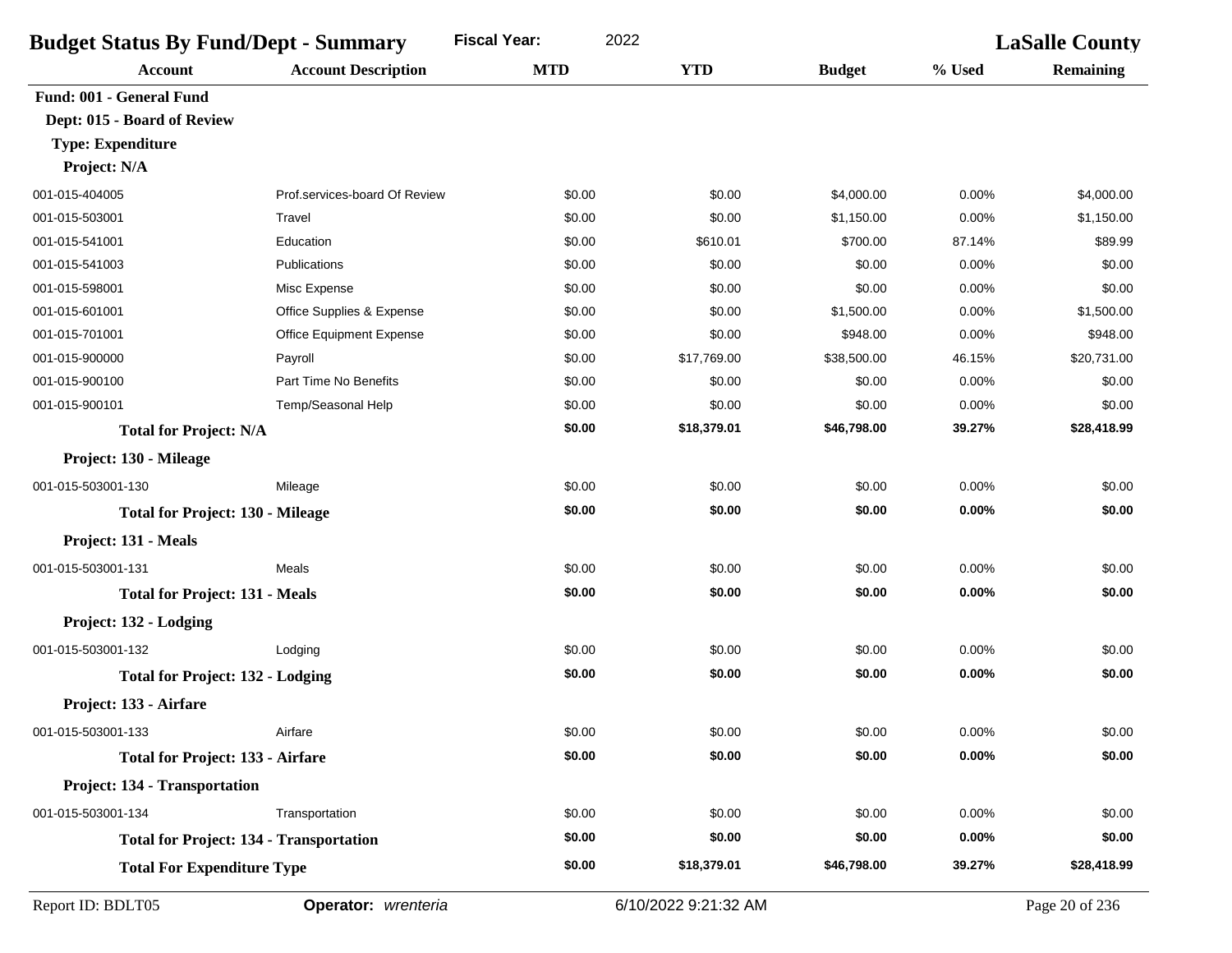| 2022<br><b>Budget Status By Fund/Dept - Summary</b><br><b>Fiscal Year:</b> |                                                          |            |                      | <b>LaSalle County</b> |        |                  |
|----------------------------------------------------------------------------|----------------------------------------------------------|------------|----------------------|-----------------------|--------|------------------|
| <b>Account</b>                                                             | <b>Account Description</b>                               | <b>MTD</b> | <b>YTD</b>           | <b>Budget</b>         | % Used | <b>Remaining</b> |
| Fund: 001 - General Fund                                                   |                                                          |            |                      |                       |        |                  |
| Dept: 015 - Board of Review                                                |                                                          |            |                      |                       |        |                  |
|                                                                            | <b>Revenue Total for Dept: 015 - Board of Review</b>     | \$0.00     | \$0.00               | \$0.00                | 0.00%  | \$0.00           |
|                                                                            | <b>Expenditure Total for Dept: 015 - Board of Review</b> | \$0.00     | \$18,379.01          | \$46,798.00           | 39.27% | \$28,418.99      |
| Dept: 017 - Circuit Clerk                                                  |                                                          |            |                      |                       |        |                  |
| <b>Type: Expenditure</b>                                                   |                                                          |            |                      |                       |        |                  |
| Project: N/A                                                               |                                                          |            |                      |                       |        |                  |
| 001-017-502001                                                             | Maintenance & Repair-Equipme                             | \$0.00     | \$0.00               | \$0.00                | 0.00%  | \$0.00           |
| 001-017-503001                                                             | Travel                                                   | \$0.00     | \$375.62             | \$3,000.00            | 12.52% | \$2,624.38       |
| 001-017-541001                                                             | Education                                                | \$0.00     | \$0.00               | \$0.00                | 0.00%  | \$0.00           |
| 001-017-541003                                                             | Publications                                             | \$0.00     | \$0.00               | \$500.00              | 0.00%  | \$500.00         |
| 001-017-541004                                                             | Dues & Subscriptions                                     | \$0.00     | \$850.00             | \$1,200.00            | 70.83% | \$350.00         |
| 001-017-541006                                                             | Printing                                                 | \$0.00     | \$0.00               | \$0.00                | 0.00%  | \$0.00           |
| 001-017-598001                                                             | Misc Expense                                             | \$0.00     | \$0.00               | \$0.00                | 0.00%  | \$0.00           |
| 001-017-601001                                                             | Office Supplies & Expense                                | \$0.00     | \$1,478.41           | \$3,000.00            | 49.28% | \$1.521.59       |
| 001-017-701001                                                             | <b>Office Equipment Expense</b>                          | \$0.00     | \$0.00               | \$0.00                | 0.00%  | \$0.00           |
| 001-017-900000                                                             | Payroll                                                  | \$0.00     | \$555,345.59         | \$1,348,943.00        | 41.17% | \$793,597.41     |
| 001-017-900100                                                             | Part Time No Benefits                                    | \$0.00     | \$6,820.00           | \$12,500.00           | 54.56% | \$5,680.00       |
| 001-017-900101                                                             | Temp/Seasonal Help                                       | \$0.00     | \$0.00               | \$0.00                | 0.00%  | \$0.00           |
| 001-017-910000                                                             | Overtime                                                 | \$0.00     | \$0.00               | \$0.00                | 0.00%  | \$0.00           |
| <b>Total for Project: N/A</b>                                              |                                                          | \$0.00     | \$564,869.62         | \$1,369,143.00        | 41.26% | \$804,273.38     |
| Project: 130 - Mileage                                                     |                                                          |            |                      |                       |        |                  |
| 001-017-503001-130                                                         | Mileage                                                  | \$0.00     | \$0.00               | \$0.00                | 0.00%  | \$0.00           |
| <b>Total for Project: 130 - Mileage</b>                                    |                                                          | \$0.00     | \$0.00               | \$0.00                | 0.00%  | \$0.00           |
| Project: 131 - Meals                                                       |                                                          |            |                      |                       |        |                  |
| 001-017-503001-131                                                         | Meals                                                    | \$0.00     | \$0.00               | \$0.00                | 0.00%  | \$0.00           |
| <b>Total for Project: 131 - Meals</b>                                      |                                                          | \$0.00     | \$0.00               | \$0.00                | 0.00%  | \$0.00           |
| Project: 132 - Lodging                                                     |                                                          |            |                      |                       |        |                  |
| 001-017-503001-132                                                         | Lodging                                                  | \$0.00     | \$0.00               | \$0.00                | 0.00%  | \$0.00           |
| <b>Total for Project: 132 - Lodging</b>                                    |                                                          | \$0.00     | \$0.00               | \$0.00                | 0.00%  | \$0.00           |
| Project: 133 - Airfare                                                     |                                                          |            |                      |                       |        |                  |
| 001-017-503001-133                                                         | Airfare                                                  | \$0.00     | \$0.00               | \$0.00                | 0.00%  | \$0.00           |
| Report ID: BDLT05                                                          | Operator: wrenteria                                      |            | 6/10/2022 9:21:32 AM |                       |        | Page 21 of 236   |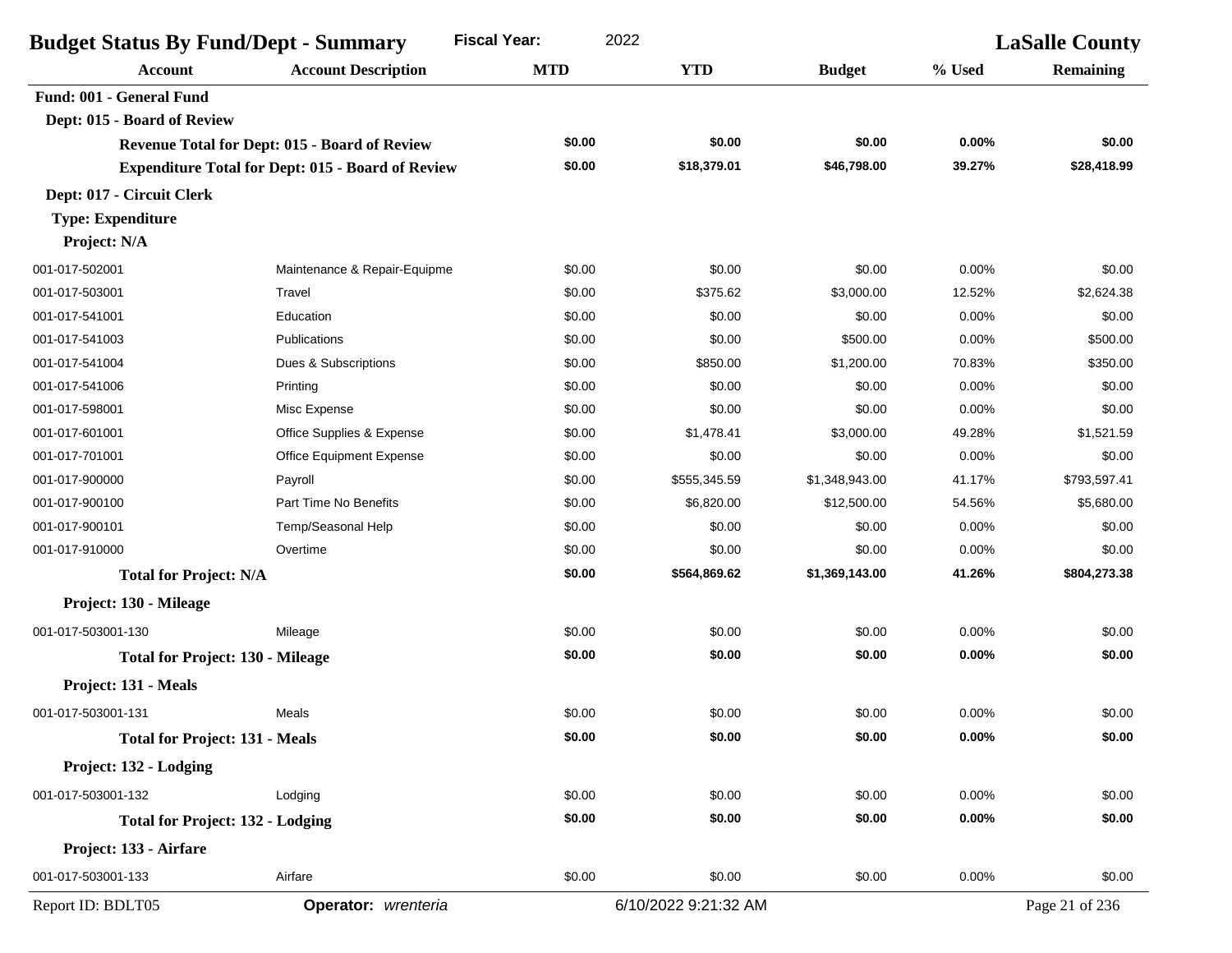| <b>Budget Status By Fund/Dept - Summary</b>            | <b>Fiscal Year:</b> | 2022         |                |          | <b>LaSalle County</b> |  |
|--------------------------------------------------------|---------------------|--------------|----------------|----------|-----------------------|--|
| <b>Account Description</b><br><b>Account</b>           | <b>MTD</b>          | <b>YTD</b>   | <b>Budget</b>  | % Used   | <b>Remaining</b>      |  |
| Fund: 001 - General Fund                               |                     |              |                |          |                       |  |
| Dept: 017 - Circuit Clerk                              |                     |              |                |          |                       |  |
| <b>Type: Expenditure</b>                               |                     |              |                |          |                       |  |
| Project: 133 - Airfare                                 |                     |              |                |          |                       |  |
| <b>Total for Project: 133 - Airfare</b>                | \$0.00              | \$0.00       | \$0.00         | 0.00%    | \$0.00                |  |
| Project: 134 - Transportation                          |                     |              |                |          |                       |  |
| 001-017-503001-134<br>Transportation                   | \$0.00              | \$0.00       | \$0.00         | 0.00%    | \$0.00                |  |
| <b>Total for Project: 134 - Transportation</b>         | \$0.00              | \$0.00       | \$0.00         | 0.00%    | \$0.00                |  |
| Project: 999 - Elected off/dept head                   |                     |              |                |          |                       |  |
| 001-017-900000-999<br>Payroll Elected off/dept head    | \$0.00              | \$33,474.43  | \$67,995.00    | 49.23%   | \$34,520.57           |  |
| Total for Project: 999 - Elected off/dept head         | \$0.00              | \$33,474.43  | \$67,995.00    | 49.23%   | \$34,520.57           |  |
| <b>Total For Expenditure Type</b>                      | \$0.00              | \$598,344.05 | \$1,437,138.00 | 41.63%   | \$838,793.95          |  |
| <b>Revenue Total for Dept: 017 - Circuit Clerk</b>     | \$0.00              | \$0.00       | \$0.00         | 0.00%    | \$0.00                |  |
| <b>Expenditure Total for Dept: 017 - Circuit Clerk</b> | \$0.00              | \$598,344.05 | \$1,437,138.00 | 41.63%   | \$838,793.95          |  |
| Dept: 018 - County Clerk                               |                     |              |                |          |                       |  |
| <b>Type: Expenditure</b>                               |                     |              |                |          |                       |  |
| Project: N/A                                           |                     |              |                |          |                       |  |
| 001-018-502001<br>Maintenance & Repair-Equipme         | \$0.00              | \$0.00       | \$200.00       | 0.00%    | \$200.00              |  |
| Maintenance-Software<br>001-018-502006                 | \$0.00              | \$21,790.98  | \$25,000.00    | 87.16%   | \$3,209.02            |  |
| Education<br>001-018-541001                            | \$0.00              | \$140.00     | \$500.00       | 28.00%   | \$360.00              |  |
| <b>Publications</b><br>001-018-541003                  | \$0.00              | \$0.00       | \$100.00       | 0.00%    | \$100.00              |  |
| Dues & Subscriptions<br>001-018-541004                 | \$0.00              | \$790.00     | \$3,500.00     | 22.57%   | \$2,710.00            |  |
| Printing<br>001-018-541006                             | \$0.00              | \$0.00       | \$250.00       | 0.00%    | \$250.00              |  |
| Misc Expense<br>001-018-598001                         | \$0.00              | \$0.00       | \$0.00         | 0.00%    | \$0.00                |  |
| 001-018-601001<br>Office Supplies & Expense            | \$0.00              | \$152.59     | \$600.00       | 25.43%   | \$447.41              |  |
| 001-018-701001<br>Office Equipment Expense             | \$0.00              | \$0.00       | \$0.00         | $0.00\%$ | \$0.00                |  |
| 001-018-704001<br>Software Purchase/licenses           | \$0.00              | \$0.00       | \$0.00         | 0.00%    | \$0.00                |  |
| 001-018-900000<br>Payroll                              | \$0.00              | \$118,495.21 | \$269,282.00   | 44.00%   | \$150,786.79          |  |
| 001-018-900100<br>Part Time No Benefits                | \$0.00              | \$0.00       | \$0.00         | 0.00%    | \$0.00                |  |
| 001-018-900101<br>Temp/Seasonal Help                   | \$0.00              | \$4,331.25   | \$0.00         | 0.00%    | (\$4,331.25)          |  |
| 001-018-910000<br>Overtime                             | \$0.00              | \$424.72     | \$100.00       | 424.72%  | (\$324.72)            |  |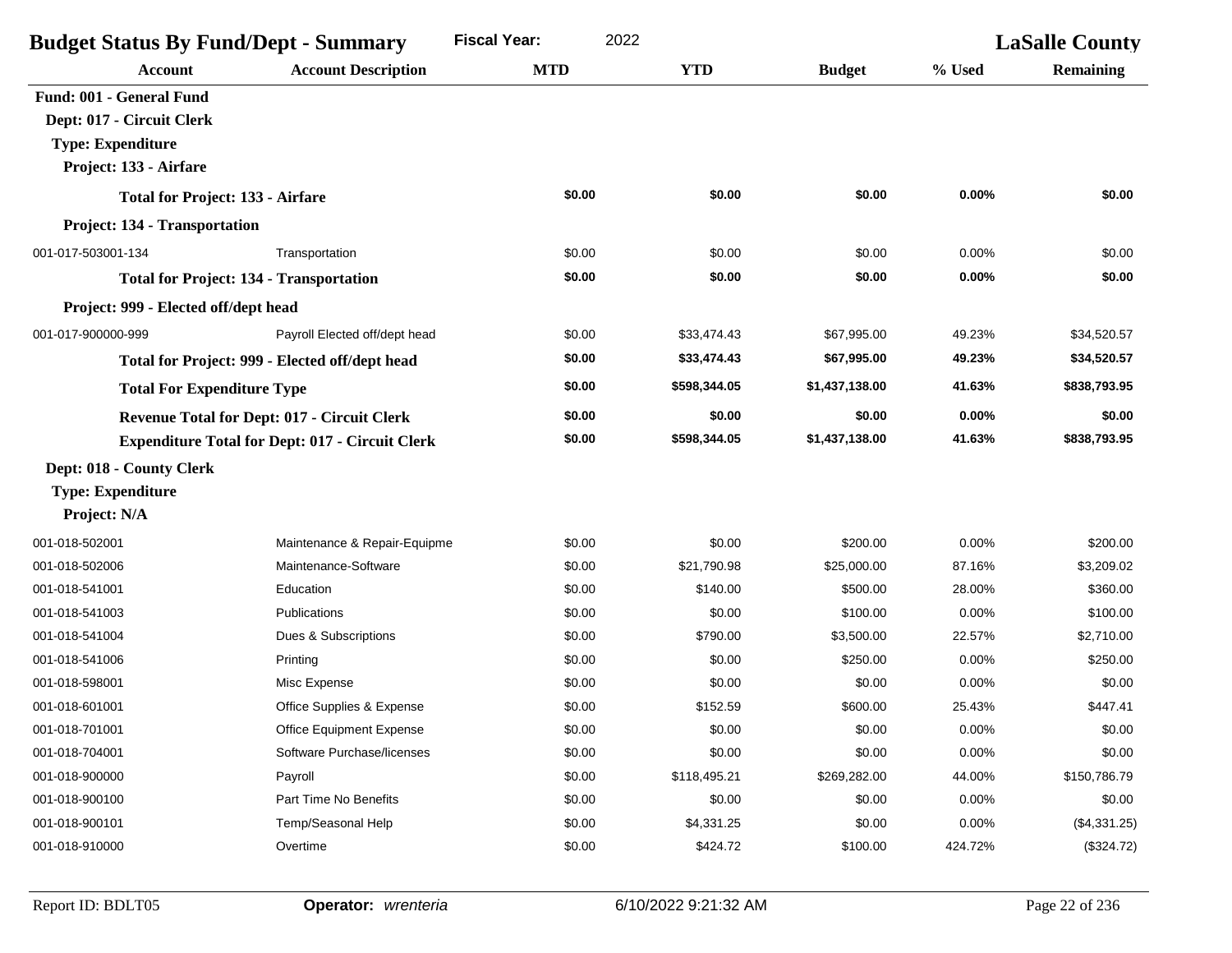| <b>Budget Status By Fund/Dept - Summary</b> |                                                       | <b>Fiscal Year:</b><br>2022 |              |               | <b>LaSalle County</b> |              |
|---------------------------------------------|-------------------------------------------------------|-----------------------------|--------------|---------------|-----------------------|--------------|
| <b>Account</b>                              | <b>Account Description</b>                            | <b>MTD</b>                  | <b>YTD</b>   | <b>Budget</b> | % Used                | Remaining    |
| Fund: 001 - General Fund                    |                                                       |                             |              |               |                       |              |
| Dept: 018 - County Clerk                    |                                                       |                             |              |               |                       |              |
| <b>Type: Expenditure</b>                    |                                                       |                             |              |               |                       |              |
| Project: N/A                                |                                                       |                             |              |               |                       |              |
| <b>Total for Project: N/A</b>               |                                                       | \$0.00                      | \$146,124.75 | \$299,532.00  | 48.78%                | \$153,407.25 |
| Project: 999 - Elected off/dept head        |                                                       |                             |              |               |                       |              |
| 001-018-900000-999                          | Payroll Elected off/dept head                         | \$0.00                      | \$34,794.74  | \$71,550.00   | 48.63%                | \$36,755.26  |
|                                             | Total for Project: 999 - Elected off/dept head        | \$0.00                      | \$34,794.74  | \$71,550.00   | 48.63%                | \$36,755.26  |
| <b>Total For Expenditure Type</b>           |                                                       | \$0.00                      | \$180,919.49 | \$371,082.00  | 48.75%                | \$190,162.51 |
|                                             | <b>Revenue Total for Dept: 018 - County Clerk</b>     | \$0.00                      | \$0.00       | \$0.00        | 0.00%                 | \$0.00       |
|                                             | <b>Expenditure Total for Dept: 018 - County Clerk</b> | \$0.00                      | \$180,919.49 | \$371,082.00  | 48.75%                | \$190,162.51 |
| Dept: 020 - Coroner                         |                                                       |                             |              |               |                       |              |
| <b>Type: Expenditure</b>                    |                                                       |                             |              |               |                       |              |
| Project: N/A                                |                                                       |                             |              |               |                       |              |
| 001-020-404003                              | Prof Serv-transport Fees                              | \$0.00                      | \$20,475.00  | \$52,250.00   | 39.19%                | \$31,775.00  |
| 001-020-404006                              | Prof Services-post Mortem                             | \$0.00                      | \$54,018.00  | \$155,500.00  | 34.74%                | \$101,482.00 |
| 001-020-404010                              | Prof Serv Tox Lab                                     | \$0.00                      | \$13,761.03  | \$26,500.00   | 51.93%                | \$12,738.97  |
| 001-020-502002                              | Maintenance & Repair- Vehicles                        | \$0.00                      | \$752.44     | \$1,800.00    | 41.80%                | \$1,047.56   |
| 001-020-502006                              | Maintenance-Software                                  | \$0.00                      | \$0.00       | \$310.00      | 0.00%                 | \$310.00     |
| 001-020-503001                              | Travel                                                | \$0.00                      | \$2,006.57   | \$3,200.00    | 62.71%                | \$1,193.43   |
| 001-020-503006                              | Mileage-deputies                                      | \$0.00                      | \$2,299.81   | \$6,500.00    | 35.38%                | \$4,200.19   |
| 001-020-510004                              | Telephone                                             | \$0.00                      | \$2,344.80   | \$6,500.00    | 36.07%                | \$4,155.20   |
| 001-020-541001                              | Education                                             | \$0.00                      | \$305.00     | \$4,000.00    | 7.63%                 | \$3,695.00   |
| 001-020-541002                              | Meal Expense                                          | \$0.00                      | \$420.50     | \$900.00      | 46.72%                | \$479.50     |
| 001-020-541004                              | Dues & Subscriptions                                  | \$0.00                      | \$4,937.93   | \$4,800.00    | 102.87%               | (\$137.93)   |
| 001-020-541020                              | Film/processing                                       | \$0.00                      | \$0.00       | \$0.00        | 0.00%                 | \$0.00       |
| 001-020-545001                              | <b>Soldiers Burial</b>                                | \$0.00                      | \$0.00       | \$600.00      | 0.00%                 | \$600.00     |
| 001-020-545002                              | <b>Paupers Burial</b>                                 | \$0.00                      | \$600.00     | \$2,400.00    | 25.00%                | \$1,800.00   |
| 001-020-598001                              | Misc Expense                                          | \$0.00                      | \$0.00       | \$0.00        | 0.00%                 | \$0.00       |
| 001-020-601001                              | Office Supplies & Expense                             | \$0.00                      | \$248.92     | \$950.00      | 26.20%                | \$701.08     |
| 001-020-601017                              | Supplies-coroner's                                    | \$0.00                      | \$266.60     | \$1,500.00    | 17.77%                | \$1,233.40   |
| 001-020-701001                              | Office Equipment Expense                              | \$0.00                      | \$0.00       | \$1,000.00    | 0.00%                 | \$1,000.00   |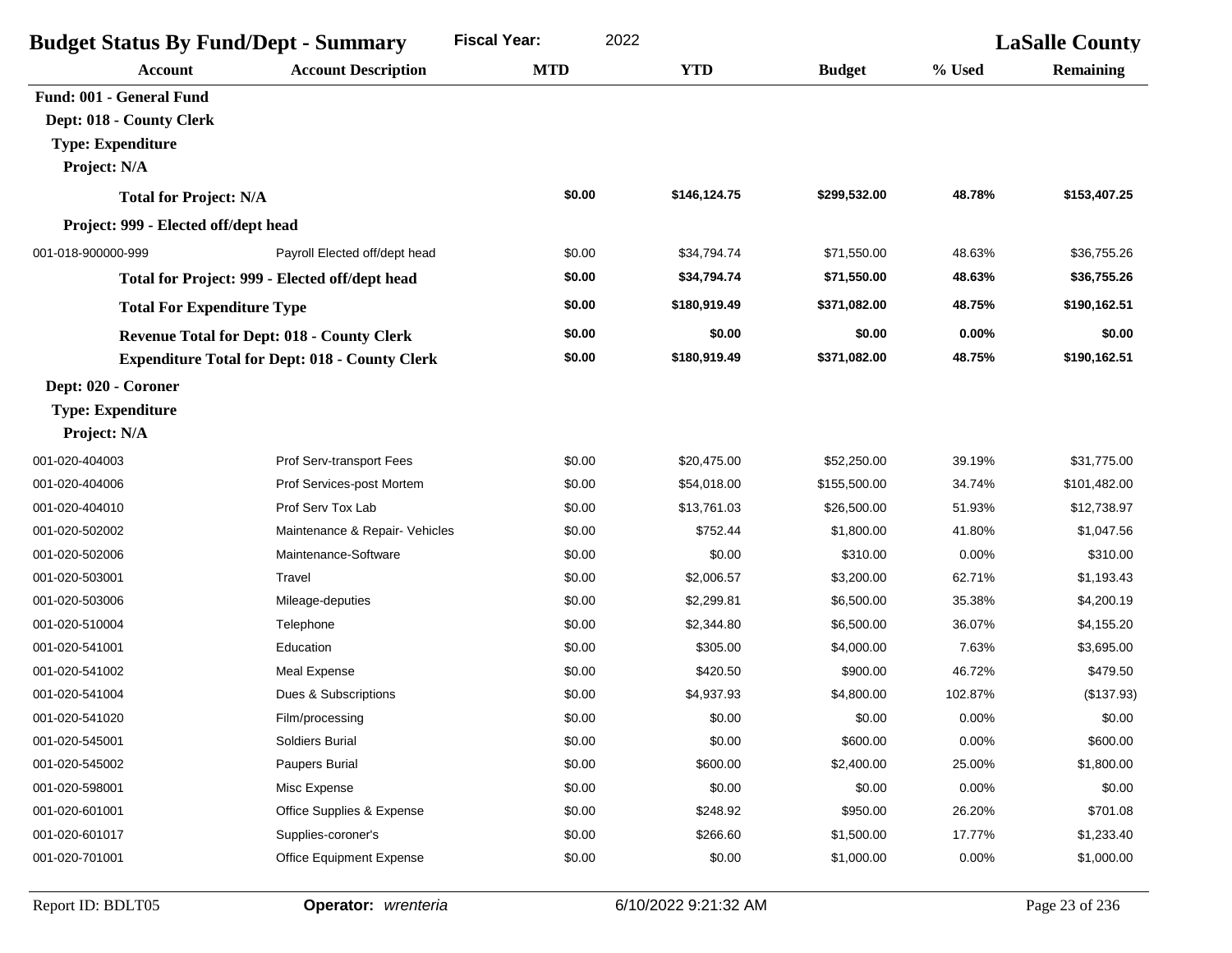| <b>Fiscal Year:</b><br>2022<br><b>Budget Status By Fund/Dept - Summary</b> |                                                |            |              |               | <b>LaSalle County</b> |                  |
|----------------------------------------------------------------------------|------------------------------------------------|------------|--------------|---------------|-----------------------|------------------|
| <b>Account</b>                                                             | <b>Account Description</b>                     | <b>MTD</b> | <b>YTD</b>   | <b>Budget</b> | % Used                | <b>Remaining</b> |
| Fund: 001 - General Fund                                                   |                                                |            |              |               |                       |                  |
| Dept: 020 - Coroner                                                        |                                                |            |              |               |                       |                  |
| <b>Type: Expenditure</b>                                                   |                                                |            |              |               |                       |                  |
| Project: N/A                                                               |                                                |            |              |               |                       |                  |
| 001-020-900000                                                             | Payroll                                        | \$0.00     | \$49,697.06  | \$101,497.00  | 48.96%                | \$51,799.94      |
| 001-020-900100                                                             | Part Time No Benefits                          | \$0.00     | \$39,193.29  | \$86,500.00   | 45.31%                | \$47,306.71      |
| 001-020-900101                                                             | Temp/Seasonal Help                             | \$0.00     | \$0.00       | \$600.00      | 0.00%                 | \$600.00         |
| 001-020-900102                                                             | PRN/AUX/DISASTER DEPUTY                        | \$0.00     | \$325.00     | \$1,000.00    | 32.50%                | \$675.00         |
| 001-020-910000                                                             | Overtime                                       | \$0.00     | \$392.12     | \$1,000.00    | 39.21%                | \$607.88         |
| <b>Total for Project: N/A</b>                                              |                                                | \$0.00     | \$192,044.07 | \$459,307.00  | 41.81%                | \$267,262.93     |
| Project: 130 - Mileage                                                     |                                                |            |              |               |                       |                  |
| 001-020-503001-130                                                         | Mileage                                        | \$0.00     | \$0.00       | \$0.00        | 0.00%                 | \$0.00           |
| <b>Total for Project: 130 - Mileage</b>                                    |                                                | \$0.00     | \$0.00       | \$0.00        | 0.00%                 | \$0.00           |
| Project: 131 - Meals                                                       |                                                |            |              |               |                       |                  |
| 001-020-503001-131                                                         | Meals                                          | \$0.00     | \$0.00       | \$0.00        | 0.00%                 | \$0.00           |
| <b>Total for Project: 131 - Meals</b>                                      |                                                | \$0.00     | \$0.00       | \$0.00        | 0.00%                 | \$0.00           |
| Project: 132 - Lodging                                                     |                                                |            |              |               |                       |                  |
| 001-020-503001-132                                                         | Lodging                                        | \$0.00     | \$0.00       | \$0.00        | 0.00%                 | \$0.00           |
| <b>Total for Project: 132 - Lodging</b>                                    |                                                | \$0.00     | \$0.00       | \$0.00        | 0.00%                 | \$0.00           |
| Project: 133 - Airfare                                                     |                                                |            |              |               |                       |                  |
| 001-020-503001-133                                                         | Airfaire                                       | \$0.00     | \$0.00       | \$0.00        | 0.00%                 | \$0.00           |
| <b>Total for Project: 133 - Airfare</b>                                    |                                                | \$0.00     | \$0.00       | \$0.00        | 0.00%                 | \$0.00           |
| Project: 134 - Transportation                                              |                                                |            |              |               |                       |                  |
| 001-020-503001-134                                                         | Transportation                                 | \$0.00     | \$0.00       | \$0.00        | 0.00%                 | \$0.00           |
| <b>Total for Project: 134 - Transportation</b>                             |                                                | \$0.00     | \$0.00       | \$0.00        | 0.00%                 | \$0.00           |
| Project: 999 - Elected off/dept head                                       |                                                |            |              |               |                       |                  |
| 001-020-900000-999                                                         | Payroll Elected off/dept head                  | \$0.00     | \$33,997.47  | \$67,995.00   | 50.00%                | \$33,997.53      |
|                                                                            | Total for Project: 999 - Elected off/dept head | \$0.00     | \$33,997.47  | \$67,995.00   | 50.00%                | \$33,997.53      |
| <b>Total For Expenditure Type</b>                                          |                                                | \$0.00     | \$226,041.54 | \$527,302.00  | 42.87%                | \$301,260.46     |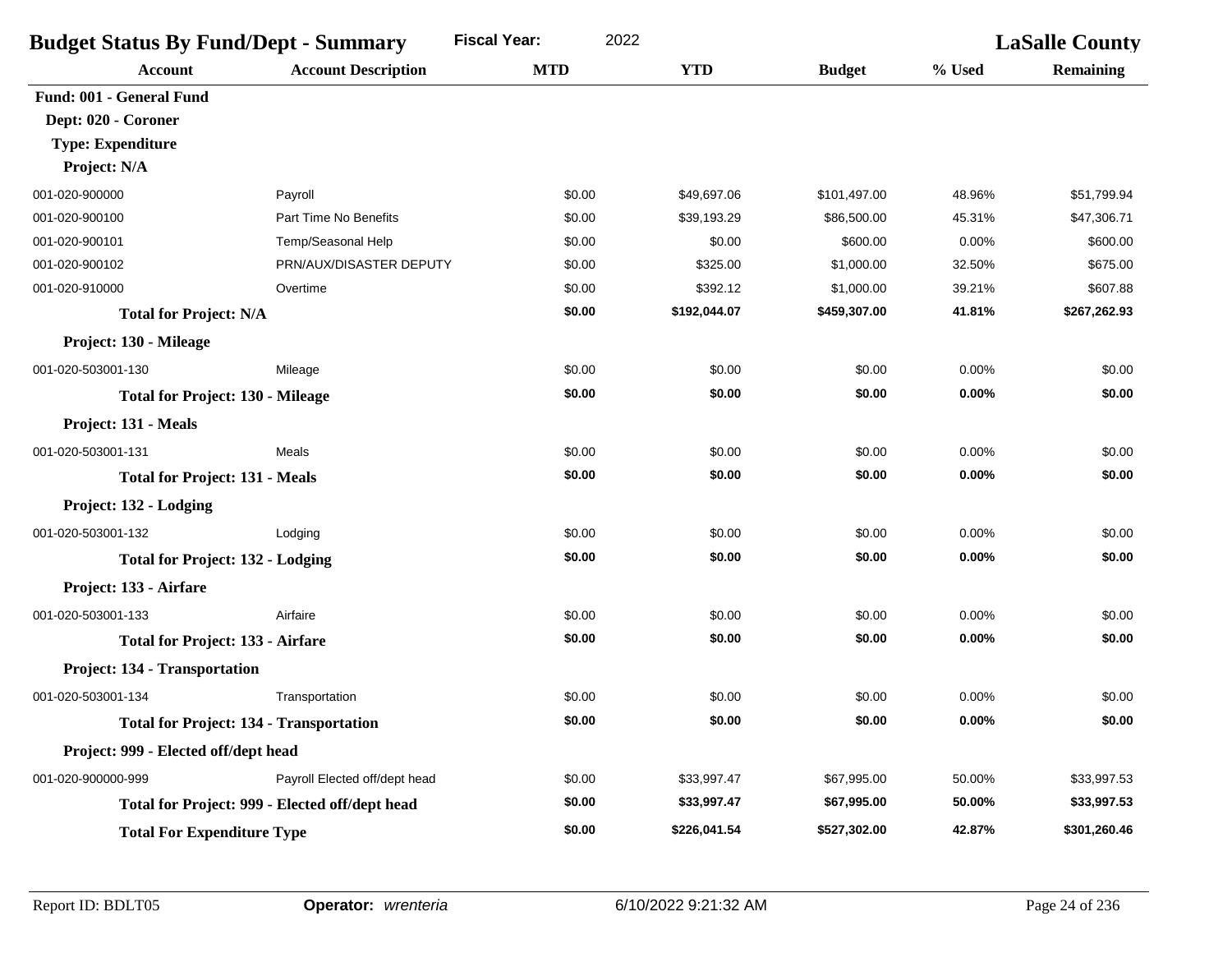| <b>Fiscal Year:</b><br>2022<br><b>Budget Status By Fund/Dept - Summary</b> |                                                          |            |                      | <b>LaSalle County</b> |          |                  |
|----------------------------------------------------------------------------|----------------------------------------------------------|------------|----------------------|-----------------------|----------|------------------|
| <b>Account</b>                                                             | <b>Account Description</b>                               | <b>MTD</b> | <b>YTD</b>           | <b>Budget</b>         | % Used   | <b>Remaining</b> |
| Fund: 001 - General Fund                                                   |                                                          |            |                      |                       |          |                  |
| Dept: 020 - Coroner                                                        |                                                          |            |                      |                       |          |                  |
| <b>Revenue Total for Dept: 020 - Coroner</b>                               |                                                          | \$0.00     | \$0.00               | \$0.00                | 0.00%    | \$0.00           |
| <b>Expenditure Total for Dept: 020 - Coroner</b>                           |                                                          | \$0.00     | \$226,041.54         | \$527,302.00          | 42.87%   | \$301,260.46     |
| Dept: 022 - School Services                                                |                                                          |            |                      |                       |          |                  |
| <b>Type: Expenditure</b>                                                   |                                                          |            |                      |                       |          |                  |
| Project: N/A                                                               |                                                          |            |                      |                       |          |                  |
| 001-022-502001                                                             | Maintenance & Repair-Equipme                             | \$0.00     | \$0.00               | \$500.00              | 0.00%    | \$500.00         |
| 001-022-503001                                                             | Travel                                                   | \$0.00     | \$1,587.05           | \$3,950.00            | 40.18%   | \$2,362.95       |
| 001-022-525001                                                             | Eyeglass Expenses                                        | \$0.00     | \$0.00               | \$0.00                | 0.00%    | \$0.00           |
| 001-022-541001                                                             | Education                                                | \$0.00     | \$130.00             | \$950.00              | 13.68%   | \$820.00         |
| 001-022-601001                                                             | Office Supplies & Expense                                | \$0.00     | \$198.98             | \$1,000.00            | 19.90%   | \$801.02         |
| 001-022-601010                                                             | Supplies-nursing                                         | \$0.00     | \$0.00               | \$300.00              | 0.00%    | \$300.00         |
| 001-022-900000                                                             | Payroll                                                  | \$0.00     | \$41,047.74          | \$83,082.00           | 49.41%   | \$42,034.26      |
| <b>Total for Project: N/A</b>                                              |                                                          | \$0.00     | \$42,963.77          | \$89,782.00           | 47.85%   | \$46,818.23      |
| Project: 130 - Mileage                                                     |                                                          |            |                      |                       |          |                  |
| 001-022-503001-130                                                         | Mileage                                                  | \$0.00     | \$0.00               | \$0.00                | 0.00%    | \$0.00           |
| <b>Total for Project: 130 - Mileage</b>                                    |                                                          | \$0.00     | \$0.00               | \$0.00                | 0.00%    | \$0.00           |
| Project: 999 - Elected off/dept head                                       |                                                          |            |                      |                       |          |                  |
| 001-022-900000-999                                                         | Payroll Elected off/dept head                            | \$0.00     | \$22,758.14          | \$46,227.00           | 49.23%   | \$23,468.86      |
| Total for Project: 999 - Elected off/dept head                             |                                                          | \$0.00     | \$22,758.14          | \$46,227.00           | 49.23%   | \$23,468.86      |
| <b>Total For Expenditure Type</b>                                          |                                                          | \$0.00     | \$65,721.91          | \$136,009.00          | 48.32%   | \$70,287.09      |
| <b>Revenue Total for Dept: 022 - School Services</b>                       |                                                          | \$0.00     | \$0.00               | \$0.00                | $0.00\%$ | \$0.00           |
|                                                                            | <b>Expenditure Total for Dept: 022 - School Services</b> | \$0.00     | \$65,721.91          | \$136,009.00          | 48.32%   | \$70,287.09      |
| Dept: 023 - County Radio                                                   |                                                          |            |                      |                       |          |                  |
| Type: Expenditure                                                          |                                                          |            |                      |                       |          |                  |
| Project: N/A                                                               |                                                          |            |                      |                       |          |                  |
| 001-023-404001                                                             | <b>Professional Services</b>                             | \$0.00     | \$0.00               | \$0.00                | 0.00%    | \$0.00           |
| 001-023-502001                                                             | Maintenance & Repair-Equipme                             | \$0.00     | \$501.00             | \$4,100.00            | 12.22%   | \$3,599.00       |
| 001-023-511005                                                             | Rental-tower                                             | \$0.00     | \$0.00               | \$500.00              | 0.00%    | \$500.00         |
| 001-023-521001                                                             | <b>Base Stations</b>                                     | \$0.00     | \$0.00               | \$0.00                | 0.00%    | \$0.00           |
| 001-023-541028                                                             | 800 Mz Patrol Radio                                      | \$0.00     | \$29,884.11          | \$44,400.00           | 67.31%   | \$14,515.89      |
| Report ID: BDLT05                                                          | Operator: wrenteria                                      |            | 6/10/2022 9:21:32 AM |                       |          | Page 25 of 236   |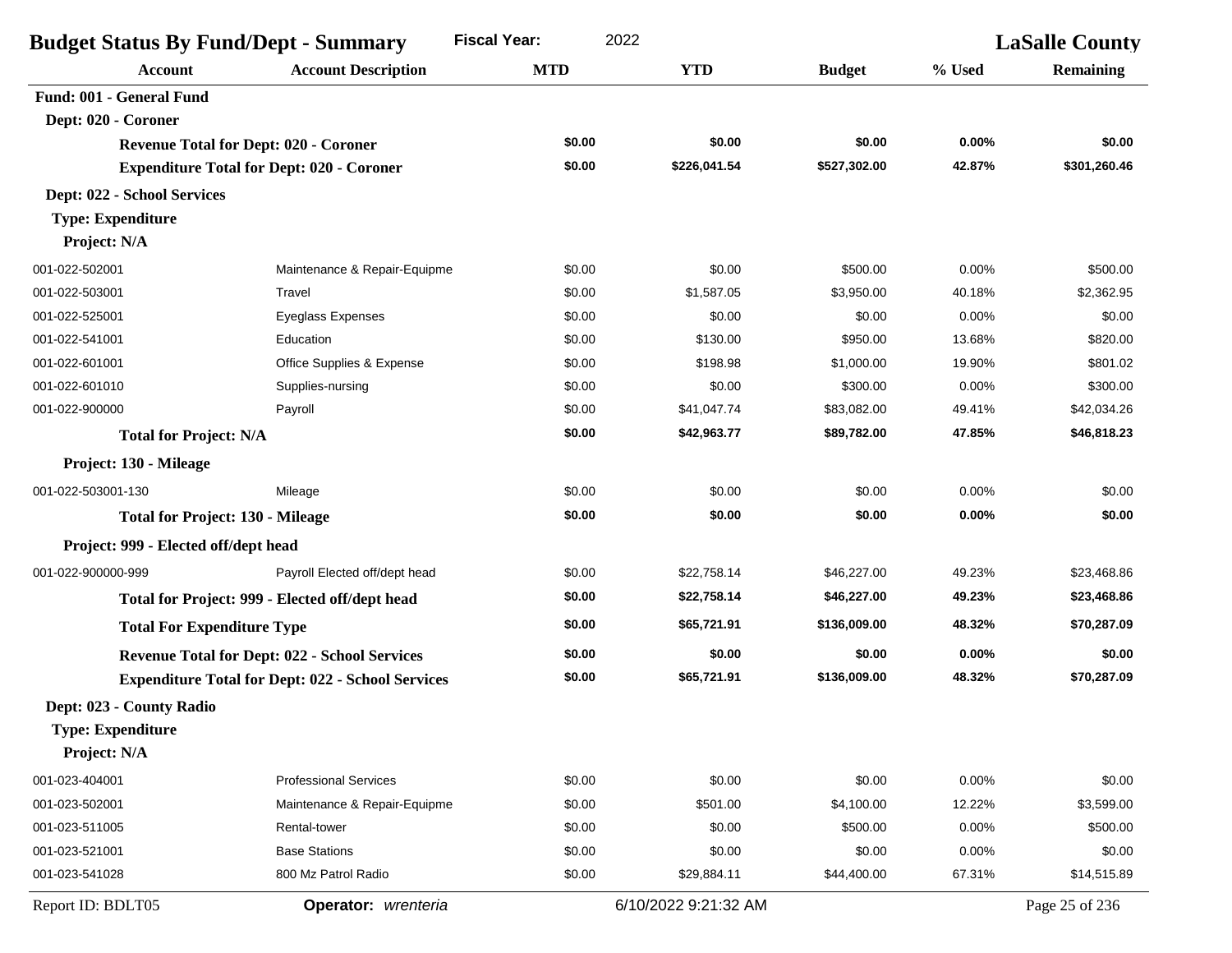| <b>Budget Status By Fund/Dept - Summary</b>           |                                 | <b>Fiscal Year:</b><br>2022 |              |               | <b>LaSalle County</b> |                  |
|-------------------------------------------------------|---------------------------------|-----------------------------|--------------|---------------|-----------------------|------------------|
| <b>Account</b>                                        | <b>Account Description</b>      | <b>MTD</b>                  | <b>YTD</b>   | <b>Budget</b> | % Used                | <b>Remaining</b> |
| Fund: 001 - General Fund                              |                                 |                             |              |               |                       |                  |
| Dept: 023 - County Radio                              |                                 |                             |              |               |                       |                  |
| <b>Type: Expenditure</b>                              |                                 |                             |              |               |                       |                  |
| Project: N/A                                          |                                 |                             |              |               |                       |                  |
| 001-023-598001                                        | Misc Expense                    | \$0.00                      | \$0.00       | \$0.00        | 0.00%                 | \$0.00           |
| 001-023-601001                                        | Office Supplies & Expense       | \$0.00                      | \$0.00       | \$882.00      | 0.00%                 | \$882.00         |
| 001-023-701001                                        | Office Equipment Expense        | \$0.00                      | \$0.00       | \$0.00        | 0.00%                 | \$0.00           |
| 001-023-900000                                        | Payroll                         | \$0.00                      | \$0.00       | \$0.00        | 0.00%                 | \$0.00           |
| <b>Total for Project: N/A</b>                         |                                 | \$0.00                      | \$30,385.11  | \$49,882.00   | 60.91%                | \$19,496.89      |
| <b>Total For Expenditure Type</b>                     |                                 | \$0.00                      | \$30,385.11  | \$49,882.00   | 60.91%                | \$19,496.89      |
| <b>Revenue Total for Dept: 023 - County Radio</b>     |                                 | \$0.00                      | \$0.00       | \$0.00        | 0.00%                 | \$0.00           |
| <b>Expenditure Total for Dept: 023 - County Radio</b> |                                 | \$0.00                      | \$30,385.11  | \$49,882.00   | 60.91%                | \$19,496.89      |
| Dept: 026 - Super of Schools (ROE)                    |                                 |                             |              |               |                       |                  |
| <b>Type: Expenditure</b>                              |                                 |                             |              |               |                       |                  |
| Project: N/A                                          |                                 |                             |              |               |                       |                  |
| 001-026-404001                                        | <b>Professional Services</b>    | \$0.00                      | \$0.00       | \$750.00      | 0.00%                 | \$750.00         |
| 001-026-474001                                        | <b>Work Study</b>               | \$0.00                      | \$0.00       | \$0.00        | 0.00%                 | \$0.00           |
| 001-026-503001                                        | Travel                          | \$0.00                      | \$4,047.86   | \$7,500.00    | 53.97%                | \$3,452.14       |
| 001-026-541001                                        | Education                       | \$0.00                      | \$0.00       | \$750.00      | 0.00%                 | \$750.00         |
| 001-026-541003                                        | Publications                    | \$0.00                      | \$0.00       | \$250.00      | 0.00%                 | \$250.00         |
| 001-026-541006                                        | Printing                        | \$0.00                      | \$0.00       | \$500.00      | 0.00%                 | \$500.00         |
| 001-026-598001                                        | Misc Expense                    | \$0.00                      | \$0.00       | \$0.00        | 0.00%                 | \$0.00           |
| 001-026-601001                                        | Office Supplies & Expense       | \$0.00                      | \$50.00      | \$3,000.00    | 1.67%                 | \$2,950.00       |
| 001-026-701001                                        | <b>Office Equipment Expense</b> | \$0.00                      | \$0.00       | \$0.00        | 0.00%                 | \$0.00           |
| 001-026-900000                                        | Payroll                         | \$0.00                      | \$101,615.49 | \$206,412.00  | 49.23%                | \$104,796.51     |
| 001-026-900100                                        | Part Time No Benefits           | \$0.00                      | \$0.00       | \$0.00        | 0.00%                 | \$0.00           |
| 001-026-900101                                        | Temp/Seasonal Help              | \$0.00                      | \$0.00       | \$0.00        | 0.00%                 | \$0.00           |
| <b>Total for Project: N/A</b>                         |                                 | \$0.00                      | \$105,713.35 | \$219,162.00  | 48.24%                | \$113,448.65     |
| Project: 130 - Mileage                                |                                 |                             |              |               |                       |                  |
| 001-026-503001-130                                    | Mileage                         | \$0.00                      | \$0.00       | \$0.00        | 0.00%                 | \$0.00           |
| <b>Total for Project: 130 - Mileage</b>               |                                 | \$0.00                      | \$0.00       | \$0.00        | $0.00\%$              | \$0.00           |
| Project: 131 - Meals                                  |                                 |                             |              |               |                       |                  |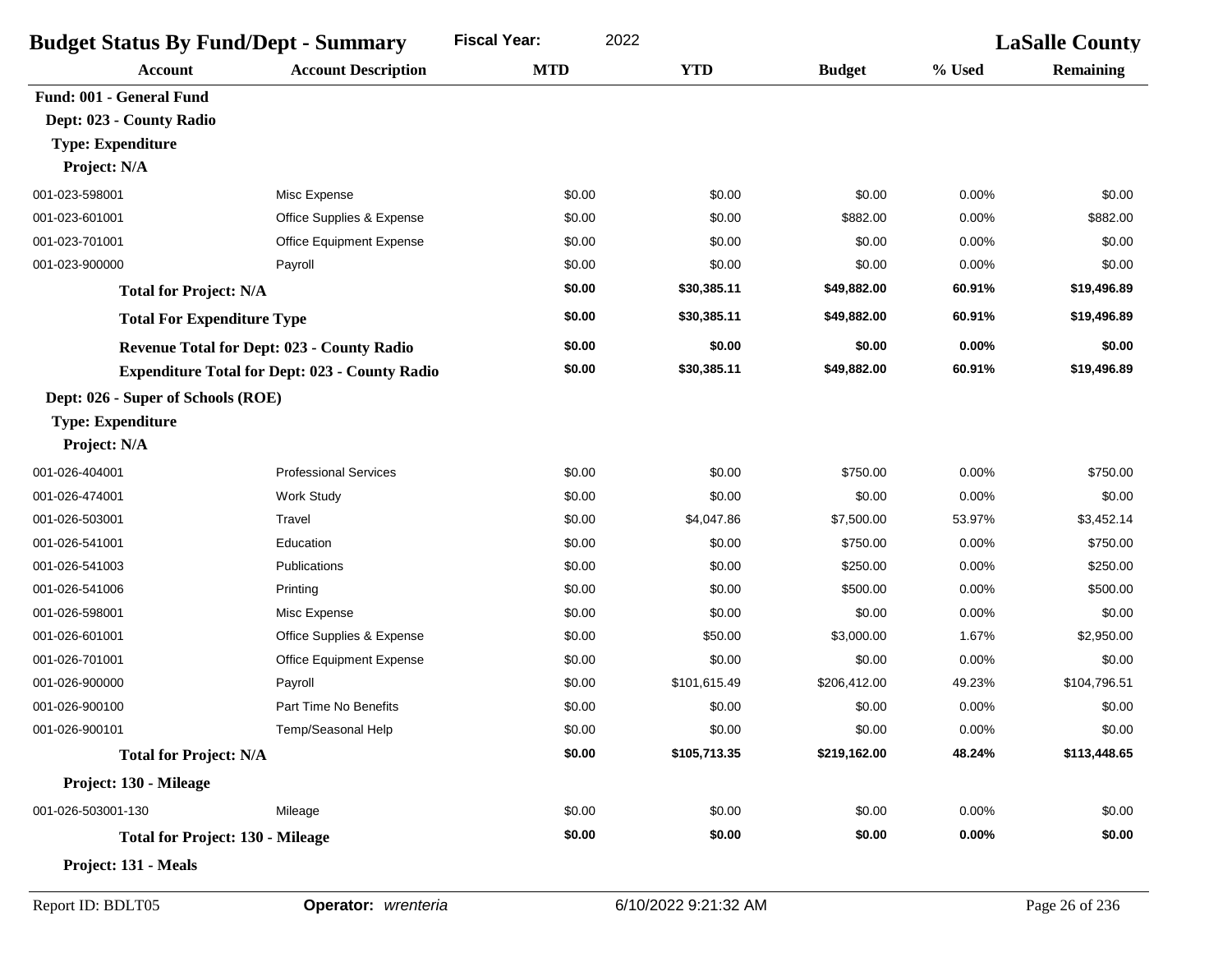| <b>Budget Status By Fund/Dept - Summary</b> |                                                           | <b>Fiscal Year:</b><br>2022 |              |               | <b>LaSalle County</b> |                  |
|---------------------------------------------|-----------------------------------------------------------|-----------------------------|--------------|---------------|-----------------------|------------------|
| <b>Account</b>                              | <b>Account Description</b>                                | <b>MTD</b>                  | <b>YTD</b>   | <b>Budget</b> | % Used                | <b>Remaining</b> |
| Fund: 001 - General Fund                    |                                                           |                             |              |               |                       |                  |
| Dept: 026 - Super of Schools (ROE)          |                                                           |                             |              |               |                       |                  |
| <b>Type: Expenditure</b>                    |                                                           |                             |              |               |                       |                  |
| Project: 131 - Meals                        |                                                           |                             |              |               |                       |                  |
| 001-026-503001-131                          | Meals                                                     | \$0.00                      | \$0.00       | \$0.00        | 0.00%                 | \$0.00           |
| <b>Total for Project: 131 - Meals</b>       |                                                           | \$0.00                      | \$0.00       | \$0.00        | 0.00%                 | \$0.00           |
| Project: 132 - Lodging                      |                                                           |                             |              |               |                       |                  |
| 001-026-503001-132                          | Lodging                                                   | \$0.00                      | \$0.00       | \$0.00        | 0.00%                 | \$0.00           |
| <b>Total for Project: 132 - Lodging</b>     |                                                           | \$0.00                      | \$0.00       | \$0.00        | 0.00%                 | \$0.00           |
| Project: 133 - Airfare                      |                                                           |                             |              |               |                       |                  |
| 001-026-503001-133                          | Airfare                                                   | \$0.00                      | \$0.00       | \$0.00        | 0.00%                 | \$0.00           |
| <b>Total for Project: 133 - Airfare</b>     |                                                           | \$0.00                      | \$0.00       | \$0.00        | 0.00%                 | \$0.00           |
| Project: 134 - Transportation               |                                                           |                             |              |               |                       |                  |
| 001-026-503001-134                          | Transportation                                            | \$0.00                      | \$0.00       | \$0.00        | 0.00%                 | \$0.00           |
|                                             | <b>Total for Project: 134 - Transportation</b>            | \$0.00                      | \$0.00       | \$0.00        | 0.00%                 | \$0.00           |
| <b>Total For Expenditure Type</b>           |                                                           | \$0.00                      | \$105,713.35 | \$219,162.00  | 48.24%                | \$113,448.65     |
|                                             | <b>Revenue Total for Dept: 026 - Super of Schools (R</b>  | \$0.00                      | \$0.00       | \$0.00        | 0.00%                 | \$0.00           |
|                                             | <b>Expenditure Total for Dept: 026 - Super of Schools</b> | \$0.00                      | \$105,713.35 | \$219,162.00  | 48.24%                | \$113,448.65     |
| Dept: 029 - County Buildings                |                                                           |                             |              |               |                       |                  |
| <b>Type: Expenditure</b>                    |                                                           |                             |              |               |                       |                  |
| Project: N/A                                |                                                           |                             |              |               |                       |                  |
| 001-029-404001                              | <b>Professional Services</b>                              | \$0.00                      | \$2,575.00   | \$40,000.00   | 6.44%                 | \$37,425.00      |
| 001-029-502001                              | Maintenance & Repair-Equipme                              | \$0.00                      | \$37,784.05  | \$40,000.00   | 94.46%                | \$2,215.95       |
| 001-029-502003                              | Maintenance & Repair-Bldg                                 | \$0.00                      | \$82,313.48  | \$375,000.00  | 21.95%                | \$292,686.52     |
| 001-029-502007                              | Maintenance-contracts                                     | \$0.00                      | \$74,862.01  | \$140,000.00  | 53.47%                | \$65,137.99      |
| 001-029-505001                              | Vehicle Expense                                           | \$0.00                      | \$110,077.06 | \$165,000.00  | 66.71%                | \$54,922.94      |
| 001-029-510001                              | Electricity                                               | \$0.00                      | \$122,758.11 | \$260,000.00  | 47.21%                | \$137,241.89     |
| 001-029-510002                              | Water/sewer                                               | \$0.00                      | \$23,125.76  | \$52,000.00   | 44.47%                | \$28,874.24      |
| 001-029-510003                              | Gas                                                       | \$0.00                      | \$80,494.08  | \$105,000.00  | 76.66%                | \$24,505.92      |
| 001-029-510004                              | Telephone                                                 | \$0.00                      | \$341.85     | \$750.00      | 45.58%                | \$408.15         |
| 001-029-510009                              | Janitorial                                                | \$0.00                      | \$68,801.40  | \$122,000.00  | 56.39%                | \$53,198.60      |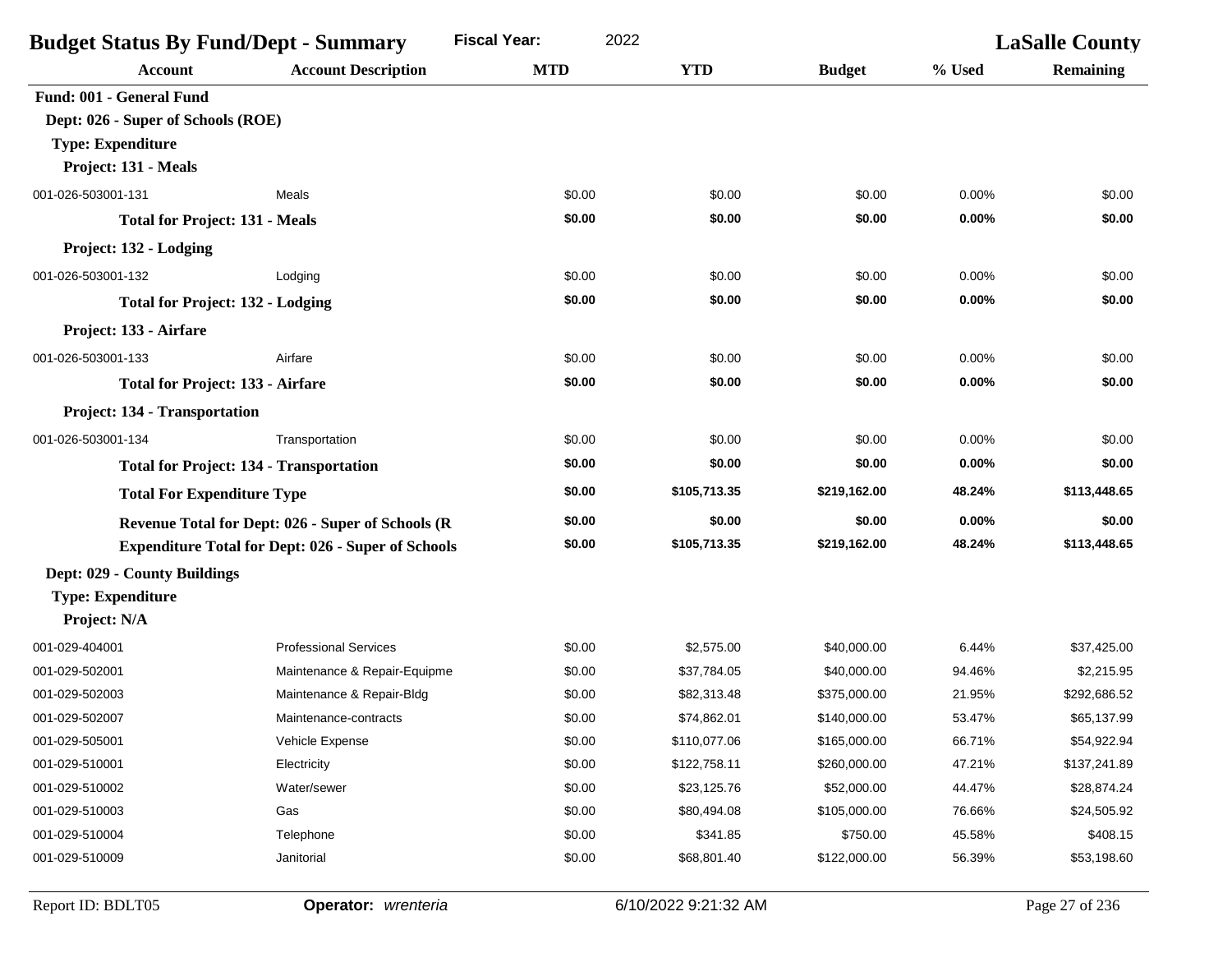| <b>Budget Status By Fund/Dept - Summary</b> |                                                | 2022<br><b>Fiscal Year:</b> |              | <b>LaSalle County</b> |          |                  |
|---------------------------------------------|------------------------------------------------|-----------------------------|--------------|-----------------------|----------|------------------|
| <b>Account</b>                              | <b>Account Description</b>                     | <b>MTD</b>                  | <b>YTD</b>   | <b>Budget</b>         | % Used   | <b>Remaining</b> |
| Fund: 001 - General Fund                    |                                                |                             |              |                       |          |                  |
| Dept: 029 - County Buildings                |                                                |                             |              |                       |          |                  |
| <b>Type: Expenditure</b>                    |                                                |                             |              |                       |          |                  |
| Project: N/A                                |                                                |                             |              |                       |          |                  |
| 001-029-541001                              | Education                                      | \$0.00                      | \$0.00       | \$0.00                | 0.00%    | \$0.00           |
| 001-029-541004                              | Dues & Subscriptions                           | \$0.00                      | \$0.00       | \$0.00                | 0.00%    | \$0.00           |
| 001-029-598001                              | Misc Expense                                   | \$0.00                      | \$0.00       | \$0.00                | 0.00%    | \$0.00           |
| 001-029-600001                              | Supplies                                       | \$0.00                      | \$98.67      | \$0.00                | 0.00%    | (\$98.67)        |
| 001-029-601001                              | Office Supplies & Expense                      | \$0.00                      | \$0.00       | \$400.00              | 0.00%    | \$400.00         |
| 001-029-601003                              | Supplies-facilities                            | \$0.00                      | \$23,942.39  | \$45,000.00           | 53.21%   | \$21,057.61      |
| 001-029-601012                              | Supplies-safety                                | \$0.00                      | \$73.02      | \$5,000.00            | 1.46%    | \$4,926.98       |
| 001-029-701001                              | Office Equipment Expense                       | \$0.00                      | \$0.00       | \$0.00                | 0.00%    | \$0.00           |
| 001-029-701002                              | <b>Equipment Expense</b>                       | \$0.00                      | \$3,295.76   | \$15,000.00           | 21.97%   | \$11,704.24      |
| 001-029-703001                              | Vehicles                                       | \$0.00                      | \$0.00       | \$0.00                | 0.00%    | \$0.00           |
| 001-029-711001                              | Site Improvement Expense                       | \$0.00                      | \$0.00       | \$7,500.00            | 0.00%    | \$7,500.00       |
| 001-029-721001                              | <b>Construction Expense</b>                    | \$0.00                      | \$0.00       | \$0.00                | 0.00%    | \$0.00           |
| 001-029-900000                              | Payroll                                        | \$0.00                      | \$213,591.44 | \$438,009.00          | 48.76%   | \$224,417.56     |
| 001-029-900100                              | Part Time No Benefits                          | \$0.00                      | \$0.00       | \$0.00                | 0.00%    | \$0.00           |
| 001-029-900101                              | Temp/Seasonal Help                             | \$0.00                      | \$0.00       | \$0.00                | 0.00%    | \$0.00           |
| 001-029-900105                              | Clerical                                       | \$0.00                      | \$0.00       | \$5,000.00            | 0.00%    | \$5,000.00       |
| 001-029-910000                              | Overtime                                       | \$0.00                      | \$9,994.18   | \$18,000.00           | 55.52%   | \$8,005.82       |
| <b>Total for Project: N/A</b>               |                                                | \$0.00                      | \$854,128.26 | \$1,833,659.00        | 46.58%   | \$979,530.74     |
| Project: 350 - Govt Comp-East               |                                                |                             |              |                       |          |                  |
| 001-029-502001-350                          | M&R-Equip-GC-East                              | \$0.00                      | \$0.00       | \$0.00                | 0.00%    | \$0.00           |
| 001-029-502003-350                          | M&R-Govt Comp-East                             | \$0.00                      | \$0.00       | \$0.00                | 0.00%    | \$0.00           |
|                                             | Total for Project: 350 - Govt Comp-East        | \$0.00                      | \$0.00       | \$0.00                | $0.00\%$ | \$0.00           |
| Project: 351 - Govt Comp-West               |                                                |                             |              |                       |          |                  |
| 001-029-502001-351                          | M&R-Equip-GC-West                              | \$0.00                      | \$0.00       | \$0.00                | 0.00%    | \$0.00           |
| 001-029-502003-351                          | M&R-Govt Comp-West                             | \$0.00                      | \$0.00       | \$0.00                | 0.00%    | \$0.00           |
|                                             | <b>Total for Project: 351 - Govt Comp-West</b> | \$0.00                      | \$0.00       | \$0.00                | $0.00\%$ | \$0.00           |
| Project: 352 - Govt Comp-Judicial           |                                                |                             |              |                       |          |                  |
| 001-029-502001-352                          | M&R-Equip-GC-Judicial                          | \$0.00                      | \$0.00       | \$0.00                | 0.00%    | \$0.00           |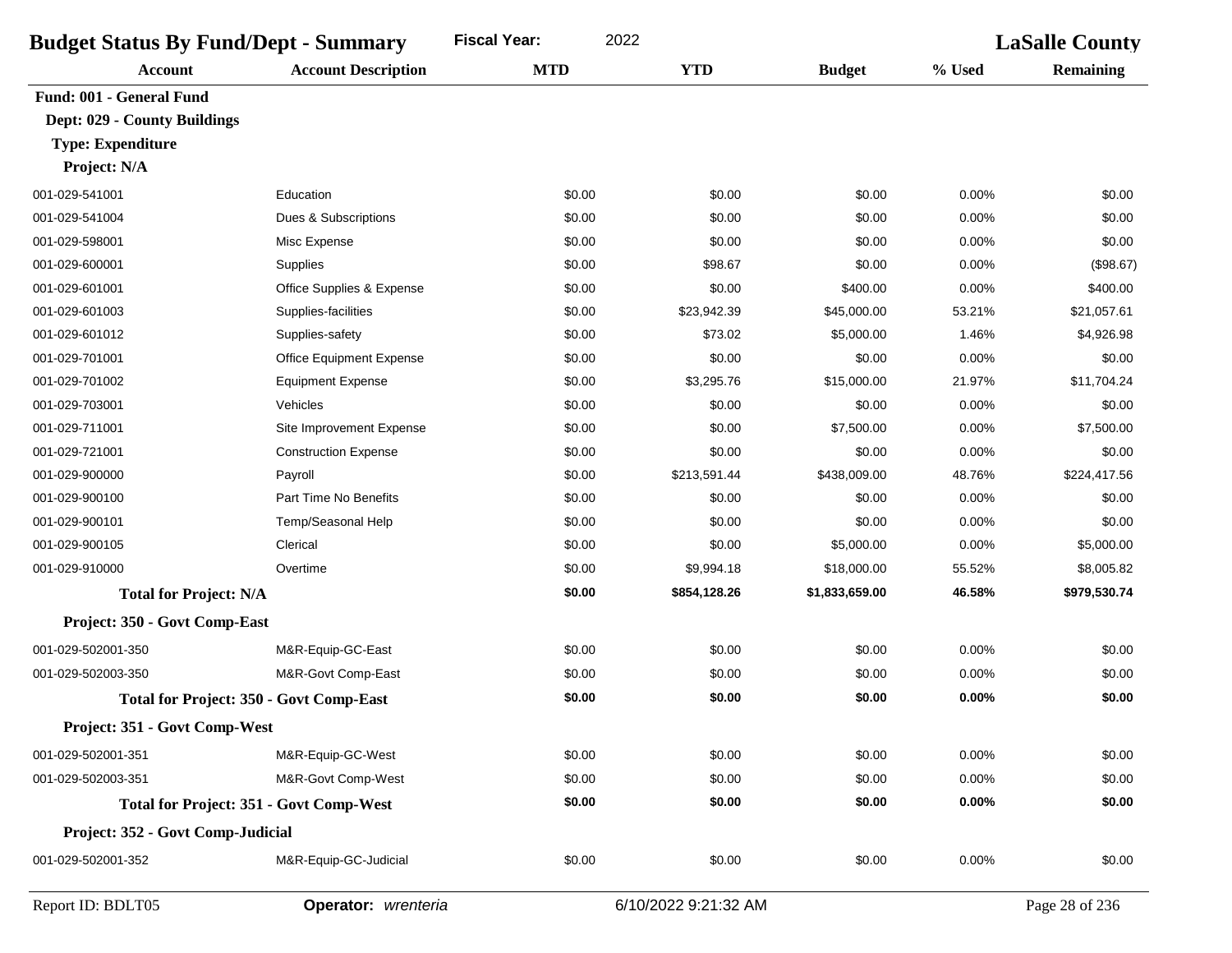| <b>Budget Status By Fund/Dept - Summary</b>    |                                                       | <b>Fiscal Year:</b><br>2022 |            |               | <b>LaSalle County</b> |                  |
|------------------------------------------------|-------------------------------------------------------|-----------------------------|------------|---------------|-----------------------|------------------|
| <b>Account</b>                                 | <b>Account Description</b>                            | <b>MTD</b>                  | <b>YTD</b> | <b>Budget</b> | % Used                | <b>Remaining</b> |
| Fund: 001 - General Fund                       |                                                       |                             |            |               |                       |                  |
| Dept: 029 - County Buildings                   |                                                       |                             |            |               |                       |                  |
| <b>Type: Expenditure</b>                       |                                                       |                             |            |               |                       |                  |
| Project: 352 - Govt Comp-Judicial              |                                                       |                             |            |               |                       |                  |
| 001-029-502003-352                             | M&R-Govt Comp-Judicial                                | \$0.00                      | \$0.00     | \$0.00        | 0.00%                 | \$0.00           |
|                                                | <b>Total for Project: 352 - Govt Comp-Judicial</b>    | \$0.00                      | \$0.00     | \$0.00        | 0.00%                 | \$0.00           |
| Project: 353 - Govt Comp-Jail                  |                                                       |                             |            |               |                       |                  |
| 001-029-502001-353                             | M&R-Equip-Jail                                        | \$0.00                      | \$0.00     | \$0.00        | 0.00%                 | \$0.00           |
| 001-029-502003-353                             | M&R-Govt Comp-Jail                                    | \$0.00                      | \$0.00     | \$0.00        | 0.00%                 | \$0.00           |
|                                                | <b>Total for Project: 353 - Govt Comp-Jail</b>        | \$0.00                      | \$0.00     | \$0.00        | 0.00%                 | \$0.00           |
| Project: 354 - Govt Comp-Detention Home        |                                                       |                             |            |               |                       |                  |
| 001-029-502001-354                             | M&R-Equip-GC-Dhome                                    | \$0.00                      | \$0.00     | \$0.00        | 0.00%                 | \$0.00           |
| 001-029-502003-354                             | M&R-Govt Comp-Dhome                                   | \$0.00                      | \$0.00     | \$0.00        | 0.00%                 | \$0.00           |
|                                                | Total for Project: 354 - Govt Comp-Detention Ho       | \$0.00                      | \$0.00     | \$0.00        | 0.00%                 | \$0.00           |
| Project: 355 - Govt Comp-EMS                   |                                                       |                             |            |               |                       |                  |
| 001-029-502001-355                             | M&R-Equip-EMS                                         | \$0.00                      | \$0.00     | \$0.00        | 0.00%                 | \$0.00           |
| 001-029-502003-355                             | M&R-Govt Comp-EMS                                     | \$0.00                      | \$0.00     | \$0.00        | 0.00%                 | \$0.00           |
|                                                | <b>Total for Project: 355 - Govt Comp-EMS</b>         | \$0.00                      | \$0.00     | \$0.00        | 0.00%                 | \$0.00           |
| <b>Project: 356 - Govt Comp-Maint Building</b> |                                                       |                             |            |               |                       |                  |
| 001-029-502001-356                             | M&R-Equip-Maint Bldg                                  | \$0.00                      | \$0.00     | \$0.00        | 0.00%                 | \$0.00           |
| 001-029-502003-356                             | M&R-Govt Comp-Shrf Garage                             | \$0.00                      | \$0.00     | \$0.00        | 0.00%                 | \$0.00           |
|                                                | Total for Project: 356 - Govt Comp-Maint Buildin      | \$0.00                      | \$0.00     | \$0.00        | 0.00%                 | \$0.00           |
| Project: 357 - Govt Center-Sheriff Garage      |                                                       |                             |            |               |                       |                  |
| 001-029-502001-357                             | M&R-Equip-Sheriff Garage                              | \$0.00                      | \$0.00     | \$0.00        | 0.00%                 | \$0.00           |
|                                                | Total for Project: 357 - Govt Center-Sheriff Garag    | \$0.00                      | \$0.00     | \$0.00        | 0.00%                 | \$0.00           |
| Project: 358 - Govt Comp-Health Dept           |                                                       |                             |            |               |                       |                  |
| 001-029-502001-358                             | M&R-Equip-Health Dept                                 | \$0.00                      | \$0.00     | \$0.00        | 0.00%                 | \$0.00           |
| 001-029-502003-358                             | M&R-Govt Comp-Health Dept                             | \$0.00                      | \$0.00     | \$0.00        | 0.00%                 | \$0.00           |
|                                                | <b>Total for Project: 358 - Govt Comp-Health Dept</b> | \$0.00                      | \$0.00     | \$0.00        | 0.00%                 | \$0.00           |
| Project: 359 - Govt Comp-Grounds               |                                                       |                             |            |               |                       |                  |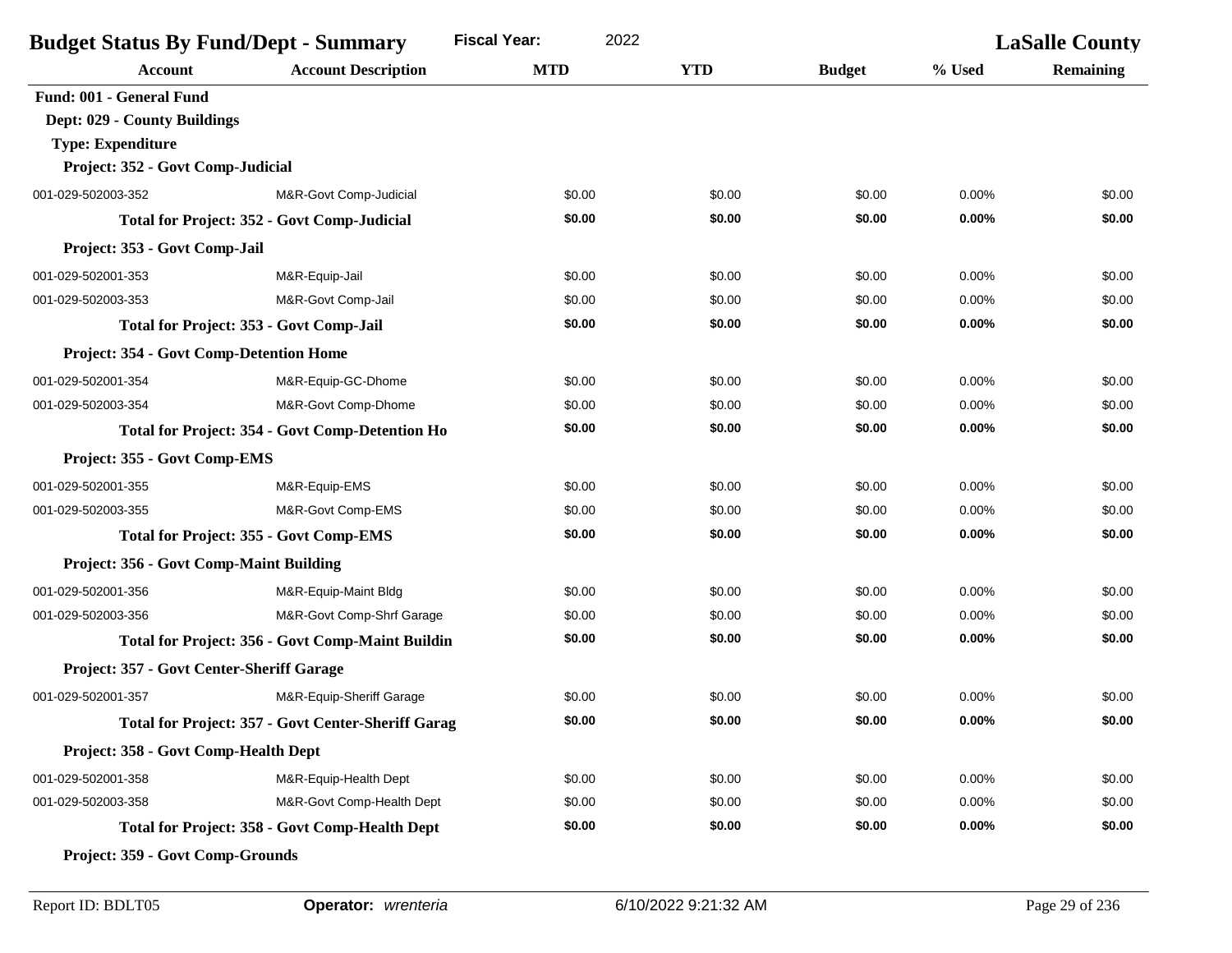| <b>Fiscal Year:</b><br>2022<br><b>Budget Status By Fund/Dept - Summary</b> |                                                          |            |                      |                | <b>LaSalle County</b> |                  |
|----------------------------------------------------------------------------|----------------------------------------------------------|------------|----------------------|----------------|-----------------------|------------------|
| Account                                                                    | <b>Account Description</b>                               | <b>MTD</b> | <b>YTD</b>           | <b>Budget</b>  | % Used                | <b>Remaining</b> |
| Fund: 001 - General Fund                                                   |                                                          |            |                      |                |                       |                  |
| Dept: 029 - County Buildings                                               |                                                          |            |                      |                |                       |                  |
| <b>Type: Expenditure</b>                                                   |                                                          |            |                      |                |                       |                  |
| Project: 359 - Govt Comp-Grounds                                           |                                                          |            |                      |                |                       |                  |
| 001-029-502001-359                                                         | M&R-Equip-Grounds                                        | \$0.00     | \$0.00               | \$0.00         | 0.00%                 | \$0.00           |
| 001-029-502003-359                                                         | M&R-Govt Comp-Grounds                                    | \$0.00     | \$0.00               | \$0.00         | 0.00%                 | \$0.00           |
|                                                                            | <b>Total for Project: 359 - Govt Comp-Grounds</b>        | \$0.00     | \$0.00               | \$0.00         | 0.00%                 | \$0.00           |
| <b>Project: 360 - Govt Comp-Parking Lots</b>                               |                                                          |            |                      |                |                       |                  |
| 001-029-502003-360                                                         | M&R-Govt Comp-Parking Lot                                | \$0.00     | \$0.00               | \$0.00         | 0.00%                 | \$0.00           |
|                                                                            | <b>Total for Project: 360 - Govt Comp-Parking Lots</b>   | \$0.00     | \$0.00               | \$0.00         | 0.00%                 | \$0.00           |
| Project: 361 - Courthouse-Main                                             |                                                          |            |                      |                |                       |                  |
| 001-029-502001-361                                                         | M&R-Equip-Courthouse-Main                                | \$0.00     | \$0.00               | \$0.00         | 0.00%                 | \$0.00           |
| 001-029-502003-361                                                         | M&R-Courthouse-Main                                      | \$0.00     | \$0.00               | \$0.00         | 0.00%                 | \$0.00           |
|                                                                            | <b>Total for Project: 361 - Courthouse-Main</b>          | \$0.00     | \$0.00               | \$0.00         | 0.00%                 | \$0.00           |
| Project: 362 - Courthouse-Grounds                                          |                                                          |            |                      |                |                       |                  |
| 001-029-502003-362                                                         | M&R-Courthouse-Grounds                                   | \$0.00     | \$0.00               | \$0.00         | 0.00%                 | \$0.00           |
|                                                                            | <b>Total for Project: 362 - Courthouse-Grounds</b>       | \$0.00     | \$0.00               | \$0.00         | 0.00%                 | \$0.00           |
| Project: 999 - Elected off/dept head                                       |                                                          |            |                      |                |                       |                  |
| 001-029-900000-999                                                         | Payroll Elected off/dept head                            | \$0.00     | \$45,213.57          | \$91,840.00    | 49.23%                | \$46,626.43      |
|                                                                            | Total for Project: 999 - Elected off/dept head           | \$0.00     | \$45,213.57          | \$91,840.00    | 49.23%                | \$46,626.43      |
| <b>Total For Expenditure Type</b>                                          |                                                          | \$0.00     | \$899,341.83         | \$1,925,499.00 | 46.71%                | \$1,026,157.17   |
|                                                                            | <b>Revenue Total for Dept: 029 - County Buildings</b>    | \$0.00     | \$0.00               | \$0.00         | 0.00%                 | \$0.00           |
|                                                                            | <b>Expenditure Total for Dept: 029 - County Building</b> | \$0.00     | \$899,341.83         | \$1,925,499.00 | 46.71%                | \$1,026,157.17   |
| Dept: 035 - Liquor Commission                                              |                                                          |            |                      |                |                       |                  |
| <b>Type: Expenditure</b>                                                   |                                                          |            |                      |                |                       |                  |
| Project: N/A                                                               |                                                          |            |                      |                |                       |                  |
| 001-035-408001                                                             | <b>Stenographer Services</b>                             | \$0.00     | \$0.00               | \$0.00         | 0.00%                 | \$0.00           |
| 001-035-540009                                                             | <b>Background Check</b>                                  | \$0.00     | \$0.00               | \$0.00         | 0.00%                 | \$0.00           |
| 001-035-598001                                                             | Misc Expense                                             | \$0.00     | \$0.00               | \$0.00         | 0.00%                 | \$0.00           |
| 001-035-601001                                                             | Office Supplies & Expense                                | \$0.00     | \$0.00               | \$0.00         | 0.00%                 | \$0.00           |
| 001-035-701001                                                             | New Office Equipment                                     | \$0.00     | \$0.00               | \$0.00         | 0.00%                 | \$0.00           |
| Report ID: BDLT05                                                          | Operator: wrenteria                                      |            | 6/10/2022 9:21:32 AM |                |                       | Page 30 of 236   |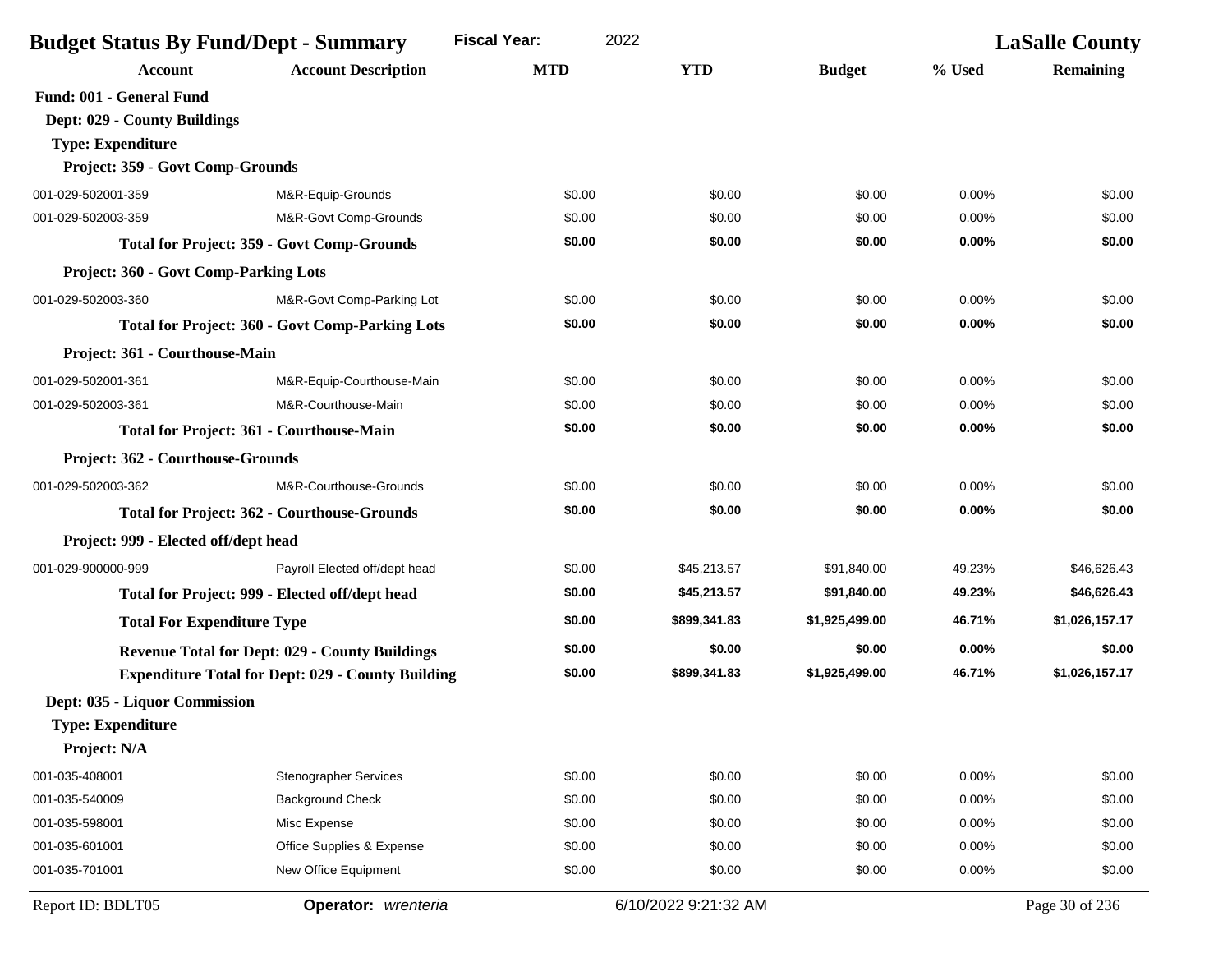| <b>Fiscal Year:</b><br>2022<br><b>Budget Status By Fund/Dept - Summary</b> |                                  |            |            |               | <b>LaSalle County</b> |                  |
|----------------------------------------------------------------------------|----------------------------------|------------|------------|---------------|-----------------------|------------------|
| <b>Account</b>                                                             | <b>Account Description</b>       | <b>MTD</b> | <b>YTD</b> | <b>Budget</b> | % Used                | <b>Remaining</b> |
| Fund: 001 - General Fund                                                   |                                  |            |            |               |                       |                  |
| Dept: 035 - Liquor Commission                                              |                                  |            |            |               |                       |                  |
| <b>Type: Expenditure</b>                                                   |                                  |            |            |               |                       |                  |
| Project: N/A                                                               |                                  |            |            |               |                       |                  |
| 001-035-900000                                                             | Payroll                          | \$0.00     | \$5,950.00 | \$13,400.00   | 44.40%                | \$7,450.00       |
| 001-035-900100                                                             | Part Time No Benefits            | \$0.00     | \$0.00     | \$0.00        | 0.00%                 | \$0.00           |
| 001-035-900101                                                             | Temp/Seasonal Help               | \$0.00     | \$0.00     | \$0.00        | 0.00%                 | \$0.00           |
| 001-035-910000                                                             | Overtime                         | \$0.00     | \$0.00     | \$0.00        | 0.00%                 | \$0.00           |
| 001-035-910001                                                             | Holiday OT                       | \$0.00     | \$0.00     | \$0.00        | 0.00%                 | \$0.00           |
| <b>Total for Project: N/A</b>                                              |                                  | \$0.00     | \$5,950.00 | \$13,400.00   | 44.40%                | \$7,450.00       |
| <b>Total For Expenditure Type</b>                                          |                                  | \$0.00     | \$5,950.00 | \$13,400.00   | 44.40%                | \$7,450.00       |
| <b>Revenue Total for Dept: 035 - Liquor Commission</b>                     |                                  | \$0.00     | \$0.00     | \$0.00        | 0.00%                 | \$0.00           |
| <b>Expenditure Total for Dept: 035 - Liquor Commiss</b>                    |                                  | \$0.00     | \$5,950.00 | \$13,400.00   | 44.40%                | \$7,450.00       |
| Dept: 036 - County Parks                                                   |                                  |            |            |               |                       |                  |
| <b>Type: Expenditure</b>                                                   |                                  |            |            |               |                       |                  |
| Project: N/A                                                               |                                  |            |            |               |                       |                  |
| 001-036-404001                                                             | <b>Professional Services</b>     | \$0.00     | \$2,650.00 | \$14,000.00   | 18.93%                | \$11,350.00      |
| 001-036-502000                                                             | Maintenece & repair-general      | \$0.00     | \$988.93   | \$20,000.00   | 4.94%                 | \$19,011.07      |
| 001-036-502003                                                             | Maintenance & Repair-Bldg        | \$0.00     | \$0.00     | \$10,000.00   | 0.00%                 | \$10,000.00      |
| 001-036-502005                                                             | Maintenance & Repair-machiner    | \$0.00     | \$461.67   | \$8,500.00    | 5.43%                 | \$8,038.33       |
| 001-036-502007                                                             | Maintenance-contracts            | \$0.00     | \$0.00     | \$0.00        | 0.00%                 | \$0.00           |
| 001-036-503001                                                             | Travel                           | \$0.00     | \$0.00     | \$1,000.00    | 0.00%                 | \$1,000.00       |
| 001-036-505001                                                             | Vehicle Expense                  | \$0.00     | \$1,175.85 | \$7,500.00    | 15.68%                | \$6,324.15       |
| 001-036-510001                                                             | Electricity                      | \$0.00     | \$2,263.60 | \$5,000.00    | 45.27%                | \$2,736.40       |
| 001-036-510003                                                             | Gas/Propane                      | \$0.00     | \$133.96   | \$3,000.00    | 4.47%                 | \$2,866.04       |
| 001-036-510004                                                             | Telephone                        | \$0.00     | \$1,593.05 | \$2,200.00    | 72.41%                | \$606.95         |
| 001-036-510007                                                             | <b>Waste Disposal</b>            | \$0.00     | \$1,074.98 | \$2,800.00    | 38.39%                | \$1,725.02       |
| 001-036-510008                                                             | Pest Control                     | \$0.00     | \$0.00     | \$0.00        | 0.00%                 | \$0.00           |
| 001-036-516002                                                             | <b>County Grant Expenditures</b> | \$0.00     | \$0.00     | \$5,000.00    | 0.00%                 | \$5,000.00       |
| 001-036-541001                                                             | Education                        | \$0.00     | \$300.00   | \$1,000.00    | 30.00%                | \$700.00         |
| 001-036-598001                                                             | Misc Expense                     | \$0.00     | \$52.96    | \$500.00      | 10.59%                | \$447.04         |
| 001-036-600001                                                             | Supplies                         | \$0.00     | \$3,125.92 | \$5,000.00    | 62.52%                | \$1,874.08       |
| 001-036-613005                                                             | Uniforms                         | \$0.00     | \$0.00     | \$0.00        | 0.00%                 | \$0.00           |

Report ID: BDLT05 **Operator:** *wrenteria* 6/10/2022 9:21:32 AM Page 31 of 236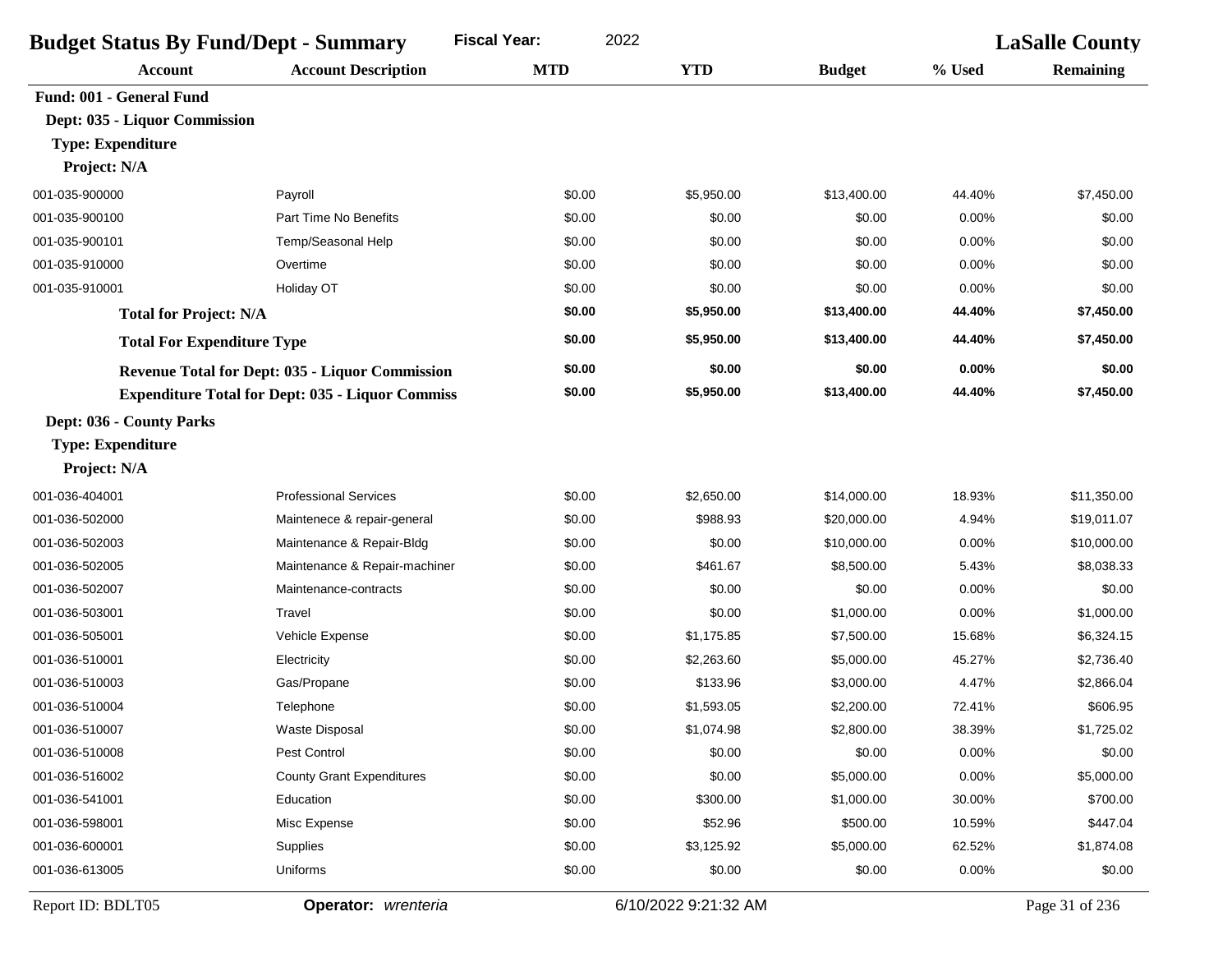| <b>Budget Status By Fund/Dept - Summary</b> | <b>Fiscal Year:</b><br>2022                       |            |                      | <b>LaSalle County</b> |          |                  |
|---------------------------------------------|---------------------------------------------------|------------|----------------------|-----------------------|----------|------------------|
| Account                                     | <b>Account Description</b>                        | <b>MTD</b> | <b>YTD</b>           | <b>Budget</b>         | % Used   | <b>Remaining</b> |
| Fund: 001 - General Fund                    |                                                   |            |                      |                       |          |                  |
| Dept: 036 - County Parks                    |                                                   |            |                      |                       |          |                  |
| <b>Type: Expenditure</b>                    |                                                   |            |                      |                       |          |                  |
| Project: N/A                                |                                                   |            |                      |                       |          |                  |
| 001-036-701002                              | <b>Equipment Expense</b>                          | \$0.00     | \$0.00               | \$10,000.00           | 0.00%    | \$10,000.00      |
| 001-036-703001                              | Vehicles                                          | \$0.00     | \$12,000.00          | \$12,000.00           | 100.00%  | \$0.00           |
| 001-036-711001                              | Site Improvement Expense                          | \$0.00     | \$0.00               | \$15,000.00           | 0.00%    | \$15,000.00      |
| 001-036-780002                              | Description Not On File                           | \$0.00     | \$0.00               | \$0.00                | 0.00%    | \$0.00           |
| 001-036-900000                              | Payroll                                           | \$0.00     | \$31,982.19          | \$50,000.00           | 63.96%   | \$18,017.81      |
| 001-036-900100                              | Part Time No Benefits                             | \$0.00     | \$0.00               | \$0.00                | 0.00%    | \$0.00           |
| 001-036-900101                              | Temp/Seasonal Help                                | \$0.00     | \$0.00               | \$14,985.00           | 0.00%    | \$14,985.00      |
| 001-036-910000                              | Overtime                                          | \$0.00     | \$0.00               | \$0.00                | 0.00%    | \$0.00           |
| 001-036-910001                              | Holiday OT                                        | \$0.00     | \$0.00               | \$0.00                | 0.00%    | \$0.00           |
| <b>Total for Project: N/A</b>               |                                                   | \$0.00     | \$57,803.11          | \$187,485.00          | 30.83%   | \$129,681.89     |
| Project: 113 - SHABBONA-FAIRMONT ELECTRICAL |                                                   |            |                      |                       |          |                  |
| 001-036-502000-113                          | Maint & repair-general SHABBO                     | \$0.00     | \$0.00               | \$0.00                | 0.00%    | \$0.00           |
|                                             | <b>Total for Project: 113 - SHABBONA-FAIRMONT</b> | \$0.00     | \$0.00               | \$0.00                | 0.00%    | \$0.00           |
| Project: 130 - Mileage                      |                                                   |            |                      |                       |          |                  |
| 001-036-503001-130                          | Mileage                                           | \$0.00     | \$0.00               | \$0.00                | 0.00%    | \$0.00           |
| <b>Total for Project: 130 - Mileage</b>     |                                                   | \$0.00     | \$0.00               | \$0.00                | 0.00%    | \$0.00           |
| Project: 131 - Meals                        |                                                   |            |                      |                       |          |                  |
| 001-036-503001-131                          | Meals                                             | \$0.00     | \$0.00               | \$0.00                | 0.00%    | \$0.00           |
| <b>Total for Project: 131 - Meals</b>       |                                                   | \$0.00     | \$0.00               | \$0.00                | 0.00%    | \$0.00           |
| Project: 132 - Lodging                      |                                                   |            |                      |                       |          |                  |
| 001-036-503001-132                          | Lodging                                           | \$0.00     | \$0.00               | \$0.00                | 0.00%    | \$0.00           |
| <b>Total for Project: 132 - Lodging</b>     |                                                   | \$0.00     | \$0.00               | \$0.00                | $0.00\%$ | \$0.00           |
| Project: 133 - Airfare                      |                                                   |            |                      |                       |          |                  |
| 001-036-503001-133                          | Airfare                                           | \$0.00     | \$0.00               | \$0.00                | 0.00%    | \$0.00           |
| <b>Total for Project: 133 - Airfare</b>     |                                                   | \$0.00     | \$0.00               | \$0.00                | 0.00%    | \$0.00           |
| Project: 134 - Transportation               |                                                   |            |                      |                       |          |                  |
| 001-036-503001-134                          | Transportation                                    | \$0.00     | \$0.00               | \$0.00                | 0.00%    | \$0.00           |
| Report ID: BDLT05                           | Operator: wrenteria                               |            | 6/10/2022 9:21:32 AM |                       |          | Page 32 of 236   |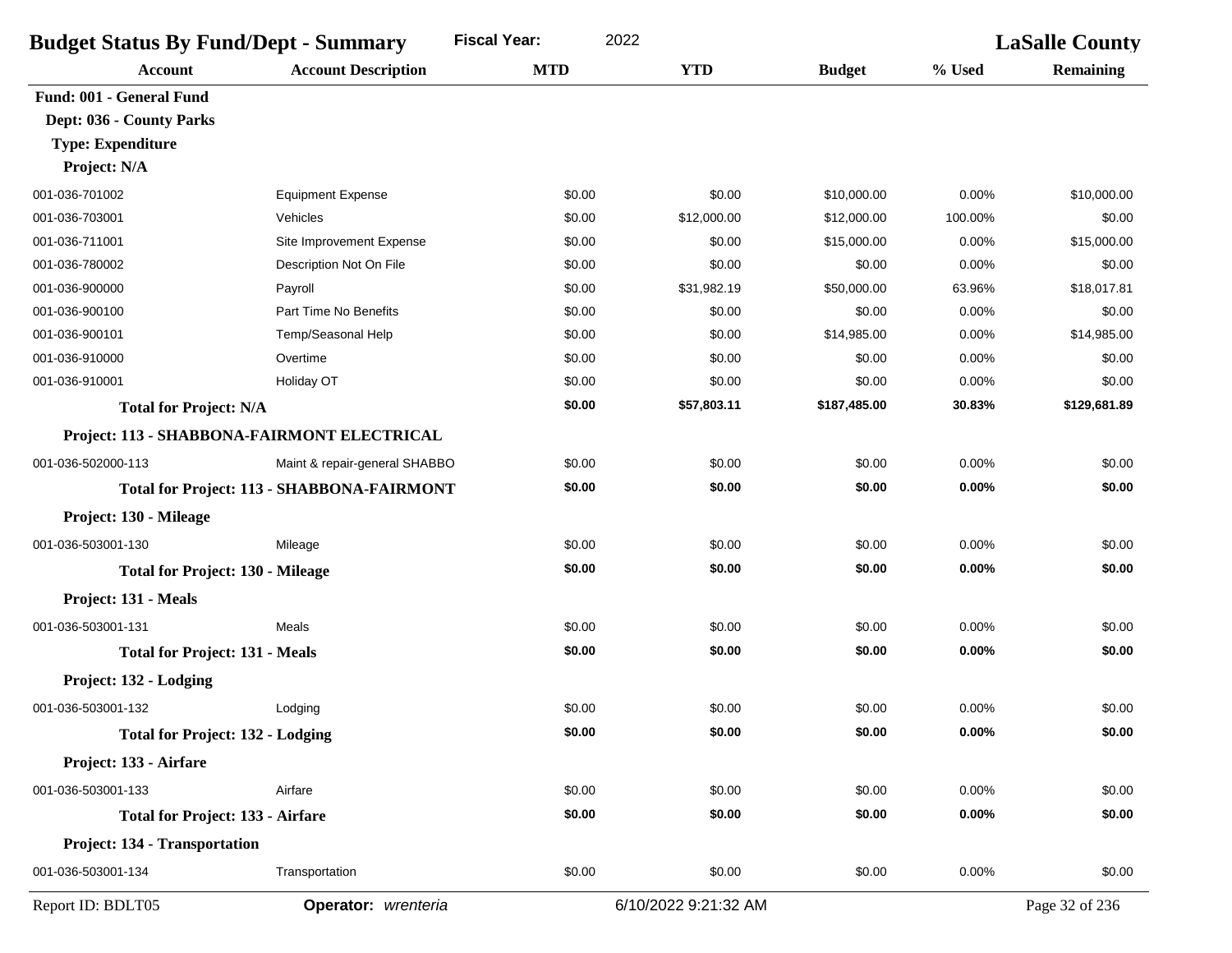| <b>Budget Status By Fund/Dept - Summary</b>       |                                                       | <b>Fiscal Year:</b><br>2022 |              |               | <b>LaSalle County</b> |              |
|---------------------------------------------------|-------------------------------------------------------|-----------------------------|--------------|---------------|-----------------------|--------------|
| <b>Account</b>                                    | <b>Account Description</b>                            | <b>MTD</b>                  | <b>YTD</b>   | <b>Budget</b> | % Used                | Remaining    |
| Fund: 001 - General Fund                          |                                                       |                             |              |               |                       |              |
| Dept: 036 - County Parks                          |                                                       |                             |              |               |                       |              |
| <b>Type: Expenditure</b>                          |                                                       |                             |              |               |                       |              |
| Project: 134 - Transportation                     |                                                       |                             |              |               |                       |              |
|                                                   | <b>Total for Project: 134 - Transportation</b>        | \$0.00                      | \$0.00       | \$0.00        | 0.00%                 | \$0.00       |
| Project: 999 - Elected off/dept head              |                                                       |                             |              |               |                       |              |
| 001-036-900000-999                                | Payroll Elected off/dept head                         | \$0.00                      | \$29,538.43  | \$60,000.00   | 49.23%                | \$30,461.57  |
|                                                   | Total for Project: 999 - Elected off/dept head        | \$0.00                      | \$29,538.43  | \$60,000.00   | 49.23%                | \$30,461.57  |
| <b>Total For Expenditure Type</b>                 |                                                       | \$0.00                      | \$87,341.54  | \$247,485.00  | 35.29%                | \$160,143.46 |
| <b>Revenue Total for Dept: 036 - County Parks</b> |                                                       | \$0.00                      | \$0.00       | \$0.00        | 0.00%                 | \$0.00       |
|                                                   | <b>Expenditure Total for Dept: 036 - County Parks</b> | \$0.00                      | \$87,341.54  | \$247,485.00  | 35.29%                | \$160,143.46 |
| Dept: 039 - Recorder                              |                                                       |                             |              |               |                       |              |
| <b>Type: Expenditure</b>                          |                                                       |                             |              |               |                       |              |
| Project: N/A                                      |                                                       |                             |              |               |                       |              |
| 001-039-502001                                    | Maintenance & Repair-Equipme                          | \$0.00                      | \$0.00       | \$0.00        | 0.00%                 | \$0.00       |
| 001-039-503001                                    | Travel                                                | \$0.00                      | \$0.00       | \$0.00        | 0.00%                 | \$0.00       |
| 001-039-541001                                    | Education                                             | \$0.00                      | \$0.00       | \$0.00        | 0.00%                 | \$0.00       |
| 001-039-541004                                    | Dues & Subscriptions                                  | \$0.00                      | \$0.00       | \$0.00        | 0.00%                 | \$0.00       |
| 001-039-541013                                    | Restoration                                           | \$0.00                      | \$0.00       | \$0.00        | 0.00%                 | \$0.00       |
| 001-039-550005                                    | <b>State Revenue Stamps</b>                           | \$0.00                      | \$325,833.50 | \$480,000.00  | 67.88%                | \$154,166.50 |
| 001-039-598001                                    | Misc Expense                                          | \$0.00                      | \$0.00       | \$0.00        | 0.00%                 | \$0.00       |
| 001-039-601001                                    | Office Supplies & Expense                             | \$0.00                      | \$0.00       | \$0.00        | 0.00%                 | \$0.00       |
| 001-039-701001                                    | Office Equipment Expense                              | \$0.00                      | \$0.00       | \$0.00        | 0.00%                 | \$0.00       |
| 001-039-900000                                    | Payroll                                               | \$0.00                      | \$120,241.72 | \$248,893.00  | 48.31%                | \$128,651.28 |
| 001-039-900100                                    | Part Time No Benefits                                 | \$0.00                      | \$0.00       | \$0.00        | 0.00%                 | \$0.00       |
| 001-039-900101                                    | Temp/Seasonal Help                                    | \$0.00                      | \$0.00       | \$0.00        | 0.00%                 | \$0.00       |
| 001-039-910000                                    | Overtime                                              | \$0.00                      | \$0.00       | \$0.00        | 0.00%                 | \$0.00       |
| 001-039-910001                                    | Holiday OT                                            | \$0.00                      | \$0.00       | \$0.00        | 0.00%                 | \$0.00       |
| <b>Total for Project: N/A</b>                     |                                                       | \$0.00                      | \$446,075.22 | \$728,893.00  | 61.20%                | \$282,817.78 |
| Project: 130 - Mileage                            |                                                       |                             |              |               |                       |              |
| 001-039-503001-130                                | Mileage                                               | \$0.00                      | \$0.00       | \$0.00        | 0.00%                 | \$0.00       |
|                                                   |                                                       |                             |              |               |                       |              |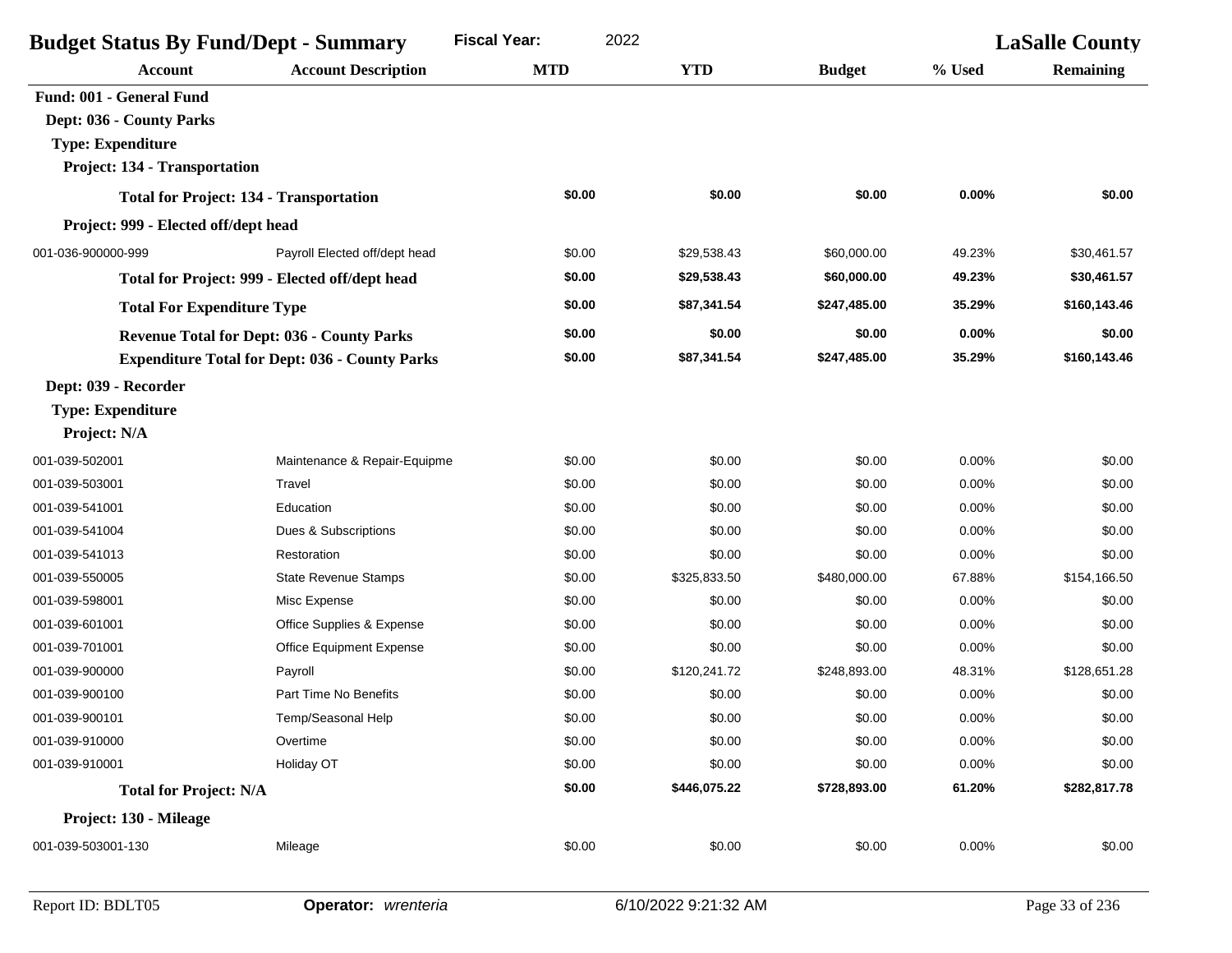| <b>Budget Status By Fund/Dept - Summary</b>       |                                                | <b>Fiscal Year:</b><br>2022 |                      | <b>LaSalle County</b> |         |                  |
|---------------------------------------------------|------------------------------------------------|-----------------------------|----------------------|-----------------------|---------|------------------|
| <b>Account</b>                                    | <b>Account Description</b>                     | <b>MTD</b>                  | <b>YTD</b>           | <b>Budget</b>         | % Used  | <b>Remaining</b> |
| Fund: 001 - General Fund                          |                                                |                             |                      |                       |         |                  |
| Dept: 039 - Recorder                              |                                                |                             |                      |                       |         |                  |
| <b>Type: Expenditure</b>                          |                                                |                             |                      |                       |         |                  |
| Project: 130 - Mileage                            |                                                |                             |                      |                       |         |                  |
| <b>Total for Project: 130 - Mileage</b>           |                                                | \$0.00                      | \$0.00               | \$0.00                | 0.00%   | \$0.00           |
| Project: 131 - Meals                              |                                                |                             |                      |                       |         |                  |
| 001-039-503001-131                                | Meals                                          | \$0.00                      | \$0.00               | \$0.00                | 0.00%   | \$0.00           |
| <b>Total for Project: 131 - Meals</b>             |                                                | \$0.00                      | \$0.00               | \$0.00                | 0.00%   | \$0.00           |
| Project: 132 - Lodging                            |                                                |                             |                      |                       |         |                  |
| 001-039-503001-132                                | Lodging                                        | \$0.00                      | \$0.00               | \$0.00                | 0.00%   | \$0.00           |
| <b>Total for Project: 132 - Lodging</b>           |                                                | \$0.00                      | \$0.00               | \$0.00                | 0.00%   | \$0.00           |
| Project: 133 - Airfare                            |                                                |                             |                      |                       |         |                  |
| 001-039-503001-133                                | Airfare                                        | \$0.00                      | \$0.00               | \$0.00                | 0.00%   | \$0.00           |
| <b>Total for Project: 133 - Airfare</b>           |                                                | \$0.00                      | \$0.00               | \$0.00                | 0.00%   | \$0.00           |
| Project: 134 - Transportation                     |                                                |                             |                      |                       |         |                  |
| 001-039-503001-134                                | Transportation                                 | \$0.00                      | \$0.00               | \$0.00                | 0.00%   | \$0.00           |
| <b>Total for Project: 134 - Transportation</b>    |                                                | \$0.00                      | \$0.00               | \$0.00                | 0.00%   | \$0.00           |
| Project: 999 - Elected off/dept head              |                                                |                             |                      |                       |         |                  |
| 001-039-900000-999                                | Payroll Elected off/dept head                  | \$0.00                      | \$33,474.43          | \$67,995.00           | 49.23%  | \$34,520.57      |
|                                                   | Total for Project: 999 - Elected off/dept head | \$0.00                      | \$33,474.43          | \$67,995.00           | 49.23%  | \$34,520.57      |
| <b>Total For Expenditure Type</b>                 |                                                | \$0.00                      | \$479,549.65         | \$796,888.00          | 60.18%  | \$317,338.35     |
| <b>Revenue Total for Dept: 039 - Recorder</b>     |                                                | \$0.00                      | \$0.00               | \$0.00                | 0.00%   | \$0.00           |
| <b>Expenditure Total for Dept: 039 - Recorder</b> |                                                | \$0.00                      | \$479,549.65         | \$796,888.00          | 60.18%  | \$317,338.35     |
| Dept: 040 - Sheriff                               |                                                |                             |                      |                       |         |                  |
| <b>Type: Expenditure</b>                          |                                                |                             |                      |                       |         |                  |
| Project: N/A                                      |                                                |                             |                      |                       |         |                  |
| 001-040-404007                                    | Prof Services-physicals/drug                   | \$0.00                      | \$0.00               | \$4,000.00            | 0.00%   | \$4,000.00       |
| 001-040-407001                                    | Non Contract Medical                           | \$0.00                      | \$0.00               | \$1,000.00            | 0.00%   | \$1,000.00       |
| 001-040-433001                                    | Merit Commission                               | \$0.00                      | \$1,553.85           | \$3,000.00            | 51.80%  | \$1,446.15       |
| 001-040-502002                                    | Maintenance & Repair- Vehicles                 | \$0.00                      | \$45,213.30          | \$45,000.00           | 100.47% | $(\$213.30)$     |
| Report ID: BDLT05                                 | Operator: wrenteria                            |                             | 6/10/2022 9:21:32 AM |                       |         | Page 34 of 236   |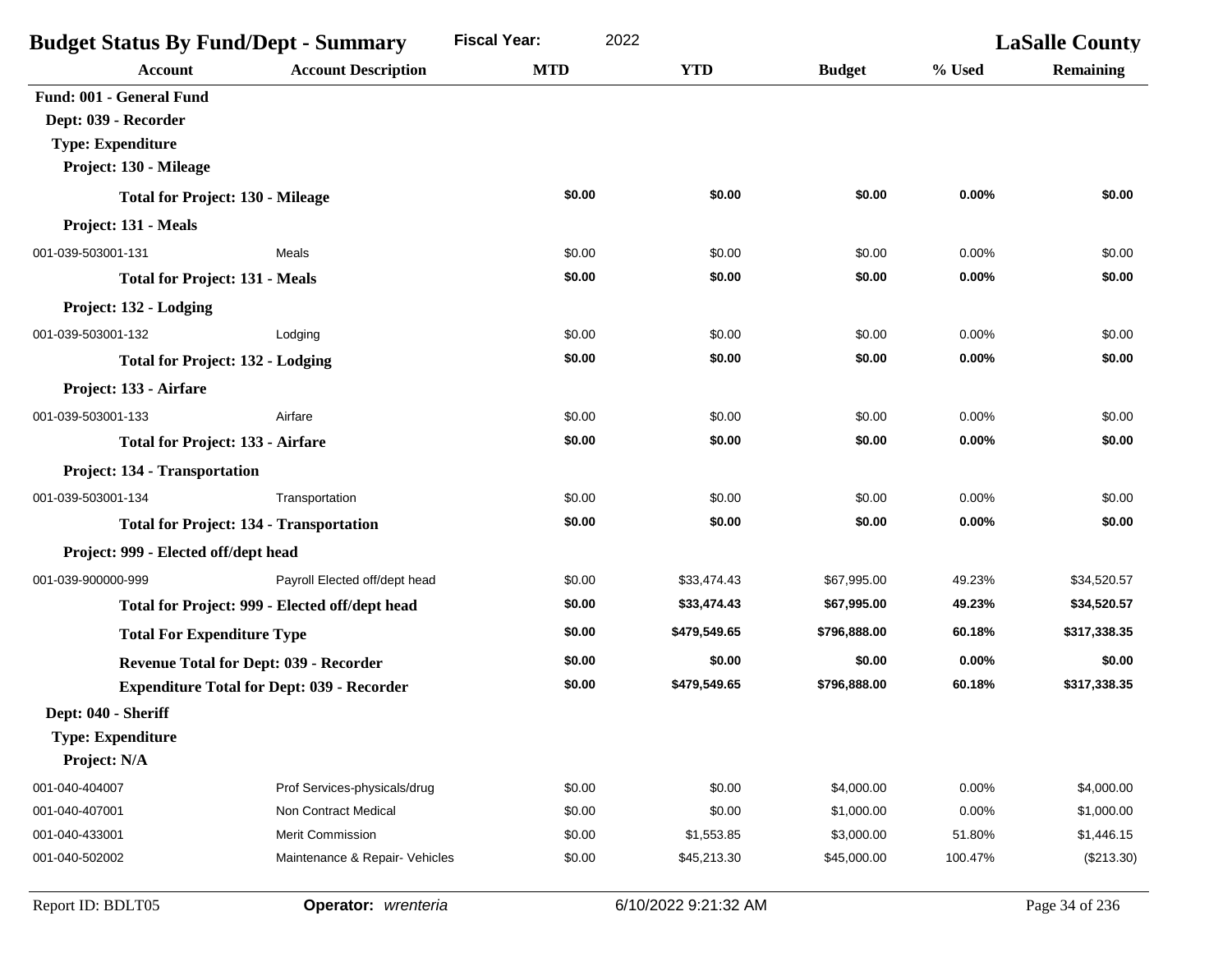| 2022<br><b>Fiscal Year:</b><br><b>Budget Status By Fund/Dept - Summary</b> |                              |            |                |                | <b>LaSalle County</b> |                  |  |
|----------------------------------------------------------------------------|------------------------------|------------|----------------|----------------|-----------------------|------------------|--|
| <b>Account</b>                                                             | <b>Account Description</b>   | <b>MTD</b> | <b>YTD</b>     | <b>Budget</b>  | % Used                | <b>Remaining</b> |  |
| Fund: 001 - General Fund                                                   |                              |            |                |                |                       |                  |  |
| Dept: 040 - Sheriff                                                        |                              |            |                |                |                       |                  |  |
| <b>Type: Expenditure</b>                                                   |                              |            |                |                |                       |                  |  |
| Project: N/A                                                               |                              |            |                |                |                       |                  |  |
| 001-040-502008                                                             | Maintenance-service Contract | \$0.00     | \$34,857.94    | \$45,165.00    | 77.18%                | \$10,307.06      |  |
| 001-040-503001                                                             | Travel                       | \$0.00     | \$1,191.09     | \$6,000.00     | 19.85%                | \$4,808.91       |  |
| 001-040-504001                                                             | <b>Towing Fees</b>           | \$0.00     | \$80.00        | \$2,000.00     | 4.00%                 | \$1,920.00       |  |
| 001-040-505001                                                             | Vehicle Expense              | \$0.00     | \$0.00         | \$0.00         | 0.00%                 | \$0.00           |  |
| 001-040-510004                                                             | Telephone                    | \$0.00     | \$15,338.93    | \$30,500.00    | 50.29%                | \$15,161.07      |  |
| 001-040-522001                                                             | <b>Crime Prevention</b>      | \$0.00     | \$4,470.00     | \$0.00         | 0.00%                 | (\$4,470.00)     |  |
| 001-040-522002                                                             | IL Valley Crime Prev Contrib | \$0.00     | \$0.00         | \$7,200.00     | 0.00%                 | \$7,200.00       |  |
| 001-040-541001                                                             | Education                    | \$0.00     | \$1,439.81     | \$5,000.00     | 28.80%                | \$3,560.19       |  |
| 001-040-541004                                                             | Dues & Subscriptions         | \$0.00     | \$1,146.00     | \$2,200.00     | 52.09%                | \$1,054.00       |  |
| 001-040-541006                                                             | Printing                     | \$0.00     | \$1,817.00     | \$3,500.00     | 51.91%                | \$1,683.00       |  |
| 001-040-541012                                                             | Transport Prisoners - Relay  | \$0.00     | \$1,167.71     | \$1,500.00     | 77.85%                | \$332.29         |  |
| 001-040-541013                                                             | Extradiction                 | \$0.00     | \$10,775.13    | \$20,000.00    | 53.88%                | \$9,224.87       |  |
| 001-040-541020                                                             | Film/processing              | \$0.00     | \$0.00         | \$0.00         | 0.00%                 | \$0.00           |  |
| 001-040-541021                                                             | Education-pti                | \$0.00     | \$100.00       | \$28,100.00    | 0.36%                 | \$28,000.00      |  |
| 001-040-598001                                                             | Misc Expense                 | \$0.00     | \$329.84       | \$1,500.00     | 21.99%                | \$1,170.16       |  |
| 001-040-600001                                                             | Supplies                     | \$0.00     | (\$3,350.00)   | \$500.00       | $-670.00\%$           | \$3,850.00       |  |
| 001-040-601001                                                             | Office Supplies & Expense    | \$0.00     | \$1,174.68     | \$3,500.00     | 33.56%                | \$2,325.32       |  |
| 001-040-605001                                                             | Ammunition                   | \$0.00     | \$4,966.00     | \$10,000.00    | 49.66%                | \$5,034.00       |  |
| 001-040-605002                                                             | Weapons/repairs              | \$0.00     | \$1,979.33     | \$2,500.00     | 79.17%                | \$520.67         |  |
| 001-040-605003                                                             | <b>Squad Outfitting</b>      | \$0.00     | \$0.00         | \$0.00         | 0.00%                 | \$0.00           |  |
| 001-040-605004                                                             | Body Cams                    | \$0.00     | \$0.00         | \$0.00         | 0.00%                 | \$0.00           |  |
| 001-040-605005                                                             | Kevlar                       | \$0.00     | \$3,350.00     | \$7,000.00     | 47.86%                | \$3,650.00       |  |
| 001-040-613005                                                             | Uniforms                     | \$0.00     | \$9,973.41     | \$10,000.00    | 99.73%                | \$26.59          |  |
| 001-040-613006                                                             | Radios/Maint/Batteries       | \$0.00     | \$0.00         | \$0.00         | 0.00%                 | \$0.00           |  |
| 001-040-701001                                                             | Office Equipment Expense     | \$0.00     | \$608.17       | \$2,000.00     | 30.41%                | \$1,391.83       |  |
| 001-040-701002                                                             | <b>Equipment Expense</b>     | \$0.00     | \$0.00         | \$0.00         | 0.00%                 | \$0.00           |  |
| 001-040-701003                                                             | Sheriff Phone System         | \$0.00     | \$0.00         | \$8,000.00     | 0.00%                 | \$8,000.00       |  |
| 001-040-703002                                                             | Lease Expense                | \$0.00     | \$43,200.00    | \$21,600.00    | 200.00%               | (\$21,600.00)    |  |
| 001-040-900000                                                             | Payroll                      | \$0.00     | \$1,715,487.02 | \$3,888,927.00 | 44.11%                | \$2,173,439.98   |  |
| 001-040-900100                                                             | Part Time No Benefits        | \$0.00     | \$0.00         | \$0.00         | 0.00%                 | \$0.00           |  |

Report ID: BDLT05 **Operator:** *wrenteria* 6/10/2022 9:21:32 AM Page 35 of 236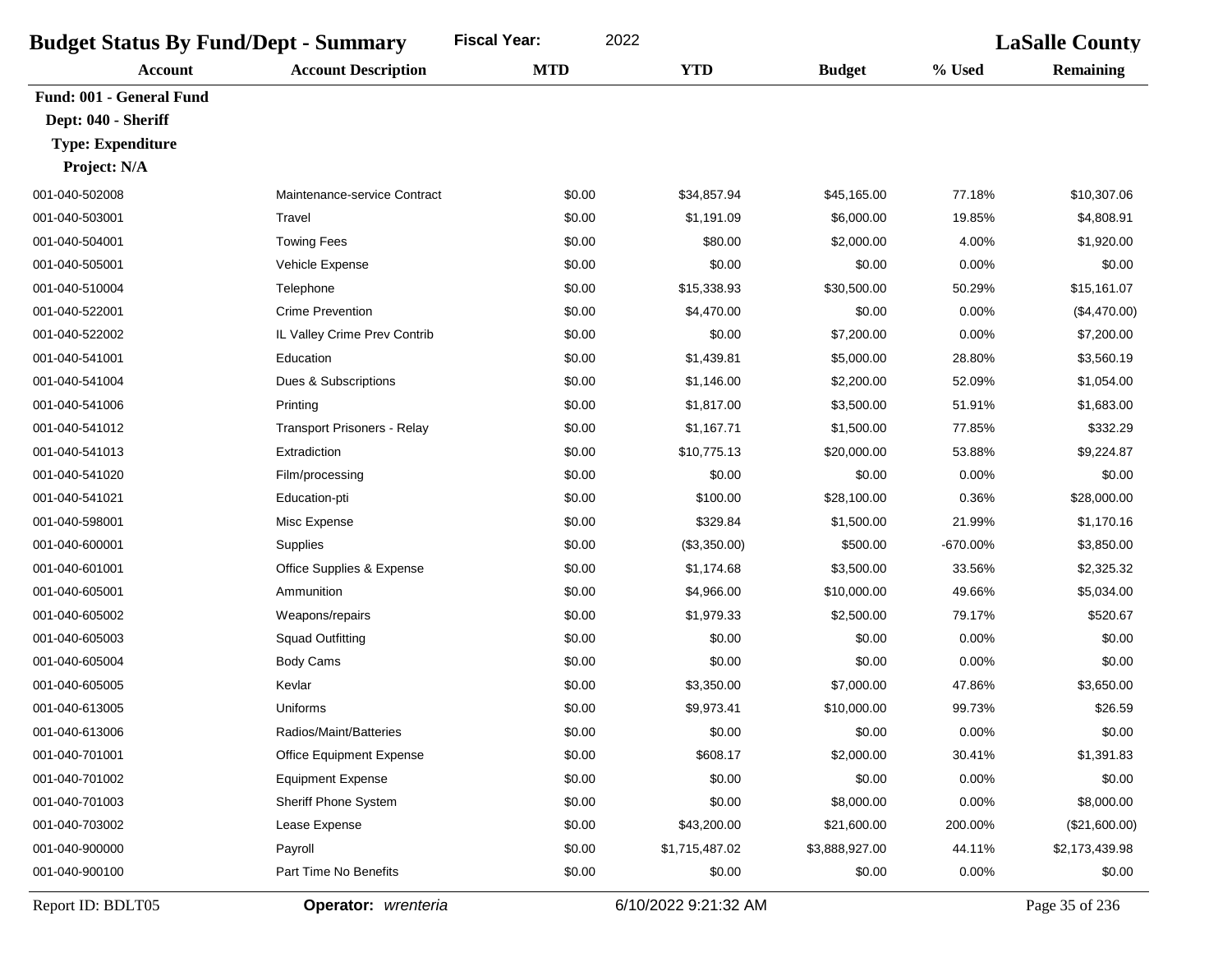| <b>Budget Status By Fund/Dept - Summary</b>      |                                                | <b>Fiscal Year:</b><br>2022 |                |                | <b>LaSalle County</b> |                |
|--------------------------------------------------|------------------------------------------------|-----------------------------|----------------|----------------|-----------------------|----------------|
| <b>Account</b>                                   | <b>Account Description</b>                     | <b>MTD</b>                  | <b>YTD</b>     | <b>Budget</b>  | % Used                | Remaining      |
| Fund: 001 - General Fund                         |                                                |                             |                |                |                       |                |
| Dept: 040 - Sheriff                              |                                                |                             |                |                |                       |                |
| <b>Type: Expenditure</b>                         |                                                |                             |                |                |                       |                |
| Project: N/A                                     |                                                |                             |                |                |                       |                |
| 001-040-900101                                   | Temp/Seasonal Help                             | \$0.00                      | \$0.00         | \$0.00         | 0.00%                 | \$0.00         |
| 001-040-900104                                   | <b>Tactical Medic</b>                          | \$0.00                      | \$0.00         | \$3,000.00     | 0.00%                 | \$3,000.00     |
| 001-040-910000                                   | Overtime                                       | \$0.00                      | \$191,906.03   | \$450,000.00   | 42.65%                | \$258,093.97   |
| 001-040-910001                                   | Holiday OT                                     | \$0.00                      | \$83.00        | \$0.00         | 0.00%                 | (\$83.00)      |
| <b>Total for Project: N/A</b>                    |                                                | \$0.00                      | \$2,088,858.24 | \$4,612,692.00 | 45.29%                | \$2,523,833.76 |
| Project: 999 - Elected off/dept head             |                                                |                             |                |                |                       |                |
| 001-040-900000-999                               | Payroll Elected off/dept head                  | \$0.00                      | \$42,051.97    | \$87,918.00    | 47.83%                | \$45,866.03    |
|                                                  | Total for Project: 999 - Elected off/dept head | \$0.00                      | \$42,051.97    | \$87,918.00    | 47.83%                | \$45,866.03    |
| <b>Total For Expenditure Type</b>                |                                                | \$0.00                      | \$2,130,910.21 | \$4,700,610.00 | 45.33%                | \$2,569,699.79 |
| <b>Revenue Total for Dept: 040 - Sheriff</b>     |                                                | \$0.00                      | \$0.00         | \$0.00         | 0.00%                 | \$0.00         |
| <b>Expenditure Total for Dept: 040 - Sheriff</b> |                                                | \$0.00                      | \$2,130,910.21 | \$4,700,610.00 | 45.33%                | \$2,569,699.79 |
| Dept: 041 - State Attorney                       |                                                |                             |                |                |                       |                |
| <b>Type: Expenditure</b>                         |                                                |                             |                |                |                       |                |
| Project: N/A                                     |                                                |                             |                |                |                       |                |
| 001-041-404001                                   | <b>Professional Services</b>                   | \$0.00                      | \$41,666.65    | \$100,000.00   | 41.67%                | \$58,333.35    |
| 001-041-410001                                   | Court Reporter                                 | \$0.00                      | \$12,490.45    | \$32,000.00    | 39.03%                | \$19,509.55    |
| 001-041-435001                                   | Appellate Assistance                           | \$0.00                      | \$28,000.00    | \$28,000.00    | 100.00%               | \$0.00         |
| 001-041-502001                                   | Maintenance & Repair-Equipme                   | \$0.00                      | \$326.91       | \$5,000.00     | 6.54%                 | \$4,673.09     |
| 001-041-503001                                   | Travel                                         | \$0.00                      | \$0.00         | \$500.00       | 0.00%                 | \$500.00       |
| 001-041-522002                                   | Crime Investigation                            | \$0.00                      | \$0.00         | \$5,000.00     | 0.00%                 | \$5,000.00     |
| 001-041-541001                                   | Education                                      | \$0.00                      | \$150.00       | \$12,100.00    | 1.24%                 | \$11,950.00    |
| 001-041-541005                                   | Library                                        | \$0.00                      | \$5,037.36     | \$14,500.00    | 34.74%                | \$9,462.64     |
| 001-041-541010                                   | <b>Trial Expense</b>                           | \$0.00                      | \$14,439.96    | \$30,000.00    | 48.13%                | \$15,560.04    |
| 001-041-598001                                   | Misc Expense                                   | \$0.00                      | \$0.00         | \$0.00         | 0.00%                 | \$0.00         |
| 001-041-601001                                   | Office Supplies & Expense                      | \$0.00                      | \$10,686.41    | \$22,000.00    | 48.57%                | \$11,313.59    |
| 001-041-701001                                   | Office Equipment Expense                       | \$0.00                      | \$6,689.40     | \$10,000.00    | 66.89%                | \$3,310.60     |
| 001-041-900000                                   | Payroll                                        | \$0.00                      | \$791,875.09   | \$1,630,000.00 | 48.58%                | \$838,124.91   |
| 001-041-900100                                   | Part Time No Benefits                          | \$0.00                      | \$0.00         | \$0.00         | 0.00%                 | \$0.00         |
|                                                  |                                                |                             |                |                |                       |                |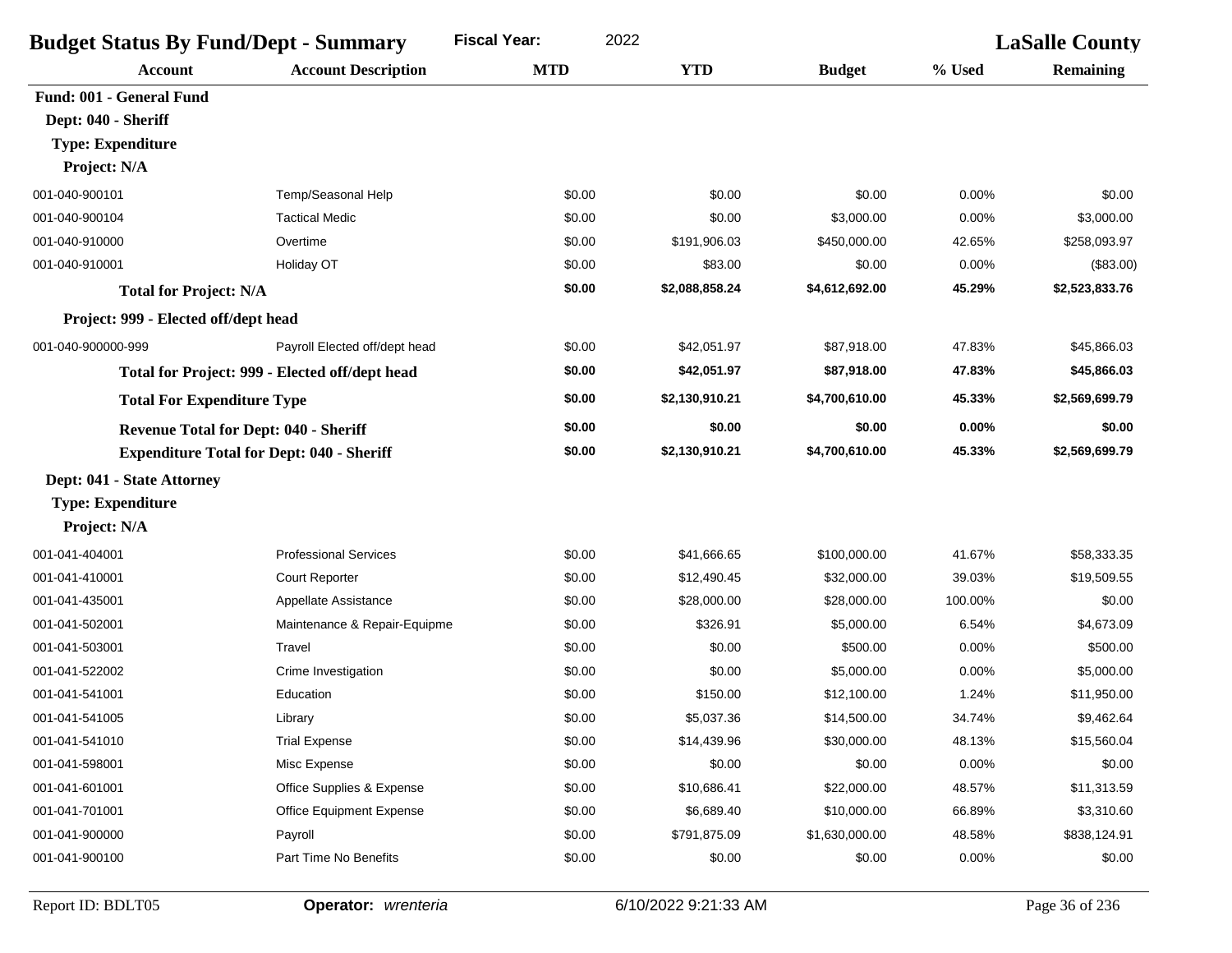| <b>Budget Status By Fund/Dept - Summary</b> |                                                         | 2022<br><b>Fiscal Year:</b> |                |                | <b>LaSalle County</b> |                  |
|---------------------------------------------|---------------------------------------------------------|-----------------------------|----------------|----------------|-----------------------|------------------|
| <b>Account</b>                              | <b>Account Description</b>                              | <b>MTD</b>                  | <b>YTD</b>     | <b>Budget</b>  | % Used                | <b>Remaining</b> |
| Fund: 001 - General Fund                    |                                                         |                             |                |                |                       |                  |
| Dept: 041 - State Attorney                  |                                                         |                             |                |                |                       |                  |
| <b>Type: Expenditure</b>                    |                                                         |                             |                |                |                       |                  |
| Project: N/A                                |                                                         |                             |                |                |                       |                  |
| 001-041-900101                              | Temp/Seasonal Help                                      | \$0.00                      | \$0.00         | \$0.00         | 0.00%                 | \$0.00           |
| 001-041-910000                              | Overtime                                                | \$0.00                      | \$0.00         | \$0.00         | 0.00%                 | \$0.00           |
| 001-041-910001                              | Holiday OT                                              | \$0.00                      | \$0.00         | \$0.00         | 0.00%                 | \$0.00           |
| <b>Total for Project: N/A</b>               |                                                         | \$0.00                      | \$911,362.23   | \$1,889,100.00 | 48.24%                | \$977,737.77     |
| Project: 130 - Mileage                      |                                                         |                             |                |                |                       |                  |
| 001-041-503001-130                          | Mileage                                                 | \$0.00                      | \$0.00         | \$0.00         | 0.00%                 | \$0.00           |
| <b>Total for Project: 130 - Mileage</b>     |                                                         | \$0.00                      | \$0.00         | \$0.00         | 0.00%                 | \$0.00           |
| Project: 131 - Meals                        |                                                         |                             |                |                |                       |                  |
| 001-041-503001-131                          | Meals                                                   | \$0.00                      | \$0.00         | \$0.00         | 0.00%                 | \$0.00           |
| <b>Total for Project: 131 - Meals</b>       |                                                         | \$0.00                      | \$0.00         | \$0.00         | 0.00%                 | \$0.00           |
| Project: 132 - Lodging                      |                                                         |                             |                |                |                       |                  |
| 001-041-503001-132                          | Lodging                                                 | \$0.00                      | \$0.00         | \$0.00         | 0.00%                 | \$0.00           |
| <b>Total for Project: 132 - Lodging</b>     |                                                         | \$0.00                      | \$0.00         | \$0.00         | 0.00%                 | \$0.00           |
| Project: 133 - Airfare                      |                                                         |                             |                |                |                       |                  |
| 001-041-503001-133                          | Airfare                                                 | \$0.00                      | \$0.00         | \$0.00         | 0.00%                 | \$0.00           |
| <b>Total for Project: 133 - Airfare</b>     |                                                         | \$0.00                      | \$0.00         | \$0.00         | 0.00%                 | \$0.00           |
| Project: 134 - Transportation               |                                                         |                             |                |                |                       |                  |
| 001-041-503001-134                          | Transportation                                          | \$0.00                      | \$0.00         | \$0.00         | 0.00%                 | \$0.00           |
|                                             | <b>Total for Project: 134 - Transportation</b>          | \$0.00                      | \$0.00         | \$0.00         | 0.00%                 | \$0.00           |
| Project: 999 - Elected off/dept head        |                                                         |                             |                |                |                       |                  |
| 001-041-900000-999                          | Payroll Elected off/dept head                           | \$0.00                      | \$90,306.05    | \$183,434.00   | 49.23%                | \$93,127.95      |
|                                             | Total for Project: 999 - Elected off/dept head          | \$0.00                      | \$90,306.05    | \$183,434.00   | 49.23%                | \$93,127.95      |
| <b>Total For Expenditure Type</b>           |                                                         | \$0.00                      | \$1,001,668.28 | \$2,072,534.00 | 48.33%                | \$1,070,865.72   |
|                                             | <b>Revenue Total for Dept: 041 - State Attorney</b>     | \$0.00                      | \$0.00         | \$0.00         | $0.00\%$              | \$0.00           |
|                                             | <b>Expenditure Total for Dept: 041 - State Attorney</b> | \$0.00                      | \$1,001,668.28 | \$2,072,534.00 | 48.33%                | \$1,070,865.72   |
| Dept: 042 - Salary and Labor                |                                                         |                             |                |                |                       |                  |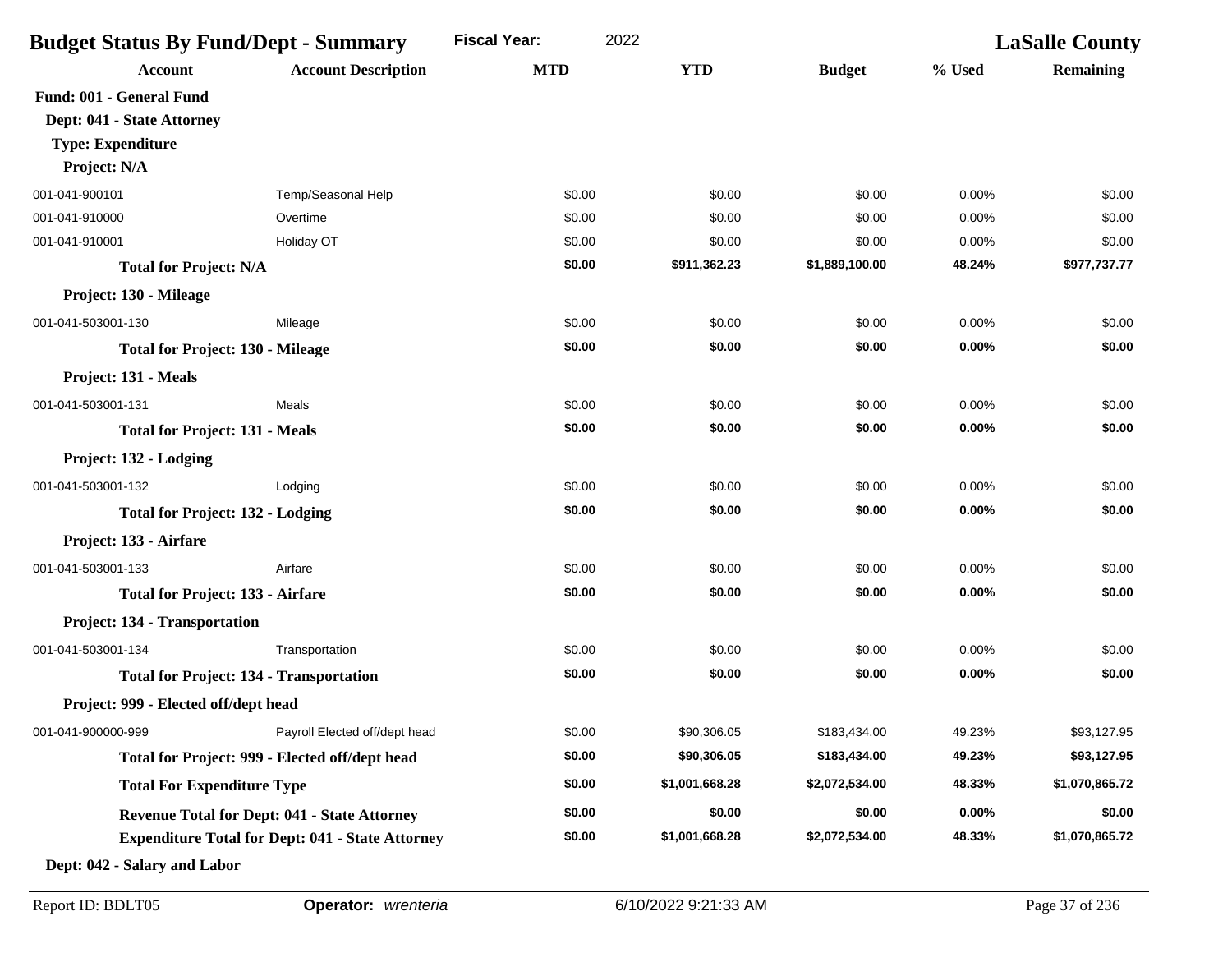|                                         | <b>Fiscal Year:</b><br>2022<br><b>Budget Status By Fund/Dept - Summary</b> |            |             |               |          | <b>LaSalle County</b> |  |
|-----------------------------------------|----------------------------------------------------------------------------|------------|-------------|---------------|----------|-----------------------|--|
| <b>Account</b>                          | <b>Account Description</b>                                                 | <b>MTD</b> | <b>YTD</b>  | <b>Budget</b> | % Used   | <b>Remaining</b>      |  |
| Fund: 001 - General Fund                |                                                                            |            |             |               |          |                       |  |
| Dept: 042 - Salary and Labor            |                                                                            |            |             |               |          |                       |  |
| <b>Type: Expenditure</b>                |                                                                            |            |             |               |          |                       |  |
| Project: N/A                            |                                                                            |            |             |               |          |                       |  |
| 001-042-404007                          | Prof Services-physicals/drug                                               | \$0.00     | \$2,778.50  | \$9,000.00    | 30.87%   | \$6,221.50            |  |
| 001-042-404011                          | Prof Services--attorney                                                    | \$0.00     | \$0.00      | \$0.00        | 0.00%    | \$0.00                |  |
| 001-042-404013                          | Prof Services-arbitrator Fee's                                             | \$0.00     | \$0.00      | \$3,500.00    | 0.00%    | \$3,500.00            |  |
| 001-042-503001                          | Travel                                                                     | \$0.00     | \$0.00      | \$500.00      | 0.00%    | \$500.00              |  |
| 001-042-541001                          | Education                                                                  | \$0.00     | \$0.00      | \$500.00      | 0.00%    | \$500.00              |  |
| 001-042-598001                          | Misc Expense                                                               | \$0.00     | \$0.00      | \$200.00      | 0.00%    | \$200.00              |  |
| 001-042-600001                          | Supplies                                                                   | \$0.00     | \$0.00      | \$0.00        | 0.00%    | \$0.00                |  |
| 001-042-601001                          | Office Supplies & Expense                                                  | \$0.00     | \$952.99    | \$2,000.00    | 47.65%   | \$1,047.01            |  |
| 001-042-701001                          | Office Equipment Expense                                                   | \$0.00     | \$0.00      | \$0.00        | 0.00%    | \$0.00                |  |
| 001-042-900000                          | Payroll                                                                    | \$0.00     | \$55,383.69 | \$115,000.00  | 48.16%   | \$59,616.31           |  |
| 001-042-900100                          | Part Time No Benefits                                                      | \$0.00     | \$0.00      | \$0.00        | 0.00%    | \$0.00                |  |
| 001-042-900101                          | Temp/Seasonal Help                                                         | \$0.00     | \$0.00      | \$0.00        | 0.00%    | \$0.00                |  |
| 001-042-910000                          | Overtime                                                                   | \$0.00     | \$2,586.86  | \$2,000.00    | 129.34%  | (\$586.86)            |  |
| 001-042-910001                          | Holiday OT                                                                 | \$0.00     | \$0.00      | \$0.00        | 0.00%    | \$0.00                |  |
| <b>Total for Project: N/A</b>           |                                                                            | \$0.00     | \$61,702.04 | \$132,700.00  | 46.50%   | \$70,997.96           |  |
| Project: 130 - Mileage                  |                                                                            |            |             |               |          |                       |  |
| 001-042-503001-130                      | Mileage                                                                    | \$0.00     | \$0.00      | \$0.00        | 0.00%    | \$0.00                |  |
| <b>Total for Project: 130 - Mileage</b> |                                                                            | \$0.00     | \$0.00      | \$0.00        | 0.00%    | \$0.00                |  |
| Project: 131 - Meals                    |                                                                            |            |             |               |          |                       |  |
| 001-042-503001-131                      | Meals                                                                      | \$0.00     | \$0.00      | \$0.00        | 0.00%    | \$0.00                |  |
| <b>Total for Project: 131 - Meals</b>   |                                                                            | \$0.00     | \$0.00      | \$0.00        | 0.00%    | \$0.00                |  |
| Project: 132 - Lodging                  |                                                                            |            |             |               |          |                       |  |
| 001-042-503001-132                      | Lodging                                                                    | \$0.00     | \$0.00      | \$0.00        | 0.00%    | \$0.00                |  |
| <b>Total for Project: 132 - Lodging</b> |                                                                            | \$0.00     | \$0.00      | \$0.00        | 0.00%    | \$0.00                |  |
| Project: 133 - Airfare                  |                                                                            |            |             |               |          |                       |  |
| 001-042-503001-133                      | Airfare                                                                    | \$0.00     | \$0.00      | \$0.00        | 0.00%    | \$0.00                |  |
| <b>Total for Project: 133 - Airfare</b> |                                                                            | \$0.00     | \$0.00      | \$0.00        | $0.00\%$ | \$0.00                |  |
|                                         |                                                                            |            |             |               |          |                       |  |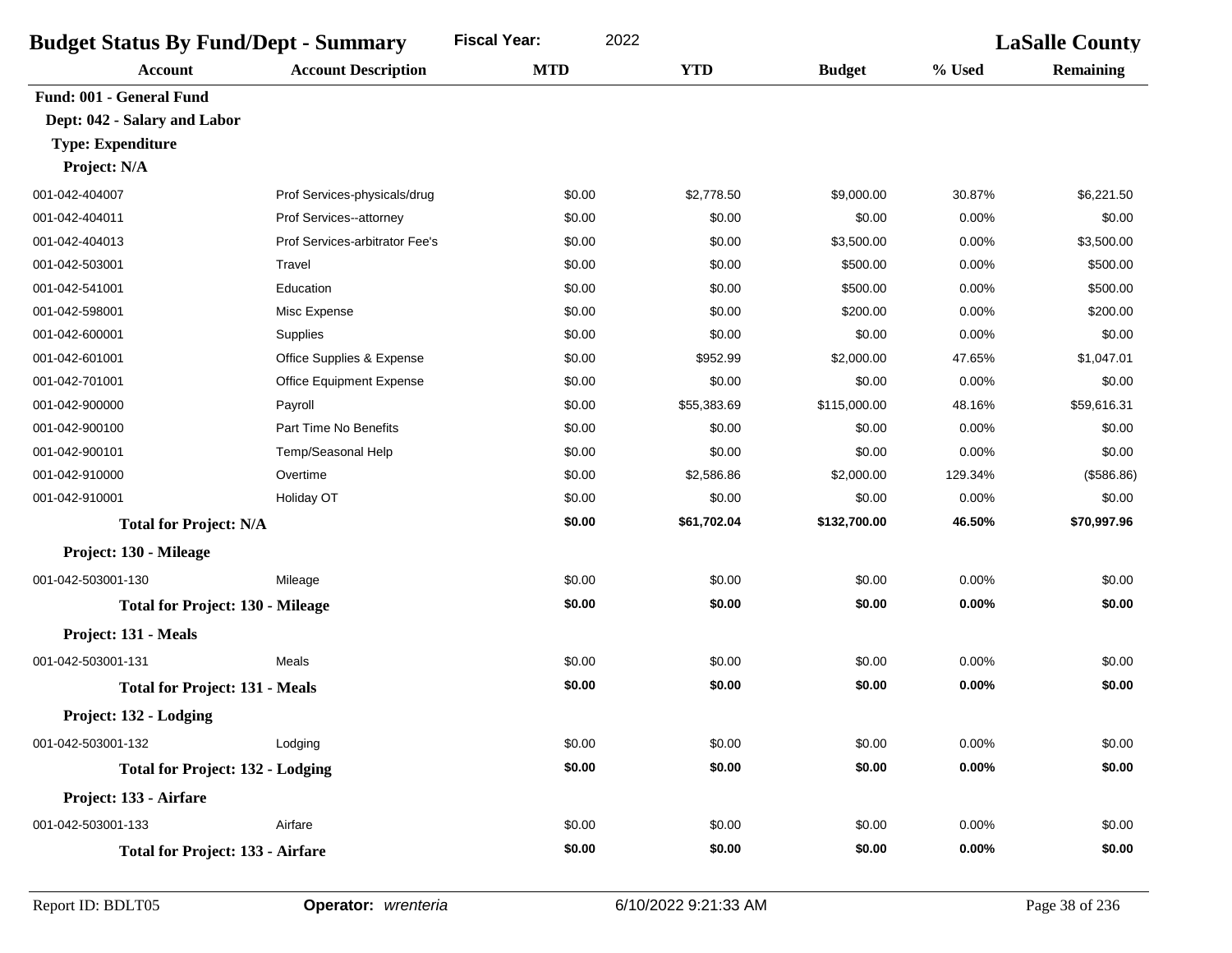| <b>Fiscal Year:</b><br>2022<br><b>Budget Status By Fund/Dept - Summary</b><br><b>LaSalle County</b> |                                                          |            |              |               |        |              |
|-----------------------------------------------------------------------------------------------------|----------------------------------------------------------|------------|--------------|---------------|--------|--------------|
| Account                                                                                             | <b>Account Description</b>                               | <b>MTD</b> | <b>YTD</b>   | <b>Budget</b> | % Used | Remaining    |
| Fund: 001 - General Fund                                                                            |                                                          |            |              |               |        |              |
| Dept: 042 - Salary and Labor                                                                        |                                                          |            |              |               |        |              |
| <b>Type: Expenditure</b>                                                                            |                                                          |            |              |               |        |              |
| Project: 134 - Transportation                                                                       |                                                          |            |              |               |        |              |
| 001-042-503001-134                                                                                  | Transportation                                           | \$0.00     | \$0.00       | \$0.00        | 0.00%  | \$0.00       |
|                                                                                                     | <b>Total for Project: 134 - Transportation</b>           | \$0.00     | \$0.00       | \$0.00        | 0.00%  | \$0.00       |
| <b>Total For Expenditure Type</b>                                                                   |                                                          | \$0.00     | \$61,702.04  | \$132,700.00  | 46.50% | \$70,997.96  |
|                                                                                                     | Revenue Total for Dept: 042 - Salary and Labor           | \$0.00     | \$0.00       | \$0.00        | 0.00%  | \$0.00       |
|                                                                                                     | <b>Expenditure Total for Dept: 042 - Salary and Labo</b> | \$0.00     | \$61,702.04  | \$132,700.00  | 46.50% | \$70,997.96  |
| Dept: 043 - Treasurer                                                                               |                                                          |            |              |               |        |              |
| <b>Type: Expenditure</b>                                                                            |                                                          |            |              |               |        |              |
| Project: N/A                                                                                        |                                                          |            |              |               |        |              |
| 001-043-404001                                                                                      | <b>Professional Services</b>                             | \$0.00     | \$0.00       | \$0.00        | 0.00%  | \$0.00       |
| 001-043-502001                                                                                      | Maintenance & Repair-Equipme                             | \$0.00     | \$0.00       | \$0.00        | 0.00%  | \$0.00       |
| 001-043-502006                                                                                      | Maintenance-Software                                     | \$0.00     | \$26,488.00  | \$27,500.00   | 96.32% | \$1,012.00   |
| 001-043-503001                                                                                      | Travel                                                   | \$0.00     | \$0.00       | \$750.00      | 0.00%  | \$750.00     |
| 001-043-541001                                                                                      | Education                                                | \$0.00     | \$195.00     | \$500.00      | 39.00% | \$305.00     |
| 001-043-541003                                                                                      | Publications                                             | \$0.00     | \$2,184.00   | \$7,000.00    | 31.20% | \$4,816.00   |
| 001-043-541004                                                                                      | Dues & Subscriptions                                     | \$0.00     | \$201.74     | \$1,000.00    | 20.17% | \$798.26     |
| 001-043-563002                                                                                      | Tax Bills(real Estate)                                   | \$0.00     | \$2,583.00   | \$9,500.00    | 27.19% | \$6,917.00   |
| 001-043-598001                                                                                      | Misc Expense                                             | \$0.00     | \$0.00       | \$0.00        | 0.00%  | \$0.00       |
| 001-043-601001                                                                                      | Office Supplies & Expense                                | \$0.00     | \$1,307.82   | \$2,100.00    | 62.28% | \$792.18     |
| 001-043-701001                                                                                      | Office Equipment Expense                                 | \$0.00     | \$0.00       | \$0.00        | 0.00%  | \$0.00       |
| 001-043-704001                                                                                      | Software Purchase/licenses                               | \$0.00     | \$0.00       | \$0.00        | 0.00%  | \$0.00       |
| 001-043-860000                                                                                      | NSF Chargeback                                           | \$0.00     | \$0.00       | \$0.00        | 0.00%  | \$0.00       |
| 001-043-900000                                                                                      | Payroll                                                  | \$0.00     | \$90,609.55  | \$205,523.00  | 44.09% | \$114,913.45 |
| 001-043-900100                                                                                      | Part Time No Benefits                                    | \$0.00     | \$0.00       | \$0.00        | 0.00%  | \$0.00       |
| 001-043-900101                                                                                      | Temp/Seasonal Help                                       | \$0.00     | \$0.00       | \$0.00        | 0.00%  | \$0.00       |
| 001-043-910000                                                                                      | Overtime                                                 | \$0.00     | \$0.00       | \$0.00        | 0.00%  | \$0.00       |
| 001-043-910001                                                                                      | Holiday OT                                               | \$0.00     | \$0.00       | \$0.00        | 0.00%  | \$0.00       |
| <b>Total for Project: N/A</b>                                                                       |                                                          | \$0.00     | \$123,569.11 | \$253,873.00  | 48.67% | \$130,303.89 |

**Project: 130 - Mileage**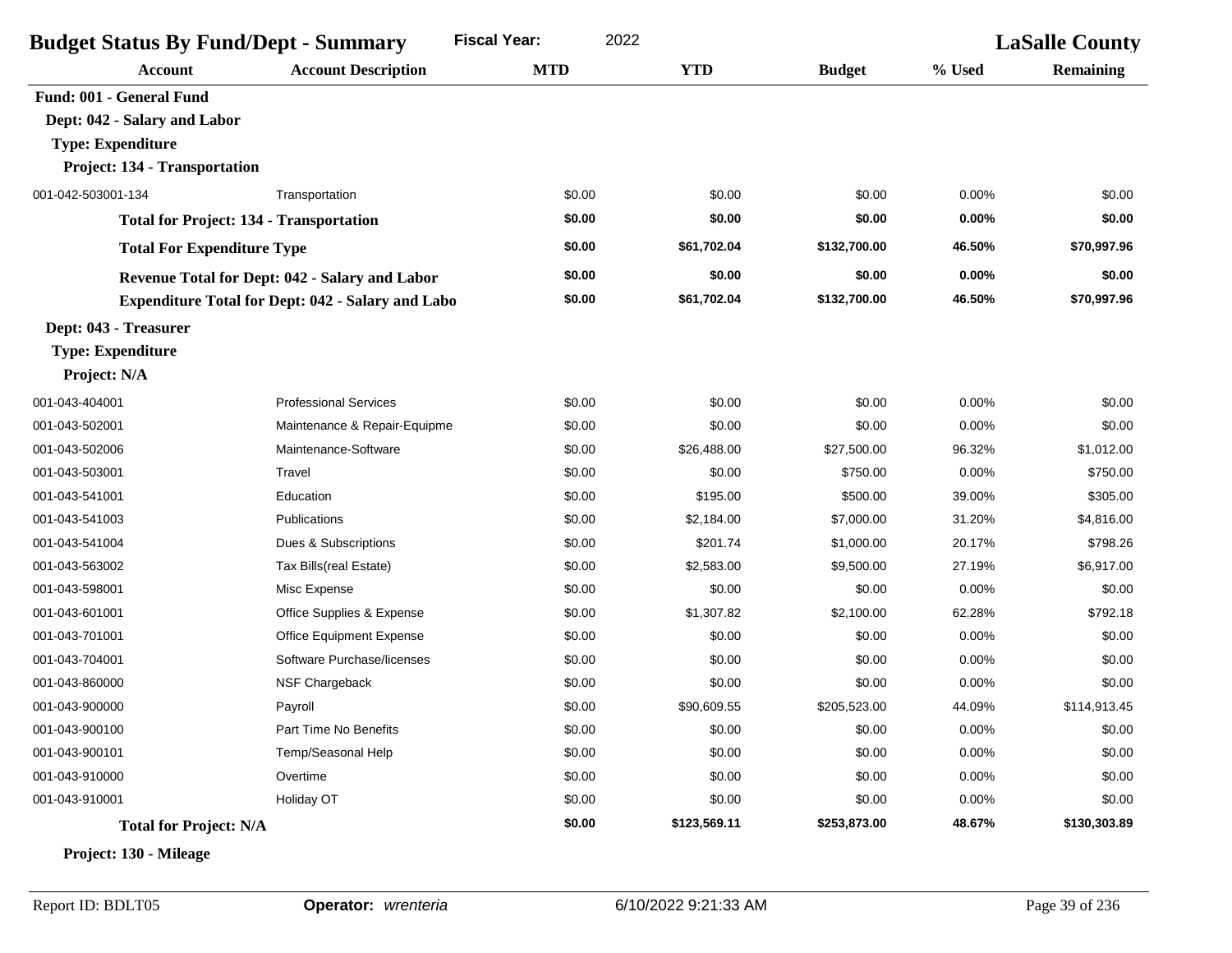| <b>Budget Status By Fund/Dept - Summary</b>    |                                                    | 2022<br><b>Fiscal Year:</b> |                      |               | <b>LaSalle County</b> |                  |
|------------------------------------------------|----------------------------------------------------|-----------------------------|----------------------|---------------|-----------------------|------------------|
| <b>Account</b>                                 | <b>Account Description</b>                         | <b>MTD</b>                  | <b>YTD</b>           | <b>Budget</b> | % Used                | <b>Remaining</b> |
| Fund: 001 - General Fund                       |                                                    |                             |                      |               |                       |                  |
| Dept: 043 - Treasurer                          |                                                    |                             |                      |               |                       |                  |
| <b>Type: Expenditure</b>                       |                                                    |                             |                      |               |                       |                  |
| Project: 130 - Mileage                         |                                                    |                             |                      |               |                       |                  |
| 001-043-503001-130                             | Mileage                                            | \$0.00                      | \$0.00               | \$0.00        | 0.00%                 | \$0.00           |
| <b>Total for Project: 130 - Mileage</b>        |                                                    | \$0.00                      | \$0.00               | \$0.00        | 0.00%                 | \$0.00           |
| Project: 131 - Meals                           |                                                    |                             |                      |               |                       |                  |
| 001-043-503001-131                             | Meals                                              | \$0.00                      | \$0.00               | \$0.00        | 0.00%                 | \$0.00           |
| <b>Total for Project: 131 - Meals</b>          |                                                    | \$0.00                      | \$0.00               | \$0.00        | 0.00%                 | \$0.00           |
| Project: 132 - Lodging                         |                                                    |                             |                      |               |                       |                  |
| 001-043-503001-132                             | Lodging                                            | \$0.00                      | \$0.00               | \$0.00        | 0.00%                 | \$0.00           |
| <b>Total for Project: 132 - Lodging</b>        |                                                    | \$0.00                      | \$0.00               | \$0.00        | 0.00%                 | \$0.00           |
| Project: 133 - Airfare                         |                                                    |                             |                      |               |                       |                  |
| 001-043-503001-133                             | Airfare                                            | \$0.00                      | \$0.00               | \$0.00        | 0.00%                 | \$0.00           |
| <b>Total for Project: 133 - Airfare</b>        |                                                    | \$0.00                      | \$0.00               | \$0.00        | 0.00%                 | \$0.00           |
| Project: 134 - Transportation                  |                                                    |                             |                      |               |                       |                  |
| 001-043-503001-134                             | Transportation                                     | \$0.00                      | \$0.00               | \$0.00        | 0.00%                 | \$0.00           |
| <b>Total for Project: 134 - Transportation</b> |                                                    | \$0.00                      | \$0.00               | \$0.00        | 0.00%                 | \$0.00           |
| Project: 999 - Elected off/dept head           |                                                    |                             |                      |               |                       |                  |
| 001-043-900000-999                             | Payroll Elected off/dept head                      | \$0.00                      | \$34,056.20          | \$70,050.00   | 48.62%                | \$35,993.80      |
|                                                | Total for Project: 999 - Elected off/dept head     | \$0.00                      | \$34,056.20          | \$70,050.00   | 48.62%                | \$35,993.80      |
| <b>Total For Expenditure Type</b>              |                                                    | \$0.00                      | \$157,625.31         | \$323,923.00  | 48.66%                | \$166,297.69     |
| <b>Revenue Total for Dept: 043 - Treasurer</b> |                                                    | \$0.00                      | \$0.00               | \$0.00        | 0.00%                 | \$0.00           |
|                                                | <b>Expenditure Total for Dept: 043 - Treasurer</b> | \$0.00                      | \$157,625.31         | \$323,923.00  | 48.66%                | \$166,297.69     |
| Dept: 044 - Finance & Fees                     |                                                    |                             |                      |               |                       |                  |
| <b>Type: Expenditure</b>                       |                                                    |                             |                      |               |                       |                  |
| Project: N/A                                   |                                                    |                             |                      |               |                       |                  |
| 001-044-404001                                 | <b>Professional Services</b>                       | \$0.00                      | \$530.68             | \$40,000.00   | 1.33%                 | \$39,469.32      |
| 001-044-404014                                 | Prof Services-outside Audit                        | \$0.00                      | \$36,800.00          | \$46,200.00   | 79.65%                | \$9,400.00       |
| 001-044-431001                                 | Misc Committee Per Diem                            | \$0.00                      | \$240.00             | \$300.00      | 80.00%                | \$60.00          |
| Report ID: BDLT05                              | Operator: wrenteria                                |                             | 6/10/2022 9:21:33 AM |               |                       | Page 40 of 236   |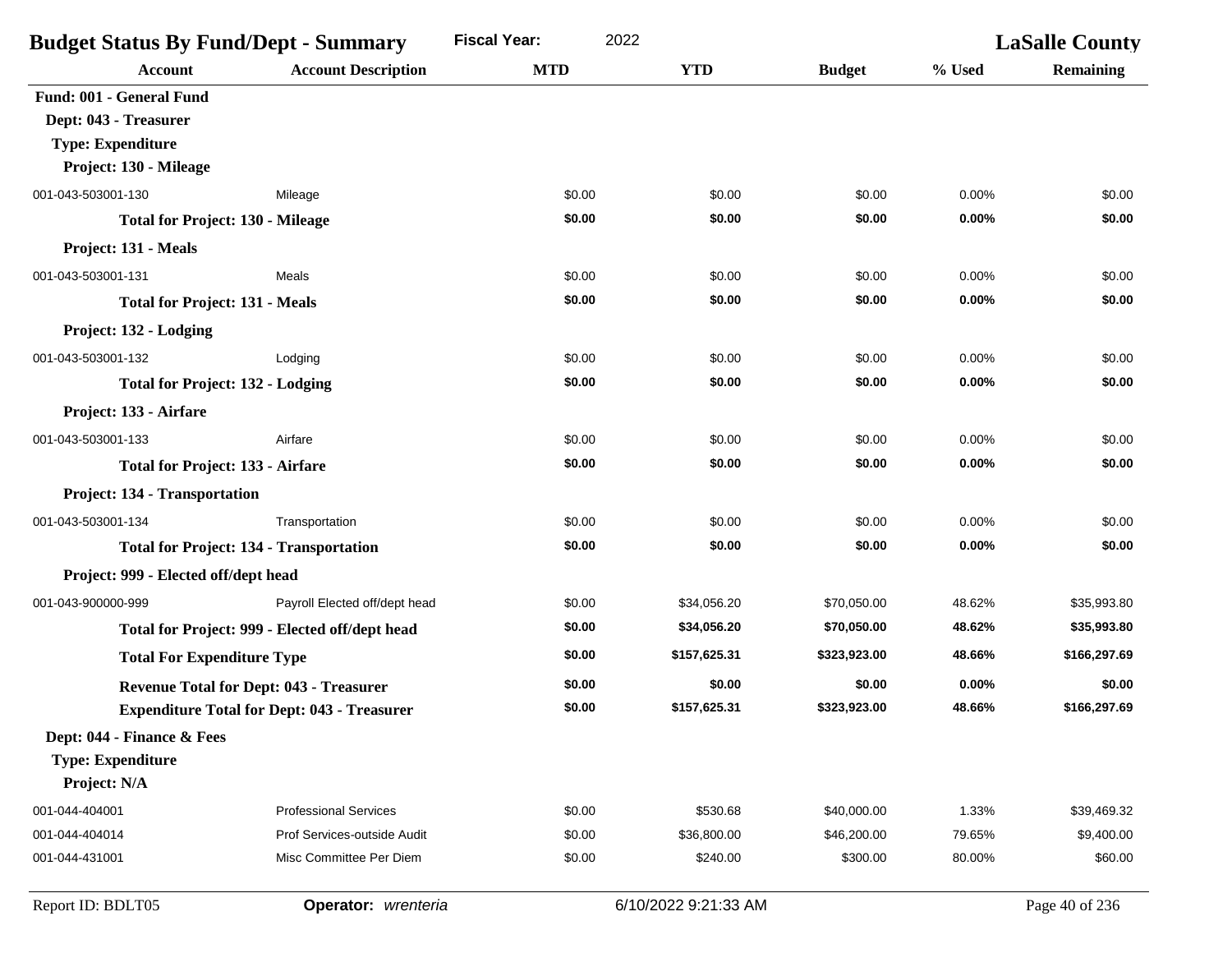| 2022<br><b>Fiscal Year:</b><br><b>Budget Status By Fund/Dept - Summary</b> |                                 |            |              |               |         | <b>LaSalle County</b> |  |
|----------------------------------------------------------------------------|---------------------------------|------------|--------------|---------------|---------|-----------------------|--|
| <b>Account</b>                                                             | <b>Account Description</b>      | <b>MTD</b> | <b>YTD</b>   | <b>Budget</b> | % Used  | <b>Remaining</b>      |  |
| <b>Fund: 001 - General Fund</b>                                            |                                 |            |              |               |         |                       |  |
| Dept: 044 - Finance & Fees                                                 |                                 |            |              |               |         |                       |  |
| <b>Type: Expenditure</b>                                                   |                                 |            |              |               |         |                       |  |
| Project: N/A                                                               |                                 |            |              |               |         |                       |  |
| 001-044-447001                                                             | <b>Exelon Settlement</b>        | \$0.00     | \$0.00       | \$0.00        | 0.00%   | \$0.00                |  |
| 001-044-475001                                                             | Soil & Water Conservation       | \$0.00     | \$0.00       | \$35,000.00   | 0.00%   | \$35,000.00           |  |
| 001-044-476001                                                             | La Salle Co Extension Service   | \$0.00     | \$50,000.00  | \$50,000.00   | 100.00% | \$0.00                |  |
| 001-044-476002                                                             | Gen Fd Program Support          | \$0.00     | \$0.00       | \$50,000.00   | 0.00%   | \$50,000.00           |  |
| 001-044-477001                                                             | <b>NCAT</b>                     | \$0.00     | \$0.00       | \$0.00        | 0.00%   | \$0.00                |  |
| 001-044-478001                                                             | Nonprofit Senior Services       | \$0.00     | \$0.00       | \$0.00        | 0.00%   | \$0.00                |  |
| 001-044-502006                                                             | Maintenance-Software            | \$0.00     | \$0.00       | \$28,000.00   | 0.00%   | \$28,000.00           |  |
| 001-044-503001                                                             | Travel                          | \$0.00     | \$0.00       | \$300.00      | 0.00%   | \$300.00              |  |
| 001-044-517001                                                             | Justice Benefits - Expense      | \$0.00     | \$0.00       | \$0.00        | 0.00%   | \$0.00                |  |
| 001-044-541001                                                             | Education                       | \$0.00     | \$0.00       | \$0.00        | 0.00%   | \$0.00                |  |
| 001-044-541003                                                             | Publications                    | \$0.00     | \$3,976.89   | \$4,000.00    | 99.42%  | \$23.11               |  |
| 001-044-541004                                                             | Dues & Subscriptions            | \$0.00     | \$52.95      | \$13,000.00   | 0.41%   | \$12,947.05           |  |
| 001-044-541005                                                             | Library                         | \$0.00     | \$0.00       | \$0.00        | 0.00%   | \$0.00                |  |
| 001-044-541031                                                             | T.i.f. Expenses                 | \$0.00     | \$1,543.47   | \$0.00        | 0.00%   | (\$1,543.47)          |  |
| 001-044-543001                                                             | Misc Claims                     | \$0.00     | \$0.00       | \$0.00        | 0.00%   | \$0.00                |  |
| 001-044-545001                                                             | Soldiers Burial                 | \$0.00     | \$0.00       | \$0.00        | 0.00%   | \$0.00                |  |
| 001-044-545002                                                             | <b>Paupers Burial</b>           | \$0.00     | \$0.00       | \$0.00        | 0.00%   | \$0.00                |  |
| 001-044-550006                                                             | Co. Share Judges Fee            | \$0.00     | \$3,553.61   | \$4,000.00    | 88.84%  | \$446.39              |  |
| 001-044-551006                                                             | Unclaimed Money - Expense       | \$0.00     | \$0.00       | \$0.00        | 0.00%   | \$0.00                |  |
| 001-044-598001                                                             | Misc Expense                    | \$0.00     | \$0.00       | \$250.00      | 0.00%   | \$250.00              |  |
| 001-044-599001                                                             | Assigned for Emergencies        | \$0.00     | \$57,035.16  | \$250,000.00  | 22.81%  | \$192,964.84          |  |
| 001-044-601001                                                             | Office Supplies & Expense       | \$0.00     | \$0.00       | \$0.00        | 0.00%   | \$0.00                |  |
| 001-044-701001                                                             | <b>Office Equipment Expense</b> | \$0.00     | \$0.00       | \$0.00        | 0.00%   | \$0.00                |  |
| 001-044-704001                                                             | Software Purchase/licenses      | \$0.00     | \$0.00       | \$28,000.00   | 0.00%   | \$28,000.00           |  |
| 001-044-814049                                                             | <b>Matching Grant Funds</b>     | \$0.00     | \$0.00       | \$62,236.00   | 0.00%   | \$62,236.00           |  |
| 001-044-820001                                                             | Co Liability For Atty Fees      | \$0.00     | \$0.00       | \$0.00        | 0.00%   | \$0.00                |  |
| 001-044-900000                                                             | Payroll                         | \$0.00     | \$0.00       | \$0.00        | 0.00%   | \$0.00                |  |
| <b>Total for Project: N/A</b>                                              |                                 | \$0.00     | \$153,732.76 | \$611,286.00  | 25.15%  | \$457,553.24          |  |

**Project: 130 - Mileage**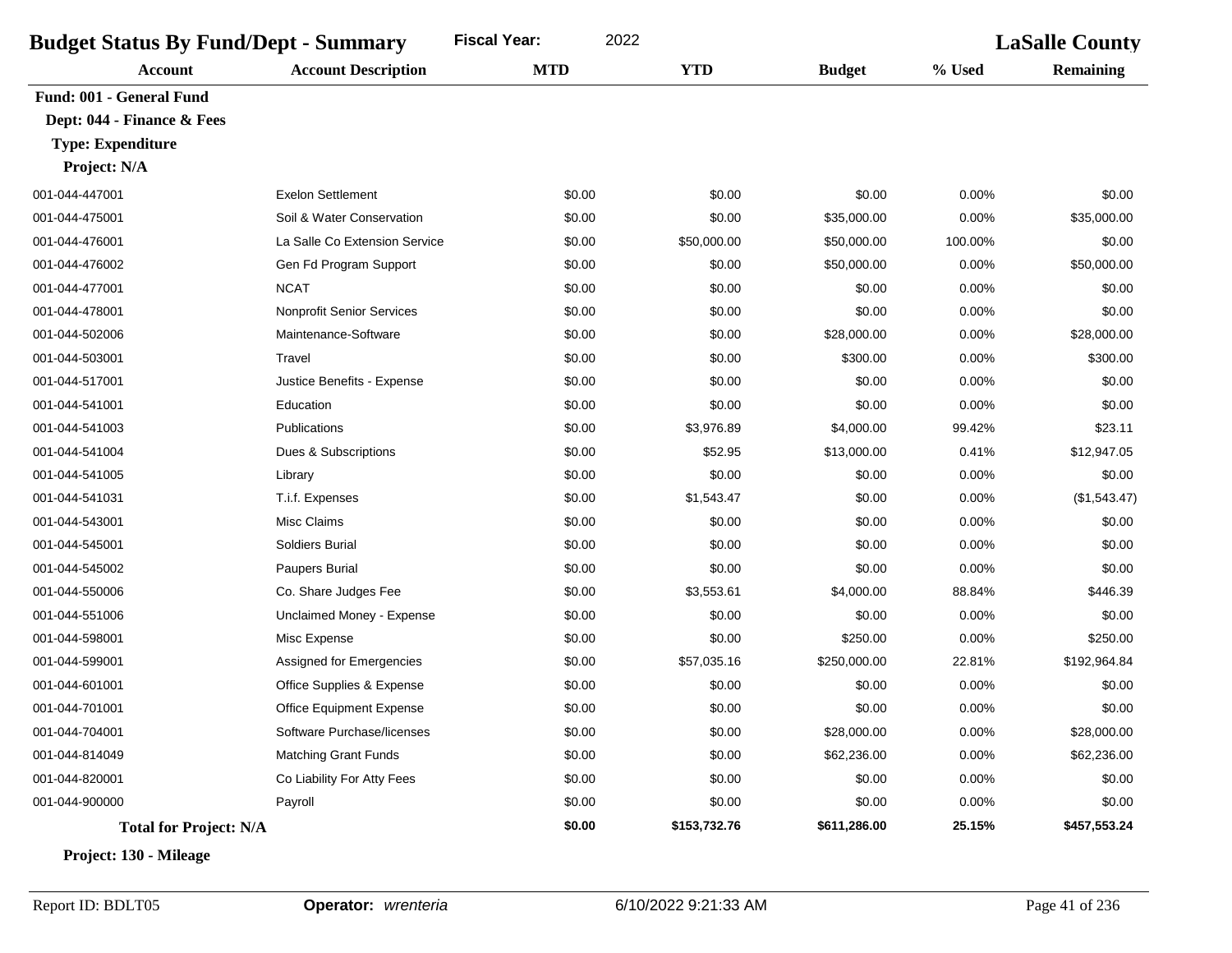| <b>Budget Status By Fund/Dept - Summary</b>    |                                                             | <b>LaSalle County</b> |                      |                |        |                  |
|------------------------------------------------|-------------------------------------------------------------|-----------------------|----------------------|----------------|--------|------------------|
| <b>Account</b>                                 | <b>Account Description</b>                                  | <b>MTD</b>            | <b>YTD</b>           | <b>Budget</b>  | % Used | <b>Remaining</b> |
| Fund: 001 - General Fund                       |                                                             |                       |                      |                |        |                  |
| Dept: 044 - Finance & Fees                     |                                                             |                       |                      |                |        |                  |
| <b>Type: Expenditure</b>                       |                                                             |                       |                      |                |        |                  |
| Project: 130 - Mileage                         |                                                             |                       |                      |                |        |                  |
| 001-044-503001-130                             | Mileage                                                     | \$0.00                | \$0.00               | \$0.00         | 0.00%  | \$0.00           |
| <b>Total for Project: 130 - Mileage</b>        |                                                             | \$0.00                | \$0.00               | \$0.00         | 0.00%  | \$0.00           |
| Project: 131 - Meals                           |                                                             |                       |                      |                |        |                  |
| 001-044-503001-131                             | Meals                                                       | \$0.00                | \$0.00               | \$0.00         | 0.00%  | \$0.00           |
| <b>Total for Project: 131 - Meals</b>          |                                                             | \$0.00                | \$0.00               | \$0.00         | 0.00%  | \$0.00           |
| Project: 132 - Lodging                         |                                                             |                       |                      |                |        |                  |
| 001-044-503001-132                             | Lodging                                                     | \$0.00                | \$0.00               | \$0.00         | 0.00%  | \$0.00           |
| <b>Total for Project: 132 - Lodging</b>        |                                                             | \$0.00                | \$0.00               | \$0.00         | 0.00%  | \$0.00           |
| Project: 133 - Airfare                         |                                                             |                       |                      |                |        |                  |
| 001-044-503001-133                             | Airfare                                                     | \$0.00                | \$0.00               | \$0.00         | 0.00%  | \$0.00           |
| <b>Total for Project: 133 - Airfare</b>        |                                                             | \$0.00                | \$0.00               | \$0.00         | 0.00%  | \$0.00           |
| Project: 134 - Transportation                  |                                                             |                       |                      |                |        |                  |
| 001-044-503001-134                             | Transportation                                              | \$0.00                | \$0.00               | \$0.00         | 0.00%  | \$0.00           |
| <b>Total for Project: 134 - Transportation</b> |                                                             | \$0.00                | \$0.00               | \$0.00         | 0.00%  | \$0.00           |
| Project: 999 - Elected off/dept head           |                                                             |                       |                      |                |        |                  |
| 001-044-900000-999                             | Payroll Elected off/dept head                               | \$0.00                | \$0.00               | \$0.00         | 0.00%  | \$0.00           |
|                                                | Total for Project: 999 - Elected off/dept head              | \$0.00                | \$0.00               | \$0.00         | 0.00%  | \$0.00           |
| <b>Total For Expenditure Type</b>              |                                                             | \$0.00                | \$153,732.76         | \$611,286.00   | 25.15% | \$457,553.24     |
|                                                | Revenue Total for Dept: 044 - Finance & Fees                | \$0.00                | \$0.00               | \$0.00         | 0.00%  | \$0.00           |
|                                                | <b>Expenditure Total for Dept: 044 - Finance &amp; Fees</b> | \$0.00                | \$153,732.76         | \$611,286.00   | 25.15% | \$457,553.24     |
| Dept: 045 - Insurance                          |                                                             |                       |                      |                |        |                  |
| <b>Type: Expenditure</b>                       |                                                             |                       |                      |                |        |                  |
| Project: N/A                                   |                                                             |                       |                      |                |        |                  |
| 001-045-404001                                 | <b>Professional Services</b>                                | \$0.00                | \$23,128.50          | \$53,000.00    | 43.64% | \$29,871.50      |
| 001-045-598001                                 | Misc Expense                                                | \$0.00                | \$0.00               | \$0.00         | 0.00%  | \$0.00           |
| 001-045-810001                                 | Health & Life Insurance                                     | \$0.00                | \$2,527,070.65       | \$5,251,238.00 | 48.12% | \$2,724,167.35   |
| Report ID: BDLT05                              | Operator: wrenteria                                         |                       | 6/10/2022 9:21:33 AM |                |        | Page 42 of 236   |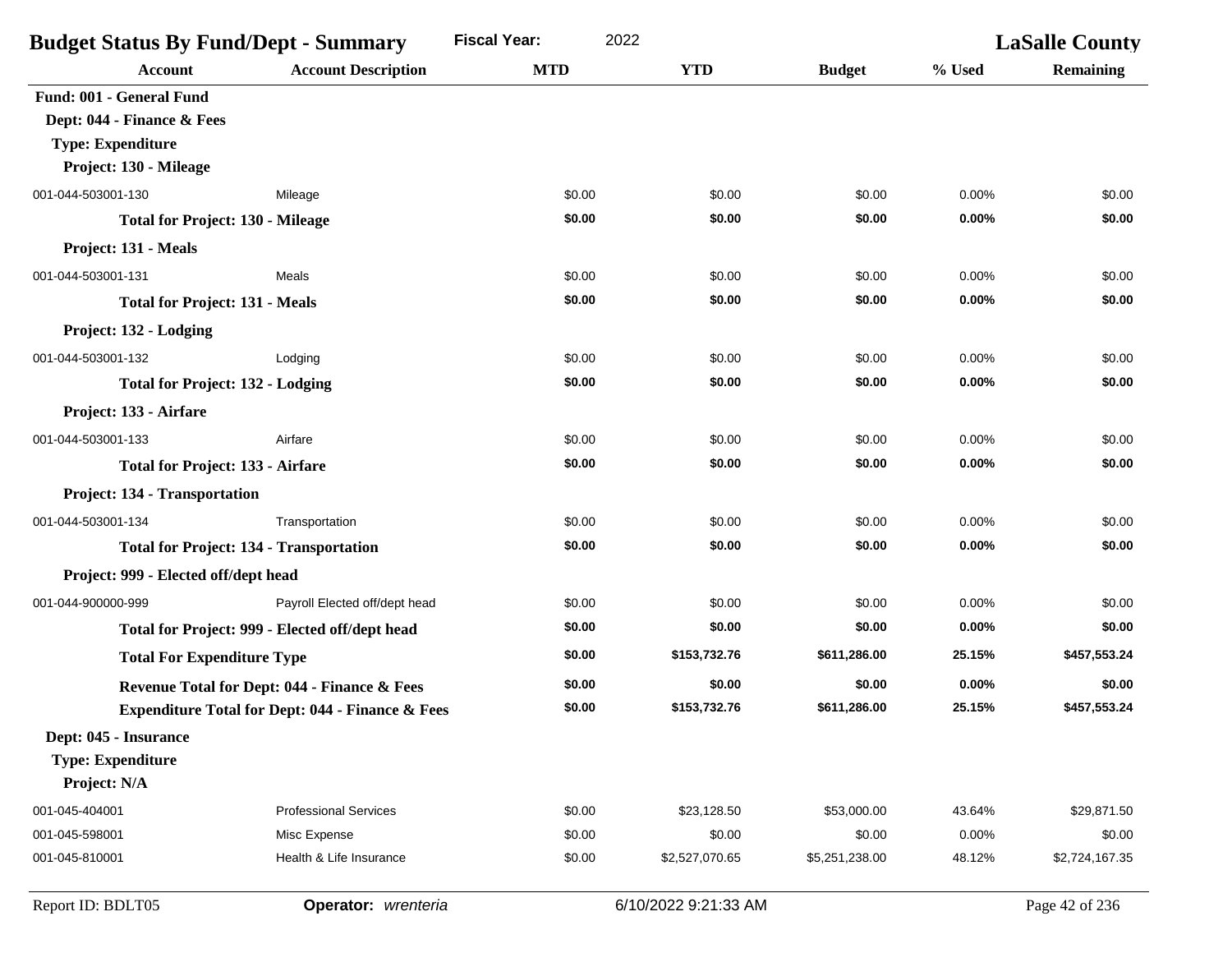|                                                    | <b>Budget Status By Fund/Dept - Summary</b> | <b>Fiscal Year:</b><br>2022 |                |                | <b>LaSalle County</b> |                  |
|----------------------------------------------------|---------------------------------------------|-----------------------------|----------------|----------------|-----------------------|------------------|
| <b>Account</b>                                     | <b>Account Description</b>                  | <b>MTD</b>                  | <b>YTD</b>     | <b>Budget</b>  | % Used                | <b>Remaining</b> |
| Fund: 001 - General Fund                           |                                             |                             |                |                |                       |                  |
| Dept: 045 - Insurance                              |                                             |                             |                |                |                       |                  |
| <b>Type: Expenditure</b>                           |                                             |                             |                |                |                       |                  |
| Project: N/A                                       |                                             |                             |                |                |                       |                  |
| 001-045-810004                                     | H.S.A. Seed Money                           | \$0.00                      | \$63,499.97    | \$83,000.00    | 76.51%                | \$19,500.03      |
| <b>Total for Project: N/A</b>                      |                                             | \$0.00                      | \$2,613,699.12 | \$5,387,238.00 | 48.52%                | \$2,773,538.88   |
| <b>Total For Expenditure Type</b>                  |                                             | \$0.00                      | \$2,613,699.12 | \$5,387,238.00 | 48.52%                | \$2,773,538.88   |
| <b>Revenue Total for Dept: 045 - Insurance</b>     |                                             | \$0.00                      | \$0.00         | \$0.00         | $0.00\%$              | \$0.00           |
| <b>Expenditure Total for Dept: 045 - Insurance</b> |                                             | \$0.00                      | \$2,613,699.12 | \$5,387,238.00 | 48.52%                | \$2,773,538.88   |
| Dept: 047 - Central Services                       |                                             |                             |                |                |                       |                  |
| <b>Type: Expenditure</b>                           |                                             |                             |                |                |                       |                  |
| Project: N/A                                       |                                             |                             |                |                |                       |                  |
| 001-047-502001                                     | Maintenance & Repair-Equipme                | \$0.00                      | \$1,018.10     | \$400.00       | 254.53%               | (\$618.10)       |
| 001-047-502007                                     | Maintenance-contracts                       | \$0.00                      | \$34,290.42    | \$40,000.00    | 85.73%                | \$5,709.58       |
| 001-047-502012                                     | Maintenance-typewriters                     | \$0.00                      | \$0.00         | \$0.00         | 0.00%                 | \$0.00           |
| 001-047-503001                                     | Travel                                      | \$0.00                      | \$0.00         | \$0.00         | 0.00%                 | \$0.00           |
| 001-047-540001                                     | Postage                                     | \$0.00                      | \$77,000.00    | \$105,000.00   | 73.33%                | \$28,000.00      |
| 001-047-540003                                     | Postage-election                            | \$0.00                      | \$5,000.00     | \$13,000.00    | 38.46%                | \$8,000.00       |
| 001-047-540004                                     | Postage-assessment                          | \$0.00                      | \$0.00         | \$5,000.00     | 0.00%                 | \$5,000.00       |
| 001-047-540006                                     | Postage-treasurer                           | \$0.00                      | \$0.00         | \$45,000.00    | 0.00%                 | \$45,000.00      |
| 001-047-598001                                     | Misc Expense                                | \$0.00                      | \$0.00         | \$0.00         | 0.00%                 | \$0.00           |
| 001-047-601001                                     | Office Supplies & Expense                   | \$0.00                      | \$76,038.43    | \$130,000.00   | 58.49%                | \$53,961.57      |
| 001-047-701001                                     | <b>Office Equipment Expense</b>             | \$0.00                      | \$0.00         | \$0.00         | 0.00%                 | \$0.00           |
| 001-047-703002                                     | Lease Expense                               | \$0.00                      | \$6,414.09     | \$12,600.00    | 50.91%                | \$6,185.91       |
| 001-047-900000                                     | Payroll                                     | \$0.00                      | \$76,722.83    | \$142,000.00   | 54.03%                | \$65,277.17      |
| 001-047-900100                                     | Part Time No Benefits                       | \$0.00                      | \$0.00         | \$0.00         | 0.00%                 | \$0.00           |
| 001-047-900101                                     | Temp/Seasonal Help                          | \$0.00                      | \$0.00         | \$0.00         | 0.00%                 | \$0.00           |
| 001-047-910000                                     | Overtime                                    | \$0.00                      | \$0.00         | \$0.00         | 0.00%                 | \$0.00           |
| 001-047-910001                                     | Holiday OT                                  | \$0.00                      | \$0.00         | \$0.00         | 0.00%                 | \$0.00           |
| <b>Total for Project: N/A</b>                      |                                             | \$0.00                      | \$276,483.87   | \$493,000.00   | 56.08%                | \$216,516.13     |
| Project: 130 - Mileage                             |                                             |                             |                |                |                       |                  |
| 001-047-503001-130                                 | Mileage                                     | \$0.00                      | \$0.00         | \$0.00         | 0.00%                 | \$0.00           |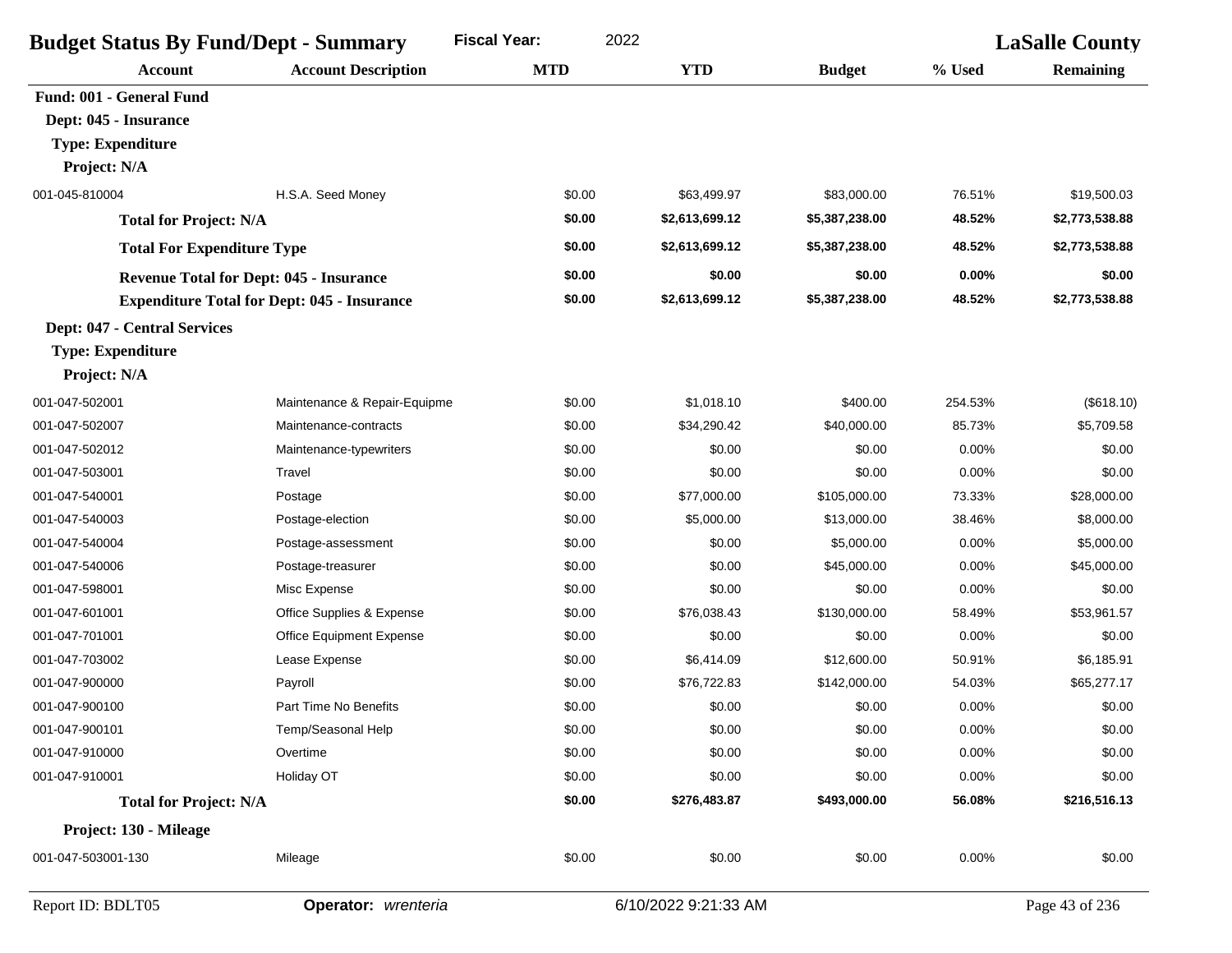| <b>Budget Status By Fund/Dept - Summary</b> |                                                           | <b>Fiscal Year:</b><br>2022 |                      |               |          | <b>LaSalle County</b> |
|---------------------------------------------|-----------------------------------------------------------|-----------------------------|----------------------|---------------|----------|-----------------------|
| <b>Account</b>                              | <b>Account Description</b>                                | <b>MTD</b>                  | <b>YTD</b>           | <b>Budget</b> | % Used   | <b>Remaining</b>      |
| Fund: 001 - General Fund                    |                                                           |                             |                      |               |          |                       |
| Dept: 047 - Central Services                |                                                           |                             |                      |               |          |                       |
| <b>Type: Expenditure</b>                    |                                                           |                             |                      |               |          |                       |
| Project: 130 - Mileage                      |                                                           |                             |                      |               |          |                       |
|                                             | <b>Total for Project: 130 - Mileage</b>                   | \$0.00                      | \$0.00               | \$0.00        | 0.00%    | \$0.00                |
| Project: 131 - Meals                        |                                                           |                             |                      |               |          |                       |
| 001-047-503001-131                          | <b>Meals</b>                                              | \$0.00                      | \$0.00               | \$0.00        | 0.00%    | \$0.00                |
| <b>Total for Project: 131 - Meals</b>       |                                                           | \$0.00                      | \$0.00               | \$0.00        | 0.00%    | \$0.00                |
| Project: 132 - Lodging                      |                                                           |                             |                      |               |          |                       |
| 001-047-503001-132                          | Lodging                                                   | \$0.00                      | \$0.00               | \$0.00        | 0.00%    | \$0.00                |
|                                             | <b>Total for Project: 132 - Lodging</b>                   | \$0.00                      | \$0.00               | \$0.00        | 0.00%    | \$0.00                |
| Project: 133 - Airfare                      |                                                           |                             |                      |               |          |                       |
| 001-047-503001-133                          | Airfare                                                   | \$0.00                      | \$0.00               | \$0.00        | 0.00%    | \$0.00                |
|                                             | <b>Total for Project: 133 - Airfare</b>                   | \$0.00                      | \$0.00               | \$0.00        | 0.00%    | \$0.00                |
| Project: 134 - Transportation               |                                                           |                             |                      |               |          |                       |
| 001-047-503001-134                          | Transportation                                            | \$0.00                      | \$0.00               | \$0.00        | 0.00%    | \$0.00                |
|                                             | <b>Total for Project: 134 - Transportation</b>            | \$0.00                      | \$0.00               | \$0.00        | 0.00%    | \$0.00                |
| Project: 999 - Elected off/dept head        |                                                           |                             |                      |               |          |                       |
| 001-047-900000-999                          | Payroll Elected off/dept head                             | \$0.00                      | \$27,580.03          | \$56,022.00   | 49.23%   | \$28,441.97           |
|                                             | Total for Project: 999 - Elected off/dept head            | \$0.00                      | \$27,580.03          | \$56,022.00   | 49.23%   | \$28,441.97           |
| <b>Total For Expenditure Type</b>           |                                                           | \$0.00                      | \$304,063.90         | \$549,022.00  | 55.38%   | \$244,958.10          |
|                                             | <b>Revenue Total for Dept: 047 - Central Services</b>     | \$0.00                      | \$0.00               | \$0.00        | 0.00%    | \$0.00                |
|                                             | <b>Expenditure Total for Dept: 047 - Central Services</b> | \$0.00                      | \$304,063.90         | \$549,022.00  | 55.38%   | \$244,958.10          |
| Dept: 048 - E.M.A.                          |                                                           |                             |                      |               |          |                       |
| <b>Type: Revenue</b>                        |                                                           |                             |                      |               |          |                       |
| Project: N/A                                |                                                           |                             |                      |               |          |                       |
| 001-048-330009                              | <b>LEPC</b>                                               | \$0.00                      | \$0.00               | \$0.00        | 0.00%    | \$0.00                |
| 001-048-350001                              | Miscellaneous Income Federal                              | \$0.00                      | \$0.00               | \$0.00        | 0.00%    | \$0.00                |
| <b>Total for Project: N/A</b>               |                                                           | \$0.00                      | \$0.00               | \$0.00        | 0.00%    | \$0.00                |
| <b>Total For Revenue Type</b>               |                                                           | \$0.00                      | \$0.00               | \$0.00        | $0.00\%$ | \$0.00                |
| Report ID: BDLT05                           | Operator: wrenteria                                       |                             | 6/10/2022 9:21:33 AM |               |          | Page 44 of 236        |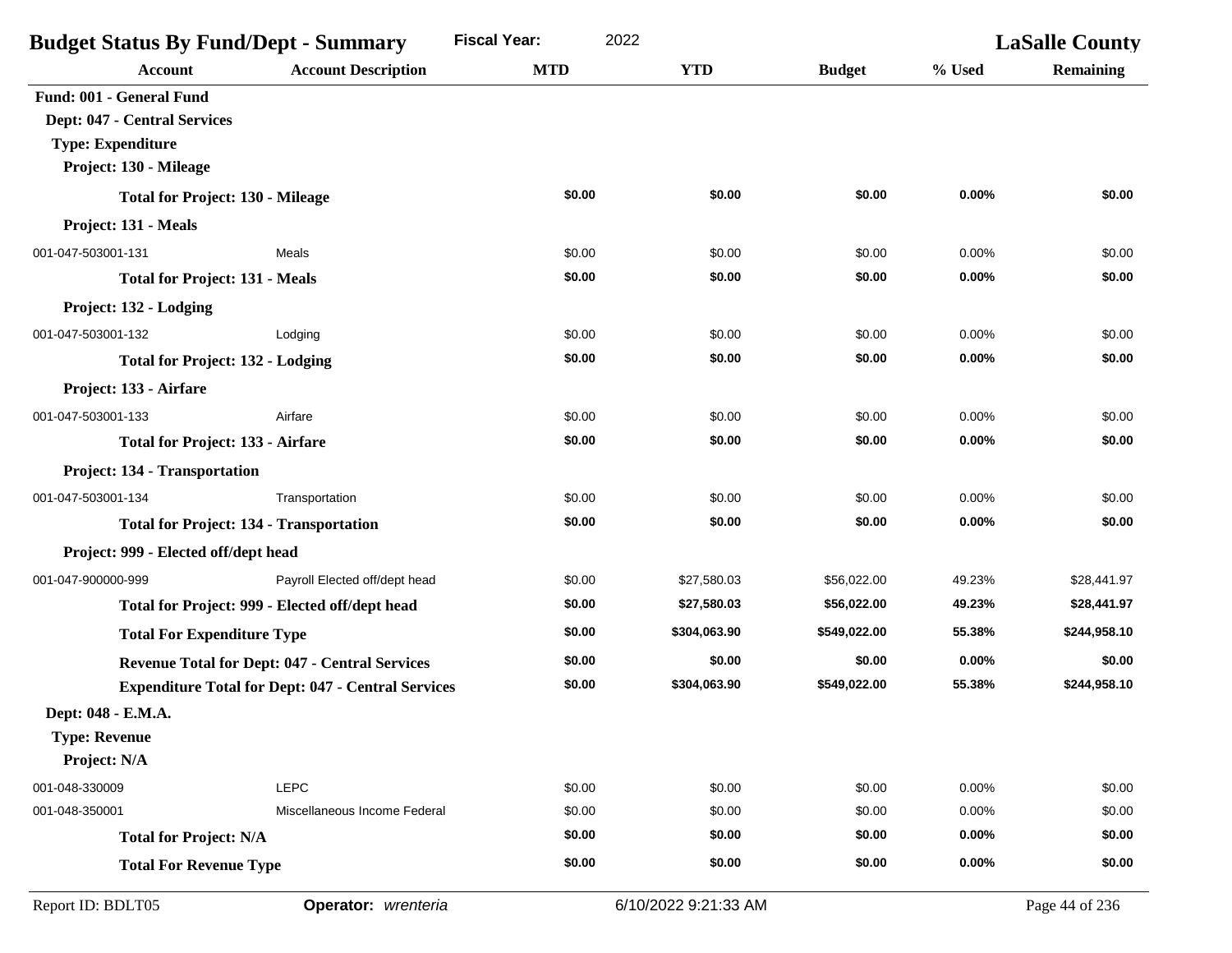|                               | <b>Budget Status By Fund/Dept - Summary</b><br><b>Fiscal Year:</b><br>2022 |            |             |               |          | <b>LaSalle County</b> |
|-------------------------------|----------------------------------------------------------------------------|------------|-------------|---------------|----------|-----------------------|
| <b>Account</b>                | <b>Account Description</b>                                                 | <b>MTD</b> | <b>YTD</b>  | <b>Budget</b> | % Used   | <b>Remaining</b>      |
| Fund: 001 - General Fund      |                                                                            |            |             |               |          |                       |
| Dept: 048 - E.M.A.            |                                                                            |            |             |               |          |                       |
| <b>Type: Expenditure</b>      |                                                                            |            |             |               |          |                       |
| Project: N/A                  |                                                                            |            |             |               |          |                       |
| 001-048-404001                | <b>Professional Services</b>                                               | \$0.00     | \$0.00      | \$0.00        | 0.00%    | \$0.00                |
| 001-048-502001                | Maintenance & Repair-Equipme                                               | \$0.00     | \$0.00      | \$1,000.00    | 0.00%    | \$1,000.00            |
| 001-048-502002                | Maintenance & Repair- Vehicles                                             | \$0.00     | \$0.00      | \$0.00        | 0.00%    | \$0.00                |
| 001-048-502003                | Maintenance & Repair-Bldg                                                  | \$0.00     | \$945.00    | \$2,000.00    | 47.25%   | \$1,055.00            |
| 001-048-503001                | Mileage                                                                    | \$0.00     | \$0.00      | \$500.00      | 0.00%    | \$500.00              |
| 001-048-505001                | Vehicle Expense                                                            | \$0.00     | \$0.00      | \$0.00        | 0.00%    | \$0.00                |
| 001-048-510004                | Telephone                                                                  | \$0.00     | \$22.95     | \$200.00      | 11.48%   | \$177.05              |
| 001-048-531002                | Disaster Expense                                                           | \$0.00     | \$0.00      | \$0.00        | 0.00%    | \$0.00                |
| 001-048-531004                | Radio Maint (ema)                                                          | \$0.00     | \$547.25    | \$2,000.00    | 27.36%   | \$1,452.75            |
| 001-048-541001                | Education                                                                  | \$0.00     | \$1,464.50  | \$500.00      | 292.90%  | (\$964.50)            |
| 001-048-541003                | Publications                                                               | \$0.00     | \$0.00      | \$0.00        | 0.00%    | \$0.00                |
| 001-048-541004                | Dues & Subscriptions                                                       | \$0.00     | \$896.90    | \$2,000.00    | 44.85%   | \$1,103.10            |
| 001-048-598001                | Misc Expense                                                               | \$0.00     | \$0.00      | \$0.00        | 0.00%    | \$0.00                |
| 001-048-600001                | Supplies                                                                   | \$0.00     | \$37.75     | \$2,000.00    | 1.89%    | \$1,962.25            |
| 001-048-601001                | Office Supplies & Expense                                                  | \$0.00     | \$75.65     | \$500.00      | 15.13%   | \$424.35              |
| 001-048-601006                | Supplies-provisions                                                        | \$0.00     | \$0.00      | \$500.00      | 0.00%    | \$500.00              |
| 001-048-701001                | <b>Office Equipment Expense</b>                                            | \$0.00     | \$0.00      | \$0.00        | 0.00%    | \$0.00                |
| 001-048-701002                | <b>Equipment Expense</b>                                                   | \$0.00     | \$0.00      | \$0.00        | 0.00%    | \$0.00                |
| 001-048-702003                | Special Equip-warning Systems                                              | \$0.00     | \$0.00      | \$1,000.00    | 0.00%    | \$1,000.00            |
| 001-048-900000                | Payroll                                                                    | \$0.00     | \$23,384.60 | \$24,819.00   | 94.22%   | \$1,434.40            |
| 001-048-900100                | Part Time No Benefits                                                      | \$0.00     | \$0.00      | \$0.00        | 0.00%    | \$0.00                |
| 001-048-910000                | Overtime                                                                   | \$0.00     | \$0.00      | \$0.00        | 0.00%    | \$0.00                |
| 001-048-910001                | Holiday OT                                                                 | \$0.00     | \$0.00      | \$0.00        | 0.00%    | \$0.00                |
| <b>Total for Project: N/A</b> |                                                                            | \$0.00     | \$27,374.60 | \$37,019.00   | 73.95%   | \$9,644.40            |
| Project: 101 - Citizens Corp  |                                                                            |            |             |               |          |                       |
| 001-048-531009-101            | Exercise Expense Citizens Corp                                             | \$0.00     | \$0.00      | \$0.00        | $0.00\%$ | \$0.00                |
| 001-048-701002-101            | <b>Equipment Exp-Citizens Corp</b>                                         | \$0.00     | \$0.00      | \$0.00        | 0.00%    | \$0.00                |
|                               | <b>Total for Project: 101 - Citizens Corp</b>                              | \$0.00     | \$0.00      | \$0.00        | $0.00\%$ | \$0.00                |
| Project: 102 - EMA            |                                                                            |            |             |               |          |                       |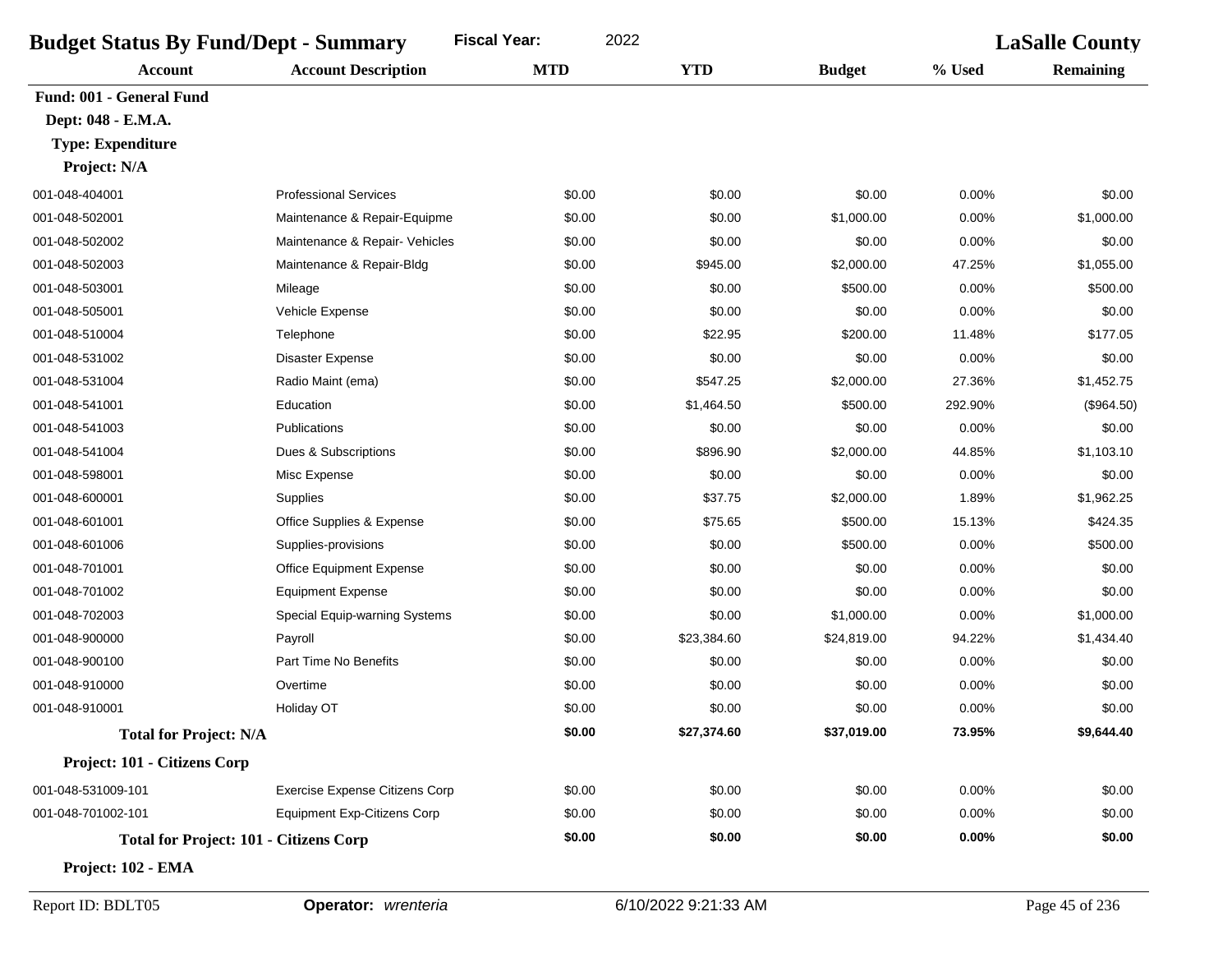| <b>Budget Status By Fund/Dept - Summary</b> | 2022                                |            | <b>LaSalle County</b> |               |        |                  |
|---------------------------------------------|-------------------------------------|------------|-----------------------|---------------|--------|------------------|
| <b>Account</b>                              | <b>Account Description</b>          | <b>MTD</b> | <b>YTD</b>            | <b>Budget</b> | % Used | <b>Remaining</b> |
| Fund: 001 - General Fund                    |                                     |            |                       |               |        |                  |
| Dept: 048 - E.M.A.                          |                                     |            |                       |               |        |                  |
| <b>Type: Expenditure</b>                    |                                     |            |                       |               |        |                  |
| Project: 102 - EMA                          |                                     |            |                       |               |        |                  |
| 001-048-502002-102                          | Maint & Repair- Vehicles-EMA        | \$0.00     | \$541.06              | \$3,000.00    | 18.04% | \$2,458.94       |
| 001-048-510004-102                          | Telephone-EMA                       | \$0.00     | \$235.80              | \$2,000.00    | 11.79% | \$1,764.20       |
| 001-048-541001-102                          | <b>Education-EMA</b>                | \$0.00     | \$0.00                | \$500.00      | 0.00%  | \$500.00         |
| 001-048-600001-102                          | Supplies EMA                        | \$0.00     | \$0.00                | \$200.00      | 0.00%  | \$200.00         |
| 001-048-601001-102                          | Office Supplies & Expense-EMA       | \$0.00     | \$12.21               | \$200.00      | 6.11%  | \$187.79         |
| <b>Total for Project: 102 - EMA</b>         |                                     | \$0.00     | \$789.07              | \$5,900.00    | 13.37% | \$5,110.93       |
| Project: 103 - IPRA                         |                                     |            |                       |               |        |                  |
| 001-048-502001-103                          | Maint & Repair-Equip-REP            | \$0.00     | \$0.00                | \$0.00        | 0.00%  | \$0.00           |
| 001-048-510004-103                          | Telephone-REP                       | \$0.00     | \$0.00                | \$0.00        | 0.00%  | \$0.00           |
| 001-048-541001-103                          | <b>Education-REP</b>                | \$0.00     | \$0.00                | \$0.00        | 0.00%  | \$0.00           |
| 001-048-541004-103                          | Dues & Subscriptions-REP            | \$0.00     | \$0.00                | \$0.00        | 0.00%  | \$0.00           |
| 001-048-600001-103                          | Supplies REP                        | \$0.00     | \$0.00                | \$0.00        | 0.00%  | \$0.00           |
| 001-048-601001-103                          | Office Supplies & Expense-REP       | \$0.00     | \$0.00                | \$0.00        | 0.00%  | \$0.00           |
| 001-048-701002-103                          | Equipment Expense-REP               | \$0.00     | \$0.00                | \$0.00        | 0.00%  | \$0.00           |
| 001-048-702003-103                          | Special Equip-warning Systems       | \$0.00     | \$0.00                | \$0.00        | 0.00%  | \$0.00           |
| <b>Total for Project: 103 - IPRA</b>        |                                     | \$0.00     | \$0.00                | \$0.00        | 0.00%  | \$0.00           |
| Project: 104 - HMEP                         |                                     |            |                       |               |        |                  |
| 001-048-541001-104                          | <b>Education-HMEP</b>               | \$0.00     | \$0.00                | \$120.00      | 0.00%  | \$120.00         |
| <b>Total for Project: 104 - HMEP</b>        |                                     | \$0.00     | \$0.00                | \$120.00      | 0.00%  | \$120.00         |
| Project: 105 - Hazmat                       |                                     |            |                       |               |        |                  |
| 001-048-502002-105                          | Maint & Repair- Vehicles-Hazm       | \$0.00     | \$0.00                | \$1,000.00    | 0.00%  | \$1,000.00       |
| 001-048-600001-105                          | Supplies Hazmat                     | \$0.00     | \$0.00                | \$500.00      | 0.00%  | \$500.00         |
| 001-048-701002-105                          | Equipment Expense-Hazmat            | \$0.00     | \$0.00                | \$0.00        | 0.00%  | \$0.00           |
| <b>Total for Project: 105 - Hazmat</b>      |                                     | \$0.00     | \$0.00                | \$1,500.00    | 0.00%  | \$1,500.00       |
| Project: 106 - Technical Rescue Team        |                                     |            |                       |               |        |                  |
| 001-048-502002-106                          | Maint & Repair- Veh-Tech Resc       | \$0.00     | \$3,097.23            | \$9,093.00    | 34.06% | \$5,995.77       |
| 001-048-600001-106                          | Supplies Technical Rescue Tea       | \$0.00     | \$0.00                | \$500.00      | 0.00%  | \$500.00         |
| 001-048-701002-106                          | <b>Equipment Exp-Technical Resc</b> | \$0.00     | \$0.00                | \$0.00        | 0.00%  | \$0.00           |
| Report ID: BDLT05                           | Operator: wrenteria                 |            | 6/10/2022 9:21:33 AM  |               |        | Page 46 of 236   |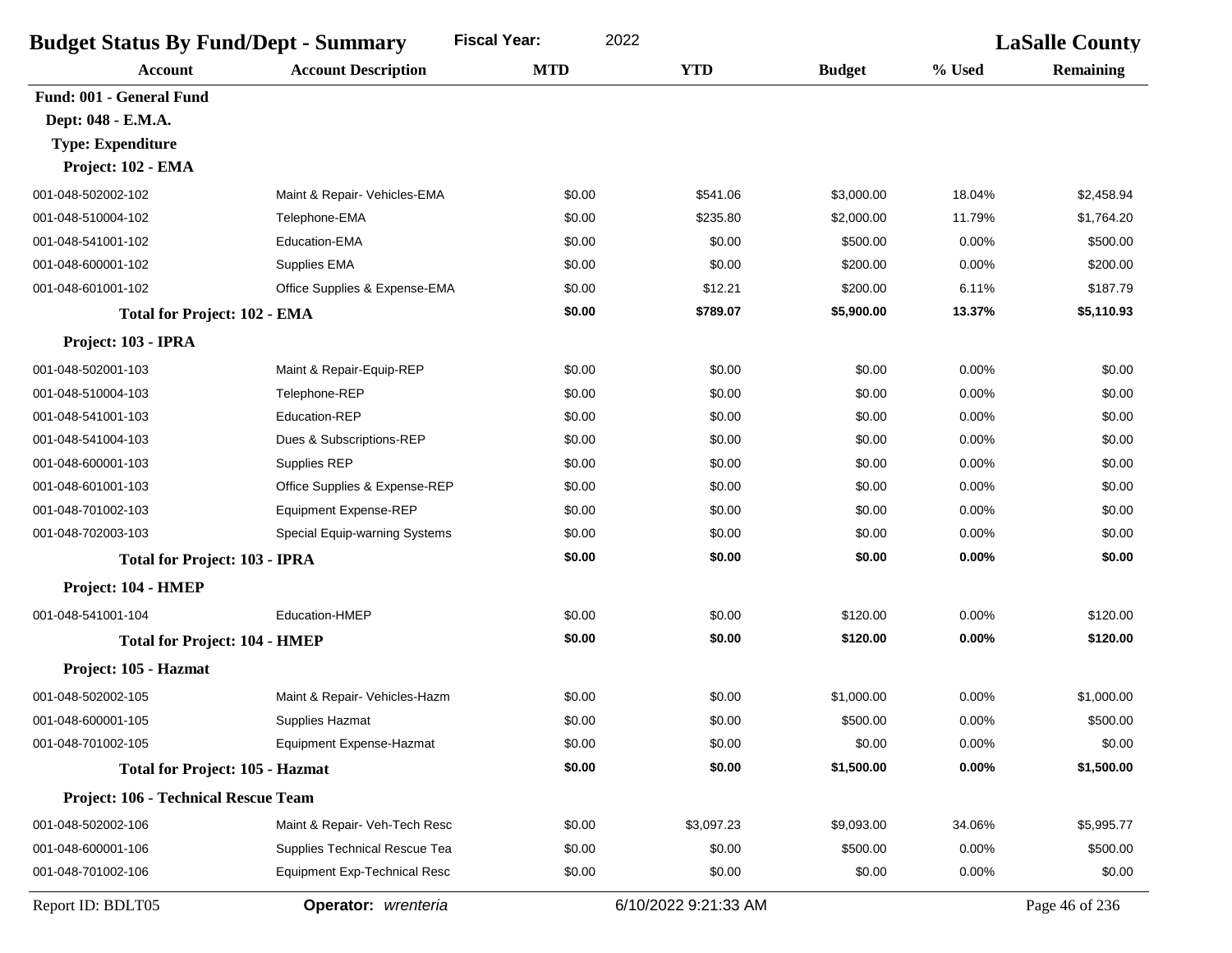| <b>Budget Status By Fund/Dept - Summary</b>         |                                                          | <b>Fiscal Year:</b><br>2022 |            |               |          | <b>LaSalle County</b> |
|-----------------------------------------------------|----------------------------------------------------------|-----------------------------|------------|---------------|----------|-----------------------|
| Account                                             | <b>Account Description</b>                               | <b>MTD</b>                  | <b>YTD</b> | <b>Budget</b> | % Used   | <b>Remaining</b>      |
| Fund: 001 - General Fund                            |                                                          |                             |            |               |          |                       |
| Dept: 048 - E.M.A.                                  |                                                          |                             |            |               |          |                       |
| <b>Type: Expenditure</b>                            |                                                          |                             |            |               |          |                       |
| Project: 106 - Technical Rescue Team                |                                                          |                             |            |               |          |                       |
|                                                     | <b>Total for Project: 106 - Technical Rescue Team</b>    | \$0.00                      | \$3,097.23 | \$9,593.00    | 32.29%   | \$6,495.77            |
| Project: 107 - County Animal Response Team          |                                                          |                             |            |               |          |                       |
| 001-048-502001-107                                  | Maint & Repair-Equip LASCART                             | \$0.00                      | \$0.00     | \$500.00      | 0.00%    | \$500.00              |
| 001-048-541001-107                                  | <b>Education-Co Animal Response</b>                      | \$0.00                      | \$0.00     | \$0.00        | 0.00%    | \$0.00                |
| 001-048-600001-107                                  | <b>Supplies County Animal Respon</b>                     | \$0.00                      | \$0.00     | \$500.00      | 0.00%    | \$500.00              |
| 001-048-701002-107                                  | Equipment Exp-Co Animal Resp                             | \$0.00                      | \$0.00     | \$0.00        | 0.00%    | \$0.00                |
|                                                     | <b>Total for Project: 107 - County Animal Response</b>   | \$0.00                      | \$0.00     | \$1,000.00    | 0.00%    | \$1,000.00            |
| Project: 108 - Ground Search Team                   |                                                          |                             |            |               |          |                       |
| 001-048-541001-108                                  | <b>Education-Ground Search</b>                           | \$0.00                      | \$308.55   | \$500.00      | 61.71%   | \$191.45              |
| 001-048-541004-108                                  | Dues & Subs Ground Search Te                             | \$0.00                      | \$50.00    | \$75.00       | 66.67%   | \$25.00               |
| 001-048-600001-108                                  | Supplies Ground Search Team                              | \$0.00                      | \$0.00     | \$500.00      | 0.00%    | \$500.00              |
| 001-048-701002-108                                  | <b>Equipment Exp-Ground Search</b>                       | \$0.00                      | \$0.00     | \$0.00        | 0.00%    | \$0.00                |
|                                                     | <b>Total for Project: 108 - Ground Search Team</b>       | \$0.00                      | \$358.55   | \$1,075.00    | 33.35%   | \$716.45              |
| Project: 109 - Exercise Expense                     |                                                          |                             |            |               |          |                       |
| 001-048-404001-109                                  | Prof Serv-Exercise Exp                                   | \$0.00                      | \$0.00     | \$0.00        | 0.00%    | \$0.00                |
|                                                     | <b>Total for Project: 109 - Exercise Expense</b>         | \$0.00                      | \$0.00     | \$0.00        | 0.00%    | \$0.00                |
| <b>Project: 117 - Local Emergency Planning Comm</b> |                                                          |                             |            |               |          |                       |
| 001-048-404001-117                                  | <b>Professional Services LEPC</b>                        | \$0.00                      | \$0.00     | \$0.00        | 0.00%    | \$0.00                |
| 001-048-531009-117                                  | Exercise Expense LEPC                                    | \$0.00                      | \$0.00     | \$0.00        | 0.00%    | \$0.00                |
| 001-048-541001-117                                  | <b>Education LEPC</b>                                    | \$0.00                      | \$0.00     | \$0.00        | 0.00%    | \$0.00                |
| 001-048-541003-117                                  | <b>Publications LEPC</b>                                 | \$0.00                      | \$0.00     | \$0.00        | 0.00%    | \$0.00                |
| 001-048-541004-117                                  | Dues & Subscriptions LEPC                                | \$0.00                      | \$0.00     | \$0.00        | 0.00%    | \$0.00                |
| 001-048-601001-117                                  | Office Supplies & Expense LEP                            | \$0.00                      | \$0.00     | \$0.00        | 0.00%    | \$0.00                |
|                                                     | <b>Total for Project: 117 - Local Emergency Planning</b> | \$0.00                      | \$0.00     | \$0.00        | 0.00%    | \$0.00                |
| Project: 204 - Trsf to/from 028 Cap Improv          |                                                          |                             |            |               |          |                       |
| 001-048-490000-204                                  | Transfer to 028 Cap Improv                               | \$0.00                      | \$0.00     | \$15,000.00   | 0.00%    | \$15,000.00           |
|                                                     | Total for Project: 204 - Trsf to/from 028 Cap Impr       | \$0.00                      | \$0.00     | \$15,000.00   | $0.00\%$ | \$15,000.00           |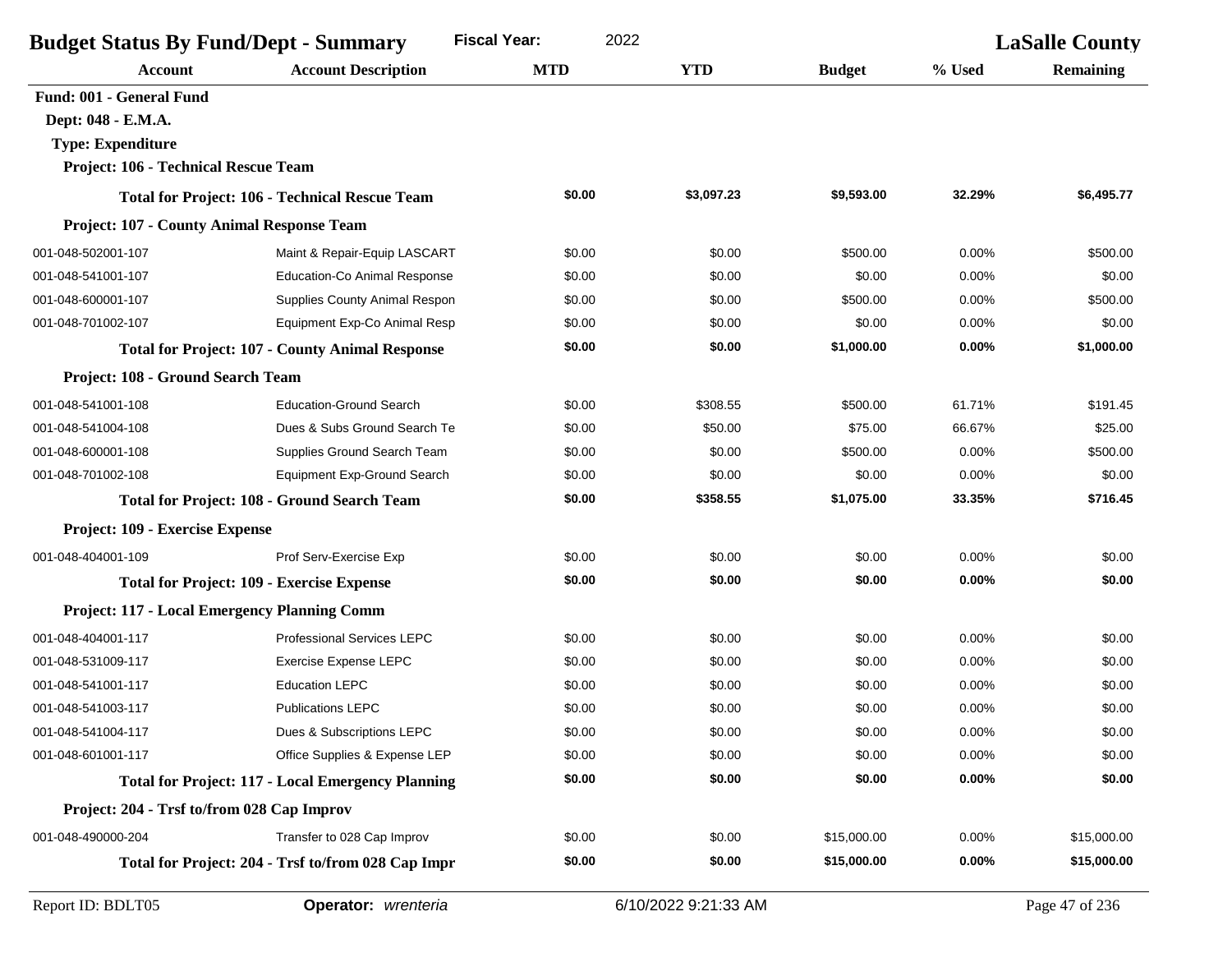| <b>Fiscal Year:</b><br>2022<br><b>Budget Status By Fund/Dept - Summary</b> |                                                     |            |             |               |        | <b>LaSalle County</b> |  |
|----------------------------------------------------------------------------|-----------------------------------------------------|------------|-------------|---------------|--------|-----------------------|--|
| <b>Account</b>                                                             | <b>Account Description</b>                          | <b>MTD</b> | <b>YTD</b>  | <b>Budget</b> | % Used | <b>Remaining</b>      |  |
| Fund: 001 - General Fund                                                   |                                                     |            |             |               |        |                       |  |
| Dept: 048 - E.M.A.                                                         |                                                     |            |             |               |        |                       |  |
| <b>Type: Expenditure</b>                                                   |                                                     |            |             |               |        |                       |  |
| Project: 554 - State Grant Funds                                           |                                                     |            |             |               |        |                       |  |
| 001-048-502001-554-103000                                                  | Maint & Rpr-Equip-REP-State                         | \$0.00     | \$0.00      | \$2,000.00    | 0.00%  | \$2,000.00            |  |
| 001-048-510004-554-103000                                                  | Telephone-REP-State                                 | \$0.00     | \$1,694.82  | \$4,000.00    | 42.37% | \$2,305.18            |  |
| 001-048-541001-554-103000                                                  | <b>Education-REP-State</b>                          | \$0.00     | \$1,337.90  | \$5,000.00    | 26.76% | \$3,662.10            |  |
| 001-048-600001-554-103000                                                  | Supplies-REP-State                                  | \$0.00     | \$0.00      | \$3,000.00    | 0.00%  | \$3,000.00            |  |
| 001-048-601001-554-103000                                                  | Office Supplies-REP-State                           | \$0.00     | \$0.00      | \$500.00      | 0.00%  | \$500.00              |  |
| 001-048-701002-554-103000                                                  | Equip Expense-REP-State                             | \$0.00     | \$297.60    | \$5,000.00    | 5.95%  | \$4,702.40            |  |
| 001-048-704001-554-103000                                                  | Software Purchase/licenses Sta                      | \$0.00     | \$0.00      | \$0.00        | 0.00%  | \$0.00                |  |
| 001-048-900000-554                                                         | Payroll-State                                       | \$0.00     | \$0.00      | \$0.00        | 0.00%  | \$0.00                |  |
| 001-048-900000-554-103000                                                  | Payroll-REP-State                                   | \$0.00     | \$0.00      | \$2,758.00    | 0.00%  | \$2,758.00            |  |
| 001-048-900000-554-103999                                                  | Payroll-REP-Dept Hd-State                           | \$0.00     | \$0.00      | \$6,398.00    | 0.00%  | \$6,398.00            |  |
|                                                                            | <b>Total for Project: 554 - State Grant Funds</b>   | \$0.00     | \$3,330.32  | \$28,656.00   | 11.62% | \$25,325.68           |  |
| Project: 555 - Federal Grant Funds                                         |                                                     |            |             |               |        |                       |  |
| 001-048-404001-555-104000                                                  | <b>Professional Services Federal</b>                | \$0.00     | \$0.00      | \$0.00        | 0.00%  | \$0.00                |  |
| 001-048-502002-555-102000                                                  | Maint & Rpr-Veh EMA Federal                         | \$0.00     | \$170.61    | \$3,000.00    | 5.69%  | \$2,829.39            |  |
| 001-048-510004-555-102000                                                  | Telephone-EMA-Federal                               | \$0.00     | \$235.82    | \$2,000.00    | 11.79% | \$1,764.18            |  |
| 001-048-531009-555-101000                                                  | Exercise Exp-Citz Corp-Federal                      | \$0.00     | \$0.00      | \$0.00        | 0.00%  | \$0.00                |  |
| 001-048-541001-555-102000                                                  | Education-EMA-Federal                               | \$0.00     | \$0.00      | \$500.00      | 0.00%  | \$500.00              |  |
| 001-048-541001-555-104000                                                  | Education-HMEP-Federal                              | \$0.00     | \$0.00      | \$480.00      | 0.00%  | \$480.00              |  |
| 001-048-600001-555-102000                                                  | Supplies-EMA-Federal                                | \$0.00     | \$0.00      | \$200.00      | 0.00%  | \$200.00              |  |
| 001-048-601001-555-102000                                                  | Office Supplies-EMA-Fedeal                          | \$0.00     | \$12.21     | \$200.00      | 6.11%  | \$187.79              |  |
| 001-048-900000-555-102000                                                  | Payroll-EMA-Federal                                 | \$0.00     | \$0.00      | \$24,819.00   | 0.00%  | \$24,819.00           |  |
| 001-048-900000-555-102999                                                  | Payroll-EMA-Dept Hd-Fed                             | \$0.00     | \$0.00      | \$28,793.00   | 0.00%  | \$28,793.00           |  |
| 001-048-900000-555-104000                                                  | Payroll-HMEP-Federal                                | \$0.00     | \$0.00      | \$2,758.00    | 0.00%  | \$2,758.00            |  |
|                                                                            | <b>Total for Project: 555 - Federal Grant Funds</b> | \$0.00     | \$418.64    | \$62,750.00   | 0.67%  | \$62,331.36           |  |
| Project: 999 - Elected off/dept head                                       |                                                     |            |             |               |        |                       |  |
| 001-048-900000-999                                                         | Payroll Elected off/dept head                       | \$0.00     | \$28,534.62 | \$28,793.00   | 99.10% | \$258.38              |  |
|                                                                            | Total for Project: 999 - Elected off/dept head      | \$0.00     | \$28,534.62 | \$28,793.00   | 99.10% | \$258.38              |  |
| <b>Total For Expenditure Type</b>                                          |                                                     | \$0.00     | \$63,903.03 | \$191,406.00  | 33.39% | \$127,502.97          |  |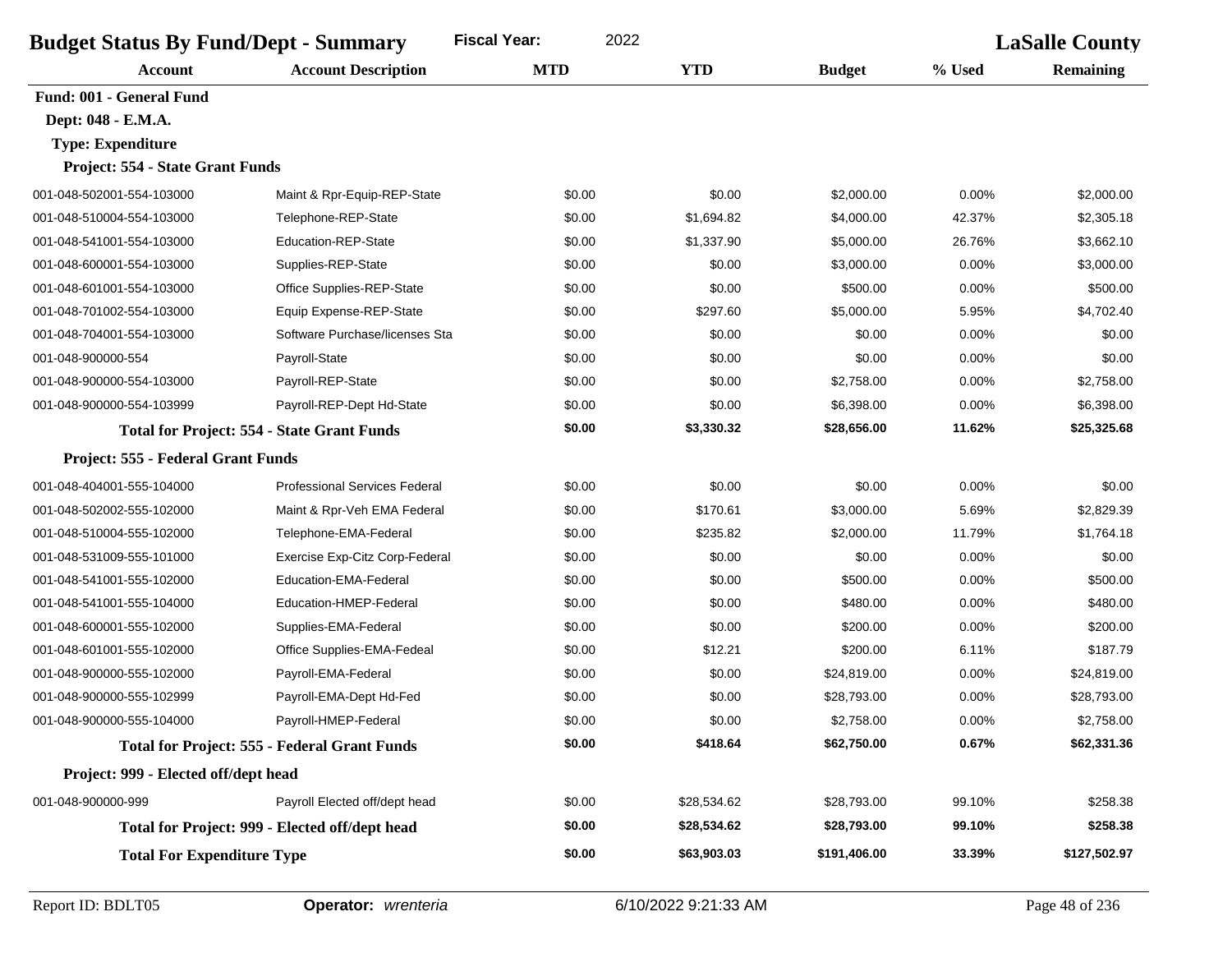| <b>Budget Status By Fund/Dept - Summary</b> |                                                 | <b>Fiscal Year:</b><br>2022 |              |               | <b>LaSalle County</b> |                  |
|---------------------------------------------|-------------------------------------------------|-----------------------------|--------------|---------------|-----------------------|------------------|
| <b>Account</b>                              | <b>Account Description</b>                      | <b>MTD</b>                  | <b>YTD</b>   | <b>Budget</b> | % Used                | <b>Remaining</b> |
| Fund: 001 - General Fund                    |                                                 |                             |              |               |                       |                  |
| Dept: 048 - E.M.A.                          |                                                 |                             |              |               |                       |                  |
|                                             | Revenue Total for Dept: 048 - E.M.A.            | \$0.00                      | \$0.00       | \$0.00        | 0.00%                 | \$0.00           |
|                                             | <b>Expenditure Total for Dept: 048 - E.M.A.</b> | \$0.00                      | \$63,903.03  | \$191,406.00  | 33.39%                | \$127,502.97     |
| Dept: 049 - Supervisor Of Assessments       |                                                 |                             |              |               |                       |                  |
| <b>Type: Expenditure</b>                    |                                                 |                             |              |               |                       |                  |
| Project: N/A                                |                                                 |                             |              |               |                       |                  |
| 001-049-404001                              | <b>Professional Services</b>                    | \$0.00                      | \$500.00     | \$1,500.00    | 33.33%                | \$1,000.00       |
| 001-049-502006                              | Maintenance-Software                            | \$0.00                      | \$25,920.00  | \$27,000.00   | 96.00%                | \$1,080.00       |
| 001-049-503001                              | Travel                                          | \$0.00                      | \$1,235.00   | \$5,000.00    | 24.70%                | \$3,765.00       |
| 001-049-505001                              | Vehicle Expense                                 | \$0.00                      | \$0.00       | \$0.00        | 0.00%                 | \$0.00           |
| 001-049-541001                              | Education                                       | \$0.00                      | \$1,489.78   | \$2,500.00    | 59.59%                | \$1,010.22       |
| 001-049-541003                              | <b>Publications</b>                             | \$0.00                      | \$587.72     | \$8,500.00    | 6.91%                 | \$7.912.28       |
| 001-049-541004                              | Dues & Subscriptions                            | \$0.00                      | \$0.00       | \$350.00      | 0.00%                 | \$350.00         |
| 001-049-598001                              | Misc Expense                                    | \$0.00                      | \$0.00       | \$0.00        | 0.00%                 | \$0.00           |
| 001-049-601001                              | Office Supplies & Expense                       | \$0.00                      | \$2,973.83   | \$1,200.00    | 247.82%               | (\$1,773.83)     |
| 001-049-701001                              | <b>Office Equipment Expense</b>                 | \$0.00                      | \$383.95     | \$7,000.00    | 5.49%                 | \$6,616.05       |
| 001-049-704001                              | Software Purchase/licenses                      | \$0.00                      | \$0.00       | \$3,700.00    | 0.00%                 | \$3,700.00       |
| 001-049-900000                              | Payroll                                         | \$0.00                      | \$230,654.50 | \$477,377.00  | 48.32%                | \$246,722.50     |
| 001-049-900100                              | Part Time No Benefits                           | \$0.00                      | \$18,634.14  | \$35,219.00   | 52.91%                | \$16,584.86      |
| 001-049-900101                              | Temp/Seasonal Help                              | \$0.00                      | \$0.00       | \$0.00        | 0.00%                 | \$0.00           |
| 001-049-910000                              | Overtime                                        | \$0.00                      | \$0.00       | \$0.00        | 0.00%                 | \$0.00           |
| <b>Total for Project: N/A</b>               |                                                 | \$0.00                      | \$282,378.92 | \$569,346.00  | 49.60%                | \$286,967.08     |
| Project: 130 - Mileage                      |                                                 |                             |              |               |                       |                  |
| 001-049-503001-130                          | Mileage                                         | \$0.00                      | \$0.00       | \$0.00        | 0.00%                 | \$0.00           |
| <b>Total for Project: 130 - Mileage</b>     |                                                 | \$0.00                      | \$0.00       | \$0.00        | 0.00%                 | \$0.00           |
| Project: 131 - Meals                        |                                                 |                             |              |               |                       |                  |
|                                             |                                                 |                             |              |               |                       |                  |
| 001-049-503001-131                          | Meals                                           | \$0.00                      | \$0.00       | \$0.00        | 0.00%                 | \$0.00           |
| <b>Total for Project: 131 - Meals</b>       |                                                 | \$0.00                      | \$0.00       | \$0.00        | 0.00%                 | \$0.00           |
| Project: 132 - Lodging                      |                                                 |                             |              |               |                       |                  |
| 001-049-503001-132                          | Lodging                                         | \$0.00                      | \$0.00       | \$0.00        | 0.00%                 | \$0.00           |
| <b>Total for Project: 132 - Lodging</b>     |                                                 | \$0.00                      | \$0.00       | \$0.00        | $0.00\%$              | \$0.00           |
|                                             |                                                 |                             |              |               |                       |                  |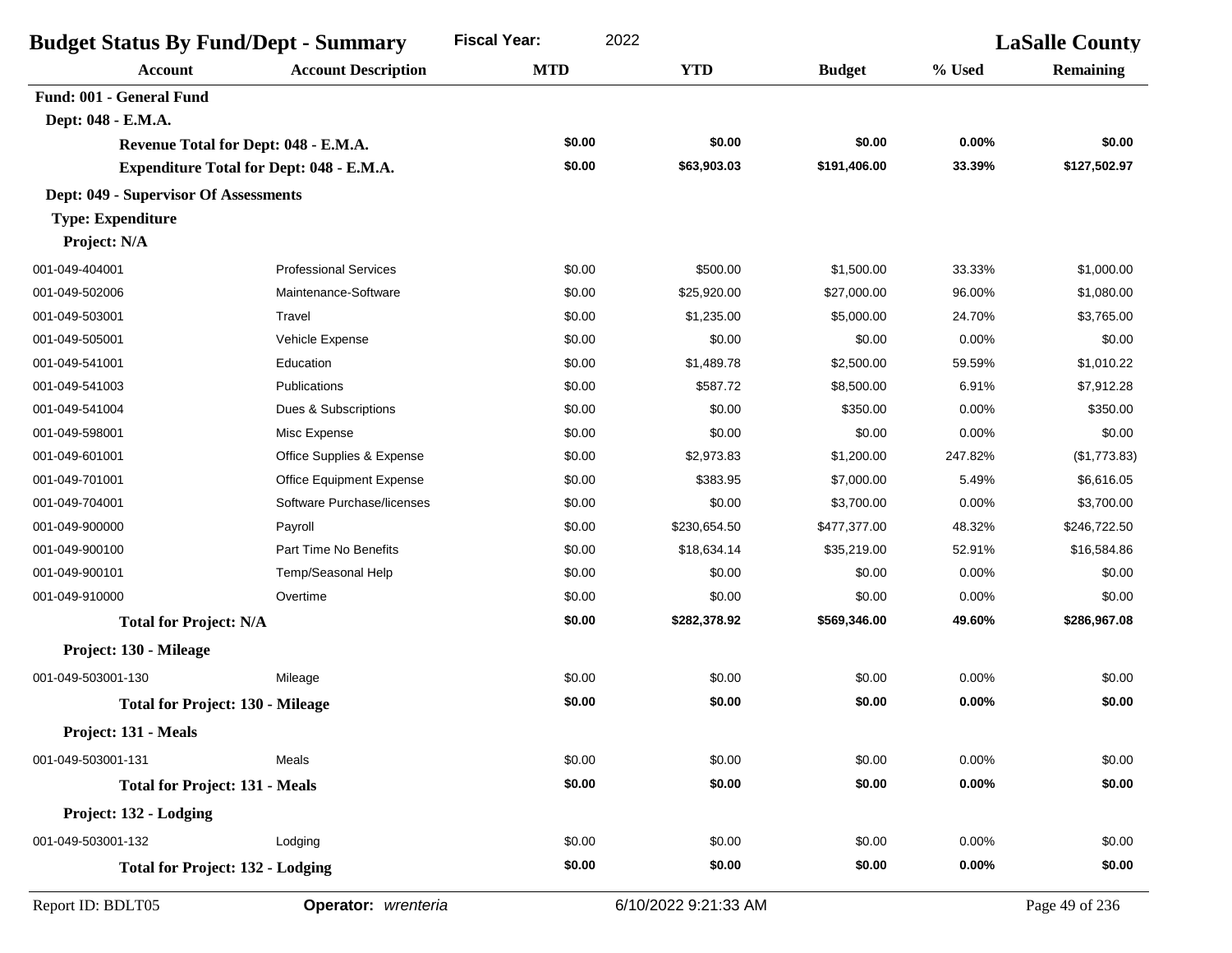|                                       | <b>Budget Status By Fund/Dept - Summary</b>              | <b>Fiscal Year:</b><br>2022 |              |               | <b>LaSalle County</b> |                  |
|---------------------------------------|----------------------------------------------------------|-----------------------------|--------------|---------------|-----------------------|------------------|
| <b>Account</b>                        | <b>Account Description</b>                               | <b>MTD</b>                  | <b>YTD</b>   | <b>Budget</b> | % Used                | <b>Remaining</b> |
| Fund: 001 - General Fund              |                                                          |                             |              |               |                       |                  |
| Dept: 049 - Supervisor Of Assessments |                                                          |                             |              |               |                       |                  |
| <b>Type: Expenditure</b>              |                                                          |                             |              |               |                       |                  |
| Project: 133 - Airfare                |                                                          |                             |              |               |                       |                  |
| 001-049-503001-133                    | Airfare                                                  | \$0.00                      | \$0.00       | \$0.00        | 0.00%                 | \$0.00           |
|                                       | <b>Total for Project: 133 - Airfare</b>                  | \$0.00                      | \$0.00       | \$0.00        | 0.00%                 | \$0.00           |
| Project: 134 - Transportation         |                                                          |                             |              |               |                       |                  |
| 001-049-503001-134                    | Transportation                                           | \$0.00                      | \$0.00       | \$0.00        | 0.00%                 | \$0.00           |
|                                       | <b>Total for Project: 134 - Transportation</b>           | \$0.00                      | \$0.00       | \$0.00        | 0.00%                 | \$0.00           |
| Project: 999 - Elected off/dept head  |                                                          |                             |              |               |                       |                  |
| 001-049-900000-999                    | Payroll Elected off/dept head                            | \$0.00                      | \$47,816.83  | \$97.128.00   | 49.23%                | \$49,311.17      |
|                                       | Total for Project: 999 - Elected off/dept head           | \$0.00                      | \$47,816.83  | \$97,128.00   | 49.23%                | \$49,311.17      |
| <b>Total For Expenditure Type</b>     |                                                          | \$0.00                      | \$330,195.75 | \$666,474.00  | 49.54%                | \$336,278.25     |
|                                       | <b>Revenue Total for Dept: 049 - Supervisor Of Asses</b> | \$0.00                      | \$0.00       | \$0.00        | 0.00%                 | \$0.00           |
|                                       | <b>Expenditure Total for Dept: 049 - Supervisor Of A</b> | \$0.00                      | \$330,195.75 | \$666,474.00  | 49.54%                | \$336,278.25     |
| Dept: 050 - Election                  |                                                          |                             |              |               |                       |                  |
| <b>Type: Expenditure</b>              |                                                          |                             |              |               |                       |                  |
| Project: N/A                          |                                                          |                             |              |               |                       |                  |
| 001-050-404001                        | <b>Professional Services</b>                             | \$0.00                      | \$0.00       | \$60,000.00   | 0.00%                 | \$60,000.00      |
| 001-050-414001                        | Add'l Hardware/license                                   | \$0.00                      | \$82,280.55  | \$120,000.00  | 68.57%                | \$37,719.45      |
| 001-050-453001                        | <b>Election Judge Expense</b>                            | \$0.00                      | \$0.00       | \$170,000.00  | 0.00%                 | \$170,000.00     |
| 001-050-453002                        | <b>Election Worker Expense</b>                           | \$0.00                      | \$0.00       | \$1,000.00    | 0.00%                 | \$1,000.00       |
| 001-050-454001                        | Supervisors Pay                                          | \$0.00                      | \$0.00       | \$5,550.00    | 0.00%                 | \$5,550.00       |
| 001-050-502001                        | Maintenance & Repair-Equipme                             | \$0.00                      | \$0.00       | \$750.00      | 0.00%                 | \$750.00         |
| 001-050-502003                        | Maintenance & Repair-Bldg                                | \$0.00                      | \$0.00       | \$0.00        | 0.00%                 | \$0.00           |
| 001-050-502006                        | Maintenance-Software                                     | \$0.00                      | \$24,044.70  | \$40,000.00   | 60.11%                | \$15,955.30      |
| 001-050-502008                        | Maintenance-service Contract                             | \$0.00                      | \$195.32     | \$1,000.00    | 19.53%                | \$804.68         |
| 001-050-503001                        | Travel                                                   | \$0.00                      | \$0.00       | \$0.00        | 0.00%                 | \$0.00           |
| 001-050-503005                        | Mileage-election Training                                | \$0.00                      | \$0.00       | \$3,000.00    | 0.00%                 | \$3,000.00       |
| 001-050-510004                        | Telephone                                                | \$0.00                      | \$196.52     | \$2,000.00    | 9.83%                 | \$1,803.48       |
| 001-050-511002                        | Rent-polling Places                                      | \$0.00                      | \$0.00       | \$20,000.00   | 0.00%                 | \$20,000.00      |
| 001-050-511003                        | Rent-equipment                                           | \$0.00                      | \$0.00       | \$500.00      | 0.00%                 | \$500.00         |

Report ID: BDLT05 **Operator:** *wrenteria* 6/10/2022 9:21:33 AM Page 50 of 236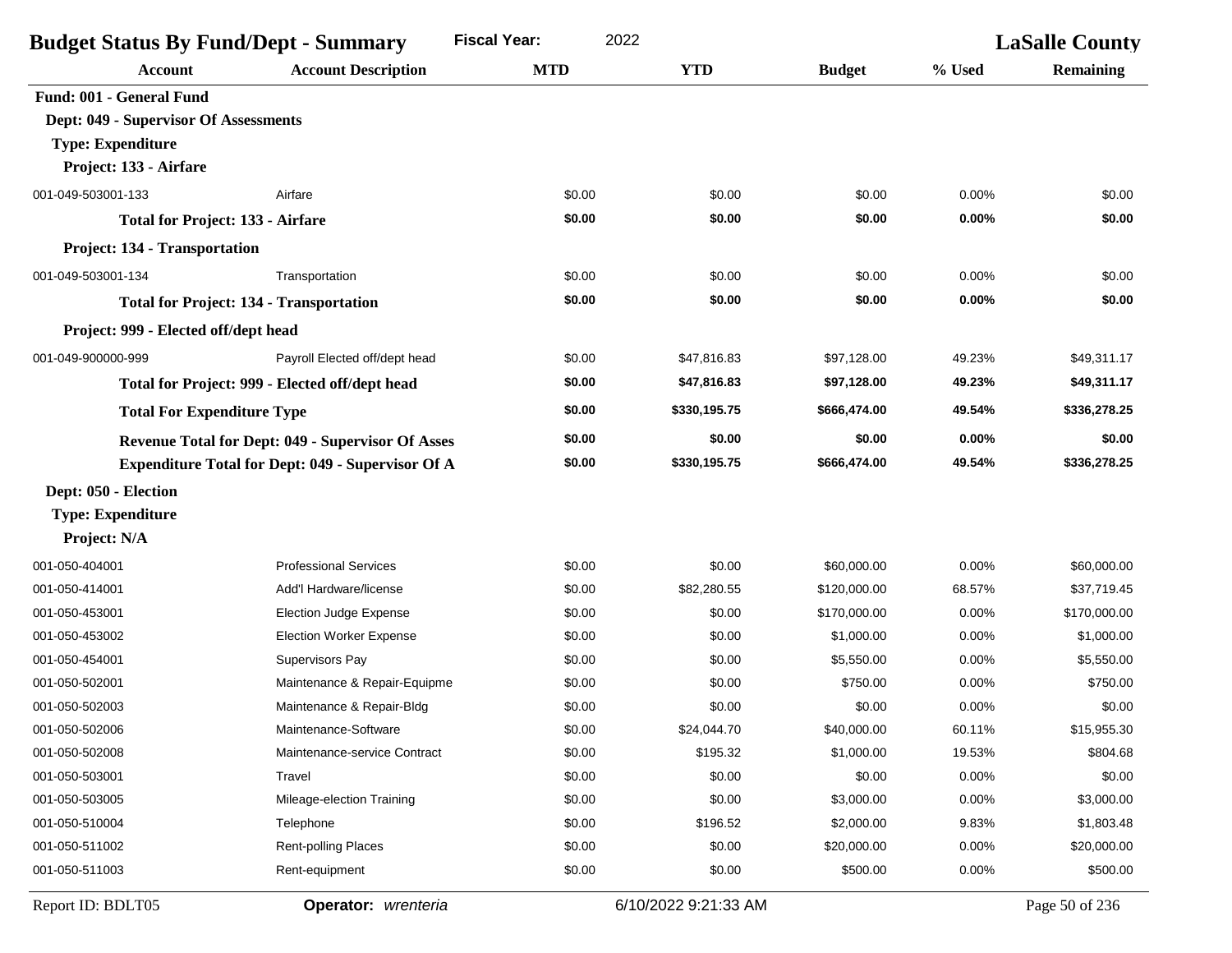| <b>Budget Status By Fund/Dept - Summary</b> |                                 | <b>Fiscal Year:</b><br>2022 |                      |               | <b>LaSalle County</b> |                  |
|---------------------------------------------|---------------------------------|-----------------------------|----------------------|---------------|-----------------------|------------------|
| <b>Account</b>                              | <b>Account Description</b>      | <b>MTD</b>                  | <b>YTD</b>           | <b>Budget</b> | % Used                | <b>Remaining</b> |
| Fund: 001 - General Fund                    |                                 |                             |                      |               |                       |                  |
| Dept: 050 - Election                        |                                 |                             |                      |               |                       |                  |
| <b>Type: Expenditure</b>                    |                                 |                             |                      |               |                       |                  |
| Project: N/A                                |                                 |                             |                      |               |                       |                  |
| 001-050-540002                              | Postage-registration            | \$0.00                      | \$0.00               | \$0.00        | 0.00%                 | \$0.00           |
| 001-050-540005                              | Postage-voter Information       | \$0.00                      | \$966.00             | \$2,000.00    | 48.30%                | \$1,034.00       |
| 001-050-541001                              | Education                       | \$0.00                      | \$39.36              | \$500.00      | 7.87%                 | \$460.64         |
| 001-050-541003                              | Publications                    | \$0.00                      | \$1,081.63           | \$19,000.00   | 5.69%                 | \$17,918.37      |
| 001-050-541006                              | Printing                        | \$0.00                      | \$14,523.84          | \$48,000.00   | 30.26%                | \$33,476.16      |
| 001-050-598001                              | Misc Expense                    | \$0.00                      | \$0.00               | \$0.00        | 0.00%                 | \$0.00           |
| 001-050-601001                              | Office Supplies & Expense       | \$0.00                      | \$3,589.76           | \$5,000.00    | 71.80%                | \$1,410.24       |
| 001-050-601013                              | Supplies-misc Election Expense  | \$0.00                      | \$2,609.95           | \$7,500.00    | 34.80%                | \$4,890.05       |
| 001-050-602001                              | Material-repairs                | \$0.00                      | \$0.00               | \$0.00        | 0.00%                 | \$0.00           |
| 001-050-608001                              | Maps                            | \$0.00                      | \$0.00               | \$500.00      | 0.00%                 | \$500.00         |
| 001-050-701001                              | <b>Office Equipment Expense</b> | \$0.00                      | \$0.00               | \$0.00        | 0.00%                 | \$0.00           |
| 001-050-704001                              | Software Purchase/licenses      | \$0.00                      | \$0.00               | \$0.00        | 0.00%                 | \$0.00           |
| 001-050-900000                              | Payroll                         | \$0.00                      | \$113,467.89         | \$226,977.00  | 49.99%                | \$113,509.11     |
| 001-050-900100                              | Part Time No Benefits           | \$0.00                      | \$0.00               | \$0.00        | 0.00%                 | \$0.00           |
| 001-050-900101                              | Temp/Seasonal Help              | \$0.00                      | \$0.00               | \$0.00        | 0.00%                 | \$0.00           |
| 001-050-910000                              | Overtime                        | \$0.00                      | \$1,150.02           | \$3,500.00    | 32.86%                | \$2,349.98       |
| <b>Total for Project: N/A</b>               |                                 | \$0.00                      | \$244,145.54         | \$736,777.00  | 33.14%                | \$492,631.46     |
| Project: 130 - Mileage                      |                                 |                             |                      |               |                       |                  |
| 001-050-503001-130                          | Mileage                         | \$0.00                      | \$0.00               | \$0.00        | 0.00%                 | \$0.00           |
| <b>Total for Project: 130 - Mileage</b>     |                                 | \$0.00                      | \$0.00               | \$0.00        | $0.00\%$              | \$0.00           |
| Project: 131 - Meals                        |                                 |                             |                      |               |                       |                  |
| 001-050-503001-131                          | Meals                           | \$0.00                      | \$0.00               | \$0.00        | 0.00%                 | \$0.00           |
| <b>Total for Project: 131 - Meals</b>       |                                 | \$0.00                      | \$0.00               | \$0.00        | 0.00%                 | \$0.00           |
| Project: 132 - Lodging                      |                                 |                             |                      |               |                       |                  |
|                                             |                                 |                             |                      |               |                       |                  |
| 001-050-503001-132                          | Lodging                         | \$0.00                      | \$0.00               | \$0.00        | 0.00%                 | \$0.00           |
| <b>Total for Project: 132 - Lodging</b>     |                                 | \$0.00                      | \$0.00               | \$0.00        | $0.00\%$              | \$0.00           |
| Project: 133 - Airfare                      |                                 |                             |                      |               |                       |                  |
| 001-050-503001-133                          | Airfare                         | \$0.00                      | \$0.00               | \$0.00        | 0.00%                 | \$0.00           |
| Report ID: BDLT05                           | Operator: wrenteria             |                             | 6/10/2022 9:21:33 AM |               |                       | Page 51 of 236   |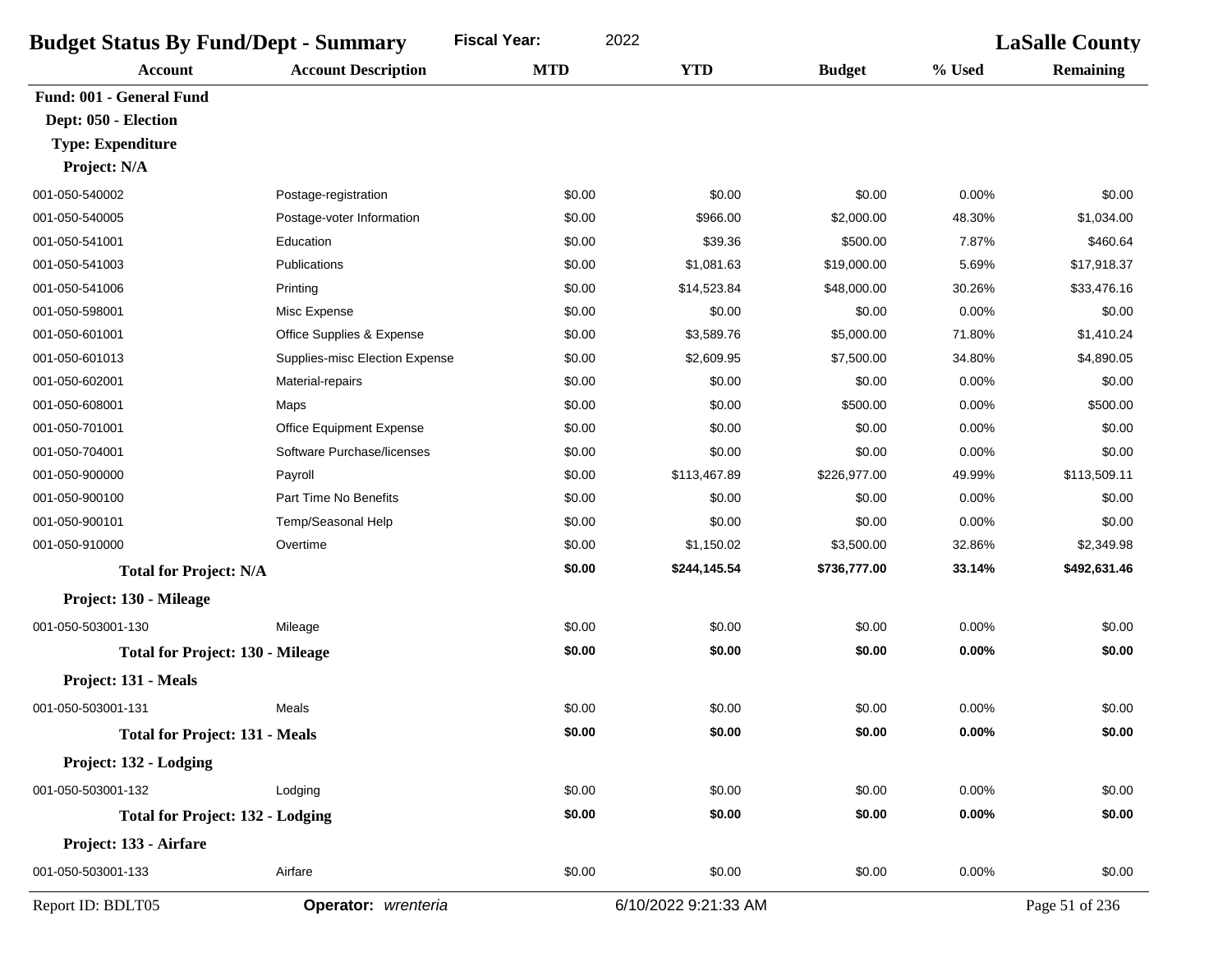| <b>Budget Status By Fund/Dept - Summary</b>       |                                                    | <b>Fiscal Year:</b><br>2022 |              |               | <b>LaSalle County</b> |                  |
|---------------------------------------------------|----------------------------------------------------|-----------------------------|--------------|---------------|-----------------------|------------------|
| <b>Account</b>                                    | <b>Account Description</b>                         | <b>MTD</b>                  | <b>YTD</b>   | <b>Budget</b> | % Used                | <b>Remaining</b> |
| Fund: 001 - General Fund                          |                                                    |                             |              |               |                       |                  |
| Dept: 050 - Election                              |                                                    |                             |              |               |                       |                  |
| <b>Type: Expenditure</b>                          |                                                    |                             |              |               |                       |                  |
| Project: 133 - Airfare                            |                                                    |                             |              |               |                       |                  |
| <b>Total for Project: 133 - Airfare</b>           |                                                    | \$0.00                      | \$0.00       | \$0.00        | 0.00%                 | \$0.00           |
| Project: 134 - Transportation                     |                                                    |                             |              |               |                       |                  |
| 001-050-503001-134                                | Transportation                                     | \$0.00                      | \$0.00       | \$0.00        | 0.00%                 | \$0.00           |
| <b>Total for Project: 134 - Transportation</b>    |                                                    | \$0.00                      | \$0.00       | \$0.00        | 0.00%                 | \$0.00           |
| Project: 150 - Moveable Equipment                 |                                                    |                             |              |               |                       |                  |
| 001-050-799999-150                                | Elections-Moveable Equipment                       | \$0.00                      | \$0.00       | \$0.00        | 0.00%                 | \$0.00           |
|                                                   | <b>Total for Project: 150 - Moveable Equipment</b> | \$0.00                      | \$0.00       | \$0.00        | 0.00%                 | \$0.00           |
| Project: 204 - Trsf to/from 028 Cap Improv        |                                                    |                             |              |               |                       |                  |
| 001-050-490000-204                                | Transfer to 028 Cap Improv                         | \$0.00                      | \$0.00       | \$0.00        | 0.00%                 | \$0.00           |
|                                                   | Total for Project: 204 - Trsf to/from 028 Cap Impr | \$0.00                      | \$0.00       | \$0.00        | 0.00%                 | \$0.00           |
| <b>Total For Expenditure Type</b>                 |                                                    | \$0.00                      | \$244,145.54 | \$736,777.00  | 33.14%                | \$492,631.46     |
| <b>Revenue Total for Dept: 050 - Election</b>     |                                                    | \$0.00                      | \$0.00       | \$0.00        | 0.00%                 | \$0.00           |
| <b>Expenditure Total for Dept: 050 - Election</b> |                                                    | \$0.00                      | \$244,145.54 | \$736,777.00  | 33.14%                | \$492,631.46     |
| Dept: 051 - Court Security                        |                                                    |                             |              |               |                       |                  |
| <b>Type: Expenditure</b>                          |                                                    |                             |              |               |                       |                  |
| Project: N/A                                      |                                                    |                             |              |               |                       |                  |
| 001-051-541001                                    | Education                                          | \$0.00                      | \$0.00       | \$0.00        | 0.00%                 | \$0.00           |
| 001-051-598001                                    | Misc Expense                                       | \$0.00                      | \$0.00       | \$250.00      | 0.00%                 | \$250.00         |
| 001-051-600001                                    | Supplies                                           | \$0.00                      | \$0.00       | \$500.00      | 0.00%                 | \$500.00         |
| 001-051-613005                                    | Uniforms                                           | \$0.00                      | \$598.97     | \$1,000.00    | 59.90%                | \$401.03         |
| 001-051-701002                                    | <b>Equipment Expense</b>                           | \$0.00                      | \$0.00       | \$0.00        | 0.00%                 | \$0.00           |
| 001-051-900000                                    | Payroll                                            | \$0.00                      | \$168,829.19 | \$344,699.00  | 48.98%                | \$175,869.81     |
| 001-051-900100                                    | Part Time No Benefits                              | \$0.00                      | \$31,790.00  | \$36,000.00   | 88.31%                | \$4,210.00       |
| 001-051-900101                                    | Temp/Seasonal Help                                 | \$0.00                      | \$0.00       | \$0.00        | 0.00%                 | \$0.00           |
| 001-051-910000                                    | Overtime                                           | \$0.00                      | \$9,478.46   | \$20,000.00   | 47.39%                | \$10,521.54      |
| 001-051-910001                                    | Holiday OT                                         | \$0.00                      | \$0.00       | \$0.00        | 0.00%                 | \$0.00           |
| <b>Total for Project: N/A</b>                     |                                                    | \$0.00                      | \$210,696.62 | \$402,449.00  | 52.35%                | \$191,752.38     |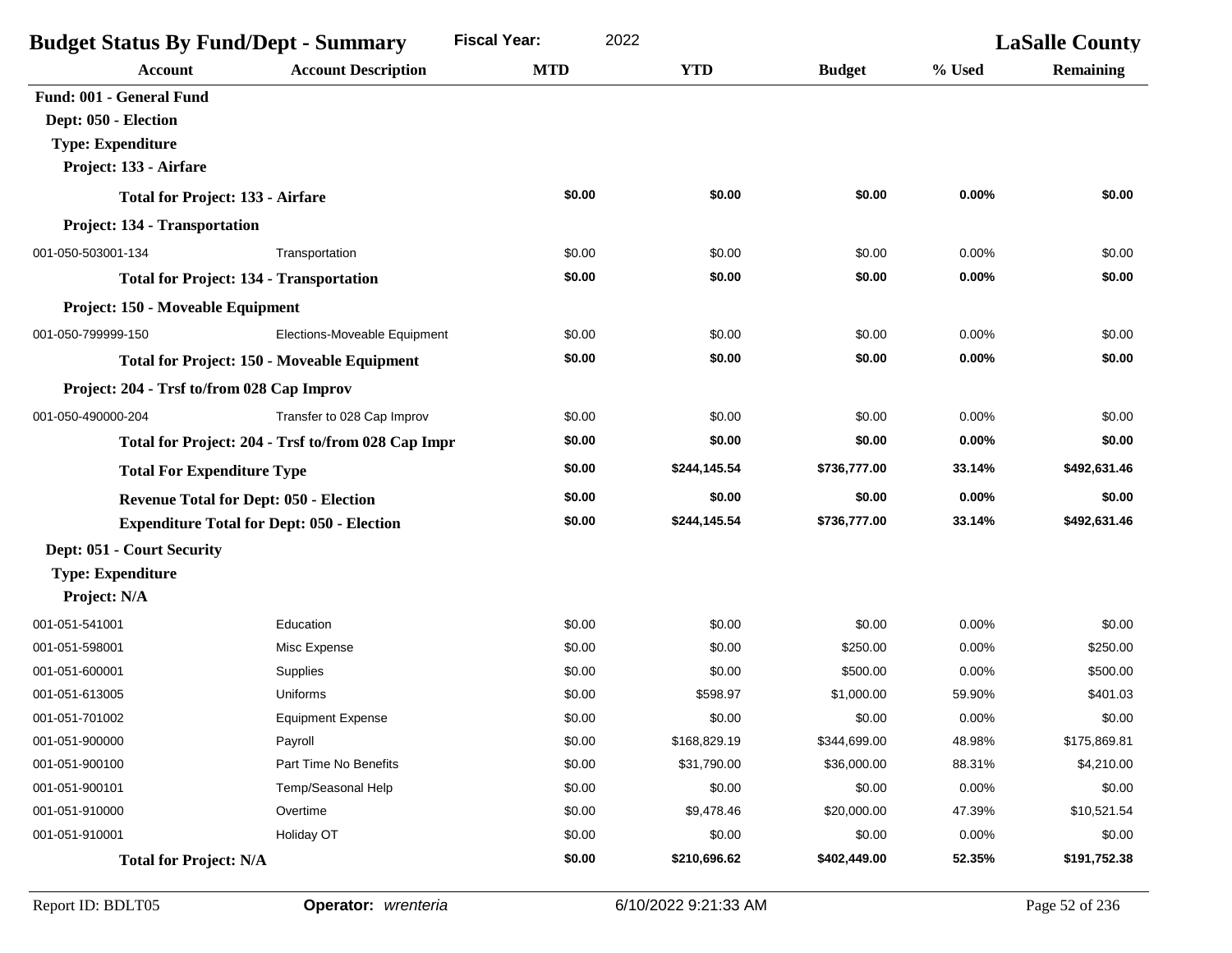| <b>Budget Status By Fund/Dept - Summary</b> |                                                         | <b>Fiscal Year:</b><br>2022 |                |                | <b>LaSalle County</b> |                  |
|---------------------------------------------|---------------------------------------------------------|-----------------------------|----------------|----------------|-----------------------|------------------|
| <b>Account</b>                              | <b>Account Description</b>                              | <b>MTD</b>                  | <b>YTD</b>     | <b>Budget</b>  | % Used                | <b>Remaining</b> |
| Fund: 001 - General Fund                    |                                                         |                             |                |                |                       |                  |
| Dept: 051 - Court Security                  |                                                         |                             |                |                |                       |                  |
| <b>Type: Expenditure</b>                    |                                                         |                             |                |                |                       |                  |
| <b>Total For Expenditure Type</b>           |                                                         | \$0.00                      | \$210,696.62   | \$402,449.00   | 52.35%                | \$191,752.38     |
|                                             | <b>Revenue Total for Dept: 051 - Court Security</b>     | \$0.00                      | \$0.00         | \$0.00         | 0.00%                 | \$0.00           |
|                                             | <b>Expenditure Total for Dept: 051 - Court Security</b> | \$0.00                      | \$210,696.62   | \$402,449.00   | 52.35%                | \$191,752.38     |
| <b>Dept: 052 - Sheriff Corrections</b>      |                                                         |                             |                |                |                       |                  |
| <b>Type: Expenditure</b>                    |                                                         |                             |                |                |                       |                  |
| Project: N/A                                |                                                         |                             |                |                |                       |                  |
| 001-052-404007                              | Prof Services-physicans/drug                            | \$0.00                      | \$411,529.85   | \$961,571.00   | 42.80%                | \$550,041.15     |
| 001-052-467001                              | Out Of Co. Prisoner Housing                             | \$0.00                      | \$0.00         | \$500.00       | 0.00%                 | \$500.00         |
| 001-052-502001                              | Maintenance & Repair-Equipme                            | \$0.00                      | \$2,426.00     | \$15,000.00    | 16.17%                | \$12,574.00      |
| 001-052-502008                              | Maintenance-service Contract                            | \$0.00                      | \$8,259.00     | \$13,300.00    | 62.10%                | \$5,041.00       |
| 001-052-502010                              | Maintenance-live Scan Mnt Fee                           | \$0.00                      | \$6,990.00     | \$3,600.00     | 194.17%               | (\$3,390.00)     |
| 001-052-503001                              | Travel/Meals/Lodging                                    | \$0.00                      | \$1,165.32     | \$5,600.00     | 20.81%                | \$4,434.68       |
| 001-052-541001                              | Education                                               | \$0.00                      | \$8,289.58     | \$17,000.00    | 48.76%                | \$8,710.42       |
| 001-052-541021                              | Education-pti                                           | \$0.00                      | \$7,890.00     | \$17,000.00    | 46.41%                | \$9,110.00       |
| 001-052-598001                              | Misc Expense                                            | \$0.00                      | \$1.63         | \$500.00       | 0.33%                 | \$498.37         |
| 001-052-600001                              | Supplies                                                | \$0.00                      | \$0.00         | \$1,400.00     | 0.00%                 | \$1,400.00       |
| 001-052-601001                              | Office Supplies & Expense                               | \$0.00                      | \$1,546.18     | \$2,600.00     | 59.47%                | \$1,053.82       |
| 001-052-601006                              | Supplies-provisions                                     | \$0.00                      | \$156,493.09   | \$270,000.00   | 57.96%                | \$113,506.91     |
| 001-052-601007                              | Supplies-inmate                                         | \$0.00                      | \$5.62         | \$5,000.00     | 0.11%                 | \$4,994.38       |
| 001-052-601008                              | Supplies-jail                                           | \$0.00                      | \$5,715.88     | \$16,500.00    | 34.64%                | \$10,784.12      |
| 001-052-601015                              | Supplies-laundry/cleaning                               | \$0.00                      | \$11,031.84    | \$11,500.00    | 95.93%                | \$468.16         |
| 001-052-613005                              | Uniforms                                                | \$0.00                      | \$8,165.96     | \$6,000.00     | 136.10%               | (\$2,165.96)     |
| 001-052-613006                              | Radios/Maint/Batteries                                  | \$0.00                      | \$29,755.28    | \$0.00         | 0.00%                 | (\$29,755.28)    |
| 001-052-701001                              | <b>Office Equipment Expense</b>                         | \$0.00                      | \$189.99       | \$5,700.00     | 3.33%                 | \$5,510.01       |
| 001-052-701002                              | <b>Equipment Expense</b>                                | \$0.00                      | \$0.00         | \$0.00         | 0.00%                 | \$0.00           |
| 001-052-704001                              | Software Purchase/licenses                              | \$0.00                      | \$748.98       | \$935.00       | 80.10%                | \$186.02         |
| 001-052-900000                              | Payroll                                                 | \$0.00                      | \$1,962,612.15 | \$4,300,366.00 | 45.64%                | \$2,337,753.85   |
| 001-052-900100                              | Part Time No Benefits                                   | \$0.00                      | \$0.00         | \$0.00         | 0.00%                 | \$0.00           |
| 001-052-900101                              | Temp/Seasonal Help                                      | \$0.00                      | \$0.00         | \$0.00         | 0.00%                 | \$0.00           |
| 001-052-910000                              | Overtime                                                | \$0.00                      | \$414,779.41   | \$600,000.00   | 69.13%                | \$185,220.59     |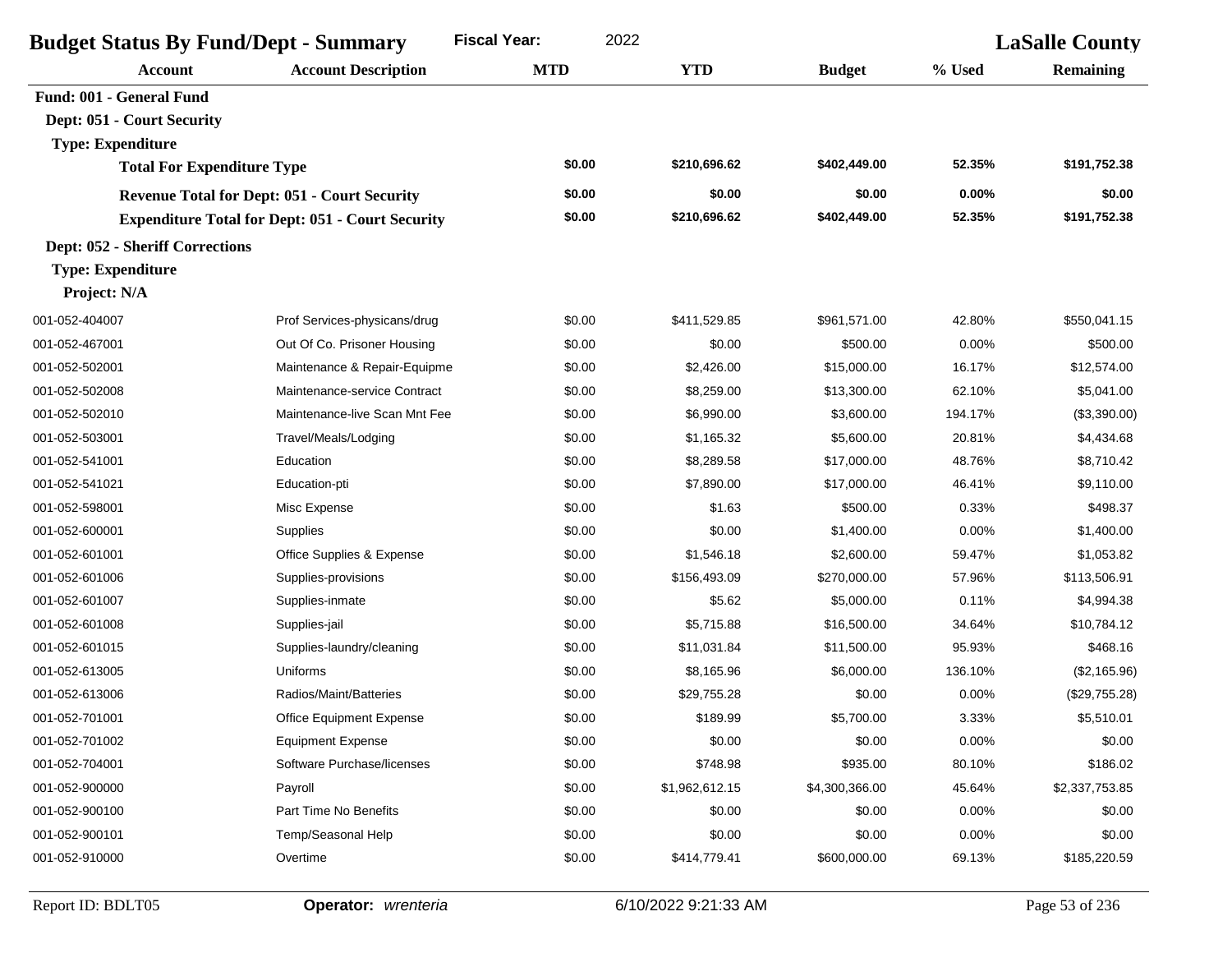| <b>Budget Status By Fund/Dept - Summary</b>               |                                                          | <b>Fiscal Year:</b><br>2022 |                |                | <b>LaSalle County</b> |                  |
|-----------------------------------------------------------|----------------------------------------------------------|-----------------------------|----------------|----------------|-----------------------|------------------|
| <b>Account</b>                                            | <b>Account Description</b>                               | <b>MTD</b>                  | <b>YTD</b>     | <b>Budget</b>  | % Used                | <b>Remaining</b> |
| Fund: 001 - General Fund                                  |                                                          |                             |                |                |                       |                  |
| Dept: 052 - Sheriff Corrections                           |                                                          |                             |                |                |                       |                  |
| <b>Type: Expenditure</b>                                  |                                                          |                             |                |                |                       |                  |
| Project: N/A                                              |                                                          |                             |                |                |                       |                  |
| <b>Total for Project: N/A</b>                             |                                                          | \$0.00                      | \$3,037,595.76 | \$6,254,072.00 | 48.57%                | \$3,216,476.24   |
| <b>Total For Expenditure Type</b>                         |                                                          | \$0.00                      | \$3,037,595.76 | \$6,254,072.00 | 48.57%                | \$3,216,476.24   |
|                                                           | <b>Revenue Total for Dept: 052 - Sheriff Corrections</b> | \$0.00                      | \$0.00         | \$0.00         | 0.00%                 | \$0.00           |
| <b>Expenditure Total for Dept: 052 - Sheriff Correcti</b> |                                                          | \$0.00                      | \$3,037,595.76 | \$6,254,072.00 | 48.57%                | \$3,216,476.24   |
| Dept: 508 - CURE Pgm(2)-County                            |                                                          |                             |                |                |                       |                  |
| <b>Type: Revenue</b>                                      |                                                          |                             |                |                |                       |                  |
| Project: 555 - Federal Grant Funds                        |                                                          |                             |                |                |                       |                  |
| 001-508-313035-555                                        | CURE(1) Program-County Fede                              | \$0.00                      | \$0.00         | \$0.00         | 0.00%                 | \$0.00           |
| <b>Total for Project: 555 - Federal Grant Funds</b>       |                                                          | \$0.00                      | \$0.00         | \$0.00         | 0.00%                 | \$0.00           |
| <b>Total For Revenue Type</b>                             |                                                          | \$0.00                      | \$0.00         | \$0.00         | 0.00%                 | \$0.00           |
| <b>Type: Expenditure</b>                                  |                                                          |                             |                |                |                       |                  |
| Project: 188 - Trsf to/from 009 Soc Security              |                                                          |                             |                |                |                       |                  |
| 001-508-390000-188                                        | Transfer from other Funds Trsf                           | \$0.00                      | \$0.00         | \$0.00         | 0.00%                 | \$0.00           |
|                                                           | Total for Project: 188 - Trsf to/from 009 Soc Secur      | \$0.00                      | \$0.00         | \$0.00         | 0.00%                 | \$0.00           |
| Project: 244 - Trsf to/from 097 Disaster Fund             |                                                          |                             |                |                |                       |                  |
| 001-508-390000-244                                        | Transfer from other Funds Trsf                           | \$0.00                      | \$0.00         | \$0.00         | 0.00%                 | \$0.00           |
|                                                           | Total for Project: 244 - Trsf to/from 097 Disaster F     | \$0.00                      | \$0.00         | \$0.00         | 0.00%                 | \$0.00           |
| <b>Total For Expenditure Type</b>                         |                                                          | \$0.00                      | \$0.00         | \$0.00         | 0.00%                 | \$0.00           |
|                                                           | Revenue Total for Dept: 508 - CURE Pgm(2)-Coun           | \$0.00                      | \$0.00         | \$0.00         | $0.00\%$              | \$0.00           |
|                                                           | Expenditure Total for Dept: 508 - CURE Pgm(2)-           | \$0.00                      | \$0.00         | \$0.00         | 0.00%                 | \$0.00           |
| Dept: 510 - Covid Vaccine                                 |                                                          |                             |                |                |                       |                  |
| <b>Type: Expenditure</b>                                  |                                                          |                             |                |                |                       |                  |
| Project: 555 - Federal Grant Funds                        |                                                          |                             |                |                |                       |                  |
| 001-510-600001-555                                        | Supplies Federal Grant Funds                             | \$0.00                      | \$0.00         | \$0.00         | 0.00%                 | \$0.00           |
|                                                           | <b>Total for Project: 555 - Federal Grant Funds</b>      | \$0.00                      | \$0.00         | \$0.00         | 0.00%                 | \$0.00           |
| <b>Total For Expenditure Type</b>                         |                                                          | \$0.00                      | \$0.00         | \$0.00         | 0.00%                 | \$0.00           |
|                                                           |                                                          |                             |                |                |                       |                  |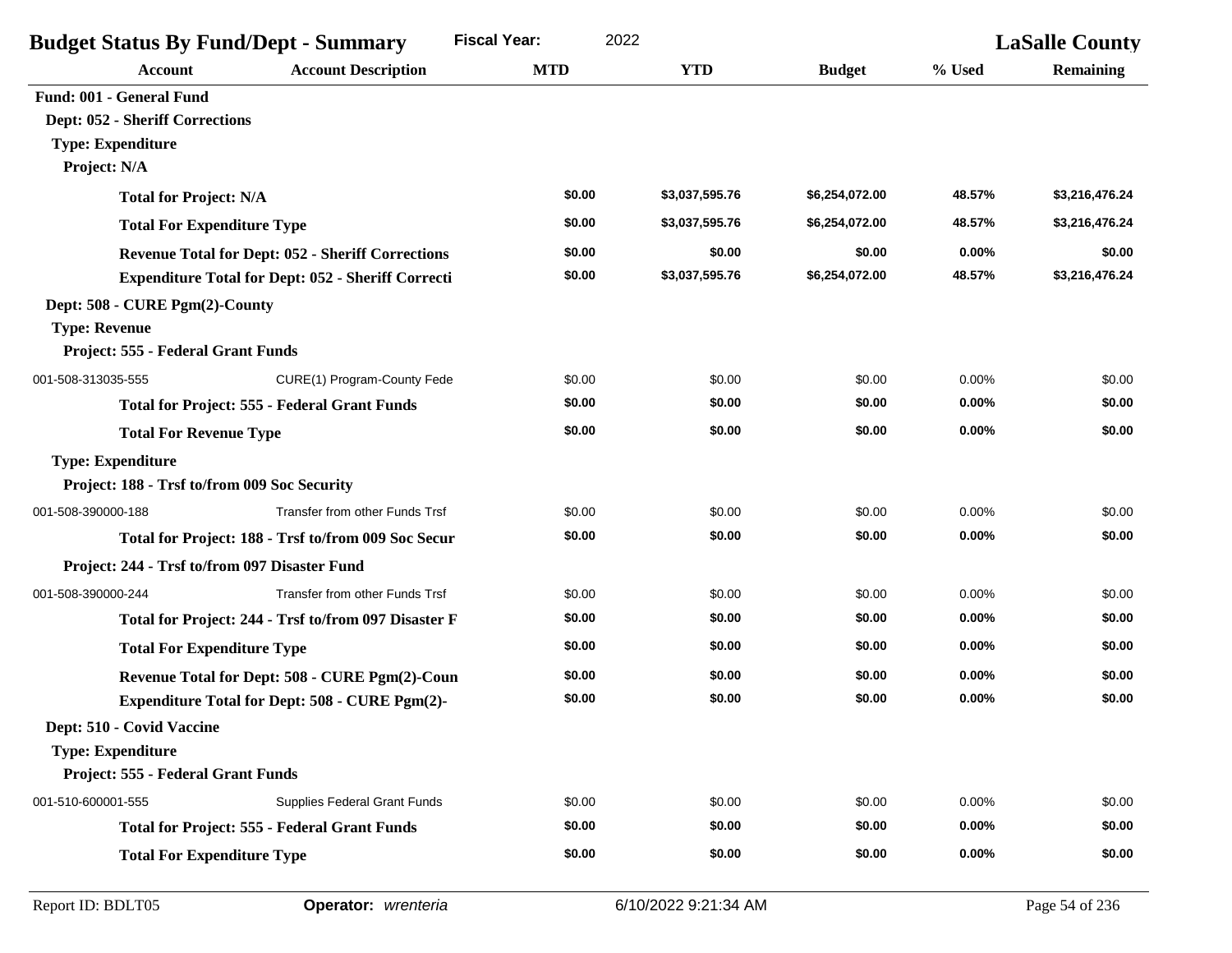| <b>Budget Status By Fund/Dept - Summary</b> |                                                        | 2022<br><b>Fiscal Year:</b> |                   |                 | <b>LaSalle County</b> |                  |  |
|---------------------------------------------|--------------------------------------------------------|-----------------------------|-------------------|-----------------|-----------------------|------------------|--|
| Account                                     | <b>Account Description</b>                             | <b>MTD</b>                  | <b>YTD</b>        | <b>Budget</b>   | % Used                | <b>Remaining</b> |  |
| <b>Fund: 001 - General Fund</b>             |                                                        |                             |                   |                 |                       |                  |  |
| Dept: 510 - Covid Vaccine                   |                                                        |                             |                   |                 |                       |                  |  |
|                                             | <b>Revenue Total for Dept: 510 - Covid Vaccine</b>     | \$0.00                      | \$0.00            | \$0.00          | $0.00\%$              | \$0.00           |  |
|                                             | <b>Expenditure Total for Dept: 510 - Covid Vaccine</b> | \$0.00                      | \$0.00            | \$0.00          | $0.00\%$              | \$0.00           |  |
|                                             | <b>Revenue Total for Fund: General Fund</b>            | \$0.00                      | (\$11,580,960.37) | \$32,792,507.00 | 35.32%                | \$21,211,546.63  |  |
|                                             | <b>Expenditure Total for Fund: General Fund</b>        | \$0.00                      | \$15,017,494.72   | \$32.792.507.00 | 45.80%                | \$17,775,012.28  |  |
|                                             | <b>Cash Balance for Fund: General Fund</b>             |                             |                   |                 |                       | \$8,847,856.83   |  |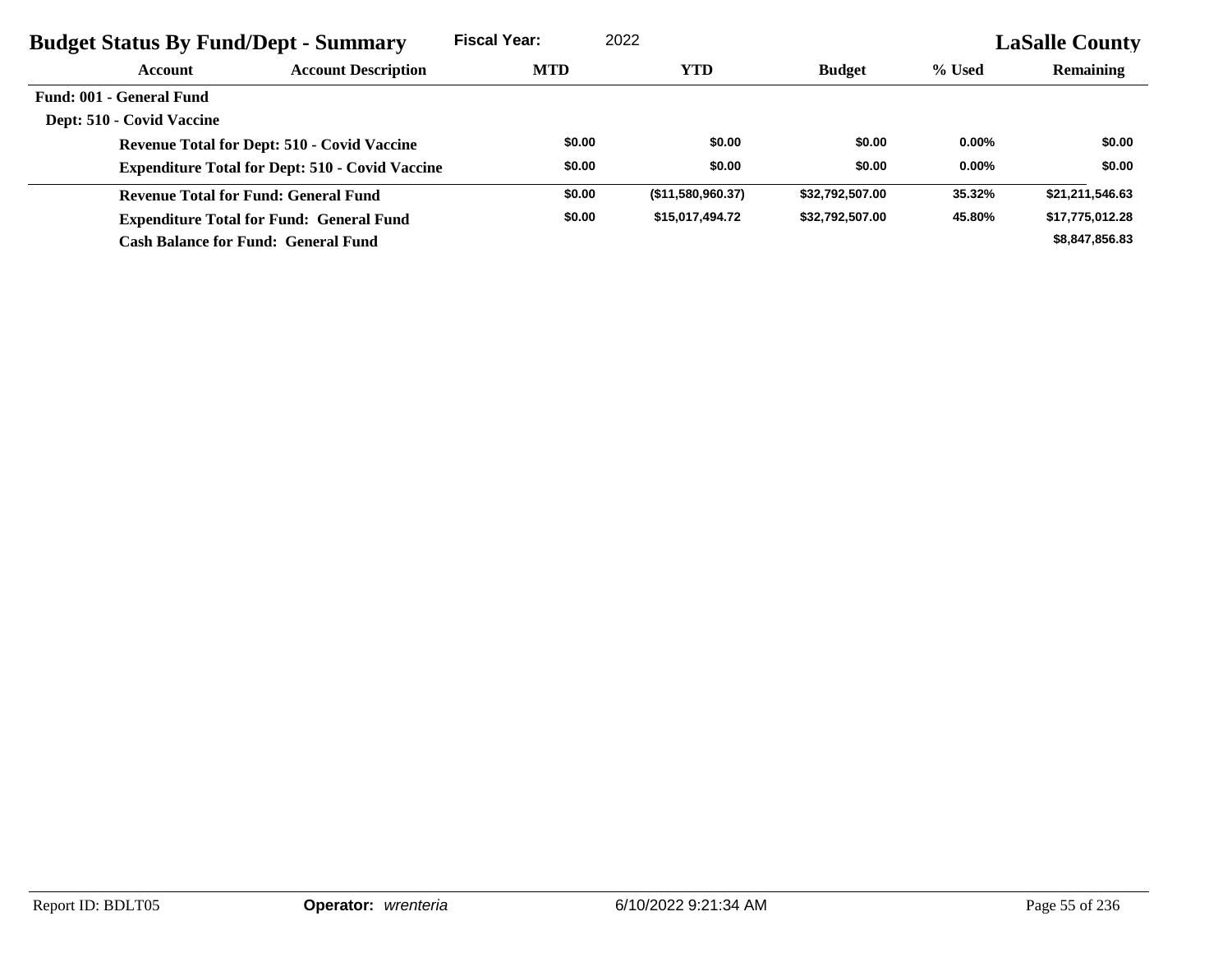| <b>Budget Status By Fund/Dept - Summary</b> | 2022<br><b>Fiscal Year:</b>                        |            |                      | <b>LaSalle County</b> |           |                  |
|---------------------------------------------|----------------------------------------------------|------------|----------------------|-----------------------|-----------|------------------|
| <b>Account</b>                              | <b>Account Description</b>                         | <b>MTD</b> | <b>YTD</b>           | <b>Budget</b>         | % Used    | <b>Remaining</b> |
| <b>Fund: 002 - Detention Home</b>           |                                                    |            |                      |                       |           |                  |
| Dept: 000 - Non-Departmental                |                                                    |            |                      |                       |           |                  |
| <b>Type: Revenue</b>                        |                                                    |            |                      |                       |           |                  |
| Project: N/A                                |                                                    |            |                      |                       |           |                  |
| 002-000-301001                              | Tax Levy                                           | \$0.00     | \$0.00               | \$439,996.00          | 0.00%     | \$439,996.00     |
| 002-000-301002                              | Personal Property Repl Tax                         | \$0.00     | (\$38,009.60)        | \$30,000.00           | 126.70%   | (\$8,009.60)     |
| 002-000-308001                              | Interest Income                                    | \$0.00     | (\$3,608.80)         | \$4,000.00            | 90.22%    | \$391.20         |
| 002-000-312001                              | <b>Resident Charges</b>                            | \$0.00     | (\$10,285.00)        | \$5,000.00            | 205.70%   | (\$5,285.00)     |
| 002-000-312002                              | <b>Detention Fees</b>                              | \$0.00     | \$0.00               | \$0.00                | 0.00%     | \$0.00           |
| 002-000-312003                              | Income-pay Tel Of America                          | \$0.00     | (\$53.82)            | \$500.00              | 10.76%    | \$446.18         |
| 002-000-312004                              | State Board Of Education                           | \$0.00     | (\$35,892.00)        | \$100,000.00          | 35.89%    | \$64,108.00      |
| 002-000-312005                              | Salary Reimb-jvnl Prob Officer                     | \$0.00     | (\$468,987.05)       | \$1,000,000.00        | 46.90%    | \$531,012.95     |
| 002-000-312006                              | State & Fed Milk & Food Reimb                      | \$0.00     | (\$9,255.46)         | \$12,000.00           | 77.13%    | \$2,744.54       |
| 002-000-312008                              | <b>Federal Grants &amp; Allotments</b>             | \$0.00     | \$0.00               | \$0.00                | 0.00%     | \$0.00           |
| 002-000-312009                              | State Milk & Food Reimb                            | \$0.00     | (\$91.12)            | \$0.00                | 0.00%     | (\$91.12)        |
| 002-000-350001                              | Miscellaneous Income                               | \$0.00     | \$0.00               | \$0.00                | 0.00%     | \$0.00           |
| 002-000-390016                              | REIMB FROM INSURANCE FU                            | \$0.00     | \$0.00               | \$0.00                | 0.00%     | \$0.00           |
| 002-000-390033                              | <b>REIMB FROM PUBLIC SAFETY</b>                    | \$0.00     | \$0.00               | \$0.00                | 0.00%     | \$0.00           |
| 002-000-399001                              | <b>Fund Balance Use</b>                            | \$0.00     | \$0.00               | \$14,902.00           | 0.00%     | \$14,902.00      |
| <b>Total for Project: N/A</b>               |                                                    | \$0.00     | (\$566, 182.85)      | \$1,606,398.00        | 35.25%    | \$1,040,215.15   |
| Project: 194 - Trsf to/from 016 Ins Fund    |                                                    |            |                      |                       |           |                  |
| 002-000-390000-194                          | Transfer from 016 Insurance                        | \$0.00     | \$0.00               | \$99,025.00           | 0.00%     | \$99,025.00      |
|                                             | Total for Project: 194 - Trsf to/from 016 Ins Fund | \$0.00     | \$0.00               | \$99,025.00           | 0.00%     | \$99,025.00      |
| <b>Total For Revenue Type</b>               |                                                    | \$0.00     | (\$566, 182.85)      | \$1,705,423.00        | 33.20%    | \$1,139,240.15   |
| <b>Type: Expenditure</b>                    |                                                    |            |                      |                       |           |                  |
| Project: N/A                                |                                                    |            |                      |                       |           |                  |
| 002-000-404012                              | Prof Services-psychological                        | \$0.00     | \$0.00               | \$500.00              | 0.00%     | \$500.00         |
| 002-000-405001                              | Contract-physician's Contract                      | \$0.00     | \$49,224.28          | \$96,697.00           | 50.91%    | \$47,472.72      |
| 002-000-442001                              | <b>Hospital And Emergency Care</b>                 | \$0.00     | \$0.00               | \$1,000.00            | 0.00%     | \$1,000.00       |
| 002-000-447001                              | <b>Exelon Settlement</b>                           | \$0.00     | \$0.00               | \$0.00                | 0.00%     | \$0.00           |
| 002-000-502002                              | Maintenance & Repair- Vehicles                     | \$0.00     | \$0.00               | \$700.00              | 0.00%     | \$700.00         |
| 002-000-502003                              | Maintenance & Repair-Bldg                          | \$0.00     | (\$5,185.00)         | \$15,000.00           | $-34.57%$ | \$20,185.00      |
| 002-000-502007                              | Maintenance-contracts                              | \$0.00     | \$2,984.71           | \$12,000.00           | 24.87%    | \$9,015.29       |
| Report ID: BDLT05                           | Operator: wrenteria                                |            | 6/10/2022 9:21:34 AM |                       |           | Page 56 of 236   |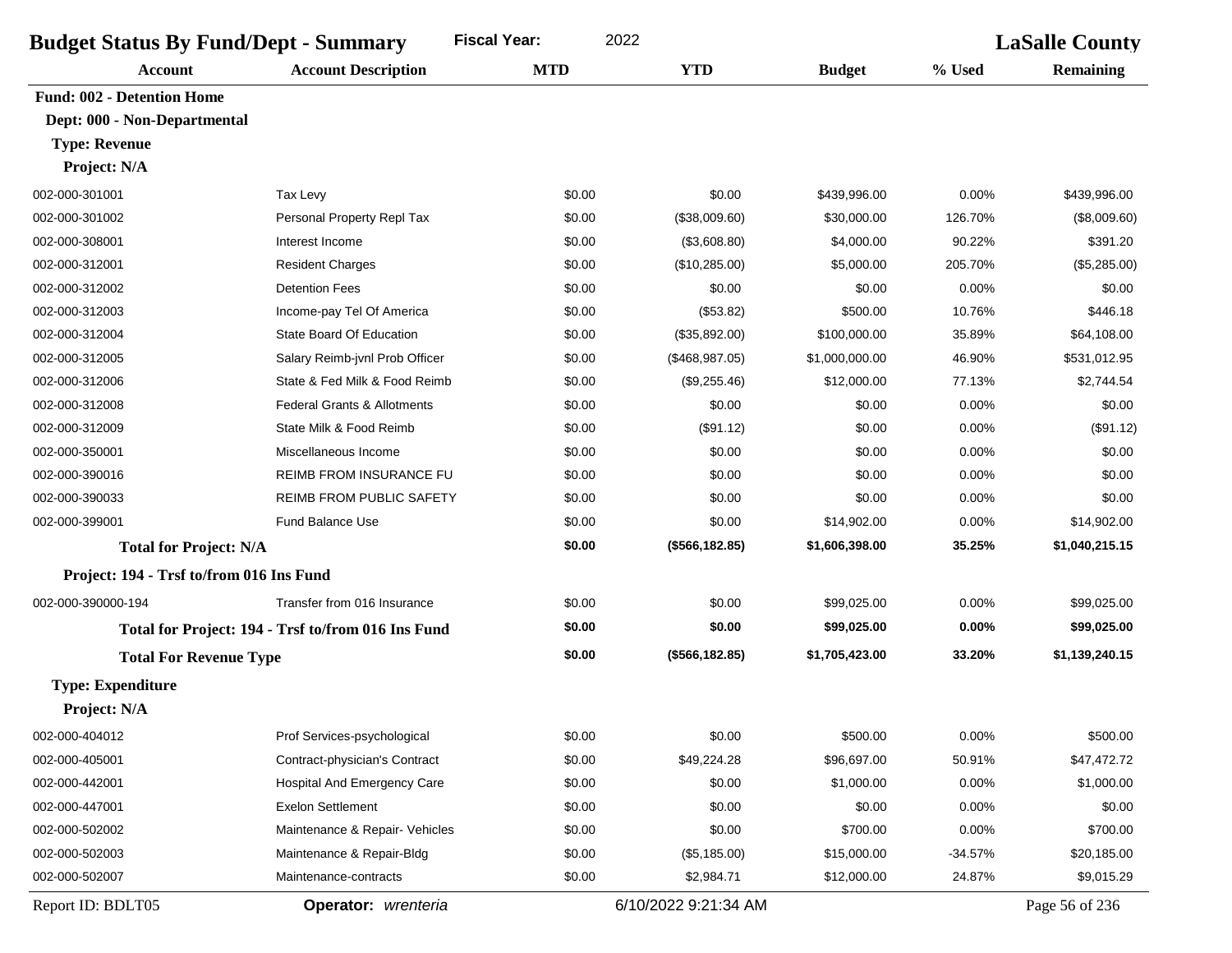| <b>Budget Status By Fund/Dept - Summary</b>  | 2022<br><b>Fiscal Year:</b>    |            |              | <b>LaSalle County</b> |        |                  |
|----------------------------------------------|--------------------------------|------------|--------------|-----------------------|--------|------------------|
| <b>Account</b>                               | <b>Account Description</b>     | <b>MTD</b> | <b>YTD</b>   | <b>Budget</b>         | % Used | <b>Remaining</b> |
| <b>Fund: 002 - Detention Home</b>            |                                |            |              |                       |        |                  |
| Dept: 000 - Non-Departmental                 |                                |            |              |                       |        |                  |
| <b>Type: Expenditure</b>                     |                                |            |              |                       |        |                  |
| Project: N/A                                 |                                |            |              |                       |        |                  |
| 002-000-502008                               | Maintenance-service Contract   | \$0.00     | \$12,105.91  | \$13,000.00           | 93.12% | \$894.09         |
| 002-000-503001                               | Travel                         | \$0.00     | \$0.00       | \$1,500.00            | 0.00%  | \$1,500.00       |
| 002-000-510001                               | Electricity                    | \$0.00     | \$4,369.00   | \$16,500.00           | 26.48% | \$12,131.00      |
| 002-000-510002                               | Water/sewer                    | \$0.00     | \$753.47     | \$2,500.00            | 30.14% | \$1,746.53       |
| 002-000-510003                               | Gas                            | \$0.00     | \$0.00       | \$1,750.00            | 0.00%  | \$1,750.00       |
| 002-000-510004                               | Telephone                      | \$0.00     | \$127.62     | \$1,300.00            | 9.82%  | \$1,172.38       |
| 002-000-541001                               | Education                      | \$0.00     | \$0.00       | \$8,000.00            | 0.00%  | \$8,000.00       |
| 002-000-541004                               | Dues & Subscriptions           | \$0.00     | \$0.00       | \$1,000.00            | 0.00%  | \$1,000.00       |
| 002-000-598001                               | Misc Expense                   | \$0.00     | \$0.00       | \$0.00                | 0.00%  | \$0.00           |
| 002-000-599001                               | Contingency                    | \$0.00     | \$0.00       | \$0.00                | 0.00%  | \$0.00           |
| 002-000-600001                               | Supplies                       | \$0.00     | \$1,731.35   | \$24,000.00           | 7.21%  | \$22,268.65      |
| 002-000-601002                               | Supplies-education             | \$0.00     | \$17.05      | \$6,500.00            | 0.26%  | \$6,482.95       |
| 002-000-601006                               | Supplies-provisions            | \$0.00     | \$6,449.05   | \$35,000.00           | 18.43% | \$28,550.95      |
| 002-000-601016                               | Supplies-library               | \$0.00     | \$0.00       | \$0.00                | 0.00%  | \$0.00           |
| 002-000-602001                               | Material-repairs               | \$0.00     | \$434.24     | \$3,500.00            | 12.41% | \$3,065.76       |
| 002-000-610001                               | Medications                    | \$0.00     | \$0.00       | \$250.00              | 0.00%  | \$250.00         |
| 002-000-701001                               | Office Equipment Expense       | \$0.00     | \$0.00       | \$0.00                | 0.00%  | \$0.00           |
| 002-000-704001                               | Software/Licenses              | \$0.00     | \$0.00       | \$2,200.00            | 0.00%  | \$2,200.00       |
| 002-000-810001                               | Health & Life Insurance        | \$0.00     | \$96,289.22  | \$225,000.00          | 42.80% | \$128,710.78     |
| 002-000-810002                               | Health & Life Ins-Retirees     | \$0.00     | \$23,064.64  | \$62,000.00           | 37.20% | \$38,935.36      |
| 002-000-836028                               | Transfer to Const & Improv     | \$0.00     | \$0.00       | \$0.00                | 0.00%  | \$0.00           |
| 002-000-860000                               | NSF Chargeback                 | \$0.00     | \$0.00       | \$0.00                | 0.00%  | \$0.00           |
| 002-000-900000                               | Payroll                        | \$0.00     | \$448,740.63 | \$1,056,993.00        | 42.45% | \$608,252.37     |
| 002-000-900100                               | Part Time No Benefits          | \$0.00     | \$3,428.18   | \$8,000.00            | 42.85% | \$4,571.82       |
| 002-000-900101                               | Temp/Seasonal Help             | \$0.00     | \$0.00       | \$2,000.00            | 0.00%  | \$2,000.00       |
| 002-000-910000                               | Overtime                       | \$0.00     | \$14,339.25  | \$40,000.00           | 35.85% | \$25,660.75      |
| <b>Total for Project: N/A</b>                |                                | \$0.00     | \$658,873.60 | \$1,636,890.00        | 40.25% | \$978,016.40     |
| Project: 123 - Natl School Lunch & Breakfast |                                |            |              |                       |        |                  |
| 002-000-600001-123                           | Supplies Natl School Lunch & B | \$0.00     | \$0.00       | \$0.00                | 0.00%  | \$0.00           |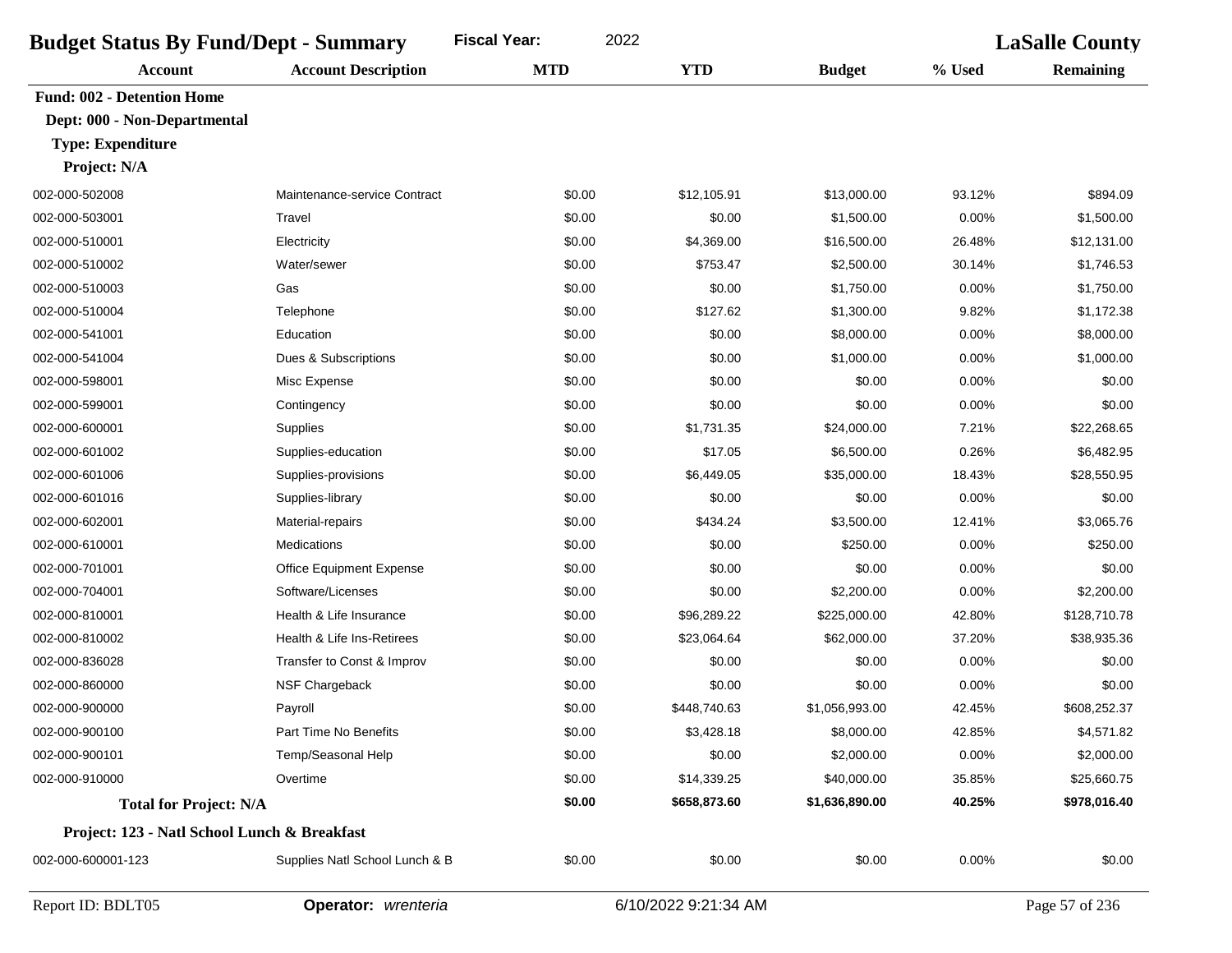| <b>Budget Status By Fund/Dept - Summary</b><br><b>Fiscal Year:</b><br>2022<br><b>LaSalle County</b> |                                                    |            |            |               |          |                  |
|-----------------------------------------------------------------------------------------------------|----------------------------------------------------|------------|------------|---------------|----------|------------------|
| <b>Account</b>                                                                                      | <b>Account Description</b>                         | <b>MTD</b> | <b>YTD</b> | <b>Budget</b> | % Used   | <b>Remaining</b> |
| <b>Fund: 002 - Detention Home</b>                                                                   |                                                    |            |            |               |          |                  |
| Dept: 000 - Non-Departmental                                                                        |                                                    |            |            |               |          |                  |
| <b>Type: Expenditure</b>                                                                            |                                                    |            |            |               |          |                  |
| Project: 123 - Natl School Lunch & Breakfast                                                        |                                                    |            |            |               |          |                  |
| 002-000-601006-123                                                                                  | Supplies-provisions Natl Schoo                     | \$0.00     | \$5,350.94 | \$0.00        | 0.00%    | (\$5,350.94)     |
|                                                                                                     | Total for Project: 123 - Natl School Lunch & Brea  | \$0.00     | \$5,350.94 | \$0.00        | 0.00%    | (\$5,350.94)     |
| Project: 130 - Mileage                                                                              |                                                    |            |            |               |          |                  |
| 002-000-503001-130                                                                                  | Mileage                                            | \$0.00     | \$0.00     | \$0.00        | 0.00%    | \$0.00           |
| <b>Total for Project: 130 - Mileage</b>                                                             |                                                    | \$0.00     | \$0.00     | \$0.00        | 0.00%    | \$0.00           |
| Project: 131 - Meals                                                                                |                                                    |            |            |               |          |                  |
| 002-000-503001-131                                                                                  | Meals                                              | \$0.00     | \$0.00     | \$0.00        | 0.00%    | \$0.00           |
| <b>Total for Project: 131 - Meals</b>                                                               |                                                    | \$0.00     | \$0.00     | \$0.00        | 0.00%    | \$0.00           |
| Project: 132 - Lodging                                                                              |                                                    |            |            |               |          |                  |
| 002-000-503001-132                                                                                  | Lodging                                            | \$0.00     | \$0.00     | \$0.00        | 0.00%    | \$0.00           |
| <b>Total for Project: 132 - Lodging</b>                                                             |                                                    | \$0.00     | \$0.00     | \$0.00        | 0.00%    | \$0.00           |
| Project: 133 - Airfare                                                                              |                                                    |            |            |               |          |                  |
| 002-000-503001-133                                                                                  | Airfare                                            | \$0.00     | \$0.00     | \$0.00        | 0.00%    | \$0.00           |
| <b>Total for Project: 133 - Airfare</b>                                                             |                                                    | \$0.00     | \$0.00     | \$0.00        | 0.00%    | \$0.00           |
| Project: 134 - Transportation                                                                       |                                                    |            |            |               |          |                  |
| 002-000-503001-134                                                                                  | Transportation                                     | \$0.00     | \$0.00     | \$0.00        | 0.00%    | \$0.00           |
| <b>Total for Project: 134 - Transportation</b>                                                      |                                                    | \$0.00     | \$0.00     | \$0.00        | 0.00%    | \$0.00           |
| Project: 180 - Trsf to/from General Fund                                                            |                                                    |            |            |               |          |                  |
| 002-000-490000-180                                                                                  | Transfer to 001 Gen Fd                             | \$0.00     | \$0.00     | \$1,920.00    | 0.00%    | \$1,920.00       |
|                                                                                                     | Total for Project: 180 - Trsf to/from General Fund | \$0.00     | \$0.00     | \$1,920.00    | 0.00%    | \$1,920.00       |
| Project: 204 - Trsf to/from 028 Cap Improv                                                          |                                                    |            |            |               |          |                  |
| 002-000-490000-204                                                                                  | Transfer to 028 Cap Improv                         | \$0.00     | \$0.00     | \$0.00        | 0.00%    | \$0.00           |
|                                                                                                     | Total for Project: 204 - Trsf to/from 028 Cap Impr | \$0.00     | \$0.00     | \$0.00        | $0.00\%$ | \$0.00           |
| Project: 242 - Trsf to/from 098 Health Ins                                                          |                                                    |            |            |               |          |                  |
| 002-000-490000-242                                                                                  | Transfer to 098 Health Ins                         | \$0.00     | \$0.00     | \$9,000.00    | 0.00%    | \$9,000.00       |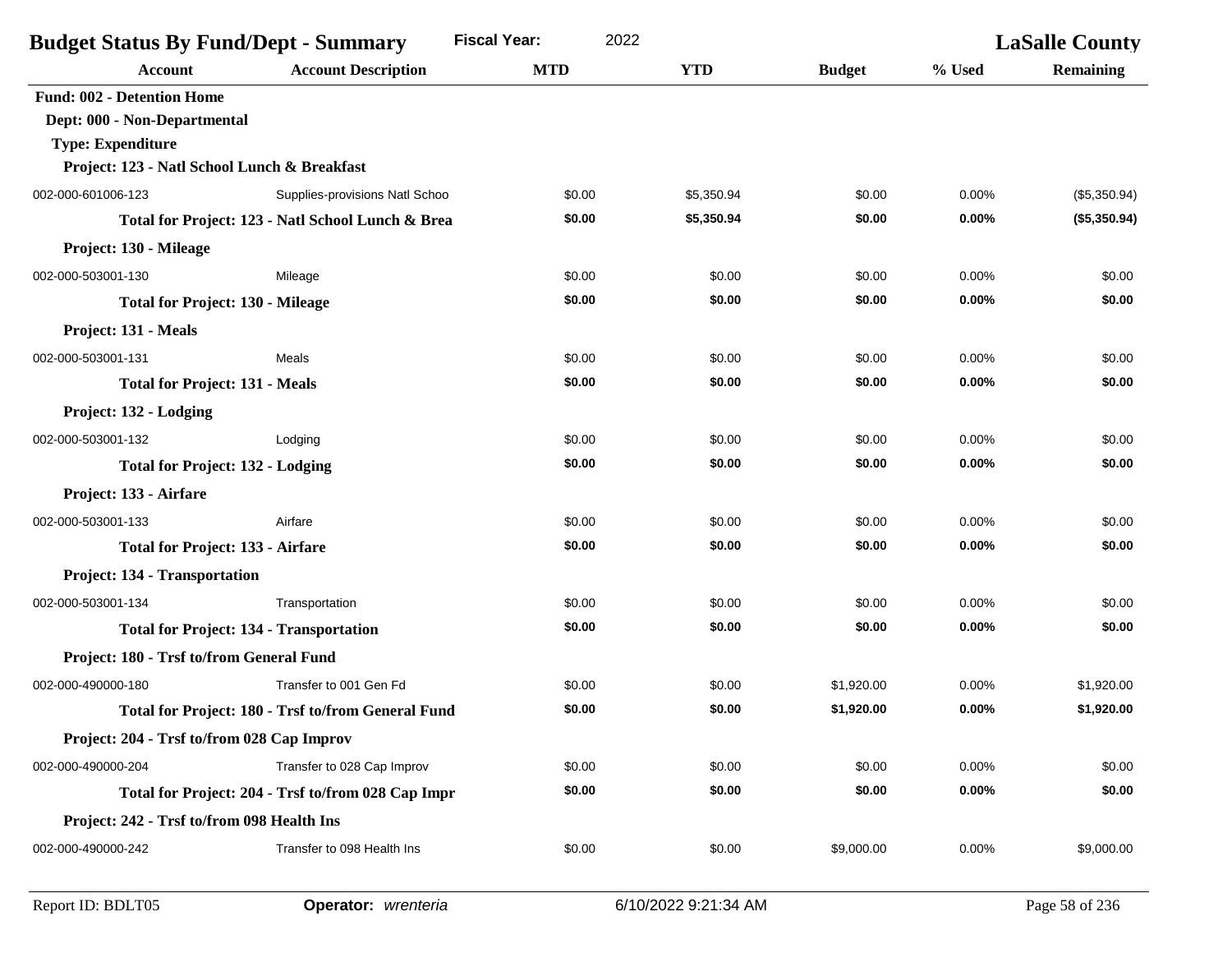| <b>Budget Status By Fund/Dept - Summary</b> |                                                        | 2022<br><b>Fiscal Year:</b> |                 |                |          | <b>LaSalle County</b> |
|---------------------------------------------|--------------------------------------------------------|-----------------------------|-----------------|----------------|----------|-----------------------|
| Account                                     | <b>Account Description</b>                             | <b>MTD</b>                  | <b>YTD</b>      | <b>Budget</b>  | % Used   | <b>Remaining</b>      |
| <b>Fund: 002 - Detention Home</b>           |                                                        |                             |                 |                |          |                       |
| Dept: 000 - Non-Departmental                |                                                        |                             |                 |                |          |                       |
| <b>Type: Expenditure</b>                    |                                                        |                             |                 |                |          |                       |
| Project: 242 - Trsf to/from 098 Health Ins  |                                                        |                             |                 |                |          |                       |
|                                             | Total for Project: 242 - Trsf to/from 098 Health In    | \$0.00                      | \$0.00          | \$9,000.00     | $0.00\%$ | \$9,000.00            |
| Project: 999 - Elected off/dept head        |                                                        |                             |                 |                |          |                       |
| 002-000-900000-999                          | Payroll Elected off/dept head                          | \$0.00                      | \$28,363.26     | \$57,613.00    | 49.23%   | \$29,249.74           |
|                                             | Total for Project: 999 - Elected off/dept head         | \$0.00                      | \$28,363.26     | \$57,613.00    | 49.23%   | \$29,249.74           |
| <b>Total For Expenditure Type</b>           |                                                        | \$0.00                      | \$692,587.80    | \$1,705,423.00 | 40.61%   | \$1,012,835.20        |
|                                             | Revenue Total for Dept: 000 - Non-Departmental         | \$0.00                      | (\$566, 182.85) | \$1,705,423.00 | 33.20%   | \$1,139,240.15        |
|                                             | <b>Expenditure Total for Dept: 000 - Non-Departmen</b> | \$0.00                      | \$692,587.80    | \$1,705,423.00 | 40.61%   | \$1,012,835.20        |
|                                             | <b>Revenue Total for Fund: Detention Home</b>          | \$0.00                      | (\$566, 182.85) | \$1,705,423.00 | 33.20%   | \$1,139,240.15        |
|                                             | <b>Expenditure Total for Fund: Detention Home</b>      | \$0.00                      | \$692,587.80    | \$1,705,423.00 | 40.61%   | \$1,012,835.20        |
|                                             | <b>Cash Balance for Fund: Detention Home</b>           |                             |                 |                |          | \$1,636,675.50        |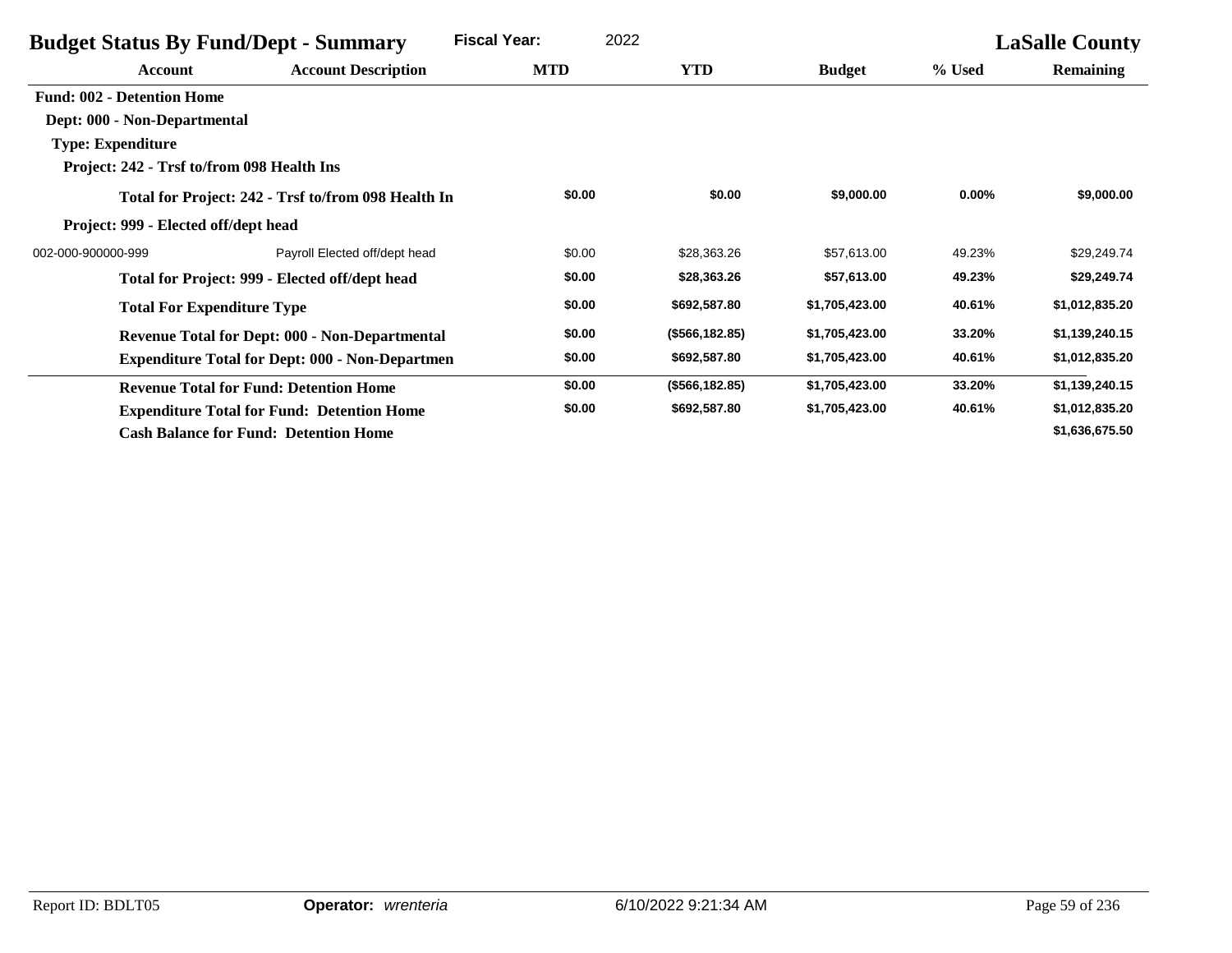| <b>Budget Status By Fund/Dept - Summary</b>    |                                                         | <b>Fiscal Year:</b><br>2022 |              |               |          | <b>LaSalle County</b> |
|------------------------------------------------|---------------------------------------------------------|-----------------------------|--------------|---------------|----------|-----------------------|
| <b>Account</b>                                 | <b>Account Description</b>                              | <b>MTD</b>                  | <b>YTD</b>   | <b>Budget</b> | % Used   | <b>Remaining</b>      |
| <b>Fund: 003 - Arrestees Medical Cost Fund</b> |                                                         |                             |              |               |          |                       |
| Dept: 000 - Non-Departmental                   |                                                         |                             |              |               |          |                       |
| <b>Type: Revenue</b>                           |                                                         |                             |              |               |          |                       |
| Project: N/A                                   |                                                         |                             |              |               |          |                       |
| 003-000-308001                                 | Interest Income                                         | \$0.00                      | (\$61.45)    | \$100.00      | 61.45%   | \$38.55               |
| 003-000-323016                                 | <b>Medical Services Fee</b>                             | \$0.00                      | (\$5,083.61) | \$12,500.00   | 40.67%   | \$7,416.39            |
| 003-000-350001                                 | Miscellaneous Income                                    | \$0.00                      | \$0.00       | \$0.00        | 0.00%    | \$0.00                |
| 003-000-390033                                 | <b>REIMB FROM PUBLIC SAFETY</b>                         | \$0.00                      | \$0.00       | \$0.00        | 0.00%    | \$0.00                |
| 003-000-399001                                 | Fund Balance Use                                        | \$0.00                      | \$0.00       | \$2,900.00    | 0.00%    | \$2,900.00            |
| <b>Total for Project: N/A</b>                  |                                                         | \$0.00                      | (\$5,145.06) | \$15,500.00   | 33.19%   | \$10,354.94           |
| Project: 555 - Federal Grant Funds             |                                                         |                             |              |               |          |                       |
| 003-000-323028-555                             | Medicade Assisted Rec Grant F                           | \$0.00                      | \$0.00       | \$0.00        | 0.00%    | \$0.00                |
|                                                | <b>Total for Project: 555 - Federal Grant Funds</b>     | \$0.00                      | \$0.00       | \$0.00        | 0.00%    | \$0.00                |
| <b>Total For Revenue Type</b>                  |                                                         | \$0.00                      | (\$5,145.06) | \$15,500.00   | 33.19%   | \$10,354.94           |
| <b>Type: Expenditure</b>                       |                                                         |                             |              |               |          |                       |
| Project: N/A                                   |                                                         |                             |              |               |          |                       |
| 003-000-598001                                 | Misc Expense                                            | \$0.00                      | \$0.00       | \$0.00        | 0.00%    | \$0.00                |
| 003-000-836001                                 | <b>TRANSFER TO GENERAL FUN</b>                          | \$0.00                      | \$0.00       | \$15,500.00   | 0.00%    | \$15,500.00           |
| 003-000-860000                                 | NSF Chargeback                                          | \$0.00                      | \$0.00       | \$0.00        | 0.00%    | \$0.00                |
| <b>Total for Project: N/A</b>                  |                                                         | \$0.00                      | \$0.00       | \$15,500.00   | $0.00\%$ | \$15,500.00           |
| Project: 180 - Trsf to/from General Fund       |                                                         |                             |              |               |          |                       |
| 003-000-490000-180                             | <b>Transfer to General Fund</b>                         | \$0.00                      | \$0.00       | \$0.00        | 0.00%    | \$0.00                |
|                                                | Total for Project: 180 - Trsf to/from General Fund      | \$0.00                      | \$0.00       | \$0.00        | 0.00%    | \$0.00                |
| <b>Total For Expenditure Type</b>              |                                                         | \$0.00                      | \$0.00       | \$15,500.00   | 0.00%    | \$15,500.00           |
|                                                | Revenue Total for Dept: 000 - Non-Departmental          | \$0.00                      | (\$5,145.06) | \$15,500.00   | 33.19%   | \$10,354.94           |
|                                                | <b>Expenditure Total for Dept: 000 - Non-Departmen</b>  | \$0.00                      | \$0.00       | \$15,500.00   | 0.00%    | \$15,500.00           |
|                                                | <b>Revenue Total for Fund: Arrestees Medical Cost F</b> | \$0.00                      | (\$5,145.06) | \$15,500.00   | 33.19%   | \$10,354.94           |
|                                                | <b>Expenditure Total for Fund: Arrestees Medical C</b>  | \$0.00                      | \$0.00       | \$15,500.00   | 0.00%    | \$15,500.00           |
|                                                | <b>Cash Balance for Fund: Arrestees Medical Cost F</b>  |                             |              |               |          | \$35,678.17           |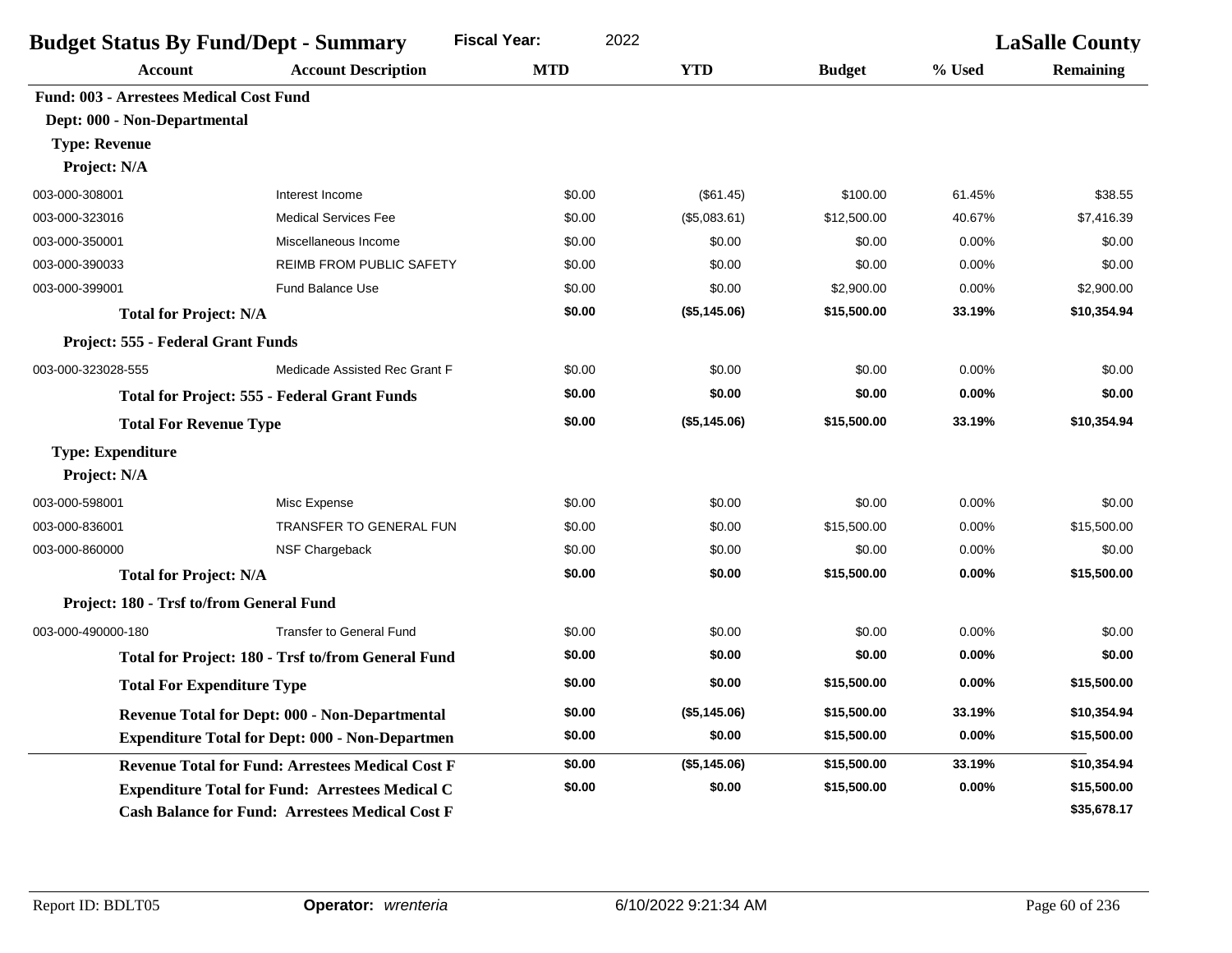| <b>Budget Status By Fund/Dept - Summary</b> |                                                    | <b>Fiscal Year:</b><br>2022 |                      |                | <b>LaSalle County</b> |                |
|---------------------------------------------|----------------------------------------------------|-----------------------------|----------------------|----------------|-----------------------|----------------|
| <b>Account</b>                              | <b>Account Description</b>                         | <b>MTD</b>                  | <b>YTD</b>           | <b>Budget</b>  | % Used                | Remaining      |
| Fund: 004 - I.M.R.F.                        |                                                    |                             |                      |                |                       |                |
| Dept: 000 - Non-Departmental                |                                                    |                             |                      |                |                       |                |
| <b>Type: Revenue</b>                        |                                                    |                             |                      |                |                       |                |
| Project: N/A                                |                                                    |                             |                      |                |                       |                |
| 004-000-301001                              | Tax Levy                                           | \$0.00                      | \$0.00               | \$5,028,866.00 | 0.00%                 | \$5,028,866.00 |
| 004-000-301002                              | Personal Property Repl Tax                         | \$0.00                      | (\$359,799.58)       | \$285,000.00   | 126.25%               | (\$74,799.58)  |
| 004-000-308001                              | Interest Income                                    | \$0.00                      | (\$9,794.69)         | \$36,000.00    | 27.21%                | \$26,205.31    |
| 004-000-325050                              | Reimb from other co                                | \$0.00                      | (\$32,680.67)        | \$85,639.00    | 38.16%                | \$52,958.33    |
| 004-000-350001                              | Miscellaneous Income                               | \$0.00                      | \$0.00               | \$0.00         | 0.00%                 | \$0.00         |
| 004-000-399001                              | <b>Fund Balance Use</b>                            | \$0.00                      | \$0.00               | \$0.00         | 0.00%                 | \$0.00         |
| <b>Total for Project: N/A</b>               |                                                    | \$0.00                      | (\$402, 274.94)      | \$5,435,505.00 | 7.40%                 | \$5,033,230.06 |
| Project: 207 - Trsf to/from 031 Env Svcs    |                                                    |                             |                      |                |                       |                |
| 004-000-390000-207                          | Transfer from 031 Env Svcs                         | \$0.00                      | \$0.00               | \$6,404.00     | 0.00%                 | \$6,404.00     |
|                                             | Total for Project: 207 - Trsf to/from 031 Env Svcs | \$0.00                      | \$0.00               | \$6,404.00     | 0.00%                 | \$6,404.00     |
| <b>Total For Revenue Type</b>               |                                                    | \$0.00                      | (\$402, 274.94)      | \$5,441,909.00 | 7.39%                 | \$5,039,634.06 |
| <b>Type: Expenditure</b>                    |                                                    |                             |                      |                |                       |                |
| Project: N/A                                |                                                    |                             |                      |                |                       |                |
| 004-000-447001                              | <b>Exelon Settlement</b>                           | \$0.00                      | \$0.00               | \$0.00         | 0.00%                 | \$0.00         |
| 004-000-810007                              | <b>OPEB Liability Payment</b>                      | \$0.00                      | \$0.00               | \$1,500,000.00 | 0.00%                 | \$1,500,000.00 |
| 004-000-810008                              | <b>IMRF Accerlated Payments</b>                    | \$0.00                      | \$0.00               | \$100,000.00   | 0.00%                 | \$100,000.00   |
| 004-000-814001                              | <b>General County</b>                              | \$0.00                      | \$1,225,669.13       | \$2,617,684.00 | 46.82%                | \$1,392,014.87 |
| 004-000-814002                              | Detention Home 02-01                               | \$0.00                      | \$54,340.81          | \$127,175.00   | 42.73%                | \$72,834.19    |
| 004-000-814005                              | Co Hwy                                             | \$0.00                      | \$136,561.73         | \$306,281.00   | 44.59%                | \$169,719.27   |
| 004-000-814010                              | Mental Health                                      | \$0.00                      | (\$65.41)            | \$7,534.00     | $-0.87%$              | \$7,599.41     |
| 004-000-814012                              | Circuit Clerk Doc Storg(12-01)                     | \$0.00                      | \$5,385.66           | \$1,884.00     | 285.86%               | (\$3,501.66)   |
| 004-000-814013                              | Co Nursing Home                                    | \$0.00                      | \$156,684.33         | \$359,681.00   | 43.56%                | \$202,996.67   |
| 004-000-814014                              | Law Library (14-01)                                | \$0.00                      | \$0.00               | \$0.00         | 0.00%                 | \$0.00         |
| 004-000-814016                              | Insurance Fund (16-01)                             | \$0.00                      | \$7,819.22           | \$19,007.00    | 41.14%                | \$11,187.78    |
| 004-000-814020                              | Vac                                                | \$0.00                      | \$11,537.02          | \$23,060.00    | 50.03%                | \$11,522.98    |
| 004-000-814021                              | Court Automation (21-01)                           | \$0.00                      | \$3,117.27           | \$7,284.00     | 42.80%                | \$4,166.73     |
| 004-000-814022                              | Recorder Equip (22-01)                             | \$0.00                      | \$0.00               | \$1,391.00     | 0.00%                 | \$1,391.00     |
| 004-000-814023                              | County Health Dept                                 | \$0.00                      | \$90,093.00          | \$179,575.00   | 50.17%                | \$89,482.00    |
| 004-000-814024                              | Child Support 24-01                                | \$0.00                      | \$1,918.53           | \$1,143.00     | 167.85%               | (\$775.53)     |
| Report ID: BDLT05                           | Operator: wrenteria                                |                             | 6/10/2022 9:21:34 AM |                |                       | Page 61 of 236 |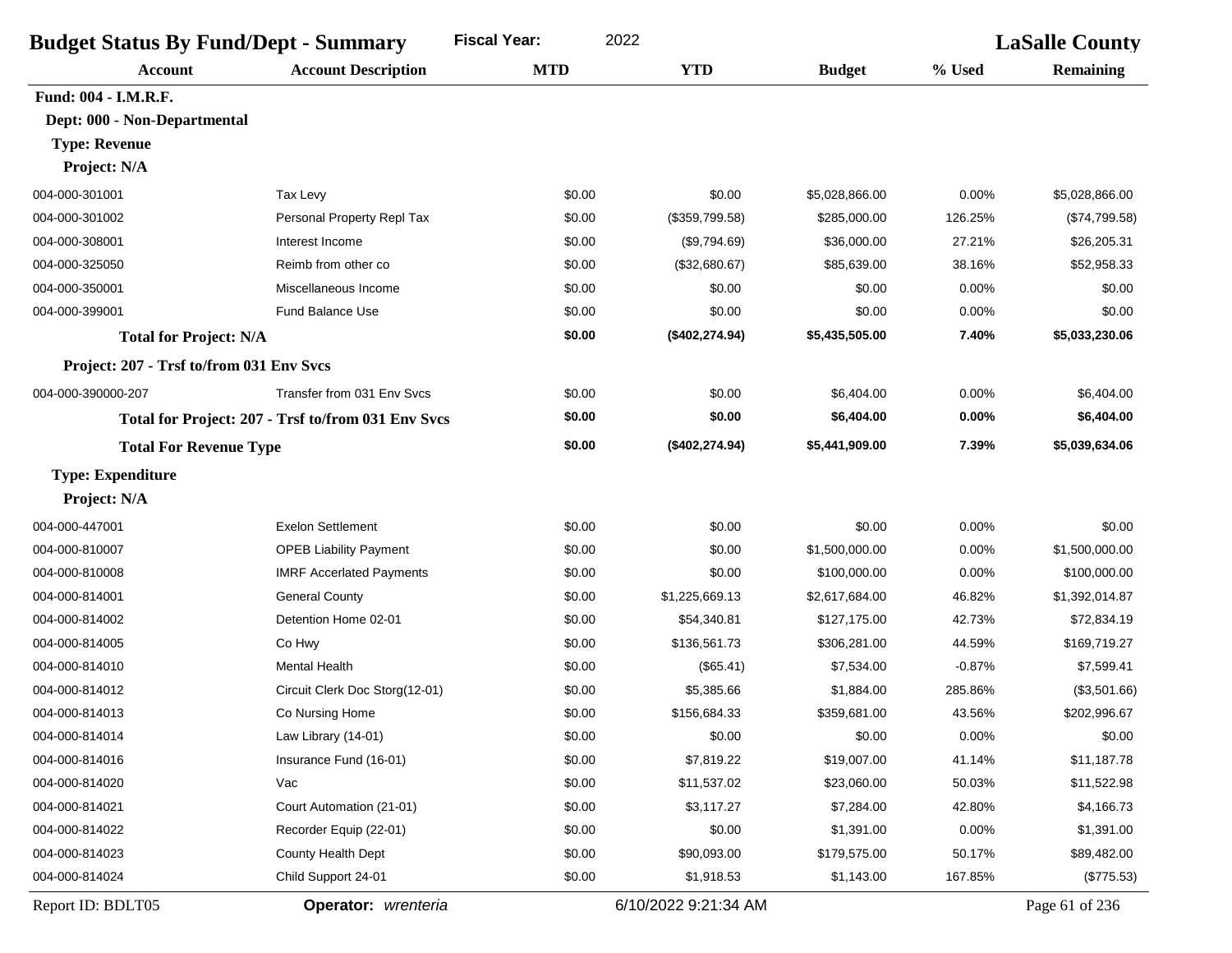| <b>Budget Status By Fund/Dept - Summary</b> |                                                         | 2022<br><b>Fiscal Year:</b> |                 |                | <b>LaSalle County</b> |                  |
|---------------------------------------------|---------------------------------------------------------|-----------------------------|-----------------|----------------|-----------------------|------------------|
| <b>Account</b>                              | <b>Account Description</b>                              | <b>MTD</b>                  | <b>YTD</b>      | <b>Budget</b>  | % Used                | <b>Remaining</b> |
| Fund: 004 - I.M.R.F.                        |                                                         |                             |                 |                |                       |                  |
| Dept: 000 - Non-Departmental                |                                                         |                             |                 |                |                       |                  |
| <b>Type: Expenditure</b>                    |                                                         |                             |                 |                |                       |                  |
| Project: N/A                                |                                                         |                             |                 |                |                       |                  |
| 004-000-814025                              | Soa Drug Fund (25-01)                                   | \$0.00                      | \$0.00          | \$1,103.00     | 0.00%                 | \$1,103.00       |
| 004-000-814029                              | <b>Sheriff Drug</b>                                     | \$0.00                      | \$0.00          | \$340.00       | 0.00%                 | \$340.00         |
| 004-000-814030                              | Tax-sale Automation (30-01)                             | \$0.00                      | \$0.00          | \$3,138.00     | 0.00%                 | \$3,138.00       |
| 004-000-814031                              | Env. Services                                           | \$0.00                      | \$10,469.31     | \$24,035.00    | 43.56%                | \$13,565.69      |
| 004-000-814032                              | Soa Crime Victim (32-01)                                | \$0.00                      | \$2,419.33      | \$3,222.00     | 75.09%                | \$802.67         |
| 004-000-814035                              | Gis Fund (35-01)                                        | \$0.00                      | \$8,684.84      | \$18,093.00    | 48.00%                | \$9,408.16       |
| 004-000-814037                              | Animal Control (37-01)                                  | \$0.00                      | \$8,004.04      | \$12,829.00    | 62.39%                | \$4,824.96       |
| 004-000-814046                              | E911 (46-01)                                            | \$0.00                      | \$3,968.29      | \$8,424.00     | 47.11%                | \$4,455.71       |
| 004-000-814049                              | Prob Grant 049                                          | \$0.00                      | (\$182.14)      | \$18,670.00    | $-0.98%$              | \$18,852.14      |
| 004-000-814051                              | Circuit Clerk Oper 047-000                              | \$0.00                      | (\$21.82)       | \$7,307.00     | $-0.30%$              | \$7,328.82       |
| 004-000-814052                              | SAO Drunk Driving 061-000                               | \$0.00                      | \$0.00          | \$0.00         | 0.00%                 | \$0.00           |
| 004-000-814053                              | SAO Drug Court 063-000                                  | \$0.00                      | (\$79.42)       | \$5,195.00     | $-1.53%$              | \$5,274.42       |
| 004-000-814054                              | SAO Just Assist 070-000 Feder                           | \$0.00                      | \$0.00          | \$6,552.00     | 0.00%                 | \$6,552.00       |
| <b>Total for Project: N/A</b>               |                                                         | \$0.00                      | \$1,726,323.72  | \$5,360,607.00 | 32.20%                | \$3,634,283.28   |
| <b>Total For Expenditure Type</b>           |                                                         | \$0.00                      | \$1,726,323.72  | \$5,360,607.00 | 32.20%                | \$3,634,283.28   |
|                                             | <b>Revenue Total for Dept: 000 - Non-Departmental</b>   | \$0.00                      | (\$402, 274.94) | \$5,441,909.00 | 7.39%                 | \$5,039,634.06   |
|                                             | <b>Expenditure Total for Dept: 000 - Non-Departmen</b>  | \$0.00                      | \$1,726,323.72  | \$5,360,607.00 | 32.20%                | \$3,634,283.28   |
| Dept: 055 - Adult Redeploy IL(Int Prob)     |                                                         |                             |                 |                |                       |                  |
| <b>Type: Revenue</b>                        |                                                         |                             |                 |                |                       |                  |
| Project: N/A                                |                                                         |                             |                 |                |                       |                  |
| 004-055-325051                              | Reimb from 049-055 ARI grant                            | \$0.00                      | (\$4,566.43)    | \$0.00         | 0.00%                 | (\$4,566.43)     |
| <b>Total for Project: N/A</b>               |                                                         | \$0.00                      | (\$4,566.43)    | \$0.00         | $0.00\%$              | (\$4,566.43)     |
| <b>Total For Revenue Type</b>               |                                                         | \$0.00                      | (\$4,566.43)    | \$0.00         | $0.00\%$              | (\$4,566.43)     |
|                                             | Revenue Total for Dept: 055 - Adult Redeploy IL(I       | \$0.00                      | (\$4,566.43)    | \$0.00         | $0.00\%$              | (\$4,566.43)     |
|                                             | <b>Expenditure Total for Dept: 055 - Adult Redeploy</b> | \$0.00                      | \$0.00          | \$0.00         | $0.00\%$              | \$0.00           |
| Dept: 057 - Treatment Alternative Ct(TAC)   |                                                         |                             |                 |                |                       |                  |
| <b>Type: Revenue</b>                        |                                                         |                             |                 |                |                       |                  |
| Project: N/A                                |                                                         |                             |                 |                |                       |                  |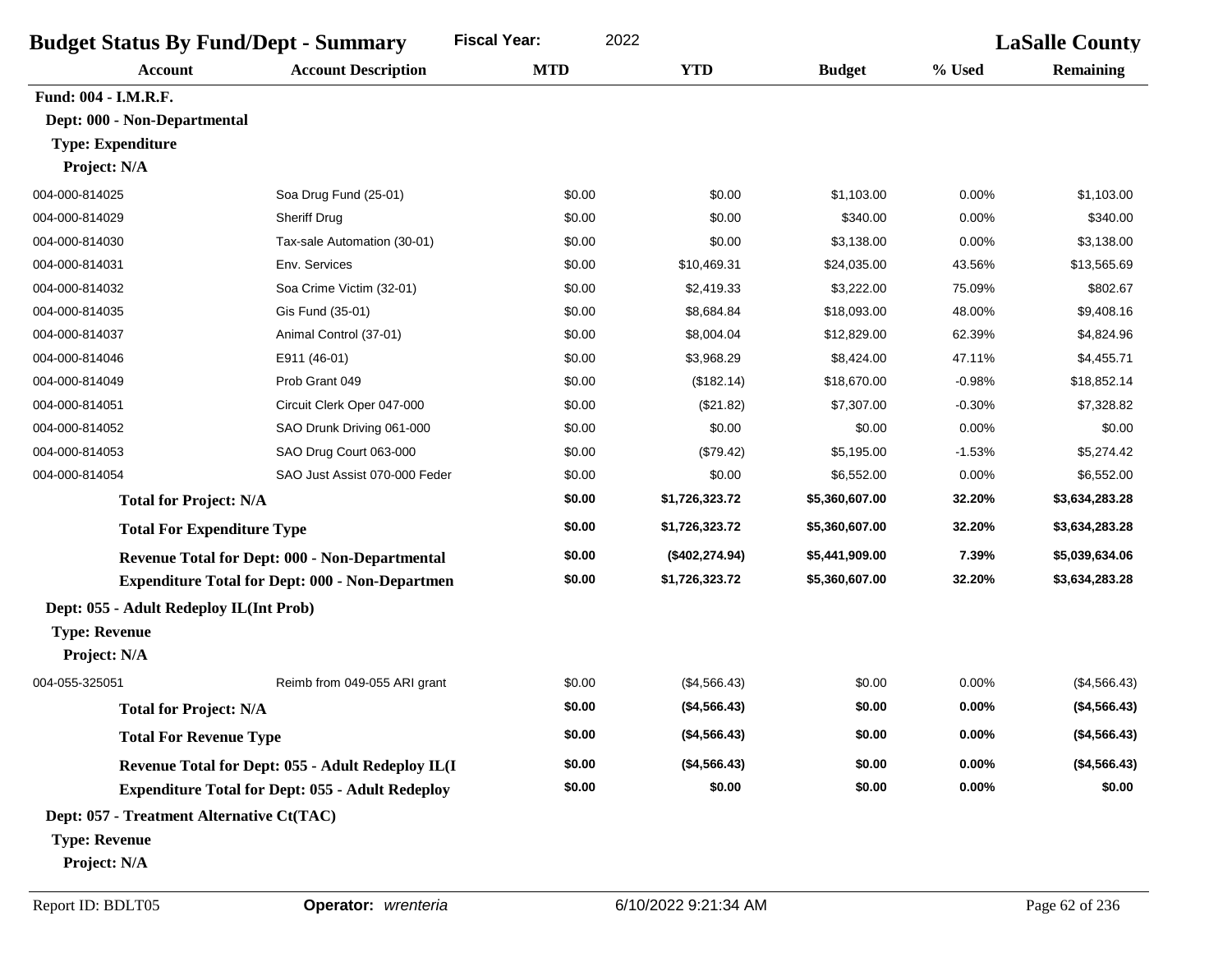| <b>Budget Status By Fund/Dept - Summary</b>     |                                                           | <b>Fiscal Year:</b> | 2022         |               |          | <b>LaSalle County</b> |  |  |
|-------------------------------------------------|-----------------------------------------------------------|---------------------|--------------|---------------|----------|-----------------------|--|--|
| <b>Account</b>                                  | <b>Account Description</b>                                | <b>MTD</b>          | <b>YTD</b>   | <b>Budget</b> | % Used   | <b>Remaining</b>      |  |  |
| Fund: 004 - I.M.R.F.                            |                                                           |                     |              |               |          |                       |  |  |
| Dept: 057 - Treatment Alternative Ct(TAC)       |                                                           |                     |              |               |          |                       |  |  |
| <b>Type: Revenue</b>                            |                                                           |                     |              |               |          |                       |  |  |
| Project: N/A                                    |                                                           |                     |              |               |          |                       |  |  |
| 004-057-325051                                  | Reimb from 049-057 TAC grant                              | \$0.00              | (\$1,986.08) | \$0.00        | 0.00%    | (\$1,986.08)          |  |  |
| <b>Total for Project: N/A</b>                   |                                                           | \$0.00              | (\$1,986.08) | \$0.00        | 0.00%    | (\$1,986.08)          |  |  |
| <b>Total For Revenue Type</b>                   |                                                           | \$0.00              | (\$1,986.08) | \$0.00        | 0.00%    | (\$1,986.08)          |  |  |
|                                                 | Revenue Total for Dept: 057 - Treatment Alternati         | \$0.00              | (\$1,986.08) | \$0.00        | 0.00%    | (\$1,986.08)          |  |  |
|                                                 | <b>Expenditure Total for Dept: 057 - Treatment Alter</b>  | \$0.00              | \$0.00       | \$0.00        | 0.00%    | \$0.00                |  |  |
| Dept: 063 - Drug Court                          |                                                           |                     |              |               |          |                       |  |  |
| <b>Type: Revenue</b>                            |                                                           |                     |              |               |          |                       |  |  |
| Project: N/A                                    |                                                           |                     |              |               |          |                       |  |  |
| 004-063-325051                                  | Reimb from 063 Drg Crt                                    | \$0.00              | (\$1,986.08) | \$0.00        | 0.00%    | (\$1,986.08)          |  |  |
| <b>Total for Project: N/A</b>                   |                                                           | \$0.00              | (\$1,986.08) | \$0.00        | 0.00%    | (\$1,986.08)          |  |  |
| <b>Total For Revenue Type</b>                   |                                                           | \$0.00              | (\$1,986.08) | \$0.00        | 0.00%    | (\$1,986.08)          |  |  |
| <b>Revenue Total for Dept: 063 - Drug Court</b> |                                                           | \$0.00              | (\$1,986.08) | \$0.00        | 0.00%    | (\$1,986.08)          |  |  |
|                                                 | <b>Expenditure Total for Dept: 063 - Drug Court</b>       | \$0.00              | \$0.00       | \$0.00        | 0.00%    | \$0.00                |  |  |
| Dept: 070 - 070 SA Justice Asst Grant           |                                                           |                     |              |               |          |                       |  |  |
| <b>Type: Revenue</b>                            |                                                           |                     |              |               |          |                       |  |  |
| Project: N/A                                    |                                                           |                     |              |               |          |                       |  |  |
| 004-070-325051                                  | Reimb from 070 SA Just Asst                               | \$0.00              | \$0.00       | \$0.00        | 0.00%    | \$0.00                |  |  |
| <b>Total for Project: N/A</b>                   |                                                           | \$0.00              | \$0.00       | \$0.00        | 0.00%    | \$0.00                |  |  |
| <b>Total For Revenue Type</b>                   |                                                           | \$0.00              | \$0.00       | \$0.00        | 0.00%    | \$0.00                |  |  |
|                                                 | Revenue Total for Dept: 070 - 070 SA Justice Asst         | \$0.00              | \$0.00       | \$0.00        | $0.00\%$ | \$0.00                |  |  |
|                                                 | <b>Expenditure Total for Dept: 070 - 070 SA Justice A</b> | \$0.00              | \$0.00       | \$0.00        | 0.00%    | \$0.00                |  |  |
| Dept: 503 - CARES Act-Health Dept(1)-COVID      |                                                           |                     |              |               |          |                       |  |  |
| <b>Type: Revenue</b>                            |                                                           |                     |              |               |          |                       |  |  |
| Project: 199 - Trsf to/from 023 County Health   |                                                           |                     |              |               |          |                       |  |  |
| 004-503-390000-199                              | Transfer from 023 Health Dept                             | \$0.00              | \$0.00       | \$0.00        | 0.00%    | \$0.00                |  |  |
|                                                 | Total for Project: 199 - Trsf to/from 023 County H        | \$0.00              | \$0.00       | \$0.00        | $0.00\%$ | \$0.00                |  |  |
|                                                 |                                                           |                     |              |               |          |                       |  |  |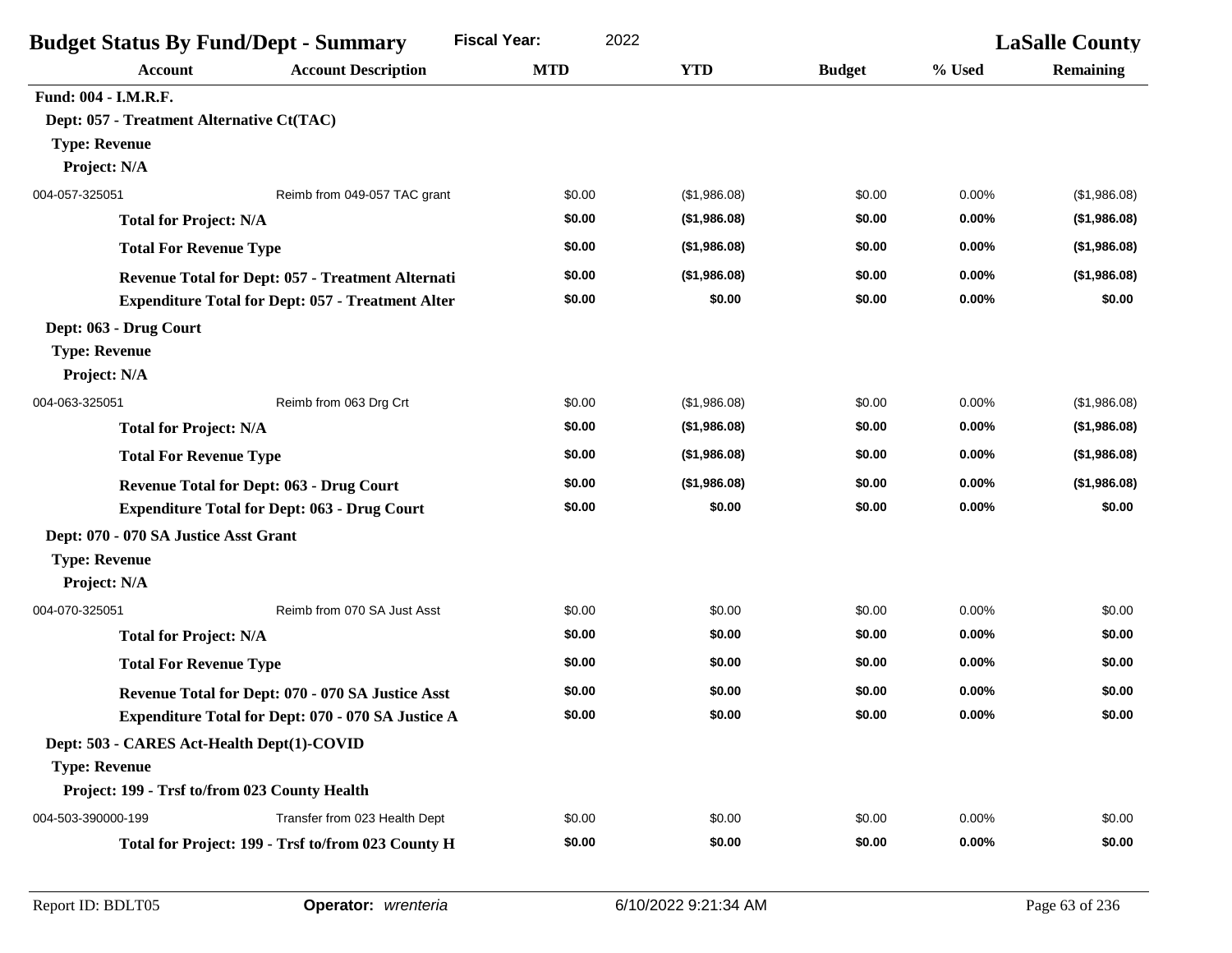| <b>Budget Status By Fund/Dept - Summary</b>            | <b>Fiscal Year:</b><br>2022                              |            |                | <b>LaSalle County</b> |          |                  |
|--------------------------------------------------------|----------------------------------------------------------|------------|----------------|-----------------------|----------|------------------|
| <b>Account</b>                                         | <b>Account Description</b>                               | <b>MTD</b> | <b>YTD</b>     | <b>Budget</b>         | % Used   | <b>Remaining</b> |
| Fund: 004 - I.M.R.F.                                   |                                                          |            |                |                       |          |                  |
| Dept: 503 - CARES Act-Health Dept(1)-COVID             |                                                          |            |                |                       |          |                  |
| <b>Type: Revenue</b>                                   |                                                          |            |                |                       |          |                  |
| <b>Total For Revenue Type</b>                          |                                                          | \$0.00     | \$0.00         | \$0.00                | 0.00%    | \$0.00           |
|                                                        | <b>Revenue Total for Dept: 503 - CARES Act-Health</b>    | \$0.00     | \$0.00         | \$0.00                | 0.00%    | \$0.00           |
| <b>Expenditure Total for Dept: 503 - CARES Act-Hea</b> |                                                          | \$0.00     | \$0.00         | \$0.00                | 0.00%    | \$0.00           |
| Dept: 508 - CURE Pgm(2)-County                         |                                                          |            |                |                       |          |                  |
| <b>Type: Revenue</b>                                   |                                                          |            |                |                       |          |                  |
| <b>Project: 245 - Trsf to Assigned Reserve</b>         |                                                          |            |                |                       |          |                  |
| 004-508-390000-245                                     | Transfer from 097 Disaster Fun                           | \$0.00     | \$0.00         | \$0.00                | 0.00%    | \$0.00           |
|                                                        | <b>Total for Project: 245 - Trsf to Assigned Reserve</b> | \$0.00     | \$0.00         | \$0.00                | 0.00%    | \$0.00           |
| <b>Total For Revenue Type</b>                          |                                                          | \$0.00     | \$0.00         | \$0.00                | 0.00%    | \$0.00           |
| Revenue Total for Dept: 508 - CURE Pgm(2)-Coun         |                                                          | \$0.00     | \$0.00         | \$0.00                | 0.00%    | \$0.00           |
| <b>Expenditure Total for Dept: 508 - CURE Pgm(2)-</b>  |                                                          | \$0.00     | \$0.00         | \$0.00                | 0.00%    | \$0.00           |
| Dept: 622 - SA Justice Asst Grant                      |                                                          |            |                |                       |          |                  |
| <b>Type: Revenue</b>                                   |                                                          |            |                |                       |          |                  |
| Project: N/A                                           |                                                          |            |                |                       |          |                  |
| 004-622-325051                                         | Reimb IMRF 070 SA Just Assist                            | \$0.00     | \$0.00         | \$0.00                | 0.00%    | \$0.00           |
| <b>Total for Project: N/A</b>                          |                                                          | \$0.00     | \$0.00         | \$0.00                | 0.00%    | \$0.00           |
| <b>Total For Revenue Type</b>                          |                                                          | \$0.00     | \$0.00         | \$0.00                | 0.00%    | \$0.00           |
| <b>Type: Expenditure</b>                               |                                                          |            |                |                       |          |                  |
| Project: N/A                                           |                                                          |            |                |                       |          |                  |
| 004-622-814054                                         | SAO Just Assist 070-000                                  | \$0.00     | \$0.00         | \$0.00                | 0.00%    | \$0.00           |
| <b>Total for Project: N/A</b>                          |                                                          | \$0.00     | \$0.00         | \$0.00                | $0.00\%$ | \$0.00           |
| <b>Total For Expenditure Type</b>                      |                                                          | \$0.00     | \$0.00         | \$0.00                | 0.00%    | \$0.00           |
|                                                        | Revenue Total for Dept: 622 - SA Justice Asst Gra        | \$0.00     | \$0.00         | \$0.00                | 0.00%    | \$0.00           |
|                                                        | <b>Expenditure Total for Dept: 622 - SA Justice Asst</b> | \$0.00     | \$0.00         | \$0.00                | $0.00\%$ | \$0.00           |
| <b>Revenue Total for Fund: I.M.R.F.</b>                |                                                          | \$0.00     | (\$410,813.53) | \$5,441,909.00        | 7.55%    | \$5,031,095.47   |
|                                                        | <b>Expenditure Total for Fund: I.M.R.F.</b>              | \$0.00     | \$1,726,323.72 | \$5,360,607.00        | 32.20%   | \$3,634,283.28   |
| Cash Balance for Fund: I.M.R.F.                        |                                                          |            |                |                       |          | \$3,731,074.42   |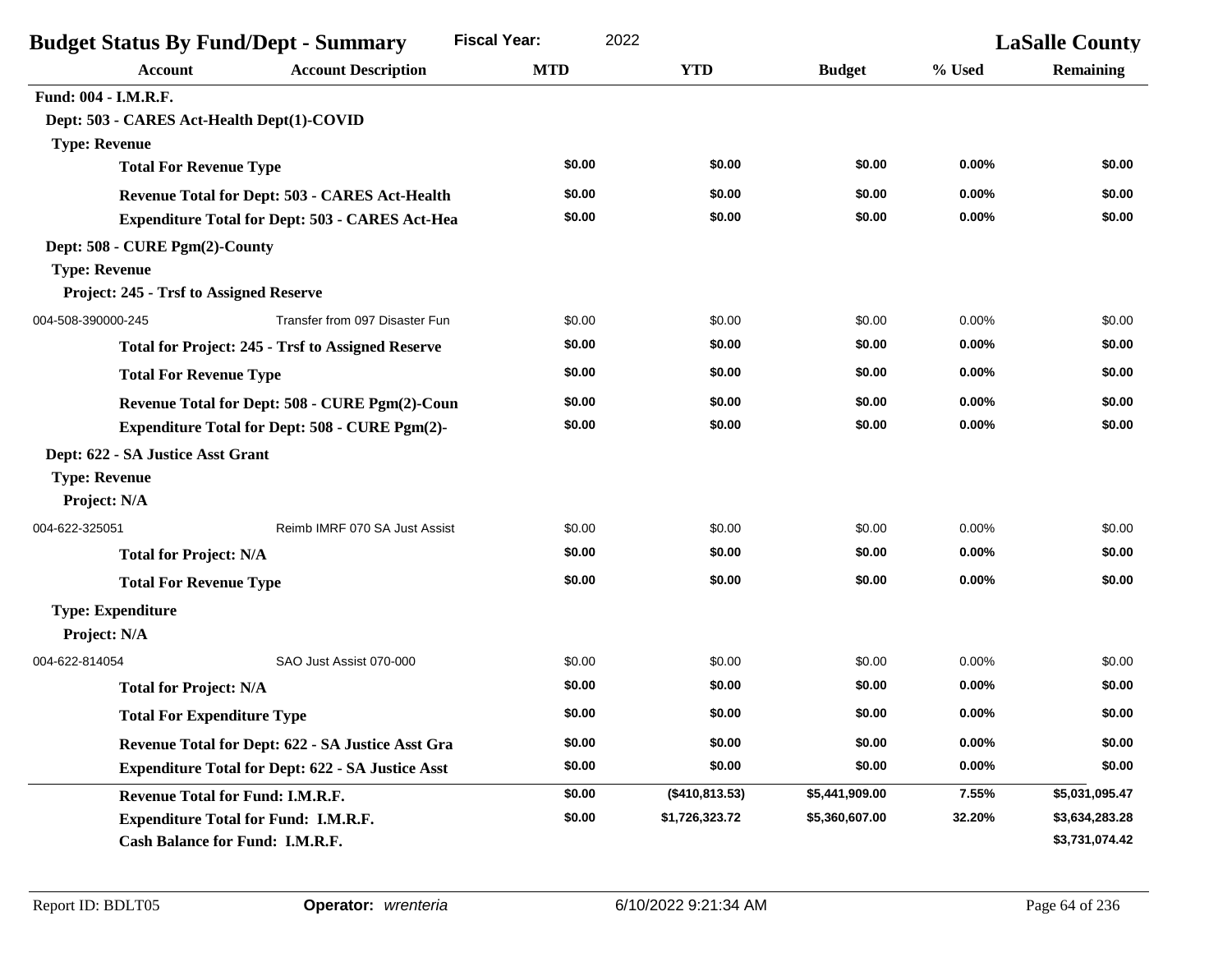| <b>Fiscal Year:</b><br><b>Budget Status By Fund/Dept - Summary</b> |                                                    | 2022       |                      |                | <b>LaSalle County</b> |                  |  |
|--------------------------------------------------------------------|----------------------------------------------------|------------|----------------------|----------------|-----------------------|------------------|--|
| <b>Account</b>                                                     | <b>Account Description</b>                         | <b>MTD</b> | <b>YTD</b>           | <b>Budget</b>  | % Used                | <b>Remaining</b> |  |
| Fund: 005 - County Highway                                         |                                                    |            |                      |                |                       |                  |  |
| Dept: 000 - Non-Departmental                                       |                                                    |            |                      |                |                       |                  |  |
| <b>Type: Revenue</b>                                               |                                                    |            |                      |                |                       |                  |  |
| Project: N/A                                                       |                                                    |            |                      |                |                       |                  |  |
| 005-000-301001                                                     | Tax Levy                                           | \$0.00     | \$0.00               | \$2,933,310.00 | 0.00%                 | \$2,933,310.00   |  |
| 005-000-301002                                                     | Personal Property Repl Tax                         | \$0.00     | (\$65,317.46)        | \$51.811.00    | 126.07%               | (\$13,506.46)    |  |
| 005-000-308001                                                     | Interest Income                                    | \$0.00     | (\$3,955.81)         | \$30,000.00    | 13.19%                | \$26,044.19      |  |
| 005-000-328002                                                     | Federal/state Funds                                | \$0.00     | \$0.00               | \$0.00         | 0.00%                 | \$0.00           |  |
| 005-000-328009                                                     | <b>Permitted Load Fees</b>                         | \$0.00     | (\$8,510.16)         | \$30,000.00    | 28.37%                | \$21,489.84      |  |
| 005-000-328010                                                     | <b>Access Permits</b>                              | \$0.00     | (\$9,104.71)         | \$10,000.00    | 91.05%                | \$895.29         |  |
| 005-000-328011                                                     | Restitution-highway                                | \$0.00     | (\$8,526.00)         | \$10,000.00    | 85.26%                | \$1,474.00       |  |
| 005-000-328012                                                     | <b>Township Eng Fees</b>                           | \$0.00     | (\$145,030.28)       | \$275,000.00   | 52.74%                | \$129,969.72     |  |
| 005-000-328014                                                     | Municipal Materials & Services                     | \$0.00     | \$0.00               | \$3,000.00     | 0.00%                 | \$3,000.00       |  |
| 005-000-328015                                                     | <b>Bituminous Construction Income</b>              | \$0.00     | \$0.00               | \$0.00         | 0.00%                 | \$0.00           |  |
| 005-000-328016                                                     | <b>Bituminous Seal Coat Income</b>                 | \$0.00     | \$0.00               | \$0.00         | 0.00%                 | \$0.00           |  |
| 005-000-328017                                                     | Maint (other Depts)                                | \$0.00     | (\$2,017.44)         | \$3,000.00     | 67.25%                | \$982.56         |  |
| 005-000-335008                                                     | Lease/rental Income                                | \$0.00     | \$0.00               | \$0.00         | 0.00%                 | \$0.00           |  |
| 005-000-350001                                                     | Miscellaneous Income                               | \$0.00     | (\$721.00)           | \$5,000.00     | 14.42%                | \$4,279.00       |  |
| 005-000-397001                                                     | Gain(Loss) on Equipment                            | \$0.00     | \$0.00               | \$0.00         | 0.00%                 | \$0.00           |  |
| 005-000-399001                                                     | Fund Balance Use                                   | \$0.00     | \$0.00               | \$103,477.00   | 0.00%                 | \$103,477.00     |  |
| <b>Total for Project: N/A</b>                                      |                                                    | \$0.00     | (\$243,182.86)       | \$3,454,598.00 | 7.04%                 | \$3,211,415.14   |  |
| Project: 194 - Trsf to/from 016 Ins Fund                           |                                                    |            |                      |                |                       |                  |  |
| 005-000-390000-194                                                 | Transfer from 016 Insurance                        | \$0.00     | \$0.00               | \$70,072.00    | 0.00%                 | \$70,072.00      |  |
|                                                                    | Total for Project: 194 - Trsf to/from 016 Ins Fund | \$0.00     | \$0.00               | \$70,072.00    | $0.00\%$              | \$70,072.00      |  |
| <b>Total For Revenue Type</b>                                      |                                                    | \$0.00     | (\$243,182.86)       | \$3,524,670.00 | 6.90%                 | \$3,281,487.14   |  |
| <b>Type: Expenditure</b>                                           |                                                    |            |                      |                |                       |                  |  |
| Project: N/A                                                       |                                                    |            |                      |                |                       |                  |  |
| 005-000-860000                                                     | NSF Chargeback                                     | \$0.00     | \$0.00               | \$0.00         | 0.00%                 | \$0.00           |  |
| <b>Total for Project: N/A</b>                                      |                                                    | \$0.00     | \$0.00               | \$0.00         | $0.00\%$              | \$0.00           |  |
| Project: 180 - Trsf to/from General Fund                           |                                                    |            |                      |                |                       |                  |  |
| 005-000-490000-180                                                 | <b>Transfer to General Fund</b>                    | \$0.00     | \$0.00               | \$12,000.00    | 0.00%                 | \$12,000.00      |  |
|                                                                    | Total for Project: 180 - Trsf to/from General Fund | \$0.00     | \$0.00               | \$12,000.00    | $0.00\%$              | \$12,000.00      |  |
|                                                                    |                                                    |            |                      |                |                       |                  |  |
| Report ID: BDLT05                                                  | Operator: wrenteria                                |            | 6/10/2022 9:21:34 AM |                |                       | Page 65 of 236   |  |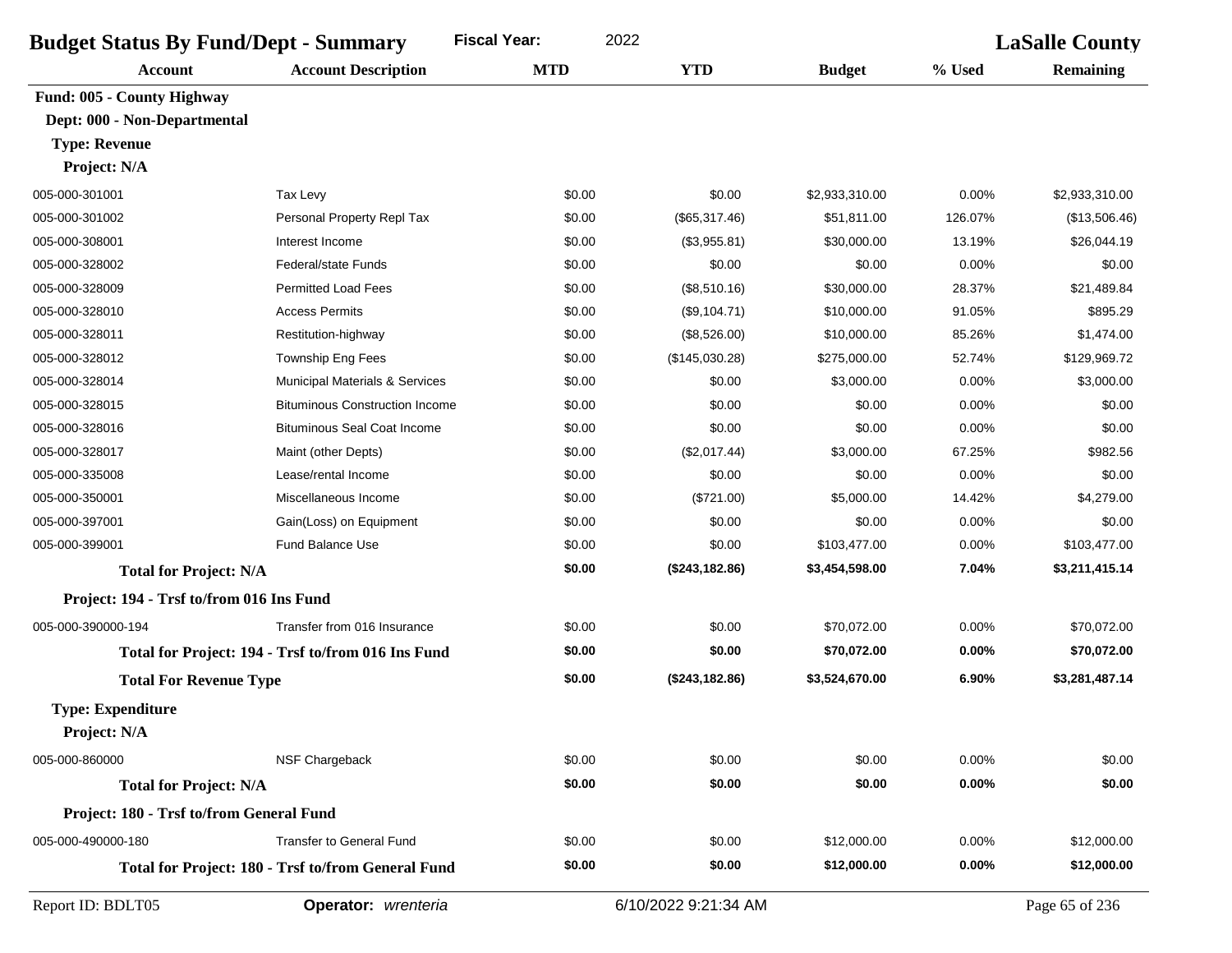| 2022<br><b>Fiscal Year:</b><br><b>Budget Status By Fund/Dept - Summary</b> |                                                     |            |                | <b>LaSalle County</b> |          |                  |
|----------------------------------------------------------------------------|-----------------------------------------------------|------------|----------------|-----------------------|----------|------------------|
| <b>Account</b>                                                             | <b>Account Description</b>                          | <b>MTD</b> | <b>YTD</b>     | <b>Budget</b>         | % Used   | <b>Remaining</b> |
| Fund: 005 - County Highway                                                 |                                                     |            |                |                       |          |                  |
| Dept: 000 - Non-Departmental                                               |                                                     |            |                |                       |          |                  |
| <b>Type: Expenditure</b>                                                   |                                                     |            |                |                       |          |                  |
| Project: 192 - Trsf to/from 013 Nursing Home                               |                                                     |            |                |                       |          |                  |
| 005-000-490000-192                                                         | Transfer to Nursing Home                            | \$0.00     | \$0.00         | \$10,000.00           | 0.00%    | \$10,000.00      |
|                                                                            | Total for Project: 192 - Trsf to/from 013 Nursing   | \$0.00     | \$0.00         | \$10,000.00           | $0.00\%$ | \$10,000.00      |
| Project: 204 - Trsf to/from 028 Cap Improv                                 |                                                     |            |                |                       |          |                  |
| 005-000-490000-204                                                         | Transfer to 028 Cap Improv                          | \$0.00     | \$618,088.00   | \$580,000.00          | 106.57%  | (\$38,088.00)    |
|                                                                            | Total for Project: 204 - Trsf to/from 028 Cap Impr  | \$0.00     | \$618,088.00   | \$580,000.00          | 106.57%  | (\$38,088.00)    |
| Project: 242 - Trsf to/from 098 Health Ins                                 |                                                     |            |                |                       |          |                  |
| 005-000-490000-242                                                         | Transfer to 098 Health Ins                          | \$0.00     | \$0.00         | \$48,310.43           | 0.00%    | \$48,310.43      |
|                                                                            | Total for Project: 242 - Trsf to/from 098 Health In | \$0.00     | \$0.00         | \$48,310.43           | $0.00\%$ | \$48,310.43      |
| <b>Total For Expenditure Type</b>                                          |                                                     | \$0.00     | \$618,088.00   | \$650,310.43          | 95.05%   | \$32,222.43      |
| <b>Revenue Total for Dept: 000 - Non-Departmental</b>                      |                                                     | \$0.00     | (\$243,182.86) | \$3,524,670.00        | 6.90%    | \$3,281,487.14   |
| <b>Expenditure Total for Dept: 000 - Non-Departmen</b>                     |                                                     | \$0.00     | \$618,088.00   | \$650,310.43          | 95.05%   | \$32,222.43      |
| Dept: 075 - County Highway Administrative                                  |                                                     |            |                |                       |          |                  |
| <b>Type: Expenditure</b>                                                   |                                                     |            |                |                       |          |                  |
| Project: N/A                                                               |                                                     |            |                |                       |          |                  |
| 005-075-404001                                                             | <b>Professional Services</b>                        | \$0.00     | \$0.00         | \$2,000.00            | 0.00%    | \$2,000.00       |
| 005-075-447001                                                             | <b>Exelon Settlement</b>                            | \$0.00     | \$0.00         | \$0.00                | 0.00%    | \$0.00           |
| 005-075-502011                                                             | Maintenance-burglar Alarm Serv                      | \$0.00     | \$1,852.99     | \$6,000.00            | 30.88%   | \$4,147.01       |
| 005-075-503001                                                             | Travel                                              | \$0.00     | \$2,921.25     | \$3,000.00            | 97.38%   | \$78.75          |
| 005-075-510001                                                             | Electricity                                         | \$0.00     | \$126.39       | \$0.00                | 0.00%    | (\$126.39)       |
| 005-075-510002                                                             | Water/sewer                                         | \$0.00     | \$28.78        | \$0.00                | 0.00%    | (\$28.78)        |
| 005-075-510003                                                             | Gas                                                 | \$0.00     | \$0.00         | \$0.00                | 0.00%    | \$0.00           |
| 005-075-510004                                                             | Telephone                                           | \$0.00     | \$5,041.47     | \$4,500.00            | 112.03%  | (\$541.47)       |
| 005-075-510005                                                             | Internet                                            | \$0.00     | \$2,638.19     | \$4,500.00            | 58.63%   | \$1,861.81       |
| 005-075-510009                                                             | Janitorial                                          | \$0.00     | \$6,500.00     | \$14,000.00           | 46.43%   | \$7,500.00       |
| 005-075-511003                                                             | Rent-equipment                                      | \$0.00     | \$0.00         | \$5,000.00            | 0.00%    | \$5,000.00       |
| 005-075-541001                                                             | Education                                           | \$0.00     | \$6,065.01     | \$10,000.00           | 60.65%   | \$3,934.99       |
| 005-075-541003                                                             | <b>Publications</b>                                 | \$0.00     | \$3,431.89     | \$6,000.00            | 57.20%   | \$2,568.11       |
| 005-075-541004                                                             | Dues & Subscriptions                                | \$0.00     | \$3,825.68     | \$4,500.00            | 85.02%   | \$674.32         |

Report ID: BDLT05 **Operator:** *wrenteria* 6/10/2022 9:21:34 AM Page 66 of 236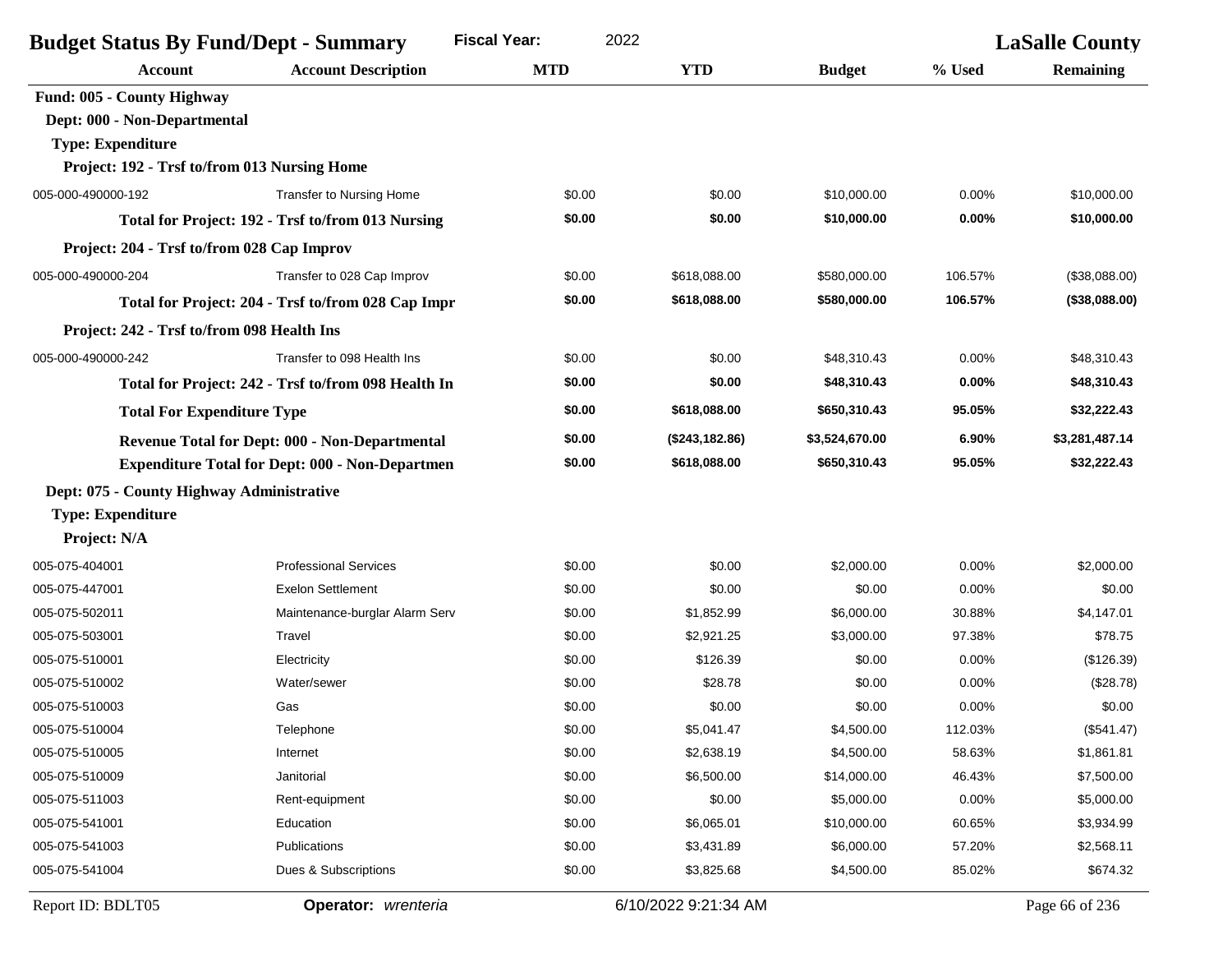| <b>Budget Status By Fund/Dept - Summary</b> |                                              | <b>Fiscal Year:</b><br>2022 |                      | <b>LaSalle County</b> |         |                |
|---------------------------------------------|----------------------------------------------|-----------------------------|----------------------|-----------------------|---------|----------------|
| <b>Account</b>                              | <b>Account Description</b>                   | <b>MTD</b>                  | <b>YTD</b>           | <b>Budget</b>         | % Used  | Remaining      |
| Fund: 005 - County Highway                  |                                              |                             |                      |                       |         |                |
| Dept: 075 - County Highway Administrative   |                                              |                             |                      |                       |         |                |
| <b>Type: Expenditure</b>                    |                                              |                             |                      |                       |         |                |
| Project: N/A                                |                                              |                             |                      |                       |         |                |
| 005-075-581001                              | <b>Traffic Enforcement</b>                   | \$0.00                      | \$0.00               | \$0.00                | 0.00%   | \$0.00         |
| 005-075-598001                              | Misc Expense                                 | \$0.00                      | \$121.50             | \$1,000.00            | 12.15%  | \$878.50       |
| 005-075-599001                              | Contingency                                  | \$0.00                      | \$0.00               | \$0.00                | 0.00%   | \$0.00         |
| 005-075-601001                              | Office Supplies & Expense                    | \$0.00                      | \$7,055.44           | \$12,000.00           | 58.80%  | \$4,944.56     |
| 005-075-701001                              | <b>Office Equipment Expense</b>              | \$0.00                      | \$9,250.84           | \$10,000.00           | 92.51%  | \$749.16       |
| 005-075-704001                              | Software Purchase/licenses                   | \$0.00                      | \$31,232.82          | \$24,000.00           | 130.14% | (\$7,232.82)   |
| 005-075-900000                              | Payroll                                      | \$0.00                      | \$65,930.62          | \$155,000.00          | 42.54%  | \$89,069.38    |
| 005-075-900100                              | Part Time No Benefits                        | \$0.00                      | \$0.00               | \$0.00                | 0.00%   | \$0.00         |
| 005-075-900101                              | Temp/Seasonal Help                           | \$0.00                      | \$0.00               | \$0.00                | 0.00%   | \$0.00         |
| 005-075-910000                              | Overtime                                     | \$0.00                      | \$22.07              | \$1,000.00            | 2.21%   | \$977.93       |
| 005-075-910001                              | Holiday OT                                   | \$0.00                      | \$0.00               | \$0.00                | 0.00%   | \$0.00         |
| <b>Total for Project: N/A</b>               |                                              | \$0.00                      | \$146,044.94         | \$262,500.00          | 55.64%  | \$116,455.06   |
| Project: 040 - Main Office                  |                                              |                             |                      |                       |         |                |
| 005-075-510001-040                          | Electricity-Main Office                      | \$0.00                      | \$4,472.67           | \$10,000.00           | 44.73%  | \$5,527.33     |
| 005-075-510002-040                          | Water/Sewer-Main Office                      | \$0.00                      | \$0.00               | \$0.00                | 0.00%   | \$0.00         |
| 005-075-510003-040                          | Gas-Main Office                              | \$0.00                      | \$10,934.36          | \$11,500.00           | 95.08%  | \$565.64       |
|                                             | <b>Total for Project: 040 - Main Office</b>  | \$0.00                      | \$15,407.03          | \$21,500.00           | 71.66%  | \$6,092.97     |
| Project: 041 - Leonore Shed                 |                                              |                             |                      |                       |         |                |
| 005-075-510001-041                          | Electricity-Leonore                          | \$0.00                      | \$844.75             | \$2,400.00            | 35.20%  | \$1,555.25     |
| 005-075-510002-041                          | Water/sewer Leonore Shed                     | \$0.00                      | \$129.81             | \$360.00              | 36.06%  | \$230.19       |
| 005-075-510003-041                          | Gas-Leonore                                  | \$0.00                      | \$3,506.89           | \$3,000.00            | 116.90% | (\$506.89)     |
|                                             | <b>Total for Project: 041 - Leonore Shed</b> | \$0.00                      | \$4,481.45           | \$5,760.00            | 77.80%  | \$1,278.55     |
| Project: 042 - Serena Shed                  |                                              |                             |                      |                       |         |                |
| 005-075-510001-042                          | Electricity-Serena                           | \$0.00                      | \$340.82             | \$1,200.00            | 28.40%  | \$859.18       |
| 005-075-510003-042                          | Gas-Serena                                   | \$0.00                      | \$3,258.67           | \$3,500.00            | 93.10%  | \$241.33       |
|                                             | Total for Project: 042 - Serena Shed         | \$0.00                      | \$3,599.49           | \$4,700.00            | 76.58%  | \$1,100.51     |
| Project: 056 - Street Lights                |                                              |                             |                      |                       |         |                |
| 005-075-510001-056                          | <b>Electricity-Street Lights</b>             | \$0.00                      | \$1,485.85           | \$4,400.00            | 33.77%  | \$2,914.15     |
| Report ID: BDLT05                           | Operator: wrenteria                          |                             | 6/10/2022 9:21:34 AM |                       |         | Page 67 of 236 |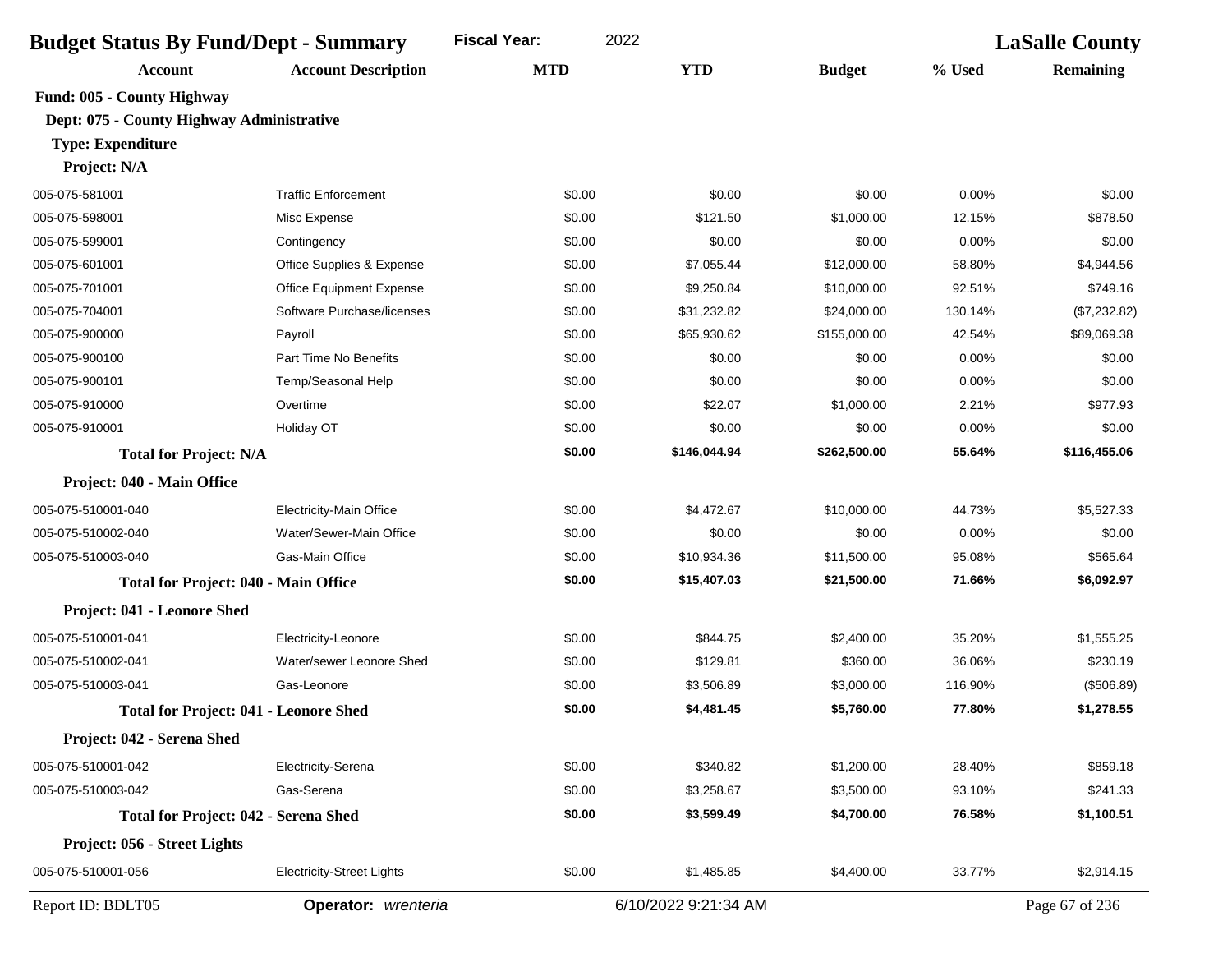| <b>Budget Status By Fund/Dept - Summary</b>            | <b>Fiscal Year:</b><br>2022                     |            |              |               | <b>LaSalle County</b> |              |
|--------------------------------------------------------|-------------------------------------------------|------------|--------------|---------------|-----------------------|--------------|
| <b>Account</b>                                         | <b>Account Description</b>                      | <b>MTD</b> | <b>YTD</b>   | <b>Budget</b> | % Used                | Remaining    |
| Fund: 005 - County Highway                             |                                                 |            |              |               |                       |              |
| Dept: 075 - County Highway Administrative              |                                                 |            |              |               |                       |              |
| <b>Type: Expenditure</b>                               |                                                 |            |              |               |                       |              |
| Project: 056 - Street Lights                           |                                                 |            |              |               |                       |              |
|                                                        | <b>Total for Project: 056 - Street Lights</b>   | \$0.00     | \$1,485.85   | \$4,400.00    | 33.77%                | \$2,914.15   |
| <b>Project: 059 - County Engineer</b>                  |                                                 |            |              |               |                       |              |
| 005-075-900000-059                                     | Payroll County Engineer                         | \$0.00     | \$0.00       | \$0.00        | 0.00%                 | \$0.00       |
|                                                        | <b>Total for Project: 059 - County Engineer</b> | \$0.00     | \$0.00       | \$0.00        | 0.00%                 | \$0.00       |
| <b>Total For Expenditure Type</b>                      |                                                 | \$0.00     | \$171,018.76 | \$298,860.00  | 57.22%                | \$127,841.24 |
| Revenue Total for Dept: 075 - County Highway Ad        |                                                 | \$0.00     | \$0.00       | \$0.00        | 0.00%                 | \$0.00       |
| <b>Expenditure Total for Dept: 075 - County Highwa</b> |                                                 | \$0.00     | \$171,018.76 | \$298,860.00  | 57.22%                | \$127,841.24 |
| Dept: 076 - Highway Construction & Improve             |                                                 |            |              |               |                       |              |
| <b>Type: Expenditure</b>                               |                                                 |            |              |               |                       |              |
| Project: N/A                                           |                                                 |            |              |               |                       |              |
| 005-076-404001                                         | <b>Professional Services</b>                    | \$0.00     | \$0.00       | \$0.00        | 0.00%                 | \$0.00       |
| 005-076-404004                                         | Prof Serv-appraiser Services                    | \$0.00     | \$0.00       | \$0.00        | 0.00%                 | \$0.00       |
| 005-076-502004                                         | Maintenance & Repair- Eng Eqp                   | \$0.00     | \$3,670.46   | \$11,500.00   | 31.92%                | \$7,829.54   |
| 005-076-541006                                         | Printing                                        | \$0.00     | \$0.00       | \$0.00        | 0.00%                 | \$0.00       |
| 005-076-598001                                         | Misc Expense                                    | \$0.00     | \$0.00       | \$0.00        | 0.00%                 | \$0.00       |
| 005-076-599001                                         | Contingency                                     | \$0.00     | \$0.00       | \$0.00        | 0.00%                 | \$0.00       |
| 005-076-600001                                         | Supplies                                        | \$0.00     | \$0.00       | \$0.00        | 0.00%                 | \$0.00       |
| 005-076-601019                                         | Supplies-engineering                            | \$0.00     | \$5,428.06   | \$11,000.00   | 49.35%                | \$5,571.94   |
| 005-076-701001                                         | <b>Office Equipment Expense</b>                 | \$0.00     | \$0.00       | \$0.00        | 0.00%                 | \$0.00       |
| 005-076-722001                                         | <b>Construction Project Carryover</b>           | \$0.00     | \$0.00       | \$0.00        | 0.00%                 | \$0.00       |
| 005-076-724001                                         | <b>Engineering New Project</b>                  | \$0.00     | \$0.00       | \$0.00        | 0.00%                 | \$0.00       |
| 005-076-900000                                         | Payroll                                         | \$0.00     | \$129,938.32 | \$280,000.00  | 46.41%                | \$150,061.68 |
| 005-076-900100                                         | Part Time No Benefits                           | \$0.00     | \$0.00       | \$0.00        | 0.00%                 | \$0.00       |
| 005-076-900101                                         | Temp/Seasonal Help                              | \$0.00     | \$0.00       | \$0.00        | 0.00%                 | \$0.00       |
| 005-076-910000                                         | Overtime                                        | \$0.00     | \$2,070.74   | \$19,000.00   | 10.90%                | \$16,929.26  |
| 005-076-910001                                         | Holiday OT                                      | \$0.00     | \$0.00       | \$0.00        | 0.00%                 | \$0.00       |
| <b>Total for Project: N/A</b>                          |                                                 | \$0.00     | \$141,107.58 | \$321,500.00  | 43.89%                | \$180,392.42 |
| Project: 000 - Budget Control                          |                                                 |            |              |               |                       |              |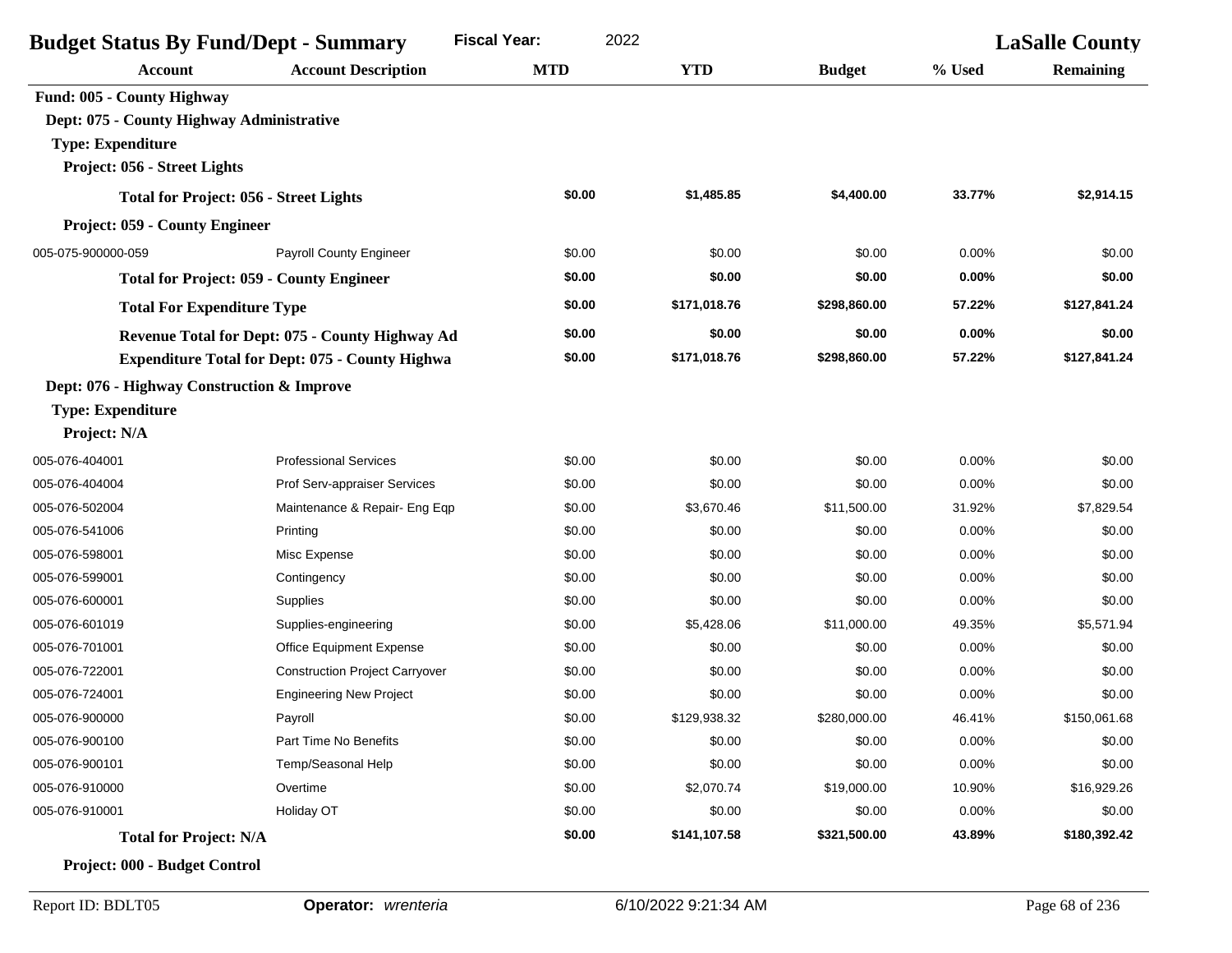| <b>Budget Status By Fund/Dept - Summary</b>     |                                                         | <b>Fiscal Year:</b><br>2022 |              |               | <b>LaSalle County</b> |                  |
|-------------------------------------------------|---------------------------------------------------------|-----------------------------|--------------|---------------|-----------------------|------------------|
| <b>Account</b>                                  | <b>Account Description</b>                              | <b>MTD</b>                  | <b>YTD</b>   | <b>Budget</b> | % Used                | <b>Remaining</b> |
| Fund: 005 - County Highway                      |                                                         |                             |              |               |                       |                  |
| Dept: 076 - Highway Construction & Improve      |                                                         |                             |              |               |                       |                  |
| <b>Type: Expenditure</b>                        |                                                         |                             |              |               |                       |                  |
| Project: 000 - Budget Control                   |                                                         |                             |              |               |                       |                  |
| 005-076-723001-000                              | <b>New Construction Projects</b>                        | \$0.00                      | \$0.00       | \$0.00        | 0.00%                 | \$0.00           |
| <b>Total for Project: 000 - Budget Control</b>  |                                                         | \$0.00                      | \$0.00       | \$0.00        | 0.00%                 | \$0.00           |
| Project: 045 - Election Work                    |                                                         |                             |              |               |                       |                  |
| 005-076-900000-045                              | Payroll Election Work                                   | \$0.00                      | \$0.00       | \$0.00        | 0.00%                 | \$0.00           |
| 005-076-910000-045                              | <b>Overtime Election Work</b>                           | \$0.00                      | \$0.00       | \$0.00        | 0.00%                 | \$0.00           |
| <b>Total for Project: 045 - Election Work</b>   |                                                         | \$0.00                      | \$0.00       | \$0.00        | 0.00%                 | \$0.00           |
| Project: 052 - Engineering                      |                                                         |                             |              |               |                       |                  |
| 005-076-723001-052-323024                       | New Cons Engi 13-00323-00-SP                            | \$0.00                      | \$0.00       | \$0.00        | 0.00%                 | \$0.00           |
| 005-076-723001-052-355006                       | New Cons Proj 15-00355-00-E                             | \$0.00                      | \$0.00       | \$0.00        | 0.00%                 | \$0.00           |
| 005-076-723001-052-361015                       | New Const-Eng 16-00361-00-P                             | \$0.00                      | \$0.00       | \$0.00        | 0.00%                 | \$0.00           |
| <b>Total for Project: 052 - Engineering</b>     |                                                         | \$0.00                      | \$0.00       | \$0.00        | 0.00%                 | \$0.00           |
| Project: 053 - Right-of-Way                     |                                                         |                             |              |               |                       |                  |
| 005-076-723001-053-368023                       | New Cons-17-00368-00-SM                                 | \$0.00                      | \$0.00       | \$0.00        | 0.00%                 | \$0.00           |
| Total for Project: 053 - Right-of-Way           |                                                         | \$0.00                      | \$0.00       | \$0.00        | $0.00\%$              | \$0.00           |
| Project: 057 - Grants                           |                                                         |                             |              |               |                       |                  |
| 005-076-723001-057-361015                       | New Con16-00361-00-PV-Entra                             | \$0.00                      | \$0.00       | \$0.00        | 0.00%                 | \$0.00           |
| <b>Total for Project: 057 - Grants</b>          |                                                         | \$0.00                      | \$0.00       | \$0.00        | $0.00\%$              | \$0.00           |
| <b>Project: 059 - County Engineer</b>           |                                                         |                             |              |               |                       |                  |
| 005-076-900000-059                              | Payroll County Engineer                                 | \$0.00                      | \$0.00       | \$0.00        | 0.00%                 | \$0.00           |
| <b>Total for Project: 059 - County Engineer</b> |                                                         | \$0.00                      | \$0.00       | \$0.00        | 0.00%                 | \$0.00           |
| <b>Total For Expenditure Type</b>               |                                                         | \$0.00                      | \$141,107.58 | \$321,500.00  | 43.89%                | \$180,392.42     |
|                                                 | Revenue Total for Dept: 076 - Highway Constructi        | \$0.00                      | \$0.00       | \$0.00        | $0.00\%$              | \$0.00           |
|                                                 | <b>Expenditure Total for Dept: 076 - Highway Constr</b> | \$0.00                      | \$141,107.58 | \$321,500.00  | 43.89%                | \$180,392.42     |
| Dept: 077 - Highway Maintenance                 |                                                         |                             |              |               |                       |                  |
| <b>Type: Expenditure</b>                        |                                                         |                             |              |               |                       |                  |

**Project: N/A**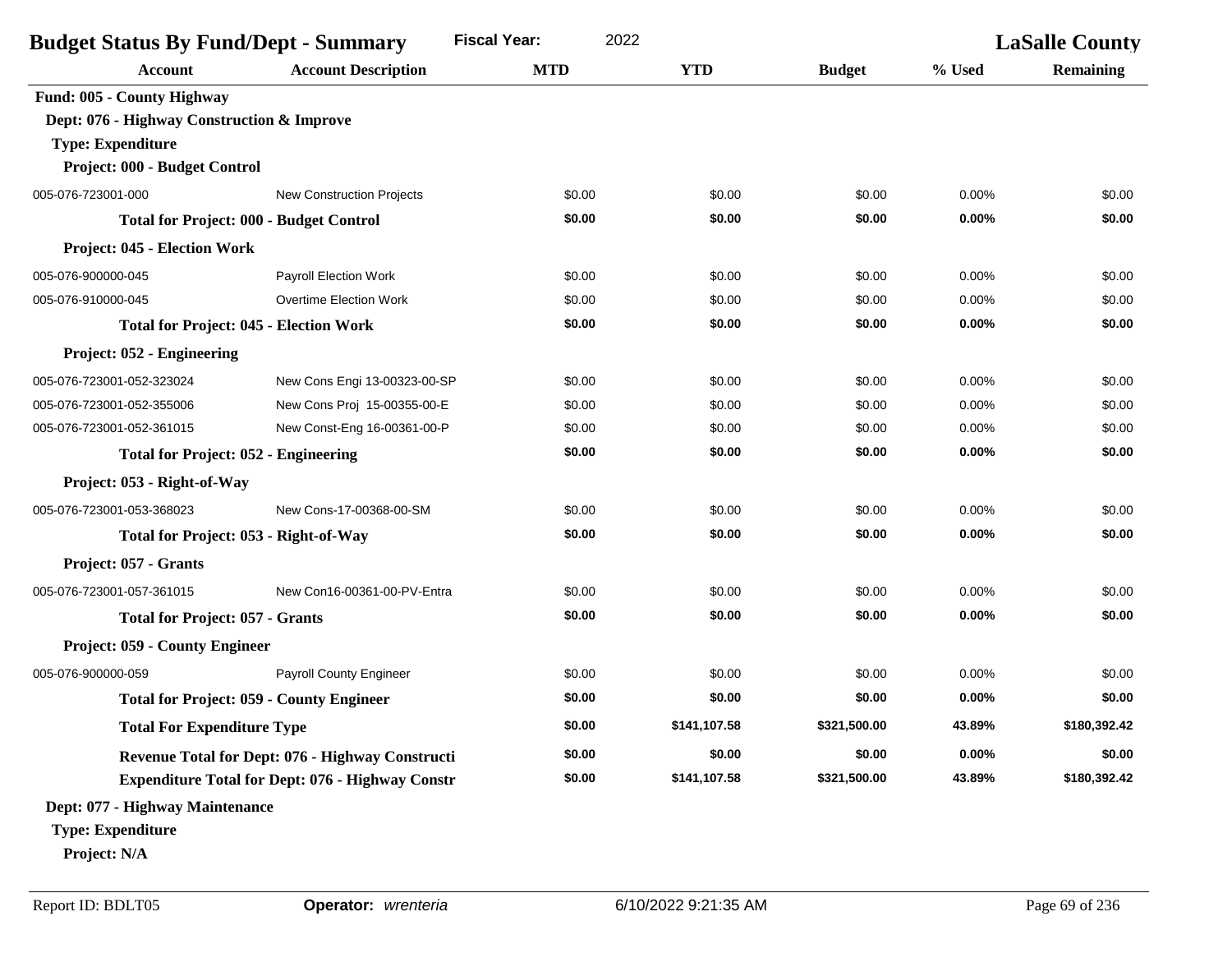| 2022<br><b>Fiscal Year:</b><br><b>Budget Status By Fund/Dept - Summary</b> |                               |            |              |               | <b>LaSalle County</b> |                  |  |
|----------------------------------------------------------------------------|-------------------------------|------------|--------------|---------------|-----------------------|------------------|--|
| <b>Account</b>                                                             | <b>Account Description</b>    | <b>MTD</b> | <b>YTD</b>   | <b>Budget</b> | % Used                | <b>Remaining</b> |  |
| Fund: 005 - County Highway                                                 |                               |            |              |               |                       |                  |  |
| Dept: 077 - Highway Maintenance                                            |                               |            |              |               |                       |                  |  |
| <b>Type: Expenditure</b>                                                   |                               |            |              |               |                       |                  |  |
| Project: N/A                                                               |                               |            |              |               |                       |                  |  |
| 005-077-502001                                                             | Maintenance & Repair-Equipme  | \$0.00     | \$30,320.80  | \$60,000.00   | 50.53%                | \$29,679.20      |  |
| 005-077-502003                                                             | Maintenance & Repair-Bldg     | \$0.00     | \$34,746.27  | \$80,000.00   | 43.43%                | \$45,253.73      |  |
| 005-077-505001                                                             | Vehicle Expense               | \$0.00     | \$0.00       | \$0.00        | 0.00%                 | \$0.00           |  |
| 005-077-511003                                                             | Rent-equipment                | \$0.00     | \$10,166.25  | \$22,000.00   | 46.21%                | \$11,833.75      |  |
| 005-077-580001                                                             | Surface                       | \$0.00     | \$49,615.31  | \$70,000.00   | 70.88%                | \$20,384.69      |  |
| 005-077-580002                                                             | Shoulders                     | \$0.00     | \$9,069.25   | \$40,000.00   | 22.67%                | \$30,930.75      |  |
| 005-077-580003                                                             | Ditches & Drains              | \$0.00     | \$1,294.38   | \$10,000.00   | 12.94%                | \$8,705.62       |  |
| 005-077-580004                                                             | <b>Bridges &amp; Culverts</b> | \$0.00     | \$2,681.46   | \$50,000.00   | 5.36%                 | \$47,318.54      |  |
| 005-077-580005                                                             | Signs & Markings              | \$0.00     | \$44,705.81  | \$45,000.00   | 99.35%                | \$294.19         |  |
| 005-077-580006                                                             | <b>Guard Rail</b>             | \$0.00     | \$0.00       | \$5,000.00    | 0.00%                 | \$5,000.00       |  |
| 005-077-580007                                                             | Cleaning & Clearing R O W     | \$0.00     | \$4,599.08   | \$45,000.00   | 10.22%                | \$40,400.92      |  |
| 005-077-580008                                                             | Snow Removal                  | \$0.00     | \$58,561.57  | \$240,000.00  | 24.40%                | \$181,438.43     |  |
| 005-077-580009                                                             | Mowing                        | \$0.00     | \$658.07     | \$5,000.00    | 13.16%                | \$4,341.93       |  |
| 005-077-580010                                                             | Twp Purchase Of Material      | \$0.00     | \$0.00       | \$1,000.00    | 0.00%                 | \$1,000.00       |  |
| 005-077-581002                                                             | Other Co County Dept Maint    | \$0.00     | \$0.00       | \$2,000.00    | 0.00%                 | \$2,000.00       |  |
| 005-077-598001                                                             | Misc Expense                  | \$0.00     | \$474.10     | \$5,000.00    | 9.48%                 | \$4,525.90       |  |
| 005-077-599001                                                             | Contingency                   | \$0.00     | \$0.00       | \$0.00        | 0.00%                 | \$0.00           |  |
| 005-077-601004                                                             | Supplies-maintenance          | \$0.00     | \$9,740.72   | \$25,000.00   | 38.96%                | \$15,259.28      |  |
| 005-077-602002                                                             | Matl Repair Veh               | \$0.00     | \$45,094.74  | \$80,000.00   | 56.37%                | \$34,905.26      |  |
| 005-077-602003                                                             | <b>Material Repairs-bldgs</b> | \$0.00     | \$24,766.58  | \$30,000.00   | 82.56%                | \$5,233.42       |  |
| 005-077-701002                                                             | <b>Equipment Expense</b>      | \$0.00     | \$0.00       | \$0.00        | 0.00%                 | \$0.00           |  |
| 005-077-702002                                                             | Special Equipment-radios      | \$0.00     | \$0.00       | \$500.00      | 0.00%                 | \$500.00         |  |
| 005-077-810001                                                             | Health & Life Insurance       | \$0.00     | \$206,944.08 | \$440,000.00  | 47.03%                | \$233,055.92     |  |
| 005-077-810002                                                             | Health & Life Ins-Retirees    | \$0.00     | \$189,101.83 | \$450,000.00  | 42.02%                | \$260,898.17     |  |
| 005-077-900000                                                             | Payroll                       | \$0.00     | \$120,400.32 | \$260,000.00  | 46.31%                | \$139,599.68     |  |
| 005-077-900100                                                             | Part Time No Benefits         | \$0.00     | \$0.00       | \$0.00        | 0.00%                 | \$0.00           |  |
| 005-077-900101                                                             | Temp/Seasonal Help            | \$0.00     | \$0.00       | \$0.00        | 0.00%                 | \$0.00           |  |
| 005-077-910000                                                             | Overtime                      | \$0.00     | \$14,391.70  | \$40,000.00   | 35.98%                | \$25,608.30      |  |
| 005-077-910001                                                             | Holiday OT                    | \$0.00     | \$0.00       | \$0.00        | 0.00%                 | \$0.00           |  |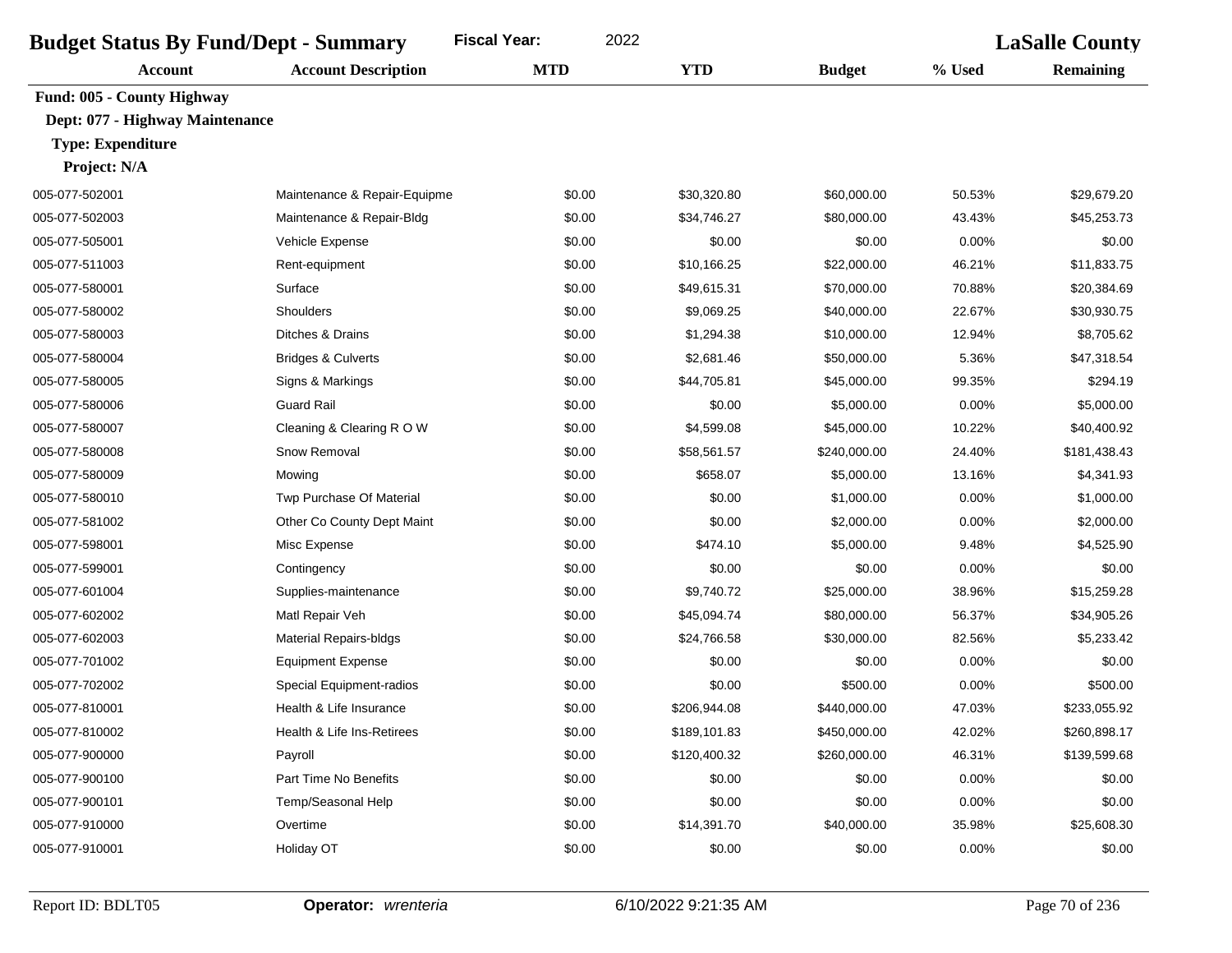| <b>Account</b><br>Fund: 005 - County Highway<br>Dept: 077 - Highway Maintenance | <b>Account Description</b>                           | <b>MTD</b> | <b>YTD</b>   | <b>Budget</b>  | % Used | <b>Remaining</b> |
|---------------------------------------------------------------------------------|------------------------------------------------------|------------|--------------|----------------|--------|------------------|
|                                                                                 |                                                      |            |              |                |        |                  |
|                                                                                 |                                                      |            |              |                |        |                  |
|                                                                                 |                                                      |            |              |                |        |                  |
| <b>Type: Expenditure</b>                                                        |                                                      |            |              |                |        |                  |
| Project: N/A                                                                    |                                                      |            |              |                |        |                  |
| <b>Total for Project: N/A</b>                                                   |                                                      | \$0.00     | \$857,332.32 | \$2,005,500.00 | 42.75% | \$1,148,167.68   |
| Project: 000 - Budget Control                                                   |                                                      |            |              |                |        |                  |
| 005-077-580005-000                                                              | Signs & Markings                                     | \$0.00     | \$0.00       | \$0.00         | 0.00%  | \$0.00           |
| <b>Total for Project: 000 - Budget Control</b>                                  |                                                      | \$0.00     | \$0.00       | \$0.00         | 0.00%  | \$0.00           |
| Project: 050 - LaSalle County                                                   |                                                      |            |              |                |        |                  |
| 005-077-580005-050-353026                                                       | Signs & Mark LaSalle Co-Center                       | \$0.00     | \$0.00       | \$0.00         | 0.00%  | \$0.00           |
| <b>Total for Project: 050 - LaSalle County</b>                                  |                                                      | \$0.00     | \$0.00       | \$0.00         | 0.00%  | \$0.00           |
| Project: 051 - Construction                                                     |                                                      |            |              |                |        |                  |
| 005-077-580001-051-000509                                                       | Surface Const Skip Patc                              | \$0.00     | \$0.00       | \$0.00         | 0.00%  | \$0.00           |
| <b>Total for Project: 051 - Construction</b>                                    |                                                      | \$0.00     | \$0.00       | \$0.00         | 0.00%  | \$0.00           |
| Project: 090 - Diesel Fuel (Clear-on road)                                      |                                                      |            |              |                |        |                  |
| 005-077-505001-090                                                              | Vehicle Expense-Diesel (Clear)                       | \$0.00     | \$73,403.18  | \$157,500.00   | 46.61% | \$84,096.82      |
|                                                                                 | Total for Project: 090 - Diesel Fuel (Clear-on road) | \$0.00     | \$73,403.18  | \$157,500.00   | 46.61% | \$84,096.82      |
| Project: 091 - Dieseil Fuel (Dyed-off road)                                     |                                                      |            |              |                |        |                  |
| 005-077-505001-091                                                              | Vehicle Expense-Diesel (Dyed)                        | \$0.00     | \$7,272.58   | \$22,000.00    | 33.06% | \$14,727.42      |
|                                                                                 | Total for Project: 091 - Dieseil Fuel (Dyed-off road | \$0.00     | \$7,272.58   | \$22,000.00    | 33.06% | \$14,727.42      |
| Project: 092 - Gasoline-unleaded                                                |                                                      |            |              |                |        |                  |
| 005-077-505001-092                                                              | Vehicle Expense-Gasoline                             | \$0.00     | \$12,130.94  | \$20,000.00    | 60.65% | \$7,869.06       |
| <b>Total for Project: 092 - Gasoline-unleaded</b>                               |                                                      | \$0.00     | \$12,130.94  | \$20,000.00    | 60.65% | \$7,869.06       |
| Project: 093 - DEF                                                              |                                                      |            |              |                |        |                  |
| 005-077-505001-093                                                              | Vehicle Expense-DEF                                  | \$0.00     | \$38.98      | \$2,500.00     | 1.56%  | \$2,461.02       |
| <b>Total for Project: 093 - DEF</b>                                             |                                                      | \$0.00     | \$38.98      | \$2,500.00     | 1.56%  | \$2,461.02       |
| Project: 094 - Oil & Grease                                                     |                                                      |            |              |                |        |                  |
| 005-077-505001-094                                                              | Vehicle Expense-Oil & Grease                         | \$0.00     | \$6,407.49   | \$15,000.00    | 42.72% | \$8,592.51       |
| Total for Project: 094 - Oil & Grease                                           |                                                      | \$0.00     | \$6,407.49   | \$15,000.00    | 42.72% | \$8,592.51       |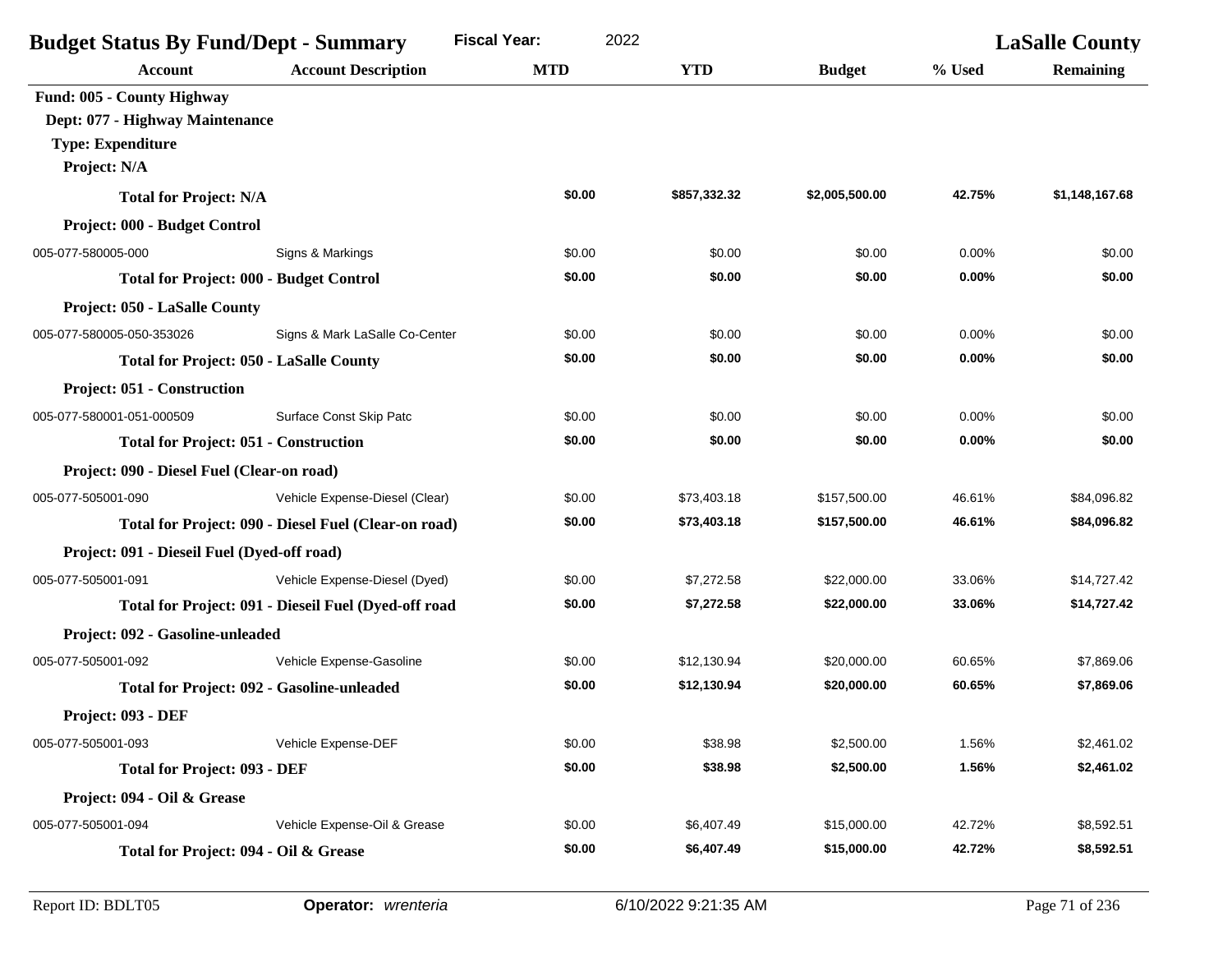| <b>Budget Status By Fund/Dept - Summary</b> |                                                         | <b>Fiscal Year:</b><br>2022 |                      |                | <b>LaSalle County</b> |                  |
|---------------------------------------------|---------------------------------------------------------|-----------------------------|----------------------|----------------|-----------------------|------------------|
| <b>Account</b>                              | <b>Account Description</b>                              | <b>MTD</b>                  | <b>YTD</b>           | <b>Budget</b>  | % Used                | <b>Remaining</b> |
| Fund: 005 - County Highway                  |                                                         |                             |                      |                |                       |                  |
| Dept: 077 - Highway Maintenance             |                                                         |                             |                      |                |                       |                  |
| <b>Type: Expenditure</b>                    |                                                         |                             |                      |                |                       |                  |
| Project: 095 - Tires                        |                                                         |                             |                      |                |                       |                  |
| 005-077-505001-095                          | Vehicle Expense-Tires                                   | \$0.00                      | \$10,800.17          | \$12,000.00    | 90.00%                | \$1,199.83       |
| <b>Total for Project: 095 - Tires</b>       |                                                         | \$0.00                      | \$10,800.17          | \$12,000.00    | 90.00%                | \$1,199.83       |
| Project: 096 - Batteries                    |                                                         |                             |                      |                |                       |                  |
| 005-077-505001-096                          | Vehicle Expense-Batteries                               | \$0.00                      | \$1,015.92           | \$2,500.00     | 40.64%                | \$1,484.08       |
| <b>Total for Project: 096 - Batteries</b>   |                                                         | \$0.00                      | \$1,015.92           | \$2,500.00     | 40.64%                | \$1,484.08       |
| Project: 097 - Filters                      |                                                         |                             |                      |                |                       |                  |
| 005-077-505001-097                          | Vehicle Expense-Filters                                 | \$0.00                      | \$4,316.37           | \$15,000.00    | 28.78%                | \$10,683.63      |
| <b>Total for Project: 097 - Filters</b>     |                                                         | \$0.00                      | \$4,316.37           | \$15,000.00    | 28.78%                | \$10,683.63      |
| Project: 098 - Antifreeze                   |                                                         |                             |                      |                |                       |                  |
| 005-077-505001-098                          | Vehicle Expense-Antifreeze                              | \$0.00                      | \$120.00             | \$2,000.00     | 6.00%                 | \$1,880.00       |
|                                             | <b>Total for Project: 098 - Antifreeze</b>              | \$0.00                      | \$120.00             | \$2,000.00     | 6.00%                 | \$1,880.00       |
| <b>Project: 128 - Mowing Tractors</b>       |                                                         |                             |                      |                |                       |                  |
| 005-077-580009-128                          | <b>Mowing Tractors</b>                                  | \$0.00                      | \$2.22               | \$0.00         | 0.00%                 | (\$2.22)         |
|                                             | <b>Total for Project: 128 - Mowing Tractors</b>         | \$0.00                      | \$2.22               | \$0.00         | 0.00%                 | (\$2.22)         |
| <b>Project: 129 - Mowing Tires</b>          |                                                         |                             |                      |                |                       |                  |
| 005-077-580009-129                          | <b>Mowing Tires</b>                                     | \$0.00                      | \$382.90             | \$0.00         | 0.00%                 | (\$382.90)       |
|                                             | <b>Total for Project: 129 - Mowing Tires</b>            | \$0.00                      | \$382.90             | \$0.00         | 0.00%                 | (\$382.90)       |
| <b>Total For Expenditure Type</b>           |                                                         | \$0.00                      | \$973,223.07         | \$2,254,000.00 | 43.18%                | \$1,280,776.93   |
|                                             | Revenue Total for Dept: 077 - Highway Maintenan         | \$0.00                      | \$0.00               | \$0.00         | 0.00%                 | \$0.00           |
|                                             | <b>Expenditure Total for Dept: 077 - Highway Mainte</b> | \$0.00                      | \$973,223.07         | \$2,254,000.00 | 43.18%                | \$1,280,776.93   |
| Dept: 078 - Highway Bituminous Day Labor    |                                                         |                             |                      |                |                       |                  |
| <b>Type: Expenditure</b>                    |                                                         |                             |                      |                |                       |                  |
| Project: N/A                                |                                                         |                             |                      |                |                       |                  |
| 005-078-454002                              | Supervision                                             | \$0.00                      | \$0.00               | \$0.00         | 0.00%                 | \$0.00           |
| 005-078-702001                              | <b>Special Equipment</b>                                | \$0.00                      | \$0.00               | \$0.00         | 0.00%                 | \$0.00           |
| 005-078-721001                              | Construction                                            | \$0.00                      | \$0.00               | \$0.00         | 0.00%                 | \$0.00           |
| Report ID: BDLT05                           | Operator: wrenteria                                     |                             | 6/10/2022 9:21:35 AM |                |                       | Page 72 of 236   |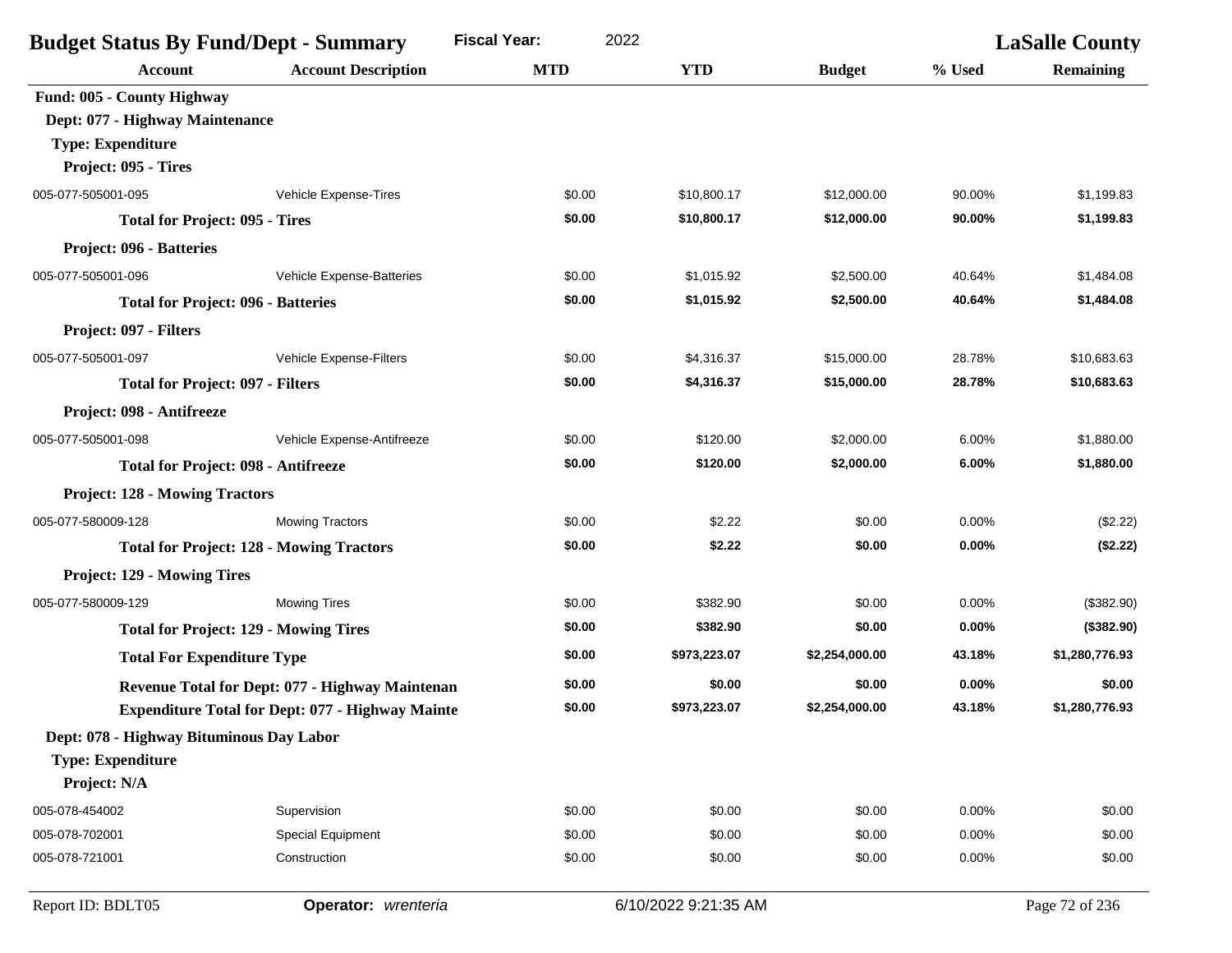| <b>Budget Status By Fund/Dept - Summary</b> |                                                         | <b>Fiscal Year:</b> | 2022           |                |          | <b>LaSalle County</b> |
|---------------------------------------------|---------------------------------------------------------|---------------------|----------------|----------------|----------|-----------------------|
| Account                                     | <b>Account Description</b>                              | <b>MTD</b>          | <b>YTD</b>     | <b>Budget</b>  | % Used   | <b>Remaining</b>      |
| <b>Fund: 005 - County Highway</b>           |                                                         |                     |                |                |          |                       |
| Dept: 078 - Highway Bituminous Day Labor    |                                                         |                     |                |                |          |                       |
| <b>Type: Expenditure</b>                    |                                                         |                     |                |                |          |                       |
| Project: N/A                                |                                                         |                     |                |                |          |                       |
| 005-078-740001                              | <b>Blacktop Seal Coat</b>                               | \$0.00              | \$0.00         | \$0.00         | $0.00\%$ | \$0.00                |
| <b>Total for Project: N/A</b>               |                                                         | \$0.00              | \$0.00         | \$0.00         | $0.00\%$ | \$0.00                |
| <b>Total For Expenditure Type</b>           |                                                         | \$0.00              | \$0.00         | \$0.00         | $0.00\%$ | \$0.00                |
|                                             | Revenue Total for Dept: 078 - Highway Bituminou         | \$0.00              | \$0.00         | \$0.00         | $0.00\%$ | \$0.00                |
|                                             | <b>Expenditure Total for Dept: 078 - Highway Bitumi</b> | \$0.00              | \$0.00         | \$0.00         | $0.00\%$ | \$0.00                |
|                                             | <b>Revenue Total for Fund: County Highway</b>           | \$0.00              | (\$243,182.86) | \$3,524,670.00 | 6.90%    | \$3,281,487.14        |
|                                             | <b>Expenditure Total for Fund: County Highway</b>       | \$0.00              | \$1,903,437.41 | \$3,524,670.43 | 54.00%   | \$1,621,233.02        |
|                                             | <b>Cash Balance for Fund: County Highway</b>            |                     |                |                |          | \$1,115,647.40        |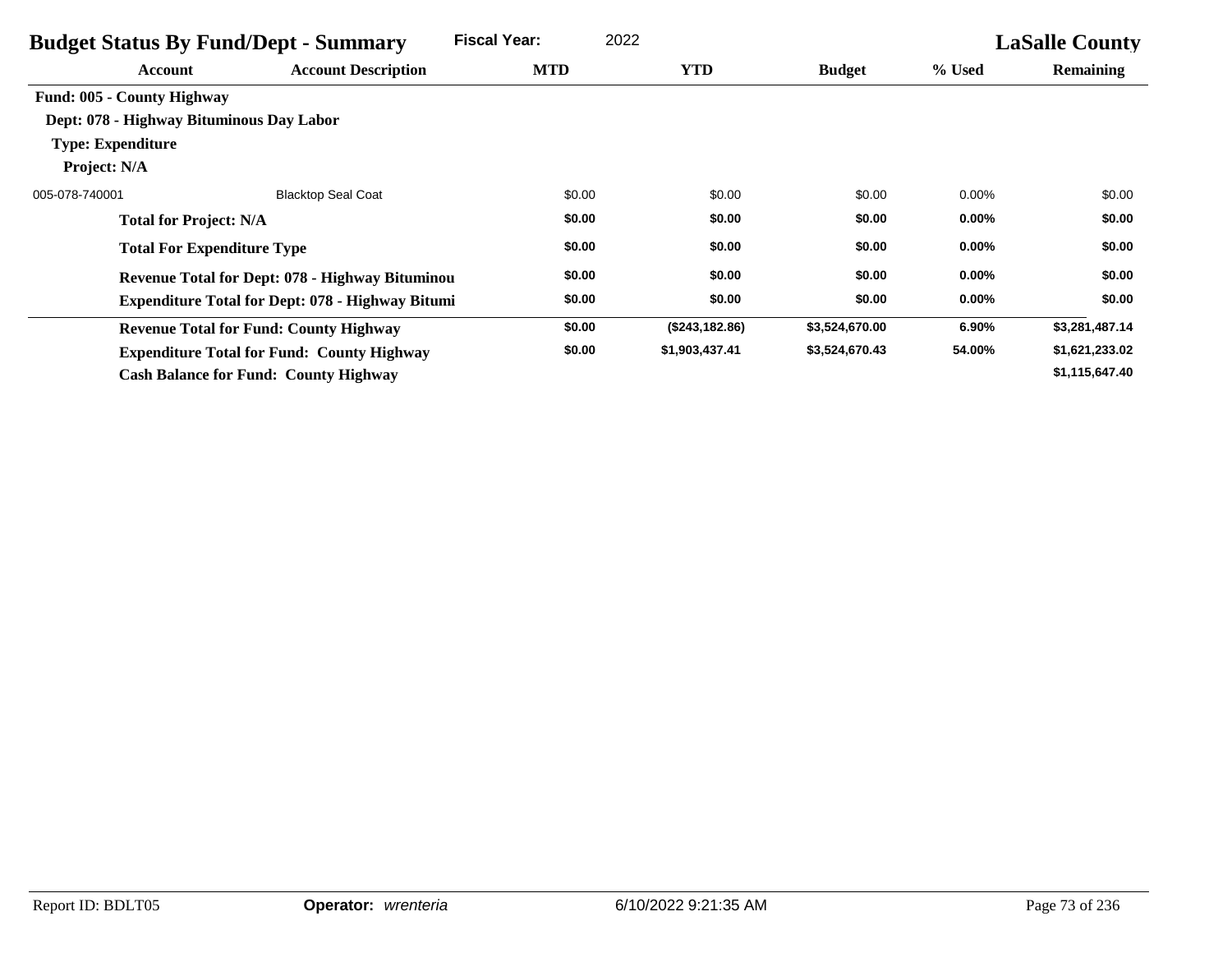| <b>Budget Status By Fund/Dept - Summary</b>    |                                       | <b>Fiscal Year:</b><br>2022 |               |                | <b>LaSalle County</b> |                  |  |
|------------------------------------------------|---------------------------------------|-----------------------------|---------------|----------------|-----------------------|------------------|--|
| <b>Account</b>                                 | <b>Account Description</b>            | <b>MTD</b>                  | <b>YTD</b>    | <b>Budget</b>  | % Used                | <b>Remaining</b> |  |
| Fund: 006 - Special Tax Match                  |                                       |                             |               |                |                       |                  |  |
| Dept: 000 - Non-Departmental                   |                                       |                             |               |                |                       |                  |  |
| <b>Type: Revenue</b>                           |                                       |                             |               |                |                       |                  |  |
| Project: N/A                                   |                                       |                             |               |                |                       |                  |  |
| 006-000-301001                                 | Tax Levy                              | \$0.00                      | \$0.00        | \$1,466,655.00 | 0.00%                 | \$1,466,655.00   |  |
| 006-000-301002                                 | Personal Property Repl Tax            | \$0.00                      | (\$19,927.36) | \$15,659.00    | 127.26%               | (\$4,268.36)     |  |
| 006-000-308001                                 | Interest Income                       | \$0.00                      | (\$6,387.19)  | \$10,000.00    | 63.87%                | \$3,612.81       |  |
| 006-000-328002                                 | Federal/state Funds                   | \$0.00                      | \$0.00        | \$0.00         | 0.00%                 | \$0.00           |  |
| 006-000-328019                                 | Cost Sharing-Roadwork                 | \$0.00                      | \$0.00        | \$350,000.00   | 0.00%                 | \$350,000.00     |  |
| 006-000-328021                                 | <b>Future Project Reserves</b>        | \$0.00                      | \$0.00        | \$0.00         | 0.00%                 | \$0.00           |  |
| 006-000-350001                                 | Miscellaneous Income                  | \$0.00                      | \$0.00        | \$0.00         | 0.00%                 | \$0.00           |  |
| 006-000-399001                                 | <b>Fund Balance Use</b>               | \$0.00                      | \$0.00        | \$1,699,585.00 | 0.00%                 | \$1,699,585.00   |  |
| <b>Total for Project: N/A</b>                  |                                       | \$0.00                      | (\$26,314.55) | \$3,541,899.00 | 0.74%                 | \$3,515,584.45   |  |
| <b>Total For Revenue Type</b>                  |                                       | \$0.00                      | (\$26,314.55) | \$3,541,899.00 | 0.74%                 | \$3,515,584.45   |  |
| <b>Type: Expenditure</b>                       |                                       |                             |               |                |                       |                  |  |
| Project: N/A                                   |                                       |                             |               |                |                       |                  |  |
| 006-000-447001                                 | <b>Exelon Settlement</b>              | \$0.00                      | \$0.00        | \$0.00         | 0.00%                 | \$0.00           |  |
| 006-000-598001                                 | Misc Expense                          | \$0.00                      | \$0.00        | \$0.00         | 0.00%                 | \$0.00           |  |
| 006-000-599001                                 | Contingency                           | \$0.00                      | \$0.00        | \$0.00         | 0.00%                 | \$0.00           |  |
| 006-000-722001                                 | <b>Construction Project Carryover</b> | \$0.00                      | \$0.00        | \$0.00         | 0.00%                 | \$0.00           |  |
| 006-000-724001                                 | <b>Engineering New Project</b>        | \$0.00                      | \$0.00        | \$0.00         | 0.00%                 | \$0.00           |  |
| 006-000-860000                                 | NSF Chargeback                        | \$0.00                      | \$0.00        | \$0.00         | 0.00%                 | \$0.00           |  |
| 006-000-900000                                 | Payroll                               | \$0.00                      | \$0.00        | \$0.00         | 0.00%                 | \$0.00           |  |
| 006-000-900100                                 | Part Time No Benefits                 | \$0.00                      | \$0.00        | \$0.00         | 0.00%                 | \$0.00           |  |
| 006-000-900101                                 | Temp/Seasonal Help                    | \$0.00                      | \$0.00        | \$0.00         | 0.00%                 | \$0.00           |  |
| 006-000-910000                                 | Overtime                              | \$0.00                      | \$0.00        | \$0.00         | 0.00%                 | \$0.00           |  |
| 006-000-910001                                 | Holiday OT                            | \$0.00                      | \$0.00        | \$0.00         | 0.00%                 | \$0.00           |  |
| <b>Total for Project: N/A</b>                  |                                       | \$0.00                      | \$0.00        | \$0.00         | 0.00%                 | \$0.00           |  |
| Project: 000 - Budget Control                  |                                       |                             |               |                |                       |                  |  |
| 006-000-723001-000                             | <b>Construction Projects</b>          | \$0.00                      | \$0.00        | \$0.00         | 0.00%                 | \$0.00           |  |
| 006-000-725001-000                             | Right-of-way New Project              | \$0.00                      | \$0.00        | \$0.00         | 0.00%                 | \$0.00           |  |
| <b>Total for Project: 000 - Budget Control</b> |                                       | \$0.00                      | \$0.00        | \$0.00         | $0.00\%$              | \$0.00           |  |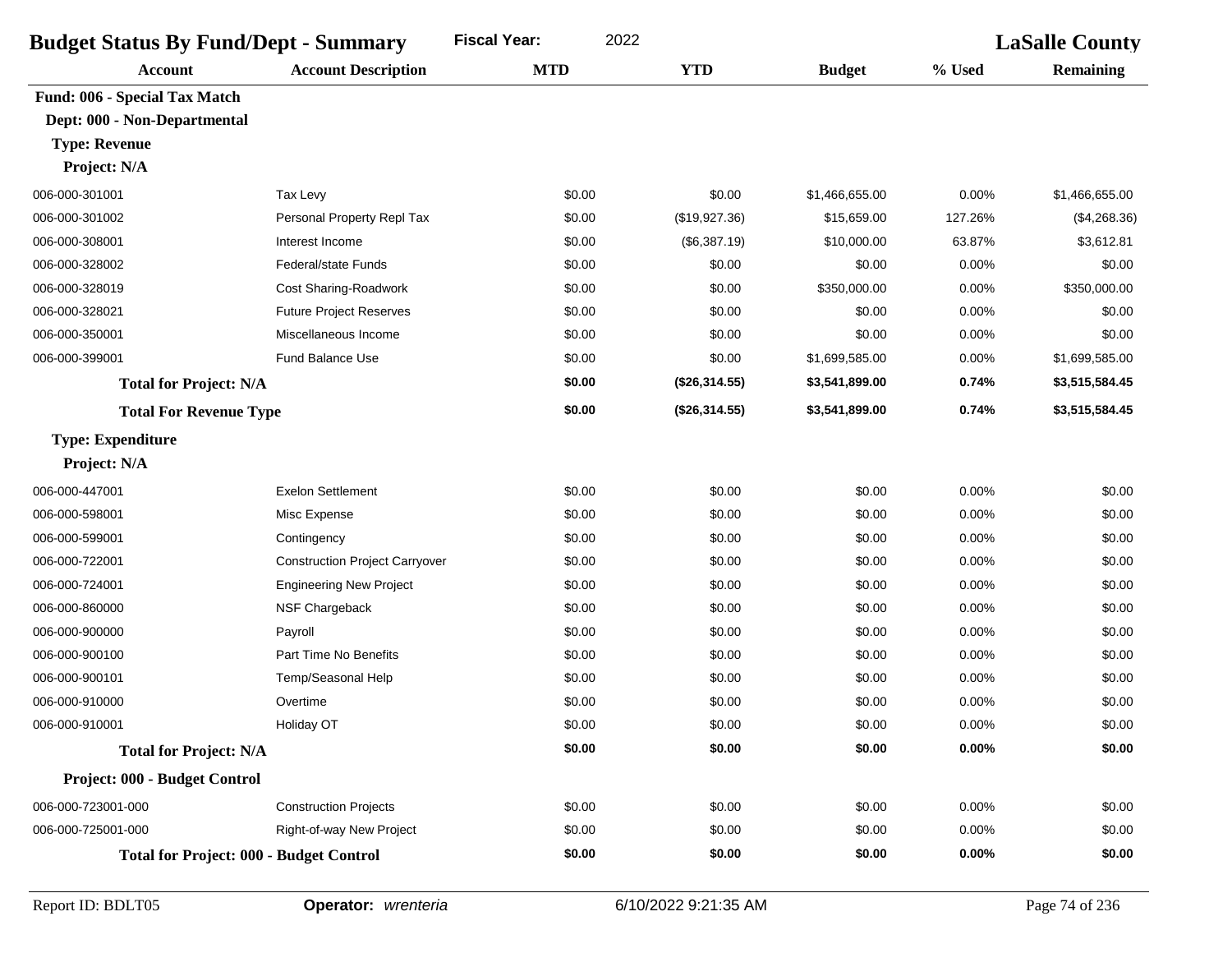| <b>Budget Status By Fund/Dept - Summary</b> |                                              | <b>Fiscal Year:</b><br>2022 |            |                |          | <b>LaSalle County</b> |
|---------------------------------------------|----------------------------------------------|-----------------------------|------------|----------------|----------|-----------------------|
| Account                                     | <b>Account Description</b>                   | <b>MTD</b>                  | <b>YTD</b> | <b>Budget</b>  | % Used   | <b>Remaining</b>      |
| Fund: 006 - Special Tax Match               |                                              |                             |            |                |          |                       |
| Dept: 000 - Non-Departmental                |                                              |                             |            |                |          |                       |
| <b>Type: Expenditure</b>                    |                                              |                             |            |                |          |                       |
| Project: 051 - Construction                 |                                              |                             |            |                |          |                       |
| 006-000-723001-051-031002                   | New Cons Proj 09-0031-02-BR                  | \$0.00                      | \$0.00     | \$0.00         | 0.00%    | \$0.00                |
| 006-000-723001-051-222029                   | 15-00222-02-WR CH15                          | \$0.00                      | \$0.00     | \$80,000.00    | 0.00%    | \$80,000.00           |
| 006-000-723001-051-325024                   | New Const Proj-11-00325-00-S                 | \$0.00                      | \$0.00     | \$0.00         | 0.00%    | \$0.00                |
| 006-000-723001-051-328017                   | 12-0328-00-RP Wedron                         | \$0.00                      | \$0.00     | \$500,000.00   | 0.00%    | \$500,000.00          |
| 006-000-723001-051-335019                   | New Const Proj 13-00335-00-R                 | \$0.00                      | \$0.00     | \$0.00         | 0.00%    | \$0.00                |
| 006-000-723001-051-348029                   | 15-00348-00-WR CH 42                         | \$0.00                      | \$0.00     | \$98,755.00    | 0.00%    | \$98,755.00           |
| 006-000-723001-051-359029                   | New Const Proj 15-00031-03-W                 | \$0.00                      | \$0.00     | \$0.00         | 0.00%    | \$0.00                |
| 006-000-723001-051-361015                   | New Const Proj 16-00361-00-P                 | \$0.00                      | \$0.00     | \$0.00         | 0.00%    | \$0.00                |
| 006-000-723001-051-367024                   | 16-00367-00-SP CH 43 & 33 Int                | \$0.00                      | \$0.00     | \$33,107.00    | 0.00%    | \$33,107.00           |
| 006-000-723001-051-369029                   | <b>New Construction Projects Cons</b>        | \$0.00                      | \$0.00     | \$0.00         | 0.00%    | \$0.00                |
| 006-000-723001-051-374024                   | 17-00374-00-SP CH 32 Bowen                   | \$0.00                      | \$0.00     | \$8,443.00     | 0.00%    | \$8,443.00            |
| 006-000-723001-051-380024                   | 18-00380-00-SP CH 5 & IL 23                  | \$0.00                      | \$0.00     | \$13,883.00    | 0.00%    | \$13,883.00           |
| 006-000-723001-051-391015                   | <b>Construction Construction Surf</b>        | \$0.00                      | \$0.00     | \$0.00         | 0.00%    | \$0.00                |
| 006-000-723001-051-392019                   | <b>Construction Construction 21-0</b>        | \$0.00                      | \$0.00     | \$1,114,000.00 | 0.00%    | \$1,114,000.00        |
| 006-000-723001-051-651002                   | New Const Proj- 10-00651-00-B                | \$0.00                      | \$0.00     | \$0.00         | 0.00%    | \$0.00                |
| 006-000-723001-051-726002                   | <b>New Construction Projects Cons</b>        | \$0.00                      | \$0.00     | \$0.00         | 0.00%    | \$0.00                |
| 006-000-723001-051-727002                   | New Const Proj- 13-00727-00-B                | \$0.00                      | \$0.00     | \$0.00         | 0.00%    | \$0.00                |
| 006-000-723001-051-728002                   | New Const Proj-14-00728-00-B                 | \$0.00                      | \$0.00     | \$0.00         | 0.00%    | \$0.00                |
| 006-000-723001-051-729002                   | New Const Proj 14-00729-00-B                 | \$0.00                      | \$0.00     | \$0.00         | 0.00%    | \$0.00                |
| 006-000-723001-051-730002                   | New Con-15-00730-00-Br                       | \$0.00                      | \$0.00     | \$0.00         | 0.00%    | \$0.00                |
| 006-000-723001-051-731002                   | New Construction Projects Cons               | \$0.00                      | \$0.00     | \$0.00         | 0.00%    | \$0.00                |
| 006-000-723001-051-732002                   | 16-00732-00-BR                               | \$0.00                      | \$0.00     | \$0.00         | 0.00%    | \$0.00                |
| 006-000-723001-051-760002                   | <b>Construction Construction 15-0</b>        | \$0.00                      | \$0.00     | \$236,000.00   | 0.00%    | \$236,000.00          |
| 006-000-723001-051-763002                   | 14-00763-00-RP CH 5 Sandy Fd                 | \$0.00                      | \$0.00     | \$0.00         | 0.00%    | \$0.00                |
|                                             | <b>Total for Project: 051 - Construction</b> | \$0.00                      | \$0.00     | \$2,084,188.00 | $0.00\%$ | \$2,084,188.00        |
| Project: 052 - Engineering                  |                                              |                             |            |                |          |                       |
| 006-000-723001-052                          | <b>Engineering Proj/Consultants</b>          | \$0.00                      | \$0.00     | \$0.00         | 0.00%    | \$0.00                |
| 006-000-723001-052-222029                   | 15-00222-02-WR CH 15                         | \$0.00                      | \$2,567.00 | \$6,283.00     | 40.86%   | \$3,716.00            |
| 006-000-723001-052-348006                   | 15-0348-00-WR CH 42                          | \$0.00                      | \$0.00     | \$0.00         | 0.00%    | \$0.00                |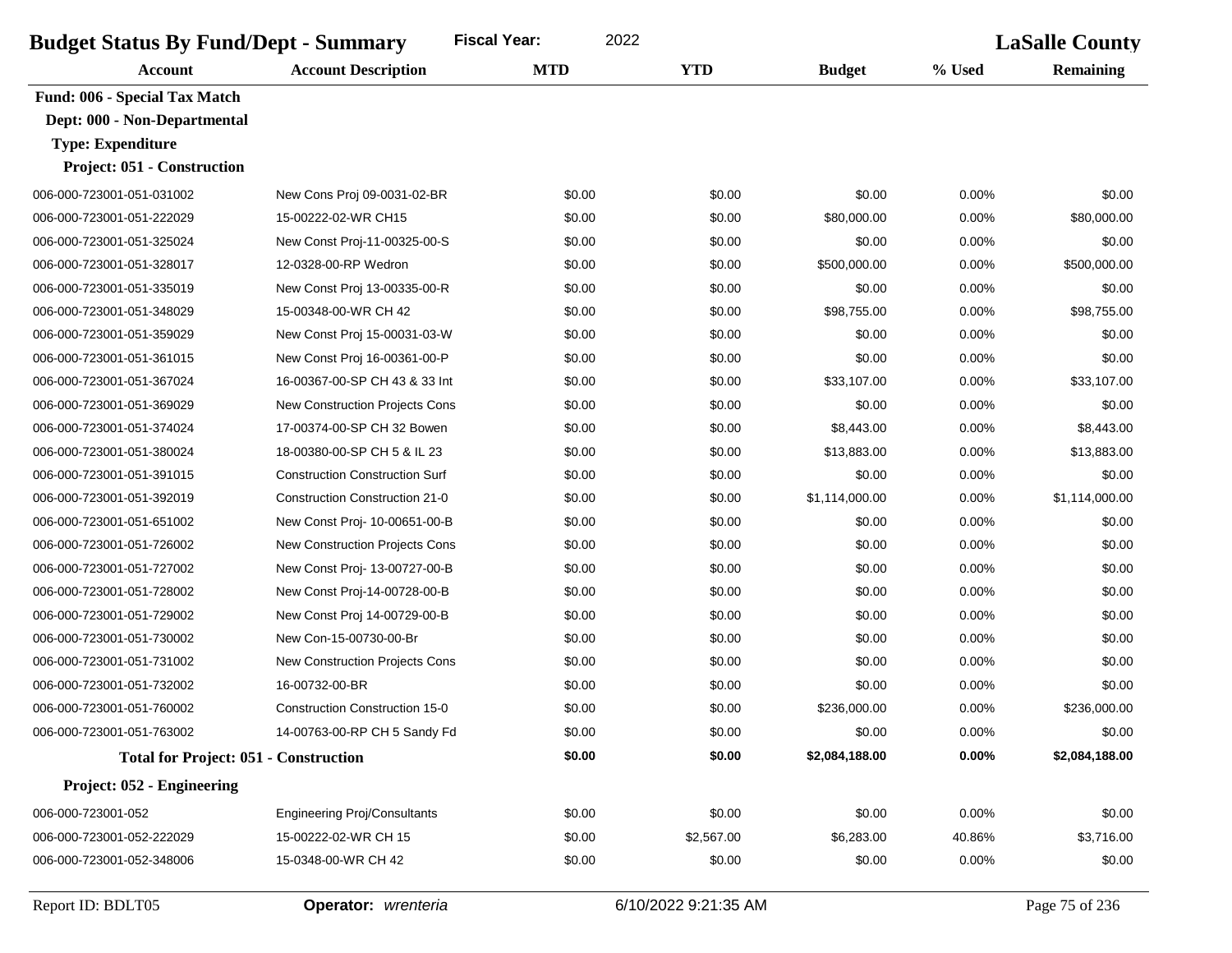| <b>Fiscal Year:</b><br>2022<br><b>Budget Status By Fund/Dept - Summary</b> |                                              |            |            |               |          | <b>LaSalle County</b> |
|----------------------------------------------------------------------------|----------------------------------------------|------------|------------|---------------|----------|-----------------------|
| <b>Account</b>                                                             | <b>Account Description</b>                   | <b>MTD</b> | <b>YTD</b> | <b>Budget</b> | % Used   | <b>Remaining</b>      |
| Fund: 006 - Special Tax Match                                              |                                              |            |            |               |          |                       |
| Dept: 000 - Non-Departmental                                               |                                              |            |            |               |          |                       |
| <b>Type: Expenditure</b>                                                   |                                              |            |            |               |          |                       |
| Project: 052 - Engineering                                                 |                                              |            |            |               |          |                       |
| 006-000-723001-052-348029                                                  | 15-00348-00-WR CH 42                         | \$0.00     | \$0.00     | \$0.00        | 0.00%    | \$0.00                |
| 006-000-723001-052-351029                                                  | CH 15 to CH 6 to Liv County                  | \$0.00     | \$1.065.72 | \$3,633.00    | 29.33%   | \$2,567.28            |
| 006-000-723001-052-367024                                                  | 16-00367-00-SP CH 43 & 33                    | \$0.00     | \$0.00     | \$0.00        | 0.00%    | \$0.00                |
| 006-000-723001-052-380024                                                  | 18-00380-00-SP CH 5 & II 23                  | \$0.00     | \$0.00     | \$0.00        | 0.00%    | \$0.00                |
| 006-000-723001-052-763002                                                  | 14-00763-00-BR CH 5 Sandy Fd                 | \$0.00     | \$0.00     | \$142,820.00  | 0.00%    | \$142,820.00          |
| 006-000-723001-052-824005                                                  | CH 9 Pecumsaugen                             | \$0.00     | \$0.00     | \$12,000.00   | 0.00%    | \$12,000.00           |
|                                                                            | <b>Total for Project: 052 - Engineering</b>  | \$0.00     | \$3,632.72 | \$164,736.00  | 2.21%    | \$161,103.28          |
| Project: 053 - Right-of-Way                                                |                                              |            |            |               |          |                       |
| 006-000-723001-053                                                         | Right of Way                                 | \$0.00     | \$0.00     | \$0.00        | 0.00%    | \$0.00                |
| 006-000-723001-053-222029                                                  | 15-00222-02-WR CH 15                         | \$0.00     | \$0.00     | \$0.00        | 0.00%    | \$0.00                |
| 006-000-723001-053-323024                                                  | 13-00323-00-SP CH 4 & 15                     | \$0.00     | \$0.00     | \$0.00        | 0.00%    | \$0.00                |
| 006-000-723001-053-348029                                                  | 15-00348-00-WR CH 42 Ter Cot                 | \$0.00     | \$0.00     | \$0.00        | 0.00%    | \$0.00                |
| 006-000-723001-053-361015                                                  | New Construction Projects RO                 | \$0.00     | \$0.00     | \$0.00        | 0.00%    | \$0.00                |
| 006-000-723001-053-367024                                                  | 16-00367-00-SP CH 43 & 33 Int                | \$0.00     | \$0.00     | \$0.00        | 0.00%    | \$0.00                |
| 006-000-723001-053-657002                                                  | CH <sub>5</sub>                              | \$0.00     | \$0.00     | \$0.00        | 0.00%    | \$0.00                |
| 006-000-723001-053-731002                                                  | New Const ROW-16-00731-00-                   | \$0.00     | \$0.00     | \$0.00        | 0.00%    | \$0.00                |
| 006-000-723001-053-732002                                                  | New Cons-ROW 16-00732-00-B                   | \$0.00     | \$0.00     | \$0.00        | 0.00%    | \$0.00                |
| 006-000-723001-053-760002                                                  | Construction Right-of-Way 15-0               | \$0.00     | \$807.50   | \$12,000.00   | 6.73%    | \$11,192.50           |
| 006-000-723001-053-763002                                                  | 14-00763-00-BR CH 5 Sandy Fd                 | \$0.00     | \$0.00     | \$0.00        | 0.00%    | \$0.00                |
| 006-000-723001-053-807005                                                  | CH 33 Pecumsaugen                            | \$0.00     | \$0.00     | \$0.00        | 0.00%    | \$0.00                |
| 006-000-723001-053-824005                                                  | CH 9 Pecumsaugen                             | \$0.00     | \$0.00     | \$0.00        | 0.00%    | \$0.00                |
| 006-000-725001-053-732002                                                  | ROW New Proj-16-00732-00-BR                  | \$0.00     | \$0.00     | \$0.00        | 0.00%    | \$0.00                |
|                                                                            | <b>Total for Project: 053 - Right-of-Way</b> | \$0.00     | \$807.50   | \$12,000.00   | 6.73%    | \$11,192.50           |
| Project: 054 - Permits                                                     |                                              |            |            |               |          |                       |
| 006-000-723001-054                                                         | <b>Construction Permits</b>                  | \$0.00     | \$0.00     | \$0.00        | 0.00%    | \$0.00                |
| 006-000-723001-054-031002                                                  | 09-00031-02-BR                               | \$0.00     | \$0.00     | \$0.00        | 0.00%    | \$0.00                |
| 006-000-723001-054-361015                                                  | New Construction Projects Perm               | \$0.00     | \$0.00     | \$0.00        | 0.00%    | \$0.00                |
| <b>Total for Project: 054 - Permits</b>                                    |                                              | \$0.00     | \$0.00     | \$0.00        | $0.00\%$ | \$0.00                |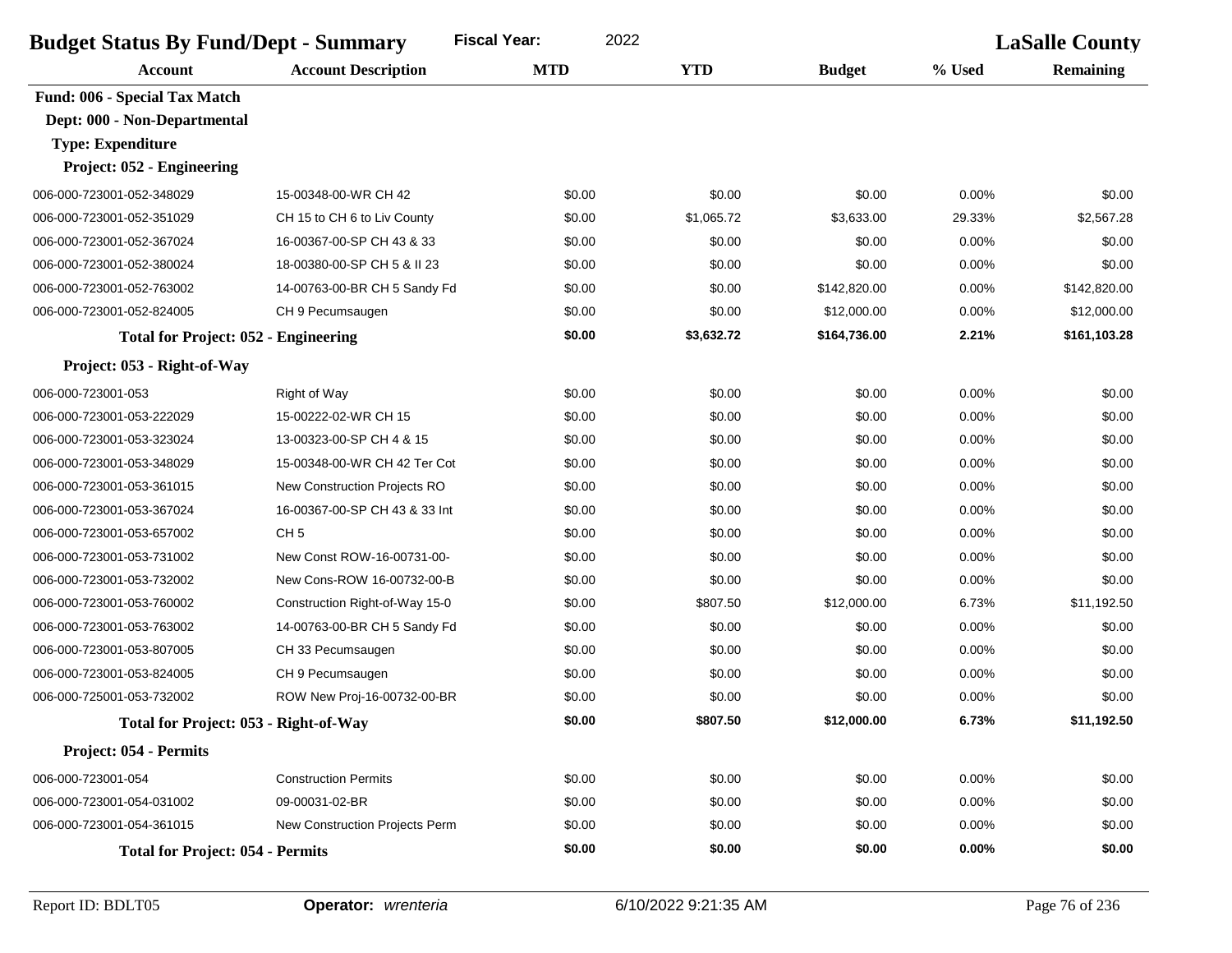| <b>Budget Status By Fund/Dept - Summary</b> |                                                        | <b>Fiscal Year:</b><br>2022 |               |                |          | <b>LaSalle County</b> |
|---------------------------------------------|--------------------------------------------------------|-----------------------------|---------------|----------------|----------|-----------------------|
| Account                                     | <b>Account Description</b>                             | <b>MTD</b>                  | <b>YTD</b>    | <b>Budget</b>  | % Used   | <b>Remaining</b>      |
| Fund: 006 - Special Tax Match               |                                                        |                             |               |                |          |                       |
| Dept: 000 - Non-Departmental                |                                                        |                             |               |                |          |                       |
| <b>Type: Expenditure</b>                    |                                                        |                             |               |                |          |                       |
| Project: 058 - Maintenance Patrol #1        |                                                        |                             |               |                |          |                       |
| 006-000-723001-058                          | Maintenance Patrol                                     | \$0.00                      | \$0.00        | \$0.00         | 0.00%    | \$0.00                |
| 006-000-723001-058-000009                   | Striping                                               | \$0.00                      | \$0.00        | \$140,000.00   | 0.00%    | \$140,000.00          |
| 006-000-723001-058-000026                   | 19 Striping                                            | \$0.00                      | \$0.00        | \$0.00         | 0.00%    | \$0.00                |
| 006-000-723001-058-000109                   | Seal Coat                                              | \$0.00                      | \$0.00        | \$175,000.00   | 0.00%    | \$175,000.00          |
| 006-000-723001-058-000509                   | Skip Patch                                             | \$0.00                      | \$0.00        | \$0.00         | 0.00%    | \$0.00                |
| 006-000-723001-058-000809                   | Main Cape Seal                                         | \$0.00                      | \$0.00        | \$0.00         | 0.00%    | \$0.00                |
| 006-000-723001-058-003009                   | <b>Aggregate Shoulders</b>                             | \$0.00                      | \$0.00        | \$87,500.00    | 0.00%    | \$87,500.00           |
| 006-000-723001-058-008009                   | Cape Seal                                              | \$0.00                      | \$0.00        | \$878,475.00   | 0.00%    | \$878,475.00          |
|                                             | Total for Project: 058 - Maintenance Patrol #1         | \$0.00                      | \$0.00        | \$1,280,975.00 | $0.00\%$ | \$1,280,975.00        |
| Project: 167 - Infra/Site Imp-Other Funding |                                                        |                             |               |                |          |                       |
| 006-000-799999-167                          | Infrastructure/Site Imp                                | \$0.00                      | \$0.00        | \$0.00         | 0.00%    | \$0.00                |
|                                             | Total for Project: 167 - Infra/Site Imp-Other Fund     | \$0.00                      | \$0.00        | \$0.00         | $0.00\%$ | \$0.00                |
| <b>Total For Expenditure Type</b>           |                                                        | \$0.00                      | \$4,440.22    | \$3,541,899.00 | 0.13%    | \$3,537,458.78        |
|                                             | <b>Revenue Total for Dept: 000 - Non-Departmental</b>  | \$0.00                      | (\$26,314.55) | \$3,541,899.00 | 0.74%    | \$3,515,584.45        |
|                                             | <b>Expenditure Total for Dept: 000 - Non-Departmen</b> | \$0.00                      | \$4,440.22    | \$3,541,899.00 | 0.13%    | \$3,537,458.78        |
|                                             | <b>Revenue Total for Fund: Special Tax Match</b>       | \$0.00                      | (\$26,314.55) | \$3,541,899.00 | 0.74%    | \$3,515,584.45        |
|                                             | <b>Expenditure Total for Fund: Special Tax Match</b>   | \$0.00                      | \$4,440.22    | \$3,541,899.00 | 0.13%    | \$3,537,458.78        |
|                                             | <b>Cash Balance for Fund: Special Tax Match</b>        |                             |               |                |          | \$2,966,701.07        |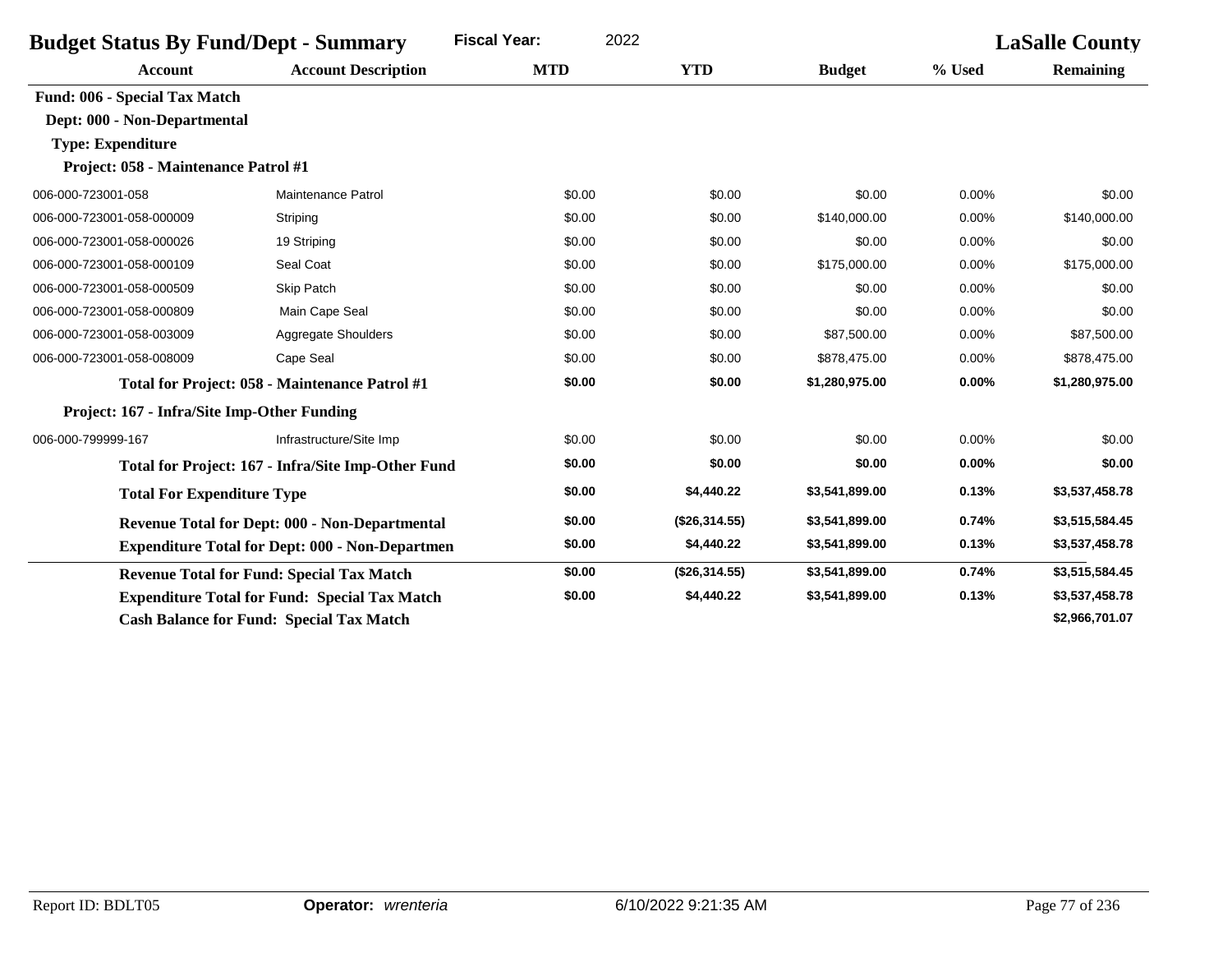| <b>Budget Status By Fund/Dept - Summary</b> |                                    | <b>Fiscal Year:</b><br>2022 |               |                |         | <b>LaSalle County</b> |
|---------------------------------------------|------------------------------------|-----------------------------|---------------|----------------|---------|-----------------------|
| <b>Account</b>                              | <b>Account Description</b>         | <b>MTD</b>                  | <b>YTD</b>    | <b>Budget</b>  | % Used  | Remaining             |
| Fund: 007 - Bridges                         |                                    |                             |               |                |         |                       |
| Dept: 000 - Non-Departmental                |                                    |                             |               |                |         |                       |
| <b>Type: Revenue</b>                        |                                    |                             |               |                |         |                       |
| Project: N/A                                |                                    |                             |               |                |         |                       |
| 007-000-301001                              | Tax Levy                           | \$0.00                      | \$0.00        | \$1,466,655.00 | 0.00%   | \$1,466,655.00        |
| 007-000-301002                              | Personal Property Repl Tax         | \$0.00                      | (\$19,927.36) | \$15,659.00    | 127.26% | (\$4,268.36)          |
| 007-000-308001                              | Interest Income                    | \$0.00                      | (\$5,742.85)  | \$20,000.00    | 28.71%  | \$14,257.15           |
| 007-000-328002                              | <b>Federal Reimbursement Funds</b> | \$0.00                      | \$0.00        | \$134,000.00   | 0.00%   | \$134,000.00          |
| 007-000-328006                              | Municipal Bridge Aid               | \$0.00                      | \$0.00        | \$0.00         | 0.00%   | \$0.00                |
| 007-000-328008                              | Twp Bridge Reimbursement           | \$0.00                      | (\$33,586.07) | \$459,000.00   | 7.32%   | \$425,413.93          |
| 007-000-328013                              | <b>Bridge Engineering Fees</b>     | \$0.00                      | (\$14,650.54) | \$68,480.00    | 21.39%  | \$53,829.46           |
| 007-000-328018                              | Township Bridge Program (1750      | \$0.00                      | (\$278.04)    | \$80,000.00    | 0.35%   | \$79,721.96           |
| 007-000-328019                              | Adjacent Co Line Bridge            | \$0.00                      | \$0.00        | \$700,000.00   | 0.00%   | \$700,000.00          |
| 007-000-350001                              | Miscellaneous Income               | \$0.00                      | \$0.00        | \$0.00         | 0.00%   | \$0.00                |
| 007-000-399001                              | <b>Fund Balance Use</b>            | \$0.00                      | \$0.00        | \$2,607,864.00 | 0.00%   | \$2,607,864.00        |
| <b>Total for Project: N/A</b>               |                                    | \$0.00                      | (\$74,184.86) | \$5,551,658.00 | 1.34%   | \$5,477,473.14        |
| <b>Total For Revenue Type</b>               |                                    | \$0.00                      | (\$74,184.86) | \$5,551,658.00 | 1.34%   | \$5,477,473.14        |
| <b>Type: Expenditure</b>                    |                                    |                             |               |                |         |                       |
| Project: N/A                                |                                    |                             |               |                |         |                       |
| 007-000-447001                              | <b>Exelon Settlement</b>           | \$0.00                      | \$0.00        | \$0.00         | 0.00%   | \$0.00                |
| 007-000-470002                              | <b>Engineering Twp Hwy Bridges</b> | \$0.00                      | \$0.00        | \$0.00         | 0.00%   | \$0.00                |
| 007-000-470004                              | <b>Engineering Co Hwy Bridges</b>  | \$0.00                      | \$0.00        | \$0.00         | 0.00%   | \$0.00                |
| 007-000-598001                              | Misc Expense                       | \$0.00                      | \$0.00        | \$0.00         | 0.00%   | \$0.00                |
| 007-000-740002                              | Municipal Bridge/Construction      | \$0.00                      | \$0.00        | \$0.00         | 0.00%   | \$0.00                |
| 007-000-740003                              | Municipal Bridge Aid Carry-ovr     | \$0.00                      | \$0.00        | \$0.00         | 0.00%   | \$0.00                |
| 007-000-740004                              | <b>County Bridges</b>              | \$0.00                      | \$0.00        | \$0.00         | 0.00%   | \$0.00                |
| 007-000-740005                              | County Bridge Carry-over           | \$0.00                      | \$0.00        | \$0.00         | 0.00%   | \$0.00                |
| 007-000-740006                              | County Ln Bridge/Construction      | \$0.00                      | \$0.00        | \$0.00         | 0.00%   | \$0.00                |
| 007-000-740007                              | County Line Bridge Carry-over      | \$0.00                      | \$0.00        | \$0.00         | 0.00%   | \$0.00                |
| 007-000-740008                              | Twnshp Brg Aid/ROW/Eng-Con         | \$0.00                      | \$0.00        | \$0.00         | 0.00%   | \$0.00                |
| 007-000-860000                              | NSF Chargeback                     | \$0.00                      | \$0.00        | \$0.00         | 0.00%   | \$0.00                |
| 007-000-900000                              | Payroll                            | \$0.00                      | \$164,402.21  | \$360,000.00   | 45.67%  | \$195,597.79          |
| 007-000-900100                              | Part Time No Benefits              | \$0.00                      | \$0.00        | \$0.00         | 0.00%   | \$0.00                |
|                                             |                                    |                             |               |                |         |                       |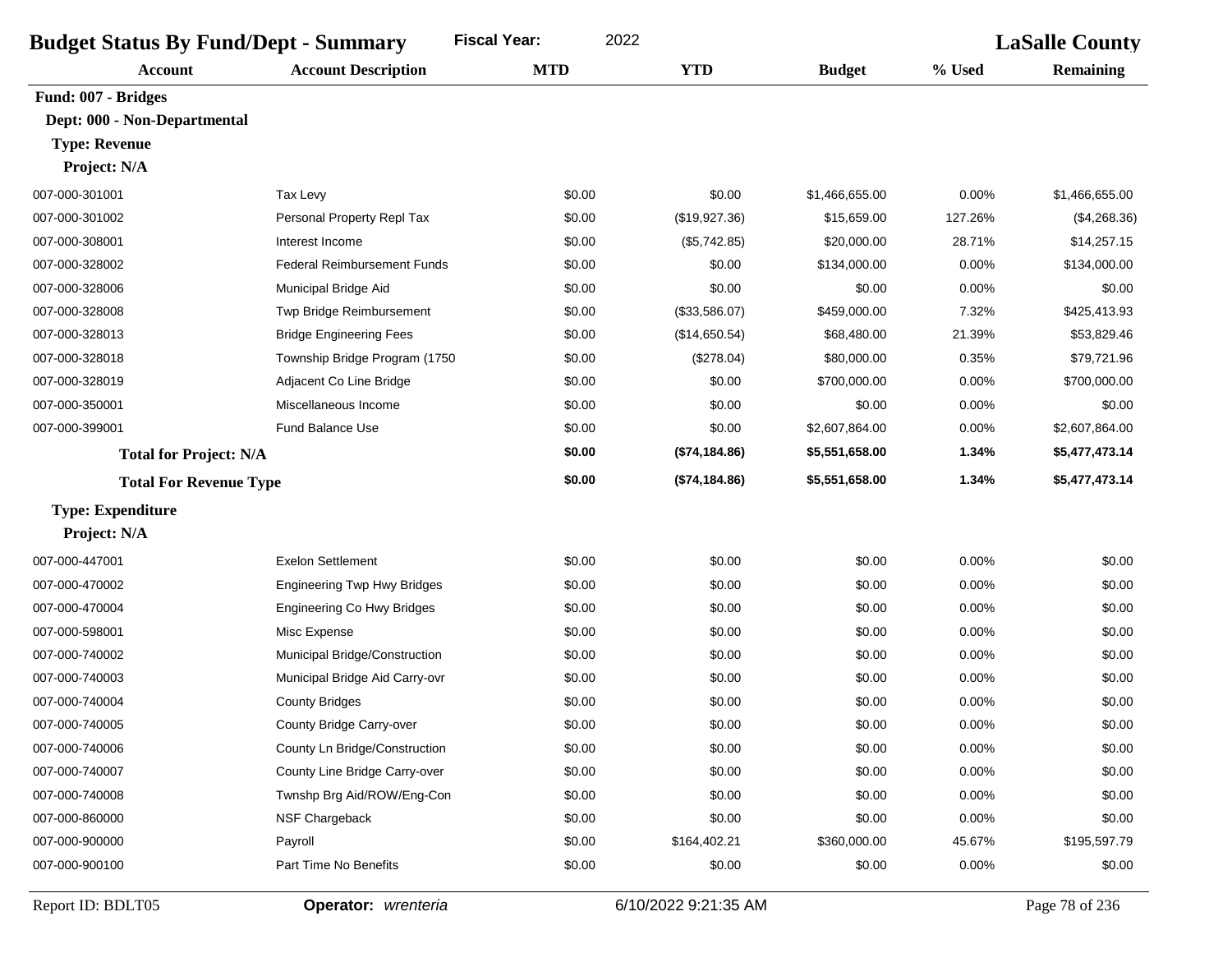| <b>Fiscal Year:</b><br>2022<br><b>Budget Status By Fund/Dept - Summary</b> |                                                          |            |                      |               |        | <b>LaSalle County</b> |  |
|----------------------------------------------------------------------------|----------------------------------------------------------|------------|----------------------|---------------|--------|-----------------------|--|
| <b>Account</b>                                                             | <b>Account Description</b>                               | <b>MTD</b> | <b>YTD</b>           | <b>Budget</b> | % Used | <b>Remaining</b>      |  |
| Fund: 007 - Bridges                                                        |                                                          |            |                      |               |        |                       |  |
| Dept: 000 - Non-Departmental                                               |                                                          |            |                      |               |        |                       |  |
| <b>Type: Expenditure</b>                                                   |                                                          |            |                      |               |        |                       |  |
| Project: N/A                                                               |                                                          |            |                      |               |        |                       |  |
| 007-000-900101                                                             | Temp/Seasonal Help                                       | \$0.00     | \$0.00               | \$0.00        | 0.00%  | \$0.00                |  |
| 007-000-910000                                                             | Overtime                                                 | \$0.00     | \$2,502.90           | \$16,000.00   | 15.64% | \$13,497.10           |  |
| 007-000-910001                                                             | Holiday OT                                               | \$0.00     | \$0.00               | \$0.00        | 0.00%  | \$0.00                |  |
| <b>Total for Project: N/A</b>                                              |                                                          | \$0.00     | \$166,905.11         | \$376,000.00  | 44.39% | \$209,094.89          |  |
| Project: 000 - Budget Control                                              |                                                          |            |                      |               |        |                       |  |
| 007-000-740004-000                                                         | <b>County Bridges</b>                                    | \$0.00     | \$0.00               | \$0.00        | 0.00%  | \$0.00                |  |
| 007-000-740004-000-806002                                                  | County Bridges 17-00806-00-BR                            | \$0.00     | \$0.00               | \$0.00        | 0.00%  | \$0.00                |  |
|                                                                            | <b>Total for Project: 000 - Budget Control</b>           | \$0.00     | \$0.00               | \$0.00        | 0.00%  | \$0.00                |  |
| Project: 001 - Adams Township Road District                                |                                                          |            |                      |               |        |                       |  |
| 007-000-740008-001-842002                                                  | Township Bridge Aid Adams To                             | \$0.00     | \$0.00               | \$70,000.00   | 0.00%  | \$70,000.00           |  |
|                                                                            | <b>Total for Project: 001 - Adams Township Road Dis</b>  | \$0.00     | \$0.00               | \$70,000.00   | 0.00%  | \$70,000.00           |  |
| Project: 004 - Bruce Township Road District                                |                                                          |            |                      |               |        |                       |  |
| 007-000-740008-004-843002                                                  | Township Bridge Aid Bruce Tow                            | \$0.00     | \$0.00               | \$70,000.00   | 0.00%  | \$70,000.00           |  |
|                                                                            | <b>Total for Project: 004 - Bruce Township Road Dist</b> | \$0.00     | \$0.00               | \$70,000.00   | 0.00%  | \$70,000.00           |  |
| Project: 005 - Dayton Township Road District                               |                                                          |            |                      |               |        |                       |  |
| 007-000-740008-005-537006                                                  | 18-05537-01-BR Dayton Twp Bd                             | \$0.00     | \$0.00               | \$0.00        | 0.00%  | \$0.00                |  |
| 007-000-740008-005-842002                                                  | Township Bridge Aid Dayton To                            | \$0.00     | \$0.00               | \$10,000.00   | 0.00%  | \$10,000.00           |  |
|                                                                            | Total for Project: 005 - Dayton Township Road Di         | \$0.00     | \$0.00               | \$10,000.00   | 0.00%  | \$10,000.00           |  |
| Project: 006 - Deer Park Township Road Distri                              |                                                          |            |                      |               |        |                       |  |
| 007-000-740008-006-792005                                                  | Township Bridge Aid Deer Park                            | \$0.00     | \$0.00               | \$0.00        | 0.00%  | \$0.00                |  |
| 007-000-740008-006-822005                                                  | Deer Pk Drn Proj 20-00822-00                             | \$0.00     | \$0.00               | \$0.00        | 0.00%  | \$0.00                |  |
| 007-000-740008-006-831005                                                  | 21-06831-00-DR Deer Pk Twp C                             | \$0.00     | \$0.00               | \$0.00        | 0.00%  | \$0.00                |  |
| 007-000-740008-006-831006                                                  | Township Bridge Aid Deer Park                            | \$0.00     | \$4,852.63           | \$0.00        | 0.00%  | (\$4,852.63)          |  |
|                                                                            | <b>Total for Project: 006 - Deer Park Township Road</b>  | \$0.00     | \$4,852.63           | \$0.00        | 0.00%  | (\$4,852.63)          |  |
| Project: 007 - Dimmick Township Road District                              |                                                          |            |                      |               |        |                       |  |
| 007-000-740008-007-781005                                                  | Twn Brd Dimmick 16-07781-00-                             | \$0.00     | \$0.00               | \$0.00        | 0.00%  | \$0.00                |  |
| 007-000-740008-007-832002                                                  | 21-07832-00-BR Dimmick Twp                               | \$0.00     | \$7,549.30           | \$110,000.00  | 6.86%  | \$102,450.70          |  |
| Report ID: BDLT05                                                          | Operator: wrenteria                                      |            | 6/10/2022 9:21:35 AM |               |        | Page 79 of 236        |  |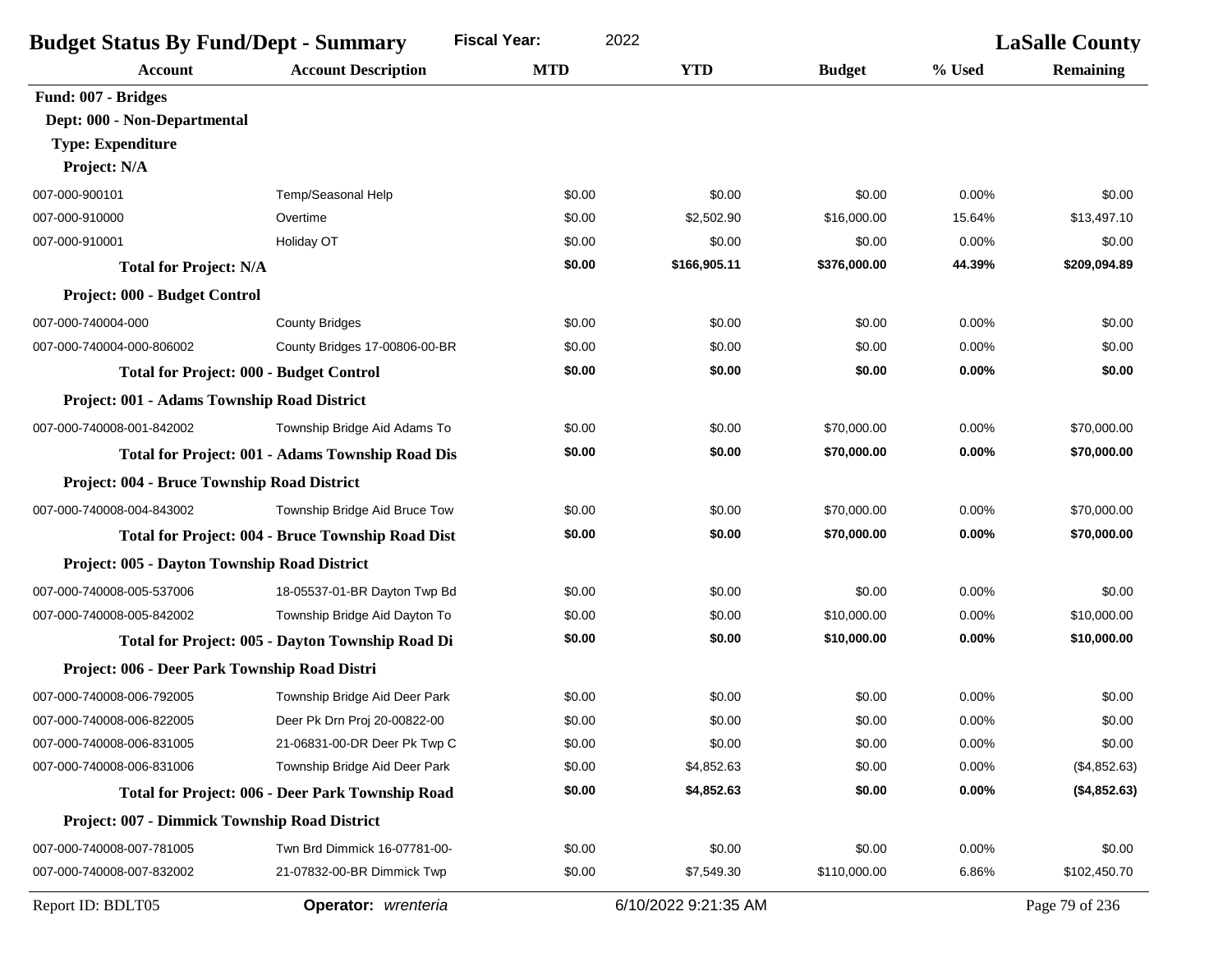| <b>Fiscal Year:</b><br>2022<br><b>Budget Status By Fund/Dept - Summary</b><br><b>LaSalle County</b> |                                                           |            |             |               |         |                  |
|-----------------------------------------------------------------------------------------------------|-----------------------------------------------------------|------------|-------------|---------------|---------|------------------|
| Account                                                                                             | <b>Account Description</b>                                | <b>MTD</b> | <b>YTD</b>  | <b>Budget</b> | % Used  | <b>Remaining</b> |
| Fund: 007 - Bridges                                                                                 |                                                           |            |             |               |         |                  |
| Dept: 000 - Non-Departmental                                                                        |                                                           |            |             |               |         |                  |
| <b>Type: Expenditure</b>                                                                            |                                                           |            |             |               |         |                  |
| Project: 007 - Dimmick Township Road District                                                       |                                                           |            |             |               |         |                  |
| 007-000-740008-007-832006                                                                           | Township Bridge Aid Dimmick T                             | \$0.00     | \$16,454.70 | \$20,000.00   | 82.27%  | \$3,545.30       |
| 007-000-740008-007-841002                                                                           | Township Bridge Aid Dimmick T                             | \$0.00     | \$0.00      | \$56,000.00   | 0.00%   | \$56,000.00      |
|                                                                                                     | <b>Total for Project: 007 - Dimmick Township Road</b>     | \$0.00     | \$24,004.00 | \$186,000.00  | 12.91%  | \$161,996.00     |
| Project: 008 - Eagle Township Road District                                                         |                                                           |            |             |               |         |                  |
| 007-000-740008-008-843002                                                                           | Township Bridge Aid Eagle Tow                             | \$0.00     | \$0.00      | \$12,000.00   | 0.00%   | \$12,000.00      |
|                                                                                                     | <b>Total for Project: 008 - Eagle Township Road Dist</b>  | \$0.00     | \$0.00      | \$12,000.00   | 0.00%   | \$12,000.00      |
| Project: 009 - Earl Township Road District                                                          |                                                           |            |             |               |         |                  |
| 007-000-740008-009-808002                                                                           | 18-09808-00-BR Earl Twp Br                                | \$0.00     | \$0.00      | \$42,000.00   | 0.00%   | \$42,000.00      |
| 007-000-740008-009-808006                                                                           | Earl Twp 18-09808-00-BR                                   | \$0.00     | \$1,457.50  | \$2,212.00    | 65.89%  | \$754.50         |
|                                                                                                     | <b>Total for Project: 009 - Earl Township Road Distri</b> | \$0.00     | \$1,457.50  | \$44,212.00   | 3.30%   | \$42,754.50      |
| Project: 010 - Eden Township Road District                                                          |                                                           |            |             |               |         |                  |
| 007-000-740008-010-811005                                                                           | 19-00811-00-DR Eden Culvert R                             | \$0.00     | \$0.00      | \$0.00        | 0.00%   | \$0.00           |
| 007-000-740008-010-833002                                                                           | 21-000-33-00-BR Eden Twp Br-                              | \$0.00     | \$0.00      | \$0.00        | 0.00%   | \$0.00           |
| 007-000-740008-010-843002                                                                           | Township Bridge Aid Eden Town                             | \$0.00     | \$0.00      | \$56,000.00   | 0.00%   | \$56,000.00      |
|                                                                                                     | Total for Project: 010 - Eden Township Road Distr         | \$0.00     | \$0.00      | \$56,000.00   | 0.00%   | \$56,000.00      |
| Project: 011 - Fall River Township Road Distr                                                       |                                                           |            |             |               |         |                  |
| 007-000-740008-011-803002                                                                           | <b>Timber Pile Fall River</b>                             | \$0.00     | \$0.00      | \$0.00        | 0.00%   | \$0.00           |
|                                                                                                     | <b>Total for Project: 011 - Fall River Township Road</b>  | \$0.00     | \$0.00      | \$0.00        | 0.00%   | \$0.00           |
| Project: 012 - FarmRidge Township Road Distri                                                       |                                                           |            |             |               |         |                  |
| 007-000-740008-012-803002                                                                           | Timber Pile FarmRidge                                     | \$0.00     | \$0.00      | \$0.00        | 0.00%   | \$0.00           |
| 007-000-740008-012-843002                                                                           | Township Bridge Aid FarmRidge                             | \$0.00     | \$0.00      | \$10,000.00   | 0.00%   | \$10,000.00      |
|                                                                                                     | <b>Total for Project: 012 - FarmRidge Township Roa</b>    | \$0.00     | \$0.00      | \$10,000.00   | 0.00%   | \$10,000.00      |
| Project: 013 - Freedom Township Road District                                                       |                                                           |            |             |               |         |                  |
| 007-000-740008-013-810005                                                                           | 18-36810-00-DR Freedom Twp                                | \$0.00     | \$1,525.19  | \$56,060.00   | 2.72%   | \$54,534.81      |
| 007-000-740008-013-810006                                                                           | Township Bridge Aid Freedom T                             | \$0.00     | \$17,863.17 | \$5,000.00    | 357.26% | (\$12,863.17)    |
|                                                                                                     | <b>Total for Project: 013 - Freedom Township Road</b>     | \$0.00     | \$19,388.36 | \$61,060.00   | 31.75%  | \$41,671.64      |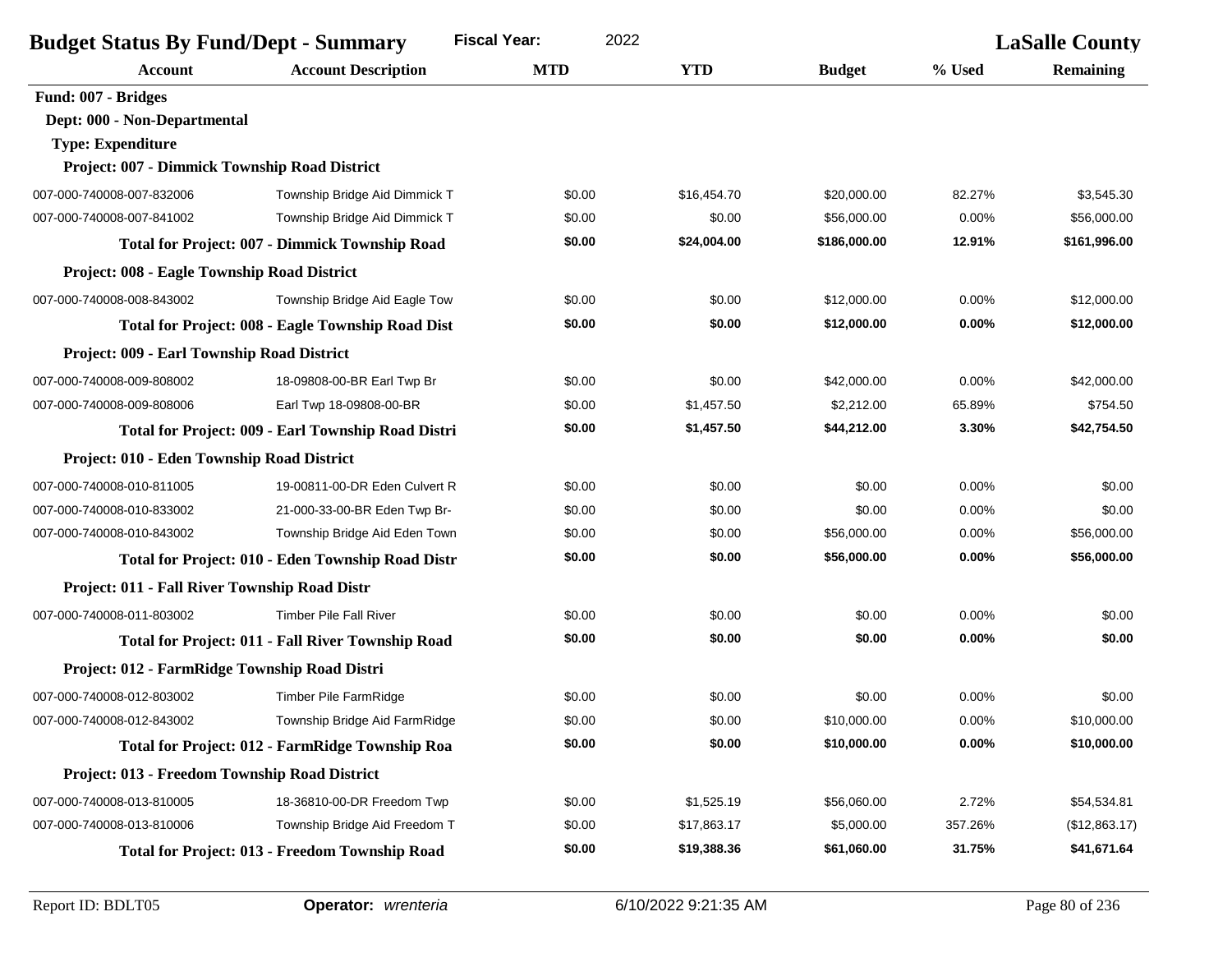| <b>Fiscal Year:</b><br>2022<br><b>Budget Status By Fund/Dept - Summary</b><br><b>LaSalle County</b> |                                                         |            |                      |               |          |                  |  |
|-----------------------------------------------------------------------------------------------------|---------------------------------------------------------|------------|----------------------|---------------|----------|------------------|--|
| <b>Account</b>                                                                                      | <b>Account Description</b>                              | <b>MTD</b> | <b>YTD</b>           | <b>Budget</b> | % Used   | <b>Remaining</b> |  |
| Fund: 007 - Bridges                                                                                 |                                                         |            |                      |               |          |                  |  |
| Dept: 000 - Non-Departmental                                                                        |                                                         |            |                      |               |          |                  |  |
| <b>Type: Expenditure</b>                                                                            |                                                         |            |                      |               |          |                  |  |
| Project: 014 - Grand Rapids Township Road Dis                                                       |                                                         |            |                      |               |          |                  |  |
| 007-000-723001-014-759002                                                                           | New Const Proj 15-14759-00-B                            | \$0.00     | \$0.00               | \$0.00        | 0.00%    | \$0.00           |  |
| 007-000-740008-014-000005                                                                           | Twnsp Brd Aid Grand Rapids                              | \$0.00     | \$0.00               | \$0.00        | 0.00%    | \$0.00           |  |
| 007-000-740008-014-712002                                                                           | Tsp Brdg Aid- Grd Rapi-13-1471                          | \$0.00     | \$0.00               | \$0.00        | 0.00%    | \$0.00           |  |
| 007-000-740008-014-759006                                                                           | Eng 15-14759-00-BR                                      | \$0.00     | \$0.00               | \$0.00        | 0.00%    | \$0.00           |  |
| 007-000-740008-014-759011                                                                           | Tnsp Brd Aid 15-14759-00-BR-R                           | \$0.00     | \$0.00               | \$0.00        | 0.00%    | \$0.00           |  |
| 007-000-740008-014-768002                                                                           | 15 Timber Pile G Rapids                                 | \$0.00     | \$0.00               | \$0.00        | 0.00%    | \$0.00           |  |
| 007-000-740008-014-786005                                                                           | 16-14786-00-DR Covel Creek                              | \$0.00     | \$0.00               | \$6,227.00    | 0.00%    | \$6,227.00       |  |
| 007-000-740008-014-786006                                                                           | 16-14786-00-DR G Rapids Drai                            | \$0.00     | \$0.00               | \$0.00        | 0.00%    | \$0.00           |  |
| 007-000-740008-014-811005                                                                           | 19-00811-00-DR G Rpds/Culver                            | \$0.00     | \$0.00               | \$0.00        | 0.00%    | \$0.00           |  |
| 007-000-740008-014-823005                                                                           | Grd Rpds 20-14823-00-DR                                 | \$0.00     | \$0.00               | \$0.00        | 0.00%    | \$0.00           |  |
| 007-000-740008-014-843002                                                                           | Township Bridge Aid Grand Rap                           | \$0.00     | \$0.00               | \$76,000.00   | 0.00%    | \$76,000.00      |  |
|                                                                                                     | Total for Project: 014 - Grand Rapids Township R        | \$0.00     | \$0.00               | \$82,227.00   | $0.00\%$ | \$82,227.00      |  |
| Project: 015 - Groveland Township Road Distri                                                       |                                                         |            |                      |               |          |                  |  |
| 007-000-740004-015-000005                                                                           | County Bridges Groveland Town                           | \$0.00     | \$0.00               | \$0.00        | 0.00%    | \$0.00           |  |
| 007-000-740008-015-764005                                                                           | Tship Bride Aid 15-15764-00-DR                          | \$0.00     | \$0.00               | \$0.00        | 0.00%    | \$0.00           |  |
| 007-000-740008-015-768002                                                                           | 15 Timber Pile Groveland                                | \$0.00     | \$0.00               | \$0.00        | 0.00%    | \$0.00           |  |
| 007-000-740008-015-780002                                                                           | Twnp Brdg Aid Groveland Timbe                           | \$0.00     | \$0.00               | \$0.00        | 0.00%    | \$0.00           |  |
| 007-000-740008-015-843002                                                                           | Township Bridge Aid Groveland                           | \$0.00     | \$0.00               | \$10,000.00   | 0.00%    | \$10,000.00      |  |
|                                                                                                     | <b>Total for Project: 015 - Groveland Township Road</b> | \$0.00     | \$0.00               | \$10,000.00   | 0.00%    | \$10,000.00      |  |
| Project: 016 - Hope Township Road District                                                          |                                                         |            |                      |               |          |                  |  |
| 007-000-740008-016-782005                                                                           | Twn Brd Hope 16-167825-00-D                             | \$0.00     | \$0.00               | \$0.00        | 0.00%    | \$0.00           |  |
| 007-000-740008-016-843002                                                                           | Township Bridge Aid Hope Tow                            | \$0.00     | \$0.00               | \$30,000.00   | 0.00%    | \$30,000.00      |  |
|                                                                                                     | Total for Project: 016 - Hope Township Road Distr       | \$0.00     | \$0.00               | \$30,000.00   | 0.00%    | \$30,000.00      |  |
| Project: 019 - Mendota Township Road District                                                       |                                                         |            |                      |               |          |                  |  |
| 007-000-740008-019-765005                                                                           | Twn Brd Aid Mendota 15-19765-                           | \$0.00     | \$0.00               | \$0.00        | 0.00%    | \$0.00           |  |
| 007-000-740008-019-783005                                                                           | Twn Brd Mendota 16-19783-00-                            | \$0.00     | \$0.00               | \$0.00        | 0.00%    | \$0.00           |  |
| 007-000-740008-019-804005                                                                           | Tsp Brd Aid Mend-18-19804-00-                           | \$0.00     | \$0.00               | \$0.00        | 0.00%    | \$0.00           |  |
| 007-000-740008-019-811005                                                                           | 19-00811-00-DR Mendota Culve                            | \$0.00     | \$0.00               | \$0.00        | 0.00%    | \$0.00           |  |
| Report ID: BDLT05                                                                                   | Operator: wrenteria                                     |            | 6/10/2022 9:21:35 AM |               |          | Page 81 of 236   |  |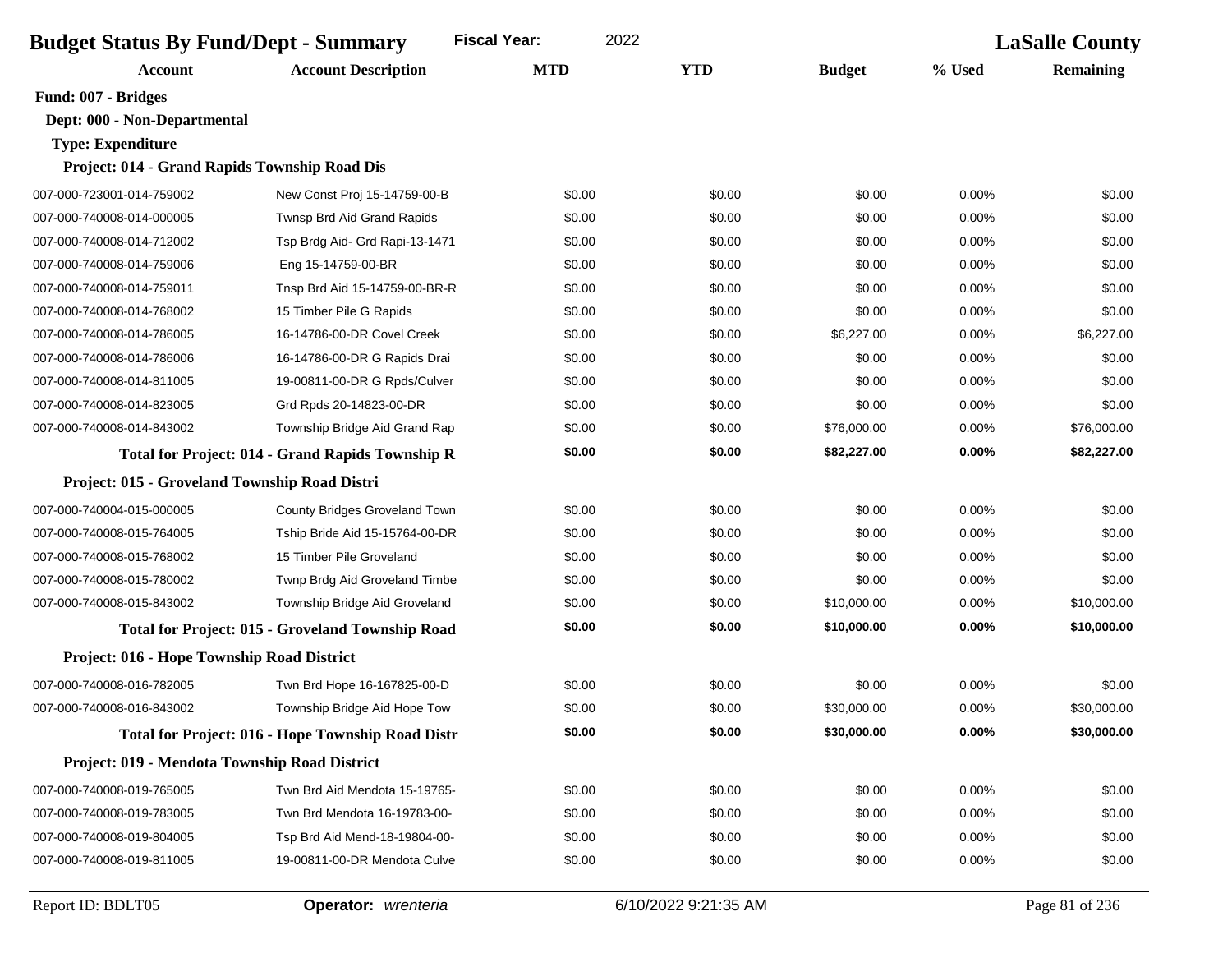| <b>Budget Status By Fund/Dept - Summary</b>          |                                                          | <b>Fiscal Year:</b><br>2022 |            |               |        | <b>LaSalle County</b> |
|------------------------------------------------------|----------------------------------------------------------|-----------------------------|------------|---------------|--------|-----------------------|
| Account                                              | <b>Account Description</b>                               | <b>MTD</b>                  | <b>YTD</b> | <b>Budget</b> | % Used | <b>Remaining</b>      |
| Fund: 007 - Bridges                                  |                                                          |                             |            |               |        |                       |
| Dept: 000 - Non-Departmental                         |                                                          |                             |            |               |        |                       |
| <b>Type: Expenditure</b>                             |                                                          |                             |            |               |        |                       |
| Project: 019 - Mendota Township Road District        |                                                          |                             |            |               |        |                       |
| 007-000-740008-019-831002                            | Township Bridge Aid Mendota T                            | \$0.00                      | \$0.00     | \$0.00        | 0.00%  | \$0.00                |
| 007-000-740008-019-834005                            | 21-00834-00-DR Mendota Twp                               | \$0.00                      | \$0.00     | \$0.00        | 0.00%  | \$0.00                |
| 007-000-740008-019-841002                            | Township Bridge Aid Mendota T                            | \$0.00                      | \$0.00     | \$22,000.00   | 0.00%  | \$22,000.00           |
|                                                      | Total for Project: 019 - Mendota Township Road           | \$0.00                      | \$0.00     | \$22,000.00   | 0.00%  | \$22,000.00           |
| Project: 020 - Meriden Township Road District        |                                                          |                             |            |               |        |                       |
| 007-000-740008-020-780002                            | Twnp Brdg Aid Meriden Timber                             | \$0.00                      | \$0.00     | \$0.00        | 0.00%  | \$0.00                |
| 007-000-740008-020-841002                            | Township Bridge Aid Meriden To                           | \$0.00                      | \$0.00     | \$40,000.00   | 0.00%  | \$40,000.00           |
|                                                      | Total for Project: 020 - Meriden Township Road D         | \$0.00                      | \$0.00     | \$40,000.00   | 0.00%  | \$40,000.00           |
| Project: 021 - Miller township Road District         |                                                          |                             |            |               |        |                       |
| 007-000-740004-021-819006                            | 19-21814-00-BR Miller Twp                                | \$0.00                      | \$0.00     | \$0.00        | 0.00%  | \$0.00                |
| 007-000-740006-021-819006                            | 19-21819-00-BR Miller Twp Brd                            | \$0.00                      | \$0.00     | \$0.00        | 0.00%  | \$0.00                |
| 007-000-740008-021-000005                            | Twnsp Brd Aid Miller towp                                | \$0.00                      | \$0.00     | \$0.00        | 0.00%  | \$0.00                |
| 007-000-740008-021-811005                            | 19-00811-00-DR Miller Culvert                            | \$0.00                      | \$0.00     | \$0.00        | 0.00%  | \$0.00                |
| 007-000-740008-021-819006                            | Miller Twp 19-21810-00-BR                                | \$0.00                      | \$0.00     | \$0.00        | 0.00%  | \$0.00                |
|                                                      | Total for Project: 021 - Miller township Road Dist       | \$0.00                      | \$0.00     | \$0.00        | 0.00%  | \$0.00                |
| <b>Project: 022 - Mission Township Road District</b> |                                                          |                             |            |               |        |                       |
| 007-000-740008-022-811005                            | 19-00811-00-DR Mission Culver                            | \$0.00                      | \$0.00     | \$0.00        | 0.00%  | \$0.00                |
|                                                      | <b>Total for Project: 022 - Mission Township Road Di</b> | \$0.00                      | \$0.00     | \$0.00        | 0.00%  | \$0.00                |
| Project: 023 - Northville Township Road Distr        |                                                          |                             |            |               |        |                       |
| 007-000-740008-023-833002                            | 21-00833-00-BR Northville Twp                            | \$0.00                      | \$0.00     | \$0.00        | 0.00%  | \$0.00                |
| 007-000-740008-023-842002                            | Township Bridge Aid Northville                           | \$0.00                      | \$0.00     | \$20,000.00   | 0.00%  | \$20,000.00           |
|                                                      | <b>Total for Project: 023 - Northville Township Road</b> | \$0.00                      | \$0.00     | \$20,000.00   | 0.00%  | \$20,000.00           |
| Project: 024 - Ophir Township Road District          |                                                          |                             |            |               |        |                       |
| 007-000-740008-024-780002                            | Twnp Brdg Aid Ophir Timber                               | \$0.00                      | \$0.00     | \$0.00        | 0.00%  | \$0.00                |
| 007-000-740008-024-841002                            | Township Bridge Aid Ophir Tow                            | \$0.00                      | \$0.00     | \$46,000.00   | 0.00%  | \$46,000.00           |
|                                                      | <b>Total for Project: 024 - Ophir Township Road Dist</b> | \$0.00                      | \$0.00     | \$46,000.00   | 0.00%  | \$46,000.00           |
| Project: 025 - Osage Township Road District          |                                                          |                             |            |               |        |                       |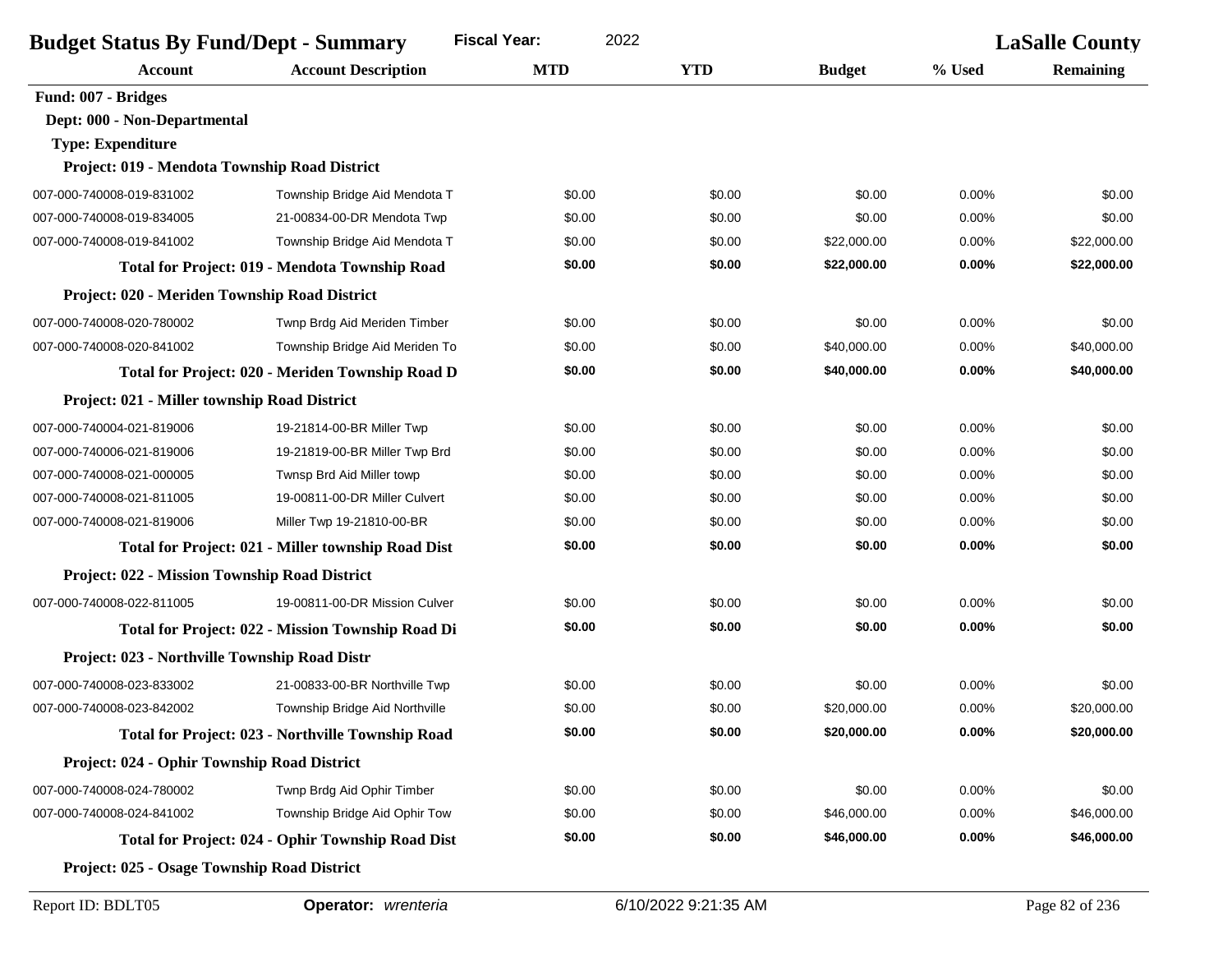| <b>Fiscal Year:</b><br>2022<br><b>Budget Status By Fund/Dept - Summary</b> |                                                          |            |            |               |          | <b>LaSalle County</b> |
|----------------------------------------------------------------------------|----------------------------------------------------------|------------|------------|---------------|----------|-----------------------|
| Account                                                                    | <b>Account Description</b>                               | <b>MTD</b> | <b>YTD</b> | <b>Budget</b> | % Used   | <b>Remaining</b>      |
| Fund: 007 - Bridges                                                        |                                                          |            |            |               |          |                       |
| Dept: 000 - Non-Departmental                                               |                                                          |            |            |               |          |                       |
| <b>Type: Expenditure</b>                                                   |                                                          |            |            |               |          |                       |
| Project: 025 - Osage Township Road District                                |                                                          |            |            |               |          |                       |
| 007-000-740006-025-790002                                                  | County Line Bridge Osage Town                            | \$0.00     | \$0.00     | \$0.00        | 0.00%    | \$0.00                |
| 007-000-740008-025-711002                                                  | Twnshp Brdg Aid-12-25711-00-                             | \$0.00     | \$0.00     | \$0.00        | 0.00%    | \$0.00                |
| 007-000-740008-025-711006                                                  | Eng 12-25711-00-BR                                       | \$0.00     | \$0.00     | \$0.00        | 0.00%    | \$0.00                |
| 007-000-740008-025-822005                                                  | Osage 20-00822-00-DR                                     | \$0.00     | \$0.00     | \$0.00        | 0.00%    | \$0.00                |
|                                                                            | <b>Total for Project: 025 - Osage Township Road Dist</b> | \$0.00     | \$0.00     | \$0.00        | $0.00\%$ | \$0.00                |
| Project: 026 - Ottawa Township Road District                               |                                                          |            |            |               |          |                       |
| 007-000-740008-026-701005                                                  | Township Bridge Aid Ottawa To                            | \$0.00     | \$0.00     | \$0.00        | 0.00%    | \$0.00                |
| 007-000-740008-026-701011                                                  | Tsp Bridge Aid Ott Tow-12-2670                           | \$0.00     | \$0.00     | \$0.00        | 0.00%    | \$0.00                |
| 007-000-740008-026-811005                                                  | Township Bridge Aid Ottawa To                            | \$0.00     | \$0.00     | \$0.00        | 0.00%    | \$0.00                |
|                                                                            | Total for Project: 026 - Ottawa Township Road Di         | \$0.00     | \$0.00     | \$0.00        | 0.00%    | \$0.00                |
| Project: 027 - Otter Creek Township Road Dist                              |                                                          |            |            |               |          |                       |
| 007-000-740008-027-780002                                                  | Twnp Bridge Aid Otter Creek Ti                           | \$0.00     | \$0.00     | \$0.00        | 0.00%    | \$0.00                |
| 007-000-740008-027-843002                                                  | Township Bridge Aid Otter Cree                           | \$0.00     | \$0.00     | \$50,000.00   | 0.00%    | \$50,000.00           |
|                                                                            | Total for Project: 027 - Otter Creek Township Roa        | \$0.00     | \$0.00     | \$50,000.00   | 0.00%    | \$50,000.00           |
| Project: 029 - Richland Township Road Distric                              |                                                          |            |            |               |          |                       |
| 007-000-740008-029-822005                                                  | Richland 20-00822-00-DR                                  | \$0.00     | \$0.00     | \$0.00        | 0.00%    | \$0.00                |
| 007-000-740008-029-834005                                                  | 21-00834-00-DR Richland Twp                              | \$0.00     | \$1,738.95 | \$0.00        | 0.00%    | (\$1,738.95)          |
|                                                                            | <b>Total for Project: 029 - Richland Township Road</b>   | \$0.00     | \$1,738.95 | \$0.00        | 0.00%    | (\$1,738.95)          |
| Project: 031 - Serena Township Road District                               |                                                          |            |            |               |          |                       |
| 007-000-740008-031-813002                                                  | 19-31813-00-BR Serena Twnshi                             | \$0.00     | \$0.00     | \$0.00        | 0.00%    | \$0.00                |
| 007-000-740008-031-813006                                                  | 19-31813-00-BR Serena Twp B                              | \$0.00     | \$0.00     | \$0.00        | 0.00%    | \$0.00                |
| 007-000-740008-031-842002                                                  | Township Bridge Aid Serena To                            | \$0.00     | \$0.00     | \$18,000.00   | 0.00%    | \$18,000.00           |
|                                                                            | <b>Total for Project: 031 - Serena Township Road Dis</b> | \$0.00     | \$0.00     | \$18,000.00   | 0.00%    | \$18,000.00           |
| Project: 032 - South Ottawa Township Road Dis                              |                                                          |            |            |               |          |                       |
| 007-000-740008-032-767005                                                  | Twn Brd Aid So Otta 15-32767-0                           | \$0.00     | \$0.00     | \$0.00        | 0.00%    | \$0.00                |
| 007-000-740008-032-767011                                                  | Twnshp Brdg Aid 15-32767-00-                             | \$0.00     | \$0.00     | \$0.00        | 0.00%    | \$0.00                |
|                                                                            | Total for Project: 032 - South Ottawa Township R         | \$0.00     | \$0.00     | \$0.00        | $0.00\%$ | \$0.00                |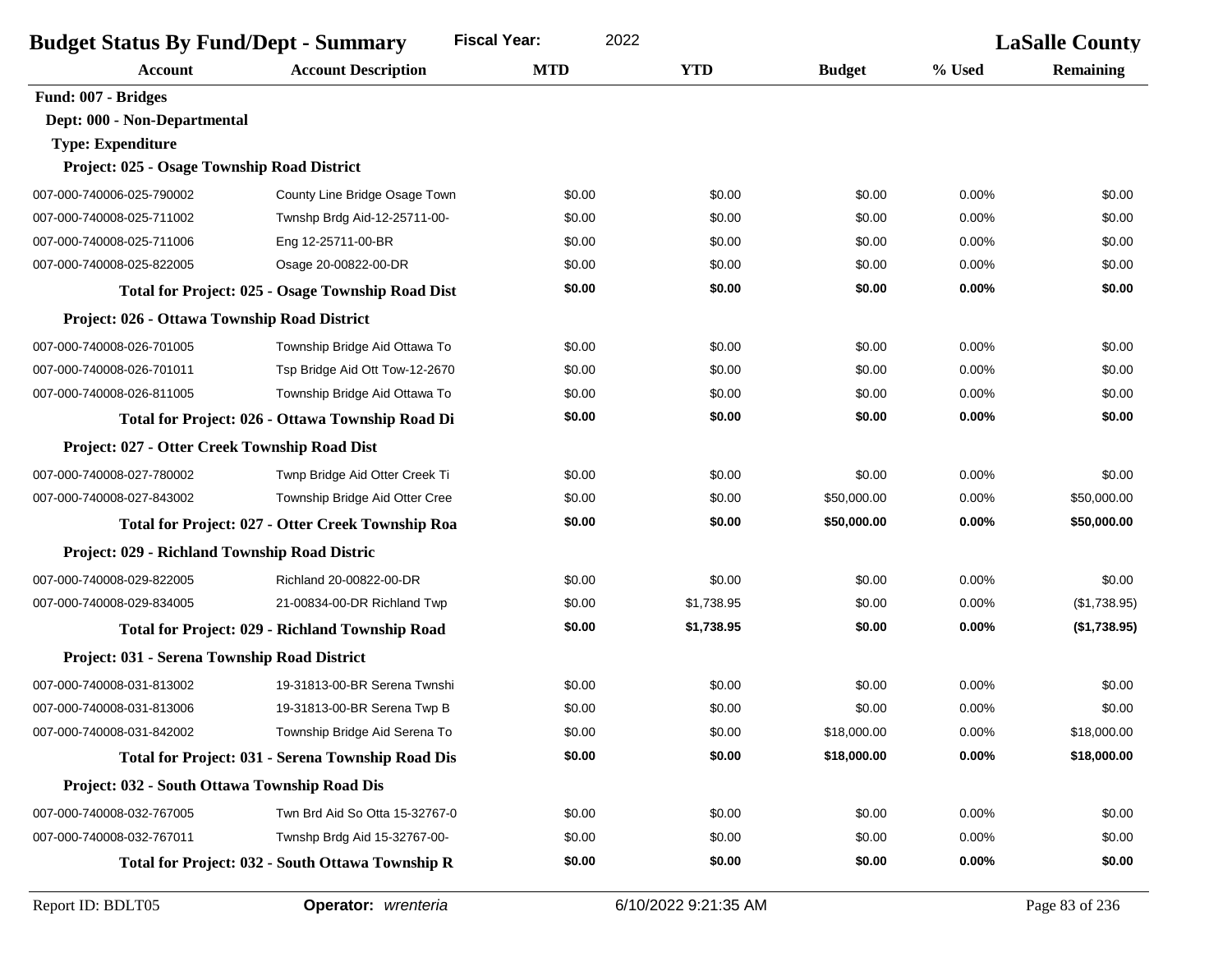| <b>Fiscal Year:</b><br><b>Budget Status By Fund/Dept - Summary</b> |                                                            |            | 2022                 |               |         | <b>LaSalle County</b> |  |  |
|--------------------------------------------------------------------|------------------------------------------------------------|------------|----------------------|---------------|---------|-----------------------|--|--|
| Account                                                            | <b>Account Description</b>                                 | <b>MTD</b> | <b>YTD</b>           | <b>Budget</b> | % Used  | Remaining             |  |  |
| Fund: 007 - Bridges                                                |                                                            |            |                      |               |         |                       |  |  |
| Dept: 000 - Non-Departmental                                       |                                                            |            |                      |               |         |                       |  |  |
| <b>Type: Expenditure</b>                                           |                                                            |            |                      |               |         |                       |  |  |
| Project: 033 - Troy Grove Township Road Dist                       |                                                            |            |                      |               |         |                       |  |  |
| 007-000-723001-033-758002                                          | New Cons Proj 15-33758-00-BR                               | \$0.00     | \$0.00               | \$0.00        | 0.00%   | \$0.00                |  |  |
| 007-000-740008-033-758006                                          | Eng 15-33758-00-Br                                         | \$0.00     | \$0.00               | \$0.00        | 0.00%   | \$0.00                |  |  |
| 007-000-740008-033-780002                                          | Twnp Brdg Aid Troy Grove Timb                              | \$0.00     | \$0.00               | \$0.00        | 0.00%   | \$0.00                |  |  |
| 007-000-740008-033-841002                                          | Township Bridge Aid Troy Grove                             | \$0.00     | \$0.00               | \$62,000.00   | 0.00%   | \$62,000.00           |  |  |
|                                                                    | Total for Project: 033 - Troy Grove Township Ro            | \$0.00     | \$0.00               | \$62,000.00   | 0.00%   | \$62,000.00           |  |  |
| Project: 035 - Vermillion Township Road Distr                      |                                                            |            |                      |               |         |                       |  |  |
| 007-000-740008-035-847002                                          | Township Bridge Aid Vermillion                             | \$0.00     | \$0.00               | \$0.00        | 0.00%   | \$0.00                |  |  |
|                                                                    | <b>Total for Project: 035 - Vermillion Township Road</b>   | \$0.00     | \$0.00               | \$0.00        | 0.00%   | \$0.00                |  |  |
| Project: 036 - Wallace Township Road District                      |                                                            |            |                      |               |         |                       |  |  |
| 007-000-740008-036-780002                                          | Twnp Brdg Aid Wallace Timber                               | \$0.00     | \$0.00               | \$0.00        | 0.00%   | \$0.00                |  |  |
| 007-000-740008-036-810005                                          | 18-36810-00-DR Wallace Twp                                 | \$0.00     | \$1,525.18           | \$41,940.00   | 3.64%   | \$40,414.82           |  |  |
| 007-000-740008-036-810006                                          | Township Bridge Aid Wallace To                             | \$0.00     | \$17,863.15          | \$4,000.00    | 446.58% | (\$13,863.15)         |  |  |
|                                                                    | Total for Project: 036 - Wallace Township Road Di          | \$0.00     | \$19,388.33          | \$45,940.00   | 42.20%  | \$26,551.67           |  |  |
| Project: 037 - Waltham Township Road District                      |                                                            |            |                      |               |         |                       |  |  |
| 007-000-740008-037-784005                                          | Twn Brd Waltham 16-37784-00-                               | \$0.00     | \$0.00               | \$0.00        | 0.00%   | \$0.00                |  |  |
| 007-000-740008-037-803002                                          | Tnshp Bridge Aid Waltham To                                | \$0.00     | \$0.00               | \$0.00        | 0.00%   | \$0.00                |  |  |
|                                                                    | Total for Project: 037 - Waltham Township Road             | \$0.00     | \$0.00               | \$0.00        | 0.00%   | \$0.00                |  |  |
| Project: 038 - Municipality                                        |                                                            |            |                      |               |         |                       |  |  |
| 007-000-740002-038-656002                                          | 08-08-00656-00-BR Mendota                                  | \$0.00     | \$0.00               | \$42,359.00   | 0.00%   | \$42,359.00           |  |  |
| <b>Total for Project: 038 - Municipality</b>                       |                                                            | \$0.00     | \$0.00               | \$42,359.00   | 0.00%   | \$42,359.00           |  |  |
| Project: 039 - Other County (not LaSalle CO)                       |                                                            |            |                      |               |         |                       |  |  |
| 007-000-740006-039-779014                                          | CO Line Bridge Painting                                    | \$0.00     | \$0.00               | \$0.00        | 0.00%   | \$0.00                |  |  |
|                                                                    | <b>Total for Project: 039 - Other County (not LaSalle)</b> | \$0.00     | \$0.00               | \$0.00        | 0.00%   | \$0.00                |  |  |
| Project: 051 - Construction                                        |                                                            |            |                      |               |         |                       |  |  |
| 007-000-740002-051-692002                                          | Mun Brdg Aid-11-00692-00-DR                                | \$0.00     | \$0.00               | \$0.00        | 0.00%   | \$0.00                |  |  |
| 007-000-740002-051-693002                                          | Mun Brid Aid -11-00693-00-DR                               | \$0.00     | \$0.00               | \$0.00        | 0.00%   | \$0.00                |  |  |
| 007-000-740004-051-031002                                          | 09-00031-02-BR CH 23 Oglesby                               | \$0.00     | \$0.00               | \$127,993.00  | 0.00%   | \$127,993.00          |  |  |
| Report ID: BDLT05                                                  | Operator: wrenteria                                        |            | 6/10/2022 9:21:35 AM |               |         | Page 84 of 236        |  |  |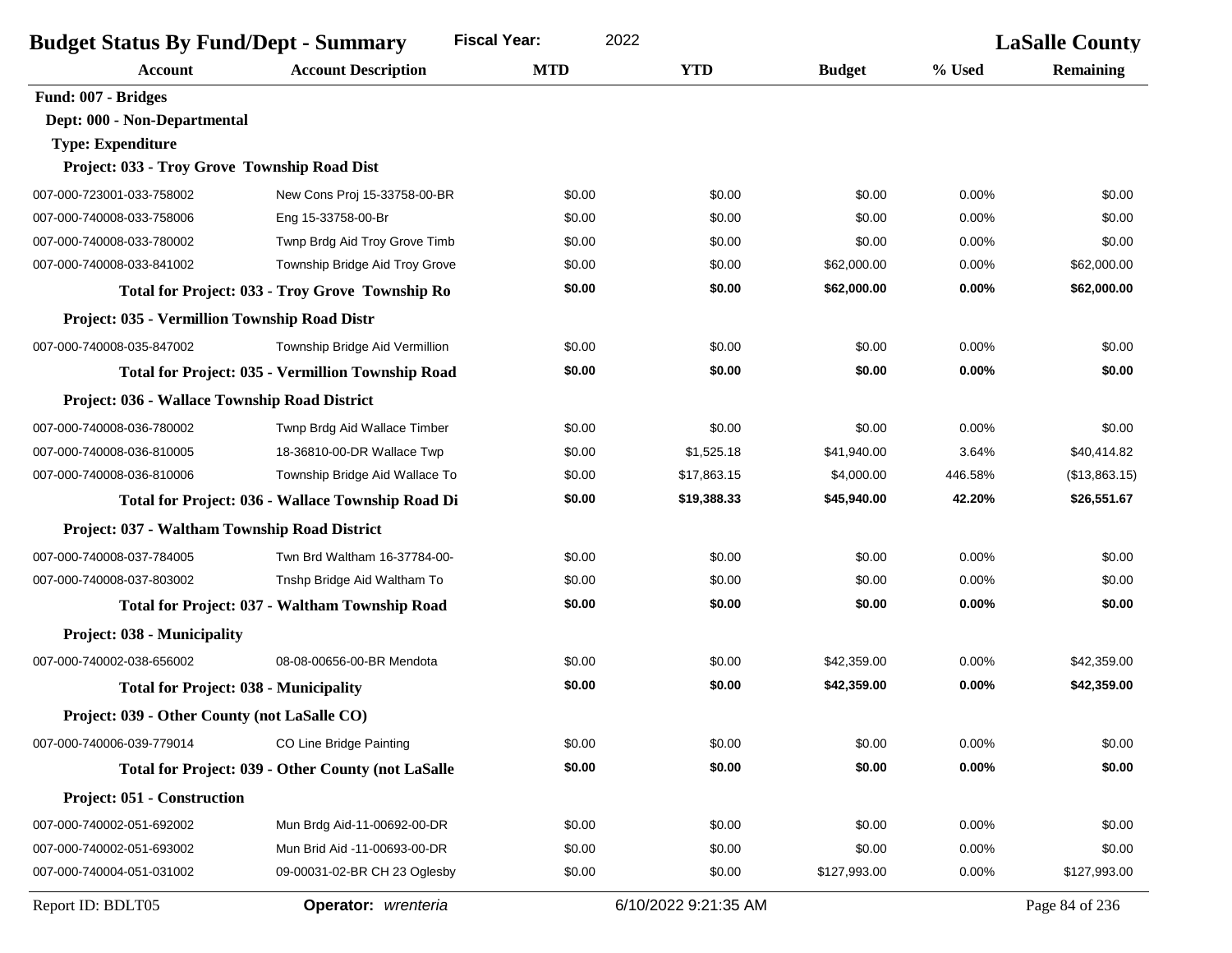| <b>Budget Status By Fund/Dept - Summary</b> |                                              | <b>Fiscal Year:</b><br>2022 |                      |                |        | <b>LaSalle County</b> |
|---------------------------------------------|----------------------------------------------|-----------------------------|----------------------|----------------|--------|-----------------------|
| Account                                     | <b>Account Description</b>                   | <b>MTD</b>                  | <b>YTD</b>           | <b>Budget</b>  | % Used | <b>Remaining</b>      |
| Fund: 007 - Bridges                         |                                              |                             |                      |                |        |                       |
| Dept: 000 - Non-Departmental                |                                              |                             |                      |                |        |                       |
| <b>Type: Expenditure</b>                    |                                              |                             |                      |                |        |                       |
| Project: 051 - Construction                 |                                              |                             |                      |                |        |                       |
| 007-000-740004-051-036002                   | County Bridges Construction E                | \$0.00                      | \$0.00               | \$0.00         | 0.00%  | \$0.00                |
| 007-000-740004-051-725005                   | Co Bridge Const 13-00725-00-D                | \$0.00                      | \$0.00               | \$0.00         | 0.00%  | \$0.00                |
| 007-000-740004-051-745005                   | Co Brd Const 14-00745-00-DR                  | \$0.00                      | \$0.00               | \$0.00         | 0.00%  | \$0.00                |
| 007-000-740004-051-746005                   | Cty Brd Const 14-00746-00-DR                 | \$0.00                      | \$0.00               | \$0.00         | 0.00%  | \$0.00                |
| 007-000-740004-051-749005                   | Cnty Brdg Const 14-00749-00-D                | \$0.00                      | \$0.00               | \$0.00         | 0.00%  | \$0.00                |
| 007-000-740004-051-760002                   | County Bridges Construction 15               | \$0.00                      | \$0.00               | \$860,000.00   | 0.00%  | \$860,000.00          |
| 007-000-740004-051-763002                   | 09-00031-02-BR CH 5 Sandy Fd                 | \$0.00                      | \$0.00               | \$0.00         | 0.00%  | \$0.00                |
| 007-000-740004-051-766025                   | 15-00766-00-SS Ch 21 Storm S                 | \$0.00                      | \$0.00               | \$0.00         | 0.00%  | \$0.00                |
| 007-000-740004-051-769005                   | Co Bdg Const 15-00769-00-DR                  | \$0.00                      | \$0.00               | \$0.00         | 0.00%  | \$0.00                |
| 007-000-740004-051-772002                   | County Bridges Construction 15               | \$0.00                      | \$0.00               | \$0.00         | 0.00%  | \$0.00                |
| 007-000-740004-051-773005                   | Cnty Brdg Cons-15-00773-00-D                 | \$0.00                      | \$0.00               | \$0.00         | 0.00%  | \$0.00                |
| 007-000-740004-051-778002                   | County Bridges Construction 15               | \$0.00                      | \$0.00               | \$148,432.00   | 0.00%  | \$148,432.00          |
| 007-000-740004-051-778003                   | CH 5 Wolf Creek                              | \$0.00                      | \$0.00               | \$0.00         | 0.00%  | \$0.00                |
| 007-000-740004-051-780002                   | Cnty Brdg- Co TP                             | \$0.00                      | \$0.00               | \$0.00         | 0.00%  | \$0.00                |
| 007-000-740004-051-796005                   | 17-00796-00-BR CH 25 Culver                  | \$0.00                      | \$0.00               | \$0.00         | 0.00%  | \$0.00                |
| 007-000-740004-051-800005                   | Cnty Bridges Constr CH 13                    | \$0.00                      | \$0.00               | \$0.00         | 0.00%  | \$0.00                |
| 007-000-740004-051-807005                   | 18-00807-00-DR CH 33 Pecums                  | \$0.00                      | \$53,202.54          | \$83,000.00    | 64.10% | \$29,797.46           |
| 007-000-740004-051-812005                   | 19-00812-00-DR CH 25 Culver                  | \$0.00                      | \$0.00               | \$0.00         | 0.00%  | \$0.00                |
| 007-000-740004-051-815002                   | 18-00815-00-BR CH 64 Oakley                  | \$0.00                      | \$146,071.81         | \$521,350.00   | 28.02% | \$375,278.19          |
| 007-000-740004-051-819006                   | 19-21814-00-BR Miller Twp                    | \$0.00                      | \$0.00               | \$0.00         | 0.00%  | \$0.00                |
| 007-000-740004-051-826005                   | 20-00826-00-DR CH 5 Culvert                  | \$0.00                      | \$0.00               | \$304,000.00   | 0.00%  | \$304,000.00          |
| 007-000-740004-051-828005                   | 20-00828-00-DR CH 15 Culvert                 | \$0.00                      | \$127.81             | \$405,000.00   | 0.03%  | \$404,872.19          |
| 007-000-740006-051-802002                   | 17-00802-00-BR Millington                    | \$0.00                      | \$0.00               | \$700,000.00   | 0.00%  | \$700,000.00          |
|                                             | <b>Total for Project: 051 - Construction</b> | \$0.00                      | \$199,402.16         | \$3,149,775.00 | 6.33%  | \$2,950,372.84        |
| Project: 052 - Engineering                  |                                              |                             |                      |                |        |                       |
| 007-000-740002-052                          | Municipal Bridge Eng/Consult                 | \$0.00                      | \$7,188.95           | \$10,000.00    | 71.89% | \$2,811.05            |
| 007-000-740002-052-656002                   | Municipal Bridge Aid Engineeri               | \$0.00                      | \$0.00               | \$0.00         | 0.00%  | \$0.00                |
| 007-000-740004-052                          | CO Bridge Eng/Consultants                    | \$0.00                      | \$2,821.75           | \$30,000.00    | 9.41%  | \$27,178.25           |
| 007-000-740004-052-000002                   | Cnty Brdg-BR Analysis & Load                 | \$0.00                      | \$0.00               | \$0.00         | 0.00%  | \$0.00                |
| Report ID: BDLT05                           | Operator: wrenteria                          |                             | 6/10/2022 9:21:35 AM |                |        | Page 85 of 236        |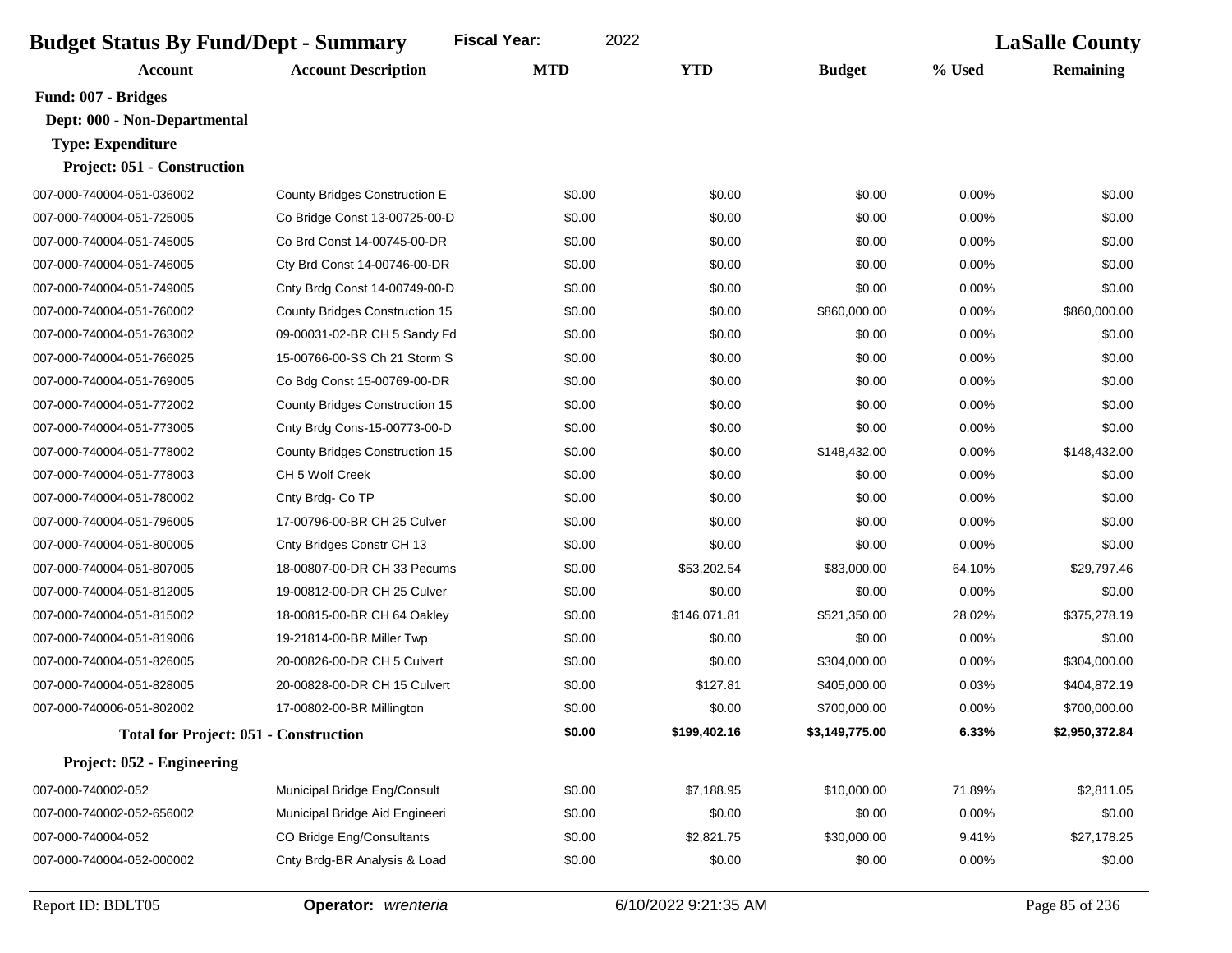| <b>Budget Status By Fund/Dept - Summary</b> |                                | <b>Fiscal Year:</b><br>2022 |                |                |           | <b>LaSalle County</b> |
|---------------------------------------------|--------------------------------|-----------------------------|----------------|----------------|-----------|-----------------------|
| Account                                     | <b>Account Description</b>     | <b>MTD</b>                  | <b>YTD</b>     | <b>Budget</b>  | % Used    | <b>Remaining</b>      |
| Fund: 007 - Bridges                         |                                |                             |                |                |           |                       |
| Dept: 000 - Non-Departmental                |                                |                             |                |                |           |                       |
| <b>Type: Expenditure</b>                    |                                |                             |                |                |           |                       |
| Project: 052 - Engineering                  |                                |                             |                |                |           |                       |
| 007-000-740004-052-000902                   | <b>Bridge Inspections</b>      | \$0.00                      | \$0.00         | \$10,000.00    | 0.00%     | \$10,000.00           |
| 007-000-740004-052-031002                   | County Bridges-09-00031-02-B   | \$0.00                      | \$0.00         | \$0.00         | 0.00%     | \$0.00                |
| 007-000-740004-052-657002                   | CH 5 Wolf Creek Bridge         | \$0.00                      | \$0.00         | \$0.00         | 0.00%     | \$0.00                |
| 007-000-740004-052-731002                   | County Bridges-16-00731-00-B   | \$0.00                      | \$0.00         | \$0.00         | 0.00%     | \$0.00                |
| 007-000-740004-052-732002                   | County Bridges-16-00732-00-B   | \$0.00                      | \$0.00         | \$0.00         | 0.00%     | \$0.00                |
| 007-000-740004-052-738002                   | Cnty Bridge Eng 13-00738-00-B  | \$0.00                      | \$0.00         | \$0.00         | 0.00%     | \$0.00                |
| 007-000-740004-052-760002                   | 15-00760-00-BR CH 57 Rd/Wh/    | \$0.00                      | \$23,383.07    | \$157,009.00   | 14.89%    | \$133,625.93          |
| 007-000-740004-052-763002                   | 14-00763-00-BR CH 5 Sandy Fd   | \$0.00                      | (\$268,684.03) | \$514,902.00   | $-52.18%$ | \$783,586.03          |
| 007-000-740004-052-778002                   | 15-00778-00-BR CH 5            | \$0.00                      | \$0.00         | \$0.00         | 0.00%     | \$0.00                |
| 007-000-740004-052-789030                   | Cnty Brd Eng 16-00789-00-AM    | \$0.00                      | \$0.00         | \$0.00         | 0.00%     | \$0.00                |
| 007-000-740004-052-807002                   | CH 33                          | \$0.00                      | \$0.00         | \$3,170.00     | 0.00%     | \$3,170.00            |
| 007-000-740004-052-815002                   | 18-00815-00-BR CH 64 Oakley    | \$0.00                      | \$0.00         | \$2,538.00     | 0.00%     | \$2,538.00            |
| 007-000-740004-052-824002                   | County Bridges Engineering 20- | \$0.00                      | \$37.55        | \$14,101.00    | 0.27%     | \$14,063.45           |
| 007-000-740004-052-827005                   | County Bridges Engineering 20- | \$0.00                      | \$0.00         | \$0.00         | 0.00%     | \$0.00                |
| 007-000-740004-052-828002                   | County Bridges Engineering 20- | \$0.00                      | \$10,352.80    | \$13,136.00    | 78.81%    | \$2,783.20            |
| 007-000-740004-052-828005                   | 20-008280-00-DR CH 15 Culvert  | \$0.00                      | \$0.00         | \$0.00         | 0.00%     | \$0.00                |
| 007-000-740004-052-829002                   | County Bridges Engineering 20- | \$0.00                      | \$0.00         | \$12,986.00    | 0.00%     | \$12,986.00           |
| 007-000-740004-052-829005                   | 20-00829-00-DR CH 17 Culvert   | \$0.00                      | \$0.00         | \$0.00         | 0.00%     | \$0.00                |
| 007-000-740004-052-830002                   | County Bridges Engineering 20- | \$0.00                      | \$59,226.90    | \$152,222.00   | 38.91%    | \$92,995.10           |
| 007-000-740004-052-830005                   | 20-00830-00-DR CH 51 Leland    | \$0.00                      | \$0.00         | \$0.00         | 0.00%     | \$0.00                |
| 007-000-740004-052-845005                   | County Bridges Engineering 22- | \$0.00                      | \$0.00         | \$15,000.00    | 0.00%     | \$15,000.00           |
| 007-000-740004-052-846005                   | County Bridges Engineering 22- | \$0.00                      | \$0.00         | \$15,000.00    | 0.00%     | \$15,000.00           |
| 007-000-740006-052                          | County Line Eng/Consultants    | \$0.00                      | \$0.00         | \$0.00         | 0.00%     | \$0.00                |
| 007-000-740006-052-802002                   | 17-00802-00-BR Millington      | \$0.00                      | (\$826.14)     | \$44,021.00    | $-1.88%$  | \$44,847.14           |
| 007-000-740006-052-844002                   | County Line Bridge Engineering | \$0.00                      | \$0.00         | \$34,000.00    | 0.00%     | \$34,000.00           |
| 007-000-740008-052-780002                   | Twn Brd Aid Engi-16 Timber pil | \$0.00                      | \$0.00         | \$0.00         | 0.00%     | \$0.00                |
| 007-000-740008-052-803002                   | Township Bridge Aid Engineerin | \$0.00                      | \$0.00         | \$0.00         | 0.00%     | \$0.00                |
| <b>Total for Project: 052 - Engineering</b> |                                | \$0.00                      | (\$166,499.15) | \$1,028,085.00 | $-16.20%$ | \$1,194,584.15        |

**Project: 053 - Right-of-Way**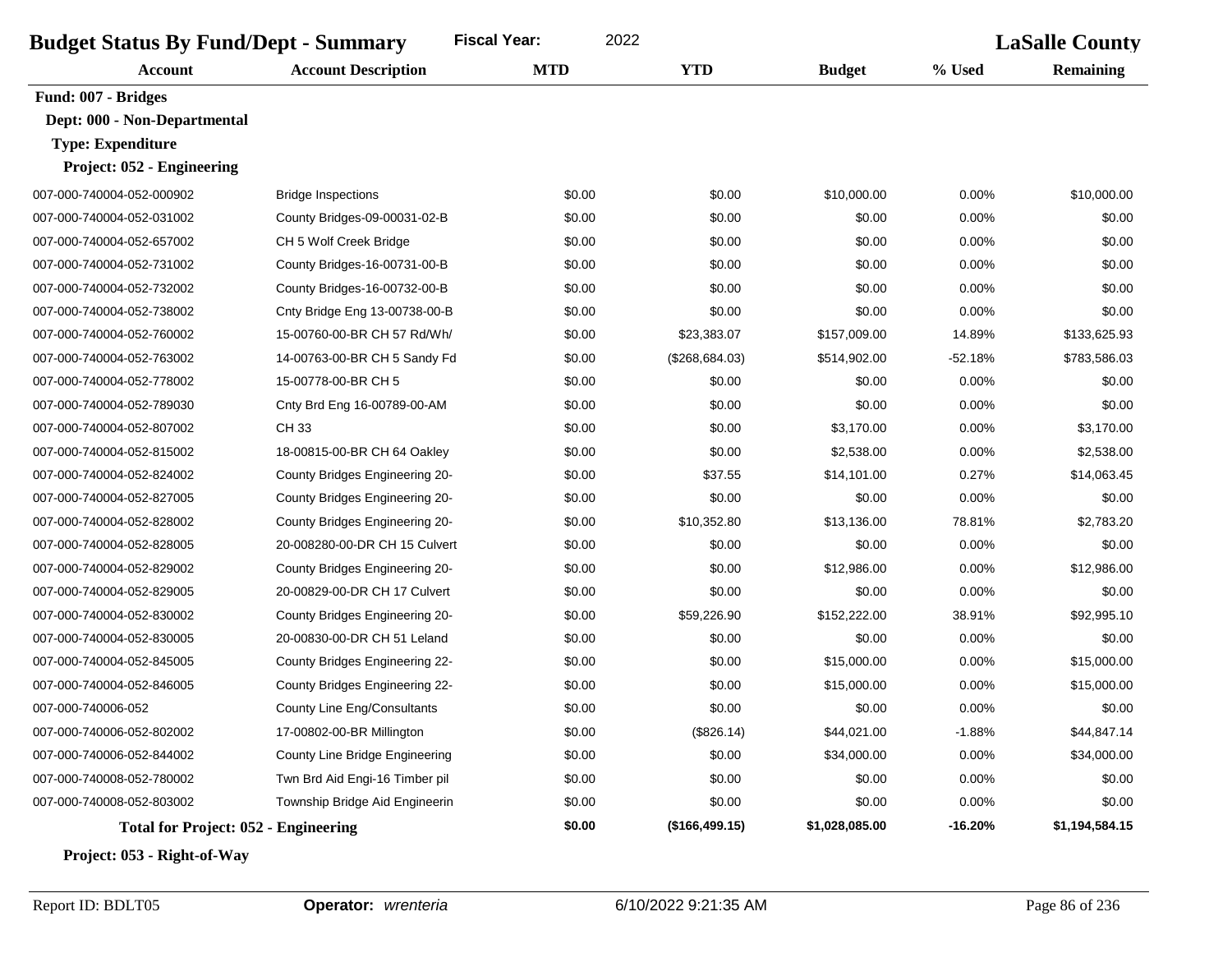| <b>Budget Status By Fund/Dept - Summary</b> |                                                        | 2022<br><b>Fiscal Year:</b> |               |                |        | <b>LaSalle County</b> |
|---------------------------------------------|--------------------------------------------------------|-----------------------------|---------------|----------------|--------|-----------------------|
| <b>Account</b>                              | <b>Account Description</b>                             | <b>MTD</b>                  | <b>YTD</b>    | <b>Budget</b>  | % Used | <b>Remaining</b>      |
| Fund: 007 - Bridges                         |                                                        |                             |               |                |        |                       |
| Dept: 000 - Non-Departmental                |                                                        |                             |               |                |        |                       |
| <b>Type: Expenditure</b>                    |                                                        |                             |               |                |        |                       |
| Project: 053 - Right-of-Way                 |                                                        |                             |               |                |        |                       |
| 007-000-723001-053-746005                   | New Const ROW 14-00746-00-                             | \$0.00                      | \$0.00        | \$0.00         | 0.00%  | \$0.00                |
| 007-000-740004-053                          | County Bridge Right-of-Way                             | \$0.00                      | \$0.00        | \$0.00         | 0.00%  | \$0.00                |
| 007-000-740004-053-725005                   | Cty Bridges ROW 13-00725-00-                           | \$0.00                      | \$0.00        | \$0.00         | 0.00%  | \$0.00                |
| 007-000-740004-053-760002                   | County Bridges Right-of-Way 15                         | \$0.00                      | \$0.00        | \$10,000.00    | 0.00%  | \$10,000.00           |
| 007-000-740004-053-763002                   | 14-00763-00-BR CH 5 Sandy Fd                           | \$0.00                      | \$0.00        | \$0.00         | 0.00%  | \$0.00                |
| 007-000-740004-053-769005                   | Cty Brid ROW 15-00769-00-DR                            | \$0.00                      | \$0.00        | \$0.00         | 0.00%  | \$0.00                |
| 007-000-740004-053-778002                   | Cty Bridges RoW 150077800BR                            | \$0.00                      | \$0.00        | \$0.00         | 0.00%  | \$0.00                |
| 007-000-740004-053-800005                   | County Bridges Right-of-Way DI                         | \$0.00                      | \$0.00        | \$0.00         | 0.00%  | \$0.00                |
|                                             | Total for Project: 053 - Right-of-Way                  | \$0.00                      | \$0.00        | \$10,000.00    | 0.00%  | \$10,000.00           |
| <b>Total For Expenditure Type</b>           |                                                        | \$0.00                      | \$270,637.89  | \$5,551,658.00 | 4.87%  | \$5,281,020.11        |
|                                             | Revenue Total for Dept: 000 - Non-Departmental         | \$0.00                      | (\$74,184.86) | \$5,551,658.00 | 1.34%  | \$5,477,473.14        |
|                                             | <b>Expenditure Total for Dept: 000 - Non-Departmen</b> | \$0.00                      | \$270,637.89  | \$5,551,658.00 | 4.87%  | \$5,281,020.11        |
| <b>Revenue Total for Fund: Bridges</b>      |                                                        | \$0.00                      | (\$74,184.86) | \$5,551,658.00 | 1.34%  | \$5,477,473.14        |
|                                             | <b>Expenditure Total for Fund: Bridges</b>             | \$0.00                      | \$270,637.89  | \$5,551,658.00 | 4.87%  | \$5,281,020.11        |
| <b>Cash Balance for Fund: Bridges</b>       |                                                        |                             |               |                |        | \$2,492,743.64        |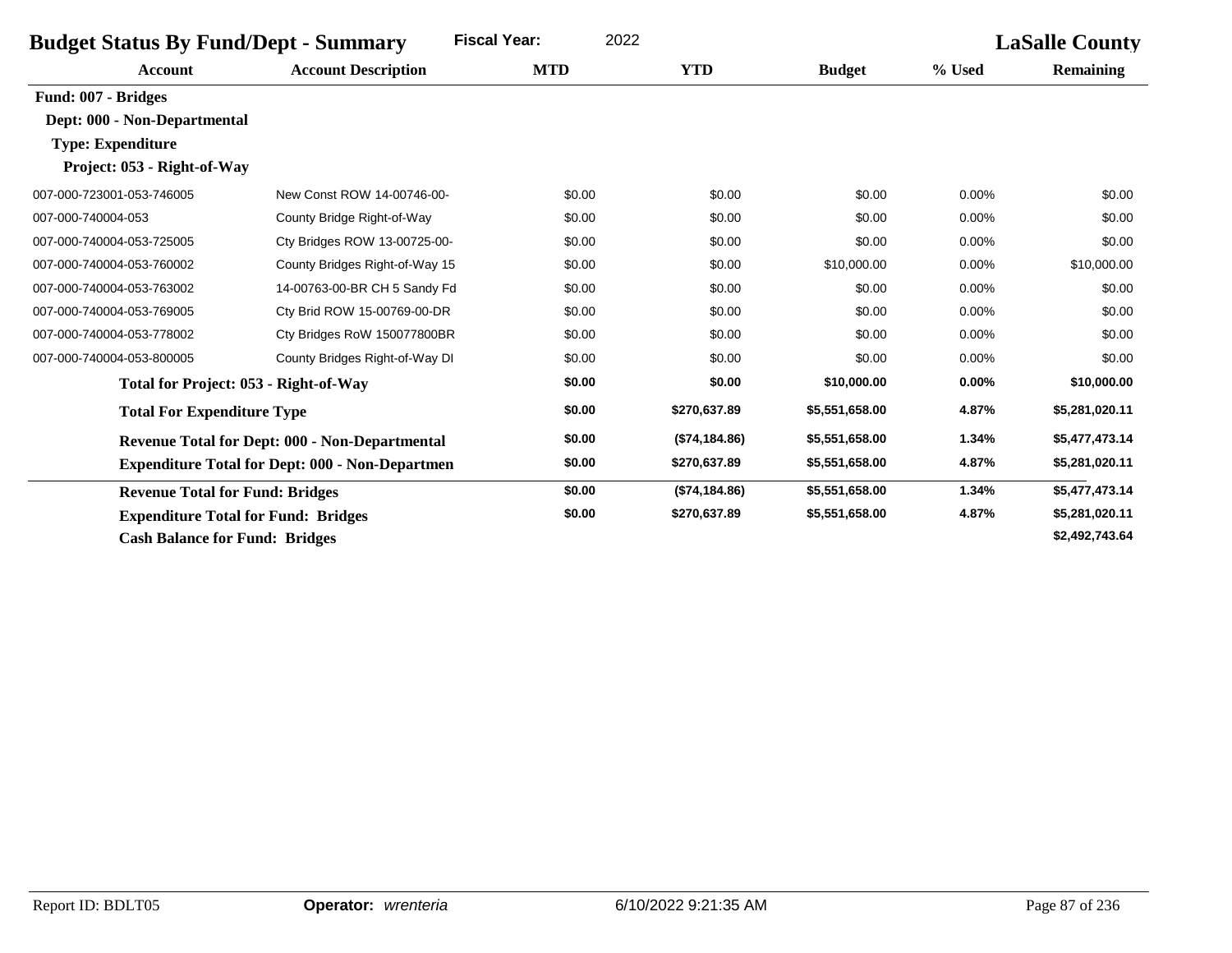| <b>Budget Status By Fund/Dept - Summary</b> |                                                    | 2022<br><b>Fiscal Year:</b> |                |               |        | <b>LaSalle County</b> |  |
|---------------------------------------------|----------------------------------------------------|-----------------------------|----------------|---------------|--------|-----------------------|--|
| <b>Account</b>                              | <b>Account Description</b>                         | <b>MTD</b>                  | <b>YTD</b>     | <b>Budget</b> | % Used | <b>Remaining</b>      |  |
| Fund: 008 - Tourism                         |                                                    |                             |                |               |        |                       |  |
| Dept: 000 - Non-Departmental                |                                                    |                             |                |               |        |                       |  |
| <b>Type: Revenue</b>                        |                                                    |                             |                |               |        |                       |  |
| Project: N/A                                |                                                    |                             |                |               |        |                       |  |
| 008-000-308001                              | Interest Income                                    | \$0.00                      | (\$848.56)     | \$1,000.00    | 84.86% | \$151.44              |  |
| 008-000-319001                              | <b>Tourism Fee's</b>                               | \$0.00                      | (\$116,039.35) | \$235,000.00  | 49.38% | \$118,960.65          |  |
| 008-000-319002                              | Visitor Guide Ad Revenue                           | \$0.00                      | \$0.00         | \$0.00        | 0.00%  | \$0.00                |  |
| 008-000-319003                              | <b>Grant Revenue</b>                               | \$0.00                      | \$0.00         | \$0.00        | 0.00%  | \$0.00                |  |
| 008-000-350001                              | Miscellaneous Income                               | \$0.00                      | \$0.00         | \$0.00        | 0.00%  | \$0.00                |  |
| 008-000-399001                              | <b>Fund Balance Use</b>                            | \$0.00                      | \$0.00         | \$0.00        | 0.00%  | \$0.00                |  |
| <b>Total for Project: N/A</b>               |                                                    | \$0.00                      | (\$116,887.91) | \$236,000.00  | 49.53% | \$119,112.09          |  |
| Project: 554 - State Grant Funds            |                                                    |                             |                |               |        |                       |  |
| 008-000-308001-554                          | Interest Income - State                            | \$0.00                      | \$0.00         | \$0.00        | 0.00%  | \$0.00                |  |
| 008-000-319003-554                          | Grant Revenue - State                              | \$0.00                      | \$0.00         | \$0.00        | 0.00%  | \$0.00                |  |
| 008-000-399001-554                          | Fund Balance Use - State                           | \$0.00                      | \$0.00         | \$0.00        | 0.00%  | \$0.00                |  |
|                                             | <b>Total for Project: 554 - State Grant Funds</b>  | \$0.00                      | \$0.00         | \$0.00        | 0.00%  | \$0.00                |  |
| <b>Total For Revenue Type</b>               |                                                    | \$0.00                      | (\$116,887.91) | \$236,000.00  | 49.53% | \$119,112.09          |  |
| <b>Type: Expenditure</b>                    |                                                    |                             |                |               |        |                       |  |
| Project: N/A                                |                                                    |                             |                |               |        |                       |  |
| 008-000-503001                              | Travel                                             | \$0.00                      | \$0.00         | \$200.00      | 0.00%  | \$200.00              |  |
| 008-000-541001                              | Education                                          | \$0.00                      | \$0.00         | \$1,500.00    | 0.00%  | \$1,500.00            |  |
| 008-000-541003                              | <b>Publications</b>                                | \$0.00                      | \$999.96       | \$35,000.00   | 2.86%  | \$34,000.04           |  |
| 008-000-541007                              | Marketing                                          | \$0.00                      | \$10,493.00    | \$50,000.00   | 20.99% | \$39,507.00           |  |
| 008-000-554001                              | <b>Funding Requests</b>                            | \$0.00                      | \$0.00         | \$0.00        | 0.00%  | \$0.00                |  |
| 008-000-554002                              | <b>Visitor Guide Distribution</b>                  | \$0.00                      | \$0.00         | \$10,000.00   | 0.00%  | \$10,000.00           |  |
| 008-000-598001                              | Misc Expense                                       | \$0.00                      | \$0.00         | \$1,500.00    | 0.00%  | \$1,500.00            |  |
| 008-000-836001                              | TRANSFER TO GENERAL FUN                            | \$0.00                      | \$0.00         | \$0.00        | 0.00%  | \$0.00                |  |
| 008-000-860000                              | NSF Chargeback                                     | \$0.00                      | \$0.00         | \$0.00        | 0.00%  | \$0.00                |  |
| <b>Total for Project: N/A</b>               |                                                    | \$0.00                      | \$11,492.96    | \$98,200.00   | 11.70% | \$86,707.04           |  |
| Project: 180 - Trsf to/from General Fund    |                                                    |                             |                |               |        |                       |  |
| 008-000-490000-180                          | <b>Transfer to General Fund</b>                    | \$0.00                      | \$0.00         | \$35,000.00   | 0.00%  | \$35,000.00           |  |
|                                             | Total for Project: 180 - Trsf to/from General Fund | \$0.00                      | \$0.00         | \$35,000.00   | 0.00%  | \$35,000.00           |  |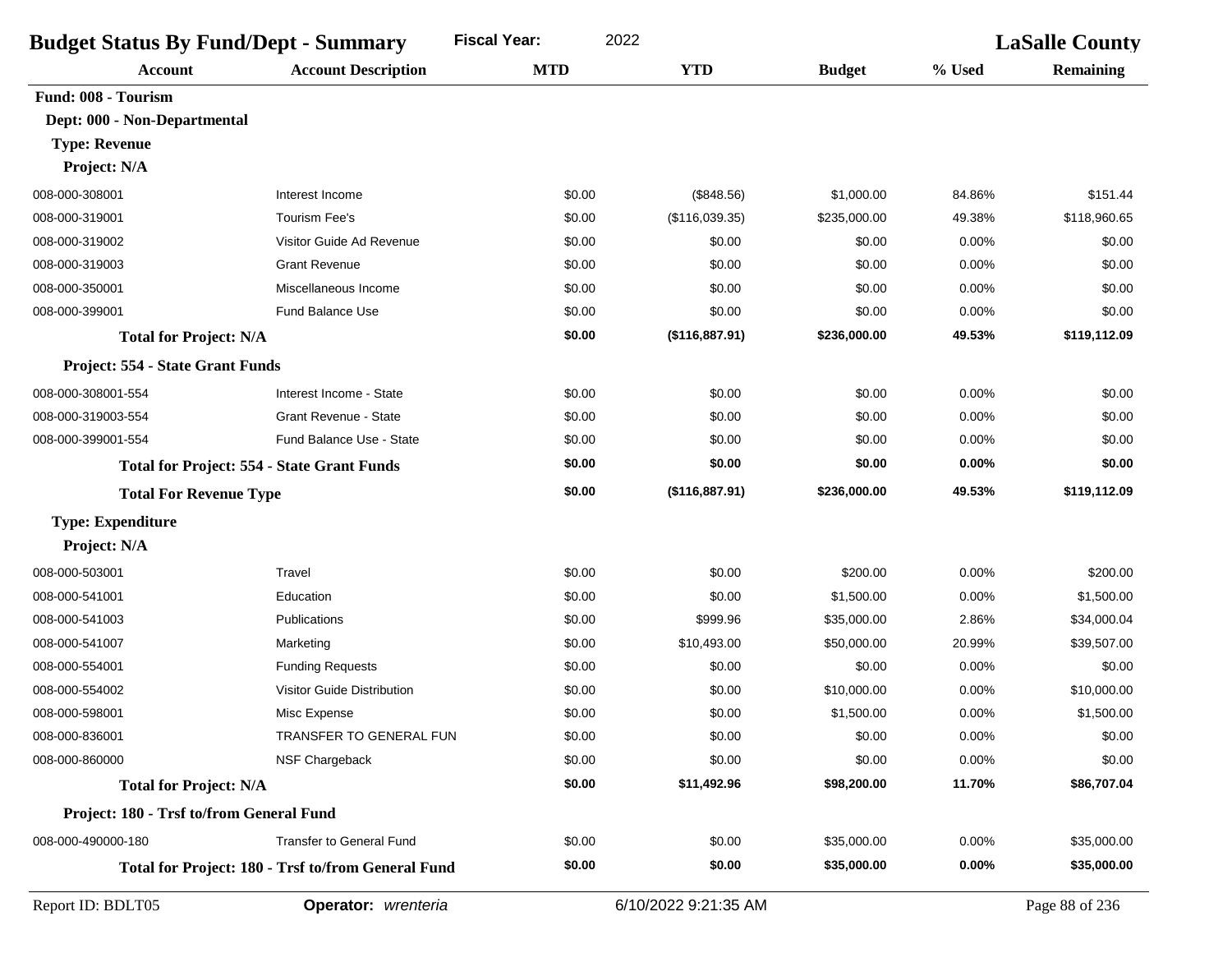|                                               | <b>Budget Status By Fund/Dept - Summary</b>            | <b>Fiscal Year:</b><br>2022 |                      |               |        | <b>LaSalle County</b> |
|-----------------------------------------------|--------------------------------------------------------|-----------------------------|----------------------|---------------|--------|-----------------------|
| Account                                       | <b>Account Description</b>                             | <b>MTD</b>                  | <b>YTD</b>           | <b>Budget</b> | % Used | <b>Remaining</b>      |
| Fund: 008 - Tourism                           |                                                        |                             |                      |               |        |                       |
| Dept: 000 - Non-Departmental                  |                                                        |                             |                      |               |        |                       |
| <b>Type: Expenditure</b>                      |                                                        |                             |                      |               |        |                       |
|                                               | Project: 200 - NURSING HOME WALK IN COOLER             |                             |                      |               |        |                       |
| 008-000-554001-200                            | <b>Starved Rock</b>                                    | \$0.00                      | \$0.00               | \$25,800.00   | 0.00%  | \$25,800.00           |
|                                               | <b>Total for Project: 200 - NURSING HOME WALK</b>      | \$0.00                      | \$0.00               | \$25,800.00   | 0.00%  | \$25,800.00           |
| Project: 201 - Trsf to/from 025 State Att Drg |                                                        |                             |                      |               |        |                       |
| 008-000-554001-201                            | <b>Heritage Corridor</b>                               | \$0.00                      | \$6,600.00           | \$15,000.00   | 44.00% | \$8,400.00            |
|                                               | Total for Project: 201 - Trsf to/from 025 State Att    | \$0.00                      | \$6,600.00           | \$15,000.00   | 44.00% | \$8,400.00            |
| Project: 202 - Trsf to/from 026 Probation     |                                                        |                             |                      |               |        |                       |
| 008-000-554001-202                            | Fund Requests - General                                | \$0.00                      | \$18,300.00          | \$45,000.00   | 40.67% | \$26,700.00           |
|                                               | Total for Project: 202 - Trsf to/from 026 Probation    | \$0.00                      | \$18,300.00          | \$45,000.00   | 40.67% | \$26,700.00           |
| Project: 203 - Trsf to/from 027 Cty Clrk Rec  |                                                        |                             |                      |               |        |                       |
| 008-000-554001-203                            | <b>Billboard</b>                                       | \$0.00                      | \$16,250.00          | \$17,000.00   | 95.59% | \$750.00              |
|                                               | Total for Project: 203 - Trsf to/from 027 Cty Clrk     | \$0.00                      | \$16,250.00          | \$17,000.00   | 95.59% | \$750.00              |
| Project: 204 - Trsf to/from 028 Cap Improv    |                                                        |                             |                      |               |        |                       |
| 008-000-490000-204                            | Transfer to 028 Cap Improv                             | \$0.00                      | \$0.00               | \$0.00        | 0.00%  | \$0.00                |
|                                               | Total for Project: 204 - Trsf to/from 028 Cap Impr     | \$0.00                      | \$0.00               | \$0.00        | 0.00%  | \$0.00                |
| Project: 554 - State Grant Funds              |                                                        |                             |                      |               |        |                       |
| 008-000-541003-554                            | <b>Publications - State</b>                            | \$0.00                      | \$0.00               | \$0.00        | 0.00%  | \$0.00                |
| 008-000-541007-554                            | Marketing-State                                        | \$0.00                      | \$0.00               | \$0.00        | 0.00%  | \$0.00                |
| 008-000-554002-554                            | Visitor Guide Distrib-State                            | \$0.00                      | \$0.00               | \$0.00        | 0.00%  | \$0.00                |
|                                               | <b>Total for Project: 554 - State Grant Funds</b>      | \$0.00                      | \$0.00               | \$0.00        | 0.00%  | \$0.00                |
| <b>Total For Expenditure Type</b>             |                                                        | \$0.00                      | \$52,642.96          | \$236,000.00  | 22.31% | \$183,357.04          |
|                                               | <b>Revenue Total for Dept: 000 - Non-Departmental</b>  | \$0.00                      | (\$116,887.91)       | \$236,000.00  | 49.53% | \$119,112.09          |
|                                               | <b>Expenditure Total for Dept: 000 - Non-Departmen</b> | \$0.00                      | \$52,642.96          | \$236,000.00  | 22.31% | \$183,357.04          |
| Dept: 002 - Grant                             |                                                        |                             |                      |               |        |                       |
| <b>Type: Expenditure</b>                      |                                                        |                             |                      |               |        |                       |
| Project: N/A                                  |                                                        |                             |                      |               |        |                       |
| 008-002-516002                                | <b>County Grant Expenditures</b>                       | \$0.00                      | \$0.00               | \$0.00        | 0.00%  | \$0.00                |
| Report ID: BDLT05                             | Operator: wrenteria                                    |                             | 6/10/2022 9:21:36 AM |               |        | Page 89 of 236        |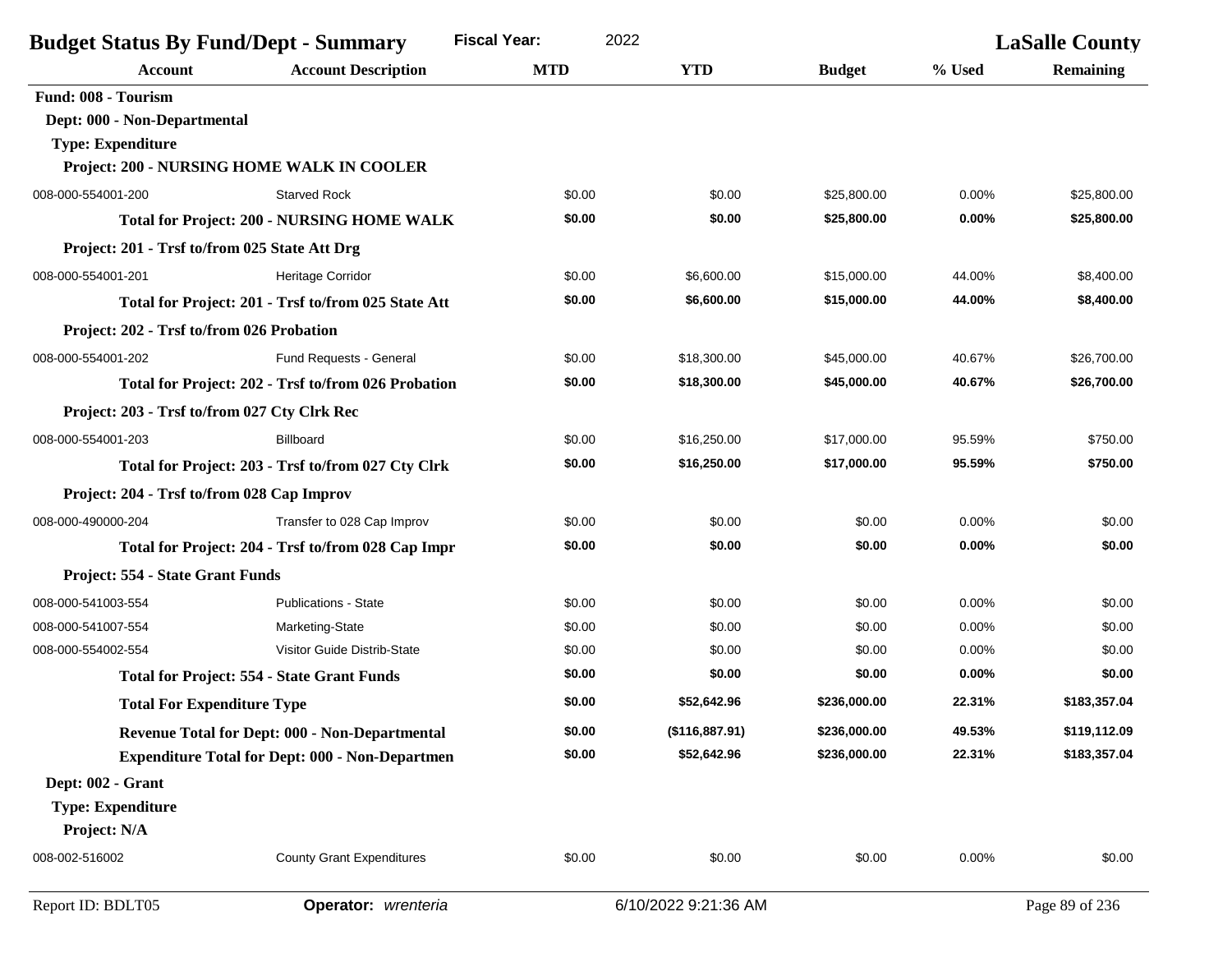| <b>Budget Status By Fund/Dept - Summary</b> |                                                | <b>Fiscal Year:</b> | 2022           |               |          | <b>LaSalle County</b> |
|---------------------------------------------|------------------------------------------------|---------------------|----------------|---------------|----------|-----------------------|
| <b>Account</b>                              | <b>Account Description</b>                     | <b>MTD</b>          | <b>YTD</b>     | <b>Budget</b> | % Used   | <b>Remaining</b>      |
| <b>Fund: 008 - Tourism</b>                  |                                                |                     |                |               |          |                       |
| Dept: 002 - Grant                           |                                                |                     |                |               |          |                       |
| <b>Type: Expenditure</b>                    |                                                |                     |                |               |          |                       |
| Project: N/A                                |                                                |                     |                |               |          |                       |
| 008-002-516003                              | <b>State Grant Expenditures</b>                | \$0.00              | \$0.00         | \$0.00        | $0.00\%$ | \$0.00                |
| <b>Total for Project: N/A</b>               |                                                | \$0.00              | \$0.00         | \$0.00        | $0.00\%$ | \$0.00                |
| <b>Total For Expenditure Type</b>           |                                                | \$0.00              | \$0.00         | \$0.00        | $0.00\%$ | \$0.00                |
|                                             | <b>Revenue Total for Dept: 002 - Grant</b>     | \$0.00              | \$0.00         | \$0.00        | $0.00\%$ | \$0.00                |
|                                             | <b>Expenditure Total for Dept: 002 - Grant</b> | \$0.00              | \$0.00         | \$0.00        | $0.00\%$ | \$0.00                |
| <b>Revenue Total for Fund: Tourism</b>      |                                                | \$0.00              | (\$116,887.91) | \$236,000.00  | 49.53%   | \$119,112.09          |
|                                             | <b>Expenditure Total for Fund: Tourism</b>     | \$0.00              | \$52,642.96    | \$236,000.00  | 22.31%   | \$183,357.04          |
| <b>Cash Balance for Fund: Tourism</b>       |                                                |                     |                |               |          | \$481,634.60          |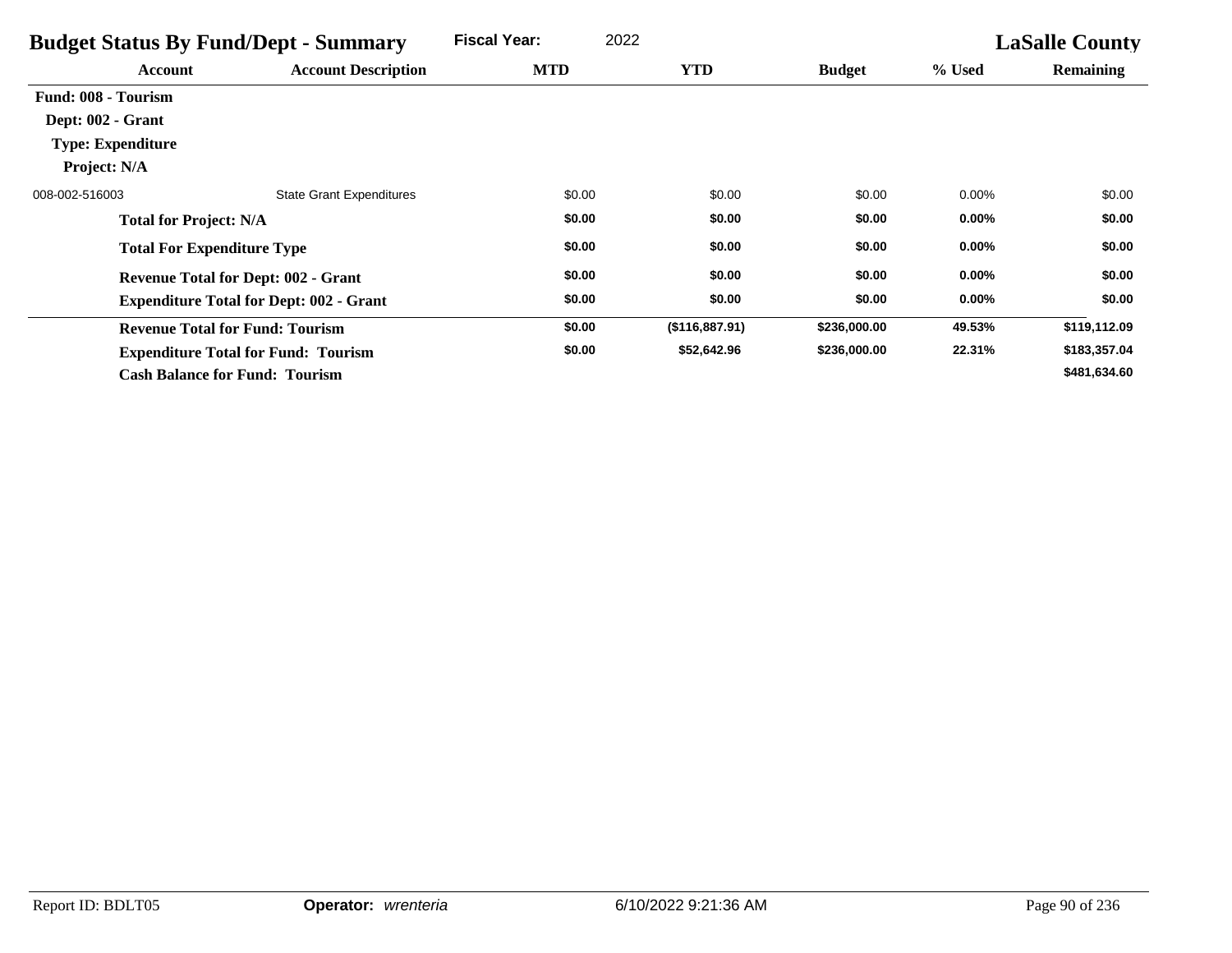| <b>Budget Status By Fund/Dept - Summary</b> |                                                    | <b>Fiscal Year:</b><br>2022 |                      |                |         | <b>LaSalle County</b> |
|---------------------------------------------|----------------------------------------------------|-----------------------------|----------------------|----------------|---------|-----------------------|
| <b>Account</b>                              | <b>Account Description</b>                         | <b>MTD</b>                  | <b>YTD</b>           | <b>Budget</b>  | % Used  | <b>Remaining</b>      |
| Fund: 009 - Social Security                 |                                                    |                             |                      |                |         |                       |
| Dept: 000 - Non-Departmental                |                                                    |                             |                      |                |         |                       |
| <b>Type: Revenue</b>                        |                                                    |                             |                      |                |         |                       |
| Project: N/A                                |                                                    |                             |                      |                |         |                       |
| 009-000-301001                              | Tax Levy                                           | \$0.00                      | \$0.00               | \$2,146,596.00 | 0.00%   | \$2,146,596.00        |
| 009-000-301002                              | Personal Property Repl Tax                         | \$0.00                      | (\$189,309.94)       | \$150,000.00   | 126.21% | (\$39,309.94)         |
| 009-000-308001                              | Interest Income                                    | \$0.00                      | (\$4,302.58)         | \$15,000.00    | 28.68%  | \$10,697.42           |
| 009-000-325050                              | Reimb from other co                                | \$0.00                      | (\$22,280.09)        | \$56,000.00    | 39.79%  | \$33,719.91           |
| 009-000-350001                              | Miscellaneous Income                               | \$0.00                      | \$0.00               | \$0.00         | 0.00%   | \$0.00                |
| <b>Total for Project: N/A</b>               |                                                    | \$0.00                      | (\$215,892.61)       | \$2,367,596.00 | 9.12%   | \$2,151,703.39        |
| Project: 207 - Trsf to/from 031 Env Svcs    |                                                    |                             |                      |                |         |                       |
| 009-000-390000-207                          | Transfer from 031 Env Sycs                         | \$0.00                      | \$0.00               | \$16,838.00    | 0.00%   | \$16,838.00           |
|                                             | Total for Project: 207 - Trsf to/from 031 Env Svcs | \$0.00                      | \$0.00               | \$16,838.00    | 0.00%   | \$16,838.00           |
| <b>Total For Revenue Type</b>               |                                                    | \$0.00                      | (\$215,892.61)       | \$2,384,434.00 | 9.05%   | \$2,168,541.39        |
| <b>Type: Expenditure</b>                    |                                                    |                             |                      |                |         |                       |
| Project: N/A                                |                                                    |                             |                      |                |         |                       |
| 009-000-447001                              | <b>Exelon Settlement</b>                           | \$0.00                      | \$0.00               | \$0.00         | 0.00%   | \$0.00                |
| 009-000-598001                              | Misc Expense                                       | \$0.00                      | \$0.00               | \$0.00         | 0.00%   | \$0.00                |
| 009-000-814001                              | <b>General County</b>                              | \$0.00                      | \$715,878.39         | \$1,478,563.00 | 48.42%  | \$762,684.61          |
| 009-000-814002                              | Detention Home 02-01                               | \$0.00                      | \$37,842.24          | \$89,093.00    | 42.47%  | \$51,250.76           |
| 009-000-814005                              | Co Hwy                                             | \$0.00                      | \$94,584.30          | \$214,565.00   | 44.08%  | \$119,980.70          |
| 009-000-814010                              | <b>Mental Health</b>                               | \$0.00                      | \$2,736.57           | \$5,278.00     | 51.85%  | \$2,541.43            |
| 009-000-814012                              | Circuit Clerk Doc Storg(12-01)                     | \$0.00                      | \$3,731.10           | \$1,320.00     | 282.66% | (\$2,411.10)          |
| 009-000-814013                              | Co Nursing Home                                    | \$0.00                      | \$107,989.11         | \$251,975.00   | 42.86%  | \$143,985.89          |
| 009-000-814014                              | Law Library (14-01)                                | \$0.00                      | \$0.00               | \$0.00         | 0.00%   | \$0.00                |
| 009-000-814016                              | Insurance Fund (16-01)                             | \$0.00                      | \$5,411.91           | \$13,316.00    | 40.64%  | \$7,904.09            |
| 009-000-814020                              | Vac                                                | \$0.00                      | \$7,985.96           | \$16,155.00    | 49.43%  | \$8,169.04            |
| 009-000-814021                              | Court Automation (21-01)                           | \$0.00                      | \$2,156.45           | \$5,103.00     | 42.26%  | \$2,946.55            |
| 009-000-814022                              | Recorder Equip (22-01)                             | \$0.00                      | \$365.50             | \$974.00       | 37.53%  | \$608.50              |
| 009-000-814023                              | County Health Dept                                 | \$0.00                      | \$65,849.55          | \$125,801.00   | 52.34%  | \$59,951.45           |
| 009-000-814024                              | Child Support 24-01                                | \$0.00                      | \$1,326.52           | \$801.00       | 165.61% | (\$525.52)            |
| 009-000-814025                              | Soa Drug Fund (25-01)                              | \$0.00                      | \$0.00               | \$773.00       | 0.00%   | \$773.00              |
| 009-000-814029                              | <b>Sheriff Drug</b>                                | \$0.00                      | \$0.00               | \$239.00       | 0.00%   | \$239.00              |
| Report ID: BDLT05                           | Operator: wrenteria                                |                             | 6/10/2022 9:21:36 AM |                |         | Page 91 of 236        |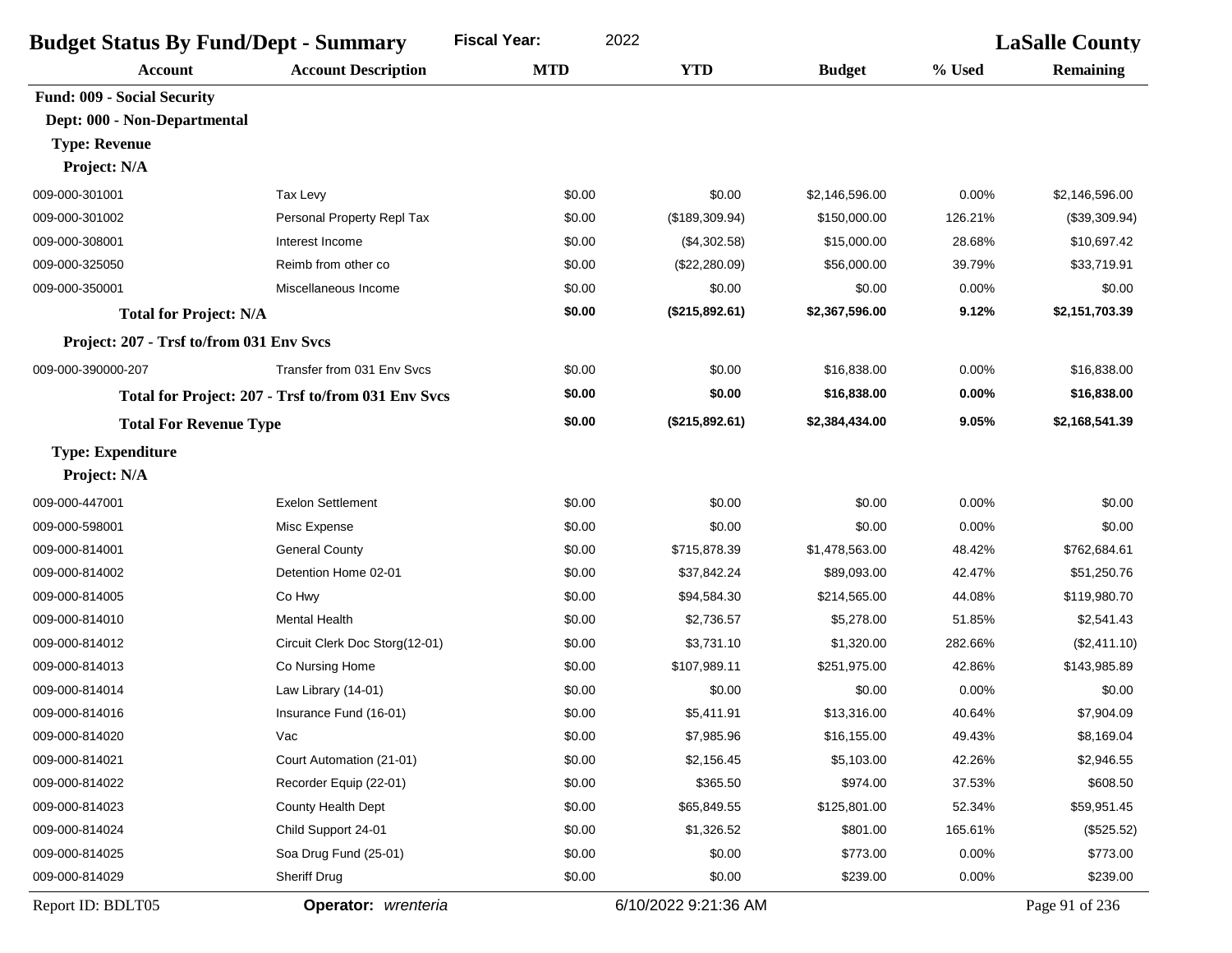| <b>Budget Status By Fund/Dept - Summary</b> |                                                         | <b>Fiscal Year:</b><br>2022 |                |                |          | <b>LaSalle County</b> |
|---------------------------------------------|---------------------------------------------------------|-----------------------------|----------------|----------------|----------|-----------------------|
| <b>Account</b>                              | <b>Account Description</b>                              | <b>MTD</b>                  | <b>YTD</b>     | <b>Budget</b>  | % Used   | <b>Remaining</b>      |
| <b>Fund: 009 - Social Security</b>          |                                                         |                             |                |                |          |                       |
| Dept: 000 - Non-Departmental                |                                                         |                             |                |                |          |                       |
| <b>Type: Expenditure</b>                    |                                                         |                             |                |                |          |                       |
| Project: N/A                                |                                                         |                             |                |                |          |                       |
| 009-000-814030                              | Tax-sale Automation (30-01)                             | \$0.00                      | \$0.00         | \$2,199.00     | 0.00%    | \$2,199.00            |
| 009-000-814031                              | Env. Services                                           | \$0.00                      | \$7,236.77     | \$16,838.00    | 42.98%   | \$9,601.23            |
| 009-000-814032                              | Soa Crime Victim (32-01)                                | \$0.00                      | \$1,672.71     | \$2,257.00     | 74.11%   | \$584.29              |
| 009-000-814035                              | Gis Fund (35-01)                                        | \$0.00                      | \$6,010.42     | \$12,675.00    | 47.42%   | \$6,664.58            |
| 009-000-814037                              | Animal Control (37-01)                                  | \$0.00                      | \$5,535.94     | \$8,987.00     | 61.60%   | \$3,451.06            |
| 009-000-814046                              | E911 (46-01)                                            | \$0.00                      | \$2,746.65     | \$5,902.00     | 46.54%   | \$3,155.35            |
| 009-000-814049                              | Prob Grant 049                                          | \$0.00                      | (\$117.48)     | \$13,640.00    | $-0.86%$ | \$13,757.48           |
| 009-000-814051                              | Circuit Clerk Oper 047-000                              | \$0.00                      | (\$14.08)      | \$5,119.00     | $-0.28%$ | \$5,133.08            |
| 009-000-814052                              | SAO Drunk Driving 061-000                               | \$0.00                      | \$0.00         | \$0.00         | 0.00%    | \$0.00                |
| 009-000-814053                              | SAO Drug Court 063-000                                  | \$0.00                      | (\$51.23)      | \$3,640.00     | $-1.41%$ | \$3,691.23            |
| 009-000-814054                              | SAO Just Assist 070-000                                 | \$0.00                      | \$0.00         | \$5,200.00     | 0.00%    | \$5,200.00            |
| 009-000-826005                              | Tax Objection Refund                                    | \$0.00                      | \$0.00         | \$0.00         | 0.00%    | \$0.00                |
| 009-000-860000                              | NSF Chargeback                                          | \$0.00                      | \$0.00         | \$0.00         | 0.00%    | \$0.00                |
| <b>Total for Project: N/A</b>               |                                                         | \$0.00                      | \$1,068,877.30 | \$2,280,413.00 | 46.87%   | \$1,211,535.70        |
| <b>Total For Expenditure Type</b>           |                                                         | \$0.00                      | \$1,068,877.30 | \$2,280,413.00 | 46.87%   | \$1,211,535.70        |
|                                             | <b>Revenue Total for Dept: 000 - Non-Departmental</b>   | \$0.00                      | (\$215,892.61) | \$2,384,434.00 | 9.05%    | \$2,168,541.39        |
|                                             | <b>Expenditure Total for Dept: 000 - Non-Departmen</b>  | \$0.00                      | \$1,068,877.30 | \$2,280,413.00 | 46.87%   | \$1,211,535.70        |
| Dept: 055 - Adult Redeploy IL(Int Prob)     |                                                         |                             |                |                |          |                       |
| <b>Type: Revenue</b>                        |                                                         |                             |                |                |          |                       |
| Project: N/A                                |                                                         |                             |                |                |          |                       |
| 009-055-325051                              | Reimb from 049-055 ARI grant                            | \$0.00                      | (\$3,042.71)   | \$10,000.00    | 30.43%   | \$6,957.29            |
| <b>Total for Project: N/A</b>               |                                                         | \$0.00                      | (\$3,042.71)   | \$10,000.00    | 30.43%   | \$6,957.29            |
| <b>Total For Revenue Type</b>               |                                                         | \$0.00                      | (\$3,042.71)   | \$10,000.00    | 30.43%   | \$6,957.29            |
|                                             | Revenue Total for Dept: 055 - Adult Redeploy IL(I       | \$0.00                      | (\$3,042.71)   | \$10,000.00    | 30.43%   | \$6,957.29            |
|                                             | <b>Expenditure Total for Dept: 055 - Adult Redeploy</b> | \$0.00                      | \$0.00         | \$0.00         | $0.00\%$ | \$0.00                |
| Dept: 057 - Treatment Alternative Ct(TAC)   |                                                         |                             |                |                |          |                       |
| <b>Type: Revenue</b>                        |                                                         |                             |                |                |          |                       |
| Project: N/A                                |                                                         |                             |                |                |          |                       |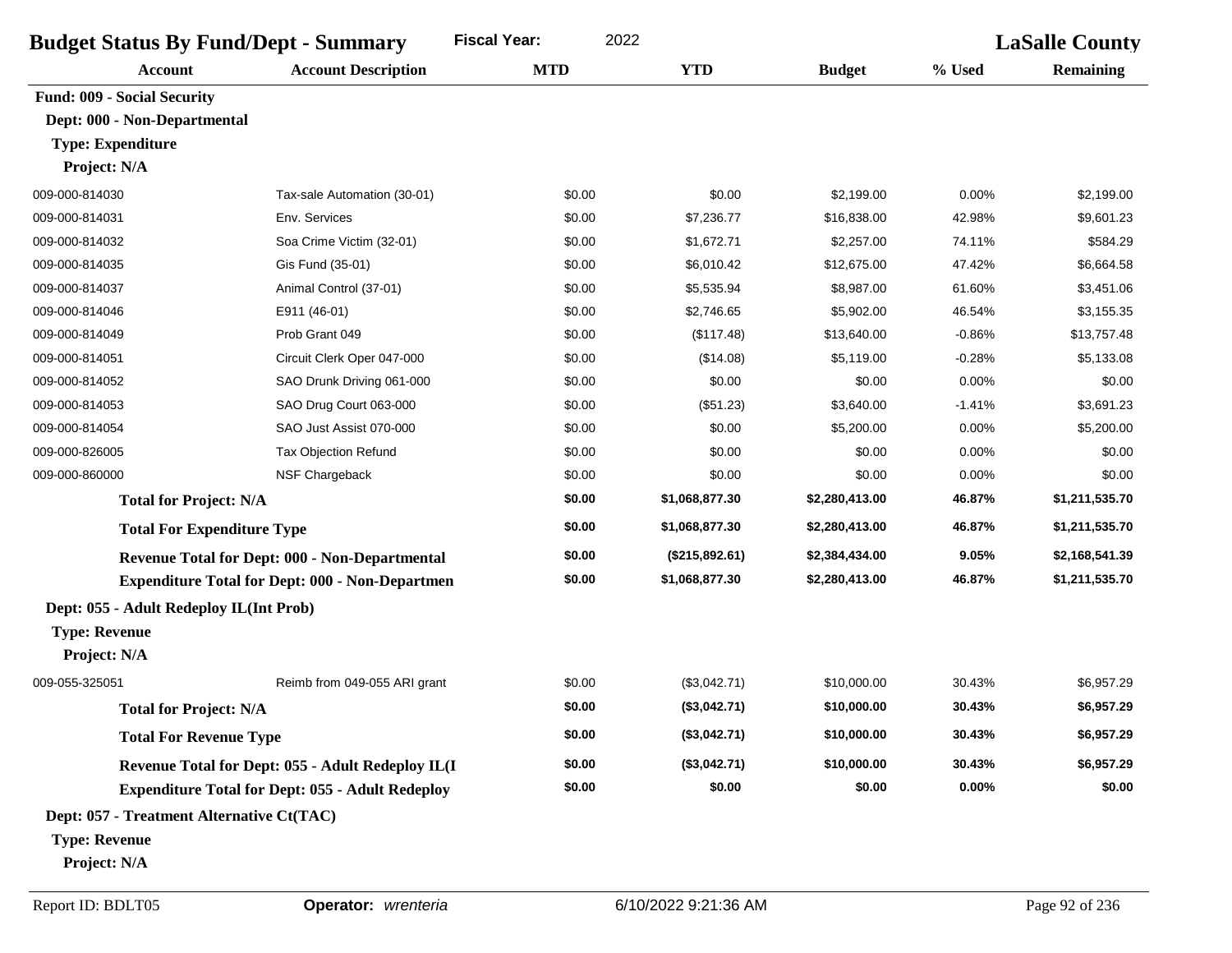|                                            | <b>Budget Status By Fund/Dept - Summary</b>              | <b>Fiscal Year:</b><br>2022 |              |               |          | <b>LaSalle County</b> |
|--------------------------------------------|----------------------------------------------------------|-----------------------------|--------------|---------------|----------|-----------------------|
| <b>Account</b>                             | <b>Account Description</b>                               | <b>MTD</b>                  | <b>YTD</b>   | <b>Budget</b> | % Used   | <b>Remaining</b>      |
| <b>Fund: 009 - Social Security</b>         |                                                          |                             |              |               |          |                       |
| Dept: 057 - Treatment Alternative Ct(TAC)  |                                                          |                             |              |               |          |                       |
| <b>Type: Revenue</b>                       |                                                          |                             |              |               |          |                       |
| Project: N/A                               |                                                          |                             |              |               |          |                       |
| 009-057-325051                             | Reimb from 049-057 TAC grant                             | \$0.00                      | (\$1,371.66) | \$3,640.00    | 37.68%   | \$2,268.34            |
| <b>Total for Project: N/A</b>              |                                                          | \$0.00                      | (\$1,371.66) | \$3,640.00    | 37.68%   | \$2,268.34            |
| <b>Total For Revenue Type</b>              |                                                          | \$0.00                      | (\$1,371.66) | \$3,640.00    | 37.68%   | \$2,268.34            |
|                                            | Revenue Total for Dept: 057 - Treatment Alternati        | \$0.00                      | (\$1,371.66) | \$3,640.00    | 37.68%   | \$2,268.34            |
|                                            | <b>Expenditure Total for Dept: 057 - Treatment Alter</b> | \$0.00                      | \$0.00       | \$0.00        | 0.00%    | \$0.00                |
| Dept: 063 - Drug Court                     |                                                          |                             |              |               |          |                       |
| <b>Type: Revenue</b>                       |                                                          |                             |              |               |          |                       |
| Project: N/A                               |                                                          |                             |              |               |          |                       |
| 009-063-325051                             | Reimb from 063 Drg Crt                                   | \$0.00                      | (\$1,371.66) | \$3,640.00    | 37.68%   | \$2,268.34            |
| <b>Total for Project: N/A</b>              |                                                          | \$0.00                      | (\$1,371.66) | \$3,640.00    | 37.68%   | \$2,268.34            |
| <b>Total For Revenue Type</b>              |                                                          | \$0.00                      | (\$1,371.66) | \$3,640.00    | 37.68%   | \$2,268.34            |
|                                            | <b>Revenue Total for Dept: 063 - Drug Court</b>          | \$0.00                      | (\$1,371.66) | \$3,640.00    | 37.68%   | \$2,268.34            |
|                                            | <b>Expenditure Total for Dept: 063 - Drug Court</b>      | \$0.00                      | \$0.00       | \$0.00        | 0.00%    | \$0.00                |
| Dept: 503 - CARES Act-Health Dept(1)-COVID |                                                          |                             |              |               |          |                       |
| <b>Type: Revenue</b>                       |                                                          |                             |              |               |          |                       |
|                                            | Project: 199 - Trsf to/from 023 County Health            |                             |              |               |          |                       |
| 009-503-390000-199                         | Transfer from 023 Health Dept                            | \$0.00                      | \$0.00       | \$0.00        | 0.00%    | \$0.00                |
|                                            | Total for Project: 199 - Trsf to/from 023 County H       | \$0.00                      | \$0.00       | \$0.00        | 0.00%    | \$0.00                |
| <b>Total For Revenue Type</b>              |                                                          | \$0.00                      | \$0.00       | \$0.00        | 0.00%    | \$0.00                |
|                                            | Revenue Total for Dept: 503 - CARES Act-Health           | \$0.00                      | \$0.00       | \$0.00        | 0.00%    | \$0.00                |
|                                            | <b>Expenditure Total for Dept: 503 - CARES Act-Hea</b>   | \$0.00                      | \$0.00       | \$0.00        | 0.00%    | \$0.00                |
| Dept: 508 - CURE Pgm(2)-County             |                                                          |                             |              |               |          |                       |
| <b>Type: Revenue</b>                       |                                                          |                             |              |               |          |                       |
| Project: 260 - Reserved for Transfer       |                                                          |                             |              |               |          |                       |
| 009-508-390000-260                         | Transfer from 097 Disaster Fun                           | \$0.00                      | \$0.00       | \$0.00        | 0.00%    | \$0.00                |
|                                            | <b>Total for Project: 260 - Reserved for Transfer</b>    | \$0.00                      | \$0.00       | \$0.00        | $0.00\%$ | \$0.00                |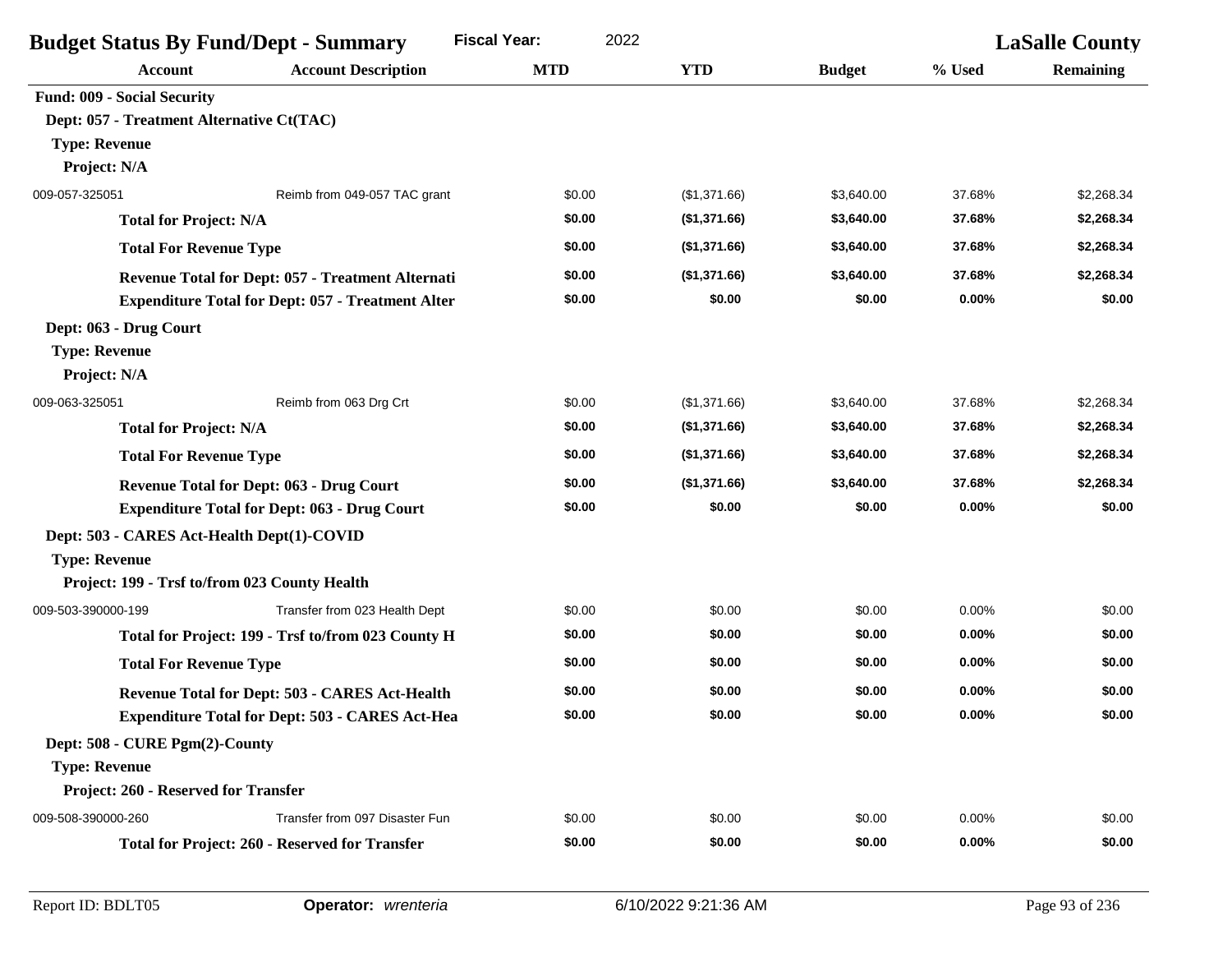| <b>Budget Status By Fund/Dept - Summary</b> |                                                          | <b>Fiscal Year:</b><br>2022 |                |                |        | <b>LaSalle County</b> |
|---------------------------------------------|----------------------------------------------------------|-----------------------------|----------------|----------------|--------|-----------------------|
| <b>Account</b>                              | <b>Account Description</b>                               | <b>MTD</b>                  | <b>YTD</b>     | <b>Budget</b>  | % Used | Remaining             |
| <b>Fund: 009 - Social Security</b>          |                                                          |                             |                |                |        |                       |
| Dept: 508 - CURE Pgm(2)-County              |                                                          |                             |                |                |        |                       |
| <b>Type: Revenue</b>                        |                                                          |                             |                |                |        |                       |
| <b>Total For Revenue Type</b>               |                                                          | \$0.00                      | \$0.00         | \$0.00         | 0.00%  | \$0.00                |
|                                             | Revenue Total for Dept: 508 - CURE Pgm(2)-Coun           | \$0.00                      | \$0.00         | \$0.00         | 0.00%  | \$0.00                |
|                                             | <b>Expenditure Total for Dept: 508 - CURE Pgm(2)-</b>    | \$0.00                      | \$0.00         | \$0.00         | 0.00%  | \$0.00                |
| Dept: 622 - SA Justice Asst Grant           |                                                          |                             |                |                |        |                       |
| <b>Type: Revenue</b>                        |                                                          |                             |                |                |        |                       |
| Project: N/A                                |                                                          |                             |                |                |        |                       |
| 009-622-325051                              | Reimb SS 070 SA Just Assist                              | \$0.00                      | \$0.00         | \$5,200.00     | 0.00%  | \$5,200.00            |
| <b>Total for Project: N/A</b>               |                                                          | \$0.00                      | \$0.00         | \$5,200.00     | 0.00%  | \$5,200.00            |
| <b>Total For Revenue Type</b>               |                                                          | \$0.00                      | \$0.00         | \$5,200.00     | 0.00%  | \$5,200.00            |
| <b>Type: Expenditure</b>                    |                                                          |                             |                |                |        |                       |
| Project: N/A                                |                                                          |                             |                |                |        |                       |
| 009-622-814054                              | SAO Just Assist 070-000                                  | \$0.00                      | \$0.00         | \$0.00         | 0.00%  | \$0.00                |
| <b>Total for Project: N/A</b>               |                                                          | \$0.00                      | \$0.00         | \$0.00         | 0.00%  | \$0.00                |
| <b>Total For Expenditure Type</b>           |                                                          | \$0.00                      | \$0.00         | \$0.00         | 0.00%  | \$0.00                |
|                                             | Revenue Total for Dept: 622 - SA Justice Asst Gra        | \$0.00                      | \$0.00         | \$5,200.00     | 0.00%  | \$5,200.00            |
|                                             | <b>Expenditure Total for Dept: 622 - SA Justice Asst</b> | \$0.00                      | \$0.00         | \$0.00         | 0.00%  | \$0.00                |
|                                             | <b>Revenue Total for Fund: Social Security</b>           | \$0.00                      | (\$221,678.64) | \$2,406,914.00 | 9.21%  | \$2,185,235.36        |
|                                             | <b>Expenditure Total for Fund: Social Security</b>       | \$0.00                      | \$1,068,877.30 | \$2,280,413.00 | 46.87% | \$1,211,535.70        |
|                                             | <b>Cash Balance for Fund: Social Security</b>            |                             |                |                |        | \$1,597,177.30        |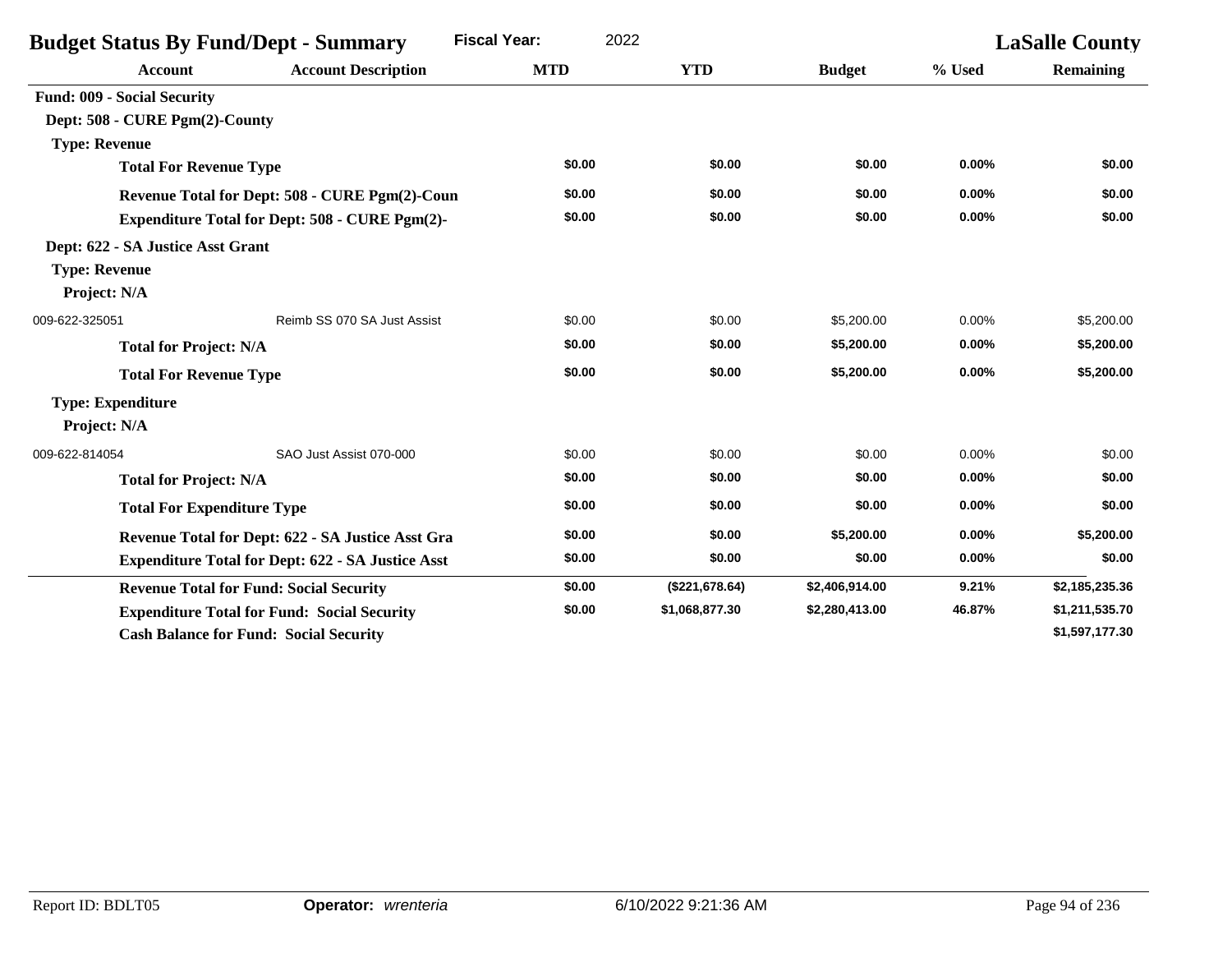| <b>MTD</b><br><b>YTD</b><br><b>Account Description</b><br><b>Budget</b><br><b>Account</b><br>Fund: 010 - Mental Health | % Used   | <b>Remaining</b> |
|------------------------------------------------------------------------------------------------------------------------|----------|------------------|
|                                                                                                                        |          |                  |
|                                                                                                                        |          |                  |
| Dept: 000 - Non-Departmental                                                                                           |          |                  |
| <b>Type: Revenue</b>                                                                                                   |          |                  |
| Project: N/A                                                                                                           |          |                  |
| 010-000-301001<br>Tax Levy<br>\$0.00<br>\$0.00<br>\$2,139,586.00                                                       | $0.00\%$ | \$2,139,586.00   |
| Personal Property Repl Tax<br>010-000-301002<br>\$0.00<br>(\$157,573.76)<br>\$125,000.00                               | 126.06%  | (\$32,573.76)    |
| Interest Income<br>\$0.00<br>(\$3,507.84)<br>\$18,000.00<br>010-000-308001                                             | 19.49%   | \$14,492.16      |
| 010-000-350001<br>Miscellaneous Income<br>\$0.00<br>\$0.00<br>\$0.00                                                   | 0.00%    | \$0.00           |
| 010-000-390033<br><b>REIMB FROM PUBLIC SAFETY</b><br>\$0.00<br>\$0.00<br>\$0.00                                        | 0.00%    | \$0.00           |
| 010-000-399001<br><b>Fund Balance Use</b><br>\$0.00<br>\$0.00<br>\$282,975.00                                          | 0.00%    | \$282,975.00     |
| \$0.00<br>(\$161,081.60)<br>\$2,565,561.00<br><b>Total for Project: N/A</b>                                            | 6.28%    | \$2,404,479.40   |
| \$0.00<br>(\$161,081.60)<br>\$2,565,561.00<br><b>Total For Revenue Type</b>                                            | 6.28%    | \$2,404,479.40   |
| <b>Type: Expenditure</b>                                                                                               |          |                  |
| Project: N/A                                                                                                           |          |                  |
| 010-000-404001<br><b>Professional Services</b><br>\$0.00<br>\$0.00<br>\$0.00                                           | 0.00%    | \$0.00           |
| 010-000-447001<br><b>Exelon Settlement</b><br>\$0.00<br>\$0.00<br>\$0.00                                               | 0.00%    | \$0.00           |
| 010-000-460001<br>\$0.00<br>\$0.00<br>\$0.00<br>Labor                                                                  | 0.00%    | \$0.00           |
| 010-000-480001<br>Youth Service Bureau<br>\$0.00<br>\$114,596.58<br>\$197,966.00                                       | 57.89%   | \$83,369.42      |
| Horizon House<br>\$0.00<br>\$138,102.00<br>\$276,208.00<br>010-000-480002                                              | 50.00%   | \$138,106.00     |
| 010-000-480003<br>Friendship House<br>\$0.00<br>\$112,692.00<br>\$225,389.00                                           | 50.00%   | \$112,697.00     |
| 010-000-480004<br><b>Streator Unlimited</b><br>\$0.00<br>\$83,352.00<br>\$166,704.00                                   | 50.00%   | \$83,352.00      |
| 010-000-480005<br>E.seal-intervent-prevent 0-3yr<br>\$0.00<br>\$63,672.00<br>\$127,347.00                              | 50.00%   | \$63,675.00      |
| 010-000-480006<br><b>Alternatives Domestic Violence</b><br>\$0.00<br>\$49,284.00<br>\$98,578.00                        | 49.99%   | \$49,294.00      |
| 010-000-480007<br>Open Door<br>\$0.00<br>\$5,124.00<br>\$25,822.00                                                     | 19.84%   | \$20,698.00      |
| 010-000-480008<br>N. Cntrl Behavior Hlth Systems<br>\$0.00<br>\$457,560.00<br>\$915,122.00                             | 50.00%   | \$457,562.00     |
| <b>Detention Home-ncbhs</b><br>010-000-480009<br>\$0.00<br>\$46,968.00<br>\$93,944.00                                  | 50.00%   | \$46,976.00      |
| \$0.00<br>010-000-480011<br>\$14,604.00<br>\$29,208.00<br>Casa                                                         | 50.00%   | \$14,604.00      |
| 010-000-480012<br>Youth Service Bureau (sc)<br>\$0.00<br>\$62,361.25<br>\$149,667.00                                   | 41.67%   | \$87,305.75      |
| 010-000-480013<br>YOUTH SERVICE BUREAU (Ho<br>\$0.00<br>\$9,881.65<br>\$23,716.00                                      | 41.67%   | \$13,834.35      |
| 010-000-502001<br>Maintenance & Repair-Equipme<br>\$0.00<br>\$0.00<br>\$0.00                                           | 0.00%    | \$0.00           |
| 010-000-503001<br>\$0.00<br>\$0.00<br>\$500.00<br>Travel                                                               | 0.00%    | \$500.00         |
| 010-000-510004<br>\$0.00<br>\$0.00<br>\$600.00<br>Telephone                                                            | 0.00%    | \$600.00         |
| 010-000-511001<br>\$0.00<br>\$0.00<br>Rent<br>\$1,800.00                                                               | 0.00%    | \$1,800.00       |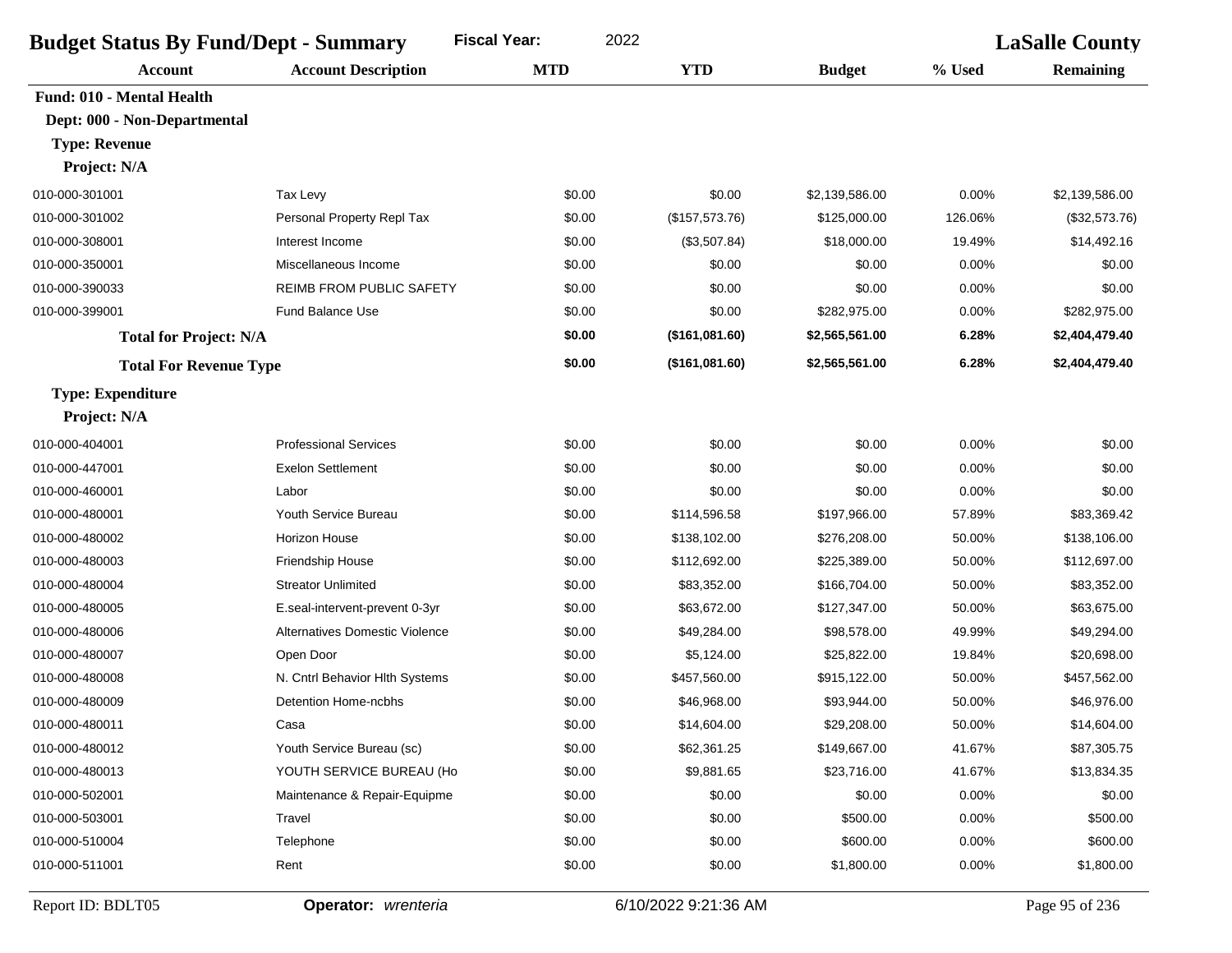| <b>Budget Status By Fund/Dept - Summary</b> |                                 | 2022<br><b>Fiscal Year:</b> |                      |                |          | <b>LaSalle County</b> |
|---------------------------------------------|---------------------------------|-----------------------------|----------------------|----------------|----------|-----------------------|
| <b>Account</b>                              | <b>Account Description</b>      | <b>MTD</b>                  | <b>YTD</b>           | <b>Budget</b>  | % Used   | <b>Remaining</b>      |
| <b>Fund: 010 - Mental Health</b>            |                                 |                             |                      |                |          |                       |
| Dept: 000 - Non-Departmental                |                                 |                             |                      |                |          |                       |
| <b>Type: Expenditure</b>                    |                                 |                             |                      |                |          |                       |
| Project: N/A                                |                                 |                             |                      |                |          |                       |
| 010-000-516004                              | <b>Grant Seed</b>               | \$0.00                      | \$5,830.00           | \$14,000.00    | 41.64%   | \$8,170.00            |
| 010-000-540001                              | Postage                         | \$0.00                      | \$11.58              | \$200.00       | 5.79%    | \$188.42              |
| 010-000-541001                              | Education                       | \$0.00                      | \$296.53             | \$1,400.00     | 21.18%   | \$1,103.47            |
| 010-000-541002                              | Lodging & Meals                 | \$0.00                      | \$0.00               | \$0.00         | 0.00%    | \$0.00                |
| 010-000-541004                              | Dues & Subscriptions            | \$0.00                      | \$0.00               | \$9,000.00     | 0.00%    | \$9,000.00            |
| 010-000-541006                              | Printing                        | \$0.00                      | \$17.50              | \$200.00       | 8.75%    | \$182.50              |
| 010-000-596001                              | Programs                        | \$0.00                      | \$0.00               | \$79,100.00    | 0.00%    | \$79,100.00           |
| 010-000-598001                              | Misc Expense                    | \$0.00                      | \$0.00               | \$0.00         | 0.00%    | \$0.00                |
| 010-000-601001                              | Office Supplies & Expense       | \$0.00                      | \$1,054.38           | \$1,300.00     | 81.11%   | \$245.62              |
| 010-000-701001                              | <b>Office Equipment Expense</b> | \$0.00                      | \$221.00             | \$0.00         | 0.00%    | $(\$221.00)$          |
| 010-000-810001                              | Health & Life Insurance         | \$0.00                      | \$0.00               | \$0.00         | 0.00%    | \$0.00                |
| 010-000-810002                              | Health & Life Ins-Retirees      | \$0.00                      | \$12,159.56          | \$48,622.00    | 25.01%   | \$36,462.44           |
| 010-000-860000                              | NSF Chargeback                  | \$0.00                      | \$0.00               | \$0.00         | 0.00%    | \$0.00                |
| 010-000-900000                              | Payroll                         | \$0.00                      | \$59,910.00          | \$60,000.00    | 99.85%   | \$90.00               |
| 010-000-900100                              | Part Time No Benefits           | \$0.00                      | \$6,323.00           | \$16,640.00    | 38.00%   | \$10,317.00           |
| 010-000-900101                              | Temp/Seasonal Help              | \$0.00                      | \$0.00               | \$0.00         | 0.00%    | \$0.00                |
| <b>Total for Project: N/A</b>               |                                 | \$0.00                      | \$1,244,021.03       | \$2,563,033.00 | 48.54%   | \$1,319,011.97        |
| Project: 130 - Mileage                      |                                 |                             |                      |                |          |                       |
| 010-000-503001-130                          | Mileage                         | \$0.00                      | \$0.00               | \$0.00         | 0.00%    | \$0.00                |
| <b>Total for Project: 130 - Mileage</b>     |                                 | \$0.00                      | \$0.00               | \$0.00         | 0.00%    | \$0.00                |
| Project: 131 - Meals                        |                                 |                             |                      |                |          |                       |
| 010-000-503001-131                          | Meals                           | \$0.00                      | \$0.00               | \$0.00         | 0.00%    | \$0.00                |
| <b>Total for Project: 131 - Meals</b>       |                                 | \$0.00                      | \$0.00               | \$0.00         | 0.00%    | \$0.00                |
| Project: 132 - Lodging                      |                                 |                             |                      |                |          |                       |
| 010-000-503001-132                          |                                 | \$0.00                      | \$0.00               | \$0.00         | 0.00%    | \$0.00                |
|                                             | Lodging                         | \$0.00                      | \$0.00               | \$0.00         |          | \$0.00                |
| <b>Total for Project: 132 - Lodging</b>     |                                 |                             |                      |                | $0.00\%$ |                       |
| Project: 133 - Airfare                      |                                 |                             |                      |                |          |                       |
| 010-000-503001-133                          | Airfare                         | \$0.00                      | \$0.00               | \$0.00         | 0.00%    | \$0.00                |
| Report ID: BDLT05                           | Operator: wrenteria             |                             | 6/10/2022 9:21:36 AM |                |          | Page 96 of 236        |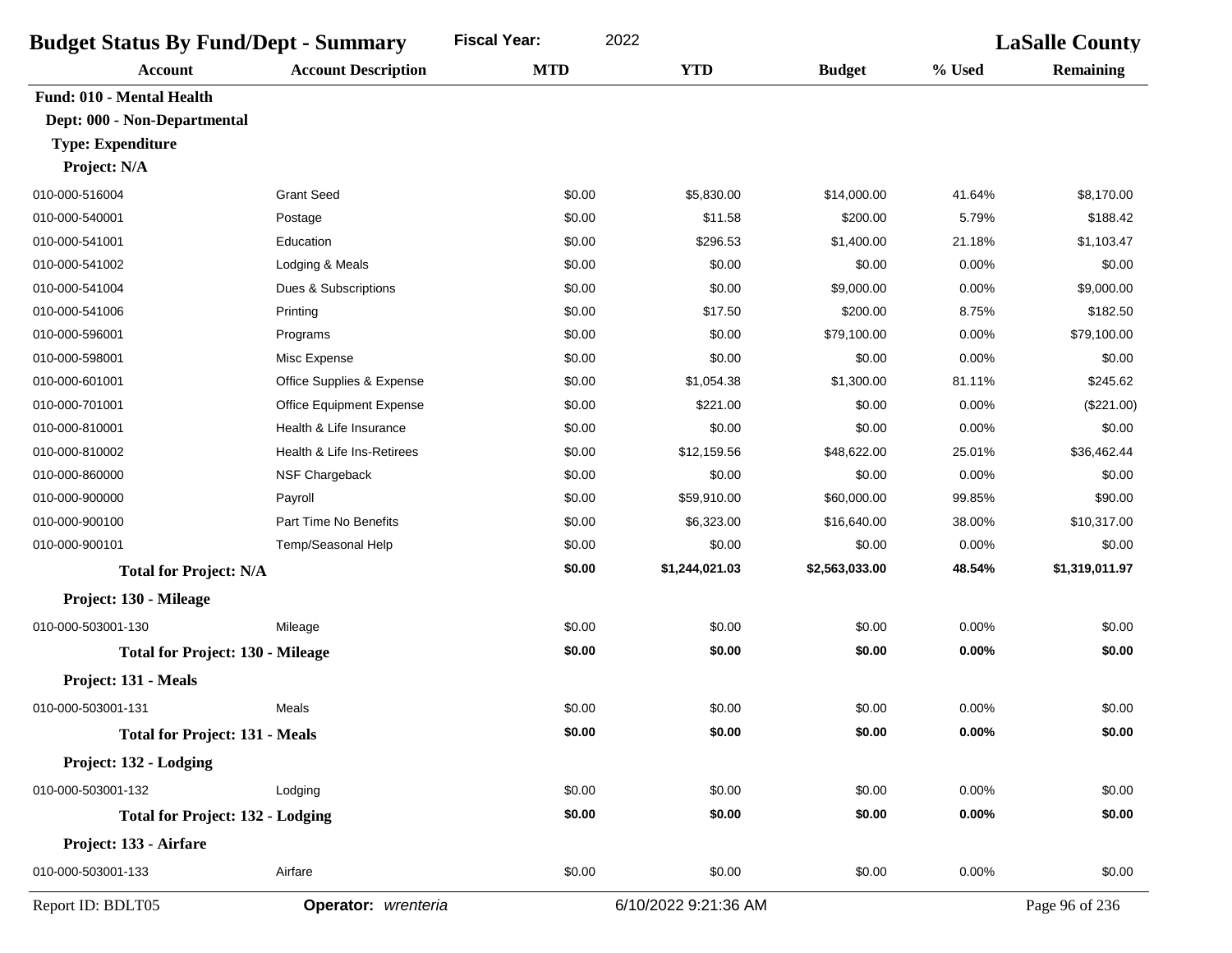|                                               | <b>Budget Status By Fund/Dept - Summary</b>            | <b>Fiscal Year:</b><br>2022 |                      |                | <b>LaSalle County</b> |                  |
|-----------------------------------------------|--------------------------------------------------------|-----------------------------|----------------------|----------------|-----------------------|------------------|
| <b>Account</b>                                | <b>Account Description</b>                             | <b>MTD</b>                  | <b>YTD</b>           | <b>Budget</b>  | % Used                | <b>Remaining</b> |
| Fund: 010 - Mental Health                     |                                                        |                             |                      |                |                       |                  |
| Dept: 000 - Non-Departmental                  |                                                        |                             |                      |                |                       |                  |
| <b>Type: Expenditure</b>                      |                                                        |                             |                      |                |                       |                  |
| Project: 133 - Airfare                        |                                                        |                             |                      |                |                       |                  |
|                                               | <b>Total for Project: 133 - Airfare</b>                | \$0.00                      | \$0.00               | \$0.00         | 0.00%                 | \$0.00           |
| Project: 134 - Transportation                 |                                                        |                             |                      |                |                       |                  |
| 010-000-503001-134                            | Transportation                                         | \$0.00                      | \$0.00               | \$0.00         | 0.00%                 | \$0.00           |
|                                               | <b>Total for Project: 134 - Transportation</b>         | \$0.00                      | \$0.00               | \$0.00         | 0.00%                 | \$0.00           |
| Project: 180 - Trsf to/from General Fund      |                                                        |                             |                      |                |                       |                  |
| 010-000-490000-180                            | Transfer to 001 Gen Fd                                 | \$0.00                      | \$0.00               | \$1,400.00     | 0.00%                 | \$1,400.00       |
|                                               | Total for Project: 180 - Trsf to/from General Fund     | \$0.00                      | \$0.00               | \$1,400.00     | 0.00%                 | \$1,400.00       |
| Project: 217 - Trsf to/from 049 Crt Svcs Gran |                                                        |                             |                      |                |                       |                  |
| 010-000-490000-217                            | Transfer to 049 Court Sycs                             | \$0.00                      | \$0.00               | \$0.00         | 0.00%                 | \$0.00           |
|                                               | Total for Project: 217 - Trsf to/from 049 Crt Svcs     | \$0.00                      | \$0.00               | \$0.00         | 0.00%                 | \$0.00           |
| Project: 242 - Trsf to/from 098 Health Ins    |                                                        |                             |                      |                |                       |                  |
| 010-000-490000-242                            | Transfer to 098 Health Ins                             | \$0.00                      | \$0.00               | \$1,128.00     | 0.00%                 | \$1,128.00       |
|                                               | Total for Project: 242 - Trsf to/from 098 Health In    | \$0.00                      | \$0.00               | \$1,128.00     | 0.00%                 | \$1,128.00       |
| Project: 999 - Elected off/dept head          |                                                        |                             |                      |                |                       |                  |
| 010-000-900000-999                            | Payroll Elected off/dept head                          | \$0.00                      | (\$30,461.57)        | \$0.00         | 0.00%                 | \$30,461.57      |
|                                               | Total for Project: 999 - Elected off/dept head         | \$0.00                      | (\$30,461.57)        | \$0.00         | 0.00%                 | \$30,461.57      |
| <b>Total For Expenditure Type</b>             |                                                        | \$0.00                      | \$1,213,559.46       | \$2,565,561.00 | 47.30%                | \$1,352,001.54   |
|                                               | Revenue Total for Dept: 000 - Non-Departmental         | \$0.00                      | (\$161,081.60)       | \$2,565,561.00 | 6.28%                 | \$2,404,479.40   |
|                                               | <b>Expenditure Total for Dept: 000 - Non-Departmen</b> | \$0.00                      | \$1,213,559.46       | \$2,565,561.00 | 47.30%                | \$1,352,001.54   |
| Dept: 002 - Grant                             |                                                        |                             |                      |                |                       |                  |
| <b>Type: Expenditure</b>                      |                                                        |                             |                      |                |                       |                  |
| Project: N/A                                  |                                                        |                             |                      |                |                       |                  |
| 010-002-404001                                | <b>Professional Services</b>                           | \$0.00                      | \$0.00               | \$0.00         | 0.00%                 | \$0.00           |
| 010-002-900000                                | Payroll                                                | \$0.00                      | \$0.00               | \$0.00         | 0.00%                 | \$0.00           |
| <b>Total for Project: N/A</b>                 |                                                        | \$0.00                      | \$0.00               | \$0.00         | 0.00%                 | \$0.00           |
| <b>Total For Expenditure Type</b>             |                                                        | \$0.00                      | \$0.00               | \$0.00         | 0.00%                 | \$0.00           |
| Report ID: BDLT05                             | Operator: wrenteria                                    |                             | 6/10/2022 9:21:36 AM |                |                       | Page 97 of 236   |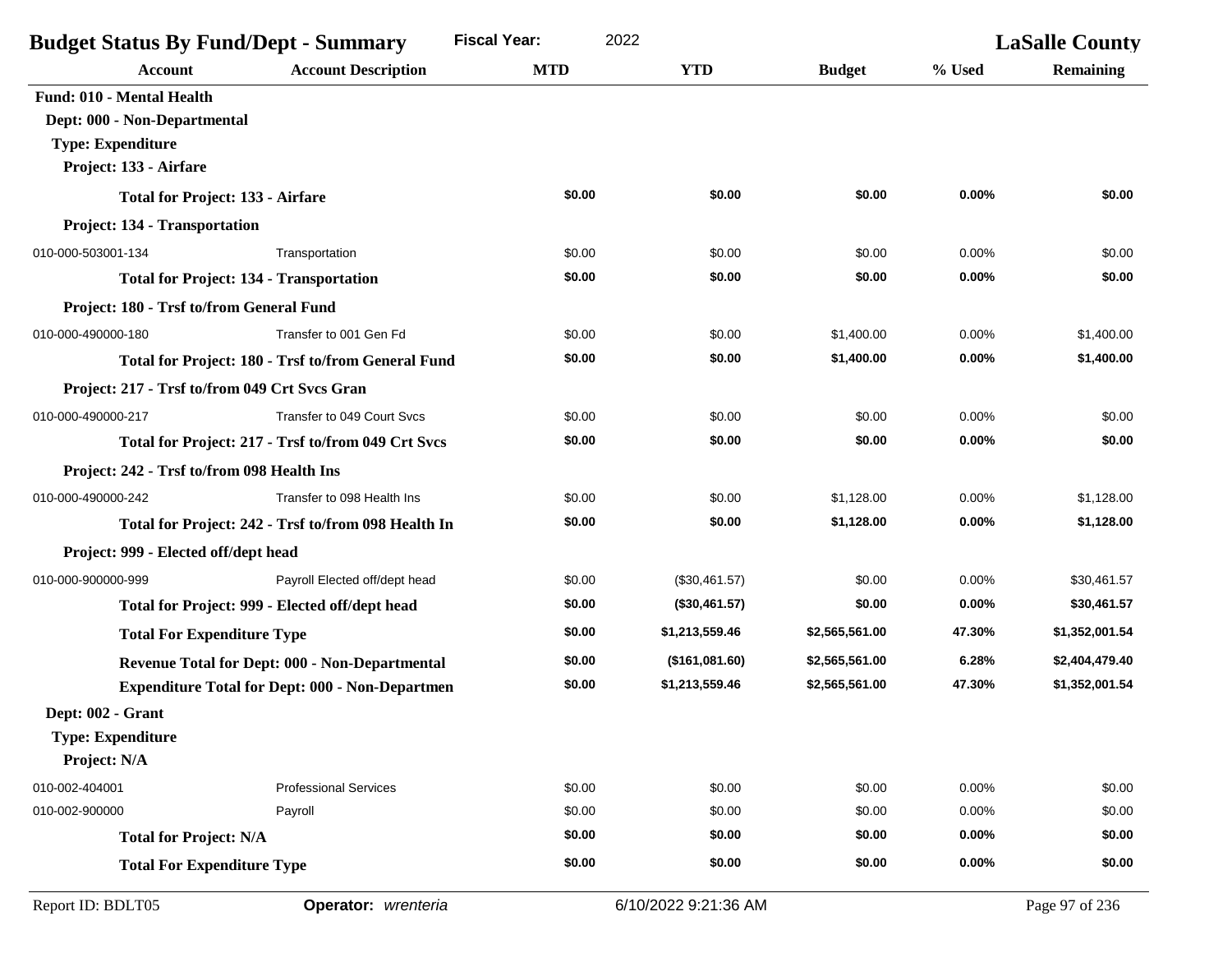| <b>Budget Status By Fund/Dept - Summary</b>  |                                                  | <b>Fiscal Year:</b><br>2022 |                |                | <b>LaSalle County</b> |                  |
|----------------------------------------------|--------------------------------------------------|-----------------------------|----------------|----------------|-----------------------|------------------|
| Account                                      | <b>Account Description</b>                       | <b>MTD</b>                  | YTD            | <b>Budget</b>  | % Used                | <b>Remaining</b> |
| <b>Fund: 010 - Mental Health</b>             |                                                  |                             |                |                |                       |                  |
| Dept: 002 - Grant                            |                                                  |                             |                |                |                       |                  |
|                                              | <b>Revenue Total for Dept: 002 - Grant</b>       | \$0.00                      | \$0.00         | \$0.00         | $0.00\%$              | \$0.00           |
|                                              | <b>Expenditure Total for Dept: 002 - Grant</b>   | \$0.00                      | \$0.00         | \$0.00         | $0.00\%$              | \$0.00           |
| <b>Revenue Total for Fund: Mental Health</b> |                                                  | \$0.00                      | (\$161,081.60) | \$2,565,561.00 | 6.28%                 | \$2,404,479.40   |
|                                              | <b>Expenditure Total for Fund: Mental Health</b> | \$0.00                      | \$1,213,559.46 | \$2,565,561.00 | 47.30%                | \$1,352,001.54   |
|                                              | <b>Cash Balance for Fund: Mental Health</b>      |                             |                |                |                       | \$930,803.83     |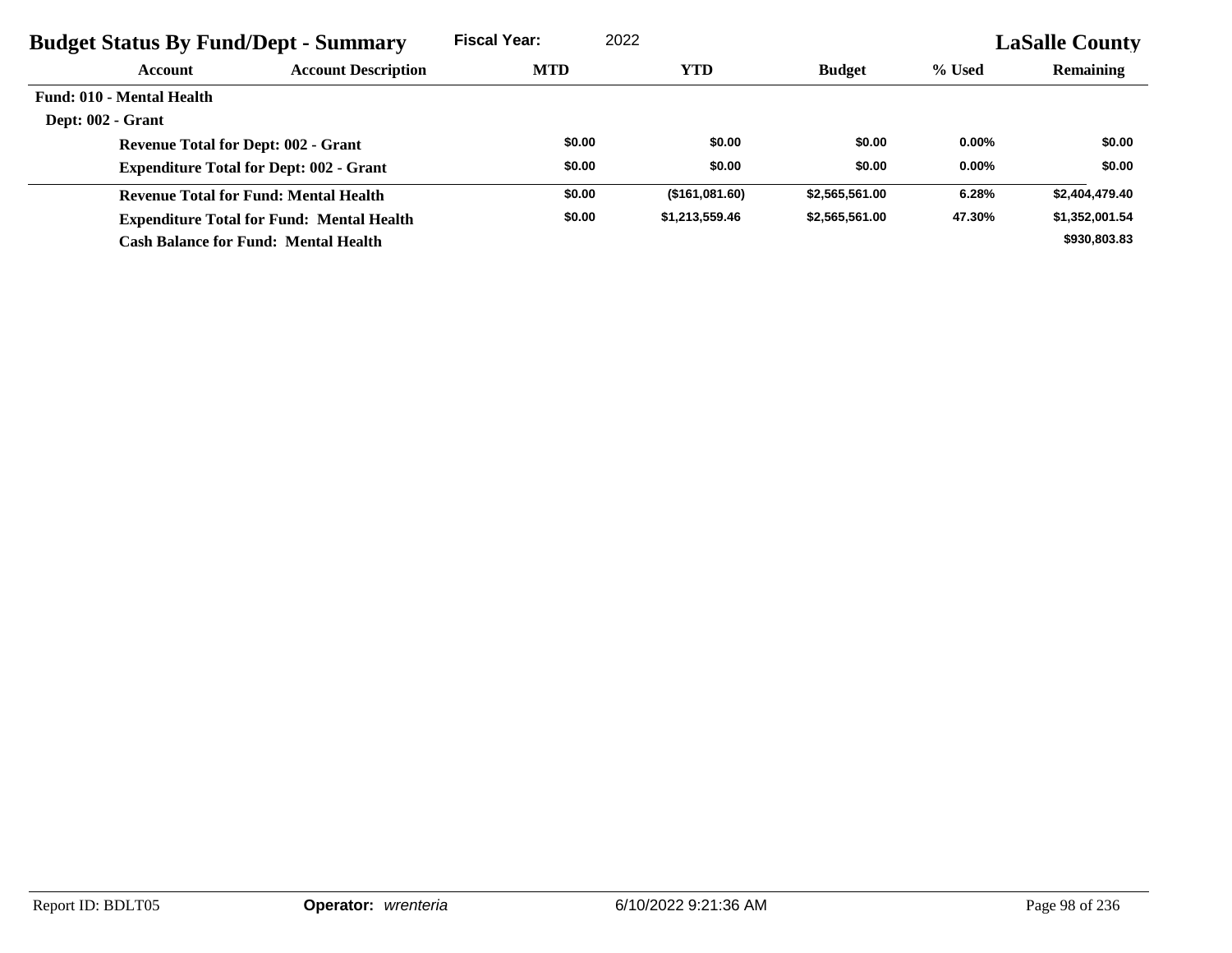| <b>Budget Status By Fund/Dept - Summary</b>  |                                 | 2022<br><b>Fiscal Year:</b> |               |               | <b>LaSalle County</b> |                  |
|----------------------------------------------|---------------------------------|-----------------------------|---------------|---------------|-----------------------|------------------|
| <b>Account</b>                               | <b>Account Description</b>      | <b>MTD</b>                  | <b>YTD</b>    | <b>Budget</b> | % Used                | <b>Remaining</b> |
| <b>Fund: 012 - Circ Clk Doc Storage Fees</b> |                                 |                             |               |               |                       |                  |
| Dept: 000 - Non-Departmental                 |                                 |                             |               |               |                       |                  |
| <b>Type: Revenue</b>                         |                                 |                             |               |               |                       |                  |
| Project: N/A                                 |                                 |                             |               |               |                       |                  |
| 012-000-308001                               | Interest Income                 | \$0.00                      | (\$857.71)    | \$2,500.00    | 34.31%                | \$1,642.29       |
| 012-000-321003                               | <b>Document Fees</b>            | \$0.00                      | (\$82,581.62) | \$225,000.00  | 36.70%                | \$142,418.38     |
| 012-000-350001                               | Miscellaneous Income            | \$0.00                      | \$0.00        | \$0.00        | 0.00%                 | \$0.00           |
| 012-000-399001                               | <b>Fund Balance Use</b>         | \$0.00                      | \$0.00        | \$0.00        | 0.00%                 | \$0.00           |
| <b>Total for Project: N/A</b>                |                                 | \$0.00                      | (\$83,439.33) | \$227,500.00  | 36.68%                | \$144,060.67     |
| <b>Total For Revenue Type</b>                |                                 | \$0.00                      | (\$83,439.33) | \$227,500.00  | 36.68%                | \$144,060.67     |
| <b>Type: Expenditure</b>                     |                                 |                             |               |               |                       |                  |
| Project: N/A                                 |                                 |                             |               |               |                       |                  |
| 012-000-404001                               | <b>Professional Services</b>    | \$0.00                      | \$0.00        | \$15,000.00   | 0.00%                 | \$15,000.00      |
| 012-000-502001                               | Maintenance & Repair-Equipme    | \$0.00                      | \$8,480.29    | \$25,500.00   | 33.26%                | \$17,019.71      |
| 012-000-502006                               | Maintenance-Software            | \$0.00                      | \$18,822.40   | \$37,250.00   | 50.53%                | \$18,427.60      |
| 012-000-503001                               | Travel                          | \$0.00                      | \$0.00        | \$2,500.00    | 0.00%                 | \$2,500.00       |
| 012-000-541001                               | Education                       | \$0.00                      | \$0.00        | \$2,000.00    | 0.00%                 | \$2,000.00       |
| 012-000-541008                               | <b>Administrative Expense</b>   | \$0.00                      | \$0.00        | \$0.00        | 0.00%                 | \$0.00           |
| 012-000-541017                               | <b>Record Retention Expense</b> | \$0.00                      | \$921.44      | \$43,500.00   | 2.12%                 | \$42,578.56      |
| 012-000-597001                               | Set Up Expense                  | \$0.00                      | \$0.00        | \$5,000.00    | 0.00%                 | \$5,000.00       |
| 012-000-598001                               | Misc Expense                    | \$0.00                      | \$0.00        | \$1,000.00    | 0.00%                 | \$1,000.00       |
| 012-000-601001                               | Office Supplies & Expense       | \$0.00                      | \$2,919.67    | \$5,500.00    | 53.08%                | \$2,580.33       |
| 012-000-701001                               | Office Equipment Expense        | \$0.00                      | \$5,756.00    | \$6,000.00    | 95.93%                | \$244.00         |
| 012-000-704001                               | Software Purchase/licenses      | \$0.00                      | \$0.00        | \$25,000.00   | 0.00%                 | \$25,000.00      |
| 012-000-810001                               | Health & Life Insurance         | \$0.00                      | \$0.00        | \$0.00        | 0.00%                 | \$0.00           |
| 012-000-860000                               | NSF Chargeback                  | \$0.00                      | \$0.00        | \$0.00        | 0.00%                 | \$0.00           |
| 012-000-900000                               | Payroll                         | \$0.00                      | \$6,452.02    | \$30,000.00   | 21.51%                | \$23,547.98      |
| 012-000-900100                               | Part Time No Benefits           | \$0.00                      | \$0.00        | \$5,000.00    | 0.00%                 | \$5,000.00       |
| 012-000-900101                               | Temp/Seasonal Help              | \$0.00                      | \$0.00        | \$0.00        | 0.00%                 | \$0.00           |
| 012-000-910000                               | Overtime                        | \$0.00                      | \$0.00        | \$0.00        | 0.00%                 | \$0.00           |
| 012-000-910001                               | Holiday OT                      | \$0.00                      | \$0.00        | \$0.00        | 0.00%                 | \$0.00           |
| <b>Total for Project: N/A</b>                |                                 | \$0.00                      | \$43,351.82   | \$203,250.00  | 21.33%                | \$159,898.18     |

**Project: 130 - Mileage**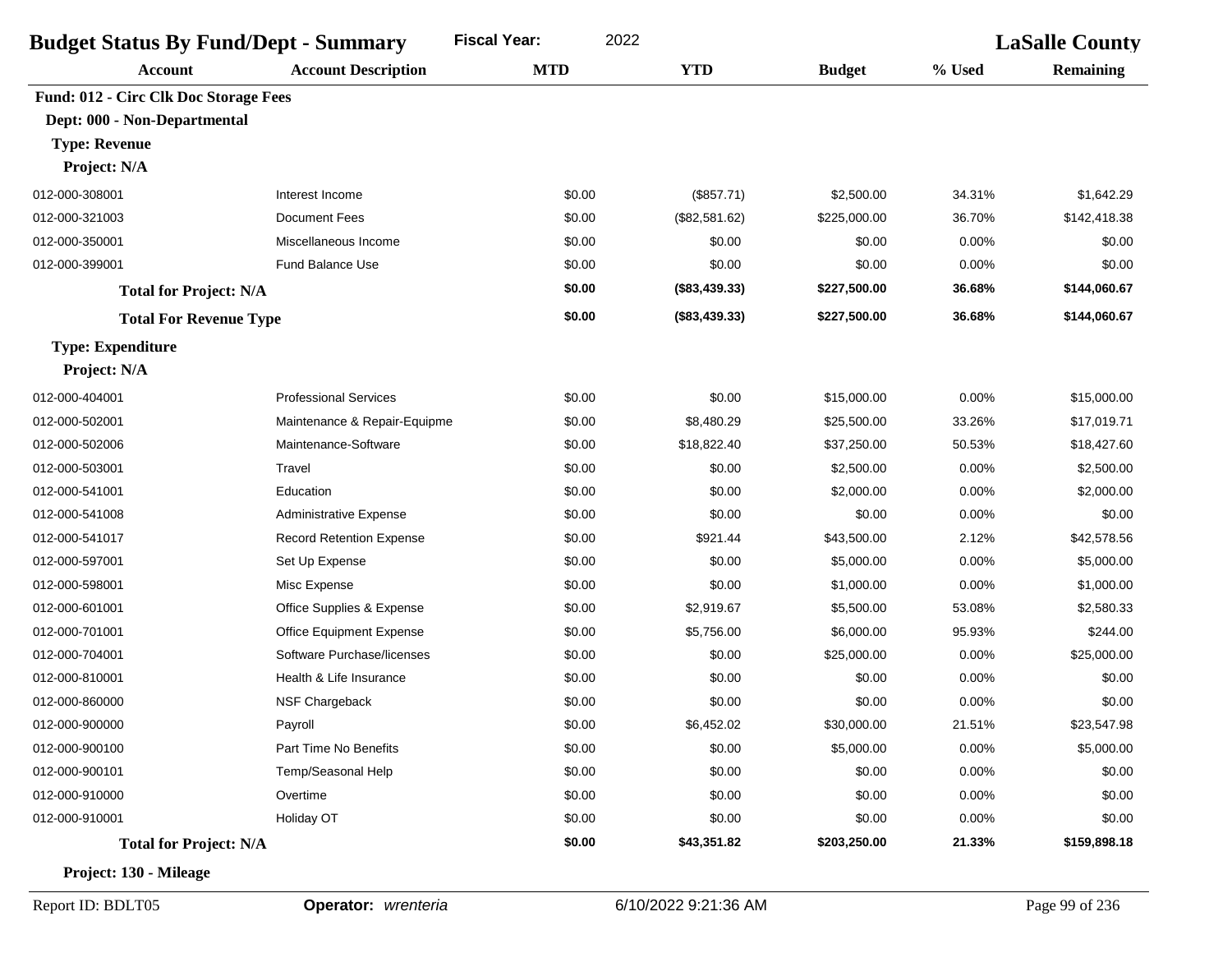| <b>Budget Status By Fund/Dept - Summary</b>    |                                                         | <b>Fiscal Year:</b><br>2022 |               |               | <b>LaSalle County</b> |                  |
|------------------------------------------------|---------------------------------------------------------|-----------------------------|---------------|---------------|-----------------------|------------------|
| <b>Account</b>                                 | <b>Account Description</b>                              | <b>MTD</b>                  | <b>YTD</b>    | <b>Budget</b> | % Used                | <b>Remaining</b> |
| <b>Fund: 012 - Circ Clk Doc Storage Fees</b>   |                                                         |                             |               |               |                       |                  |
| Dept: 000 - Non-Departmental                   |                                                         |                             |               |               |                       |                  |
| <b>Type: Expenditure</b>                       |                                                         |                             |               |               |                       |                  |
| Project: 130 - Mileage                         |                                                         |                             |               |               |                       |                  |
| 012-000-503001-130                             | Mileage                                                 | \$0.00                      | \$0.00        | \$0.00        | $0.00\%$              | \$0.00           |
| <b>Total for Project: 130 - Mileage</b>        |                                                         | \$0.00                      | \$0.00        | \$0.00        | 0.00%                 | \$0.00           |
| Project: 131 - Meals                           |                                                         |                             |               |               |                       |                  |
| 012-000-503001-131                             | Meals                                                   | \$0.00                      | \$0.00        | \$0.00        | 0.00%                 | \$0.00           |
| <b>Total for Project: 131 - Meals</b>          |                                                         | \$0.00                      | \$0.00        | \$0.00        | 0.00%                 | \$0.00           |
| Project: 132 - Lodging                         |                                                         |                             |               |               |                       |                  |
| 012-000-503001-132                             | Lodging                                                 | \$0.00                      | \$0.00        | \$0.00        | 0.00%                 | \$0.00           |
| <b>Total for Project: 132 - Lodging</b>        |                                                         | \$0.00                      | \$0.00        | \$0.00        | 0.00%                 | \$0.00           |
| Project: 133 - Airfare                         |                                                         |                             |               |               |                       |                  |
| 012-000-503001-133                             | Airfare                                                 | \$0.00                      | \$0.00        | \$0.00        | 0.00%                 | \$0.00           |
| <b>Total for Project: 133 - Airfare</b>        |                                                         | \$0.00                      | \$0.00        | \$0.00        | 0.00%                 | \$0.00           |
| Project: 134 - Transportation                  |                                                         |                             |               |               |                       |                  |
| 012-000-503001-134                             | Transportation                                          | \$0.00                      | \$0.00        | \$0.00        | 0.00%                 | \$0.00           |
| <b>Total for Project: 134 - Transportation</b> |                                                         | \$0.00                      | \$0.00        | \$0.00        | 0.00%                 | \$0.00           |
| <b>Total For Expenditure Type</b>              |                                                         | \$0.00                      | \$43,351.82   | \$203,250.00  | 21.33%                | \$159,898.18     |
|                                                | Revenue Total for Dept: 000 - Non-Departmental          | \$0.00                      | (\$83,439.33) | \$227,500.00  | 36.68%                | \$144,060.67     |
|                                                | <b>Expenditure Total for Dept: 000 - Non-Departmen</b>  | \$0.00                      | \$43,351.82   | \$203,250.00  | 21.33%                | \$159,898.18     |
|                                                | <b>Revenue Total for Fund: Circ Clk Doc Storage Fee</b> | \$0.00                      | (\$83,439.33) | \$227,500.00  | 36.68%                | \$144,060.67     |
|                                                | <b>Expenditure Total for Fund: Circ Clk Doc Storag</b>  | \$0.00                      | \$43,351.82   | \$203,250.00  | 21.33%                | \$159,898.18     |
|                                                | <b>Cash Balance for Fund: Circ Clk Doc Storage Fee</b>  |                             |               |               |                       | \$423,878.26     |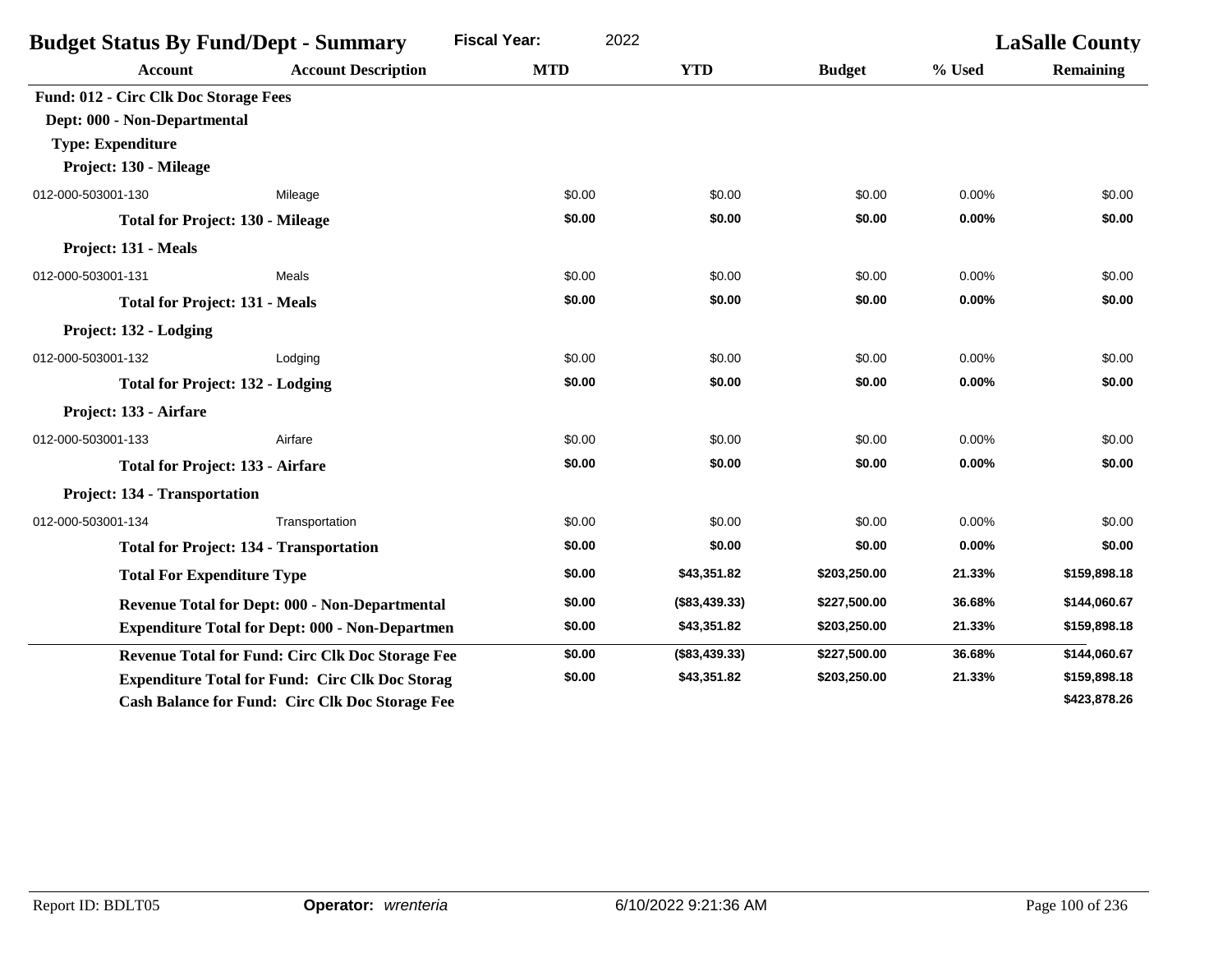| <b>Budget Status By Fund/Dept - Summary</b> |                                                     | <b>Fiscal Year:</b><br>2022 |                  |                | <b>LaSalle County</b> |                  |
|---------------------------------------------|-----------------------------------------------------|-----------------------------|------------------|----------------|-----------------------|------------------|
| <b>Account</b>                              | <b>Account Description</b>                          | <b>MTD</b>                  | <b>YTD</b>       | <b>Budget</b>  | % Used                | <b>Remaining</b> |
| <b>Fund: 013 - Nursing Home</b>             |                                                     |                             |                  |                |                       |                  |
| Dept: 000 - Non-Departmental                |                                                     |                             |                  |                |                       |                  |
| <b>Type: Revenue</b>                        |                                                     |                             |                  |                |                       |                  |
| Project: N/A                                |                                                     |                             |                  |                |                       |                  |
| 013-000-301001                              | Tax Levy                                            | \$0.00                      | \$0.00           | \$1,466,655.00 | 0.00%                 | \$1,466,655.00   |
| 013-000-308001                              | Interest Income                                     | \$0.00                      | (\$177.12)       | \$7,500.00     | 2.36%                 | \$7,322.88       |
| 013-000-313028                              | <b>NURSING SERVICES</b>                             | \$0.00                      | \$0.00           | \$0.00         | 0.00%                 | \$0.00           |
| 013-000-350001                              | Miscellaneous Income                                | \$0.00                      | (\$58,528.04)    | \$0.00         | 0.00%                 | (\$58,528.04)    |
| 013-000-360001                              | <b>Patient Contributions</b>                        | \$0.00                      | (\$43,246.13)    | \$340,887.00   | 12.69%                | \$297,640.87     |
| 013-000-360002                              | <b>Private Pay Patients</b>                         | \$0.00                      | (\$219, 172.54)  | \$1,100,000.00 | 19.92%                | \$880,827.46     |
| 013-000-360003                              | <b>Public Aid Recipients</b>                        | \$0.00                      | (\$136,032.65)   | \$309,000.00   | 44.02%                | \$172,967.35     |
| 013-000-360004                              | <b>Public Aid Wire Transfer</b>                     | \$0.00                      | (\$462, 137.89)  | \$900,000.00   | 51.35%                | \$437,862.11     |
| 013-000-360006                              | Medicare Part A                                     | \$0.00                      | (\$113,956.16)   | \$400,000.00   | 28.49%                | \$286,043.84     |
| 013-000-360007                              | Medicare Part B                                     | \$0.00                      | (\$137,046.23)   | \$178,278.00   | 76.87%                | \$41,231.77      |
| 013-000-360008                              | Medicare Co Ins Part A                              | \$0.00                      | (\$28,575.11)    | \$72,000.00    | 39.69%                | \$43,424.89      |
| 013-000-360009                              | Medicare Co-ins Part B                              | \$0.00                      | (\$70,307.72)    | \$25,000.00    | 281.23%               | (\$45,307.72)    |
| 013-000-360010                              | Patient Insurance Payment                           | \$0.00                      | (\$3,297.48)     | \$25,000.00    | 13.19%                | \$21,702.52      |
| 013-000-360011                              | Medicare Patient Co-pay                             | \$0.00                      | \$0.00           | \$0.00         | 0.00%                 | \$0.00           |
| 013-000-399001                              | <b>Fund Balance Use</b>                             | \$0.00                      | \$0.00           | \$585,331.00   | 0.00%                 | \$585,331.00     |
| <b>Total for Project: N/A</b>               |                                                     | \$0.00                      | (\$1,272,477.07) | \$5,409,651.00 | 23.52%                | \$4,137,173.93   |
| Project: 184 - Trsf to/from 005 Cty Highway |                                                     |                             |                  |                |                       |                  |
| 013-000-390000-184                          | Transfer from 005 Highway                           | \$0.00                      | \$0.00           | \$10,000.00    | 0.00%                 | \$10,000.00      |
|                                             | Total for Project: 184 - Trsf to/from 005 Cty High  | \$0.00                      | \$0.00           | \$10,000.00    | $0.00\%$              | \$10,000.00      |
| Project: 243 - Trsf to/from 099 Ins Trust   |                                                     |                             |                  |                |                       |                  |
| 013-000-390000-243                          | Transfer from 016 Insurance                         | \$0.00                      | \$0.00           | \$254,647.00   | 0.00%                 | \$254,647.00     |
|                                             | Total for Project: 243 - Trsf to/from 099 Ins Trust | \$0.00                      | \$0.00           | \$254,647.00   | $0.00\%$              | \$254,647.00     |
| Project: 555 - Federal Grant Funds          |                                                     |                             |                  |                |                       |                  |
| 013-000-390014-555                          | <b>ARP Rural Payment</b>                            | \$0.00                      | $(\$86, 204.31)$ | \$0.00         | 0.00%                 | (\$86, 204.31)   |
|                                             | <b>Total for Project: 555 - Federal Grant Funds</b> | \$0.00                      | (\$86, 204.31)   | \$0.00         | $0.00\%$              | (\$86, 204.31)   |
| <b>Total For Revenue Type</b>               |                                                     | \$0.00                      | (\$1,358,681.38) | \$5,674,298.00 | 23.94%                | \$4,315,616.62   |
| <b>Type: Expenditure</b>                    |                                                     |                             |                  |                |                       |                  |
| Project: N/A                                |                                                     |                             |                  |                |                       |                  |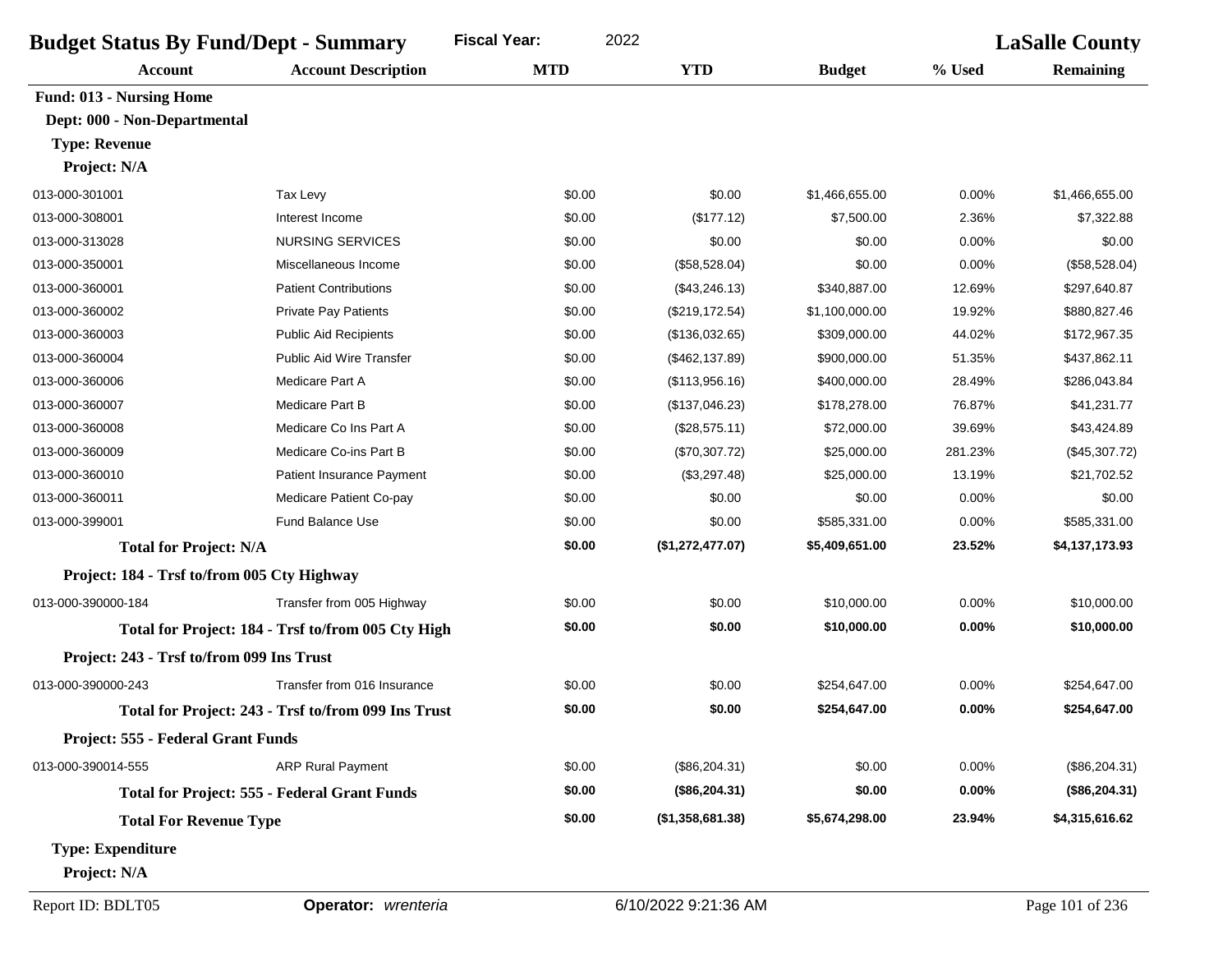| <b>Fiscal Year:</b><br>2022<br><b>Budget Status By Fund/Dept - Summary</b> |                                |            |             |               | <b>LaSalle County</b> |                  |  |
|----------------------------------------------------------------------------|--------------------------------|------------|-------------|---------------|-----------------------|------------------|--|
| <b>Account</b>                                                             | <b>Account Description</b>     | <b>MTD</b> | <b>YTD</b>  | <b>Budget</b> | % Used                | <b>Remaining</b> |  |
| <b>Fund: 013 - Nursing Home</b>                                            |                                |            |             |               |                       |                  |  |
| Dept: 000 - Non-Departmental                                               |                                |            |             |               |                       |                  |  |
| <b>Type: Expenditure</b>                                                   |                                |            |             |               |                       |                  |  |
| Project: N/A                                                               |                                |            |             |               |                       |                  |  |
| 013-000-402001                                                             | Water Engineer                 | \$0.00     | \$0.00      | \$5,500.00    | 0.00%                 | \$5,500.00       |  |
| 013-000-404001                                                             | <b>Professional Services</b>   | \$0.00     | \$5,160.30  | \$0.00        | 0.00%                 | (\$5,160.30)     |  |
| 013-000-404008                                                             | Professional/consultant Servic | \$0.00     | \$272.00    | \$9,000.00    | 3.02%                 | \$8,728.00       |  |
| 013-000-404018                                                             | Prof Services-dietary Consult  | \$0.00     | \$0.00      | \$0.00        | 0.00%                 | \$0.00           |  |
| 013-000-405002                                                             | Contract Serv/part A Therapy   | \$0.00     | \$54,638.34 | \$65,000.00   | 84.06%                | \$10,361.66      |  |
| 013-000-441001                                                             | <b>Medical Director Salary</b> | \$0.00     | \$146.00    | \$17,250.00   | 0.85%                 | \$17,104.00      |  |
| 013-000-447001                                                             | <b>Exelon Settlement</b>       | \$0.00     | \$0.00      | \$0.00        | 0.00%                 | \$0.00           |  |
| 013-000-498001                                                             | Extra Help                     | \$0.00     | \$99,317.01 | \$100,000.00  | 99.32%                | \$682.99         |  |
| 013-000-498002                                                             | PRN Help/No Benefits           | \$0.00     | \$0.00      | \$158,500.00  | 0.00%                 | \$158,500.00     |  |
| 013-000-502001                                                             | Maintenance & Repair-Equipme   | \$0.00     | \$3,660.72  | \$10,000.00   | 36.61%                | \$6,339.28       |  |
| 013-000-502002                                                             | Maintenance & Repair- Vehicles | \$0.00     | \$6,747.24  | \$4,000.00    | 168.68%               | (\$2,747.24)     |  |
| 013-000-502003                                                             | Maintenance & Repair-Bldg      | \$0.00     | \$15,499.73 | \$35,000.00   | 44.28%                | \$19,500.27      |  |
| 013-000-502007                                                             | Maintenance-contracts          | \$0.00     | \$25,950.23 | \$60,000.00   | 43.25%                | \$34,049.77      |  |
| 013-000-503001                                                             | Travel                         | \$0.00     | \$0.00      | \$0.00        | 0.00%                 | \$0.00           |  |
| 013-000-510001                                                             | Electricity                    | \$0.00     | \$15,942.40 | \$37,000.00   | 43.09%                | \$21,057.60      |  |
| 013-000-510002                                                             | Water/sewer                    | \$0.00     | \$9,138.27  | \$20,000.00   | 45.69%                | \$10,861.73      |  |
| 013-000-510003                                                             | Gas                            | \$0.00     | \$10,007.75 | \$25,000.00   | 40.03%                | \$14,992.25      |  |
| 013-000-510004                                                             | Telephone                      | \$0.00     | \$320.80    | \$1,200.00    | 26.73%                | \$879.20         |  |
| 013-000-510005                                                             | Internet                       | \$0.00     | \$2,100.00  | \$8,600.00    | 24.42%                | \$6,500.00       |  |
| 013-000-510007                                                             | <b>Waste Disposal</b>          | \$0.00     | \$5,143.70  | \$20,000.00   | 25.72%                | \$14,856.30      |  |
| 013-000-510008                                                             | Pest Control                   | \$0.00     | \$130.00    | \$1,000.00    | 13.00%                | \$870.00         |  |
| 013-000-531002                                                             | <b>Disaster Expense</b>        | \$0.00     | \$0.00      | \$0.00        | 0.00%                 | \$0.00           |  |
| 013-000-540001                                                             | Postage                        | \$0.00     | \$253.85    | \$1,500.00    | 16.92%                | \$1,246.15       |  |
| 013-000-541001                                                             | Education                      | \$0.00     | \$0.00      | \$1,000.00    | 0.00%                 | \$1,000.00       |  |
| 013-000-541002                                                             | Lodging & Meals                | \$0.00     | \$0.00      | \$0.00        | 0.00%                 | \$0.00           |  |
| 013-000-541004                                                             | Dues & Subscriptions           | \$0.00     | \$12,265.75 | \$50,000.00   | 24.53%                | \$37,734.25      |  |
| 013-000-541005                                                             | Library                        | \$0.00     | \$157.95    | \$500.00      | 31.59%                | \$342.05         |  |
| 013-000-541006                                                             | Printing                       | \$0.00     | \$0.00      | \$0.00        | 0.00%                 | \$0.00           |  |
| 013-000-541007                                                             | Marketing                      | \$0.00     | \$401.00    | \$5,000.00    | 8.02%                 | \$4,599.00       |  |
| 013-000-541023                                                             | Patient Ins Payments           | \$0.00     | \$17,944.09 | \$20,000.00   | 89.72%                | \$2,055.91       |  |

Report ID: BDLT05 **Operator:** *wrenteria* 6/10/2022 9:21:36 AM Page 102 of 236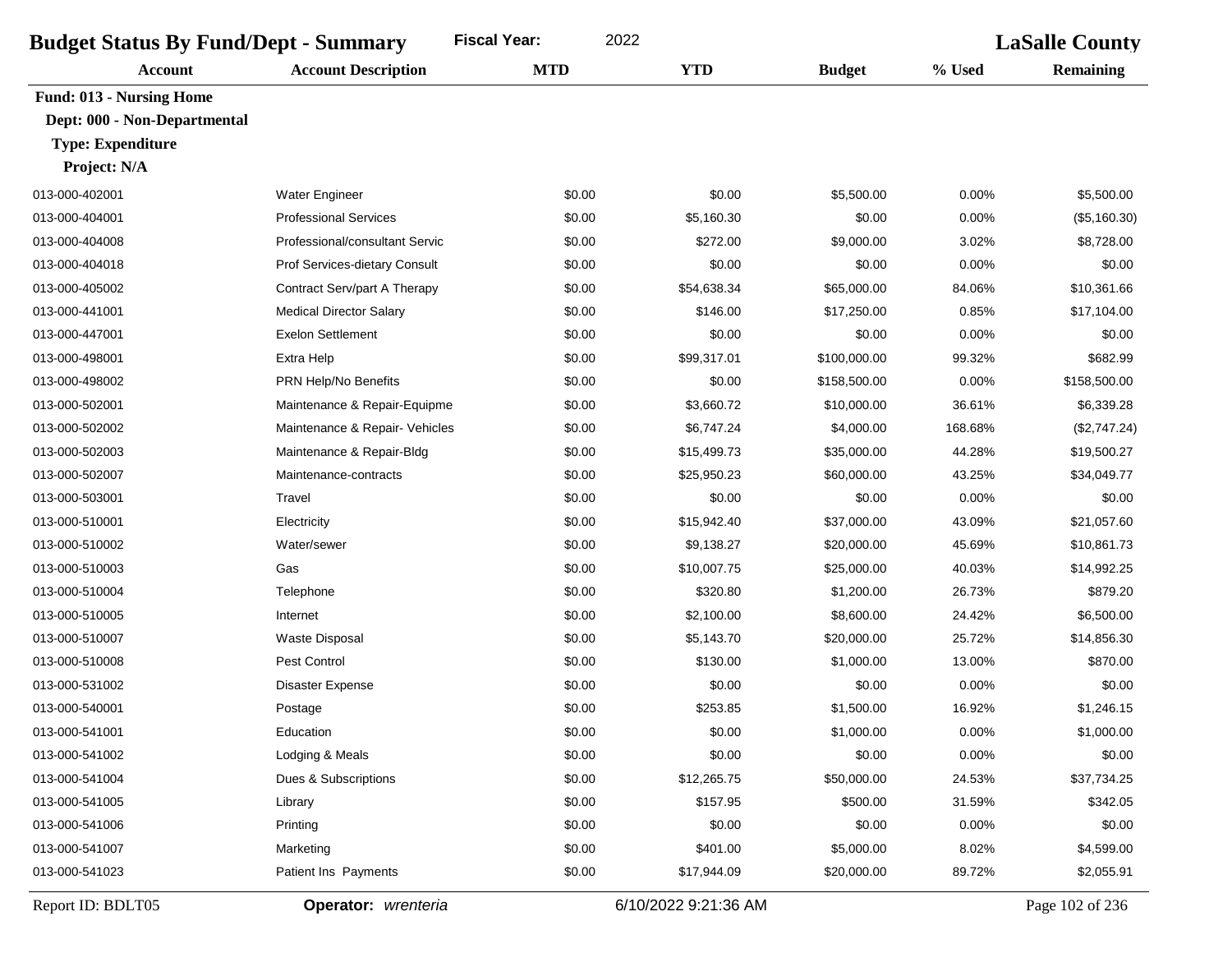| 2022<br><b>Fiscal Year:</b><br><b>Budget Status By Fund/Dept - Summary</b> |                                   |            |                |                | <b>LaSalle County</b> |                  |
|----------------------------------------------------------------------------|-----------------------------------|------------|----------------|----------------|-----------------------|------------------|
| <b>Account</b>                                                             | <b>Account Description</b>        | <b>MTD</b> | <b>YTD</b>     | <b>Budget</b>  | % Used                | <b>Remaining</b> |
| <b>Fund: 013 - Nursing Home</b>                                            |                                   |            |                |                |                       |                  |
| Dept: 000 - Non-Departmental                                               |                                   |            |                |                |                       |                  |
| <b>Type: Expenditure</b>                                                   |                                   |            |                |                |                       |                  |
| Project: N/A                                                               |                                   |            |                |                |                       |                  |
| 013-000-541024                                                             | Refunds                           | \$0.00     | \$0.00         | \$0.00         | 0.00%                 | \$0.00           |
| 013-000-541030                                                             | Laundry (incontinent)             | \$0.00     | \$8,889.57     | \$26,500.00    | 33.55%                | \$17,610.43      |
| 013-000-541032                                                             | Furniture & Bedding Expense       | \$0.00     | \$0.00         | \$5,700.00     | 0.00%                 | \$5,700.00       |
| 013-000-550007                                                             | <b>Provider Participation Fee</b> | \$0.00     | \$25,133.00    | \$80,000.00    | 31.42%                | \$54,867.00      |
| 013-000-551001                                                             | Fines                             | \$0.00     | \$0.00         | \$1,000.00     | 0.00%                 | \$1,000.00       |
| 013-000-570001                                                             | Medicare Part B Ancillary Cost    | \$0.00     | \$95,307.21    | \$100,000.00   | 95.31%                | \$4,692.79       |
| 013-000-598001                                                             | Misc Expense                      | \$0.00     | \$0.00         | \$0.00         | 0.00%                 | \$0.00           |
| 013-000-601001                                                             | Office Supplies & Expense         | \$0.00     | \$6,487.61     | \$15,000.00    | 43.25%                | \$8,512.39       |
| 013-000-601004                                                             | Supplies-maintenance              | \$0.00     | \$3,797.89     | \$20,000.00    | 18.99%                | \$16,202.11      |
| 013-000-601006                                                             | Supplies-provisions               | \$0.00     | \$208,846.55   | \$498,048.00   | 41.93%                | \$289,201.45     |
| 013-000-601009                                                             | Supplies-activities               | \$0.00     | \$975.99       | \$6,000.00     | 16.27%                | \$5,024.01       |
| 013-000-601010                                                             | Supplies-nursing                  | \$0.00     | \$61,097.82    | \$65,000.00    | 94.00%                | \$3,902.18       |
| 013-000-601011                                                             | Supplies-housekeeping             | \$0.00     | \$4,294.25     | \$10,000.00    | 42.94%                | \$5,705.75       |
| 013-000-601015                                                             | Supplies-laundry/cleaning         | \$0.00     | \$1,184.94     | \$9,000.00     | 13.17%                | \$7,815.06       |
| 013-000-601020                                                             | Linens                            | \$0.00     | \$1,474.73     | \$8,000.00     | 18.43%                | \$6,525.27       |
| 013-000-610001                                                             | Medications                       | \$0.00     | \$13,849.72    | \$4,000.00     | 346.24%               | (\$9,849.72)     |
| 013-000-701001                                                             | Office Equipment Expense          | \$0.00     | \$0.00         | \$500.00       | 0.00%                 | \$500.00         |
| 013-000-701002                                                             | <b>Equipment Expense</b>          | \$0.00     | \$0.00         | \$10,000.00    | 0.00%                 | \$10,000.00      |
| 013-000-708001                                                             | Depreciation                      | \$0.00     | \$0.00         | \$0.00         | 0.00%                 | \$0.00           |
| 013-000-709001                                                             | <b>Bad Debt Expense</b>           | \$0.00     | \$0.00         | \$0.00         | 0.00%                 | \$0.00           |
| 013-000-711001                                                             | Site Improvement Expense          | \$0.00     | \$0.00         | \$1,000.00     | 0.00%                 | \$1,000.00       |
| 013-000-810001                                                             | Health & Life Insurance           | \$0.00     | \$289,027.04   | \$525,000.00   | 55.05%                | \$235,972.96     |
| 013-000-810002                                                             | Health & Life Ins-Retirees        | \$0.00     | \$101,208.53   | \$250,000.00   | 40.48%                | \$148,791.47     |
| 013-000-860000                                                             | NSF Chargeback                    | \$0.00     | \$0.00         | \$0.00         | 0.00%                 | \$0.00           |
| 013-000-900000                                                             | Payroll                           | \$0.00     | \$1,160,099.04 | \$2,800,000.00 | 41.43%                | \$1,639,900.96   |
| 013-000-900100                                                             | Part Time No Benefits             | \$0.00     | \$1,991.34     | \$0.00         | 0.00%                 | (\$1,991.34)     |
| 013-000-900101                                                             | Temp/Seasonal Help                | \$0.00     | \$0.00         | \$0.00         | 0.00%                 | \$0.00           |
| 013-000-910000                                                             | Overtime                          | \$0.00     | \$219,835.20   | \$325,000.00   | 67.64%                | \$105,164.80     |
| 013-000-910001                                                             | Holiday OT                        | \$0.00     | \$0.00         | \$0.00         | 0.00%                 | \$0.00           |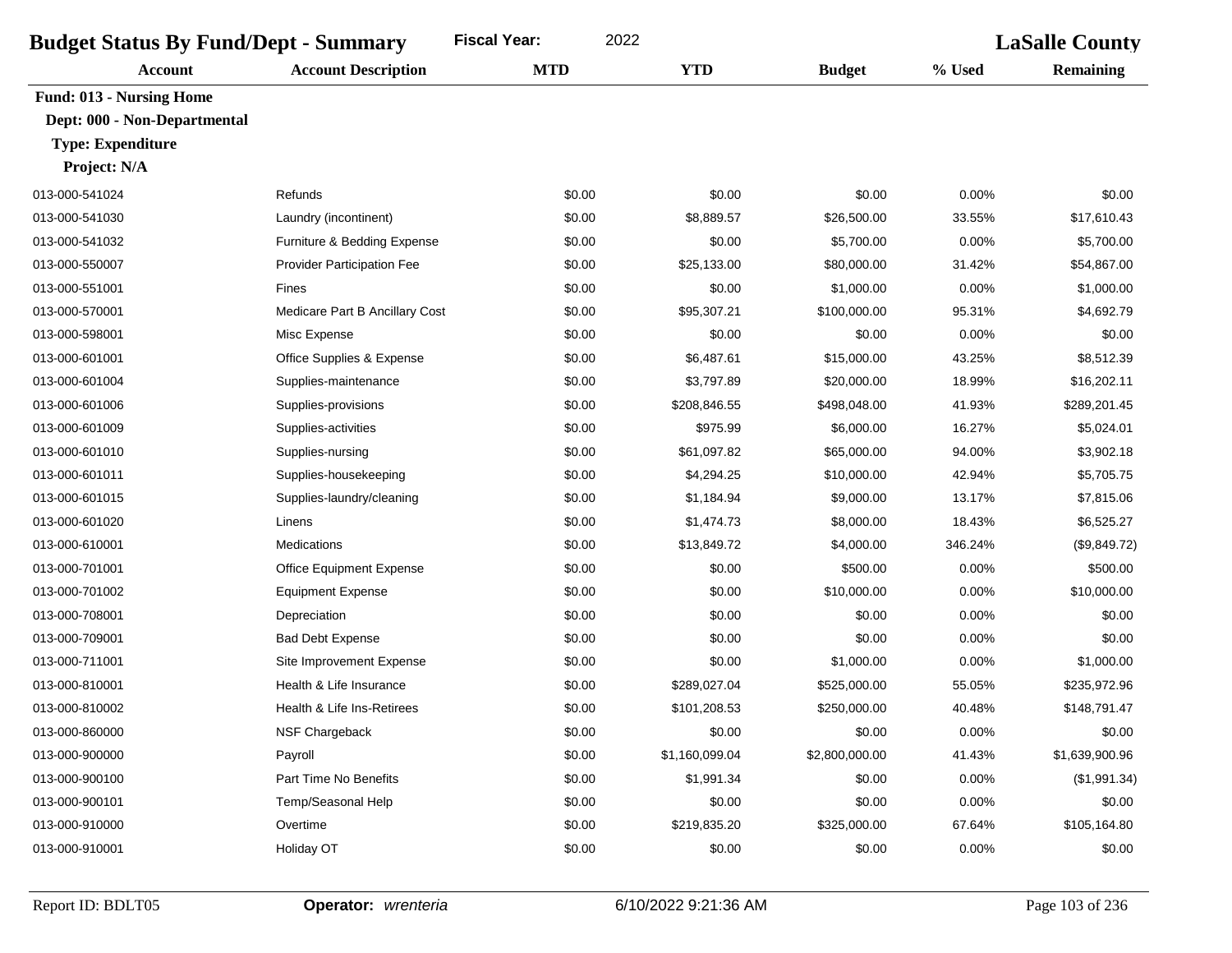| <b>Budget Status By Fund/Dept - Summary</b>        |                                | <b>Fiscal Year:</b><br>2022 |                |                | <b>LaSalle County</b> |                  |
|----------------------------------------------------|--------------------------------|-----------------------------|----------------|----------------|-----------------------|------------------|
| <b>Account</b>                                     | <b>Account Description</b>     | <b>MTD</b>                  | <b>YTD</b>     | <b>Budget</b>  | % Used                | <b>Remaining</b> |
| <b>Fund: 013 - Nursing Home</b>                    |                                |                             |                |                |                       |                  |
| Dept: 000 - Non-Departmental                       |                                |                             |                |                |                       |                  |
| <b>Type: Expenditure</b>                           |                                |                             |                |                |                       |                  |
| Project: N/A                                       |                                |                             |                |                |                       |                  |
| <b>Total for Project: N/A</b>                      |                                | \$0.00                      | \$2,488,697.56 | \$5,414,798.00 | 45.96%                | \$2,926,100.44   |
| Project: 120 - Boiler Replacement                  |                                |                             |                |                |                       |                  |
| 013-000-502003-120                                 | Maintenance & Repair-Bldg Boil | \$0.00                      | \$0.00         | \$0.00         | 0.00%                 | \$0.00           |
| 013-000-541004-120                                 | Dues & Subscriptions Boiler Re | \$0.00                      | \$0.00         | \$0.00         | 0.00%                 | \$0.00           |
| <b>Total for Project: 120 - Boiler Replacement</b> |                                | \$0.00                      | \$0.00         | \$0.00         | 0.00%                 | \$0.00           |
| Project: 124 - Soffitt repair                      |                                |                             |                |                |                       |                  |
| 013-000-541004-124                                 | Dues & Subscriptions Soffitt r | \$0.00                      | \$0.00         | \$0.00         | 0.00%                 | \$0.00           |
| <b>Total for Project: 124 - Soffitt repair</b>     |                                | \$0.00                      | \$0.00         | \$0.00         | 0.00%                 | \$0.00           |
| Project: 130 - Mileage                             |                                |                             |                |                |                       |                  |
| 013-000-503001-130                                 | Mileage                        | \$0.00                      | \$0.00         | \$0.00         | 0.00%                 | \$0.00           |
| <b>Total for Project: 130 - Mileage</b>            |                                | \$0.00                      | \$0.00         | \$0.00         | 0.00%                 | \$0.00           |
| Project: 131 - Meals                               |                                |                             |                |                |                       |                  |
| 013-000-503001-131                                 | Meals                          | \$0.00                      | \$0.00         | \$0.00         | 0.00%                 | \$0.00           |
| <b>Total for Project: 131 - Meals</b>              |                                | \$0.00                      | \$0.00         | \$0.00         | 0.00%                 | \$0.00           |
| Project: 132 - Lodging                             |                                |                             |                |                |                       |                  |
| 013-000-503001-132                                 | Lodging                        | \$0.00                      | \$0.00         | \$0.00         | 0.00%                 | \$0.00           |
| <b>Total for Project: 132 - Lodging</b>            |                                | \$0.00                      | \$0.00         | \$0.00         | 0.00%                 | \$0.00           |
| Project: 133 - Airfare                             |                                |                             |                |                |                       |                  |
| 013-000-503001-133                                 | Airfare                        | \$0.00                      | \$0.00         | \$0.00         | 0.00%                 | \$0.00           |
| <b>Total for Project: 133 - Airfare</b>            |                                | \$0.00                      | \$0.00         | \$0.00         | 0.00%                 | \$0.00           |
| Project: 134 - Transportation                      |                                |                             |                |                |                       |                  |
| 013-000-503001-134                                 | Transportation                 | \$0.00                      | \$0.00         | \$0.00         | 0.00%                 | \$0.00           |
| <b>Total for Project: 134 - Transportation</b>     |                                | \$0.00                      | \$0.00         | \$0.00         | 0.00%                 | \$0.00           |
| Project: 180 - Trsf to/from General Fund           |                                |                             |                |                |                       |                  |
| 013-000-490000-180                                 | Transfer to 001 General Fund   | \$0.00                      | \$0.00         | \$45,000.00    | 0.00%                 | \$45,000.00      |
|                                                    |                                |                             |                |                |                       |                  |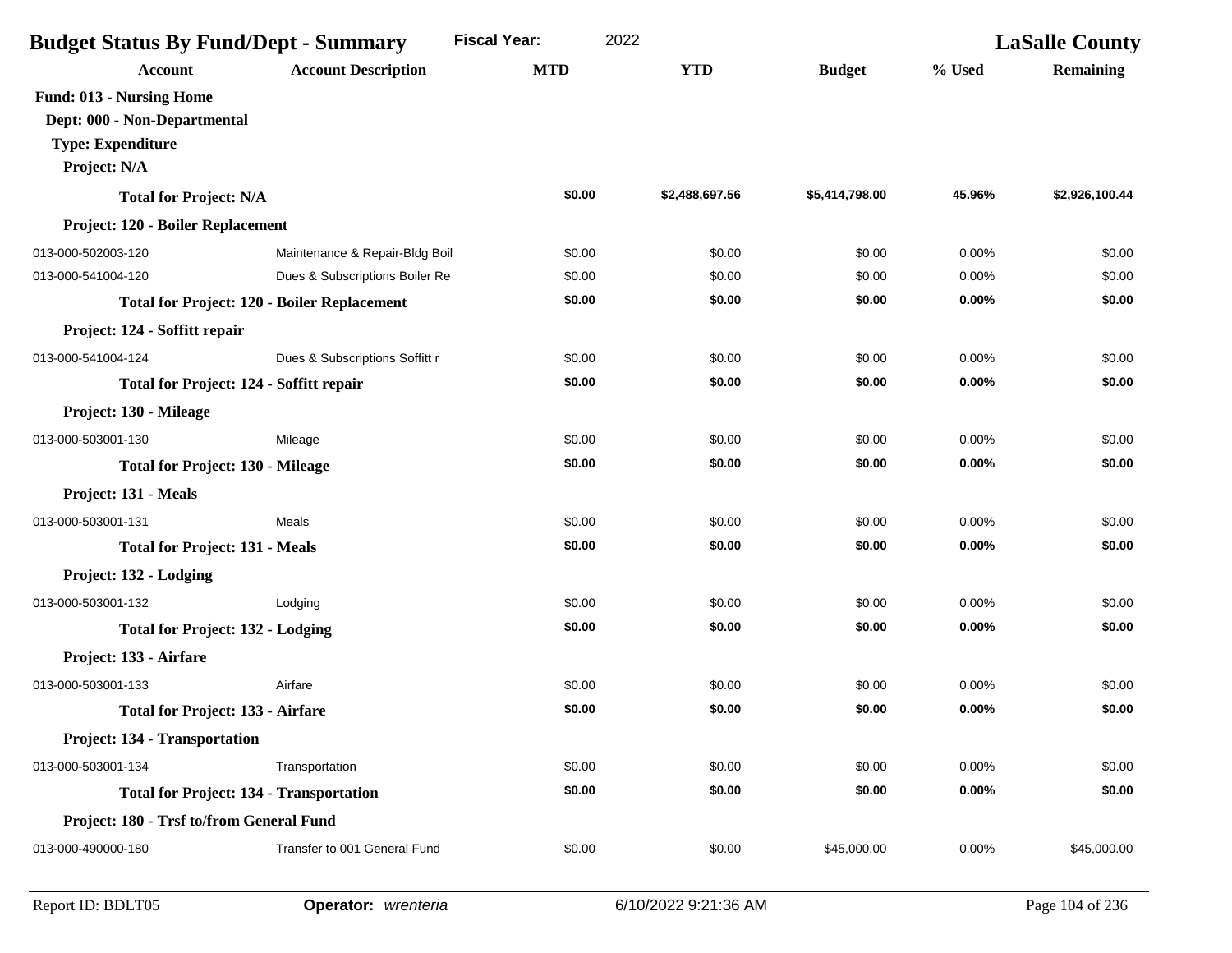| <b>Budget Status By Fund/Dept - Summary</b><br><b>Fiscal Year:</b><br>2022 |                                                        |            |                      |                | <b>LaSalle County</b> |                  |
|----------------------------------------------------------------------------|--------------------------------------------------------|------------|----------------------|----------------|-----------------------|------------------|
| Account                                                                    | <b>Account Description</b>                             | <b>MTD</b> | <b>YTD</b>           | <b>Budget</b>  | % Used                | <b>Remaining</b> |
| <b>Fund: 013 - Nursing Home</b>                                            |                                                        |            |                      |                |                       |                  |
| Dept: 000 - Non-Departmental                                               |                                                        |            |                      |                |                       |                  |
| <b>Type: Expenditure</b>                                                   |                                                        |            |                      |                |                       |                  |
| Project: 180 - Trsf to/from General Fund                                   |                                                        |            |                      |                |                       |                  |
|                                                                            | Total for Project: 180 - Trsf to/from General Fund     | \$0.00     | \$0.00               | \$45,000.00    | 0.00%                 | \$45,000.00      |
| Project: 204 - Trsf to/from 028 Cap Improv                                 |                                                        |            |                      |                |                       |                  |
| 013-000-490000-204                                                         | Transfer to 028 Cap Improv                             | \$0.00     | \$0.00               | \$106,000.00   | 0.00%                 | \$106,000.00     |
|                                                                            | Total for Project: 204 - Trsf to/from 028 Cap Impr     | \$0.00     | \$0.00               | \$106,000.00   | 0.00%                 | \$106,000.00     |
| Project: 555 - Federal Grant Funds                                         |                                                        |            |                      |                |                       |                  |
| 013-000-900000-555                                                         | Payroll Federal Grant Funds                            | \$0.00     | \$0.00               | \$0.00         | 0.00%                 | \$0.00           |
|                                                                            | <b>Total for Project: 555 - Federal Grant Funds</b>    | \$0.00     | \$0.00               | \$0.00         | 0.00%                 | \$0.00           |
| Project: 999 - Elected off/dept head                                       |                                                        |            |                      |                |                       |                  |
| 013-000-900000-999                                                         | Payroll Elected off/dept head                          | \$0.00     | \$41,630.98          | \$82,500.00    | 50.46%                | \$40,869.02      |
|                                                                            | Total for Project: 999 - Elected off/dept head         | \$0.00     | \$41,630.98          | \$82,500.00    | 50.46%                | \$40,869.02      |
| <b>Total For Expenditure Type</b>                                          |                                                        | \$0.00     | \$2,530,328.54       | \$5,648,298.00 | 44.80%                | \$3,117,969.46   |
|                                                                            | Revenue Total for Dept: 000 - Non-Departmental         | \$0.00     | (\$1,358,681.38)     | \$5,674,298.00 | 23.94%                | \$4,315,616.62   |
|                                                                            | <b>Expenditure Total for Dept: 000 - Non-Departmen</b> | \$0.00     | \$2,530,328.54       | \$5,648,298.00 | 44.80%                | \$3,117,969.46   |
| Dept: 500 - COVID-19                                                       |                                                        |            |                      |                |                       |                  |
| <b>Type: Revenue</b>                                                       |                                                        |            |                      |                |                       |                  |
| Project: N/A                                                               |                                                        |            |                      |                |                       |                  |
| 013-500-313031                                                             | COVID-19 Stimulus                                      | \$0.00     | \$0.00               | \$0.00         | 0.00%                 | \$0.00           |
| 013-500-313034                                                             | CURE(1) Program                                        | \$0.00     | \$0.00               | \$0.00         | 0.00%                 | \$0.00           |
| <b>Total for Project: N/A</b>                                              |                                                        | \$0.00     | \$0.00               | \$0.00         | $0.00\%$              | \$0.00           |
| <b>Total For Revenue Type</b>                                              |                                                        | \$0.00     | \$0.00               | \$0.00         | 0.00%                 | \$0.00           |
| <b>Revenue Total for Dept: 500 - COVID-19</b>                              |                                                        | \$0.00     | \$0.00               | \$0.00         | 0.00%                 | \$0.00           |
|                                                                            | <b>Expenditure Total for Dept: 500 - COVID-19</b>      | \$0.00     | \$0.00               | \$0.00         | 0.00%                 | \$0.00           |
| Dept: 502 - CARES Act-Nursing Home                                         |                                                        |            |                      |                |                       |                  |
| <b>Type: Revenue</b>                                                       |                                                        |            |                      |                |                       |                  |
| Project: N/A                                                               |                                                        |            |                      |                |                       |                  |
| 013-502-313031                                                             | CARES-CoronaVirus Relief Fun                           | \$0.00     | \$0.00               | \$0.00         | 0.00%                 | \$0.00           |
| Report ID: BDLT05                                                          | Operator: wrenteria                                    |            | 6/10/2022 9:21:37 AM |                |                       | Page 105 of 236  |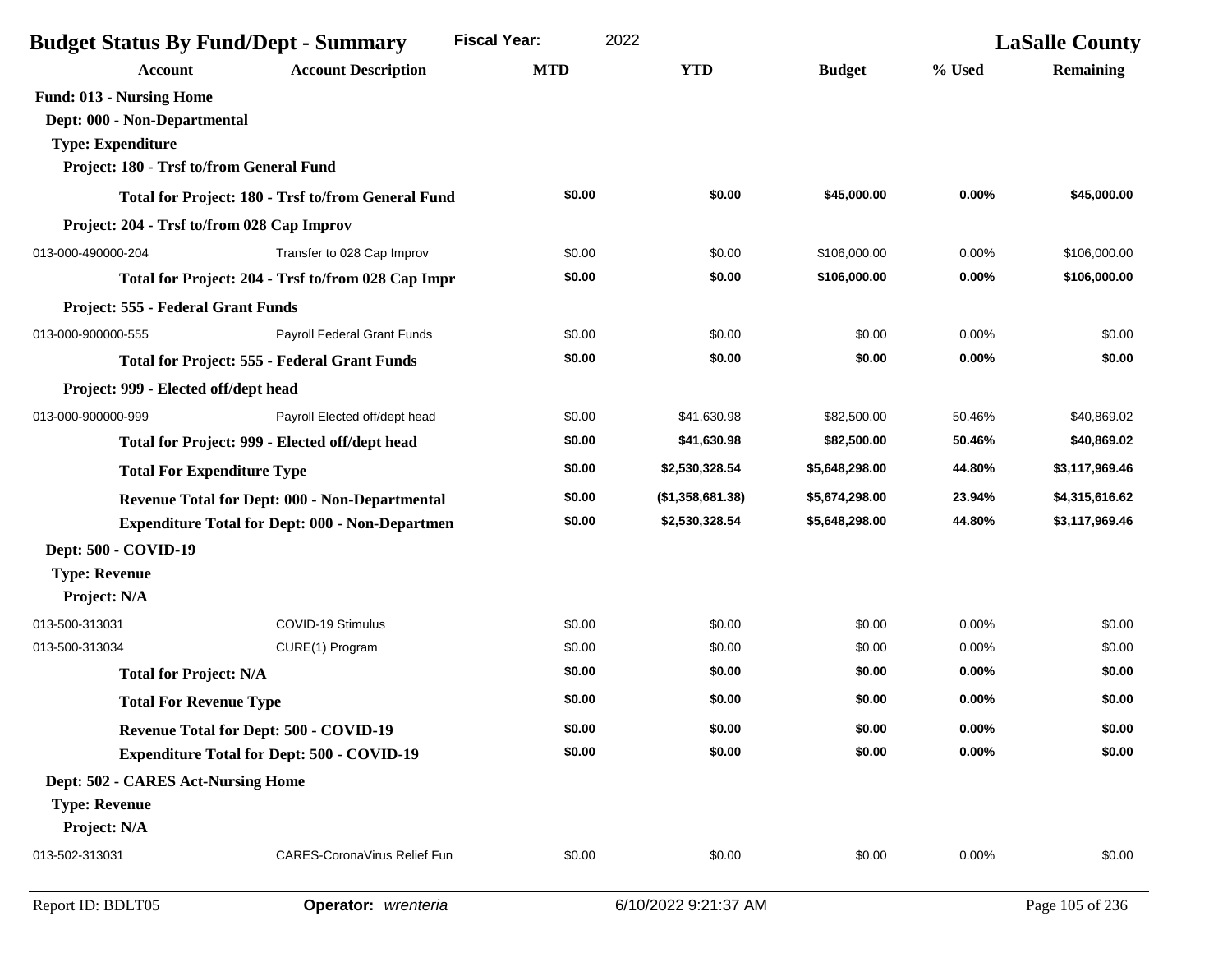| <b>Budget Status By Fund/Dept - Summary</b> |                               | <b>Fiscal Year:</b><br>2022 |            |               | <b>LaSalle County</b> |                  |
|---------------------------------------------|-------------------------------|-----------------------------|------------|---------------|-----------------------|------------------|
| <b>Account</b>                              | <b>Account Description</b>    | <b>MTD</b>                  | <b>YTD</b> | <b>Budget</b> | % Used                | <b>Remaining</b> |
| Fund: 013 - Nursing Home                    |                               |                             |            |               |                       |                  |
| Dept: 502 - CARES Act-Nursing Home          |                               |                             |            |               |                       |                  |
| <b>Type: Revenue</b>                        |                               |                             |            |               |                       |                  |
| Project: N/A                                |                               |                             |            |               |                       |                  |
| <b>Total for Project: N/A</b>               |                               | \$0.00                      | \$0.00     | \$0.00        | 0.00%                 | \$0.00           |
| <b>Total For Revenue Type</b>               |                               | \$0.00                      | \$0.00     | \$0.00        | 0.00%                 | \$0.00           |
| <b>Type: Expenditure</b>                    |                               |                             |            |               |                       |                  |
| Project: N/A                                |                               |                             |            |               |                       |                  |
| 013-502-404008                              | Prof/Cons Services-CRF        | \$0.00                      | \$0.00     | \$0.00        | 0.00%                 | \$0.00           |
| 013-502-498001                              | Extra Help-CRF                | \$0.00                      | \$0.00     | \$0.00        | 0.00%                 | \$0.00           |
| 013-502-502001                              | Maint & Repair-Equip-CRF      | \$0.00                      | \$0.00     | \$0.00        | 0.00%                 | \$0.00           |
| 013-502-502003                              | Maint & Repair-Bldg-CRF       | \$0.00                      | \$0.00     | \$0.00        | 0.00%                 | \$0.00           |
| 013-502-502007                              | Maint - Contract-CRT          | \$0.00                      | \$0.00     | \$0.00        | 0.00%                 | \$0.00           |
| 013-502-510007                              | Waste Disposal-CRF            | \$0.00                      | \$0.00     | \$0.00        | 0.00%                 | \$0.00           |
| 013-502-540001                              | Postage-CRF                   | \$0.00                      | \$0.00     | \$0.00        | 0.00%                 | \$0.00           |
| 013-502-541001                              | Education-CRF                 | \$0.00                      | \$0.00     | \$0.00        | 0.00%                 | \$0.00           |
| 013-502-541006                              | Printing-CRF                  | \$0.00                      | \$0.00     | \$0.00        | 0.00%                 | \$0.00           |
| 013-502-601001                              | Office Supp & Exp-CRF         | \$0.00                      | \$0.00     | \$0.00        | 0.00%                 | \$0.00           |
| 013-502-601004                              | Supplies-Maint-CRF            | \$0.00                      | \$0.00     | \$0.00        | 0.00%                 | \$0.00           |
| 013-502-601006                              | Supplies-Provisions-CRF       | \$0.00                      | \$0.00     | \$0.00        | 0.00%                 | \$0.00           |
| 013-502-601009                              | Supplies-Activities-CRF       | \$0.00                      | \$0.00     | \$0.00        | 0.00%                 | \$0.00           |
| 013-502-601010                              | Supplies-Nursing-CRF          | \$0.00                      | \$0.00     | \$0.00        | 0.00%                 | \$0.00           |
| 013-502-601011                              | Supplies-Housekeeping-CRF     | \$0.00                      | \$0.00     | \$0.00        | 0.00%                 | \$0.00           |
| 013-502-601015                              | Supplies-Laundry/Cleaning-CRF | \$0.00                      | \$0.00     | \$0.00        | 0.00%                 | \$0.00           |
| 013-502-601020                              | Linens-CRF                    | \$0.00                      | \$0.00     | \$0.00        | 0.00%                 | \$0.00           |
| 013-502-610001                              | Medications-CRF               | \$0.00                      | \$0.00     | \$0.00        | 0.00%                 | \$0.00           |
| 013-502-701001                              | Office Equip Exp-CRF          | \$0.00                      | \$0.00     | \$0.00        | 0.00%                 | \$0.00           |
| 013-502-810001                              | Hith & Life Ins - CRF         | \$0.00                      | \$0.00     | \$0.00        | 0.00%                 | \$0.00           |
| 013-502-900000                              | Payroll-CRF                   | \$0.00                      | \$0.00     | \$0.00        | 0.00%                 | \$0.00           |
| <b>Total for Project: N/A</b>               |                               | \$0.00                      | \$0.00     | \$0.00        | 0.00%                 | \$0.00           |
| Project: 999 - Elected off/dept head        |                               |                             |            |               |                       |                  |
| 013-502-900000-999-000555                   | Payroll-EO/DH-CRF             | \$0.00                      | \$0.00     | \$0.00        | 0.00%                 | \$0.00           |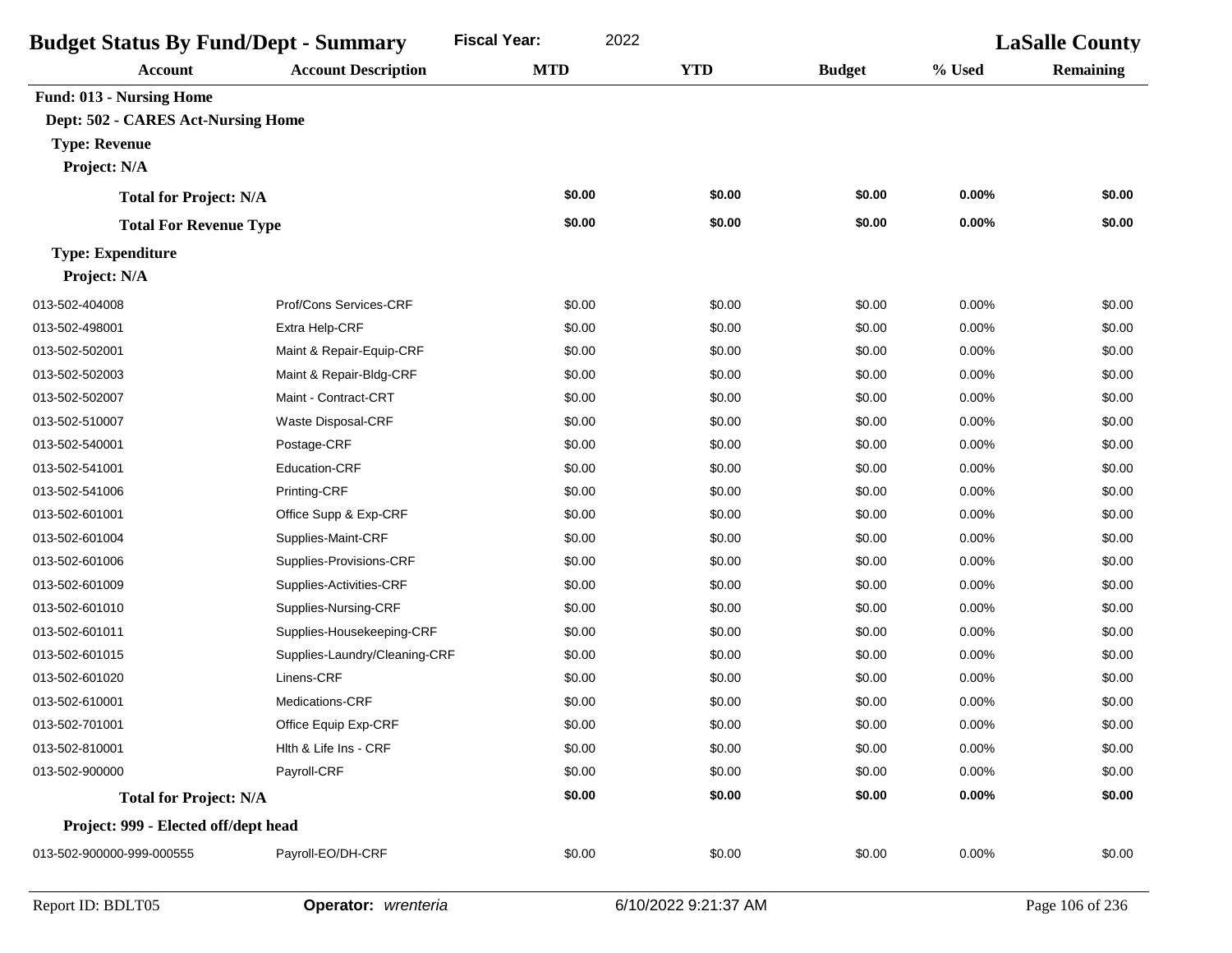| <b>Fiscal Year:</b><br>2022<br><b>Budget Status By Fund/Dept - Summary</b> |                                                        |            |            |               | <b>LaSalle County</b> |           |
|----------------------------------------------------------------------------|--------------------------------------------------------|------------|------------|---------------|-----------------------|-----------|
| <b>Account</b>                                                             | <b>Account Description</b>                             | <b>MTD</b> | <b>YTD</b> | <b>Budget</b> | % Used                | Remaining |
| <b>Fund: 013 - Nursing Home</b>                                            |                                                        |            |            |               |                       |           |
| Dept: 502 - CARES Act-Nursing Home                                         |                                                        |            |            |               |                       |           |
| <b>Type: Expenditure</b>                                                   |                                                        |            |            |               |                       |           |
| Project: 999 - Elected off/dept head                                       |                                                        |            |            |               |                       |           |
|                                                                            | Total for Project: 999 - Elected off/dept head         | \$0.00     | \$0.00     | \$0.00        | 0.00%                 | \$0.00    |
| <b>Total For Expenditure Type</b>                                          |                                                        | \$0.00     | \$0.00     | \$0.00        | 0.00%                 | \$0.00    |
|                                                                            | <b>Revenue Total for Dept: 502 - CARES Act-Nursin</b>  | \$0.00     | \$0.00     | \$0.00        | 0.00%                 | \$0.00    |
|                                                                            | <b>Expenditure Total for Dept: 502 - CARES Act-Nur</b> | \$0.00     | \$0.00     | \$0.00        | 0.00%                 | \$0.00    |
| Dept: 509 - CURE(3)-Nursing Home                                           |                                                        |            |            |               |                       |           |
| <b>Type: Expenditure</b>                                                   |                                                        |            |            |               |                       |           |
| Project: N/A                                                               |                                                        |            |            |               |                       |           |
| 013-509-404008                                                             | Prof/Cons Svcs-CURE(3)                                 | \$0.00     | \$0.00     | \$0.00        | 0.00%                 | \$0.00    |
| 013-509-498001                                                             | Extra Help-CURE(3)                                     | \$0.00     | \$0.00     | \$0.00        | 0.00%                 | \$0.00    |
| 013-509-502001                                                             | Maint & Rpr-Equip-CURE(3)                              | \$0.00     | \$0.00     | \$0.00        | 0.00%                 | \$0.00    |
| 013-509-502003                                                             | Maint & Rpr-Bldg-CURE(3)                               | \$0.00     | \$0.00     | \$0.00        | 0.00%                 | \$0.00    |
| 013-509-502007                                                             | Maint-Contract-CURE(3)                                 | \$0.00     | \$0.00     | \$0.00        | 0.00%                 | \$0.00    |
| 013-509-510007                                                             | Waste Disposal-CURE(3)                                 | \$0.00     | \$0.00     | \$0.00        | 0.00%                 | \$0.00    |
| 013-509-540001                                                             | Postage-CURE(3)                                        | \$0.00     | \$0.00     | \$0.00        | 0.00%                 | \$0.00    |
| 013-509-541001                                                             | Education-CURE(3)                                      | \$0.00     | \$0.00     | \$0.00        | 0.00%                 | \$0.00    |
| 013-509-541006                                                             | Printing-CURE(3)                                       | \$0.00     | \$0.00     | \$0.00        | 0.00%                 | \$0.00    |
| 013-509-601001                                                             | Off Supp & Exp-CURE(3)                                 | \$0.00     | \$0.00     | \$0.00        | 0.00%                 | \$0.00    |
| 013-509-601004                                                             | Supplies-Maint-CURE(3)                                 | \$0.00     | \$0.00     | \$0.00        | 0.00%                 | \$0.00    |
| 013-509-601006                                                             | Supplies-Provisions-CURE(3)                            | \$0.00     | \$0.00     | \$0.00        | 0.00%                 | \$0.00    |
| 013-509-601009                                                             | Supplies-Activities-CURE(3)                            | \$0.00     | \$0.00     | \$0.00        | 0.00%                 | \$0.00    |
| 013-509-601010                                                             | Supplies-Nursing-CURE(3)                               | \$0.00     | \$0.00     | \$0.00        | 0.00%                 | \$0.00    |
| 013-509-601011                                                             | Supplies-Housekeeping-CURE(                            | \$0.00     | \$0.00     | \$0.00        | 0.00%                 | \$0.00    |
| 013-509-601015                                                             | Supplies-Laundry/Clng-CURE(3)                          | \$0.00     | \$0.00     | \$0.00        | $0.00\%$              | \$0.00    |
| 013-509-601020                                                             | Linens-CURE(3)                                         | \$0.00     | \$0.00     | \$0.00        | 0.00%                 | \$0.00    |
| 013-509-610001                                                             | Medications-CURE(3)                                    | \$0.00     | \$0.00     | \$0.00        | 0.00%                 | \$0.00    |
| 013-509-701001                                                             | Office Equip Exp-CURE(3)                               | \$0.00     | \$0.00     | \$0.00        | 0.00%                 | \$0.00    |
| 013-509-900000                                                             | Payroll-CURE(3)                                        | \$0.00     | \$0.00     | \$0.00        | 0.00%                 | \$0.00    |
| <b>Total for Project: N/A</b>                                              |                                                        | \$0.00     | \$0.00     | \$0.00        | 0.00%                 | \$0.00    |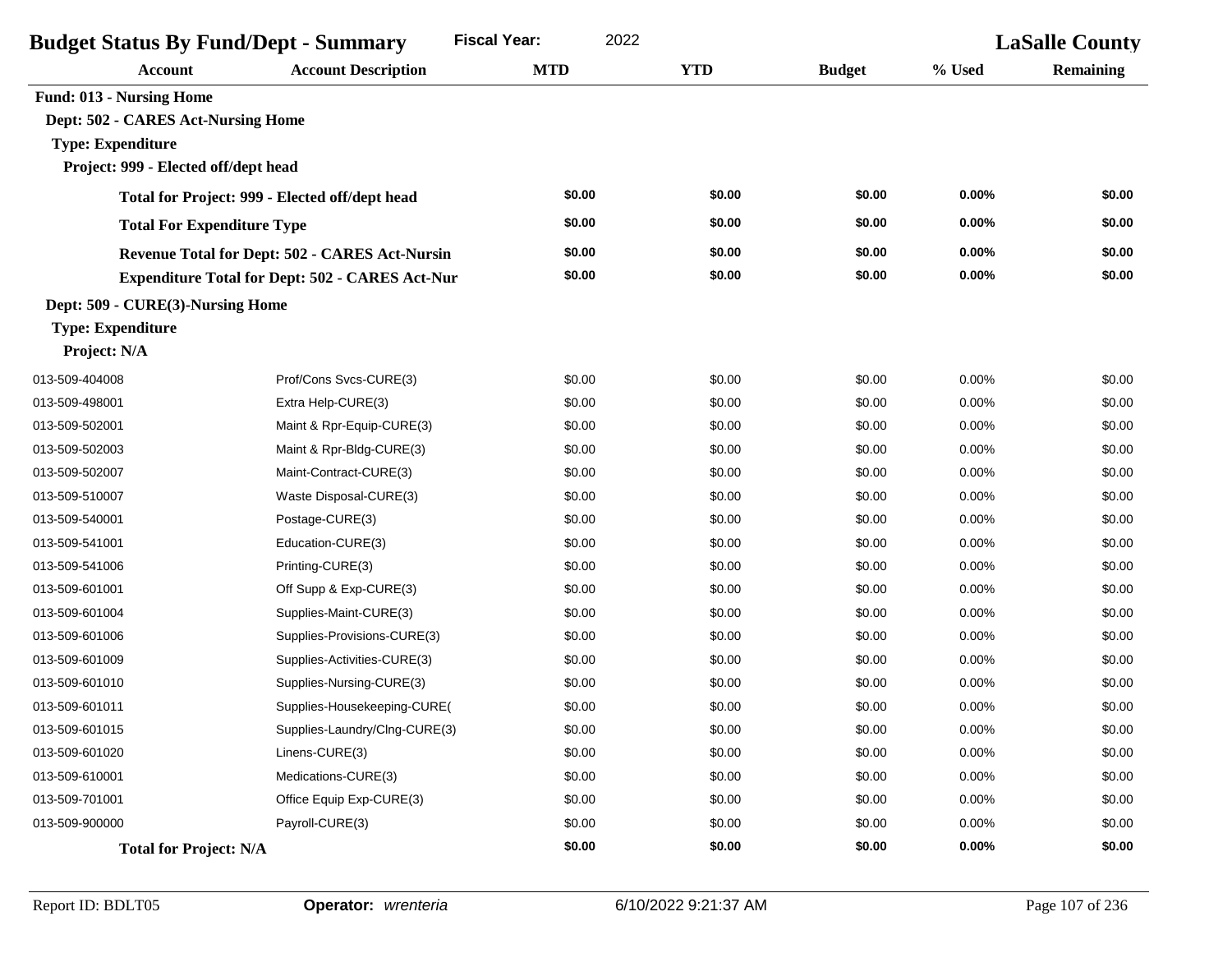| <b>Budget Status By Fund/Dept - Summary</b>            |                                                 | <b>Fiscal Year:</b> | 2022             |                |          | <b>LaSalle County</b> |
|--------------------------------------------------------|-------------------------------------------------|---------------------|------------------|----------------|----------|-----------------------|
| Account                                                | <b>Account Description</b>                      | <b>MTD</b>          | <b>YTD</b>       | <b>Budget</b>  | % Used   | <b>Remaining</b>      |
| <b>Fund: 013 - Nursing Home</b>                        |                                                 |                     |                  |                |          |                       |
| Dept: 509 - CURE(3)-Nursing Home                       |                                                 |                     |                  |                |          |                       |
| <b>Type: Expenditure</b>                               |                                                 |                     |                  |                |          |                       |
| Project: 999 - Elected off/dept head                   |                                                 |                     |                  |                |          |                       |
| 013-509-900000-999-000555                              | Payroll-EO/DH-CURE(3)                           | \$0.00              | \$0.00           | \$0.00         | $0.00\%$ | \$0.00                |
|                                                        | Total for Project: 999 - Elected off/dept head  | \$0.00              | \$0.00           | \$0.00         | $0.00\%$ | \$0.00                |
| <b>Total For Expenditure Type</b>                      |                                                 | \$0.00              | \$0.00           | \$0.00         | $0.00\%$ | \$0.00                |
|                                                        | Revenue Total for Dept: 509 - CURE(3)-Nursing H | \$0.00              | \$0.00           | \$0.00         | $0.00\%$ | \$0.00                |
| <b>Expenditure Total for Dept: 509 - CURE(3)-Nursi</b> |                                                 | \$0.00              | \$0.00           | \$0.00         | $0.00\%$ | \$0.00                |
|                                                        | <b>Revenue Total for Fund: Nursing Home</b>     | \$0.00              | (\$1,358,681.38) | \$5,674,298.00 | 23.94%   | \$4,315,616.62        |
|                                                        | <b>Expenditure Total for Fund: Nursing Home</b> | \$0.00              | \$2,530,328.54   | \$5,648,298.00 | 44.80%   | \$3,117,969.46        |
|                                                        | <b>Cash Balance for Fund: Nursing Home</b>      |                     |                  |                |          | (\$1,398,049.68)      |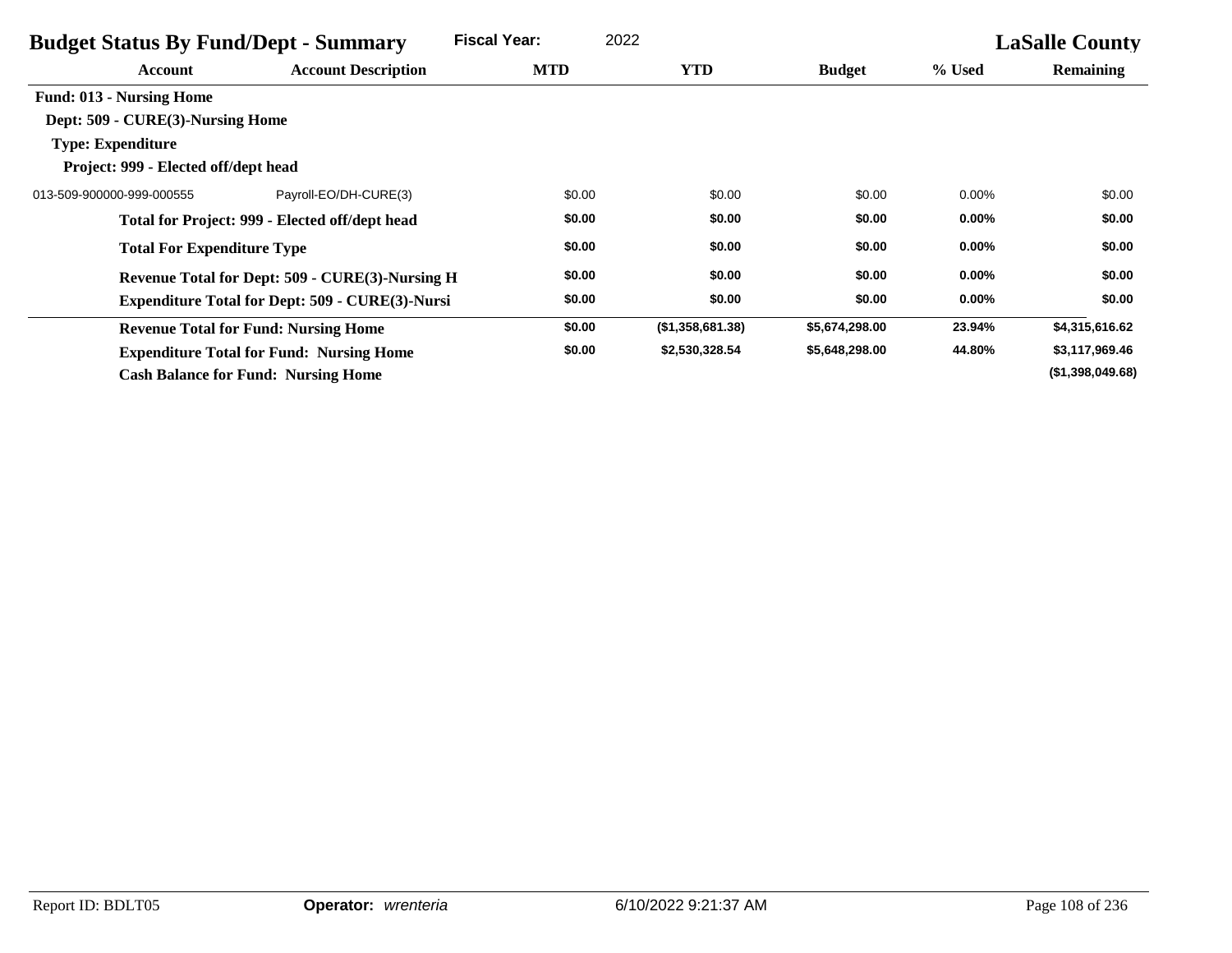| <b>Fiscal Year:</b><br>2022<br><b>Budget Status By Fund/Dept - Summary</b> |                                                     |            |                 | <b>LaSalle County</b> |         |               |
|----------------------------------------------------------------------------|-----------------------------------------------------|------------|-----------------|-----------------------|---------|---------------|
| <b>Account</b>                                                             | <b>Account Description</b>                          | <b>MTD</b> | <b>YTD</b>      | <b>Budget</b>         | % Used  | Remaining     |
| Fund: 014 - Law Library                                                    |                                                     |            |                 |                       |         |               |
| Dept: 000 - Non-Departmental                                               |                                                     |            |                 |                       |         |               |
| <b>Type: Revenue</b>                                                       |                                                     |            |                 |                       |         |               |
| Project: N/A                                                               |                                                     |            |                 |                       |         |               |
| 014-000-308001                                                             | Interest Income                                     | \$0.00     | (\$201.25)      | \$500.00              | 40.25%  | \$298.75      |
| 014-000-317001                                                             | Law Library Fees                                    | \$0.00     | (\$20,176.00)   | \$55,000.00           | 36.68%  | \$34,824.00   |
| 014-000-350001                                                             | Miscellaneous Income                                | \$0.00     | \$0.00          | \$0.00                | 0.00%   | \$0.00        |
| 014-000-399001                                                             | <b>Fund Balance Use</b>                             | \$0.00     | \$0.00          | \$0.00                | 0.00%   | \$0.00        |
| <b>Total for Project: N/A</b>                                              |                                                     | \$0.00     | (\$20,377.25)   | \$55,500.00           | 36.72%  | \$35,122.75   |
| Project: 555 - Federal Grant Funds                                         |                                                     |            |                 |                       |         |               |
| 014-000-327003-555                                                         | Court Tech Mod Grant - Federal                      | \$0.00     | (\$80,570.17)   | \$0.00                | 0.00%   | (\$80,570.17) |
|                                                                            | <b>Total for Project: 555 - Federal Grant Funds</b> | \$0.00     | (\$80,570.17)   | \$0.00                | 0.00%   | (\$80,570.17) |
| <b>Total For Revenue Type</b>                                              |                                                     | \$0.00     | (\$100, 947.42) | \$55,500.00           | 181.89% | (\$45,447.42) |
| <b>Type: Expenditure</b>                                                   |                                                     |            |                 |                       |         |               |
| Project: N/A                                                               |                                                     |            |                 |                       |         |               |
| 014-000-541005                                                             | Library                                             | \$0.00     | \$16,242.43     | \$46,000.00           | 35.31%  | \$29,757.57   |
| 014-000-598001                                                             | Misc Expense                                        | \$0.00     | \$0.00          | \$0.00                | 0.00%   | \$0.00        |
| 014-000-601016                                                             | Supplies-library                                    | \$0.00     | \$0.00          | \$100.00              | 0.00%   | \$100.00      |
| 014-000-701001                                                             | <b>Office Equipment Expense</b>                     | \$0.00     | \$0.00          | \$0.00                | 0.00%   | \$0.00        |
| 014-000-860000                                                             | <b>NSF Chargeback</b>                               | \$0.00     | \$0.00          | \$0.00                | 0.00%   | \$0.00        |
| 014-000-900100                                                             | Part Time No Benefits                               | \$0.00     | \$0.00          | \$0.00                | 0.00%   | \$0.00        |
| 014-000-900101                                                             | Temp/Seasonal Help                                  | \$0.00     | \$0.00          | \$0.00                | 0.00%   | \$0.00        |
| <b>Total for Project: N/A</b>                                              |                                                     | \$0.00     | \$16,242.43     | \$46,100.00           | 35.23%  | \$29,857.57   |
| Project: 555 - Federal Grant Funds                                         |                                                     |            |                 |                       |         |               |
| 014-000-541009-555                                                         | Court Mod Tech Grant Expense                        | \$0.00     | \$0.00          | \$0.00                | 0.00%   | \$0.00        |
|                                                                            | <b>Total for Project: 555 - Federal Grant Funds</b> | \$0.00     | \$0.00          | \$0.00                | 0.00%   | \$0.00        |
| <b>Total For Expenditure Type</b>                                          |                                                     | \$0.00     | \$16,242.43     | \$46,100.00           | 35.23%  | \$29,857.57   |
|                                                                            | Revenue Total for Dept: 000 - Non-Departmental      | \$0.00     | (\$100,947.42)  | \$55,500.00           | 181.89% | (\$45,447.42) |
| <b>Expenditure Total for Dept: 000 - Non-Departmen</b>                     |                                                     | \$0.00     | \$16,242.43     | \$46,100.00           | 35.23%  | \$29,857.57   |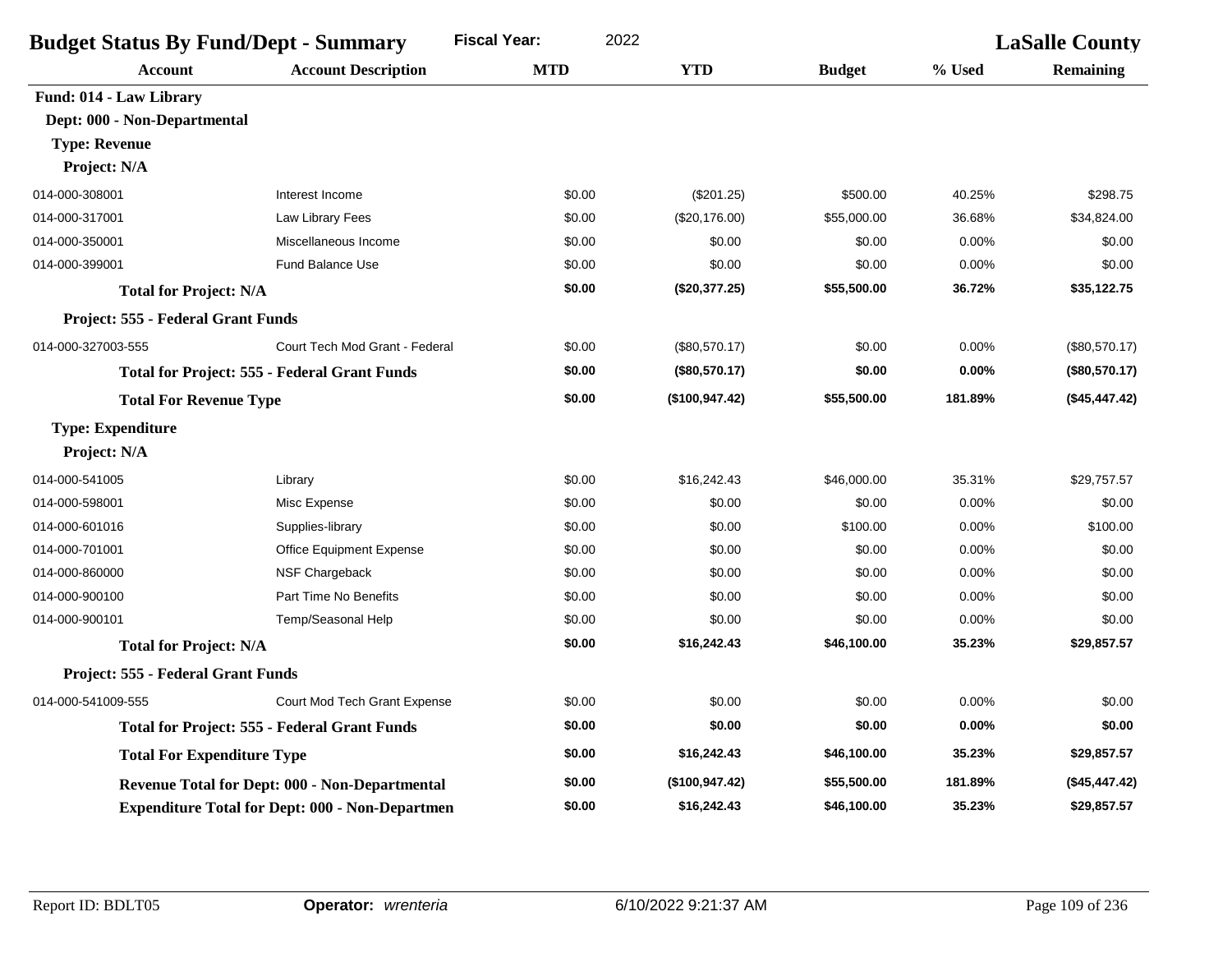| <b>Budget Status By Fund/Dept - Summary</b>    |                                           | <b>Fiscal Year:</b> | 2022            |               |         | <b>LaSalle County</b> |
|------------------------------------------------|-------------------------------------------|---------------------|-----------------|---------------|---------|-----------------------|
| Account                                        | <b>Account Description</b>                | MTD                 | YTD             | <b>Budget</b> | % Used  | <b>Remaining</b>      |
| <b>Fund: 014 - Law Library</b>                 |                                           |                     |                 |               |         |                       |
| <b>Revenue Total for Fund: Law Library</b>     |                                           | \$0.00              | (\$100, 947.42) | \$55,500.00   | 181.89% | (\$45,447.42)         |
| <b>Expenditure Total for Fund: Law Library</b> |                                           | \$0.00              | \$16,242,43     | \$46,100,00   | 35.23%  | \$29,857.57           |
|                                                | <b>Cash Balance for Fund: Law Library</b> |                     |                 |               |         | \$172,866.37          |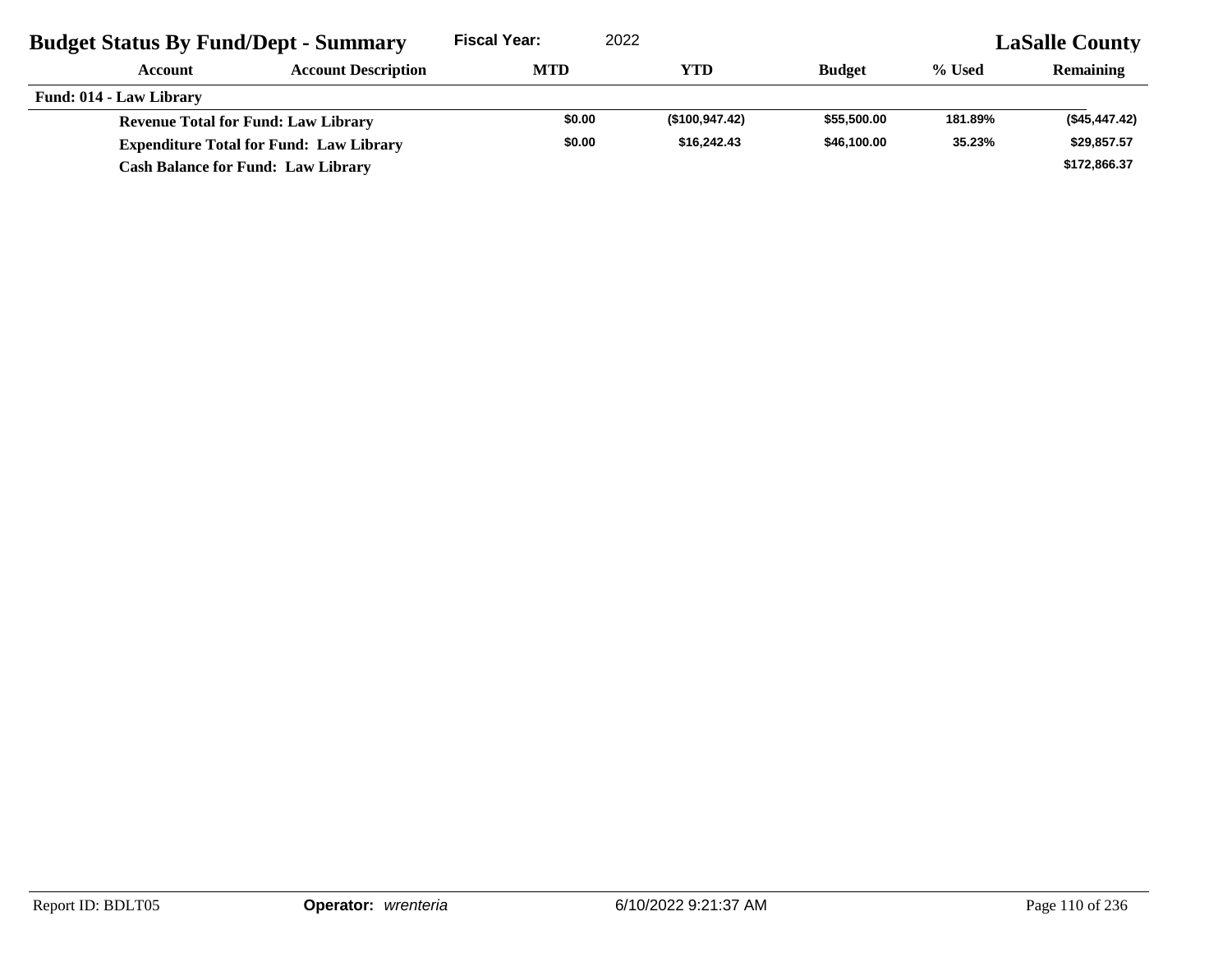| <b>Budget Status By Fund/Dept - Summary</b> |                                                    | <b>Fiscal Year:</b><br>2022 |                      |                | <b>LaSalle County</b> |                  |
|---------------------------------------------|----------------------------------------------------|-----------------------------|----------------------|----------------|-----------------------|------------------|
| Account                                     | <b>Account Description</b>                         | <b>MTD</b>                  | <b>YTD</b>           | <b>Budget</b>  | % Used                | <b>Remaining</b> |
| <b>Fund: 016 - Insurance Fund</b>           |                                                    |                             |                      |                |                       |                  |
| Dept: 000 - Non-Departmental                |                                                    |                             |                      |                |                       |                  |
| <b>Type: Revenue</b>                        |                                                    |                             |                      |                |                       |                  |
| Project: N/A                                |                                                    |                             |                      |                |                       |                  |
| 016-000-301001                              | Tax Levy                                           | \$0.00                      | \$0.00               | \$5,163,799.00 | 0.00%                 | \$5,163,799.00   |
| 016-000-308001                              | Interest Income                                    | \$0.00                      | (\$6,403.59)         | \$24,500.00    | 26.14%                | \$18,096.41      |
| 016-000-325035                              | Work Comp Reimb                                    | \$0.00                      | \$0.00               | \$0.00         | 0.00%                 | \$0.00           |
| 016-000-325050                              | Reimb from other co                                | \$0.00                      | (\$6,079.08)         | \$15,000.00    | 40.53%                | \$8,920.92       |
| 016-000-328021                              | <b>Future Project Reserves</b>                     | \$0.00                      | \$0.00               | \$0.00         | 0.00%                 | \$0.00           |
| 016-000-350001                              | Miscellaneous Income                               | \$0.00                      | \$0.00               | \$0.00         | 0.00%                 | \$0.00           |
| 016-000-399001                              | <b>Fund Balance Use</b>                            | \$0.00                      | \$0.00               | \$374,023.00   | 0.00%                 | \$374,023.00     |
| <b>Total for Project: N/A</b>               |                                                    | \$0.00                      | (\$12,482.67)        | \$5,577,322.00 | 0.22%                 | \$5,564,839.33   |
| Project: 207 - Trsf to/from 031 Env Svcs    |                                                    |                             |                      |                |                       |                  |
| 016-000-390000-207                          | Transfer from 031 Env Svcs                         | \$0.00                      | \$0.00               | \$6,000.00     | 0.00%                 | \$6,000.00       |
|                                             | Total for Project: 207 - Trsf to/from 031 Env Svcs | \$0.00                      | \$0.00               | \$6,000.00     | 0.00%                 | \$6,000.00       |
| <b>Total For Revenue Type</b>               |                                                    | \$0.00                      | (\$12,482.67)        | \$5,583,322.00 | 0.22%                 | \$5,570,839.33   |
| <b>Type: Expenditure</b>                    |                                                    |                             |                      |                |                       |                  |
| Project: N/A                                |                                                    |                             |                      |                |                       |                  |
| 016-000-404001                              | <b>Professional Services</b>                       | \$0.00                      | \$0.00               | \$30,000.00    | 0.00%                 | \$30,000.00      |
| 016-000-404004                              | Prof Serv-appraiser Services                       | \$0.00                      | \$0.00               | \$0.00         | 0.00%                 | \$0.00           |
| 016-000-447001                              | <b>Exelon Settlement</b>                           | \$0.00                      | \$0.00               | \$0.00         | 0.00%                 | \$0.00           |
| 016-000-503001                              | Travel                                             | \$0.00                      | \$0.00               | \$500.00       | 0.00%                 | \$500.00         |
| 016-000-541001                              | Education                                          | \$0.00                      | \$357.00             | \$3,000.00     | 11.90%                | \$2,643.00       |
| 016-000-541004                              | Dues & Subscriptions                               | \$0.00                      | \$1,456.89           | \$2,000.00     | 72.84%                | \$543.11         |
| 016-000-541005                              | Library                                            | \$0.00                      | \$679.00             | \$800.00       | 84.88%                | \$121.00         |
| 016-000-541014                              | Safety Training                                    | \$0.00                      | \$174.09             | \$7,500.00     | 2.32%                 | \$7,325.91       |
| 016-000-541016                              | Safety Membership                                  | \$0.00                      | \$0.00               | \$1,200.00     | 0.00%                 | \$1,200.00       |
| 016-000-541019                              | <b>Employee Training</b>                           | \$0.00                      | \$0.00               | \$8,000.00     | 0.00%                 | \$8,000.00       |
| 016-000-541026                              | TAX OBJECTION REFUND                               | \$0.00                      | \$0.00               | \$0.00         | 0.00%                 | \$0.00           |
| 016-000-542002                              | Health and Safety Incentives                       | \$0.00                      | \$0.00               | \$3,500.00     | 0.00%                 | \$3,500.00       |
| 016-000-598001                              | Misc Expense                                       | \$0.00                      | \$0.00               | \$200.00       | 0.00%                 | \$200.00         |
| 016-000-601001                              | Office Supplies & Expense                          | \$0.00                      | \$127.75             | \$500.00       | 25.55%                | \$372.25         |
| 016-000-601012                              | Supplies-safety                                    | \$0.00                      | \$3,637.71           | \$15,000.00    | 24.25%                | \$11,362.29      |
| Report ID: BDLT05                           | Operator: wrenteria                                |                             | 6/10/2022 9:21:37 AM |                |                       | Page 111 of 236  |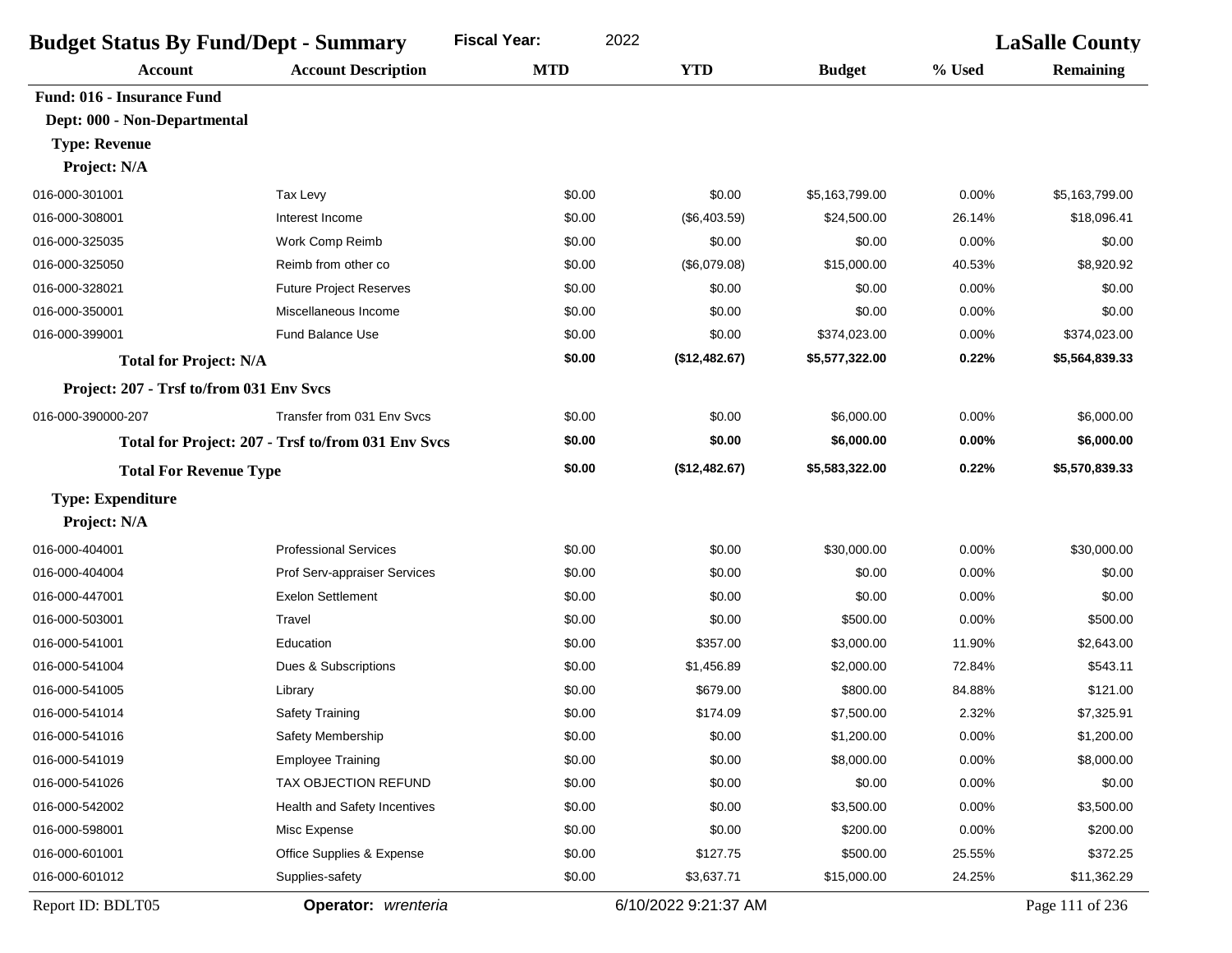| <b>Fiscal Year:</b><br>2022<br><b>Budget Status By Fund/Dept - Summary</b> |                                       |            |             |                | <b>LaSalle County</b> |                |  |
|----------------------------------------------------------------------------|---------------------------------------|------------|-------------|----------------|-----------------------|----------------|--|
| <b>Account</b>                                                             | <b>Account Description</b>            | <b>MTD</b> | <b>YTD</b>  | <b>Budget</b>  | % Used                | Remaining      |  |
| <b>Fund: 016 - Insurance Fund</b>                                          |                                       |            |             |                |                       |                |  |
| Dept: 000 - Non-Departmental                                               |                                       |            |             |                |                       |                |  |
| <b>Type: Expenditure</b>                                                   |                                       |            |             |                |                       |                |  |
| Project: N/A                                                               |                                       |            |             |                |                       |                |  |
| 016-000-810001                                                             | Health & Life Insurance               | \$0.00     | \$0.00      | \$0.00         | 0.00%                 | \$0.00         |  |
| 016-000-811003                                                             | Workmen Comp Indemnity                | \$0.00     | \$38,710.50 | \$100,000.00   | 38.71%                | \$61,289.50    |  |
| 016-000-811004                                                             | Workmen Compensation-liability        | \$0.00     | \$1,217.21  | \$3,000.00     | 40.57%                | \$1,782.79     |  |
| 016-000-812001                                                             | Unemployment Ins                      | \$0.00     | \$0.00      | \$120,000.00   | 0.00%                 | \$120,000.00   |  |
| 016-000-817001                                                             | <b>Claims General</b>                 | \$0.00     | \$0.00      | \$0.00         | 0.00%                 | \$0.00         |  |
| 016-000-826005                                                             | <b>Tax Objection Refund</b>           | \$0.00     | \$0.00      | \$0.00         | 0.00%                 | \$0.00         |  |
| 016-000-833001                                                             | General & Prof Liability Ins          | \$0.00     | \$2,134.00  | \$3,000.00     | 71.13%                | \$866.00       |  |
| 016-000-835005                                                             | Ins Trust 2013 Bonds Payment          | \$0.00     | \$0.00      | \$990,960.00   | 0.00%                 | \$990,960.00   |  |
| 016-000-835006                                                             | Ins Trust 2017 Bonds Payment          | \$0.00     | \$0.00      | \$770,288.00   | 0.00%                 | \$770,288.00   |  |
| 016-000-835007                                                             | Ins Trust 2019 Bonds Payment          | \$0.00     | \$0.00      | \$367,800.00   | 0.00%                 | \$367,800.00   |  |
| 016-000-850001                                                             | <b>Surety Bonds</b>                   | \$0.00     | \$0.00      | \$0.00         | 0.00%                 | \$0.00         |  |
| 016-000-860000                                                             | NSF Chargeback                        | \$0.00     | \$0.00      | \$0.00         | 0.00%                 | \$0.00         |  |
| 016-000-900000                                                             | Payroll                               | \$0.00     | \$41,528.23 | \$86,220.00    | 48.17%                | \$44,691.77    |  |
| 016-000-900100                                                             | Part Time No Benefits                 | \$0.00     | \$0.00      | \$0.00         | 0.00%                 | \$0.00         |  |
| 016-000-900101                                                             | Temp/Seasonal Help                    | \$0.00     | \$0.00      | \$0.00         | 0.00%                 | \$0.00         |  |
| 016-000-910000                                                             | Overtime                              | \$0.00     | \$0.00      | \$2,000.00     | 0.00%                 | \$2,000.00     |  |
| 016-000-910001                                                             | Holiday OT                            | \$0.00     | \$0.00      | \$0.00         | 0.00%                 | \$0.00         |  |
| <b>Total for Project: N/A</b>                                              |                                       | \$0.00     | \$90,022.38 | \$2,515,468.00 | 3.58%                 | \$2,425,445.62 |  |
| Project: 053 - Right-of-Way                                                |                                       |            |             |                |                       |                |  |
| 016-000-725001-053-731002                                                  | ROW New Proj -16-00731-00-B           | \$0.00     | \$0.00      | \$0.00         | 0.00%                 | \$0.00         |  |
|                                                                            | Total for Project: 053 - Right-of-Way | \$0.00     | \$0.00      | \$0.00         | 0.00%                 | \$0.00         |  |
| Project: 130 - Mileage                                                     |                                       |            |             |                |                       |                |  |
| 016-000-503001-130                                                         | Mileage                               | \$0.00     | \$0.00      | \$0.00         | 0.00%                 | \$0.00         |  |
| <b>Total for Project: 130 - Mileage</b>                                    |                                       | \$0.00     | \$0.00      | \$0.00         | 0.00%                 | \$0.00         |  |
| Project: 131 - Meals                                                       |                                       |            |             |                |                       |                |  |
| 016-000-503001-131                                                         | Meals                                 | \$0.00     | \$0.00      | \$0.00         | 0.00%                 | \$0.00         |  |
| <b>Total for Project: 131 - Meals</b>                                      |                                       | \$0.00     | \$0.00      | \$0.00         | 0.00%                 | \$0.00         |  |
| Project: 132 - Lodging                                                     |                                       |            |             |                |                       |                |  |
|                                                                            |                                       |            |             |                |                       |                |  |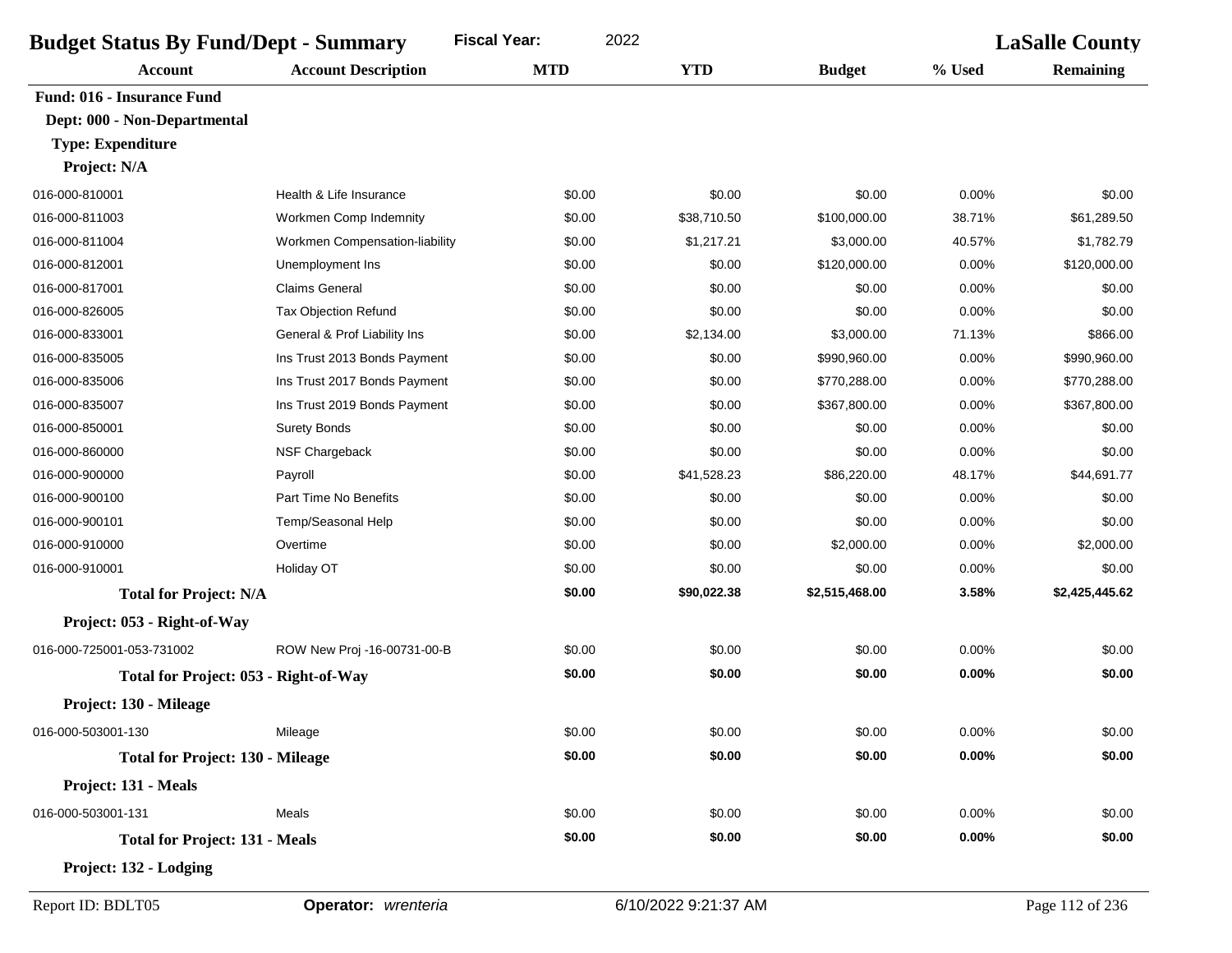| <b>Budget Status By Fund/Dept - Summary</b>    |                                                    | <b>Fiscal Year:</b><br>2022 |            | <b>LaSalle County</b> |        |                  |
|------------------------------------------------|----------------------------------------------------|-----------------------------|------------|-----------------------|--------|------------------|
| Account                                        | <b>Account Description</b>                         | <b>MTD</b>                  | <b>YTD</b> | <b>Budget</b>         | % Used | <b>Remaining</b> |
| <b>Fund: 016 - Insurance Fund</b>              |                                                    |                             |            |                       |        |                  |
| Dept: 000 - Non-Departmental                   |                                                    |                             |            |                       |        |                  |
| <b>Type: Expenditure</b>                       |                                                    |                             |            |                       |        |                  |
| Project: 132 - Lodging                         |                                                    |                             |            |                       |        |                  |
| 016-000-503001-132                             | Lodging                                            | \$0.00                      | \$0.00     | \$0.00                | 0.00%  | \$0.00           |
| <b>Total for Project: 132 - Lodging</b>        |                                                    | \$0.00                      | \$0.00     | \$0.00                | 0.00%  | \$0.00           |
| Project: 133 - Airfare                         |                                                    |                             |            |                       |        |                  |
| 016-000-503001-133                             | Airfare                                            | \$0.00                      | \$0.00     | \$0.00                | 0.00%  | \$0.00           |
| <b>Total for Project: 133 - Airfare</b>        |                                                    | \$0.00                      | \$0.00     | \$0.00                | 0.00%  | \$0.00           |
| Project: 134 - Transportation                  |                                                    |                             |            |                       |        |                  |
| 016-000-503001-134                             | Transportation                                     | \$0.00                      | \$0.00     | \$0.00                | 0.00%  | \$0.00           |
| <b>Total for Project: 134 - Transportation</b> |                                                    | \$0.00                      | \$0.00     | \$0.00                | 0.00%  | \$0.00           |
| Project: 180 - Trsf to/from General Fund       |                                                    |                             |            |                       |        |                  |
| 016-000-490000-180                             | Transfer to 001 General Fund                       | \$0.00                      | \$0.00     | \$1,865,696.00        | 0.00%  | \$1,865,696.00   |
|                                                | Total for Project: 180 - Trsf to/from General Fund | \$0.00                      | \$0.00     | \$1,865,696.00        | 0.00%  | \$1,865,696.00   |
| Project: 181 - Trsf to/from 002 Det Home       |                                                    |                             |            |                       |        |                  |
| 016-000-490000-181                             | Transfer to 002 Detention Home                     | \$0.00                      | \$0.00     | \$99,025.00           | 0.00%  | \$99,025.00      |
|                                                | Total for Project: 181 - Trsf to/from 002 Det Home | \$0.00                      | \$0.00     | \$99,025.00           | 0.00%  | \$99,025.00      |
| Project: 184 - Trsf to/from 005 Cty Highway    |                                                    |                             |            |                       |        |                  |
| 016-000-490000-184                             | Transfer to 005 Highway                            | \$0.00                      | \$0.00     | \$75,977.00           | 0.00%  | \$75,977.00      |
|                                                | Total for Project: 184 - Trsf to/from 005 Cty High | \$0.00                      | \$0.00     | \$75,977.00           | 0.00%  | \$75,977.00      |
| Project: 192 - Trsf to/from 013 Nursing Home   |                                                    |                             |            |                       |        |                  |
| 016-000-490000-192                             | Transfer to 013 Nursing Home                       | \$0.00                      | \$0.00     | \$245,186.00          | 0.00%  | \$245,186.00     |
|                                                | Total for Project: 192 - Trsf to/from 013 Nursing  | \$0.00                      | \$0.00     | \$245,186.00          | 0.00%  | \$245,186.00     |
| Project: 199 - Trsf to/from 023 County Health  |                                                    |                             |            |                       |        |                  |
| 016-000-490000-199                             | Transfer to 023 Health Dept                        | \$0.00                      | \$0.00     | \$16,447.00           | 0.00%  | \$16,447.00      |
|                                                | Total for Project: 199 - Trsf to/from 023 County H | \$0.00                      | \$0.00     | \$16,447.00           | 0.00%  | \$16,447.00      |
| Project: 207 - Trsf to/from 031 Env Svcs       |                                                    |                             |            |                       |        |                  |
| 016-000-490000-207                             | Transfer to 031 Env Svcs                           | \$0.00                      | \$0.00     | \$27,434.00           | 0.00%  | \$27,434.00      |
|                                                |                                                    |                             |            |                       |        |                  |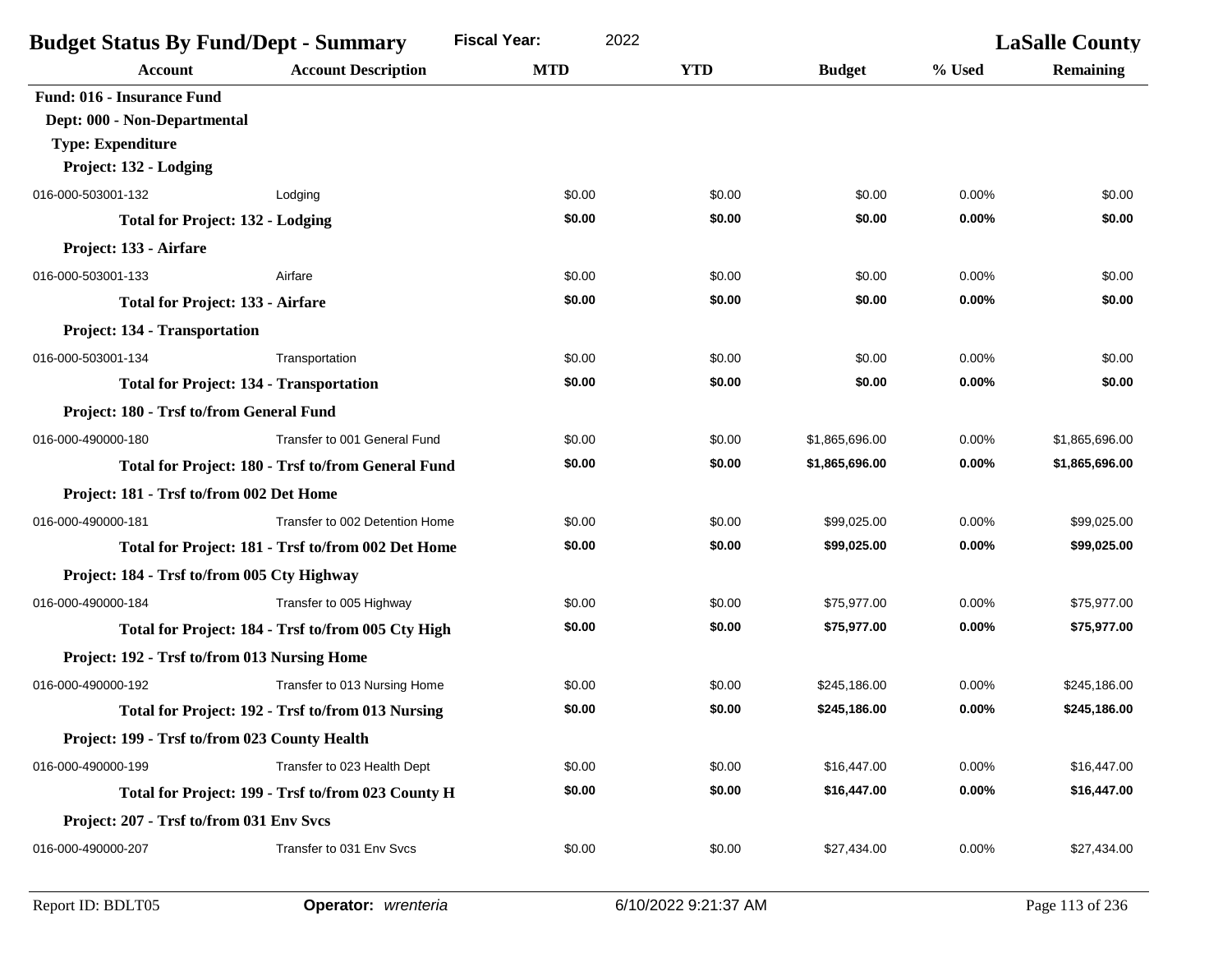|                                                | <b>Fiscal Year:</b><br><b>Budget Status By Fund/Dept - Summary</b> | 2022       |               |                | <b>LaSalle County</b> |                  |
|------------------------------------------------|--------------------------------------------------------------------|------------|---------------|----------------|-----------------------|------------------|
| <b>Account</b>                                 | <b>Account Description</b>                                         | <b>MTD</b> | <b>YTD</b>    | <b>Budget</b>  | % Used                | <b>Remaining</b> |
| <b>Fund: 016 - Insurance Fund</b>              |                                                                    |            |               |                |                       |                  |
| Dept: 000 - Non-Departmental                   |                                                                    |            |               |                |                       |                  |
| <b>Type: Expenditure</b>                       |                                                                    |            |               |                |                       |                  |
| Project: 207 - Trsf to/from 031 Env Svcs       |                                                                    |            |               |                |                       |                  |
|                                                | Total for Project: 207 - Trsf to/from 031 Env Svcs                 | \$0.00     | \$0.00        | \$27,434.00    | 0.00%                 | \$27,434.00      |
| Project: 242 - Trsf to/from 098 Health Ins     |                                                                    |            |               |                |                       |                  |
| 016-000-490000-242                             | Transfer to Health Ins                                             | \$0.00     | \$0.00        | \$650,000.00   | 0.00%                 | \$650,000.00     |
|                                                | Total for Project: 242 - Trsf to/from 098 Health In                | \$0.00     | \$0.00        | \$650,000.00   | 0.00%                 | \$650,000.00     |
| <b>Project: 245 - Trsf to Assigned Reserve</b> |                                                                    |            |               |                |                       |                  |
| 016-000-490000-245                             | Transfer to Assigned Reserve                                       | \$0.00     | \$0.00        | \$0.00         | 0.00%                 | \$0.00           |
|                                                | <b>Total for Project: 245 - Trsf to Assigned Reserve</b>           | \$0.00     | \$0.00        | \$0.00         | 0.00%                 | \$0.00           |
| Project: 999 - Elected off/dept head           |                                                                    |            |               |                |                       |                  |
| 016-000-900000-999                             | Payroll Elected off/dept head                                      | \$0.00     | \$43,366.66   | \$88,089.00    | 49.23%                | \$44,722.34      |
|                                                | Total for Project: 999 - Elected off/dept head                     | \$0.00     | \$43,366.66   | \$88,089.00    | 49.23%                | \$44,722.34      |
| <b>Total For Expenditure Type</b>              |                                                                    | \$0.00     | \$133,389.04  | \$5,583,322.00 | 2.39%                 | \$5,449,932.96   |
|                                                | Revenue Total for Dept: 000 - Non-Departmental                     | \$0.00     | (\$12,482.67) | \$5,583,322.00 | 0.22%                 | \$5,570,839.33   |
|                                                | <b>Expenditure Total for Dept: 000 - Non-Departmen</b>             | \$0.00     | \$133,389.04  | \$5,583,322.00 | 2.39%                 | \$5,449,932.96   |
| Dept: 055 - Adult Redeploy IL(Int Prob)        |                                                                    |            |               |                |                       |                  |
| <b>Type: Revenue</b>                           |                                                                    |            |               |                |                       |                  |
| Project: N/A                                   |                                                                    |            |               |                |                       |                  |
| 016-055-325051                                 | Reimb from 049-055 ARI grant                                       | \$0.00     | (\$1,024.52)  | \$3,615.00     | 28.34%                | \$2,590.48       |
| <b>Total for Project: N/A</b>                  |                                                                    | \$0.00     | (\$1,024.52)  | \$3,615.00     | 28.34%                | \$2,590.48       |
| <b>Total For Revenue Type</b>                  |                                                                    | \$0.00     | (\$1,024.52)  | \$3,615.00     | 28.34%                | \$2,590.48       |
|                                                | Revenue Total for Dept: 055 - Adult Redeploy IL(I                  | \$0.00     | (\$1,024.52)  | \$3,615.00     | 28.34%                | \$2,590.48       |
|                                                | <b>Expenditure Total for Dept: 055 - Adult Redeploy</b>            | \$0.00     | \$0.00        | \$0.00         | 0.00%                 | \$0.00           |
| Dept: 057 - Treatment Alternative Ct(TAC)      |                                                                    |            |               |                |                       |                  |
| <b>Type: Revenue</b>                           |                                                                    |            |               |                |                       |                  |
| Project: N/A                                   |                                                                    |            |               |                |                       |                  |
| 016-057-325051                                 | Reimb from 049-057 TAC grant                                       | \$0.00     | (\$483.08)    | \$1,290.00     | 37.45%                | \$806.92         |
| <b>Total for Project: N/A</b>                  |                                                                    | \$0.00     | (\$483.08)    | \$1,290.00     | 37.45%                | \$806.92         |
|                                                |                                                                    |            |               |                |                       |                  |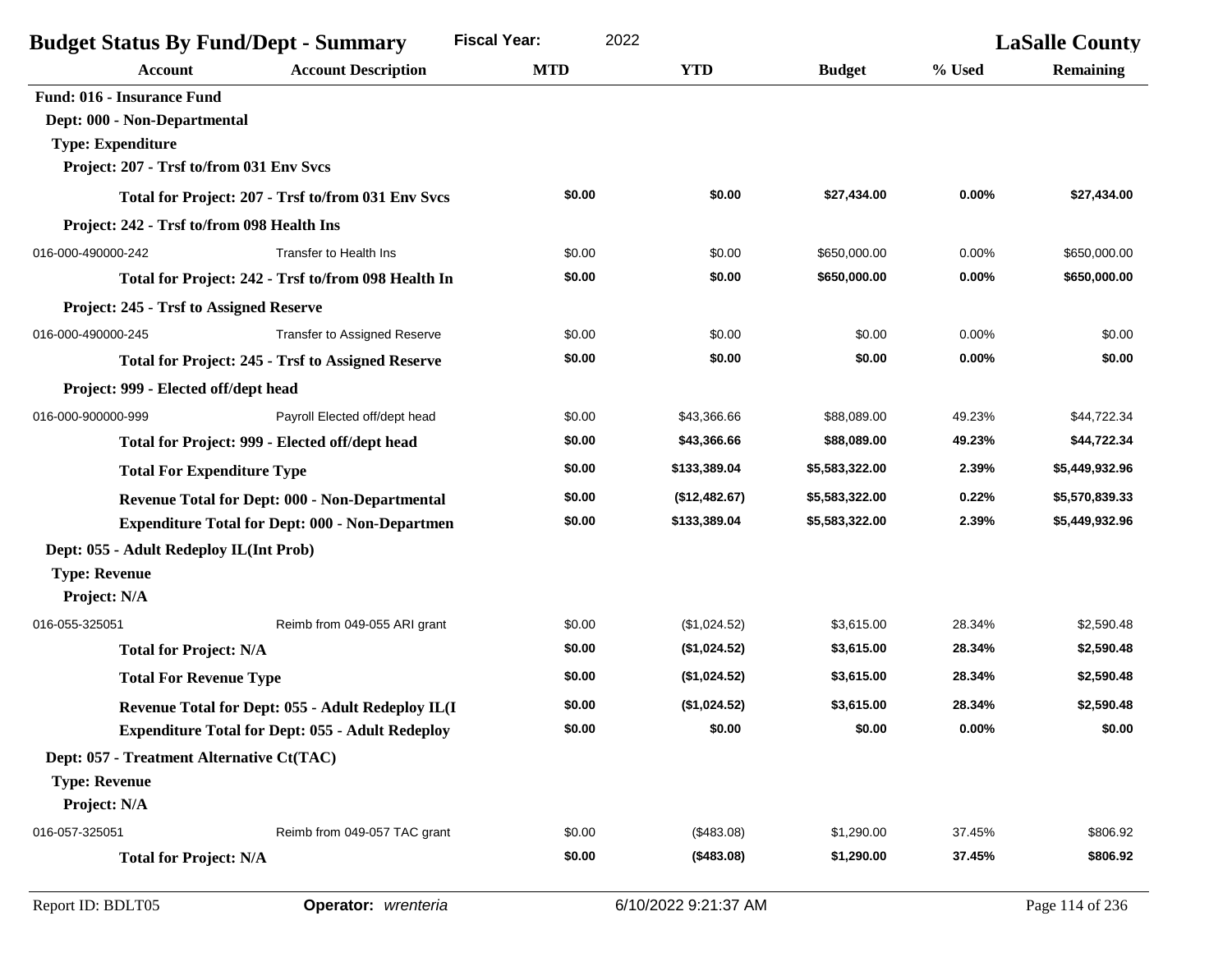| <b>Budget Status By Fund/Dept - Summary</b>              | <b>Fiscal Year:</b>                                   | 2022       |             |               | <b>LaSalle County</b> |                  |
|----------------------------------------------------------|-------------------------------------------------------|------------|-------------|---------------|-----------------------|------------------|
| <b>Account</b>                                           | <b>Account Description</b>                            | <b>MTD</b> | <b>YTD</b>  | <b>Budget</b> | % Used                | <b>Remaining</b> |
| <b>Fund: 016 - Insurance Fund</b>                        |                                                       |            |             |               |                       |                  |
| Dept: 057 - Treatment Alternative Ct(TAC)                |                                                       |            |             |               |                       |                  |
| <b>Type: Revenue</b>                                     |                                                       |            |             |               |                       |                  |
| <b>Total For Revenue Type</b>                            |                                                       | \$0.00     | (\$483.08)  | \$1,290.00    | 37.45%                | \$806.92         |
|                                                          | Revenue Total for Dept: 057 - Treatment Alternati     | \$0.00     | (\$483.08)  | \$1,290.00    | 37.45%                | \$806.92         |
| <b>Expenditure Total for Dept: 057 - Treatment Alter</b> |                                                       | \$0.00     | \$0.00      | \$0.00        | 0.00%                 | \$0.00           |
| Dept: 063 - Drug Court                                   |                                                       |            |             |               |                       |                  |
| <b>Type: Revenue</b>                                     |                                                       |            |             |               |                       |                  |
| Project: N/A                                             |                                                       |            |             |               |                       |                  |
| 016-063-325051                                           | Reimb from 063 Drg Crt                                | \$0.00     | (\$483.08)  | \$1,290.00    | 37.45%                | \$806.92         |
| <b>Total for Project: N/A</b>                            |                                                       | \$0.00     | (\$483.08)  | \$1,290.00    | 37.45%                | \$806.92         |
| <b>Total For Revenue Type</b>                            |                                                       | \$0.00     | ( \$483.08) | \$1,290.00    | 37.45%                | \$806.92         |
| <b>Revenue Total for Dept: 063 - Drug Court</b>          |                                                       | \$0.00     | (\$483.08)  | \$1,290.00    | 37.45%                | \$806.92         |
| <b>Expenditure Total for Dept: 063 - Drug Court</b>      |                                                       | \$0.00     | \$0.00      | \$0.00        | 0.00%                 | \$0.00           |
| Dept: 508 - CURE Pgm(2)-County                           |                                                       |            |             |               |                       |                  |
| <b>Type: Revenue</b>                                     |                                                       |            |             |               |                       |                  |
| Project: 260 - Reserved for Transfer                     |                                                       |            |             |               |                       |                  |
| 016-508-390000-260                                       | Transfer from 097 Disaster Fun                        | \$0.00     | \$0.00      | \$41,550.75   | 0.00%                 | \$41,550.75      |
|                                                          | <b>Total for Project: 260 - Reserved for Transfer</b> | \$0.00     | \$0.00      | \$41,550.75   | 0.00%                 | \$41,550.75      |
| <b>Total For Revenue Type</b>                            |                                                       | \$0.00     | \$0.00      | \$41,550.75   | 0.00%                 | \$41,550.75      |
|                                                          | Revenue Total for Dept: 508 - CURE Pgm(2)-Coun        | \$0.00     | \$0.00      | \$41,550.75   | $0.00\%$              | \$41,550.75      |
|                                                          | <b>Expenditure Total for Dept: 508 - CURE Pgm(2)-</b> | \$0.00     | \$0.00      | \$0.00        | $0.00\%$              | \$0.00           |
| Dept: 622 - SA Justice Asst Grant                        |                                                       |            |             |               |                       |                  |
| <b>Type: Revenue</b>                                     |                                                       |            |             |               |                       |                  |
| Project: N/A                                             |                                                       |            |             |               |                       |                  |
| 016-622-325051                                           | Reimb WC/UE 070 SA Just Assi                          | \$0.00     | \$0.00      | \$0.00        | 0.00%                 | \$0.00           |
| <b>Total for Project: N/A</b>                            |                                                       | \$0.00     | \$0.00      | \$0.00        | 0.00%                 | \$0.00           |
| <b>Total For Revenue Type</b>                            |                                                       | \$0.00     | \$0.00      | \$0.00        | $0.00\%$              | \$0.00           |
|                                                          | Revenue Total for Dept: 622 - SA Justice Asst Gra     | \$0.00     | \$0.00      | \$0.00        | 0.00%                 | \$0.00           |
| <b>Expenditure Total for Dept: 622 - SA Justice Asst</b> |                                                       | \$0.00     | \$0.00      | \$0.00        | $0.00\%$              | \$0.00           |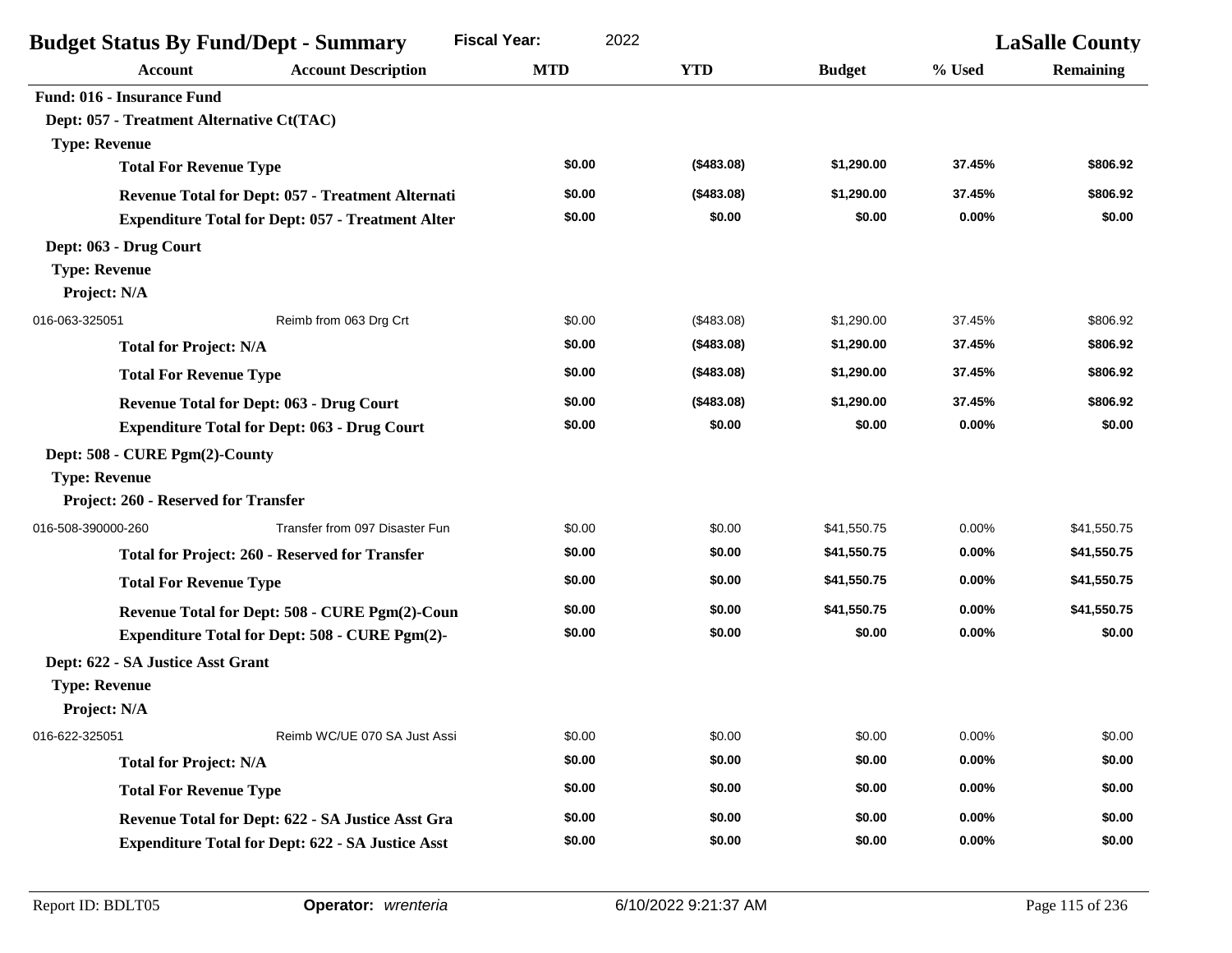| <b>Budget Status By Fund/Dept - Summary</b>       |                                              | <b>Fiscal Year:</b> | 2022          |                | <b>LaSalle County</b> |                  |  |
|---------------------------------------------------|----------------------------------------------|---------------------|---------------|----------------|-----------------------|------------------|--|
| Account                                           | <b>Account Description</b>                   | <b>MTD</b>          | YTD           | <b>Budget</b>  | % Used                | <b>Remaining</b> |  |
| <b>Fund: 016 - Insurance Fund</b>                 |                                              |                     |               |                |                       |                  |  |
| <b>Revenue Total for Fund: Insurance Fund</b>     |                                              | \$0.00              | (S14, 473.35) | \$5,631,067.75 | 0.26%                 | \$5,616,594.40   |  |
| <b>Expenditure Total for Fund: Insurance Fund</b> |                                              | \$0.00              | \$133,389,04  | \$5,583,322.00 | 2.39%                 | \$5,449,932.96   |  |
|                                                   | <b>Cash Balance for Fund: Insurance Fund</b> |                     |               |                |                       | \$2,740,016.21   |  |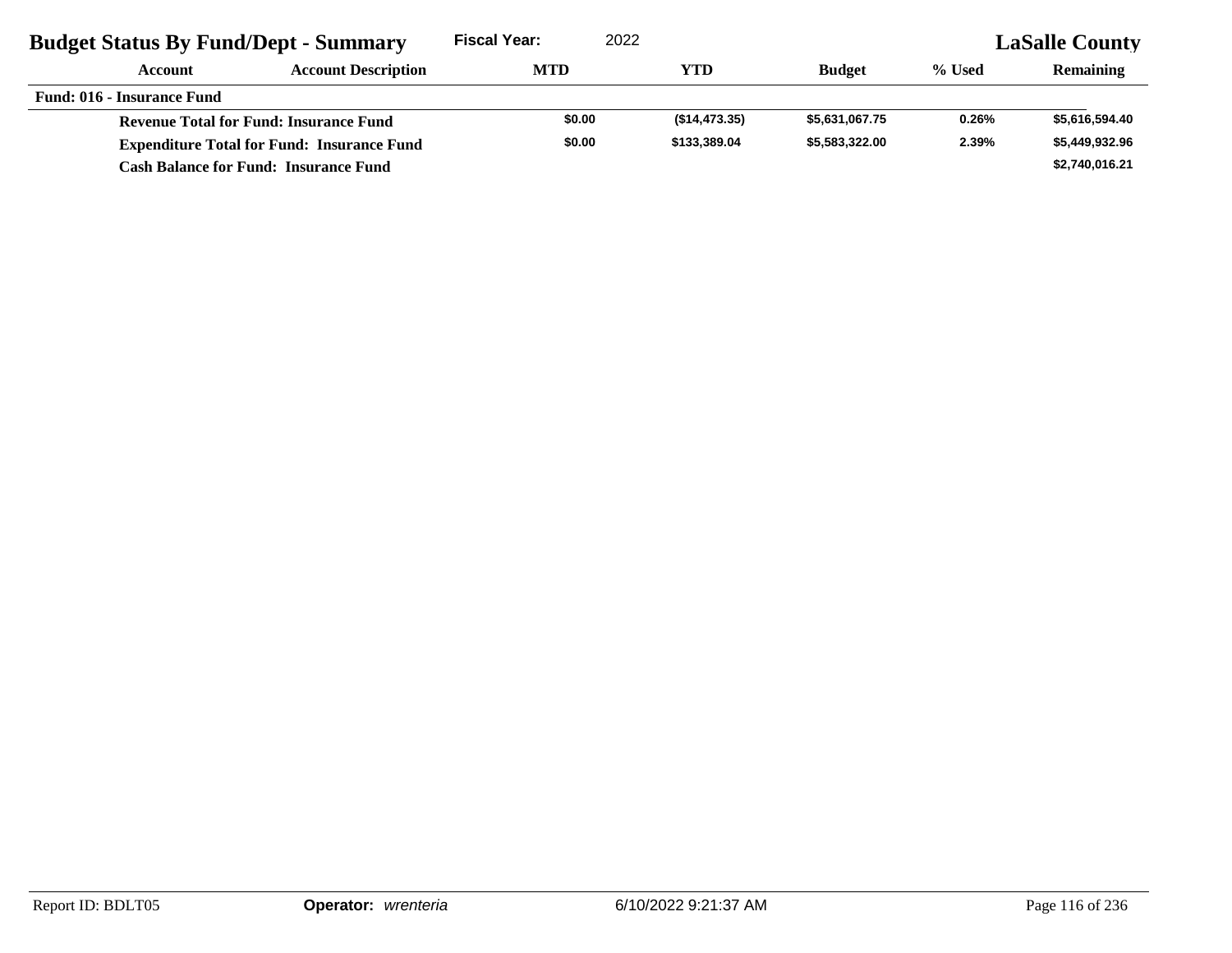| 2022<br><b>Fiscal Year:</b><br><b>Budget Status By Fund/Dept - Summary</b> |                                                |            |                  |                | <b>LaSalle County</b> |                  |  |
|----------------------------------------------------------------------------|------------------------------------------------|------------|------------------|----------------|-----------------------|------------------|--|
| <b>Account</b>                                                             | <b>Account Description</b>                     | <b>MTD</b> | <b>YTD</b>       | <b>Budget</b>  | % Used                | <b>Remaining</b> |  |
| Fund: 017 - Motor Fuel Tax                                                 |                                                |            |                  |                |                       |                  |  |
| Dept: 000 - Non-Departmental                                               |                                                |            |                  |                |                       |                  |  |
| <b>Type: Revenue</b>                                                       |                                                |            |                  |                |                       |                  |  |
| Project: N/A                                                               |                                                |            |                  |                |                       |                  |  |
| 017-000-301008                                                             | Monthly Allotments-State                       | \$0.00     | (\$1,040,308.39) | \$2,450,155.00 | 42.46%                | \$1,409,846.61   |  |
| 017-000-308001                                                             | Interest Income                                | \$0.00     | (\$6,366.14)     | \$30,000.00    | 21.22%                | \$23,633.86      |  |
| 017-000-328002                                                             | <b>Federal Reimbursement Funds</b>             | \$0.00     | \$0.00           | \$0.00         | 0.00%                 | \$0.00           |  |
| 017-000-328003                                                             | MFT Co Consolidated-State                      | \$0.00     | \$0.00           | \$513,078.00   | 0.00%                 | \$513,078.00     |  |
| 017-000-328004                                                             | <b>Tarp Funds-State</b>                        | \$0.00     | \$0.00           | \$518,400.00   | 0.00%                 | \$518,400.00     |  |
| 017-000-328005                                                             | Reimb Income Co Eng-State                      | \$0.00     | (\$68,800.00)    | \$68,000.00    | 101.18%               | (\$800.00)       |  |
| 017-000-328020                                                             | Rebuild Illinois                               | \$0.00     | (\$713,216.11)   | \$1,426,432.00 | 50.00%                | \$713,215.89     |  |
| 017-000-350001                                                             | Miscellaneous Income                           | \$0.00     | \$0.00           | \$0.00         | 0.00%                 | \$0.00           |  |
| 017-000-399001                                                             | <b>Fund Balance Use</b>                        | \$0.00     | \$0.00           | \$2,778,068.00 | 0.00%                 | \$2,778,068.00   |  |
| <b>Total for Project: N/A</b>                                              |                                                | \$0.00     | (\$1,828,690.64) | \$7,784,133.00 | 23.49%                | \$5,955,442.36   |  |
| <b>Total For Revenue Type</b>                                              |                                                | \$0.00     | (\$1,828,690.64) | \$7,784,133.00 | 23.49%                | \$5,955,442.36   |  |
| <b>Type: Expenditure</b>                                                   |                                                |            |                  |                |                       |                  |  |
| Project: N/A                                                               |                                                |            |                  |                |                       |                  |  |
| 017-000-598001                                                             | Misc Expense                                   | \$0.00     | \$0.00           | \$0.00         | 0.00%                 | \$0.00           |  |
| 017-000-599001                                                             | Contingency                                    | \$0.00     | \$0.00           | \$0.00         | 0.00%                 | \$0.00           |  |
| 017-000-722001                                                             | <b>Construction Project Carryover</b>          | \$0.00     | \$0.00           | \$0.00         | 0.00%                 | \$0.00           |  |
| 017-000-724001                                                             | <b>Engineering New Project</b>                 | \$0.00     | \$0.00           | \$0.00         | 0.00%                 | \$0.00           |  |
| 017-000-740010                                                             | Maintenece Patrol #1                           | \$0.00     | \$0.00           | \$0.00         | 0.00%                 | \$0.00           |  |
| 017-000-860000                                                             | NSF Chargeback                                 | \$0.00     | \$0.00           | \$0.00         | 0.00%                 | \$0.00           |  |
| 017-000-900000                                                             | Payroll                                        | \$0.00     | \$604,956.75     | \$1,250,000.00 | 48.40%                | \$645,043.25     |  |
| 017-000-900100                                                             | Part Time No Benefits                          | \$0.00     | \$0.00           | \$0.00         | 0.00%                 | \$0.00           |  |
| 017-000-900101                                                             | Temp/Seasonal Help                             | \$0.00     | \$0.00           | \$0.00         | 0.00%                 | \$0.00           |  |
| 017-000-910000                                                             | Overtime                                       | \$0.00     | \$71,006.01      | \$200,000.00   | 35.50%                | \$128,993.99     |  |
| 017-000-910001                                                             | Holiday OT                                     | \$0.00     | \$0.00           | \$0.00         | 0.00%                 | \$0.00           |  |
| <b>Total for Project: N/A</b>                                              |                                                | \$0.00     | \$675,962.76     | \$1,450,000.00 | 46.62%                | \$774,037.24     |  |
| Project: 000 - Budget Control                                              |                                                |            |                  |                |                       |                  |  |
| 017-000-723001-000                                                         | <b>Construction Projects</b>                   | \$0.00     | \$0.00           | \$0.00         | 0.00%                 | \$0.00           |  |
|                                                                            | <b>Total for Project: 000 - Budget Control</b> | \$0.00     | \$0.00           | \$0.00         | $0.00\%$              | \$0.00           |  |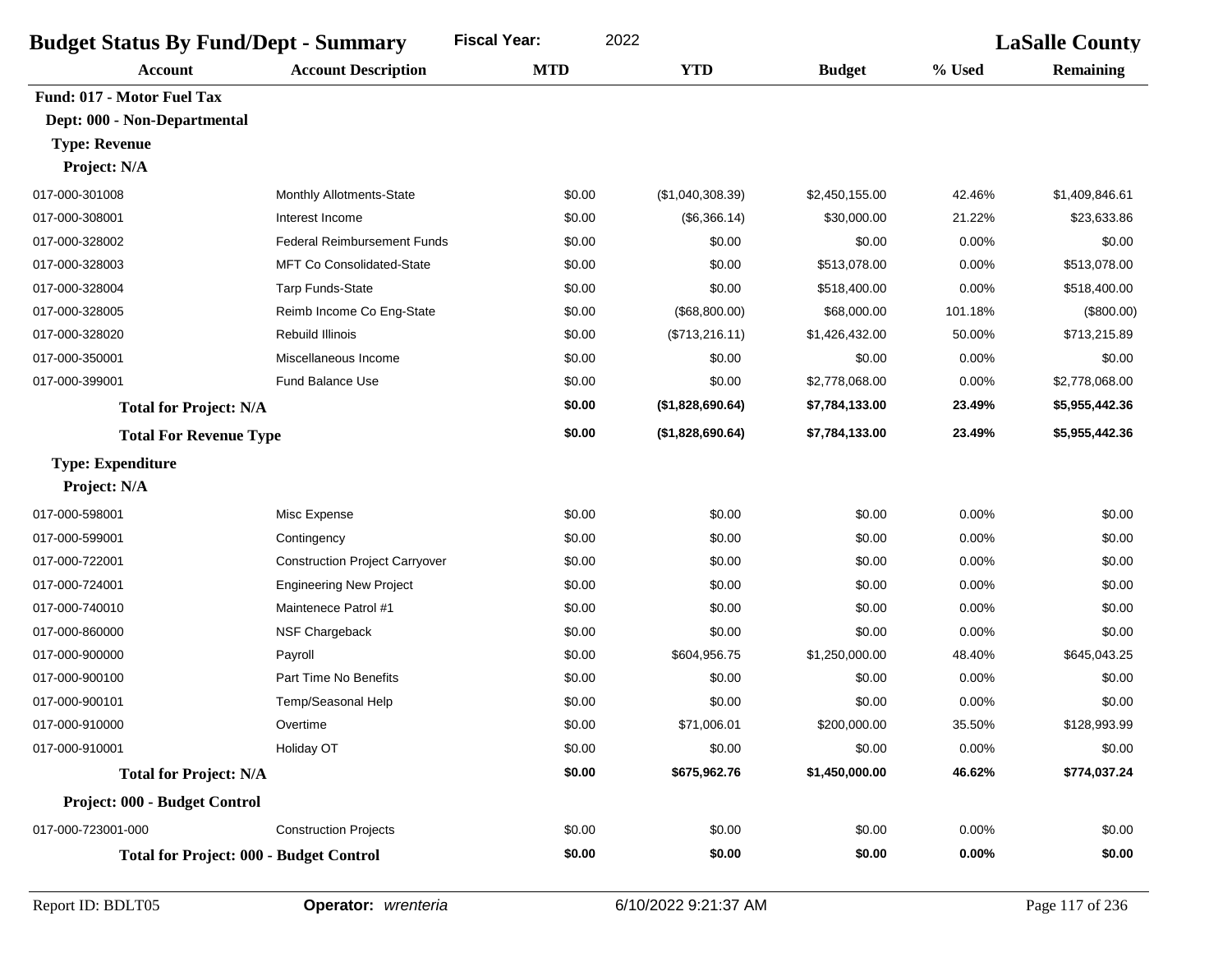| <b>Fiscal Year:</b><br>2022<br><b>Budget Status By Fund/Dept - Summary</b> |                                       |            |                      |                | <b>LaSalle County</b> |                  |  |
|----------------------------------------------------------------------------|---------------------------------------|------------|----------------------|----------------|-----------------------|------------------|--|
| Account                                                                    | <b>Account Description</b>            | <b>MTD</b> | <b>YTD</b>           | <b>Budget</b>  | % Used                | <b>Remaining</b> |  |
| Fund: 017 - Motor Fuel Tax                                                 |                                       |            |                      |                |                       |                  |  |
| Dept: 000 - Non-Departmental                                               |                                       |            |                      |                |                       |                  |  |
| <b>Type: Expenditure</b>                                                   |                                       |            |                      |                |                       |                  |  |
| Project: 051 - Construction                                                |                                       |            |                      |                |                       |                  |  |
| 017-000-723001-051                                                         | <b>Construction Projects</b>          | \$0.00     | \$0.00               | \$0.00         | 0.00%                 | \$0.00           |  |
| 017-000-723001-051-222029-554000                                           | 15-00222-02-WR CH 154-80 to           | \$0.00     | \$0.00               | \$101,000.00   | 0.00%                 | \$101,000.00     |  |
| 017-000-723001-051-275015                                                  | New Const Proj-06-00275-00-P          | \$0.00     | \$0.00               | \$0.00         | 0.00%                 | \$0.00           |  |
| 017-000-723001-051-320029                                                  | New Const Proj-12-00320-00-W          | \$0.00     | \$0.00               | \$0.00         | 0.00%                 | \$0.00           |  |
| 017-000-723001-051-323024                                                  | 013-00323-00-SP CH 4 & 15 Int         | \$0.00     | \$0.00               | \$0.00         | 0.00%                 | \$0.00           |  |
| 017-000-723001-051-323024-554000                                           | 13-00323-00-SP CH 4 & 15 Int          | \$0.00     | \$0.00               | \$11,652.00    | 0.00%                 | \$11,652.00      |  |
| 017-000-723001-051-325024                                                  | New Const Proj-11-00325-00-S          | \$0.00     | \$0.00               | \$0.00         | 0.00%                 | \$0.00           |  |
| 017-000-723001-051-326029                                                  | New Cons Proj 15-00326-00-W           | \$0.00     | \$0.00               | \$0.00         | 0.00%                 | \$0.00           |  |
| 017-000-723001-051-359029                                                  | New Construction Projects Cons        | \$0.00     | \$0.00               | \$0.00         | 0.00%                 | \$0.00           |  |
| 017-000-723001-051-378019                                                  | New Const Proj CH 63                  | \$0.00     | \$0.00               | \$0.00         | 0.00%                 | \$0.00           |  |
| 017-000-723001-051-392019-554000                                           | <b>Construction Construction 21-0</b> | \$0.00     | \$0.00               | \$754,400.00   | 0.00%                 | \$754,400.00     |  |
| 017-000-723001-051-395019                                                  | <b>Construction Construction 21-0</b> | \$0.00     | \$0.00               | \$450,000.00   | 0.00%                 | \$450,000.00     |  |
| 017-000-723001-051-396019                                                  | <b>Construction Construction 21-0</b> | \$0.00     | \$0.00               | \$650,000.00   | 0.00%                 | \$650,000.00     |  |
| 017-000-723001-051-763002                                                  | 14-0763-00-BR CH 5 Sandy Fd           | \$0.00     | \$492,786.58         | \$1,616,069.00 | 30.49%                | \$1,123,282.42   |  |
| 017-000-723001-051-824005                                                  | 20-00824-00-DR CH 9 Box Culv          | \$0.00     | \$0.00               | \$400,000.00   | 0.00%                 | \$400,000.00     |  |
| 017-000-723001-051-827005                                                  | <b>Construction Construction 22-0</b> | \$0.00     | \$0.00               | \$135,000.00   | 0.00%                 | \$135,000.00     |  |
| 017-000-723001-051-829005                                                  | 20-00829-00-DR CH 18 Box Cul          | \$0.00     | \$0.00               | \$400,000.00   | 0.00%                 | \$400,000.00     |  |
| 017-000-723001-051-845005                                                  | <b>Construction Construction 22-0</b> | \$0.00     | \$0.00               | \$250,000.00   | 0.00%                 | \$250,000.00     |  |
| <b>Total for Project: 051 - Construction</b>                               |                                       | \$0.00     | \$492,786.58         | \$4,768,121.00 | 10.34%                | \$4,275,334.42   |  |
| Project: 052 - Engineering                                                 |                                       |            |                      |                |                       |                  |  |
| 017-000-723001-052                                                         | <b>Engineering Projs/Consultants</b>  | \$0.00     | \$0.00               | \$0.00         | 0.00%                 | \$0.00           |  |
| 017-000-723001-052-355006                                                  | New Construction Projects Engi        | \$0.00     | \$0.00               | \$0.00         | 0.00%                 | \$0.00           |  |
| 017-000-723001-052-763002                                                  | 15-00763-00-BR CH 5 Sandy Fd          | \$0.00     | \$0.00               | \$0.00         | 0.00%                 | \$0.00           |  |
| <b>Total for Project: 052 - Engineering</b>                                |                                       | \$0.00     | \$0.00               | \$0.00         | 0.00%                 | \$0.00           |  |
| Project: 058 - Maintenance Patrol #1                                       |                                       |            |                      |                |                       |                  |  |
| 017-000-723001-058                                                         | Maintenance Patrol #1                 | \$0.00     | \$0.00               | \$0.00         | 0.00%                 | \$0.00           |  |
| 017-000-723001-058-000009                                                  | <b>Pavement Striping</b>              | \$0.00     | \$0.00               | \$0.00         | 0.00%                 | \$0.00           |  |
| 017-000-723001-058-000009-554000                                           | Beads-State                           | \$0.00     | \$36,472.00          | \$40,000.00    | 91.18%                | \$3,528.00       |  |
| 017-000-723001-058-000014                                                  | 2019 Paint                            | \$0.00     | \$0.00               | \$0.00         | 0.00%                 | \$0.00           |  |
| Report ID: BDLT05                                                          | Operator: wrenteria                   |            | 6/10/2022 9:21:37 AM |                |                       | Page 118 of 236  |  |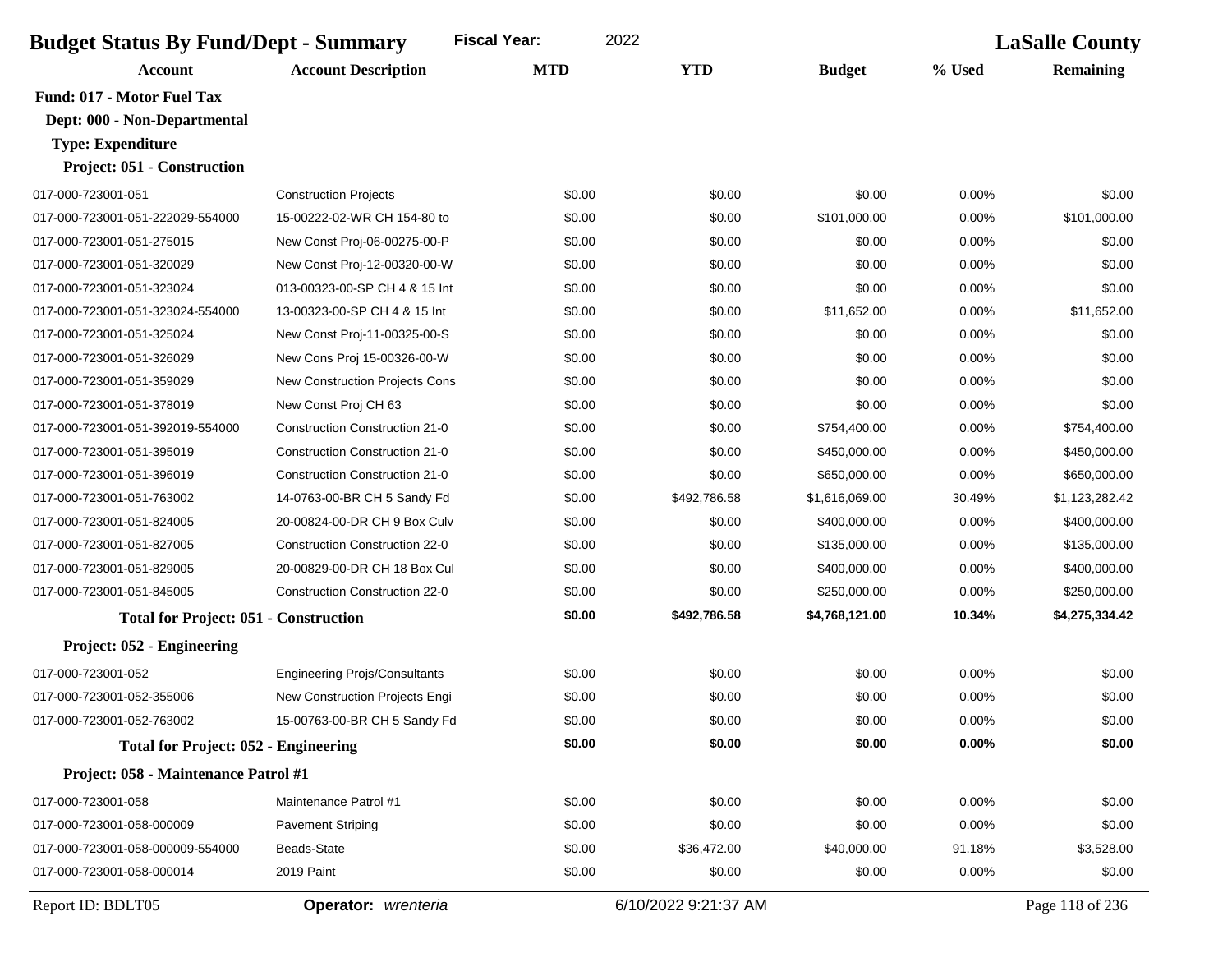| <b>Fiscal Year:</b><br>2022<br><b>Budget Status By Fund/Dept - Summary</b>             |                                                        |            |                  |                |        | <b>LaSalle County</b> |
|----------------------------------------------------------------------------------------|--------------------------------------------------------|------------|------------------|----------------|--------|-----------------------|
| <b>Account</b>                                                                         | <b>Account Description</b>                             | <b>MTD</b> | <b>YTD</b>       | <b>Budget</b>  | % Used | <b>Remaining</b>      |
| Fund: 017 - Motor Fuel Tax<br>Dept: 000 - Non-Departmental<br><b>Type: Expenditure</b> |                                                        |            |                  |                |        |                       |
| Project: 058 - Maintenance Patrol #1                                                   |                                                        |            |                  |                |        |                       |
| 017-000-723001-058-000014-554000                                                       | Paint-State                                            | \$0.00     | \$0.00           | \$156,000.00   | 0.00%  | \$156,000.00          |
| 017-000-723001-058-000021-554000                                                       | Shoulder work                                          | \$0.00     | \$0.00           | \$0.00         | 0.00%  | \$0.00                |
| 017-000-723001-058-000026                                                              | New Constr Proj Rd Mrking Exp                          | \$0.00     | \$0.00           | \$0.00         | 0.00%  | \$0.00                |
| 017-000-723001-058-000109                                                              | 2019 Seal Coat & A3                                    | \$0.00     | \$0.00           | \$0.00         | 0.00%  | \$0.00                |
| 017-000-723001-058-000109-554000                                                       | Co Seal Coat-State                                     | \$0.00     | \$0.00           | \$175,000.00   | 0.00%  | \$175,000.00          |
| 017-000-723001-058-000509                                                              | New Construction Projects Main                         | \$0.00     | \$0.00           | \$0.00         | 0.00%  | \$0.00                |
| 017-000-723001-058-000509-554000                                                       | Skip Patch                                             | \$0.00     | \$0.00           | \$90,000.00    | 0.00%  | \$90,000.00           |
| 017-000-723001-058-000809                                                              | Co Cape Seal                                           | \$0.00     | \$0.00           | \$0.00         | 0.00%  | \$0.00                |
| 017-000-723001-058-000809-554000                                                       | Cape Seal - State                                      | \$0.00     | \$0.00           | \$878,475.00   | 0.00%  | \$878,475.00          |
| 017-000-723001-058-001009                                                              | 2019 Seal Coat & A3                                    | \$0.00     | \$0.00           | \$0.00         | 0.00%  | \$0.00                |
| 017-000-723001-058-003009-554000                                                       | Aggregate Shoulders                                    | \$0.00     | \$0.00           | \$87,637.00    | 0.00%  | \$87,637.00           |
| 017-000-723001-058-008009                                                              | 2019 Cape Seal                                         | \$0.00     | \$0.00           | \$0.00         | 0.00%  | \$0.00                |
| 017-000-900000-058-000009                                                              | Payroll-MP #1                                          | \$0.00     | \$0.00           | \$0.00         | 0.00%  | \$0.00                |
| 017-000-910000-058-000009                                                              | Overtime-MP #1                                         | \$0.00     | \$0.00           | \$0.00         | 0.00%  | \$0.00                |
|                                                                                        | Total for Project: 058 - Maintenance Patrol #1         | \$0.00     | \$36,472.00      | \$1,427,112.00 | 2.56%  | \$1,390,640.00        |
| <b>Project: 059 - County Engineer</b>                                                  |                                                        |            |                  |                |        |                       |
| 017-000-900000-059-000004                                                              | Payroll-Co Eng Salary                                  | \$0.00     | \$68,490.65      | \$138,900.00   | 49.31% | \$70,409.35           |
| <b>Total for Project: 059 - County Engineer</b>                                        |                                                        | \$0.00     | \$68,490.65      | \$138,900.00   | 49.31% | \$70,409.35           |
| <b>Total For Expenditure Type</b>                                                      |                                                        | \$0.00     | \$1,273,711.99   | \$7,784,133.00 | 16.36% | \$6,510,421.01        |
|                                                                                        | <b>Revenue Total for Dept: 000 - Non-Departmental</b>  | \$0.00     | (\$1,828,690.64) | \$7,784,133.00 | 23.49% | \$5,955,442.36        |
|                                                                                        | <b>Expenditure Total for Dept: 000 - Non-Departmen</b> | \$0.00     | \$1,273,711.99   | \$7,784,133.00 | 16.36% | \$6,510,421.01        |
| <b>Revenue Total for Fund: Motor Fuel Tax</b>                                          |                                                        | \$0.00     | (\$1,828,690.64) | \$7,784,133.00 | 23.49% | \$5,955,442.36        |
|                                                                                        | <b>Expenditure Total for Fund: Motor Fuel Tax</b>      | \$0.00     | \$1,273,711.99   | \$7,784,133.00 | 16.36% | \$6,510,421.01        |
| <b>Cash Balance for Fund: Motor Fuel Tax</b>                                           |                                                        |            |                  |                |        | \$5,960,587.67        |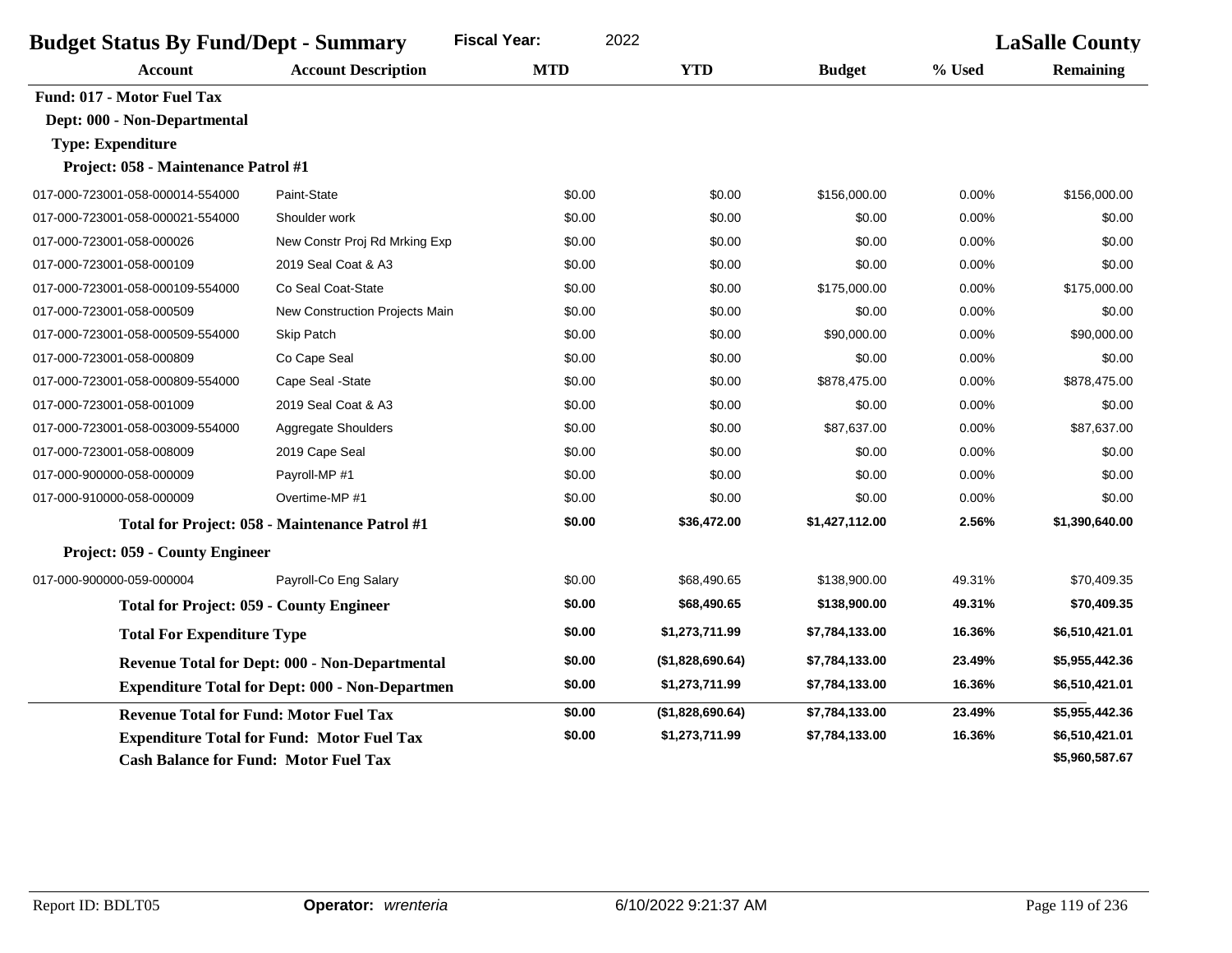| 2022<br><b>Fiscal Year:</b><br><b>Budget Status By Fund/Dept - Summary</b> |                                 |            |              |               | <b>LaSalle County</b> |              |
|----------------------------------------------------------------------------|---------------------------------|------------|--------------|---------------|-----------------------|--------------|
| <b>Account</b>                                                             | <b>Account Description</b>      | <b>MTD</b> | <b>YTD</b>   | <b>Budget</b> | % Used                | Remaining    |
| <b>Fund: 020 - Veterans Assistance Commission</b>                          |                                 |            |              |               |                       |              |
| Dept: 000 - Non-Departmental                                               |                                 |            |              |               |                       |              |
| <b>Type: Revenue</b>                                                       |                                 |            |              |               |                       |              |
| Project: N/A                                                               |                                 |            |              |               |                       |              |
| 020-000-301001                                                             | Tax Levy                        | \$0.00     | \$0.00       | \$366,664.00  | 0.00%                 | \$366,664.00 |
| 020-000-308001                                                             | Interest Income                 | \$0.00     | (\$506.64)   | \$2,250.00    | 22.52%                | \$1,743.36   |
| 020-000-313038                                                             | Donations                       | \$0.00     | (\$2,083.00) | \$0.00        | 0.00%                 | (\$2,083.00) |
| 020-000-314001                                                             | Donated Frm Vet Organizations   | \$0.00     | \$0.00       | \$0.00        | 0.00%                 | \$0.00       |
| 020-000-350001                                                             | Miscellaneous Income            | \$0.00     | \$0.00       | \$4,500.00    | 0.00%                 | \$4,500.00   |
| 020-000-399001                                                             | Fund Balance Use                | \$0.00     | \$0.00       | \$48,609.00   | 0.00%                 | \$48,609.00  |
| <b>Total for Project: N/A</b>                                              |                                 | \$0.00     | (\$2,589.64) | \$422,023.00  | 0.61%                 | \$419,433.36 |
| <b>Total For Revenue Type</b>                                              |                                 | \$0.00     | (\$2,589.64) | \$422,023.00  | 0.61%                 | \$419,433.36 |
| <b>Type: Expenditure</b>                                                   |                                 |            |              |               |                       |              |
| Project: N/A                                                               |                                 |            |              |               |                       |              |
| 020-000-441001                                                             | Medical                         | \$0.00     | \$0.00       | \$0.00        | 0.00%                 | \$0.00       |
| 020-000-447001                                                             | <b>Exelon Settlement</b>        | \$0.00     | \$0.00       | \$0.00        | 0.00%                 | \$0.00       |
| 020-000-460003                                                             | <b>Contractual Labor</b>        | \$0.00     | \$0.00       | \$0.00        | 0.00%                 | \$0.00       |
| 020-000-502001                                                             | Maintenance & Repair-Equipme    | \$0.00     | \$0.00       | \$0.00        | 0.00%                 | \$0.00       |
| 020-000-502003                                                             | Maintenance & Repair-Bldg       | \$0.00     | \$0.00       | \$0.00        | 0.00%                 | \$0.00       |
| 020-000-503001                                                             | Travel                          | \$0.00     | \$4,442.00   | \$12,000.00   | 37.02%                | \$7,558.00   |
| 020-000-510004                                                             | Telephone                       | \$0.00     | \$3,778.23   | \$2,400.00    | 157.43%               | (\$1,378.23) |
| 020-000-510005                                                             | Internet                        | \$0.00     | \$0.00       | \$3,800.00    | 0.00%                 | \$3,800.00   |
| 020-000-510010                                                             | Utilities - VAC                 | \$0.00     | \$1,633.88   | \$3,600.00    | 45.39%                | \$1,966.12   |
| 020-000-511001                                                             | Rent                            | \$0.00     | \$25,200.00  | \$57,600.00   | 43.75%                | \$32,400.00  |
| 020-000-538001                                                             | <b>Emergency Relief</b>         | \$0.00     | \$6,446.87   | \$20,000.00   | 32.23%                | \$13,553.13  |
| 020-000-538002                                                             | <b>Donation Expense</b>         | \$0.00     | \$250.00     | \$0.00        | 0.00%                 | $(\$250.00)$ |
| 020-000-540001                                                             | Postage                         | \$0.00     | \$0.00       | \$300.00      | 0.00%                 | \$300.00     |
| 020-000-541001                                                             | Education                       | \$0.00     | \$2,356.65   | \$2,400.00    | 98.19%                | \$43.35      |
| 020-000-541004                                                             | Dues & Subscriptions            | \$0.00     | \$115.00     | \$1,300.00    | 8.85%                 | \$1,185.00   |
| 020-000-541005                                                             | Library                         | \$0.00     | \$0.00       | \$0.00        | 0.00%                 | \$0.00       |
| 020-000-541006                                                             | Printing                        | \$0.00     | \$0.00       | \$1,000.00    | 0.00%                 | \$1,000.00   |
| 020-000-541007                                                             | Marketing                       | \$0.00     | \$1,638.41   | \$3,000.00    | 54.61%                | \$1,361.59   |
| 020-000-541017                                                             | <b>Record Retention Expense</b> | \$0.00     | \$0.00       | \$0.00        | 0.00%                 | \$0.00       |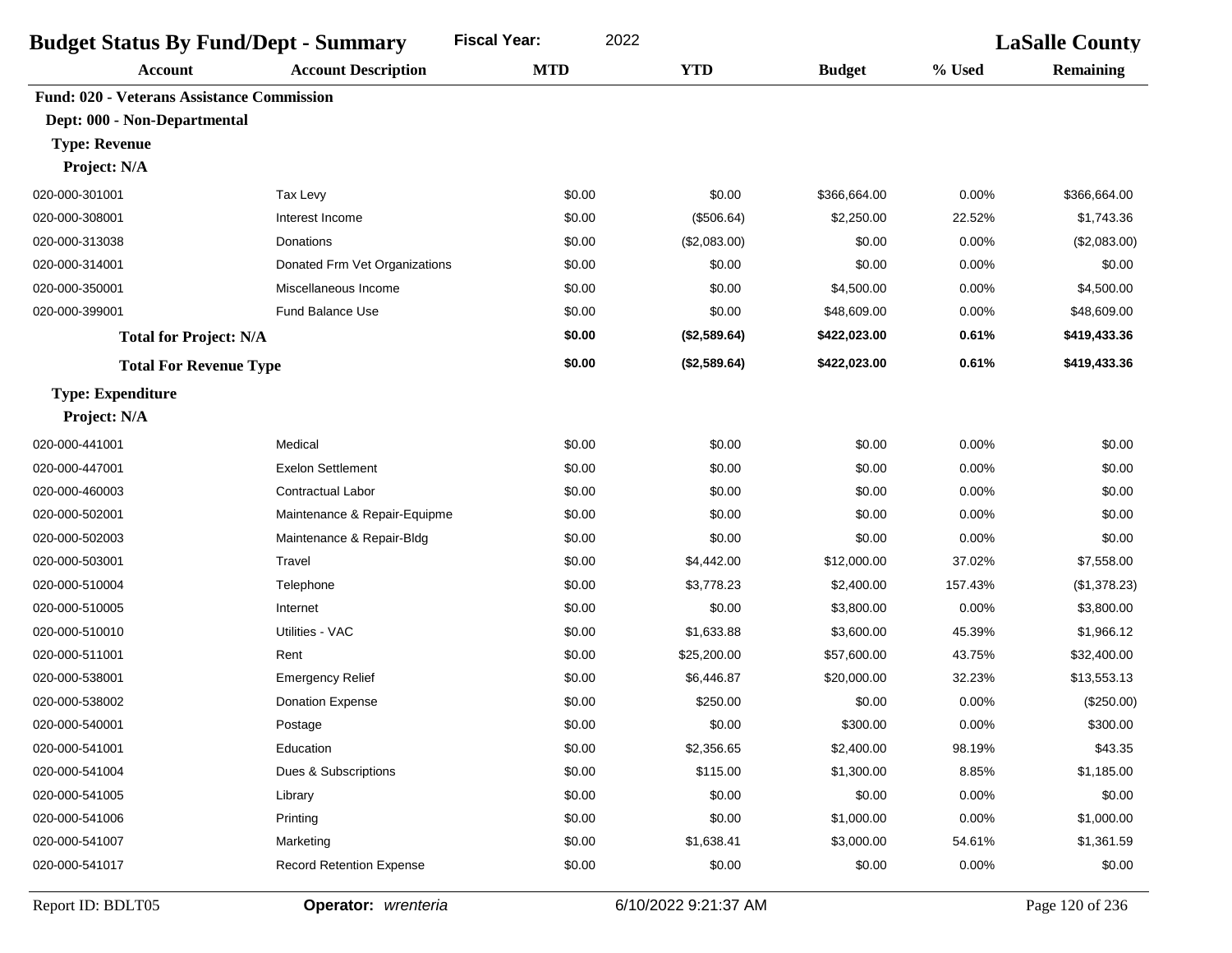| <b>Budget Status By Fund/Dept - Summary</b>       |                                 | <b>Fiscal Year:</b><br>2022 |              | <b>LaSalle County</b> |          |                  |
|---------------------------------------------------|---------------------------------|-----------------------------|--------------|-----------------------|----------|------------------|
| <b>Account</b>                                    | <b>Account Description</b>      | <b>MTD</b>                  | <b>YTD</b>   | <b>Budget</b>         | % Used   | <b>Remaining</b> |
| <b>Fund: 020 - Veterans Assistance Commission</b> |                                 |                             |              |                       |          |                  |
| Dept: 000 - Non-Departmental                      |                                 |                             |              |                       |          |                  |
| <b>Type: Expenditure</b>                          |                                 |                             |              |                       |          |                  |
| Project: N/A                                      |                                 |                             |              |                       |          |                  |
| 020-000-581003                                    | <b>Expo Event Expense</b>       | \$0.00                      | \$138.99     | \$4,500.00            | 3.09%    | \$4,361.01       |
| 020-000-596001                                    | Programs                        | \$0.00                      | \$304.00     | \$3,500.00            | 8.69%    | \$3,196.00       |
| 020-000-598001                                    | Misc Expense                    | \$0.00                      | \$0.00       | \$0.00                | 0.00%    | \$0.00           |
| 020-000-599001                                    | Contingency                     | \$0.00                      | \$0.00       | \$0.00                | 0.00%    | \$0.00           |
| 020-000-601001                                    | Office Supplies & Expense       | \$0.00                      | \$4,892.92   | \$3,000.00            | 163.10%  | (\$1,892.92)     |
| 020-000-701001                                    | <b>Office Equipment Expense</b> | \$0.00                      | \$5,580.98   | \$1,000.00            | 558.10%  | (\$4,580.98)     |
| 020-000-704001                                    | Software Purchase/licenses      | \$0.00                      | \$605.90     | \$4,000.00            | 15.15%   | \$3,394.10       |
| 020-000-801001                                    | <b>Employee Dishonesty Bond</b> | \$0.00                      | \$0.00       | \$200.00              | 0.00%    | \$200.00         |
| 020-000-807001                                    | Liability Insurance             | \$0.00                      | \$0.00       | \$3,000.00            | 0.00%    | \$3,000.00       |
| 020-000-810001                                    | Health & Life Insurance         | \$0.00                      | \$20,934.14  | \$41,000.00           | 51.06%   | \$20,065.86      |
| 020-000-810002                                    | Health & Life Ins-Retirees      | \$0.00                      | \$8,163.88   | \$37,000.00           | 22.06%   | \$28,836.12      |
| 020-000-810005                                    | Umbrella Insurance              | \$0.00                      | \$0.00       | \$325.00              | 0.00%    | \$325.00         |
| 020-000-811001                                    | <b>Workers Compensation</b>     | \$0.00                      | \$0.00       | \$850.00              | 0.00%    | \$850.00         |
| 020-000-860000                                    | NSF Chargeback                  | \$0.00                      | \$0.00       | \$0.00                | 0.00%    | \$0.00           |
| 020-000-900000                                    | Payroll                         | \$0.00                      | \$66,307.44  | \$134,790.00          | 49.19%   | \$68,482.56      |
| 020-000-900100                                    | Part Time No Benefits           | \$0.00                      | \$0.00       | \$0.00                | 0.00%    | \$0.00           |
| 020-000-900101                                    | Temp/Seasonal Help              | \$0.00                      | \$0.00       | \$0.00                | 0.00%    | \$0.00           |
| 020-000-910000                                    | Overtime                        | \$0.00                      | \$0.00       | \$0.00                | 0.00%    | \$0.00           |
| 020-000-910001                                    | Holiday OT                      | \$0.00                      | \$0.00       | \$0.00                | 0.00%    | \$0.00           |
| <b>Total for Project: N/A</b>                     |                                 | \$0.00                      | \$152,789.29 | \$340,565.00          | 44.86%   | \$187,775.71     |
| Project: 121 - VAC Remodel                        |                                 |                             |              |                       |          |                  |
| 020-000-502003-121                                | Maintenance & Repair-Bldg VA    | \$0.00                      | \$0.00       | \$0.00                | 0.00%    | \$0.00           |
| <b>Total for Project: 121 - VAC Remodel</b>       |                                 | \$0.00                      | \$0.00       | \$0.00                | $0.00\%$ | \$0.00           |
| Project: 130 - Mileage                            |                                 |                             |              |                       |          |                  |
| 020-000-503001-130                                | Mileage                         | \$0.00                      | \$0.00       | \$0.00                | 0.00%    | \$0.00           |
| <b>Total for Project: 130 - Mileage</b>           |                                 | \$0.00                      | \$0.00       | \$0.00                | $0.00\%$ | \$0.00           |
| Project: 131 - Meals                              |                                 |                             |              |                       |          |                  |
| 020-000-503001-131                                | Meals                           | \$0.00                      | \$0.00       | \$0.00                | 0.00%    | \$0.00           |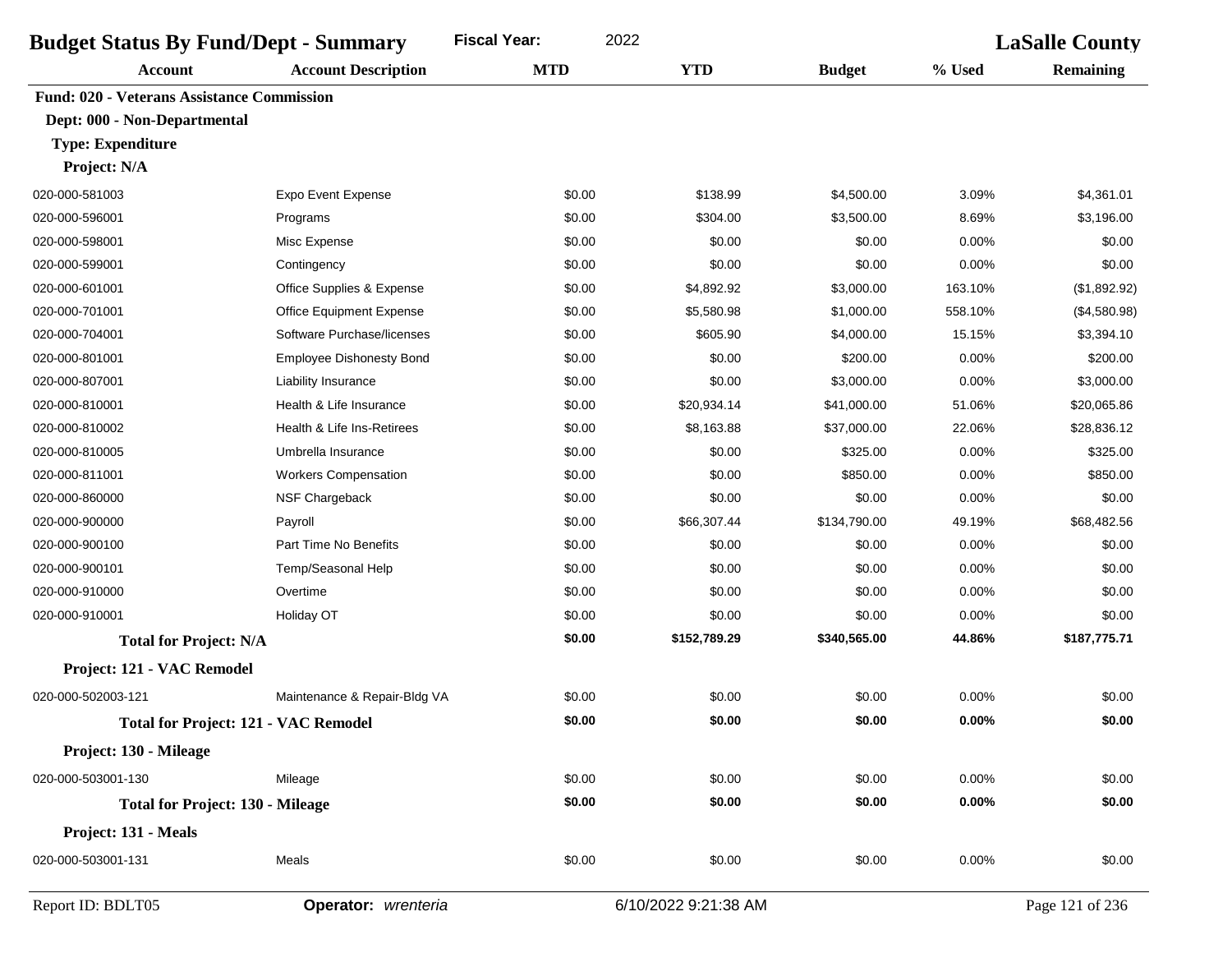| <b>Budget Status By Fund/Dept - Summary</b>       |                                                        | <b>Fiscal Year:</b><br>2022 |              |               | <b>LaSalle County</b> |                  |
|---------------------------------------------------|--------------------------------------------------------|-----------------------------|--------------|---------------|-----------------------|------------------|
| <b>Account</b>                                    | <b>Account Description</b>                             | <b>MTD</b>                  | <b>YTD</b>   | <b>Budget</b> | % Used                | <b>Remaining</b> |
| <b>Fund: 020 - Veterans Assistance Commission</b> |                                                        |                             |              |               |                       |                  |
| Dept: 000 - Non-Departmental                      |                                                        |                             |              |               |                       |                  |
| <b>Type: Expenditure</b>                          |                                                        |                             |              |               |                       |                  |
| Project: 131 - Meals                              |                                                        |                             |              |               |                       |                  |
| <b>Total for Project: 131 - Meals</b>             |                                                        | \$0.00                      | \$0.00       | \$0.00        | 0.00%                 | \$0.00           |
| Project: 132 - Lodging                            |                                                        |                             |              |               |                       |                  |
| 020-000-503001-132                                | Lodging                                                | \$0.00                      | \$0.00       | \$0.00        | 0.00%                 | \$0.00           |
|                                                   | <b>Total for Project: 132 - Lodging</b>                | \$0.00                      | \$0.00       | \$0.00        | 0.00%                 | \$0.00           |
| Project: 133 - Airfare                            |                                                        |                             |              |               |                       |                  |
| 020-000-503001-133                                | Airfare                                                | \$0.00                      | \$0.00       | \$0.00        | 0.00%                 | \$0.00           |
|                                                   | <b>Total for Project: 133 - Airfare</b>                | \$0.00                      | \$0.00       | \$0.00        | 0.00%                 | \$0.00           |
| Project: 134 - Transportation                     |                                                        |                             |              |               |                       |                  |
| 020-000-503001-134                                | Transportation                                         | \$0.00                      | \$0.00       | \$0.00        | 0.00%                 | \$0.00           |
|                                                   | <b>Total for Project: 134 - Transportation</b>         | \$0.00                      | \$0.00       | \$0.00        | 0.00%                 | \$0.00           |
| Project: 180 - Trsf to/from General Fund          |                                                        |                             |              |               |                       |                  |
| 020-000-490000-180                                | Transfer to 001 Gen Fd                                 | \$0.00                      | \$0.00       | \$2,000.00    | 0.00%                 | \$2,000.00       |
|                                                   | Total for Project: 180 - Trsf to/from General Fund     | \$0.00                      | \$0.00       | \$2,000.00    | 0.00%                 | \$2,000.00       |
| Project: 242 - Trsf to/from 098 Health Ins        |                                                        |                             |              |               |                       |                  |
| 020-000-490000-242                                | Transfer to 098 Health Ins                             | \$0.00                      | \$0.00       | \$2,101.00    | 0.00%                 | \$2,101.00       |
|                                                   | Total for Project: 242 - Trsf to/from 098 Health In    | \$0.00                      | \$0.00       | \$2,101.00    | 0.00%                 | \$2,101.00       |
| Project: 999 - Elected off/dept head              |                                                        |                             |              |               |                       |                  |
| 020-000-900000-999                                | Payroll Elected off/dept head                          | \$0.00                      | \$38,083.46  | \$77,357.00   | 49.23%                | \$39,273.54      |
|                                                   | Total for Project: 999 - Elected off/dept head         | \$0.00                      | \$38,083.46  | \$77,357.00   | 49.23%                | \$39,273.54      |
| <b>Total For Expenditure Type</b>                 |                                                        | \$0.00                      | \$190,872.75 | \$422,023.00  | 45.23%                | \$231,150.25     |
|                                                   | Revenue Total for Dept: 000 - Non-Departmental         | \$0.00                      | (\$2,589.64) | \$422,023.00  | 0.61%                 | \$419,433.36     |
|                                                   | <b>Expenditure Total for Dept: 000 - Non-Departmen</b> | \$0.00                      | \$190,872.75 | \$422,023.00  | 45.23%                | \$231,150.25     |
|                                                   | <b>Revenue Total for Fund: Veterans Assistance Com</b> | \$0.00                      | (\$2,589.64) | \$422,023.00  | 0.61%                 | \$419,433.36     |
|                                                   | <b>Expenditure Total for Fund: Veterans Assistance</b> | \$0.00                      | \$190,872.75 | \$422,023.00  | 45.23%                | \$231,150.25     |
|                                                   | <b>Cash Balance for Fund: Veterans Assistance Com</b>  |                             |              |               |                       | \$107,380.45     |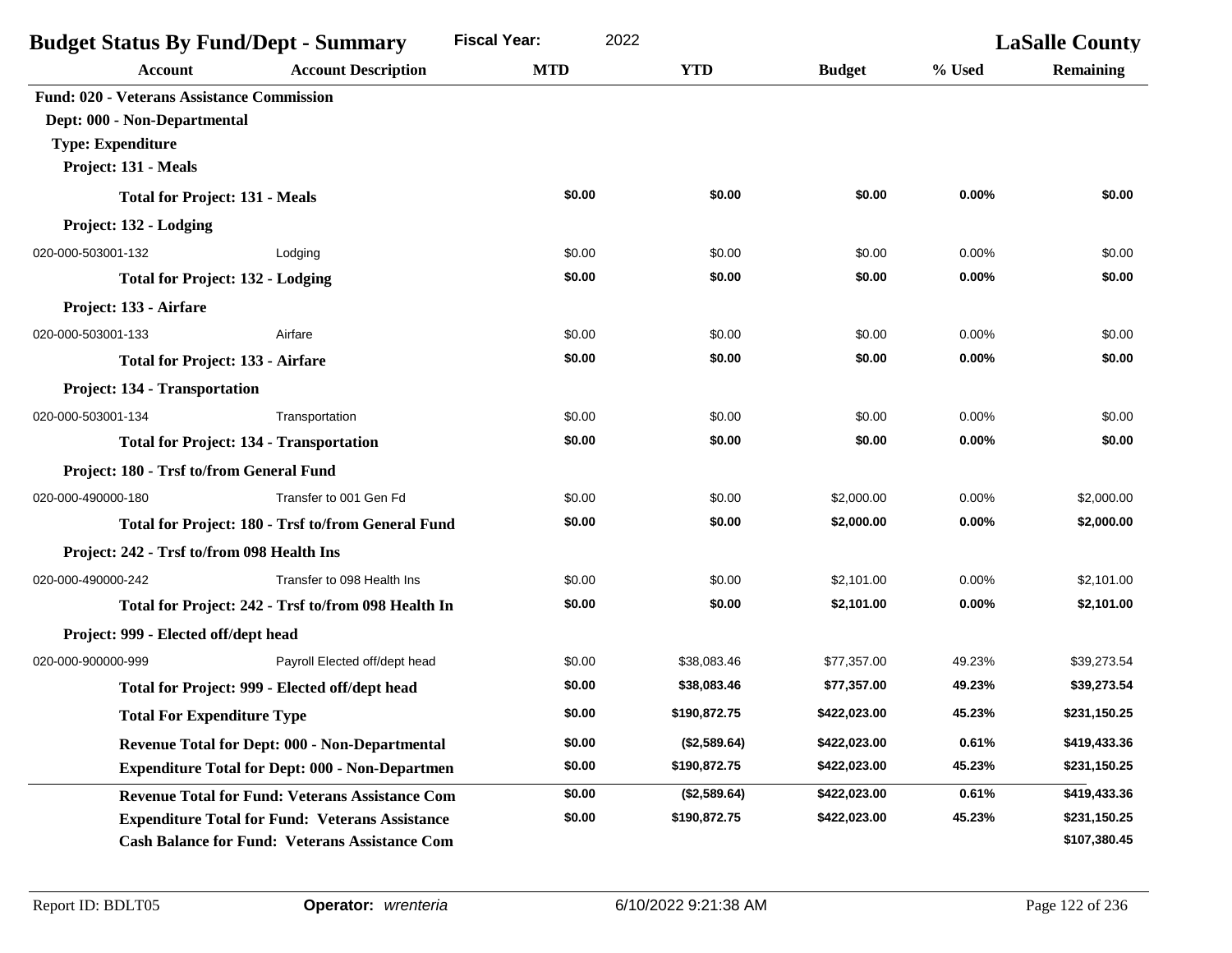| <b>Budget Status By Fund/Dept - Summary</b> |                                     | <b>Fiscal Year:</b><br>2022 |               |               | <b>LaSalle County</b> |                  |
|---------------------------------------------|-------------------------------------|-----------------------------|---------------|---------------|-----------------------|------------------|
| <b>Account</b>                              | <b>Account Description</b>          | <b>MTD</b>                  | <b>YTD</b>    | <b>Budget</b> | % Used                | <b>Remaining</b> |
| <b>Fund: 021 - Court Automation Fund</b>    |                                     |                             |               |               |                       |                  |
| Dept: 000 - Non-Departmental                |                                     |                             |               |               |                       |                  |
| <b>Type: Revenue</b>                        |                                     |                             |               |               |                       |                  |
| Project: N/A                                |                                     |                             |               |               |                       |                  |
| 021-000-308001                              | Interest Income                     | \$0.00                      | (\$756.75)    | \$4,400.00    | 17.20%                | \$3,643.25       |
| 021-000-321006                              | <b>Circuit Clerk Automation Fee</b> | \$0.00                      | (\$82,858.70) | \$225,000.00  | 36.83%                | \$142,141.30     |
| 021-000-328021                              | <b>Future Project Reserves</b>      | \$0.00                      | \$0.00        | \$18,500.00   | 0.00%                 | \$18,500.00      |
| 021-000-350001                              | Miscellaneous Income                | \$0.00                      | \$0.00        | \$0.00        | 0.00%                 | \$0.00           |
| 021-000-399001                              | Fund Balance Use                    | \$0.00                      | \$0.00        | \$113,007.00  | 0.00%                 | \$113,007.00     |
| <b>Total for Project: N/A</b>               |                                     | \$0.00                      | (\$83,615.45) | \$360,907.00  | 23.17%                | \$277,291.55     |
| <b>Total For Revenue Type</b>               |                                     | \$0.00                      | (\$83,615.45) | \$360,907.00  | 23.17%                | \$277,291.55     |
| <b>Type: Expenditure</b>                    |                                     |                             |               |               |                       |                  |
| Project: N/A                                |                                     |                             |               |               |                       |                  |
| 021-000-404001                              | <b>Professional Services</b>        | \$0.00                      | \$790.67      | \$5,000.00    | 15.81%                | \$4,209.33       |
| 021-000-502001                              | Maintenance & Repair-Equipme        | \$0.00                      | \$11,697.98   | \$12,900.00   | 90.68%                | \$1,202.02       |
| 021-000-502006                              | Maintenance-Software                | \$0.00                      | \$61,842.84   | \$128,300.00  | 48.20%                | \$66,457.16      |
| 021-000-503001                              | Travel                              | \$0.00                      | \$0.00        | \$1,000.00    | 0.00%                 | \$1,000.00       |
| 021-000-510005                              | Internet                            | \$0.00                      | \$0.00        | \$400.00      | 0.00%                 | \$400.00         |
| 021-000-541001                              | Education                           | \$0.00                      | \$0.00        | \$500.00      | 0.00%                 | \$500.00         |
| 021-000-541008                              | Administrative Expense              | \$0.00                      | \$0.00        | \$0.00        | 0.00%                 | \$0.00           |
| 021-000-597001                              | Set Up Expense                      | \$0.00                      | \$0.00        | \$5,000.00    | 0.00%                 | \$5,000.00       |
| 021-000-598001                              | Misc Expense                        | \$0.00                      | \$0.00        | \$2,500.00    | 0.00%                 | \$2,500.00       |
| 021-000-601001                              | Office Supplies & Expense           | \$0.00                      | \$0.00        | \$6,000.00    | 0.00%                 | \$6,000.00       |
| 021-000-701001                              | Office Equipment Expense            | \$0.00                      | \$0.00        | \$19,000.00   | 0.00%                 | \$19,000.00      |
| 021-000-704001                              | Software Purchase/licenses          | \$0.00                      | \$0.00        | \$65,000.00   | 0.00%                 | \$65,000.00      |
| 021-000-810001                              | Health & Life Insurance             | \$0.00                      | \$13,594.92   | \$28,000.00   | 48.55%                | \$14,405.08      |
| 021-000-836028                              | Transfer to Const & Improv          | \$0.00                      | \$0.00        | \$0.00        | 0.00%                 | \$0.00           |
| 021-000-860000                              | NSF Chargeback                      | \$0.00                      | \$0.00        | \$0.00        | 0.00%                 | \$0.00           |
| 021-000-900000                              | Payroll                             | \$0.00                      | \$32,201.34   | \$68,000.00   | 47.35%                | \$35,798.66      |
| 021-000-900100                              | Part Time No Benefits               | \$0.00                      | \$0.00        | \$0.00        | 0.00%                 | \$0.00           |
| 021-000-900101                              | Temp/Seasonal Help                  | \$0.00                      | \$0.00        | \$0.00        | 0.00%                 | \$0.00           |
| 021-000-910000                              | Overtime                            | \$0.00                      | \$0.00        | \$0.00        | 0.00%                 | \$0.00           |
| 021-000-910001                              | Holiday OT                          | \$0.00                      | \$0.00        | \$0.00        | 0.00%                 | \$0.00           |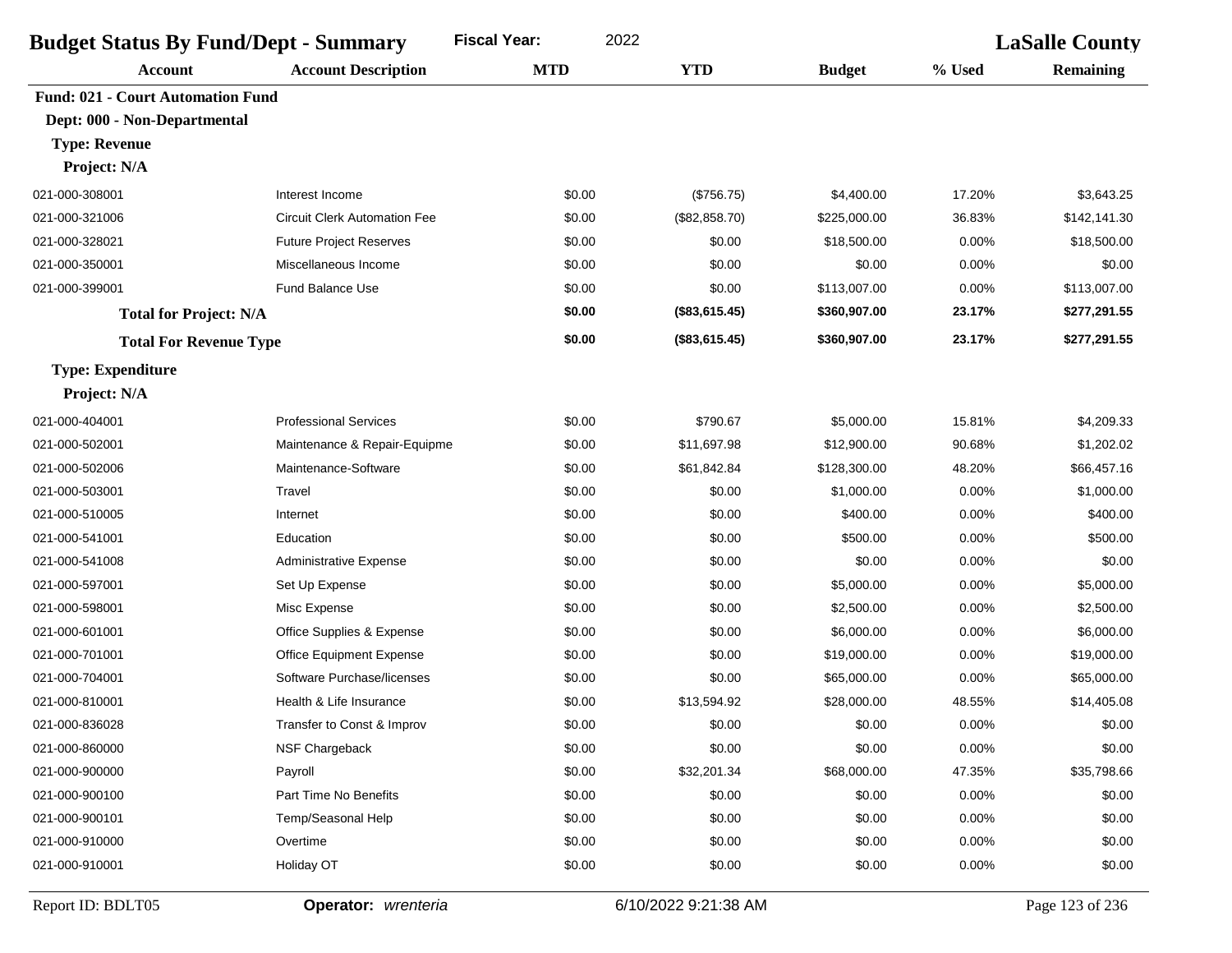| <b>Budget Status By Fund/Dept - Summary</b>                              |                                                          | <b>Fiscal Year:</b><br>2022 |               |               | <b>LaSalle County</b> |                  |
|--------------------------------------------------------------------------|----------------------------------------------------------|-----------------------------|---------------|---------------|-----------------------|------------------|
| <b>Account</b>                                                           | <b>Account Description</b>                               | <b>MTD</b>                  | <b>YTD</b>    | <b>Budget</b> | % Used                | <b>Remaining</b> |
| <b>Fund: 021 - Court Automation Fund</b><br>Dept: 000 - Non-Departmental |                                                          |                             |               |               |                       |                  |
| <b>Type: Expenditure</b><br>Project: N/A                                 |                                                          |                             |               |               |                       |                  |
| <b>Total for Project: N/A</b>                                            |                                                          | \$0.00                      | \$120,127.75  | \$341,600.00  | 35.17%                | \$221,472.25     |
| Project: 130 - Mileage                                                   |                                                          |                             |               |               |                       |                  |
| 021-000-503001-130                                                       | Mileage                                                  | \$0.00                      | \$0.00        | \$0.00        | 0.00%                 | \$0.00           |
| <b>Total for Project: 130 - Mileage</b>                                  |                                                          | \$0.00                      | \$0.00        | \$0.00        | 0.00%                 | \$0.00           |
| Project: 131 - Meals                                                     |                                                          |                             |               |               |                       |                  |
| 021-000-503001-131                                                       | Meals                                                    | \$0.00                      | \$0.00        | \$0.00        | 0.00%                 | \$0.00           |
| <b>Total for Project: 131 - Meals</b>                                    |                                                          | \$0.00                      | \$0.00        | \$0.00        | 0.00%                 | \$0.00           |
| Project: 132 - Lodging                                                   |                                                          |                             |               |               |                       |                  |
| 021-000-503001-132                                                       | Lodging                                                  | \$0.00                      | \$0.00        | \$0.00        | 0.00%                 | \$0.00           |
| <b>Total for Project: 132 - Lodging</b>                                  |                                                          | \$0.00                      | \$0.00        | \$0.00        | 0.00%                 | \$0.00           |
| Project: 133 - Airfare                                                   |                                                          |                             |               |               |                       |                  |
| 021-000-503001-133                                                       | Airfare                                                  | \$0.00                      | \$0.00        | \$0.00        | 0.00%                 | \$0.00           |
| <b>Total for Project: 133 - Airfare</b>                                  |                                                          | \$0.00                      | \$0.00        | \$0.00        | 0.00%                 | \$0.00           |
| Project: 134 - Transportation                                            |                                                          |                             |               |               |                       |                  |
| 021-000-503001-134                                                       | Transportation                                           | \$0.00                      | \$0.00        | \$0.00        | 0.00%                 | \$0.00           |
|                                                                          | <b>Total for Project: 134 - Transportation</b>           | \$0.00                      | \$0.00        | \$0.00        | 0.00%                 | \$0.00           |
| Project: 242 - Trsf to/from 098 Health Ins                               |                                                          |                             |               |               |                       |                  |
| 021-000-490000-242                                                       | Transfer to 098 Health Ins                               | \$0.00                      | \$0.00        | \$807.00      | 0.00%                 | \$807.00         |
|                                                                          | Total for Project: 242 - Trsf to/from 098 Health In      | \$0.00                      | \$0.00        | \$807.00      | 0.00%                 | \$807.00         |
| <b>Project: 245 - Trsf to Assigned Reserve</b>                           |                                                          |                             |               |               |                       |                  |
| 021-000-490000-245                                                       | <b>Transfer to Assigned Reserve</b>                      | \$0.00                      | \$0.00        | \$18,500.00   | 0.00%                 | \$18,500.00      |
|                                                                          | <b>Total for Project: 245 - Trsf to Assigned Reserve</b> | \$0.00                      | \$0.00        | \$18,500.00   | $0.00\%$              | \$18,500.00      |
| <b>Total For Expenditure Type</b>                                        |                                                          | \$0.00                      | \$120,127.75  | \$360,907.00  | 33.28%                | \$240,779.25     |
|                                                                          | Revenue Total for Dept: 000 - Non-Departmental           | \$0.00                      | (\$83,615.45) | \$360,907.00  | 23.17%                | \$277,291.55     |
|                                                                          | <b>Expenditure Total for Dept: 000 - Non-Departmen</b>   | \$0.00                      | \$120,127.75  | \$360,907.00  | 33.28%                | \$240,779.25     |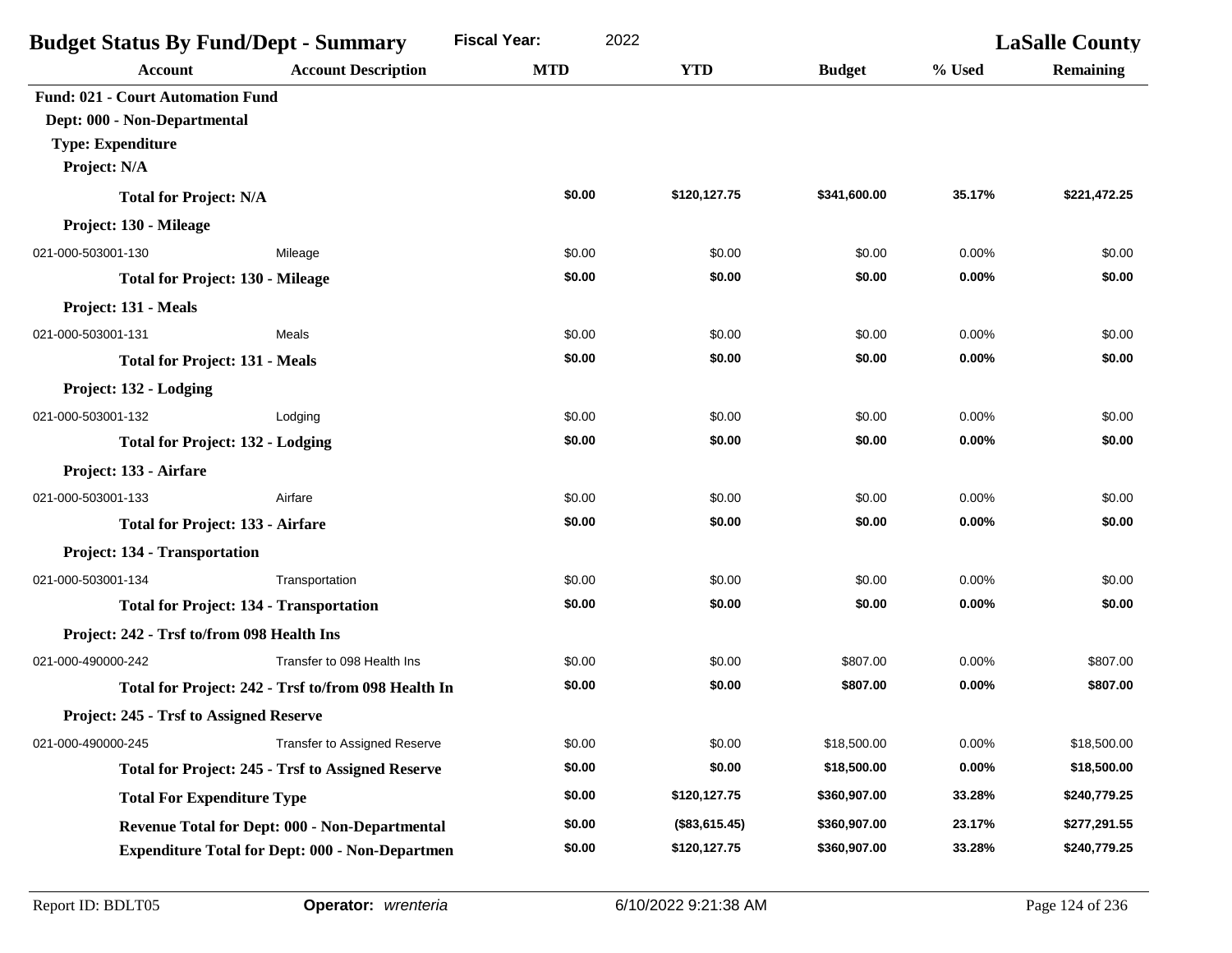| <b>Budget Status By Fund/Dept - Summary</b>           |                                                      | <b>Fiscal Year:</b> | 2022          |               | <b>LaSalle County</b> |                  |  |
|-------------------------------------------------------|------------------------------------------------------|---------------------|---------------|---------------|-----------------------|------------------|--|
| Account                                               | <b>Account Description</b>                           | <b>MTD</b>          | YTD           | <b>Budget</b> | % Used                | <b>Remaining</b> |  |
| <b>Fund: 021 - Court Automation Fund</b>              |                                                      |                     |               |               |                       |                  |  |
|                                                       | <b>Revenue Total for Fund: Court Automation Fund</b> | \$0.00              | (\$83.615.45) | \$360,907.00  | 23.17%                | \$277,291.55     |  |
| <b>Expenditure Total for Fund: Court Automation F</b> |                                                      | \$0.00              | \$120.127.75  | \$360,907.00  | 33.28%                | \$240,779.25     |  |
|                                                       | <b>Cash Balance for Fund: Court Automation Fund</b>  |                     |               |               |                       | \$314,605.89     |  |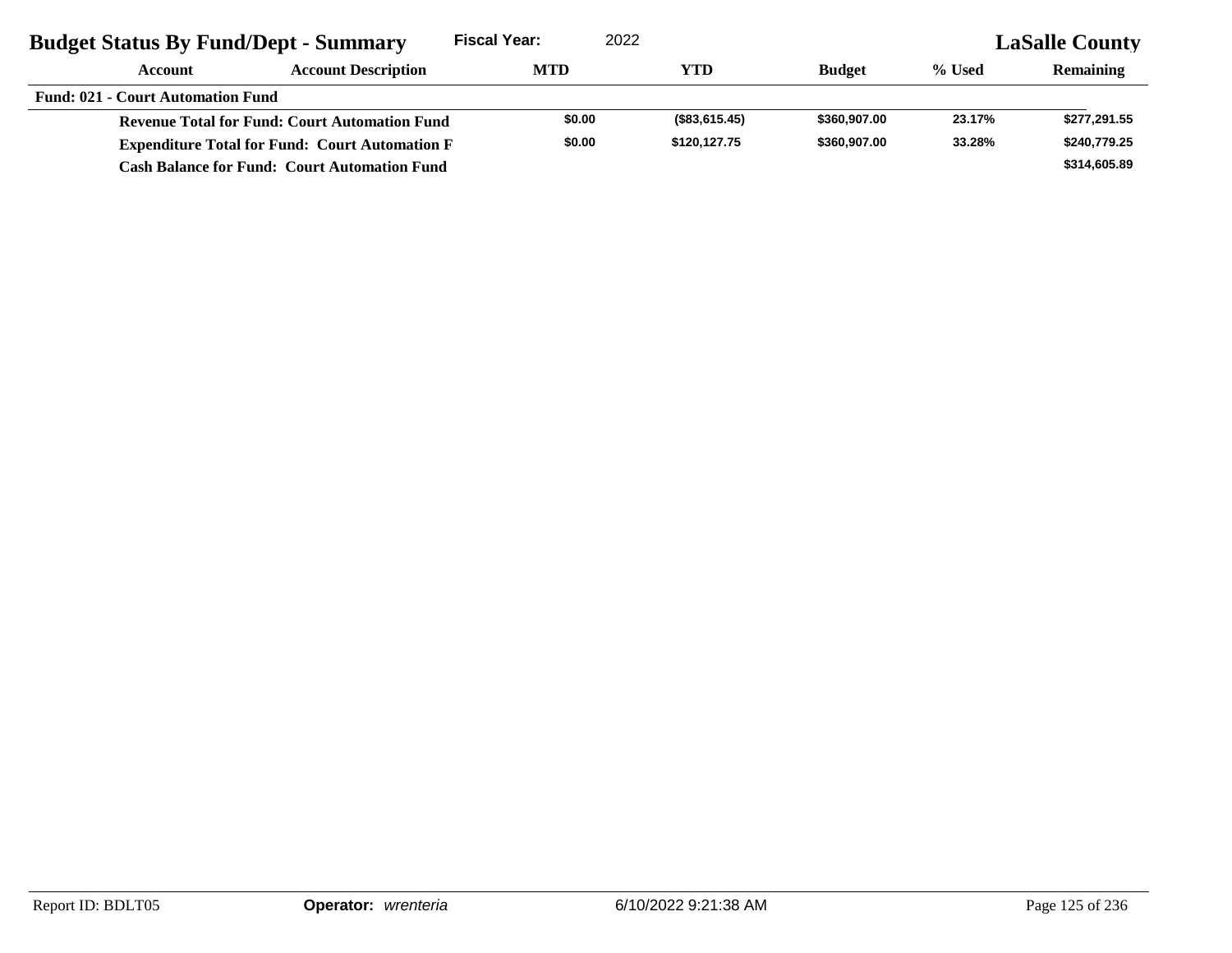| <b>Budget Status By Fund/Dept - Summary</b> | 2022<br><b>Fiscal Year:</b>     |            |                | <b>LaSalle County</b> |         |                  |
|---------------------------------------------|---------------------------------|------------|----------------|-----------------------|---------|------------------|
| <b>Account</b>                              | <b>Account Description</b>      | <b>MTD</b> | <b>YTD</b>     | <b>Budget</b>         | % Used  | <b>Remaining</b> |
| Fund: 022 - Recorder Equipment Fund         |                                 |            |                |                       |         |                  |
| Dept: 000 - Non-Departmental                |                                 |            |                |                       |         |                  |
| <b>Type: Revenue</b>                        |                                 |            |                |                       |         |                  |
| Project: N/A                                |                                 |            |                |                       |         |                  |
| 022-000-308001                              | Interest Income                 | \$0.00     | (\$1,163.12)   | \$4,000.00            | 29.08%  | \$2,836.88       |
| 022-000-322003                              | Recorder's Equipment Fee        | \$0.00     | (\$27,529.00)  | \$63,000.00           | 43.70%  | \$35,471.00      |
| 022-000-322004                              | Rent Housing Supp Fees-Cty      | \$0.00     | (\$4,131.00)   | \$12,000.00           | 34.43%  | \$7,869.00       |
| 022-000-322005                              | <b>Gis Recording Fees</b>       | \$0.00     | (\$9,140.00)   | \$21,000.00           | 43.52%  | \$11,860.00      |
| 022-000-322006                              | <b>Public Search Income</b>     | \$0.00     | (\$63,981.40)  | \$91,000.00           | 70.31%  | \$27,018.60      |
| 022-000-322008                              | Copy Revenue                    | \$0.00     | (\$23,970.75)  | \$27,000.00           | 88.78%  | \$3,029.25       |
| 022-000-322009                              | Rental Housing Supp Fees-Stat   | \$0.00     | (\$74,358.00)  | \$171,000.00          | 43.48%  | \$96,642.00      |
| 022-000-350001                              | Miscellaneous Income            | \$0.00     | (\$200.00)     | \$500.00              | 40.00%  | \$300.00         |
| 022-000-350002                              | NSF Payback                     | \$0.00     | \$0.00         | \$0.00                | 0.00%   | \$0.00           |
| 022-000-399001                              | <b>Fund Balance Use</b>         | \$0.00     | \$0.00         | \$0.00                | 0.00%   | \$0.00           |
| <b>Total for Project: N/A</b>               |                                 | \$0.00     | (\$204,473.27) | \$389,500.00          | 52.50%  | \$185,026.73     |
| <b>Total For Revenue Type</b>               |                                 | \$0.00     | (\$204,473.27) | \$389,500.00          | 52.50%  | \$185,026.73     |
| <b>Type: Expenditure</b>                    |                                 |            |                |                       |         |                  |
| Project: N/A                                |                                 |            |                |                       |         |                  |
| 022-000-404001                              | <b>Professional Services</b>    | \$0.00     | \$5,000.00     | \$5,000.00            | 100.00% | \$0.00           |
| 022-000-502001                              | Maintenance & Repair-Equipme    | \$0.00     | \$42,929.49    | \$102,000.00          | 42.09%  | \$59,070.51      |
| 022-000-503001                              | Travel                          | \$0.00     | \$0.00         | \$7,100.00            | 0.00%   | \$7,100.00       |
| 022-000-511003                              | Rent-equipment                  | \$0.00     | \$929.80       | \$4,000.00            | 23.25%  | \$3,070.20       |
| 022-000-511004                              | <b>Offsite Storage</b>          | \$0.00     | \$0.00         | \$0.00                | 0.00%   | \$0.00           |
| 022-000-541001                              | Education                       | \$0.00     | \$275.00       | \$1,400.00            | 19.64%  | \$1,125.00       |
| 022-000-541004                              | Dues & Subscriptions            | \$0.00     | \$990.00       | \$1,300.00            | 76.15%  | \$310.00         |
| 022-000-541017                              | <b>Record Retention Expense</b> | \$0.00     | \$0.00         | \$8,000.00            | 0.00%   | \$8,000.00       |
| 022-000-550001                              | State Share Rental Housing      | \$0.00     | \$71,649.00    | \$171,000.00          | 41.90%  | \$99,351.00      |
| 022-000-598001                              | Misc Expense                    | \$0.00     | \$0.00         | \$100.00              | 0.00%   | \$100.00         |
| 022-000-600001                              | Supplies                        | \$0.00     | \$1,148.79     | \$20,000.00           | 5.74%   | \$18,851.21      |
| 022-000-601018                              | Supplies-g.i.s.                 | \$0.00     | \$0.00         | \$0.00                | 0.00%   | \$0.00           |
| 022-000-701001                              | Office Equipment Expense        | \$0.00     | \$0.00         | \$0.00                | 0.00%   | \$0.00           |
| 022-000-860000                              | NSF Chargeback                  | \$0.00     | \$0.00         | \$0.00                | 0.00%   | \$0.00           |
| 022-000-900000                              | Payroll                         | \$0.00     | \$6,111.07     | \$13,048.00           | 46.84%  | \$6,936.93       |
|                                             |                                 |            |                |                       |         |                  |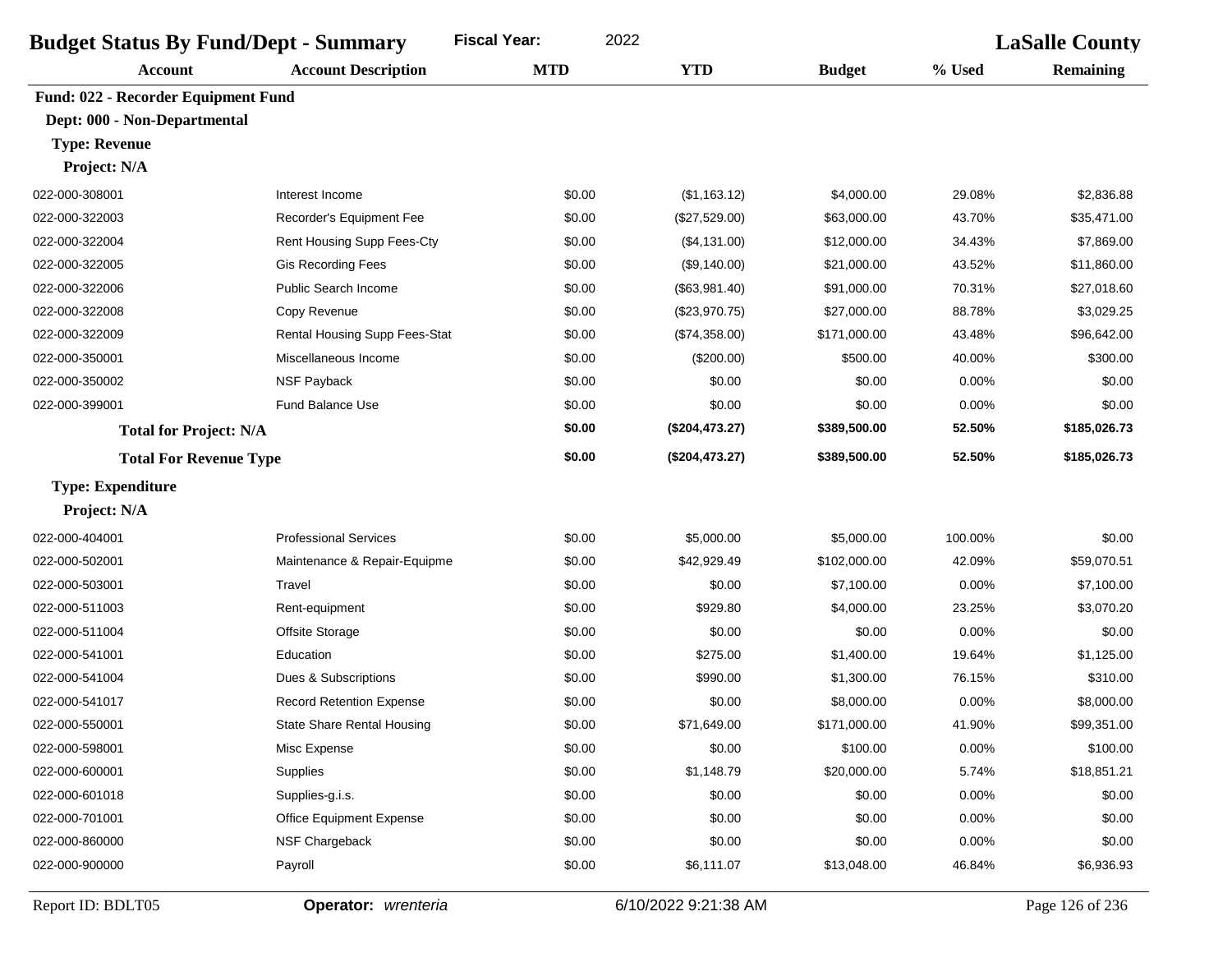| <b>Budget Status By Fund/Dept - Summary</b> |                                                        | 2022<br><b>Fiscal Year:</b> |                 |               | <b>LaSalle County</b> |                  |
|---------------------------------------------|--------------------------------------------------------|-----------------------------|-----------------|---------------|-----------------------|------------------|
| <b>Account</b>                              | <b>Account Description</b>                             | <b>MTD</b>                  | <b>YTD</b>      | <b>Budget</b> | % Used                | <b>Remaining</b> |
| Fund: 022 - Recorder Equipment Fund         |                                                        |                             |                 |               |                       |                  |
| Dept: 000 - Non-Departmental                |                                                        |                             |                 |               |                       |                  |
| <b>Type: Expenditure</b>                    |                                                        |                             |                 |               |                       |                  |
| Project: N/A                                |                                                        |                             |                 |               |                       |                  |
| 022-000-900100                              | Part Time No Benefits                                  | \$0.00                      | \$0.00          | \$0.00        | 0.00%                 | \$0.00           |
| 022-000-900101                              | Temp/Seasonal Help                                     | \$0.00                      | \$0.00          | \$0.00        | 0.00%                 | \$0.00           |
| 022-000-910000                              | Overtime                                               | \$0.00                      | \$0.00          | \$0.00        | 0.00%                 | \$0.00           |
| 022-000-910001                              | Holiday OT                                             | \$0.00                      | \$0.00          | \$0.00        | 0.00%                 | \$0.00           |
| <b>Total for Project: N/A</b>               |                                                        | \$0.00                      | \$129,033.15    | \$332,948.00  | 38.75%                | \$203,914.85     |
| Project: 130 - Mileage                      |                                                        |                             |                 |               |                       |                  |
| 022-000-503001-130                          | Mileage                                                | \$0.00                      | \$317.78        | \$0.00        | 0.00%                 | (\$317.78)       |
| <b>Total for Project: 130 - Mileage</b>     |                                                        | \$0.00                      | \$317.78        | \$0.00        | 0.00%                 | (\$317.78)       |
| Project: 131 - Meals                        |                                                        |                             |                 |               |                       |                  |
| 022-000-503001-131                          | Meals                                                  | \$0.00                      | \$0.00          | \$0.00        | 0.00%                 | \$0.00           |
| <b>Total for Project: 131 - Meals</b>       |                                                        | \$0.00                      | \$0.00          | \$0.00        | 0.00%                 | \$0.00           |
| Project: 132 - Lodging                      |                                                        |                             |                 |               |                       |                  |
| 022-000-503001-132                          | Lodging                                                | \$0.00                      | \$215.04        | \$0.00        | 0.00%                 | (\$215.04)       |
| <b>Total for Project: 132 - Lodging</b>     |                                                        | \$0.00                      | \$215.04        | \$0.00        | 0.00%                 | (\$215.04)       |
| Project: 133 - Airfare                      |                                                        |                             |                 |               |                       |                  |
| 022-000-503001-133                          | Airfare                                                | \$0.00                      | \$0.00          | \$0.00        | 0.00%                 | \$0.00           |
| <b>Total for Project: 133 - Airfare</b>     |                                                        | \$0.00                      | \$0.00          | \$0.00        | 0.00%                 | \$0.00           |
| Project: 134 - Transportation               |                                                        |                             |                 |               |                       |                  |
| 022-000-503001-134                          | Transportation                                         | \$0.00                      | \$0.00          | \$0.00        | 0.00%                 | \$0.00           |
|                                             | <b>Total for Project: 134 - Transportation</b>         | \$0.00                      | \$0.00          | \$0.00        | 0.00%                 | \$0.00           |
| Project: 204 - Trsf to/from 028 Cap Improv  |                                                        |                             |                 |               |                       |                  |
| 022-000-490000-204                          | Transfer to 028 Cap Improv                             | \$0.00                      | \$0.00          | \$0.00        | 0.00%                 | \$0.00           |
|                                             | Total for Project: 204 - Trsf to/from 028 Cap Impr     | \$0.00                      | \$0.00          | \$0.00        | $0.00\%$              | \$0.00           |
| <b>Total For Expenditure Type</b>           |                                                        | \$0.00                      | \$129,565.97    | \$332,948.00  | 38.91%                | \$203,382.03     |
|                                             | Revenue Total for Dept: 000 - Non-Departmental         | \$0.00                      | (\$204, 473.27) | \$389,500.00  | 52.50%                | \$185,026.73     |
|                                             | <b>Expenditure Total for Dept: 000 - Non-Departmen</b> | \$0.00                      | \$129,565.97    | \$332,948.00  | 38.91%                | \$203,382.03     |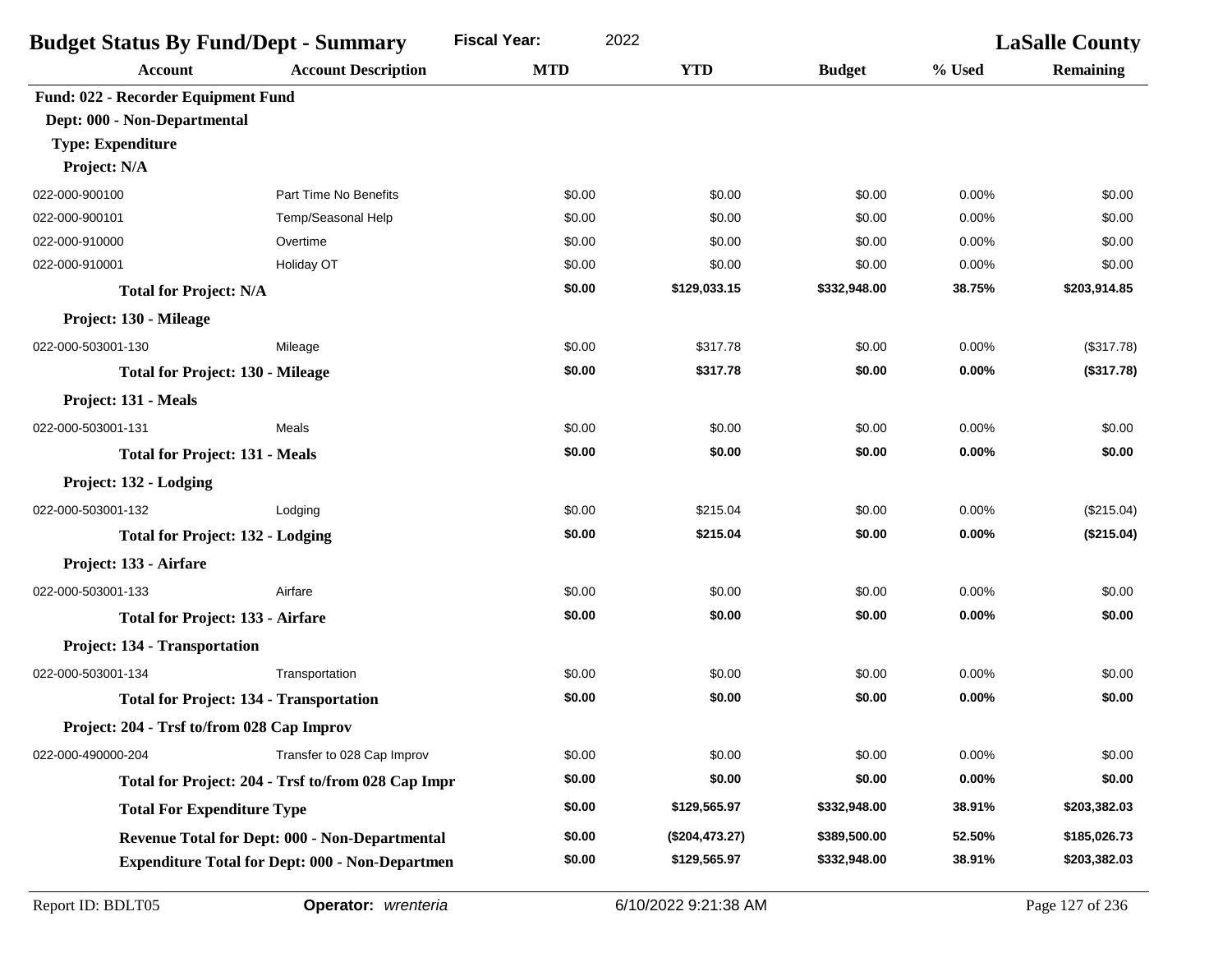| <b>Budget Status By Fund/Dept - Summary</b>           |                                                       | <b>Fiscal Year:</b> | 2022           |               | <b>LaSalle County</b> |                  |  |
|-------------------------------------------------------|-------------------------------------------------------|---------------------|----------------|---------------|-----------------------|------------------|--|
| Account                                               | <b>Account Description</b>                            | <b>MTD</b>          | YTD            | <b>Budget</b> | % Used                | <b>Remaining</b> |  |
| <b>Fund: 022 - Recorder Equipment Fund</b>            |                                                       |                     |                |               |                       |                  |  |
|                                                       | <b>Revenue Total for Fund: Recorder Equipment Fun</b> | \$0.00              | (\$204,473.27) | \$389,500.00  | 52.50%                | \$185,026.73     |  |
| <b>Expenditure Total for Fund: Recorder Equipment</b> |                                                       | \$0.00              | \$129,565.97   | \$332,948,00  | 38.91%                | \$203,382.03     |  |
|                                                       | <b>Cash Balance for Fund: Recorder Equipment Fun</b>  |                     |                |               |                       | \$587,588.64     |  |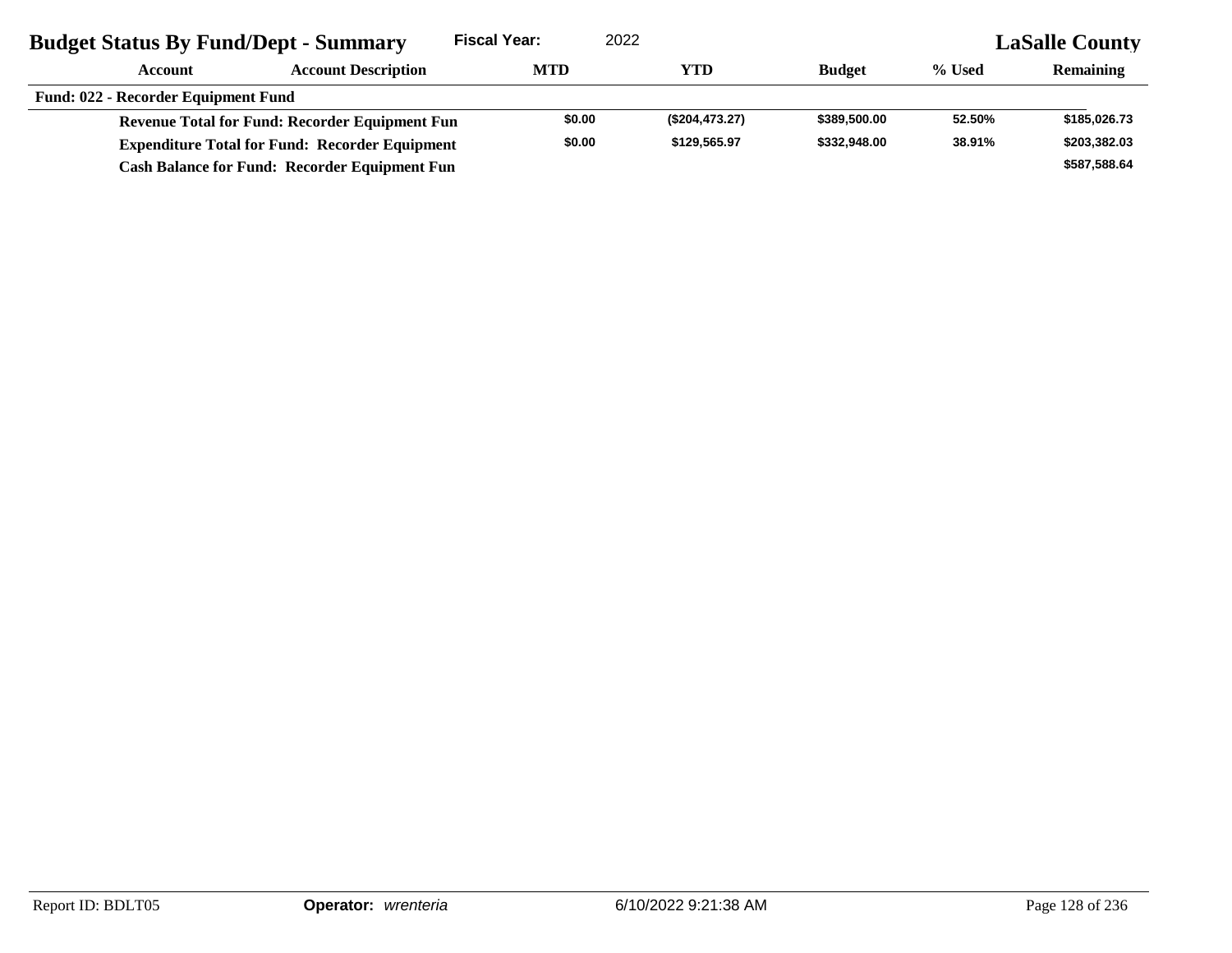| <b>Budget Status By Fund/Dept - Summary</b> | <b>Fiscal Year:</b><br>2022                         |            |                 | <b>LaSalle County</b> |          |                  |
|---------------------------------------------|-----------------------------------------------------|------------|-----------------|-----------------------|----------|------------------|
| <b>Account</b>                              | <b>Account Description</b>                          | <b>MTD</b> | <b>YTD</b>      | <b>Budget</b>         | % Used   | <b>Remaining</b> |
| <b>Fund: 023 - County Health Department</b> |                                                     |            |                 |                       |          |                  |
| Dept: 000 - Non-Departmental                |                                                     |            |                 |                       |          |                  |
| <b>Type: Revenue</b>                        |                                                     |            |                 |                       |          |                  |
| Project: N/A                                |                                                     |            |                 |                       |          |                  |
| 023-000-301001                              | Tax Levy                                            | \$0.00     | \$0.00          | \$659,701.00          | 0.00%    | \$659,701.00     |
| 023-000-308001                              | Interest Income                                     | \$0.00     | (\$10,199.42)   | \$55,000.00           | 18.54%   | \$44,800.58      |
| 023-000-313001                              | Licenses-restaurant                                 | \$0.00     | (\$100,700.00)  | \$120,000.00          | 83.92%   | \$19,300.00      |
| 023-000-313002                              | Licenses-sewage Septic                              | \$0.00     | (\$11,711.00)   | \$30,000.00           | 39.04%   | \$18,289.00      |
| 023-000-313003                              | Licenses-wells                                      | \$0.00     | (\$4,750.00)    | \$10,000.00           | 47.50%   | \$5,250.00       |
| 023-000-313004                              | <b>Subdivision Plats</b>                            | \$0.00     | \$0.00          | \$1,000.00            | 0.00%    | \$1,000.00       |
| 023-000-313008                              | Mortgage Surveys                                    | \$0.00     | \$0.00          | \$300.00              | 0.00%    | \$300.00         |
| 023-000-313009                              | License-temp Food Service                           | \$0.00     | (\$1,395.00)    | \$13,000.00           | 10.73%   | \$11,605.00      |
| 023-000-313010                              | Communicable Disease Control                        | \$0.00     | \$0.00          | \$0.00                | 0.00%    | \$0.00           |
| 023-000-313011                              | Non Cash Imms - Revenue                             | \$0.00     | \$0.00          | \$40,000.00           | 0.00%    | \$40,000.00      |
| 023-000-313013                              | Aids/hiv Ed Counsing & Testing                      | \$0.00     | \$0.00          | \$4,000.00            | 0.00%    | \$4,000.00       |
| 023-000-313026                              | <b>Medical Reserve Corps</b>                        | \$0.00     | \$0.00          | \$0.00                | 0.00%    | \$0.00           |
| 023-000-313027                              | <b>Credit Card Processing Fees</b>                  | \$0.00     | \$0.00          | \$0.00                | 0.00%    | \$0.00           |
| 023-000-313028                              | Insurance/Client Reimb                              | \$0.00     | (\$48,072.94)   | \$250,000.00          | 19.23%   | \$201,927.06     |
| 023-000-350001                              | Miscellaneous Income                                | \$0.00     | (\$50.00)       | \$10,000.00           | 0.50%    | \$9,950.00       |
| 023-000-350002                              | <b>County Service Charges</b>                       | \$0.00     | \$0.00          | \$0.00                | 0.00%    | \$0.00           |
| 023-000-350004                              | PY Revenue Adjustments                              | \$0.00     | \$0.00          | \$0.00                | 0.00%    | \$0.00           |
| 023-000-390018                              | <b>DNA</b>                                          | \$0.00     | (\$40.00)       | \$1,500.00            | 2.67%    | \$1,460.00       |
| 023-000-399001                              | Fund Balance Use                                    | \$0.00     | \$0.00          | \$817,455.00          | 0.00%    | \$817,455.00     |
| <b>Total for Project: N/A</b>               |                                                     | \$0.00     | (\$176,918.36)  | \$2,011,956.00        | 8.79%    | \$1,835,037.64   |
| Project: 194 - Trsf to/from 016 Ins Fund    |                                                     |            |                 |                       |          |                  |
| 023-000-390000-194                          | Transfer from 016 Insurance                         | \$0.00     | \$0.00          | \$17,024.00           | 0.00%    | \$17,024.00      |
|                                             | Total for Project: 194 - Trsf to/from 016 Ins Fund  | \$0.00     | \$0.00          | \$17,024.00           | 0.00%    | \$17,024.00      |
| Project: 555 - Federal Grant Funds          |                                                     |            |                 |                       |          |                  |
| 023-000-308001-555                          | Interest Income - Federal                           | \$0.00     | \$0.00          | \$0.00                | 0.00%    | \$0.00           |
| 023-000-390024-555                          | Emer Food & Shelter Rev-Fed                         | \$0.00     | (\$1,350.00)    | \$0.00                | 0.00%    | (\$1,350.00)     |
|                                             | <b>Total for Project: 555 - Federal Grant Funds</b> | \$0.00     | (\$1,350.00)    | \$0.00                | $0.00\%$ | (\$1,350.00)     |
| <b>Total For Revenue Type</b>               |                                                     | \$0.00     | (\$178, 268.36) | \$2,028,980.00        | 8.79%    | \$1,850,711.64   |
|                                             |                                                     |            |                 |                       |          |                  |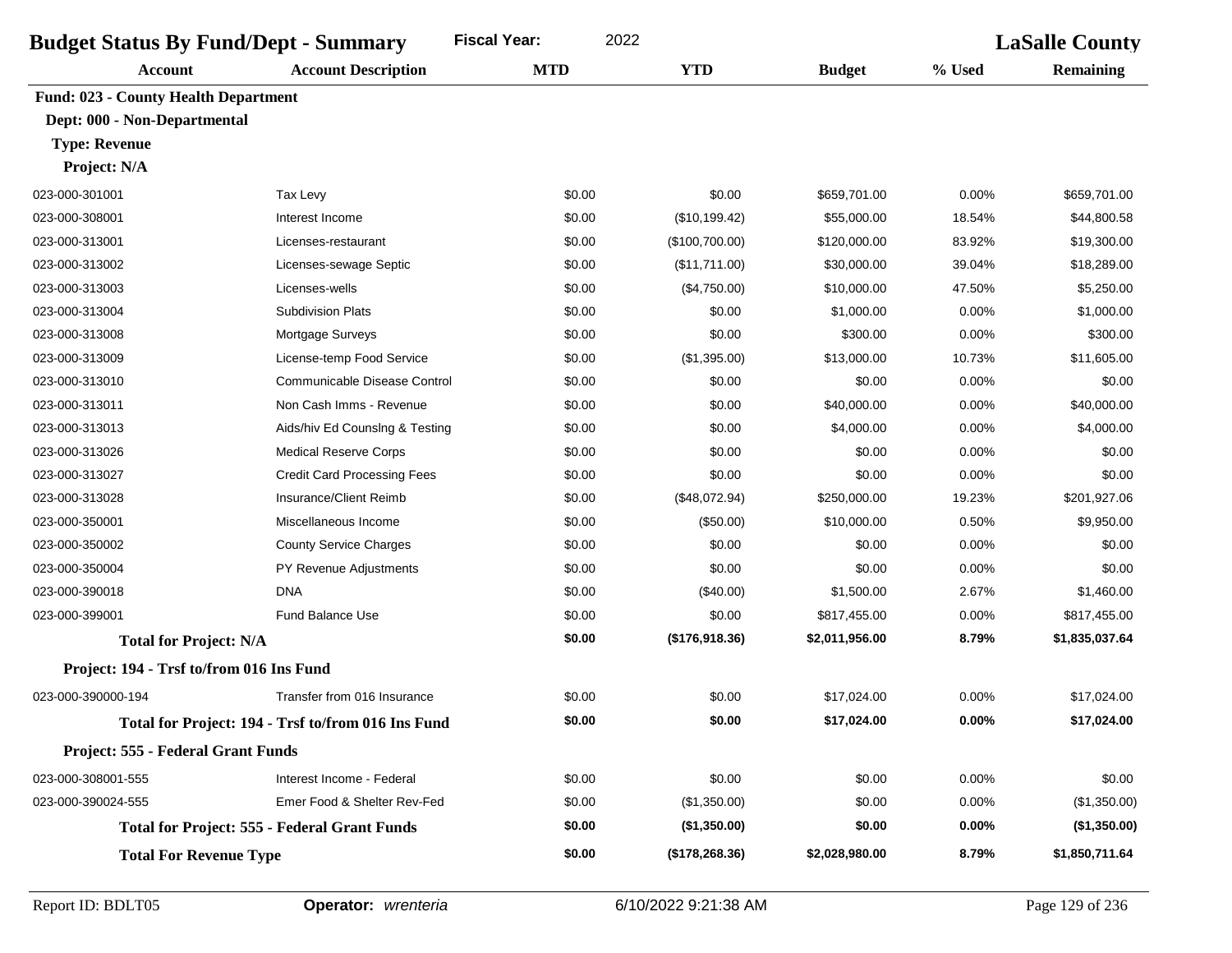| <b>Fiscal Year:</b><br>2022<br><b>Budget Status By Fund/Dept - Summary</b> |                                           |            |                |                | <b>LaSalle County</b> |                  |
|----------------------------------------------------------------------------|-------------------------------------------|------------|----------------|----------------|-----------------------|------------------|
| <b>Account</b>                                                             | <b>Account Description</b>                | <b>MTD</b> | <b>YTD</b>     | <b>Budget</b>  | % Used                | <b>Remaining</b> |
| <b>Fund: 023 - County Health Department</b>                                |                                           |            |                |                |                       |                  |
| Dept: 000 - Non-Departmental                                               |                                           |            |                |                |                       |                  |
| <b>Type: Expenditure</b>                                                   |                                           |            |                |                |                       |                  |
| Project: N/A                                                               |                                           |            |                |                |                       |                  |
| 023-000-447001                                                             | <b>Exelon Settlement</b>                  | \$0.00     | \$0.00         | \$0.00         | 0.00%                 | \$0.00           |
| 023-000-460003                                                             | <b>Contractual Labor</b>                  | \$0.00     | \$20,481.31    | \$0.00         | 0.00%                 | (\$20,481.31)    |
| 023-000-502001                                                             | Maintenance & Repair-Equipme              | \$0.00     | \$0.00         | \$0.00         | 0.00%                 | \$0.00           |
| 023-000-503001                                                             | Travel                                    | \$0.00     | \$0.00         | \$0.00         | 0.00%                 | \$0.00           |
| 023-000-503004                                                             | Mileage-boh                               | \$0.00     | \$0.00         | \$800.00       | 0.00%                 | \$800.00         |
| 023-000-510001                                                             | <b>Utilities</b>                          | \$0.00     | \$9,253.46     | \$18,000.00    | 51.41%                | \$8,746.54       |
| 023-000-510004                                                             | Telephone                                 | \$0.00     | \$740.08       | \$15,000.00    | 4.93%                 | \$14,259.92      |
| 023-000-511001                                                             | Rent                                      | \$0.00     | \$0.00         | \$65,000.00    | 0.00%                 | \$65,000.00      |
| 023-000-516005                                                             | Grnt Refund-unused Grnt \$                | \$0.00     | \$0.00         | \$0.00         | 0.00%                 | \$0.00           |
| 023-000-540001                                                             | Postage                                   | \$0.00     | \$486.36       | \$10,000.00    | 4.86%                 | \$9,513.64       |
| 023-000-541001                                                             | <b>Education Dues &amp; Subscriptions</b> | \$0.00     | \$4,911.55     | \$25,000.00    | 19.65%                | \$20,088.45      |
| 023-000-541003                                                             | Public Service Adver                      | \$0.00     | \$0.00         | \$10,000.00    | 0.00%                 | \$10,000.00      |
| 023-000-541005                                                             | Library                                   | \$0.00     | \$0.00         | \$0.00         | 0.00%                 | \$0.00           |
| 023-000-541006                                                             | Printing                                  | \$0.00     | \$0.00         | \$0.00         | 0.00%                 | \$0.00           |
| 023-000-550000                                                             | Fees                                      | \$0.00     | \$0.00         | \$0.00         | 0.00%                 | \$0.00           |
| 023-000-596001                                                             | Programs                                  | \$0.00     | \$329.91       | \$75,000.00    | 0.44%                 | \$74,670.09      |
| 023-000-600001                                                             | Supplies                                  | \$0.00     | \$3,806.31     | \$0.00         | 0.00%                 | (\$3,806.31)     |
| 023-000-601001                                                             | Office Supplies & Expense                 | \$0.00     | \$255.30       | \$35,000.00    | 0.73%                 | \$34,744.70      |
| 023-000-701001                                                             | Office Equipment Expense                  | \$0.00     | \$0.00         | \$0.00         | 0.00%                 | \$0.00           |
| 023-000-711001                                                             | Site Improvement Expense                  | \$0.00     | \$0.00         | \$20,000.00    | 0.00%                 | \$20,000.00      |
| 023-000-810001                                                             | Health & Life Insurance                   | \$0.00     | \$181,432.76   | \$350,000.00   | 51.84%                | \$168,567.24     |
| 023-000-810002                                                             | Health & Life Ins-Retirees                | \$0.00     | \$146,492.48   | \$280,000.00   | 52.32%                | \$133,507.52     |
| 023-000-860000                                                             | NSF Chargeback                            | \$0.00     | \$0.00         | \$0.00         | 0.00%                 | \$0.00           |
| 023-000-900000                                                             | Payroll                                   | \$0.00     | \$732,976.26   | \$1,683,414.00 | 43.54%                | \$950,437.74     |
| 023-000-900100                                                             | Part Time No Benefits                     | \$0.00     | \$0.00         | \$0.00         | 0.00%                 | \$0.00           |
| 023-000-900101                                                             | Temp/Seasonal Help                        | \$0.00     | \$76,772.97    | \$15,000.00    | 511.82%               | (\$61,772.97)    |
| 023-000-910000                                                             | Overtime                                  | \$0.00     | \$1,961.83     | \$20,000.00    | 9.81%                 | \$18,038.17      |
| <b>Total for Project: N/A</b>                                              |                                           | \$0.00     | \$1,179,900.58 | \$2,622,214.00 | 45.00%                | \$1,442,313.42   |

**Project: 130 - Mileage**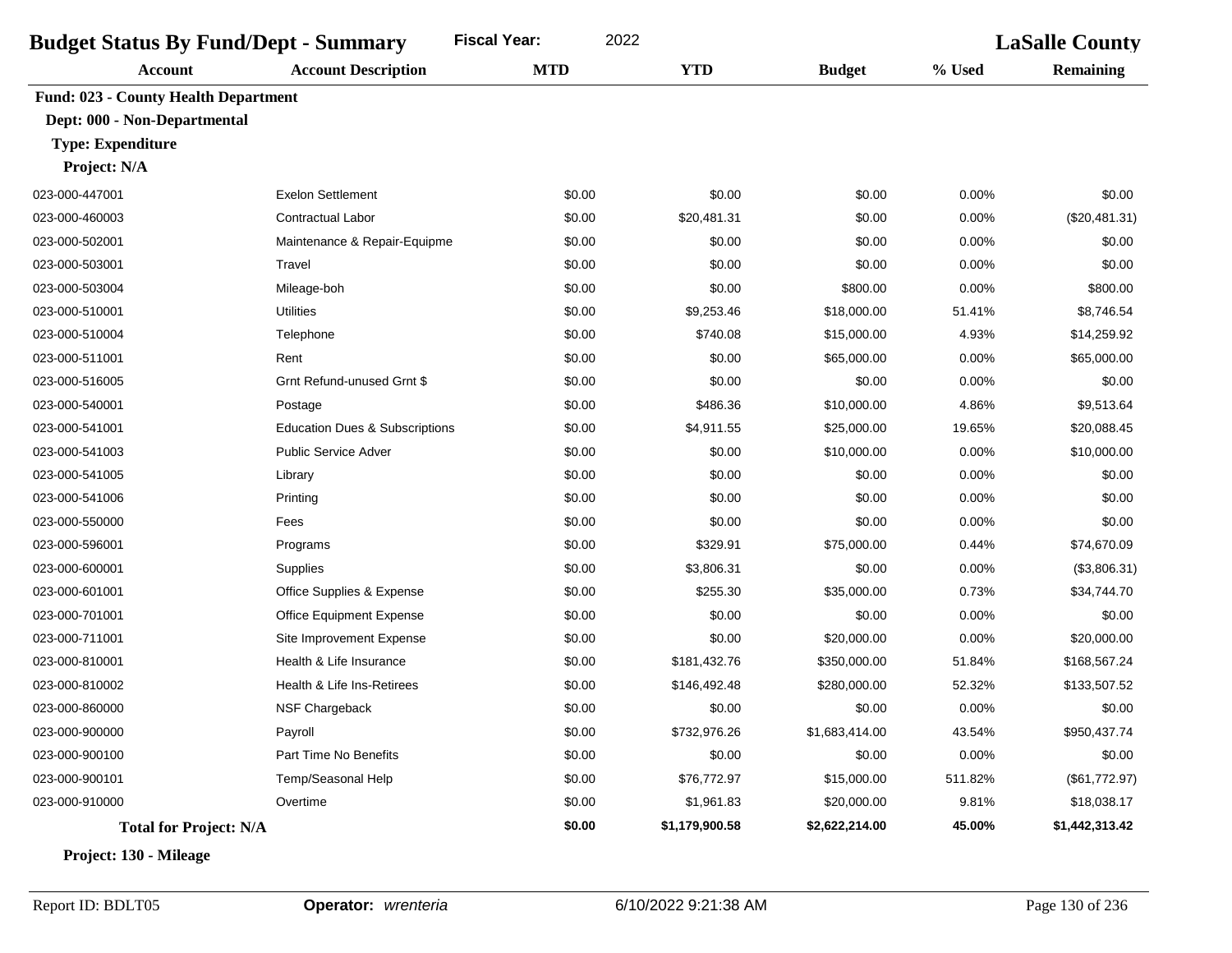| <b>Budget Status By Fund/Dept - Summary</b>    |                                                        | <b>Fiscal Year:</b><br>2022 |                 |                | <b>LaSalle County</b> |                  |
|------------------------------------------------|--------------------------------------------------------|-----------------------------|-----------------|----------------|-----------------------|------------------|
| <b>Account</b>                                 | <b>Account Description</b>                             | <b>MTD</b>                  | <b>YTD</b>      | <b>Budget</b>  | % Used                | <b>Remaining</b> |
| <b>Fund: 023 - County Health Department</b>    |                                                        |                             |                 |                |                       |                  |
| Dept: 000 - Non-Departmental                   |                                                        |                             |                 |                |                       |                  |
| <b>Type: Expenditure</b>                       |                                                        |                             |                 |                |                       |                  |
| Project: 130 - Mileage                         |                                                        |                             |                 |                |                       |                  |
| 023-000-503001-130                             | Mileage - BOH                                          | \$0.00                      | \$0.00          | \$0.00         | 0.00%                 | \$0.00           |
| <b>Total for Project: 130 - Mileage</b>        |                                                        | \$0.00                      | \$0.00          | \$0.00         | 0.00%                 | \$0.00           |
| Project: 131 - Meals                           |                                                        |                             |                 |                |                       |                  |
| 023-000-503001-131                             | Meals                                                  | \$0.00                      | \$0.00          | \$0.00         | 0.00%                 | \$0.00           |
| <b>Total for Project: 131 - Meals</b>          |                                                        | \$0.00                      | \$0.00          | \$0.00         | 0.00%                 | \$0.00           |
| Project: 132 - Lodging                         |                                                        |                             |                 |                |                       |                  |
| 023-000-503001-132                             | Lodging                                                | \$0.00                      | \$0.00          | \$0.00         | 0.00%                 | \$0.00           |
| <b>Total for Project: 132 - Lodging</b>        |                                                        | \$0.00                      | \$0.00          | \$0.00         | 0.00%                 | \$0.00           |
| Project: 134 - Transportation                  |                                                        |                             |                 |                |                       |                  |
| 023-000-503001-134                             | Transportation                                         | \$0.00                      | \$0.00          | \$0.00         | 0.00%                 | \$0.00           |
| <b>Total for Project: 134 - Transportation</b> |                                                        | \$0.00                      | \$0.00          | \$0.00         | 0.00%                 | \$0.00           |
| Project: 180 - Trsf to/from General Fund       |                                                        |                             |                 |                |                       |                  |
| 023-000-490000-180                             | Transfer to 001 General Fund                           | \$0.00                      | \$0.00          | \$30,000.00    | 0.00%                 | \$30,000.00      |
|                                                | Total for Project: 180 - Trsf to/from General Fund     | \$0.00                      | \$0.00          | \$30,000.00    | 0.00%                 | \$30,000.00      |
| Project: 242 - Trsf to/from 098 Health Ins     |                                                        |                             |                 |                |                       |                  |
| 023-000-490000-242                             | Transfer to 098 Health Ins                             | \$0.00                      | \$0.00          | \$22,599.00    | 0.00%                 | \$22,599.00      |
|                                                | Total for Project: 242 - Trsf to/from 098 Health In    | \$0.00                      | \$0.00          | \$22,599.00    | 0.00%                 | \$22,599.00      |
| Project: 999 - Elected off/dept head           |                                                        |                             |                 |                |                       |                  |
| 023-000-900000-999                             | Payroll Elected off/dept head                          | \$0.00                      | \$58,152.96     | \$118,123.00   | 49.23%                | \$59,970.04      |
|                                                | Total for Project: 999 - Elected off/dept head         | \$0.00                      | \$58,152.96     | \$118,123.00   | 49.23%                | \$59,970.04      |
| <b>Total For Expenditure Type</b>              |                                                        | \$0.00                      | \$1,238,053.54  | \$2,792,936.00 | 44.33%                | \$1,554,882.46   |
|                                                | Revenue Total for Dept: 000 - Non-Departmental         | \$0.00                      | (\$178, 268.36) | \$2,028,980.00 | 8.79%                 | \$1,850,711.64   |
|                                                | <b>Expenditure Total for Dept: 000 - Non-Departmen</b> | \$0.00                      | \$1,238,053.54  | \$2,792,936.00 | 44.33%                | \$1,554,882.46   |
| Dept: 022 - School Services                    |                                                        |                             |                 |                |                       |                  |
| <b>Type: Expenditure</b>                       |                                                        |                             |                 |                |                       |                  |
| Project: N/A                                   |                                                        |                             |                 |                |                       |                  |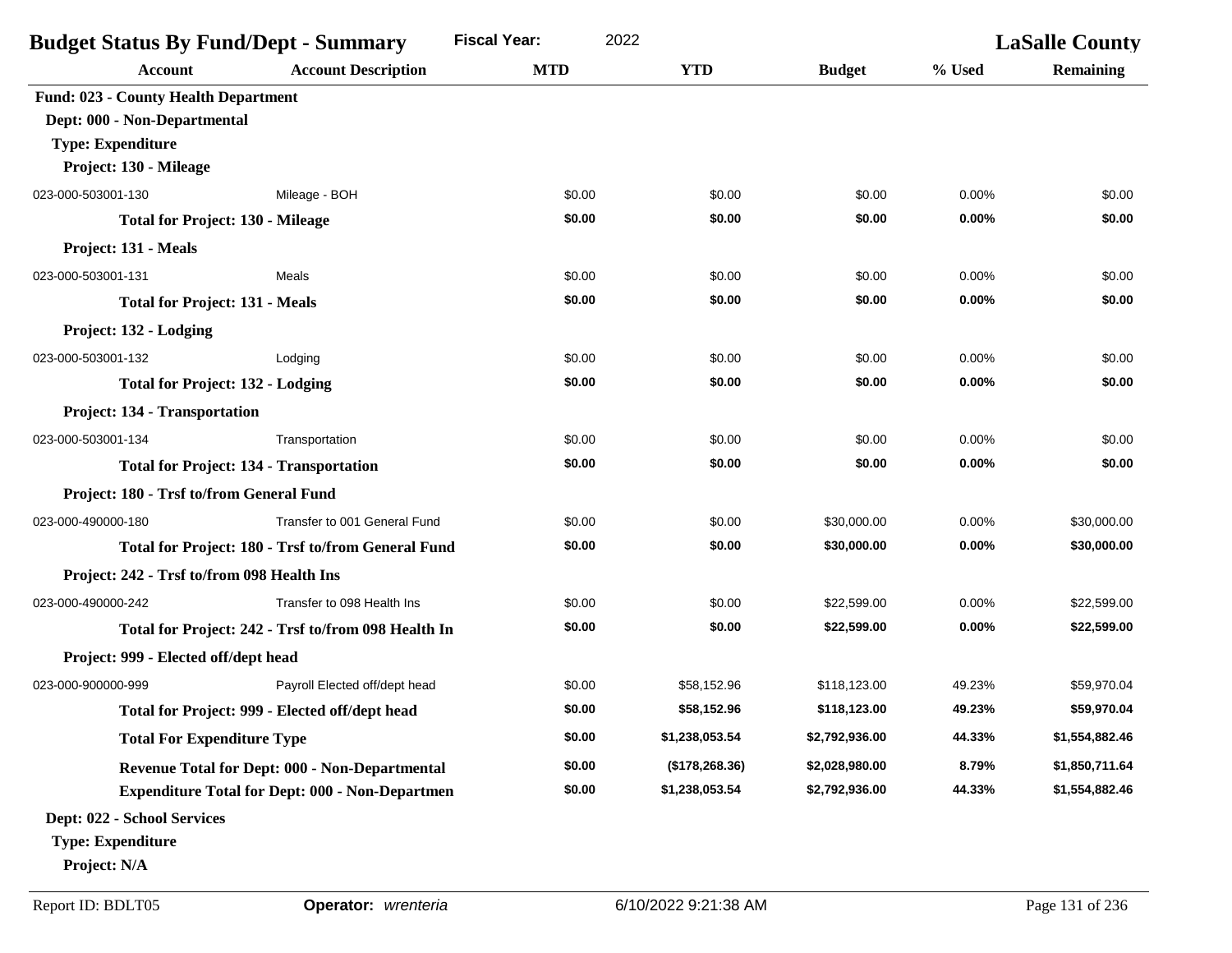| <b>Budget Status By Fund/Dept - Summary</b>              |                                                        | 2022<br><b>Fiscal Year:</b> |                |               | <b>LaSalle County</b> |                  |
|----------------------------------------------------------|--------------------------------------------------------|-----------------------------|----------------|---------------|-----------------------|------------------|
| <b>Account</b>                                           | <b>Account Description</b>                             | <b>MTD</b>                  | <b>YTD</b>     | <b>Budget</b> | % Used                | <b>Remaining</b> |
| <b>Fund: 023 - County Health Department</b>              |                                                        |                             |                |               |                       |                  |
| Dept: 022 - School Services                              |                                                        |                             |                |               |                       |                  |
| <b>Type: Expenditure</b>                                 |                                                        |                             |                |               |                       |                  |
| Project: N/A                                             |                                                        |                             |                |               |                       |                  |
| 023-022-900000                                           | Payroll                                                | \$0.00                      | \$0.00         | \$0.00        | 0.00%                 | \$0.00           |
| <b>Total for Project: N/A</b>                            |                                                        | \$0.00                      | \$0.00         | \$0.00        | 0.00%                 | \$0.00           |
| Project: 999 - Elected off/dept head                     |                                                        |                             |                |               |                       |                  |
| 023-022-900000-999                                       | Payroll Elected off/dept head                          | \$0.00                      | \$0.00         | \$0.00        | 0.00%                 | \$0.00           |
|                                                          | Total for Project: 999 - Elected off/dept head         | \$0.00                      | \$0.00         | \$0.00        | 0.00%                 | \$0.00           |
| <b>Total For Expenditure Type</b>                        |                                                        | \$0.00                      | \$0.00         | \$0.00        | 0.00%                 | \$0.00           |
| <b>Revenue Total for Dept: 022 - School Services</b>     |                                                        | \$0.00                      | \$0.00         | \$0.00        | 0.00%                 | \$0.00           |
| <b>Expenditure Total for Dept: 022 - School Services</b> |                                                        | \$0.00                      | \$0.00         | \$0.00        | 0.00%                 | \$0.00           |
| Dept: 503 - CARES Act-Health Dept(1)-COVID               |                                                        |                             |                |               |                       |                  |
| <b>Type: Revenue</b>                                     |                                                        |                             |                |               |                       |                  |
| Project: 555 - Federal Grant Funds                       |                                                        |                             |                |               |                       |                  |
| 023-503-308001-555                                       | Int Income-CARES Act(1)-Fed                            | \$0.00                      | \$0.00         | \$0.00        | 0.00%                 | \$0.00           |
|                                                          | <b>Total for Project: 555 - Federal Grant Funds</b>    | \$0.00                      | \$0.00         | \$0.00        | 0.00%                 | \$0.00           |
| <b>Total For Revenue Type</b>                            |                                                        | \$0.00                      | \$0.00         | \$0.00        | 0.00%                 | \$0.00           |
|                                                          | Revenue Total for Dept: 503 - CARES Act-Health         | \$0.00                      | \$0.00         | \$0.00        | 0.00%                 | \$0.00           |
|                                                          | <b>Expenditure Total for Dept: 503 - CARES Act-Hea</b> | \$0.00                      | \$0.00         | \$0.00        | 0.00%                 | \$0.00           |
| Dept: 506 - CARES Act(2)-Contact/Tracing                 |                                                        |                             |                |               |                       |                  |
| <b>Type: Revenue</b>                                     |                                                        |                             |                |               |                       |                  |
| Project: N/A                                             |                                                        |                             |                |               |                       |                  |
| 023-506-313032                                           | COVID-19 Contact/Tracing Stat                          | \$0.00                      | \$0.00         | \$30,200.00   | 0.00%                 | \$30,200.00      |
| <b>Total for Project: N/A</b>                            |                                                        | \$0.00                      | \$0.00         | \$30,200.00   | 0.00%                 | \$30,200.00      |
| Project: 555 - Federal Grant Funds                       |                                                        |                             |                |               |                       |                  |
| 023-506-313039-555                                       | CARES Act(2)-Contact-Trace-F                           | \$0.00                      | (\$384,141.08) | \$0.00        | 0.00%                 | (\$384,141.08)   |
|                                                          | <b>Total for Project: 555 - Federal Grant Funds</b>    | \$0.00                      | (\$384,141.08) | \$0.00        | 0.00%                 | (\$384,141.08)   |
| <b>Total For Revenue Type</b>                            |                                                        | \$0.00                      | (\$384,141.08) | \$30,200.00   | 1271.99%              | (\$353,941.08)   |
| <b>Type: Expenditure</b>                                 |                                                        |                             |                |               |                       |                  |
|                                                          |                                                        |                             |                |               |                       |                  |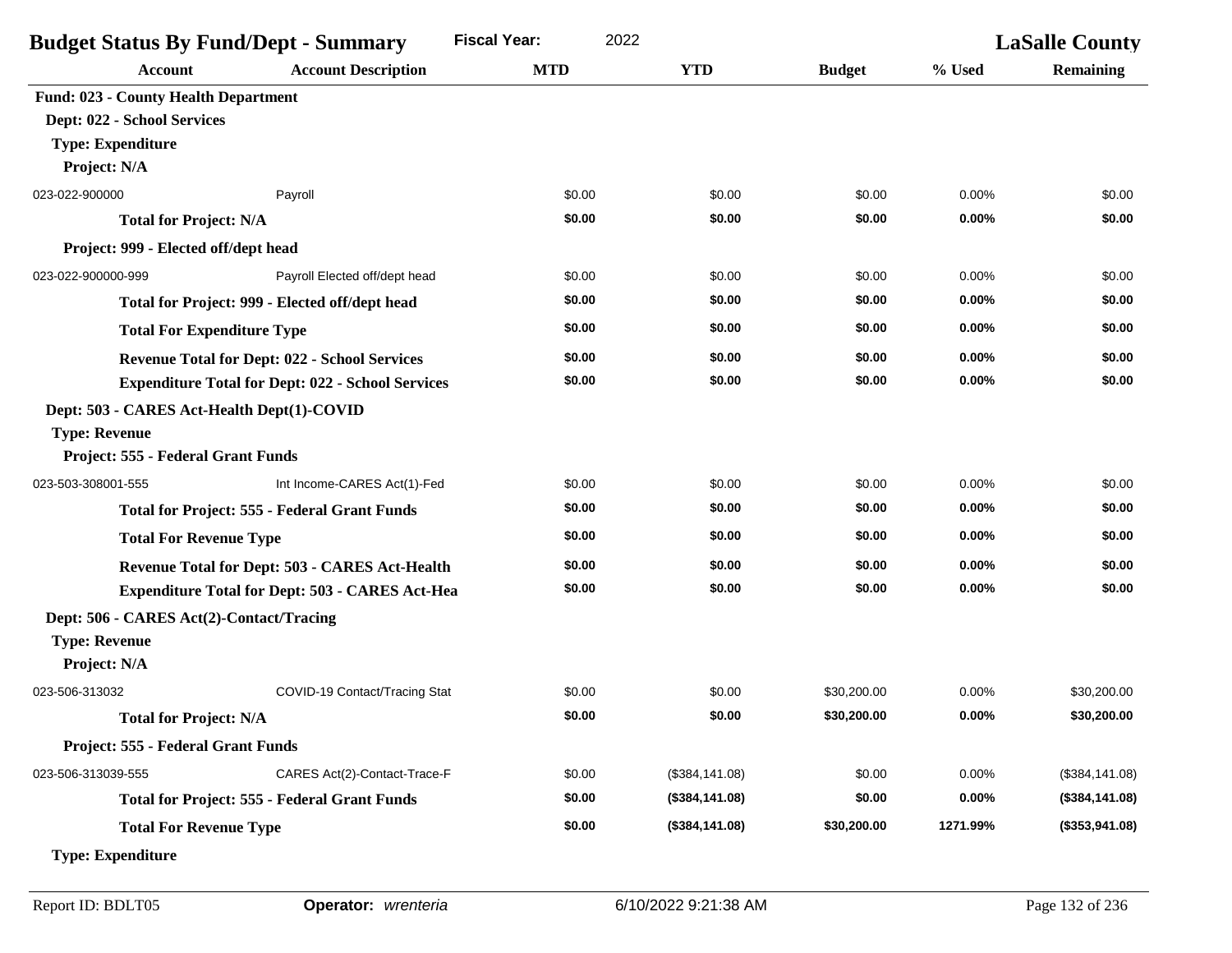| <b>Account Description</b><br><b>Account</b><br><b>Fund: 023 - County Health Department</b><br>Dept: 506 - CARES Act(2)-Contact/Tracing | <b>MTD</b> | <b>YTD</b>     | <b>Budget</b> | % Used   | <b>Remaining</b> |
|-----------------------------------------------------------------------------------------------------------------------------------------|------------|----------------|---------------|----------|------------------|
|                                                                                                                                         |            |                |               |          |                  |
|                                                                                                                                         |            |                |               |          |                  |
|                                                                                                                                         |            |                |               |          |                  |
| <b>Type: Expenditure</b>                                                                                                                |            |                |               |          |                  |
| Project: 130 - Mileage                                                                                                                  |            |                |               |          |                  |
| 023-506-503001-130-000555<br>Mileage-CARES Act(2)-Fed                                                                                   | \$0.00     | \$0.00         | \$0.00        | 0.00%    | \$0.00           |
| <b>Total for Project: 130 - Mileage</b>                                                                                                 | \$0.00     | \$0.00         | \$0.00        | 0.00%    | \$0.00           |
| Project: 555 - Federal Grant Funds                                                                                                      |            |                |               |          |                  |
| 023-506-313032-555<br>CARES Act(2)-Contact/Trace-F                                                                                      | \$0.00     | \$0.00         | \$0.00        | 0.00%    | \$0.00           |
| 023-506-460003-555<br>Cont Labor-CARES Act(2)-Fed                                                                                       | \$0.00     | \$13,808.93    | \$27,685.00   | 49.88%   | \$13,876.07      |
| 023-506-503001-555<br>Travel-CARES Act(2)-Federal                                                                                       | \$0.00     | \$18,550.86    | \$200.00      | 9275.43% | (\$18,350.86)    |
| 023-506-510001-555<br>Utilities-CARES Act(2)-Federal                                                                                    | \$0.00     | \$0.00         | \$100.00      | 0.00%    | \$100.00         |
| 023-506-510004-555<br>Telecom-CARES Act(2)-Fed                                                                                          | \$0.00     | \$2,898.12     | \$640.00      | 452.83%  | (\$2,258.12)     |
| 023-506-511001-555<br>Rent-CARES Act(2)-Federal                                                                                         | \$0.00     | \$1,592.00     | \$1,075.00    | 148.09%  | (\$517.00)       |
| Postage-CARES Act(2)-Fed<br>023-506-540001-555                                                                                          | \$0.00     | \$0.00         | \$0.00        | 0.00%    | \$0.00           |
| Education-CARES Act(2)-Fed<br>023-506-541001-555                                                                                        | \$0.00     | \$0.00         | \$0.00        | 0.00%    | \$0.00           |
| Pub Svcs Adv-CARES Act(2)-Fe<br>023-506-541003-555                                                                                      | \$0.00     | \$0.00         | \$0.00        | 0.00%    | \$0.00           |
| Supplies-CARES Act(2)-Fed<br>023-506-600001-555                                                                                         | \$0.00     | \$13,522.25    | \$500.00      | 2704.45% | (\$13,022.25)    |
| Software/Lic-CARES Act(2)-Fed<br>023-506-704001-555                                                                                     | \$0.00     | \$0.00         | \$0.00        | 0.00%    | \$0.00           |
| 023-506-810001-555<br>H&L-CARES Act(2)-Fed                                                                                              | \$0.00     | \$0.00         | \$0.00        | 0.00%    | \$0.00           |
| 023-506-900000-555<br>Payroll-CARES Act(2)-Fed                                                                                          | \$0.00     | \$0.00         | \$0.00        | 0.00%    | \$0.00           |
| <b>Total for Project: 555 - Federal Grant Funds</b>                                                                                     | \$0.00     | \$50,372.16    | \$30,200.00   | 166.80%  | (\$20,172.16)    |
| Project: 999 - Elected off/dept head                                                                                                    |            |                |               |          |                  |
| 023-506-900000-999-000555<br>Payroll-EO/DH-CARES Act(2)-F                                                                               | \$0.00     | \$0.00         | \$0.00        | 0.00%    | \$0.00           |
| Total for Project: 999 - Elected off/dept head                                                                                          | \$0.00     | \$0.00         | \$0.00        | 0.00%    | \$0.00           |
| <b>Total For Expenditure Type</b>                                                                                                       | \$0.00     | \$50,372.16    | \$30,200.00   | 166.80%  | (\$20,172.16)    |
| Revenue Total for Dept: 506 - CARES Act(2)-Cont                                                                                         | \$0.00     | (\$384,141.08) | \$30,200.00   | 1271.99% | (\$353,941.08)   |
| <b>Expenditure Total for Dept: 506 - CARES Act(2)-</b>                                                                                  | \$0.00     | \$50,372.16    | \$30,200.00   | 166.80%  | (\$20,172.16)    |
| Dept: 507 - CURE Pgm(1)-Health Dept                                                                                                     |            |                |               |          |                  |
| <b>Type: Revenue</b>                                                                                                                    |            |                |               |          |                  |
| Project: 555 - Federal Grant Funds                                                                                                      |            |                |               |          |                  |
| CURE(1) Program<br>023-507-313034-555                                                                                                   | \$0.00     | \$0.00         | \$0.00        | $0.00\%$ | \$0.00           |
|                                                                                                                                         |            |                |               |          |                  |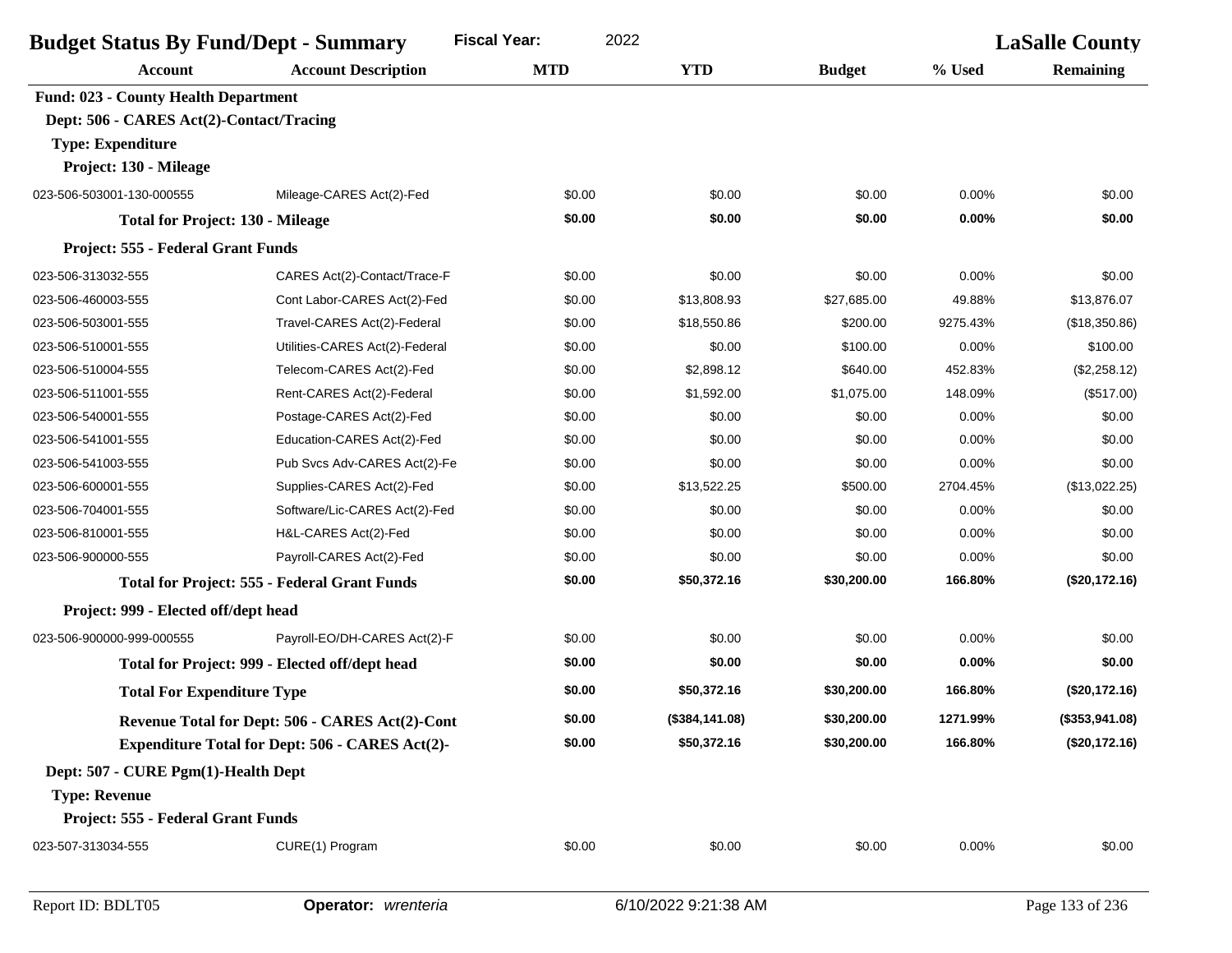| <b>Budget Status By Fund/Dept - Summary</b> | <b>Fiscal Year:</b><br>2022                           |            |                      | <b>LaSalle County</b> |        |                  |
|---------------------------------------------|-------------------------------------------------------|------------|----------------------|-----------------------|--------|------------------|
| Account                                     | <b>Account Description</b>                            | <b>MTD</b> | <b>YTD</b>           | <b>Budget</b>         | % Used | <b>Remaining</b> |
| <b>Fund: 023 - County Health Department</b> |                                                       |            |                      |                       |        |                  |
| Dept: 507 - CURE Pgm(1)-Health Dept         |                                                       |            |                      |                       |        |                  |
| <b>Type: Revenue</b>                        |                                                       |            |                      |                       |        |                  |
| Project: 555 - Federal Grant Funds          |                                                       |            |                      |                       |        |                  |
|                                             | <b>Total for Project: 555 - Federal Grant Funds</b>   | \$0.00     | \$0.00               | \$0.00                | 0.00%  | \$0.00           |
| <b>Total For Revenue Type</b>               |                                                       | \$0.00     | \$0.00               | \$0.00                | 0.00%  | \$0.00           |
| <b>Type: Expenditure</b>                    |                                                       |            |                      |                       |        |                  |
| Project: 130 - Mileage                      |                                                       |            |                      |                       |        |                  |
| 023-507-503001-130-000555                   | Mileage-CURE(1)-Fed                                   | \$0.00     | \$0.00               | \$0.00                | 0.00%  | \$0.00           |
| <b>Total for Project: 130 - Mileage</b>     |                                                       | \$0.00     | \$0.00               | \$0.00                | 0.00%  | \$0.00           |
| Project: 555 - Federal Grant Funds          |                                                       |            |                      |                       |        |                  |
| 023-507-460003-555                          | Cont Labor-CURE(1)-Fed                                | \$0.00     | \$0.00               | \$0.00                | 0.00%  | \$0.00           |
| 023-507-510004-555                          | Telecom-CURE(1)-Fed                                   | \$0.00     | \$0.00               | \$0.00                | 0.00%  | \$0.00           |
| 023-507-540001-555                          | Postage-CURE(1)-Fed                                   | \$0.00     | \$0.00               | \$0.00                | 0.00%  | \$0.00           |
| 023-507-541001-555                          | Education-CURE(1)-Fed                                 | \$0.00     | \$0.00               | \$0.00                | 0.00%  | \$0.00           |
| 023-507-541003-555                          | Pub Svcs Adv-CURE(1)-Fed                              | \$0.00     | \$0.00               | \$0.00                | 0.00%  | \$0.00           |
| 023-507-600001-555                          | Supplies-CURE(1)-Fed                                  | \$0.00     | \$0.00               | \$0.00                | 0.00%  | \$0.00           |
| 023-507-704001-555                          | Software-License-CURE(1)-Fed                          | \$0.00     | \$0.00               | \$0.00                | 0.00%  | \$0.00           |
| 023-507-810001-555                          | H&L-CURE(1)-Fed                                       | \$0.00     | \$0.00               | \$0.00                | 0.00%  | \$0.00           |
| 023-507-900000-555                          | Payroll-CURE(1)-Fed                                   | \$0.00     | \$0.00               | \$0.00                | 0.00%  | \$0.00           |
|                                             | <b>Total for Project: 555 - Federal Grant Funds</b>   | \$0.00     | \$0.00               | \$0.00                | 0.00%  | \$0.00           |
| Project: 999 - Elected off/dept head        |                                                       |            |                      |                       |        |                  |
| 023-507-900000-999-000555                   | Payroll-EO/DH-CURE(1)-Fed                             | \$0.00     | \$0.00               | \$0.00                | 0.00%  | \$0.00           |
|                                             | Total for Project: 999 - Elected off/dept head        | \$0.00     | \$0.00               | \$0.00                | 0.00%  | \$0.00           |
| <b>Total For Expenditure Type</b>           |                                                       | \$0.00     | \$0.00               | \$0.00                | 0.00%  | \$0.00           |
|                                             | Revenue Total for Dept: 507 - CURE Pgm(1)-Healt       | \$0.00     | \$0.00               | \$0.00                | 0.00%  | \$0.00           |
|                                             | <b>Expenditure Total for Dept: 507 - CURE Pgm(1)-</b> | \$0.00     | \$0.00               | \$0.00                | 0.00%  | \$0.00           |
| Dept: 510 - Covid Vaccine                   |                                                       |            |                      |                       |        |                  |
| <b>Type: Revenue</b>                        |                                                       |            |                      |                       |        |                  |
| Project: 555 - Federal Grant Funds          |                                                       |            |                      |                       |        |                  |
| 023-510-308001-555                          | Interest Income Federal Grant                         | \$0.00     | \$0.00               | \$0.00                | 0.00%  | \$0.00           |
| Report ID: BDLT05                           | Operator: wrenteria                                   |            | 6/10/2022 9:21:38 AM |                       |        | Page 134 of 236  |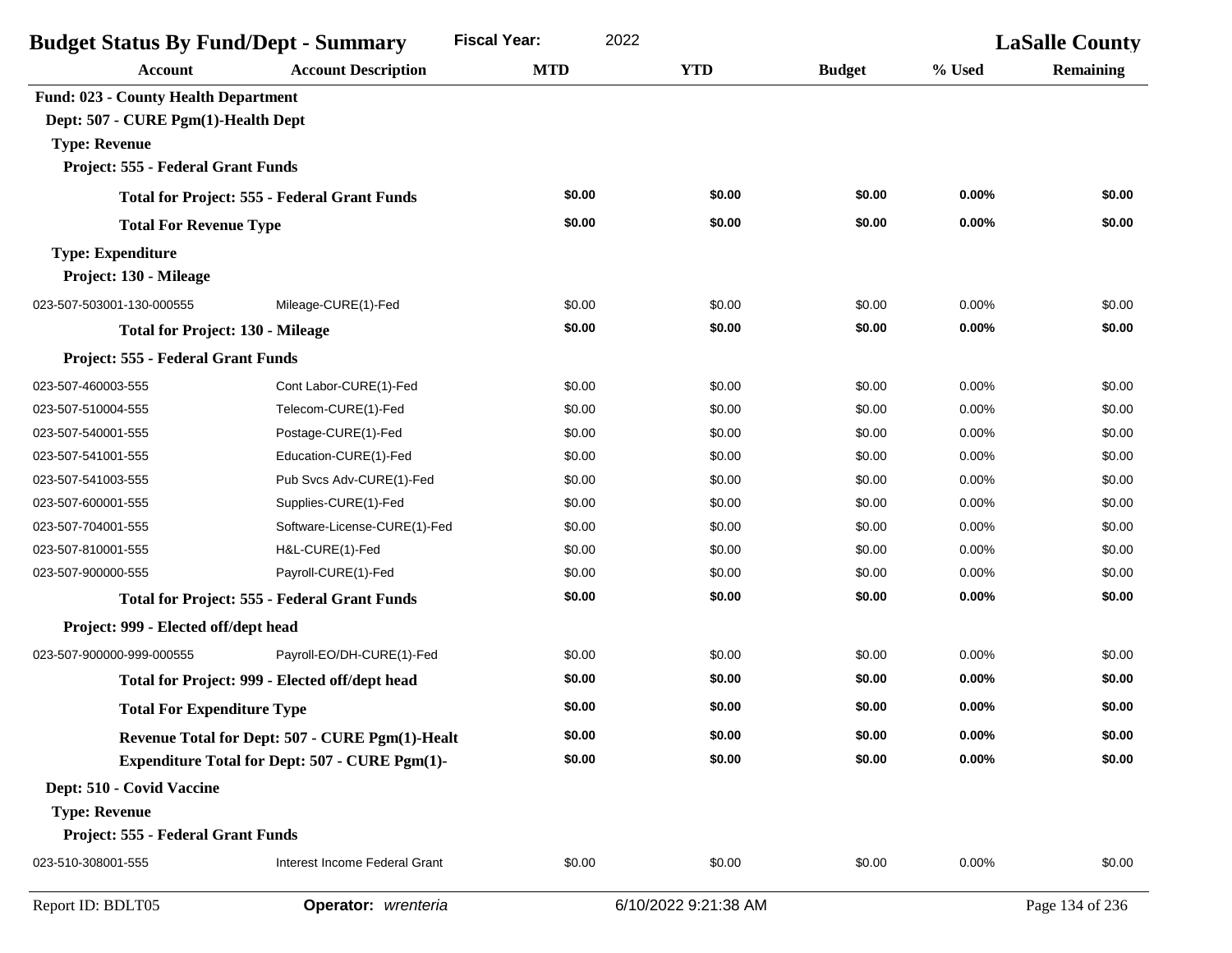| <b>Budget Status By Fund/Dept - Summary</b>        |                                                        | <b>Fiscal Year:</b><br>2022 |                |               | <b>LaSalle County</b> |                |
|----------------------------------------------------|--------------------------------------------------------|-----------------------------|----------------|---------------|-----------------------|----------------|
| <b>Account</b>                                     | <b>Account Description</b>                             | <b>MTD</b>                  | <b>YTD</b>     | <b>Budget</b> | % Used                | Remaining      |
| <b>Fund: 023 - County Health Department</b>        |                                                        |                             |                |               |                       |                |
| Dept: 510 - Covid Vaccine                          |                                                        |                             |                |               |                       |                |
| <b>Type: Revenue</b>                               |                                                        |                             |                |               |                       |                |
| Project: 555 - Federal Grant Funds                 |                                                        |                             |                |               |                       |                |
| 023-510-313040-555                                 | Vaccine - Covid Federal Grant                          | \$0.00                      | \$0.00         | \$0.00        | 0.00%                 | \$0.00         |
|                                                    | <b>Total for Project: 555 - Federal Grant Funds</b>    | \$0.00                      | \$0.00         | \$0.00        | 0.00%                 | \$0.00         |
| <b>Total For Revenue Type</b>                      |                                                        | \$0.00                      | \$0.00         | \$0.00        | 0.00%                 | \$0.00         |
| <b>Type: Expenditure</b>                           |                                                        |                             |                |               |                       |                |
| Project: 555 - Federal Grant Funds                 |                                                        |                             |                |               |                       |                |
| 023-510-460003-555                                 | Cont Labor-COV VAC-Fed                                 | \$0.00                      | \$155.62       | \$0.00        | 0.00%                 | (\$155.62)     |
| 023-510-503001-555                                 | Travel-COV VAC-Fed                                     | \$0.00                      | \$0.00         | \$0.00        | 0.00%                 | \$0.00         |
| 023-510-600001-555                                 | Supplies-COV VAC-Fed                                   | \$0.00                      | \$0.00         | \$0.00        | 0.00%                 | \$0.00         |
| 023-510-900000-555                                 | Payroll Federal Grant Funds CH                         | \$0.00                      | \$0.00         | \$0.00        | 0.00%                 | \$0.00         |
|                                                    | <b>Total for Project: 555 - Federal Grant Funds</b>    | \$0.00                      | \$155.62       | \$0.00        | $0.00\%$              | (\$155.62)     |
| <b>Total For Expenditure Type</b>                  |                                                        | \$0.00                      | \$155.62       | \$0.00        | 0.00%                 | (\$155.62)     |
| <b>Revenue Total for Dept: 510 - Covid Vaccine</b> |                                                        | \$0.00                      | \$0.00         | \$0.00        | 0.00%                 | \$0.00         |
|                                                    | <b>Expenditure Total for Dept: 510 - Covid Vaccine</b> | \$0.00                      | \$155.62       | \$0.00        | 0.00%                 | (\$155.62)     |
| Dept: 511 - Mass Vaccine Grant                     |                                                        |                             |                |               |                       |                |
| <b>Type: Revenue</b>                               |                                                        |                             |                |               |                       |                |
| Project: 555 - Federal Grant Funds                 |                                                        |                             |                |               |                       |                |
| 023-511-313040-555                                 | Vaccine - Covid Federal Grant                          | \$0.00                      | (\$296,800.00) | \$0.00        | 0.00%                 | (\$296,800.00) |
|                                                    | <b>Total for Project: 555 - Federal Grant Funds</b>    | \$0.00                      | (\$296,800.00) | \$0.00        | $0.00\%$              | (\$296,800.00) |
| <b>Total For Revenue Type</b>                      |                                                        | \$0.00                      | (\$296,800.00) | \$0.00        | 0.00%                 | (\$296,800.00) |
| <b>Type: Expenditure</b>                           |                                                        |                             |                |               |                       |                |
| Project: 555 - Federal Grant Funds                 |                                                        |                             |                |               |                       |                |
| 023-511-460003-555                                 | Contractual Labor Federal Gran                         | \$0.00                      | \$2,500.88     | \$0.00        | 0.00%                 | (\$2,500.88)   |
| 023-511-503001-555                                 | Mileage Federal Grant Funds M                          | \$0.00                      | \$40.12        | \$0.00        | 0.00%                 | (\$40.12)      |
| 023-511-600001-555                                 | Supplies Federal Grant Funds M                         | \$0.00                      | \$164.53       | \$0.00        | 0.00%                 | (\$164.53)     |
| 023-511-900000-555                                 | Payroll Federal Grant Funds MV                         | \$0.00                      | \$0.00         | \$0.00        | 0.00%                 | \$0.00         |
|                                                    | <b>Total for Project: 555 - Federal Grant Funds</b>    | \$0.00                      | \$2,705.53     | \$0.00        | $0.00\%$              | (\$2,705.53)   |
| <b>Total For Expenditure Type</b>                  |                                                        | \$0.00                      | \$2,705.53     | \$0.00        | $0.00\%$              | (\$2,705.53)   |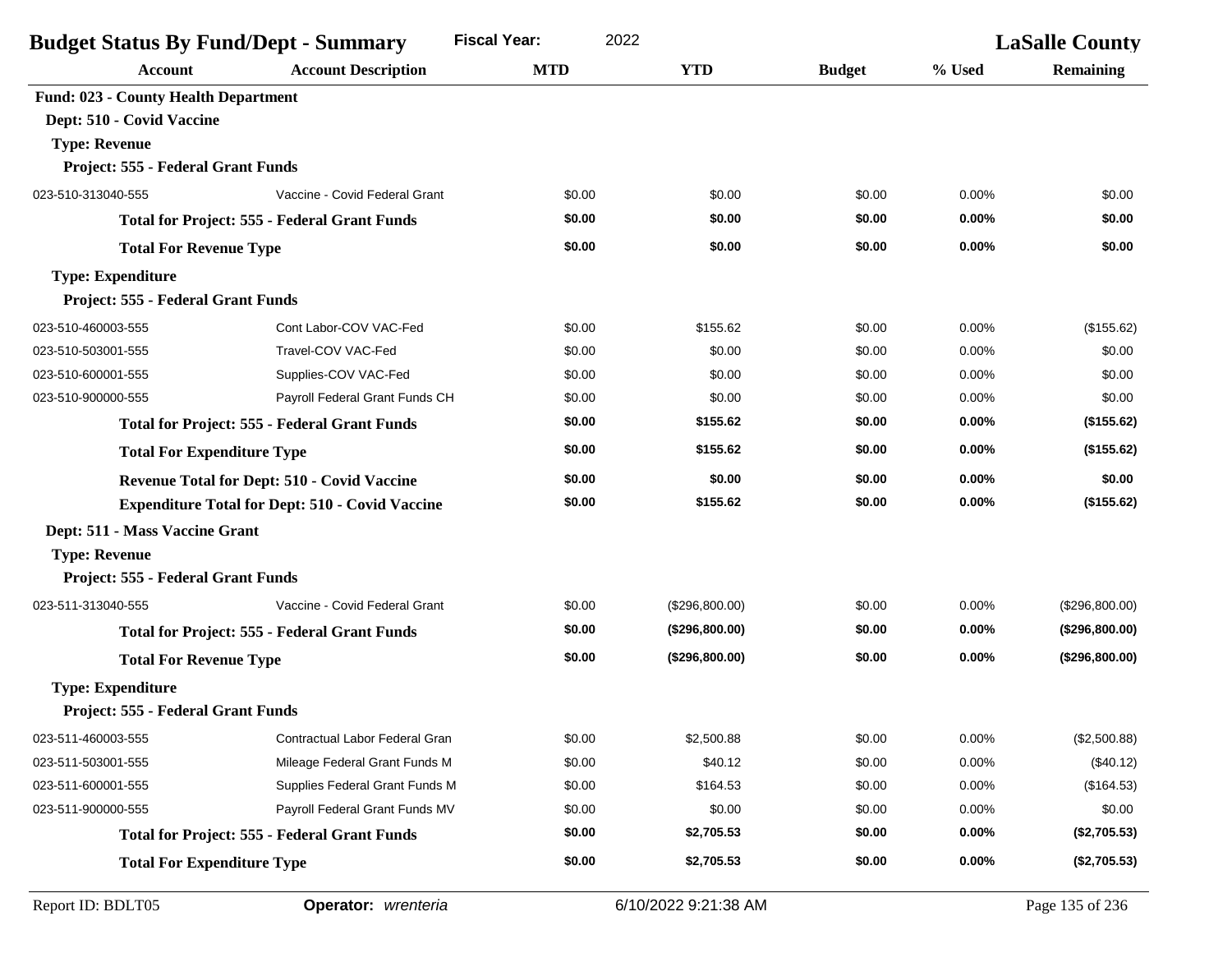| <b>Budget Status By Fund/Dept - Summary</b> | <b>Fiscal Year:</b><br>2022                             |            |                      | <b>LaSalle County</b> |          |                  |
|---------------------------------------------|---------------------------------------------------------|------------|----------------------|-----------------------|----------|------------------|
| <b>Account</b>                              | <b>Account Description</b>                              | <b>MTD</b> | <b>YTD</b>           | <b>Budget</b>         | % Used   | <b>Remaining</b> |
| <b>Fund: 023 - County Health Department</b> |                                                         |            |                      |                       |          |                  |
| Dept: 511 - Mass Vaccine Grant              |                                                         |            |                      |                       |          |                  |
|                                             | <b>Revenue Total for Dept: 511 - Mass Vaccine Grant</b> | \$0.00     | (\$296,800.00)       | \$0.00                | 0.00%    | (\$296,800.00)   |
|                                             | <b>Expenditure Total for Dept: 511 - Mass Vaccine G</b> |            | \$2,705.53           | \$0.00                | 0.00%    | (\$2,705.53)     |
| Dept: 512 - Influenza Vaccine - Federal     |                                                         |            |                      |                       |          |                  |
| <b>Type: Revenue</b>                        |                                                         |            |                      |                       |          |                  |
| Project: 555 - Federal Grant Funds          |                                                         |            |                      |                       |          |                  |
| 023-512-313041-555                          | Influenza Grant - Federal                               | \$0.00     | (\$14,480.91)        | \$0.00                | 0.00%    | (\$14,480.91)    |
|                                             | <b>Total for Project: 555 - Federal Grant Funds</b>     | \$0.00     | (\$14,480.91)        | \$0.00                | 0.00%    | (\$14,480.91)    |
| <b>Total For Revenue Type</b>               |                                                         | \$0.00     | (\$14,480.91)        | \$0.00                | 0.00%    | (\$14,480.91)    |
| <b>Type: Expenditure</b>                    |                                                         |            |                      |                       |          |                  |
| Project: 555 - Federal Grant Funds          |                                                         |            |                      |                       |          |                  |
| 023-512-460003-555                          | Contractual Labor Federal Gran                          | \$0.00     | \$601.88             | \$0.00                | 0.00%    | (\$601.88)       |
| 023-512-503001-555                          | <b>Travel Federal Grant Funds</b>                       | \$0.00     | \$0.00               | \$0.00                | 0.00%    | \$0.00           |
| 023-512-515008-555                          | Occupancy Federal Grant Fund                            | \$0.00     | \$206.10             | \$0.00                | 0.00%    | (\$206.10)       |
| 023-512-600001-555                          | <b>Supplies Federal Grant Funds</b>                     | \$0.00     | \$0.00               | \$0.00                | 0.00%    | \$0.00           |
| 023-512-701002-555                          | Equipment Expense Federal Gr                            | \$0.00     | \$0.00               | \$0.00                | 0.00%    | \$0.00           |
|                                             | <b>Total for Project: 555 - Federal Grant Funds</b>     | \$0.00     | \$807.98             | \$0.00                | 0.00%    | (\$807.98)       |
| <b>Total For Expenditure Type</b>           |                                                         | \$0.00     | \$807.98             | \$0.00                | 0.00%    | (\$807.98)       |
|                                             | Revenue Total for Dept: 512 - Influenza Vaccine -       | \$0.00     | (\$14,480.91)        | \$0.00                | $0.00\%$ | (\$14,480.91)    |
|                                             | Expenditure Total for Dept: 512 - Influenza Vacci       | \$0.00     | \$807.98             | \$0.00                | 0.00%    | (\$807.98)       |
| Dept: 513 - Covid Crisis Grant              |                                                         |            |                      |                       |          |                  |
| <b>Type: Revenue</b>                        |                                                         |            |                      |                       |          |                  |
| Project: 555 - Federal Grant Funds          |                                                         |            |                      |                       |          |                  |
| 023-513-313042-555                          | Covid Crisis Grant Federal Gra                          | \$0.00     | (\$48,506.00)        | \$0.00                | 0.00%    | (\$48,506.00)    |
|                                             | <b>Total for Project: 555 - Federal Grant Funds</b>     | \$0.00     | (\$48,506.00)        | \$0.00                | 0.00%    | (\$48,506.00)    |
| <b>Total For Revenue Type</b>               |                                                         | \$0.00     | (\$48,506.00)        | \$0.00                | 0.00%    | (\$48,506.00)    |
| <b>Type: Expenditure</b>                    |                                                         |            |                      |                       |          |                  |
| Project: 555 - Federal Grant Funds          |                                                         |            |                      |                       |          |                  |
| 023-513-900000-555                          | Covid Crisis Grant Payroll                              | \$0.00     | \$0.00               | \$0.00                | 0.00%    | \$0.00           |
|                                             | <b>Total for Project: 555 - Federal Grant Funds</b>     | \$0.00     | \$0.00               | \$0.00                | 0.00%    | \$0.00           |
| Report ID: BDLT05                           | Operator: wrenteria                                     |            | 6/10/2022 9:21:38 AM |                       |          | Page 136 of 236  |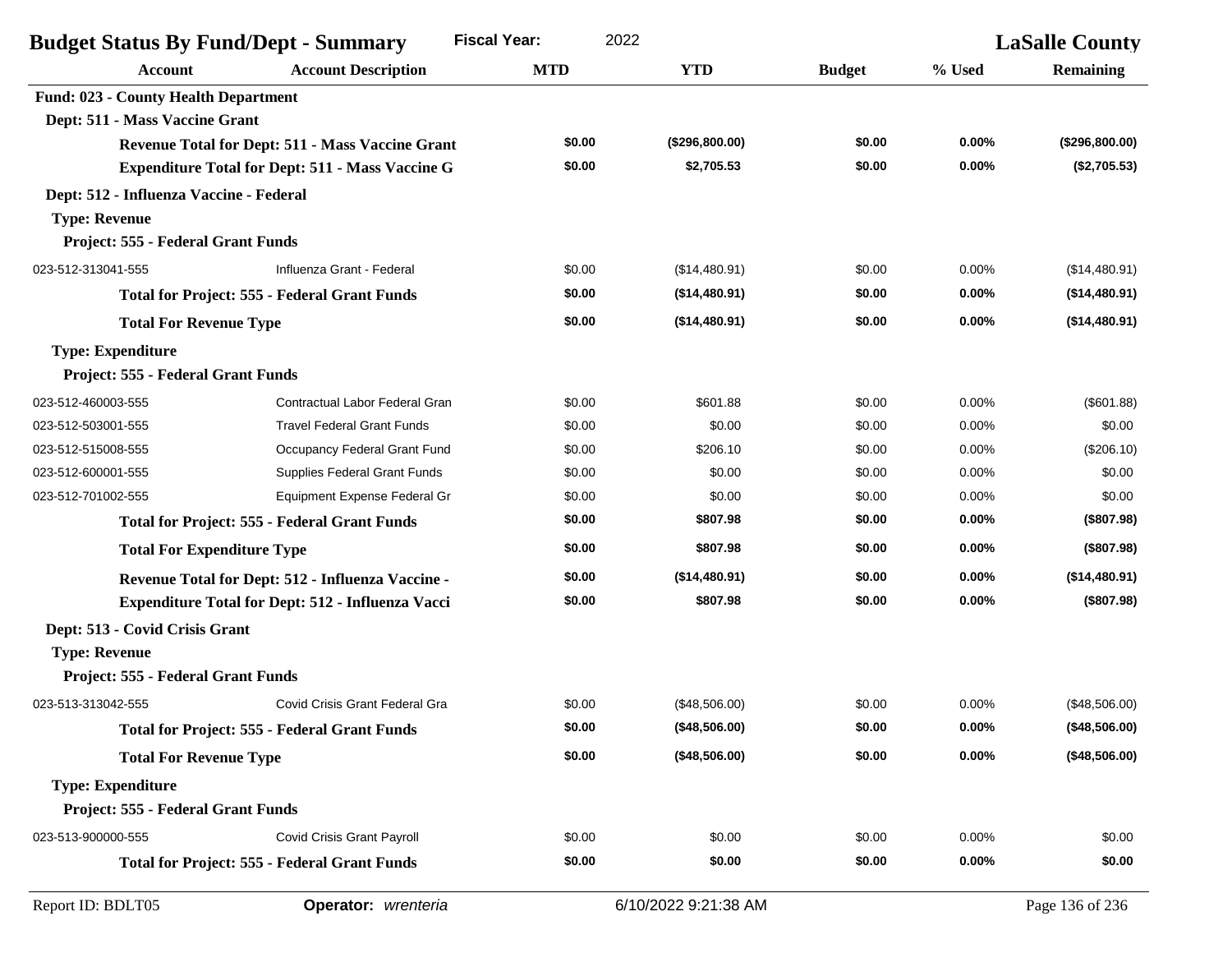| <b>Budget Status By Fund/Dept - Summary</b>              | <b>Fiscal Year:</b><br>2022                             |            | <b>LaSalle County</b> |               |          |               |
|----------------------------------------------------------|---------------------------------------------------------|------------|-----------------------|---------------|----------|---------------|
| <b>Account</b>                                           | <b>Account Description</b>                              | <b>MTD</b> | <b>YTD</b>            | <b>Budget</b> | % Used   | Remaining     |
| <b>Fund: 023 - County Health Department</b>              |                                                         |            |                       |               |          |               |
| Dept: 513 - Covid Crisis Grant                           |                                                         |            |                       |               |          |               |
| <b>Type: Expenditure</b>                                 |                                                         |            |                       |               |          |               |
| <b>Total For Expenditure Type</b>                        |                                                         | \$0.00     | \$0.00                | \$0.00        | $0.00\%$ | \$0.00        |
|                                                          | Revenue Total for Dept: 513 - Covid Crisis Grant        | \$0.00     | (\$48,506.00)         | \$0.00        | 0.00%    | (\$48,506.00) |
| <b>Expenditure Total for Dept: 513 - Covid Crisis Gr</b> |                                                         | \$0.00     | \$0.00                | \$0.00        | 0.00%    | \$0.00        |
| Dept: 601 - Healthworks Grant                            |                                                         |            |                       |               |          |               |
| <b>Type: Revenue</b>                                     |                                                         |            |                       |               |          |               |
| Project: 552 - Reserved for future use                   |                                                         |            |                       |               |          |               |
| 023-601-313023-552                                       | <b>Healthworks Rev-Local</b>                            | \$0.00     | \$0.00                | \$0.00        | 0.00%    | \$0.00        |
|                                                          | Total for Project: 552 - Reserved for future use        | \$0.00     | \$0.00                | \$0.00        | $0.00\%$ | \$0.00        |
| Project: 554 - State Grant Funds                         |                                                         |            |                       |               |          |               |
| 023-601-308001-554                                       | Int Income-Healthworks-State                            | \$0.00     | \$0.00                | \$0.00        | 0.00%    | \$0.00        |
|                                                          | <b>Total for Project: 554 - State Grant Funds</b>       | \$0.00     | \$0.00                | \$0.00        | 0.00%    | \$0.00        |
| Project: 555 - Federal Grant Funds                       |                                                         |            |                       |               |          |               |
| 023-601-308001-555                                       | Int Income-Healthworks-Fed                              | \$0.00     | \$0.00                | \$0.00        | 0.00%    | \$0.00        |
|                                                          | <b>Total for Project: 555 - Federal Grant Funds</b>     | \$0.00     | \$0.00                | \$0.00        | 0.00%    | \$0.00        |
| <b>Total For Revenue Type</b>                            |                                                         | \$0.00     | \$0.00                | \$0.00        | 0.00%    | \$0.00        |
| <b>Type: Expenditure</b>                                 |                                                         |            |                       |               |          |               |
| Project: 552 - Reserved for future use                   |                                                         |            |                       |               |          |               |
| 023-601-503001-552                                       | Travel-Healthworks-Local                                | \$0.00     | \$0.00                | \$0.00        | 0.00%    | \$0.00        |
| 023-601-600001-552                                       | Supplies-Healthwork-Local                               | \$0.00     | \$0.00                | \$0.00        | 0.00%    | \$0.00        |
| 023-601-900000-552                                       | Payroll-Healthworks-Local                               | \$0.00     | \$0.00                | \$0.00        | 0.00%    | \$0.00        |
|                                                          | Total for Project: 552 - Reserved for future use        | \$0.00     | \$0.00                | \$0.00        | 0.00%    | \$0.00        |
| Project: 999 - Elected off/dept head                     |                                                         |            |                       |               |          |               |
| 023-601-900000-999-000552                                | Payroll-EO/DH-Healthworks-Loc                           | \$0.00     | \$0.00                | \$0.00        | 0.00%    | \$0.00        |
|                                                          | Total for Project: 999 - Elected off/dept head          | \$0.00     | \$0.00                | \$0.00        | 0.00%    | \$0.00        |
| <b>Total For Expenditure Type</b>                        |                                                         | \$0.00     | \$0.00                | \$0.00        | $0.00\%$ | \$0.00        |
|                                                          | <b>Revenue Total for Dept: 601 - Healthworks Grant</b>  | \$0.00     | \$0.00                | \$0.00        | $0.00\%$ | \$0.00        |
|                                                          | <b>Expenditure Total for Dept: 601 - Healthworks Gr</b> | \$0.00     | \$0.00                | \$0.00        | $0.00\%$ | \$0.00        |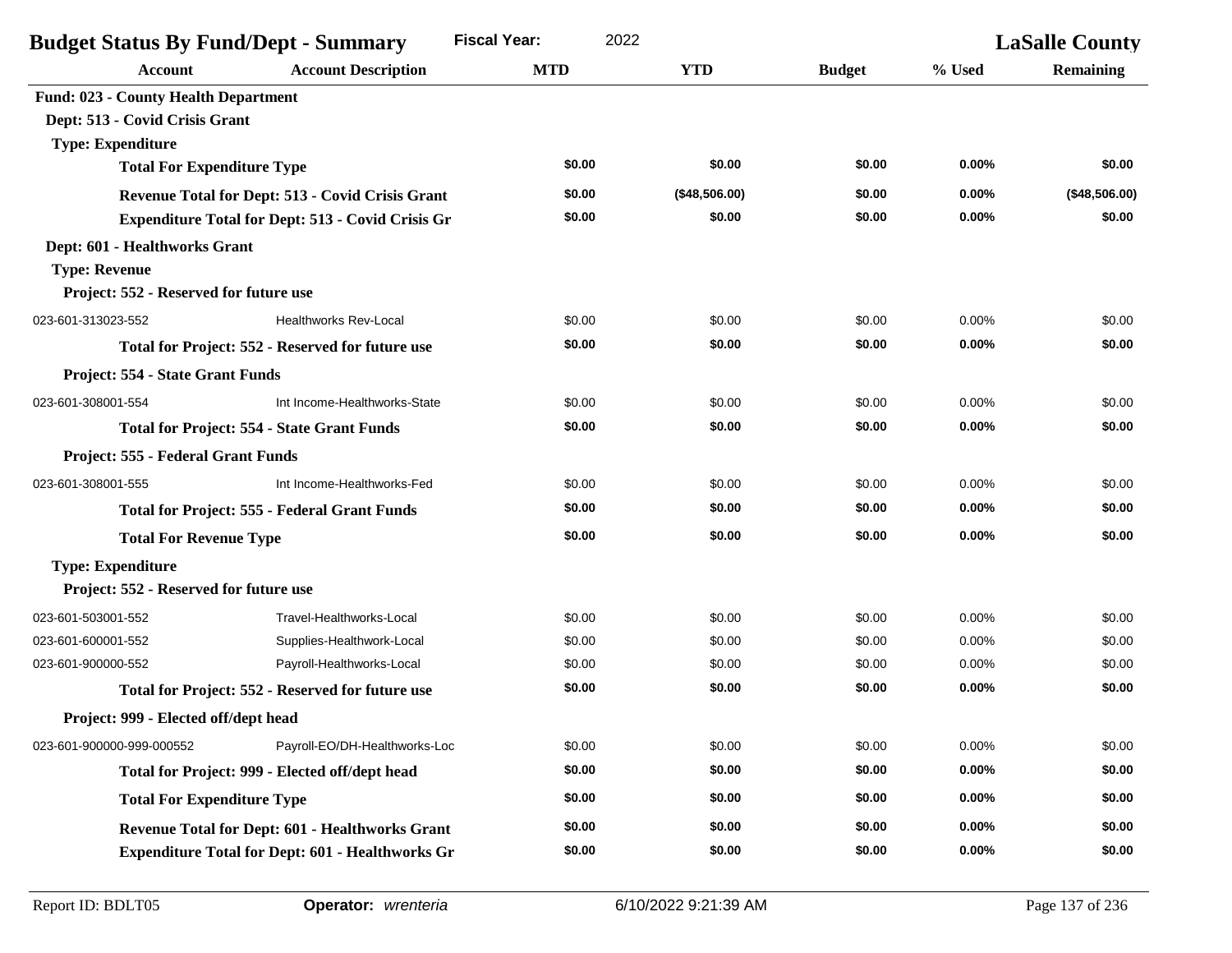| <b>Budget Status By Fund/Dept - Summary</b> |                                                     | <b>Fiscal Year:</b><br>2022 |                      |               | <b>LaSalle County</b> |                  |  |
|---------------------------------------------|-----------------------------------------------------|-----------------------------|----------------------|---------------|-----------------------|------------------|--|
| <b>Account</b>                              | <b>Account Description</b>                          | <b>MTD</b>                  | <b>YTD</b>           | <b>Budget</b> | % Used                | <b>Remaining</b> |  |
| <b>Fund: 023 - County Health Department</b> |                                                     |                             |                      |               |                       |                  |  |
| Dept: 602 - Women/Children/Infants Grant    |                                                     |                             |                      |               |                       |                  |  |
| <b>Type: Revenue</b>                        |                                                     |                             |                      |               |                       |                  |  |
| Project: 555 - Federal Grant Funds          |                                                     |                             |                      |               |                       |                  |  |
| 023-602-308001-555                          | Int Income-WIC-Fed                                  | \$0.00                      | \$0.00               | \$0.00        | 0.00%                 | \$0.00           |  |
| 023-602-313019-555                          | Non-Cash WIC Rev                                    | \$0.00                      | \$0.00               | \$0.00        | 0.00%                 | \$0.00           |  |
| 023-602-313020-555                          | Family Hlth-WIC-Fed                                 | \$0.00                      | (\$116,077.41)       | \$325,211.00  | 35.69%                | \$209,133.59     |  |
|                                             | <b>Total for Project: 555 - Federal Grant Funds</b> | \$0.00                      | (\$116,077.41)       | \$325,211.00  | 35.69%                | \$209,133.59     |  |
| <b>Total For Revenue Type</b>               |                                                     | \$0.00                      | (\$116,077.41)       | \$325,211.00  | 35.69%                | \$209,133.59     |  |
| <b>Type: Expenditure</b>                    |                                                     |                             |                      |               |                       |                  |  |
| Project: N/A                                |                                                     |                             |                      |               |                       |                  |  |
| 023-602-515013                              | Non-Cash WIC Expense                                | \$0.00                      | \$0.00               | \$0.00        | 0.00%                 | \$0.00           |  |
| 023-602-581004                              | Local Hith Dept Expense-WIC                         | \$0.00                      | \$0.00               | \$0.00        | 0.00%                 | \$0.00           |  |
| <b>Total for Project: N/A</b>               |                                                     | \$0.00                      | \$0.00               | \$0.00        | 0.00%                 | \$0.00           |  |
| Project: 130 - Mileage                      |                                                     |                             |                      |               |                       |                  |  |
| 023-602-503001-130-000555                   | Mileage-WIC-Fed                                     | \$0.00                      | \$0.00               | \$0.00        | 0.00%                 | \$0.00           |  |
| <b>Total for Project: 130 - Mileage</b>     |                                                     | \$0.00                      | \$0.00               | \$0.00        | 0.00%                 | \$0.00           |  |
| Project: 131 - Meals                        |                                                     |                             |                      |               |                       |                  |  |
| 023-602-503001-131-000555                   | Meals-WIC-Fed                                       | \$0.00                      | \$0.00               | \$0.00        | 0.00%                 | \$0.00           |  |
| <b>Total for Project: 131 - Meals</b>       |                                                     | \$0.00                      | \$0.00               | \$0.00        | 0.00%                 | \$0.00           |  |
| Project: 132 - Lodging                      |                                                     |                             |                      |               |                       |                  |  |
| 023-602-503001-132-000555                   | Lodging-WIC-Fed                                     | \$0.00                      | \$0.00               | \$0.00        | 0.00%                 | \$0.00           |  |
| <b>Total for Project: 132 - Lodging</b>     |                                                     | \$0.00                      | \$0.00               | \$0.00        | 0.00%                 | \$0.00           |  |
| Project: 134 - Transportation               |                                                     |                             |                      |               |                       |                  |  |
| 023-602-503001-134-000555                   | Transp Costs-WIC-Fed                                | \$0.00                      | \$0.00               | \$0.00        | 0.00%                 | \$0.00           |  |
|                                             | <b>Total for Project: 134 - Transportation</b>      | \$0.00                      | \$0.00               | \$0.00        | 0.00%                 | \$0.00           |  |
| Project: 555 - Federal Grant Funds          |                                                     |                             |                      |               |                       |                  |  |
| 023-602-460003-555                          | Cont Labor-WIC-Fed                                  | \$0.00                      | \$4,246.73           | \$3,743.00    | 113.46%               | (\$503.73)       |  |
| 023-602-503001-555                          | Travel-WIC-Federal                                  | \$0.00                      | \$357.01             | \$1,000.00    | 35.70%                | \$642.99         |  |
| 023-602-510001-555                          | Utilities-WIC-Fed                                   | \$0.00                      | \$248.08             | \$2,861.00    | 8.67%                 | \$2,612.92       |  |
| 023-602-510003-555                          | GAS-WIC-Federal                                     | \$0.00                      | \$0.00               | \$0.00        | 0.00%                 | \$0.00           |  |
| Report ID: BDLT05                           | Operator: wrenteria                                 |                             | 6/10/2022 9:21:39 AM |               |                       | Page 138 of 236  |  |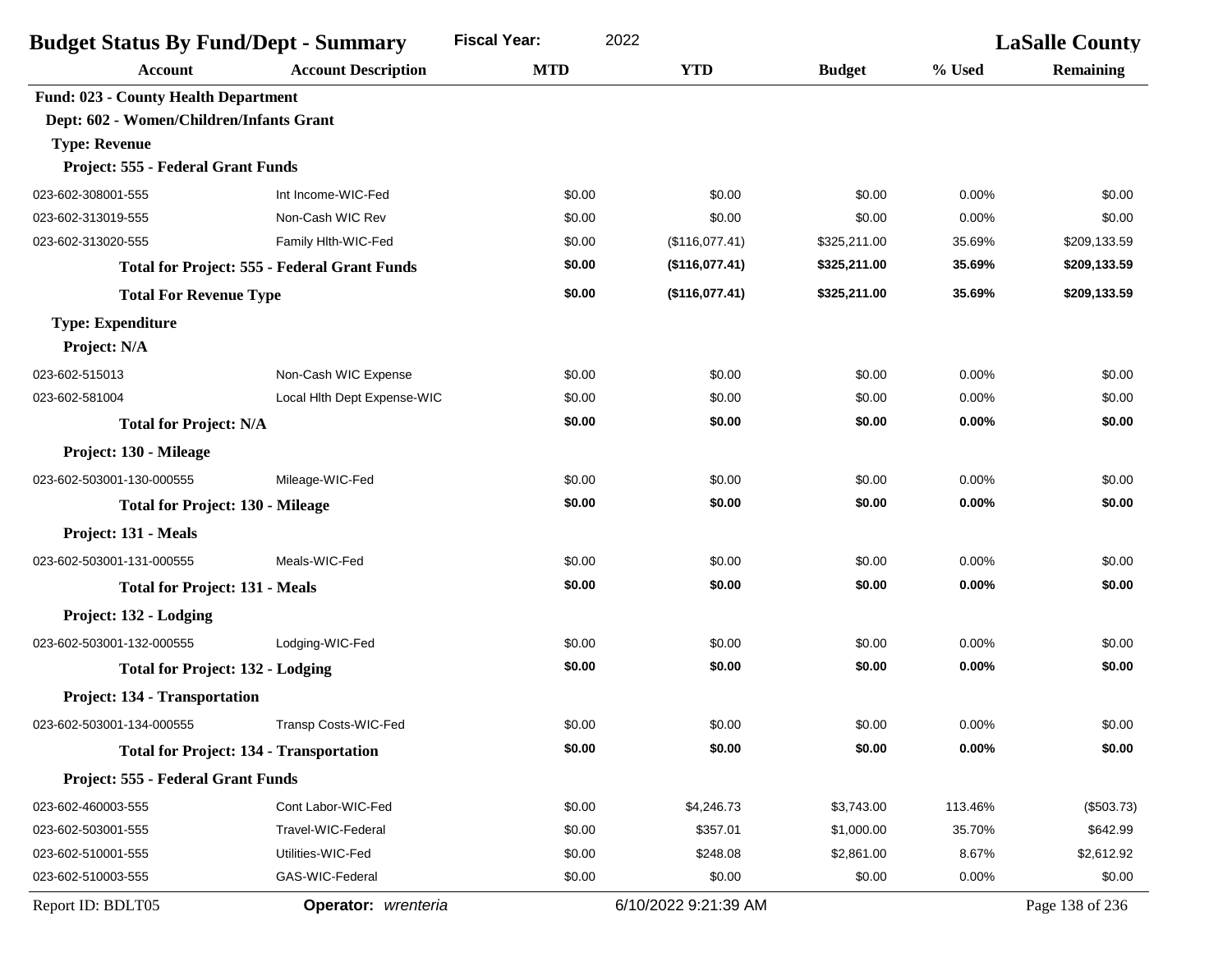| <b>Budget Status By Fund/Dept - Summary</b><br><b>Fiscal Year:</b><br>2022 |                                                        |            |                |               | <b>LaSalle County</b> |                  |
|----------------------------------------------------------------------------|--------------------------------------------------------|------------|----------------|---------------|-----------------------|------------------|
| Account                                                                    | <b>Account Description</b>                             | <b>MTD</b> | <b>YTD</b>     | <b>Budget</b> | % Used                | <b>Remaining</b> |
| <b>Fund: 023 - County Health Department</b>                                |                                                        |            |                |               |                       |                  |
| Dept: 602 - Women/Children/Infants Grant                                   |                                                        |            |                |               |                       |                  |
| <b>Type: Expenditure</b>                                                   |                                                        |            |                |               |                       |                  |
| Project: 555 - Federal Grant Funds                                         |                                                        |            |                |               |                       |                  |
| 023-602-510004-555                                                         | Telecom-WIC-Fed                                        | \$0.00     | \$4,158.29     | \$8,506.00    | 48.89%                | \$4,347.71       |
| 023-602-511001-555                                                         | Rent-WIC-Fed                                           | \$0.00     | \$3,404.10     | \$12,212.00   | 27.88%                | \$8,807.90       |
| 023-602-540001-555                                                         | Postage-WIC-Fed                                        | \$0.00     | \$0.00         | \$0.00        | 0.00%                 | \$0.00           |
| 023-602-541001-555                                                         | Education-WIC-Fed                                      | \$0.00     | \$256.00       | \$306.00      | 83.66%                | \$50.00          |
| 023-602-541003-555                                                         | Pub Svcs Adv-WIC-Fed                                   | \$0.00     | \$0.00         | \$0.00        | 0.00%                 | \$0.00           |
| 023-602-600001-555                                                         | Supplies-WIC-Fed                                       | \$0.00     | \$2,079.72     | \$4,716.00    | 44.10%                | \$2,636.28       |
| 023-602-810001-555                                                         | H&L-WIC-Fed                                            | \$0.00     | \$0.00         | \$0.00        | 0.00%                 | \$0.00           |
| 023-602-900000-555                                                         | Payroll-WIC-Fed                                        | \$0.00     | \$0.00         | \$0.00        | 0.00%                 | \$0.00           |
|                                                                            | <b>Total for Project: 555 - Federal Grant Funds</b>    | \$0.00     | \$14,749.93    | \$33,344.00   | 44.24%                | \$18,594.07      |
| Project: 999 - Elected off/dept head                                       |                                                        |            |                |               |                       |                  |
| 023-602-900000-999-000555                                                  | Payroll EO/DH-WIC-Fed                                  | \$0.00     | \$0.00         | \$0.00        | 0.00%                 | \$0.00           |
|                                                                            | Total for Project: 999 - Elected off/dept head         | \$0.00     | \$0.00         | \$0.00        | 0.00%                 | \$0.00           |
| <b>Total For Expenditure Type</b>                                          |                                                        | \$0.00     | \$14,749.93    | \$33,344.00   | 44.24%                | \$18,594.07      |
|                                                                            | Revenue Total for Dept: 602 - Women/Children/In        | \$0.00     | (\$116,077.41) | \$325,211.00  | 35.69%                | \$209,133.59     |
|                                                                            | <b>Expenditure Total for Dept: 602 - Women/Childre</b> | \$0.00     | \$14,749.93    | \$33,344.00   | 44.24%                | \$18,594.07      |
| Dept: 603 - Family Case Management Grant                                   |                                                        |            |                |               |                       |                  |
| <b>Type: Revenue</b>                                                       |                                                        |            |                |               |                       |                  |
| Project: 554 - State Grant Funds                                           |                                                        |            |                |               |                       |                  |
| 023-603-313007-554                                                         | Family Case Mgmt-State                                 | \$0.00     | (\$69,347.51)  | \$231,750.00  | 29.92%                | \$162,402.49     |
|                                                                            | <b>Total for Project: 554 - State Grant Funds</b>      | \$0.00     | (\$69,347.51)  | \$231,750.00  | 29.92%                | \$162,402.49     |
| Project: 555 - Federal Grant Funds                                         |                                                        |            |                |               |                       |                  |
| 023-603-308001-555                                                         | Interest Income-FCM-Fed                                | \$0.00     | \$0.00         | \$0.00        | $0.00\%$              | \$0.00           |
| 023-603-313007-555                                                         | Family Case Mgmt Rev-Fed                               | \$0.00     | \$0.00         | \$0.00        | 0.00%                 | \$0.00           |
|                                                                            | <b>Total for Project: 555 - Federal Grant Funds</b>    | \$0.00     | \$0.00         | \$0.00        | 0.00%                 | \$0.00           |
| <b>Total For Revenue Type</b>                                              |                                                        | \$0.00     | (\$69,347.51)  | \$231,750.00  | 29.92%                | \$162,402.49     |
| <b>Type: Expenditure</b><br>Project: N/A                                   |                                                        |            |                |               |                       |                  |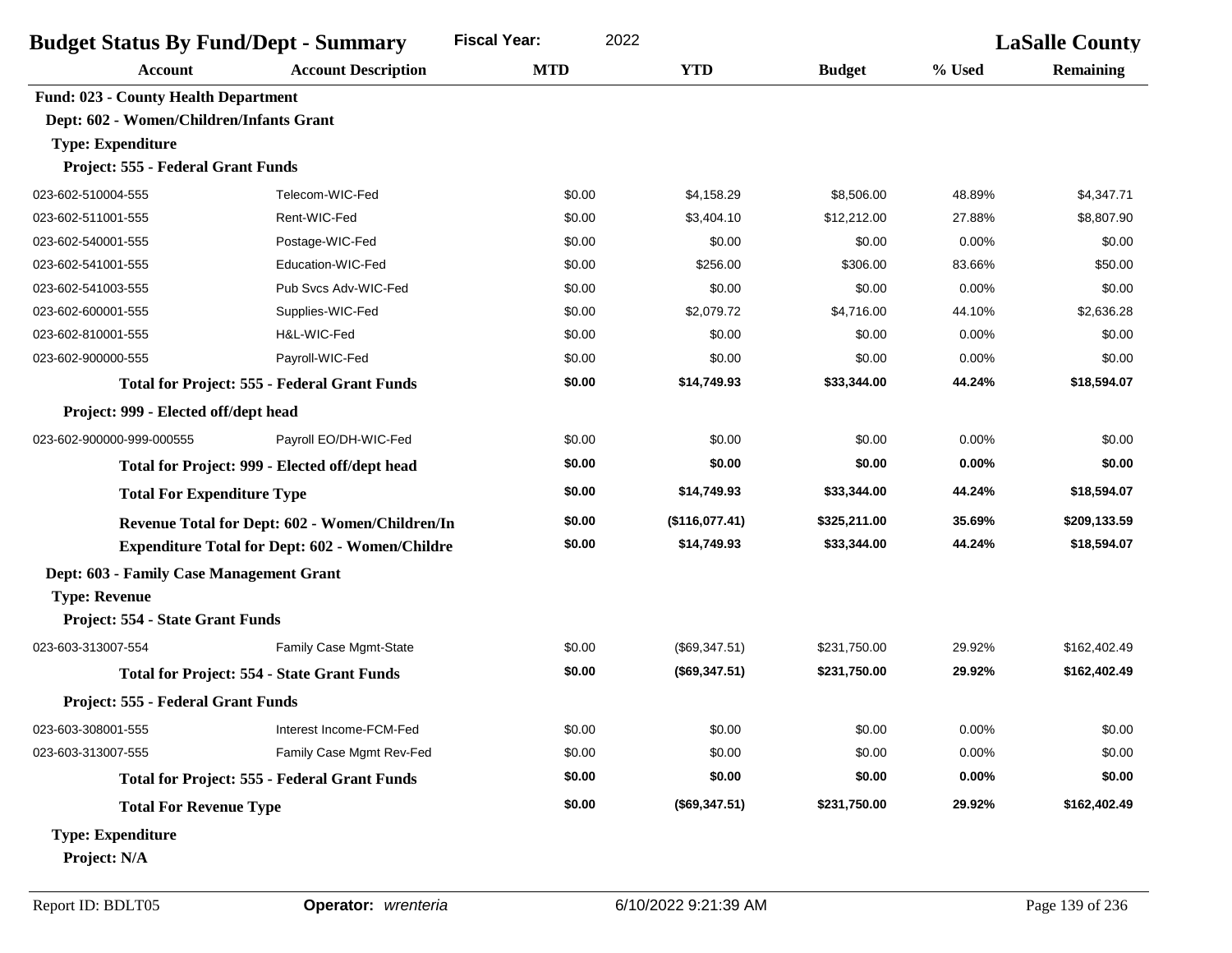| <b>Fiscal Year:</b><br>2022<br><b>Budget Status By Fund/Dept - Summary</b> |                                                   |            |            |               | <b>LaSalle County</b> |                  |
|----------------------------------------------------------------------------|---------------------------------------------------|------------|------------|---------------|-----------------------|------------------|
| <b>Account</b>                                                             | <b>Account Description</b>                        | <b>MTD</b> | <b>YTD</b> | <b>Budget</b> | % Used                | <b>Remaining</b> |
| <b>Fund: 023 - County Health Department</b>                                |                                                   |            |            |               |                       |                  |
| Dept: 603 - Family Case Management Grant                                   |                                                   |            |            |               |                       |                  |
| <b>Type: Expenditure</b>                                                   |                                                   |            |            |               |                       |                  |
| Project: N/A                                                               |                                                   |            |            |               |                       |                  |
| 023-603-581004                                                             | Local Hith Dept Expense-FCM                       | \$0.00     | \$0.00     | \$0.00        | 0.00%                 | \$0.00           |
| <b>Total for Project: N/A</b>                                              |                                                   | \$0.00     | \$0.00     | \$0.00        | 0.00%                 | \$0.00           |
| Project: 130 - Mileage                                                     |                                                   |            |            |               |                       |                  |
| 023-603-503001-130-000554                                                  | Mileage-FCM-State                                 | \$0.00     | \$0.00     | \$0.00        | 0.00%                 | \$0.00           |
| <b>Total for Project: 130 - Mileage</b>                                    |                                                   | \$0.00     | \$0.00     | \$0.00        | 0.00%                 | \$0.00           |
| Project: 131 - Meals                                                       |                                                   |            |            |               |                       |                  |
| 023-603-503001-131-000554                                                  | Meals-FCM-State                                   | \$0.00     | \$0.00     | \$0.00        | 0.00%                 | \$0.00           |
| <b>Total for Project: 131 - Meals</b>                                      |                                                   | \$0.00     | \$0.00     | \$0.00        | 0.00%                 | \$0.00           |
| Project: 132 - Lodging                                                     |                                                   |            |            |               |                       |                  |
| 023-603-503001-132-000554                                                  | Lodging-FCM-State                                 | \$0.00     | \$0.00     | \$0.00        | 0.00%                 | \$0.00           |
| <b>Total for Project: 132 - Lodging</b>                                    |                                                   | \$0.00     | \$0.00     | \$0.00        | 0.00%                 | \$0.00           |
| Project: 134 - Transportation                                              |                                                   |            |            |               |                       |                  |
| 023-603-503001-134-000554                                                  | <b>Transp Costs-FCM-State</b>                     | \$0.00     | \$0.00     | \$0.00        | 0.00%                 | \$0.00           |
| <b>Total for Project: 134 - Transportation</b>                             |                                                   | \$0.00     | \$0.00     | \$0.00        | 0.00%                 | \$0.00           |
| Project: 554 - State Grant Funds                                           |                                                   |            |            |               |                       |                  |
| 023-603-460003-554                                                         | Cont Labor-FCM-State                              | \$0.00     | \$372.90   | \$1,395.00    | 26.73%                | \$1,022.10       |
| 023-603-503001-554                                                         | Travel-FCM-State                                  | \$0.00     | \$737.25   | \$5,755.00    | 12.81%                | \$5,017.75       |
| 023-603-510001-554                                                         | Utilities-FCM-State                               | \$0.00     | \$50.81    | \$1,350.00    | 3.76%                 | \$1,299.19       |
| 023-603-510004-554                                                         | Telecom-FCM-State                                 | \$0.00     | \$978.61   | \$4,284.00    | 22.84%                | \$3,305.39       |
| 023-603-511001-554                                                         | Rent-FCM-State                                    | \$0.00     | \$769.74   | \$9,492.00    | 8.11%                 | \$8,722.26       |
| 023-603-540001-554                                                         | Postage-FCM-State                                 | \$0.00     | \$0.00     | \$0.00        | 0.00%                 | \$0.00           |
| 023-603-541001-554                                                         | Education-FCM-State                               | \$0.00     | \$0.00     | \$300.00      | 0.00%                 | \$300.00         |
| 023-603-541003-554                                                         | Pub Svcs Adv-FCM-State                            | \$0.00     | \$0.00     | \$0.00        | 0.00%                 | \$0.00           |
| 023-603-600001-554                                                         | Supplies-FCM-State                                | \$0.00     | \$153.16   | \$3,261.00    | 4.70%                 | \$3,107.84       |
| 023-603-810001-554                                                         | H&L-FCM-State                                     | \$0.00     | \$0.00     | \$0.00        | 0.00%                 | \$0.00           |
| 023-603-900000-554                                                         | Payroll-FCM-State                                 | \$0.00     | \$0.00     | \$0.00        | 0.00%                 | \$0.00           |
|                                                                            | <b>Total for Project: 554 - State Grant Funds</b> | \$0.00     | \$3,062.47 | \$25,837.00   | 11.85%                | \$22,774.53      |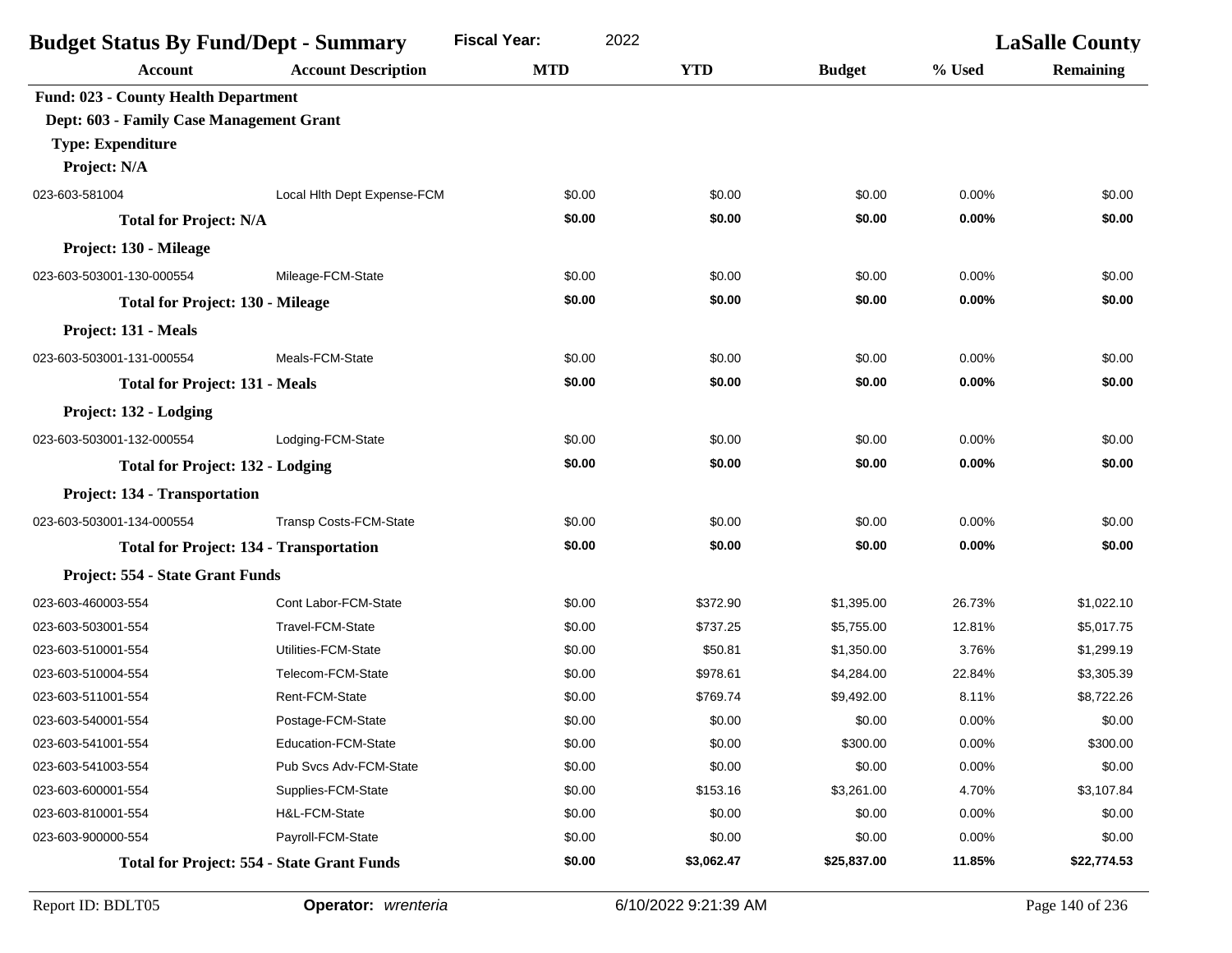| <b>Budget Status By Fund/Dept - Summary</b>         |                                                         | <b>LaSalle County</b> |               |               |          |                  |
|-----------------------------------------------------|---------------------------------------------------------|-----------------------|---------------|---------------|----------|------------------|
| <b>Account</b>                                      | <b>Account Description</b>                              | <b>MTD</b>            | <b>YTD</b>    | <b>Budget</b> | % Used   | <b>Remaining</b> |
| <b>Fund: 023 - County Health Department</b>         |                                                         |                       |               |               |          |                  |
| Dept: 603 - Family Case Management Grant            |                                                         |                       |               |               |          |                  |
| <b>Type: Expenditure</b>                            |                                                         |                       |               |               |          |                  |
| Project: 555 - Federal Grant Funds                  |                                                         |                       |               |               |          |                  |
| 023-603-460003-555                                  | <b>Contractual Labor-FCM-Federal</b>                    | \$0.00                | \$0.00        | \$0.00        | 0.00%    | \$0.00           |
| 023-603-503001-555                                  | Travel-FCM-Federal                                      | \$0.00                | \$0.00        | \$0.00        | 0.00%    | \$0.00           |
| 023-603-510001-555                                  | Utilities-FCM-Federal                                   | \$0.00                | \$46.50       | \$0.00        | 0.00%    | (\$46.50)        |
| 023-603-510004-555                                  | Telecom-FCM-Federal                                     | \$0.00                | \$60.18       | \$0.00        | 0.00%    | (\$60.18)        |
| 023-603-511001-555                                  | Rent-FCM-Federal                                        | \$0.00                | \$57.71       | \$0.00        | 0.00%    | (\$57.71)        |
| 023-603-541001-555                                  | <b>Education-FCM-Federal</b>                            | \$0.00                | \$0.00        | \$0.00        | 0.00%    | \$0.00           |
| 023-603-600001-555                                  | Supplies-FCM-State                                      | \$0.00                | \$0.00        | \$0.00        | 0.00%    | \$0.00           |
| 023-603-810001-555                                  | H&L-FCM-Federal                                         | \$0.00                | \$0.00        | \$0.00        | 0.00%    | \$0.00           |
| 023-603-900000-555                                  | Payroll-FCM-Federal                                     | \$0.00                | \$0.00        | \$0.00        | 0.00%    | \$0.00           |
| <b>Total for Project: 555 - Federal Grant Funds</b> |                                                         | \$0.00                | \$164.39      | \$0.00        | 0.00%    | (\$164.39)       |
| Project: 999 - Elected off/dept head                |                                                         |                       |               |               |          |                  |
| 023-603-900000-999-000554                           | Payroll EO/DH-FCM-State                                 | \$0.00                | \$0.00        | \$0.00        | 0.00%    | \$0.00           |
| 023-603-900000-999-000555                           | Payroll-EO/DH-FCM-Federal                               | \$0.00                | \$0.00        | \$0.00        | 0.00%    | \$0.00           |
|                                                     | Total for Project: 999 - Elected off/dept head          | \$0.00                | \$0.00        | \$0.00        | 0.00%    | \$0.00           |
| <b>Total For Expenditure Type</b>                   |                                                         | \$0.00                | \$3,226.86    | \$25,837.00   | 12.49%   | \$22,610.14      |
|                                                     | Revenue Total for Dept: 603 - Family Case Manag         | \$0.00                | (\$69,347.51) | \$231,750.00  | 29.92%   | \$162,402.49     |
|                                                     | <b>Expenditure Total for Dept: 603 - Family Case Ma</b> | \$0.00                | \$3,226.86    | \$25,837.00   | 12.49%   | \$22,610.14      |
| Dept: 604 - High Risk Infant Grant                  |                                                         |                       |               |               |          |                  |
| <b>Type: Revenue</b>                                |                                                         |                       |               |               |          |                  |
| Project: 554 - State Grant Funds                    |                                                         |                       |               |               |          |                  |
| 023-604-390017-554                                  | High Risk Infant-State                                  | \$0.00                | \$0.00        | \$0.00        | 0.00%    | \$0.00           |
| <b>Total for Project: 554 - State Grant Funds</b>   |                                                         | \$0.00                | \$0.00        | \$0.00        | 0.00%    | \$0.00           |
| Project: 555 - Federal Grant Funds                  |                                                         |                       |               |               |          |                  |
| 023-604-308001-555                                  | Int Income-HRI-Federal                                  | \$0.00                | \$0.00        | \$0.00        | 0.00%    | \$0.00           |
| 023-604-390017-555                                  | High Risk Infant-Fed                                    | \$0.00                | \$0.00        | \$0.00        | 0.00%    | \$0.00           |
| <b>Total for Project: 555 - Federal Grant Funds</b> |                                                         | \$0.00                | \$0.00        | \$0.00        | $0.00\%$ | \$0.00           |
| <b>Total For Revenue Type</b>                       |                                                         | \$0.00                | \$0.00        | \$0.00        | 0.00%    | \$0.00           |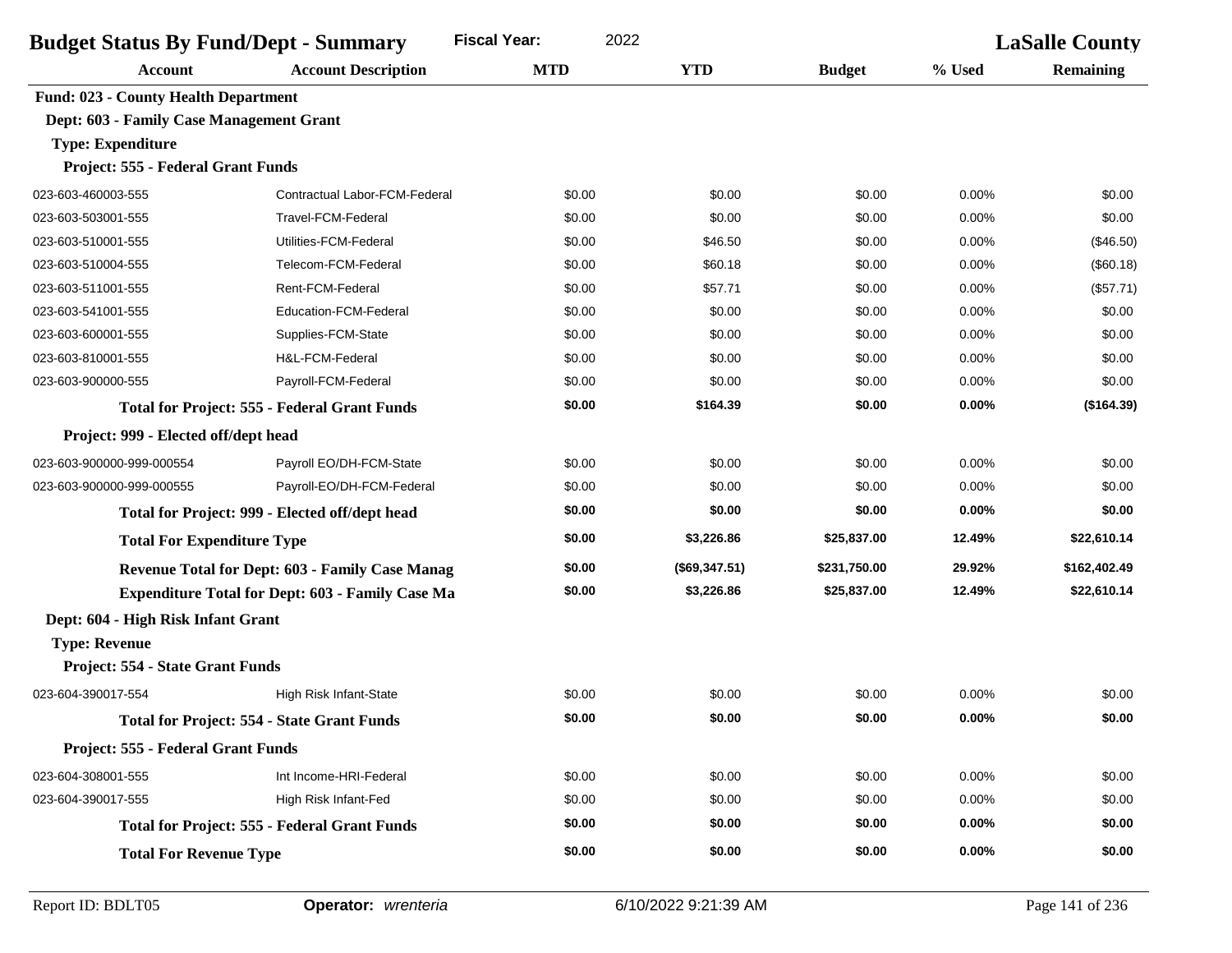| <b>Budget Status By Fund/Dept - Summary</b> |                                                   | <b>Fiscal Year:</b><br>2022 |                      |               | <b>LaSalle County</b> |                  |
|---------------------------------------------|---------------------------------------------------|-----------------------------|----------------------|---------------|-----------------------|------------------|
| <b>Account</b>                              | <b>Account Description</b>                        | <b>MTD</b>                  | <b>YTD</b>           | <b>Budget</b> | % Used                | <b>Remaining</b> |
| <b>Fund: 023 - County Health Department</b> |                                                   |                             |                      |               |                       |                  |
| Dept: 604 - High Risk Infant Grant          |                                                   |                             |                      |               |                       |                  |
| <b>Type: Expenditure</b>                    |                                                   |                             |                      |               |                       |                  |
| Project: N/A                                |                                                   |                             |                      |               |                       |                  |
| 023-604-581004                              | Local Hith Dept Expense-HRI                       | \$0.00                      | \$0.00               | \$0.00        | 0.00%                 | \$0.00           |
| <b>Total for Project: N/A</b>               |                                                   | \$0.00                      | \$0.00               | \$0.00        | 0.00%                 | \$0.00           |
| Project: 554 - State Grant Funds            |                                                   |                             |                      |               |                       |                  |
| 023-604-460003-554                          | <b>Contractual Labor-HRI-State</b>                | \$0.00                      | \$0.00               | \$0.00        | 0.00%                 | \$0.00           |
| 023-604-503001-554                          | Travel-HRI-State                                  | \$0.00                      | \$0.00               | \$0.00        | 0.00%                 | \$0.00           |
| 023-604-510001-554                          | Utilities-HRI-State                               | \$0.00                      | \$0.00               | \$0.00        | 0.00%                 | \$0.00           |
| 023-604-510002-554                          | Water/sewer-HRI-State                             | \$0.00                      | \$0.00               | \$0.00        | 0.00%                 | \$0.00           |
| 023-604-510003-554                          | Gas-HRI-State                                     | \$0.00                      | \$0.00               | \$0.00        | 0.00%                 | \$0.00           |
| 023-604-510004-554                          | Telecom-HRI-State                                 | \$0.00                      | \$0.00               | \$0.00        | 0.00%                 | \$0.00           |
| 023-604-511001-554                          | Rent-HRI-State                                    | \$0.00                      | \$0.00               | \$0.00        | 0.00%                 | \$0.00           |
| 023-604-540001-554                          | Postage-HRI-State                                 | \$0.00                      | \$0.00               | \$0.00        | 0.00%                 | \$0.00           |
| 023-604-541001-554                          | <b>Education-HRI-State</b>                        | \$0.00                      | \$0.00               | \$0.00        | 0.00%                 | \$0.00           |
| 023-604-541003-554                          | Pub Svcs Adv-HRI-State                            | \$0.00                      | \$0.00               | \$0.00        | 0.00%                 | \$0.00           |
| 023-604-600001-554                          | Supplies-HRI-State                                | \$0.00                      | \$0.00               | \$0.00        | 0.00%                 | \$0.00           |
| 023-604-810001-554                          | H&L-HRI-State                                     | \$0.00                      | \$0.00               | \$0.00        | 0.00%                 | \$0.00           |
| 023-604-900000-554                          | Payroll-HRI-State                                 | \$0.00                      | \$0.00               | \$0.00        | 0.00%                 | \$0.00           |
|                                             | <b>Total for Project: 554 - State Grant Funds</b> | \$0.00                      | \$0.00               | \$0.00        | 0.00%                 | \$0.00           |
| Project: 555 - Federal Grant Funds          |                                                   |                             |                      |               |                       |                  |
| 023-604-460003-555                          | Contractual Labor-HRI-Federal                     | \$0.00                      | \$0.00               | \$0.00        | 0.00%                 | \$0.00           |
| 023-604-503001-555                          | Travel-HRI-Federal                                | \$0.00                      | \$0.00               | \$0.00        | 0.00%                 | \$0.00           |
| 023-604-510001-555                          | Utilities-HRI-Fed                                 | \$0.00                      | \$0.00               | \$0.00        | 0.00%                 | \$0.00           |
| 023-604-510002-555                          | Water/sewer-HRI-Fed                               | \$0.00                      | \$0.00               | \$0.00        | 0.00%                 | \$0.00           |
| 023-604-510003-555                          | Gas-HRI-Fed                                       | \$0.00                      | \$0.00               | \$0.00        | 0.00%                 | \$0.00           |
| 023-604-510004-555                          | Telecom-HRI-Fed                                   | \$0.00                      | \$0.00               | \$0.00        | 0.00%                 | \$0.00           |
| 023-604-511001-555                          | Rent-HRI-Fed                                      | \$0.00                      | \$0.00               | \$0.00        | 0.00%                 | \$0.00           |
| 023-604-540001-555                          | Postage-HRI-Fed                                   | \$0.00                      | \$0.00               | \$0.00        | 0.00%                 | \$0.00           |
| 023-604-541001-555                          | Education-HRI-Fed                                 | \$0.00                      | \$0.00               | \$0.00        | 0.00%                 | \$0.00           |
| 023-604-541003-555                          | Pub Svcs Adv-HRI-Fed                              | \$0.00                      | \$0.00               | \$0.00        | 0.00%                 | \$0.00           |
| 023-604-600001-555                          | Supplies-HRI-Fed                                  | \$0.00                      | \$0.00               | \$0.00        | 0.00%                 | \$0.00           |
| Report ID: BDLT05                           | Operator: wrenteria                               |                             | 6/10/2022 9:21:39 AM |               |                       | Page 142 of 236  |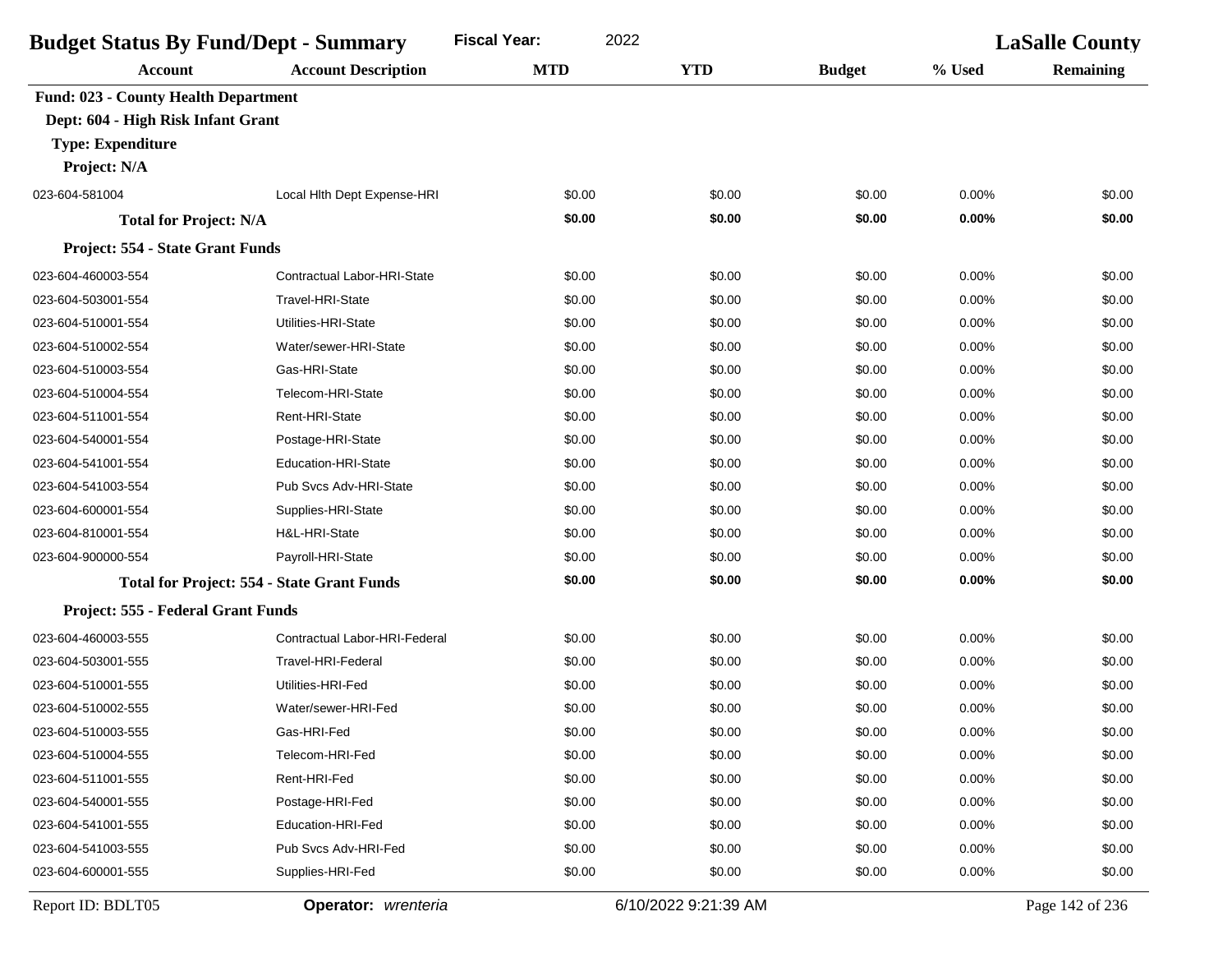| 2022<br><b>Fiscal Year:</b><br><b>Budget Status By Fund/Dept - Summary</b> |                                                          |            |                      | <b>LaSalle County</b> |        |                  |
|----------------------------------------------------------------------------|----------------------------------------------------------|------------|----------------------|-----------------------|--------|------------------|
| <b>Account</b>                                                             | <b>Account Description</b>                               | <b>MTD</b> | <b>YTD</b>           | <b>Budget</b>         | % Used | <b>Remaining</b> |
| <b>Fund: 023 - County Health Department</b>                                |                                                          |            |                      |                       |        |                  |
| Dept: 604 - High Risk Infant Grant                                         |                                                          |            |                      |                       |        |                  |
| <b>Type: Expenditure</b>                                                   |                                                          |            |                      |                       |        |                  |
| Project: 555 - Federal Grant Funds                                         |                                                          |            |                      |                       |        |                  |
| 023-604-810001-555                                                         | H&L-HRI-Fed                                              | \$0.00     | \$0.00               | \$0.00                | 0.00%  | \$0.00           |
| 023-604-900000-555                                                         | Payroll-HRI-Fed                                          | \$0.00     | \$0.00               | \$0.00                | 0.00%  | \$0.00           |
|                                                                            | <b>Total for Project: 555 - Federal Grant Funds</b>      | \$0.00     | \$0.00               | \$0.00                | 0.00%  | \$0.00           |
| Project: 999 - Elected off/dept head                                       |                                                          |            |                      |                       |        |                  |
| 023-604-900000-999-000554                                                  | Payroll EO/DH-HRI-State                                  | \$0.00     | \$0.00               | \$0.00                | 0.00%  | \$0.00           |
| 023-604-900000-999-000555                                                  | Payroll-EO/DH-HRI-Fed                                    | \$0.00     | \$0.00               | \$0.00                | 0.00%  | \$0.00           |
|                                                                            | Total for Project: 999 - Elected off/dept head           | \$0.00     | \$0.00               | \$0.00                | 0.00%  | \$0.00           |
| <b>Total For Expenditure Type</b>                                          |                                                          | \$0.00     | \$0.00               | \$0.00                | 0.00%  | \$0.00           |
| Revenue Total for Dept: 604 - High Risk Infant Gr                          |                                                          | \$0.00     | \$0.00               | \$0.00                | 0.00%  | \$0.00           |
| <b>Expenditure Total for Dept: 604 - High Risk Infant</b>                  |                                                          | \$0.00     | \$0.00               | \$0.00                | 0.00%  | \$0.00           |
| Dept: 605 - Medical Asst Program Grant                                     |                                                          |            |                      |                       |        |                  |
| <b>Type: Expenditure</b>                                                   |                                                          |            |                      |                       |        |                  |
| Project: N/A                                                               |                                                          |            |                      |                       |        |                  |
| 023-605-581004                                                             | Local Hith Dept Expense-MAP                              | \$0.00     | \$0.00               | \$0.00                | 0.00%  | \$0.00           |
| <b>Total for Project: N/A</b>                                              |                                                          | \$0.00     | \$0.00               | \$0.00                | 0.00%  | \$0.00           |
| Project: 555 - Federal Grant Funds                                         |                                                          |            |                      |                       |        |                  |
| 023-605-541001-555                                                         | Education-MAP-Fed                                        | \$0.00     | \$0.00               | \$2,500.00            | 0.00%  | \$2,500.00       |
|                                                                            | <b>Total for Project: 555 - Federal Grant Funds</b>      | \$0.00     | \$0.00               | \$2,500.00            | 0.00%  | \$2,500.00       |
| <b>Total For Expenditure Type</b>                                          |                                                          | \$0.00     | \$0.00               | \$2,500.00            | 0.00%  | \$2,500.00       |
|                                                                            | Revenue Total for Dept: 605 - Medical Asst Progra        | \$0.00     | \$0.00               | \$0.00                | 0.00%  | \$0.00           |
|                                                                            | <b>Expenditure Total for Dept: 605 - Medical Asst Pr</b> | \$0.00     | \$0.00               | \$2,500.00            | 0.00%  | \$2,500.00       |
| Dept: 606 - Public Hlth Emergency Grant                                    |                                                          |            |                      |                       |        |                  |
| <b>Type: Revenue</b>                                                       |                                                          |            |                      |                       |        |                  |
| Project: 555 - Federal Grant Funds                                         |                                                          |            |                      |                       |        |                  |
| 023-606-308001-555                                                         | Int Income-PHEP-Fed                                      | \$0.00     | \$0.00               | \$0.00                | 0.00%  | \$0.00           |
| 023-606-313016-555                                                         | Public Hlth Emerg Prep-Fed                               | \$0.00     | (\$30,871.74)        | \$81,607.00           | 37.83% | \$50,735.26      |
|                                                                            | <b>Total for Project: 555 - Federal Grant Funds</b>      | \$0.00     | (\$30,871.74)        | \$81,607.00           | 37.83% | \$50,735.26      |
| Report ID: BDLT05                                                          | Operator: wrenteria                                      |            | 6/10/2022 9:21:39 AM |                       |        | Page 143 of 236  |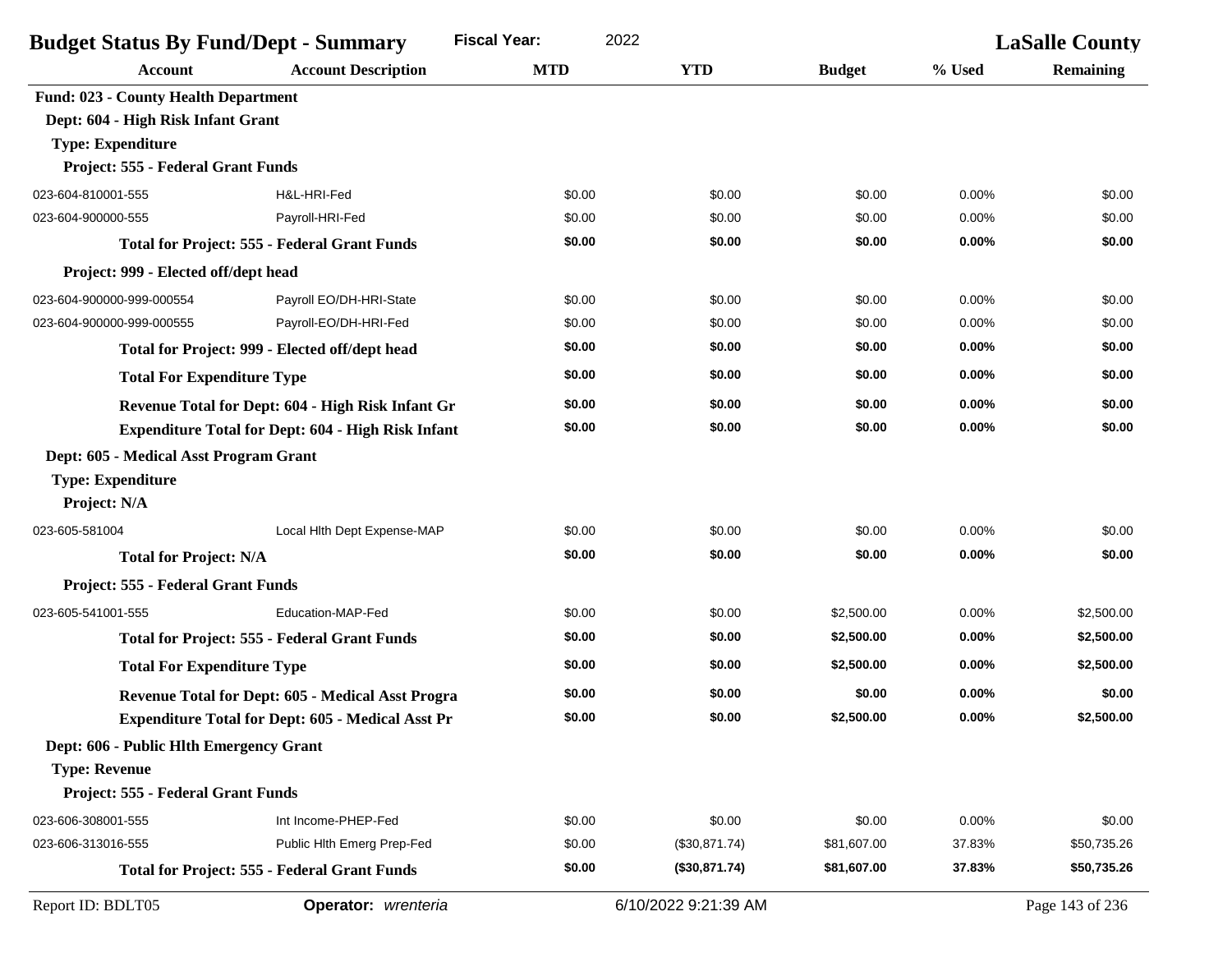| <b>Budget Status By Fund/Dept - Summary</b>    | <b>Fiscal Year:</b><br>2022  |            |               | <b>LaSalle County</b> |        |                  |
|------------------------------------------------|------------------------------|------------|---------------|-----------------------|--------|------------------|
| <b>Account</b>                                 | <b>Account Description</b>   | <b>MTD</b> | <b>YTD</b>    | <b>Budget</b>         | % Used | <b>Remaining</b> |
| <b>Fund: 023 - County Health Department</b>    |                              |            |               |                       |        |                  |
| Dept: 606 - Public Hlth Emergency Grant        |                              |            |               |                       |        |                  |
| <b>Type: Revenue</b>                           |                              |            |               |                       |        |                  |
| <b>Total For Revenue Type</b>                  |                              | \$0.00     | (\$30,871.74) | \$81,607.00           | 37.83% | \$50,735.26      |
| <b>Type: Expenditure</b>                       |                              |            |               |                       |        |                  |
| Project: N/A                                   |                              |            |               |                       |        |                  |
| 023-606-581004                                 | Local Hith Dept Expense-PHEP | \$0.00     | \$0.00        | \$0.00                | 0.00%  | \$0.00           |
| <b>Total for Project: N/A</b>                  |                              | \$0.00     | \$0.00        | \$0.00                | 0.00%  | \$0.00           |
| Project: 130 - Mileage                         |                              |            |               |                       |        |                  |
| 023-606-503001-130-000555                      | Mileage-PHEP-Fed             | \$0.00     | \$0.00        | \$0.00                | 0.00%  | \$0.00           |
| <b>Total for Project: 130 - Mileage</b>        |                              | \$0.00     | \$0.00        | \$0.00                | 0.00%  | \$0.00           |
| Project: 131 - Meals                           |                              |            |               |                       |        |                  |
| 023-606-503001-131-000555                      | Meals-PHEP-Fed               | \$0.00     | \$0.00        | \$0.00                | 0.00%  | \$0.00           |
| <b>Total for Project: 131 - Meals</b>          |                              | \$0.00     | \$0.00        | \$0.00                | 0.00%  | \$0.00           |
| Project: 132 - Lodging                         |                              |            |               |                       |        |                  |
| 023-606-503001-132-000555                      | Lodging-PHEP-Fed             | \$0.00     | \$0.00        | \$0.00                | 0.00%  | \$0.00           |
| <b>Total for Project: 132 - Lodging</b>        |                              | \$0.00     | \$0.00        | \$0.00                | 0.00%  | \$0.00           |
| Project: 134 - Transportation                  |                              |            |               |                       |        |                  |
| 023-606-503001-134-000555                      | Transp Costs-PHEP-Fed        | \$0.00     | \$0.00        | \$0.00                | 0.00%  | \$0.00           |
| <b>Total for Project: 134 - Transportation</b> |                              | \$0.00     | \$0.00        | \$0.00                | 0.00%  | \$0.00           |
| Project: 555 - Federal Grant Funds             |                              |            |               |                       |        |                  |
| 023-606-460003-555                             | Cont Labor-PHEP-Fed          | \$0.00     | \$0.00        | \$0.00                | 0.00%  | \$0.00           |
| 023-606-503001-555                             | Travel-PHEP-Federal          | \$0.00     | \$0.00        | \$1,430.00            | 0.00%  | \$1,430.00       |
| 023-606-510004-555                             | Telecom-PHEP-Fed             | \$0.00     | \$4,219.49    | \$13,607.00           | 31.01% | \$9,387.51       |
| 023-606-540001-555                             | Postage-PHEP-Fed             | \$0.00     | \$0.00        | \$0.00                | 0.00%  | \$0.00           |
| 023-606-541001-555                             | Education-PHEP-Fed           | \$0.00     | \$0.00        | \$225.00              | 0.00%  | \$225.00         |
| 023-606-541003-555                             | Pub Svcs Adv-PHEP-Fed        | \$0.00     | \$0.00        | \$0.00                | 0.00%  | \$0.00           |
| 023-606-600001-555                             | Supplies-PHEP-Fed            | \$0.00     | \$320.74      | \$403.00              | 79.59% | \$82.26          |
| 023-606-704001-555                             | Software/License-PHEP-Fed    | \$0.00     | \$0.00        | \$0.00                | 0.00%  | \$0.00           |
| 023-606-810001-555                             | H&L-PHEP-Fed                 | \$0.00     | \$0.00        | \$0.00                | 0.00%  | \$0.00           |
| 023-606-900000-555                             | Payroll-PHEP-Fed             | \$0.00     | \$0.00        | \$0.00                | 0.00%  | \$0.00           |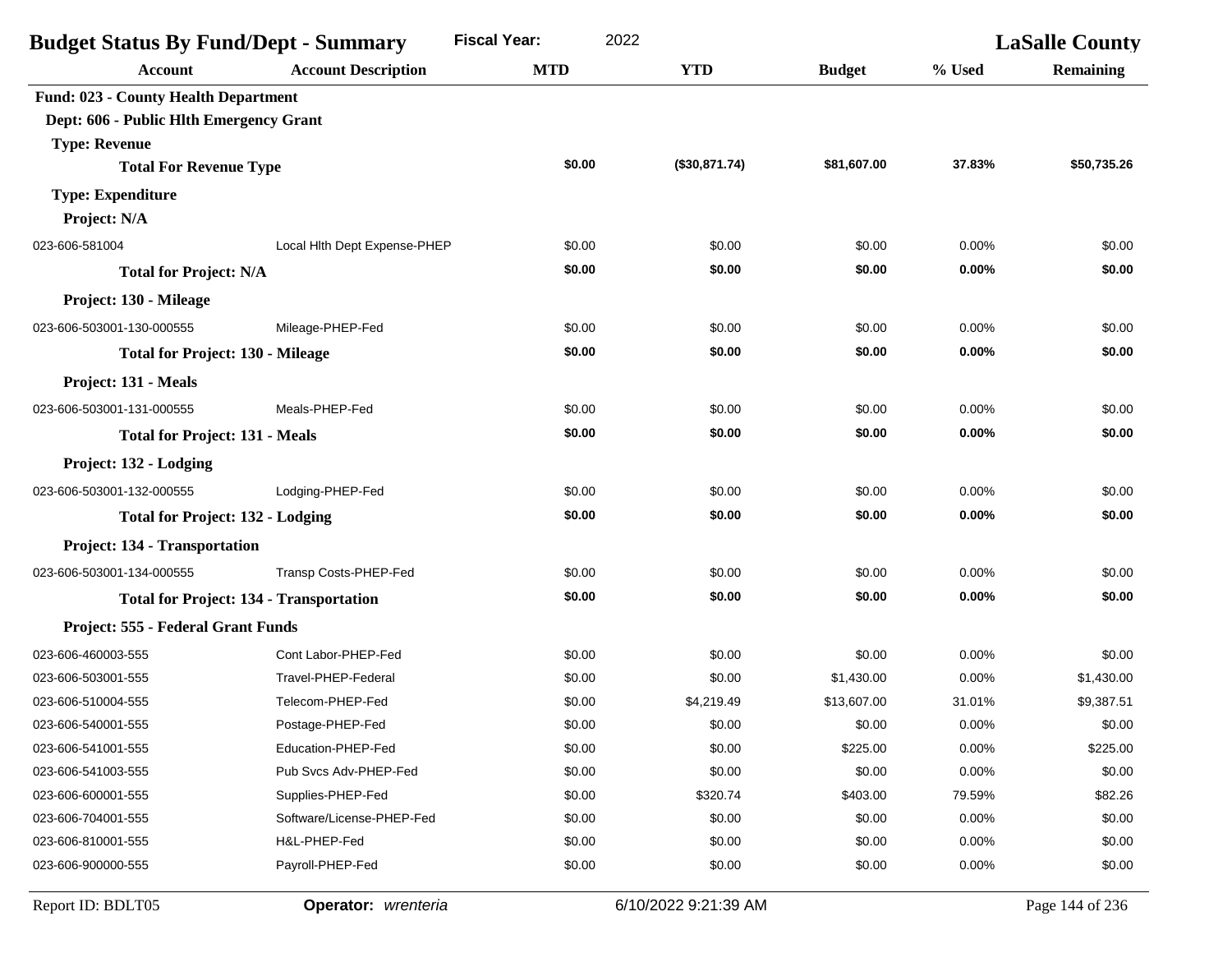| <b>Budget Status By Fund/Dept - Summary</b>      | <b>Fiscal Year:</b><br>2022                              |            |               | <b>LaSalle County</b> |          |                  |
|--------------------------------------------------|----------------------------------------------------------|------------|---------------|-----------------------|----------|------------------|
| <b>Account</b>                                   | <b>Account Description</b>                               | <b>MTD</b> | <b>YTD</b>    | <b>Budget</b>         | % Used   | <b>Remaining</b> |
| <b>Fund: 023 - County Health Department</b>      |                                                          |            |               |                       |          |                  |
| Dept: 606 - Public Hlth Emergency Grant          |                                                          |            |               |                       |          |                  |
| <b>Type: Expenditure</b>                         |                                                          |            |               |                       |          |                  |
| Project: 555 - Federal Grant Funds               |                                                          |            |               |                       |          |                  |
|                                                  | <b>Total for Project: 555 - Federal Grant Funds</b>      | \$0.00     | \$4,540.23    | \$15,665.00           | 28.98%   | \$11,124.77      |
| Project: 999 - Elected off/dept head             |                                                          |            |               |                       |          |                  |
| 023-606-900000-999-000555                        | Payroll-EO/DH-PHEP-Fed                                   | \$0.00     | \$0.00        | \$0.00                | 0.00%    | \$0.00           |
|                                                  | Total for Project: 999 - Elected off/dept head           | \$0.00     | \$0.00        | \$0.00                | 0.00%    | \$0.00           |
| <b>Total For Expenditure Type</b>                |                                                          | \$0.00     | \$4,540.23    | \$15,665.00           | 28.98%   | \$11,124.77      |
| Revenue Total for Dept: 606 - Public Hlth Emerge |                                                          | \$0.00     | (\$30,871.74) | \$81,607.00           | 37.83%   | \$50,735.26      |
|                                                  | <b>Expenditure Total for Dept: 606 - Public Hlth Eme</b> | \$0.00     | \$4,540.23    | \$15,665.00           | 28.98%   | \$11,124.77      |
| Dept: 607 - Local Health Protection Grant        |                                                          |            |               |                       |          |                  |
| <b>Type: Revenue</b>                             |                                                          |            |               |                       |          |                  |
| Project: 554 - State Grant Funds                 |                                                          |            |               |                       |          |                  |
| 023-607-308001-554                               | Int Income-LHP-State                                     | \$0.00     | \$0.00        | \$0.00                | 0.00%    | \$0.00           |
| 023-607-313006-554                               | Local Health Protection-State                            | \$0.00     | \$0.00        | \$211,657.00          | 0.00%    | \$211,657.00     |
|                                                  | <b>Total for Project: 554 - State Grant Funds</b>        | \$0.00     | \$0.00        | \$211,657.00          | 0.00%    | \$211,657.00     |
| Project: 555 - Federal Grant Funds               |                                                          |            |               |                       |          |                  |
| 023-607-313011-555                               | Non Cash Imms-Federal                                    | \$0.00     | \$0.00        | \$0.00                | 0.00%    | \$0.00           |
|                                                  | <b>Total for Project: 555 - Federal Grant Funds</b>      | \$0.00     | \$0.00        | \$0.00                | $0.00\%$ | \$0.00           |
| <b>Total For Revenue Type</b>                    |                                                          | \$0.00     | \$0.00        | \$211,657.00          | $0.00\%$ | \$211,657.00     |
| <b>Type: Expenditure</b>                         |                                                          |            |               |                       |          |                  |
| Project: N/A                                     |                                                          |            |               |                       |          |                  |
| 023-607-503001                                   | <b>Travel State</b>                                      | \$0.00     | \$7,801.05    | \$14,112.00           | 55.28%   | \$6,310.95       |
| 023-607-510004                                   | <b>Telephone State Grant</b>                             | \$0.00     | \$865.40      | \$8,451.00            | 10.24%   | \$7,585.60       |
| 023-607-581004                                   | Local Hith Dept Expense-LHP                              | \$0.00     | \$434.59      | \$0.00                | $0.00\%$ | (\$434.59)       |
| 023-607-600001                                   | Supplies State Grant                                     | \$0.00     | \$7,952.16    | \$72,400.00           | 10.98%   | \$64,447.84      |
| <b>Total for Project: N/A</b>                    |                                                          | \$0.00     | \$17,053.20   | \$94,963.00           | 17.96%   | \$77,909.80      |
| Project: 131 - Meals                             |                                                          |            |               |                       |          |                  |
| 023-607-503001-131-000554                        | Mileage-LHP-State                                        | \$0.00     | \$0.00        | \$0.00                | 0.00%    | \$0.00           |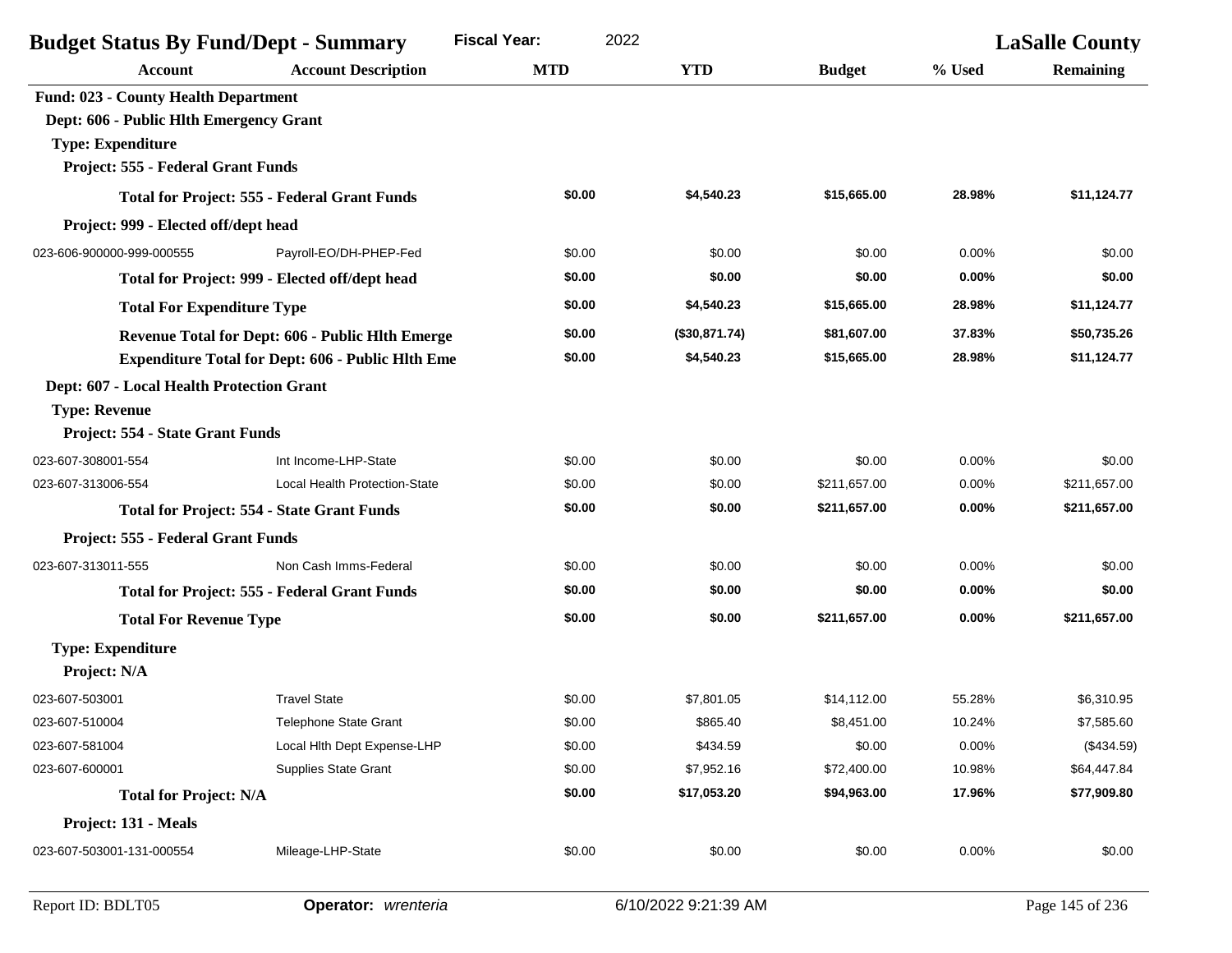| <b>Budget Status By Fund/Dept - Summary</b>       |                                                          | <b>Fiscal Year:</b><br>2022 |                      | <b>LaSalle County</b> |          |                  |
|---------------------------------------------------|----------------------------------------------------------|-----------------------------|----------------------|-----------------------|----------|------------------|
| <b>Account</b>                                    | <b>Account Description</b>                               | <b>MTD</b>                  | <b>YTD</b>           | <b>Budget</b>         | % Used   | <b>Remaining</b> |
| <b>Fund: 023 - County Health Department</b>       |                                                          |                             |                      |                       |          |                  |
| Dept: 607 - Local Health Protection Grant         |                                                          |                             |                      |                       |          |                  |
| <b>Type: Expenditure</b>                          |                                                          |                             |                      |                       |          |                  |
| Project: 131 - Meals                              |                                                          |                             |                      |                       |          |                  |
| <b>Total for Project: 131 - Meals</b>             |                                                          | \$0.00                      | \$0.00               | \$0.00                | $0.00\%$ | \$0.00           |
| Project: 554 - State Grant Funds                  |                                                          |                             |                      |                       |          |                  |
| 023-607-460003-554                                | Cont Labor-LHP-State                                     | \$0.00                      | \$1,181.56           | \$3.142.00            | 37.61%   | \$1,960.44       |
| 023-607-540001-554                                | Postage-LHP-State                                        | \$0.00                      | \$0.00               | \$0.00                | 0.00%    | \$0.00           |
| 023-607-541001-554                                | Edcuation-LHP-State                                      | \$0.00                      | \$0.00               | \$0.00                | 0.00%    | \$0.00           |
| 023-607-541003-554                                | Pub Svcs Adv-LHP-State                                   | \$0.00                      | \$0.00               | \$0.00                | 0.00%    | \$0.00           |
| 023-607-600001-554                                | Supplies-LHP-State                                       | \$0.00                      | \$9,753.92           | \$0.00                | 0.00%    | (\$9,753.92)     |
| 023-607-704001-554                                | Software/License-LHP-State                               | \$0.00                      | \$5,120.00           | \$0.00                | 0.00%    | (\$5,120.00)     |
| 023-607-810001-554                                | H&L-LHP-State                                            | \$0.00                      | \$0.00               | \$0.00                | 0.00%    | \$0.00           |
| 023-607-900000-554                                | Payroll-LHP-State                                        | \$0.00                      | \$0.00               | \$0.00                | 0.00%    | \$0.00           |
| <b>Total for Project: 554 - State Grant Funds</b> |                                                          | \$0.00                      | \$16,055.48          | \$3,142.00            | 511.00%  | (\$12,913.48)    |
| Project: 555 - Federal Grant Funds                |                                                          |                             |                      |                       |          |                  |
| 023-607-515004-555                                | Non Cash Imms Used-Federal                               | \$0.00                      | \$0.00               | \$0.00                | 0.00%    | \$0.00           |
|                                                   | <b>Total for Project: 555 - Federal Grant Funds</b>      | \$0.00                      | \$0.00               | \$0.00                | $0.00\%$ | \$0.00           |
| Project: 999 - Elected off/dept head              |                                                          |                             |                      |                       |          |                  |
| 023-607-900000-999-000554                         | Payroll-EO/DH-LHP-State                                  | \$0.00                      | \$0.00               | \$0.00                | 0.00%    | \$0.00           |
|                                                   | Total for Project: 999 - Elected off/dept head           | \$0.00                      | \$0.00               | \$0.00                | $0.00\%$ | \$0.00           |
| <b>Total For Expenditure Type</b>                 |                                                          | \$0.00                      | \$33,108.68          | \$98,105.00           | 33.75%   | \$64,996.32      |
|                                                   | Revenue Total for Dept: 607 - Local Health Protec        | \$0.00                      | \$0.00               | \$211,657.00          | $0.00\%$ | \$211,657.00     |
|                                                   | <b>Expenditure Total for Dept: 607 - Local Health Pr</b> | \$0.00                      | \$33,108.68          | \$98,105.00           | 33.75%   | \$64,996.32      |
| Dept: 608 - Tanning Booth Grant                   |                                                          |                             |                      |                       |          |                  |
| <b>Type: Revenue</b>                              |                                                          |                             |                      |                       |          |                  |
| Project: 554 - State Grant Funds                  |                                                          |                             |                      |                       |          |                  |
| 023-608-308001-554                                | Int Income-Tanning Booth-State                           | \$0.00                      | \$0.00               | \$0.00                | 0.00%    | \$0.00           |
| 023-608-313025-554                                | Tanning Booth Insp-State                                 | \$0.00                      | \$0.00               | \$2,600.00            | 0.00%    | \$2,600.00       |
|                                                   | <b>Total for Project: 554 - State Grant Funds</b>        | \$0.00                      | \$0.00               | \$2,600.00            | $0.00\%$ | \$2,600.00       |
| <b>Total For Revenue Type</b>                     |                                                          | \$0.00                      | \$0.00               | \$2,600.00            | 0.00%    | \$2,600.00       |
| Report ID: BDLT05                                 | Operator: wrenteria                                      |                             | 6/10/2022 9:21:39 AM |                       |          | Page 146 of 236  |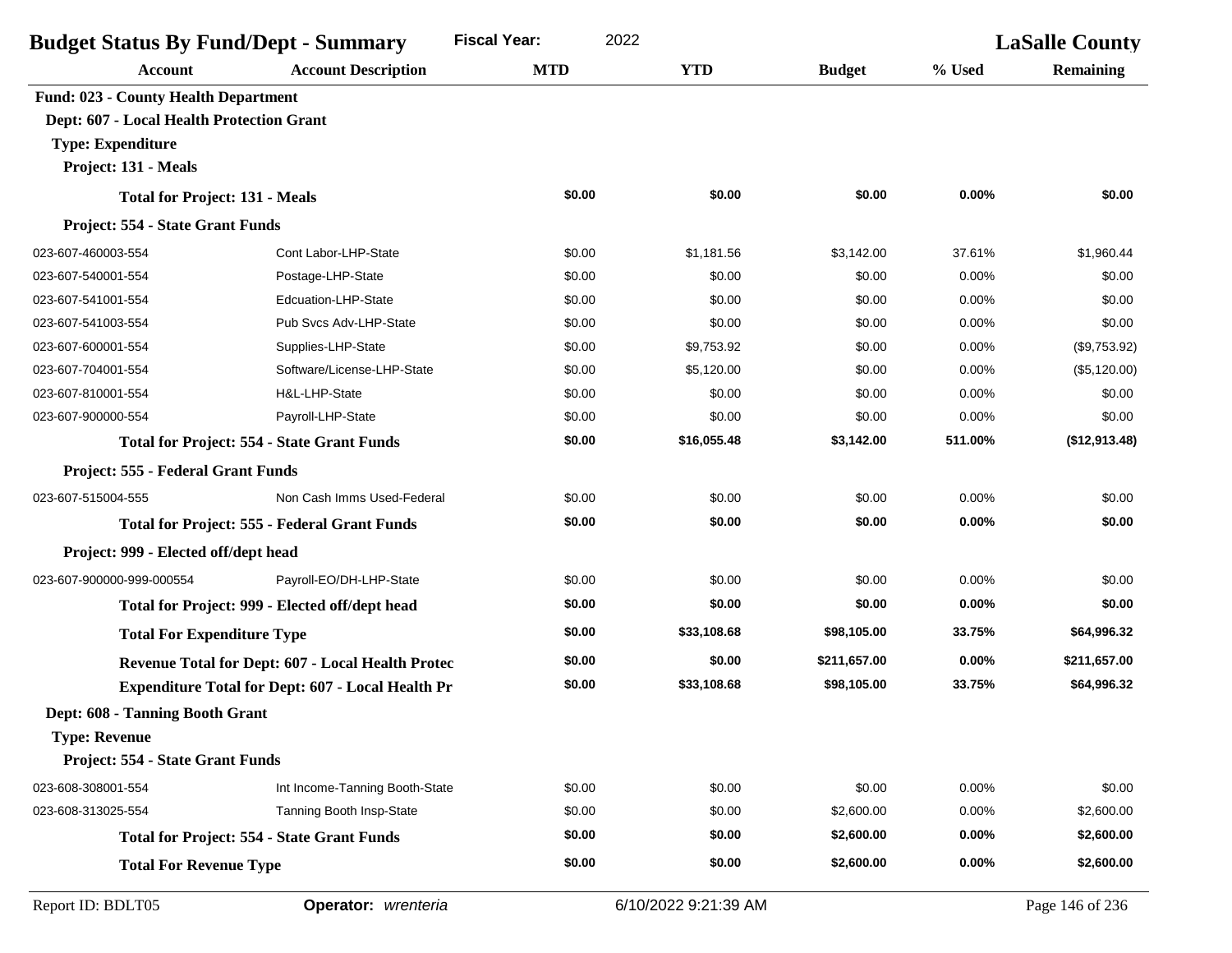| <b>Budget Status By Fund/Dept - Summary</b>            |                                                   | <b>Fiscal Year:</b><br>2022 |            |               |          | <b>LaSalle County</b> |
|--------------------------------------------------------|---------------------------------------------------|-----------------------------|------------|---------------|----------|-----------------------|
| Account                                                | <b>Account Description</b>                        | <b>MTD</b>                  | <b>YTD</b> | <b>Budget</b> | % Used   | Remaining             |
| <b>Fund: 023 - County Health Department</b>            |                                                   |                             |            |               |          |                       |
| Dept: 608 - Tanning Booth Grant                        |                                                   |                             |            |               |          |                       |
| <b>Type: Expenditure</b>                               |                                                   |                             |            |               |          |                       |
| Project: 554 - State Grant Funds                       |                                                   |                             |            |               |          |                       |
| 023-608-540001-554                                     | Postage-Tanning Booth-State                       | \$0.00                      | \$0.00     | \$0.00        | 0.00%    | \$0.00                |
| 023-608-541001-554                                     | <b>Education-Tanning Booth-State</b>              | \$0.00                      | \$0.00     | \$0.00        | 0.00%    | \$0.00                |
| 023-608-541003-554                                     | Pub Svcs Adv-Tan Booth-State                      | \$0.00                      | \$0.00     | \$0.00        | 0.00%    | \$0.00                |
| 023-608-810001-554                                     | H&L-Tanning Booth-State                           | \$0.00                      | \$0.00     | \$0.00        | 0.00%    | \$0.00                |
| 023-608-900000-554                                     | Payroll-Tanning Booth-State                       | \$0.00                      | \$0.00     | \$0.00        | 0.00%    | \$0.00                |
|                                                        | <b>Total for Project: 554 - State Grant Funds</b> | \$0.00                      | \$0.00     | \$0.00        | 0.00%    | \$0.00                |
| Project: 999 - Elected off/dept head                   |                                                   |                             |            |               |          |                       |
| 023-608-900000-999-000554                              | Payroll-EO/DH-Tan Booth-State                     | \$0.00                      | \$0.00     | \$0.00        | 0.00%    | \$0.00                |
|                                                        | Total for Project: 999 - Elected off/dept head    | \$0.00                      | \$0.00     | \$0.00        | 0.00%    | \$0.00                |
| <b>Total For Expenditure Type</b>                      |                                                   | \$0.00                      | \$0.00     | \$0.00        | 0.00%    | \$0.00                |
| Revenue Total for Dept: 608 - Tanning Booth Gra        |                                                   | \$0.00                      | \$0.00     | \$2,600.00    | 0.00%    | \$2,600.00            |
| <b>Expenditure Total for Dept: 608 - Tanning Booth</b> |                                                   | \$0.00                      | \$0.00     | \$0.00        | 0.00%    | \$0.00                |
| Dept: 609 - Body Art Grant                             |                                                   |                             |            |               |          |                       |
| <b>Type: Revenue</b>                                   |                                                   |                             |            |               |          |                       |
| Project: 554 - State Grant Funds                       |                                                   |                             |            |               |          |                       |
| 023-609-308001-554                                     | Int Income-Body Art-State                         | \$0.00                      | \$0.00     | \$0.00        | 0.00%    | \$0.00                |
| 023-609-313021-554                                     | Body Art-State                                    | \$0.00                      | (\$412.50) | \$7,162.00    | 5.76%    | \$6,749.50            |
|                                                        | <b>Total for Project: 554 - State Grant Funds</b> | \$0.00                      | (\$412.50) | \$7,162.00    | 5.76%    | \$6,749.50            |
| <b>Total For Revenue Type</b>                          |                                                   | \$0.00                      | (\$412.50) | \$7,162.00    | 5.76%    | \$6,749.50            |
| <b>Type: Expenditure</b>                               |                                                   |                             |            |               |          |                       |
| Project: 554 - State Grant Funds                       |                                                   |                             |            |               |          |                       |
| 023-609-540001-554                                     | Postage-Body Art-State                            | \$0.00                      | \$0.00     | \$0.00        | 0.00%    | \$0.00                |
| 023-609-541001-554                                     | Educaton-Body Art-State                           | \$0.00                      | \$0.00     | \$0.00        | 0.00%    | \$0.00                |
| 023-609-541003-554                                     | Pub Svcs Adv-Body Art-State                       | \$0.00                      | \$0.00     | \$0.00        | 0.00%    | \$0.00                |
| 023-609-810001-554                                     | H&L-Body Art-State                                | \$0.00                      | \$0.00     | \$0.00        | 0.00%    | \$0.00                |
| 023-609-900000-554                                     | Payroll-Body Art-State                            | \$0.00                      | \$0.00     | \$0.00        | 0.00%    | \$0.00                |
|                                                        | <b>Total for Project: 554 - State Grant Funds</b> | \$0.00                      | \$0.00     | \$0.00        | $0.00\%$ | \$0.00                |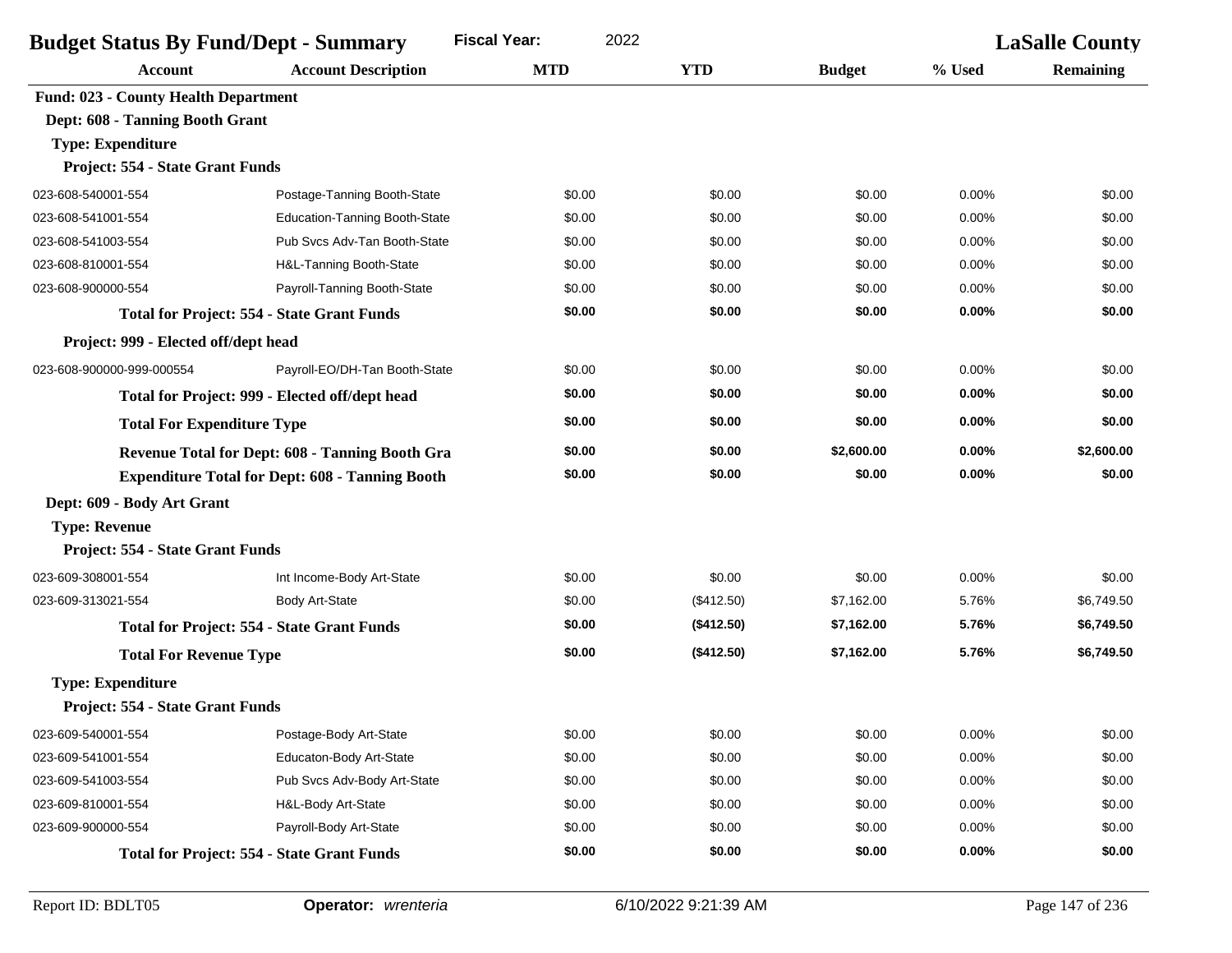| <b>Budget Status By Fund/Dept - Summary</b>       |                                                         | <b>Fiscal Year:</b><br>2022 |            |               | <b>LaSalle County</b> |                  |
|---------------------------------------------------|---------------------------------------------------------|-----------------------------|------------|---------------|-----------------------|------------------|
| <b>Account</b>                                    | <b>Account Description</b>                              | <b>MTD</b>                  | <b>YTD</b> | <b>Budget</b> | % Used                | <b>Remaining</b> |
| <b>Fund: 023 - County Health Department</b>       |                                                         |                             |            |               |                       |                  |
| Dept: 609 - Body Art Grant                        |                                                         |                             |            |               |                       |                  |
| <b>Type: Expenditure</b>                          |                                                         |                             |            |               |                       |                  |
| Project: 999 - Elected off/dept head              |                                                         |                             |            |               |                       |                  |
| 023-609-900000-999-000554                         | Payroll EO/DH-Body Art-State                            | \$0.00                      | \$0.00     | \$0.00        | 0.00%                 | \$0.00           |
| Total for Project: 999 - Elected off/dept head    |                                                         | \$0.00                      | \$0.00     | \$0.00        | $0.00\%$              | \$0.00           |
| <b>Total For Expenditure Type</b>                 |                                                         | \$0.00                      | \$0.00     | \$0.00        | 0.00%                 | \$0.00           |
| Revenue Total for Dept: 609 - Body Art Grant      |                                                         | \$0.00                      | (\$412.50) | \$7,162.00    | 5.76%                 | \$6,749.50       |
|                                                   | <b>Expenditure Total for Dept: 609 - Body Art Grant</b> | \$0.00                      | \$0.00     | \$0.00        | 0.00%                 | \$0.00           |
| Dept: 610 - Vector Control Grant                  |                                                         |                             |            |               |                       |                  |
| <b>Type: Revenue</b>                              |                                                         |                             |            |               |                       |                  |
| Project: 554 - State Grant Funds                  |                                                         |                             |            |               |                       |                  |
| 023-610-308001-554                                | Int Income-Vector-State                                 | \$0.00                      | \$0.00     | \$0.00        | 0.00%                 | \$0.00           |
| 023-610-313018-554                                | Vector Control-State                                    | \$0.00                      | (\$41.16)  | \$19,571.00   | 0.21%                 | \$19,529.84      |
| <b>Total for Project: 554 - State Grant Funds</b> |                                                         | \$0.00                      | (\$41.16)  | \$19,571.00   | 0.21%                 | \$19,529.84      |
| <b>Total For Revenue Type</b>                     |                                                         | \$0.00                      | (\$41.16)  | \$19,571.00   | 0.21%                 | \$19,529.84      |
| <b>Type: Expenditure</b>                          |                                                         |                             |            |               |                       |                  |
| Project: N/A                                      |                                                         |                             |            |               |                       |                  |
| 023-610-581004                                    | Local Hith Dept Expense-Vector                          | \$0.00                      | \$0.00     | \$0.00        | 0.00%                 | \$0.00           |
| <b>Total for Project: N/A</b>                     |                                                         | \$0.00                      | \$0.00     | \$0.00        | 0.00%                 | \$0.00           |
| Project: 130 - Mileage                            |                                                         |                             |            |               |                       |                  |
| 023-610-503001-130-000554                         | Mileage-Vector-State                                    | \$0.00                      | \$0.00     | \$0.00        | 0.00%                 | \$0.00           |
| <b>Total for Project: 130 - Mileage</b>           |                                                         | \$0.00                      | \$0.00     | \$0.00        | 0.00%                 | \$0.00           |
| Project: 131 - Meals                              |                                                         |                             |            |               |                       |                  |
| 023-610-503001-131-000554                         | Meals-Vector-State                                      | \$0.00                      | \$0.00     | \$0.00        | 0.00%                 | \$0.00           |
| <b>Total for Project: 131 - Meals</b>             |                                                         | \$0.00                      | \$0.00     | \$0.00        | $0.00\%$              | \$0.00           |
| Project: 132 - Lodging                            |                                                         |                             |            |               |                       |                  |
| 023-610-503001-132-000554                         | Lodging-Vector-State                                    | \$0.00                      | \$0.00     | \$0.00        | 0.00%                 | \$0.00           |
| <b>Total for Project: 132 - Lodging</b>           |                                                         | \$0.00                      | \$0.00     | \$0.00        | 0.00%                 | \$0.00           |
| Project: 134 - Transportation                     |                                                         |                             |            |               |                       |                  |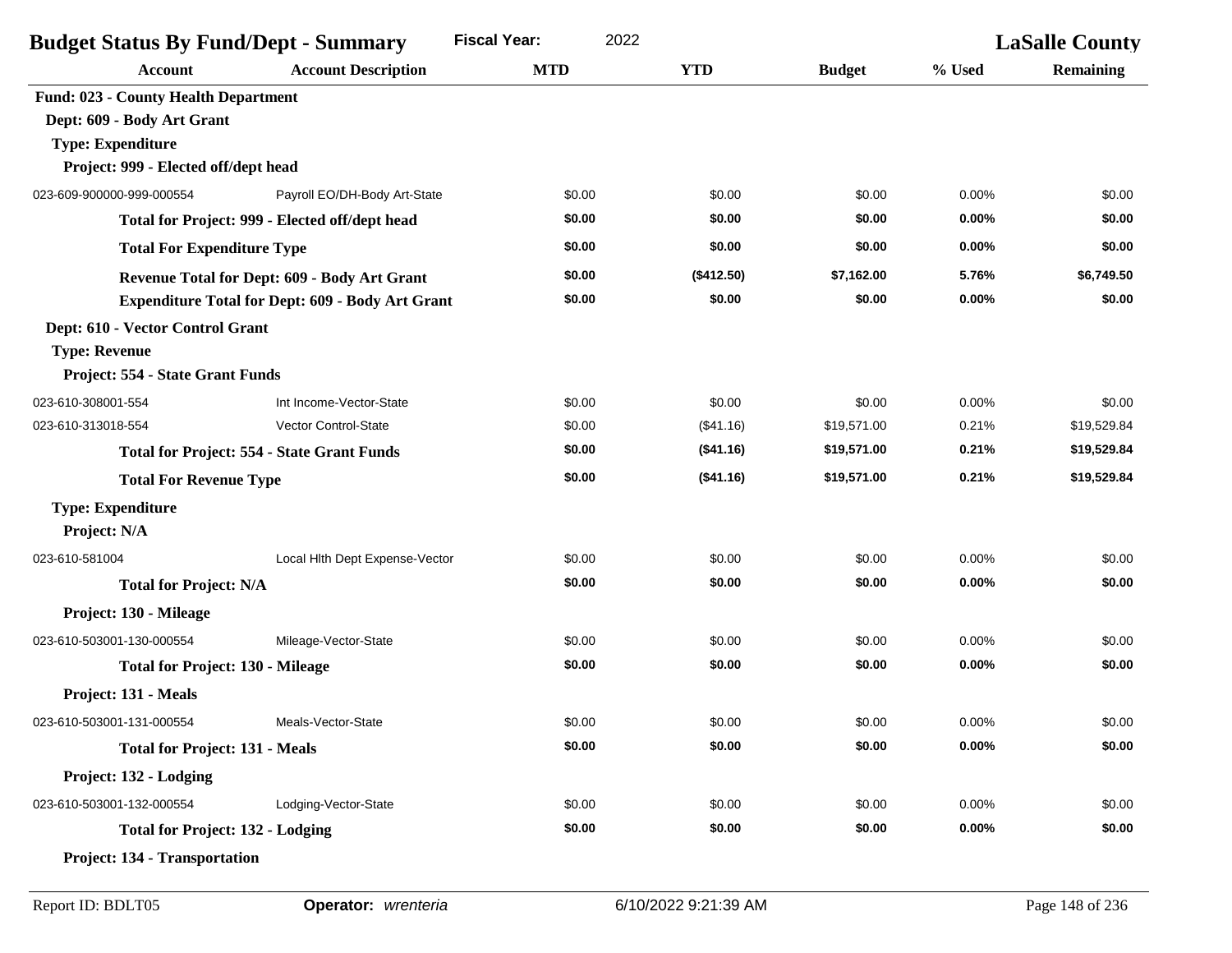| <b>Fiscal Year:</b><br>2022<br><b>Budget Status By Fund/Dept - Summary</b> |                                                         |            |              | <b>LaSalle County</b> |          |                  |  |
|----------------------------------------------------------------------------|---------------------------------------------------------|------------|--------------|-----------------------|----------|------------------|--|
| <b>Account</b>                                                             | <b>Account Description</b>                              | <b>MTD</b> | <b>YTD</b>   | <b>Budget</b>         | % Used   | <b>Remaining</b> |  |
| <b>Fund: 023 - County Health Department</b>                                |                                                         |            |              |                       |          |                  |  |
| Dept: 610 - Vector Control Grant                                           |                                                         |            |              |                       |          |                  |  |
| <b>Type: Expenditure</b>                                                   |                                                         |            |              |                       |          |                  |  |
| Project: 134 - Transportation                                              |                                                         |            |              |                       |          |                  |  |
| 023-610-503001-134-000554                                                  | <b>Transp Costs-Vector-State</b>                        | \$0.00     | \$0.00       | \$0.00                | 0.00%    | \$0.00           |  |
|                                                                            | <b>Total for Project: 134 - Transportation</b>          | \$0.00     | \$0.00       | \$0.00                | 0.00%    | \$0.00           |  |
| Project: 554 - State Grant Funds                                           |                                                         |            |              |                       |          |                  |  |
| 023-610-460003-554                                                         | Contractual Labor-Vector-State                          | \$0.00     | \$8,977.00   | \$342.00              | 2624.85% | (\$8,635.00)     |  |
| 023-610-503001-554                                                         | Travel-Vector-State                                     | \$0.00     | \$0.00       | \$3,342.00            | 0.00%    | \$3,342.00       |  |
| 023-610-540001-554                                                         | Postage-Vector-State                                    | \$0.00     | \$0.00       | \$0.00                | 0.00%    | \$0.00           |  |
| 023-610-541001-554                                                         | <b>Education-Vector-State</b>                           | \$0.00     | \$0.00       | \$0.00                | 0.00%    | \$0.00           |  |
| 023-610-541003-554                                                         | Pub Svcs Adv-Vector-State                               | \$0.00     | \$0.00       | \$0.00                | 0.00%    | \$0.00           |  |
| 023-610-600001-554                                                         | Supplies-Vector-State                                   | \$0.00     | \$2,212.23   | \$12,886.00           | 17.17%   | \$10,673.77      |  |
| 023-610-810001-554                                                         | H&L-Vector-State                                        | \$0.00     | \$0.00       | \$0.00                | 0.00%    | \$0.00           |  |
| 023-610-900000-554                                                         | Payroll-Vector-State                                    | \$0.00     | \$0.00       | \$0.00                | 0.00%    | \$0.00           |  |
|                                                                            | <b>Total for Project: 554 - State Grant Funds</b>       | \$0.00     | \$11,189.23  | \$16,570.00           | 67.53%   | \$5,380.77       |  |
| Project: 999 - Elected off/dept head                                       |                                                         |            |              |                       |          |                  |  |
| 023-610-900000-999-000554                                                  | Payroll-EO/DH-Vector-State                              | \$0.00     | \$0.00       | \$0.00                | 0.00%    | \$0.00           |  |
|                                                                            | Total for Project: 999 - Elected off/dept head          | \$0.00     | \$0.00       | \$0.00                | 0.00%    | \$0.00           |  |
| <b>Total For Expenditure Type</b>                                          |                                                         | \$0.00     | \$11,189.23  | \$16,570.00           | 67.53%   | \$5,380.77       |  |
|                                                                            | Revenue Total for Dept: 610 - Vector Control Gra        | \$0.00     | (\$41.16)    | \$19,571.00           | 0.21%    | \$19,529.84      |  |
|                                                                            | <b>Expenditure Total for Dept: 610 - Vector Control</b> | \$0.00     | \$11,189.23  | \$16,570.00           | 67.53%   | \$5,380.77       |  |
| Dept: 611 - Ill Tobacco Free Comm Grant                                    |                                                         |            |              |                       |          |                  |  |
| <b>Type: Revenue</b>                                                       |                                                         |            |              |                       |          |                  |  |
| Project: N/A                                                               |                                                         |            |              |                       |          |                  |  |
| 023-611-390019                                                             | <b>Smoking Fines</b>                                    | \$0.00     | (\$2,128.59) | \$1,500.00            | 141.91%  | (\$628.59)       |  |
| <b>Total for Project: N/A</b>                                              |                                                         | \$0.00     | (\$2,128.59) | \$1,500.00            | 141.91%  | (\$628.59)       |  |
| Project: 554 - State Grant Funds                                           |                                                         |            |              |                       |          |                  |  |
| 023-611-308001-554                                                         | Int Income-ITFC State                                   | \$0.00     | \$0.00       | \$0.00                | 0.00%    | \$0.00           |  |
| 023-611-313014-554                                                         | III Tobacco Free Comm-State                             | \$0.00     | (\$2,493.02) | \$10,000.00           | 24.93%   | \$7,506.98       |  |
|                                                                            | <b>Total for Project: 554 - State Grant Funds</b>       | \$0.00     | (\$2,493.02) | \$10,000.00           | 24.93%   | \$7,506.98       |  |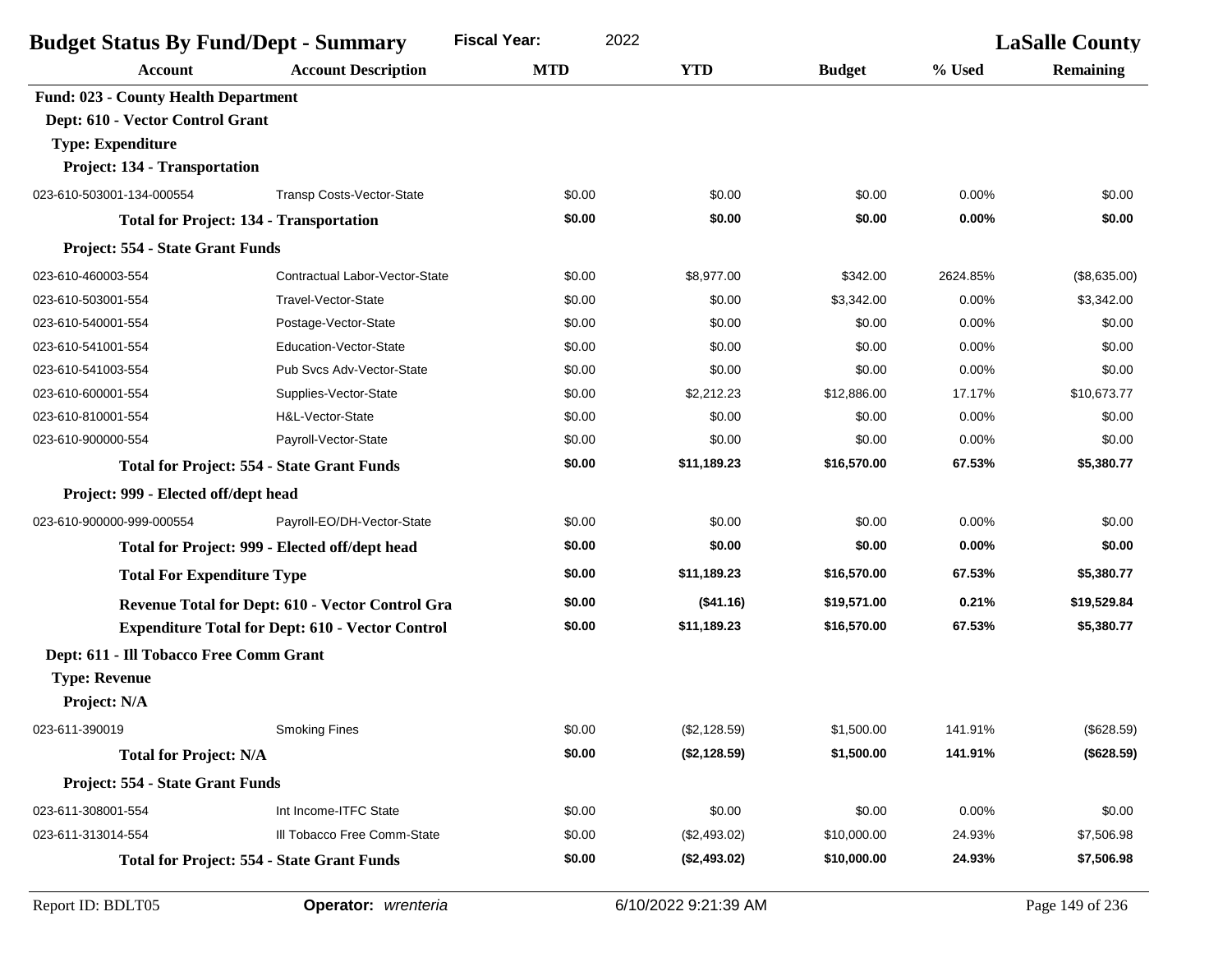| <b>Budget Status By Fund/Dept - Summary</b> |                                                   | <b>Fiscal Year:</b><br>2022 |              |               | <b>LaSalle County</b> |                  |
|---------------------------------------------|---------------------------------------------------|-----------------------------|--------------|---------------|-----------------------|------------------|
| <b>Account</b>                              | <b>Account Description</b>                        | <b>MTD</b>                  | <b>YTD</b>   | <b>Budget</b> | % Used                | <b>Remaining</b> |
| <b>Fund: 023 - County Health Department</b> |                                                   |                             |              |               |                       |                  |
| Dept: 611 - Ill Tobacco Free Comm Grant     |                                                   |                             |              |               |                       |                  |
| <b>Type: Revenue</b>                        |                                                   |                             |              |               |                       |                  |
| <b>Total For Revenue Type</b>               |                                                   | \$0.00                      | (\$4,621.61) | \$11,500.00   | 40.19%                | \$6,878.39       |
| <b>Type: Expenditure</b>                    |                                                   |                             |              |               |                       |                  |
| Project: N/A                                |                                                   |                             |              |               |                       |                  |
| 023-611-551001                              | Reimb State-Smoking Fines                         | \$0.00                      | \$125.00     | \$750.00      | 16.67%                | \$625.00         |
| 023-611-581004                              | Local Hith Dept Expense-ITFC                      | \$0.00                      | \$0.00       | \$0.00        | 0.00%                 | \$0.00           |
| <b>Total for Project: N/A</b>               |                                                   | \$0.00                      | \$125.00     | \$750.00      | 16.67%                | \$625.00         |
| Project: 130 - Mileage                      |                                                   |                             |              |               |                       |                  |
| 023-611-503001-130-000554                   | Mileage-ITFC-State                                | \$0.00                      | \$0.00       | \$0.00        | 0.00%                 | \$0.00           |
| <b>Total for Project: 130 - Mileage</b>     |                                                   | \$0.00                      | \$0.00       | \$0.00        | 0.00%                 | \$0.00           |
| Project: 131 - Meals                        |                                                   |                             |              |               |                       |                  |
| 023-611-503001-131-000554                   | Meals-ITFC-State                                  | \$0.00                      | \$0.00       | \$0.00        | 0.00%                 | \$0.00           |
| <b>Total for Project: 131 - Meals</b>       |                                                   | \$0.00                      | \$0.00       | \$0.00        | 0.00%                 | \$0.00           |
| Project: 132 - Lodging                      |                                                   |                             |              |               |                       |                  |
| 023-611-503001-132-000554                   | Lodging-ITFC-State                                | \$0.00                      | \$0.00       | \$0.00        | 0.00%                 | \$0.00           |
| <b>Total for Project: 132 - Lodging</b>     |                                                   | \$0.00                      | \$0.00       | \$0.00        | 0.00%                 | \$0.00           |
| Project: 134 - Transportation               |                                                   |                             |              |               |                       |                  |
| 023-611-503001-134-000554                   | <b>Transp Costs-ITFC-State</b>                    | \$0.00                      | \$0.00       | \$0.00        | 0.00%                 | \$0.00           |
|                                             | <b>Total for Project: 134 - Transportation</b>    | \$0.00                      | \$0.00       | \$0.00        | 0.00%                 | \$0.00           |
| Project: 554 - State Grant Funds            |                                                   |                             |              |               |                       |                  |
| 023-611-460003-554                          | Cont Labor-ITFC-State                             | \$0.00                      | \$0.00       | \$0.00        | 0.00%                 | \$0.00           |
| 023-611-503001-554                          | Travel-ITFC-State                                 | \$0.00                      | \$218.85     | \$406.00      | 53.90%                | \$187.15         |
| 023-611-540001-554                          | Postage-ITFC-State                                | \$0.00                      | \$0.00       | \$0.00        | 0.00%                 | \$0.00           |
| 023-611-541001-554                          | Education-ITFC-State                              | \$0.00                      | \$0.00       | \$0.00        | 0.00%                 | \$0.00           |
| 023-611-541003-554                          | Pub Svcs Adv-ITFC-State                           | \$0.00                      | \$0.00       | \$0.00        | 0.00%                 | \$0.00           |
| 023-611-600001-554                          | Supplies-ITFC-State                               | \$0.00                      | \$0.00       | \$57.00       | 0.00%                 | \$57.00          |
| 023-611-810001-554                          | H&L-ITFC-State                                    | \$0.00                      | \$0.00       | \$0.00        | 0.00%                 | \$0.00           |
| 023-611-900000-554                          | Payroll-ITFC-State                                | \$0.00                      | \$0.00       | \$0.00        | 0.00%                 | \$0.00           |
|                                             | <b>Total for Project: 554 - State Grant Funds</b> | \$0.00                      | \$218.85     | \$463.00      | 47.27%                | \$244.15         |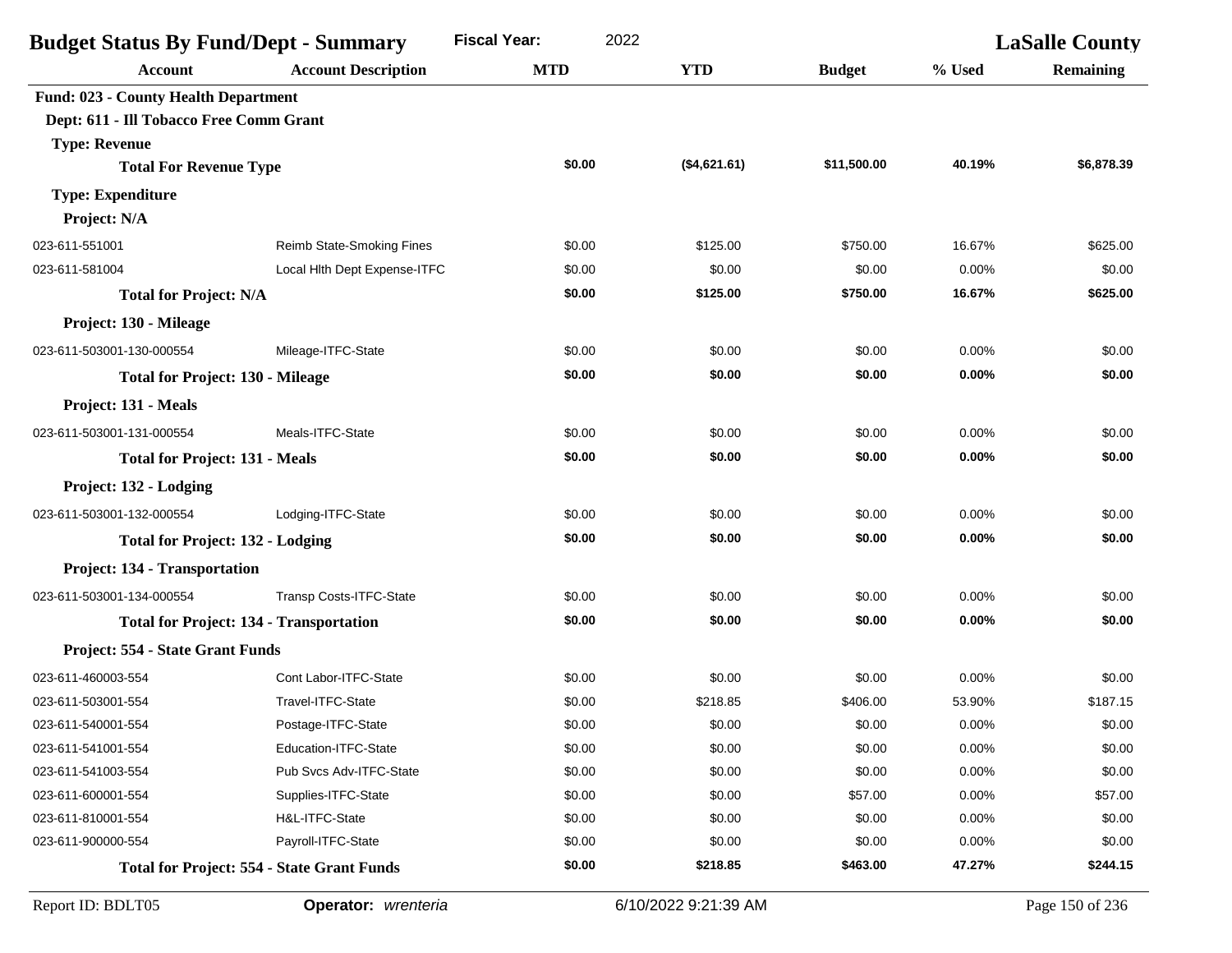| <b>Budget Status By Fund/Dept - Summary</b>       |                                                           | <b>Fiscal Year:</b><br>2022 |               |               | <b>LaSalle County</b> |                  |
|---------------------------------------------------|-----------------------------------------------------------|-----------------------------|---------------|---------------|-----------------------|------------------|
| <b>Account</b>                                    | <b>Account Description</b>                                | <b>MTD</b>                  | <b>YTD</b>    | <b>Budget</b> | % Used                | <b>Remaining</b> |
| <b>Fund: 023 - County Health Department</b>       |                                                           |                             |               |               |                       |                  |
| Dept: 611 - Ill Tobacco Free Comm Grant           |                                                           |                             |               |               |                       |                  |
| <b>Type: Expenditure</b>                          |                                                           |                             |               |               |                       |                  |
| Project: 999 - Elected off/dept head              |                                                           |                             |               |               |                       |                  |
| 023-611-900000-999-000554                         | Payroll-EO/DH-ITFC-State                                  | \$0.00                      | \$0.00        | \$0.00        | 0.00%                 | \$0.00           |
|                                                   | Total for Project: 999 - Elected off/dept head            | \$0.00                      | \$0.00        | \$0.00        | 0.00%                 | \$0.00           |
| <b>Total For Expenditure Type</b>                 |                                                           | \$0.00                      | \$343.85      | \$1,213.00    | 28.35%                | \$869.15         |
| Revenue Total for Dept: 611 - Ill Tobacco Free Co |                                                           | \$0.00                      | (\$4,621.61)  | \$11,500.00   | 40.19%                | \$6,878.39       |
|                                                   | <b>Expenditure Total for Dept: 611 - Ill Tobacco Free</b> | \$0.00                      | \$343.85      | \$1,213.00    | 28.35%                | \$869.15         |
| Dept: 612 - Ill Brst & Cvrcl Cancer Grant         |                                                           |                             |               |               |                       |                  |
| <b>Type: Revenue</b>                              |                                                           |                             |               |               |                       |                  |
| Project: N/A                                      |                                                           |                             |               |               |                       |                  |
| 023-612-313038                                    | Donations                                                 | \$0.00                      | \$0.00        | \$500.00      | 0.00%                 | \$500.00         |
| <b>Total for Project: N/A</b>                     |                                                           | \$0.00                      | \$0.00        | \$500.00      | 0.00%                 | \$500.00         |
| Project: 554 - State Grant Funds                  |                                                           |                             |               |               |                       |                  |
| 023-612-308001-554                                | Int Income-IBCCP-State                                    | \$0.00                      | \$0.00        | \$0.00        | 0.00%                 | \$0.00           |
| 023-612-313017-554                                | III Brst & Crvcl Cancer-State                             | \$0.00                      | (\$33,113.09) | \$117,648.00  | 28.15%                | \$84,534.91      |
| 023-612-313018-554                                | Vector Control State Grant Fun                            | \$0.00                      | \$0.00        | \$0.00        | 0.00%                 | \$0.00           |
| 023-612-313037-554                                | <b>RTTA Rev-State</b>                                     | \$0.00                      | \$0.00        | \$200.00      | 0.00%                 | \$200.00         |
|                                                   | <b>Total for Project: 554 - State Grant Funds</b>         | \$0.00                      | (\$33,113.09) | \$117,848.00  | 28.10%                | \$84,734.91      |
| Project: 555 - Federal Grant Funds                |                                                           |                             |               |               |                       |                  |
| 023-612-308001-555                                | Int Income-IBCCP-Fed                                      | \$0.00                      | \$0.00        | \$0.00        | 0.00%                 | \$0.00           |
| 023-612-313017-555                                | III Brst & Crvcl Cancer-Fed                               | \$0.00                      | \$0.00        | \$0.00        | 0.00%                 | \$0.00           |
|                                                   | <b>Total for Project: 555 - Federal Grant Funds</b>       | \$0.00                      | \$0.00        | \$0.00        | 0.00%                 | \$0.00           |
| <b>Total For Revenue Type</b>                     |                                                           | \$0.00                      | (\$33,113.09) | \$118,348.00  | 27.98%                | \$85,234.91      |
| <b>Type: Expenditure</b><br>Project: N/A          |                                                           |                             |               |               |                       |                  |
| 023-612-515005                                    | <b>IBCCP Patient Care</b>                                 | \$0.00                      | \$389.26      | \$0.00        | 0.00%                 | (\$389.26)       |
| 023-612-581004                                    | Local Hith Dept Expense-IBCCP                             | \$0.00                      | \$0.00        | \$0.00        | 0.00%                 | \$0.00           |
| <b>Total for Project: N/A</b>                     |                                                           | \$0.00                      | \$389.26      | \$0.00        | 0.00%                 | (\$389.26)       |
| Project: 130 - Mileage                            |                                                           |                             |               |               |                       |                  |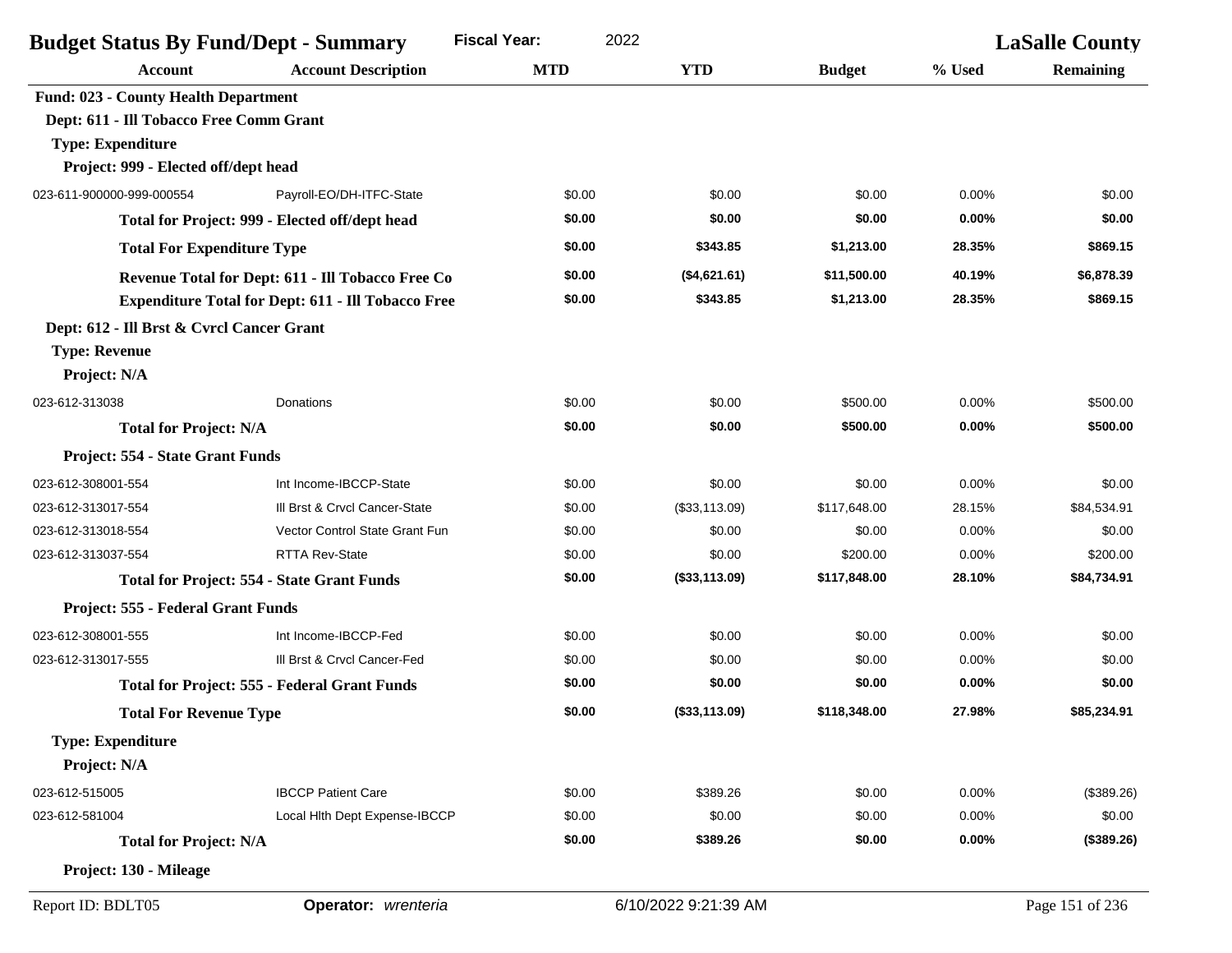| <b>Budget Status By Fund/Dept - Summary</b> |                                                | <b>Fiscal Year:</b><br>2022 |            | <b>LaSalle County</b> |        |                  |
|---------------------------------------------|------------------------------------------------|-----------------------------|------------|-----------------------|--------|------------------|
| <b>Account</b>                              | <b>Account Description</b>                     | <b>MTD</b>                  | <b>YTD</b> | <b>Budget</b>         | % Used | <b>Remaining</b> |
| <b>Fund: 023 - County Health Department</b> |                                                |                             |            |                       |        |                  |
| Dept: 612 - Ill Brst & Cvrcl Cancer Grant   |                                                |                             |            |                       |        |                  |
| <b>Type: Expenditure</b>                    |                                                |                             |            |                       |        |                  |
| Project: 130 - Mileage                      |                                                |                             |            |                       |        |                  |
| 023-612-503001-130-000554                   | Mileage-IBCCP-State                            | \$0.00                      | \$0.00     | \$0.00                | 0.00%  | \$0.00           |
| 023-612-503001-130-000555                   | Mileage-IBCCP-Fed                              | \$0.00                      | \$0.00     | \$0.00                | 0.00%  | \$0.00           |
| <b>Total for Project: 130 - Mileage</b>     |                                                | \$0.00                      | \$0.00     | \$0.00                | 0.00%  | \$0.00           |
| Project: 131 - Meals                        |                                                |                             |            |                       |        |                  |
| 023-612-503001-131-000554                   | Meals-IBCCP-State                              | \$0.00                      | \$0.00     | \$0.00                | 0.00%  | \$0.00           |
| 023-612-503001-131-000555                   | Meals-IBCCP-Fed                                | \$0.00                      | \$0.00     | \$0.00                | 0.00%  | \$0.00           |
| <b>Total for Project: 131 - Meals</b>       |                                                | \$0.00                      | \$0.00     | \$0.00                | 0.00%  | \$0.00           |
| Project: 132 - Lodging                      |                                                |                             |            |                       |        |                  |
| 023-612-503001-132-000554                   | Lodging-IBCCP-State                            | \$0.00                      | \$0.00     | \$0.00                | 0.00%  | \$0.00           |
| 023-612-503001-132-000555                   | Lodging-IBCCP-Fed                              | \$0.00                      | \$0.00     | \$0.00                | 0.00%  | \$0.00           |
| <b>Total for Project: 132 - Lodging</b>     |                                                | \$0.00                      | \$0.00     | \$0.00                | 0.00%  | \$0.00           |
| Project: 134 - Transportation               |                                                |                             |            |                       |        |                  |
| 023-612-503001-134-000554                   | Transp Costs-IBCCP-State                       | \$0.00                      | \$0.00     | \$0.00                | 0.00%  | \$0.00           |
| 023-612-503001-134-000555                   | Transp Costs-IBCCP-Fed                         | \$0.00                      | \$0.00     | \$0.00                | 0.00%  | \$0.00           |
|                                             | <b>Total for Project: 134 - Transportation</b> | \$0.00                      | \$0.00     | \$0.00                | 0.00%  | \$0.00           |
| Project: 554 - State Grant Funds            |                                                |                             |            |                       |        |                  |
| 023-612-460003-554                          | Cont Labor-IBCCP-State                         | \$0.00                      | \$0.00     | \$200.00              | 0.00%  | \$200.00         |
| 023-612-503001-554                          | Travel-IBCCP-State                             | \$0.00                      | \$6.53     | \$433.00              | 1.51%  | \$426.47         |
| 023-612-515005-554                          | <b>IBCCP Patient Care-State</b>                | \$0.00                      | \$7,172.19 | \$65,573.00           | 10.94% | \$58,400.81      |
| 023-612-515006-554                          | <b>NAVIGATION Insured-State</b>                | \$0.00                      | \$0.00     | \$750.00              | 0.00%  | \$750.00         |
| 023-612-515014-554                          | RTTA Exp-State                                 | \$0.00                      | \$0.00     | \$0.00                | 0.00%  | \$0.00           |
| 023-612-540001-554                          | Postage-IBCCP-State                            | \$0.00                      | \$0.00     | \$0.00                | 0.00%  | \$0.00           |
| 023-612-541001-554                          | Education-IBCCP-State                          | \$0.00                      | \$0.00     | \$135.00              | 0.00%  | \$135.00         |
| 023-612-541003-554                          | Pub Svcs Adv-IBCCP-State                       | \$0.00                      | \$0.00     | \$0.00                | 0.00%  | \$0.00           |
| 023-612-600001-554                          | Supplies-IBCCP-State                           | \$0.00                      | \$244.50   | \$1,155.00            | 21.17% | \$910.50         |
| 023-612-810001-554                          | H&L-IBCCP-State                                | \$0.00                      | \$0.00     | \$0.00                | 0.00%  | \$0.00           |
| 023-612-900000-554                          | H&L-IBCCP-State                                | \$0.00                      | \$0.00     | \$0.00                | 0.00%  | \$0.00           |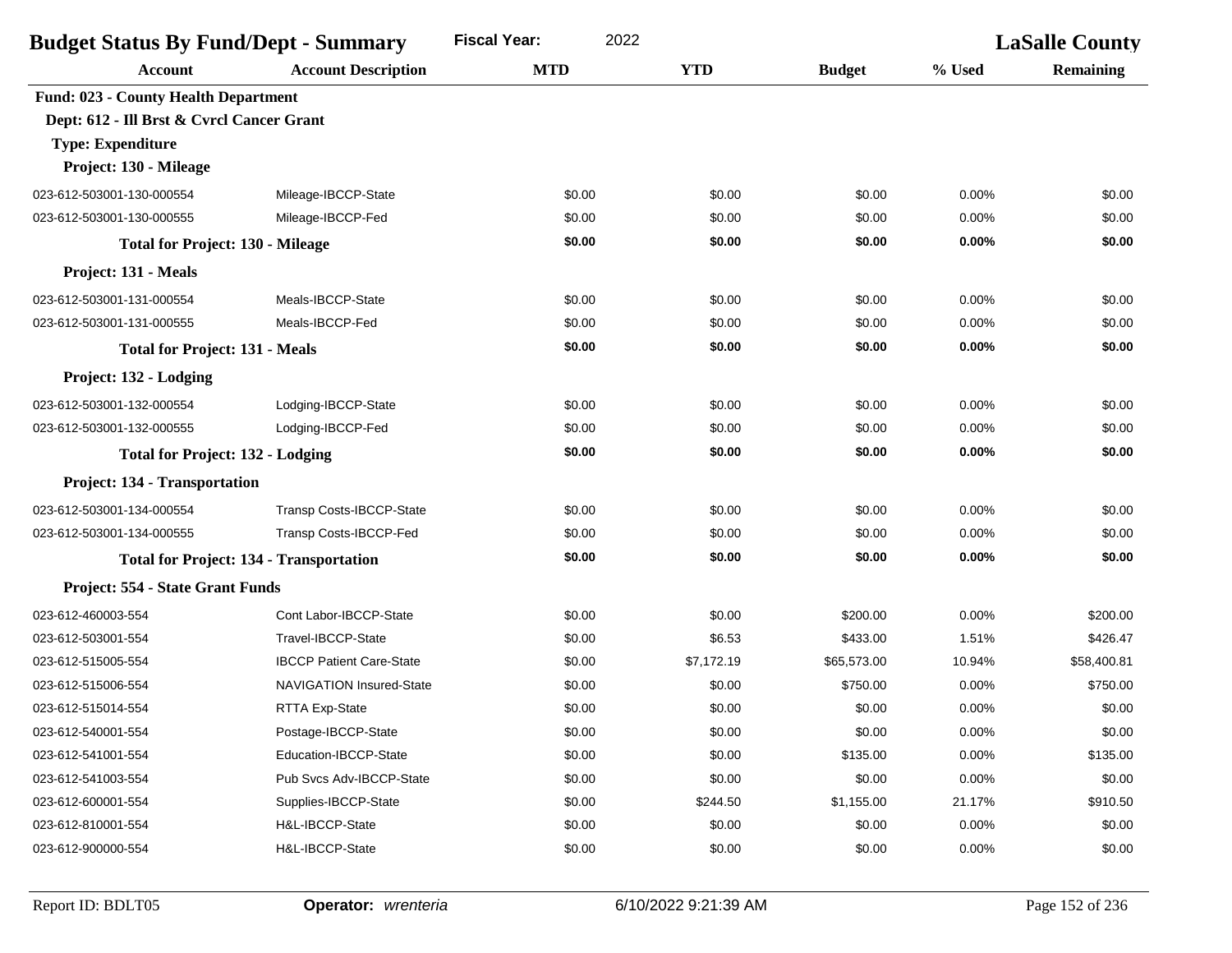| <b>Budget Status By Fund/Dept - Summary</b> |                                                     | <b>Fiscal Year:</b><br>2022 |               |               | <b>LaSalle County</b> |                  |
|---------------------------------------------|-----------------------------------------------------|-----------------------------|---------------|---------------|-----------------------|------------------|
| <b>Account</b>                              | <b>Account Description</b>                          | <b>MTD</b>                  | <b>YTD</b>    | <b>Budget</b> | % Used                | <b>Remaining</b> |
| <b>Fund: 023 - County Health Department</b> |                                                     |                             |               |               |                       |                  |
| Dept: 612 - Ill Brst & Cvrcl Cancer Grant   |                                                     |                             |               |               |                       |                  |
| <b>Type: Expenditure</b>                    |                                                     |                             |               |               |                       |                  |
| Project: 554 - State Grant Funds            |                                                     |                             |               |               |                       |                  |
|                                             | <b>Total for Project: 554 - State Grant Funds</b>   | \$0.00                      | \$7,423.22    | \$68,246.00   | 10.88%                | \$60,822.78      |
| Project: 555 - Federal Grant Funds          |                                                     |                             |               |               |                       |                  |
| 023-612-460003-555                          | Cont Labor-IBCCP-Fed                                | \$0.00                      | \$0.00        | \$0.00        | 0.00%                 | \$0.00           |
| 023-612-503001-555                          | Travel-IBCCP-Federal                                | \$0.00                      | \$4.00        | \$0.00        | 0.00%                 | (\$4.00)         |
| 023-612-515005-555                          | <b>IBCCP Patient Care-Federal</b>                   | \$0.00                      | \$13,732.91   | \$0.00        | 0.00%                 | (\$13,732.91)    |
| 023-612-515006-555                          | <b>NAVIGATION Insured-Federal</b>                   | \$0.00                      | \$0.00        | \$0.00        | 0.00%                 | \$0.00           |
| 023-612-540001-555                          | Postage-IBCCP-Fed                                   | \$0.00                      | \$0.00        | \$0.00        | 0.00%                 | \$0.00           |
| 023-612-541001-555                          | Education-IBCCP-Fed                                 | \$0.00                      | \$0.00        | \$0.00        | 0.00%                 | \$0.00           |
| 023-612-541003-555                          | Pub Svcs Adv-IBCCP-Fed                              | \$0.00                      | \$0.00        | \$0.00        | 0.00%                 | \$0.00           |
| 023-612-600001-555                          | Supplies-IBCCP-Fed                                  | \$0.00                      | \$149.86      | \$0.00        | 0.00%                 | (\$149.86)       |
| 023-612-810001-555                          | H&L-IBCCP-Fed                                       | \$0.00                      | \$0.00        | \$0.00        | 0.00%                 | \$0.00           |
| 023-612-900000-555                          | H&L-IBCCP-Fed                                       | \$0.00                      | \$0.00        | \$0.00        | 0.00%                 | \$0.00           |
|                                             | <b>Total for Project: 555 - Federal Grant Funds</b> | \$0.00                      | \$13,886.77   | \$0.00        | 0.00%                 | (\$13,886.77)    |
| Project: 999 - Elected off/dept head        |                                                     |                             |               |               |                       |                  |
| 023-612-900000-999-000554                   | Payroll EO/DH-IBCCP-State                           | \$0.00                      | \$0.00        | \$0.00        | 0.00%                 | \$0.00           |
| 023-612-900000-999-000555                   | Payroll-EO/DH-IBCCP-Fed                             | \$0.00                      | \$0.00        | \$0.00        | 0.00%                 | \$0.00           |
|                                             | Total for Project: 999 - Elected off/dept head      | \$0.00                      | \$0.00        | \$0.00        | 0.00%                 | \$0.00           |
| <b>Total For Expenditure Type</b>           |                                                     | \$0.00                      | \$21,699.25   | \$68,246.00   | 31.80%                | \$46,546.75      |
|                                             | Revenue Total for Dept: 612 - Ill Brst & Cvrcl Can  | \$0.00                      | (\$33,113.09) | \$118,348.00  | 27.98%                | \$85,234.91      |
|                                             | Expenditure Total for Dept: 612 - Ill Brst & Cvrcl  | \$0.00                      | \$21,699.25   | \$68,246.00   | 31.80%                | \$46,546.75      |
| Dept: 613 - Safe Drinking Water Grant       |                                                     |                             |               |               |                       |                  |
| <b>Type: Revenue</b>                        |                                                     |                             |               |               |                       |                  |
| Project: 555 - Federal Grant Funds          |                                                     |                             |               |               |                       |                  |
| 023-613-308001-555                          | Int Income-Safe Dkg Water-Fed                       | \$0.00                      | \$0.00        | \$0.00        | 0.00%                 | \$0.00           |
| 023-613-313024-555                          | Safe Drinking Water-Fed                             | \$0.00                      | (\$4,762.50)  | \$9,750.00    | 48.85%                | \$4,987.50       |
|                                             | <b>Total for Project: 555 - Federal Grant Funds</b> | \$0.00                      | (\$4,762.50)  | \$9,750.00    | 48.85%                | \$4,987.50       |
| <b>Total For Revenue Type</b>               |                                                     | \$0.00                      | (\$4,762.50)  | \$9,750.00    | 48.85%                | \$4,987.50       |
|                                             |                                                     |                             |               |               |                       |                  |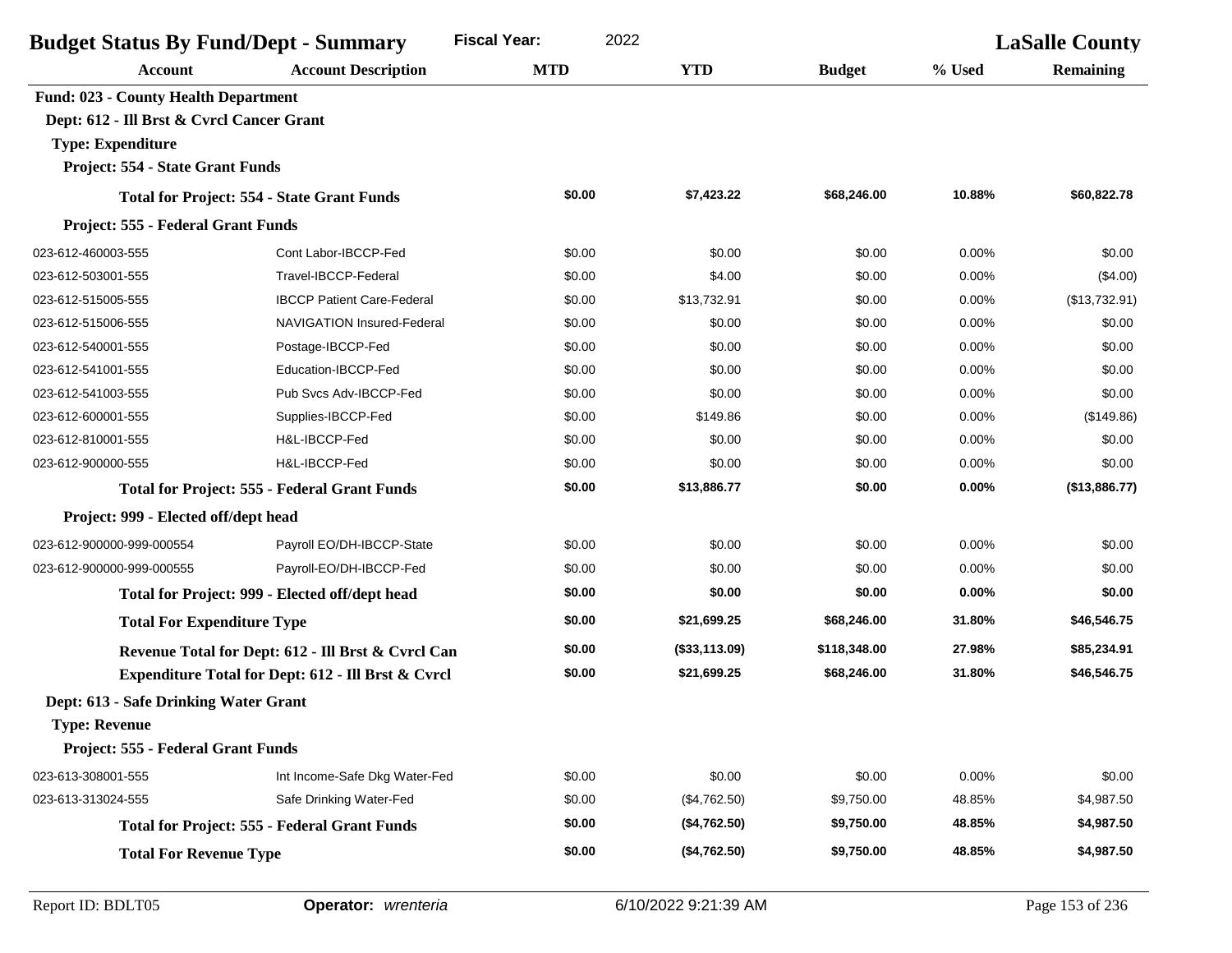| <b>Budget Status By Fund/Dept - Summary</b><br><b>Fiscal Year:</b><br>2022 |                                                          |            |              | <b>LaSalle County</b> |          |                  |  |
|----------------------------------------------------------------------------|----------------------------------------------------------|------------|--------------|-----------------------|----------|------------------|--|
| <b>Account</b>                                                             | <b>Account Description</b>                               | <b>MTD</b> | <b>YTD</b>   | <b>Budget</b>         | % Used   | <b>Remaining</b> |  |
| <b>Fund: 023 - County Health Department</b>                                |                                                          |            |              |                       |          |                  |  |
| Dept: 613 - Safe Drinking Water Grant                                      |                                                          |            |              |                       |          |                  |  |
| <b>Type: Expenditure</b>                                                   |                                                          |            |              |                       |          |                  |  |
| Project: 555 - Federal Grant Funds                                         |                                                          |            |              |                       |          |                  |  |
| 023-613-540001-555                                                         | Postage-Safe Dkg Water-Fed                               | \$0.00     | \$0.00       | \$0.00                | 0.00%    | \$0.00           |  |
| 023-613-541001-555                                                         | Edcuation-Safe Dkg Water-Fed                             | \$0.00     | \$0.00       | \$0.00                | 0.00%    | \$0.00           |  |
| 023-613-541003-555                                                         | Pub Svcs Adv-Safe Dkg Wat-Fe                             | \$0.00     | \$0.00       | \$0.00                | 0.00%    | \$0.00           |  |
| 023-613-810001-555                                                         | H&L-Safe Dkg Water-Fed                                   | \$0.00     | \$0.00       | \$0.00                | 0.00%    | \$0.00           |  |
| 023-613-900000-555                                                         | Payroll-Safe Dkg Water-Fed                               | \$0.00     | \$0.00       | \$0.00                | 0.00%    | \$0.00           |  |
|                                                                            | <b>Total for Project: 555 - Federal Grant Funds</b>      | \$0.00     | \$0.00       | \$0.00                | 0.00%    | \$0.00           |  |
| Project: 999 - Elected off/dept head                                       |                                                          |            |              |                       |          |                  |  |
| 023-613-900000-999-000555                                                  | Payroll-EO/DH-Safe Dkg Wat-F                             | \$0.00     | \$0.00       | \$0.00                | 0.00%    | \$0.00           |  |
|                                                                            | Total for Project: 999 - Elected off/dept head           | \$0.00     | \$0.00       | \$0.00                | 0.00%    | \$0.00           |  |
| <b>Total For Expenditure Type</b>                                          |                                                          | \$0.00     | \$0.00       | \$0.00                | 0.00%    | \$0.00           |  |
| <b>Revenue Total for Dept: 613 - Safe Drinking Wate</b>                    |                                                          | \$0.00     | (\$4,762.50) | \$9,750.00            | 48.85%   | \$4,987.50       |  |
|                                                                            | <b>Expenditure Total for Dept: 613 - Safe Drinking W</b> | \$0.00     | \$0.00       | \$0.00                | $0.00\%$ | \$0.00           |  |
| Dept: 614 - Dental Sealant Grant                                           |                                                          |            |              |                       |          |                  |  |
| <b>Type: Revenue</b>                                                       |                                                          |            |              |                       |          |                  |  |
| Project: 555 - Federal Grant Funds                                         |                                                          |            |              |                       |          |                  |  |
| 023-614-308001-555                                                         | Int Income-Dental Seal-Fed                               | \$0.00     | \$0.00       | \$0.00                | 0.00%    | \$0.00           |  |
| 023-614-313012-555                                                         | Dental Sealant-Fed                                       | \$0.00     | \$0.00       | \$0.00                | 0.00%    | \$0.00           |  |
|                                                                            | <b>Total for Project: 555 - Federal Grant Funds</b>      | \$0.00     | \$0.00       | \$0.00                | 0.00%    | \$0.00           |  |
| <b>Total For Revenue Type</b>                                              |                                                          | \$0.00     | \$0.00       | \$0.00                | 0.00%    | \$0.00           |  |
| <b>Type: Expenditure</b>                                                   |                                                          |            |              |                       |          |                  |  |
| Project: 555 - Federal Grant Funds                                         |                                                          |            |              |                       |          |                  |  |
| 023-614-460003-555                                                         | Contract Labor-Dental Seal-Fed                           | \$0.00     | \$0.00       | \$0.00                | 0.00%    | \$0.00           |  |
| 023-614-540001-555                                                         | Postage-Dental Seal-Fed                                  | \$0.00     | \$0.00       | \$0.00                | 0.00%    | \$0.00           |  |
| 023-614-541001-555                                                         | <b>Education-Dental Seal-Fed</b>                         | \$0.00     | \$0.00       | \$0.00                | 0.00%    | \$0.00           |  |
| 023-614-541003-555                                                         | Pub Svcs Adv-Dental Seal-Fed                             | \$0.00     | \$0.00       | \$0.00                | 0.00%    | \$0.00           |  |
| 023-614-810001-555                                                         | H&L-Dental Sealant-Fed                                   | \$0.00     | \$0.00       | \$0.00                | 0.00%    | \$0.00           |  |
| 023-614-900000-555                                                         | Payroll-Dental Sealant-Fed                               | \$0.00     | \$0.00       | \$0.00                | 0.00%    | \$0.00           |  |
|                                                                            |                                                          |            |              |                       |          |                  |  |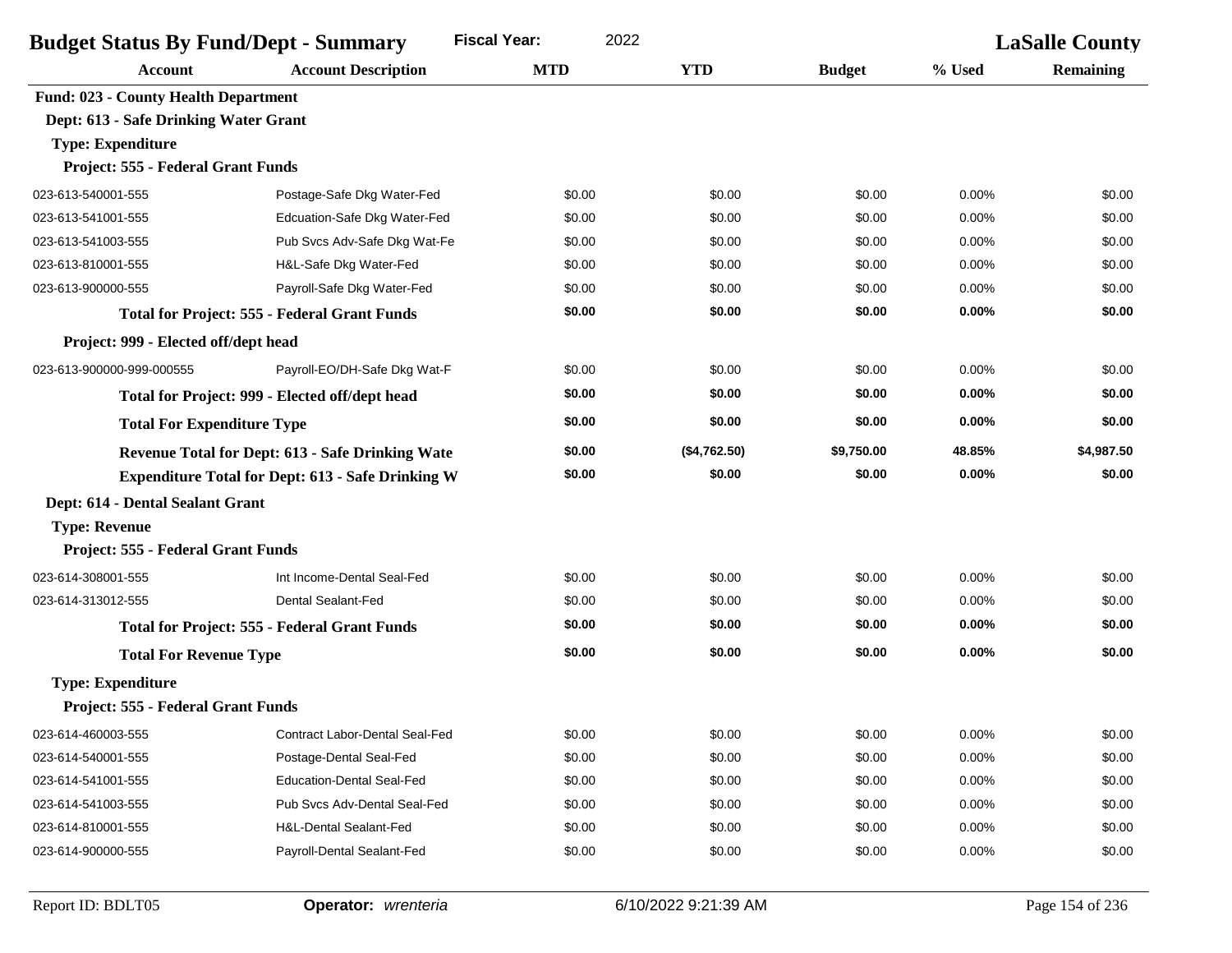| <b>Fiscal Year:</b><br><b>Budget Status By Fund/Dept - Summary</b> |                                                     |            | 2022                 |               |        | <b>LaSalle County</b> |
|--------------------------------------------------------------------|-----------------------------------------------------|------------|----------------------|---------------|--------|-----------------------|
| <b>Account</b>                                                     | <b>Account Description</b>                          | <b>MTD</b> | <b>YTD</b>           | <b>Budget</b> | % Used | <b>Remaining</b>      |
| <b>Fund: 023 - County Health Department</b>                        |                                                     |            |                      |               |        |                       |
| Dept: 614 - Dental Sealant Grant                                   |                                                     |            |                      |               |        |                       |
| <b>Type: Expenditure</b>                                           |                                                     |            |                      |               |        |                       |
| Project: 555 - Federal Grant Funds                                 |                                                     |            |                      |               |        |                       |
|                                                                    | <b>Total for Project: 555 - Federal Grant Funds</b> | \$0.00     | \$0.00               | \$0.00        | 0.00%  | \$0.00                |
| Project: 999 - Elected off/dept head                               |                                                     |            |                      |               |        |                       |
| 023-614-900000-999-000555                                          | Payroll EO/DH-Dental Seal-Fed                       | \$0.00     | \$0.00               | \$0.00        | 0.00%  | \$0.00                |
|                                                                    | Total for Project: 999 - Elected off/dept head      | \$0.00     | \$0.00               | \$0.00        | 0.00%  | \$0.00                |
| <b>Total For Expenditure Type</b>                                  |                                                     | \$0.00     | \$0.00               | \$0.00        | 0.00%  | \$0.00                |
| Revenue Total for Dept: 614 - Dental Sealant Gran                  |                                                     | \$0.00     | \$0.00               | \$0.00        | 0.00%  | \$0.00                |
| <b>Expenditure Total for Dept: 614 - Dental Sealant</b>            |                                                     | \$0.00     | \$0.00               | \$0.00        | 0.00%  | \$0.00                |
| Dept: 615 - Overdose Surveillance Grant                            |                                                     |            |                      |               |        |                       |
| <b>Type: Revenue</b>                                               |                                                     |            |                      |               |        |                       |
| Project: 555 - Federal Grant Funds                                 |                                                     |            |                      |               |        |                       |
| 023-615-308001-555                                                 | Int Income-Overdose-Fed                             | \$0.00     | \$0.00               | \$0.00        | 0.00%  | \$0.00                |
| 023-615-313030-555                                                 | Overdose Surveillance-Fed                           | \$0.00     | \$0.00               | \$0.00        | 0.00%  | \$0.00                |
|                                                                    | <b>Total for Project: 555 - Federal Grant Funds</b> | \$0.00     | \$0.00               | \$0.00        | 0.00%  | \$0.00                |
| <b>Total For Revenue Type</b>                                      |                                                     | \$0.00     | \$0.00               | \$0.00        | 0.00%  | \$0.00                |
| <b>Type: Expenditure</b>                                           |                                                     |            |                      |               |        |                       |
| Project: 130 - Mileage                                             |                                                     |            |                      |               |        |                       |
| 023-615-503001-130-000555                                          | Mileage-Overdose-Fed                                | \$0.00     | \$0.00               | \$0.00        | 0.00%  | \$0.00                |
| <b>Total for Project: 130 - Mileage</b>                            |                                                     | \$0.00     | \$0.00               | \$0.00        | 0.00%  | \$0.00                |
| Project: 131 - Meals                                               |                                                     |            |                      |               |        |                       |
| 023-615-503001-131-000555                                          | Meals-Overdose-Fed                                  | \$0.00     | \$0.00               | \$0.00        | 0.00%  | \$0.00                |
| <b>Total for Project: 131 - Meals</b>                              |                                                     | \$0.00     | \$0.00               | \$0.00        | 0.00%  | \$0.00                |
| Project: 132 - Lodging                                             |                                                     |            |                      |               |        |                       |
| 023-615-503001-132-000555                                          | Lodging-Overdose-Fed                                | \$0.00     | \$0.00               | \$0.00        | 0.00%  | \$0.00                |
| <b>Total for Project: 132 - Lodging</b>                            |                                                     | \$0.00     | \$0.00               | \$0.00        | 0.00%  | \$0.00                |
| Project: 134 - Transportation                                      |                                                     |            |                      |               |        |                       |
| 023-615-503001-134-000555                                          | Transp Costs-Overdose-Fed                           | \$0.00     | \$0.00               | \$0.00        | 0.00%  | \$0.00                |
| Report ID: BDLT05                                                  | Operator: wrenteria                                 |            | 6/10/2022 9:21:39 AM |               |        | Page 155 of 236       |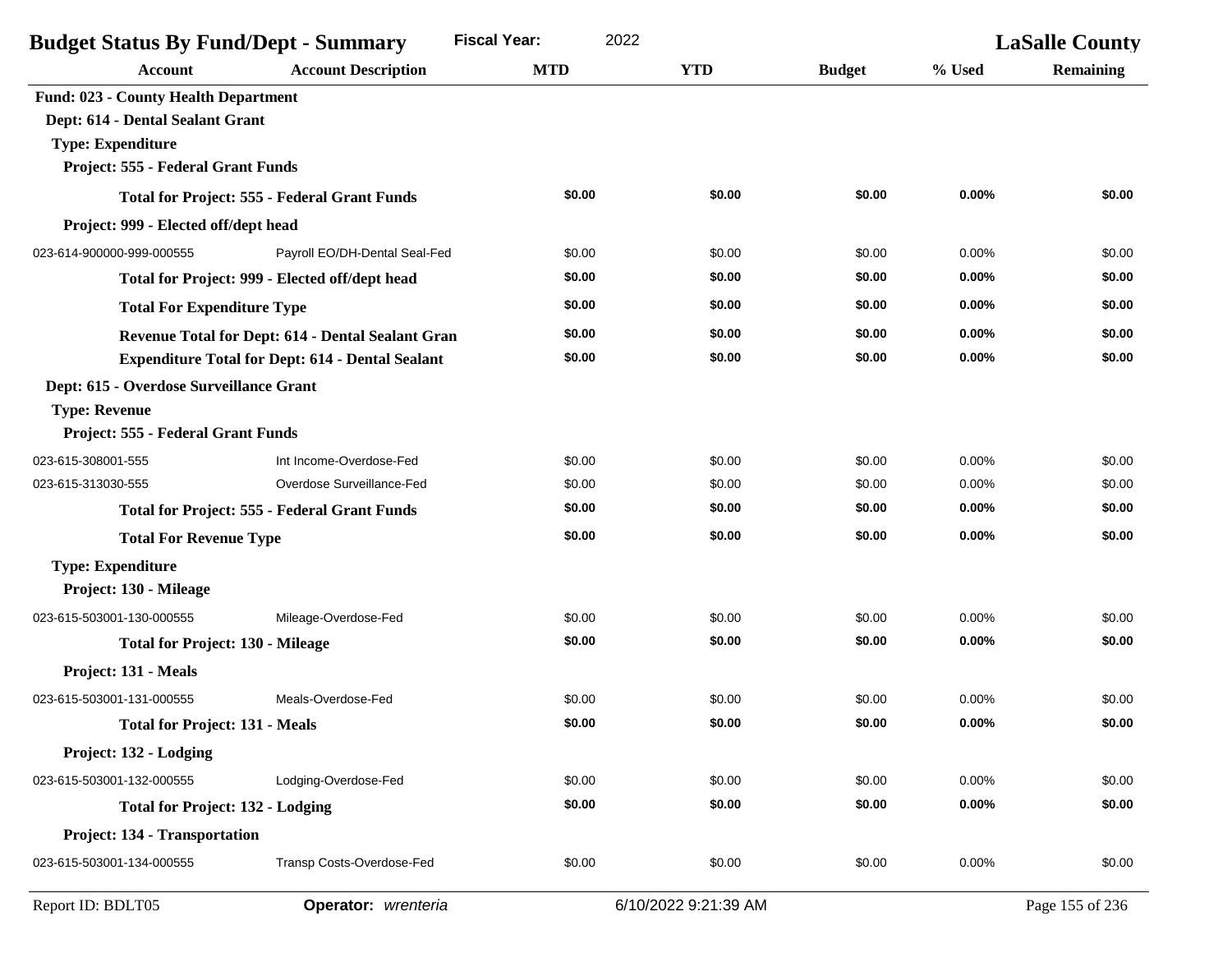| <b>Budget Status By Fund/Dept - Summary</b> |                                                          | <b>Fiscal Year:</b><br>2022 |            |               | <b>LaSalle County</b> |                  |
|---------------------------------------------|----------------------------------------------------------|-----------------------------|------------|---------------|-----------------------|------------------|
| <b>Account</b>                              | <b>Account Description</b>                               | <b>MTD</b>                  | <b>YTD</b> | <b>Budget</b> | % Used                | <b>Remaining</b> |
| <b>Fund: 023 - County Health Department</b> |                                                          |                             |            |               |                       |                  |
| Dept: 615 - Overdose Surveillance Grant     |                                                          |                             |            |               |                       |                  |
| <b>Type: Expenditure</b>                    |                                                          |                             |            |               |                       |                  |
| Project: 134 - Transportation               |                                                          |                             |            |               |                       |                  |
|                                             | <b>Total for Project: 134 - Transportation</b>           | \$0.00                      | \$0.00     | \$0.00        | 0.00%                 | \$0.00           |
| Project: 555 - Federal Grant Funds          |                                                          |                             |            |               |                       |                  |
| 023-615-460003-555                          | Cont Labor-Overdose-Fed                                  | \$0.00                      | \$0.00     | \$0.00        | 0.00%                 | \$0.00           |
| 023-615-503001-555                          | Travel-Overdose-Federal                                  | \$0.00                      | \$0.00     | \$0.00        | 0.00%                 | \$0.00           |
| 023-615-510001-555                          | Utilities-Overdose-Fed                                   | \$0.00                      | \$0.00     | \$0.00        | 0.00%                 | \$0.00           |
| 023-615-510002-555                          | Water/Sewer-Overdose-Fed                                 | \$0.00                      | \$0.00     | \$0.00        | 0.00%                 | \$0.00           |
| 023-615-510003-555                          | Gas-Overdose-Fed                                         | \$0.00                      | \$0.00     | \$0.00        | 0.00%                 | \$0.00           |
| 023-615-511001-555                          | Rent-Overdose-Fed                                        | \$0.00                      | \$0.00     | \$0.00        | 0.00%                 | \$0.00           |
| 023-615-540001-555                          | Postage-Overdose-Fed                                     | \$0.00                      | \$0.00     | \$0.00        | 0.00%                 | \$0.00           |
| 023-615-541001-555                          | Edcuation-Overdose-Fed                                   | \$0.00                      | \$0.00     | \$0.00        | 0.00%                 | \$0.00           |
| 023-615-541003-555                          | Pub Svcs Adv-Overdose-Fed                                | \$0.00                      | \$0.00     | \$0.00        | 0.00%                 | \$0.00           |
| 023-615-600001-555                          | Supplies-Overdose-Fed                                    | \$0.00                      | \$0.00     | \$0.00        | 0.00%                 | \$0.00           |
| 023-615-810001-555                          | H&L-Overdose-Fed                                         | \$0.00                      | \$0.00     | \$0.00        | 0.00%                 | \$0.00           |
| 023-615-900000-555                          | Payroll-Overdose-Fed                                     | \$0.00                      | \$0.00     | \$0.00        | 0.00%                 | \$0.00           |
|                                             | <b>Total for Project: 555 - Federal Grant Funds</b>      | \$0.00                      | \$0.00     | \$0.00        | 0.00%                 | \$0.00           |
| Project: 999 - Elected off/dept head        |                                                          |                             |            |               |                       |                  |
| 023-615-900000-999-000555                   | Payroll-EO/DH-Overdose-Fed                               | \$0.00                      | \$0.00     | \$0.00        | 0.00%                 | \$0.00           |
|                                             | Total for Project: 999 - Elected off/dept head           | \$0.00                      | \$0.00     | \$0.00        | 0.00%                 | \$0.00           |
| <b>Total For Expenditure Type</b>           |                                                          | \$0.00                      | \$0.00     | \$0.00        | 0.00%                 | \$0.00           |
|                                             | Revenue Total for Dept: 615 - Overdose Surveillan        | \$0.00                      | \$0.00     | \$0.00        | 0.00%                 | \$0.00           |
|                                             | <b>Expenditure Total for Dept: 615 - Overdose Survei</b> | \$0.00                      | \$0.00     | \$0.00        | 0.00%                 | \$0.00           |
| Dept: 616 - Perinatal Hep B Grant           |                                                          |                             |            |               |                       |                  |
| <b>Type: Revenue</b>                        |                                                          |                             |            |               |                       |                  |
| Project: 555 - Federal Grant Funds          |                                                          |                             |            |               |                       |                  |
| 023-616-308001-555                          | Int Income-Peri Hep B-Fed                                | \$0.00                      | \$0.00     | \$0.00        | 0.00%                 | \$0.00           |
| 023-616-390022-555                          | Perinatal Hep B-Fed                                      | \$0.00                      | (\$79.38)  | \$3,000.00    | 2.65%                 | \$2,920.62       |
|                                             | <b>Total for Project: 555 - Federal Grant Funds</b>      | \$0.00                      | (\$79.38)  | \$3,000.00    | 2.65%                 | \$2,920.62       |
|                                             |                                                          |                             |            |               |                       |                  |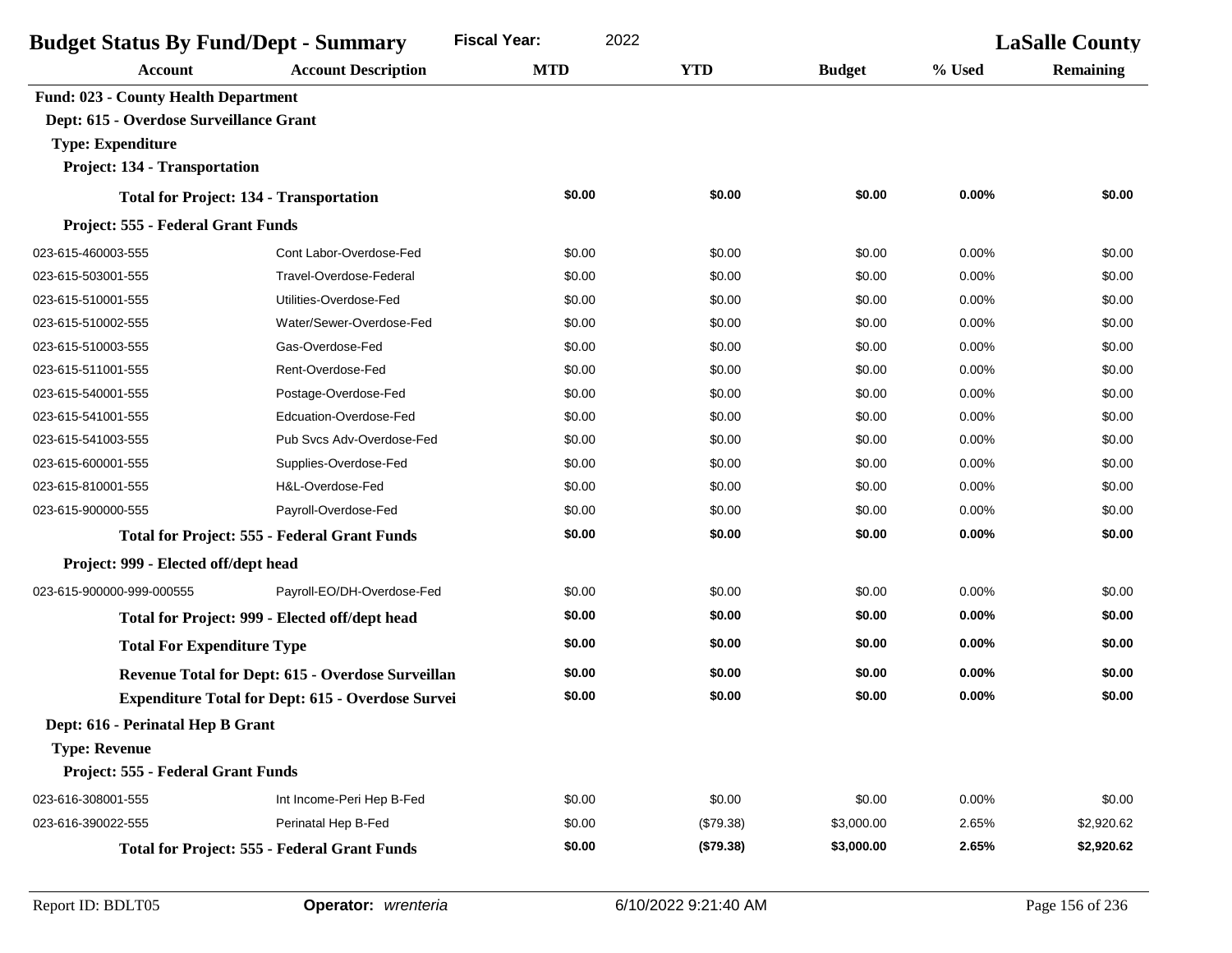| <b>Budget Status By Fund/Dept - Summary</b> |                                                          | <b>Fiscal Year:</b><br>2022 |                      |               |        | <b>LaSalle County</b> |
|---------------------------------------------|----------------------------------------------------------|-----------------------------|----------------------|---------------|--------|-----------------------|
| Account                                     | <b>Account Description</b>                               | <b>MTD</b>                  | <b>YTD</b>           | <b>Budget</b> | % Used | <b>Remaining</b>      |
| <b>Fund: 023 - County Health Department</b> |                                                          |                             |                      |               |        |                       |
| Dept: 616 - Perinatal Hep B Grant           |                                                          |                             |                      |               |        |                       |
| <b>Type: Revenue</b>                        |                                                          |                             |                      |               |        |                       |
| <b>Total For Revenue Type</b>               |                                                          | \$0.00                      | (\$79.38)            | \$3,000.00    | 2.65%  | \$2,920.62            |
| <b>Type: Expenditure</b>                    |                                                          |                             |                      |               |        |                       |
| Project: N/A                                |                                                          |                             |                      |               |        |                       |
| 023-616-581004                              | Local Hith Dept Exp-Perinatal                            | \$0.00                      | \$0.00               | \$0.00        | 0.00%  | \$0.00                |
| <b>Total for Project: N/A</b>               |                                                          | \$0.00                      | \$0.00               | \$0.00        | 0.00%  | \$0.00                |
| Project: 555 - Federal Grant Funds          |                                                          |                             |                      |               |        |                       |
| 023-616-540001-555                          | Postage-Peri Hep B-Fed                                   | \$0.00                      | \$0.00               | \$0.00        | 0.00%  | \$0.00                |
| 023-616-541001-555                          | Education-Peri Hep B-Fed                                 | \$0.00                      | \$0.00               | \$0.00        | 0.00%  | \$0.00                |
| 023-616-541003-555                          | Pub Svcs Adv-Peri Hep B-Fed                              | \$0.00                      | \$0.00               | \$0.00        | 0.00%  | \$0.00                |
| 023-616-810001-555                          | H&L-Peri Hep B-Fed                                       | \$0.00                      | \$0.00               | \$0.00        | 0.00%  | \$0.00                |
| 023-616-900000-555                          | Payroll-Peri Hep B-Fed                                   | \$0.00                      | \$0.00               | \$0.00        | 0.00%  | \$0.00                |
|                                             | <b>Total for Project: 555 - Federal Grant Funds</b>      | \$0.00                      | \$0.00               | \$0.00        | 0.00%  | \$0.00                |
| Project: 999 - Elected off/dept head        |                                                          |                             |                      |               |        |                       |
| 023-616-900000-999-000555                   | Payroll-EO/DH-Peri Hep B-Fed                             | \$0.00                      | \$0.00               | \$0.00        | 0.00%  | \$0.00                |
|                                             | Total for Project: 999 - Elected off/dept head           | \$0.00                      | \$0.00               | \$0.00        | 0.00%  | \$0.00                |
| <b>Total For Expenditure Type</b>           |                                                          | \$0.00                      | \$0.00               | \$0.00        | 0.00%  | \$0.00                |
|                                             | Revenue Total for Dept: 616 - Perinatal Hep B Gr         | \$0.00                      | (\$79.38)            | \$3,000.00    | 2.65%  | \$2,920.62            |
|                                             | <b>Expenditure Total for Dept: 616 - Perinatal Hep B</b> | \$0.00                      | \$0.00               | \$0.00        | 0.00%  | \$0.00                |
| Dept: 617 - Narcan Distribution Grant       |                                                          |                             |                      |               |        |                       |
| <b>Type: Revenue</b>                        |                                                          |                             |                      |               |        |                       |
| Project: 554 - State Grant Funds            |                                                          |                             |                      |               |        |                       |
| 023-617-308001-554                          | Int Income-Narcan-State                                  | \$0.00                      | \$0.00               | \$0.00        | 0.00%  | \$0.00                |
| 023-617-390023-554                          | Narcan Distribution-State                                | \$0.00                      | (\$1,800.00)         | \$6,000.00    | 30.00% | \$4,200.00            |
|                                             | <b>Total for Project: 554 - State Grant Funds</b>        | \$0.00                      | (\$1,800.00)         | \$6,000.00    | 30.00% | \$4,200.00            |
| <b>Total For Revenue Type</b>               |                                                          | \$0.00                      | (\$1,800.00)         | \$6,000.00    | 30.00% | \$4,200.00            |
| <b>Type: Expenditure</b>                    |                                                          |                             |                      |               |        |                       |
| Project: 554 - State Grant Funds            |                                                          |                             |                      |               |        |                       |
| 023-617-540001-554                          | Postage-Narcan-State                                     | \$0.00                      | \$0.00               | \$0.00        | 0.00%  | \$0.00                |
| Report ID: BDLT05                           | Operator: wrenteria                                      |                             | 6/10/2022 9:21:40 AM |               |        | Page 157 of 236       |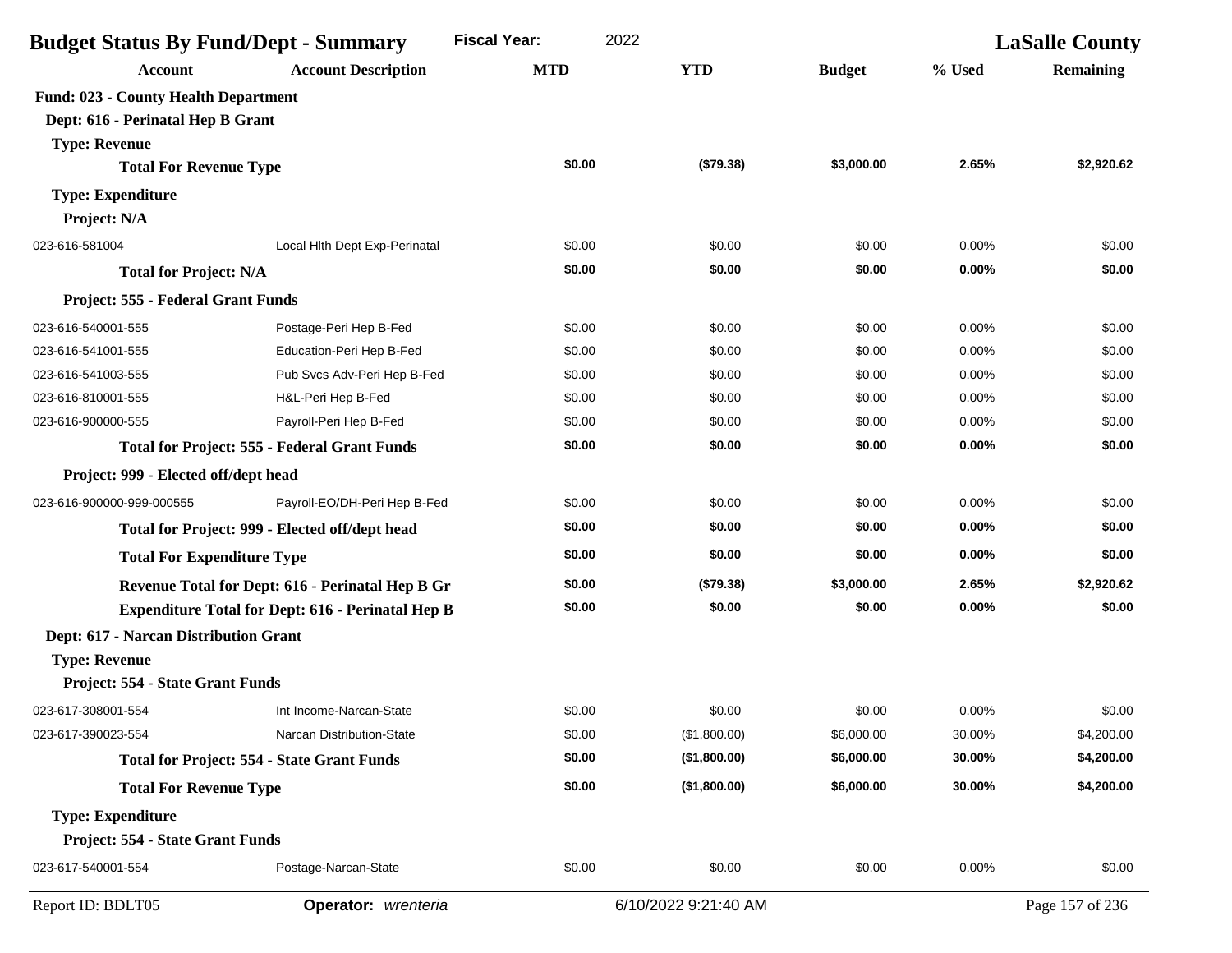|                                                          | <b>Budget Status By Fund/Dept - Summary</b>         | <b>Fiscal Year:</b><br>2022 |                      |               |        | <b>LaSalle County</b> |
|----------------------------------------------------------|-----------------------------------------------------|-----------------------------|----------------------|---------------|--------|-----------------------|
| <b>Account</b>                                           | <b>Account Description</b>                          | <b>MTD</b>                  | <b>YTD</b>           | <b>Budget</b> | % Used | <b>Remaining</b>      |
| <b>Fund: 023 - County Health Department</b>              |                                                     |                             |                      |               |        |                       |
| Dept: 617 - Narcan Distribution Grant                    |                                                     |                             |                      |               |        |                       |
| <b>Type: Expenditure</b>                                 |                                                     |                             |                      |               |        |                       |
| Project: 554 - State Grant Funds                         |                                                     |                             |                      |               |        |                       |
| 023-617-541001-554                                       | <b>Education-Narcan-State</b>                       | \$0.00                      | \$0.00               | \$0.00        | 0.00%  | \$0.00                |
| 023-617-541003-554                                       | Pub Svcs Adv-Narcan-State                           | \$0.00                      | \$0.00               | \$0.00        | 0.00%  | \$0.00                |
| 023-617-600001-554                                       | Supplies-Narcan-State                               | \$0.00                      | \$3,420.00           | \$6,000.00    | 57.00% | \$2,580.00            |
| 023-617-810001-554                                       | H&L-Narcan-State                                    | \$0.00                      | \$0.00               | \$0.00        | 0.00%  | \$0.00                |
| 023-617-900000-554                                       | Payroll-Narcan-State                                | \$0.00                      | \$0.00               | \$0.00        | 0.00%  | \$0.00                |
|                                                          | <b>Total for Project: 554 - State Grant Funds</b>   | \$0.00                      | \$3,420.00           | \$6,000.00    | 57.00% | \$2,580.00            |
| Project: 999 - Elected off/dept head                     |                                                     |                             |                      |               |        |                       |
| 023-617-900000-999-000554                                | Payroll-EO/DH-Peri Hep B-State                      | \$0.00                      | \$0.00               | \$0.00        | 0.00%  | \$0.00                |
|                                                          | Total for Project: 999 - Elected off/dept head      | \$0.00                      | \$0.00               | \$0.00        | 0.00%  | \$0.00                |
|                                                          | <b>Total For Expenditure Type</b>                   | \$0.00                      | \$3,420.00           | \$6,000.00    | 57.00% | \$2,580.00            |
|                                                          | Revenue Total for Dept: 617 - Narcan Distribution   | \$0.00                      | (\$1,800.00)         | \$6,000.00    | 30.00% | \$4,200.00            |
| <b>Expenditure Total for Dept: 617 - Narcan Distribu</b> |                                                     | \$0.00                      | \$3,420.00           | \$6,000.00    | 57.00% | \$2,580.00            |
| Dept: 618 - Radon Grant                                  |                                                     |                             |                      |               |        |                       |
| <b>Type: Revenue</b>                                     |                                                     |                             |                      |               |        |                       |
| Project: 555 - Federal Grant Funds                       |                                                     |                             |                      |               |        |                       |
| 023-618-308001-555                                       | Int Income-Fed                                      | \$0.00                      | \$0.00               | \$0.00        | 0.00%  | \$0.00                |
| 023-618-390020-555                                       | Radon-Fed                                           | \$0.00                      | \$0.00               | \$4,800.00    | 0.00%  | \$4,800.00            |
|                                                          | <b>Total for Project: 555 - Federal Grant Funds</b> | \$0.00                      | \$0.00               | \$4,800.00    | 0.00%  | \$4,800.00            |
| <b>Total For Revenue Type</b>                            |                                                     | \$0.00                      | \$0.00               | \$4,800.00    | 0.00%  | \$4,800.00            |
| <b>Type: Expenditure</b>                                 |                                                     |                             |                      |               |        |                       |
| Project: N/A                                             |                                                     |                             |                      |               |        |                       |
| 023-618-581004                                           | Local Hith Dept Expense-Radon                       | \$0.00                      | \$0.00               | \$0.00        | 0.00%  | \$0.00                |
| <b>Total for Project: N/A</b>                            |                                                     | \$0.00                      | \$0.00               | \$0.00        | 0.00%  | \$0.00                |
| Project: 130 - Mileage                                   |                                                     |                             |                      |               |        |                       |
| 023-618-503001-130-000555                                | Mileage-Radon-Fed                                   | \$0.00                      | \$0.00               | \$0.00        | 0.00%  | \$0.00                |
|                                                          | <b>Total for Project: 130 - Mileage</b>             | \$0.00                      | \$0.00               | \$0.00        | 0.00%  | \$0.00                |
| Project: 131 - Meals                                     |                                                     |                             |                      |               |        |                       |
| Report ID: BDLT05                                        | Operator: wrenteria                                 |                             | 6/10/2022 9:21:40 AM |               |        | Page 158 of 236       |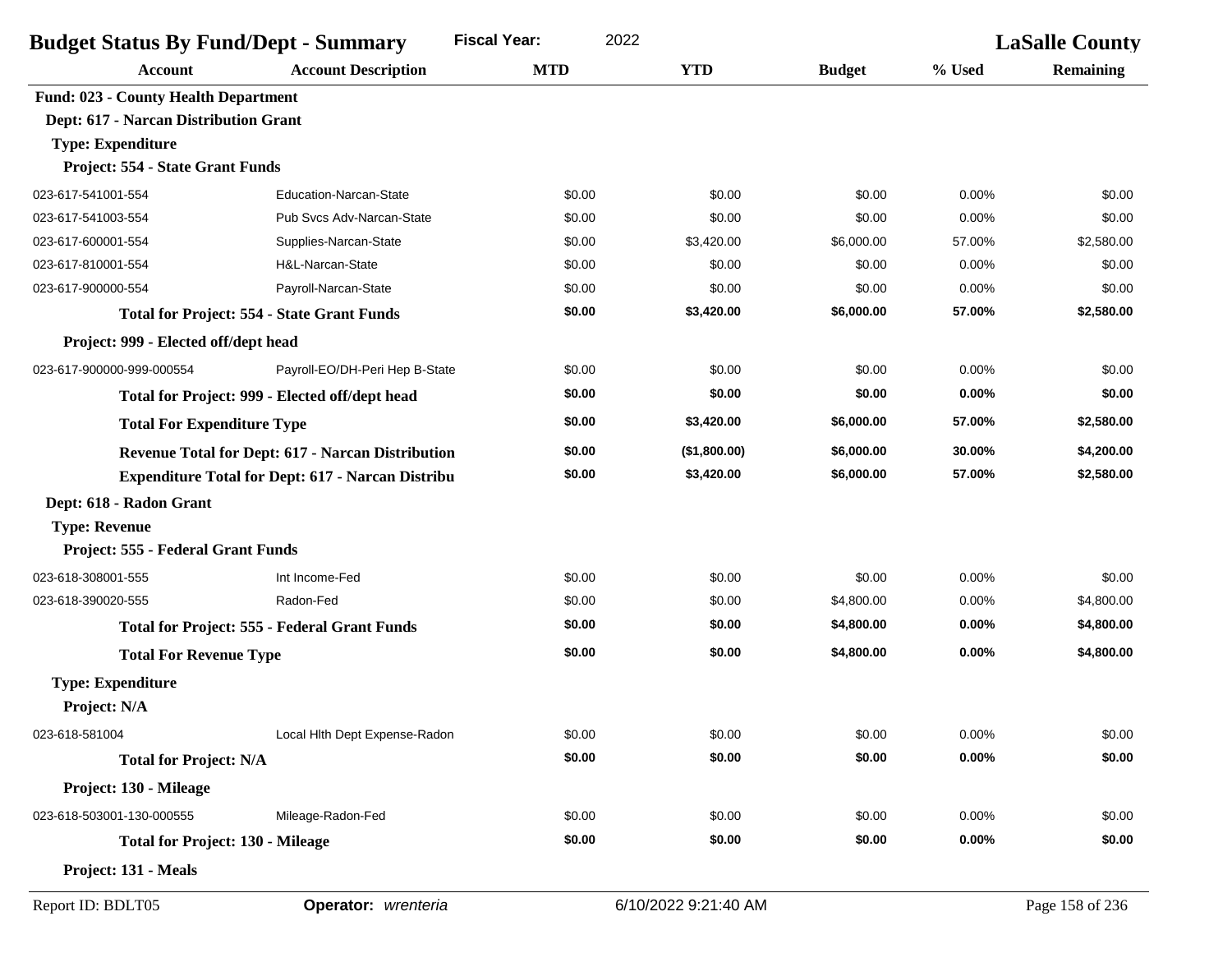| <b>Budget Status By Fund/Dept - Summary</b> |                                                      | <b>Fiscal Year:</b><br>2022 |                      |               | <b>LaSalle County</b> |                  |
|---------------------------------------------|------------------------------------------------------|-----------------------------|----------------------|---------------|-----------------------|------------------|
| Account                                     | <b>Account Description</b>                           | <b>MTD</b>                  | <b>YTD</b>           | <b>Budget</b> | % Used                | <b>Remaining</b> |
| <b>Fund: 023 - County Health Department</b> |                                                      |                             |                      |               |                       |                  |
| Dept: 618 - Radon Grant                     |                                                      |                             |                      |               |                       |                  |
| <b>Type: Expenditure</b>                    |                                                      |                             |                      |               |                       |                  |
| Project: 131 - Meals                        |                                                      |                             |                      |               |                       |                  |
| 023-618-503001-131-000555                   | Meals-Radon-Fed                                      | \$0.00                      | \$0.00               | \$0.00        | 0.00%                 | \$0.00           |
| <b>Total for Project: 131 - Meals</b>       |                                                      | \$0.00                      | \$0.00               | \$0.00        | 0.00%                 | \$0.00           |
| Project: 132 - Lodging                      |                                                      |                             |                      |               |                       |                  |
| 023-618-503001-132-000555                   | Lodging-Radon-Fed                                    | \$0.00                      | \$0.00               | \$0.00        | 0.00%                 | \$0.00           |
| <b>Total for Project: 132 - Lodging</b>     |                                                      | \$0.00                      | \$0.00               | \$0.00        | 0.00%                 | \$0.00           |
| Project: 134 - Transportation               |                                                      |                             |                      |               |                       |                  |
| 023-618-503001-134-000555                   | Transp Costs-Radon-Fed                               | \$0.00                      | \$0.00               | \$0.00        | 0.00%                 | \$0.00           |
|                                             | <b>Total for Project: 134 - Transportation</b>       | \$0.00                      | \$0.00               | \$0.00        | 0.00%                 | \$0.00           |
| Project: 555 - Federal Grant Funds          |                                                      |                             |                      |               |                       |                  |
| 023-618-503001-555                          | Travel-Radon-Federal                                 | \$0.00                      | \$0.00               | \$550.00      | 0.00%                 | \$550.00         |
| 023-618-540001-555                          | Postage-Radon-Fed                                    | \$0.00                      | \$0.00               | \$0.00        | 0.00%                 | \$0.00           |
| 023-618-541001-555                          | Education-Radon-Fed                                  | \$0.00                      | \$95.00              | \$0.00        | 0.00%                 | (\$95.00)        |
| 023-618-541003-555                          | Pub Svcs Adv-Radon-Fed                               | \$0.00                      | \$0.00               | \$0.00        | 0.00%                 | \$0.00           |
| 023-618-600001-555                          | Supplies-Radon-Fed                                   | \$0.00                      | \$1,350.00           | \$3,470.00    | 38.90%                | \$2,120.00       |
| 023-618-810001-555                          | H&L-Radon-Fed                                        | \$0.00                      | \$0.00               | \$0.00        | 0.00%                 | \$0.00           |
| 023-618-900000-555                          | Payroll-Radon-Fed                                    | \$0.00                      | \$0.00               | \$0.00        | 0.00%                 | \$0.00           |
|                                             | <b>Total for Project: 555 - Federal Grant Funds</b>  | \$0.00                      | \$1,445.00           | \$4,020.00    | 35.95%                | \$2,575.00       |
| Project: 999 - Elected off/dept head        |                                                      |                             |                      |               |                       |                  |
| 023-618-900000-999-000555                   | Payroll-EO/DH-Radon-Fed                              | \$0.00                      | \$0.00               | \$0.00        | 0.00%                 | \$0.00           |
|                                             | Total for Project: 999 - Elected off/dept head       | \$0.00                      | \$0.00               | \$0.00        | 0.00%                 | \$0.00           |
| <b>Total For Expenditure Type</b>           |                                                      | \$0.00                      | \$1,445.00           | \$4,020.00    | 35.95%                | \$2,575.00       |
|                                             | <b>Revenue Total for Dept: 618 - Radon Grant</b>     | \$0.00                      | \$0.00               | \$4,800.00    | 0.00%                 | \$4,800.00       |
|                                             | <b>Expenditure Total for Dept: 618 - Radon Grant</b> | \$0.00                      | \$1,445.00           | \$4,020.00    | 35.95%                | \$2,575.00       |
| Dept: 619 - Genetics Grant                  |                                                      |                             |                      |               |                       |                  |
| <b>Type: Revenue</b>                        |                                                      |                             |                      |               |                       |                  |
| Project: 554 - State Grant Funds            |                                                      |                             |                      |               |                       |                  |
| 023-619-308001-554                          | Int Income-Genetics-State                            | \$0.00                      | \$0.00               | \$0.00        | 0.00%                 | \$0.00           |
| Report ID: BDLT05                           | Operator: wrenteria                                  |                             | 6/10/2022 9:21:40 AM |               |                       | Page 159 of 236  |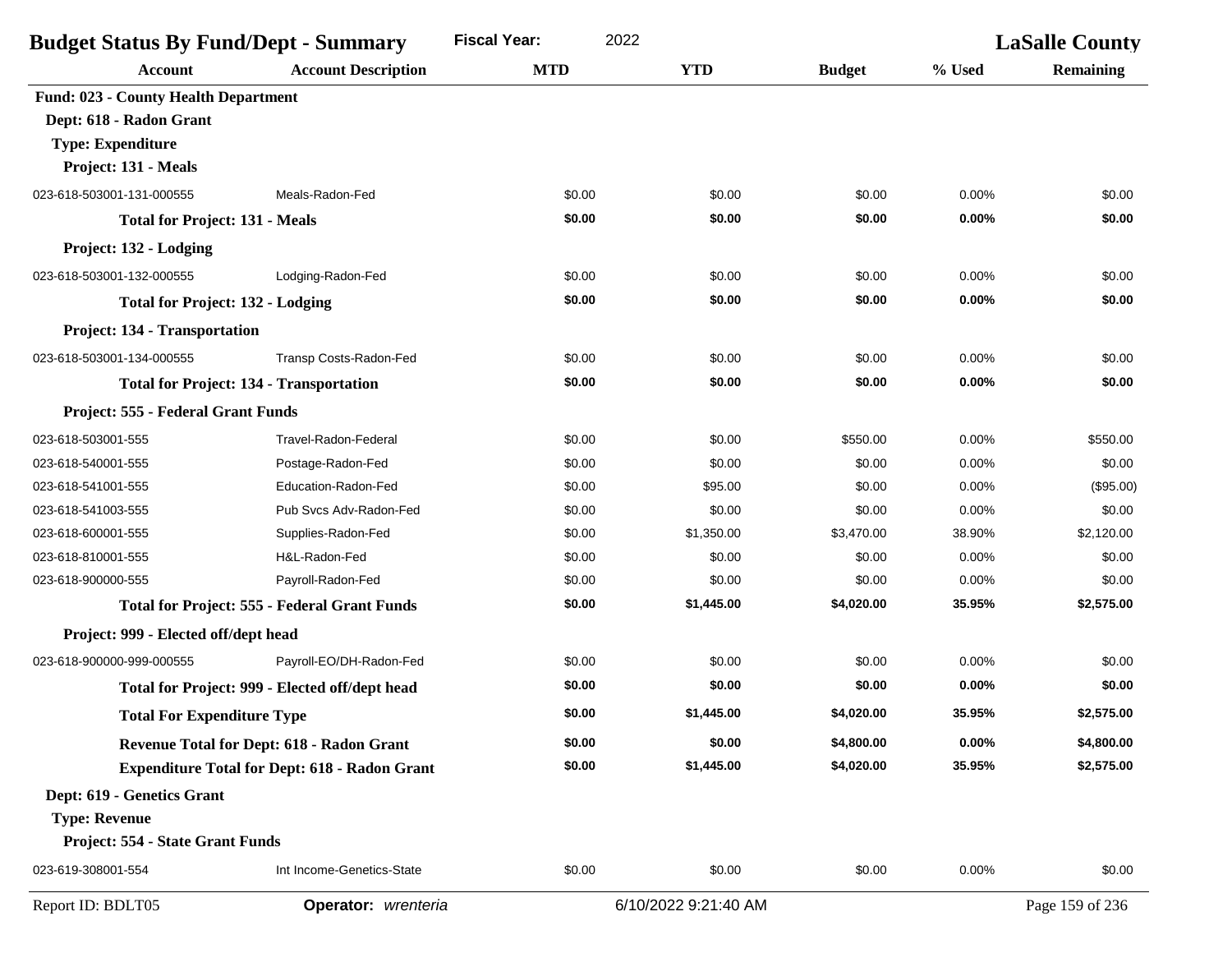| <b>MTD</b><br><b>YTD</b><br><b>Account Description</b><br>% Used<br><b>Remaining</b><br><b>Account</b><br><b>Budget</b><br><b>Fund: 023 - County Health Department</b><br>Dept: 619 - Genetics Grant<br><b>Type: Revenue</b><br>Project: 554 - State Grant Funds<br>Genetic Clinic-State<br>\$0.00<br>\$0.00<br>\$0.00<br>0.00%<br>\$0.00<br>\$0.00<br>\$0.00<br>\$0.00<br>0.00%<br>\$0.00<br><b>Total for Project: 554 - State Grant Funds</b><br>\$0.00<br>\$0.00<br>\$0.00<br>0.00%<br>\$0.00<br><b>Total For Revenue Type</b><br><b>Type: Expenditure</b><br>Project: 554 - State Grant Funds<br>Postage-Genetics-State<br>\$0.00<br>\$0.00<br>\$0.00<br>0.00%<br>\$0.00<br><b>Education-Genetics-State</b><br>\$0.00<br>\$0.00<br>\$0.00<br>0.00%<br>\$0.00<br><b>Pub Sycs Adv-Genetics-State</b><br>\$0.00<br>\$0.00<br>\$0.00<br>0.00%<br>\$0.00<br>Supplies-Genetics-State<br>\$0.00<br>\$0.00<br>\$0.00<br>0.00%<br>\$0.00<br><b>H&amp;L-Genetics-State</b><br>\$0.00<br>\$0.00<br>\$0.00<br>0.00%<br>\$0.00<br>Payroll-Genetics-State<br>\$0.00<br>\$0.00<br>\$0.00<br>0.00%<br>\$0.00<br>\$0.00<br>\$0.00<br>\$0.00<br>0.00%<br>\$0.00<br><b>Total for Project: 554 - State Grant Funds</b> | <b>Fiscal Year:</b><br><b>Budget Status By Fund/Dept - Summary</b><br>2022 |  | <b>LaSalle County</b> |  |  |
|--------------------------------------------------------------------------------------------------------------------------------------------------------------------------------------------------------------------------------------------------------------------------------------------------------------------------------------------------------------------------------------------------------------------------------------------------------------------------------------------------------------------------------------------------------------------------------------------------------------------------------------------------------------------------------------------------------------------------------------------------------------------------------------------------------------------------------------------------------------------------------------------------------------------------------------------------------------------------------------------------------------------------------------------------------------------------------------------------------------------------------------------------------------------------------------------------------|----------------------------------------------------------------------------|--|-----------------------|--|--|
|                                                                                                                                                                                                                                                                                                                                                                                                                                                                                                                                                                                                                                                                                                                                                                                                                                                                                                                                                                                                                                                                                                                                                                                                        |                                                                            |  |                       |  |  |
|                                                                                                                                                                                                                                                                                                                                                                                                                                                                                                                                                                                                                                                                                                                                                                                                                                                                                                                                                                                                                                                                                                                                                                                                        |                                                                            |  |                       |  |  |
|                                                                                                                                                                                                                                                                                                                                                                                                                                                                                                                                                                                                                                                                                                                                                                                                                                                                                                                                                                                                                                                                                                                                                                                                        |                                                                            |  |                       |  |  |
|                                                                                                                                                                                                                                                                                                                                                                                                                                                                                                                                                                                                                                                                                                                                                                                                                                                                                                                                                                                                                                                                                                                                                                                                        |                                                                            |  |                       |  |  |
|                                                                                                                                                                                                                                                                                                                                                                                                                                                                                                                                                                                                                                                                                                                                                                                                                                                                                                                                                                                                                                                                                                                                                                                                        |                                                                            |  |                       |  |  |
|                                                                                                                                                                                                                                                                                                                                                                                                                                                                                                                                                                                                                                                                                                                                                                                                                                                                                                                                                                                                                                                                                                                                                                                                        | 023-619-313015-554                                                         |  |                       |  |  |
|                                                                                                                                                                                                                                                                                                                                                                                                                                                                                                                                                                                                                                                                                                                                                                                                                                                                                                                                                                                                                                                                                                                                                                                                        |                                                                            |  |                       |  |  |
|                                                                                                                                                                                                                                                                                                                                                                                                                                                                                                                                                                                                                                                                                                                                                                                                                                                                                                                                                                                                                                                                                                                                                                                                        |                                                                            |  |                       |  |  |
|                                                                                                                                                                                                                                                                                                                                                                                                                                                                                                                                                                                                                                                                                                                                                                                                                                                                                                                                                                                                                                                                                                                                                                                                        |                                                                            |  |                       |  |  |
|                                                                                                                                                                                                                                                                                                                                                                                                                                                                                                                                                                                                                                                                                                                                                                                                                                                                                                                                                                                                                                                                                                                                                                                                        |                                                                            |  |                       |  |  |
|                                                                                                                                                                                                                                                                                                                                                                                                                                                                                                                                                                                                                                                                                                                                                                                                                                                                                                                                                                                                                                                                                                                                                                                                        | 023-619-540001-554                                                         |  |                       |  |  |
|                                                                                                                                                                                                                                                                                                                                                                                                                                                                                                                                                                                                                                                                                                                                                                                                                                                                                                                                                                                                                                                                                                                                                                                                        | 023-619-541001-554                                                         |  |                       |  |  |
|                                                                                                                                                                                                                                                                                                                                                                                                                                                                                                                                                                                                                                                                                                                                                                                                                                                                                                                                                                                                                                                                                                                                                                                                        | 023-619-541003-554                                                         |  |                       |  |  |
|                                                                                                                                                                                                                                                                                                                                                                                                                                                                                                                                                                                                                                                                                                                                                                                                                                                                                                                                                                                                                                                                                                                                                                                                        | 023-619-600001-554                                                         |  |                       |  |  |
|                                                                                                                                                                                                                                                                                                                                                                                                                                                                                                                                                                                                                                                                                                                                                                                                                                                                                                                                                                                                                                                                                                                                                                                                        | 023-619-810001-554                                                         |  |                       |  |  |
|                                                                                                                                                                                                                                                                                                                                                                                                                                                                                                                                                                                                                                                                                                                                                                                                                                                                                                                                                                                                                                                                                                                                                                                                        | 023-619-900000-554                                                         |  |                       |  |  |
|                                                                                                                                                                                                                                                                                                                                                                                                                                                                                                                                                                                                                                                                                                                                                                                                                                                                                                                                                                                                                                                                                                                                                                                                        |                                                                            |  |                       |  |  |
| Project: 999 - Elected off/dept head                                                                                                                                                                                                                                                                                                                                                                                                                                                                                                                                                                                                                                                                                                                                                                                                                                                                                                                                                                                                                                                                                                                                                                   |                                                                            |  |                       |  |  |
| Payroll-EO/DH-Genetics-State<br>\$0.00<br>\$0.00<br>\$0.00<br>0.00%<br>\$0.00                                                                                                                                                                                                                                                                                                                                                                                                                                                                                                                                                                                                                                                                                                                                                                                                                                                                                                                                                                                                                                                                                                                          | 023-619-900000-999-000554                                                  |  |                       |  |  |
| \$0.00<br>\$0.00<br>0.00%<br>\$0.00<br>\$0.00<br>Total for Project: 999 - Elected off/dept head                                                                                                                                                                                                                                                                                                                                                                                                                                                                                                                                                                                                                                                                                                                                                                                                                                                                                                                                                                                                                                                                                                        |                                                                            |  |                       |  |  |
| \$0.00<br>\$0.00<br>\$0.00<br>0.00%<br>\$0.00<br><b>Total For Expenditure Type</b>                                                                                                                                                                                                                                                                                                                                                                                                                                                                                                                                                                                                                                                                                                                                                                                                                                                                                                                                                                                                                                                                                                                     |                                                                            |  |                       |  |  |
| \$0.00<br>\$0.00<br>\$0.00<br>0.00%<br>\$0.00<br><b>Revenue Total for Dept: 619 - Genetics Grant</b>                                                                                                                                                                                                                                                                                                                                                                                                                                                                                                                                                                                                                                                                                                                                                                                                                                                                                                                                                                                                                                                                                                   |                                                                            |  |                       |  |  |
| \$0.00<br>\$0.00<br>\$0.00<br>0.00%<br>\$0.00<br><b>Expenditure Total for Dept: 619 - Genetics Grant</b>                                                                                                                                                                                                                                                                                                                                                                                                                                                                                                                                                                                                                                                                                                                                                                                                                                                                                                                                                                                                                                                                                               |                                                                            |  |                       |  |  |
| Dept: 620 - PRELINK Grant                                                                                                                                                                                                                                                                                                                                                                                                                                                                                                                                                                                                                                                                                                                                                                                                                                                                                                                                                                                                                                                                                                                                                                              |                                                                            |  |                       |  |  |
| <b>Type: Revenue</b>                                                                                                                                                                                                                                                                                                                                                                                                                                                                                                                                                                                                                                                                                                                                                                                                                                                                                                                                                                                                                                                                                                                                                                                   |                                                                            |  |                       |  |  |
| Project: 555 - Federal Grant Funds                                                                                                                                                                                                                                                                                                                                                                                                                                                                                                                                                                                                                                                                                                                                                                                                                                                                                                                                                                                                                                                                                                                                                                     |                                                                            |  |                       |  |  |
| Int Income-PRELINK-Fed<br>\$0.00<br>\$0.00<br>\$0.00<br>\$0.00<br>0.00%                                                                                                                                                                                                                                                                                                                                                                                                                                                                                                                                                                                                                                                                                                                                                                                                                                                                                                                                                                                                                                                                                                                                | 023-620-308001-555                                                         |  |                       |  |  |
| PRELINK-Fed<br>\$0.00<br>\$0.00<br>\$0.00<br>0.00%<br>\$0.00                                                                                                                                                                                                                                                                                                                                                                                                                                                                                                                                                                                                                                                                                                                                                                                                                                                                                                                                                                                                                                                                                                                                           | 023-620-313033-555                                                         |  |                       |  |  |
| \$0.00<br>\$0.00<br>\$0.00<br>0.00%<br>\$0.00<br><b>Total for Project: 555 - Federal Grant Funds</b>                                                                                                                                                                                                                                                                                                                                                                                                                                                                                                                                                                                                                                                                                                                                                                                                                                                                                                                                                                                                                                                                                                   |                                                                            |  |                       |  |  |
| \$0.00<br>\$0.00<br>\$0.00<br>$0.00\%$<br>\$0.00<br><b>Total For Revenue Type</b>                                                                                                                                                                                                                                                                                                                                                                                                                                                                                                                                                                                                                                                                                                                                                                                                                                                                                                                                                                                                                                                                                                                      |                                                                            |  |                       |  |  |
| <b>Type: Expenditure</b>                                                                                                                                                                                                                                                                                                                                                                                                                                                                                                                                                                                                                                                                                                                                                                                                                                                                                                                                                                                                                                                                                                                                                                               |                                                                            |  |                       |  |  |
| Project: 555 - Federal Grant Funds                                                                                                                                                                                                                                                                                                                                                                                                                                                                                                                                                                                                                                                                                                                                                                                                                                                                                                                                                                                                                                                                                                                                                                     |                                                                            |  |                       |  |  |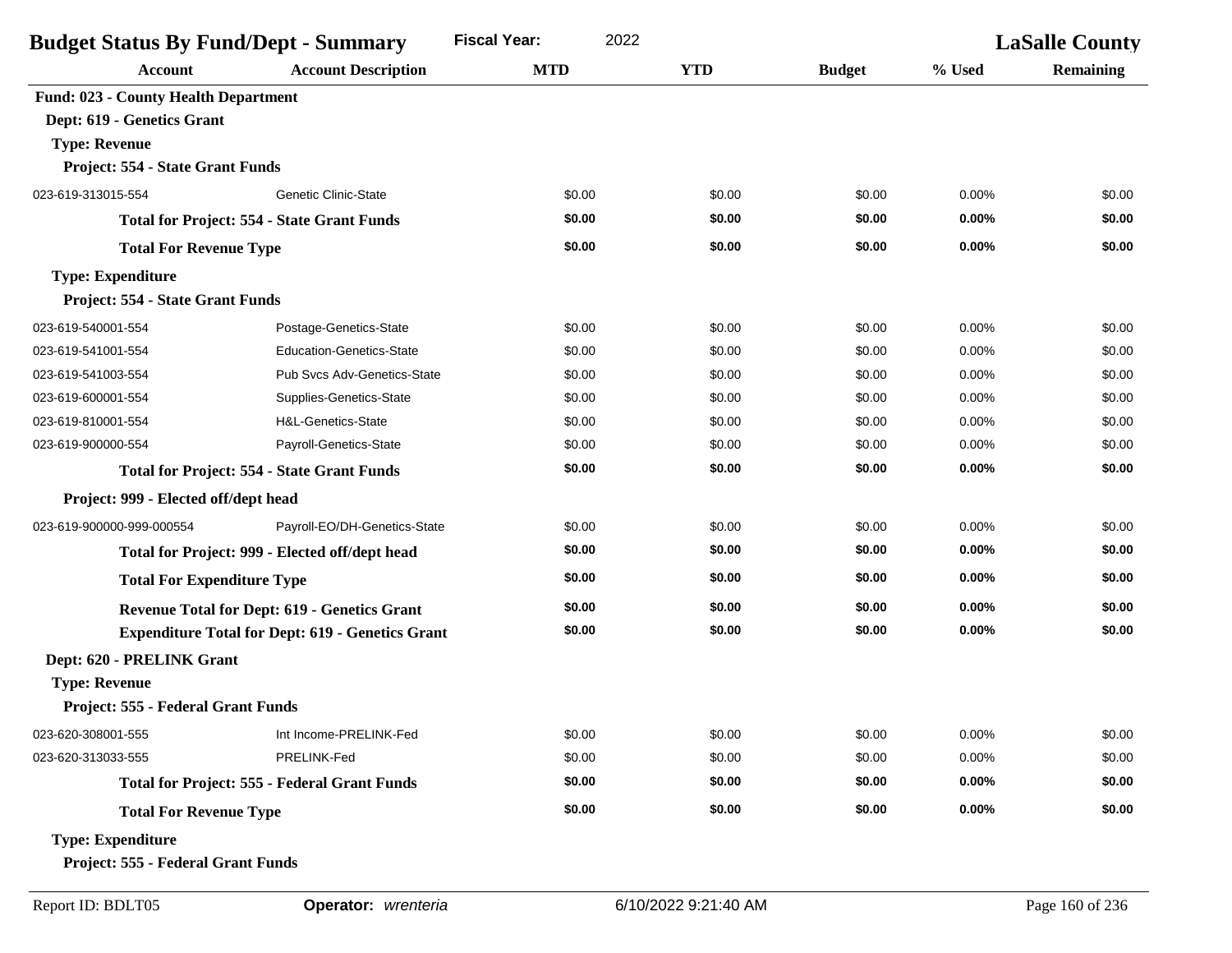| <b>Budget Status By Fund/Dept - Summary</b>           | 2022<br><b>Fiscal Year:</b>                         |            |            | <b>LaSalle County</b> |          |                  |
|-------------------------------------------------------|-----------------------------------------------------|------------|------------|-----------------------|----------|------------------|
| <b>Account</b>                                        | <b>Account Description</b>                          | <b>MTD</b> | <b>YTD</b> | <b>Budget</b>         | % Used   | <b>Remaining</b> |
| <b>Fund: 023 - County Health Department</b>           |                                                     |            |            |                       |          |                  |
| Dept: 620 - PRELINK Grant                             |                                                     |            |            |                       |          |                  |
| <b>Type: Expenditure</b>                              |                                                     |            |            |                       |          |                  |
| Project: 555 - Federal Grant Funds                    |                                                     |            |            |                       |          |                  |
| 023-620-540001-555                                    | Postage-PRELINK-Fed                                 | \$0.00     | \$0.00     | \$0.00                | 0.00%    | \$0.00           |
| 023-620-541001-555                                    | Education-PRELINK-Fed                               | \$0.00     | \$0.00     | \$0.00                | 0.00%    | \$0.00           |
| 023-620-541003-555                                    | Pub Svcs Adv-PRELINK-Fed                            | \$0.00     | \$0.00     | \$0.00                | 0.00%    | \$0.00           |
| 023-620-810001-555                                    | H&L-PRELINK-Fed                                     | \$0.00     | \$0.00     | \$0.00                | 0.00%    | \$0.00           |
| 023-620-900000-555                                    | Payroll-PRELINK-Fed                                 | \$0.00     | \$0.00     | \$0.00                | 0.00%    | \$0.00           |
|                                                       | <b>Total for Project: 555 - Federal Grant Funds</b> | \$0.00     | \$0.00     | \$0.00                | $0.00\%$ | \$0.00           |
| Project: 999 - Elected off/dept head                  |                                                     |            |            |                       |          |                  |
| 023-620-900000-999-000555                             | Payroll-EO/DH-PRELINK-Fed                           | \$0.00     | \$0.00     | \$0.00                | 0.00%    | \$0.00           |
|                                                       | Total for Project: 999 - Elected off/dept head      | \$0.00     | \$0.00     | \$0.00                | $0.00\%$ | \$0.00           |
| <b>Total For Expenditure Type</b>                     |                                                     | \$0.00     | \$0.00     | \$0.00                | $0.00\%$ | \$0.00           |
|                                                       | <b>Revenue Total for Dept: 620 - PRELINK Grant</b>  | \$0.00     | \$0.00     | \$0.00                | 0.00%    | \$0.00           |
| <b>Expenditure Total for Dept: 620 - PRELINK Gran</b> |                                                     | \$0.00     | \$0.00     | \$0.00                | 0.00%    | \$0.00           |
| Dept: 621 - Emergency Food & Shelter Grant            |                                                     |            |            |                       |          |                  |
| <b>Type: Revenue</b>                                  |                                                     |            |            |                       |          |                  |
| Project: 555 - Federal Grant Funds                    |                                                     |            |            |                       |          |                  |
| 023-621-308001-555                                    | Int Income-EF&S-Fed                                 | \$0.00     | \$0.00     | \$0.00                | 0.00%    | \$0.00           |
| 023-621-390021-555                                    | Emergency Food & Shelter-Fed                        | \$0.00     | \$0.00     | \$0.00                | 0.00%    | \$0.00           |
|                                                       | <b>Total for Project: 555 - Federal Grant Funds</b> | \$0.00     | \$0.00     | \$0.00                | $0.00\%$ | \$0.00           |
| <b>Total For Revenue Type</b>                         |                                                     | \$0.00     | \$0.00     | \$0.00                | $0.00\%$ | \$0.00           |
| <b>Type: Expenditure</b>                              |                                                     |            |            |                       |          |                  |
| Project: 555 - Federal Grant Funds                    |                                                     |            |            |                       |          |                  |
| 023-621-540001-555                                    | Postage-EF&S-Fed                                    | \$0.00     | \$0.00     | \$0.00                | 0.00%    | \$0.00           |
| 023-621-541001-555                                    | Education-EF&S-Fed                                  | \$0.00     | \$0.00     | \$0.00                | 0.00%    | \$0.00           |
| 023-621-541003-555                                    | Pub Svcs Adv-EF&S-Fed                               | \$0.00     | \$0.00     | \$0.00                | 0.00%    | \$0.00           |
| 023-621-600001-555                                    | Supplies-EF&S-Federal                               | \$0.00     | \$0.00     | \$0.00                | 0.00%    | \$0.00           |
| 023-621-810001-555                                    | H&L-EF&S-Fed                                        | \$0.00     | \$0.00     | \$0.00                | 0.00%    | \$0.00           |
| 023-621-900000-555                                    | Payroll-EF&S-Fed                                    | \$0.00     | \$0.00     | \$0.00                | 0.00%    | \$0.00           |
|                                                       |                                                     |            |            |                       |          |                  |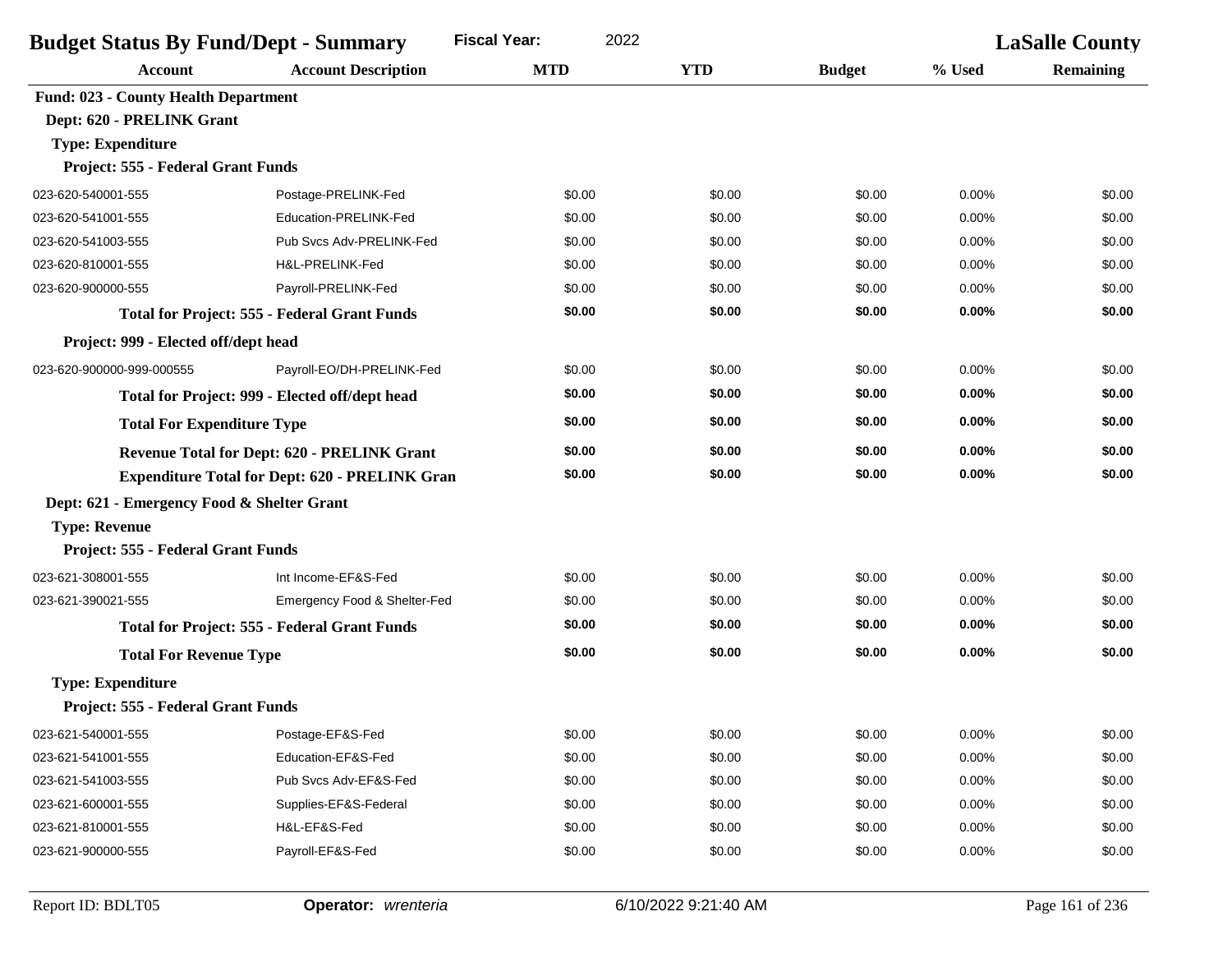| <b>Budget Status By Fund/Dept - Summary</b> |                                                        | <b>Fiscal Year:</b> | 2022             |                |          | <b>LaSalle County</b> |
|---------------------------------------------|--------------------------------------------------------|---------------------|------------------|----------------|----------|-----------------------|
| Account                                     | <b>Account Description</b>                             | <b>MTD</b>          | <b>YTD</b>       | <b>Budget</b>  | % Used   | <b>Remaining</b>      |
| <b>Fund: 023 - County Health Department</b> |                                                        |                     |                  |                |          |                       |
| Dept: 621 - Emergency Food & Shelter Grant  |                                                        |                     |                  |                |          |                       |
| <b>Type: Expenditure</b>                    |                                                        |                     |                  |                |          |                       |
| Project: 555 - Federal Grant Funds          |                                                        |                     |                  |                |          |                       |
|                                             | <b>Total for Project: 555 - Federal Grant Funds</b>    | \$0.00              | \$0.00           | \$0.00         | $0.00\%$ | \$0.00                |
| Project: 999 - Elected off/dept head        |                                                        |                     |                  |                |          |                       |
| 023-621-900000-999-000555                   | Payroll-EO/DH-EF&S-Fed                                 | \$0.00              | \$0.00           | \$0.00         | $0.00\%$ | \$0.00                |
|                                             | Total for Project: 999 - Elected off/dept head         | \$0.00              | \$0.00           | \$0.00         | $0.00\%$ | \$0.00                |
| <b>Total For Expenditure Type</b>           |                                                        | \$0.00              | \$0.00           | \$0.00         | $0.00\%$ | \$0.00                |
|                                             | Revenue Total for Dept: 621 - Emergency Food &         | \$0.00              | \$0.00           | \$0.00         | $0.00\%$ | \$0.00                |
|                                             | <b>Expenditure Total for Dept: 621 - Emergency Foo</b> | \$0.00              | \$0.00           | \$0.00         | 0.00%    | \$0.00                |
|                                             | <b>Revenue Total for Fund: County Health Departme</b>  | \$0.00              | (\$1,183,323.25) | \$3,092,136.00 | 38.27%   | \$1,908,812.75        |
|                                             | <b>Expenditure Total for Fund: County Health Depa</b>  | \$0.00              | \$1,385,817.86   | \$3,094,636.00 | 44.78%   | \$1,708,818.14        |
|                                             | <b>Cash Balance for Fund: County Health Departme</b>   |                     |                  |                |          | \$5,391,603.62        |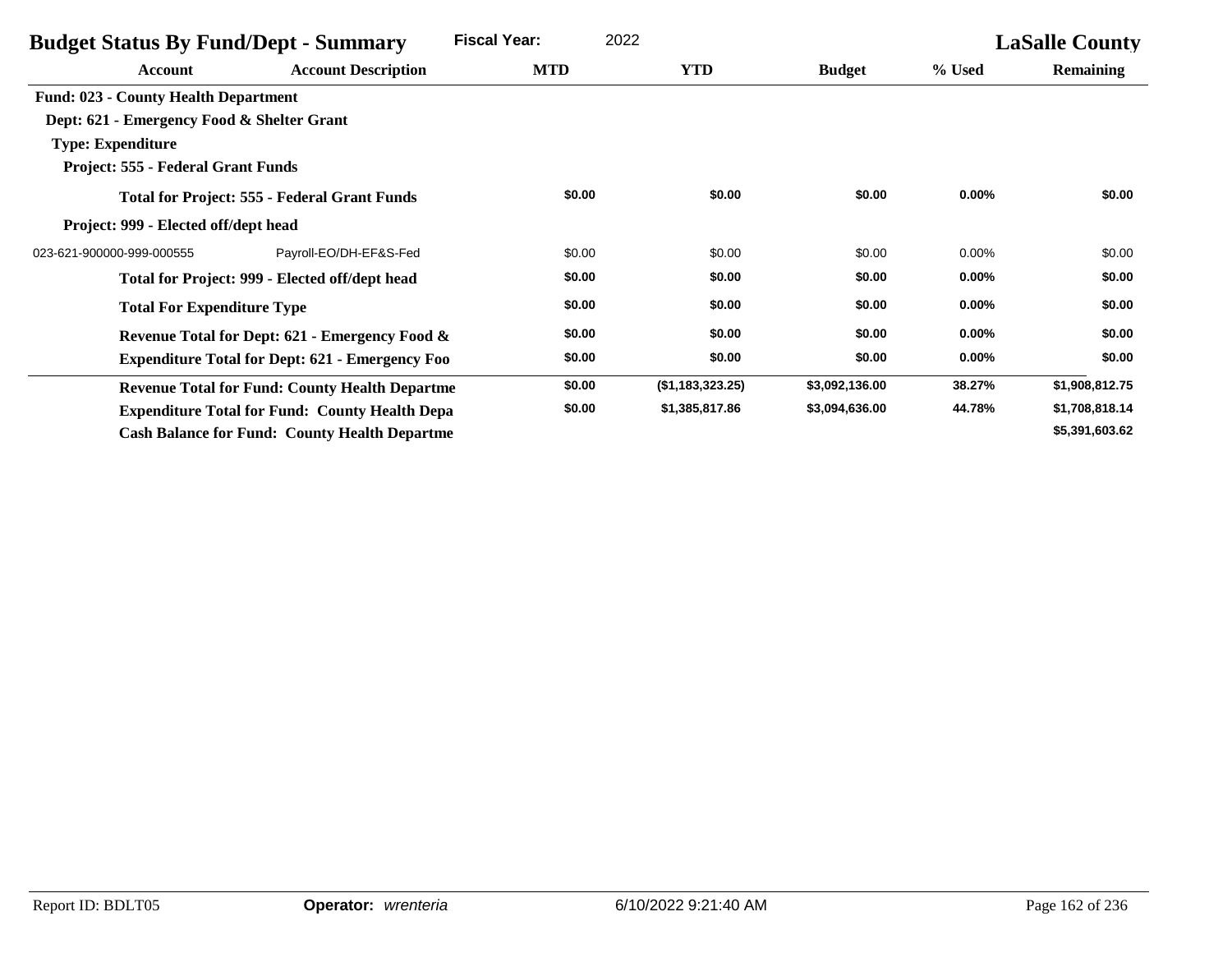|                                          | 2022<br><b>Fiscal Year:</b><br><b>Budget Status By Fund/Dept - Summary</b> |            |              | <b>LaSalle County</b> |        |                  |
|------------------------------------------|----------------------------------------------------------------------------|------------|--------------|-----------------------|--------|------------------|
| <b>Account</b>                           | <b>Account Description</b>                                                 | <b>MTD</b> | <b>YTD</b>   | <b>Budget</b>         | % Used | <b>Remaining</b> |
| Fund: 024 - Child Support Administration |                                                                            |            |              |                       |        |                  |
| Dept: 000 - Non-Departmental             |                                                                            |            |              |                       |        |                  |
| <b>Type: Revenue</b>                     |                                                                            |            |              |                       |        |                  |
| Project: N/A                             |                                                                            |            |              |                       |        |                  |
| 024-000-308001                           | Interest Income                                                            | \$0.00     | (\$12.16)    | \$200.00              | 6.08%  | \$187.84         |
| 024-000-321002                           | Maint & Chld Support Coll Fee                                              | \$0.00     | (\$1,064.28) | \$13,000.00           | 8.19%  | \$11,935.72      |
| 024-000-321009                           | <b>Federal Child Support</b>                                               | \$0.00     | (\$3,003.00) | \$8,000.00            | 37.54% | \$4,997.00       |
| 024-000-350001                           | Miscellaneous Income                                                       | \$0.00     | \$0.00       | \$0.00                | 0.00%  | \$0.00           |
| 024-000-399001                           | <b>Fund Balance Use</b>                                                    | \$0.00     | \$0.00       | \$0.00                | 0.00%  | \$0.00           |
| <b>Total for Project: N/A</b>            |                                                                            | \$0.00     | (\$4,079.44) | \$21,200.00           | 19.24% | \$17,120.56      |
| <b>Total For Revenue Type</b>            |                                                                            | \$0.00     | (\$4,079.44) | \$21,200.00           | 19.24% | \$17,120.56      |
| <b>Type: Expenditure</b>                 |                                                                            |            |              |                       |        |                  |
| Project: N/A                             |                                                                            |            |              |                       |        |                  |
| 024-000-404001                           | <b>Professional Services</b>                                               | \$0.00     | \$0.00       | \$500.00              | 0.00%  | \$500.00         |
| 024-000-502001                           | Maintenance & Repair-Equipme                                               | \$0.00     | \$0.00       | \$0.00                | 0.00%  | \$0.00           |
| 024-000-502006                           | Maintenance-Software                                                       | \$0.00     | \$1,728.72   | \$4,000.00            | 43.22% | \$2,271.28       |
| 024-000-527001                           | Child Support Admin Expense                                                | \$0.00     | \$0.00       | \$0.00                | 0.00%  | \$0.00           |
| 024-000-541001                           | Education                                                                  | \$0.00     | \$0.00       | \$100.00              | 0.00%  | \$100.00         |
| 024-000-598001                           | Misc Expense                                                               | \$0.00     | \$0.00       | \$0.00                | 0.00%  | \$0.00           |
| 024-000-601001                           | Office Supplies & Expense                                                  | \$0.00     | \$0.00       | \$100.00              | 0.00%  | \$100.00         |
| 024-000-701001                           | <b>Office Equipment Expense</b>                                            | \$0.00     | \$0.00       | \$0.00                | 0.00%  | \$0.00           |
| 024-000-810001                           | Health & Life Insurance                                                    | \$0.00     | \$0.00       | \$0.00                | 0.00%  | \$0.00           |
| 024-000-860000                           | NSF Chargeback                                                             | \$0.00     | \$0.00       | \$0.00                | 0.00%  | \$0.00           |
| 024-000-900000                           | Payroll                                                                    | \$0.00     | \$5,201.82   | \$11,500.00           | 45.23% | \$6,298.18       |
| 024-000-900100                           | Part Time No Benefits                                                      | \$0.00     | \$0.00       | \$0.00                | 0.00%  | \$0.00           |
| 024-000-900101                           | Temp/Seasonal Help                                                         | \$0.00     | \$0.00       | \$0.00                | 0.00%  | \$0.00           |
| 024-000-910000                           | Overtime                                                                   | \$0.00     | \$0.00       | \$0.00                | 0.00%  | \$0.00           |
| 024-000-910001                           | Holiday OT                                                                 | \$0.00     | \$0.00       | \$0.00                | 0.00%  | \$0.00           |
| <b>Total for Project: N/A</b>            |                                                                            | \$0.00     | \$6,930.54   | \$16,200.00           | 42.78% | \$9,269.46       |
| <b>Total For Expenditure Type</b>        |                                                                            | \$0.00     | \$6,930.54   | \$16,200.00           | 42.78% | \$9,269.46       |
|                                          | Revenue Total for Dept: 000 - Non-Departmental                             | \$0.00     | (\$4,079.44) | \$21,200.00           | 19.24% | \$17,120.56      |
|                                          | <b>Expenditure Total for Dept: 000 - Non-Departmen</b>                     | \$0.00     | \$6,930.54   | \$16,200.00           | 42.78% | \$9,269.46       |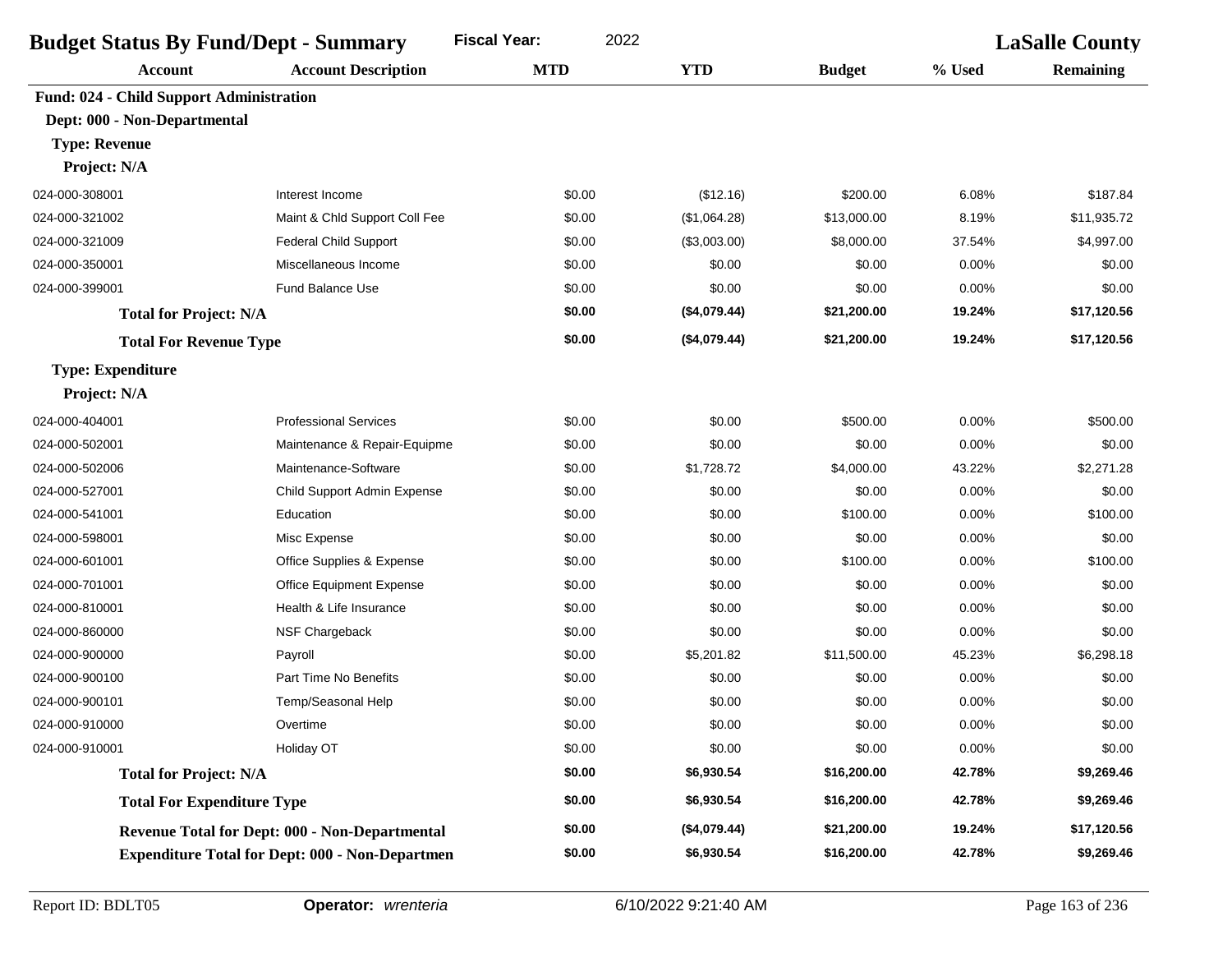| <b>Budget Status By Fund/Dept - Summary</b>     |                                                        | <b>Fiscal Year:</b> | 2022         |               |        | <b>LaSalle County</b> |
|-------------------------------------------------|--------------------------------------------------------|---------------------|--------------|---------------|--------|-----------------------|
| Account                                         | <b>Account Description</b>                             | <b>MTD</b>          | YTD          | <b>Budget</b> | % Used | <b>Remaining</b>      |
| <b>Fund: 024 - Child Support Administration</b> |                                                        |                     |              |               |        |                       |
|                                                 | <b>Revenue Total for Fund: Child Support Administr</b> | \$0.00              | (\$4,079.44) | \$21,200.00   | 19.24% | \$17,120.56           |
|                                                 | <b>Expenditure Total for Fund: Child Support Admi</b>  | \$0.00              | \$6,930.54   | \$16,200,00   | 42.78% | \$9,269.46            |
|                                                 | <b>Cash Balance for Fund: Child Support Administr</b>  |                     |              |               |        | \$5,233.26            |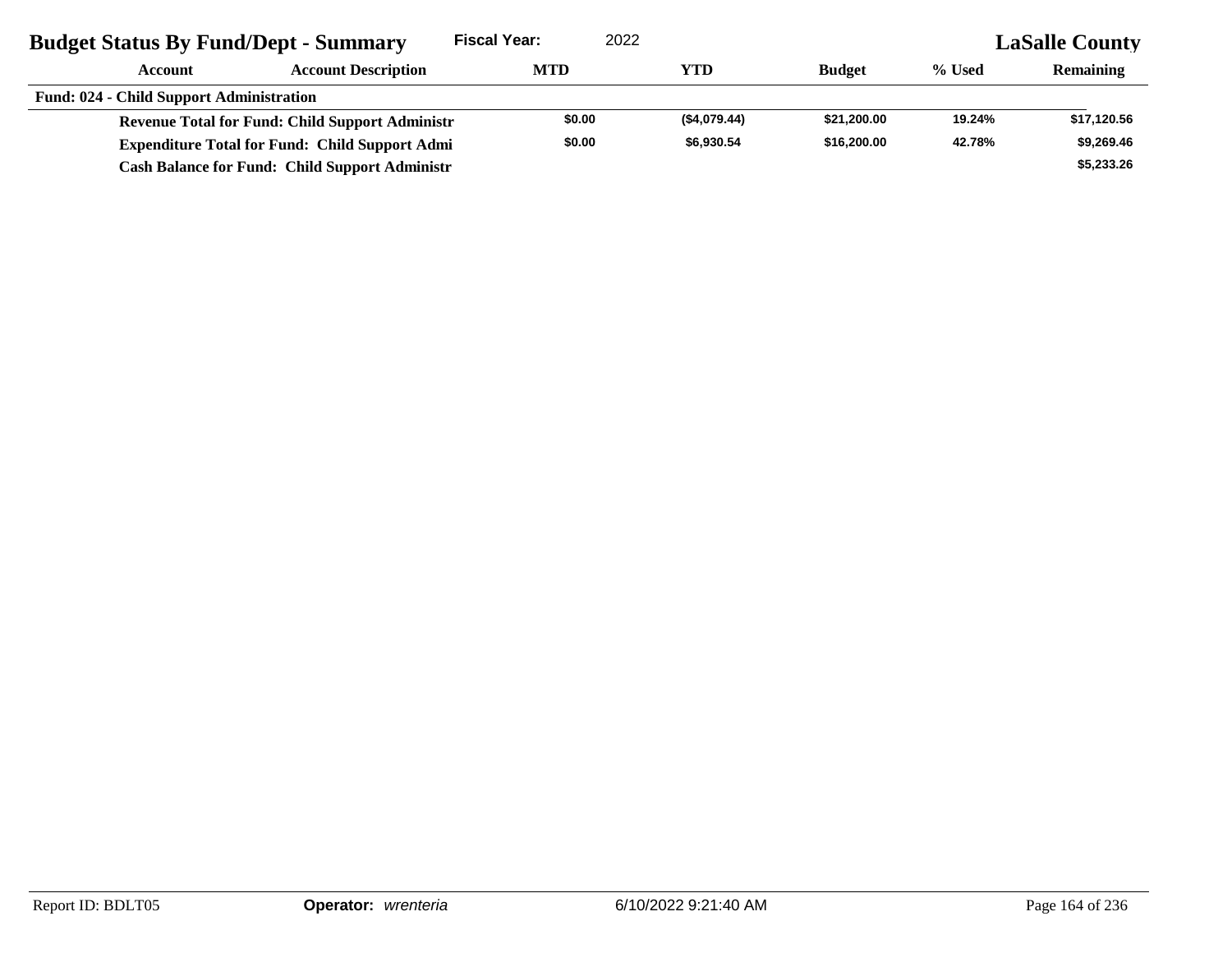| <b>Account</b><br>Fund: 025 - St Atty Drug Fund<br>Dept: 000 - Non-Departmental<br><b>Type: Revenue</b><br>Project: N/A<br>025-000-170001<br>025-000-308001<br>025-000-315003<br>025-000-315005<br>025-000-323014 | <b>Account Description</b><br>Due From Other Funds<br>Interest Income<br>Drug Traffic Law Enforcmnt Rev<br>Investigator Salary Reimb | <b>MTD</b><br>\$0.00<br>\$0.00<br>\$0.00 | <b>YTD</b><br>\$0.00 | <b>Budget</b><br>\$0.00 | % Used   | Remaining   |
|-------------------------------------------------------------------------------------------------------------------------------------------------------------------------------------------------------------------|--------------------------------------------------------------------------------------------------------------------------------------|------------------------------------------|----------------------|-------------------------|----------|-------------|
|                                                                                                                                                                                                                   |                                                                                                                                      |                                          |                      |                         |          |             |
|                                                                                                                                                                                                                   |                                                                                                                                      |                                          |                      |                         |          |             |
|                                                                                                                                                                                                                   |                                                                                                                                      |                                          |                      |                         |          |             |
|                                                                                                                                                                                                                   |                                                                                                                                      |                                          |                      |                         |          |             |
|                                                                                                                                                                                                                   |                                                                                                                                      |                                          |                      |                         |          |             |
|                                                                                                                                                                                                                   |                                                                                                                                      |                                          |                      |                         | 0.00%    | \$0.00      |
|                                                                                                                                                                                                                   |                                                                                                                                      |                                          | (\$431.03)           | \$1,200.00              | 35.92%   | \$768.97    |
|                                                                                                                                                                                                                   |                                                                                                                                      |                                          | (\$8,999.24)         | \$36,000.00             | 25.00%   | \$27,000.76 |
|                                                                                                                                                                                                                   |                                                                                                                                      | \$0.00                                   | \$0.00               | \$0.00                  | 0.00%    | \$0.00      |
|                                                                                                                                                                                                                   | Federal Drug Seizure Revenue                                                                                                         | \$0.00                                   | \$0.00               | \$0.00                  | 0.00%    | \$0.00      |
| 025-000-350001                                                                                                                                                                                                    | Miscellaneous Income                                                                                                                 | \$0.00                                   | \$0.00               | \$0.00                  | 0.00%    | \$0.00      |
| 025-000-399001                                                                                                                                                                                                    | <b>Fund Balance Use</b>                                                                                                              | \$0.00                                   | \$0.00               | \$0.00                  | 0.00%    | \$0.00      |
| <b>Total for Project: N/A</b>                                                                                                                                                                                     |                                                                                                                                      | \$0.00                                   | (\$9,430.27)         | \$37,200.00             | 25.35%   | \$27,769.73 |
| <b>Total For Revenue Type</b>                                                                                                                                                                                     |                                                                                                                                      | \$0.00                                   | (\$9,430.27)         | \$37,200.00             | 25.35%   | \$27,769.73 |
| <b>Type: Expenditure</b>                                                                                                                                                                                          |                                                                                                                                      |                                          |                      |                         |          |             |
| Project: N/A                                                                                                                                                                                                      |                                                                                                                                      |                                          |                      |                         |          |             |
| 025-000-522006                                                                                                                                                                                                    | State Drug Enforc Expense                                                                                                            | \$0.00                                   | \$0.00               | \$3,000.00              | 0.00%    | \$3,000.00  |
| 025-000-522007                                                                                                                                                                                                    | Federal Drug Enforc Expense                                                                                                          | \$0.00                                   | \$0.00               | \$0.00                  | 0.00%    | \$0.00      |
| 025-000-598001                                                                                                                                                                                                    | Misc Expense                                                                                                                         | \$0.00                                   | \$0.00               | \$1,000.00              | 0.00%    | \$1,000.00  |
| 025-000-601001                                                                                                                                                                                                    | Office Supplies & Expense                                                                                                            | \$0.00                                   | \$0.00               | \$100.00                | 0.00%    | \$100.00    |
| 025-000-701001                                                                                                                                                                                                    | <b>Office Equipment Expense</b>                                                                                                      | \$0.00                                   | \$0.00               | \$1,500.00              | 0.00%    | \$1,500.00  |
| 025-000-810001                                                                                                                                                                                                    | Health & Life Insurance                                                                                                              | \$0.00                                   | \$0.00               | \$0.00                  | 0.00%    | \$0.00      |
| 025-000-860000                                                                                                                                                                                                    | NSF Chargeback                                                                                                                       | \$0.00                                   | \$0.00               | \$0.00                  | 0.00%    | \$0.00      |
| 025-000-900000                                                                                                                                                                                                    | Payroll                                                                                                                              | \$0.00                                   | \$5,049.98           | \$10,403.00             | 48.54%   | \$5,353.02  |
| 025-000-900100                                                                                                                                                                                                    | Part Time No Benefits                                                                                                                | \$0.00                                   | \$0.00               | \$0.00                  | 0.00%    | \$0.00      |
| 025-000-900101                                                                                                                                                                                                    | Temp/Seasonal Help                                                                                                                   | \$0.00                                   | \$0.00               | \$0.00                  | 0.00%    | \$0.00      |
| <b>Total for Project: N/A</b>                                                                                                                                                                                     |                                                                                                                                      | \$0.00                                   | \$5,049.98           | \$16,003.00             | 31.56%   | \$10,953.02 |
| Project: 227 - Trsf to/from 063 Drug Court                                                                                                                                                                        |                                                                                                                                      |                                          |                      |                         |          |             |
| 025-000-490000-227                                                                                                                                                                                                | Transfer to 063 Drug Court                                                                                                           | \$0.00                                   | \$0.00               | \$0.00                  | 0.00%    | \$0.00      |
|                                                                                                                                                                                                                   | Total for Project: 227 - Trsf to/from 063 Drug Cou                                                                                   | \$0.00                                   | \$0.00               | \$0.00                  | $0.00\%$ | \$0.00      |
| <b>Total For Expenditure Type</b>                                                                                                                                                                                 |                                                                                                                                      | \$0.00                                   | \$5,049.98           | \$16,003.00             | 31.56%   | \$10,953.02 |
|                                                                                                                                                                                                                   | Revenue Total for Dept: 000 - Non-Departmental                                                                                       | \$0.00                                   | (\$9,430.27)         | \$37,200.00             | 25.35%   | \$27,769.73 |
|                                                                                                                                                                                                                   | <b>Expenditure Total for Dept: 000 - Non-Departmen</b>                                                                               | \$0.00                                   | \$5,049.98           | \$16,003.00             | 31.56%   | \$10,953.02 |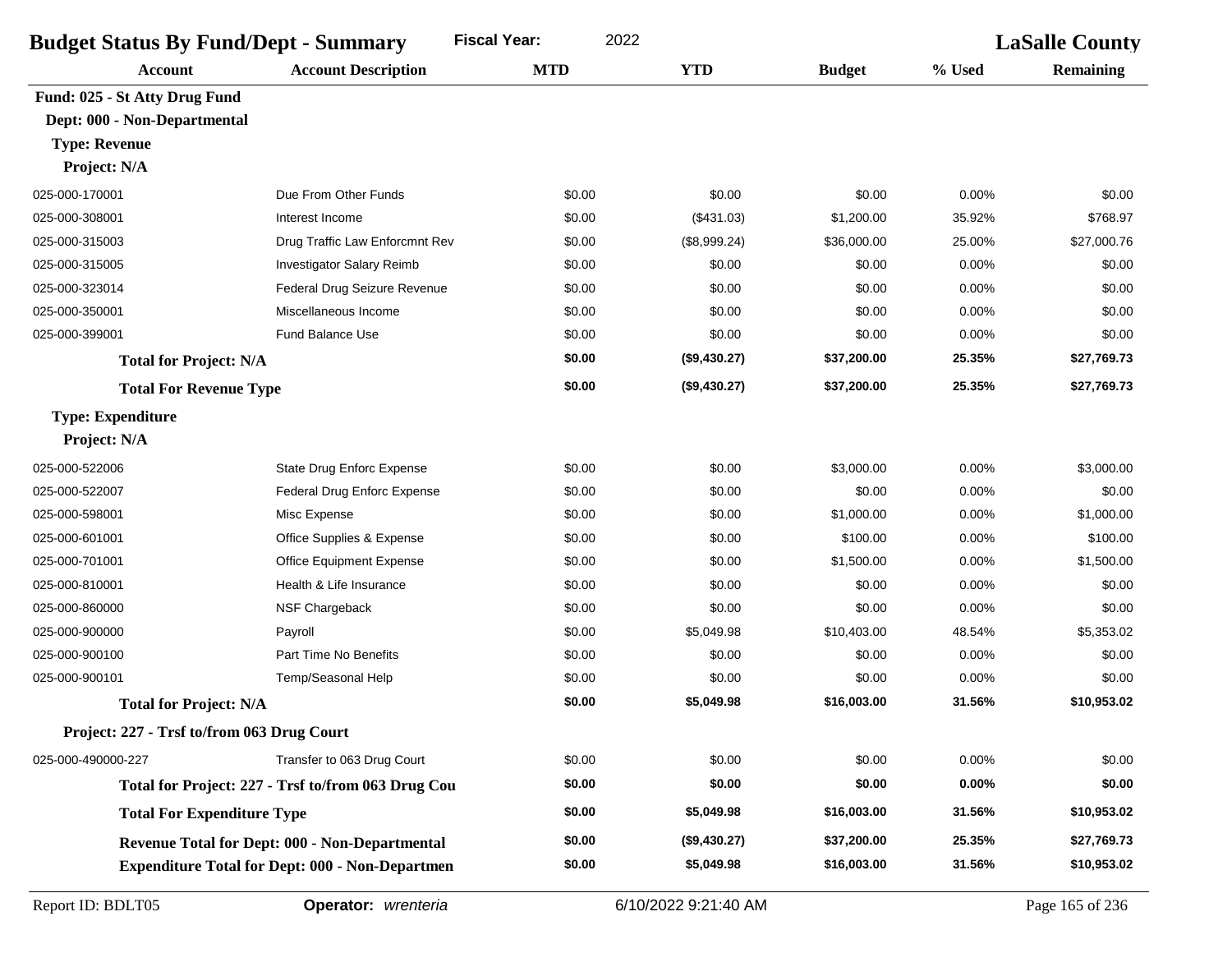| <b>Budget Status By Fund/Dept - Summary</b> |                                                      | <b>Fiscal Year:</b> | 2022         |               |        | <b>LaSalle County</b> |
|---------------------------------------------|------------------------------------------------------|---------------------|--------------|---------------|--------|-----------------------|
| Account                                     | <b>Account Description</b>                           | <b>MTD</b>          | YTD          | <b>Budget</b> | % Used | <b>Remaining</b>      |
| Fund: 025 - St Atty Drug Fund               |                                                      |                     |              |               |        |                       |
|                                             | <b>Revenue Total for Fund: St Atty Drug Fund</b>     | \$0.00              | (\$9,430.27) | \$37.200.00   | 25.35% | \$27,769.73           |
|                                             | <b>Expenditure Total for Fund: St Atty Drug Fund</b> | \$0.00              | \$5,049.98   | \$16,003,00   | 31.56% | \$10,953.02           |
|                                             | <b>Cash Balance for Fund: St Atty Drug Fund</b>      |                     |              |               |        | \$189,651.26          |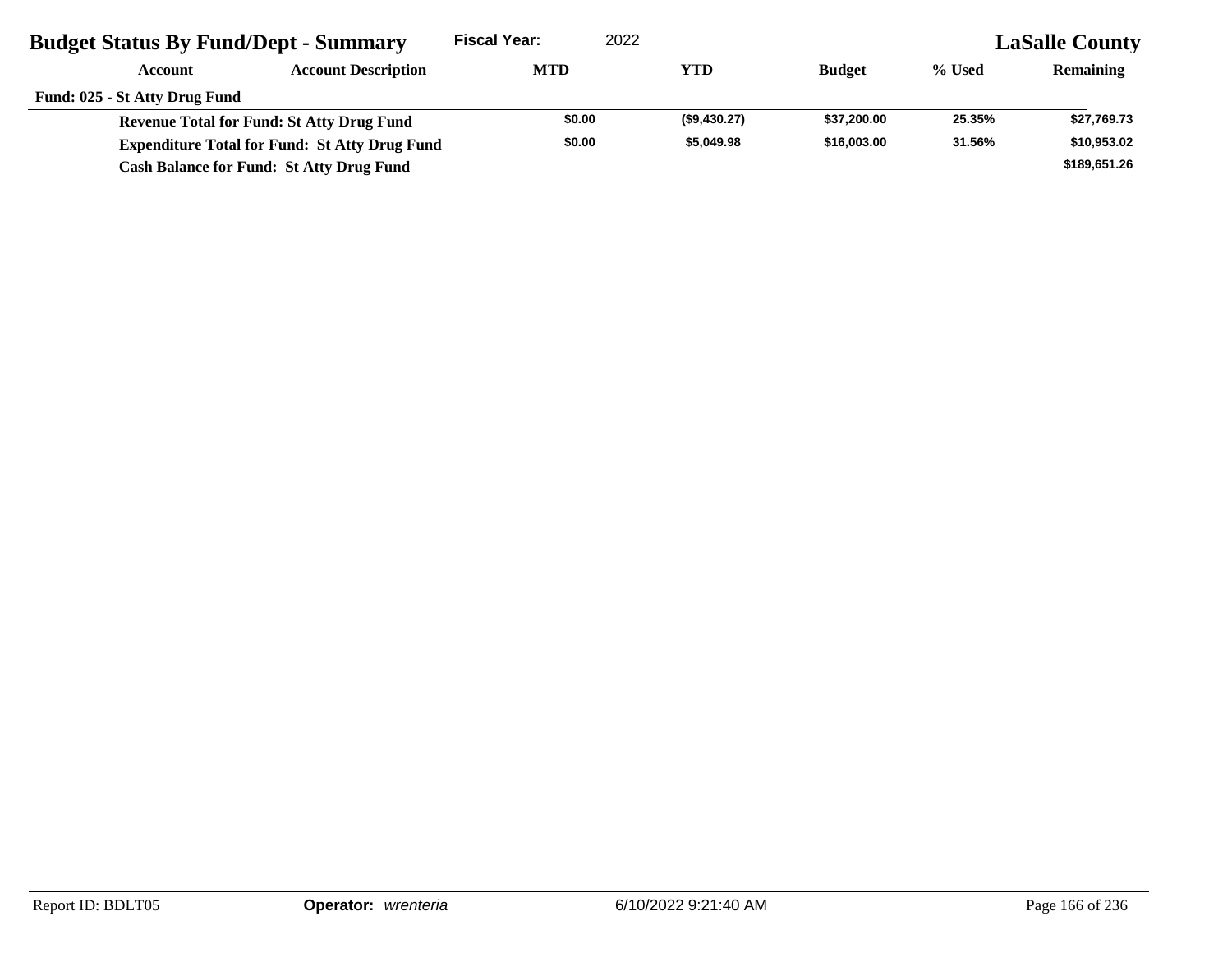| <b>Budget Status By Fund/Dept - Summary</b> |                                   | 2022<br><b>Fiscal Year:</b> |               |               |         | <b>LaSalle County</b> |
|---------------------------------------------|-----------------------------------|-----------------------------|---------------|---------------|---------|-----------------------|
| <b>Account</b>                              | <b>Account Description</b>        | <b>MTD</b>                  | <b>YTD</b>    | <b>Budget</b> | % Used  | <b>Remaining</b>      |
| <b>Fund: 026 - Probation Services Fund</b>  |                                   |                             |               |               |         |                       |
| Dept: 000 - Non-Departmental                |                                   |                             |               |               |         |                       |
| <b>Type: Revenue</b>                        |                                   |                             |               |               |         |                       |
| Project: N/A                                |                                   |                             |               |               |         |                       |
| 026-000-308001                              | Interest Income                   | \$0.00                      | (\$711.42)    | \$3,000.00    | 23.71%  | \$2,288.58            |
| 026-000-316005                              | <b>Probation Service Fees</b>     | \$0.00                      | (\$50,905.51) | \$150,000.00  | 33.94%  | \$99,094.49           |
| 026-000-316015                              | Probation Court Operation Fee     | \$0.00                      | \$0.00        | \$0.00        | 0.00%   | \$0.00                |
| 026-000-350001                              | Miscellaneous Income              | \$0.00                      | (\$880.00)    | \$5,000.00    | 17.60%  | \$4,120.00            |
| 026-000-390049                              | <b>Reimb From Grant Fund</b>      | \$0.00                      | \$0.00        | \$0.00        | 0.00%   | \$0.00                |
| 026-000-399001                              | <b>Fund Balance Use</b>           | \$0.00                      | \$0.00        | \$0.00        | 0.00%   | \$0.00                |
| <b>Total for Project: N/A</b>               |                                   | \$0.00                      | (\$52,496.93) | \$158,000.00  | 33.23%  | \$105,503.07          |
| <b>Total For Revenue Type</b>               |                                   | \$0.00                      | (\$52,496.93) | \$158,000.00  | 33.23%  | \$105,503.07          |
| <b>Type: Expenditure</b>                    |                                   |                             |               |               |         |                       |
| Project: N/A                                |                                   |                             |               |               |         |                       |
| 026-000-404007                              | Prof Services-physicals/drug      | \$0.00                      | \$2,136.34    | \$15,000.00   | 14.24%  | \$12,863.66           |
| 026-000-404016                              | Prof Serv -counceling             | \$0.00                      | \$0.00        | \$850.00      | 0.00%   | \$850.00              |
| 026-000-420001                              | <b>Emergency Shelter</b>          | \$0.00                      | \$500.00      | \$500.00      | 100.00% | \$0.00                |
| 026-000-420002                              | <b>Evaluation-substance Abuse</b> | \$0.00                      | \$0.00        | \$850.00      | 0.00%   | \$850.00              |
| 026-000-420003                              | Evaluation-mental Health          | \$0.00                      | \$1,650.00    | \$10,000.00   | 16.50%  | \$8,350.00            |
| 026-000-502002                              | Maintenance & Repair- Vehicles    | \$0.00                      | \$468.08      | \$2,000.00    | 23.40%  | \$1,531.92            |
| 026-000-502006                              | Maintenance-Software              | \$0.00                      | \$15,795.44   | \$30,000.00   | 52.65%  | \$14,204.56           |
| 026-000-503001                              | Travel                            | \$0.00                      | \$209.99      | \$8,500.00    | 2.47%   | \$8,290.01            |
| 026-000-510004                              | Telephone                         | \$0.00                      | \$4,827.27    | \$10,000.00   | 48.27%  | \$5,172.73            |
| 026-000-522012                              | Jsop                              | \$0.00                      | \$0.00        | \$0.00        | 0.00%   | \$0.00                |
| 026-000-522013                              | Sex Offender Testing              | \$0.00                      | \$0.00        | \$3,500.00    | 0.00%   | \$3,500.00            |
| 026-000-541001                              | Education                         | \$0.00                      | \$0.00        | \$5,000.00    | 0.00%   | \$5,000.00            |
| 026-000-541004                              | Dues & Subscriptions              | \$0.00                      | \$1,500.00    | \$1,000.00    | 150.00% | (\$500.00)            |
| 026-000-542001                              | Incentives                        | \$0.00                      | \$351.53      | \$1,500.00    | 23.44%  | \$1,148.47            |
| 026-000-598001                              | Misc Expense                      | \$0.00                      | \$227.68      | \$1,500.00    | 15.18%  | \$1,272.32            |
| 026-000-601001                              | Office Supplies & Expense         | \$0.00                      | \$2,851.90    | \$15,000.00   | 19.01%  | \$12,148.10           |
| 026-000-701001                              | Office Equipment Expense          | \$0.00                      | \$0.00        | \$0.00        | 0.00%   | \$0.00                |
| 026-000-703001                              | Lease Expense - Vehicles          | \$0.00                      | \$12,333.72   | \$15,000.00   | 82.22%  | \$2,666.28            |
| 026-000-704001                              | Software Purchase/licenses        | \$0.00                      | \$0.00        | \$0.00        | 0.00%   | \$0.00                |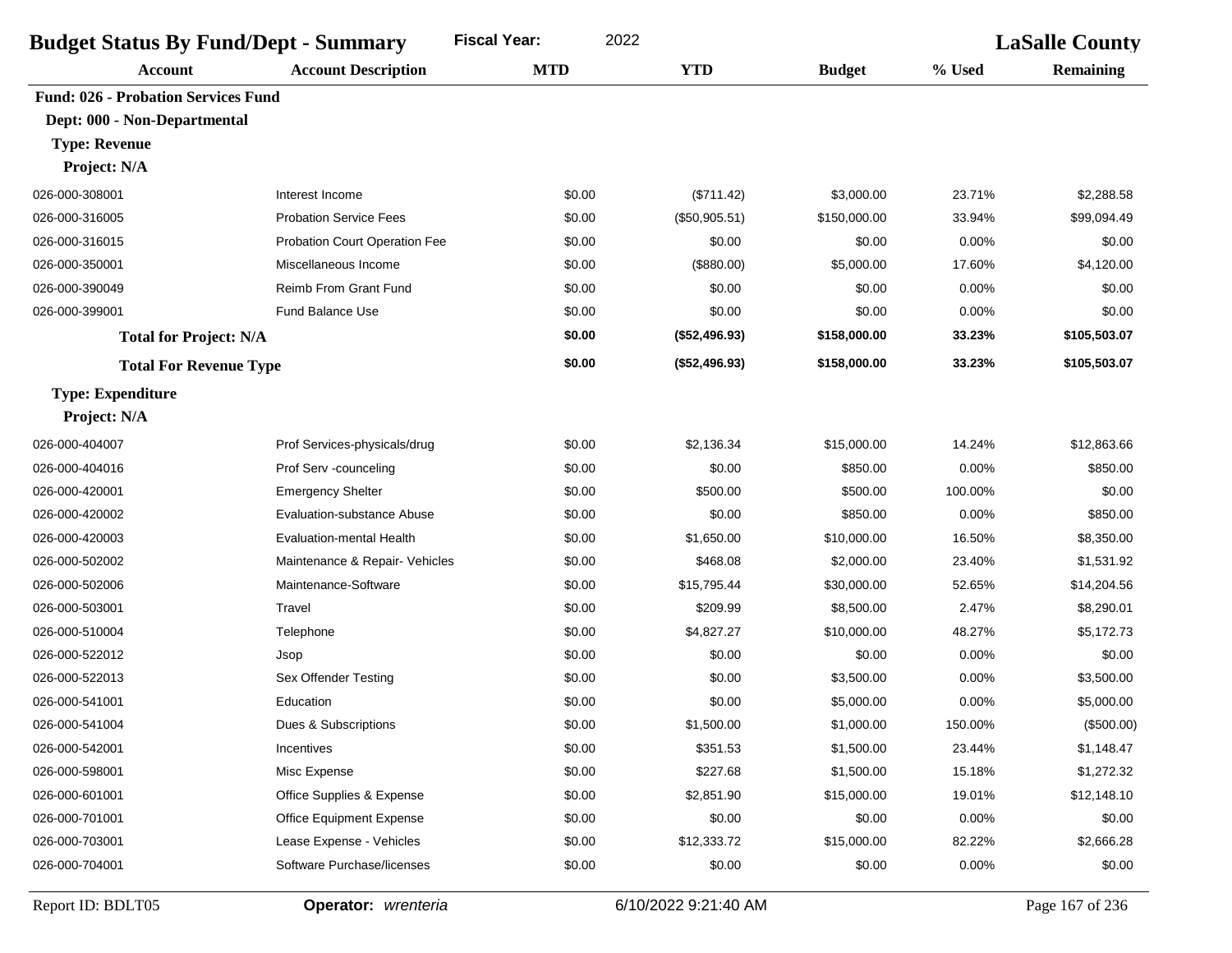| <b>Budget Status By Fund/Dept - Summary</b> |                                                         | <b>Fiscal Year:</b><br>2022 |               |               |        | <b>LaSalle County</b> |  |
|---------------------------------------------|---------------------------------------------------------|-----------------------------|---------------|---------------|--------|-----------------------|--|
| <b>Account</b>                              | <b>Account Description</b>                              | <b>MTD</b>                  | <b>YTD</b>    | <b>Budget</b> | % Used | Remaining             |  |
| <b>Fund: 026 - Probation Services Fund</b>  |                                                         |                             |               |               |        |                       |  |
| Dept: 000 - Non-Departmental                |                                                         |                             |               |               |        |                       |  |
| <b>Type: Expenditure</b>                    |                                                         |                             |               |               |        |                       |  |
| Project: N/A                                |                                                         |                             |               |               |        |                       |  |
| 026-000-836028                              | Transfer to Const & Improv                              | \$0.00                      | \$0.00        | \$0.00        | 0.00%  | \$0.00                |  |
| 026-000-836049                              | TRANSFER TO GRANT FUND                                  | \$0.00                      | \$0.00        | \$0.00        | 0.00%  | \$0.00                |  |
| 026-000-860000                              | NSF Chargeback                                          | \$0.00                      | \$0.00        | \$0.00        | 0.00%  | \$0.00                |  |
| <b>Total for Project: N/A</b>               |                                                         | \$0.00                      | \$42,851.95   | \$120,200.00  | 35.65% | \$77,348.05           |  |
| Project: 130 - Mileage                      |                                                         |                             |               |               |        |                       |  |
| 026-000-503001-130                          | Mileage                                                 | \$0.00                      | \$1,045.81    | \$0.00        | 0.00%  | (\$1,045.81)          |  |
| <b>Total for Project: 130 - Mileage</b>     |                                                         | \$0.00                      | \$1,045.81    | \$0.00        | 0.00%  | (\$1,045.81)          |  |
| Project: 131 - Meals                        |                                                         |                             |               |               |        |                       |  |
| 026-000-503001-131                          | Meals                                                   | \$0.00                      | \$0.00        | \$0.00        | 0.00%  | \$0.00                |  |
| <b>Total for Project: 131 - Meals</b>       |                                                         | \$0.00                      | \$0.00        | \$0.00        | 0.00%  | \$0.00                |  |
| Project: 132 - Lodging                      |                                                         |                             |               |               |        |                       |  |
| 026-000-503001-132                          | Lodging                                                 | \$0.00                      | \$0.00        | \$0.00        | 0.00%  | \$0.00                |  |
| <b>Total for Project: 132 - Lodging</b>     |                                                         | \$0.00                      | \$0.00        | \$0.00        | 0.00%  | \$0.00                |  |
| Project: 133 - Airfare                      |                                                         |                             |               |               |        |                       |  |
| 026-000-503001-133                          | Airfare                                                 | \$0.00                      | \$0.00        | \$0.00        | 0.00%  | \$0.00                |  |
| <b>Total for Project: 133 - Airfare</b>     |                                                         | \$0.00                      | \$0.00        | \$0.00        | 0.00%  | \$0.00                |  |
| Project: 134 - Transportation               |                                                         |                             |               |               |        |                       |  |
| 026-000-503001-134                          | Transportation                                          | \$0.00                      | \$0.00        | \$0.00        | 0.00%  | \$0.00                |  |
|                                             | <b>Total for Project: 134 - Transportation</b>          | \$0.00                      | \$0.00        | \$0.00        | 0.00%  | \$0.00                |  |
| <b>Total For Expenditure Type</b>           |                                                         | \$0.00                      | \$43,897.76   | \$120,200.00  | 36.52% | \$76,302.24           |  |
|                                             | Revenue Total for Dept: 000 - Non-Departmental          | \$0.00                      | (\$52,496.93) | \$158,000.00  | 33.23% | \$105,503.07          |  |
|                                             | <b>Expenditure Total for Dept: 000 - Non-Departmen</b>  | \$0.00                      | \$43,897.76   | \$120,200.00  | 36.52% | \$76,302.24           |  |
|                                             | <b>Revenue Total for Fund: Probation Services Fund</b>  | \$0.00                      | (\$52,496.93) | \$158,000.00  | 33.23% | \$105,503.07          |  |
|                                             | <b>Expenditure Total for Fund: Probation Services F</b> | \$0.00                      | \$43,897.76   | \$120,200.00  | 36.52% | \$76,302.24           |  |
|                                             | <b>Cash Balance for Fund: Probation Services Fund</b>   |                             |               |               |        | \$333,599.70          |  |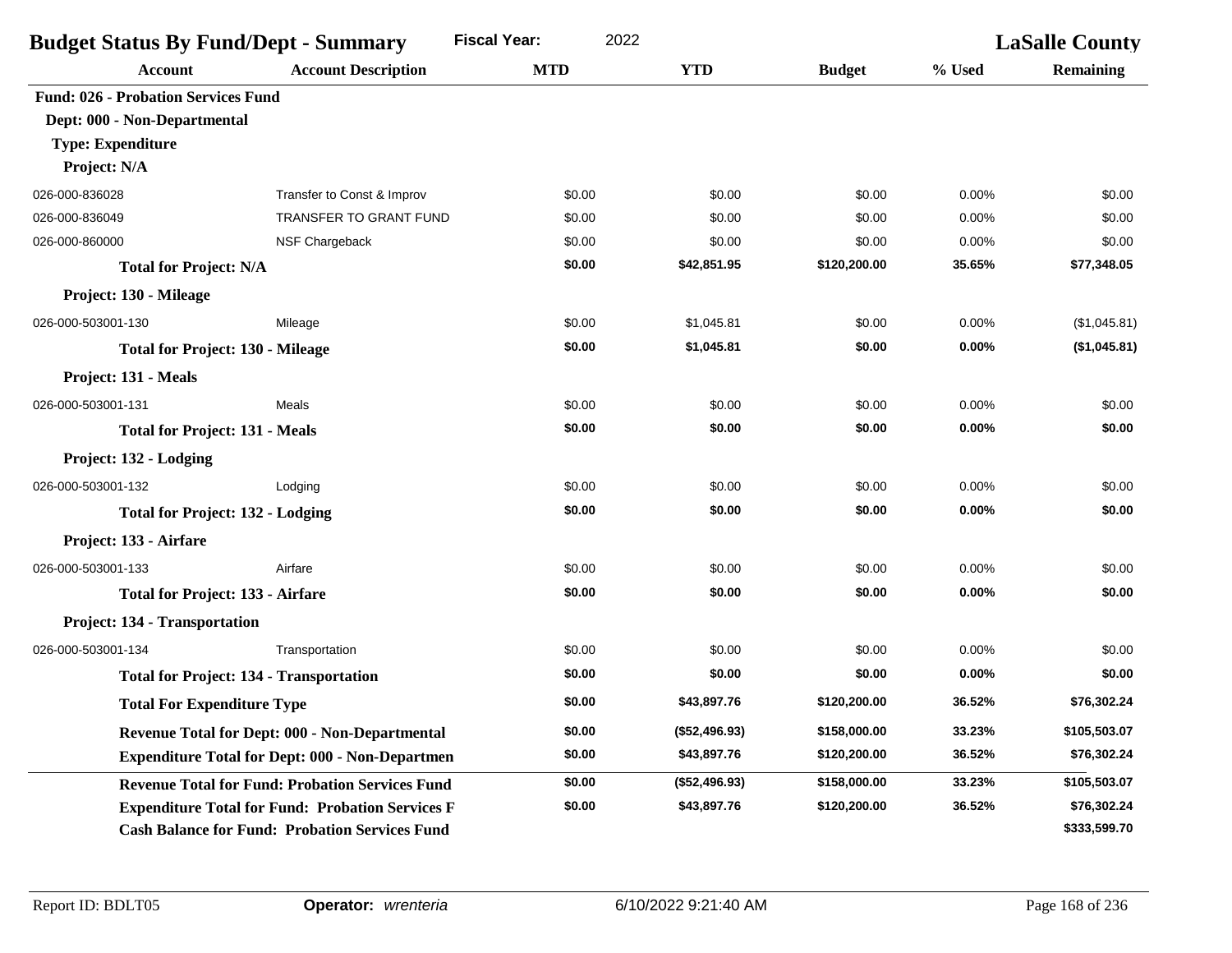| <b>Budget Status By Fund/Dept - Summary</b> | 2022<br><b>Fiscal Year:</b>      |            |               | <b>LaSalle County</b> |         |                  |
|---------------------------------------------|----------------------------------|------------|---------------|-----------------------|---------|------------------|
| <b>Account</b>                              | <b>Account Description</b>       | <b>MTD</b> | <b>YTD</b>    | <b>Budget</b>         | % Used  | <b>Remaining</b> |
| Fund: 027 - County Clerk Records Fund       |                                  |            |               |                       |         |                  |
| Dept: 000 - Non-Departmental                |                                  |            |               |                       |         |                  |
| <b>Type: Revenue</b>                        |                                  |            |               |                       |         |                  |
| Project: N/A                                |                                  |            |               |                       |         |                  |
| 027-000-308001                              | Interest Income                  | \$0.00     | (\$416.25)    | \$2,000.00            | 20.81%  | \$1,583.75       |
| 027-000-320001                              | Co Clerk-marriage Licenses       | \$0.00     | (\$1,445.00)  | \$3,750.00            | 38.53%  | \$2,305.00       |
| 027-000-320002                              | Death Certificate Fees/State     | \$0.00     | (\$1,964.00)  | \$3,500.00            | 56.11%  | \$1,536.00       |
| 027-000-320005                              | County Clerk-civil Union Fees    | \$0.00     | \$0.00        | \$50.00               | 0.00%   | \$50.00          |
| 027-000-320007                              | <b>County Clerk Records Fees</b> | \$0.00     | (\$10,773.00) | \$25,000.00           | 43.09%  | \$14,227.00      |
| 027-000-350001                              | Miscellaneous Income             | \$0.00     | \$0.00        | \$0.00                | 0.00%   | \$0.00           |
| 027-000-350002                              | NSF Payback                      | \$0.00     | \$0.00        | \$0.00                | 0.00%   | \$0.00           |
| 027-000-399001                              | Fund Balance Use                 | \$0.00     | \$0.00        | \$0.00                | 0.00%   | \$0.00           |
| <b>Total for Project: N/A</b>               |                                  | \$0.00     | (\$14,598.25) | \$34,300.00           | 42.56%  | \$19,701.75      |
| <b>Total For Revenue Type</b>               |                                  | \$0.00     | (\$14,598.25) | \$34,300.00           | 42.56%  | \$19,701.75      |
| <b>Type: Expenditure</b>                    |                                  |            |               |                       |         |                  |
| Project: N/A                                |                                  |            |               |                       |         |                  |
| 027-000-502001                              | Maintenance & Repair-Equipme     | \$0.00     | \$404.00      | \$500.00              | 80.80%  | \$96.00          |
| 027-000-503001                              | Travel                           | \$0.00     | \$589.06      | \$500.00              | 117.81% | (\$89.06)        |
| 027-000-541001                              | Education                        | \$0.00     | \$517.52      | \$500.00              | 103.50% | (\$17.52)        |
| 027-000-541013                              | Restoration                      | \$0.00     | \$0.00        | \$500.00              | 0.00%   | \$500.00         |
| 027-000-550002                              | <b>Civil Union Fees</b>          | \$0.00     | \$5.00        | \$50.00               | 10.00%  | \$45.00          |
| 027-000-550003                              | Marriage License Fees            | \$0.00     | \$990.00      | \$3,750.00            | 26.40%  | \$2,760.00       |
| 027-000-557001                              | State Death Cert Reimb           | \$0.00     | \$1,424.00    | \$3,750.00            | 37.97%  | \$2,326.00       |
| 027-000-598001                              | Misc Expense                     | \$0.00     | \$0.00        | \$0.00                | 0.00%   | \$0.00           |
| 027-000-601001                              | Office Supplies & Expense        | \$0.00     | \$2,291.52    | \$18,000.00           | 12.73%  | \$15,708.48      |
| 027-000-701001                              | Office Equipment Expense         | \$0.00     | \$0.00        | \$0.00                | 0.00%   | \$0.00           |
| 027-000-704001                              | Software Purchase/licenses       | \$0.00     | \$2,580.00    | \$3,000.00            | 86.00%  | \$420.00         |
| 027-000-836028                              | Transfer to Const & Improv       | \$0.00     | \$0.00        | \$0.00                | 0.00%   | \$0.00           |
| 027-000-860000                              | NSF Chargeback                   | \$0.00     | \$0.00        | \$0.00                | 0.00%   | \$0.00           |
| <b>Total for Project: N/A</b>               |                                  | \$0.00     | \$8,801.10    | \$30,550.00           | 28.81%  | \$21,748.90      |
| Project: 130 - Mileage                      |                                  |            |               |                       |         |                  |
| 027-000-503001-130                          | Mileage                          | \$0.00     | \$0.00        | \$0.00                | 0.00%   | \$0.00           |
|                                             |                                  |            |               |                       |         |                  |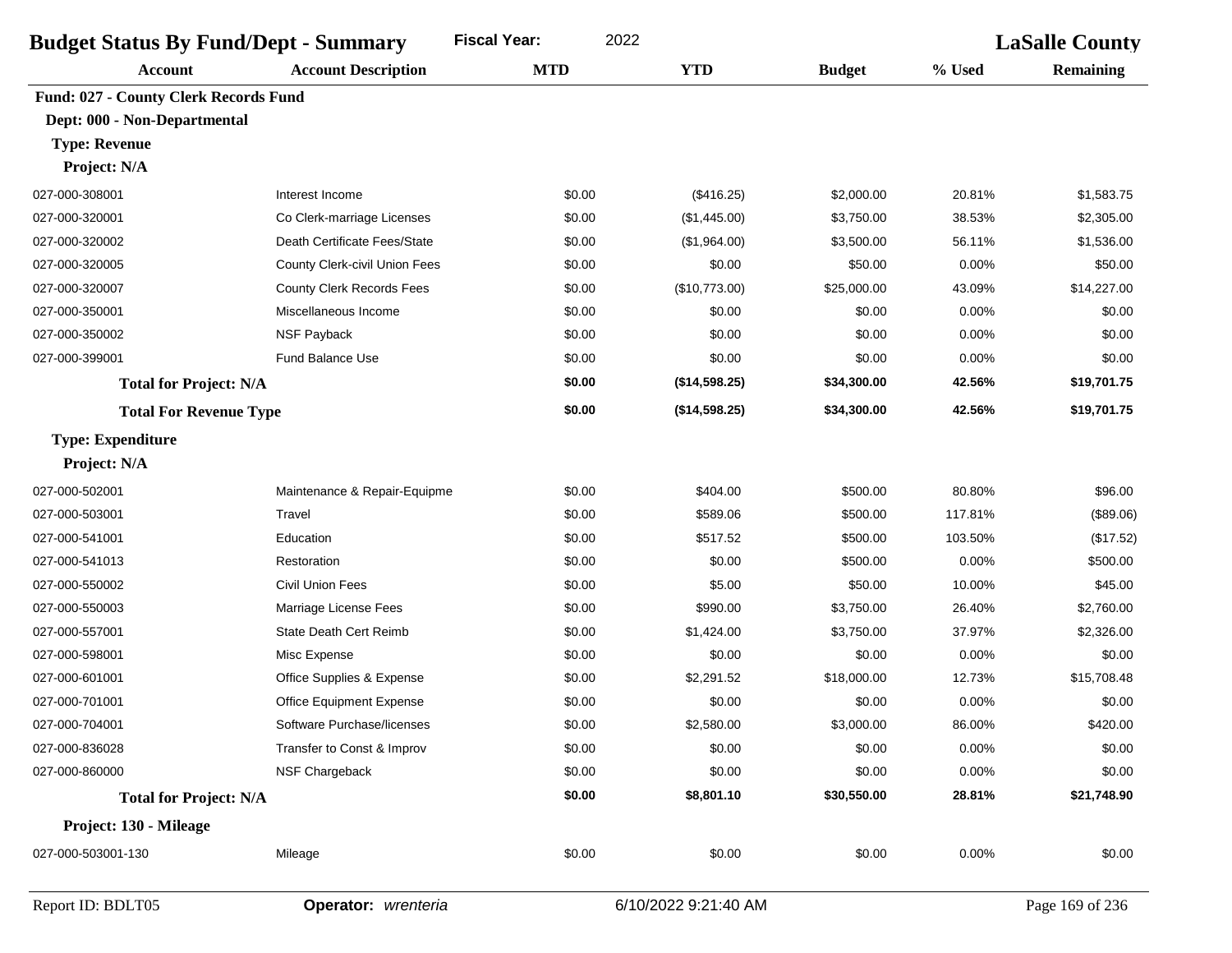| <b>Budget Status By Fund/Dept - Summary</b>                                                                                 |                                                        | <b>Fiscal Year:</b><br>2022 |               |               |        | <b>LaSalle County</b> |
|-----------------------------------------------------------------------------------------------------------------------------|--------------------------------------------------------|-----------------------------|---------------|---------------|--------|-----------------------|
| <b>Account</b>                                                                                                              | <b>Account Description</b>                             | <b>MTD</b>                  | <b>YTD</b>    | <b>Budget</b> | % Used | <b>Remaining</b>      |
| Fund: 027 - County Clerk Records Fund<br>Dept: 000 - Non-Departmental<br><b>Type: Expenditure</b><br>Project: 130 - Mileage |                                                        |                             |               |               |        |                       |
| <b>Total for Project: 130 - Mileage</b>                                                                                     |                                                        | \$0.00                      | \$0.00        | \$0.00        | 0.00%  | \$0.00                |
| Project: 131 - Meals                                                                                                        |                                                        |                             |               |               |        |                       |
| 027-000-503001-131                                                                                                          | Meals                                                  | \$0.00                      | \$0.00        | \$0.00        | 0.00%  | \$0.00                |
| <b>Total for Project: 131 - Meals</b>                                                                                       |                                                        | \$0.00                      | \$0.00        | \$0.00        | 0.00%  | \$0.00                |
| Project: 132 - Lodging                                                                                                      |                                                        |                             |               |               |        |                       |
| 027-000-503001-132                                                                                                          | Lodging                                                | \$0.00                      | \$0.00        | \$0.00        | 0.00%  | \$0.00                |
| <b>Total for Project: 132 - Lodging</b>                                                                                     |                                                        | \$0.00                      | \$0.00        | \$0.00        | 0.00%  | \$0.00                |
| Project: 133 - Airfare                                                                                                      |                                                        |                             |               |               |        |                       |
| 027-000-503001-133                                                                                                          | Airfare                                                | \$0.00                      | \$0.00        | \$0.00        | 0.00%  | \$0.00                |
| <b>Total for Project: 133 - Airfare</b>                                                                                     |                                                        | \$0.00                      | \$0.00        | \$0.00        | 0.00%  | \$0.00                |
| <b>Project: 134 - Transportation</b>                                                                                        |                                                        |                             |               |               |        |                       |
| 027-000-503001-134                                                                                                          | Transportation                                         | \$0.00                      | \$0.00        | \$0.00        | 0.00%  | \$0.00                |
| <b>Total for Project: 134 - Transportation</b>                                                                              |                                                        | \$0.00                      | \$0.00        | \$0.00        | 0.00%  | \$0.00                |
| <b>Total For Expenditure Type</b>                                                                                           |                                                        | \$0.00                      | \$8,801.10    | \$30,550.00   | 28.81% | \$21,748.90           |
|                                                                                                                             | Revenue Total for Dept: 000 - Non-Departmental         | \$0.00                      | (\$14,598.25) | \$34,300.00   | 42.56% | \$19,701.75           |
|                                                                                                                             | <b>Expenditure Total for Dept: 000 - Non-Departmen</b> | \$0.00                      | \$8,801.10    | \$30,550.00   | 28.81% | \$21,748.90           |
|                                                                                                                             | <b>Revenue Total for Fund: County Clerk Records F</b>  | \$0.00                      | (\$14,598.25) | \$34,300.00   | 42.56% | \$19,701.75           |
|                                                                                                                             | <b>Expenditure Total for Fund: County Clerk Recor</b>  | \$0.00                      | \$8,801.10    | \$30,550.00   | 28.81% | \$21,748.90           |
|                                                                                                                             | <b>Cash Balance for Fund: County Clerk Records Fu</b>  |                             |               |               |        | \$197,629.46          |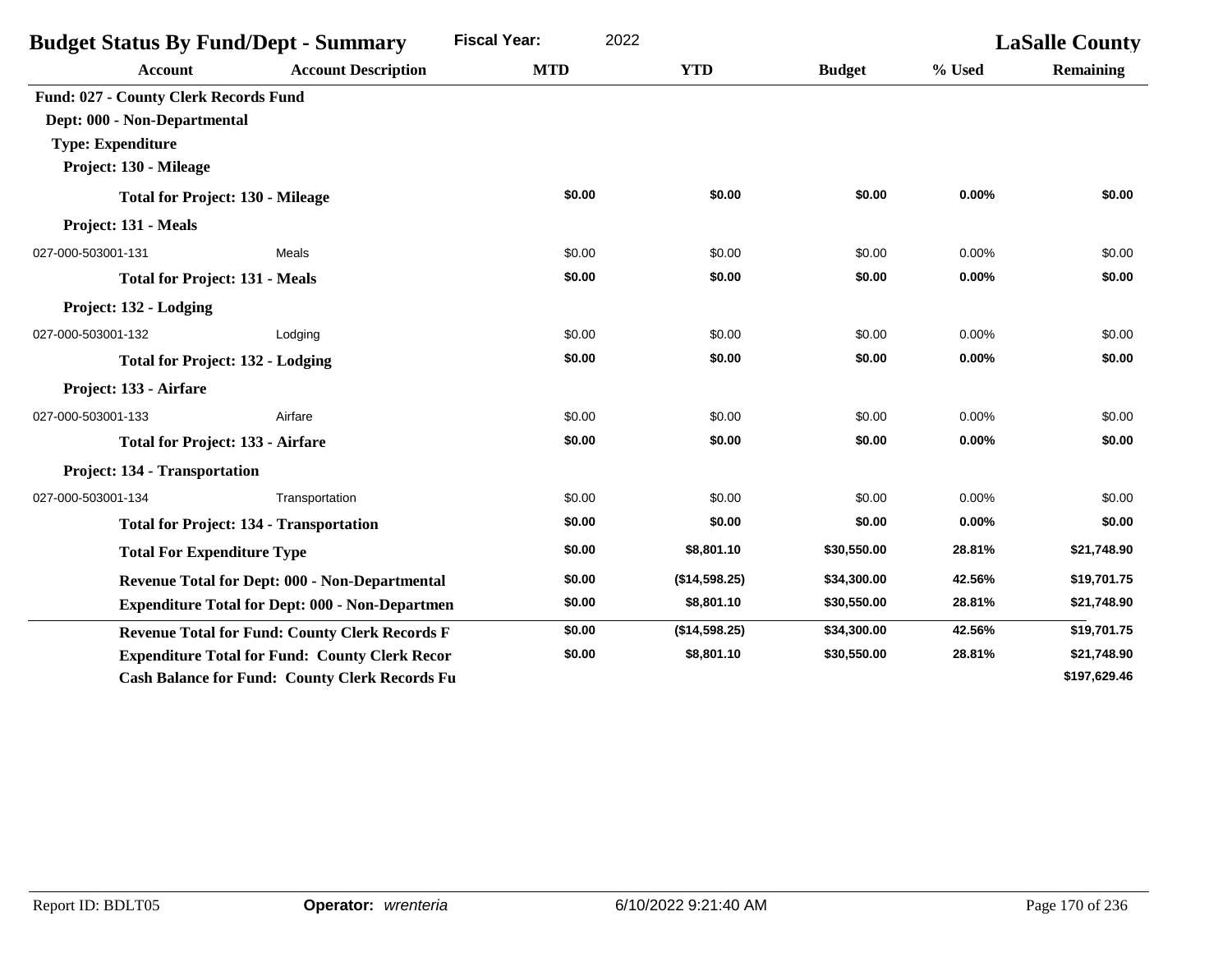| <b>Budget Status By Fund/Dept - Summary</b> | <b>Fiscal Year:</b><br>2022                        |            |                      | <b>LaSalle County</b> |        |                  |
|---------------------------------------------|----------------------------------------------------|------------|----------------------|-----------------------|--------|------------------|
| <b>Account</b>                              | <b>Account Description</b>                         | <b>MTD</b> | <b>YTD</b>           | <b>Budget</b>         | % Used | <b>Remaining</b> |
| Fund: 028 - Capital Improv, Repair & Equip  |                                                    |            |                      |                       |        |                  |
| Dept: 000 - Non-Departmental                |                                                    |            |                      |                       |        |                  |
| <b>Type: Revenue</b>                        |                                                    |            |                      |                       |        |                  |
| Project: N/A                                |                                                    |            |                      |                       |        |                  |
| 028-000-308001                              | Interest Income                                    | \$0.00     | (\$4,126.22)         | \$13,000.00           | 31.74% | \$8,873.78       |
| 028-000-335001                              | Rental Income-co Health Dept                       | \$0.00     | \$0.00               | \$17,000.00           | 0.00%  | \$17,000.00      |
| 028-000-335004                              | Income From Tif's-Distribution                     | \$0.00     | (\$69,384.25)        | \$730,000.00          | 9.50%  | \$660,615.75     |
| 028-000-335005                              | <b>Tif Administrative</b>                          | \$0.00     | (\$9,760.00)         | \$22,250.00           | 43.87% | \$12,490.00      |
| 028-000-335006                              | Grant Income                                       | \$0.00     | \$0.00               | \$0.00                | 0.00%  | \$0.00           |
| 028-000-335014                              | Income from Tifs - Surplus                         | \$0.00     | (\$331,892.66)       | \$335,000.00          | 99.07% | \$3,107.34       |
| 028-000-350001                              | Miscellaneous Income                               | \$0.00     | \$0.00               | \$0.00                | 0.00%  | \$0.00           |
| 028-000-390000                              | <b>Transfer from other Funds</b>                   | \$0.00     | \$0.00               | \$0.00                | 0.00%  | \$0.00           |
| 028-000-399001                              | <b>Fund Balance Use</b>                            | \$0.00     | \$0.00               | \$62,750.00           | 0.00%  | \$62,750.00      |
| <b>Total for Project: N/A</b>               |                                                    | \$0.00     | (\$415, 163.13)      | \$1,180,000.00        | 35.18% | \$764,836.87     |
| Project: 180 - Trsf to/from General Fund    |                                                    |            |                      |                       |        |                  |
| 028-000-390000-180                          | Transfer from 001 General Fund                     | \$0.00     | (\$37,809.52)        | \$400,000.00          | 9.45%  | \$362,190.48     |
|                                             | Total for Project: 180 - Trsf to/from General Fund | \$0.00     | (\$37,809.52)        | \$400,000.00          | 9.45%  | \$362,190.48     |
| Project: 181 - Trsf to/from 002 Det Home    |                                                    |            |                      |                       |        |                  |
| 028-000-390000-181                          | Transfer from 002 Det Home                         | \$0.00     | \$0.00               | \$0.00                | 0.00%  | \$0.00           |
|                                             | Total for Project: 181 - Trsf to/from 002 Det Home | \$0.00     | \$0.00               | \$0.00                | 0.00%  | \$0.00           |
| Project: 183 - Trsf to/from 004 IMRF        |                                                    |            |                      |                       |        |                  |
| 028-000-390000-183                          | Transfer from 005 Highway                          | \$0.00     | (\$188,276.00)       | \$580,000.00          | 32.46% | \$391,724.00     |
|                                             | Total for Project: 183 - Trsf to/from 004 IMRF     | \$0.00     | (\$188,276.00)       | \$580,000.00          | 32.46% | \$391,724.00     |
| Project: 184 - Trsf to/from 005 Cty Highway |                                                    |            |                      |                       |        |                  |
| 028-000-390000-184                          | Transfer from 006 Special Tax                      | \$0.00     | \$0.00               | \$0.00                | 0.00%  | \$0.00           |
|                                             | Total for Project: 184 - Trsf to/from 005 Cty High | \$0.00     | \$0.00               | \$0.00                | 0.00%  | \$0.00           |
| Project: 186 - Trsf to/from 007 Bridges     |                                                    |            |                      |                       |        |                  |
| 028-000-390000-186                          | Transfer from 007 Bridges                          | \$0.00     | \$0.00               | \$0.00                | 0.00%  | \$0.00           |
|                                             | Total for Project: 186 - Trsf to/from 007 Bridges  | \$0.00     | \$0.00               | \$0.00                | 0.00%  | \$0.00           |
| Project: 187 - Trsf to/from 008 Tourism     |                                                    |            |                      |                       |        |                  |
| 028-000-390000-187                          | Transfer from 008 Tourism                          | \$0.00     | \$0.00               | \$0.00                | 0.00%  | \$0.00           |
| Report ID: BDLT05                           | Operator: wrenteria                                |            | 6/10/2022 9:21:40 AM |                       |        | Page 171 of 236  |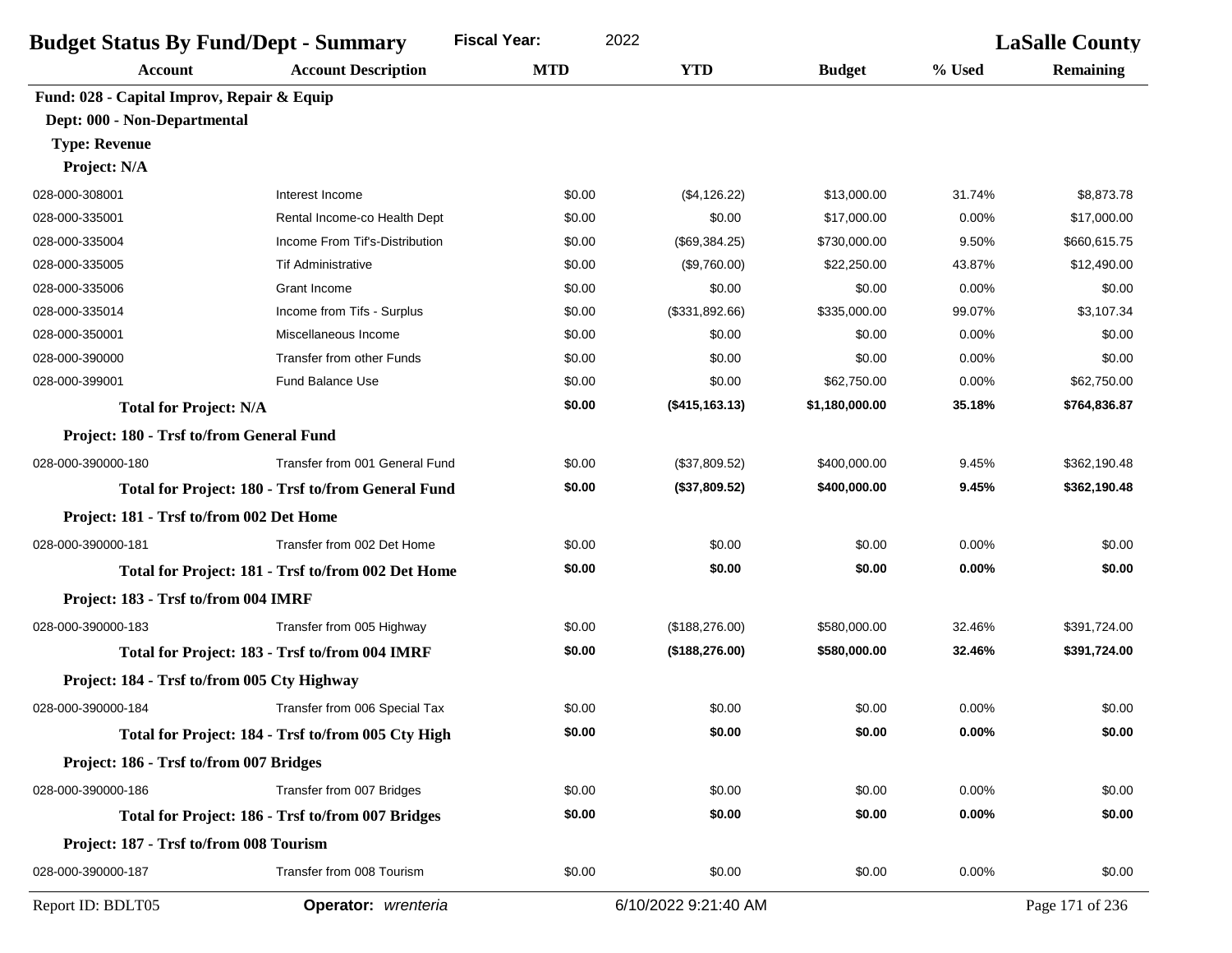| <b>Budget Status By Fund/Dept - Summary</b>   | <b>Fiscal Year:</b><br>2022                          |            |            | <b>LaSalle County</b> |          |                  |
|-----------------------------------------------|------------------------------------------------------|------------|------------|-----------------------|----------|------------------|
| Account                                       | <b>Account Description</b>                           | <b>MTD</b> | <b>YTD</b> | <b>Budget</b>         | % Used   | <b>Remaining</b> |
| Fund: 028 - Capital Improv, Repair & Equip    |                                                      |            |            |                       |          |                  |
| Dept: 000 - Non-Departmental                  |                                                      |            |            |                       |          |                  |
| <b>Type: Revenue</b>                          |                                                      |            |            |                       |          |                  |
| Project: 187 - Trsf to/from 008 Tourism       |                                                      |            |            |                       |          |                  |
|                                               | Total for Project: 187 - Trsf to/from 008 Tourism    | \$0.00     | \$0.00     | \$0.00                | 0.00%    | \$0.00           |
| Project: 191 - Trsf to/from 012 Cir Clrk Doc  |                                                      |            |            |                       |          |                  |
| 028-000-390000-191                            | Transfer from 012 Cir Clrk Doc                       | \$0.00     | \$0.00     | \$0.00                | 0.00%    | \$0.00           |
|                                               | Total for Project: 191 - Trsf to/from 012 Cir Clrk   | \$0.00     | \$0.00     | \$0.00                | 0.00%    | \$0.00           |
| Project: 192 - Trsf to/from 013 Nursing Home  |                                                      |            |            |                       |          |                  |
| 028-000-390000-192                            | Transfer from 013 Nursing Hom                        | \$0.00     | \$0.00     | \$0.00                | 0.00%    | \$0.00           |
|                                               | Total for Project: 192 - Trsf to/from 013 Nursing    | \$0.00     | \$0.00     | \$0.00                | 0.00%    | \$0.00           |
| Project: 196 - Trsf to/from 020 VAC           |                                                      |            |            |                       |          |                  |
| 028-000-390000-196                            | Transfer from 020 VAC                                | \$0.00     | \$0.00     | \$0.00                | 0.00%    | \$0.00           |
|                                               | Total for Project: 196 - Trsf to/from 020 VAC        | \$0.00     | \$0.00     | \$0.00                | 0.00%    | \$0.00           |
| Project: 197 - Trsf to/from 021 Cir Clrk Rec  |                                                      |            |            |                       |          |                  |
| 028-000-390000-197                            | Transfer from 021 Cir Clrk Rec                       | \$0.00     | \$0.00     | \$0.00                | 0.00%    | \$0.00           |
|                                               | Total for Project: 197 - Trsf to/from 021 Cir Clrk   | \$0.00     | \$0.00     | \$0.00                | 0.00%    | \$0.00           |
| Project: 198 - Trsf to/from 022 Rec Equip Fun |                                                      |            |            |                       |          |                  |
| 028-000-390000-198                            | Transfer from 022 Record Equip                       | \$0.00     | \$0.00     | \$0.00                | 0.00%    | \$0.00           |
|                                               | Total for Project: 198 - Trsf to/from 022 Rec Equi   | \$0.00     | \$0.00     | \$0.00                | 0.00%    | \$0.00           |
| Project: 202 - Trsf to/from 026 Probation     |                                                      |            |            |                       |          |                  |
| 028-000-390000-202                            | Transfer from 026 Probation                          | \$0.00     | \$0.00     | \$0.00                | 0.00%    | \$0.00           |
|                                               | Total for Project: 202 - Trsf to/from 026 Probation  | \$0.00     | \$0.00     | \$0.00                | $0.00\%$ | \$0.00           |
| Project: 203 - Trsf to/from 027 Cty Clrk Rec  |                                                      |            |            |                       |          |                  |
| 028-000-390000-203                            | Transfer from 027 Cty Clrk Rec                       | \$0.00     | \$0.00     | \$0.00                | 0.00%    | \$0.00           |
|                                               | Total for Project: 203 - Trsf to/from 027 Cty Clrk   | \$0.00     | \$0.00     | \$0.00                | $0.00\%$ | \$0.00           |
| Project: 205 - Trsf to/from 029 Sheriff Drug  |                                                      |            |            |                       |          |                  |
| 028-000-390000-205                            | Transfer from 029 Sheriff Drug                       | \$0.00     | \$0.00     | \$0.00                | 0.00%    | \$0.00           |
|                                               | Total for Project: 205 - Trsf to/from 029 Sheriff Dr | \$0.00     | \$0.00     | \$0.00                | $0.00\%$ | \$0.00           |
|                                               |                                                      |            |            |                       |          |                  |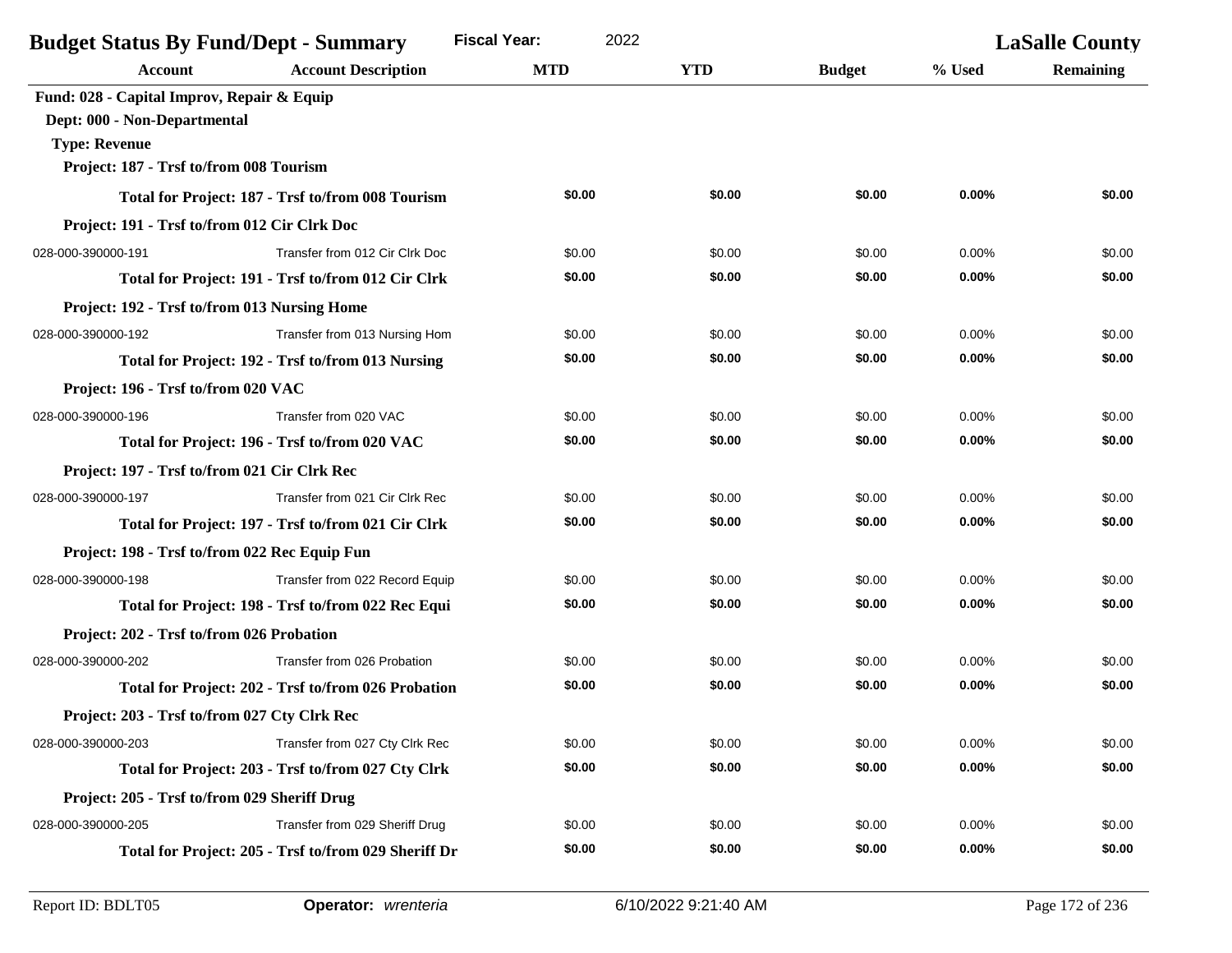| <b>Fiscal Year:</b><br>2022<br><b>Budget Status By Fund/Dept - Summary</b> |                                                      |            |            |               | <b>LaSalle County</b> |                  |
|----------------------------------------------------------------------------|------------------------------------------------------|------------|------------|---------------|-----------------------|------------------|
| Account                                                                    | <b>Account Description</b>                           | <b>MTD</b> | <b>YTD</b> | <b>Budget</b> | % Used                | <b>Remaining</b> |
| Fund: 028 - Capital Improv, Repair & Equip                                 |                                                      |            |            |               |                       |                  |
| Dept: 000 - Non-Departmental                                               |                                                      |            |            |               |                       |                  |
| <b>Type: Revenue</b>                                                       |                                                      |            |            |               |                       |                  |
| Project: 207 - Trsf to/from 031 Env Svcs                                   |                                                      |            |            |               |                       |                  |
| 028-000-390000-207                                                         | Transfer from 031 Env Sycs                           | \$0.00     | \$0.00     | \$0.00        | 0.00%                 | \$0.00           |
|                                                                            | Total for Project: 207 - Trsf to/from 031 Env Svcs   | \$0.00     | \$0.00     | \$0.00        | 0.00%                 | \$0.00           |
| Project: 209 - Trsf to/from 033 Public Safety                              |                                                      |            |            |               |                       |                  |
| 028-000-390000-209                                                         | Transfer from 033 Public Safe                        | \$0.00     | \$0.00     | \$0.00        | 0.00%                 | \$0.00           |
|                                                                            | Total for Project: 209 - Trsf to/from 033 Public Saf | \$0.00     | \$0.00     | \$0.00        | 0.00%                 | \$0.00           |
| Project: 210 - Trsf to/from 034 DUI                                        |                                                      |            |            |               |                       |                  |
| 028-000-390000-210                                                         | Transfer from 034 DUI                                | \$0.00     | \$0.00     | \$0.00        | 0.00%                 | \$0.00           |
|                                                                            | Total for Project: 210 - Trsf to/from 034 DUI        | \$0.00     | \$0.00     | \$0.00        | 0.00%                 | \$0.00           |
| Project: 211 - Trsf to/from 035 GIS                                        |                                                      |            |            |               |                       |                  |
| 028-000-390000-211                                                         | Transfer from 035 GIS                                | \$0.00     | \$0.00     | \$0.00        | 0.00%                 | \$0.00           |
|                                                                            | Total for Project: 211 - Trsf to/from 035 GIS        | \$0.00     | \$0.00     | \$0.00        | 0.00%                 | \$0.00           |
| Project: 213 - Trsf to/from 040 Cty Clrk Auto                              |                                                      |            |            |               |                       |                  |
| 028-000-390000-213                                                         | Transfer from 040 Cty Clrk Aut                       | \$0.00     | \$0.00     | \$0.00        | 0.00%                 | \$0.00           |
|                                                                            | Total for Project: 213 - Trsf to/from 040 Cty Clrk   | \$0.00     | \$0.00     | \$0.00        | 0.00%                 | \$0.00           |
| Project: 215 - Trsf to/from 047 Cir Clrk Auto                              |                                                      |            |            |               |                       |                  |
| 028-000-390000-215                                                         | Transfer from 047 Cir Clrk Adm                       | \$0.00     | \$0.00     | \$0.00        | 0.00%                 | \$0.00           |
|                                                                            | Total for Project: 215 - Trsf to/from 047 Cir Clrk   | \$0.00     | \$0.00     | \$0.00        | 0.00%                 | \$0.00           |
| Project: 216 - Trsf to/from 048 Sheriff Veh                                |                                                      |            |            |               |                       |                  |
| 028-000-390000-216                                                         | Transfer from 048 Sherrif Veh                        | \$0.00     | \$0.00     | \$0.00        | 0.00%                 | \$0.00           |
|                                                                            | Total for Project: 216 - Trsf to/from 048 Sheriff Ve | \$0.00     | \$0.00     | \$0.00        | 0.00%                 | \$0.00           |
| Project: 217 - Trsf to/from 049 Crt Svcs Gran                              |                                                      |            |            |               |                       |                  |
| 028-000-390000-217                                                         | Transfer from 049 Ct Svcs Grt                        | \$0.00     | \$0.00     | \$0.00        | 0.00%                 | \$0.00           |
|                                                                            | Total for Project: 217 - Trsf to/from 049 Crt Svcs   | \$0.00     | \$0.00     | \$0.00        | 0.00%                 | \$0.00           |
| Project: 218 - Trsf to/from 051 Coroner Fees                               |                                                      |            |            |               |                       |                  |
| 028-000-390000-218                                                         | Transfer from 051 Coroner Fees                       | \$0.00     | \$0.00     | \$0.00        | 0.00%                 | \$0.00           |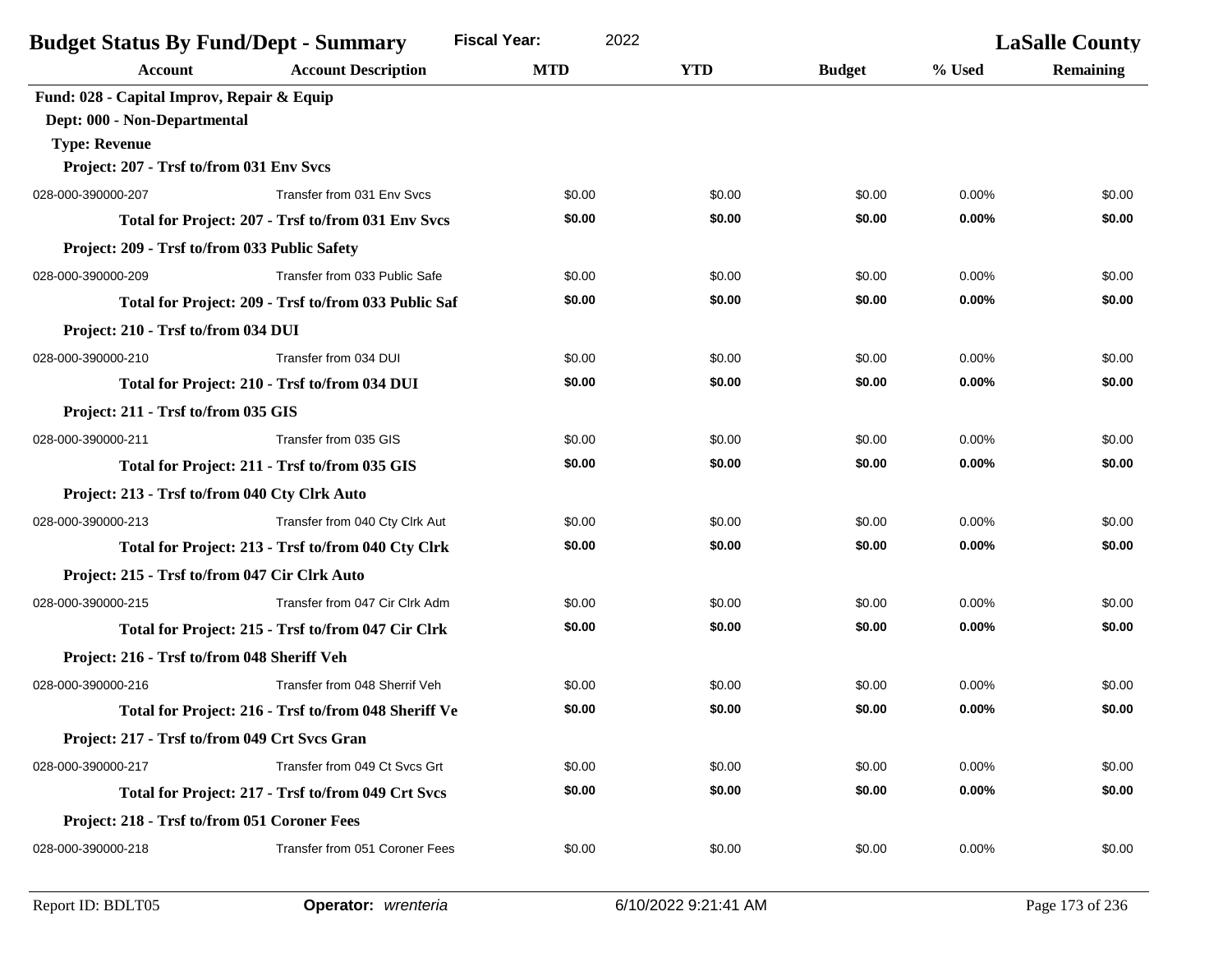| <b>Budget Status By Fund/Dept - Summary</b>   | <b>Fiscal Year:</b><br>2022                          |            |                 | <b>LaSalle County</b> |         |                  |
|-----------------------------------------------|------------------------------------------------------|------------|-----------------|-----------------------|---------|------------------|
| <b>Account</b>                                | <b>Account Description</b>                           | <b>MTD</b> | <b>YTD</b>      | <b>Budget</b>         | % Used  | <b>Remaining</b> |
| Fund: 028 - Capital Improv, Repair & Equip    |                                                      |            |                 |                       |         |                  |
| Dept: 000 - Non-Departmental                  |                                                      |            |                 |                       |         |                  |
| <b>Type: Revenue</b>                          |                                                      |            |                 |                       |         |                  |
| Project: 218 - Trsf to/from 051 Coroner Fees  |                                                      |            |                 |                       |         |                  |
|                                               | Total for Project: 218 - Trsf to/from 051 Coroner    | \$0.00     | \$0.00          | \$0.00                | 0.00%   | \$0.00           |
| Project: 219 - Trsf to/from 052 Cir Clrk Elec |                                                      |            |                 |                       |         |                  |
| 028-000-390000-219                            | Transfer from 052 Cir Clrk Cit                       | \$0.00     | \$0.00          | \$0.00                | 0.00%   | \$0.00           |
|                                               | Total for Project: 219 - Trsf to/from 052 Cir Clrk   | \$0.00     | \$0.00          | \$0.00                | 0.00%   | \$0.00           |
| Project: 220 - Trsf to/from 053 Sheriff Elec  |                                                      |            |                 |                       |         |                  |
| 028-000-390000-220                            | Transfer from 053 Sheriff Cit                        | \$0.00     | \$0.00          | \$0.00                | 0.00%   | \$0.00           |
|                                               | Total for Project: 220 - Trsf to/from 053 Sheriff El | \$0.00     | \$0.00          | \$0.00                | 0.00%   | \$0.00           |
| Project: 222 - Trsf to/from 055 Animal Pop    |                                                      |            |                 |                       |         |                  |
| 028-000-390000-222                            | Transfer from 055 Animal Pop                         | \$0.00     | \$0.00          | \$0.00                | 0.00%   | \$0.00           |
|                                               | Total for Project: 222 - Trsf to/from 055 Animal P   | \$0.00     | \$0.00          | \$0.00                | 0.00%   | \$0.00           |
|                                               | Project: 231 - Trsf to/from 045 HAVA Grant Fu        |            |                 |                       |         |                  |
| 028-000-390000-231                            | Transfer from 045 HAVA                               | \$0.00     | \$0.00          | \$0.00                | 0.00%   | \$0.00           |
|                                               | Total for Project: 231 - Trsf to/from 045 HAVA G     | \$0.00     | \$0.00          | \$0.00                | 0.00%   | \$0.00           |
| Project: 243 - Trsf to/from 099 Ins Trust     |                                                      |            |                 |                       |         |                  |
| 028-000-390000-243                            | Transfer from 099 Ins Trust                          | \$0.00     | \$0.00          | \$0.00                | 0.00%   | \$0.00           |
|                                               | Total for Project: 243 - Trsf to/from 099 Ins Trust  | \$0.00     | \$0.00          | \$0.00                | 0.00%   | \$0.00           |
| <b>Total For Revenue Type</b>                 |                                                      | \$0.00     | (\$641, 248.65) | \$2,160,000.00        | 29.69%  | \$1,518,751.35   |
| <b>Type: Expenditure</b>                      |                                                      |            |                 |                       |         |                  |
| Project: N/A                                  |                                                      |            |                 |                       |         |                  |
| 028-000-399002                                | Fund Balance Use - TIF                               | \$0.00     | \$0.00          | \$0.00                | 0.00%   | \$0.00           |
| 028-000-404001                                | <b>Professional Services</b>                         | \$0.00     | \$71,331.00     | \$60,000.00           | 118.89% | (\$11,331.00)    |
| 028-000-598002                                | <b>Warranty Expense</b>                              | \$0.00     | \$0.00          | \$0.00                | 0.00%   | \$0.00           |
| 028-000-701002                                | <b>Equipment Expense</b>                             | \$0.00     | \$0.00          | \$0.00                | 0.00%   | \$0.00           |
| 028-000-799998                                | Capital Assets/Imp-TIF                               | \$0.00     | \$0.00          | \$190,000.00          | 0.00%   | \$190,000.00     |
| 028-000-799999                                | Capital Assets/Improvements                          | \$0.00     | \$0.00          | \$50,000.00           | 0.00%   | \$50,000.00      |
| <b>Total for Project: N/A</b>                 |                                                      | \$0.00     | \$71,331.00     | \$300,000.00          | 23.78%  | \$228,669.00     |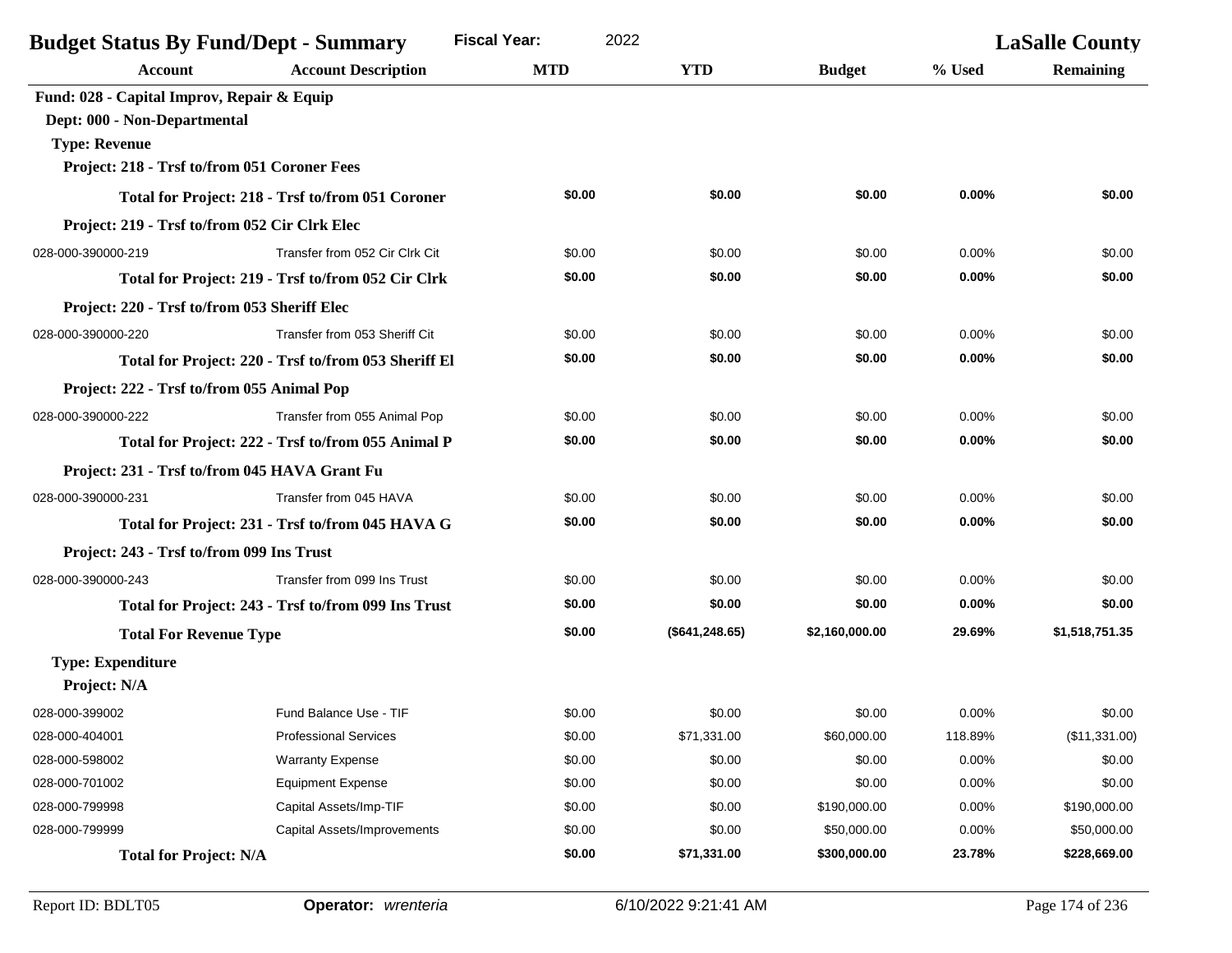| <b>Budget Status By Fund/Dept - Summary</b>      |                                                    | <b>Fiscal Year:</b><br>2022 |             |                | <b>LaSalle County</b> |                  |
|--------------------------------------------------|----------------------------------------------------|-----------------------------|-------------|----------------|-----------------------|------------------|
| <b>Account</b>                                   | <b>Account Description</b>                         | <b>MTD</b>                  | <b>YTD</b>  | <b>Budget</b>  | % Used                | <b>Remaining</b> |
| Fund: 028 - Capital Improv, Repair & Equip       |                                                    |                             |             |                |                       |                  |
| Dept: 000 - Non-Departmental                     |                                                    |                             |             |                |                       |                  |
| <b>Type: Expenditure</b>                         |                                                    |                             |             |                |                       |                  |
| Project: 118 - ADA                               |                                                    |                             |             |                |                       |                  |
| 028-000-404001-118                               | <b>Professional Services ADA</b>                   | \$0.00                      | \$0.00      | \$0.00         | 0.00%                 | \$0.00           |
| <b>Total for Project: 118 - ADA</b>              |                                                    | \$0.00                      | \$0.00      | \$0.00         | 0.00%                 | \$0.00           |
| Project: 119 - Roof Replacement                  |                                                    |                             |             |                |                       |                  |
| 028-000-404001-119                               | Professional Services Roof Rep                     | \$0.00                      | \$0.00      | \$0.00         | 0.00%                 | \$0.00           |
| <b>Total for Project: 119 - Roof Replacement</b> |                                                    | \$0.00                      | \$0.00      | \$0.00         | 0.00%                 | \$0.00           |
| Project: 120 - Boiler Replacement                |                                                    |                             |             |                |                       |                  |
| 028-000-404001-120                               | Prof Serv Boiler Repair                            | \$0.00                      | \$0.00      | \$0.00         | 0.00%                 | \$0.00           |
|                                                  | <b>Total for Project: 120 - Boiler Replacement</b> | \$0.00                      | \$0.00      | \$0.00         | 0.00%                 | \$0.00           |
| Project: 122 - Telephone system                  |                                                    |                             |             |                |                       |                  |
| 028-000-404001-122                               | Profl Serv Telephone                               | \$0.00                      | \$0.00      | \$0.00         | 0.00%                 | \$0.00           |
| 028-000-701002-122                               | New Equipment Telephone syst                       | \$0.00                      | \$0.00      | \$0.00         | 0.00%                 | \$0.00           |
| <b>Total for Project: 122 - Telephone system</b> |                                                    | \$0.00                      | \$0.00      | \$0.00         | 0.00%                 | \$0.00           |
| <b>Project: 126 - Safety Compliance</b>          |                                                    |                             |             |                |                       |                  |
| 028-000-404001-126                               | Prof Serv Safety Compliance                        | \$0.00                      | \$0.00      | \$0.00         | 0.00%                 | \$0.00           |
|                                                  | <b>Total for Project: 126 - Safety Compliance</b>  | \$0.00                      | \$0.00      | \$0.00         | 0.00%                 | \$0.00           |
| Project: 150 - Moveable Equipment                |                                                    |                             |             |                |                       |                  |
| 028-000-799999-150                               | Moveable Property                                  | \$0.00                      | \$28,401.77 | \$280,000.00   | 10.14%                | \$251,598.23     |
|                                                  | <b>Total for Project: 150 - Moveable Equipment</b> | \$0.00                      | \$28,401.77 | \$280,000.00   | 10.14%                | \$251,598.23     |
| Project: 151 - Computer Software                 |                                                    |                             |             |                |                       |                  |
| 028-000-799999-151                               | <b>Computer Software</b>                           | \$0.00                      | \$0.00      | \$0.00         | 0.00%                 | \$0.00           |
|                                                  | <b>Total for Project: 151 - Computer Software</b>  | \$0.00                      | \$0.00      | \$0.00         | 0.00%                 | \$0.00           |
| Project: 152 - Buildings & Improvements          |                                                    |                             |             |                |                       |                  |
| 028-000-799998-152                               | Building/Improv-TIF                                | \$0.00                      | \$0.00      | \$1,000,000.00 | 0.00%                 | \$1,000,000.00   |
| 028-000-799999-152                               | Building/Improvements                              | \$0.00                      | \$0.00      | \$0.00         | 0.00%                 | \$0.00           |
|                                                  | Total for Project: 152 - Buildings & Improvements  | \$0.00                      | \$0.00      | \$1,000,000.00 | $0.00\%$              | \$1,000,000.00   |
| Project: 153 - Leasehold Improvements            |                                                    |                             |             |                |                       |                  |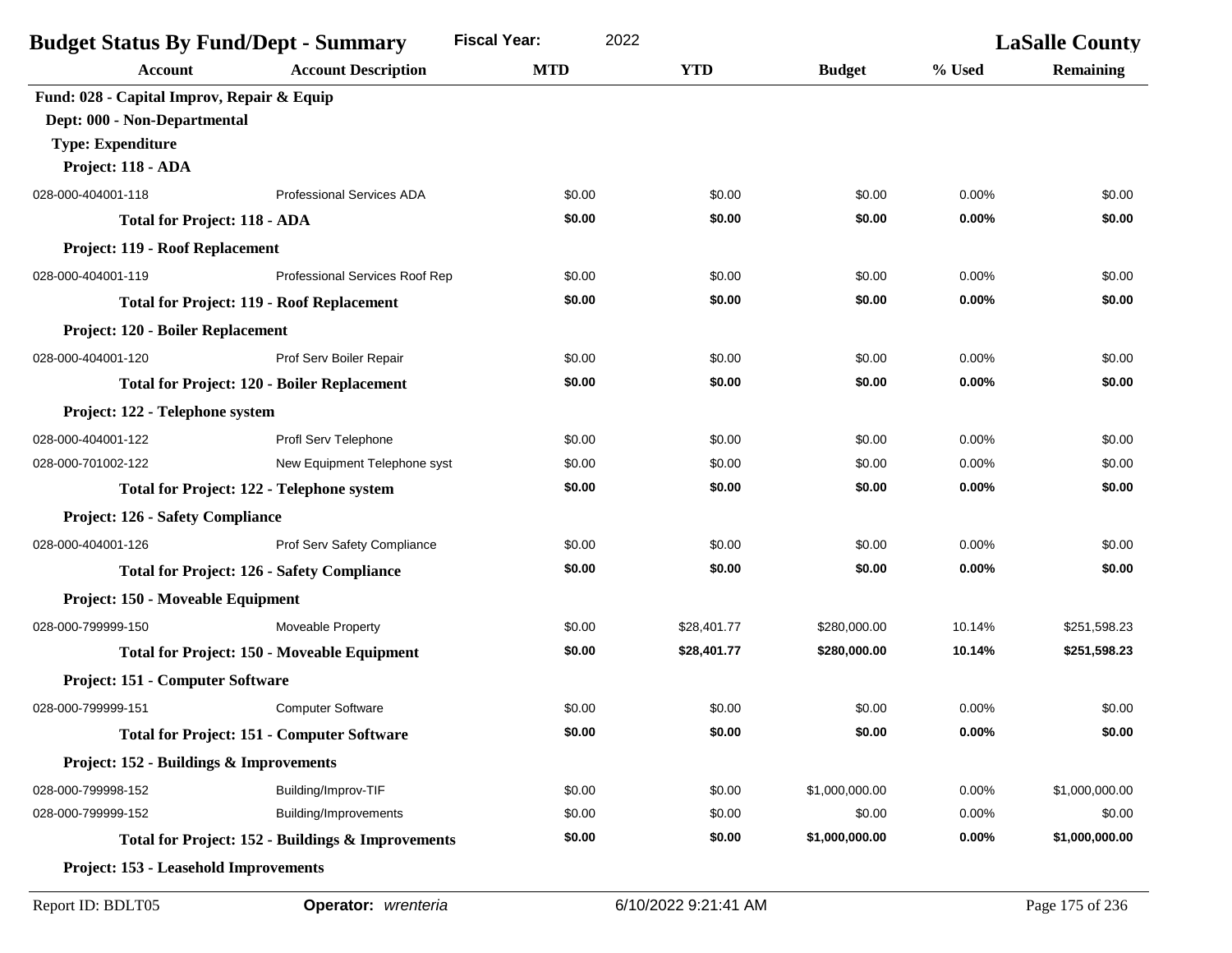| <b>Fiscal Year:</b><br><b>Budget Status By Fund/Dept - Summary</b><br>2022 |                                                          |            | <b>LaSalle County</b> |               |        |                  |
|----------------------------------------------------------------------------|----------------------------------------------------------|------------|-----------------------|---------------|--------|------------------|
| Account                                                                    | <b>Account Description</b>                               | <b>MTD</b> | <b>YTD</b>            | <b>Budget</b> | % Used | <b>Remaining</b> |
| Fund: 028 - Capital Improv, Repair & Equip                                 |                                                          |            |                       |               |        |                  |
| Dept: 000 - Non-Departmental                                               |                                                          |            |                       |               |        |                  |
| <b>Type: Expenditure</b>                                                   |                                                          |            |                       |               |        |                  |
| Project: 153 - Leasehold Improvements                                      |                                                          |            |                       |               |        |                  |
| 028-000-799999-153                                                         | Leasehold Improvements                                   | \$0.00     | \$0.00                | \$0.00        | 0.00%  | \$0.00           |
|                                                                            | <b>Total for Project: 153 - Leasehold Improvements</b>   | \$0.00     | \$0.00                | \$0.00        | 0.00%  | \$0.00           |
| Project: 154 - Land & Non-depr land Impv                                   |                                                          |            |                       |               |        |                  |
| 028-000-799999-154                                                         | Land/Non-Depr Land Imp                                   | \$0.00     | \$0.00                | \$0.00        | 0.00%  | \$0.00           |
|                                                                            | Total for Project: 154 - Land & Non-depr land Im         | \$0.00     | \$0.00                | \$0.00        | 0.00%  | \$0.00           |
| <b>Project: 155 - Depreciable Land Improvements</b>                        |                                                          |            |                       |               |        |                  |
| 028-000-799999-155                                                         | Depreciable Land Improvments                             | \$0.00     | \$0.00                | \$0.00        | 0.00%  | \$0.00           |
|                                                                            | <b>Total for Project: 155 - Depreciable Land Improve</b> | \$0.00     | \$0.00                | \$0.00        | 0.00%  | \$0.00           |
| Project: 157 - Infrastructure/Site Improv                                  |                                                          |            |                       |               |        |                  |
| 028-000-799999-157                                                         | Infrastructure/Site Improv                               | \$0.00     | \$0.00                | \$0.00        | 0.00%  | \$0.00           |
| 028-000-799999-157-201041                                                  | Sheriff-Repeater                                         | \$0.00     | \$0.00                | \$0.00        | 0.00%  | \$0.00           |
|                                                                            | Total for Project: 157 - Infrastructure/Site Improv      | \$0.00     | \$0.00                | \$0.00        | 0.00%  | \$0.00           |
| Project: 160 - Moveable Prop-Other Funding                                 |                                                          |            |                       |               |        |                  |
| 028-000-799999-160                                                         | Moveable Prop-Other Fundin                               | \$0.00     | \$188,276.00          | \$580,000.00  | 32.46% | \$391,724.00     |
|                                                                            | Total for Project: 160 - Moveable Prop-Other Fun         | \$0.00     | \$188,276.00          | \$580,000.00  | 32.46% | \$391,724.00     |
| <b>Project: 161 - Computer SW-Other Funding</b>                            |                                                          |            |                       |               |        |                  |
| 028-000-799999-161                                                         | <b>Computer SW-Other Funding</b>                         | \$0.00     | \$0.00                | \$0.00        | 0.00%  | \$0.00           |
|                                                                            | Total for Project: 161 - Computer SW-Other Fund          | \$0.00     | \$0.00                | \$0.00        | 0.00%  | \$0.00           |
| Project: 162 - Buildings/Impr-Other Funding                                |                                                          |            |                       |               |        |                  |
| 028-000-799999-162                                                         | Building/Improv-Other Funding                            | \$0.00     | \$0.00                | \$0.00        | 0.00%  | \$0.00           |
| 028-000-799999-162-201411                                                  | Nursing Home-Ceiling Tiles                               | \$0.00     | \$0.00                | \$0.00        | 0.00%  | \$0.00           |
|                                                                            | Total for Project: 162 - Buildings/Impr-Other Fun        | \$0.00     | \$0.00                | \$0.00        | 0.00%  | \$0.00           |
| Project: 163 - Leasehold Imp-Other Funding                                 |                                                          |            |                       |               |        |                  |
| 028-000-799999-163                                                         | Leasehold Imp-Other Funding                              | \$0.00     | \$0.00                | \$0.00        | 0.00%  | \$0.00           |
|                                                                            | Total for Project: 163 - Leasehold Imp-Other Fun         | \$0.00     | \$0.00                | \$0.00        | 0.00%  | \$0.00           |
| Project: 164 - Land/Non-dep Imp-Oth Funding                                |                                                          |            |                       |               |        |                  |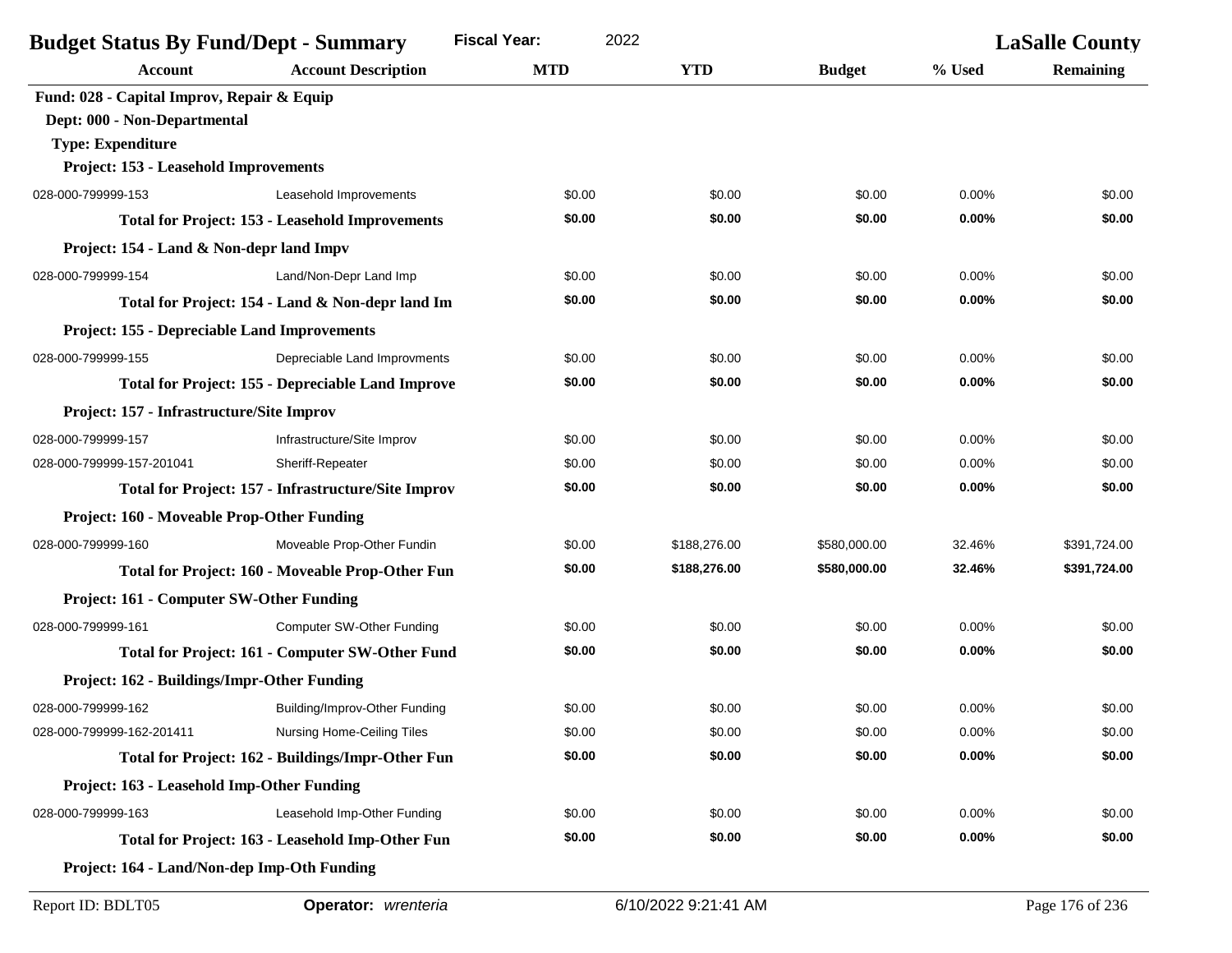| <b>Fiscal Year:</b><br>2022<br><b>Budget Status By Fund/Dept - Summary</b> |                                                        |            |                 | <b>LaSalle County</b> |          |                  |
|----------------------------------------------------------------------------|--------------------------------------------------------|------------|-----------------|-----------------------|----------|------------------|
| <b>Account</b>                                                             | <b>Account Description</b>                             | <b>MTD</b> | <b>YTD</b>      | <b>Budget</b>         | % Used   | <b>Remaining</b> |
| Fund: 028 - Capital Improv, Repair & Equip                                 |                                                        |            |                 |                       |          |                  |
| Dept: 000 - Non-Departmental                                               |                                                        |            |                 |                       |          |                  |
| <b>Type: Expenditure</b>                                                   |                                                        |            |                 |                       |          |                  |
| Project: 164 - Land/Non-dep Imp-Oth Funding                                |                                                        |            |                 |                       |          |                  |
| 028-000-799999-164                                                         | Land/Non-Dpr Imp-Other Fundin                          | \$0.00     | \$0.00          | \$0.00                | 0.00%    | \$0.00           |
|                                                                            | Total for Project: 164 - Land/Non-dep Imp-Oth Fu       | \$0.00     | \$0.00          | \$0.00                | 0.00%    | \$0.00           |
| Project: 166 - Hist Treas/Art-Other Funding                                |                                                        |            |                 |                       |          |                  |
| 028-000-799999-166                                                         | Hist Treas/Art-Other Funding                           | \$0.00     | \$0.00          | \$0.00                | 0.00%    | \$0.00           |
|                                                                            | Total for Project: 166 - Hist Treas/Art-Other Fund     | \$0.00     | \$0.00          | \$0.00                | 0.00%    | \$0.00           |
| Project: 167 - Infra/Site Imp-Other Funding                                |                                                        |            |                 |                       |          |                  |
| 028-000-799999-167                                                         | Infra/Site Imprv-Other Funding                         | \$0.00     | \$0.00          | \$0.00                | 0.00%    | \$0.00           |
| 028-000-799999-167-202519                                                  | Highway-Parking Lot                                    | \$0.00     | \$0.00          | \$0.00                | $0.00\%$ | \$0.00           |
| Total for Project: 167 - Infra/Site Imp-Other Fund                         |                                                        | \$0.00     | \$0.00          | \$0.00                | $0.00\%$ | \$0.00           |
| <b>Total For Expenditure Type</b>                                          |                                                        | \$0.00     | \$288,008.77    | \$2,160,000.00        | 13.33%   | \$1,871,991.23   |
| Revenue Total for Dept: 000 - Non-Departmental                             |                                                        | \$0.00     | (\$641, 248.65) | \$2,160,000.00        | 29.69%   | \$1,518,751.35   |
| <b>Expenditure Total for Dept: 000 - Non-Departmen</b>                     |                                                        | \$0.00     | \$288,008.77    | \$2,160,000.00        | 13.33%   | \$1,871,991.23   |
| Dept: 503 - CARES Act-Health Dept(1)-COVID                                 |                                                        |            |                 |                       |          |                  |
| <b>Type: Revenue</b>                                                       |                                                        |            |                 |                       |          |                  |
| Project: 199 - Trsf to/from 023 County Health                              |                                                        |            |                 |                       |          |                  |
| 028-503-390000-199                                                         | Transfer from 023 Health Dept                          | \$0.00     | \$0.00          | \$0.00                | 0.00%    | \$0.00           |
|                                                                            | Total for Project: 199 - Trsf to/from 023 County H     | \$0.00     | \$0.00          | \$0.00                | 0.00%    | \$0.00           |
| <b>Total For Revenue Type</b>                                              |                                                        | \$0.00     | \$0.00          | \$0.00                | 0.00%    | \$0.00           |
|                                                                            | <b>Revenue Total for Dept: 503 - CARES Act-Health</b>  | \$0.00     | \$0.00          | \$0.00                | 0.00%    | \$0.00           |
|                                                                            | <b>Expenditure Total for Dept: 503 - CARES Act-Hea</b> | \$0.00     | \$0.00          | \$0.00                | 0.00%    | \$0.00           |
| Dept: 504 - CARES Act-Election                                             |                                                        |            |                 |                       |          |                  |
| <b>Type: Revenue</b>                                                       |                                                        |            |                 |                       |          |                  |
| Project: 244 - Trsf to/from 097 Disaster Fund                              |                                                        |            |                 |                       |          |                  |
| 028-504-390000-244                                                         | Transfer from 097-504 VBM                              | \$0.00     | \$0.00          | \$50,000.00           | 0.00%    | \$50,000.00      |
|                                                                            | Total for Project: 244 - Trsf to/from 097 Disaster F   | \$0.00     | \$0.00          | \$50,000.00           | 0.00%    | \$50,000.00      |
| <b>Total For Revenue Type</b>                                              |                                                        | \$0.00     | \$0.00          | \$50,000.00           | 0.00%    | \$50,000.00      |
|                                                                            |                                                        |            |                 |                       |          |                  |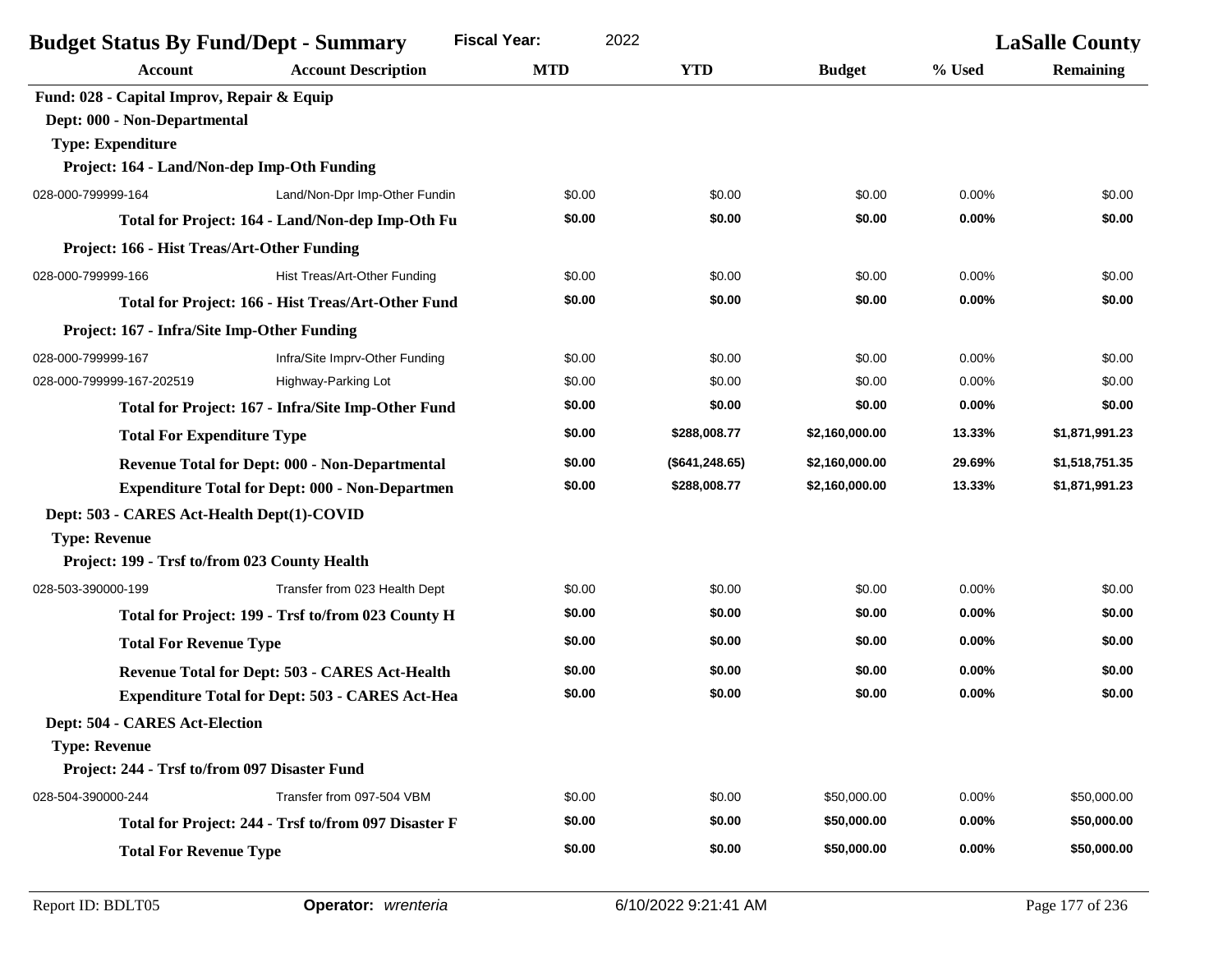| <b>Budget Status By Fund/Dept - Summary</b>            |                                                        | 2022<br><b>Fiscal Year:</b> |                   |                | <b>LaSalle County</b> |                  |  |
|--------------------------------------------------------|--------------------------------------------------------|-----------------------------|-------------------|----------------|-----------------------|------------------|--|
| Account                                                | <b>Account Description</b>                             | <b>MTD</b>                  | <b>YTD</b>        | <b>Budget</b>  | % Used                | <b>Remaining</b> |  |
| Fund: 028 - Capital Improv, Repair & Equip             |                                                        |                             |                   |                |                       |                  |  |
| <b>Dept: 504 - CARES Act-Election</b>                  |                                                        |                             |                   |                |                       |                  |  |
|                                                        | <b>Revenue Total for Dept: 504 - CARES Act-Electio</b> | \$0.00                      | \$0.00            | \$50.000.00    | $0.00\%$              | \$50,000,00      |  |
| <b>Expenditure Total for Dept: 504 - CARES Act-Ele</b> |                                                        | \$0.00                      | \$0.00            | \$0.00         | $0.00\%$              | \$0.00           |  |
| <b>Revenue Total for Fund: Capital Improv, Repair</b>  |                                                        | \$0.00                      | $($ \$641,248.65) | \$2,210,000.00 | 29.02%                | \$1,568,751.35   |  |
|                                                        | <b>Expenditure Total for Fund: Capital Improv, Rep</b> | \$0.00                      | \$288,008.77      | \$2.160,000.00 | 13.33%                | \$1,871,991.23   |  |
| Cash Balance for Fund: Capital Improv, Repair          |                                                        |                             |                   |                |                       | \$2,097,707.59   |  |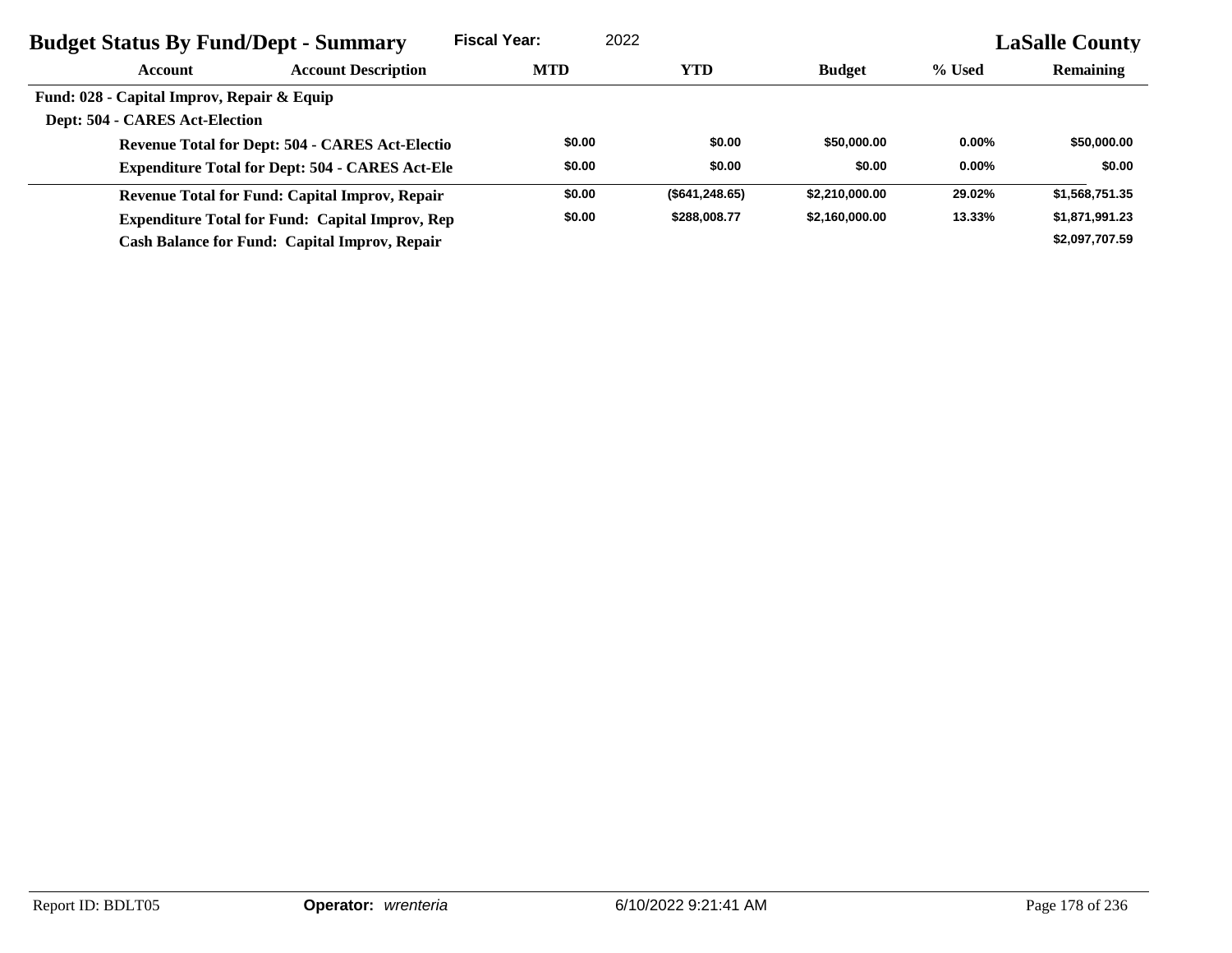| <b>Budget Status By Fund/Dept - Summary</b> |                                | <b>LaSalle County</b> |               |               |         |               |
|---------------------------------------------|--------------------------------|-----------------------|---------------|---------------|---------|---------------|
| <b>Account</b>                              | <b>Account Description</b>     | <b>MTD</b>            | <b>YTD</b>    | <b>Budget</b> | % Used  | Remaining     |
| Fund: 029 - Sheriff Drug Enforcement Fnd    |                                |                       |               |               |         |               |
| Dept: 000 - Non-Departmental                |                                |                       |               |               |         |               |
| <b>Type: Revenue</b>                        |                                |                       |               |               |         |               |
| Project: N/A                                |                                |                       |               |               |         |               |
| 029-000-308001                              | Interest Income                | \$0.00                | (\$1,021.48)  | \$1,500.00    | 68.10%  | \$478.52      |
| 029-000-323013                              | State Drug Enforcement Revenu  | \$0.00                | (\$7,815.00)  | \$22,500.00   | 34.73%  | \$14,685.00   |
| 029-000-323014                              | Federal Drug Seizure Revenue   | \$0.00                | \$0.00        | \$0.00        | 0.00%   | \$0.00        |
| 029-000-323026                              | Tri-Dent                       | \$0.00                | \$0.00        | \$0.00        | 0.00%   | \$0.00        |
| 029-000-323029                              | State Forfeiture Percentage    | \$0.00                | (\$3,448.61)  | \$0.00        | 0.00%   | (\$3,448.61)  |
| 029-000-350001                              | Miscellaneous Income           | \$0.00                | \$0.00        | \$0.00        | 0.00%   | \$0.00        |
| 029-000-399001                              | <b>Fund Balance Use</b>        | \$0.00                | \$0.00        | \$11,814.00   | 0.00%   | \$11,814.00   |
| <b>Total for Project: N/A</b>               |                                | \$0.00                | (\$12,285.09) | \$35,814.00   | 34.30%  | \$23,528.91   |
| <b>Total For Revenue Type</b>               |                                | \$0.00                | (\$12,285.09) | \$35,814.00   | 34.30%  | \$23,528.91   |
| <b>Type: Expenditure</b>                    |                                |                       |               |               |         |               |
| Project: N/A                                |                                |                       |               |               |         |               |
| 029-000-505001                              | Vehicle Expense                | \$0.00                | \$6,156.64    | \$10,000.00   | 61.57%  | \$3,843.36    |
| 029-000-522002                              | Crime Investigation-Petty Cash | \$0.00                | \$2,000.00    | \$2,000.00    | 100.00% | \$0.00        |
| 029-000-522006                              | State Drug Enforc Expense      | \$0.00                | \$76,108.64   | \$20,000.00   | 380.54% | (\$56,108.64) |
| 029-000-522007                              | Federal Drug Enforc Expense    | \$0.00                | \$0.00        | \$500.00      | 0.00%   | \$500.00      |
| 029-000-522008                              | K-9 Expense                    | \$0.00                | \$15,369.54   | \$0.00        | 0.00%   | (\$15,369.54) |
| 029-000-598001                              | Misc Expense                   | \$0.00                | \$42.04       | \$100.00      | 42.04%  | \$57.96       |
| 029-000-600001                              | Supplies                       | \$0.00                | \$6.42        | \$100.00      | 6.42%   | \$93.58       |
| 029-000-701001                              | Office Equipment Expense       | \$0.00                | \$0.00        | \$0.00        | 0.00%   | \$0.00        |
| 029-000-703001                              | Vehicles                       | \$0.00                | \$0.00        | \$0.00        | 0.00%   | \$0.00        |
| 029-000-805001                              | Vehicle Insurance              | \$0.00                | \$0.00        | \$0.00        | 0.00%   | \$0.00        |
| 029-000-860000                              | NSF Chargeback                 | \$0.00                | \$0.00        | \$0.00        | 0.00%   | \$0.00        |
| 029-000-900000                              | Payroll                        | \$0.00                | \$1,556.75    | \$3,114.00    | 49.99%  | \$1,557.25    |
| 029-000-900100                              | Part Time No Benefits          | \$0.00                | \$0.00        | \$0.00        | 0.00%   | \$0.00        |
| 029-000-900101                              | Temp/Seasonal Help             | \$0.00                | \$0.00        | \$0.00        | 0.00%   | \$0.00        |
| <b>Total for Project: N/A</b>               |                                | \$0.00                | \$101,240.03  | \$35,814.00   | 282.68% | (\$65,426.03) |
| Project: 204 - Trsf to/from 028 Cap Improv  |                                |                       |               |               |         |               |
| 029-000-490000-204                          | Transfer to 028 Cap Improv     | \$0.00                | \$0.00        | \$0.00        | 0.00%   | \$0.00        |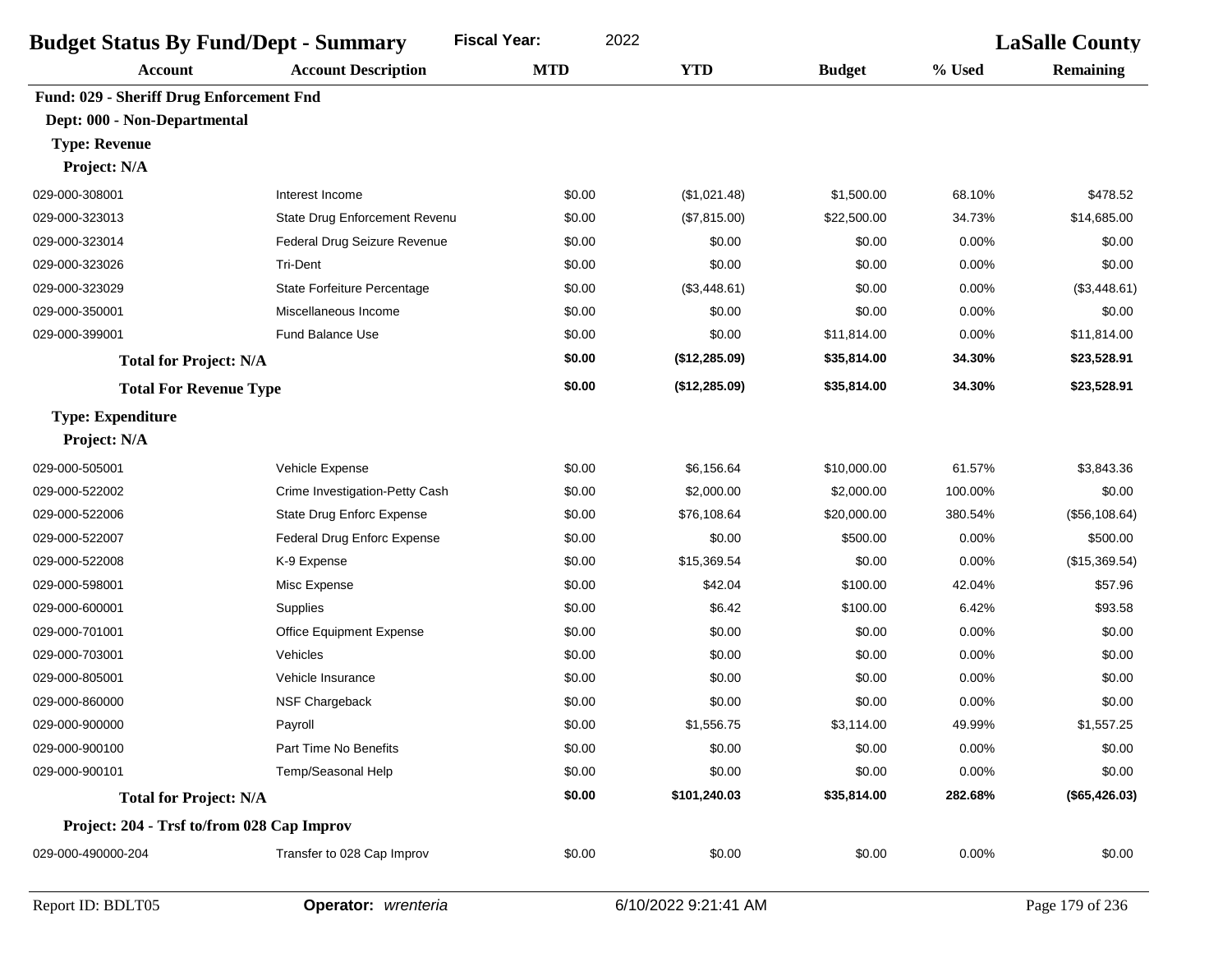| <b>Budget Status By Fund/Dept - Summary</b>     |                                                         | <b>Fiscal Year:</b> | 2022          |               |          | <b>LaSalle County</b> |
|-------------------------------------------------|---------------------------------------------------------|---------------------|---------------|---------------|----------|-----------------------|
| Account                                         | <b>Account Description</b>                              | <b>MTD</b>          | <b>YTD</b>    | <b>Budget</b> | % Used   | <b>Remaining</b>      |
| <b>Fund: 029 - Sheriff Drug Enforcement Fnd</b> |                                                         |                     |               |               |          |                       |
| Dept: 000 - Non-Departmental                    |                                                         |                     |               |               |          |                       |
| <b>Type: Expenditure</b>                        |                                                         |                     |               |               |          |                       |
| Project: 204 - Trsf to/from 028 Cap Improv      |                                                         |                     |               |               |          |                       |
|                                                 | Total for Project: 204 - Trsf to/from 028 Cap Impr      | \$0.00              | \$0.00        | \$0.00        | $0.00\%$ | \$0.00                |
| <b>Total For Expenditure Type</b>               |                                                         | \$0.00              | \$101,240.03  | \$35,814.00   | 282.68%  | (\$65,426.03)         |
|                                                 | <b>Revenue Total for Dept: 000 - Non-Departmental</b>   | \$0.00              | (\$12,285.09) | \$35,814.00   | 34.30%   | \$23,528.91           |
|                                                 | <b>Expenditure Total for Dept: 000 - Non-Departmen</b>  | \$0.00              | \$101,240.03  | \$35,814.00   | 282.68%  | (\$65,426.03)         |
|                                                 | <b>Revenue Total for Fund: Sheriff Drug Enforcemen</b>  | \$0.00              | (\$12,285.09) | \$35,814.00   | 34.30%   | \$23,528.91           |
|                                                 | <b>Expenditure Total for Fund: Sheriff Drug Enforce</b> | \$0.00              | \$101,240.03  | \$35,814.00   | 282.68%  | (\$65,426.03)         |
|                                                 | <b>Cash Balance for Fund: Sheriff Drug Enforcemen</b>   |                     |               |               |          | \$396,136.68          |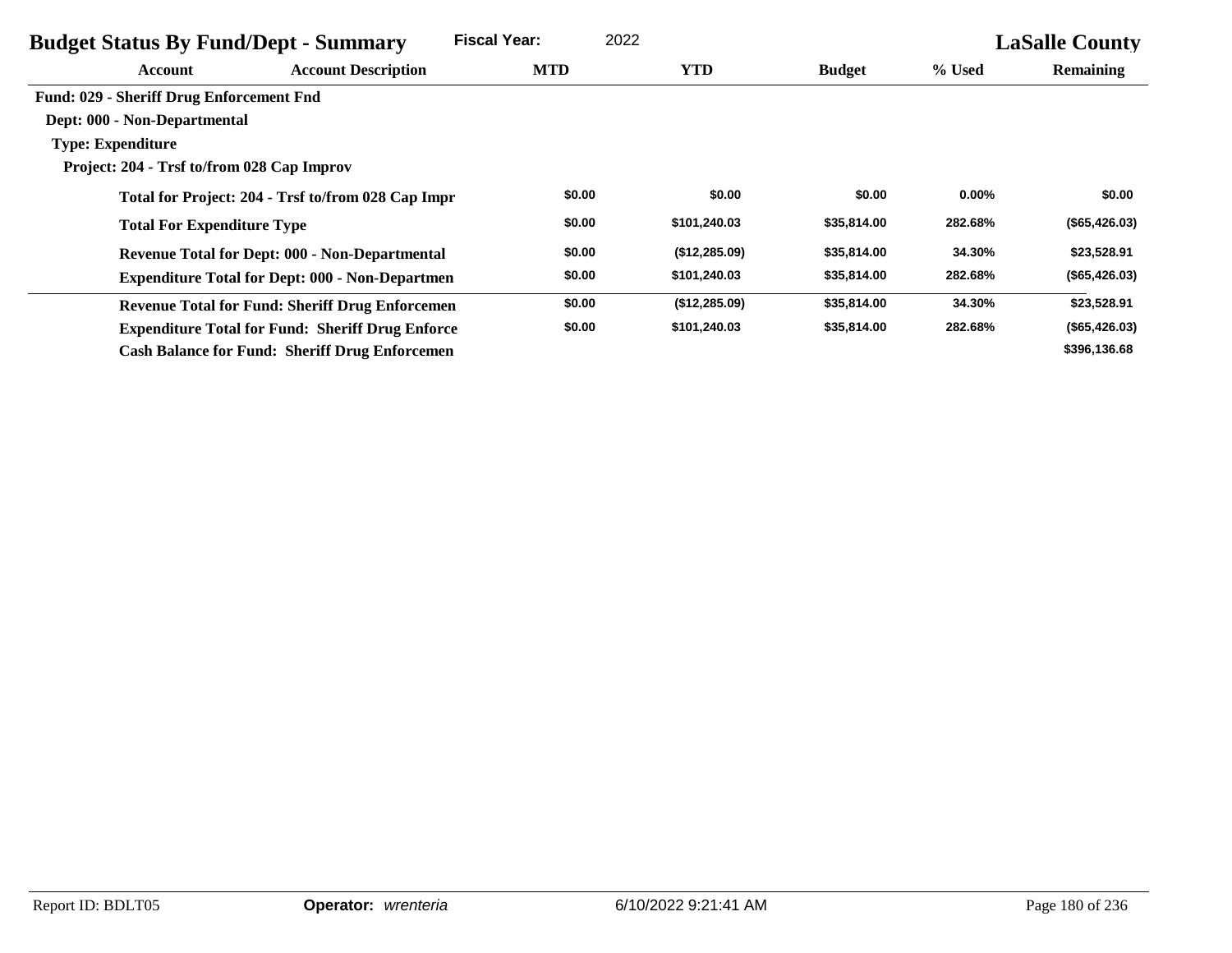| <b>Budget Status By Fund/Dept - Summary</b>            |                                                        | <b>Fiscal Year:</b><br>2022 |              |               |        | <b>LaSalle County</b> |
|--------------------------------------------------------|--------------------------------------------------------|-----------------------------|--------------|---------------|--------|-----------------------|
| <b>Account</b>                                         | <b>Account Description</b>                             | <b>MTD</b>                  | <b>YTD</b>   | <b>Budget</b> | % Used | <b>Remaining</b>      |
| Fund: 030 - Tax Sale Automation Fund                   |                                                        |                             |              |               |        |                       |
| Dept: 000 - Non-Departmental                           |                                                        |                             |              |               |        |                       |
| <b>Type: Revenue</b>                                   |                                                        |                             |              |               |        |                       |
| Project: N/A                                           |                                                        |                             |              |               |        |                       |
| 030-000-308001                                         | Interest Income                                        | \$0.00                      | (\$528.86)   | \$2,875.00    | 18.40% | \$2,346.14            |
| 030-000-318001                                         | <b>Tax Sale Automation Fee</b>                         | \$0.00                      | (\$7,400.00) | \$38,800.00   | 19.07% | \$31,400.00           |
| 030-000-318002                                         | Sale Of Duplicate Tax Bill                             | \$0.00                      | (\$385.00)   | \$7,500.00    | 5.13%  | \$7,115.00            |
| 030-000-399001                                         | <b>Fund Balance Use</b>                                | \$0.00                      | \$0.00       | \$0.00        | 0.00%  | \$0.00                |
| <b>Total for Project: N/A</b>                          |                                                        | \$0.00                      | (\$8,313.86) | \$49,175.00   | 16.91% | \$40,861.14           |
| <b>Total For Revenue Type</b>                          |                                                        | \$0.00                      | (\$8,313.86) | \$49,175.00   | 16.91% | \$40,861.14           |
| <b>Type: Expenditure</b>                               |                                                        |                             |              |               |        |                       |
| Project: N/A                                           |                                                        |                             |              |               |        |                       |
| 030-000-502001                                         | Maintenance & Repair-Equipme                           | \$0.00                      | \$0.00       | \$350.00      | 0.00%  | \$350.00              |
| 030-000-563001                                         | <b>Tax Sale Automation Expense</b>                     | \$0.00                      | \$1,098.00   | \$5,000.00    | 21.96% | \$3,902.00            |
| 030-000-598001                                         | Misc Expense                                           | \$0.00                      | \$0.00       | \$250.00      | 0.00%  | \$250.00              |
| 030-000-601001                                         | Office Supplies & Expense                              | \$0.00                      | \$0.00       | \$0.00        | 0.00%  | \$0.00                |
| 030-000-701001                                         | <b>Office Equipment Expense</b>                        | \$0.00                      | \$0.00       | \$0.00        | 0.00%  | \$0.00                |
| 030-000-704001                                         | Software Purchase/licenses                             | \$0.00                      | \$0.00       | \$0.00        | 0.00%  | \$0.00                |
| 030-000-860000                                         | NSF Chargeback                                         | \$0.00                      | \$0.00       | \$0.00        | 0.00%  | \$0.00                |
| 030-000-900000                                         | Payroll                                                | \$0.00                      | \$14,366.95  | \$29,520.00   | 48.67% | \$15,153.05           |
| 030-000-900100                                         | Part Time No Benefits                                  | \$0.00                      | \$0.00       | \$0.00        | 0.00%  | \$0.00                |
| 030-000-900101                                         | Temp/Seasonal Help                                     | \$0.00                      | \$0.00       | \$0.00        | 0.00%  | \$0.00                |
| <b>Total for Project: N/A</b>                          |                                                        | \$0.00                      | \$15,464.95  | \$35,120.00   | 44.03% | \$19,655.05           |
| <b>Total For Expenditure Type</b>                      |                                                        | \$0.00                      | \$15,464.95  | \$35,120.00   | 44.03% | \$19,655.05           |
|                                                        | Revenue Total for Dept: 000 - Non-Departmental         | \$0.00                      | (\$8,313.86) | \$49,175.00   | 16.91% | \$40,861.14           |
|                                                        | <b>Expenditure Total for Dept: 000 - Non-Departmen</b> | \$0.00                      | \$15,464.95  | \$35,120.00   | 44.03% | \$19,655.05           |
|                                                        | <b>Revenue Total for Fund: Tax Sale Automation Fun</b> | \$0.00                      | (\$8,313.86) | \$49,175.00   | 16.91% | \$40,861.14           |
| <b>Expenditure Total for Fund: Tax Sale Automation</b> |                                                        | \$0.00                      | \$15,464.95  | \$35,120.00   | 44.03% | \$19,655.05           |
|                                                        | <b>Cash Balance for Fund: Tax Sale Automation Fun</b>  |                             |              |               |        | \$246,350.97          |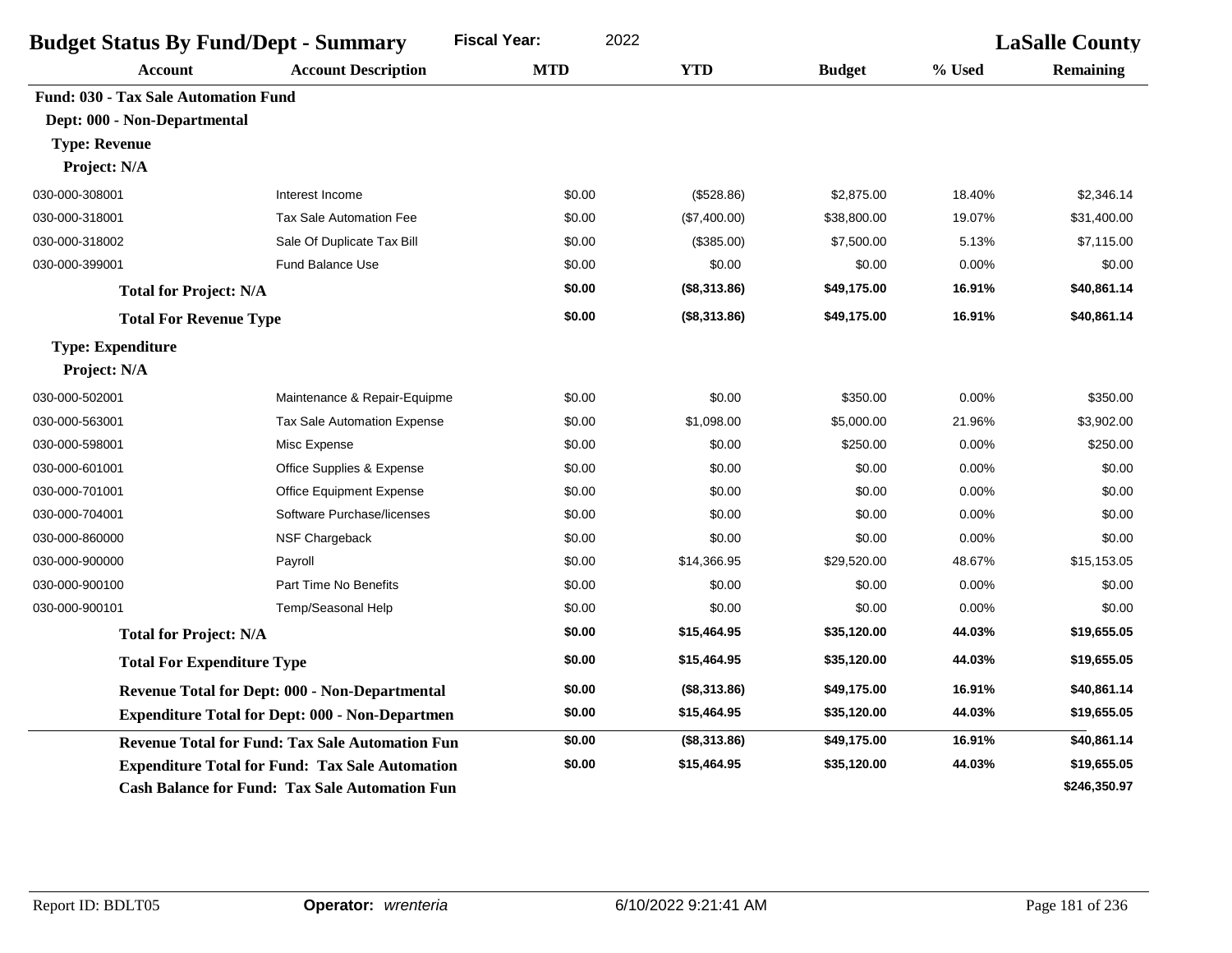| <b>Budget Status By Fund/Dept - Summary</b> |                                                    | <b>Fiscal Year:</b><br>2022 |                 |                | <b>LaSalle County</b> |                  |  |
|---------------------------------------------|----------------------------------------------------|-----------------------------|-----------------|----------------|-----------------------|------------------|--|
| <b>Account</b>                              | <b>Account Description</b>                         | <b>MTD</b>                  | <b>YTD</b>      | <b>Budget</b>  | % Used                | <b>Remaining</b> |  |
| Fund: 031 - Enviromental Service & Land     |                                                    |                             |                 |                |                       |                  |  |
| Dept: 000 - Non-Departmental                |                                                    |                             |                 |                |                       |                  |  |
| <b>Type: Revenue</b>                        |                                                    |                             |                 |                |                       |                  |  |
| Project: N/A                                |                                                    |                             |                 |                |                       |                  |  |
| 031-000-308001                              | Interest Income                                    | \$0.00                      | (\$1,767.73)    | \$5,500.00     | 32.14%                | \$3,732.27       |  |
| 031-000-331002                              | <b>Tipping Fees</b>                                | \$0.00                      | (\$356,407.23)  | \$700,000.00   | 50.92%                | \$343,592.77     |  |
| 031-000-331003                              | <b>Enforcement Fines</b>                           | \$0.00                      | (\$4,500.00)    | \$2,250.00     | 200.00%               | (\$2,250.00)     |  |
| 031-000-331004                              | <b>Contract Building Inspection</b>                | \$0.00                      | (\$57,181.52)   | \$100,000.00   | 57.18%                | \$42,818.48      |  |
| 031-000-331007                              | <b>General Permit Fees</b>                         | \$0.00                      | (\$28,250.00)   | \$950,000.00   | 2.97%                 | \$921,750.00     |  |
| 031-000-350001                              | Miscellaneous Income                               | \$0.00                      | \$0.00          | \$0.00         | 0.00%                 | \$0.00           |  |
| 031-000-350002                              | NSF Payback                                        | \$0.00                      | \$0.00          | \$0.00         | 0.00%                 | \$0.00           |  |
| 031-000-399001                              | Fund Balance Use                                   | \$0.00                      | \$0.00          | \$0.00         | 0.00%                 | \$0.00           |  |
| <b>Total for Project: N/A</b>               |                                                    | \$0.00                      | (\$448,106.48)  | \$1,757,750.00 | 25.49%                | \$1,309,643.52   |  |
| Project: 194 - Trsf to/from 016 Ins Fund    |                                                    |                             |                 |                |                       |                  |  |
| 031-000-390000-194                          | Transfer from 016 Insurance                        | \$0.00                      | \$0.00          | \$26,910.00    | 0.00%                 | \$26,910.00      |  |
|                                             | Total for Project: 194 - Trsf to/from 016 Ins Fund | \$0.00                      | \$0.00          | \$26,910.00    | 0.00%                 | \$26,910.00      |  |
| Project: 554 - State Grant Funds            |                                                    |                             |                 |                |                       |                  |  |
| 031-000-308001-554                          | Interest Income - State                            | \$0.00                      | \$0.00          | \$50.00        | 0.00%                 | \$50.00          |  |
| 031-000-331001-554                          | IEPA Designation Rev - State                       | \$0.00                      | (\$72,111.00)   | \$96,147.00    | 75.00%                | \$24,036.00      |  |
|                                             | <b>Total for Project: 554 - State Grant Funds</b>  | \$0.00                      | (\$72,111.00)   | \$96,197.00    | 74.96%                | \$24,086.00      |  |
| <b>Total For Revenue Type</b>               |                                                    | \$0.00                      | (\$520, 217.48) | \$1,880,857.00 | 27.66%                | \$1,360,639.52   |  |
| <b>Type: Expenditure</b>                    |                                                    |                             |                 |                |                       |                  |  |
| Project: N/A                                |                                                    |                             |                 |                |                       |                  |  |
| 031-000-404001                              | <b>Professional Services</b>                       | \$0.00                      | \$1,000.00      | \$93,100.00    | 1.07%                 | \$92,100.00      |  |
| 031-000-404009                              | Prof Services Hired-eng/consul                     | \$0.00                      | \$0.00          | \$0.00         | 0.00%                 | \$0.00           |  |
| 031-000-411001                              | <b>Building Inspector</b>                          | \$0.00                      | \$39,818.10     | \$90,000.00    | 44.24%                | \$50,181.90      |  |
| 031-000-502002                              | Maintenance & Repair- Vehicles                     | \$0.00                      | \$75.14         | \$750.00       | 10.02%                | \$674.86         |  |
| 031-000-503001                              | Travel                                             | \$0.00                      | \$0.00          | \$500.00       | 0.00%                 | \$500.00         |  |
| 031-000-510004                              | Telephone                                          | \$0.00                      | \$592.72        | \$1,300.00     | 45.59%                | \$707.28         |  |
| 031-000-510006                              | <b>Recycling Collection</b>                        | \$0.00                      | \$10,705.80     | \$22,000.00    | 48.66%                | \$11,294.20      |  |
| 031-000-540001                              | Postage                                            | \$0.00                      | \$825.85        | \$500.00       | 165.17%               | (\$325.85)       |  |
| 031-000-541001                              | Education                                          | \$0.00                      | \$171.76        | \$1,500.00     | 11.45%                | \$1,328.24       |  |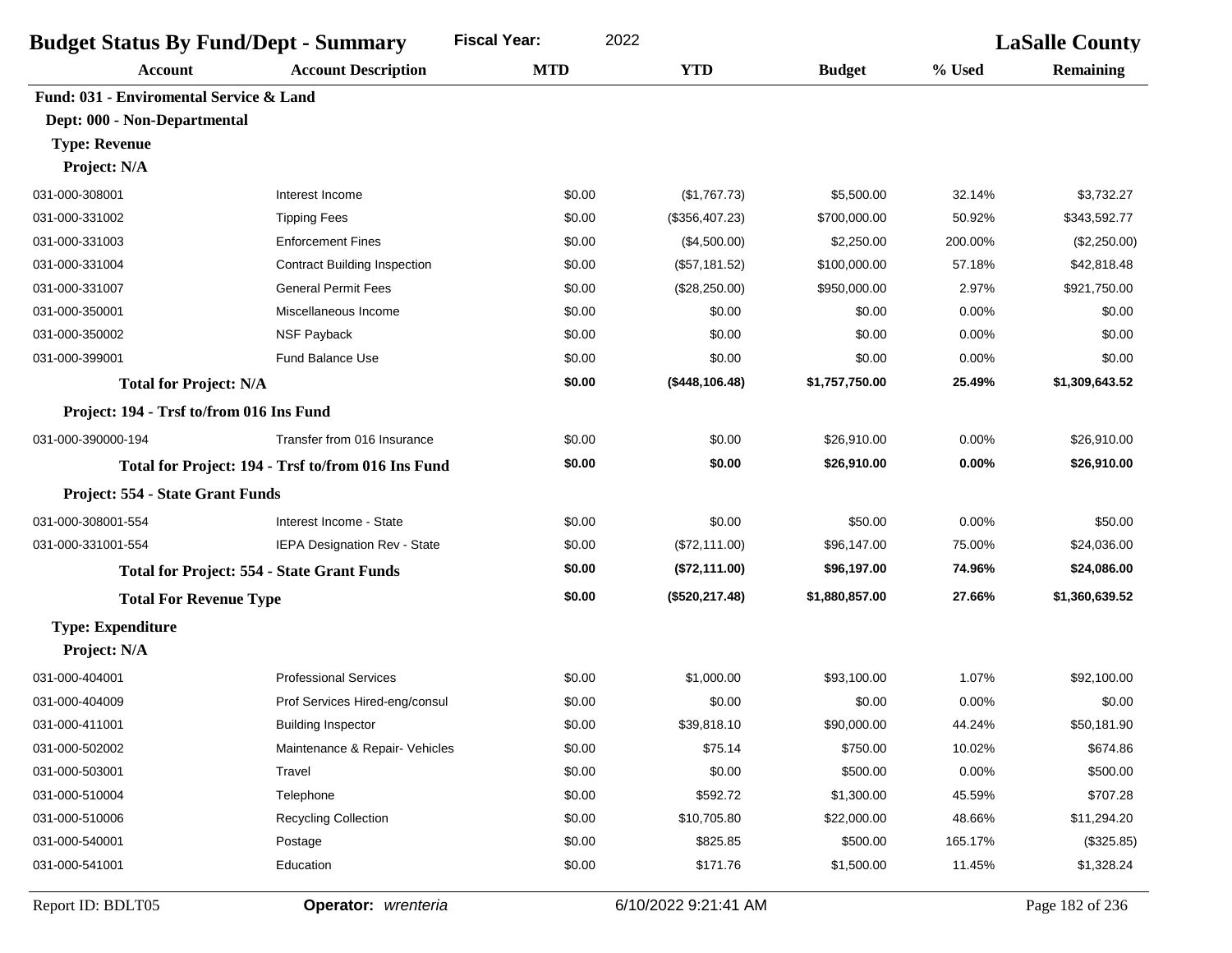| <b>Budget Status By Fund/Dept - Summary</b> |                                | <b>Fiscal Year:</b><br>2022 |              | <b>LaSalle County</b> |          |                  |
|---------------------------------------------|--------------------------------|-----------------------------|--------------|-----------------------|----------|------------------|
| <b>Account</b>                              | <b>Account Description</b>     | <b>MTD</b>                  | <b>YTD</b>   | <b>Budget</b>         | % Used   | <b>Remaining</b> |
| Fund: 031 - Enviromental Service & Land     |                                |                             |              |                       |          |                  |
| Dept: 000 - Non-Departmental                |                                |                             |              |                       |          |                  |
| <b>Type: Expenditure</b>                    |                                |                             |              |                       |          |                  |
| Project: N/A                                |                                |                             |              |                       |          |                  |
| 031-000-541003                              | Publications                   | \$0.00                      | \$0.00       | \$0.00                | 0.00%    | \$0.00           |
| 031-000-541004                              | Dues & Subscriptions           | \$0.00                      | \$140.00     | \$1,500.00            | 9.33%    | \$1,360.00       |
| 031-000-541006                              | Printing                       | \$0.00                      | \$0.00       | \$200.00              | 0.00%    | \$200.00         |
| 031-000-541025                              | <b>Enforcement Fine Refund</b> | \$0.00                      | \$0.00       | \$0.00                | 0.00%    | \$0.00           |
| 031-000-601001                              | Office Supplies & Expense      | \$0.00                      | \$441.46     | \$0.00                | 0.00%    | (\$441.46)       |
| 031-000-701001                              | Office Equipment Expense       | \$0.00                      | \$6,484.44   | \$6,800.00            | 95.36%   | \$315.56         |
| 031-000-704001                              | Software Purchase/licenses     | \$0.00                      | \$0.00       | \$45,000.00           | 0.00%    | \$45,000.00      |
| 031-000-810001                              | Health & Life Insurance        | \$0.00                      | \$25,454.08  | \$48,000.00           | 53.03%   | \$22,545.92      |
| 031-000-810002                              | Health & Life Ins-Retirees     | \$0.00                      | \$9,589.66   | \$19,500.00           | 49.18%   | \$9,910.34       |
| 031-000-860000                              | NSF Chargeback                 | \$0.00                      | \$0.00       | \$0.00                | 0.00%    | \$0.00           |
| 031-000-900000                              | Payroll                        | \$0.00                      | \$30,181.30  | \$120,000.00          | 25.15%   | \$89,818.70      |
| 031-000-900100                              | Part Time No Benefits          | \$0.00                      | \$0.00       | \$0.00                | 0.00%    | \$0.00           |
| 031-000-900101                              | Temp/Seasonal Help             | \$0.00                      | \$0.00       | \$0.00                | 0.00%    | \$0.00           |
| 031-000-910000                              | Overtime                       | \$0.00                      | \$0.00       | \$500.00              | 0.00%    | \$500.00         |
| <b>Total for Project: N/A</b>               |                                | \$0.00                      | \$125,480.31 | \$451,150.00          | 27.81%   | \$325,669.69     |
| Project: 130 - Mileage                      |                                |                             |              |                       |          |                  |
| 031-000-503001-130                          | Mileage                        | \$0.00                      | \$0.00       | \$0.00                | 0.00%    | \$0.00           |
| <b>Total for Project: 130 - Mileage</b>     |                                | \$0.00                      | \$0.00       | \$0.00                | $0.00\%$ | \$0.00           |
| Project: 131 - Meals                        |                                |                             |              |                       |          |                  |
| 031-000-503001-131                          | Meals                          | \$0.00                      | \$0.00       | \$0.00                | 0.00%    | \$0.00           |
| <b>Total for Project: 131 - Meals</b>       |                                | \$0.00                      | \$0.00       | \$0.00                | 0.00%    | \$0.00           |
| Project: 132 - Lodging                      |                                |                             |              |                       |          |                  |
|                                             |                                |                             |              |                       |          |                  |
| 031-000-503001-132                          | Lodging                        | \$0.00<br>\$0.00            | \$0.00       | \$0.00<br>\$0.00      | 0.00%    | \$0.00           |
| <b>Total for Project: 132 - Lodging</b>     |                                |                             | \$0.00       |                       | 0.00%    | \$0.00           |
| Project: 133 - Airfare                      |                                |                             |              |                       |          |                  |
| 031-000-503001-133                          | Airfare                        | \$0.00                      | \$0.00       | \$0.00                | 0.00%    | \$0.00           |
| <b>Total for Project: 133 - Airfare</b>     |                                | \$0.00                      | \$0.00       | \$0.00                | $0.00\%$ | \$0.00           |
|                                             |                                |                             |              |                       |          |                  |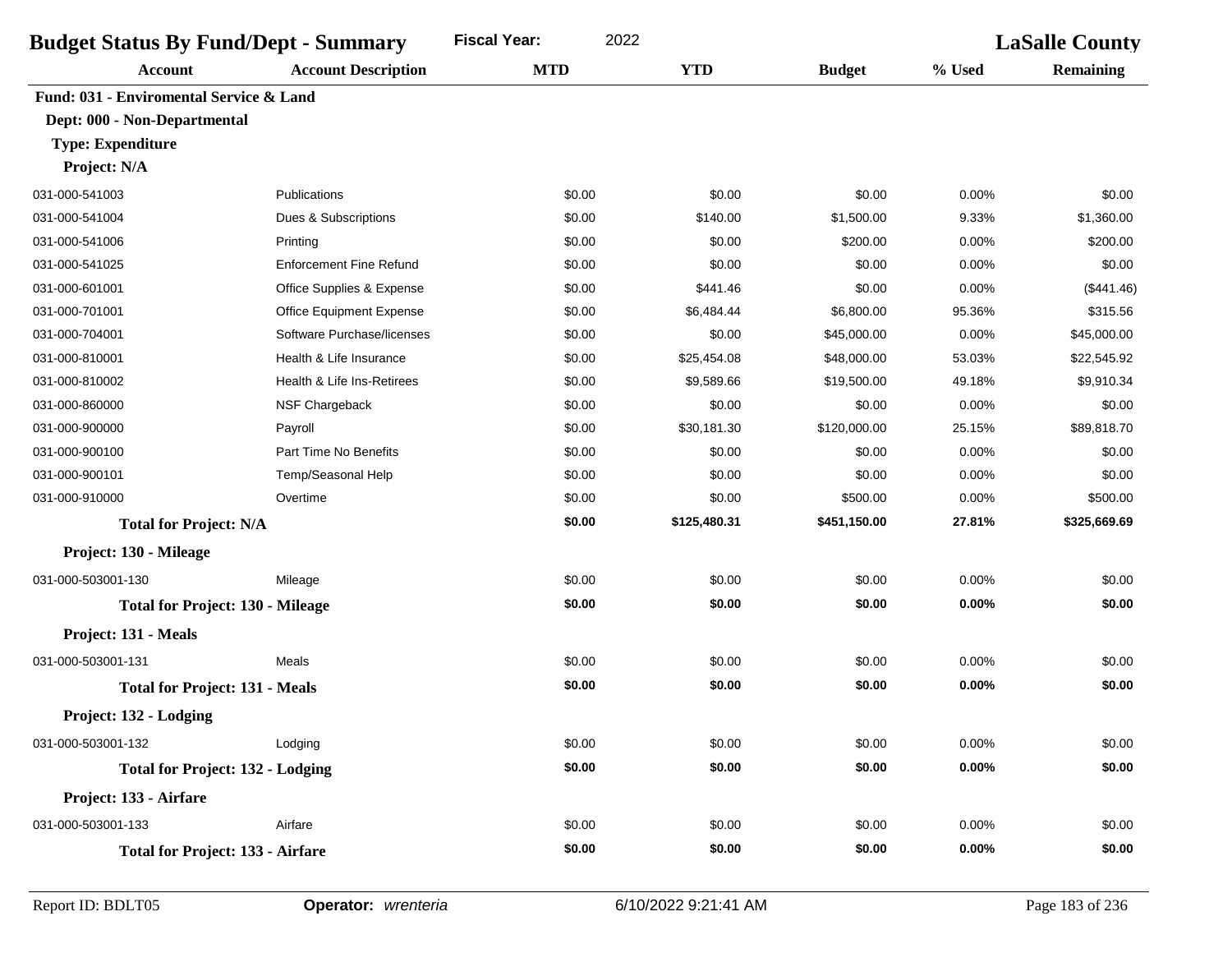| <b>Fiscal Year:</b><br>2022<br><b>Budget Status By Fund/Dept - Summary</b> |                                                     |            |            | <b>LaSalle County</b> |          |                  |
|----------------------------------------------------------------------------|-----------------------------------------------------|------------|------------|-----------------------|----------|------------------|
| <b>Account</b>                                                             | <b>Account Description</b>                          | <b>MTD</b> | <b>YTD</b> | <b>Budget</b>         | % Used   | <b>Remaining</b> |
| Fund: 031 - Enviromental Service & Land                                    |                                                     |            |            |                       |          |                  |
| Dept: 000 - Non-Departmental                                               |                                                     |            |            |                       |          |                  |
| <b>Type: Expenditure</b>                                                   |                                                     |            |            |                       |          |                  |
| Project: 134 - Transportation                                              |                                                     |            |            |                       |          |                  |
| 031-000-503001-134                                                         | Transportation                                      | \$0.00     | \$0.00     | \$0.00                | 0.00%    | \$0.00           |
| <b>Total for Project: 134 - Transportation</b>                             |                                                     | \$0.00     | \$0.00     | \$0.00                | $0.00\%$ | \$0.00           |
| Project: 180 - Trsf to/from General Fund                                   |                                                     |            |            |                       |          |                  |
| 031-000-490000-180                                                         | Transfer to 001 General Fund                        | \$0.00     | \$0.00     | \$800,000.00          | 0.00%    | \$800,000.00     |
|                                                                            | Total for Project: 180 - Trsf to/from General Fund  | \$0.00     | \$0.00     | \$800,000.00          | 0.00%    | \$800,000.00     |
| Project: 183 - Trsf to/from 004 IMRF                                       |                                                     |            |            |                       |          |                  |
| 031-000-490000-183                                                         | Transfer to 004 IMRF                                | \$0.00     | \$0.00     | \$6,500.00            | 0.00%    | \$6,500.00       |
|                                                                            | Total for Project: 183 - Trsf to/from 004 IMRF      | \$0.00     | \$0.00     | \$6,500.00            | 0.00%    | \$6,500.00       |
| Project: 188 - Trsf to/from 009 Soc Security                               |                                                     |            |            |                       |          |                  |
| 031-000-490000-188                                                         | Transfer to 009 Soc Security                        | \$0.00     | \$0.00     | \$5,400.00            | 0.00%    | \$5,400.00       |
|                                                                            | Total for Project: 188 - Trsf to/from 009 Soc Secur | \$0.00     | \$0.00     | \$5,400.00            | 0.00%    | \$5,400.00       |
| Project: 194 - Trsf to/from 016 Ins Fund                                   |                                                     |            |            |                       |          |                  |
| 031-000-490000-194                                                         | Transfer to 016 Insurance                           | \$0.00     | \$0.00     | \$3,300.00            | 0.00%    | \$3,300.00       |
|                                                                            | Total for Project: 194 - Trsf to/from 016 Ins Fund  | \$0.00     | \$0.00     | \$3,300.00            | 0.00%    | \$3,300.00       |
| Project: 204 - Trsf to/from 028 Cap Improv                                 |                                                     |            |            |                       |          |                  |
| 031-000-490000-204                                                         | Transfer to 028 Cap Improv                          | \$0.00     | \$0.00     | \$0.00                | $0.00\%$ | \$0.00           |
|                                                                            | Total for Project: 204 - Trsf to/from 028 Cap Impr  | \$0.00     | \$0.00     | \$0.00                | $0.00\%$ | \$0.00           |
| Project: 242 - Trsf to/from 098 Health Ins                                 |                                                     |            |            |                       |          |                  |
| 031-000-490000-242                                                         | Transfer to 098 Health Ins                          | \$0.00     | \$0.00     | \$1,800.00            | 0.00%    | \$1,800.00       |
|                                                                            | Total for Project: 242 - Trsf to/from 098 Health In | \$0.00     | \$0.00     | \$1,800.00            | 0.00%    | \$1,800.00       |
| Project: 554 - State Grant Funds                                           |                                                     |            |            |                       |          |                  |
| 031-000-404001-554                                                         | <b>Professional Services-State</b>                  | \$0.00     | \$0.00     | \$0.00                | 0.00%    | \$0.00           |
| 031-000-502002-554                                                         | Maint & Repair- Vehicles-State                      | \$0.00     | \$0.00     | \$1,500.00            | 0.00%    | \$1,500.00       |
| 031-000-503001-554-000130                                                  | Mileage - State                                     | \$0.00     | \$0.00     | \$500.00              | 0.00%    | \$500.00         |
| 031-000-540001-554                                                         | Postage - State                                     | \$0.00     | \$0.00     | \$0.00                | 0.00%    | \$0.00           |
| 031-000-541001-554                                                         | Education - State                                   | \$0.00     | \$0.00     | \$600.00              | 0.00%    | \$600.00         |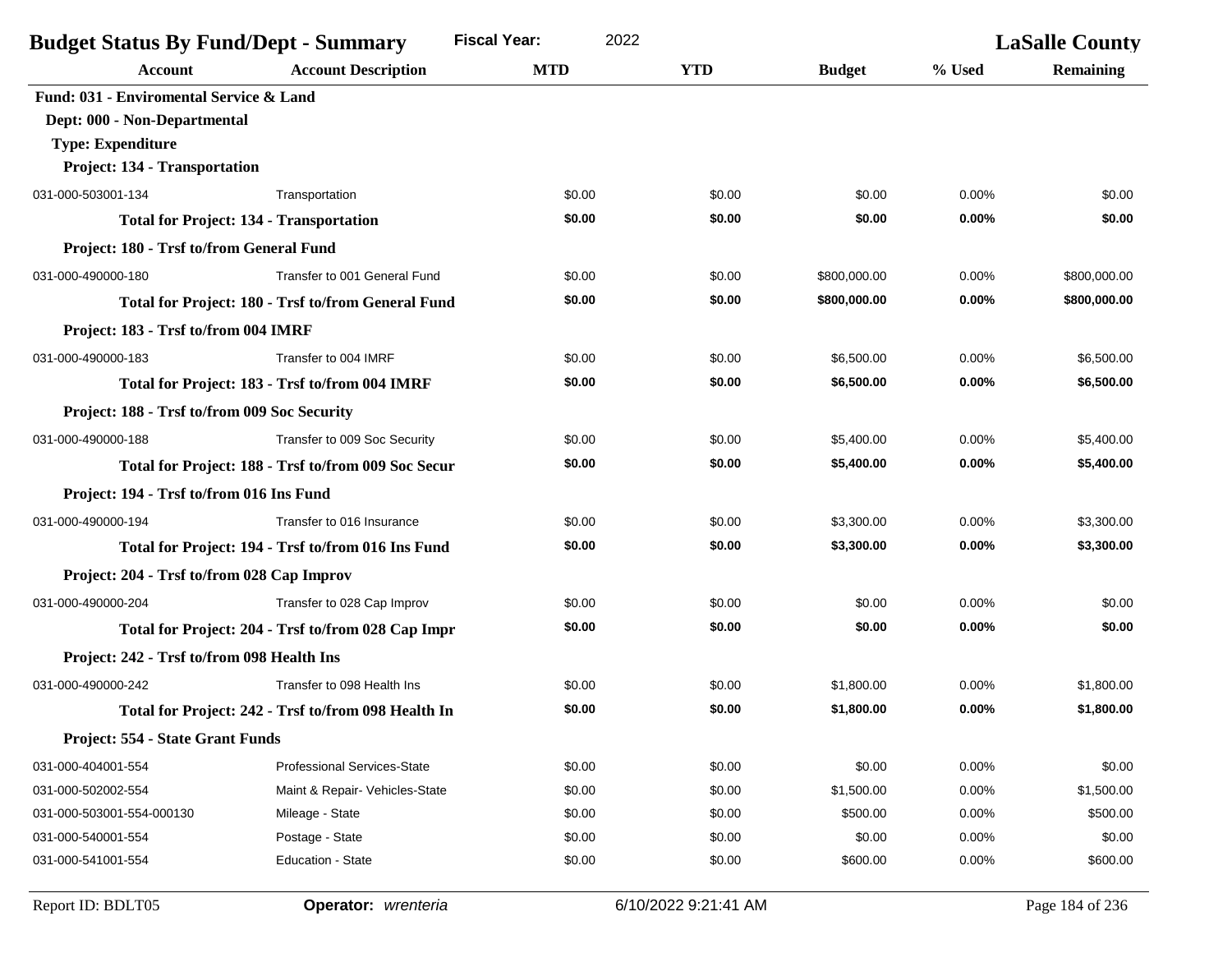| <b>Budget Status By Fund/Dept - Summary</b> |                                                        | 2022<br><b>Fiscal Year:</b> |                      |                | <b>LaSalle County</b> |                  |
|---------------------------------------------|--------------------------------------------------------|-----------------------------|----------------------|----------------|-----------------------|------------------|
| Account                                     | <b>Account Description</b>                             | <b>MTD</b>                  | <b>YTD</b>           | <b>Budget</b>  | % Used                | <b>Remaining</b> |
| Fund: 031 - Enviromental Service & Land     |                                                        |                             |                      |                |                       |                  |
| Dept: 000 - Non-Departmental                |                                                        |                             |                      |                |                       |                  |
| <b>Type: Expenditure</b>                    |                                                        |                             |                      |                |                       |                  |
| Project: 554 - State Grant Funds            |                                                        |                             |                      |                |                       |                  |
| 031-000-601001-554                          | Office Supp & Expense-State                            | \$0.00                      | \$439.04             | \$1,750.00     | 25.09%                | \$1,310.96       |
| 031-000-810001-554                          | Health & Life Insurance-State                          | \$0.00                      | \$0.00               | \$0.00         | 0.00%                 | \$0.00           |
| 031-000-900000-554                          | Payroll - State                                        | \$0.00                      | \$0.00               | \$0.00         | 0.00%                 | \$0.00           |
|                                             | <b>Total for Project: 554 - State Grant Funds</b>      | \$0.00                      | \$439.04             | \$4,350.00     | 10.09%                | \$3,910.96       |
| <b>Project: 998 - Other Salaries</b>        |                                                        |                             |                      |                |                       |                  |
| 031-000-900000-998                          | <b>State Attorney Salaries</b>                         | \$0.00                      | \$5,000.06           | \$10,000.00    | 50.00%                | \$4,999.94       |
|                                             | <b>Total for Project: 998 - Other Salaries</b>         | \$0.00                      | \$5,000.06           | \$10,000.00    | 50.00%                | \$4,999.94       |
| Project: 999 - Elected off/dept head        |                                                        |                             |                      |                |                       |                  |
| 031-000-900000-999                          | Payroll Elected off/dept head                          | \$0.00                      | \$36,026.51          | \$72,550.00    | 49.66%                | \$36,523.49      |
| 031-000-900000-999-000554                   | Payroll - Elect Off - State                            | \$0.00                      | \$0.00               | \$0.00         | 0.00%                 | \$0.00           |
|                                             | Total for Project: 999 - Elected off/dept head         | \$0.00                      | \$36,026.51          | \$72,550.00    | 49.66%                | \$36,523.49      |
| <b>Total For Expenditure Type</b>           |                                                        | \$0.00                      | \$166,945.92         | \$1,355,050.00 | 12.32%                | \$1,188,104.08   |
|                                             | Revenue Total for Dept: 000 - Non-Departmental         | \$0.00                      | (\$520, 217.48)      | \$1,880,857.00 | 27.66%                | \$1,360,639.52   |
|                                             | <b>Expenditure Total for Dept: 000 - Non-Departmen</b> | \$0.00                      | \$166,945.92         | \$1,355,050.00 | 12.32%                | \$1,188,104.08   |
| Dept: 002 - Grant                           |                                                        |                             |                      |                |                       |                  |
| <b>Type: Expenditure</b>                    |                                                        |                             |                      |                |                       |                  |
| Project: N/A                                |                                                        |                             |                      |                |                       |                  |
| 031-002-900000                              | Payroll                                                | \$0.00                      | \$0.00               | \$0.00         | 0.00%                 | \$0.00           |
| <b>Total for Project: N/A</b>               |                                                        | \$0.00                      | \$0.00               | \$0.00         | 0.00%                 | \$0.00           |
| <b>Total For Expenditure Type</b>           |                                                        | \$0.00                      | \$0.00               | \$0.00         | 0.00%                 | \$0.00           |
|                                             | <b>Revenue Total for Dept: 002 - Grant</b>             | \$0.00                      | \$0.00               | \$0.00         | 0.00%                 | \$0.00           |
|                                             | <b>Expenditure Total for Dept: 002 - Grant</b>         | \$0.00                      | \$0.00               | \$0.00         | 0.00%                 | \$0.00           |
| Dept: 010 - Solid Waste Enforcement Prgm    |                                                        |                             |                      |                |                       |                  |
| <b>Type: Expenditure</b>                    |                                                        |                             |                      |                |                       |                  |
| Project: N/A                                |                                                        |                             |                      |                |                       |                  |
| 031-010-900000                              | Payroll                                                | \$0.00                      | \$21,940.01          | \$0.00         | 0.00%                 | (\$21,940.01)    |
| <b>Total for Project: N/A</b>               |                                                        | \$0.00                      | \$21,940.01          | \$0.00         | 0.00%                 | (\$21,940.01)    |
| Report ID: BDLT05                           | Operator: wrenteria                                    |                             | 6/10/2022 9:21:41 AM |                |                       | Page 185 of 236  |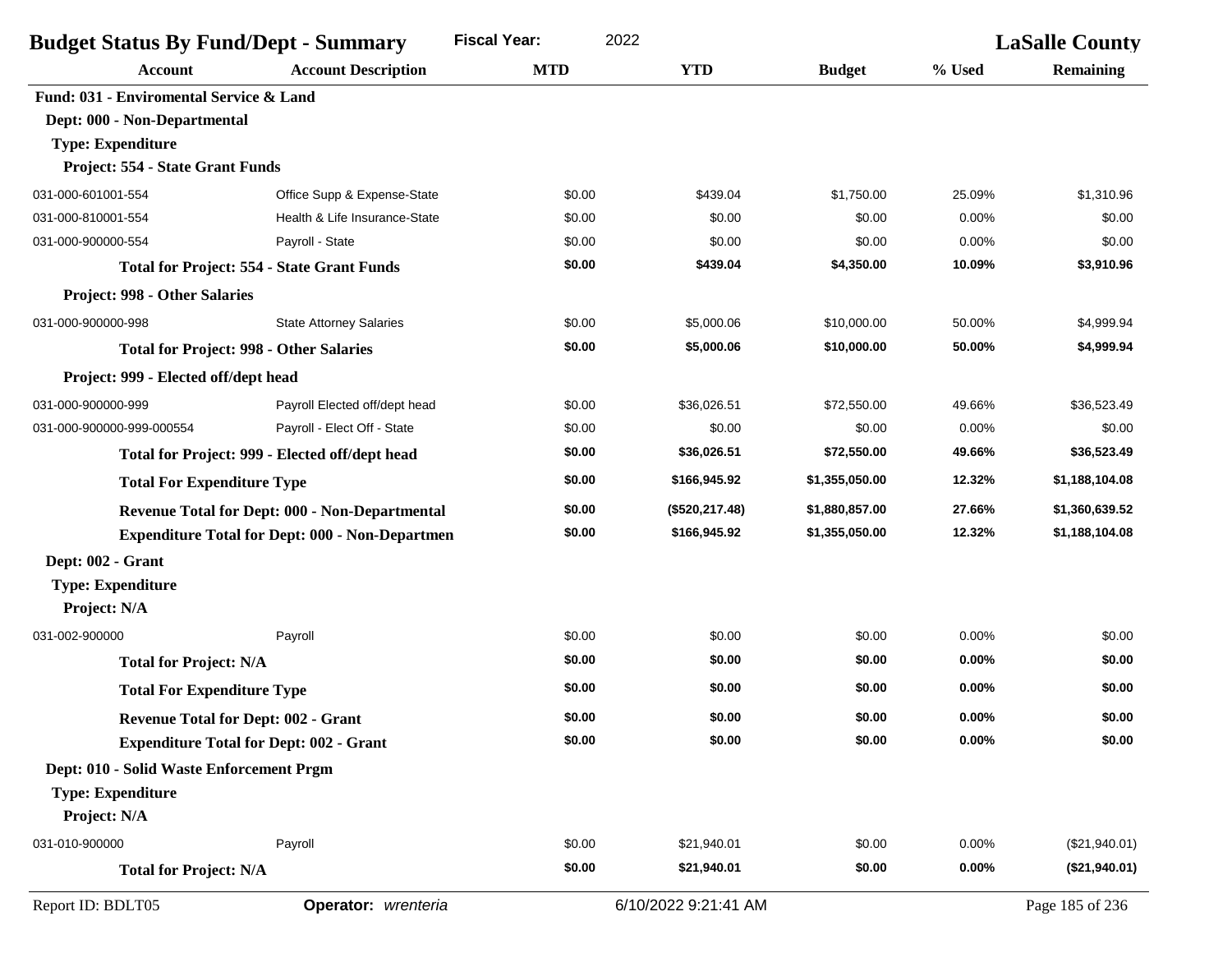| <b>Budget Status By Fund/Dept - Summary</b> |                                                           | <b>Fiscal Year:</b> | 2022            |                |          | <b>LaSalle County</b> |
|---------------------------------------------|-----------------------------------------------------------|---------------------|-----------------|----------------|----------|-----------------------|
| Account                                     | <b>Account Description</b>                                | <b>MTD</b>          | <b>YTD</b>      | <b>Budget</b>  | % Used   | <b>Remaining</b>      |
| Fund: 031 - Enviromental Service & Land     |                                                           |                     |                 |                |          |                       |
| Dept: 010 - Solid Waste Enforcement Prgm    |                                                           |                     |                 |                |          |                       |
| <b>Type: Expenditure</b>                    |                                                           |                     |                 |                |          |                       |
| <b>Total For Expenditure Type</b>           |                                                           | \$0.00              | \$21,940.01     | \$0.00         | $0.00\%$ | (\$21,940.01)         |
|                                             | <b>Revenue Total for Dept: 010 - Solid Waste Enforce</b>  | \$0.00              | \$0.00          | \$0.00         | $0.00\%$ | \$0.00                |
|                                             | <b>Expenditure Total for Dept: 010 - Solid Waste Enf</b>  | \$0.00              | \$21,940.01     | \$0.00         | $0.00\%$ | (\$21,940.01)         |
|                                             | <b>Revenue Total for Fund: Enviromental Service &amp;</b> | \$0.00              | (\$520, 217.48) | \$1,880,857.00 | 27.66%   | \$1,360,639.52        |
|                                             | <b>Expenditure Total for Fund: Enviromental Servic</b>    | \$0.00              | \$188,885.93    | \$1,355,050.00 | 13.94%   | \$1,166,164.07        |
|                                             | Cash Balance for Fund: Enviromental Service &             |                     |                 |                |          | \$893,517.96          |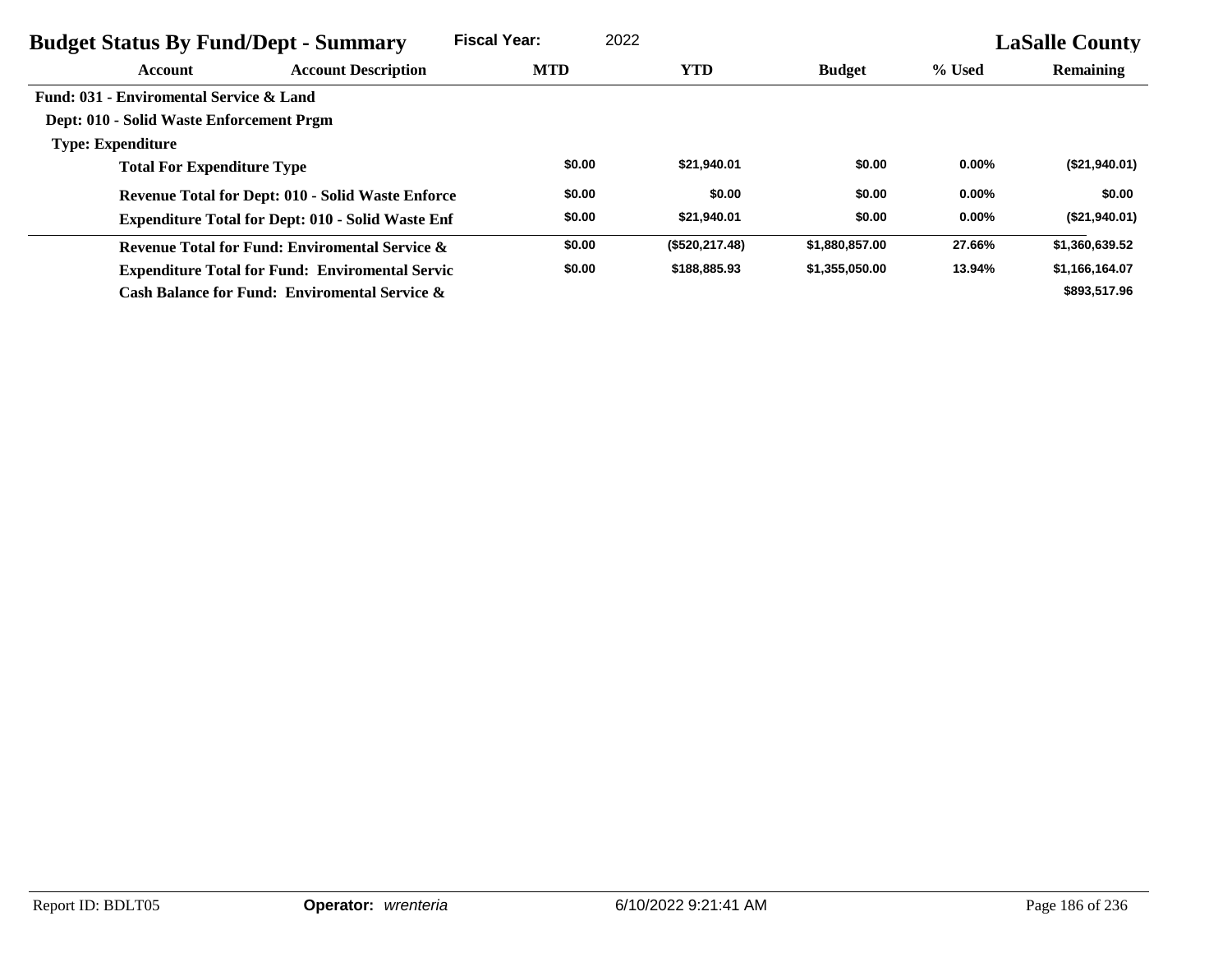| <b>Budget Status By Fund/Dept - Summary</b>   |                                                        | <b>Fiscal Year:</b><br>2022 |               |               |        | <b>LaSalle County</b> |
|-----------------------------------------------|--------------------------------------------------------|-----------------------------|---------------|---------------|--------|-----------------------|
| <b>Account</b>                                | <b>Account Description</b>                             | <b>MTD</b>                  | <b>YTD</b>    | <b>Budget</b> | % Used | <b>Remaining</b>      |
| <b>Fund: 032 - Crime Victim Witness Coord</b> |                                                        |                             |               |               |        |                       |
| Dept: 000 - Non-Departmental                  |                                                        |                             |               |               |        |                       |
| <b>Type: Revenue</b>                          |                                                        |                             |               |               |        |                       |
| Project: N/A                                  |                                                        |                             |               |               |        |                       |
| 032-000-315007                                | Sal Reimb Crime Vit/wit Coord                          | \$0.00                      | (\$22,125.00) | \$30,385.00   | 72.82% | \$8,260.00            |
| <b>Total for Project: N/A</b>                 |                                                        | \$0.00                      | (\$22,125.00) | \$30,385.00   | 72.82% | \$8,260.00            |
| <b>Total For Revenue Type</b>                 |                                                        | \$0.00                      | (\$22,125.00) | \$30,385.00   | 72.82% | \$8,260.00            |
| <b>Type: Expenditure</b><br>Project: N/A      |                                                        |                             |               |               |        |                       |
| 032-000-900000                                | Payroll                                                | \$0.00                      | \$0.00        | \$0.00        | 0.00%  | \$0.00                |
| <b>Total for Project: N/A</b>                 |                                                        | \$0.00                      | \$0.00        | \$0.00        | 0.00%  | \$0.00                |
| Project: 116 - St Atty Salary grant           |                                                        |                             |               |               |        |                       |
| 032-000-900000-116                            | Payroll St Atty Salary grant                           | \$0.00                      | \$14,750.06   | \$30,385.00   | 48.54% | \$15,634.94           |
|                                               | Total for Project: 116 - St Atty Salary grant          | \$0.00                      | \$14,750.06   | \$30,385.00   | 48.54% | \$15,634.94           |
| <b>Total For Expenditure Type</b>             |                                                        | \$0.00                      | \$14,750.06   | \$30,385.00   | 48.54% | \$15,634.94           |
|                                               | <b>Revenue Total for Dept: 000 - Non-Departmental</b>  | \$0.00                      | (\$22,125.00) | \$30,385.00   | 72.82% | \$8,260.00            |
|                                               | <b>Expenditure Total for Dept: 000 - Non-Departmen</b> | \$0.00                      | \$14,750.06   | \$30,385.00   | 48.54% | \$15,634.94           |
|                                               | <b>Revenue Total for Fund: Crime Victim Witness Co</b> | \$0.00                      | (\$22,125.00) | \$30,385.00   | 72.82% | \$8,260.00            |
|                                               | <b>Expenditure Total for Fund: Crime Victim Witnes</b> | \$0.00                      | \$14,750.06   | \$30,385.00   | 48.54% | \$15,634.94           |
|                                               | <b>Cash Balance for Fund: Crime Victim Witness Co</b>  |                             |               |               |        | \$3,855.53            |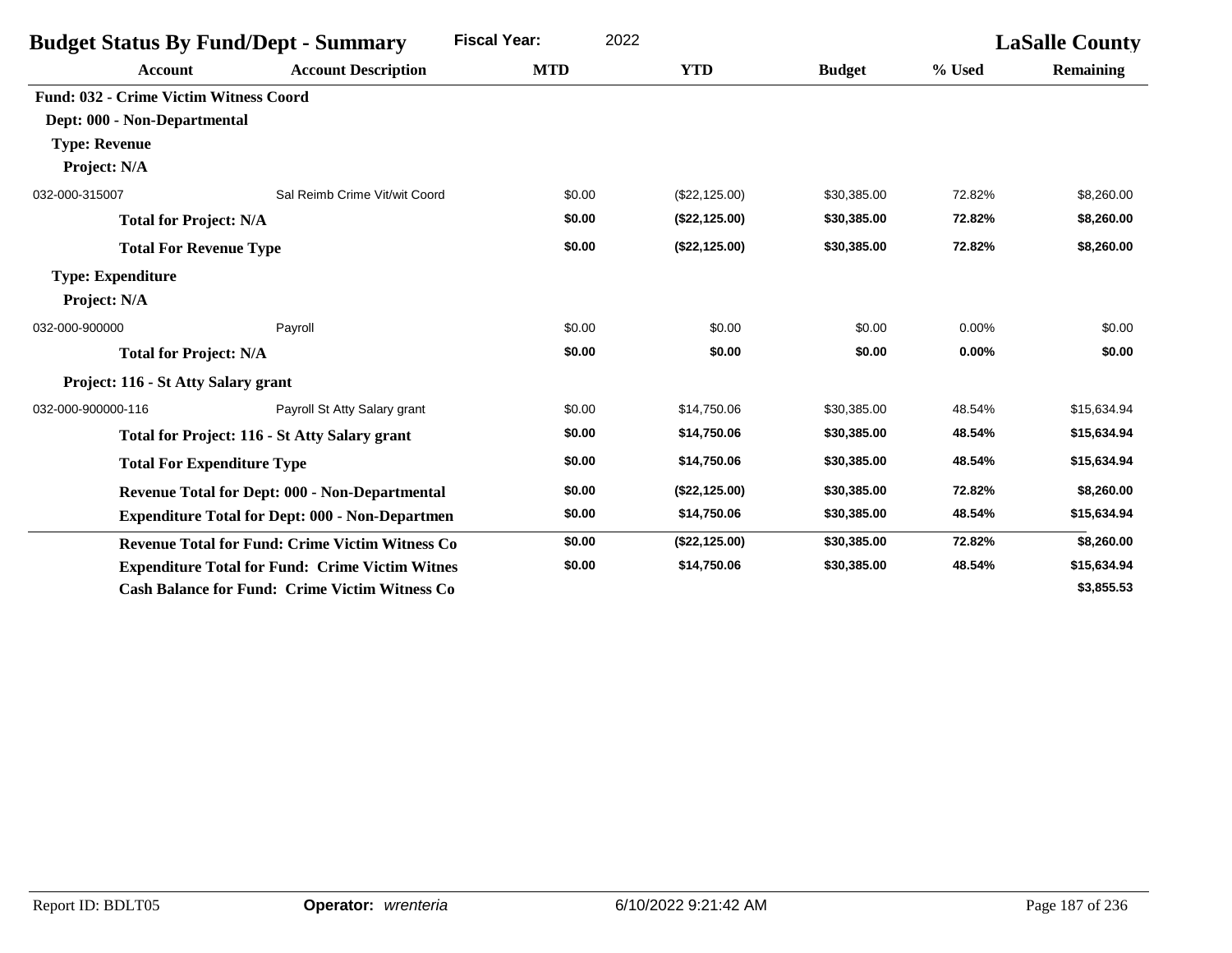| <b>Budget Status By Fund/Dept - Summary</b>                                       |                                                        | 2022<br><b>Fiscal Year:</b> |                  |                | <b>LaSalle County</b> |                  |
|-----------------------------------------------------------------------------------|--------------------------------------------------------|-----------------------------|------------------|----------------|-----------------------|------------------|
| <b>Account</b>                                                                    | <b>Account Description</b>                             | <b>MTD</b>                  | <b>YTD</b>       | <b>Budget</b>  | % Used                | <b>Remaining</b> |
| Fund: 033 - Public Safety<br>Dept: 000 - Non-Departmental<br><b>Type: Revenue</b> |                                                        |                             |                  |                |                       |                  |
| Project: N/A                                                                      |                                                        |                             |                  |                |                       |                  |
| 033-000-301010                                                                    | <b>Public Safety Tax</b>                               | \$0.00                      | (\$1,511,947.54) | \$2,400,000.00 | 63.00%                | \$888,052.46     |
| 033-000-308001                                                                    | Interest Income                                        | \$0.00                      | (\$4,920.27)     | \$4,000.00     | 123.01%               | $(\$920.27)$     |
| 033-000-350001                                                                    | Miscellaneous Income                                   | \$0.00                      | \$0.00           | \$0.00         | 0.00%                 | \$0.00           |
| 033-000-399001                                                                    | <b>Fund Balance Use</b>                                | \$0.00                      | \$0.00           | \$596,000.00   | 0.00%                 | \$596,000.00     |
| <b>Total for Project: N/A</b>                                                     |                                                        | \$0.00                      | (\$1,516,867.81) | \$3,000,000.00 | 50.56%                | \$1,483,132.19   |
| <b>Total For Revenue Type</b>                                                     |                                                        | \$0.00                      | (\$1,516,867.81) | \$3,000,000.00 | 50.56%                | \$1,483,132.19   |
| <b>Type: Expenditure</b>                                                          |                                                        |                             |                  |                |                       |                  |
| Project: N/A                                                                      |                                                        |                             |                  |                |                       |                  |
| 033-000-598001                                                                    | Misc Expense                                           | \$0.00                      | \$0.00           | \$0.00         | 0.00%                 | \$0.00           |
| 033-000-600001                                                                    | Supplies                                               | \$0.00                      | \$0.00           | \$0.00         | 0.00%                 | \$0.00           |
| 033-000-701001                                                                    | Office Equipment Expense                               | \$0.00                      | \$0.00           | \$0.00         | 0.00%                 | \$0.00           |
| 033-000-701002                                                                    | <b>Equipment Expense</b>                               | \$0.00                      | \$0.00           | \$0.00         | 0.00%                 | \$0.00           |
| <b>Total for Project: N/A</b>                                                     |                                                        | \$0.00                      | \$0.00           | \$0.00         | 0.00%                 | \$0.00           |
| Project: 180 - Trsf to/from General Fund                                          |                                                        |                             |                  |                |                       |                  |
| 033-000-490000-180                                                                | Transfer to 001 General Fund                           | \$0.00                      | \$0.00           | \$3,000,000.00 | 0.00%                 | \$3,000,000.00   |
|                                                                                   | Total for Project: 180 - Trsf to/from General Fund     | \$0.00                      | \$0.00           | \$3,000,000.00 | 0.00%                 | \$3,000,000.00   |
| Project: 204 - Trsf to/from 028 Cap Improv                                        |                                                        |                             |                  |                |                       |                  |
| 033-000-490000-204                                                                | Transfer to Other Funds Trsf t                         | \$0.00                      | \$0.00           | \$0.00         | 0.00%                 | \$0.00           |
|                                                                                   | Total for Project: 204 - Trsf to/from 028 Cap Impr     | \$0.00                      | \$0.00           | \$0.00         | 0.00%                 | \$0.00           |
| <b>Total For Expenditure Type</b>                                                 |                                                        | \$0.00                      | \$0.00           | \$3,000,000.00 | 0.00%                 | \$3,000,000.00   |
|                                                                                   | <b>Revenue Total for Dept: 000 - Non-Departmental</b>  | \$0.00                      | (\$1,516,867.81) | \$3,000,000.00 | 50.56%                | \$1,483,132.19   |
|                                                                                   | <b>Expenditure Total for Dept: 000 - Non-Departmen</b> | \$0.00                      | \$0.00           | \$3,000,000.00 | 0.00%                 | \$3,000,000.00   |
|                                                                                   | <b>Revenue Total for Fund: Public Safety</b>           | \$0.00                      | (\$1,516,867.81) | \$3,000,000.00 | 50.56%                | \$1,483,132.19   |
|                                                                                   | <b>Expenditure Total for Fund: Public Safety</b>       | \$0.00                      | \$0.00           | \$3,000,000.00 | 0.00%                 | \$3,000,000.00   |
|                                                                                   | <b>Cash Balance for Fund: Public Safety</b>            |                             |                  |                |                       | \$5,880,792.62   |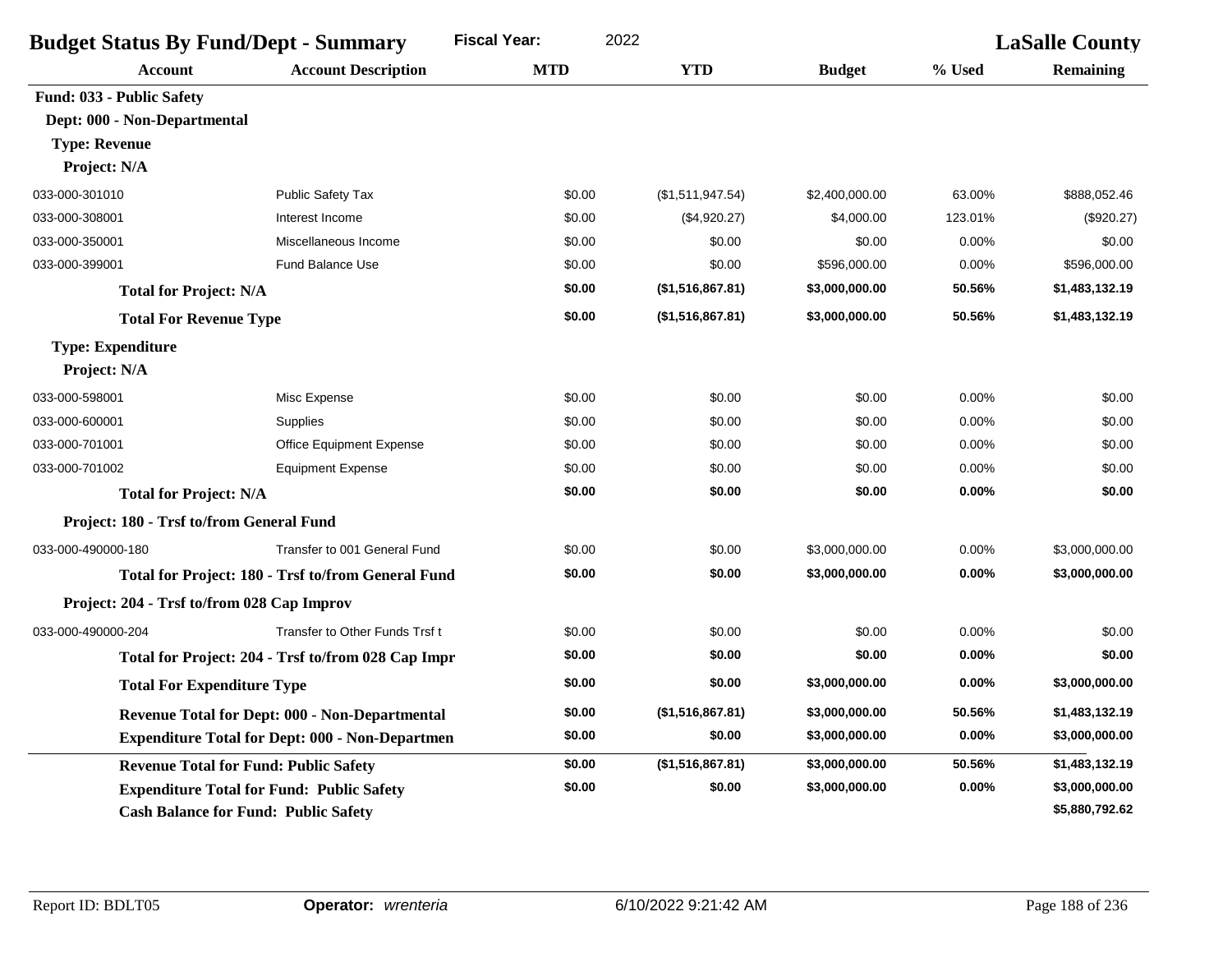| <b>Budget Status By Fund/Dept - Summary</b> |                                                        | <b>Fiscal Year:</b><br>2022 |               |               | <b>LaSalle County</b> |                  |
|---------------------------------------------|--------------------------------------------------------|-----------------------------|---------------|---------------|-----------------------|------------------|
| <b>Account</b>                              | <b>Account Description</b>                             | <b>MTD</b>                  | <b>YTD</b>    | <b>Budget</b> | % Used                | <b>Remaining</b> |
| Fund: 034 - D.U.I.                          |                                                        |                             |               |               |                       |                  |
| Dept: 000 - Non-Departmental                |                                                        |                             |               |               |                       |                  |
| <b>Type: Revenue</b>                        |                                                        |                             |               |               |                       |                  |
| Project: N/A                                |                                                        |                             |               |               |                       |                  |
| 034-000-308001                              | Interest Income                                        | \$0.00                      | (\$188.72)    | \$800.00      | 23.59%                | \$611.28         |
| 034-000-323010                              | Dui Fines                                              | \$0.00                      | (\$13,665.39) | \$35,000.00   | 39.04%                | \$21,334.61      |
| <b>Total for Project: N/A</b>               |                                                        | \$0.00                      | (\$13,854.11) | \$35,800.00   | 38.70%                | \$21,945.89      |
| <b>Total For Revenue Type</b>               |                                                        | \$0.00                      | (\$13,854.11) | \$35,800.00   | 38.70%                | \$21,945.89      |
| <b>Type: Expenditure</b>                    |                                                        |                             |               |               |                       |                  |
| Project: N/A                                |                                                        |                             |               |               |                       |                  |
| 034-000-598001                              | Misc Expense                                           | \$0.00                      | \$0.00        | \$0.00        | 0.00%                 | \$0.00           |
| 034-000-600001                              | Supplies                                               | \$0.00                      | \$11,862.00   | \$5,000.00    | 237.24%               | (\$6,862.00)     |
| 034-000-701001                              | <b>Office Equipment Expense</b>                        | \$0.00                      | \$0.00        | \$0.00        | 0.00%                 | \$0.00           |
| 034-000-860000                              | NSF Chargeback                                         | \$0.00                      | \$0.00        | \$0.00        | 0.00%                 | \$0.00           |
| <b>Total for Project: N/A</b>               |                                                        | \$0.00                      | \$11,862.00   | \$5,000.00    | 237.24%               | (\$6,862.00)     |
| Project: 204 - Trsf to/from 028 Cap Improv  |                                                        |                             |               |               |                       |                  |
| 034-000-490000-204                          | Transfer to 028 Cap Improv                             | \$0.00                      | \$0.00        | \$25,000.00   | 0.00%                 | \$25,000.00      |
|                                             | Total for Project: 204 - Trsf to/from 028 Cap Impr     | \$0.00                      | \$0.00        | \$25,000.00   | 0.00%                 | \$25,000.00      |
| <b>Total For Expenditure Type</b>           |                                                        | \$0.00                      | \$11,862.00   | \$30,000.00   | 39.54%                | \$18,138.00      |
|                                             | <b>Revenue Total for Dept: 000 - Non-Departmental</b>  | \$0.00                      | (\$13,854.11) | \$35,800.00   | 38.70%                | \$21,945.89      |
|                                             | <b>Expenditure Total for Dept: 000 - Non-Departmen</b> | \$0.00                      | \$11,862.00   | \$30,000.00   | 39.54%                | \$18,138.00      |
| <b>Revenue Total for Fund: D.U.I.</b>       |                                                        | \$0.00                      | (\$13,854.11) | \$35,800.00   | 38.70%                | \$21,945.89      |
|                                             | <b>Expenditure Total for Fund: D.U.I.</b>              | \$0.00                      | \$11,862.00   | \$30,000.00   | 39.54%                | \$18,138.00      |
| <b>Cash Balance for Fund: D.U.I.</b>        |                                                        |                             |               |               |                       | \$90,389.01      |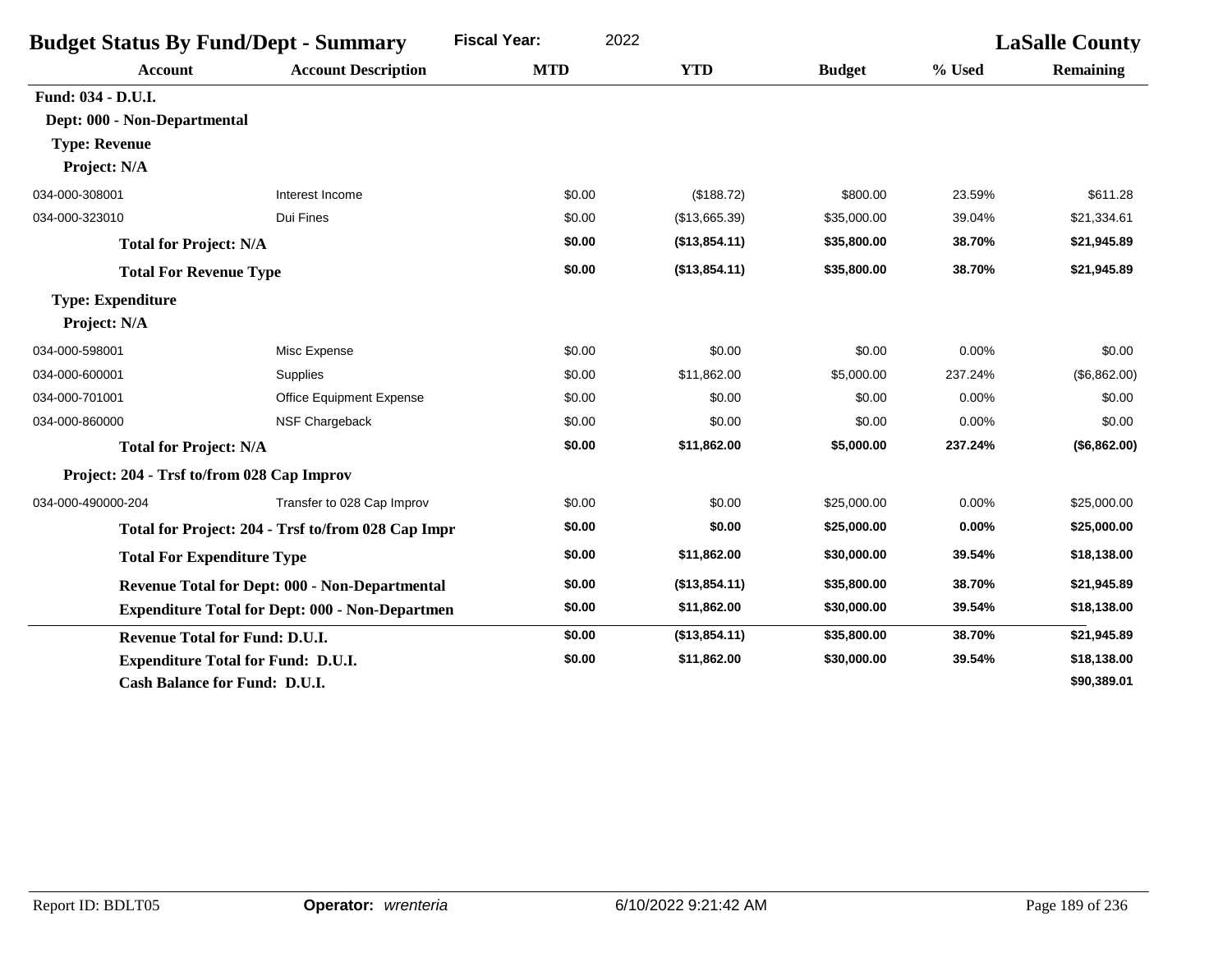| <b>Budget Status By Fund/Dept - Summary</b> |                                                    | 2022<br><b>Fiscal Year:</b> |                 |               | <b>LaSalle County</b> |                  |
|---------------------------------------------|----------------------------------------------------|-----------------------------|-----------------|---------------|-----------------------|------------------|
| <b>Account</b>                              | <b>Account Description</b>                         | <b>MTD</b>                  | <b>YTD</b>      | <b>Budget</b> | % Used                | <b>Remaining</b> |
| Fund: 035 - G.I.S.                          |                                                    |                             |                 |               |                       |                  |
| Dept: 000 - Non-Departmental                |                                                    |                             |                 |               |                       |                  |
| <b>Type: Revenue</b>                        |                                                    |                             |                 |               |                       |                  |
| Project: N/A                                |                                                    |                             |                 |               |                       |                  |
| 035-000-308001                              | Interest Income                                    | \$0.00                      | (\$1,405.24)    | \$4,200.00    | 33.46%                | \$2,794.76       |
| 035-000-322005                              | Gis Recording Fees                                 | \$0.00                      | (\$316,825.00)  | \$700,000.00  | 45.26%                | \$383,175.00     |
| 035-000-322007                              | Data Fees                                          | \$0.00                      | \$0.00          | \$0.00        | 0.00%                 | \$0.00           |
| 035-000-350001                              | Miscellaneous Income                               | \$0.00                      | (\$63.00)       | \$4,500.00    | 1.40%                 | \$4,437.00       |
| 035-000-350002                              | NSF Payback                                        | \$0.00                      | \$0.00          | \$0.00        | 0.00%                 | \$0.00           |
| 035-000-399001                              | <b>Fund Balance Use</b>                            | \$0.00                      | \$0.00          | \$0.00        | 0.00%                 | \$0.00           |
| <b>Total for Project: N/A</b>               |                                                    | \$0.00                      | (\$318, 293.24) | \$708,700.00  | 44.91%                | \$390,406.76     |
| <b>Total For Revenue Type</b>               |                                                    | \$0.00                      | (\$318, 293.24) | \$708,700.00  | 44.91%                | \$390,406.76     |
| <b>Type: Expenditure</b>                    |                                                    |                             |                 |               |                       |                  |
| Project: N/A                                |                                                    |                             |                 |               |                       |                  |
| 035-000-404001                              | <b>Professional Services</b>                       | \$0.00                      | \$81,040.50     | \$286.616.00  | 28.27%                | \$205,575.50     |
| 035-000-502006                              | Maintenance-Software                               | \$0.00                      | \$187,726.00    | \$102,100.00  | 183.86%               | (\$85,626.00)    |
| 035-000-541001                              | Education                                          | \$0.00                      | \$0.00          | \$5,000.00    | 0.00%                 | \$5,000.00       |
| 035-000-598001                              | Misc Expense                                       | \$0.00                      | \$0.00          | \$1,000.00    | 0.00%                 | \$1,000.00       |
| 035-000-601001                              | Office Supplies & Expense                          | \$0.00                      | \$3,627.36      | \$15,500.00   | 23.40%                | \$11,872.64      |
| 035-000-701001                              | Office Equipment Expense                           | \$0.00                      | \$0.00          | \$0.00        | 0.00%                 | \$0.00           |
| 035-000-704001                              | Software Purchase/licenses                         | \$0.00                      | \$1,500.00      | \$8,400.00    | 17.86%                | \$6,900.00       |
| 035-000-810001                              | Health & Life Insurance                            | \$0.00                      | \$22,121.28     | \$48,000.00   | 46.09%                | \$25,878.72      |
| 035-000-810002                              | Health & Life Ins-Retirees                         | \$0.00                      | \$4,794.83      | \$9,600.00    | 49.95%                | \$4,805.17       |
| 035-000-860000                              | NSF Chargeback                                     | \$0.00                      | \$0.00          | \$0.00        | 0.00%                 | \$0.00           |
| 035-000-900000                              | Payroll                                            | \$0.00                      | \$81,156.89     | \$166,004.00  | 48.89%                | \$84,847.11      |
| 035-000-900100                              | Part Time No Benefits                              | \$0.00                      | \$0.00          | \$0.00        | 0.00%                 | \$0.00           |
| 035-000-900101                              | Temp/Seasonal Help                                 | \$0.00                      | \$0.00          | \$0.00        | 0.00%                 | \$0.00           |
| 035-000-910000                              | Overtime                                           | \$0.00                      | \$1,300.18      | \$0.00        | 0.00%                 | (\$1,300.18)     |
| <b>Total for Project: N/A</b>               |                                                    | \$0.00                      | \$383,267.04    | \$642,220.00  | 59.68%                | \$258,952.96     |
| Project: 180 - Trsf to/from General Fund    |                                                    |                             |                 |               |                       |                  |
| 035-000-490000-180                          | Transfer to 001 Gen Fd                             | \$0.00                      | \$0.00          | \$3,600.00    | 0.00%                 | \$3,600.00       |
|                                             | Total for Project: 180 - Trsf to/from General Fund | \$0.00                      | \$0.00          | \$3,600.00    | $0.00\%$              | \$3,600.00       |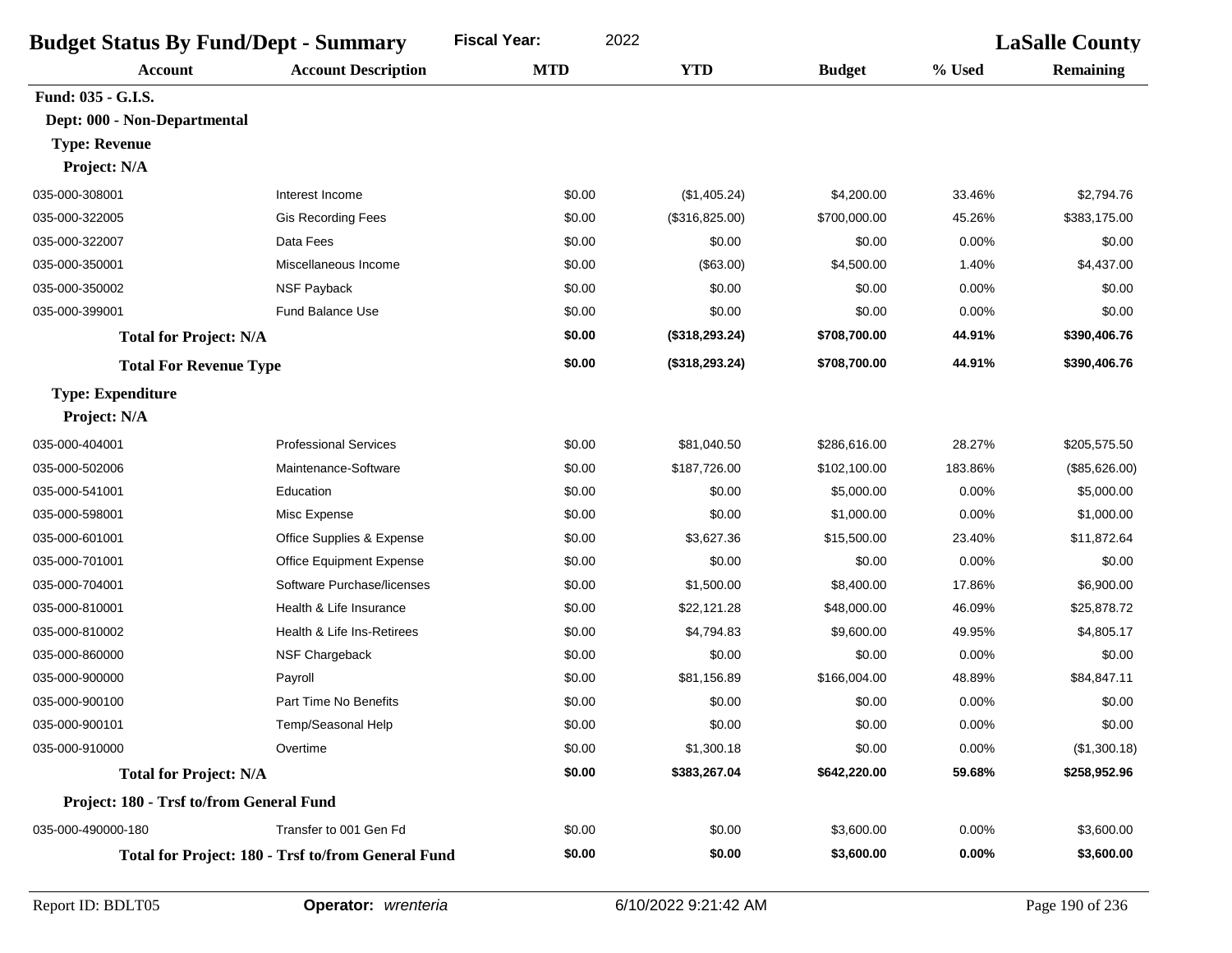| <b>Budget Status By Fund/Dept - Summary</b> |                                                        | <b>Fiscal Year:</b> | 2022           |               |          | <b>LaSalle County</b> |
|---------------------------------------------|--------------------------------------------------------|---------------------|----------------|---------------|----------|-----------------------|
| Account                                     | <b>Account Description</b>                             | <b>MTD</b>          | <b>YTD</b>     | <b>Budget</b> | % Used   | <b>Remaining</b>      |
| <b>Fund: 035 - G.I.S.</b>                   |                                                        |                     |                |               |          |                       |
| Dept: 000 - Non-Departmental                |                                                        |                     |                |               |          |                       |
| <b>Type: Expenditure</b>                    |                                                        |                     |                |               |          |                       |
| Project: 242 - Trsf to/from 098 Health Ins  |                                                        |                     |                |               |          |                       |
| 035-000-490000-242                          | Transfer to 098 Health Ins                             | \$0.00              | \$0.00         | \$2,100.00    | $0.00\%$ | \$2,100.00            |
|                                             | Total for Project: 242 - Trsf to/from 098 Health In    | \$0.00              | \$0.00         | \$2,100.00    | $0.00\%$ | \$2,100.00            |
| <b>Total For Expenditure Type</b>           |                                                        | \$0.00              | \$383,267.04   | \$647,920.00  | 59.15%   | \$264,652.96          |
|                                             | <b>Revenue Total for Dept: 000 - Non-Departmental</b>  | \$0.00              | (\$318,293.24) | \$708,700.00  | 44.91%   | \$390,406.76          |
|                                             | <b>Expenditure Total for Dept: 000 - Non-Departmen</b> | \$0.00              | \$383,267.04   | \$647,920.00  | 59.15%   | \$264,652.96          |
| <b>Revenue Total for Fund: G.I.S.</b>       |                                                        | \$0.00              | (\$318,293.24) | \$708,700.00  | 44.91%   | \$390,406.76          |
|                                             | <b>Expenditure Total for Fund: G.I.S.</b>              | \$0.00              | \$383,267.04   | \$647,920.00  | 59.15%   | \$264,652.96          |
| Cash Balance for Fund: G.I.S.               |                                                        |                     |                |               |          | \$638,407.14          |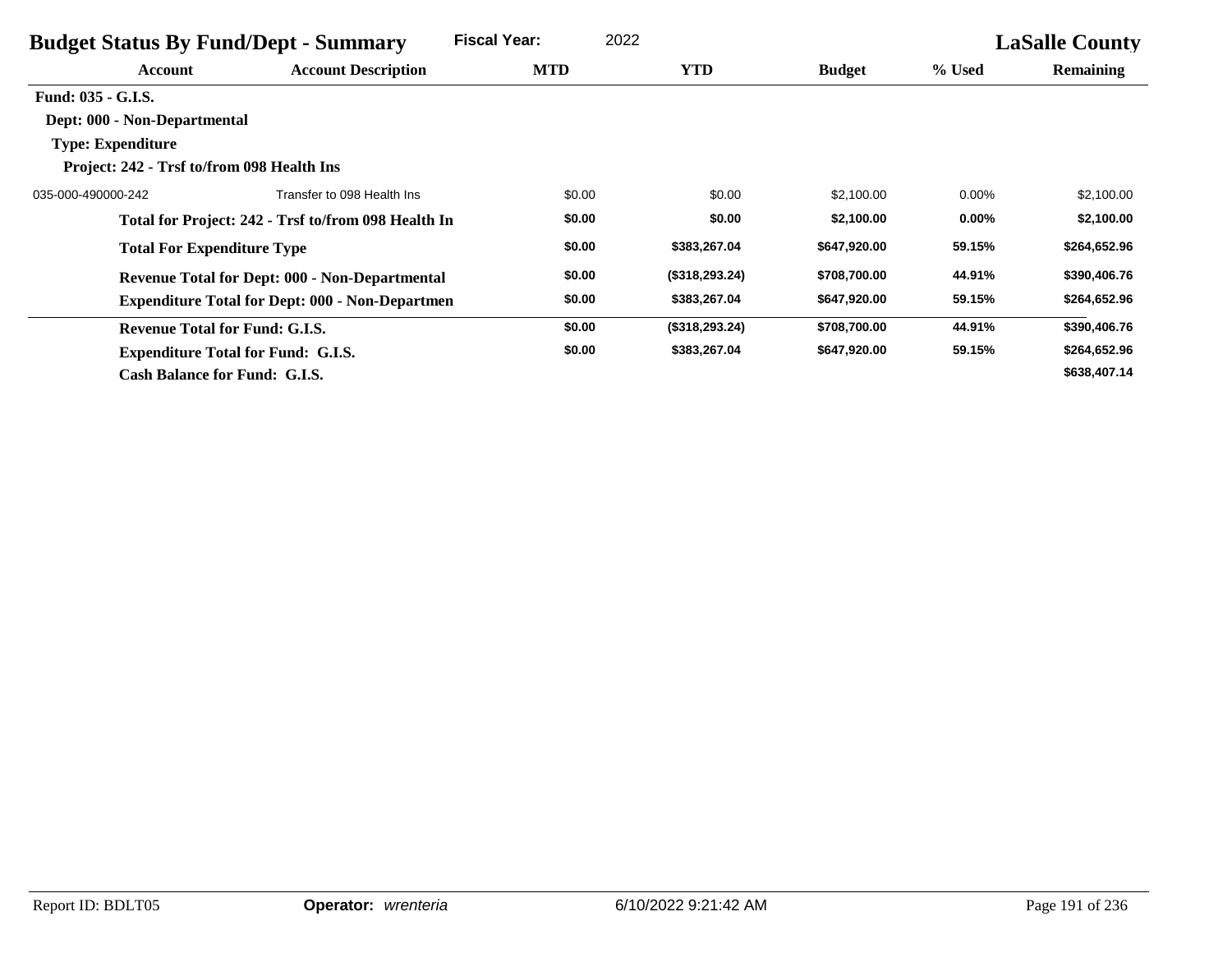| <b>Budget Status By Fund/Dept - Summary</b> |                                     | <b>Fiscal Year:</b><br>2022 |               |               | <b>LaSalle County</b> |                  |
|---------------------------------------------|-------------------------------------|-----------------------------|---------------|---------------|-----------------------|------------------|
| <b>Account</b>                              | <b>Account Description</b>          | <b>MTD</b>                  | <b>YTD</b>    | <b>Budget</b> | % Used                | <b>Remaining</b> |
| <b>Fund: 037 - Animal Disease Control</b>   |                                     |                             |               |               |                       |                  |
| Dept: 000 - Non-Departmental                |                                     |                             |               |               |                       |                  |
| <b>Type: Revenue</b>                        |                                     |                             |               |               |                       |                  |
| Project: N/A                                |                                     |                             |               |               |                       |                  |
| 037-000-308001                              | Interest Income                     | \$0.00                      | (\$398.63)    | \$1,800.00    | 22.15%                | \$1,401.37       |
| 037-000-311001                              | Dog License                         | \$0.00                      | (\$81,078.00) | \$180,000.00  | 45.04%                | \$98,922.00      |
| 037-000-311002                              | <b>Animal Control Fines</b>         | \$0.00                      | \$0.00        | \$160.00      | 0.00%                 | \$160.00         |
| 037-000-350001                              | Miscellaneous Income                | \$0.00                      | \$0.00        | \$0.00        | 0.00%                 | \$0.00           |
| 037-000-399001                              | <b>Fund Balance Use</b>             | \$0.00                      | \$0.00        | \$16,155.00   | 0.00%                 | \$16,155.00      |
| <b>Total for Project: N/A</b>               |                                     | \$0.00                      | (\$81,476.63) | \$198,115.00  | 41.13%                | \$116,638.37     |
| <b>Total For Revenue Type</b>               |                                     | \$0.00                      | (\$81,476.63) | \$198,115.00  | 41.13%                | \$116,638.37     |
| <b>Type: Expenditure</b>                    |                                     |                             |               |               |                       |                  |
| Project: N/A                                |                                     |                             |               |               |                       |                  |
| 037-000-404001                              | <b>Professional Services</b>        | \$0.00                      | \$7,243.33    | \$25,000.00   | 28.97%                | \$17,756.67      |
| 037-000-499001                              | <b>Administrator Animal Control</b> | \$0.00                      | \$11,524.98   | \$22,750.00   | 50.66%                | \$11,225.02      |
| 037-000-502002                              | Maintenance & Repair- Vehicles      | \$0.00                      | \$4,483.68    | \$5,000.00    | 89.67%                | \$516.32         |
| 037-000-503001                              | Travel                              | \$0.00                      | \$0.00        | \$300.00      | 0.00%                 | \$300.00         |
| 037-000-510004                              | Telephone                           | \$0.00                      | \$641.73      | \$1,440.00    | 44.56%                | \$798.27         |
| 037-000-541001                              | Education                           | \$0.00                      | \$75.00       | \$300.00      | 25.00%                | \$225.00         |
| 037-000-541004                              | Dues & Subscriptions                | \$0.00                      | \$0.00        | \$500.00      | 0.00%                 | \$500.00         |
| 037-000-543001                              | Misc Claims                         | \$0.00                      | \$121.41      | \$200.00      | 60.71%                | \$78.59          |
| 037-000-601001                              | Office Supplies & Expense           | \$0.00                      | \$1,925.36    | \$1,250.00    | 154.03%               | (\$675.36)       |
| 037-000-612001                              | Rabies Tags                         | \$0.00                      | \$0.00        | \$2,500.00    | 0.00%                 | \$2,500.00       |
| 037-000-613005                              | Uniforms                            | \$0.00                      | \$0.00        | \$0.00        | 0.00%                 | \$0.00           |
| 037-000-701001                              | <b>Office Equipment Expense</b>     | \$0.00                      | \$0.00        | \$0.00        | 0.00%                 | \$0.00           |
| 037-000-703001                              | Vehicles                            | \$0.00                      | \$0.00        | \$0.00        | 0.00%                 | \$0.00           |
| 037-000-721001                              | Construction                        | \$0.00                      | \$0.00        | \$0.00        | 0.00%                 | \$0.00           |
| 037-000-810001                              | Health & Life Insurance             | \$0.00                      | \$10,563.48   | \$19,050.00   | 55.45%                | \$8,486.52       |
| 037-000-810002                              | Health & Life Ins-Retirees          | \$0.00                      | (\$1,689.76)  | \$0.00        | 0.00%                 | \$1,689.76       |
| 037-000-860000                              | NSF Chargeback                      | \$0.00                      | \$0.00        | \$0.00        | 0.00%                 | \$0.00           |
| 037-000-900000                              | Payroll                             | \$0.00                      | \$72,364.79   | \$108,300.00  | 66.82%                | \$35,935.21      |
| 037-000-900100                              | Part Time No Benefits               | \$0.00                      | \$0.00        | \$1,000.00    | 0.00%                 | \$1,000.00       |
| 037-000-900101                              | Temp/Seasonal Help                  | \$0.00                      | \$0.00        | \$0.00        | 0.00%                 | \$0.00           |
|                                             |                                     |                             |               |               |                       |                  |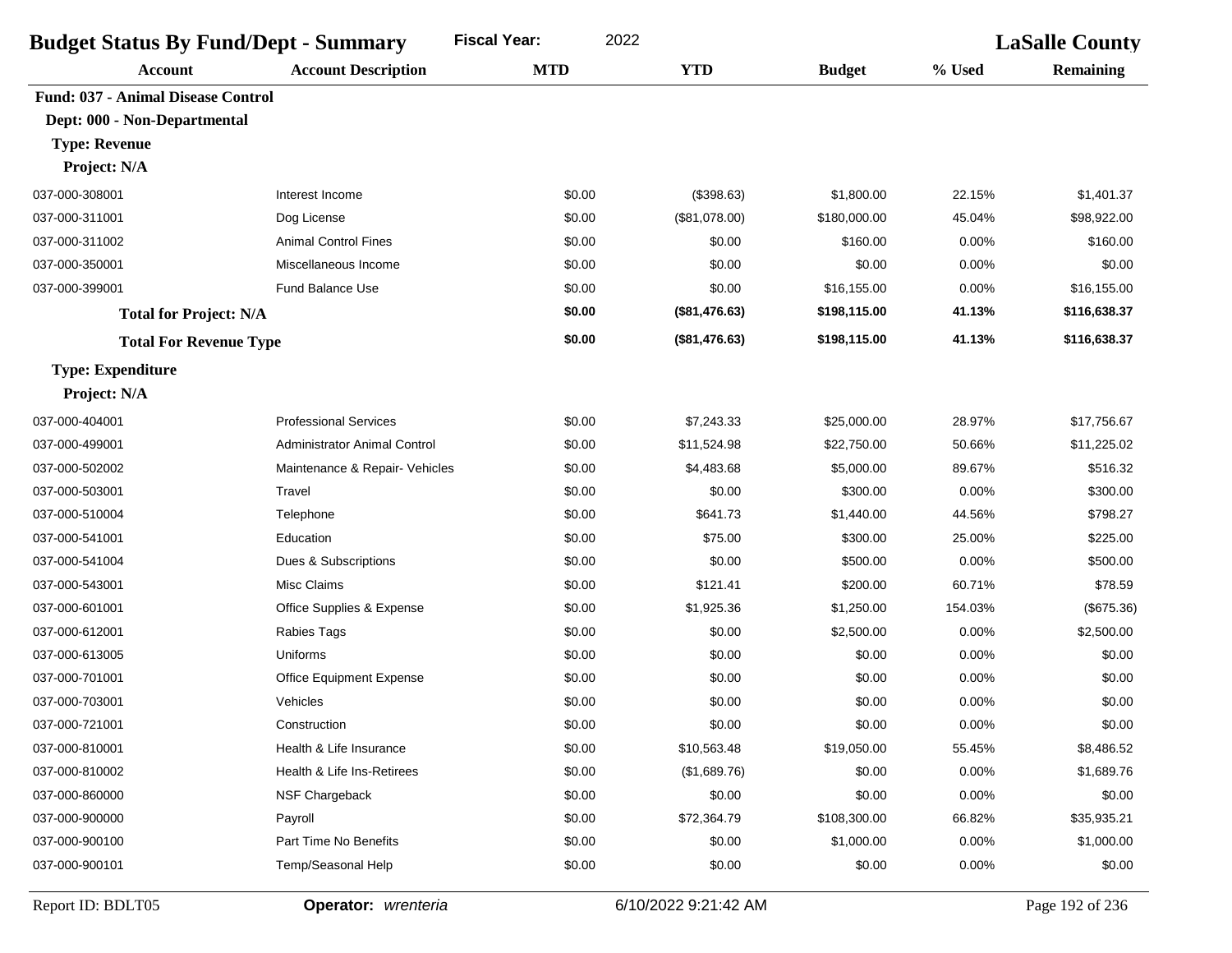| <b>Budget Status By Fund/Dept - Summary</b>                                                           |                                                        | <b>Fiscal Year:</b><br>2022 |               | <b>LaSalle County</b> |        |                  |
|-------------------------------------------------------------------------------------------------------|--------------------------------------------------------|-----------------------------|---------------|-----------------------|--------|------------------|
| <b>Account</b>                                                                                        | <b>Account Description</b>                             | <b>MTD</b>                  | <b>YTD</b>    | <b>Budget</b>         | % Used | <b>Remaining</b> |
| <b>Fund: 037 - Animal Disease Control</b><br>Dept: 000 - Non-Departmental<br><b>Type: Expenditure</b> |                                                        |                             |               |                       |        |                  |
| Project: N/A                                                                                          |                                                        |                             |               |                       |        |                  |
| <b>Total for Project: N/A</b>                                                                         |                                                        | \$0.00                      | \$107,254.00  | \$187,590.00          | 57.17% | \$80,336.00      |
| Project: 130 - Mileage                                                                                |                                                        |                             |               |                       |        |                  |
| 037-000-503001-130                                                                                    | Mileage                                                | \$0.00                      | \$0.00        | \$0.00                | 0.00%  | \$0.00           |
| <b>Total for Project: 130 - Mileage</b>                                                               |                                                        | \$0.00                      | \$0.00        | \$0.00                | 0.00%  | \$0.00           |
| Project: 131 - Meals                                                                                  |                                                        |                             |               |                       |        |                  |
| 037-000-503001-131                                                                                    | Mileage                                                | \$0.00                      | \$0.00        | \$0.00                | 0.00%  | \$0.00           |
| <b>Total for Project: 131 - Meals</b>                                                                 |                                                        | \$0.00                      | \$0.00        | \$0.00                | 0.00%  | \$0.00           |
| Project: 132 - Lodging                                                                                |                                                        |                             |               |                       |        |                  |
| 037-000-503001-132                                                                                    | Lodging                                                | \$0.00                      | \$0.00        | \$0.00                | 0.00%  | \$0.00           |
| <b>Total for Project: 132 - Lodging</b>                                                               |                                                        | \$0.00                      | \$0.00        | \$0.00                | 0.00%  | \$0.00           |
| Project: 133 - Airfare                                                                                |                                                        |                             |               |                       |        |                  |
| 037-000-503001-133                                                                                    | Airfare                                                | \$0.00                      | \$0.00        | \$0.00                | 0.00%  | \$0.00           |
| <b>Total for Project: 133 - Airfare</b>                                                               |                                                        | \$0.00                      | \$0.00        | \$0.00                | 0.00%  | \$0.00           |
| Project: 134 - Transportation                                                                         |                                                        |                             |               |                       |        |                  |
| 037-000-503001-134                                                                                    | Transportation                                         | \$0.00                      | \$0.00        | \$0.00                | 0.00%  | \$0.00           |
| <b>Total for Project: 134 - Transportation</b>                                                        |                                                        | \$0.00                      | \$0.00        | \$0.00                | 0.00%  | \$0.00           |
| Project: 222 - Trsf to/from 055 Animal Pop                                                            |                                                        |                             |               |                       |        |                  |
| 037-000-490000-222                                                                                    | Transfer to 055 Animal Pop                             | \$0.00                      | \$0.00        | \$10,000.00           | 0.00%  | \$10,000.00      |
|                                                                                                       | Total for Project: 222 - Trsf to/from 055 Animal P     | \$0.00                      | \$0.00        | \$10,000.00           | 0.00%  | \$10,000.00      |
| Project: 242 - Trsf to/from 098 Health Ins                                                            |                                                        |                             |               |                       |        |                  |
| 037-000-490000-242                                                                                    | Transfer to 098 Health Ins                             | \$0.00                      | \$0.00        | \$525.00              | 0.00%  | \$525.00         |
|                                                                                                       | Total for Project: 242 - Trsf to/from 098 Health In    | \$0.00                      | \$0.00        | \$525.00              | 0.00%  | \$525.00         |
| <b>Total For Expenditure Type</b>                                                                     |                                                        | \$0.00                      | \$107,254.00  | \$198,115.00          | 54.14% | \$90,861.00      |
|                                                                                                       | Revenue Total for Dept: 000 - Non-Departmental         | \$0.00                      | (\$81,476.63) | \$198,115.00          | 41.13% | \$116,638.37     |
|                                                                                                       | <b>Expenditure Total for Dept: 000 - Non-Departmen</b> | \$0.00                      | \$107,254.00  | \$198,115.00          | 54.14% | \$90,861.00      |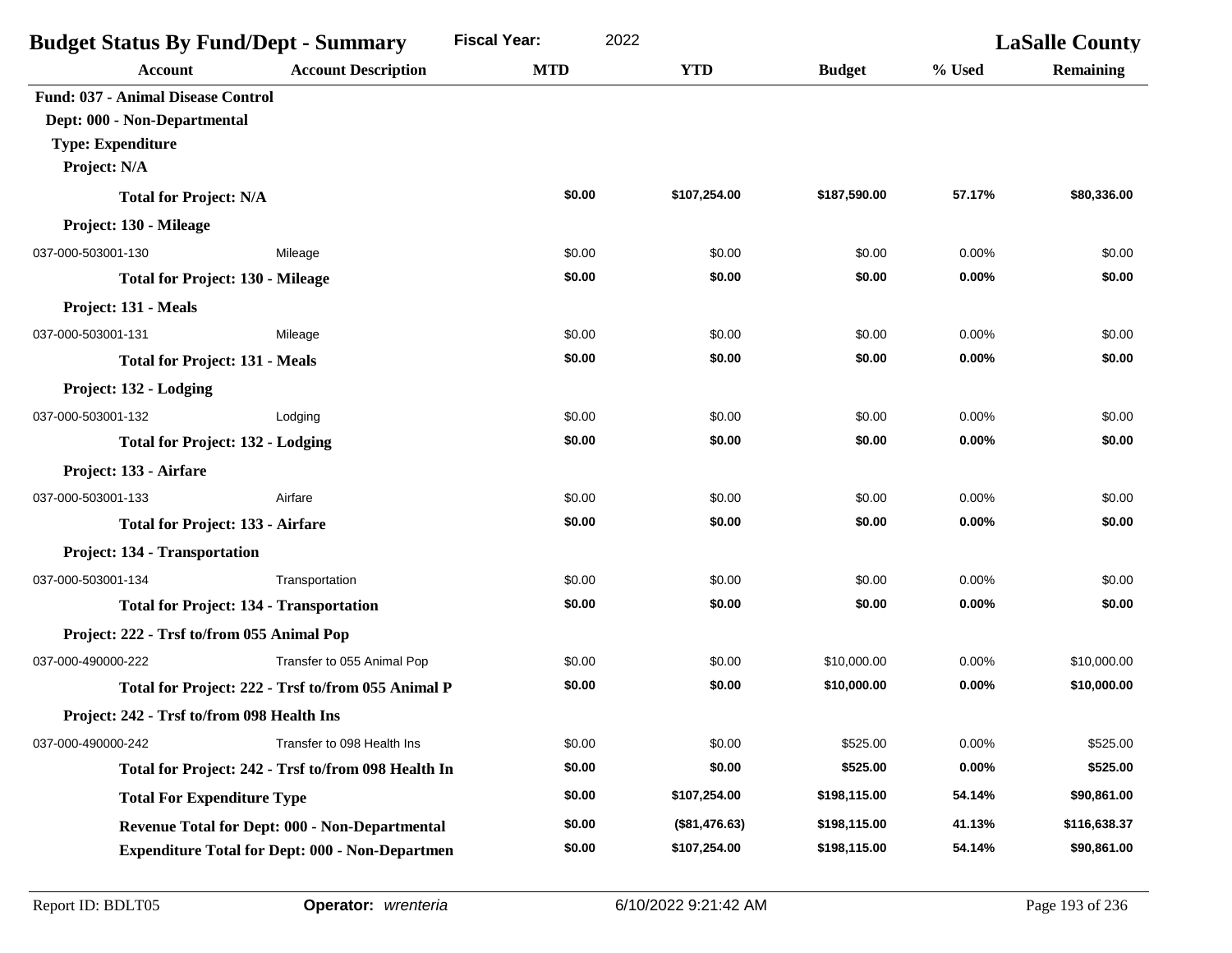| <b>Budget Status By Fund/Dept - Summary</b>            |                                                       | <b>Fiscal Year:</b> | 2022          |               | <b>LaSalle County</b> |                  |  |
|--------------------------------------------------------|-------------------------------------------------------|---------------------|---------------|---------------|-----------------------|------------------|--|
| Account                                                | <b>Account Description</b>                            | <b>MTD</b>          | YTD           | <b>Budget</b> | % Used                | <b>Remaining</b> |  |
| <b>Fund: 037 - Animal Disease Control</b>              |                                                       |                     |               |               |                       |                  |  |
|                                                        | <b>Revenue Total for Fund: Animal Disease Control</b> | \$0.00              | (\$81,476.63) | \$198,115,00  | 41.13%                | \$116,638.37     |  |
| <b>Expenditure Total for Fund: Animal Disease Cont</b> |                                                       | \$0.00              | \$107.254.00  | \$198,115,00  | 54.14%                | \$90,861.00      |  |
|                                                        | <b>Cash Balance for Fund: Animal Disease Control</b>  |                     |               |               |                       | \$158,856.58     |  |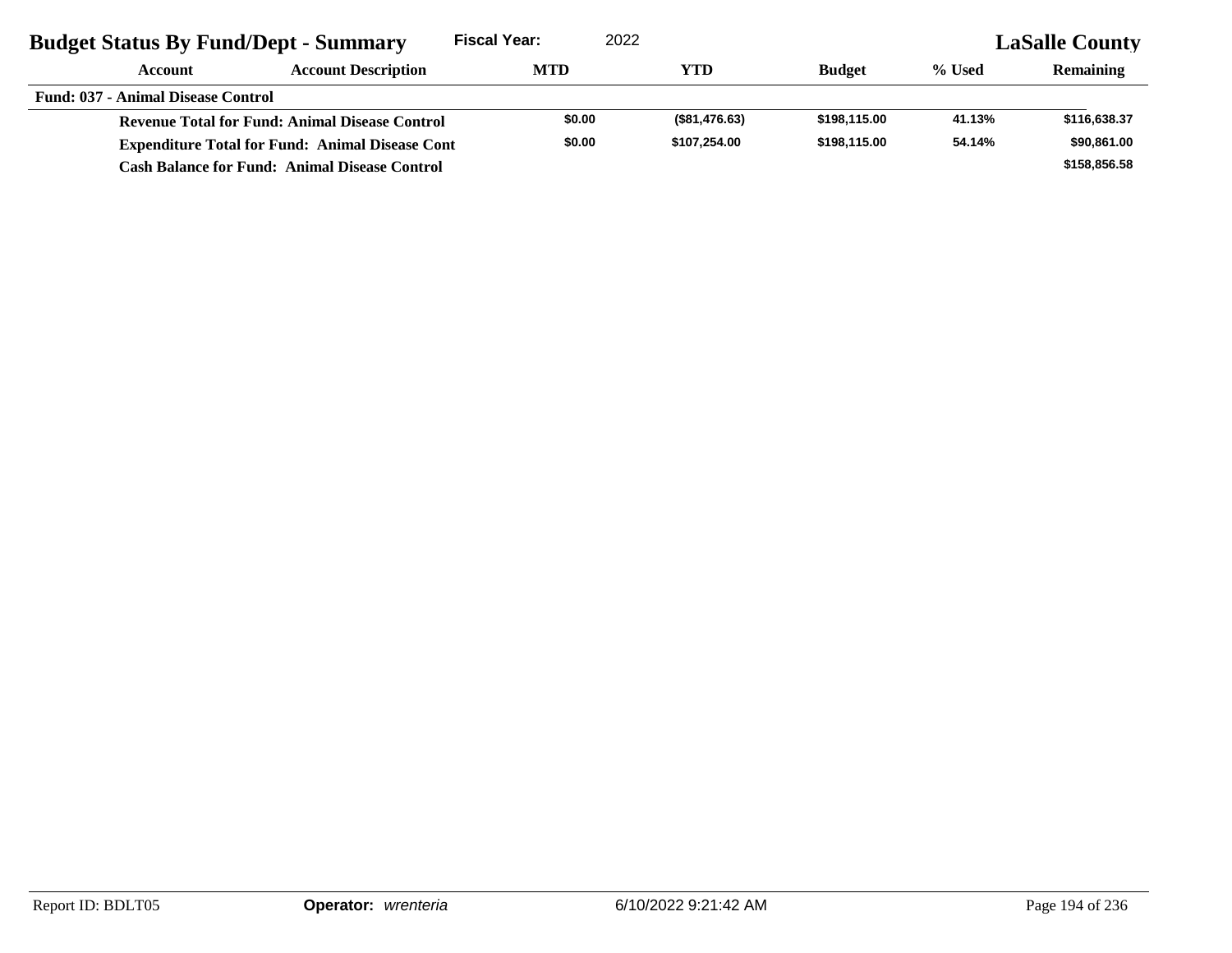| <b>Fiscal Year:</b><br><b>Budget Status By Fund/Dept - Summary</b> |                                                        |            | 2022       |               | <b>LaSalle County</b> |                  |
|--------------------------------------------------------------------|--------------------------------------------------------|------------|------------|---------------|-----------------------|------------------|
| <b>Account</b>                                                     | <b>Account Description</b>                             | <b>MTD</b> | <b>YTD</b> | <b>Budget</b> | % Used                | <b>Remaining</b> |
| <b>Fund: 040 - County Clerk Automation Fund</b>                    |                                                        |            |            |               |                       |                  |
| Dept: 000 - Non-Departmental                                       |                                                        |            |            |               |                       |                  |
| <b>Type: Revenue</b>                                               |                                                        |            |            |               |                       |                  |
| Project: N/A                                                       |                                                        |            |            |               |                       |                  |
| 040-000-308001                                                     | Interest Income                                        | \$0.00     | (\$275.71) | \$750.00      | 36.76%                | \$474.29         |
| 040-000-320003                                                     | <b>County Clerk Processing Fees</b>                    | \$0.00     | \$0.00     | \$0.00        | 0.00%                 | \$0.00           |
| 040-000-320006                                                     | County Clerk Automation Fee                            | \$0.00     | (\$30.00)  | \$0.00        | 0.00%                 | (\$30.00)        |
| 040-000-399001                                                     | Fund Balance Use                                       | \$0.00     | \$0.00     | \$7,250.00    | 0.00%                 | \$7,250.00       |
| <b>Total for Project: N/A</b>                                      |                                                        | \$0.00     | (\$305.71) | \$8,000.00    | 3.82%                 | \$7,694.29       |
| <b>Total For Revenue Type</b>                                      |                                                        | \$0.00     | (\$305.71) | \$8,000.00    | 3.82%                 | \$7,694.29       |
| <b>Type: Expenditure</b>                                           |                                                        |            |            |               |                       |                  |
| Project: N/A                                                       |                                                        |            |            |               |                       |                  |
| 040-000-502001                                                     | Maintenance & Repair-Equipme                           | \$0.00     | \$0.00     | \$0.00        | 0.00%                 | \$0.00           |
| 040-000-541018                                                     | <b>Automation Expense</b>                              | \$0.00     | \$0.00     | \$3,000.00    | 0.00%                 | \$3,000.00       |
| 040-000-598001                                                     | Miscellaneous Expense                                  | \$0.00     | \$0.00     | \$0.00        | 0.00%                 | \$0.00           |
| 040-000-601001                                                     | Office Supplies & Expense                              | \$0.00     | \$0.00     | \$5,000.00    | 0.00%                 | \$5,000.00       |
| 040-000-701001                                                     | <b>Office Equipment Expense</b>                        | \$0.00     | \$0.00     | \$0.00        | 0.00%                 | \$0.00           |
| 040-000-860000                                                     | NSF Chargeback                                         | \$0.00     | \$0.00     | \$0.00        | 0.00%                 | \$0.00           |
| <b>Total for Project: N/A</b>                                      |                                                        | \$0.00     | \$0.00     | \$8,000.00    | 0.00%                 | \$8,000.00       |
| <b>Total For Expenditure Type</b>                                  |                                                        | \$0.00     | \$0.00     | \$8,000.00    | 0.00%                 | \$8,000.00       |
|                                                                    | <b>Revenue Total for Dept: 000 - Non-Departmental</b>  | \$0.00     | (\$305.71) | \$8,000.00    | 3.82%                 | \$7,694.29       |
|                                                                    | <b>Expenditure Total for Dept: 000 - Non-Departmen</b> | \$0.00     | \$0.00     | \$8,000.00    | 0.00%                 | \$8,000.00       |
|                                                                    | <b>Revenue Total for Fund: County Clerk Automatio</b>  | \$0.00     | (\$305.71) | \$8,000.00    | 3.82%                 | \$7,694.29       |
|                                                                    | <b>Expenditure Total for Fund: County Clerk Autom</b>  | \$0.00     | \$0.00     | \$8,000.00    | 0.00%                 | \$8,000.00       |
|                                                                    | <b>Cash Balance for Fund: County Clerk Automatio</b>   |            |            |               |                       | \$130,891.27     |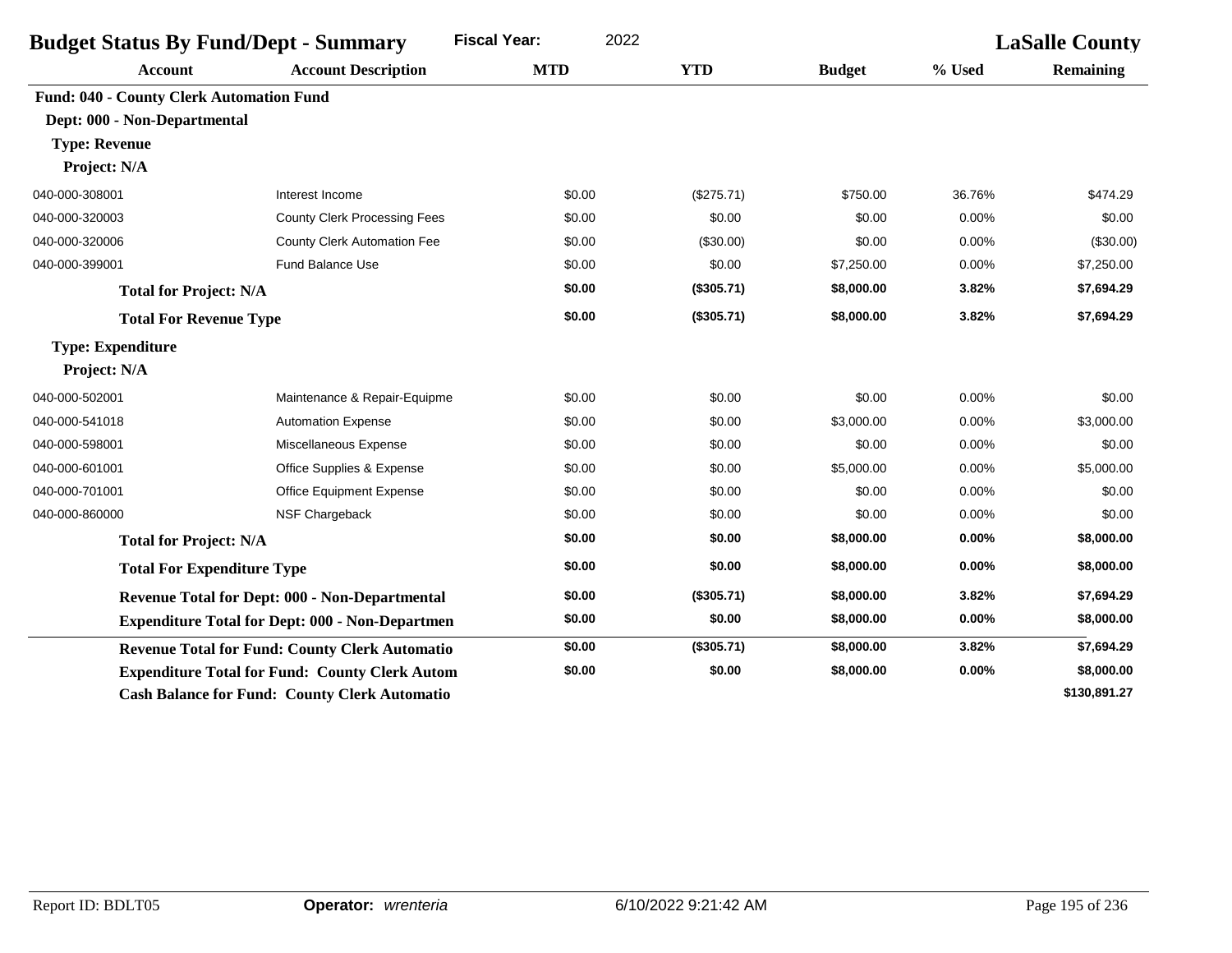| <b>Fiscal Year:</b><br>2022<br><b>Budget Status By Fund/Dept - Summary</b> |                                                        |            |            |               | <b>LaSalle County</b> |                  |
|----------------------------------------------------------------------------|--------------------------------------------------------|------------|------------|---------------|-----------------------|------------------|
| <b>Account</b>                                                             | <b>Account Description</b>                             | <b>MTD</b> | <b>YTD</b> | <b>Budget</b> | % Used                | <b>Remaining</b> |
| <b>Fund: 041 - Debt Service Fund</b>                                       |                                                        |            |            |               |                       |                  |
| Dept: 000 - Non-Departmental                                               |                                                        |            |            |               |                       |                  |
| <b>Type: Revenue</b>                                                       |                                                        |            |            |               |                       |                  |
| Project: N/A                                                               |                                                        |            |            |               |                       |                  |
| 041-000-308001                                                             | Interest Income                                        | \$0.00     | \$0.00     | \$0.00        | 0.00%                 | \$0.00           |
| 041-000-350001                                                             | Miscellaneous Income                                   | \$0.00     | \$0.00     | \$0.00        | 0.00%                 | \$0.00           |
| 041-000-390033                                                             | <b>REIMB FROM PUBLIC SAFETY</b>                        | \$0.00     | \$0.00     | \$0.00        | 0.00%                 | \$0.00           |
| <b>Total for Project: N/A</b>                                              |                                                        | \$0.00     | \$0.00     | \$0.00        | 0.00%                 | \$0.00           |
| <b>Total For Revenue Type</b>                                              |                                                        | \$0.00     | \$0.00     | \$0.00        | 0.00%                 | \$0.00           |
| <b>Type: Expenditure</b>                                                   |                                                        |            |            |               |                       |                  |
| Project: N/A                                                               |                                                        |            |            |               |                       |                  |
| 041-000-851001                                                             | <b>Bond Fees</b>                                       | \$0.00     | \$0.00     | \$0.00        | 0.00%                 | \$0.00           |
| 041-000-852002                                                             | Bond Principal Series 2002                             | \$0.00     | \$0.00     | \$0.00        | 0.00%                 | \$0.00           |
| 041-000-852003                                                             | Bond Principal Series 2003                             | \$0.00     | \$0.00     | \$0.00        | 0.00%                 | \$0.00           |
| 041-000-853002                                                             | Bond Interest Series 2002                              | \$0.00     | \$0.00     | \$0.00        | 0.00%                 | \$0.00           |
| 041-000-853003                                                             | Bond Interest Series 2003                              | \$0.00     | \$0.00     | \$0.00        | 0.00%                 | \$0.00           |
| 041-000-860000                                                             | NSF Chargeback                                         | \$0.00     | \$0.00     | \$0.00        | 0.00%                 | \$0.00           |
| <b>Total for Project: N/A</b>                                              |                                                        | \$0.00     | \$0.00     | \$0.00        | 0.00%                 | \$0.00           |
| <b>Total For Expenditure Type</b>                                          |                                                        | \$0.00     | \$0.00     | \$0.00        | 0.00%                 | \$0.00           |
|                                                                            | <b>Revenue Total for Dept: 000 - Non-Departmental</b>  | \$0.00     | \$0.00     | \$0.00        | 0.00%                 | \$0.00           |
|                                                                            | <b>Expenditure Total for Dept: 000 - Non-Departmen</b> | \$0.00     | \$0.00     | \$0.00        | 0.00%                 | \$0.00           |
|                                                                            | <b>Revenue Total for Fund: Debt Service Fund</b>       | \$0.00     | \$0.00     | \$0.00        | 0.00%                 | \$0.00           |
| <b>Expenditure Total for Fund: Debt Service Fund</b>                       |                                                        | \$0.00     | \$0.00     | \$0.00        | 0.00%                 | \$0.00           |
|                                                                            | <b>Cash Balance for Fund: Debt Service Fund</b>        |            |            |               |                       | \$0.00           |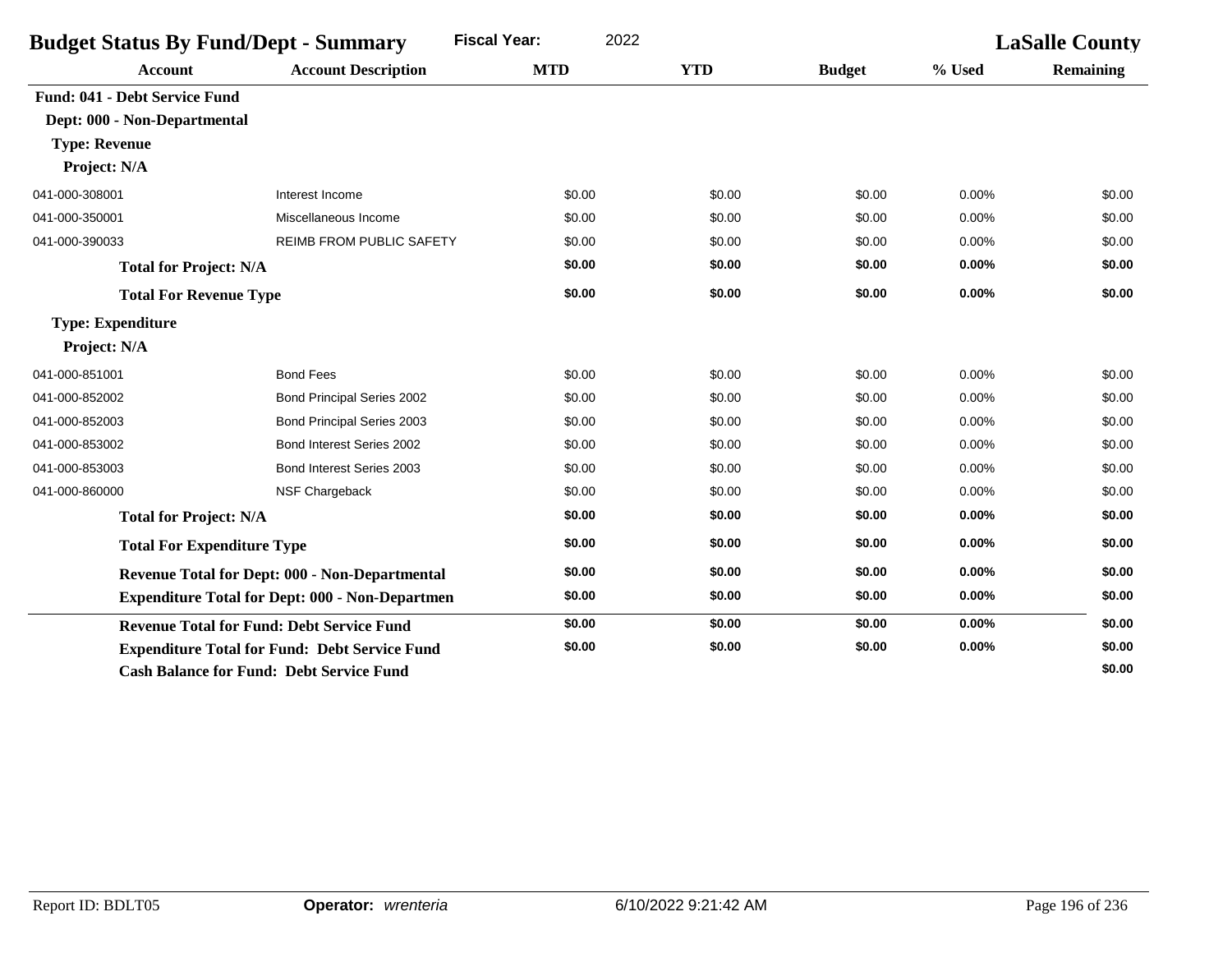| <b>Budget Status By Fund/Dept - Summary</b> |                                                        | <b>Fiscal Year:</b><br>2022 |              |               | <b>LaSalle County</b> |                  |
|---------------------------------------------|--------------------------------------------------------|-----------------------------|--------------|---------------|-----------------------|------------------|
| <b>Account</b>                              | <b>Account Description</b>                             | <b>MTD</b>                  | <b>YTD</b>   | <b>Budget</b> | % Used                | <b>Remaining</b> |
| Fund: 042 - Death Cert Surcharge Fund       |                                                        |                             |              |               |                       |                  |
| Dept: 000 - Non-Departmental                |                                                        |                             |              |               |                       |                  |
| <b>Type: Revenue</b>                        |                                                        |                             |              |               |                       |                  |
| Project: N/A                                |                                                        |                             |              |               |                       |                  |
| 042-000-308001                              | Interest Income                                        | \$0.00                      | \$0.00       | \$40.00       | 0.00%                 | \$40.00          |
| 042-000-320002                              | Death Certificate Fees/State                           | \$0.00                      | \$0.00       | \$3,922.00    | 0.00%                 | \$3,922.00       |
| 042-000-399001                              | Fund Balance Use                                       | \$0.00                      | \$0.00       | \$107.00      | 0.00%                 | \$107.00         |
| <b>Total for Project: N/A</b>               |                                                        | \$0.00                      | \$0.00       | \$4,069.00    | 0.00%                 | \$4,069.00       |
| <b>Total For Revenue Type</b>               |                                                        | \$0.00                      | \$0.00       | \$4,069.00    | 0.00%                 | \$4,069.00       |
| <b>Type: Expenditure</b>                    |                                                        |                             |              |               |                       |                  |
| Project: N/A                                |                                                        |                             |              |               |                       |                  |
| 042-000-600001                              | Supplies                                               | \$0.00                      | (\$5,130.00) | \$4,069.00    | $-126.08%$            | \$9,199.00       |
| 042-000-601001                              | Office Supplies & Expense                              | \$0.00                      | \$0.00       | \$0.00        | 0.00%                 | \$0.00           |
| 042-000-701001                              | Office Equipment Expense                               | \$0.00                      | \$0.00       | \$0.00        | 0.00%                 | \$0.00           |
| 042-000-860000                              | NSF Chargeback                                         | \$0.00                      | \$0.00       | \$0.00        | 0.00%                 | \$0.00           |
| <b>Total for Project: N/A</b>               |                                                        | \$0.00                      | (\$5,130.00) | \$4,069.00    | $-126.08%$            | \$9,199.00       |
| <b>Total For Expenditure Type</b>           |                                                        | \$0.00                      | (\$5,130.00) | \$4,069.00    | $-126.08%$            | \$9,199.00       |
|                                             | Revenue Total for Dept: 000 - Non-Departmental         | \$0.00                      | \$0.00       | \$4,069.00    | 0.00%                 | \$4,069.00       |
|                                             | <b>Expenditure Total for Dept: 000 - Non-Departmen</b> | \$0.00                      | (\$5,130.00) | \$4,069.00    | $-126.08%$            | \$9,199.00       |
|                                             | Revenue Total for Fund: Death Cert Surcharge Fu        | \$0.00                      | \$0.00       | \$4,069.00    | 0.00%                 | \$4,069.00       |
|                                             | <b>Expenditure Total for Fund: Death Cert Surcharg</b> | \$0.00                      | (\$5,130.00) | \$4,069.00    | $-126.08%$            | \$9,199.00       |
|                                             | <b>Cash Balance for Fund: Death Cert Surcharge Fu</b>  |                             |              |               |                       | \$5,884.65       |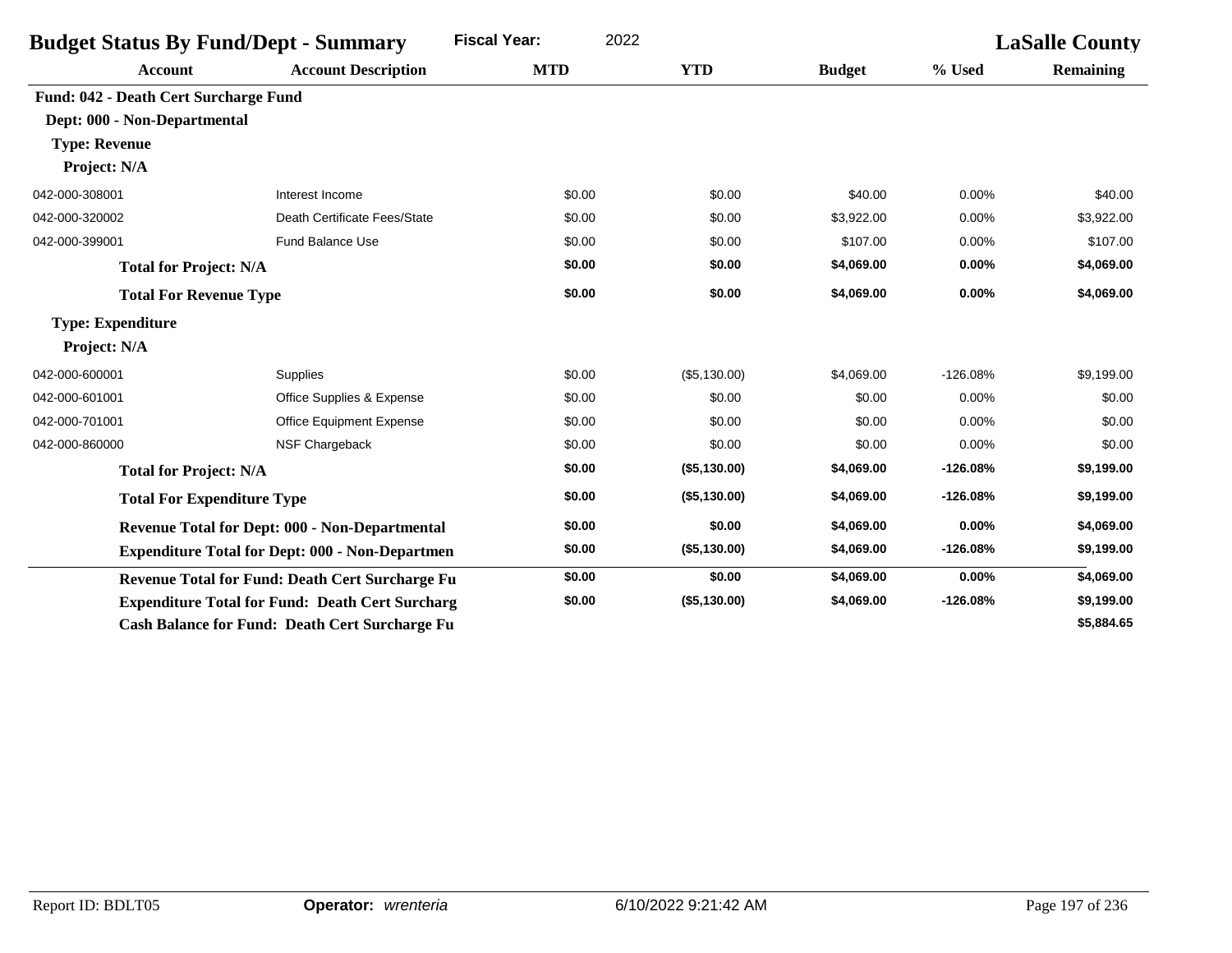| <b>Budget Status By Fund/Dept - Summary</b> |                                                        | <b>Fiscal Year:</b><br>2022 |             | <b>LaSalle County</b> |         |                  |
|---------------------------------------------|--------------------------------------------------------|-----------------------------|-------------|-----------------------|---------|------------------|
| <b>Account</b>                              | <b>Account Description</b>                             | <b>MTD</b>                  | <b>YTD</b>  | <b>Budget</b>         | % Used  | <b>Remaining</b> |
| Fund: 045 - County Clerk H.A.V.A. Grant     |                                                        |                             |             |                       |         |                  |
| Dept: 000 - Non-Departmental                |                                                        |                             |             |                       |         |                  |
| <b>Type: Revenue</b>                        |                                                        |                             |             |                       |         |                  |
| Project: N/A                                |                                                        |                             |             |                       |         |                  |
| 045-000-308001                              | Interest Income                                        | \$0.00                      | \$0.00      | \$0.00                | 0.00%   | \$0.00           |
| 045-000-320011                              | Hava Grant Rev                                         | \$0.00                      | \$0.00      | \$22,000.00           | 0.00%   | \$22,000.00      |
| <b>Total for Project: N/A</b>               |                                                        | \$0.00                      | \$0.00      | \$22,000.00           | 0.00%   | \$22,000.00      |
| <b>Total For Revenue Type</b>               |                                                        | \$0.00                      | \$0.00      | \$22,000.00           | 0.00%   | \$22,000.00      |
| <b>Type: Expenditure</b>                    |                                                        |                             |             |                       |         |                  |
| Project: N/A                                |                                                        |                             |             |                       |         |                  |
| 045-000-502007                              | Maintenance-contracts                                  | \$0.00                      | \$82,612.40 | \$19,816.00           | 416.90% | (\$62,796.40)    |
| 045-000-598001                              | Misc Expense                                           | \$0.00                      | \$0.00      | \$0.00                | 0.00%   | \$0.00           |
| 045-000-701001                              | <b>Office Equipment Expense</b>                        | \$0.00                      | \$0.00      | \$2,184.00            | 0.00%   | \$2,184.00       |
| 045-000-860000                              | NSF Chargeback                                         | \$0.00                      | \$0.00      | \$0.00                | 0.00%   | \$0.00           |
| <b>Total for Project: N/A</b>               |                                                        | \$0.00                      | \$82,612.40 | \$22,000.00           | 375.51% | (\$60,612.40)    |
| Project: 204 - Trsf to/from 028 Cap Improv  |                                                        |                             |             |                       |         |                  |
| 045-000-490000-204                          | Transfer to 028 Cap Improv                             | \$0.00                      | \$0.00      | \$0.00                | 0.00%   | \$0.00           |
|                                             | Total for Project: 204 - Trsf to/from 028 Cap Impr     | \$0.00                      | \$0.00      | \$0.00                | 0.00%   | \$0.00           |
| <b>Total For Expenditure Type</b>           |                                                        | \$0.00                      | \$82,612.40 | \$22,000.00           | 375.51% | (\$60,612.40)    |
|                                             | Revenue Total for Dept: 000 - Non-Departmental         | \$0.00                      | \$0.00      | \$22,000.00           | 0.00%   | \$22,000.00      |
|                                             | <b>Expenditure Total for Dept: 000 - Non-Departmen</b> | \$0.00                      | \$82,612.40 | \$22,000.00           | 375.51% | (\$60,612.40)    |
|                                             | Revenue Total for Fund: County Clerk H.A.V.A.          | \$0.00                      | \$0.00      | \$22,000.00           | 0.00%   | \$22,000.00      |
|                                             | <b>Expenditure Total for Fund: County Clerk H.A.V.</b> | \$0.00                      | \$82,612.40 | \$22,000.00           | 375.51% | (\$60,612.40)    |
|                                             | Cash Balance for Fund: County Clerk H.A.V.A. G         |                             |             |                       |         | (\$84, 845.05)   |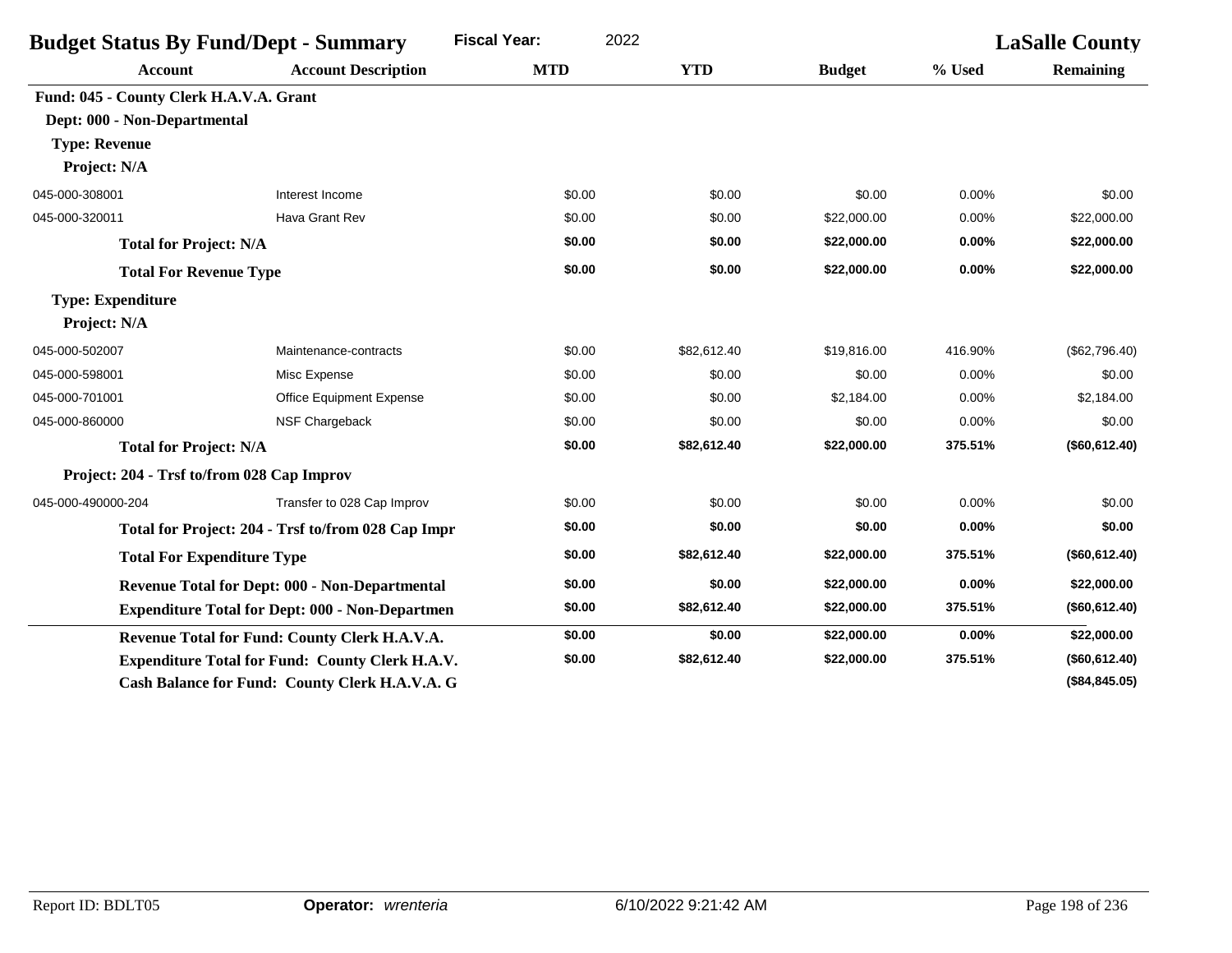| <b>Budget Status By Fund/Dept - Summary</b> |                                                        | <b>Fiscal Year:</b><br>2022 |               |               | <b>LaSalle County</b> |                  |
|---------------------------------------------|--------------------------------------------------------|-----------------------------|---------------|---------------|-----------------------|------------------|
| Account                                     | <b>Account Description</b>                             | <b>MTD</b>                  | <b>YTD</b>    | <b>Budget</b> | % Used                | <b>Remaining</b> |
| Fund: 046 - E-911                           |                                                        |                             |               |               |                       |                  |
| Dept: 000 - Non-Departmental                |                                                        |                             |               |               |                       |                  |
| <b>Type: Revenue</b>                        |                                                        |                             |               |               |                       |                  |
| Project: N/A                                |                                                        |                             |               |               |                       |                  |
| 046-000-323022                              | Salary Reimb                                           | \$0.00                      | (\$41,792.07) | \$82,140.00   | 50.88%                | \$40,347.93      |
| 046-000-323023                              | <b>Benefit Reimb</b>                                   | \$0.00                      | (\$4,315.88)  | \$8,900.00    | 48.49%                | \$4,584.12       |
| 046-000-350001                              | Miscellaneous Income                                   | \$0.00                      | \$0.00        | \$0.00        | 0.00%                 | \$0.00           |
| <b>Total for Project: N/A</b>               |                                                        | \$0.00                      | (\$46,107.95) | \$91,040.00   | 50.65%                | \$44,932.05      |
| <b>Total For Revenue Type</b>               |                                                        | \$0.00                      | (\$46,107.95) | \$91,040.00   | 50.65%                | \$44,932.05      |
| <b>Type: Expenditure</b>                    |                                                        |                             |               |               |                       |                  |
| Project: N/A                                |                                                        |                             |               |               |                       |                  |
| 046-000-701002                              | <b>Office Equipment Expense</b>                        | \$0.00                      | \$0.00        | \$0.00        | 0.00%                 | \$0.00           |
| 046-000-810001                              | Health & Life Insurance                                | \$0.00                      | \$4,315.88    | \$8,900.00    | 48.49%                | \$4,584.12       |
| 046-000-860000                              | NSF Chargeback                                         | \$0.00                      | \$0.00        | \$0.00        | 0.00%                 | \$0.00           |
| 046-000-900000                              | Payroll                                                | \$0.00                      | \$5,084.63    | \$10,000.00   | 50.85%                | \$4,915.37       |
| <b>Total for Project: N/A</b>               |                                                        | \$0.00                      | \$9,400.51    | \$18,900.00   | 49.74%                | \$9,499.49       |
| Project: 242 - Trsf to/from 098 Health Ins  |                                                        |                             |               |               |                       |                  |
| 046-000-490000-242                          | Transfer to 098 Health Ins                             | \$0.00                      | \$0.00        | \$0.00        | 0.00%                 | \$0.00           |
|                                             | Total for Project: 242 - Trsf to/from 098 Health In    | \$0.00                      | \$0.00        | \$0.00        | 0.00%                 | \$0.00           |
| Project: 999 - Elected off/dept head        |                                                        |                             |               |               |                       |                  |
| 046-000-900000-999                          | Payroll Elected off/dept head                          | \$0.00                      | \$36,382.57   | \$72,140.00   | 50.43%                | \$35,757.43      |
|                                             | Total for Project: 999 - Elected off/dept head         | \$0.00                      | \$36,382.57   | \$72,140.00   | 50.43%                | \$35,757.43      |
| <b>Total For Expenditure Type</b>           |                                                        | \$0.00                      | \$45,783.08   | \$91,040.00   | 50.29%                | \$45,256.92      |
|                                             | Revenue Total for Dept: 000 - Non-Departmental         | \$0.00                      | (\$46,107.95) | \$91,040.00   | 50.65%                | \$44,932.05      |
|                                             | <b>Expenditure Total for Dept: 000 - Non-Departmen</b> | \$0.00                      | \$45,783.08   | \$91,040.00   | 50.29%                | \$45,256.92      |
| <b>Revenue Total for Fund: E-911</b>        |                                                        | \$0.00                      | (\$46,107.95) | \$91,040.00   | 50.65%                | \$44,932.05      |
|                                             | <b>Expenditure Total for Fund: E-911</b>               | \$0.00                      | \$45,783.08   | \$91,040.00   | 50.29%                | \$45,256.92      |
| <b>Cash Balance for Fund: E-911</b>         |                                                        |                             |               |               |                       | (\$3,189.27)     |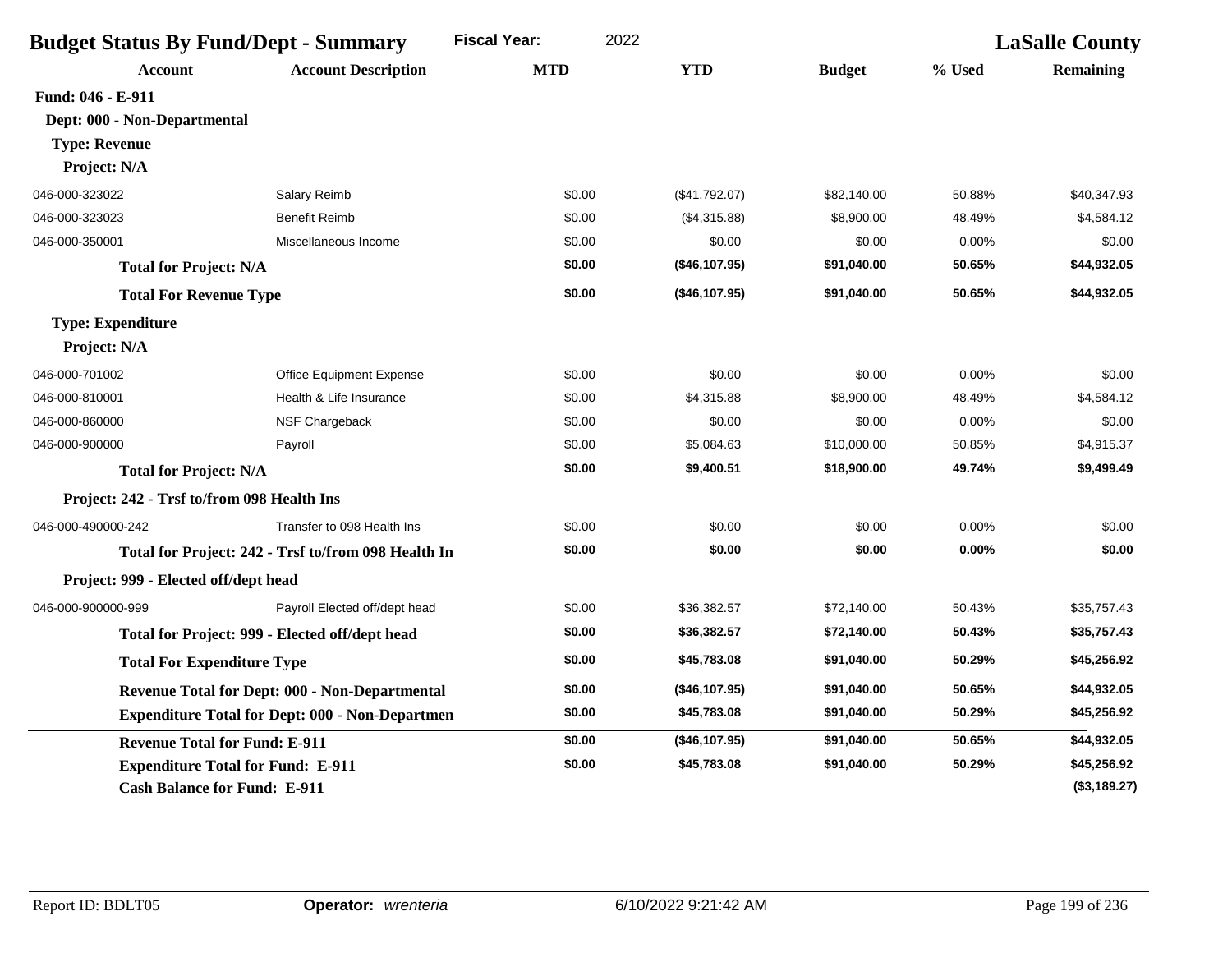| <b>Budget Status By Fund/Dept - Summary</b> |                               | 2022<br><b>Fiscal Year:</b> |               |               | <b>LaSalle County</b> |                  |
|---------------------------------------------|-------------------------------|-----------------------------|---------------|---------------|-----------------------|------------------|
| <b>Account</b>                              | <b>Account Description</b>    | <b>MTD</b>                  | <b>YTD</b>    | <b>Budget</b> | % Used                | <b>Remaining</b> |
| Fund: 047 - Circ Clk Operations & Adm Fund  |                               |                             |               |               |                       |                  |
| Dept: 000 - Non-Departmental                |                               |                             |               |               |                       |                  |
| <b>Type: Revenue</b>                        |                               |                             |               |               |                       |                  |
| Project: N/A                                |                               |                             |               |               |                       |                  |
| 047-000-308001                              | Interest Income               | \$0.00                      | (\$573.11)    | \$2,600.00    | 22.04%                | \$2,026.89       |
| 047-000-321010                              | Clerk Op Add Ons              | \$0.00                      | (\$43,534.75) | \$134,000.00  | 32.49%                | \$90,465.25      |
| 047-000-399001                              | <b>Fund Balance Use</b>       | \$0.00                      | \$0.00        | \$46,407.00   | 0.00%                 | \$46,407.00      |
| <b>Total for Project: N/A</b>               |                               | \$0.00                      | (\$44,107.86) | \$183,007.00  | 24.10%                | \$138,899.14     |
| <b>Total For Revenue Type</b>               |                               | \$0.00                      | (\$44,107.86) | \$183,007.00  | 24.10%                | \$138,899.14     |
| <b>Type: Expenditure</b>                    |                               |                             |               |               |                       |                  |
| Project: N/A                                |                               |                             |               |               |                       |                  |
| 047-000-404001                              | <b>Professional Services</b>  | \$0.00                      | \$249.93      | \$5,000.00    | 5.00%                 | \$4,750.07       |
| 047-000-502001                              | Maintenance & Repair-Equipme  | \$0.00                      | \$0.00        | \$1,000.00    | 0.00%                 | \$1,000.00       |
| 047-000-502006                              | Maintenance-Software          | \$0.00                      | \$0.00        | \$4,000.00    | 0.00%                 | \$4,000.00       |
| 047-000-503001                              | Travel                        | \$0.00                      | \$27.37       | \$4,500.00    | 0.61%                 | \$4,472.63       |
| 047-000-510005                              | Internet                      | \$0.00                      | \$611.60      | \$2,000.00    | 30.58%                | \$1,388.40       |
| 047-000-541001                              | Education                     | \$0.00                      | \$710.00      | \$2,500.00    | 28.40%                | \$1,790.00       |
| 047-000-541008                              | <b>Administrative Expense</b> | \$0.00                      | \$0.00        | \$0.00        | 0.00%                 | \$0.00           |
| 047-000-597001                              | Set Up Expense                | \$0.00                      | \$0.00        | \$3,000.00    | 0.00%                 | \$3,000.00       |
| 047-000-598001                              | Misc Expense                  | \$0.00                      | \$0.00        | \$500.00      | 0.00%                 | \$500.00         |
| 047-000-601001                              | Office Supplies & Expense     | \$0.00                      | \$982.24      | \$35,200.00   | 2.79%                 | \$34,217.76      |
| 047-000-701001                              | Office Equipment Expense      | \$0.00                      | \$333.00      | \$1,500.00    | 22.20%                | \$1,167.00       |
| 047-000-704001                              | Software Purchase/licenses    | \$0.00                      | \$0.00        | \$5,000.00    | 0.00%                 | \$5,000.00       |
| 047-000-810001                              | Health & Life Insurance       | \$0.00                      | \$13,594.92   | \$28,000.00   | 48.55%                | \$14,405.08      |
| 047-000-860000                              | NSF Chargeback                | \$0.00                      | \$0.00        | \$0.00        | 0.00%                 | \$0.00           |
| 047-000-900000                              | Payroll                       | \$0.00                      | \$34,656.26   | \$85,000.00   | 40.77%                | \$50,343.74      |
| 047-000-900100                              | Part Time No Benefits         | \$0.00                      | \$0.00        | \$5,000.00    | 0.00%                 | \$5,000.00       |
| <b>Total for Project: N/A</b>               |                               | \$0.00                      | \$51,165.32   | \$182,200.00  | 28.08%                | \$131,034.68     |
| Project: 130 - Mileage                      |                               |                             |               |               |                       |                  |
| 047-000-503001-130                          | Mileage                       | \$0.00                      | \$105.30      | \$0.00        | 0.00%                 | (\$105.30)       |
| <b>Total for Project: 130 - Mileage</b>     |                               | \$0.00                      | \$105.30      | \$0.00        | $0.00\%$              | (\$105.30)       |
| Project: 131 - Meals                        |                               |                             |               |               |                       |                  |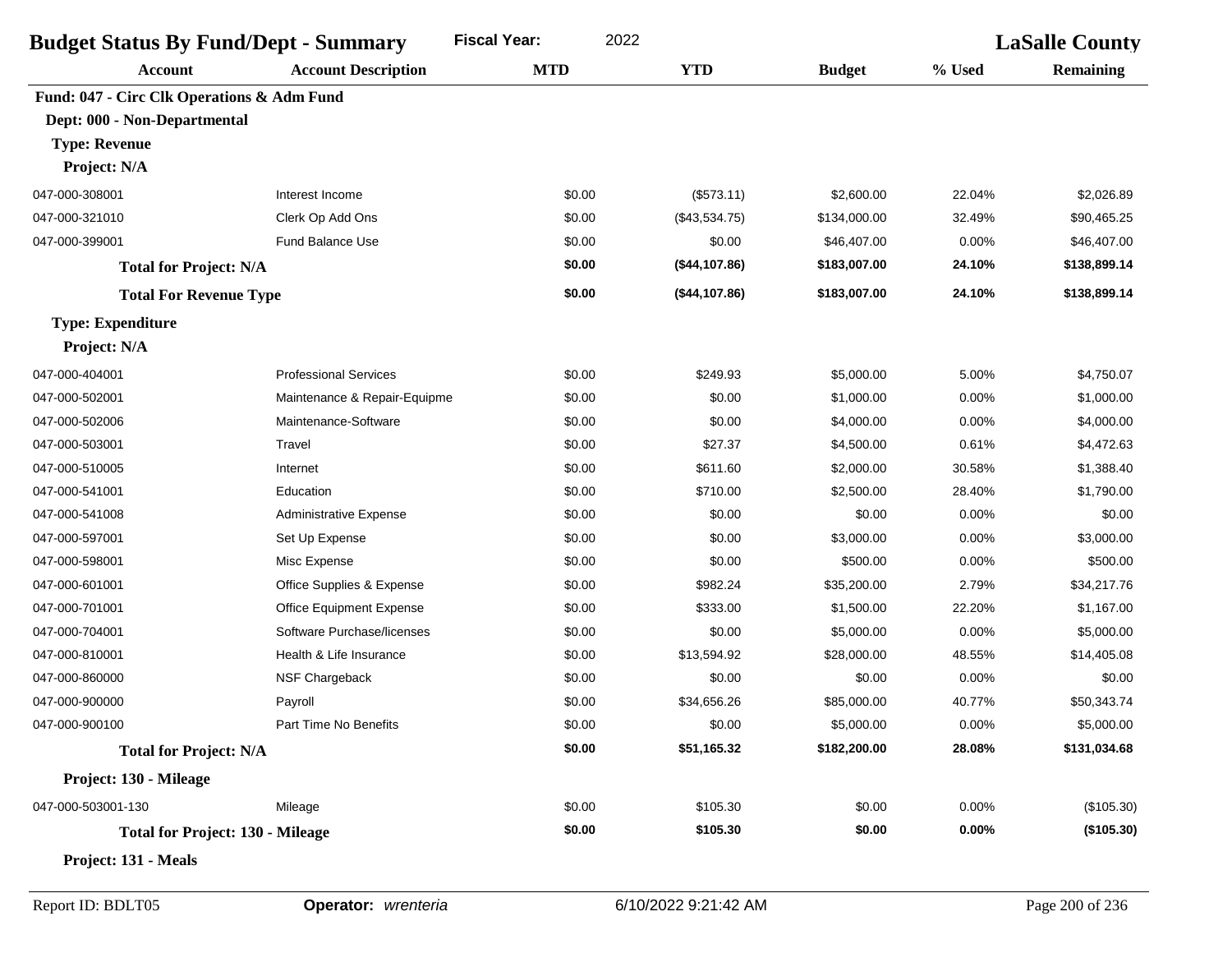| <b>Budget Status By Fund/Dept - Summary</b> |                                                        | <b>Fiscal Year:</b><br>2022 |               |               | <b>LaSalle County</b> |              |
|---------------------------------------------|--------------------------------------------------------|-----------------------------|---------------|---------------|-----------------------|--------------|
| <b>Account</b>                              | <b>Account Description</b>                             | <b>MTD</b>                  | <b>YTD</b>    | <b>Budget</b> | % Used                | Remaining    |
| Fund: 047 - Circ Clk Operations & Adm Fund  |                                                        |                             |               |               |                       |              |
| Dept: 000 - Non-Departmental                |                                                        |                             |               |               |                       |              |
| <b>Type: Expenditure</b>                    |                                                        |                             |               |               |                       |              |
| Project: 131 - Meals                        |                                                        |                             |               |               |                       |              |
| 047-000-503001-131                          | Meals                                                  | \$0.00                      | \$101.25      | \$0.00        | 0.00%                 | (\$101.25)   |
| <b>Total for Project: 131 - Meals</b>       |                                                        | \$0.00                      | \$101.25      | \$0.00        | 0.00%                 | (\$101.25)   |
| Project: 132 - Lodging                      |                                                        |                             |               |               |                       |              |
| 047-000-503001-132                          | Lodging                                                | \$0.00                      | \$888.06      | \$0.00        | 0.00%                 | (\$888.06)   |
|                                             | <b>Total for Project: 132 - Lodging</b>                | \$0.00                      | \$888.06      | \$0.00        | 0.00%                 | (\$888.06)   |
| Project: 133 - Airfare                      |                                                        |                             |               |               |                       |              |
| 047-000-503001-133                          | Airfare                                                | \$0.00                      | \$0.00        | \$0.00        | 0.00%                 | \$0.00       |
| <b>Total for Project: 133 - Airfare</b>     |                                                        | \$0.00                      | \$0.00        | \$0.00        | 0.00%                 | \$0.00       |
| Project: 134 - Transportation               |                                                        |                             |               |               |                       |              |
| 047-000-503001-134                          | Transportation                                         | \$0.00                      | \$0.00        | \$0.00        | 0.00%                 | \$0.00       |
|                                             | <b>Total for Project: 134 - Transportation</b>         | \$0.00                      | \$0.00        | \$0.00        | 0.00%                 | \$0.00       |
| Project: 204 - Trsf to/from 028 Cap Improv  |                                                        |                             |               |               |                       |              |
| 047-000-490000-204                          | Transfer to 028 Cap Improv                             | \$0.00                      | \$0.00        | \$0.00        | 0.00%                 | \$0.00       |
|                                             | Total for Project: 204 - Trsf to/from 028 Cap Impr     | \$0.00                      | \$0.00        | \$0.00        | 0.00%                 | \$0.00       |
| Project: 242 - Trsf to/from 098 Health Ins  |                                                        |                             |               |               |                       |              |
| 047-000-490000-242                          | Transfer to 098 Health Ins                             | \$0.00                      | \$0.00        | \$807.39      | 0.00%                 | \$807.39     |
|                                             | Total for Project: 242 - Trsf to/from 098 Health In    | \$0.00                      | \$0.00        | \$807.39      | 0.00%                 | \$807.39     |
| <b>Total For Expenditure Type</b>           |                                                        | \$0.00                      | \$52,259.93   | \$183,007.39  | 28.56%                | \$130,747.46 |
|                                             | <b>Revenue Total for Dept: 000 - Non-Departmental</b>  | \$0.00                      | (\$44,107.86) | \$183,007.00  | 24.10%                | \$138,899.14 |
|                                             | <b>Expenditure Total for Dept: 000 - Non-Departmen</b> | \$0.00                      | \$52,259.93   | \$183,007.39  | 28.56%                | \$130,747.46 |
|                                             | Revenue Total for Fund: Circ Clk Operations & A        | \$0.00                      | (\$44,107.86) | \$183,007.00  | 24.10%                | \$138,899.14 |
|                                             | <b>Expenditure Total for Fund: Circ Clk Operations</b> | \$0.00                      | \$52,259.93   | \$183,007.39  | 28.56%                | \$130,747.46 |
|                                             | Cash Balance for Fund: Circ Clk Operations & A         |                             |               |               |                       | \$250,935.80 |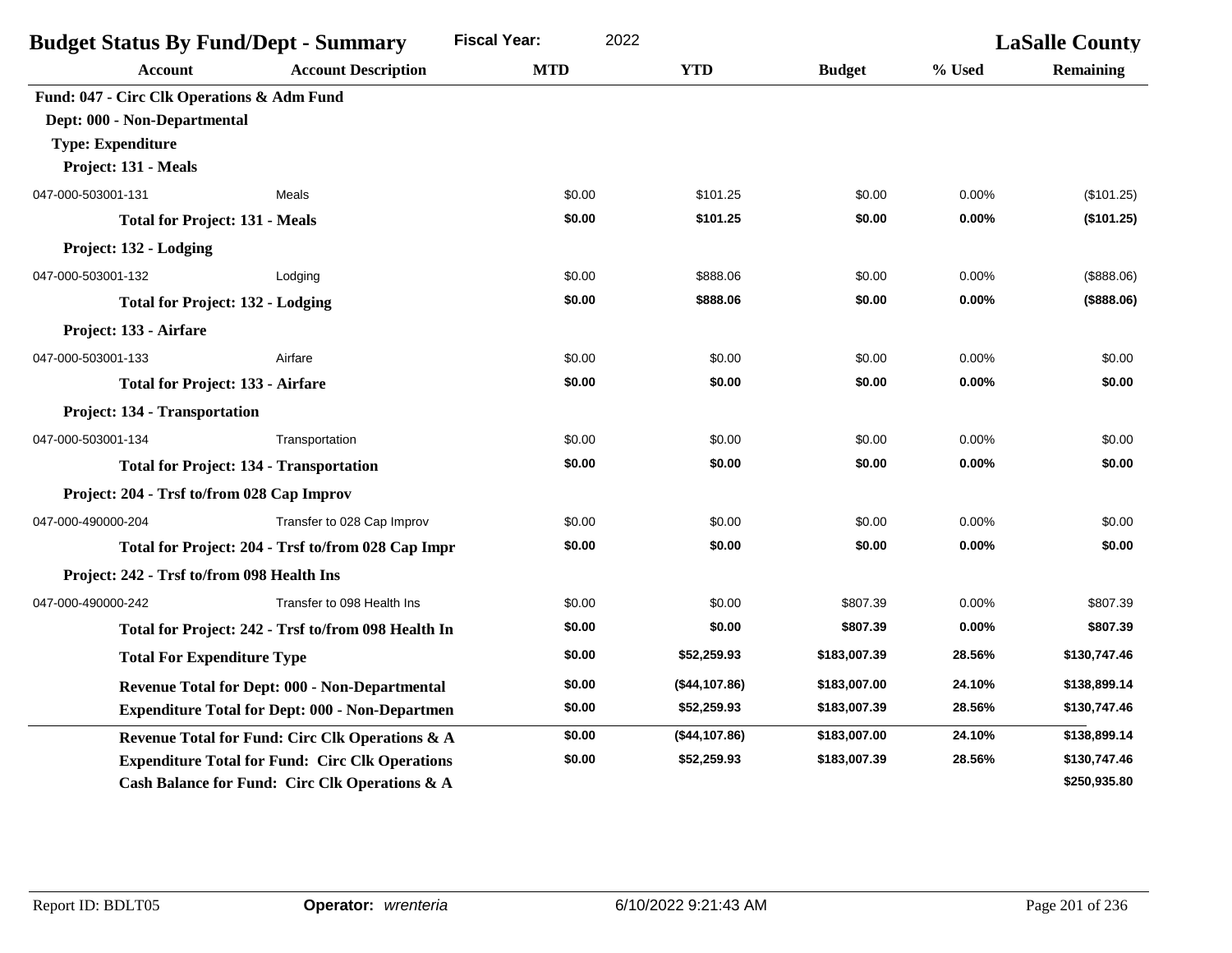| <b>Budget Status By Fund/Dept - Summary</b> |                                                         | <b>Fiscal Year:</b><br>2022 |            |               | <b>LaSalle County</b> |                  |  |
|---------------------------------------------|---------------------------------------------------------|-----------------------------|------------|---------------|-----------------------|------------------|--|
| <b>Account</b>                              | <b>Account Description</b>                              | <b>MTD</b>                  | <b>YTD</b> | <b>Budget</b> | % Used                | <b>Remaining</b> |  |
| Fund: 048 - County Sheriff Vehicle Fund     |                                                         |                             |            |               |                       |                  |  |
| Dept: 000 - Non-Departmental                |                                                         |                             |            |               |                       |                  |  |
| <b>Type: Revenue</b>                        |                                                         |                             |            |               |                       |                  |  |
| Project: N/A                                |                                                         |                             |            |               |                       |                  |  |
| 048-000-308001                              | Interest Income                                         | \$0.00                      | \$0.00     | \$25.00       | 0.00%                 | \$25.00          |  |
| 048-000-323015                              | <b>Vehicle Fines</b>                                    | \$0.00                      | (\$60.00)  | \$1,000.00    | 6.00%                 | \$940.00         |  |
| 048-000-399001                              | <b>Fund Balance Use</b>                                 | \$0.00                      | \$0.00     | \$0.00        | 0.00%                 | \$0.00           |  |
| <b>Total for Project: N/A</b>               |                                                         | \$0.00                      | (\$60.00)  | \$1,025.00    | 5.85%                 | \$965.00         |  |
| <b>Total For Revenue Type</b>               |                                                         | \$0.00                      | (\$60.00)  | \$1,025.00    | 5.85%                 | \$965.00         |  |
| <b>Type: Expenditure</b>                    |                                                         |                             |            |               |                       |                  |  |
| Project: N/A                                |                                                         |                             |            |               |                       |                  |  |
| 048-000-502002                              | Maintenance & Repair- Vehicles                          | \$0.00                      | \$0.00     | \$1,000.00    | 0.00%                 | \$1,000.00       |  |
| 048-000-860000                              | NSF Chargeback                                          | \$0.00                      | \$0.00     | \$0.00        | 0.00%                 | \$0.00           |  |
| <b>Total for Project: N/A</b>               |                                                         | \$0.00                      | \$0.00     | \$1,000.00    | 0.00%                 | \$1,000.00       |  |
| <b>Total For Expenditure Type</b>           |                                                         | \$0.00                      | \$0.00     | \$1,000.00    | 0.00%                 | \$1,000.00       |  |
|                                             | <b>Revenue Total for Dept: 000 - Non-Departmental</b>   | \$0.00                      | (\$60.00)  | \$1,025.00    | 5.85%                 | \$965.00         |  |
|                                             | <b>Expenditure Total for Dept: 000 - Non-Departmen</b>  | \$0.00                      | \$0.00     | \$1,000.00    | 0.00%                 | \$1,000.00       |  |
|                                             | <b>Revenue Total for Fund: County Sheriff Vehicle F</b> | \$0.00                      | (\$60.00)  | \$1,025.00    | 5.85%                 | \$965.00         |  |
|                                             | <b>Expenditure Total for Fund: County Sheriff Vehic</b> | \$0.00                      | \$0.00     | \$1,000.00    | 0.00%                 | \$1,000.00       |  |
|                                             | <b>Cash Balance for Fund: County Sheriff Vehicle F</b>  |                             |            |               |                       | \$1,344.50       |  |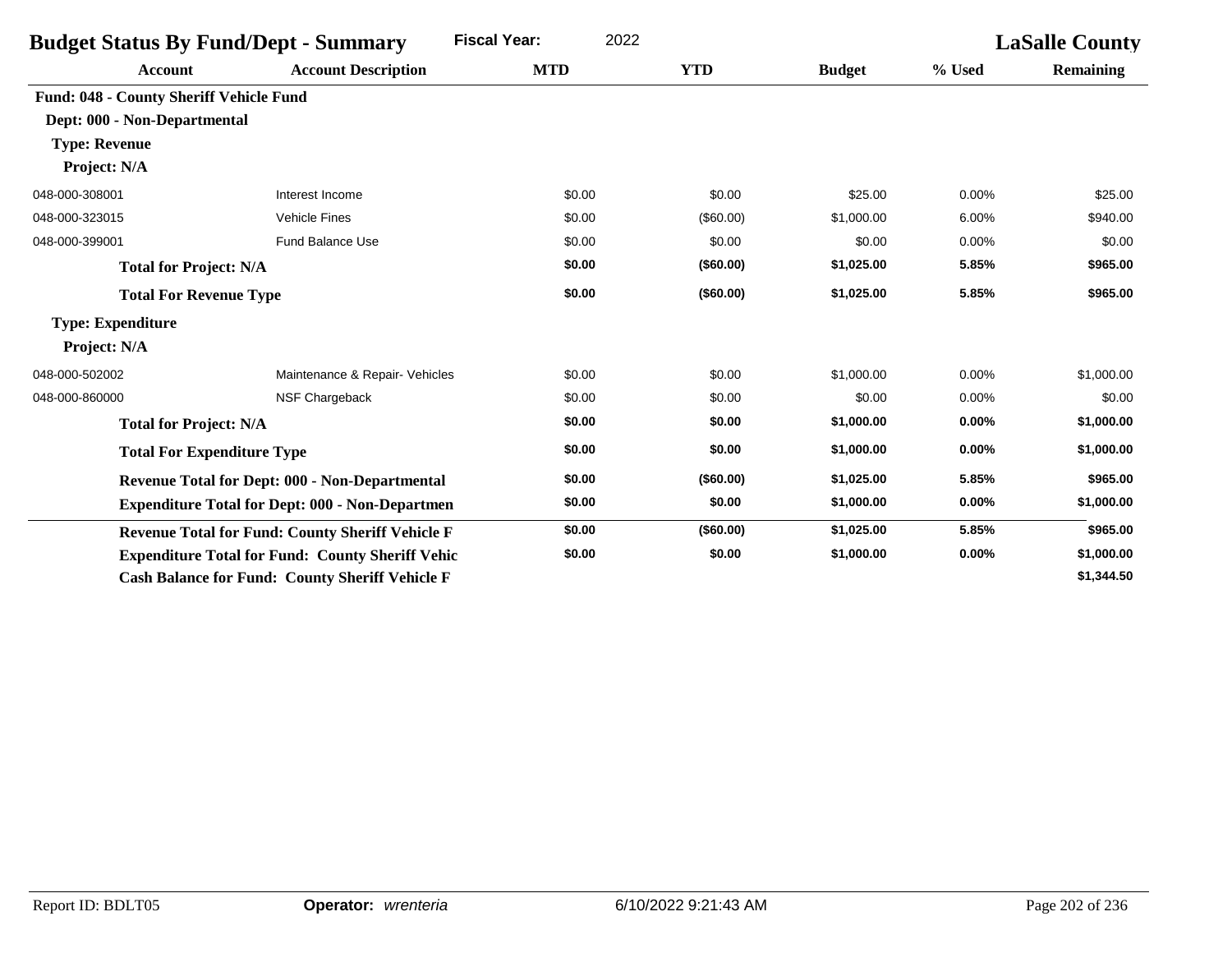| <b>Budget Status By Fund/Dept - Summary</b> |                                                   | <b>Fiscal Year:</b><br>2022 | <b>LaSalle County</b> |               |        |                  |
|---------------------------------------------|---------------------------------------------------|-----------------------------|-----------------------|---------------|--------|------------------|
| <b>Account</b>                              | <b>Account Description</b>                        | <b>MTD</b>                  | <b>YTD</b>            | <b>Budget</b> | % Used | <b>Remaining</b> |
| <b>Fund: 049 - Court Services Grants</b>    |                                                   |                             |                       |               |        |                  |
| Dept: 055 - Adult Redeploy IL(Int Prob)     |                                                   |                             |                       |               |        |                  |
| <b>Type: Revenue</b>                        |                                                   |                             |                       |               |        |                  |
| Project: 554 - State Grant Funds            |                                                   |                             |                       |               |        |                  |
| 049-055-308001-554                          | Interest Income-State                             | \$0.00                      | \$0.00                | \$0.00        | 0.00%  | \$0.00           |
| 049-055-316003-554                          | Adult Reploy IL Rev-State                         | \$0.00                      | (\$65,983.41)         | \$228,482.00  | 28.88% | \$162,498.59     |
|                                             | <b>Total for Project: 554 - State Grant Funds</b> | \$0.00                      | (\$65,983.41)         | \$228,482.00  | 28.88% | \$162,498.59     |
| <b>Total For Revenue Type</b>               |                                                   | \$0.00                      | (\$65,983.41)         | \$228,482.00  | 28.88% | \$162,498.59     |
| <b>Type: Expenditure</b>                    |                                                   |                             |                       |               |        |                  |
| Project: N/A                                |                                                   |                             |                       |               |        |                  |
| 049-055-503001                              | Travel                                            | \$0.00                      | \$0.00                | \$0.00        | 0.00%  | \$0.00           |
| 049-055-810001                              | Health & Life Insurance                           | \$0.00                      | \$7,935.38            | \$0.00        | 0.00%  | (\$7,935.38)     |
| 049-055-900100                              | Part Time No Benefits                             | \$0.00                      | \$0.00                | \$0.00        | 0.00%  | \$0.00           |
| <b>Total for Project: N/A</b>               |                                                   | \$0.00                      | \$7,935.38            | \$0.00        | 0.00%  | (\$7,935.38)     |
| Project: 130 - Mileage                      |                                                   |                             |                       |               |        |                  |
| 049-055-503001-130-000554                   | Mileage-State                                     | \$0.00                      | \$0.00                | \$0.00        | 0.00%  | \$0.00           |
| <b>Total for Project: 130 - Mileage</b>     |                                                   | \$0.00                      | \$0.00                | \$0.00        | 0.00%  | \$0.00           |
| Project: 131 - Meals                        |                                                   |                             |                       |               |        |                  |
| 049-055-503001-131-000554                   | Meals-State                                       | \$0.00                      | \$0.00                | \$0.00        | 0.00%  | \$0.00           |
| <b>Total for Project: 131 - Meals</b>       |                                                   | \$0.00                      | \$0.00                | \$0.00        | 0.00%  | \$0.00           |
| Project: 132 - Lodging                      |                                                   |                             |                       |               |        |                  |
| 049-055-503001-132-000554                   | Lodging-State                                     | \$0.00                      | \$0.00                | \$0.00        | 0.00%  | \$0.00           |
| <b>Total for Project: 132 - Lodging</b>     |                                                   | \$0.00                      | \$0.00                | \$0.00        | 0.00%  | \$0.00           |
| Project: 133 - Airfare                      |                                                   |                             |                       |               |        |                  |
| 049-055-503001-133-000554                   | Airfare-State                                     | \$0.00                      | \$0.00                | \$0.00        | 0.00%  | \$0.00           |
| <b>Total for Project: 133 - Airfare</b>     |                                                   | \$0.00                      | \$0.00                | \$0.00        | 0.00%  | \$0.00           |
| Project: 134 - Transportation               |                                                   |                             |                       |               |        |                  |
| 049-055-503001-134-000554                   | Transportation-State                              | \$0.00                      | \$0.00                | \$0.00        | 0.00%  | \$0.00           |
|                                             | <b>Total for Project: 134 - Transportation</b>    | \$0.00                      | \$0.00                | \$0.00        | 0.00%  | \$0.00           |
| Project: 183 - Trsf to/from 004 IMRF        |                                                   |                             |                       |               |        |                  |
|                                             |                                                   |                             |                       |               |        |                  |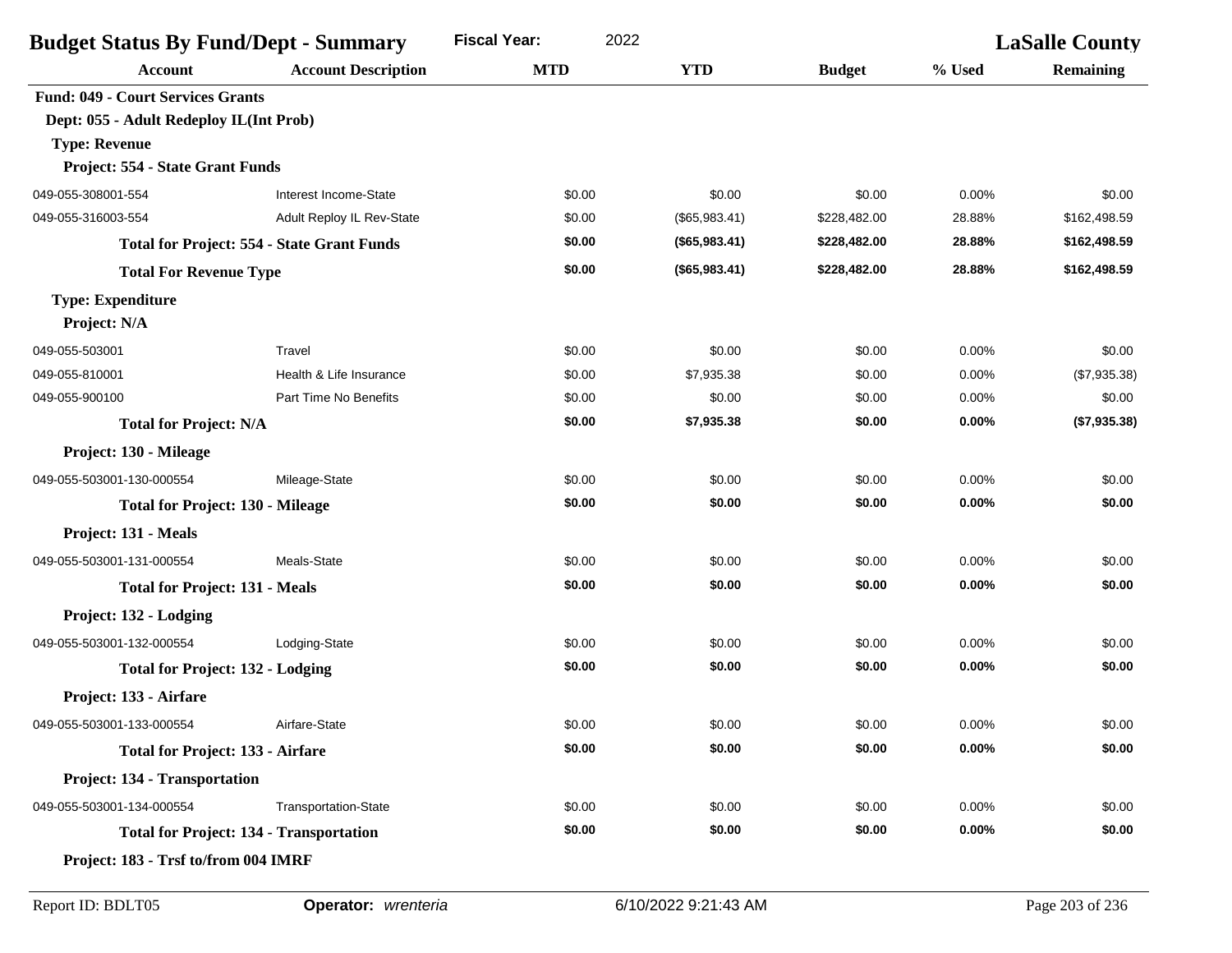| <b>Fiscal Year:</b><br>2022<br><b>Budget Status By Fund/Dept - Summary</b> |                                                         |            |                      |               | <b>LaSalle County</b> |                  |
|----------------------------------------------------------------------------|---------------------------------------------------------|------------|----------------------|---------------|-----------------------|------------------|
| Account                                                                    | <b>Account Description</b>                              | <b>MTD</b> | <b>YTD</b>           | <b>Budget</b> | % Used                | <b>Remaining</b> |
| <b>Fund: 049 - Court Services Grants</b>                                   |                                                         |            |                      |               |                       |                  |
| Dept: 055 - Adult Redeploy IL(Int Prob)                                    |                                                         |            |                      |               |                       |                  |
| <b>Type: Expenditure</b>                                                   |                                                         |            |                      |               |                       |                  |
| Project: 183 - Trsf to/from 004 IMRF                                       |                                                         |            |                      |               |                       |                  |
| 049-055-490000-183                                                         | Transfer to 004 IMRF                                    | \$0.00     | \$0.00               | \$14,949.00   | 0.00%                 | \$14,949.00      |
|                                                                            | Total for Project: 183 - Trsf to/from 004 IMRF          | \$0.00     | \$0.00               | \$14,949.00   | 0.00%                 | \$14,949.00      |
| Project: 188 - Trsf to/from 009 Soc Security                               |                                                         |            |                      |               |                       |                  |
| 049-055-490000-188                                                         | Transfer to 009 Soc Security                            | \$0.00     | \$0.00               | \$9,348.00    | 0.00%                 | \$9,348.00       |
|                                                                            | Total for Project: 188 - Trsf to/from 009 Soc Secur     | \$0.00     | \$0.00               | \$9,348.00    | 0.00%                 | \$9,348.00       |
| Project: 194 - Trsf to/from 016 Ins Fund                                   |                                                         |            |                      |               |                       |                  |
| 049-055-490000-194                                                         | Transfer to 016 Insurance                               | \$0.00     | \$0.00               | \$3,162.00    | 0.00%                 | \$3,162.00       |
|                                                                            | Total for Project: 194 - Trsf to/from 016 Ins Fund      | \$0.00     | \$0.00               | \$3,162.00    | 0.00%                 | \$3,162.00       |
| Project: 554 - State Grant Funds                                           |                                                         |            |                      |               |                       |                  |
| 049-055-404001-554                                                         | <b>Professional Services-State</b>                      | \$0.00     | \$15,892.41          | \$24,618.00   | 64.56%                | \$8,725.59       |
| 049-055-404007-554                                                         | Prof Services-phys/drug-State                           | \$0.00     | \$3,181.36           | \$24,420.00   | 13.03%                | \$21,238.64      |
| 049-055-503001-554                                                         | Travel - State                                          | \$0.00     | \$753.92             | \$3,559.00    | 21.18%                | \$2,805.08       |
| 049-055-541001-554                                                         | <b>Education-State</b>                                  | \$0.00     | \$0.00               | \$2,080.00    | 0.00%                 | \$2,080.00       |
| 049-055-542001-554                                                         | Incentives-State                                        | \$0.00     | \$2,101.75           | \$12,010.00   | 17.50%                | \$9,908.25       |
| 049-055-601001-554                                                         | Office Supp & Expense-State                             | \$0.00     | \$0.00               | \$780.00      | 0.00%                 | \$780.00         |
| 049-055-810001-554                                                         | Health & Life Insurance State                           | \$0.00     | \$0.00               | \$8,357.00    | 0.00%                 | \$8,357.00       |
| 049-055-900000-554                                                         | Payroll-State                                           | \$0.00     | \$55,587.53          | \$117,699.00  | 47.23%                | \$62,111.47      |
| 049-055-900100-554                                                         | Part Time No Benefits State                             | \$0.00     | \$0.00               | \$7,500.00    | 0.00%                 | \$7,500.00       |
|                                                                            | <b>Total for Project: 554 - State Grant Funds</b>       | \$0.00     | \$77,516.97          | \$201,023.00  | 38.56%                | \$123,506.03     |
| <b>Total For Expenditure Type</b>                                          |                                                         | \$0.00     | \$85,452.35          | \$228,482.00  | 37.40%                | \$143,029.65     |
|                                                                            | Revenue Total for Dept: 055 - Adult Redeploy IL(I       | \$0.00     | (\$65,983.41)        | \$228,482.00  | 28.88%                | \$162,498.59     |
|                                                                            | <b>Expenditure Total for Dept: 055 - Adult Redeploy</b> | \$0.00     | \$85,452.35          | \$228,482.00  | 37.40%                | \$143,029.65     |
| Dept: 056 - Redeploy IL (Juvenile)                                         |                                                         |            |                      |               |                       |                  |
| <b>Type: Revenue</b>                                                       |                                                         |            |                      |               |                       |                  |
| Project: 554 - State Grant Funds                                           |                                                         |            |                      |               |                       |                  |
| 049-056-308001-554                                                         | Interest Income-State                                   | \$0.00     | \$0.00               | \$0.00        | 0.00%                 | \$0.00           |
| 049-056-316002-554                                                         | Redeploy IL Rev-State                                   | \$0.00     | $(\$247,216.30)$     | \$692,444.00  | 35.70%                | \$445,227.70     |
| Report ID: BDLT05                                                          | Operator: wrenteria                                     |            | 6/10/2022 9:21:43 AM |               |                       | Page 204 of 236  |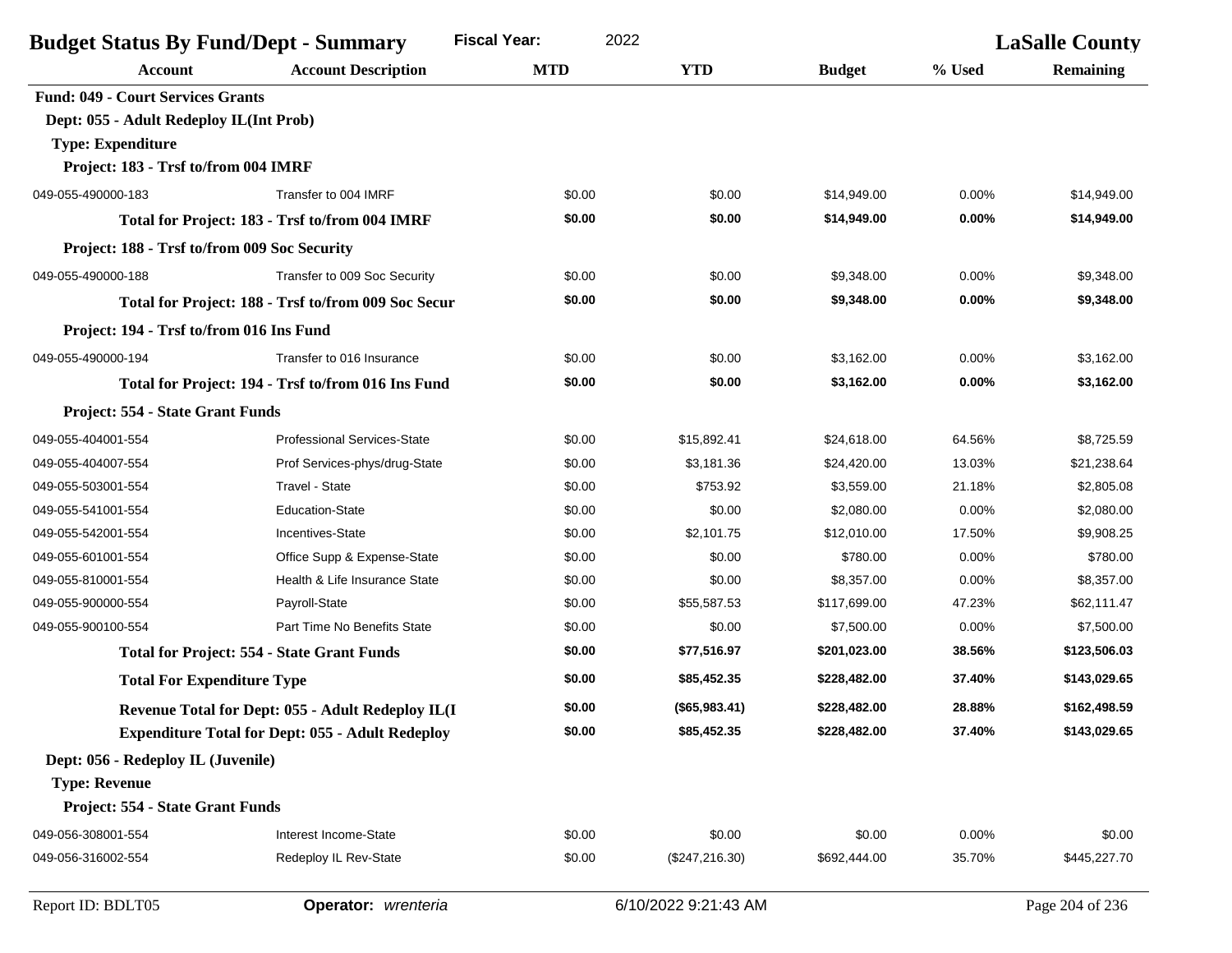| <b>Budget Status By Fund/Dept - Summary</b>              |                                                   | <b>Fiscal Year:</b><br>2022 |                 |               | <b>LaSalle County</b> |                  |
|----------------------------------------------------------|---------------------------------------------------|-----------------------------|-----------------|---------------|-----------------------|------------------|
| <b>Account</b>                                           | <b>Account Description</b>                        | <b>MTD</b>                  | <b>YTD</b>      | <b>Budget</b> | % Used                | <b>Remaining</b> |
| <b>Fund: 049 - Court Services Grants</b>                 |                                                   |                             |                 |               |                       |                  |
| Dept: 056 - Redeploy IL (Juvenile)                       |                                                   |                             |                 |               |                       |                  |
| <b>Type: Revenue</b>                                     |                                                   |                             |                 |               |                       |                  |
| Project: 554 - State Grant Funds                         |                                                   |                             |                 |               |                       |                  |
|                                                          | <b>Total for Project: 554 - State Grant Funds</b> | \$0.00                      | (\$247, 216.30) | \$692,444.00  | 35.70%                | \$445,227.70     |
|                                                          | <b>Total For Revenue Type</b>                     |                             | (\$247, 216.30) | \$692,444.00  | 35.70%                | \$445,227.70     |
| <b>Type: Expenditure</b>                                 |                                                   |                             |                 |               |                       |                  |
| Project: 554 - State Grant Funds                         |                                                   |                             |                 |               |                       |                  |
| 049-056-404016-554                                       | Prof Serv-Counseling-State                        | \$0.00                      | \$186,727.07    | \$692,444.00  | 26.97%                | \$505,716.93     |
|                                                          | <b>Total for Project: 554 - State Grant Funds</b> | \$0.00                      | \$186,727.07    | \$692,444.00  | 26.97%                | \$505,716.93     |
| <b>Total For Expenditure Type</b>                        |                                                   | \$0.00                      | \$186,727.07    | \$692,444.00  | 26.97%                | \$505,716.93     |
|                                                          | Revenue Total for Dept: 056 - Redeploy IL (Juveni | \$0.00                      | (\$247, 216.30) | \$692,444.00  | 35.70%                | \$445,227.70     |
| <b>Expenditure Total for Dept: 056 - Redeploy IL (Ju</b> |                                                   | \$0.00                      | \$186,727.07    | \$692,444.00  | 26.97%                | \$505,716.93     |
| Dept: 057 - Treatment Alternative Ct(TAC)                |                                                   |                             |                 |               |                       |                  |
| <b>Type: Revenue</b>                                     |                                                   |                             |                 |               |                       |                  |
| Project: 554 - State Grant Funds                         |                                                   |                             |                 |               |                       |                  |
| 049-057-308001-554                                       | Interest Income-State                             | \$0.00                      | \$0.00          | \$0.00        | 0.00%                 | \$0.00           |
| 049-057-316006-554                                       | <b>ARI Mental Health Court-State</b>              | \$0.00                      | (\$20,259.73)   | \$142,926.00  | 14.17%                | \$122,666.27     |
|                                                          | <b>Total for Project: 554 - State Grant Funds</b> | \$0.00                      | (\$20,259.73)   | \$142,926.00  | 14.17%                | \$122,666.27     |
| <b>Total For Revenue Type</b>                            |                                                   | \$0.00                      | (\$20,259.73)   | \$142,926.00  | 14.17%                | \$122,666.27     |
| <b>Type: Expenditure</b>                                 |                                                   |                             |                 |               |                       |                  |
| Project: N/A                                             |                                                   |                             |                 |               |                       |                  |
| 049-057-503001                                           | Travel                                            | \$0.00                      | \$0.00          | \$0.00        | 0.00%                 | \$0.00           |
| <b>Total for Project: N/A</b>                            |                                                   | \$0.00                      | \$0.00          | \$0.00        | 0.00%                 | \$0.00           |
| Project: 130 - Mileage                                   |                                                   |                             |                 |               |                       |                  |
| 049-057-503001-130-000554                                | Mileage-State                                     | \$0.00                      | \$0.00          | \$0.00        | 0.00%                 | \$0.00           |
| <b>Total for Project: 130 - Mileage</b>                  |                                                   | \$0.00                      | \$0.00          | \$0.00        | 0.00%                 | \$0.00           |
| Project: 131 - Meals                                     |                                                   |                             |                 |               |                       |                  |
| 049-057-503001-131-000554                                | Meals-State                                       | \$0.00                      | \$0.00          | \$0.00        | 0.00%                 | \$0.00           |
| <b>Total for Project: 131 - Meals</b>                    |                                                   | \$0.00                      | \$0.00          | \$0.00        | $0.00\%$              | \$0.00           |
|                                                          |                                                   |                             |                 |               |                       |                  |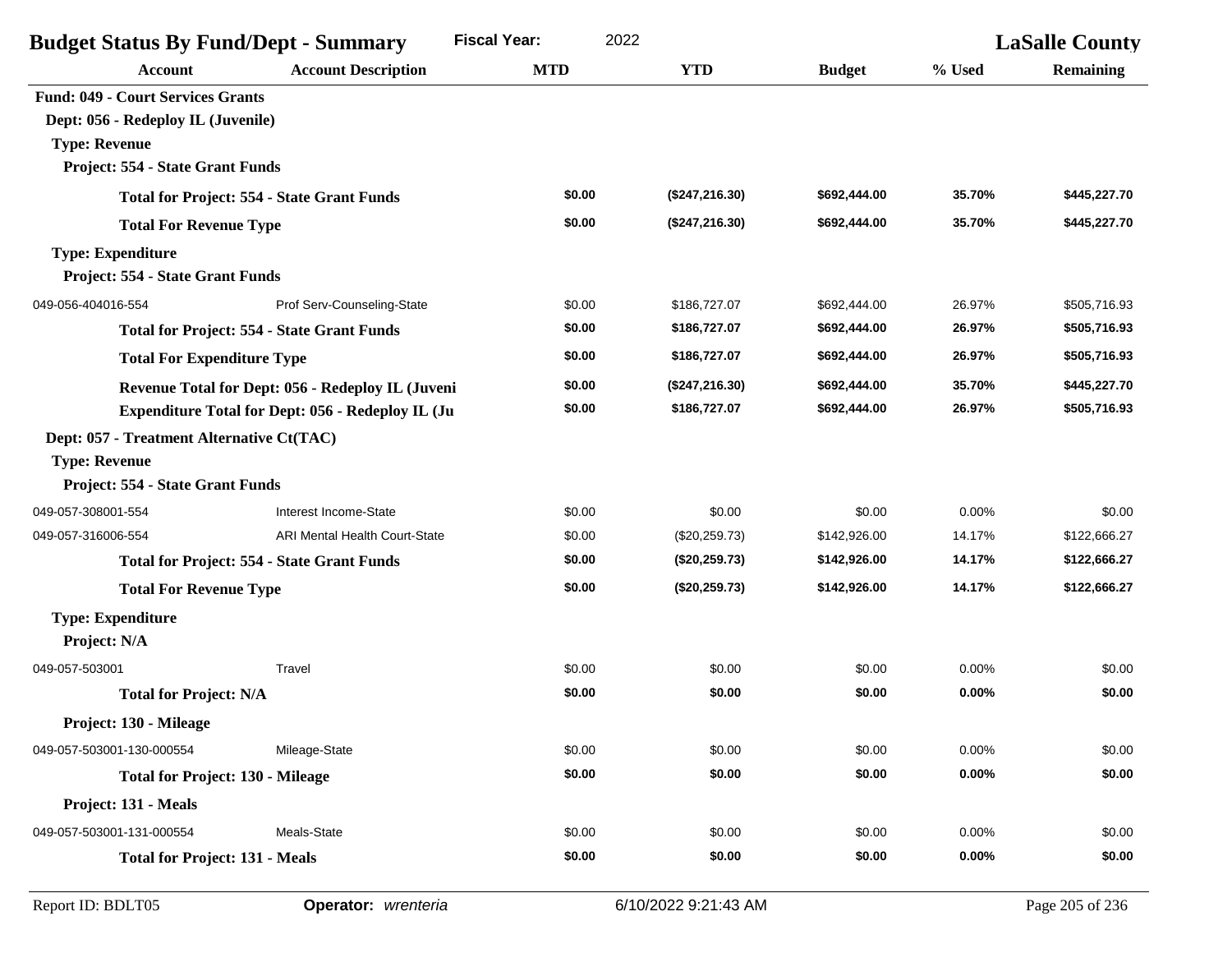| <b>Fiscal Year:</b><br>2022<br><b>Budget Status By Fund/Dept - Summary</b> |                                                     |            |                      | <b>LaSalle County</b> |          |                 |
|----------------------------------------------------------------------------|-----------------------------------------------------|------------|----------------------|-----------------------|----------|-----------------|
| Account                                                                    | <b>Account Description</b>                          | <b>MTD</b> | <b>YTD</b>           | <b>Budget</b>         | % Used   | Remaining       |
| <b>Fund: 049 - Court Services Grants</b>                                   |                                                     |            |                      |                       |          |                 |
| Dept: 057 - Treatment Alternative Ct(TAC)                                  |                                                     |            |                      |                       |          |                 |
| <b>Type: Expenditure</b>                                                   |                                                     |            |                      |                       |          |                 |
| Project: 132 - Lodging                                                     |                                                     |            |                      |                       |          |                 |
| 049-057-503001-132-000554                                                  | Lodging-State                                       | \$0.00     | \$0.00               | \$0.00                | 0.00%    | \$0.00          |
| <b>Total for Project: 132 - Lodging</b>                                    |                                                     | \$0.00     | \$0.00               | \$0.00                | 0.00%    | \$0.00          |
| Project: 133 - Airfare                                                     |                                                     |            |                      |                       |          |                 |
| 049-057-503001-133-000554                                                  | Airfare-State                                       | \$0.00     | \$0.00               | \$0.00                | 0.00%    | \$0.00          |
| <b>Total for Project: 133 - Airfare</b>                                    |                                                     | \$0.00     | \$0.00               | \$0.00                | 0.00%    | \$0.00          |
| Project: 134 - Transportation                                              |                                                     |            |                      |                       |          |                 |
| 049-057-503001-134-000554                                                  | <b>Transportation-State</b>                         | \$0.00     | \$0.00               | \$0.00                | 0.00%    | \$0.00          |
| <b>Total for Project: 134 - Transportation</b>                             |                                                     | \$0.00     | \$0.00               | \$0.00                | $0.00\%$ | \$0.00          |
| Project: 183 - Trsf to/from 004 IMRF                                       |                                                     |            |                      |                       |          |                 |
| 049-057-490000-183                                                         | Transfer to 004 IMRF                                | \$0.00     | \$0.00               | \$5,546.00            | 0.00%    | \$5,546.00      |
|                                                                            | Total for Project: 183 - Trsf to/from 004 IMRF      | \$0.00     | \$0.00               | \$5,546.00            | 0.00%    | \$5,546.00      |
| Project: 188 - Trsf to/from 009 Soc Security                               |                                                     |            |                      |                       |          |                 |
| 049-057-490000-188                                                         | Transfer to 009 Soc Security                        | \$0.00     | \$0.00               | \$3,577.00            | 0.00%    | \$3,577.00      |
|                                                                            | Total for Project: 188 - Trsf to/from 009 Soc Secur | \$0.00     | \$0.00               | \$3,577.00            | 0.00%    | \$3,577.00      |
| Project: 194 - Trsf to/from 016 Ins Fund                                   |                                                     |            |                      |                       |          |                 |
| 049-057-490000-194                                                         | Transfer to 016 Insurance                           | \$0.00     | \$0.00               | \$1,181.00            | 0.00%    | \$1,181.00      |
|                                                                            | Total for Project: 194 - Trsf to/from 016 Ins Fund  | \$0.00     | \$0.00               | \$1,181.00            | 0.00%    | \$1,181.00      |
| Project: 554 - State Grant Funds                                           |                                                     |            |                      |                       |          |                 |
| 049-057-404001-554                                                         | <b>Professional Services State</b>                  | \$0.00     | \$0.00               | \$36.020.00           | 0.00%    | \$36,020.00     |
| 049-057-404007-554                                                         | Prof Services-Phys/Drug-State                       | \$0.00     | \$330.64             | \$24,420.00           | 1.35%    | \$24,089.36     |
| 049-057-404016-554                                                         | Prof Serv-Counseling-State                          | \$0.00     | \$365.00             | \$0.00                | 0.00%    | (\$365.00)      |
| 049-057-503001-554                                                         | <b>Travel State</b>                                 | \$0.00     | \$1,019.30           | \$1,862.00            | 54.74%   | \$842.70        |
| 049-057-510004-554                                                         | Telephone-State                                     | \$0.00     | \$154.56             | \$600.00              | 25.76%   | \$445.44        |
| 049-057-541001-554                                                         | <b>Education-State</b>                              | \$0.00     | \$460.00             | \$1,295.00            | 35.52%   | \$835.00        |
| 049-057-542001-554                                                         | Incentives-State                                    | \$0.00     | \$3,400.33           | \$19,352.00           | 17.57%   | \$15,951.67     |
| 049-057-601001-554                                                         | Office Supp & Expense-State                         | \$0.00     | \$0.00               | \$820.00              | 0.00%    | \$820.00        |
| 049-057-810001-554                                                         | Health & Life Insurance-State                       | \$0.00     | \$0.00               | \$0.00                | 0.00%    | \$0.00          |
| Report ID: BDLT05                                                          | Operator: wrenteria                                 |            | 6/10/2022 9:21:43 AM |                       |          | Page 206 of 236 |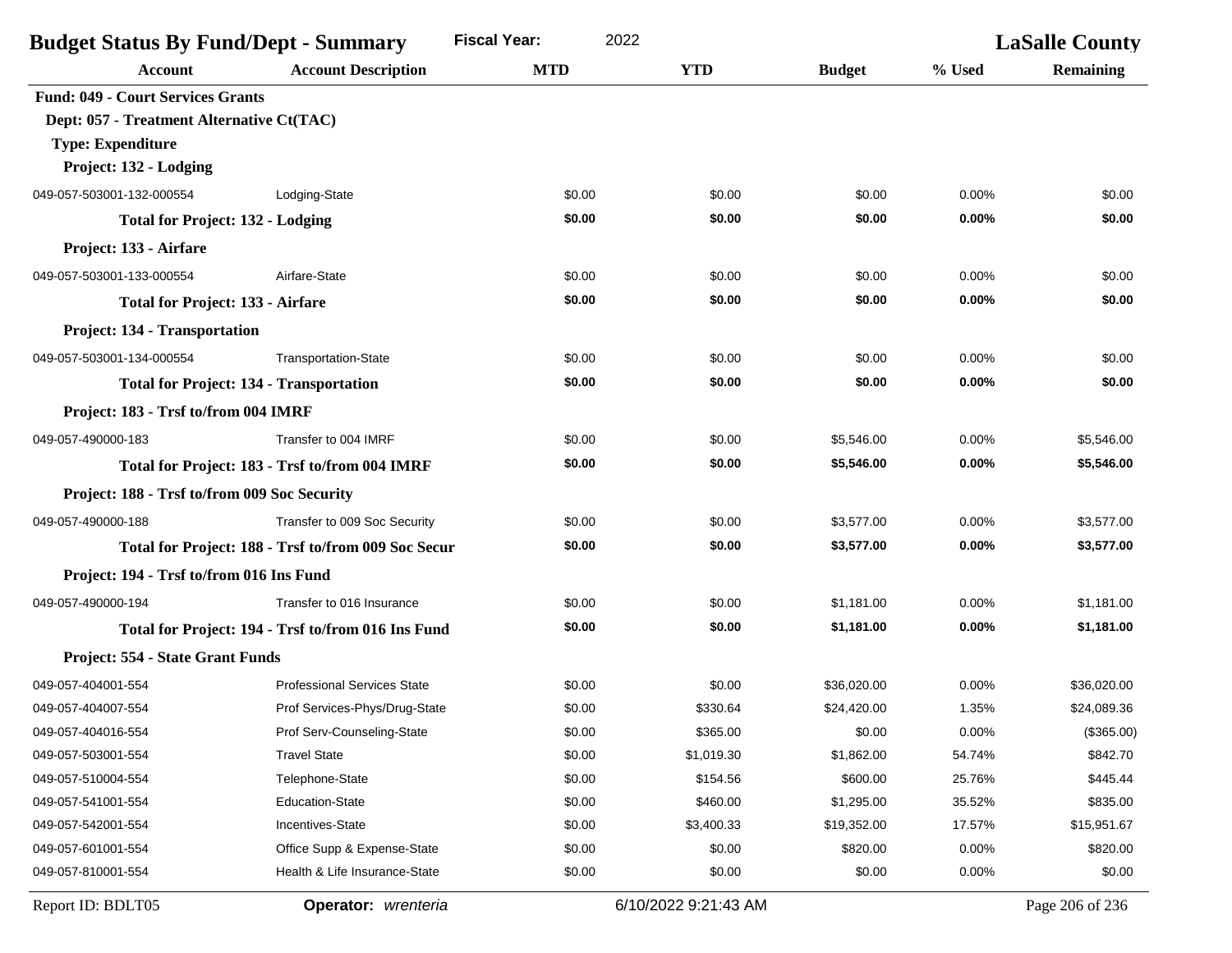|                                           | <b>Budget Status By Fund/Dept - Summary</b>              | <b>Fiscal Year:</b><br>2022 |                |                |          | <b>LaSalle County</b> |
|-------------------------------------------|----------------------------------------------------------|-----------------------------|----------------|----------------|----------|-----------------------|
| Account                                   | <b>Account Description</b>                               | MTD                         | <b>YTD</b>     | <b>Budget</b>  | % Used   | <b>Remaining</b>      |
| <b>Fund: 049 - Court Services Grants</b>  |                                                          |                             |                |                |          |                       |
| Dept: 057 - Treatment Alternative Ct(TAC) |                                                          |                             |                |                |          |                       |
| <b>Type: Expenditure</b>                  |                                                          |                             |                |                |          |                       |
| Project: 554 - State Grant Funds          |                                                          |                             |                |                |          |                       |
| 049-057-900000-554                        | Payroll-State                                            | \$0.00                      | \$23,913.09    | \$44,503.00    | 53.73%   | \$20,589.91           |
| 049-057-900100-554                        | Part Time No Benefits State                              | \$0.00                      | \$0.00         | \$3,750.00     | $0.00\%$ | \$3,750.00            |
|                                           | <b>Total for Project: 554 - State Grant Funds</b>        | \$0.00                      | \$29,642.92    | \$132,622.00   | 22.35%   | \$102,979.08          |
| <b>Total For Expenditure Type</b>         |                                                          | \$0.00                      | \$29,642.92    | \$142,926.00   | 20.74%   | \$113,283.08          |
|                                           | <b>Revenue Total for Dept: 057 - Treatment Alternati</b> | \$0.00                      | (\$20,259.73)  | \$142,926.00   | 14.17%   | \$122,666.27          |
|                                           | <b>Expenditure Total for Dept: 057 - Treatment Alter</b> | \$0.00                      | \$29,642.92    | \$142,926.00   | 20.74%   | \$113,283.08          |
|                                           | <b>Revenue Total for Fund: Court Services Grants</b>     | \$0.00                      | (\$333,459.44) | \$1,063,852.00 | 31.34%   | \$730,392.56          |
|                                           | <b>Expenditure Total for Fund: Court Services Gran</b>   | \$0.00                      | \$301,822.34   | \$1,063,852.00 | 28.37%   | \$762,029.66          |
|                                           | <b>Cash Balance for Fund: Court Services Grants</b>      |                             |                |                |          | \$102,807.87          |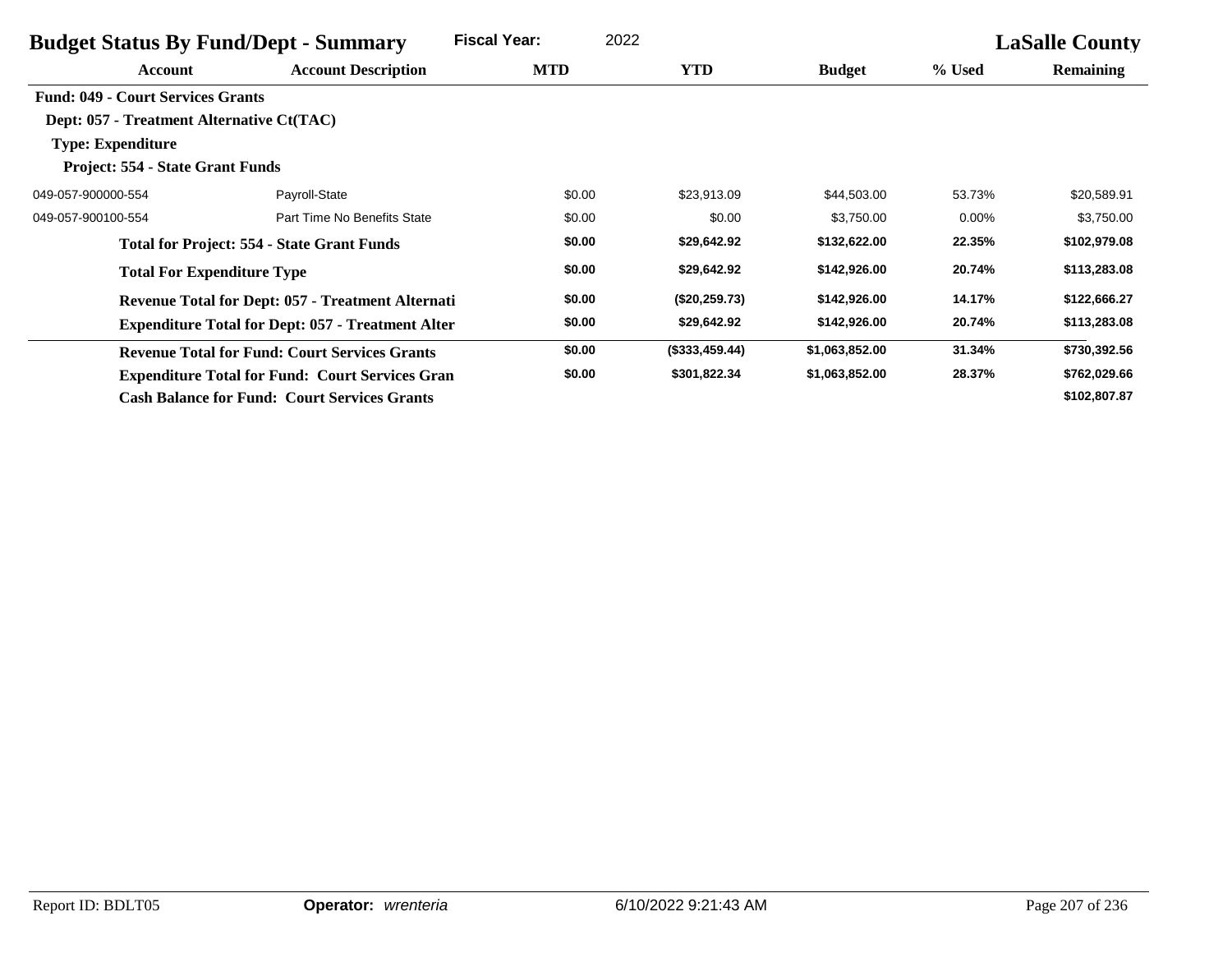| <b>Budget Status By Fund/Dept - Summary</b> |                                                        | <b>Fiscal Year:</b><br>2022 |               |               | <b>LaSalle County</b> |             |  |
|---------------------------------------------|--------------------------------------------------------|-----------------------------|---------------|---------------|-----------------------|-------------|--|
| <b>Account</b>                              | <b>Account Description</b>                             | <b>MTD</b>                  | <b>YTD</b>    | <b>Budget</b> | % Used                | Remaining   |  |
| <b>Fund: 051 - Coroner Fees</b>             |                                                        |                             |               |               |                       |             |  |
| Dept: 000 - Non-Departmental                |                                                        |                             |               |               |                       |             |  |
| <b>Type: Revenue</b>                        |                                                        |                             |               |               |                       |             |  |
| Project: N/A                                |                                                        |                             |               |               |                       |             |  |
| 051-000-308001                              | Interest Income                                        | \$0.00                      | (\$81.97)     | \$500.00      | 16.39%                | \$418.03    |  |
| 051-000-324001                              | Coroner's Fees                                         | \$0.00                      | (\$19,347.00) | \$28,500.00   | 67.88%                | \$9,153.00  |  |
| 051-000-350001                              | Miscellaneous Income                                   | \$0.00                      | \$0.00        | \$0.00        | 0.00%                 | \$0.00      |  |
| 051-000-399001                              | <b>Fund Balance Use</b>                                | \$0.00                      | \$0.00        | \$38,000.00   | 0.00%                 | \$38,000.00 |  |
| <b>Total for Project: N/A</b>               |                                                        | \$0.00                      | (\$19,428.97) | \$67,000.00   | 29.00%                | \$47,571.03 |  |
| <b>Total For Revenue Type</b>               |                                                        | \$0.00                      | (\$19,428.97) | \$67,000.00   | 29.00%                | \$47,571.03 |  |
| <b>Type: Expenditure</b>                    |                                                        |                             |               |               |                       |             |  |
| Project: N/A                                |                                                        |                             |               |               |                       |             |  |
| 051-000-598001                              | Misc Expense                                           | \$0.00                      | \$0.00        | \$0.00        | 0.00%                 | \$0.00      |  |
| 051-000-600001                              | Supplies - Equipment                                   | \$0.00                      | \$15,699.02   | \$20,000.00   | 78.50%                | \$4,300.98  |  |
| 051-000-601001                              | Office Supplies & Expense                              | \$0.00                      | \$747.05      | \$5,000.00    | 14.94%                | \$4,252.95  |  |
| 051-000-601012                              | Supplies-safety                                        | \$0.00                      | \$444.20      | \$5,000.00    | 8.88%                 | \$4,555.80  |  |
| 051-000-701001                              | Office Equipment Expense                               | \$0.00                      | \$0.00        | \$0.00        | 0.00%                 | \$0.00      |  |
| 051-000-703001                              | Vehicles                                               | \$0.00                      | \$0.00        | \$37,000.00   | 0.00%                 | \$37,000.00 |  |
| 051-000-860000                              | <b>NSF Chargeback</b>                                  | \$0.00                      | \$0.00        | \$0.00        | 0.00%                 | \$0.00      |  |
| <b>Total for Project: N/A</b>               |                                                        | \$0.00                      | \$16,890.27   | \$67,000.00   | 25.21%                | \$50,109.73 |  |
| Project: 204 - Trsf to/from 028 Cap Improv  |                                                        |                             |               |               |                       |             |  |
| 051-000-490000-204                          | Transfer to 028 Cap Improv                             | \$0.00                      | \$0.00        | \$0.00        | 0.00%                 | \$0.00      |  |
|                                             | Total for Project: 204 - Trsf to/from 028 Cap Impr     | \$0.00                      | \$0.00        | \$0.00        | 0.00%                 | \$0.00      |  |
| <b>Total For Expenditure Type</b>           |                                                        | \$0.00                      | \$16,890.27   | \$67,000.00   | 25.21%                | \$50,109.73 |  |
|                                             | Revenue Total for Dept: 000 - Non-Departmental         | \$0.00                      | (\$19,428.97) | \$67,000.00   | 29.00%                | \$47,571.03 |  |
|                                             | <b>Expenditure Total for Dept: 000 - Non-Departmen</b> | \$0.00                      | \$16,890.27   | \$67,000.00   | 25.21%                | \$50,109.73 |  |
|                                             | <b>Revenue Total for Fund: Coroner Fees</b>            | \$0.00                      | (\$19,428.97) | \$67,000.00   | 29.00%                | \$47,571.03 |  |
|                                             | <b>Expenditure Total for Fund: Coroner Fees</b>        | \$0.00                      | \$16,890.27   | \$67,000.00   | 25.21%                | \$50,109.73 |  |
|                                             | <b>Cash Balance for Fund: Coroner Fees</b>             |                             |               |               |                       | \$38,890.86 |  |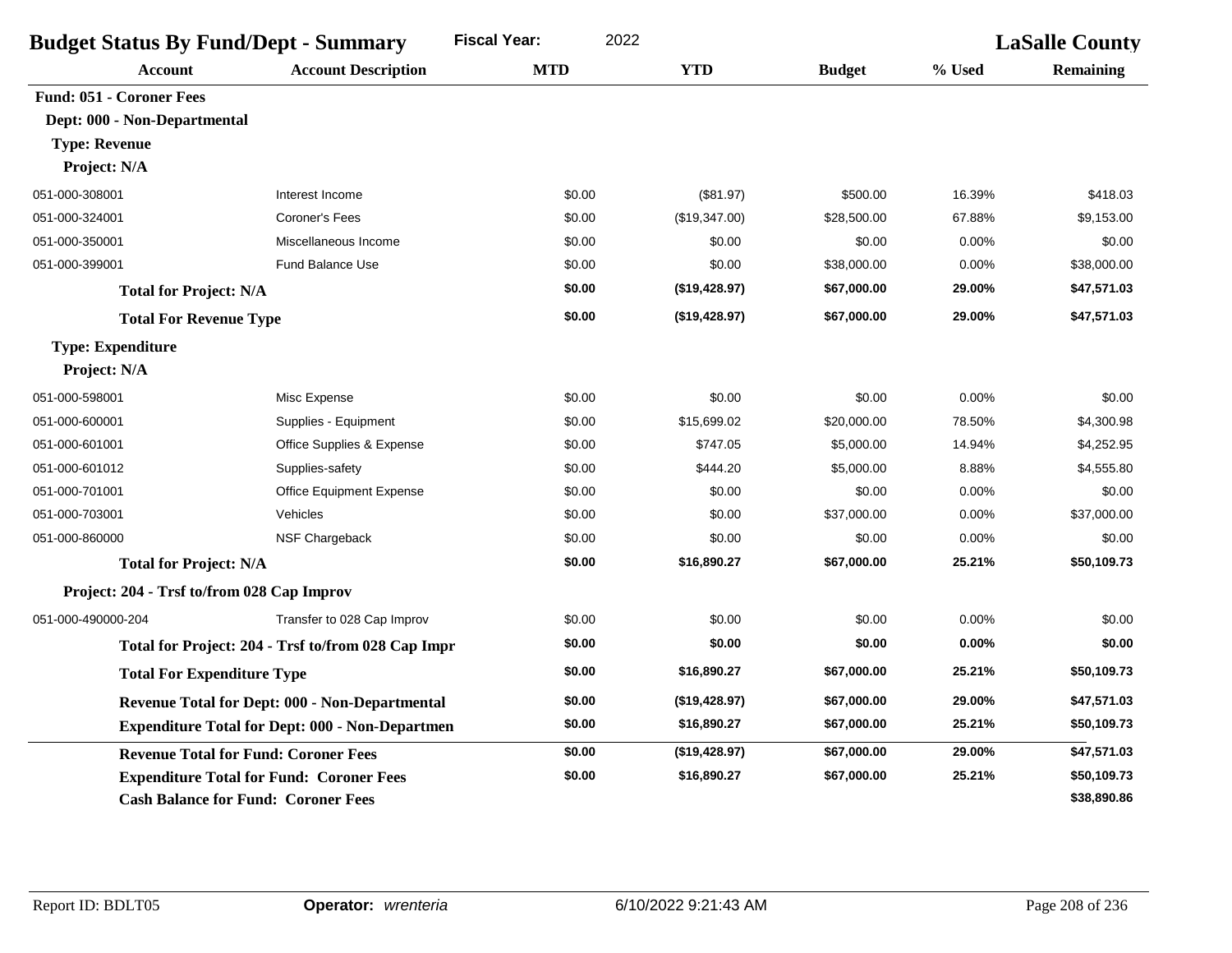| <b>Budget Status By Fund/Dept - Summary</b>                                                                        |                                                        | <b>Fiscal Year:</b><br>2022 |               |               | <b>LaSalle County</b> |               |  |
|--------------------------------------------------------------------------------------------------------------------|--------------------------------------------------------|-----------------------------|---------------|---------------|-----------------------|---------------|--|
| <b>Account</b>                                                                                                     | <b>Account Description</b>                             | <b>MTD</b>                  | <b>YTD</b>    | <b>Budget</b> | % Used                | Remaining     |  |
| Fund: 052 - Crc Court Clerk Electronic Cit<br>Dept: 000 - Non-Departmental<br><b>Type: Revenue</b><br>Project: N/A |                                                        |                             |               |               |                       |               |  |
| 052-000-308001                                                                                                     | Interest Income                                        | \$0.00                      | (\$226.52)    | \$600.00      | 37.75%                | \$373.48      |  |
| 052-000-323020                                                                                                     | <b>Electronic Citation Fees</b>                        | \$0.00                      | (\$20,361.50) | \$58,000.00   | 35.11%                | \$37,638.50   |  |
| 052-000-399001                                                                                                     | <b>Fund Balance Use</b>                                | \$0.00                      | \$0.00        | \$0.00        | 0.00%                 | \$0.00        |  |
| <b>Total for Project: N/A</b>                                                                                      |                                                        | \$0.00                      | (\$20,588.02) | \$58,600.00   | 35.13%                | \$38,011.98   |  |
| <b>Total For Revenue Type</b>                                                                                      |                                                        | \$0.00                      | (\$20,588.02) | \$58,600.00   | 35.13%                | \$38,011.98   |  |
| <b>Type: Expenditure</b><br>Project: N/A                                                                           |                                                        |                             |               |               |                       |               |  |
| 052-000-404001                                                                                                     | <b>Professional Services</b>                           | \$0.00                      | \$35,217.60   | \$25,000.00   | 140.87%               | (\$10,217.60) |  |
| 052-000-502001                                                                                                     | Maintenance & Repair-Equipme                           | \$0.00                      | \$0.00        | \$0.00        | 0.00%                 | \$0.00        |  |
| 052-000-541008                                                                                                     | Administrative Expense                                 | \$0.00                      | \$0.00        | \$0.00        | 0.00%                 | \$0.00        |  |
| 052-000-597001                                                                                                     | Set Up Expense                                         | \$0.00                      | \$0.00        | \$0.00        | 0.00%                 | \$0.00        |  |
| 052-000-598001                                                                                                     | Misc Expense                                           | \$0.00                      | \$0.00        | \$0.00        | 0.00%                 | \$0.00        |  |
| 052-000-601001                                                                                                     | Office Supplies & Expense                              | \$0.00                      | \$0.00        | \$0.00        | 0.00%                 | \$0.00        |  |
| 052-000-701001                                                                                                     | Office Equipment Expense                               | \$0.00                      | \$0.00        | \$0.00        | 0.00%                 | \$0.00        |  |
| 052-000-810001                                                                                                     | Health & Life Insurance                                | \$0.00                      | \$0.00        | \$28,000.00   | 0.00%                 | \$28,000.00   |  |
| 052-000-860000                                                                                                     | <b>NSF Chargeback</b>                                  | \$0.00                      | \$0.00        | \$0.00        | 0.00%                 | \$0.00        |  |
| <b>Total for Project: N/A</b>                                                                                      |                                                        | \$0.00                      | \$35,217.60   | \$53,000.00   | 66.45%                | \$17,782.40   |  |
| <b>Total For Expenditure Type</b>                                                                                  |                                                        | \$0.00                      | \$35,217.60   | \$53,000.00   | 66.45%                | \$17,782.40   |  |
|                                                                                                                    | Revenue Total for Dept: 000 - Non-Departmental         | \$0.00                      | (\$20,588.02) | \$58,600.00   | 35.13%                | \$38,011.98   |  |
|                                                                                                                    | <b>Expenditure Total for Dept: 000 - Non-Departmen</b> | \$0.00                      | \$35,217.60   | \$53,000.00   | 66.45%                | \$17,782.40   |  |
|                                                                                                                    | <b>Revenue Total for Fund: Crc Court Clerk Electro</b> | \$0.00                      | (\$20,588.02) | \$58,600.00   | 35.13%                | \$38,011.98   |  |
|                                                                                                                    | <b>Expenditure Total for Fund: Crc Court Clerk Ele</b> | \$0.00                      | \$35,217.60   | \$53,000.00   | 66.45%                | \$17,782.40   |  |
|                                                                                                                    | <b>Cash Balance for Fund: Crc Court Clerk Electron</b> |                             |               |               |                       | \$94,307.93   |  |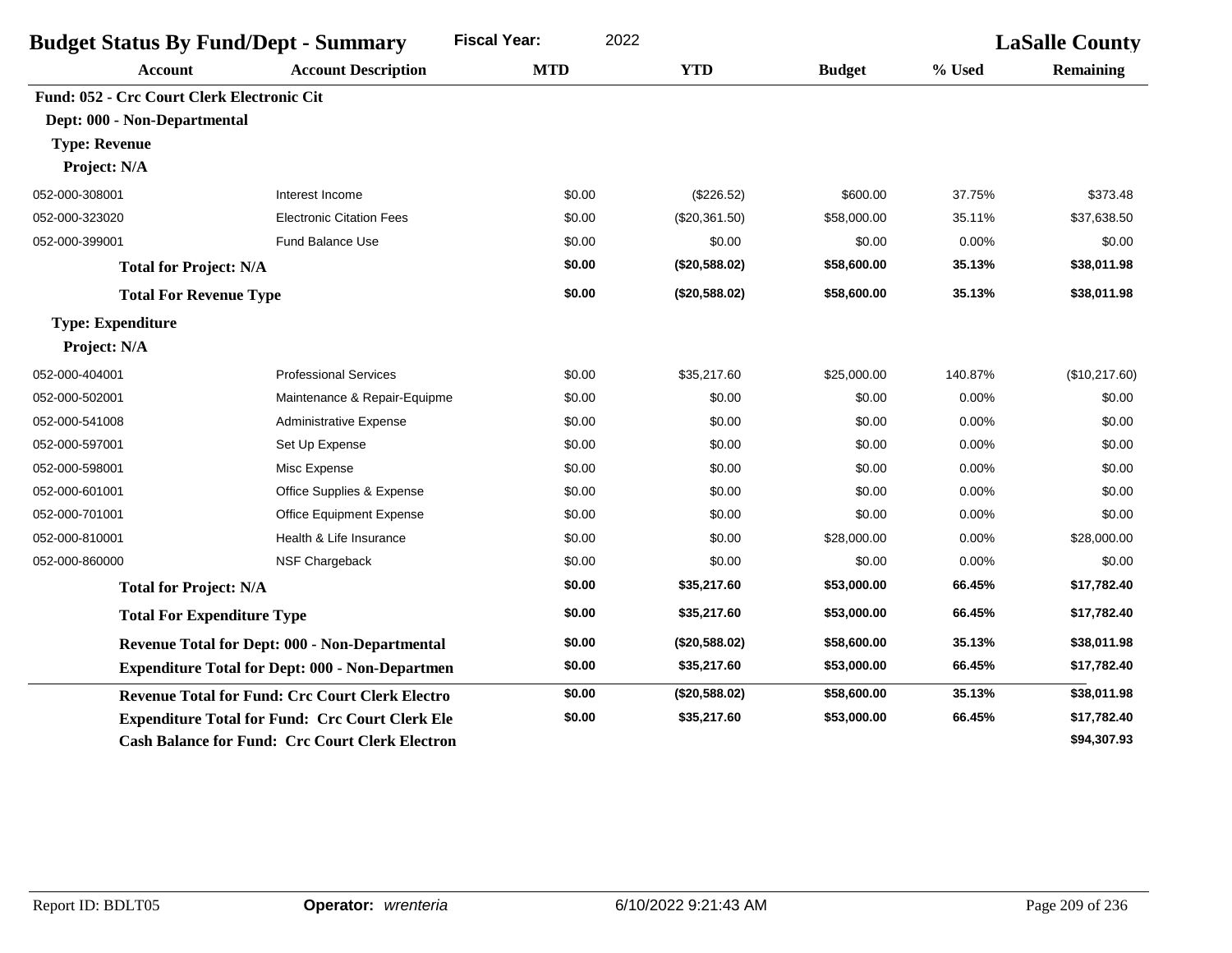| <b>Budget Status By Fund/Dept - Summary</b>    |                                                           | <b>Fiscal Year:</b> | 2022   |              |               |        | <b>LaSalle County</b> |
|------------------------------------------------|-----------------------------------------------------------|---------------------|--------|--------------|---------------|--------|-----------------------|
| <b>Account</b>                                 | <b>Account Description</b>                                | <b>MTD</b>          |        | <b>YTD</b>   | <b>Budget</b> | % Used | <b>Remaining</b>      |
| <b>Fund: 053 - Sheriff Electronic Citation</b> |                                                           |                     |        |              |               |        |                       |
| Dept: 000 - Non-Departmental                   |                                                           |                     |        |              |               |        |                       |
| <b>Type: Revenue</b>                           |                                                           |                     |        |              |               |        |                       |
| Project: N/A                                   |                                                           |                     |        |              |               |        |                       |
| 053-000-308001                                 | Interest Income                                           |                     | \$0.00 | (\$24.04)    | \$100.00      | 24.04% | \$75.96               |
| 053-000-323020                                 | <b>Electronic Citation Fees</b>                           |                     | \$0.00 | (\$1,312.00) | \$5,000.00    | 26.24% | \$3,688.00            |
| 053-000-399001                                 | <b>Fund Balance Use</b>                                   |                     | \$0.00 | \$0.00       | \$0.00        | 0.00%  | \$0.00                |
| <b>Total for Project: N/A</b>                  |                                                           |                     | \$0.00 | (\$1,336.04) | \$5,100.00    | 26.20% | \$3,763.96            |
| <b>Total For Revenue Type</b>                  |                                                           |                     | \$0.00 | (\$1,336.04) | \$5,100.00    | 26.20% | \$3,763.96            |
| <b>Type: Expenditure</b>                       |                                                           |                     |        |              |               |        |                       |
| Project: N/A                                   |                                                           |                     |        |              |               |        |                       |
| 053-000-511003                                 | Rent-equipment                                            |                     | \$0.00 | \$0.00       | \$0.00        | 0.00%  | \$0.00                |
| 053-000-701001                                 | <b>Office Equipment Expense</b>                           |                     | \$0.00 | \$0.00       | \$1,500.00    | 0.00%  | \$1,500.00            |
| 053-000-860000                                 | NSF Chargeback                                            |                     | \$0.00 | \$0.00       | \$0.00        | 0.00%  | \$0.00                |
| <b>Total for Project: N/A</b>                  |                                                           |                     | \$0.00 | \$0.00       | \$1,500.00    | 0.00%  | \$1,500.00            |
| <b>Total For Expenditure Type</b>              |                                                           |                     | \$0.00 | \$0.00       | \$1,500.00    | 0.00%  | \$1,500.00            |
|                                                | Revenue Total for Dept: 000 - Non-Departmental            |                     | \$0.00 | (\$1,336.04) | \$5,100.00    | 26.20% | \$3,763.96            |
|                                                | <b>Expenditure Total for Dept: 000 - Non-Departmen</b>    |                     | \$0.00 | \$0.00       | \$1,500.00    | 0.00%  | \$1,500.00            |
|                                                | <b>Revenue Total for Fund: Sheriff Electronic Citatio</b> |                     | \$0.00 | (\$1,336.04) | \$5,100.00    | 26.20% | \$3,763.96            |
|                                                | <b>Expenditure Total for Fund: Sheriff Electronic Ci</b>  |                     | \$0.00 | \$0.00       | \$1,500.00    | 0.00%  | \$1,500.00            |
|                                                | <b>Cash Balance for Fund: Sheriff Electronic Citatio</b>  |                     |        |              |               |        | \$12,586.80           |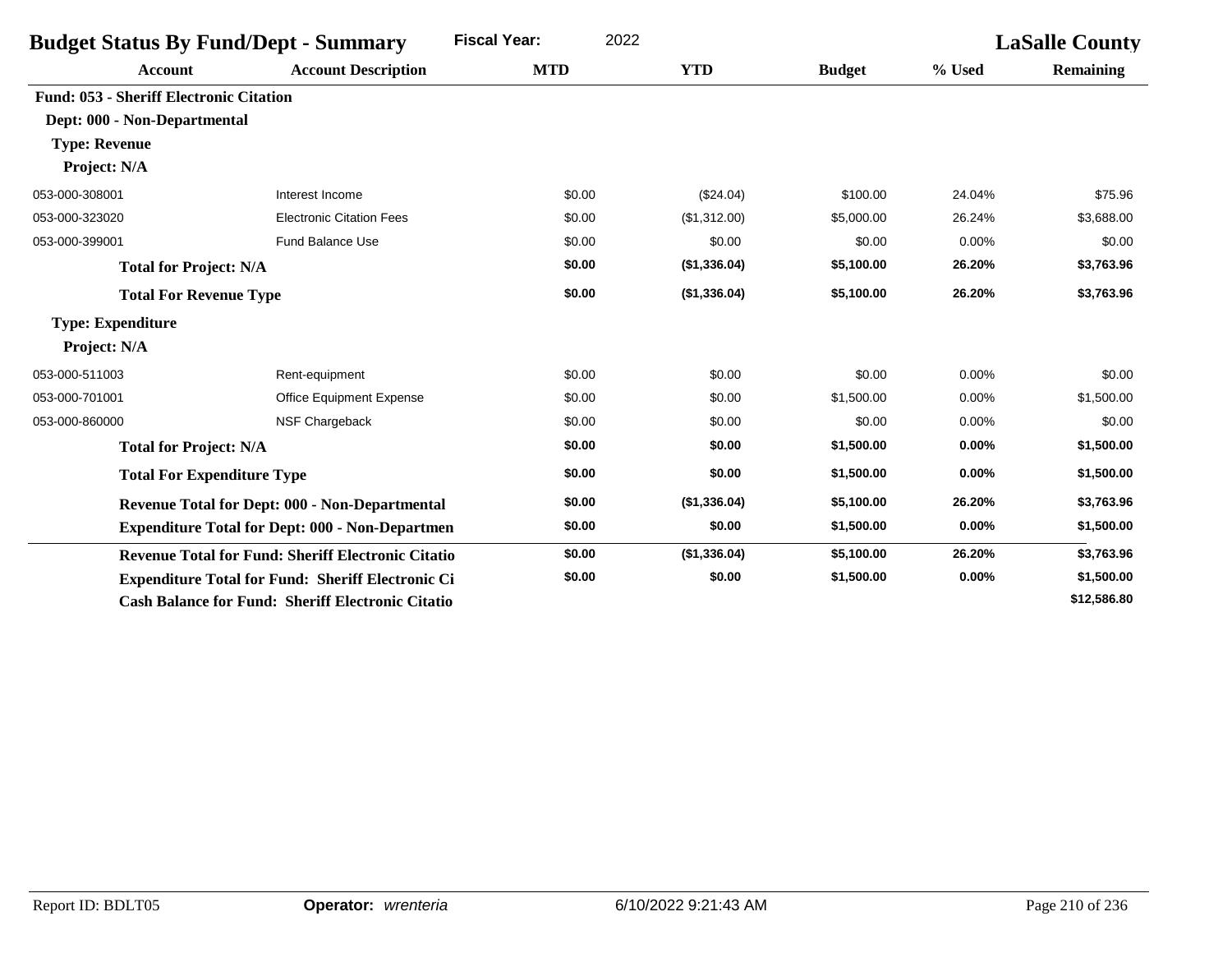| <b>Budget Status By Fund/Dept - Summary</b> |                                                        | <b>Fiscal Year:</b><br>2022 |              |               |        | <b>LaSalle County</b> |
|---------------------------------------------|--------------------------------------------------------|-----------------------------|--------------|---------------|--------|-----------------------|
| <b>Account</b>                              | <b>Account Description</b>                             | <b>MTD</b>                  | <b>YTD</b>   | <b>Budget</b> | % Used | <b>Remaining</b>      |
| Fund: 054 - St Atty Records Automation      |                                                        |                             |              |               |        |                       |
| Dept: 000 - Non-Departmental                |                                                        |                             |              |               |        |                       |
| <b>Type: Revenue</b>                        |                                                        |                             |              |               |        |                       |
| Project: N/A                                |                                                        |                             |              |               |        |                       |
| 054-000-308001                              | Interest Income                                        | \$0.00                      | (\$1.92)     | \$50.00       | 3.84%  | \$48.08               |
| 054-000-315002                              | Fines & Fees-St Atty                                   | \$0.00                      | (\$2,792.18) | \$8,000.00    | 34.90% | \$5,207.82            |
| 054-000-315004                              | St Atty - Contributions                                | \$0.00                      | \$0.00       | \$426.00      | 0.00%  | \$426.00              |
| 054-000-399001                              | <b>Fund Balance Use</b>                                | \$0.00                      | \$0.00       | \$1,849.00    | 0.00%  | \$1,849.00            |
| <b>Total for Project: N/A</b>               |                                                        | \$0.00                      | (\$2,794.10) | \$10,325.00   | 27.06% | \$7,530.90            |
| <b>Total For Revenue Type</b>               |                                                        | \$0.00                      | (\$2,794.10) | \$10,325.00   | 27.06% | \$7,530.90            |
| <b>Type: Expenditure</b>                    |                                                        |                             |              |               |        |                       |
| Project: N/A                                |                                                        |                             |              |               |        |                       |
| 054-000-502001                              | Maintenance & Repair-Equipme                           | \$0.00                      | \$0.00       | \$0.00        | 0.00%  | \$0.00                |
| 054-000-502007                              | Maintenance-contracts                                  | \$0.00                      | \$10,225.05  | \$10,325.00   | 99.03% | \$99.95               |
| 054-000-601001                              | Office Supplies & Expense                              | \$0.00                      | \$0.00       | \$0.00        | 0.00%  | \$0.00                |
| 054-000-701001                              | Office Equipment Expense                               | \$0.00                      | \$0.00       | \$0.00        | 0.00%  | \$0.00                |
| 054-000-860000                              | NSF Chargeback                                         | \$0.00                      | \$0.00       | \$0.00        | 0.00%  | \$0.00                |
| <b>Total for Project: N/A</b>               |                                                        | \$0.00                      | \$10,225.05  | \$10,325.00   | 99.03% | \$99.95               |
| <b>Total For Expenditure Type</b>           |                                                        | \$0.00                      | \$10,225.05  | \$10,325.00   | 99.03% | \$99.95               |
|                                             | <b>Revenue Total for Dept: 000 - Non-Departmental</b>  | \$0.00                      | (\$2,794.10) | \$10,325.00   | 27.06% | \$7,530.90            |
|                                             | <b>Expenditure Total for Dept: 000 - Non-Departmen</b> | \$0.00                      | \$10,225.05  | \$10,325.00   | 99.03% | \$99.95               |
|                                             | <b>Revenue Total for Fund: St Atty Records Automat</b> | \$0.00                      | (\$2,794.10) | \$10,325.00   | 27.06% | \$7,530.90            |
|                                             | <b>Expenditure Total for Fund: St Atty Records Aut</b> | \$0.00                      | \$10,225.05  | \$10,325.00   | 99.03% | \$99.95               |
|                                             | <b>Cash Balance for Fund: St Atty Records Automati</b> |                             |              |               |        | (\$5,581.93)          |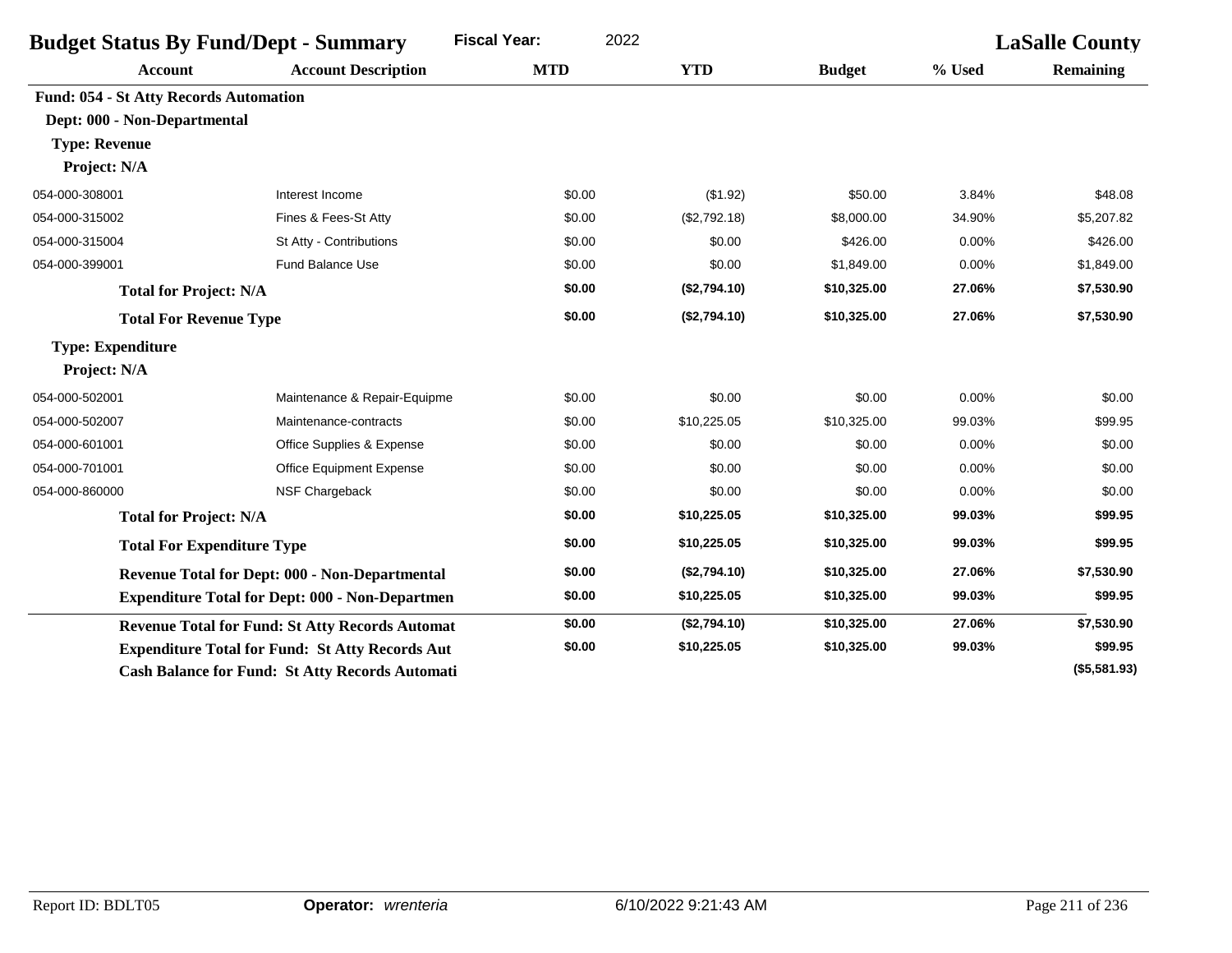| <b>Budget Status By Fund/Dept - Summary</b> |                                                           | <b>Fiscal Year:</b><br>2022 |              |               |        | <b>LaSalle County</b> |
|---------------------------------------------|-----------------------------------------------------------|-----------------------------|--------------|---------------|--------|-----------------------|
| <b>Account</b>                              | <b>Account Description</b>                                | <b>MTD</b>                  | <b>YTD</b>   | <b>Budget</b> | % Used | Remaining             |
| Fund: 055 - Animal Population Control Fund  |                                                           |                             |              |               |        |                       |
| Dept: 000 - Non-Departmental                |                                                           |                             |              |               |        |                       |
| <b>Type: Revenue</b>                        |                                                           |                             |              |               |        |                       |
| Project: N/A                                |                                                           |                             |              |               |        |                       |
| 055-000-308001                              | Interest Income                                           | \$0.00                      | $(\$22.30)$  | \$50.00       | 44.60% | \$27.70               |
| 055-000-311003                              | <b>Intact Pet Fees</b>                                    | \$0.00                      | (\$9,179.00) | \$21,000.00   | 43.71% | \$11,821.00           |
| 055-000-390037                              | <b>TRAN FROM ANIMAL CONTR</b>                             | \$0.00                      | \$0.00       | \$10,000.00   | 0.00%  | \$10,000.00           |
| <b>Total for Project: N/A</b>               |                                                           | \$0.00                      | (\$9,201.30) | \$31,050.00   | 29.63% | \$21,848.70           |
| <b>Total For Revenue Type</b>               |                                                           | \$0.00                      | (\$9,201.30) | \$31,050.00   | 29.63% | \$21,848.70           |
| <b>Type: Expenditure</b>                    |                                                           |                             |              |               |        |                       |
| Project: N/A                                |                                                           |                             |              |               |        |                       |
| 055-000-550008                              | Intact Fees Paid Out                                      | \$0.00                      | \$13,602.10  | \$21,000.00   | 64.77% | \$7,397.90            |
| 055-000-860000                              | NSF Chargeback                                            | \$0.00                      | \$0.00       | \$0.00        | 0.00%  | \$0.00                |
| <b>Total for Project: N/A</b>               |                                                           | \$0.00                      | \$13,602.10  | \$21,000.00   | 64.77% | \$7,397.90            |
| <b>Total For Expenditure Type</b>           |                                                           | \$0.00                      | \$13,602.10  | \$21,000.00   | 64.77% | \$7,397.90            |
|                                             | <b>Revenue Total for Dept: 000 - Non-Departmental</b>     | \$0.00                      | (\$9,201.30) | \$31,050.00   | 29.63% | \$21,848.70           |
|                                             | <b>Expenditure Total for Dept: 000 - Non-Departmen</b>    | \$0.00                      | \$13,602.10  | \$21,000.00   | 64.77% | \$7,397.90            |
|                                             | <b>Revenue Total for Fund: Animal Population Contr</b>    | \$0.00                      | (\$9,201.30) | \$31,050.00   | 29.63% | \$21,848.70           |
|                                             | <b>Expenditure Total for Fund: Animal Population C</b>    | \$0.00                      | \$13,602.10  | \$21,000.00   | 64.77% | \$7,397.90            |
|                                             | <b>Cash Balance for Fund: Animal Population Contracts</b> |                             |              |               |        | \$5,165.92            |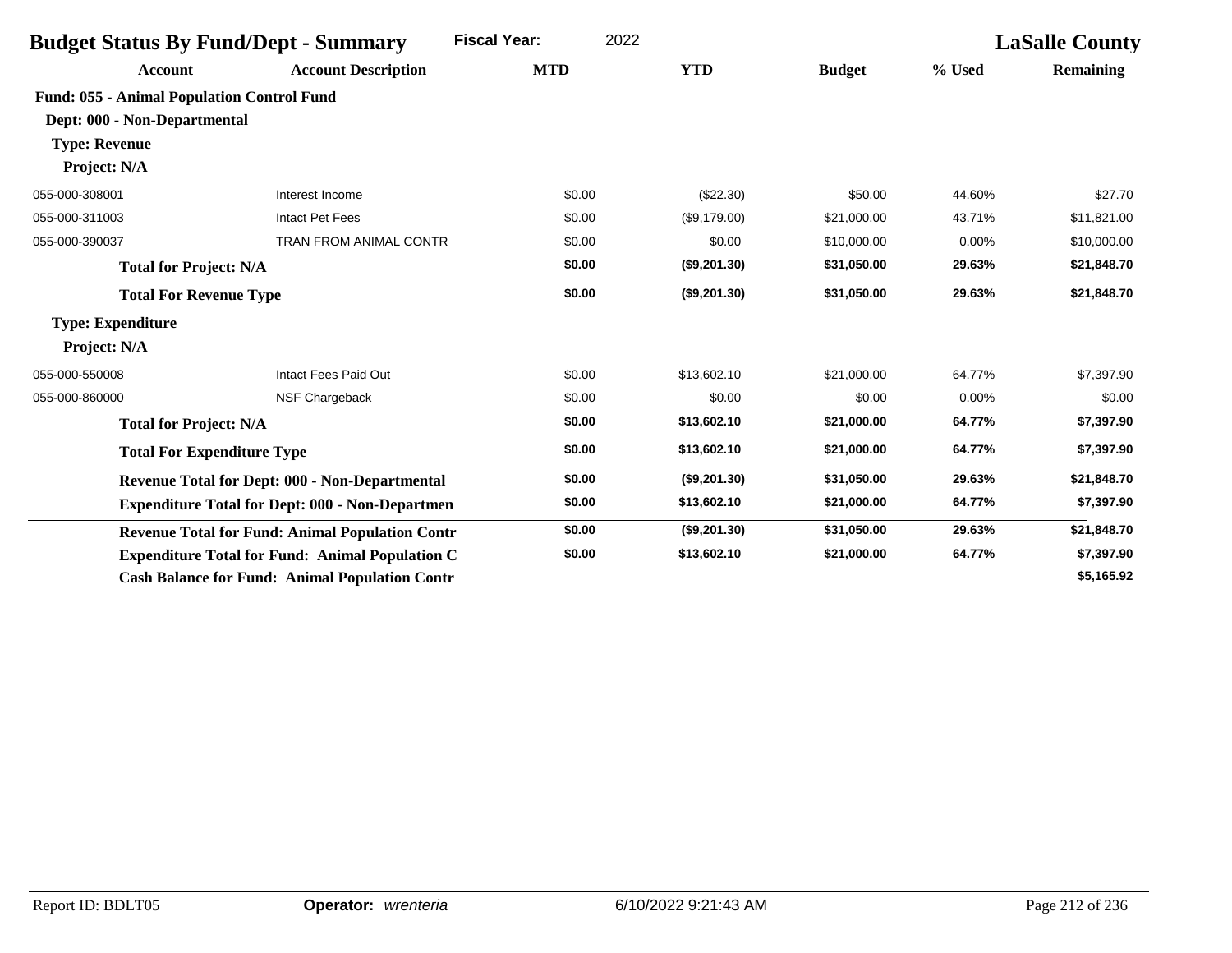| <b>Budget Status By Fund/Dept - Summary</b> |                                                         | <b>Fiscal Year:</b><br>2022 |            |               |        | <b>LaSalle County</b> |
|---------------------------------------------|---------------------------------------------------------|-----------------------------|------------|---------------|--------|-----------------------|
| <b>Account</b>                              | <b>Account Description</b>                              | <b>MTD</b>                  | <b>YTD</b> | <b>Budget</b> | % Used | <b>Remaining</b>      |
| Fund: 056 - Sex Offender Registration Fund  |                                                         |                             |            |               |        |                       |
| Dept: 000 - Non-Departmental                |                                                         |                             |            |               |        |                       |
| <b>Type: Revenue</b>                        |                                                         |                             |            |               |        |                       |
| Project: N/A                                |                                                         |                             |            |               |        |                       |
| 056-000-323012                              | Sex Offender Registration Fees                          | \$0.00                      | \$0.00     | \$0.00        | 0.00%  | \$0.00                |
| <b>Total for Project: N/A</b>               |                                                         | \$0.00                      | \$0.00     | \$0.00        | 0.00%  | \$0.00                |
| <b>Total For Revenue Type</b>               |                                                         | \$0.00                      | \$0.00     | \$0.00        | 0.00%  | \$0.00                |
| <b>Type: Expenditure</b>                    |                                                         |                             |            |               |        |                       |
| Project: N/A                                |                                                         |                             |            |               |        |                       |
| 056-000-550000                              | Fees                                                    | \$0.00                      | \$0.00     | \$0.00        | 0.00%  | \$0.00                |
| 056-000-550009                              | <b>Registration Fees</b>                                | \$0.00                      | \$0.00     | \$0.00        | 0.00%  | \$0.00                |
| 056-000-860000                              | <b>NSF Chargeback</b>                                   | \$0.00                      | \$0.00     | \$0.00        | 0.00%  | \$0.00                |
| <b>Total for Project: N/A</b>               |                                                         | \$0.00                      | \$0.00     | \$0.00        | 0.00%  | \$0.00                |
| <b>Total For Expenditure Type</b>           |                                                         | \$0.00                      | \$0.00     | \$0.00        | 0.00%  | \$0.00                |
|                                             | <b>Revenue Total for Dept: 000 - Non-Departmental</b>   | \$0.00                      | \$0.00     | \$0.00        | 0.00%  | \$0.00                |
|                                             | <b>Expenditure Total for Dept: 000 - Non-Departmen</b>  | \$0.00                      | \$0.00     | \$0.00        | 0.00%  | \$0.00                |
|                                             | Revenue Total for Fund: Sex Offender Registratio        | \$0.00                      | \$0.00     | \$0.00        | 0.00%  | \$0.00                |
|                                             | <b>Expenditure Total for Fund: Sex Offender Registr</b> | \$0.00                      | \$0.00     | \$0.00        | 0.00%  | \$0.00                |
|                                             | <b>Cash Balance for Fund: Sex Offender Registratio</b>  |                             |            |               |        | \$0.00                |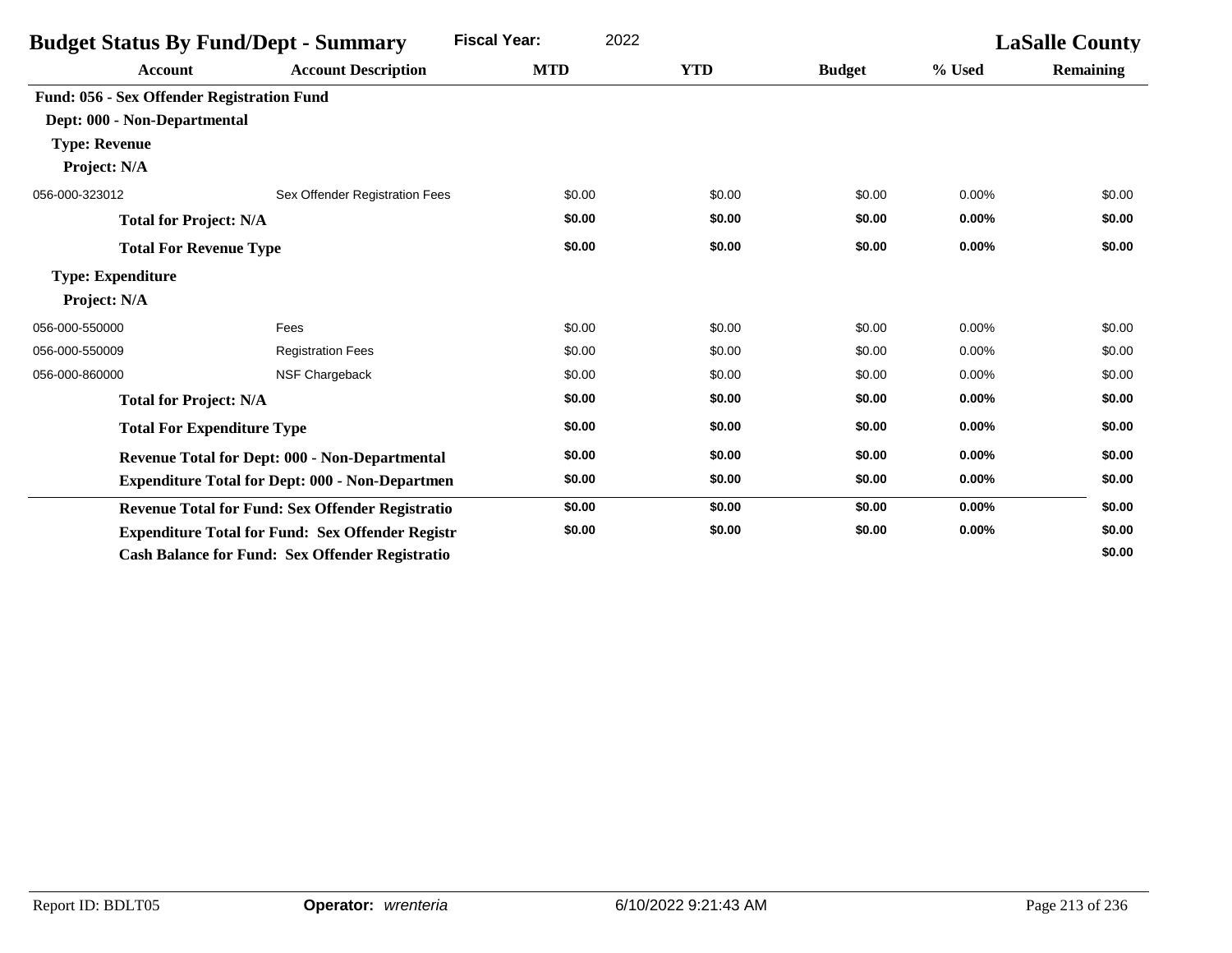| <b>Fiscal Year:</b><br><b>Budget Status By Fund/Dept - Summary</b> |                                                         | 2022       |            |               |        | <b>LaSalle County</b> |
|--------------------------------------------------------------------|---------------------------------------------------------|------------|------------|---------------|--------|-----------------------|
| <b>Account</b>                                                     | <b>Account Description</b>                              | <b>MTD</b> | <b>YTD</b> | <b>Budget</b> | % Used | <b>Remaining</b>      |
| <b>Fund: 057 - Court Appointed Speciall Advoc</b>                  |                                                         |            |            |               |        |                       |
| Dept: 000 - Non-Departmental                                       |                                                         |            |            |               |        |                       |
| <b>Type: Revenue</b>                                               |                                                         |            |            |               |        |                       |
| Project: N/A                                                       |                                                         |            |            |               |        |                       |
| 057-000-308001                                                     | Interest Income                                         | \$0.00     | \$0.00     | \$0.00        | 0.00%  | \$0.00                |
| 057-000-321015                                                     | Casa Fines                                              | \$0.00     | (\$390.00) | \$4,000.00    | 9.75%  | \$3,610.00            |
| 057-000-350001                                                     | Miscellaneous Income                                    | \$0.00     | \$0.00     | \$0.00        | 0.00%  | \$0.00                |
| <b>Total for Project: N/A</b>                                      |                                                         | \$0.00     | (\$390.00) | \$4,000.00    | 9.75%  | \$3,610.00            |
| Project: 180 - Trsf to/from General Fund                           |                                                         |            |            |               |        |                       |
| 057-000-390000-180                                                 | Transfer from 001 Gen Fd                                | \$0.00     | \$0.00     | \$11,500.00   | 0.00%  | \$11,500.00           |
|                                                                    | Total for Project: 180 - Trsf to/from General Fund      | \$0.00     | \$0.00     | \$11,500.00   | 0.00%  | \$11,500.00           |
| <b>Total For Revenue Type</b>                                      |                                                         | \$0.00     | (\$390.00) | \$15,500.00   | 2.52%  | \$15,110.00           |
| <b>Type: Expenditure</b>                                           |                                                         |            |            |               |        |                       |
| Project: N/A                                                       |                                                         |            |            |               |        |                       |
| 057-000-480011                                                     | Casa                                                    | \$0.00     | \$6,460.00 | \$15,500.00   | 41.68% | \$9,040.00            |
| 057-000-598001                                                     | Misc Expense                                            | \$0.00     | \$0.00     | \$0.00        | 0.00%  | \$0.00                |
| 057-000-860000                                                     | NSF Chargeback                                          | \$0.00     | \$0.00     | \$0.00        | 0.00%  | \$0.00                |
| <b>Total for Project: N/A</b>                                      |                                                         | \$0.00     | \$6,460.00 | \$15,500.00   | 41.68% | \$9,040.00            |
| <b>Total For Expenditure Type</b>                                  |                                                         | \$0.00     | \$6,460.00 | \$15,500.00   | 41.68% | \$9,040.00            |
|                                                                    | <b>Revenue Total for Dept: 000 - Non-Departmental</b>   | \$0.00     | (\$390.00) | \$15,500.00   | 2.52%  | \$15,110.00           |
|                                                                    | <b>Expenditure Total for Dept: 000 - Non-Departmen</b>  | \$0.00     | \$6,460.00 | \$15,500.00   | 41.68% | \$9,040.00            |
|                                                                    | <b>Revenue Total for Fund: Court Appointed Speciall</b> | \$0.00     | (\$390.00) | \$15,500.00   | 2.52%  | \$15,110.00           |
|                                                                    | <b>Expenditure Total for Fund: Court Appointed Spe</b>  | \$0.00     | \$6,460.00 | \$15,500.00   | 41.68% | \$9,040.00            |
|                                                                    | <b>Cash Balance for Fund: Court Appointed Speciall</b>  |            |            |               |        | (\$21,540.45)         |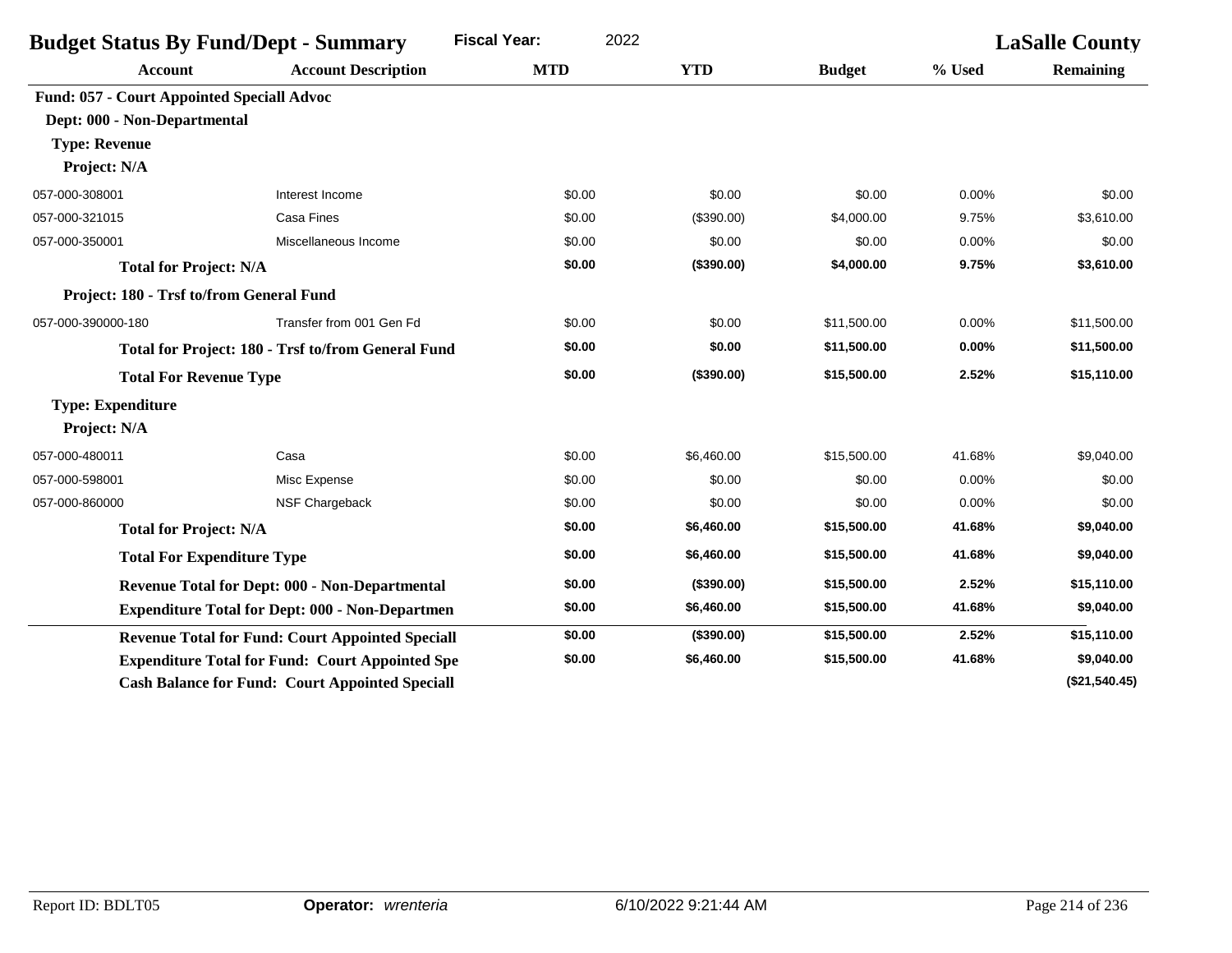| <b>Budget Status By Fund/Dept - Summary</b> |                                                         | <b>Fiscal Year:</b> | 2022   |              |               |        | <b>LaSalle County</b> |
|---------------------------------------------|---------------------------------------------------------|---------------------|--------|--------------|---------------|--------|-----------------------|
| <b>Account</b>                              | <b>Account Description</b>                              | <b>MTD</b>          |        | <b>YTD</b>   | <b>Budget</b> | % Used | Remaining             |
| <b>Fund: 058 - Mediation Services Fund</b>  |                                                         |                     |        |              |               |        |                       |
| Dept: 000 - Non-Departmental                |                                                         |                     |        |              |               |        |                       |
| <b>Type: Revenue</b>                        |                                                         |                     |        |              |               |        |                       |
| Project: N/A                                |                                                         |                     |        |              |               |        |                       |
| 058-000-308001                              | Interest Income                                         |                     | \$0.00 | \$0.00       | \$0.00        | 0.00%  | \$0.00                |
| 058-000-321016                              | <b>Mediation Fees</b>                                   |                     | \$0.00 | (\$7,800.00) | \$27,600.00   | 28.26% | \$19,800.00           |
| <b>Total for Project: N/A</b>               |                                                         |                     | \$0.00 | (\$7,800.00) | \$27,600.00   | 28.26% | \$19,800.00           |
| <b>Total For Revenue Type</b>               |                                                         |                     | \$0.00 | (\$7,800.00) | \$27,600.00   | 28.26% | \$19,800.00           |
| <b>Type: Expenditure</b>                    |                                                         |                     |        |              |               |        |                       |
| Project: N/A                                |                                                         |                     |        |              |               |        |                       |
| 058-000-404001                              | <b>Professional Services</b>                            |                     | \$0.00 | \$5,850.00   | \$27,600.00   | 21.20% | \$21,750.00           |
| 058-000-598001                              | Misc Expense                                            |                     | \$0.00 | \$0.00       | \$0.00        | 0.00%  | \$0.00                |
| 058-000-860000                              | NSF Chargeback                                          |                     | \$0.00 | \$0.00       | \$0.00        | 0.00%  | \$0.00                |
| <b>Total for Project: N/A</b>               |                                                         |                     | \$0.00 | \$5,850.00   | \$27,600.00   | 21.20% | \$21,750.00           |
| <b>Total For Expenditure Type</b>           |                                                         |                     | \$0.00 | \$5,850.00   | \$27,600.00   | 21.20% | \$21,750.00           |
|                                             | <b>Revenue Total for Dept: 000 - Non-Departmental</b>   |                     | \$0.00 | (\$7,800.00) | \$27,600.00   | 28.26% | \$19,800.00           |
|                                             | <b>Expenditure Total for Dept: 000 - Non-Departmen</b>  |                     | \$0.00 | \$5,850.00   | \$27,600.00   | 21.20% | \$21,750.00           |
|                                             | <b>Revenue Total for Fund: Mediation Services Fund</b>  |                     | \$0.00 | (\$7,800.00) | \$27,600.00   | 28.26% | \$19,800.00           |
|                                             | <b>Expenditure Total for Fund: Mediation Services F</b> |                     | \$0.00 | \$5,850.00   | \$27,600.00   | 21.20% | \$21,750.00           |
|                                             | <b>Cash Balance for Fund: Mediation Services Fund</b>   |                     |        |              |               |        | \$9,750.00            |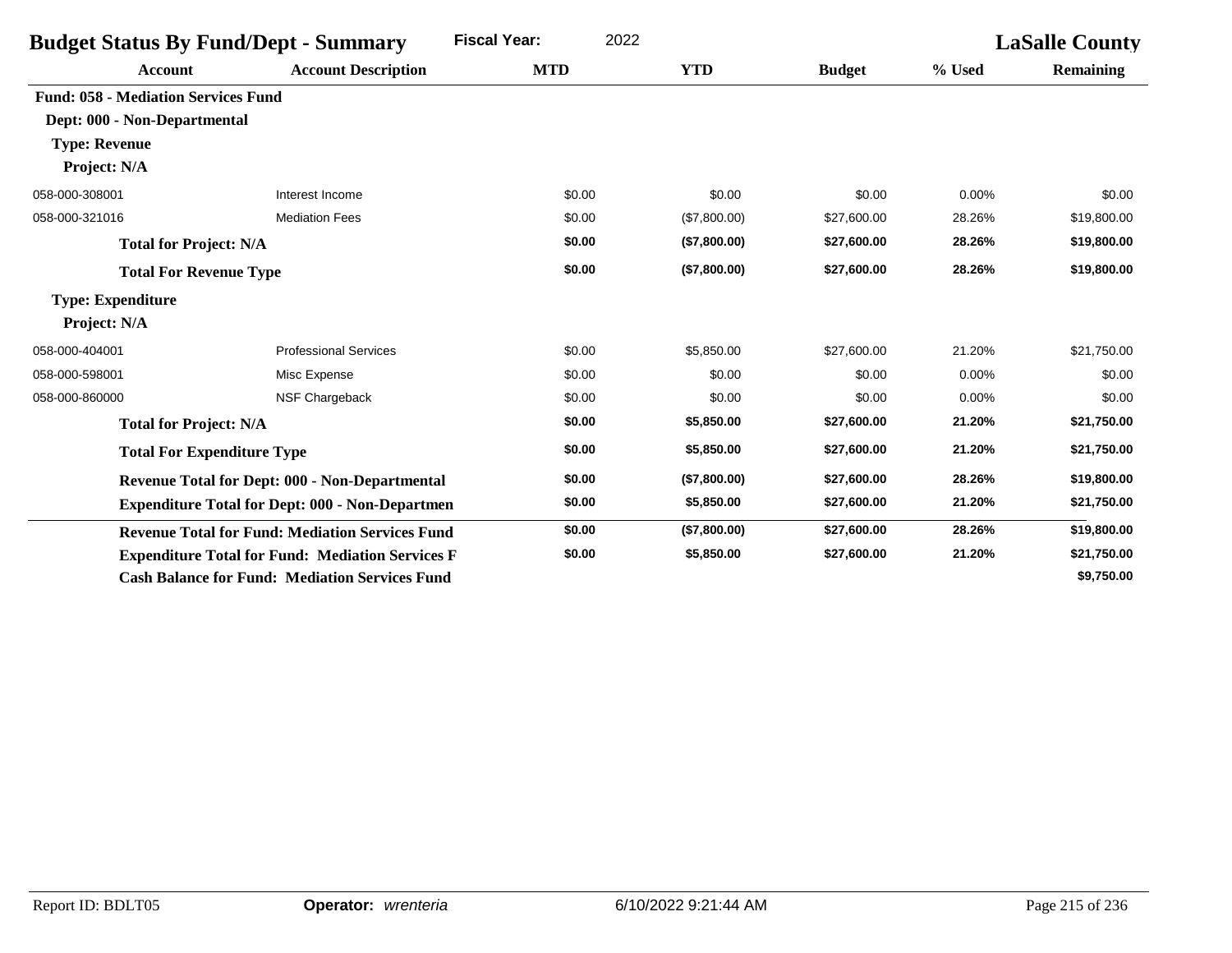| <b>Budget Status By Fund/Dept - Summary</b> |                                                        | <b>Fiscal Year:</b><br>2022 |            |               | <b>LaSalle County</b> |                  |
|---------------------------------------------|--------------------------------------------------------|-----------------------------|------------|---------------|-----------------------|------------------|
| <b>Account</b>                              | <b>Account Description</b>                             | <b>MTD</b>                  | <b>YTD</b> | <b>Budget</b> | % Used                | <b>Remaining</b> |
| <b>Fund: 059 - DRUG ADDICTION SERVICES</b>  |                                                        |                             |            |               |                       |                  |
| Dept: 000 - Non-Departmental                |                                                        |                             |            |               |                       |                  |
| <b>Type: Revenue</b>                        |                                                        |                             |            |               |                       |                  |
| Project: N/A                                |                                                        |                             |            |               |                       |                  |
| 059-000-308001                              | Interest Income                                        | \$0.00                      | (\$34.74)  | \$75.00       | 46.32%                | \$40.26          |
| 059-000-316014                              | <b>Drug Addiction Fees</b>                             | \$0.00                      | (\$67.21)  | \$3,000.00    | 2.24%                 | \$2,932.79       |
| 059-000-399001                              | <b>Fund Balance Use</b>                                | \$0.00                      | \$0.00     | \$0.00        | 0.00%                 | \$0.00           |
| <b>Total for Project: N/A</b>               |                                                        | \$0.00                      | (\$101.95) | \$3,075.00    | 3.32%                 | \$2,973.05       |
| <b>Total For Revenue Type</b>               |                                                        | \$0.00                      | (\$101.95) | \$3,075.00    | 3.32%                 | \$2,973.05       |
| <b>Type: Expenditure</b>                    |                                                        |                             |            |               |                       |                  |
| Project: N/A                                |                                                        |                             |            |               |                       |                  |
| 059-000-404001                              | <b>Professional Services</b>                           | \$0.00                      | \$0.00     | \$0.00        | 0.00%                 | \$0.00           |
| <b>Total for Project: N/A</b>               |                                                        | \$0.00                      | \$0.00     | \$0.00        | 0.00%                 | \$0.00           |
| <b>Total For Expenditure Type</b>           |                                                        | \$0.00                      | \$0.00     | \$0.00        | 0.00%                 | \$0.00           |
|                                             | Revenue Total for Dept: 000 - Non-Departmental         | \$0.00                      | (\$101.95) | \$3,075.00    | 3.32%                 | \$2,973.05       |
|                                             | <b>Expenditure Total for Dept: 000 - Non-Departmen</b> | \$0.00                      | \$0.00     | \$0.00        | 0.00%                 | \$0.00           |
|                                             | <b>Revenue Total for Fund: DRUG ADDICTION SE</b>       | \$0.00                      | (\$101.95) | \$3,075.00    | 3.32%                 | \$2,973.05       |
|                                             | <b>Expenditure Total for Fund: DRUG ADDICTION</b>      | \$0.00                      | \$0.00     | \$0.00        | $0.00\%$              | \$0.00           |
|                                             | <b>Cash Balance for Fund: DRUG ADDICTION SE</b>        |                             |            |               |                       | \$15,509.05      |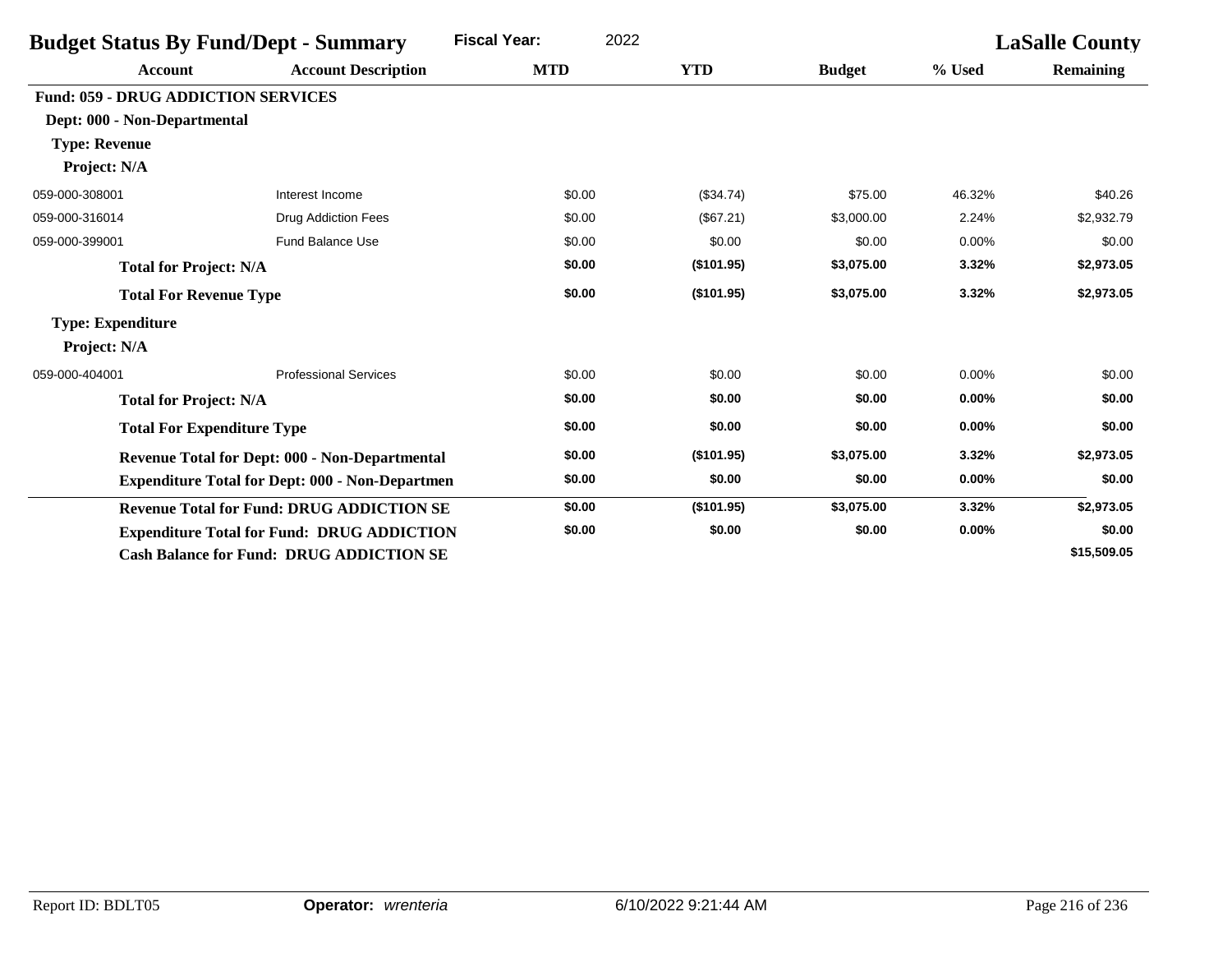| <b>Budget Status By Fund/Dept - Summary</b>  |                                                     | <b>Fiscal Year:</b><br>2022 |               | <b>LaSalle County</b> |          |                  |
|----------------------------------------------|-----------------------------------------------------|-----------------------------|---------------|-----------------------|----------|------------------|
| <b>Account</b>                               | <b>Account Description</b>                          | <b>MTD</b>                  | <b>YTD</b>    | <b>Budget</b>         | % Used   | <b>Remaining</b> |
| Fund: 063 - Drug Court                       |                                                     |                             |               |                       |          |                  |
| Dept: 000 - Non-Departmental                 |                                                     |                             |               |                       |          |                  |
| <b>Type: Revenue</b>                         |                                                     |                             |               |                       |          |                  |
| Project: N/A                                 |                                                     |                             |               |                       |          |                  |
| 063-000-308001                               | Interest Income                                     | \$0.00                      | (\$199.04)    | \$0.00                | 0.00%    | (\$199.04)       |
| 063-000-315001                               | Fines & Fees - St. Attorney                         | \$0.00                      | \$0.00        | \$0.00                | 0.00%    | \$0.00           |
| 063-000-315009                               | Sec 1505 Drug Forf Fund                             | \$0.00                      | \$0.00        | \$0.00                | 0.00%    | \$0.00           |
| 063-000-335003                               | Misc Income-desig. Gifts                            | \$0.00                      | \$0.00        | \$0.00                | 0.00%    | \$0.00           |
| 063-000-350001                               | Miscellaneous Income                                | \$0.00                      | \$0.00        | \$0.00                | 0.00%    | \$0.00           |
| 063-000-399001                               | <b>Fund Balance Use</b>                             | \$0.00                      | \$0.00        | \$0.00                | 0.00%    | \$0.00           |
| <b>Total for Project: N/A</b>                |                                                     | \$0.00                      | (\$199.04)    | \$0.00                | 0.00%    | (\$199.04)       |
| Project: 554 - State Grant Funds             |                                                     |                             |               |                       |          |                  |
| 063-000-308001-554                           | Interest Income - State                             | \$0.00                      | \$0.00        | \$0.00                | 0.00%    | \$0.00           |
| 063-000-335006-554                           | Drug Court Grant Revenue                            | \$0.00                      | (\$21,673.81) | \$142,926.00          | 15.16%   | \$121,252.19     |
|                                              | <b>Total for Project: 554 - State Grant Funds</b>   | \$0.00                      | (\$21,673.81) | \$142,926.00          | 15.16%   | \$121,252.19     |
| <b>Total For Revenue Type</b>                |                                                     | \$0.00                      | (\$21,872.85) | \$142,926.00          | 15.30%   | \$121,053.15     |
| <b>Type: Expenditure</b>                     |                                                     |                             |               |                       |          |                  |
| Project: N/A                                 |                                                     |                             |               |                       |          |                  |
| 063-000-404001                               | <b>Professional Services</b>                        | \$0.00                      | \$0.00        | \$0.00                | 0.00%    | \$0.00           |
| 063-000-502001                               | Maintenance & Repair-Equipme                        | \$0.00                      | \$0.00        | \$0.00                | 0.00%    | \$0.00           |
| 063-000-503001                               | Travel                                              | \$0.00                      | \$0.00        | \$0.00                | 0.00%    | \$0.00           |
| 063-000-598001                               | Misc Expense                                        | \$0.00                      | \$0.00        | \$0.00                | 0.00%    | \$0.00           |
| 063-000-701001                               | Office Equipment Expense                            | \$0.00                      | \$0.00        | \$0.00                | 0.00%    | \$0.00           |
| 063-000-810001                               | Health & Life Insurance                             | \$0.00                      | \$0.00        | \$0.00                | 0.00%    | \$0.00           |
| <b>Total for Project: N/A</b>                |                                                     | \$0.00                      | \$0.00        | \$0.00                | 0.00%    | \$0.00           |
| Project: 183 - Trsf to/from 004 IMRF         |                                                     |                             |               |                       |          |                  |
| 063-000-490000-183                           | Transfer to 004 IMRF                                | \$0.00                      | \$0.00        | \$5,546.00            | 0.00%    | \$5,546.00       |
|                                              | Total for Project: 183 - Trsf to/from 004 IMRF      | \$0.00                      | \$0.00        | \$5,546.00            | 0.00%    | \$5,546.00       |
| Project: 188 - Trsf to/from 009 Soc Security |                                                     |                             |               |                       |          |                  |
| 063-000-490000-188                           | Transfer to 009 Soc Security                        | \$0.00                      | \$0.00        | \$3,577.00            | 0.00%    | \$3,577.00       |
|                                              | Total for Project: 188 - Trsf to/from 009 Soc Secur | \$0.00                      | \$0.00        | \$3,577.00            | $0.00\%$ | \$3,577.00       |
|                                              |                                                     |                             |               |                       |          |                  |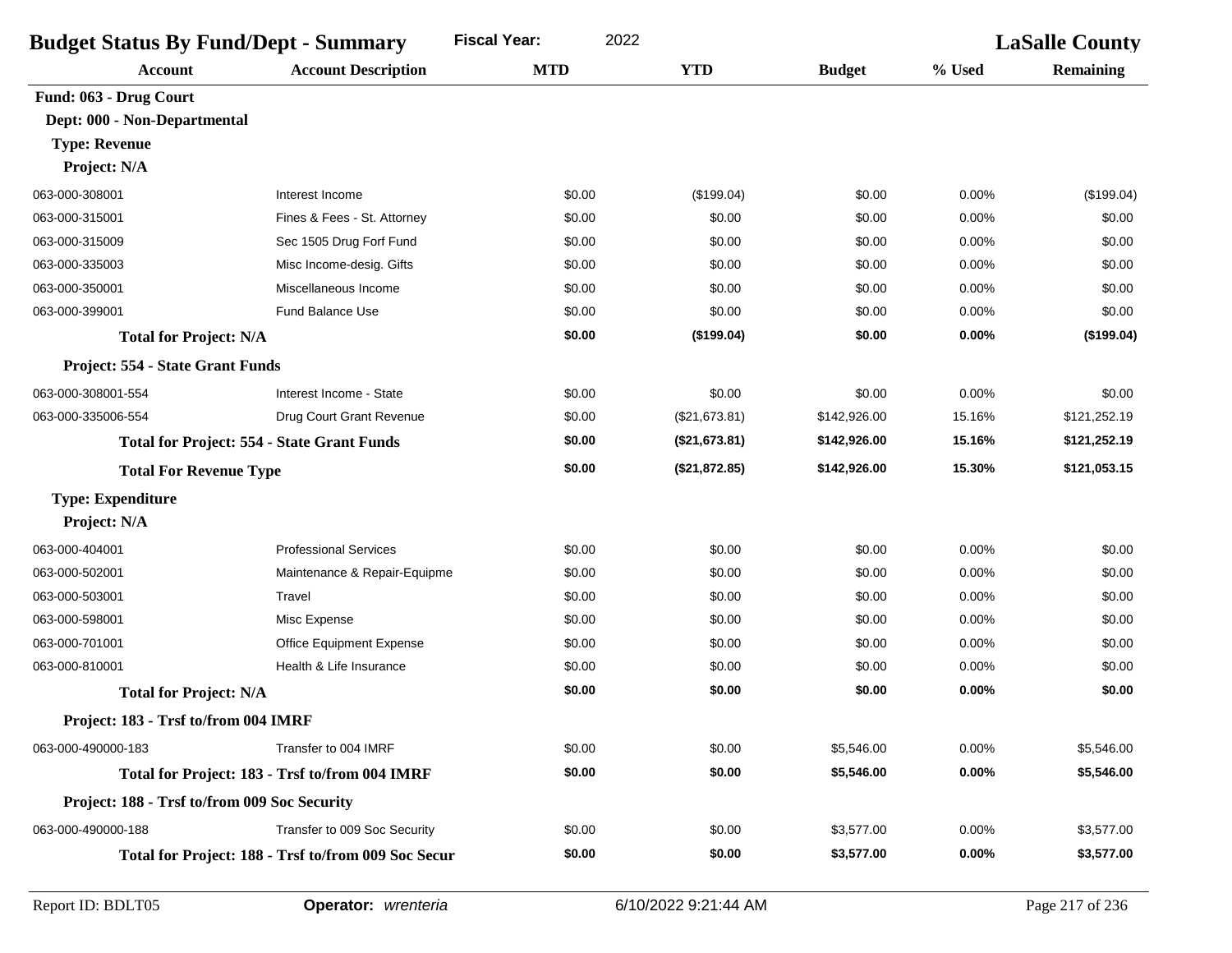| <b>Fiscal Year:</b><br>2022<br><b>Budget Status By Fund/Dept - Summary</b> |                                                        |            | <b>LaSalle County</b> |               |        |              |
|----------------------------------------------------------------------------|--------------------------------------------------------|------------|-----------------------|---------------|--------|--------------|
| Account                                                                    | <b>Account Description</b>                             | <b>MTD</b> | <b>YTD</b>            | <b>Budget</b> | % Used | Remaining    |
| Fund: 063 - Drug Court                                                     |                                                        |            |                       |               |        |              |
| Dept: 000 - Non-Departmental                                               |                                                        |            |                       |               |        |              |
| <b>Type: Expenditure</b>                                                   |                                                        |            |                       |               |        |              |
| Project: 194 - Trsf to/from 016 Ins Fund                                   |                                                        |            |                       |               |        |              |
| 063-000-490000-194                                                         | Transfer to 016 Insurance                              | \$0.00     | \$0.00                | \$1,181.00    | 0.00%  | \$1,181.00   |
|                                                                            | Total for Project: 194 - Trsf to/from 016 Ins Fund     | \$0.00     | \$0.00                | \$1,181.00    | 0.00%  | \$1,181.00   |
| Project: 554 - State Grant Funds                                           |                                                        |            |                       |               |        |              |
| 063-000-404001-554                                                         | <b>Professional Services-State</b>                     | \$0.00     | \$2,036.50            | \$36,020.00   | 5.65%  | \$33,983.50  |
| 063-000-404007-554                                                         | Prof Services-physicals/drug                           | \$0.00     | \$2,600.14            | \$24,420.00   | 10.65% | \$21,819.86  |
| 063-000-503001-554                                                         | Travel - State                                         | \$0.00     | \$642.30              | \$1,862.00    | 34.50% | \$1,219.70   |
| 063-000-503001-554-000130                                                  | Mileage-State                                          | \$0.00     | \$0.00                | \$0.00        | 0.00%  | \$0.00       |
| 063-000-503001-554-000131                                                  | Meals - State                                          | \$0.00     | \$0.00                | \$0.00        | 0.00%  | \$0.00       |
| 063-000-503001-554-000132                                                  | Lodging - State                                        | \$0.00     | \$0.00                | \$0.00        | 0.00%  | \$0.00       |
| 063-000-503001-554-000133                                                  | Airfare-State                                          | \$0.00     | \$0.00                | \$0.00        | 0.00%  | \$0.00       |
| 063-000-503001-554-000134                                                  | Transportation - State                                 | \$0.00     | \$0.00                | \$0.00        | 0.00%  | \$0.00       |
| 063-000-510004-554                                                         | Telephone - State                                      | \$0.00     | \$154.56              | \$600.00      | 25.76% | \$445.44     |
| 063-000-541001-554                                                         | <b>Education - State</b>                               | \$0.00     | \$460.00              | \$1,295.00    | 35.52% | \$835.00     |
| 063-000-542001-554                                                         | Incentives-State                                       | \$0.00     | \$1,166.62            | \$19,352.00   | 6.03%  | \$18,185.38  |
| 063-000-601001-554                                                         | Office Supp & Expense - State                          | \$0.00     | \$0.00                | \$820.00      | 0.00%  | \$820.00     |
| 063-000-701001-554                                                         | Office Equipment Expense-Stat                          | \$0.00     | \$0.00                | \$0.00        | 0.00%  | \$0.00       |
| 063-000-810001-554                                                         | Health & Life Insurance-State                          | \$0.00     | \$0.00                | \$0.00        | 0.00%  | \$0.00       |
| 063-000-900000-554                                                         | Payroll - State                                        | \$0.00     | \$20,913.09           | \$44,503.00   | 46.99% | \$23,589.91  |
| 063-000-900100-554                                                         | Part Time No Benefits State                            | \$0.00     | \$0.00                | \$3,750.00    | 0.00%  | \$3,750.00   |
|                                                                            | <b>Total for Project: 554 - State Grant Funds</b>      | \$0.00     | \$27,973.21           | \$132,622.00  | 21.09% | \$104,648.79 |
| <b>Total For Expenditure Type</b>                                          |                                                        | \$0.00     | \$27,973.21           | \$142,926.00  | 19.57% | \$114,952.79 |
|                                                                            | <b>Revenue Total for Dept: 000 - Non-Departmental</b>  | \$0.00     | (\$21,872.85)         | \$142,926.00  | 15.30% | \$121,053.15 |
|                                                                            | <b>Expenditure Total for Dept: 000 - Non-Departmen</b> | \$0.00     | \$27,973.21           | \$142,926.00  | 19.57% | \$114,952.79 |
|                                                                            | <b>Revenue Total for Fund: Drug Court</b>              | \$0.00     | (\$21,872.85)         | \$142,926.00  | 15.30% | \$121,053.15 |
|                                                                            | <b>Expenditure Total for Fund: Drug Court</b>          | \$0.00     | \$27,973.21           | \$142,926.00  | 19.57% | \$114,952.79 |
|                                                                            | <b>Cash Balance for Fund: Drug Court</b>               |            |                       |               |        | \$108,291.65 |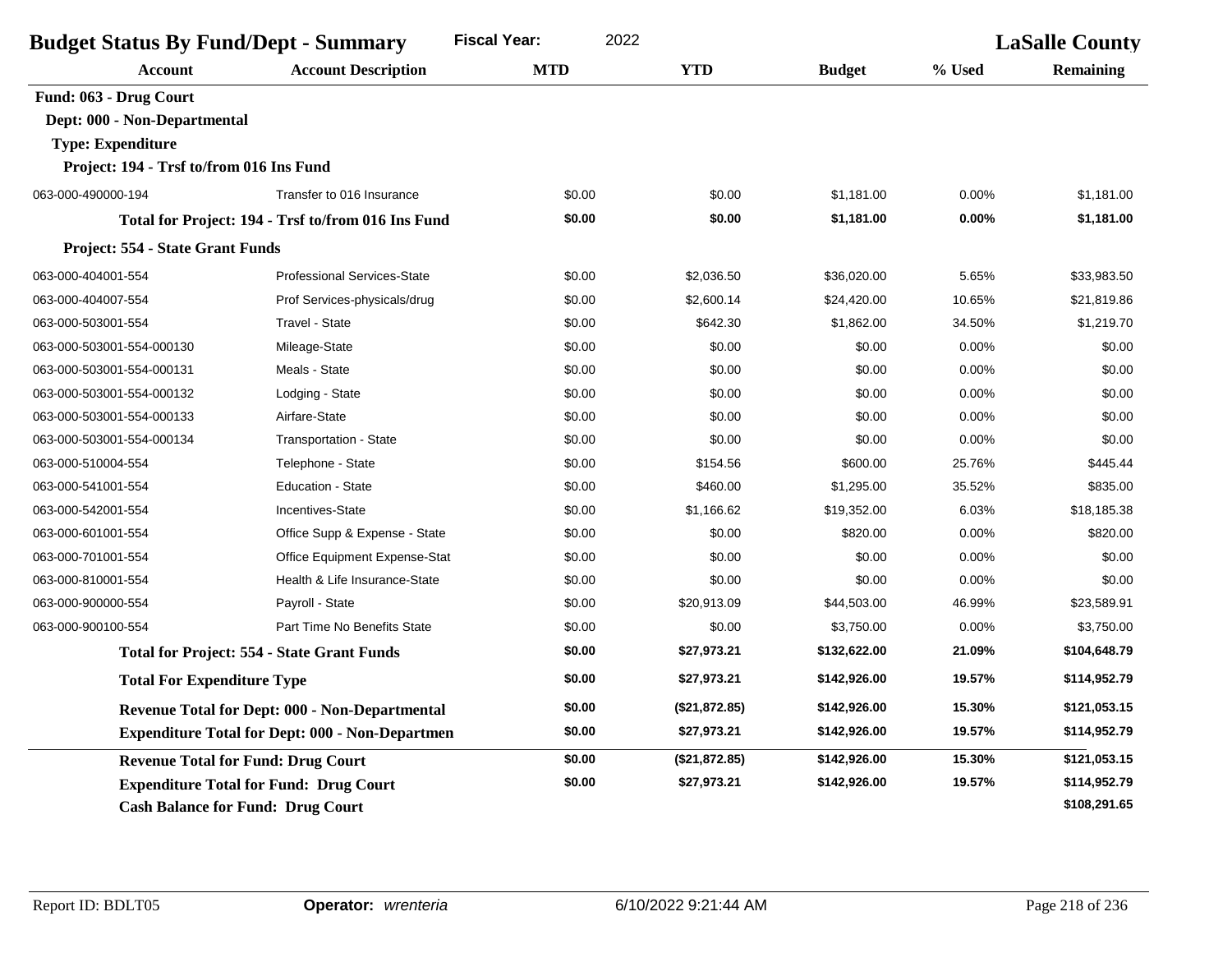| <b>Budget Status By Fund/Dept - Summary</b>   | <b>Fiscal Year:</b><br>2022                             |            |            |               | <b>LaSalle County</b> |                  |
|-----------------------------------------------|---------------------------------------------------------|------------|------------|---------------|-----------------------|------------------|
| <b>Account</b>                                | <b>Account Description</b>                              | <b>MTD</b> | <b>YTD</b> | <b>Budget</b> | % Used                | <b>Remaining</b> |
| <b>Fund: 064 - Transportation Safety Fund</b> |                                                         |            |            |               |                       |                  |
| Dept: 000 - Non-Departmental                  |                                                         |            |            |               |                       |                  |
| <b>Type: Revenue</b>                          |                                                         |            |            |               |                       |                  |
| Project: N/A                                  |                                                         |            |            |               |                       |                  |
| 064-000-308001                                | Interest Income                                         | \$0.00     | \$0.00     | \$0.00        | 0.00%                 | \$0.00           |
| 064-000-323024                                | <b>Conditional Assessment Revenu</b>                    | \$0.00     | \$0.00     | \$500.00      | 0.00%                 | \$500.00         |
| <b>Total for Project: N/A</b>                 |                                                         | \$0.00     | \$0.00     | \$500.00      | 0.00%                 | \$500.00         |
| <b>Total For Revenue Type</b>                 |                                                         | \$0.00     | \$0.00     | \$500.00      | 0.00%                 | \$500.00         |
| <b>Type: Expenditure</b>                      |                                                         |            |            |               |                       |                  |
| Project: N/A                                  |                                                         |            |            |               |                       |                  |
| 064-000-601001                                | Office Supplies & Expense                               | \$0.00     | \$0.00     | \$0.00        | 0.00%                 | \$0.00           |
| 064-000-900000                                | Payroll                                                 | \$0.00     | \$0.00     | \$500.00      | 0.00%                 | \$500.00         |
| <b>Total for Project: N/A</b>                 |                                                         | \$0.00     | \$0.00     | \$500.00      | 0.00%                 | \$500.00         |
| <b>Total For Expenditure Type</b>             |                                                         | \$0.00     | \$0.00     | \$500.00      | 0.00%                 | \$500.00         |
|                                               | Revenue Total for Dept: 000 - Non-Departmental          | \$0.00     | \$0.00     | \$500.00      | 0.00%                 | \$500.00         |
|                                               | <b>Expenditure Total for Dept: 000 - Non-Departmen</b>  | \$0.00     | \$0.00     | \$500.00      | 0.00%                 | \$500.00         |
|                                               | <b>Revenue Total for Fund: Transportation Safety Fu</b> | \$0.00     | \$0.00     | \$500.00      | 0.00%                 | \$500.00         |
|                                               | <b>Expenditure Total for Fund: Transportation Safet</b> | \$0.00     | \$0.00     | \$500.00      | 0.00%                 | \$500.00         |
|                                               | <b>Cash Balance for Fund: Transportation Safety Fu</b>  |            |            |               |                       | \$250.00         |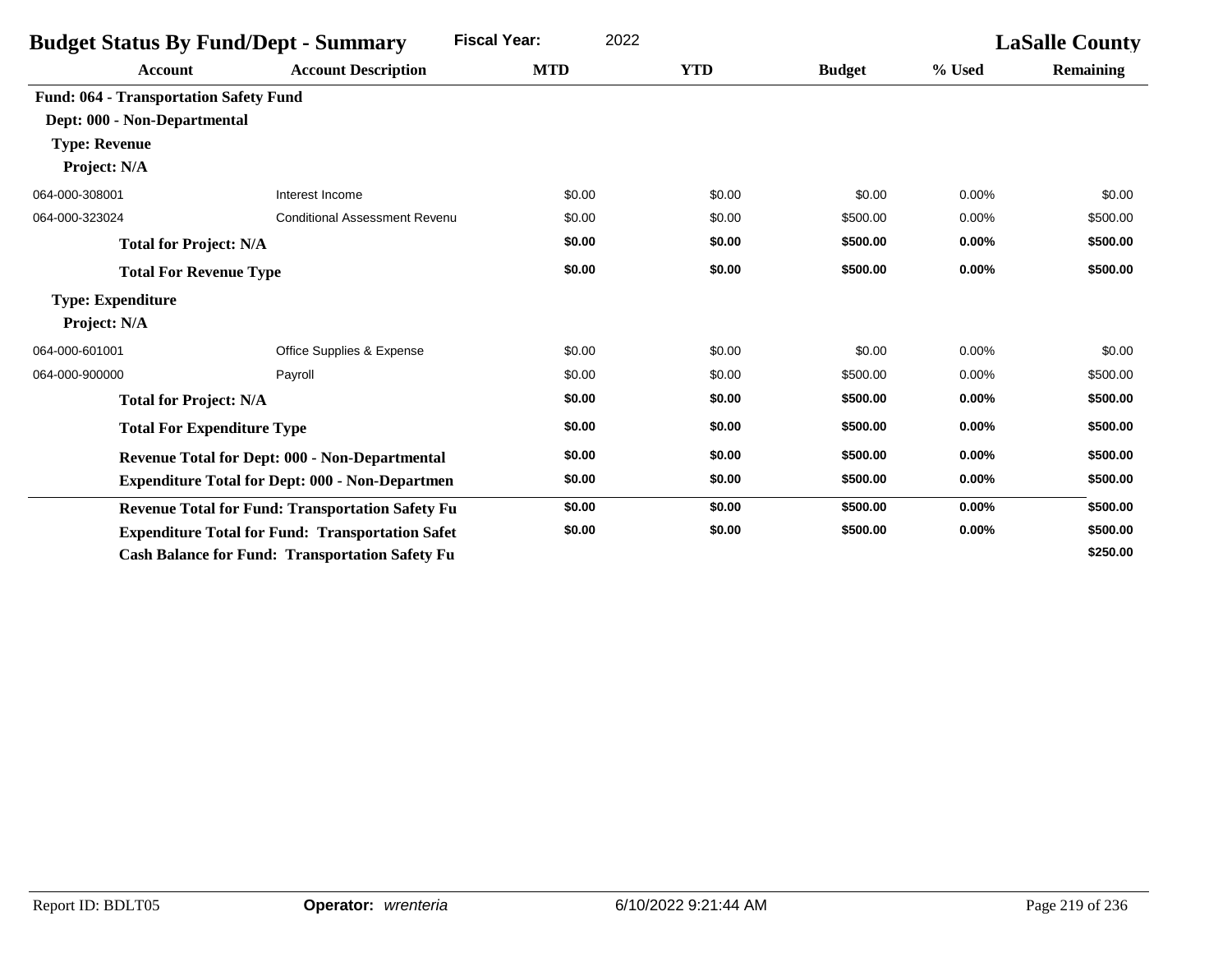|                                 | <b>Budget Status By Fund/Dept - Summary</b>            | 2022<br><b>Fiscal Year:</b> |              |               |        | <b>LaSalle County</b> |
|---------------------------------|--------------------------------------------------------|-----------------------------|--------------|---------------|--------|-----------------------|
| <b>Account</b>                  | <b>Account Description</b>                             | <b>MTD</b>                  | <b>YTD</b>   | <b>Budget</b> | % Used | <b>Remaining</b>      |
| Fund: 065 - Child Advocacy Fund |                                                        |                             |              |               |        |                       |
| Dept: 000 - Non-Departmental    |                                                        |                             |              |               |        |                       |
| <b>Type: Revenue</b>            |                                                        |                             |              |               |        |                       |
| Project: N/A                    |                                                        |                             |              |               |        |                       |
| 065-000-321015                  | Chid Adv Assessm                                       | \$0.00                      | (\$4,341.07) | \$18,000.00   | 24.12% | \$13,658.93           |
| <b>Total for Project: N/A</b>   |                                                        | \$0.00                      | (\$4,341.07) | \$18,000.00   | 24.12% | \$13,658.93           |
| <b>Total For Revenue Type</b>   |                                                        | \$0.00                      | (\$4,341.07) | \$18,000.00   | 24.12% | \$13,658.93           |
| <b>Type: Expenditure</b>        |                                                        |                             |              |               |        |                       |
| Project: N/A                    |                                                        |                             |              |               |        |                       |
| 065-000-480011                  | Child Adv Cent                                         | \$0.00                      | \$3,392.21   | \$18,000.00   | 18.85% | \$14,607.79           |
| <b>Total for Project: N/A</b>   |                                                        | \$0.00                      | \$3,392.21   | \$18,000.00   | 18.85% | \$14,607.79           |
|                                 | <b>Total For Expenditure Type</b>                      | \$0.00                      | \$3,392.21   | \$18,000.00   | 18.85% | \$14,607.79           |
|                                 | <b>Revenue Total for Dept: 000 - Non-Departmental</b>  | \$0.00                      | (\$4,341.07) | \$18,000.00   | 24.12% | \$13,658.93           |
|                                 | <b>Expenditure Total for Dept: 000 - Non-Departmen</b> | \$0.00                      | \$3,392.21   | \$18,000.00   | 18.85% | \$14,607.79           |
|                                 | <b>Revenue Total for Fund: Child Advocacy Fund</b>     | \$0.00                      | (\$4,341.07) | \$18,000.00   | 24.12% | \$13,658.93           |
|                                 | <b>Expenditure Total for Fund: Child Advocacy Fun</b>  | \$0.00                      | \$3,392.21   | \$18,000.00   | 18.85% | \$14,607.79           |
|                                 | <b>Cash Balance for Fund: Child Advocacy Fund</b>      |                             |              |               |        | \$2,193.00            |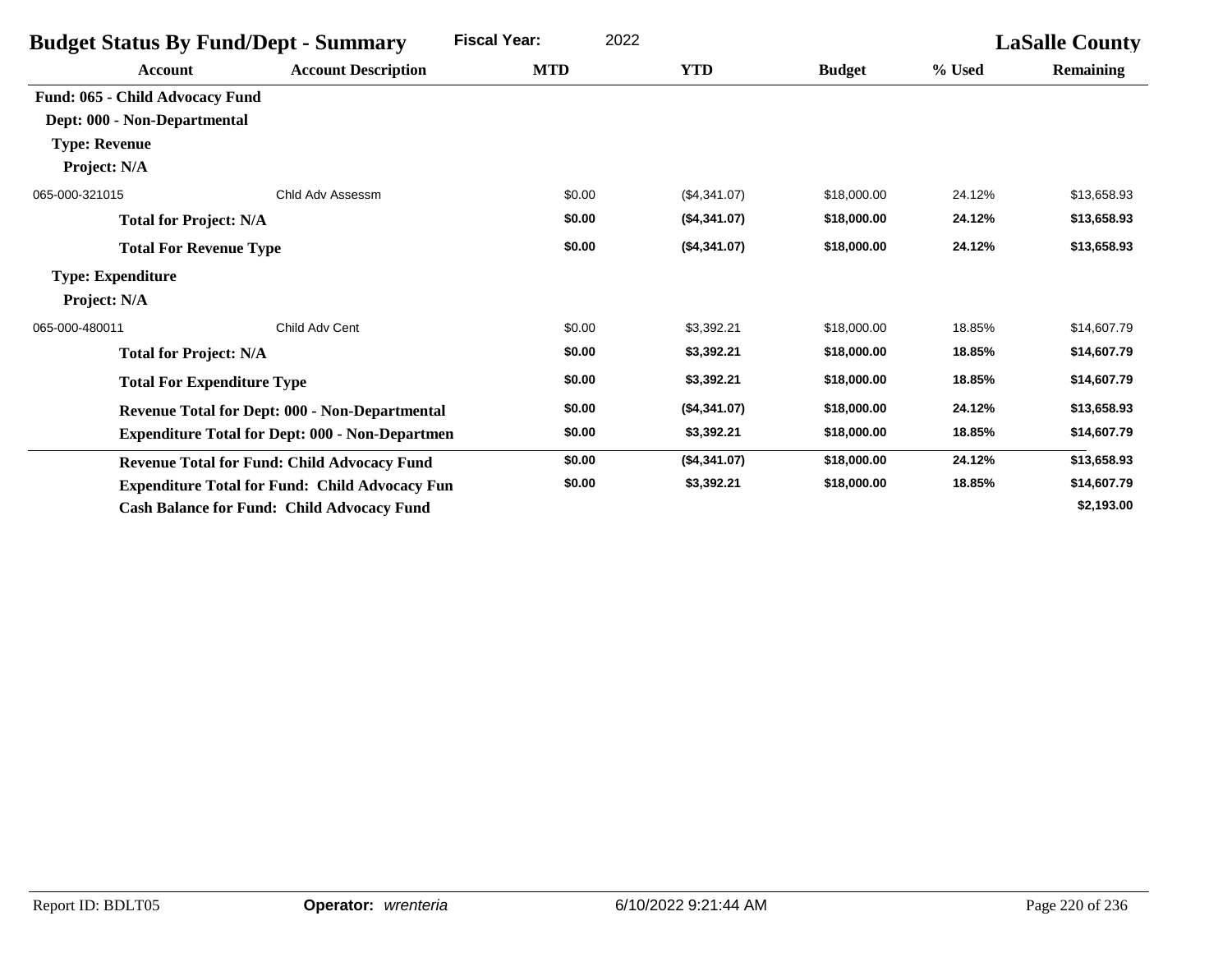| <b>Budget Status By Fund/Dept - Summary</b>     | <b>Fiscal Year:</b><br>2022                            |            |            |               | <b>LaSalle County</b> |                  |
|-------------------------------------------------|--------------------------------------------------------|------------|------------|---------------|-----------------------|------------------|
| <b>Account</b>                                  | <b>Account Description</b>                             | <b>MTD</b> | <b>YTD</b> | <b>Budget</b> | % Used                | <b>Remaining</b> |
| <b>Fund: 066 - Public Defender Records Auto</b> |                                                        |            |            |               |                       |                  |
| Dept: 000 - Non-Departmental                    |                                                        |            |            |               |                       |                  |
| <b>Type: Revenue</b>                            |                                                        |            |            |               |                       |                  |
| Project: N/A                                    |                                                        |            |            |               |                       |                  |
| 066-000-308001                                  | Interest Income Federal Grant                          | \$0.00     | (\$9.14)   | \$0.00        | 0.00%                 | (\$9.14)         |
| 066-000-315002                                  | <b>Public Defender Rec Auto</b>                        | \$0.00     | (\$760.61) | \$1,500.00    | 50.71%                | \$739.39         |
| 066-000-321017                                  | <b>Circuit Clerk Criminal Assessm</b>                  | \$0.00     | \$0.00     | \$0.00        | 0.00%                 | \$0.00           |
| 066-000-321018                                  | <b>Circuit Clerk Civil Assessment</b>                  | \$0.00     | \$0.00     | \$0.00        | 0.00%                 | \$0.00           |
| <b>Total for Project: N/A</b>                   |                                                        | \$0.00     | (\$769.75) | \$1,500.00    | 51.32%                | \$730.25         |
| <b>Total For Revenue Type</b>                   |                                                        | \$0.00     | (\$769.75) | \$1,500.00    | 51.32%                | \$730.25         |
| <b>Type: Expenditure</b>                        |                                                        |            |            |               |                       |                  |
| Project: N/A                                    |                                                        |            |            |               |                       |                  |
| 066-000-601001                                  | Office Supplies & Expense                              | \$0.00     | \$0.00     | \$0.00        | 0.00%                 | \$0.00           |
| 066-000-836001                                  | <b>TRANSFER TO GENERAL FUN</b>                         | \$0.00     | \$0.00     | \$0.00        | 0.00%                 | \$0.00           |
| 066-000-836006                                  | <b>TRANSFER TO CIRCUIT CLER</b>                        | \$0.00     | \$0.00     | \$0.00        | 0.00%                 | \$0.00           |
| <b>Total for Project: N/A</b>                   |                                                        | \$0.00     | \$0.00     | \$0.00        | 0.00%                 | \$0.00           |
| <b>Total For Expenditure Type</b>               |                                                        | \$0.00     | \$0.00     | \$0.00        | 0.00%                 | \$0.00           |
|                                                 | Revenue Total for Dept: 000 - Non-Departmental         | \$0.00     | (\$769.75) | \$1,500.00    | 51.32%                | \$730.25         |
|                                                 | <b>Expenditure Total for Dept: 000 - Non-Departmen</b> | \$0.00     | \$0.00     | \$0.00        | 0.00%                 | \$0.00           |
|                                                 | <b>Revenue Total for Fund: Public Defender Records</b> | \$0.00     | (\$769.75) | \$1,500.00    | 51.32%                | \$730.25         |
|                                                 | <b>Expenditure Total for Fund: Public Defender Rec</b> | \$0.00     | \$0.00     | \$0.00        | 0.00%                 | \$0.00           |
|                                                 | <b>Cash Balance for Fund: Public Defender Records</b>  |            |            |               |                       | \$3,531.73       |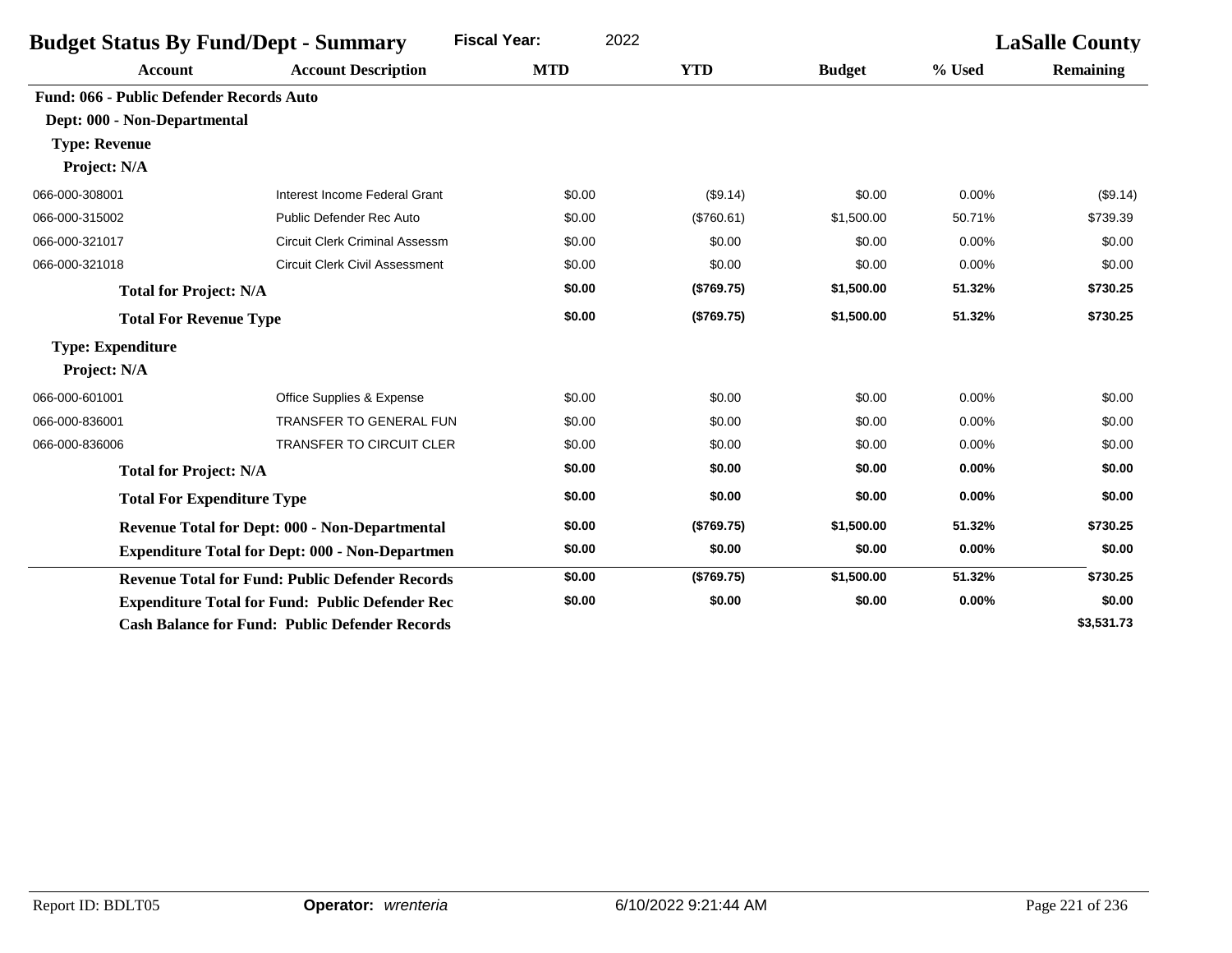| <b>Budget Status By Fund/Dept - Summary</b> |                                                        | <b>Fiscal Year:</b><br>2022 |            |               | <b>LaSalle County</b> |                  |  |
|---------------------------------------------|--------------------------------------------------------|-----------------------------|------------|---------------|-----------------------|------------------|--|
| <b>Account</b>                              | <b>Account Description</b>                             | <b>MTD</b>                  | <b>YTD</b> | <b>Budget</b> | % Used                | <b>Remaining</b> |  |
| <b>Fund: 067 - LEPC</b>                     |                                                        |                             |            |               |                       |                  |  |
| Dept: 000 - Non-Departmental                |                                                        |                             |            |               |                       |                  |  |
| <b>Type: Revenue</b>                        |                                                        |                             |            |               |                       |                  |  |
| Project: N/A                                |                                                        |                             |            |               |                       |                  |  |
| 067-000-308001                              | Interest Income                                        | \$0.00                      | (\$1.35)   | \$0.00        | 0.00%                 | (\$1.35)         |  |
| 067-000-330009                              | <b>LEPC Donations</b>                                  | \$0.00                      | \$0.00     | \$4,500.00    | 0.00%                 | \$4,500.00       |  |
| <b>Total for Project: N/A</b>               |                                                        | \$0.00                      | (\$1.35)   | \$4,500.00    | 0.03%                 | \$4,498.65       |  |
| <b>Total For Revenue Type</b>               |                                                        | \$0.00                      | (\$1.35)   | \$4,500.00    | 0.03%                 | \$4,498.65       |  |
| <b>Type: Expenditure</b>                    |                                                        |                             |            |               |                       |                  |  |
| Project: N/A                                |                                                        |                             |            |               |                       |                  |  |
| 067-000-404001                              | <b>Professional Services</b>                           | \$0.00                      | \$0.00     | \$0.00        | 0.00%                 | \$0.00           |  |
| 067-000-531009                              | <b>Exercise Expense</b>                                | \$0.00                      | \$0.00     | \$0.00        | 0.00%                 | \$0.00           |  |
| 067-000-541001                              | Education                                              | \$0.00                      | \$0.00     | \$0.00        | 0.00%                 | \$0.00           |  |
| 067-000-541003                              | Publications                                           | \$0.00                      | \$0.00     | \$0.00        | 0.00%                 | \$0.00           |  |
| 067-000-541004                              | Dues & Subscriptions                                   | \$0.00                      | \$0.00     | \$0.00        | 0.00%                 | \$0.00           |  |
| 067-000-601001                              | Office Supplies & Expense                              | \$0.00                      | \$0.00     | \$250.00      | 0.00%                 | \$250.00         |  |
| <b>Total for Project: N/A</b>               |                                                        | \$0.00                      | \$0.00     | \$250.00      | 0.00%                 | \$250.00         |  |
| <b>Total For Expenditure Type</b>           |                                                        | \$0.00                      | \$0.00     | \$250.00      | 0.00%                 | \$250.00         |  |
|                                             | <b>Revenue Total for Dept: 000 - Non-Departmental</b>  | \$0.00                      | (\$1.35)   | \$4,500.00    | 0.03%                 | \$4,498.65       |  |
|                                             | <b>Expenditure Total for Dept: 000 - Non-Departmen</b> | \$0.00                      | \$0.00     | \$250.00      | 0.00%                 | \$250.00         |  |
| <b>Revenue Total for Fund: LEPC</b>         |                                                        | \$0.00                      | (\$1.35)   | \$4,500.00    | 0.03%                 | \$4,498.65       |  |
|                                             | <b>Expenditure Total for Fund: LEPC</b>                | \$0.00                      | \$0.00     | \$250.00      | 0.00%                 | \$250.00         |  |
| <b>Cash Balance for Fund: LEPC</b>          |                                                        |                             |            |               |                       | \$13,460.23      |  |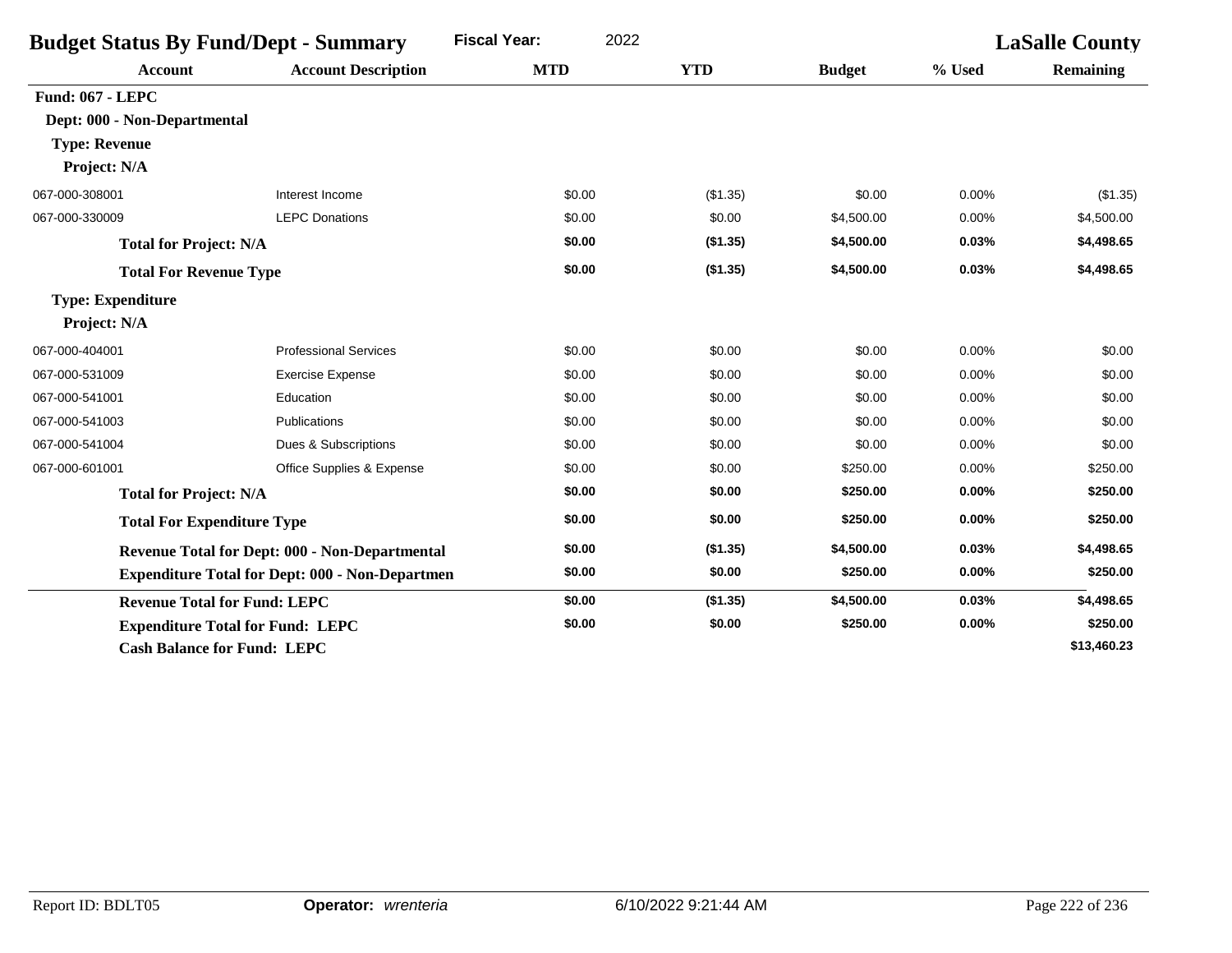| <b>Budget Status By Fund/Dept - Summary</b> |                                                        | <b>Fiscal Year:</b><br>2022 |              |               | <b>LaSalle County</b> |                  |
|---------------------------------------------|--------------------------------------------------------|-----------------------------|--------------|---------------|-----------------------|------------------|
| <b>Account</b>                              | <b>Account Description</b>                             | <b>MTD</b>                  | <b>YTD</b>   | <b>Budget</b> | % Used                | <b>Remaining</b> |
| Fund: 069 - State Attorney-Admin & Oper     |                                                        |                             |              |               |                       |                  |
| Dept: 000 - Non-Departmental                |                                                        |                             |              |               |                       |                  |
| <b>Type: Revenue</b>                        |                                                        |                             |              |               |                       |                  |
| Project: N/A                                |                                                        |                             |              |               |                       |                  |
| 069-000-308001                              | Interest Income                                        | \$0.00                      | (\$27.82)    | \$50.00       | 55.64%                | \$22.18          |
| 069-000-315011                              | St Atty - Collection Fees                              | \$0.00                      | (\$4,250.49) | \$10,000.00   | 42.50%                | \$5,749.51       |
| 069-000-399001                              | <b>Fund Balance Use</b>                                | \$0.00                      | \$0.00       | \$0.00        | 0.00%                 | \$0.00           |
| <b>Total for Project: N/A</b>               |                                                        | \$0.00                      | (\$4,278.31) | \$10,050.00   | 42.57%                | \$5,771.69       |
| <b>Total For Revenue Type</b>               |                                                        | \$0.00                      | (\$4,278.31) | \$10,050.00   | 42.57%                | \$5,771.69       |
| <b>Type: Expenditure</b>                    |                                                        |                             |              |               |                       |                  |
| Project: N/A                                |                                                        |                             |              |               |                       |                  |
| 069-000-541010                              | <b>Trial Expense</b>                                   | \$0.00                      | \$0.00       | \$5,000.00    | 0.00%                 | \$5,000.00       |
| 069-000-601001                              | Office Supplies & Expense                              | \$0.00                      | \$0.00       | \$0.00        | 0.00%                 | \$0.00           |
| <b>Total for Project: N/A</b>               |                                                        | \$0.00                      | \$0.00       | \$5,000.00    | 0.00%                 | \$5,000.00       |
| Project: 180 - Trsf to/from General Fund    |                                                        |                             |              |               |                       |                  |
| 069-000-490000-180                          | Transfer to 001 Gen Fd                                 | \$0.00                      | \$0.00       | \$0.00        | 0.00%                 | \$0.00           |
|                                             | Total for Project: 180 - Trsf to/from General Fund     | \$0.00                      | \$0.00       | \$0.00        | 0.00%                 | \$0.00           |
| <b>Total For Expenditure Type</b>           |                                                        | \$0.00                      | \$0.00       | \$5,000.00    | 0.00%                 | \$5,000.00       |
|                                             | <b>Revenue Total for Dept: 000 - Non-Departmental</b>  | \$0.00                      | (\$4,278.31) | \$10,050.00   | 42.57%                | \$5,771.69       |
|                                             | <b>Expenditure Total for Dept: 000 - Non-Departmen</b> | \$0.00                      | \$0.00       | \$5,000.00    | 0.00%                 | \$5,000.00       |
|                                             | Revenue Total for Fund: State Attorney-Admin &         | \$0.00                      | (\$4,278.31) | \$10,050.00   | 42.57%                | \$5,771.69       |
|                                             | <b>Expenditure Total for Fund: State Attorney-Admi</b> | \$0.00                      | \$0.00       | \$5,000.00    | 0.00%                 | \$5,000.00       |
|                                             | Cash Balance for Fund: State Attorney-Admin &          |                             |              |               |                       | \$15,337.53      |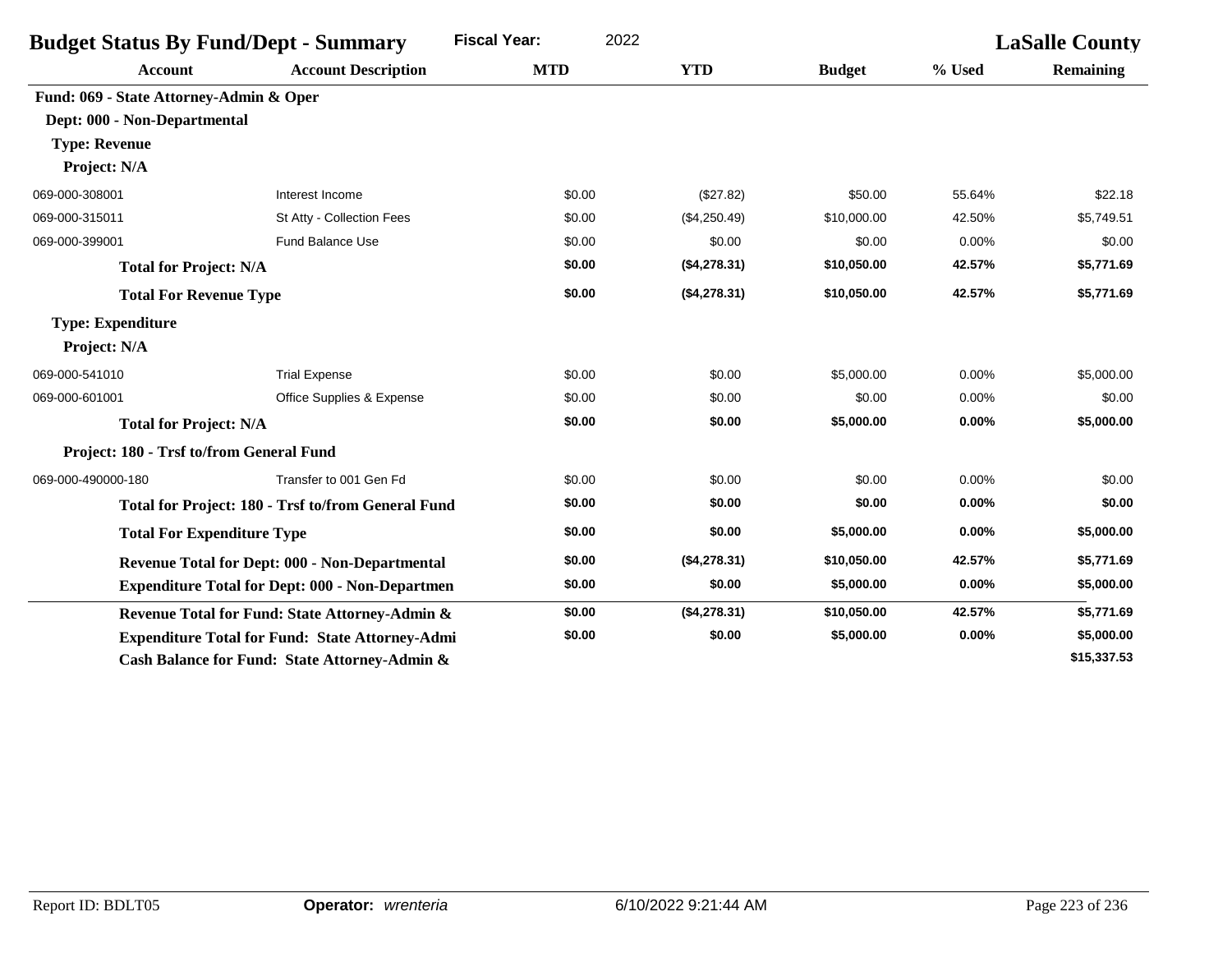| <b>Budget Status By Fund/Dept - Summary</b>    |                                                          | <b>Fiscal Year:</b><br>2022 |               |               | <b>LaSalle County</b> |                  |
|------------------------------------------------|----------------------------------------------------------|-----------------------------|---------------|---------------|-----------------------|------------------|
| <b>Account</b>                                 | <b>Account Description</b>                               | <b>MTD</b>                  | <b>YTD</b>    | <b>Budget</b> | % Used                | <b>Remaining</b> |
| <b>Fund: 070 - SA Justice Assistance Grant</b> |                                                          |                             |               |               |                       |                  |
| Dept: 622 - SA Justice Asst Grant              |                                                          |                             |               |               |                       |                  |
| <b>Type: Revenue</b>                           |                                                          |                             |               |               |                       |                  |
| Project: N/A                                   |                                                          |                             |               |               |                       |                  |
| 070-622-319003                                 | <b>SA Just Assist Grant Rev</b>                          | \$0.00                      | \$0.00        | \$60,000.00   | 0.00%                 | \$60,000.00      |
| <b>Total for Project: N/A</b>                  |                                                          | \$0.00                      | \$0.00        | \$60,000.00   | 0.00%                 | \$60,000.00      |
| <b>Total For Revenue Type</b>                  |                                                          | \$0.00                      | \$0.00        | \$60,000.00   | 0.00%                 | \$60,000.00      |
| <b>Type: Expenditure</b>                       |                                                          |                             |               |               |                       |                  |
| Project: N/A                                   |                                                          |                             |               |               |                       |                  |
| 070-622-503001                                 | Travel                                                   | \$0.00                      | \$0.00        | \$0.00        | 0.00%                 | \$0.00           |
| 070-622-900000                                 | Payroll                                                  | \$0.00                      | (\$16,193.03) | \$60,000.00   | $-26.99%$             | \$76,193.03      |
| <b>Total for Project: N/A</b>                  |                                                          | \$0.00                      | (\$16,193.03) | \$60,000.00   | $-26.99%$             | \$76,193.03      |
| <b>Total For Expenditure Type</b>              |                                                          | \$0.00                      | (\$16,193.03) | \$60,000.00   | $-26.99%$             | \$76,193.03      |
|                                                | Revenue Total for Dept: 622 - SA Justice Asst Gra        | \$0.00                      | \$0.00        | \$60,000.00   | 0.00%                 | \$60,000.00      |
|                                                | <b>Expenditure Total for Dept: 622 - SA Justice Asst</b> | \$0.00                      | (\$16,193.03) | \$60,000.00   | $-26.99%$             | \$76,193.03      |
|                                                | <b>Revenue Total for Fund: SA Justice Assistance Gr</b>  | \$0.00                      | \$0.00        | \$60,000.00   | 0.00%                 | \$60,000.00      |
|                                                | <b>Expenditure Total for Fund: SA Justice Assistanc</b>  | \$0.00                      | (\$16,193.03) | \$60,000.00   | $-26.99%$             | \$76,193.03      |
|                                                | <b>Cash Balance for Fund: SA Justice Assistance Gra</b>  |                             |               |               |                       | \$41,737.75      |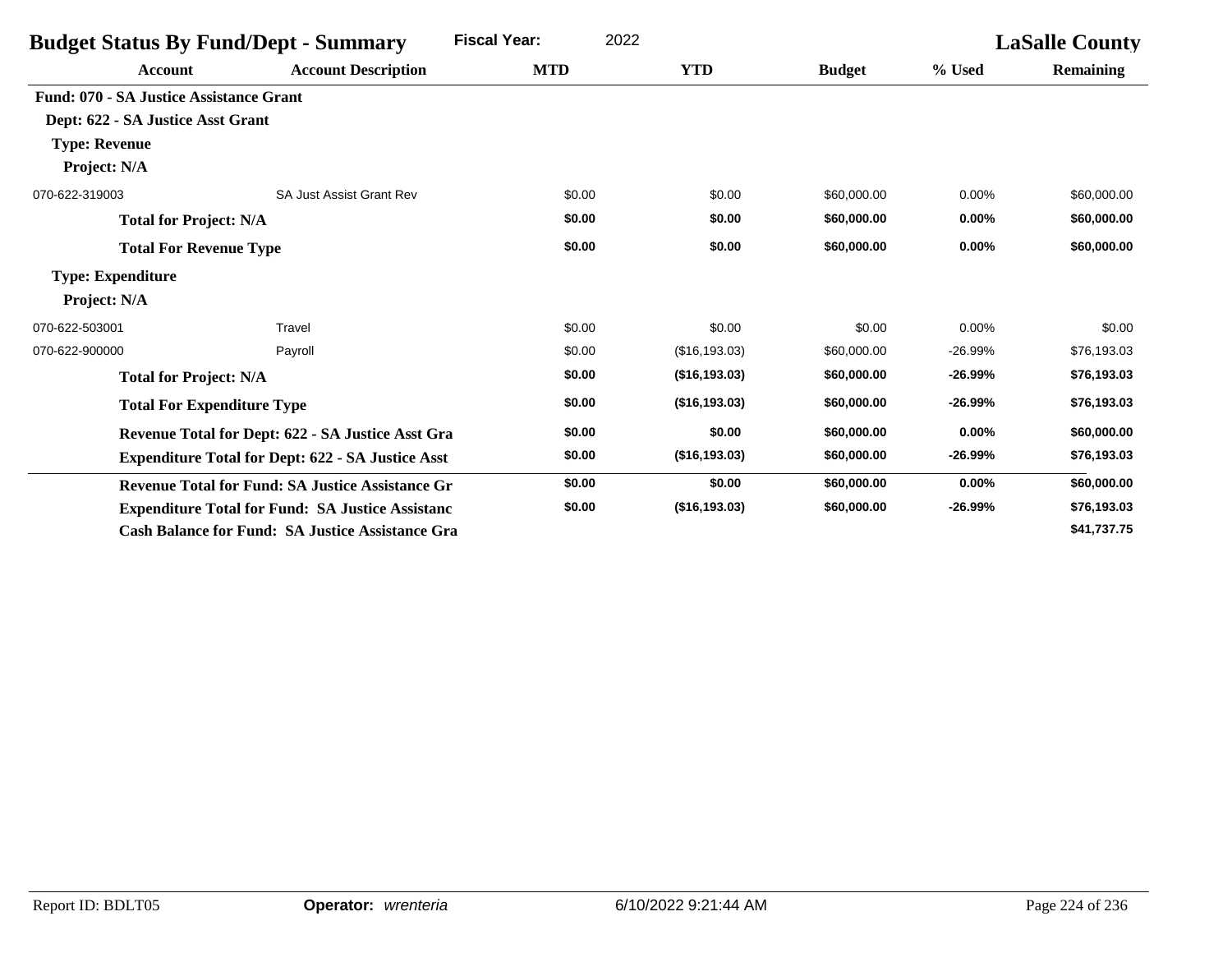| <b>Fiscal Year:</b><br>2022<br><b>Budget Status By Fund/Dept - Summary</b> |                                 |            | <b>LaSalle County</b> |                |          |                  |
|----------------------------------------------------------------------------|---------------------------------|------------|-----------------------|----------------|----------|------------------|
| Account                                                                    | <b>Account Description</b>      | <b>MTD</b> | <b>YTD</b>            | <b>Budget</b>  | % Used   | <b>Remaining</b> |
| Fund: 098 - Health Insurance Internal Agnt                                 |                                 |            |                       |                |          |                  |
| Dept: 000 - Non-Departmental                                               |                                 |            |                       |                |          |                  |
| <b>Type: Revenue</b>                                                       |                                 |            |                       |                |          |                  |
| Project: N/A                                                               |                                 |            |                       |                |          |                  |
| 098-000-325005                                                             | Reimb. Health Insur Activeemp   | \$0.00     | (\$661,731.53)        | \$1,263,588.00 | 52.37%   | \$601,856.47     |
| 098-000-325006                                                             | Reimb Emp Hlth Ins (single)     | \$0.00     | \$0.00                | \$0.00         | 0.00%    | \$0.00           |
| 098-000-325007                                                             | <b>Reimb Dental Premium</b>     | \$0.00     | (\$93,717.66)         | \$213,489.00   | 43.90%   | \$119,771.34     |
| 098-000-325008                                                             | Reimb Vison Premium             | \$0.00     | (\$18,202.99)         | \$42,870.00    | 42.46%   | \$24,667.01      |
| 098-000-325009                                                             | Reimb Highway Empl Health       | \$0.00     | (\$47,795.93)         | \$88,699.00    | 53.89%   | \$40,903.07      |
| 098-000-325011                                                             | Reim Frm Nursng Hme Hlth-life   | \$0.00     | (\$390, 235.57)       | \$762,843.00   | 51.16%   | \$372,607.43     |
| 098-000-325015                                                             | Reim Frm Det Home Hith & Life   | \$0.00     | (\$119,353.86)        | \$243,438.00   | 49.03%   | \$124,084.14     |
| 098-000-325016                                                             | Reim Frm Hwy Dpt Hlth & Life    | \$0.00     | (\$396,045.91)        | \$801,473.00   | 49.41%   | \$405,427.09     |
| 098-000-325018                                                             | Reim Frm Boh Hlth & Life        | \$0.00     | (\$327,925.24)        | \$659,857.00   | 49.70%   | \$331,931.76     |
| 098-000-325019                                                             | E911 Health & Life              | \$0.00     | (\$4,315.88)          | \$8,687.00     | 49.68%   | \$4,371.12       |
| 098-000-325021                                                             | Circuit Clerk Fd 24-01 H & L    | \$0.00     | (\$13,594.92)         | \$54,726.00    | 24.84%   | \$41,131.08      |
| 098-000-325022                                                             | <b>COBRA Premium Dental</b>     | \$0.00     | (\$4,136.84)          | \$0.00         | 0.00%    | (\$4,136.84)     |
| 098-000-325023                                                             | <b>COBRA Premium Vision</b>     | \$0.00     | (\$1,887.77)          | \$0.00         | 0.00%    | (\$1,887.77)     |
| 098-000-325026                                                             | <b>COBRA Premium Reimb</b>      | \$0.00     | \$0.00                | \$0.00         | 0.00%    | \$0.00           |
| 098-000-325027                                                             | Reim Frm V A Comm Hlth & Lif    | \$0.00     | (\$29,098.02)         | \$64,026.00    | 45.45%   | \$34,927.98      |
| 098-000-325028                                                             | <b>Reimb Retired Act Health</b> | \$0.00     | (\$248,593.82)        | \$405,600.00   | 61.29%   | \$157,006.18     |
| 098-000-325031                                                             | Reimb Frm Mental Health & Life  | \$0.00     | (\$12,159.56)         | \$24,465.00    | 49.70%   | \$12,305.44      |
| 098-000-325038                                                             | Reimb Frm Animal Con Hith & L   | \$0.00     | (\$8,873.72)          | \$17,374.00    | 51.07%   | \$8,500.28       |
| 098-000-325039                                                             | Reimb From Medicare Drug Sub    | \$0.00     | \$0.00                | \$0.00         | 0.00%    | \$0.00           |
| 098-000-325040                                                             | Reimb St Atty Hith/life (25-01  | \$0.00     | \$0.00                | \$0.00         | 0.00%    | \$0.00           |
| 098-000-325041                                                             | Reimb Frm Gis Health & Life     | \$0.00     | (\$26,916.11)         | \$54,183.00    | 49.68%   | \$27,266.89      |
| 098-000-325042                                                             | St Atty Hlth/life Reimb (32-01  | \$0.00     | (\$4,315.88)          | \$8,687.00     | 49.68%   | \$4,371.12       |
| 098-000-325043                                                             | St Atty Hlth/life Reimb (38-01  | \$0.00     | \$0.00                | \$0.00         | 0.00%    | \$0.00           |
| 098-000-325044                                                             | St Atty Hlth/life Reimb (38-02  | \$0.00     | \$0.00                | \$0.00         | 0.00%    | \$0.00           |
| 098-000-325050                                                             | Reimb from other co             | \$0.00     | \$0.00                | \$4,000.00     | 0.00%    | \$4,000.00       |
| 098-000-325070                                                             | Reimb From Env Serv H & L       | \$0.00     | (\$35,043.74)         | \$70,295.00    | 49.85%   | \$35,251.26      |
| 098-000-325071                                                             | Reimb Frm Recorder H & L 22-0   | \$0.00     | \$0.00                | \$0.00         | $0.00\%$ | \$0.00           |
| 098-000-325072                                                             | Reimb From Ct Secur H&I 01-51   | \$0.00     | (\$7,935.38)          | \$8,687.00     | 91.35%   | \$751.62         |
| 098-000-325076                                                             | Reimb Minor Posses H-I 50-01    | \$0.00     | \$0.00                | \$0.00         | $0.00\%$ | \$0.00           |
| 098-000-325077                                                             | Reimb From General Fund H&I     | \$0.00     | (\$2,522,754.77)      | \$5,251,238.00 | 48.04%   | \$2,728,483.23   |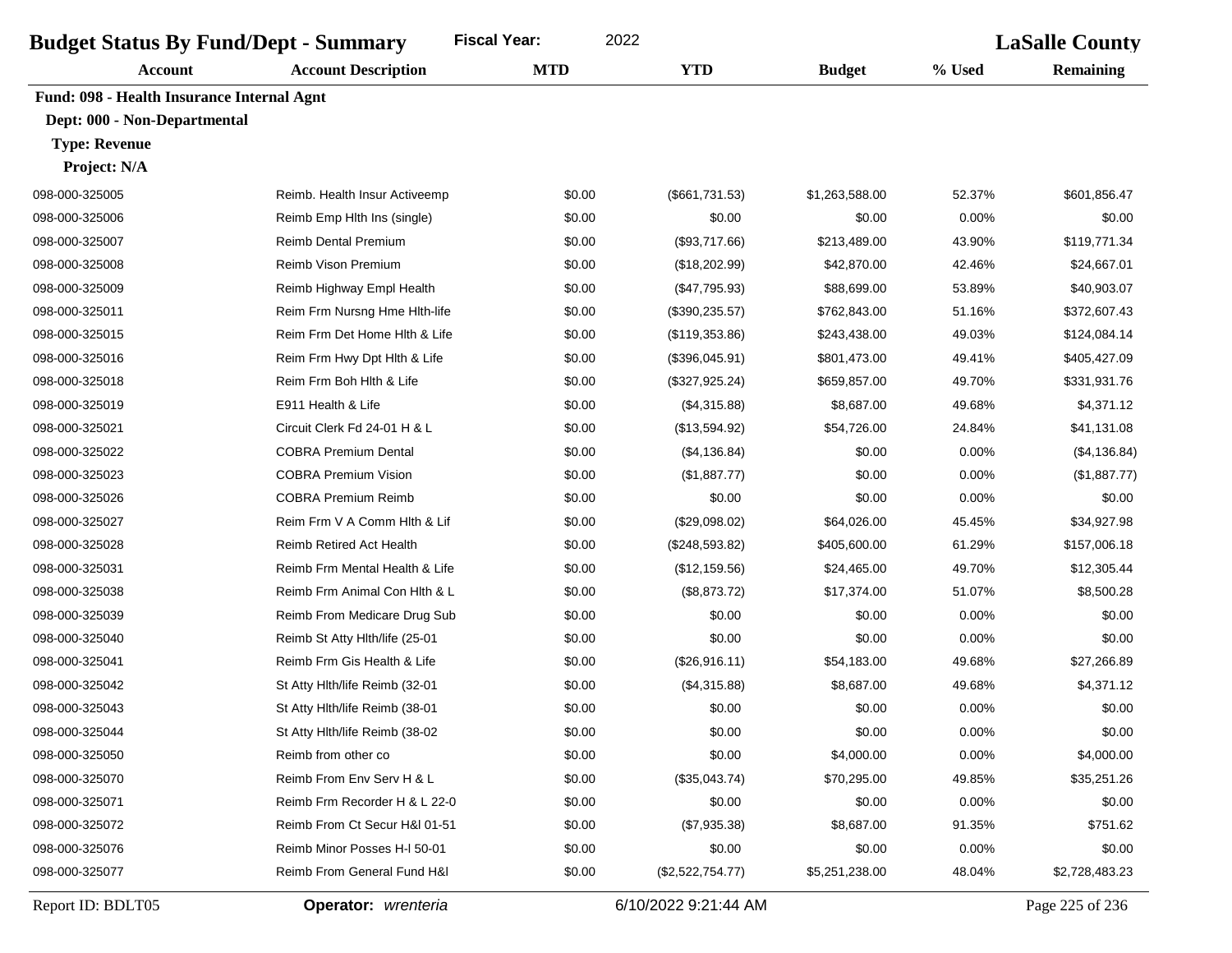| <b>Budget Status By Fund/Dept - Summary</b> |                                  | 2022<br><b>Fiscal Year:</b> |                  |                 | <b>LaSalle County</b> |                  |
|---------------------------------------------|----------------------------------|-----------------------------|------------------|-----------------|-----------------------|------------------|
| <b>Account</b>                              | <b>Account Description</b>       | <b>MTD</b>                  | <b>YTD</b>       | <b>Budget</b>   | % Used                | <b>Remaining</b> |
| Fund: 098 - Health Insurance Internal Agnt  |                                  |                             |                  |                 |                       |                  |
| Dept: 000 - Non-Departmental                |                                  |                             |                  |                 |                       |                  |
| <b>Type: Revenue</b>                        |                                  |                             |                  |                 |                       |                  |
| Project: N/A                                |                                  |                             |                  |                 |                       |                  |
| 098-000-325078                              | Reimb from Specialty Court       | \$0.00                      | \$0.00           | \$8,716.00      | 0.00%                 | \$8,716.00       |
| 098-000-325079                              | Reimb from 047 Court Auto        | \$0.00                      | (\$13,594.92)    | \$0.00          | 0.00%                 | (\$13,594.92)    |
| 098-000-325081                              | Reimburse from 016               | \$0.00                      | \$0.00           | \$650,000.00    | 0.00%                 | \$650,000.00     |
| 098-000-350001                              | Miscellaneous Income             | \$0.00                      | \$0.00           | \$0.00          | 0.00%                 | \$0.00           |
| 098-000-350002                              | <b>NSF Payback</b>               | \$0.00                      | \$0.00           | \$0.00          | 0.00%                 | \$0.00           |
| 098-000-390000                              | <b>Transfer from Other Depts</b> | \$0.00                      | \$0.00           | \$300,000.00    | 0.00%                 | \$300,000.00     |
| 098-000-399001                              | Fund Balance Use                 | \$0.00                      | \$0.00           | \$0.00          | 0.00%                 | \$0.00           |
| <b>Total for Project: N/A</b>               |                                  | \$0.00                      | (\$4,988,230.02) | \$11,006,941.00 | 45.32%                | \$6,018,710.98   |
| <b>Total For Revenue Type</b>               |                                  | \$0.00                      | (\$4,988,230.02) | \$11,006,941.00 | 45.32%                | \$6,018,710.98   |
| <b>Type: Expenditure</b>                    |                                  |                             |                  |                 |                       |                  |
| Project: N/A                                |                                  |                             |                  |                 |                       |                  |
| 098-000-541008                              | <b>Administrative Expense</b>    | \$0.00                      | (\$151,623.78)   | (\$112,644.00)  | 134.60%               | \$38,979.78      |
| 098-000-598001                              | Misc Expense                     | \$0.00                      | \$2,400.00       | \$5,000.00      | 48.00%                | \$2,600.00       |
| 098-000-808001                              | Stop Loss Insurance-aggregate    | \$0.00                      | \$0.00           | \$0.00          | 0.00%                 | \$0.00           |
| 098-000-808002                              | Group Life Insurance             | \$0.00                      | \$8,779.57       | \$15,633.00     | 56.16%                | \$6,853.43       |
| 098-000-808003                              | Active Employees Over 70         | \$0.00                      | \$0.00           | \$0.00          | 0.00%                 | \$0.00           |
| 098-000-809001                              | Stop Loss Insurance-specific     | \$0.00                      | \$515,180.76     | \$1,075,464.00  | 47.90%                | \$560,283.24     |
| 098-000-809002                              | <b>Claims Expense-employees</b>  | \$0.00                      | \$3,716,844.12   | \$7,510,266.00  | 49.49%                | \$3,793,421.88   |
| 098-000-809003                              | Premium Expense Dental           | \$0.00                      | \$114,703.12     | \$213,489.00    | 53.73%                | \$98,785.88      |
| 098-000-809004                              | Premium Expense Vision           | \$0.00                      | \$22,981.51      | \$42,870.00     | 53.61%                | \$19,888.49      |
| 098-000-809005                              | <b>Premium Retirees</b>          | \$0.00                      | \$433,050.47     | \$885,422.00    | 48.91%                | \$452,371.53     |
| 098-000-809006                              | <b>Voluntary Benefits</b>        | \$0.00                      | \$0.00           | \$0.00          | 0.00%                 | \$0.00           |
| 098-000-809007                              | Retiree opt-out incentive        | \$0.00                      | \$15,125.00      | \$15,000.00     | 100.83%               | (\$125.00)       |
| 098-000-809008                              | Highway Laborers Premium         | \$0.00                      | \$291,730.82     | \$443,492.00    | 65.78%                | \$151,761.18     |
| 098-000-817009                              | Ins Premium Reimbursement        | \$0.00                      | \$1,067.42       | \$3,000.00      | 35.58%                | \$1,932.58       |
| 098-000-840001                              | <b>Health Taxes &amp; Fees</b>   | \$0.00                      | \$0.00           | \$2,500.00      | 0.00%                 | \$2,500.00       |
| 098-000-860000                              | NSF Chargeback                   | \$0.00                      | \$0.00           | \$0.00          | 0.00%                 | \$0.00           |
| <b>Total for Project: N/A</b>               |                                  | \$0.00                      | \$4,970,239.01   | \$10,099,492.00 | 49.21%                | \$5,129,252.99   |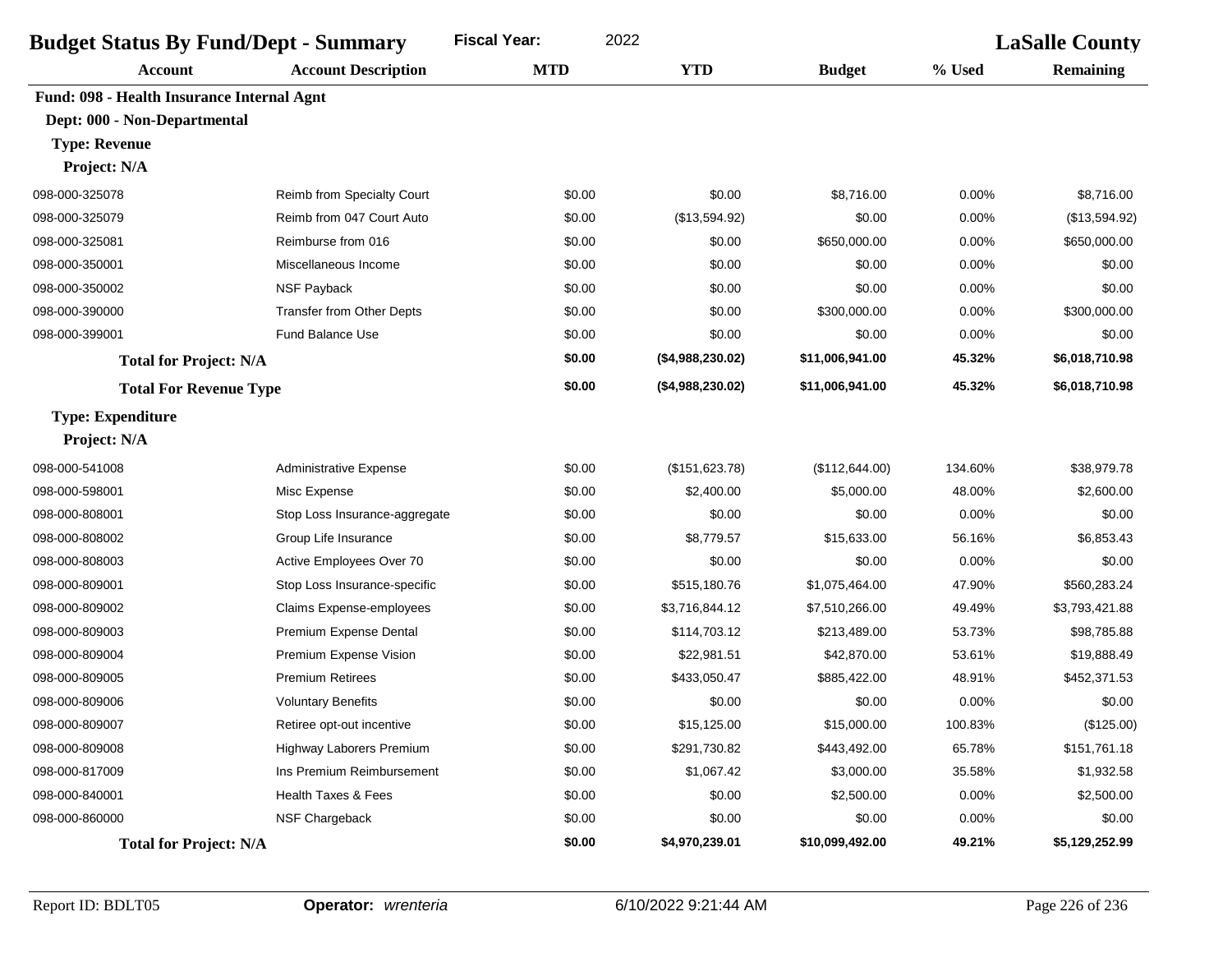|                          | <b>Budget Status By Fund/Dept - Summary</b>              | <b>Fiscal Year:</b> | 2022       |                  |                 |          | <b>LaSalle County</b> |
|--------------------------|----------------------------------------------------------|---------------------|------------|------------------|-----------------|----------|-----------------------|
|                          | <b>Account Description</b><br><b>Account</b>             |                     | <b>MTD</b> | <b>YTD</b>       | <b>Budget</b>   | % Used   | <b>Remaining</b>      |
|                          | Fund: 098 - Health Insurance Internal Agnt               |                     |            |                  |                 |          |                       |
|                          | Dept: 000 - Non-Departmental                             |                     |            |                  |                 |          |                       |
| <b>Type: Expenditure</b> |                                                          |                     |            |                  |                 |          |                       |
|                          | <b>Total For Expenditure Type</b>                        |                     | \$0.00     | \$4,970,239.01   | \$10,099,492.00 | 49.21%   | \$5,129,252.99        |
|                          | <b>Revenue Total for Dept: 000 - Non-Departmental</b>    |                     | \$0.00     | (\$4,988,230.02) | \$11,006,941.00 | 45.32%   | \$6,018,710.98        |
|                          | <b>Expenditure Total for Dept: 000 - Non-Departmen</b>   |                     | \$0.00     | \$4,970,239.01   | \$10,099,492.00 | 49.21%   | \$5,129,252.99        |
|                          | Dept: 622 - SA Justice Asst Grant                        |                     |            |                  |                 |          |                       |
| <b>Type: Revenue</b>     |                                                          |                     |            |                  |                 |          |                       |
| Project: N/A             |                                                          |                     |            |                  |                 |          |                       |
| 098-622-325051           | Reimb Hlth 070 SA Just Assist                            |                     | \$0.00     | \$0.00           | \$0.00          | 0.00%    | \$0.00                |
|                          | <b>Total for Project: N/A</b>                            |                     | \$0.00     | \$0.00           | \$0.00          | 0.00%    | \$0.00                |
|                          | <b>Total For Revenue Type</b>                            |                     | \$0.00     | \$0.00           | \$0.00          | 0.00%    | \$0.00                |
|                          | Revenue Total for Dept: 622 - SA Justice Asst Gra        |                     | \$0.00     | \$0.00           | \$0.00          | 0.00%    | \$0.00                |
|                          | <b>Expenditure Total for Dept: 622 - SA Justice Asst</b> |                     | \$0.00     | \$0.00           | \$0.00          | $0.00\%$ | \$0.00                |
|                          | <b>Revenue Total for Fund: Health Insurance Interna</b>  |                     | \$0.00     | (\$4,988,230.02) | \$11,006,941.00 | 45.32%   | \$6,018,710.98        |
|                          | <b>Expenditure Total for Fund: Health Insurance Int</b>  |                     | \$0.00     | \$4,970,239.01   | \$10,099,492.00 | 49.21%   | \$5,129,252.99        |
|                          | <b>Cash Balance for Fund: Health Insurance Interna</b>   |                     |            |                  |                 |          | \$179,085.47          |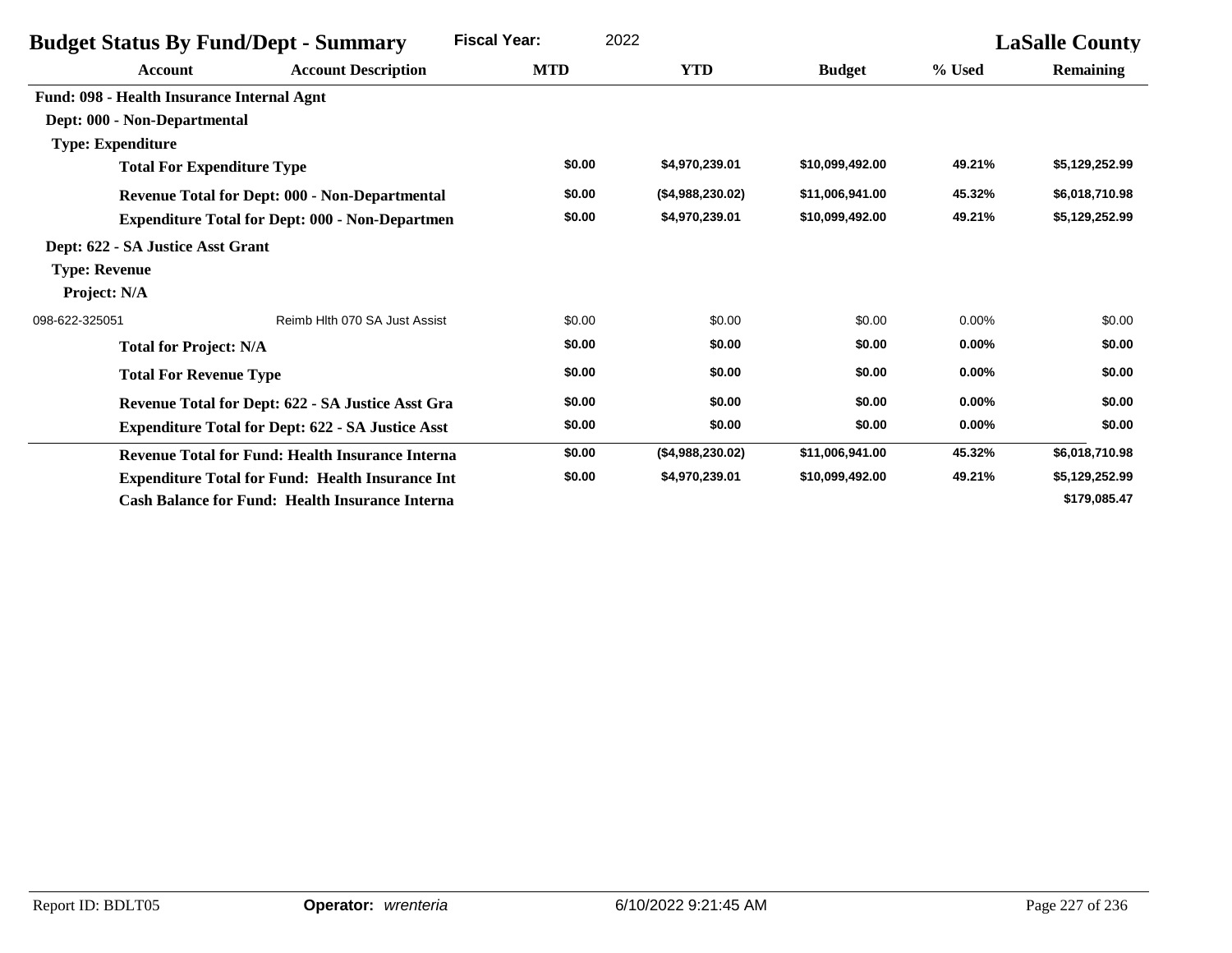| <b>Fiscal Year:</b><br>2022<br><b>Budget Status By Fund/Dept - Summary</b> |                                |            |               |                |         | <b>LaSalle County</b> |  |
|----------------------------------------------------------------------------|--------------------------------|------------|---------------|----------------|---------|-----------------------|--|
| <b>Account</b>                                                             | <b>Account Description</b>     | <b>MTD</b> | <b>YTD</b>    | <b>Budget</b>  | % Used  | <b>Remaining</b>      |  |
| <b>Fund: 099 - Insurance Trust</b>                                         |                                |            |               |                |         |                       |  |
| Dept: 000 - Non-Departmental                                               |                                |            |               |                |         |                       |  |
| <b>Type: Revenue</b>                                                       |                                |            |               |                |         |                       |  |
| Project: N/A                                                               |                                |            |               |                |         |                       |  |
| 099-000-308001                                                             | Interest Income                | \$0.00     | \$0.00        | \$0.00         | 0.00%   | \$0.00                |  |
| 099-000-308002                                                             | Interest Income-prin           | \$0.00     | \$0.00        | \$0.00         | 0.00%   | \$0.00                |  |
| 099-000-308003                                                             | Interest Income-premium        | \$0.00     | (\$1.87)      | \$0.00         | 0.00%   | (\$1.87)              |  |
| 099-000-308005                                                             | Interest Income-earnings       | \$0.00     | \$0.00        | \$0.00         | 0.00%   | \$0.00                |  |
| 099-000-308006                                                             | Interest Income-levy           | \$0.00     | \$0.00        | \$0.00         | 0.00%   | \$0.00                |  |
| 099-000-308007                                                             | Int Inc-2011 Prin              | \$0.00     | \$0.00        | \$2,500.00     | 0.00%   | \$2,500.00            |  |
| 099-000-308008                                                             | Int Income-2011 Levy Abate     | \$0.00     | \$0.00        | \$0.00         | 0.00%   | \$0.00                |  |
| 099-000-308009                                                             | Int Income-2011 Earn Acct      | \$0.00     | \$0.00        | \$0.00         | 0.00%   | \$0.00                |  |
| 099-000-308010                                                             | Int Income-2011 Prem Resv      | \$0.00     | \$0.00        | \$250.00       | 0.00%   | \$250.00              |  |
| 099-000-308011                                                             | Int Inc-2013 Prin              | \$0.00     | (\$62,604.72) | \$190,500.00   | 32.86%  | \$127,895.28          |  |
| 099-000-308012                                                             | Int Income-2013 Prem Resv      | \$0.00     | (\$21,112.16) | \$50,400.00    | 41.89%  | \$29,287.84           |  |
| 099-000-308013                                                             | Int Income-2013 Levy Abate     | \$0.00     | (\$35.96)     | \$30.00        | 119.87% | (\$5.96)              |  |
| 099-000-308014                                                             | Int Income-2013 Earn Acct      | \$0.00     | (\$0.20)      | \$0.00         | 0.00%   | (\$0.20)              |  |
| 099-000-308017                                                             | Int Income-2017 refunding bon  | \$0.00     | (\$11.26)     | \$10.00        | 112.60% | (\$1.26)              |  |
| 099-000-325035                                                             | Work Comp Reimb                | \$0.00     | \$0.00        | \$0.00         | 0.00%   | \$0.00                |  |
| 099-000-325036                                                             | <b>Restitution-liability</b>   | \$0.00     | (\$22,089.80) | \$20,000.00    | 110.45% | (\$2,089.80)          |  |
| 099-000-325037                                                             | Restitution-w/comp             | \$0.00     | (\$8,500.00)  | \$6,500.00     | 130.77% | (\$2,000.00)          |  |
| 099-000-325060                                                             | <b>REINSURANCE REIMB-GL</b>    | \$0.00     | \$0.00        | \$0.00         | 0.00%   | \$0.00                |  |
| 099-000-325061                                                             | <b>REINSURANCE REIMB-WC</b>    | \$0.00     | \$0.00        | \$0.00         | 0.00%   | \$0.00                |  |
| 099-000-350001                                                             | Miscellaneous Income           | \$0.00     | \$0.00        | \$0.00         | 0.00%   | \$0.00                |  |
| 099-000-390002                                                             | 2013 Bond Proceeds             | \$0.00     | \$0.00        | \$0.00         | 0.00%   | \$0.00                |  |
| 099-000-390101                                                             | 2017 Bond Proceeds             | \$0.00     | \$0.00        | \$0.00         | 0.00%   | \$0.00                |  |
| 099-000-390105                                                             | Recpt for 13 bond pmt frm 016  | \$0.00     | \$0.00        | \$885,000.00   | 0.00%   | \$885,000.00          |  |
| 099-000-390106                                                             | Recpt for 17 bond pmt from 016 | \$0.00     | \$0.00        | \$695,000.00   | 0.00%   | \$695,000.00          |  |
| 099-000-390107                                                             | Recpt for 19 bond pmt frm 016  | \$0.00     | \$0.00        | \$367,800.00   | 0.00%   | \$367,800.00          |  |
| 099-000-395001                                                             | Unrealized Gain On Investment  | \$0.00     | \$0.00        | \$0.00         | 0.00%   | \$0.00                |  |
| 099-000-395002                                                             | Unrealized Gain-inv            | \$0.00     | \$0.00        | \$0.00         | 0.00%   | \$0.00                |  |
| 099-000-397001                                                             | Gain(loss) Realized            | \$0.00     | \$0.00        | \$0.00         | 0.00%   | \$0.00                |  |
| 099-000-399001                                                             | Fund Balance Use               | \$0.00     | \$0.00        | \$3,173,008.00 | 0.00%   | \$3,173,008.00        |  |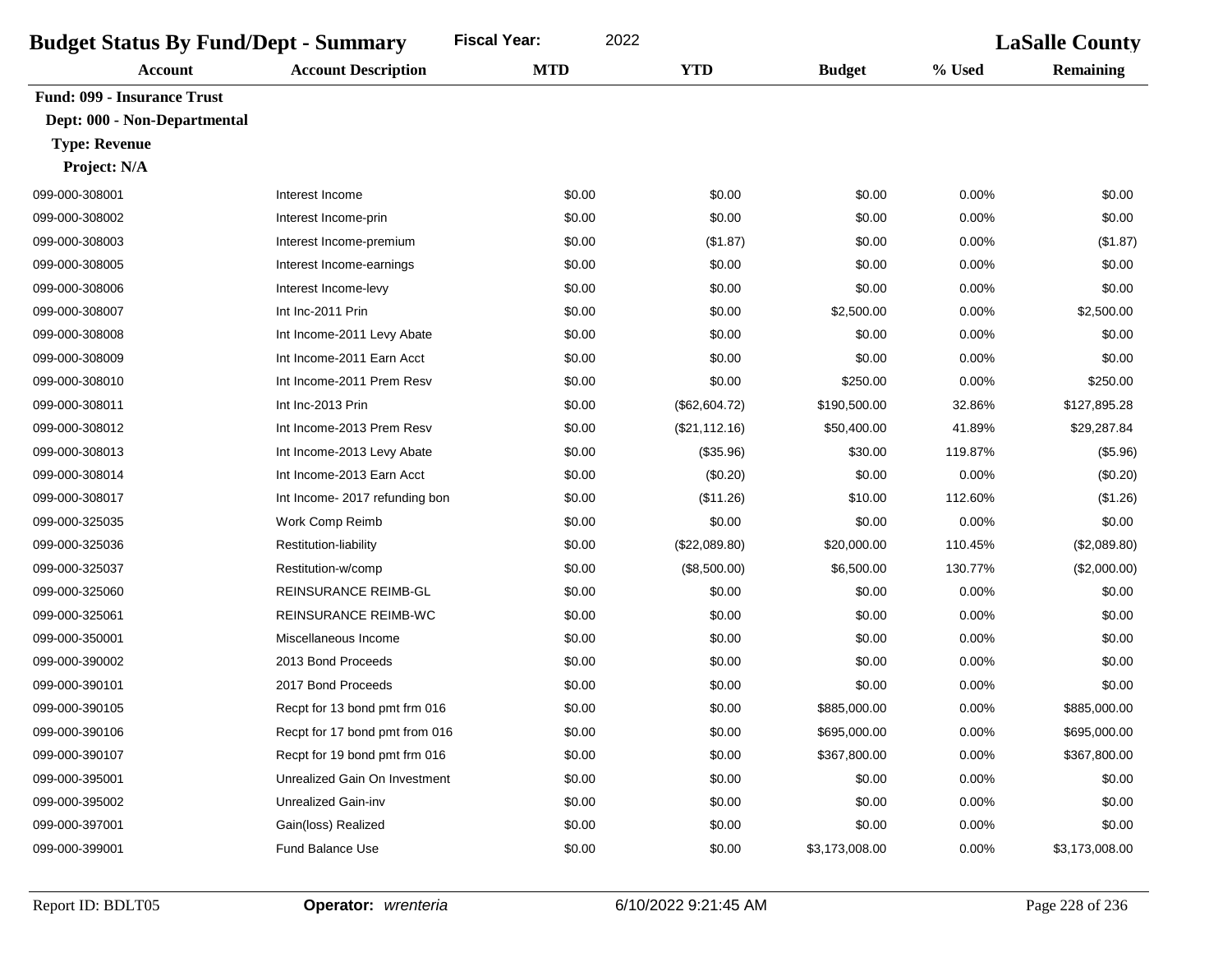| <b>Fiscal Year:</b><br>2022<br><b>Budget Status By Fund/Dept - Summary</b> |  |            |                |                | <b>LaSalle County</b> |                  |
|----------------------------------------------------------------------------|--|------------|----------------|----------------|-----------------------|------------------|
| <b>Account Description</b><br><b>Account</b>                               |  | <b>MTD</b> | <b>YTD</b>     | <b>Budget</b>  | % Used                | <b>Remaining</b> |
| <b>Fund: 099 - Insurance Trust</b>                                         |  |            |                |                |                       |                  |
| Dept: 000 - Non-Departmental                                               |  |            |                |                |                       |                  |
| <b>Type: Revenue</b>                                                       |  |            |                |                |                       |                  |
| Project: N/A                                                               |  |            |                |                |                       |                  |
| <b>Total for Project: N/A</b>                                              |  | \$0.00     | (\$114,355.97) | \$5,390,998.00 | 2.12%                 | \$5,276,642.03   |
| Project: 300 - Bonds Payable-2019                                          |  |            |                |                |                       |                  |
| 099-000-308001-300-201927<br>Interest Income - 2019 Levy Ab                |  | \$0.00     | (\$80.62)      | \$50.00        | 161.24%               | (\$30.62)        |
| 099-000-308001-300-201938<br>Interest Income-2019 Principal                |  | \$0.00     | (\$72,144.22)  | \$151,000.00   | 47.78%                | \$78,855.78      |
| 099-000-308001-300-201948<br>Interest Income - 2019 Prem Rs                |  | \$0.00     | (\$8,004.90)   | \$11,000.00    | 72.77%                | \$2,995.10       |
| 099-000-308001-300-201958<br>Interest Income 2019 Earnings                 |  | \$0.00     | (\$0.33)       | \$0.00         | 0.00%                 | (\$0.33)         |
| Total for Project: 300 - Bonds Payable-2019                                |  | \$0.00     | (\$80,230.07)  | \$162,050.00   | 49.51%                | \$81,819.93      |
| <b>Total For Revenue Type</b>                                              |  | \$0.00     | (\$194,586.04) | \$5,553,048.00 | 3.50%                 | \$5,358,461.96   |
| <b>Type: Expenditure</b>                                                   |  |            |                |                |                       |                  |
| Project: N/A                                                               |  |            |                |                |                       |                  |
| 099-000-404004<br>Prof Serv-Appraisal Svcs                                 |  | \$0.00     | \$223.73       | \$0.00         | 0.00%                 | (\$223.73)       |
| 099-000-503001<br>Travel                                                   |  | \$0.00     | \$895.88       | \$2,000.00     | 44.79%                | \$1,104.12       |
| 099-000-541001<br>Education                                                |  | \$0.00     | \$0.00         | \$0.00         | 0.00%                 | \$0.00           |
| 099-000-541008<br><b>Administrative Expense</b>                            |  | \$0.00     | \$70,713.96    | \$178,000.00   | 39.73%                | \$107,286.04     |
| Misc Expense<br>099-000-598001                                             |  | \$0.00     | \$0.00         | \$2,000.00     | 0.00%                 | \$2,000.00       |
| <b>Reinsurance Premiums</b><br>099-000-810003                              |  | \$0.00     | \$1,335,074.00 | \$1,387,365.00 | 96.23%                | \$52,291.00      |
| 099-000-811002<br>Workmen Comp From Medical                                |  | \$0.00     | \$206,433.47   | \$300,000.00   | 68.81%                | \$93,566.53      |
| Workmen Comp Indemnity<br>099-000-811003                                   |  | \$0.00     | \$188,336.54   | \$300,000.00   | 62.78%                | \$111,663.46     |
| 099-000-811005<br>Workmen Comp Professional                                |  | \$0.00     | \$35,222.50    | \$200,000.00   | 17.61%                | \$164,777.50     |
| Workmen Comp Misc<br>099-000-811006                                        |  | \$0.00     | \$0.00         | \$0.00         | 0.00%                 | \$0.00           |
| <b>Claims General</b><br>099-000-817001                                    |  | \$0.00     | \$75,404.82    | \$500,000.00   | 15.08%                | \$424,595.18     |
| 099-000-817002<br>Claims Equipment                                         |  | \$0.00     | \$0.00         | \$0.00         | 0.00%                 | \$0.00           |
| 099-000-817003<br><b>Claims Personnel</b>                                  |  | \$0.00     | \$0.00         | \$0.00         | 0.00%                 | \$0.00           |
| <b>Claims Professional Service</b><br>099-000-817004                       |  | \$0.00     | \$82,137.77    | \$500,000.00   | 16.43%                | \$417,862.23     |
| 099-000-833001<br>General & Prof Liability Ins                             |  | \$0.00     | \$0.00         | \$0.00         | 0.00%                 | \$0.00           |
| 099-000-851001<br><b>Bond Fees</b>                                         |  | \$0.00     | \$0.00         | \$0.00         | 0.00%                 | \$0.00           |
| 099-000-860000<br>NSF Chargeback                                           |  | \$0.00     | \$0.00         | \$0.00         | 0.00%                 | \$0.00           |
| 099-000-900000<br>Payroll                                                  |  | \$0.00     | \$0.00         | \$0.00         | 0.00%                 | \$0.00           |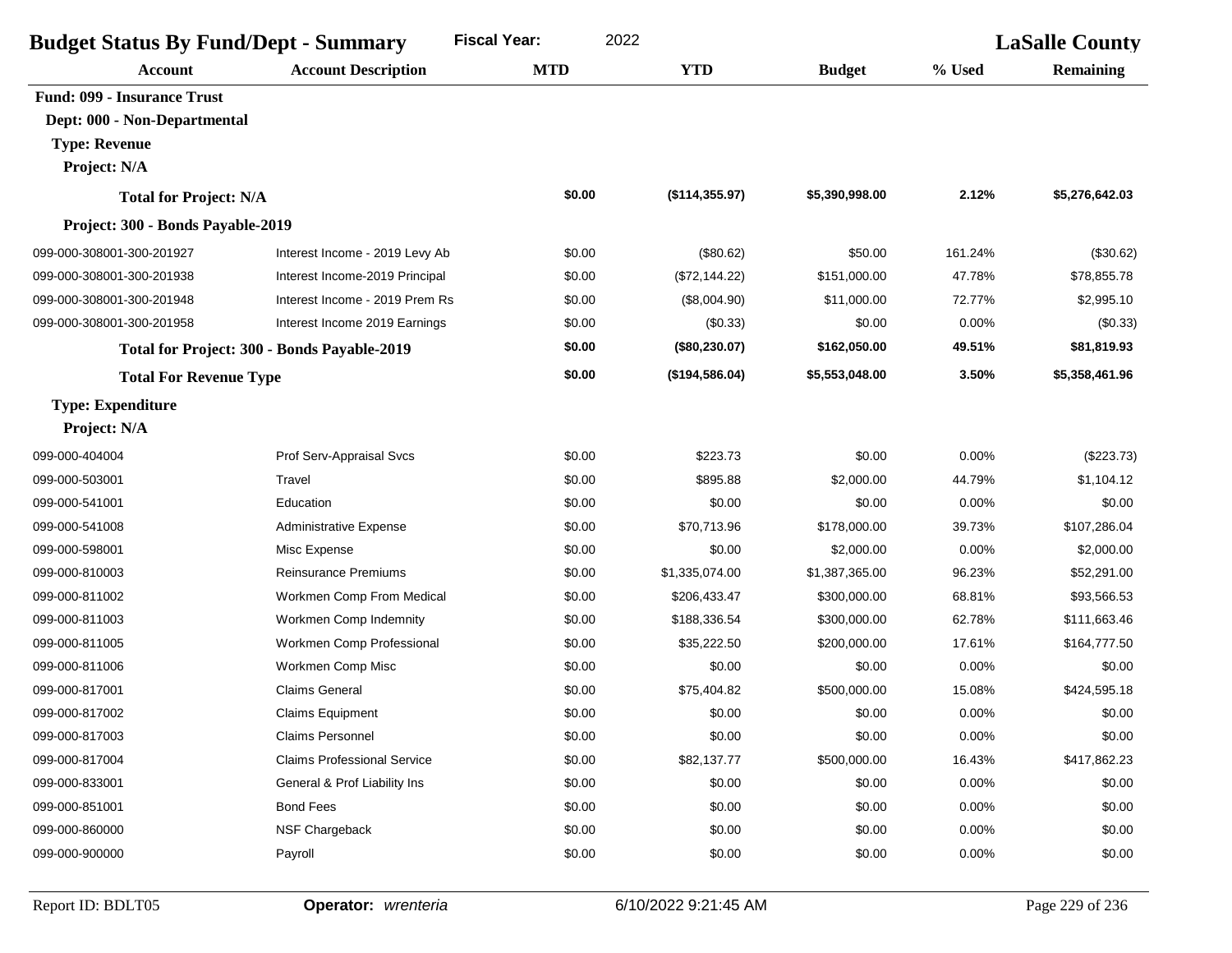| <b>Budget Status By Fund/Dept - Summary</b>    |                                                        | <b>Fiscal Year:</b><br>2022 |                      |                |         | <b>LaSalle County</b> |
|------------------------------------------------|--------------------------------------------------------|-----------------------------|----------------------|----------------|---------|-----------------------|
| <b>Account</b>                                 | <b>Account Description</b>                             | <b>MTD</b>                  | <b>YTD</b>           | <b>Budget</b>  | % Used  | <b>Remaining</b>      |
| <b>Fund: 099 - Insurance Trust</b>             |                                                        |                             |                      |                |         |                       |
| Dept: 000 - Non-Departmental                   |                                                        |                             |                      |                |         |                       |
| <b>Type: Expenditure</b>                       |                                                        |                             |                      |                |         |                       |
| Project: N/A                                   |                                                        |                             |                      |                |         |                       |
| <b>Total for Project: N/A</b>                  |                                                        | \$0.00                      | \$1,994,442.67       | \$3,369,365.00 | 59.19%  | \$1,374,922.33        |
| Project: 130 - Mileage                         |                                                        |                             |                      |                |         |                       |
| 099-000-503001-130                             | Mileage                                                | \$0.00                      | \$0.00               | \$0.00         | 0.00%   | \$0.00                |
| <b>Total for Project: 130 - Mileage</b>        |                                                        | \$0.00                      | \$0.00               | \$0.00         | 0.00%   | \$0.00                |
| Project: 131 - Meals                           |                                                        |                             |                      |                |         |                       |
| 099-000-503001-131                             | Meals                                                  | \$0.00                      | \$0.00               | \$0.00         | 0.00%   | \$0.00                |
| <b>Total for Project: 131 - Meals</b>          |                                                        | \$0.00                      | \$0.00               | \$0.00         | 0.00%   | \$0.00                |
| Project: 132 - Lodging                         |                                                        |                             |                      |                |         |                       |
| 099-000-503001-132                             | Lodging                                                | \$0.00                      | \$0.00               | \$0.00         | 0.00%   | \$0.00                |
| <b>Total for Project: 132 - Lodging</b>        |                                                        | \$0.00                      | \$0.00               | \$0.00         | 0.00%   | \$0.00                |
| Project: 133 - Airfare                         |                                                        |                             |                      |                |         |                       |
| 099-000-503001-133                             | Airfare                                                | \$0.00                      | \$0.00               | \$0.00         | 0.00%   | \$0.00                |
| <b>Total for Project: 133 - Airfare</b>        |                                                        | \$0.00                      | \$0.00               | \$0.00         | 0.00%   | \$0.00                |
| Project: 134 - Transportation                  |                                                        |                             |                      |                |         |                       |
| 099-000-503001-134                             | Transportation                                         | \$0.00                      | \$0.00               | \$0.00         | 0.00%   | \$0.00                |
| <b>Total for Project: 134 - Transportation</b> |                                                        | \$0.00                      | \$0.00               | \$0.00         | 0.00%   | \$0.00                |
| <b>Total For Expenditure Type</b>              |                                                        | \$0.00                      | \$1,994,442.67       | \$3,369,365.00 | 59.19%  | \$1,374,922.33        |
|                                                | Revenue Total for Dept: 000 - Non-Departmental         | \$0.00                      | (\$194,586.04)       | \$5,553,048.00 | 3.50%   | \$5,358,461.96        |
|                                                | <b>Expenditure Total for Dept: 000 - Non-Departmen</b> | \$0.00                      | \$1,994,442.67       | \$3,369,365.00 | 59.19%  | \$1,374,922.33        |
| Dept: 012 - Bonds                              |                                                        |                             |                      |                |         |                       |
| <b>Type: Expenditure</b>                       |                                                        |                             |                      |                |         |                       |
| Project: N/A                                   |                                                        |                             |                      |                |         |                       |
| 099-012-598001                                 | Misc Expense                                           | \$0.00                      | \$0.00               | \$0.00         | 0.00%   | \$0.00                |
| 099-012-851002                                 | Management Fees                                        | \$0.00                      | \$61,149.81          | \$70,000.00    | 87.36%  | \$8,850.19            |
| 099-012-851003                                 | Net loss                                               | \$0.00                      | \$29,504.49          | \$110,000.00   | 26.82%  | \$80,495.51           |
| 099-012-852006                                 | Bond Principal Series 2013                             | \$0.00                      | \$885,000.00         | \$885,000.00   | 100.00% | \$0.00                |
| Report ID: BDLT05                              | Operator: wrenteria                                    |                             | 6/10/2022 9:21:45 AM |                |         | Page 230 of 236       |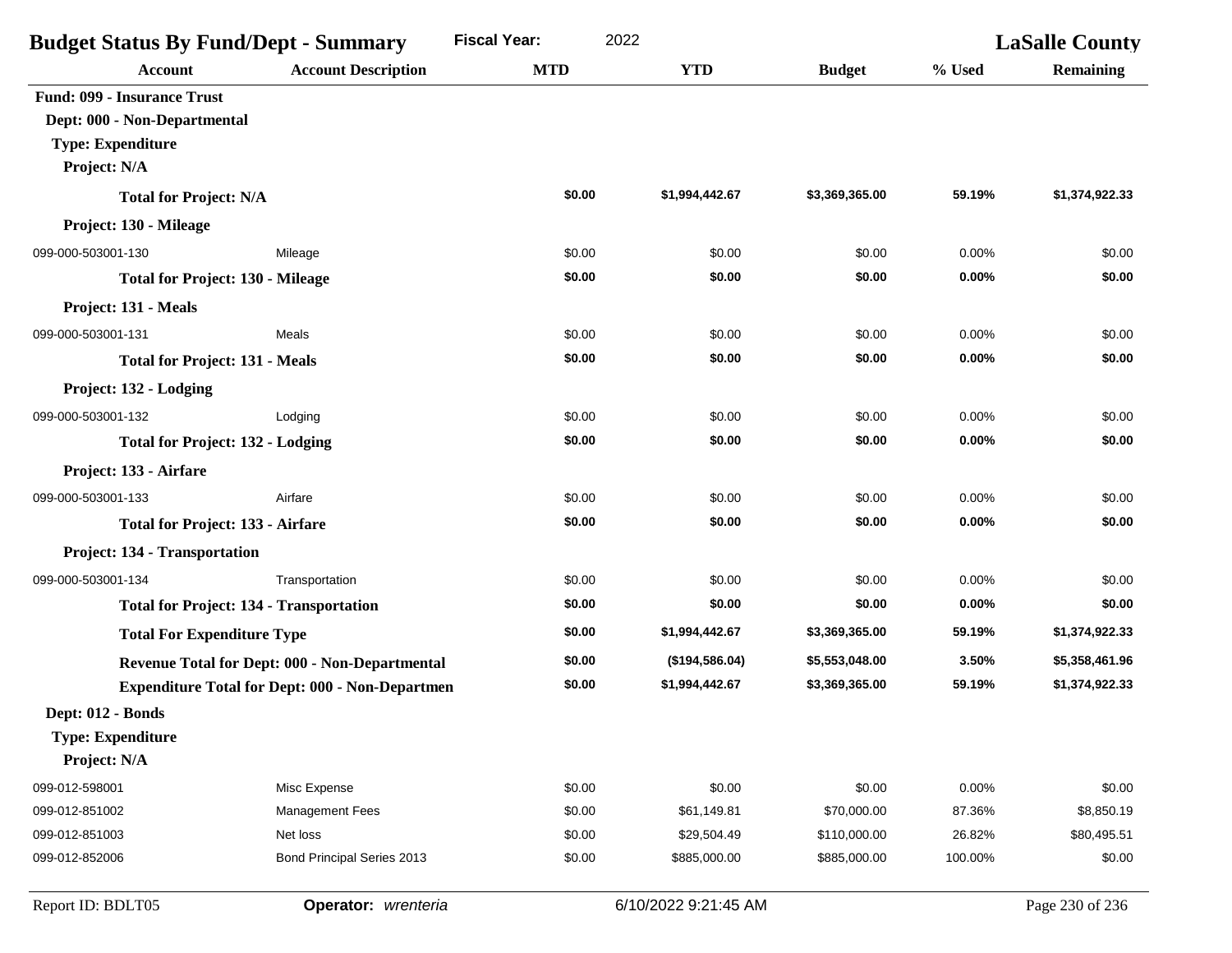| <b>Budget Status By Fund/Dept - Summary</b> |                                                    | <b>Fiscal Year:</b><br>2022 |                |                | <b>LaSalle County</b> |                  |  |
|---------------------------------------------|----------------------------------------------------|-----------------------------|----------------|----------------|-----------------------|------------------|--|
| <b>Account</b>                              | <b>Account Description</b>                         | <b>MTD</b>                  | <b>YTD</b>     | <b>Budget</b>  | % Used                | <b>Remaining</b> |  |
| <b>Fund: 099 - Insurance Trust</b>          |                                                    |                             |                |                |                       |                  |  |
| Dept: 012 - Bonds                           |                                                    |                             |                |                |                       |                  |  |
| <b>Type: Expenditure</b>                    |                                                    |                             |                |                |                       |                  |  |
| Project: N/A                                |                                                    |                             |                |                |                       |                  |  |
| 099-012-852007                              | <b>Bond Principal Series 2017</b>                  | \$0.00                      | \$695,000.00   | \$695,000.00   | 100.00%               | \$0.00           |  |
| 099-012-852008                              | 2019 PRINCIPAL DEBT SVC P                          | \$0.00                      | \$183,900.00   | \$0.00         | 0.00%                 | (\$183,900.00)   |  |
| 099-012-853004                              | Bond Interest Series 2004                          | \$0.00                      | \$0.00         | \$0.00         | 0.00%                 | \$0.00           |  |
| 099-012-853006                              | Bond Interest Series 2013                          | \$0.00                      | \$60,367.50    | \$105,960.00   | 56.97%                | \$45,592.50      |  |
| 099-012-853007                              | Bond Interest Series 2017                          | \$0.00                      | \$41,987.50    | \$75,288.00    | 55.77%                | \$33,300.50      |  |
| 099-012-853008                              | Bond Interest Series 2019                          | \$0.00                      | \$500.00       | \$367,800.00   | 0.14%                 | \$367,300.00     |  |
| <b>Total for Project: N/A</b>               |                                                    | \$0.00                      | \$1,957,409.30 | \$2,309,048.00 | 84.77%                | \$351,638.70     |  |
| <b>Total For Expenditure Type</b>           |                                                    | \$0.00                      | \$1,957,409.30 | \$2,309,048.00 | 84.77%                | \$351,638.70     |  |
|                                             | <b>Revenue Total for Dept: 012 - Bonds</b>         | \$0.00                      | \$0.00         | \$0.00         | $0.00\%$              | \$0.00           |  |
|                                             | <b>Expenditure Total for Dept: 012 - Bonds</b>     | \$0.00                      | \$1,957,409.30 | \$2,309,048.00 | 84.77%                | \$351,638.70     |  |
|                                             | <b>Revenue Total for Fund: Insurance Trust</b>     | \$0.00                      | (\$194,586.04) | \$5,553,048.00 | 3.50%                 | \$5,358,461.96   |  |
|                                             | <b>Expenditure Total for Fund: Insurance Trust</b> | \$0.00                      | \$3,951,851.97 | \$5,678,413.00 | 69.59%                | \$1,726,561.03   |  |
|                                             | <b>Cash Balance for Fund: Insurance Trust</b>      |                             |                |                |                       | \$12,605,828.50  |  |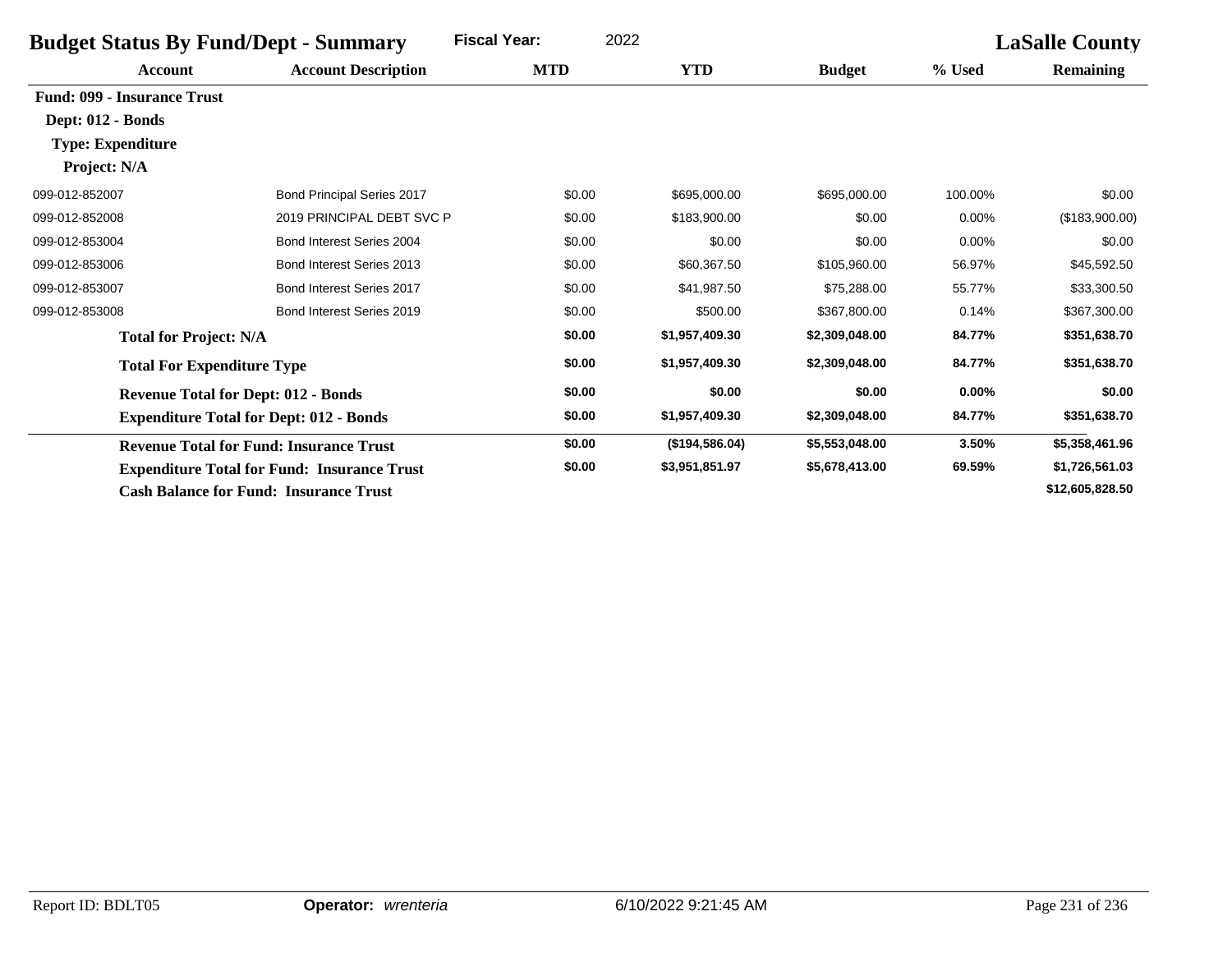| <b>Budget Status By Fund/Dept - Summary</b> |                                                        | <b>Fiscal Year:</b><br>2022 |                      |               |          | <b>LaSalle County</b> |
|---------------------------------------------|--------------------------------------------------------|-----------------------------|----------------------|---------------|----------|-----------------------|
| <b>Account</b>                              | <b>Account Description</b>                             | <b>MTD</b>                  | <b>YTD</b>           | <b>Budget</b> | % Used   | <b>Remaining</b>      |
| <b>Fund: 101 - American Rescue Plan</b>     |                                                        |                             |                      |               |          |                       |
| Dept: 000 - Non-Departmental                |                                                        |                             |                      |               |          |                       |
| <b>Type: Expenditure</b>                    |                                                        |                             |                      |               |          |                       |
| Project: 555 - Federal Grant Funds          |                                                        |                             |                      |               |          |                       |
| 101-000-404008-555                          | Professional/consultant Servic                         | \$0.00                      | \$20,000.00          | \$0.00        | 0.00%    | (\$20,000.00)         |
|                                             | <b>Total for Project: 555 - Federal Grant Funds</b>    | \$0.00                      | \$20,000.00          | \$0.00        | $0.00\%$ | (\$20,000.00)         |
| <b>Total For Expenditure Type</b>           |                                                        | \$0.00                      | \$20,000.00          | \$0.00        | $0.00\%$ | (\$20,000.00)         |
|                                             | <b>Revenue Total for Dept: 000 - Non-Departmental</b>  | \$0.00                      | \$0.00               | \$0.00        | 0.00%    | \$0.00                |
|                                             | <b>Expenditure Total for Dept: 000 - Non-Departmen</b> | \$0.00                      | \$20,000.00          | \$0.00        | 0.00%    | (\$20,000.00)         |
| Dept: 004 - County Board                    |                                                        |                             |                      |               |          |                       |
| <b>Type: Expenditure</b>                    |                                                        |                             |                      |               |          |                       |
| Project: 555 - Federal Grant Funds          |                                                        |                             |                      |               |          |                       |
| 101-004-503001-555                          | <b>Travel Co Board ARP</b>                             | \$0.00                      | \$0.00               | \$0.00        | 0.00%    | \$0.00                |
| 101-004-900000-555                          | Payroll Federal ARP Funds                              | \$0.00                      | \$0.00               | \$0.00        | 0.00%    | \$0.00                |
| 101-004-900200-555                          | Co Board Pay ARP Funds                                 | \$0.00                      | \$0.00               | \$0.00        | 0.00%    | \$0.00                |
|                                             | <b>Total for Project: 555 - Federal Grant Funds</b>    | \$0.00                      | \$0.00               | \$0.00        | $0.00\%$ | \$0.00                |
| <b>Total For Expenditure Type</b>           |                                                        | \$0.00                      | \$0.00               | \$0.00        | $0.00\%$ | \$0.00                |
|                                             | <b>Revenue Total for Dept: 004 - County Board</b>      | \$0.00                      | \$0.00               | \$0.00        | $0.00\%$ | \$0.00                |
|                                             | <b>Expenditure Total for Dept: 004 - County Board</b>  | \$0.00                      | \$0.00               | \$0.00        | $0.00\%$ | \$0.00                |
| Dept: 017 - Circuit Clerk                   |                                                        |                             |                      |               |          |                       |
| <b>Type: Expenditure</b>                    |                                                        |                             |                      |               |          |                       |
| Project: 555 - Federal Grant Funds          |                                                        |                             |                      |               |          |                       |
| 101-017-601001-555                          | Office Supplies & Expense Fede                         | \$0.00                      | \$3,583.10           | \$0.00        | 0.00%    | (\$3,583.10)          |
|                                             | <b>Total for Project: 555 - Federal Grant Funds</b>    | \$0.00                      | \$3,583.10           | \$0.00        | 0.00%    | (\$3,583.10)          |
| <b>Total For Expenditure Type</b>           |                                                        | \$0.00                      | \$3,583.10           | \$0.00        | $0.00\%$ | (\$3,583.10)          |
|                                             | <b>Revenue Total for Dept: 017 - Circuit Clerk</b>     | \$0.00                      | \$0.00               | \$0.00        | 0.00%    | \$0.00                |
|                                             | <b>Expenditure Total for Dept: 017 - Circuit Clerk</b> | \$0.00                      | \$3,583.10           | \$0.00        | 0.00%    | (\$3,583.10)          |
| Dept: 020 - Coroner                         |                                                        |                             |                      |               |          |                       |
| <b>Type: Expenditure</b>                    |                                                        |                             |                      |               |          |                       |
| Project: 555 - Federal Grant Funds          |                                                        |                             |                      |               |          |                       |
| 101-020-601001-555                          | Office Supplies & Expense Fede                         | \$0.00                      | \$0.00               | \$0.00        | 0.00%    | \$0.00                |
| Report ID: BDLT05                           | Operator: wrenteria                                    |                             | 6/10/2022 9:21:45 AM |               |          | Page 232 of 236       |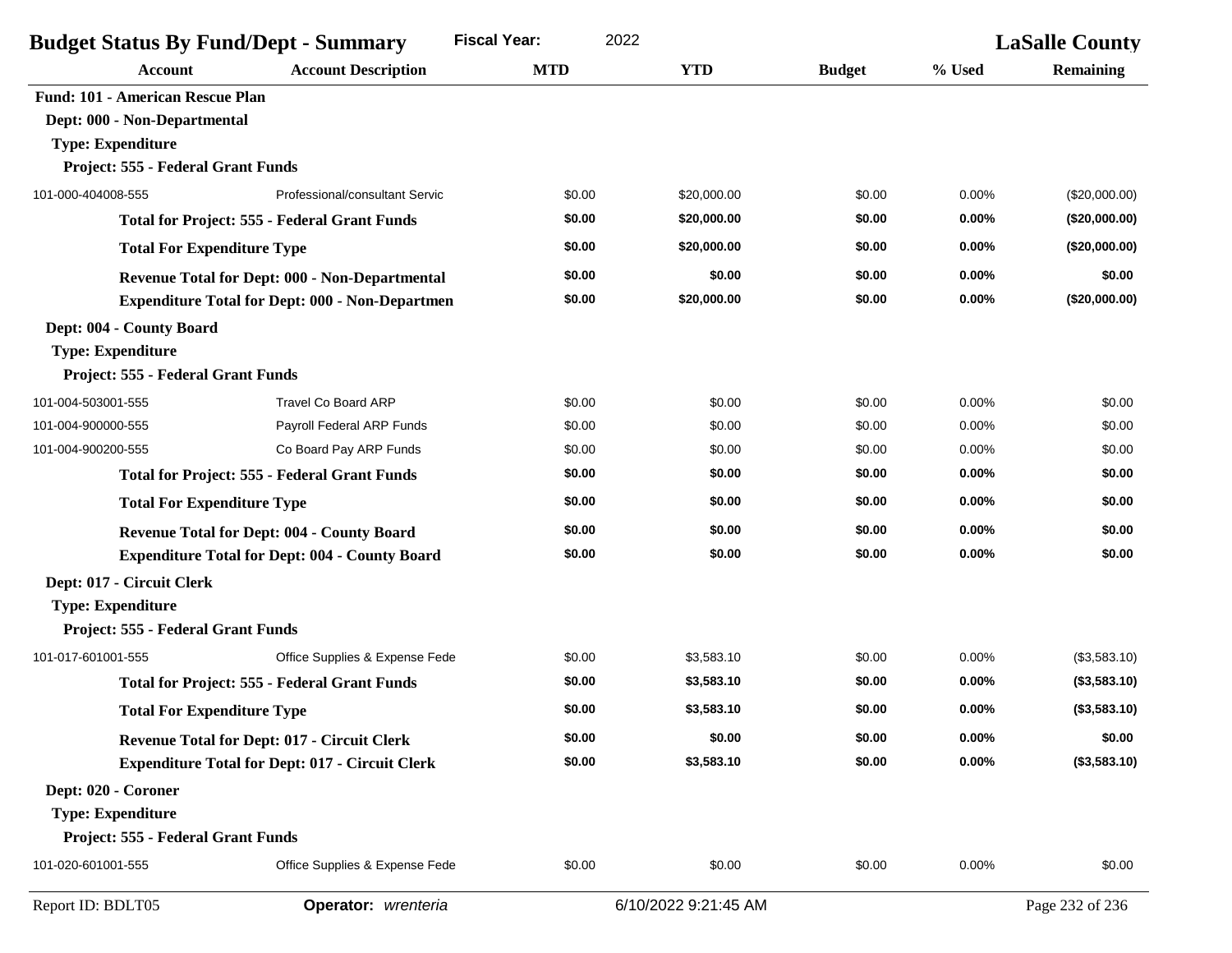| <b>Budget Status By Fund/Dept - Summary</b>             |                                                     | <b>Fiscal Year:</b><br>2022 |              |               | <b>LaSalle County</b> |                  |
|---------------------------------------------------------|-----------------------------------------------------|-----------------------------|--------------|---------------|-----------------------|------------------|
| <b>Account</b>                                          | <b>Account Description</b>                          | <b>MTD</b>                  | <b>YTD</b>   | <b>Budget</b> | % Used                | <b>Remaining</b> |
| Fund: 101 - American Rescue Plan                        |                                                     |                             |              |               |                       |                  |
| Dept: 020 - Coroner                                     |                                                     |                             |              |               |                       |                  |
| <b>Type: Expenditure</b>                                |                                                     |                             |              |               |                       |                  |
| Project: 555 - Federal Grant Funds                      |                                                     |                             |              |               |                       |                  |
|                                                         | <b>Total for Project: 555 - Federal Grant Funds</b> | \$0.00                      | \$0.00       | \$0.00        | 0.00%                 | \$0.00           |
| <b>Total For Expenditure Type</b>                       |                                                     | \$0.00                      | \$0.00       | \$0.00        | 0.00%                 | \$0.00           |
|                                                         | <b>Revenue Total for Dept: 020 - Coroner</b>        | \$0.00                      | \$0.00       | \$0.00        | 0.00%                 | \$0.00           |
|                                                         | <b>Expenditure Total for Dept: 020 - Coroner</b>    | \$0.00                      | \$0.00       | \$0.00        | 0.00%                 | \$0.00           |
| Dept: 041 - State Attorney                              |                                                     |                             |              |               |                       |                  |
| <b>Type: Expenditure</b>                                |                                                     |                             |              |               |                       |                  |
| Project: 555 - Federal Grant Funds                      |                                                     |                             |              |               |                       |                  |
| 101-041-601001-555                                      | Office Supplies & Expense Fede                      | \$0.00                      | \$0.00       | \$0.00        | 0.00%                 | \$0.00           |
|                                                         | <b>Total for Project: 555 - Federal Grant Funds</b> | \$0.00                      | \$0.00       | \$0.00        | 0.00%                 | \$0.00           |
| <b>Total For Expenditure Type</b>                       |                                                     | \$0.00                      | \$0.00       | \$0.00        | 0.00%                 | \$0.00           |
|                                                         | <b>Revenue Total for Dept: 041 - State Attorney</b> | \$0.00                      | \$0.00       | \$0.00        | 0.00%                 | \$0.00           |
| <b>Expenditure Total for Dept: 041 - State Attorney</b> |                                                     | \$0.00                      | \$0.00       | \$0.00        | 0.00%                 | \$0.00           |
| Dept: 043 - Treasurer                                   |                                                     |                             |              |               |                       |                  |
| <b>Type: Expenditure</b>                                |                                                     |                             |              |               |                       |                  |
| Project: 555 - Federal Grant Funds                      |                                                     |                             |              |               |                       |                  |
| 101-043-601001-555                                      | Office Supplies & Expense Fede                      | \$0.00                      | \$0.00       | \$0.00        | 0.00%                 | \$0.00           |
|                                                         | <b>Total for Project: 555 - Federal Grant Funds</b> | \$0.00                      | \$0.00       | \$0.00        | $0.00\%$              | \$0.00           |
| <b>Total For Expenditure Type</b>                       |                                                     | \$0.00                      | \$0.00       | \$0.00        | 0.00%                 | \$0.00           |
|                                                         | <b>Revenue Total for Dept: 043 - Treasurer</b>      | \$0.00                      | \$0.00       | \$0.00        | 0.00%                 | \$0.00           |
|                                                         | <b>Expenditure Total for Dept: 043 - Treasurer</b>  | \$0.00                      | \$0.00       | \$0.00        | 0.00%                 | \$0.00           |
| Dept: 999 - American Rescue Plan Grant                  |                                                     |                             |              |               |                       |                  |
| <b>Type: Revenue</b>                                    |                                                     |                             |              |               |                       |                  |
| Project: 555 - Federal Grant Funds                      |                                                     |                             |              |               |                       |                  |
| 101-999-308001-555                                      | Interest Income Federal Grant                       | \$0.00                      | (\$3,885.33) | \$0.00        | 0.00%                 | (\$3,885.33)     |
| 101-999-313050-555                                      | American Rescue Plan Grant Fe                       | \$0.00                      | \$0.00       | \$0.00        | 0.00%                 | \$0.00           |
|                                                         | <b>Total for Project: 555 - Federal Grant Funds</b> | \$0.00                      | (\$3,885.33) | \$0.00        | $0.00\%$              | (\$3,885.33)     |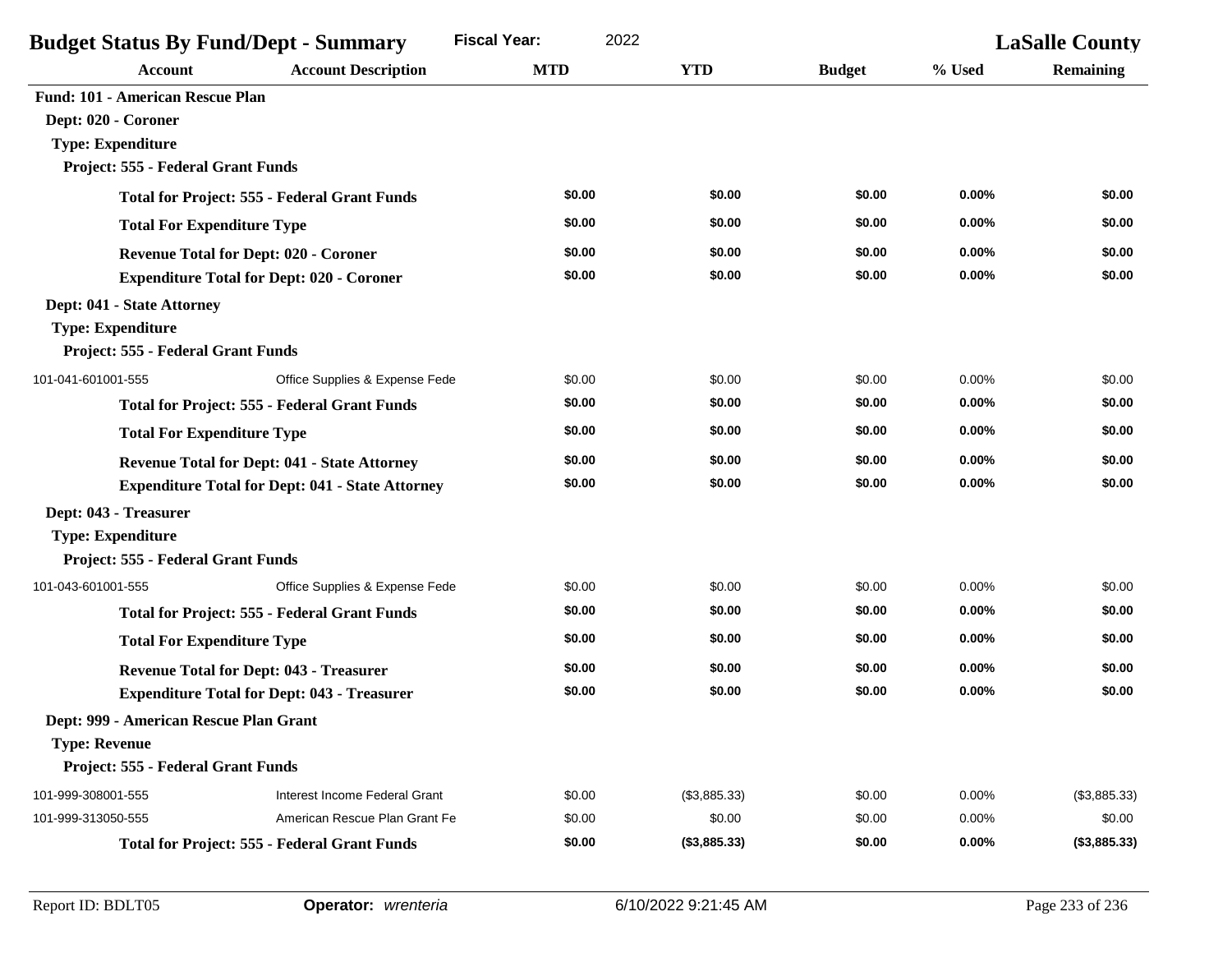| <b>Budget Status By Fund/Dept - Summary</b> |                                                         | <b>Fiscal Year:</b> | 2022         |               |          | <b>LaSalle County</b> |
|---------------------------------------------|---------------------------------------------------------|---------------------|--------------|---------------|----------|-----------------------|
| Account                                     | <b>Account Description</b>                              | <b>MTD</b>          | <b>YTD</b>   | <b>Budget</b> | % Used   | <b>Remaining</b>      |
| Fund: 101 - American Rescue Plan            |                                                         |                     |              |               |          |                       |
| Dept: 999 - American Rescue Plan Grant      |                                                         |                     |              |               |          |                       |
| <b>Type: Revenue</b>                        |                                                         |                     |              |               |          |                       |
| <b>Total For Revenue Type</b>               |                                                         | \$0.00              | (\$3,885.33) | \$0.00        | $0.00\%$ | (\$3,885.33)          |
|                                             | <b>Revenue Total for Dept: 999 - American Rescue Pl</b> | \$0.00              | (\$3,885.33) | \$0.00        | $0.00\%$ | (\$3,885.33)          |
|                                             | <b>Expenditure Total for Dept: 999 - American Rescu</b> | \$0.00              | \$0.00       | \$0.00        | $0.00\%$ | \$0.00                |
|                                             | <b>Revenue Total for Fund: American Rescue Plan</b>     | \$0.00              | (\$3,885.33) | \$0.00        | $0.00\%$ | (\$3,885.33)          |
|                                             | <b>Expenditure Total for Fund: American Rescue Pla</b>  | \$0.00              | \$23,583.10  | \$0.00        | $0.00\%$ | (\$23,583.10)         |
|                                             | <b>Cash Balance for Fund: American Rescue Plan</b>      |                     |              |               |          | \$10,432,903.63       |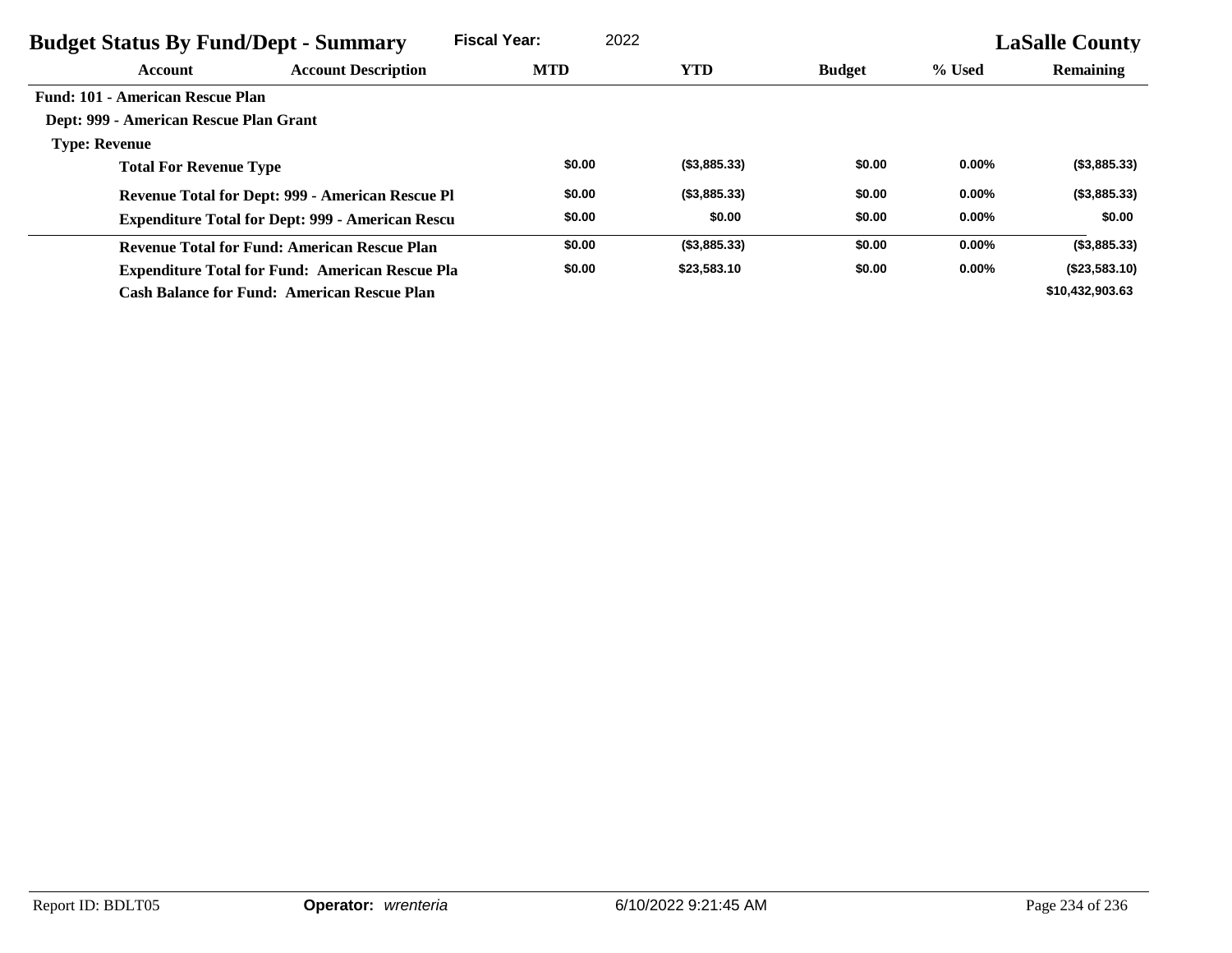| <b>Budget Status By Fund/Dept - Summary</b>          |                                                          | 2022<br><b>Fiscal Year:</b> |            |               |          | <b>LaSalle County</b> |
|------------------------------------------------------|----------------------------------------------------------|-----------------------------|------------|---------------|----------|-----------------------|
| Account                                              | <b>Account Description</b>                               | <b>MTD</b>                  | <b>YTD</b> | <b>Budget</b> | % Used   | <b>Remaining</b>      |
| <b>Fund: 121 -</b>                                   |                                                          |                             |            |               |          |                       |
| Dept: 041 - State Attorney                           |                                                          |                             |            |               |          |                       |
| <b>Type: Revenue</b>                                 |                                                          |                             |            |               |          |                       |
| Project: 401 - Drunk Driving Impact Panel Fnd        |                                                          |                             |            |               |          |                       |
| 121-041-202001-401                                   | <b>Accounts Receivable Drunk Driv</b>                    | \$0.00                      | \$0.00     | \$0.00        | 0.00%    | \$0.00                |
|                                                      | <b>Total for Project: 401 - Drunk Driving Impact Pan</b> | \$0.00                      | \$0.00     | \$0.00        | $0.00\%$ | \$0.00                |
| <b>Total For Revenue Type</b>                        |                                                          | \$0.00                      | \$0.00     | \$0.00        | 0.00%    | \$0.00                |
| <b>Type: Expenditure</b>                             |                                                          |                             |            |               |          |                       |
| <b>Project: 401 - Drunk Driving Impact Panel Fnd</b> |                                                          |                             |            |               |          |                       |
| 121-041-201001-401                                   | <b>Accounts Payable Drunk Driving</b>                    | \$0.00                      | \$0.00     | \$0.00        | 0.00%    | \$0.00                |
|                                                      | <b>Total for Project: 401 - Drunk Driving Impact Pan</b> | \$0.00                      | \$0.00     | \$0.00        | $0.00\%$ | \$0.00                |
| <b>Total For Expenditure Type</b>                    |                                                          | \$0.00                      | \$0.00     | \$0.00        | 0.00%    | \$0.00                |
| <b>Revenue Total for Dept: 041 - State Attorney</b>  |                                                          | \$0.00                      | \$0.00     | \$0.00        | 0.00%    | \$0.00                |
|                                                      | <b>Expenditure Total for Dept: 041 - State Attorney</b>  | \$0.00                      | \$0.00     | \$0.00        | $0.00\%$ | \$0.00                |
| <b>Revenue Total for Fund:</b>                       |                                                          | \$0.00                      | \$0.00     | \$0.00        | 0.00%    | \$0.00                |
| <b>Expenditure Total for Fund:</b>                   |                                                          | \$0.00                      | \$0.00     | \$0.00        | 0.00%    | \$0.00                |
| <b>Cash Balance for Fund:</b>                        |                                                          |                             |            |               |          | \$0.00                |